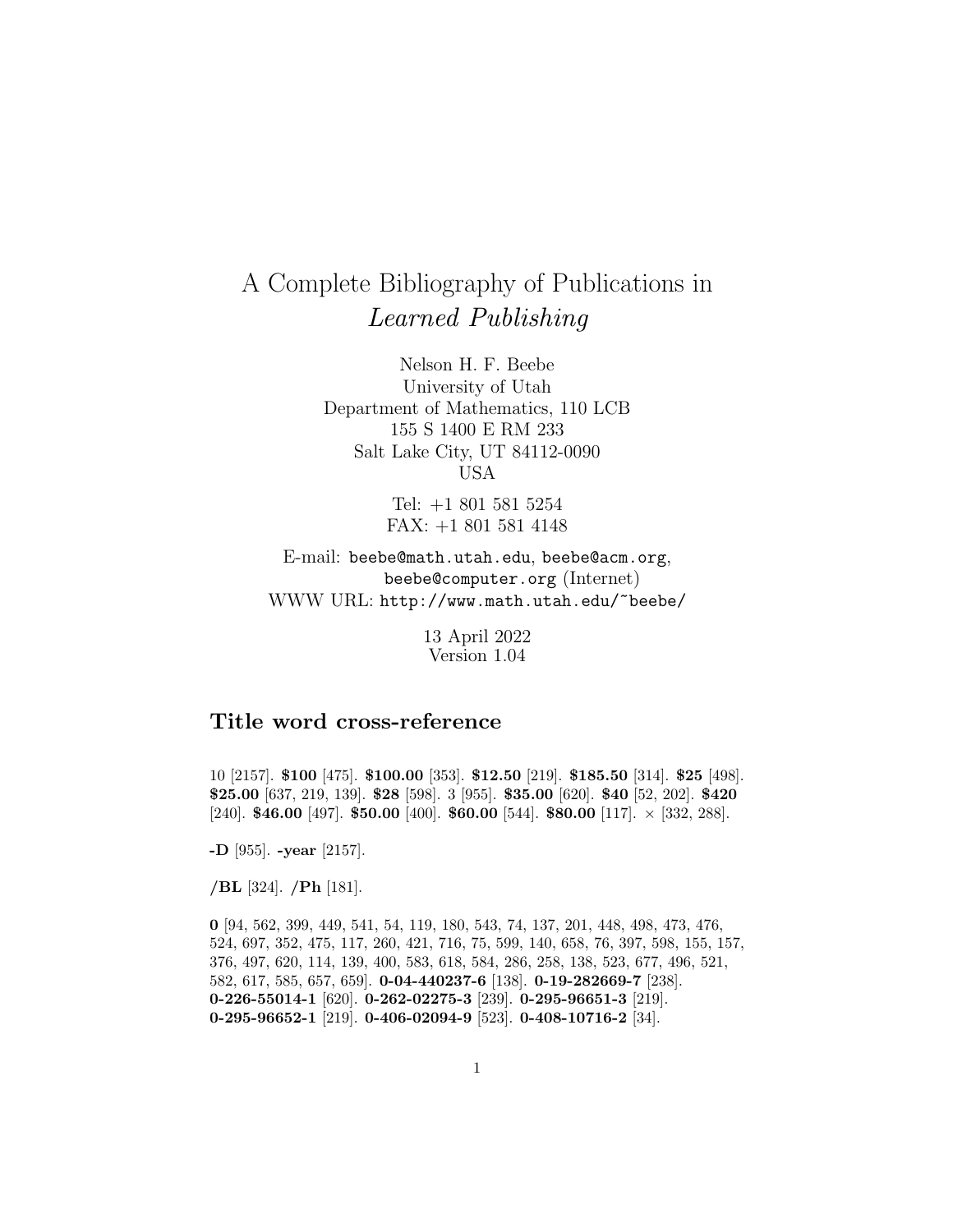**0-442-01316-7** [617]. **0-470-21126-1** [200]. **0-521-35179-0** [94]. **0-521-35973-2** [94]. **0-521-47154-0** [697]. **0-521-55136-6** [716]. **0-521-55898-0** [716]. **0-566-05743-3** [155]. **0-566-07631-4** [677]. **0-670-83767-9** [618]. **0-7123-2045-8** [201]. **0-7123-3187-5** [312]. **0-7123-3227-8** [313]. **0-7123-3257-X** [355]. **0-7185-1252-9** [75]. **0-7206-0720-5** [93]. **0-7206-7201-3** [93]. **0-7279-0822-7** [716]. **0-7494-0126-5** [599]. **0-7494-0900-2** [659]. **0-8103-1543-2** [117]. **0-8203-0889-7** [521]. **0-8242-0807-2** [377]. **0-8444-0554-X** [114]. **0-847568-39-5** [137]. **0-85142-219-5** [140]. **0-85142-310-8** [582]. **0-85142-323-X** [584]. **0-852-67274-8** [157]. **0-85386-146-3** [54]. **0-85386-64-1** [180]. **0-86291-620-8** [310]. **0-86656-616-3** [76]. **0-86656-654-6** [73]. **0-89391-273-5** [36]. **0-901737-05-4** [287]. **0-905958-78-0** [91]. **0-906148-09-X** [74]. **0-906148-10-3** [657]. **0-907706-02-9** [330]. **0-907706-03-7** [330]. **0-914340-09-3** [543]. **0-930357-16-7** [139]. **0-930357-21-3** [222]. **0-935012-16-8** [598]. **0-936547-19-7** [620]. **0-94-2308-27-1** [286]. **0-942308-23-9** [119]. **0-942308-24-7** [220]. **0-942308-26-3** [314]. **0-942308-28-X** [288]. **0-942308-30-1** [352]. **0-942308-31-X** [353]. **0-942308-36-0** [475]. **0-942308-38-7** [498]. **0-942398-33-6** [400]. **0-947-56864-6** [658]. **0-947568-33-6** [55]. **0-947568-49-2** [397]. **0-947568-51** [354]. **0-947568-52-2** [448]. **0-947568-54-9** [476]. **0-947568-55-7** [473]. **0-947568-56-5** [497]. **0-947568-57-3** [524]. **0-948905-16-6** [92]. **0-948905-23-9** [95]. **0-948905-31-X** [331]. **0-948905-35-2** [421]. **0-948905-38-7** [205]. **0-948905-39-5** [156]. **0-948905-47-6** [260]. **0-9516856-0-0** [376]. **0-9517527-0-7** [399]. **0-9517527-23** [496]. **0-9517527-3-1** [449]. **0-9521762-0-3** [583]. **0-9521762-1-1** [585]. **0-958-3866** [562]. **0-968905-33-6** [258]. **0044458061** [398]. **0074-4387** [222]. **01-373** [53]. **01-4** [259]. **020** [221]. **0265-9271** [285]. **03** [561]. **03-85403-4773-3** [561]. **0957-9566** [237]. **0EP** [377].

## **1**

[449, 541, 540, 180, 678, 352, 586, 563, 221, 472, 447, 204, 311, 286, 495, 585, 755]. **1-3** [202]. **1-55623-530-5** [619]. **1-55623-531-3** [619]. **1-85056-859-6** [311]. **1-850703-071-0** [541]. **1-85091-65-3** [204]. **1-85172-035-9** [495]. **1-85172-042-1** [522]. **1-85172-043-X** [522]. **1-85172-049-9** [586]. **1-85431-023-2** [289]. **1-85433-107-8** [563]. **1-85739-084-9** [678]. **1-87069-14-4** [755]. **1-871224-020** [221]. **1-871224-11-X** [447]. **1-871224-11-X/12-8** [447]. **1-87157745-2** [696]. **1-872757-00-6** [259]. **1-873521-00-6** [332]. **1-873836-01-5** [540]. **1-874728-00-3** [472]. **10.95** [93]. **10th** [240, 435]. **11** [748, 709, 248, 279]. **11-year** [2192]. **118pp** [716]. **1198-9742** [637]. **11th** [649]. **12** [250, 725]. **12-8** [447]. **12th** [725, 232]. **13.95** [332]. **130pp** [314]. **131pp** [658]. **14** [249, 410, 278]. **14.95** [597]. **142pp** [155]. **15** [277]. **15.00** [115, 355]. **15pp** [53]. **15th** [679]. **16** [726, 724, 705, 251]. **17** [275]. **17-18** [496]. **171pp** [659]. **17th** [956].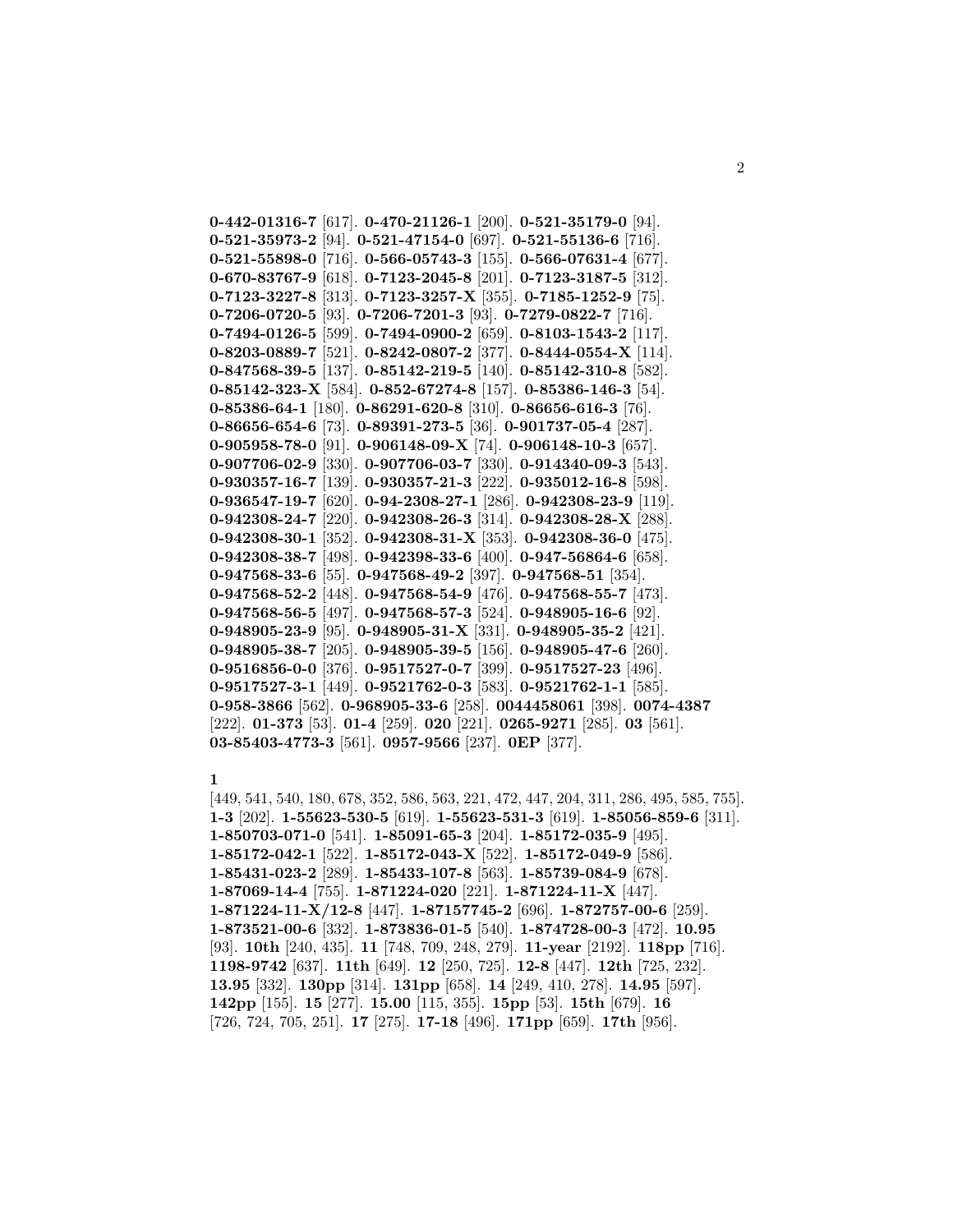**17th-century** [956]. **18.00** [118, 120, 55]. **18.95** [289]. **19** [2158, 2167, 2165, 2188, 2122, 742, 2105, 2182, 2118]. **19.95/\$35.95** [697]. **1980s** [78]. **1986** [54]. **1986/87** [73]. **1987** [74]. **1988** [189, 96, 203, 202, 289]. **1989** [312]. **1990** [261, 310, 247, 354, 222, 240, 232]. **1990s** [433, 367, 365]. **1991** [251, 324, 399, 448, 496]. **1993** [679, 562]. **1994** [638]. **1995** [698]. **1997** [756]. **1998** [1031]. **1EF** [734]. **1HR** [259]. **1st** [73, 117]. **1XT** [399, 496].

**2** [94, 448, 117, 421, 397, 659]. **2-day** [2192]. **2.0** [1972]. **2.95** [205]. **20** [706, 1489]. **20-year** [1791]. **2000** [310]. **2003** [1155, 1163]. **2004** [1206, 1192]. **2005** [1255, 1250, 1241, 1251]. **2006** [1299]. **2007** [1350, 1336]. **200pp** [73]. **2015** [1782]. **2017** [1907]. **2018** [1968]. **2019** [2037, 2181]. **206pp** [156]. **20pp** [449]. **20th** [448, 203]. **21** [323, 707, 322]. **21st** [1465, 1047]. **21st-century** [1465]. **22** [230, 301]. **22-25** [73]. **22.50** [200]. **224pp** [716, 677]. **22x** [93]. **23** [280, 496]. **25** [92]. **25th** [620]. **26-28** [448]. **27.00** [34]. **270pp** [523]. **28-30** [312]. **29** [745, 708]. **29.95** [331, 95]. **2nd** [331, 598, 583]. **2SG2** [447]. **2UN** [237].

**3** [54, 543, 524, 76, 561, 155, 581, 472, 204, 583, 657]. **3-527-29041-9** [581]. **3/4** [73]. **30.00** [203]. **36pp** [157]. **37.95** [36]. **3866** [562]. **3HJ** [180]. **3QH** [401]. **3rd** [156].

**4** [677, 755]. **4.0** [2164]. **4.95** [182]. **45.00/\$70.00** [638]. **48pp** [311, 657]. **4JQ** [332]. **4th** [202, 523]. **4YP** [449].

**5** [540, 137, 599, 140, 497]. **5.00** [91]. **560** [872]. **5LB** [472]. **5th** [2054].

**6** [260, 658, 311, 400, 258, 138]. **6.99** [621]. **66pp** [51]. **6LE** [290]. **6th** [697].

**7** [399, 498, 473, 716, 620, 139, 521, 617]. **7th** [302].

**8** [276, 201, 542, 563, 598, 157, 447, 582]. **82-00-07842-6** [52]. **86th** [746]. **'87** [74]. **'88** [95]. **8879** [200]. **8AW** [474]. **8DB** [182]. **8UH** [330, 447]. **8vo** [258].

**9** [688, 119, 476, 542, 678, 586, 75, 581, 618, 523, 495]. **9-918006-22-8** [542]. **9001** [1499]. **'90s** [658, 352]. **92-825-8347-3** [181]. **98145-5096** [52]. **9JJ** [696]. **9SB** [53, 754]. **9th** [584].

**A&I** [1409]. **A&Is** [1624]. **A-Z** [447]. **A.** [266]. **A5** [266, 287]. **Abate** [117]. **abbreviations** [91]. **Ablex** [36]. **abrupt** [2121]. **absence** [800]. **Abstracting** [119, 544, 314, 353, 352, 475, 288, 400, 220, 244, 498]. **Abstracts** [251, 631, 2188, 104, 2228, 810]. **abuses** [387]. **academia** [2089, 2139, 362]. **Academic** [1776, 2216, 1320, 1604, 1203, 2162, 2152, 2153, 2012, 1638, 1357, 973, 461, 1165, 938, 1822, 118, 1222, 1629, 1795, 546, 2130, 964, 1979, 1828, 1752, 1778,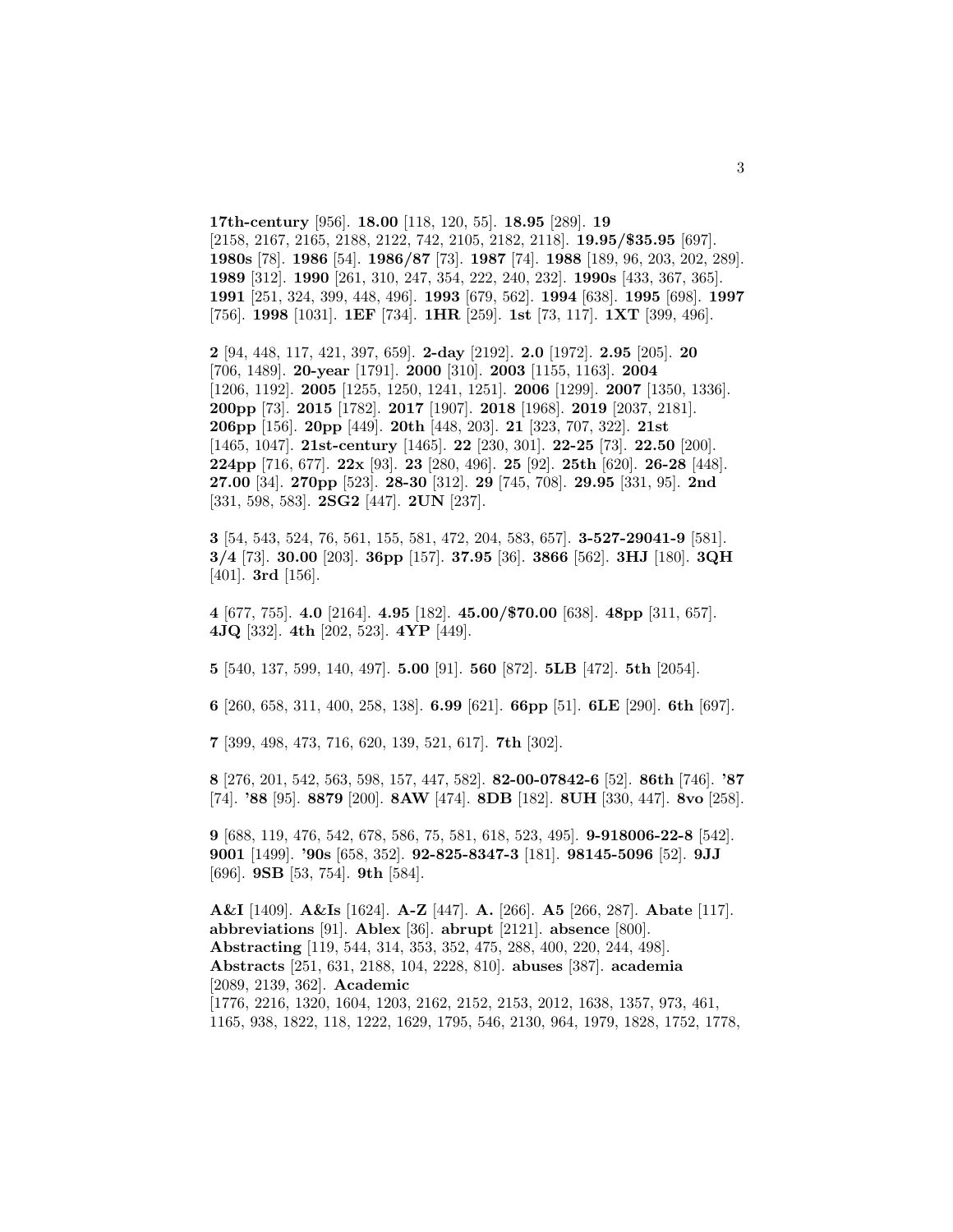1961, 1942, 2041, 1146, 2225, 2186, 2105, 1987, 1366, 1276, 1913, 1543, 914, 1177, 568, 2217, 1639, 2191, 603, 667, 1657, 457, 824, 1132, 1267, 895, 1110, 1940, 2079, 1980, 1259, 2010, 1063, 2218, 2212, 2222, 2183, 722]. **academics** [1145, 2090, 1736, 297]. **academies** [2123, 459]. **Academy** [409]. **accelerate** [2053]. **Acceptance** [1697, 1640, 1901, 1295, 1483]. **accepted** [1007]. **acces** [938]. **Access** [1705, 1820, 1365, 1789, 420, 1611, 1314, 1836, 2166, 1466, 1578, 1247, 2135, 1268, 1176, 1343, 1652, 1379, 1482, 1601, 1822, 1889, 2026, 2142, 1222, 1966, 2018, 1371, 1481, 2078, 1575, 1331, 1096, 1111, 1166, 2092, 722, 2214, 1819, 1252, 1790, 974, 1210, 1332, 1912, 1992, 280, 1446, 1187, 1429, 1755, 1666, 1905, 1571, 1320, 1724, 1884, 2219, 1844, 1177, 1748, 620, 2064, 1936, 2107, 2123, 2146, 1242, 1849, 1612, 1731, 1886, 2215, 1965, 1434, 1815, 1982, 1220, 1693, 1303, 1719, 1763, 1751, 1330, 1283, 1467, 1599, 1687, 1991, 2184, 1128, 1500, 1046, 2069, 1794, 1727, 1335, 1055]. **access** [1239, 1123, 1514, 1954, 1169, 1444, 1189, 1211, 2145, 1325, 1129, 2174, 1409, 1910, 1911, 1089, 1573, 1223, 1260, 2203, 1909, 2053, 1973, 1576, 2086]. **Accessibility** [1919, 1922, 1916, 1928, 1921, 1925, 1918, 1930, 1917, 1972, 1924, 1893]. **accessible** [1923, 1926, 1916, 1450, 1920, 1927]. **Accessing** [1855]. **accommodated** [1735]. **account** [2148]. **accountable** [2227]. **accounts** [2216, 2218]. **accuracy** [1360, 1332]. **accurate** [1814]. **acknowledge** [1792]. **Acknowledgement** [1098]. **ACORN** [812]. **acquisition** [884, 759]. **Acquisitions** [2048, 553, 51]. **across** [1201, 2140, 522]. **Act** [189, 1031, 289, 842, 1031, 1390]. **Action** [772, 1923, 1682, 1742]. **actionable** [963]. **Activating** [296]. **activities** [42, 1056, 1828, 65, 107, 8, 25, 133]. **activity** [1792]. **acts** [2073]. **actual** [1673]. **AD** [872]. **adapt** [1435]. **adaptation** [2116]. **adaptations** [984]. **add** [2148, 530]. **added** [15, 130, 149, 1044, 36]. **adding** [1448]. **address** [7]. **addressing** [2061]. **adherence** [266]. **administration** [573]. **administrative** [2106, 2212]. **Administrators** [1994]. **ado** [1651]. **adopters** [1808]. **Adopting** [2174]. **adoption** [2175, 2139, 1991]. **Advancement** [1203, 1227]. **advances** [268]. **Advantages** [1234]. **Adventures** [1372, 1379, 1482]. **advertising** [455, 1309, 823, 1736, 1970]. **advice** [1929, 696, 1060, 583, 1354]. **affairs** [308, 326, 348, 394, 415, 443, 467, 516, 816, 373, 692, 633, 791, 865, 850, 880, 836, 756, 807, 821, 773]. **affecting** [2076]. **affects** [1688]. **affiliations** [2040, 2148]. **affinity** [1710]. **affordable** [1992]. **afraid** [611, 1031]. **Africa** [1575, 1763, 1347]. **African** [1981, 1108, 1046]. **After** [1199, 1829, 726, 687, 1241, 1624, 2035]. **against** [304, 2160, 2044, 1742]. AgBiotechNet<sup>TM</sup> [990]. age [526, 1092, 1119, 35, 1813, 1596, 1750, 1199, 521, 1733, 1535]. **agencies** [954]. **Agency** [435]. **Agenda** [772]. **agent** [406]. **Agents** [919, 827, 401, 918, 942, 778]. **aggregator** [1524]. **aggregators** [1030]. **AGM** [230, 322]. **agony** [1093]. **agreement** [2055]. **agreements** [2142, 1151, 138, 523]. **agricultural** [1949]. **agricultural/biological** [1949]. **ahead** [620, 1285]. **AI** [2000]. **aims** [757]. **al** [542]. **AL10** [474]. **ALCS** [734].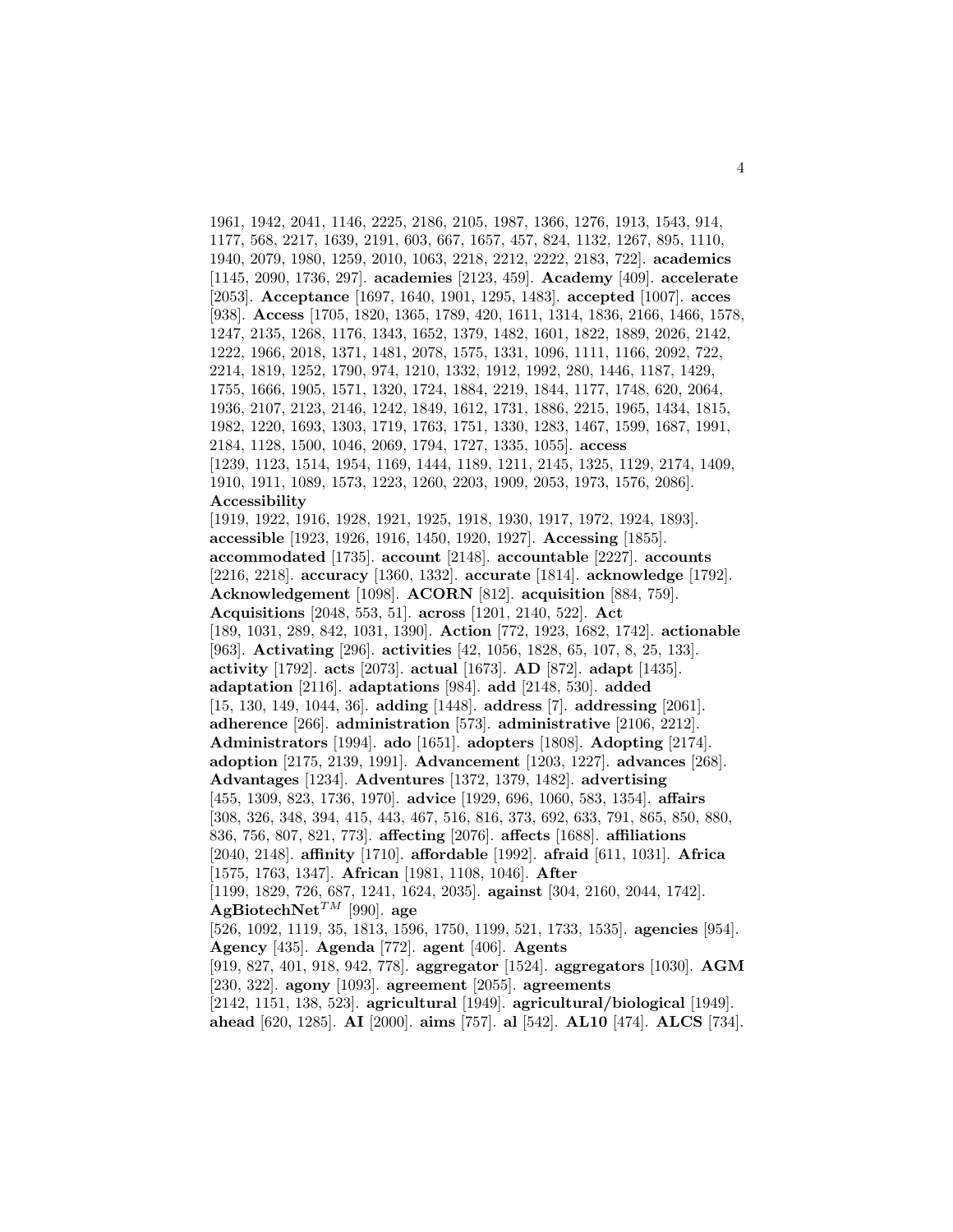**Aldershot** [155]. **Alexandria** [598]. **align** [2053]. **alignment** [2147]. **Alison** [599, 659]. **Allen** [238]. **Alliance** [1742]. **allocation** [137]. **alma** [2230]. **ALPSP**

[230, 419, 322, 725, 1336, 42, 689, 710, 727, 749, 791, 808, 767, 802, 865, 850, 876, 831, 845, 860, 875, 880, 997, 1155, 1127, 1140, 1206, 1181, 1255, 1299, 1350, 1782, 1846, 1907, 1968, 2037, 250, 323, 299, 302, 709, 724, 688, 248, 276, 279, 888, 1164, 1523, 65, 107, 192, 410, 705, 280, 906, 687, 836, 1387, 1205, 1609, 756, 784, 1207, 1275, 1300, 807, 8, 25, 84, 1033, 692, 821, 893, 909, 633, 773, 757, 640, 561]. **ALPSP/Charlesworth** [1155, 1206, 1255, 1299, 1350]. **ALPSP/EASE** [323]. **ALPSP/PA** [302]. **ALPSP/Pira** [250]. **ALPSP/UKSG** [687]. **also** [2182]. **ALSP** [133]. **Alternative** [1146, 1973, 1655, 1121, 814, 2181]. **alternatives** [461, 915]. **Altmetric** [1637]. **altmetrics** [1841, 1744]. **America** [1268, 436, 129, 609, 456, 1503, 704]. **American** [73, 203, 620, 1836, 1984, 1856, 2042, 1698, 1402, 144, 1858, 1249]. **AMI** [617]. **among** [2107, 2215, 2108, 1077]. **amplification** [2162]. **Amsterdam** [261, 183, 266]. **Amy** [240]. **Analysing** [2106, 1818]. **Analysis** [1832, 2071, 2165, 2164, 2171, 2135, 1842, 1381, 1575, 1151, 2182, 1936, 1680, 1786, 2117, 2029, 78, 2073, 1502, 1318, 882, 841]. **Analytics** [1720]. **Anbyn** [727, 749]. **ancient** [2123]. **Anderson** [155]. **Andrew** [542, 1066]. **Andrews** [75]. **angle** [268]. **Animal** [868, 1530]. **Ann** [544, 353, 498]. **Anne** [696]. **anniversary** [448, 435]. **annotation** [2016]. **Annotum** [1598]. **Annual** [746, 167, 137, 73, 285, 620, 673, 169, 275, 253, 203, 497, 232, 496]. **anointed** [1847]. **anonymity** [1319]. **answer** [1375]. **answered** [623]. **answers** [843]. **Anthony** [542, 52]. **anthropause** [2169]. **anthropology** [2156]. **anti** [22]. **Anticipating** [649]. **antidotes** [2149]. **any** [2001, 1363]. **anybody** [777]. **anyway** [527]. **APC** [1749, 1635]. **APCs** [1706]. **apologies** [1754]. **appealing** [1898]. **appeals** [1898]. **appearing** [2023]. **appendices** [182]. **applications** [1251, 365, 75]. **appointed** [1065]. **approach** [1926, 431, 1545, 2078, 1668, 898, 991, 1912, 1724, 1430, 1971, 2070, 1132]. **approaches** [1092, 1900, 1844, 2010]. **appropriate** [810, 1556]. **approval** [2190, 1688]. **April** [726, 410, 725, 1336]. **aquatic** [2180]. **Arab** [1953, 2036]. **Arabia** [2088]. **Aransas** [620]. **arbiter** [683]. **arc** [1059]. **Archaeologist** [292]. **Archaeology** [1080]. **archival** [1250]. **Archive** [1073, 1054, 669, 1196, 799]. **archived** [1332]. **Archives** [1343, 1071, 1417, 1238, 363, 1284]. **Archiving** [1040, 1122, 1266, 1586, 1136, 1668, 1724, 2219, 975, 1708, 1746]. **Ardito** [400]. **Armageddon** [668]. **arrangement** [20]. **art** [826]. **Arthur** [157, 288]. **Article** [1505, 2189, 1630, 1637, 2135, 367, 1021, 2143, 1640, 961, 1023, 1971, 1387, 1398, 1563, 1574, 1587, 1761, 1502, 1757]. **article-level** [1637]. **articles** [2012, 104, 1332, 1831, 1304, 1505, 1571, 1729, 1614, 2072, 1938, 1972, 1719, 2176, 1500, 1014, 1359, 1547, 1882, 2035, 1631]. **artificial** [1813, 1833]. **ARVO** [2146]. **arXiv** [2024]. **ASA** [918]. **Asia** [52, 874]. **Asian** [1699, 1895]. **Ask** [1282]. **Aslib** [285, 140, 584, 677, 582]. **aspects** [2224]. **aspirations** [2074]. **assess** [1522]. **Assessing** [745, 306, 1787, 1744]. **Assessment**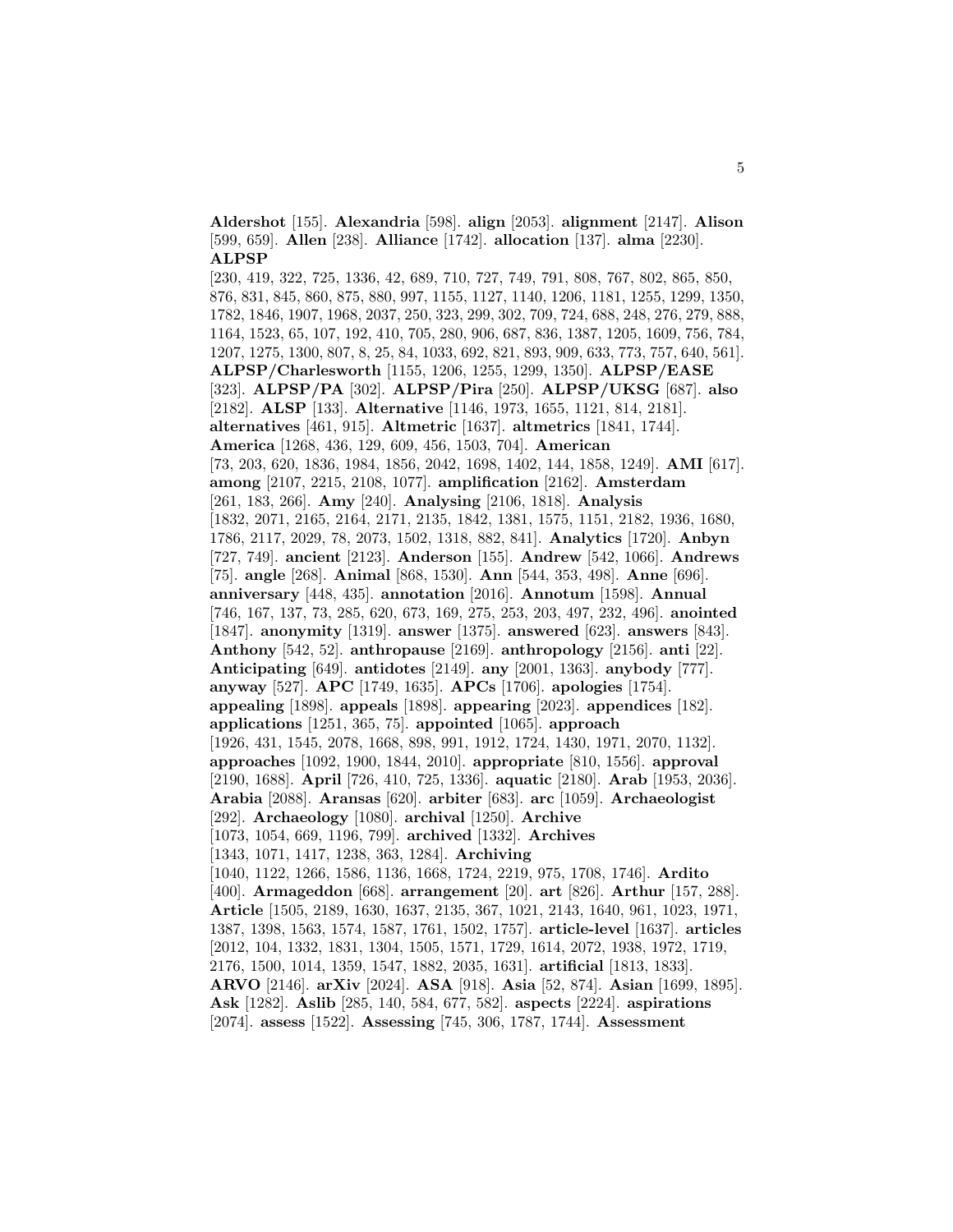[1165, 940, 1972]. **assets** [1178]. **assignment** [1994]. **assistance** [1104]. **associated** [1753]. **Association**

[254, 746, 54, 180, 419, 137, 542, 52, 401, 673, 266, 313, 1176, 823, 258, 1352, 32, 50, 151, 385, 344, 247, 551, 134, 301, 821, 757]. **Association/British** [419]. **associations** [1641, 1486, 1354]. **assumptions** [1991, 1934]. **assurance** [1173]. **astronomy** [1304]. **Athens** [521, 952]. **attention** [1570]. **Attitudes** [2088, 1966, 2104, 186, 2077, 2083, 103]. **attributes** [2030]. **attribution** [1769]. **Aubyn** [689, 710, 764]. **audiences** [1821]. **audit** [1917, 339]. **August** [249, 448]. **Australia** [354, 2153, 1353, 2221, 1320, 2089]. **Australian** [2090, 2223, 1392, 1589, 1062]. **authentic** [1955]. **Author** [2161, 894, 1707, 1382, 1004, 1318, 734, 2148, 1273, 1955, 844, 1332, 2046, 927, 2194, 1430, 1952, 1708, 1722, 2140, 1279, 1611, 1986, 2227]. **author-archived** [1332]. **author-funded** [927]. **Author-initiated** [1707]. **author-suggested** [1952]. **Authority** [1709]. **Authors**

[754, 53, 294, 1048, 1884, 948, 909, 1105, 1189, 2012, 2040, 1788, 683, 1686, 24, 697, 1699, 1644, 1908, 2173, 1640, 1320, 1939, 1952, 2149, 1544, 1660, 1768, 1237, 1280, 447, 1195, 345, 893, 1520, 2073, 926, 1779, 1642, 911, 2069, 180, 91, 355]. **Authorship**

[1517, 2009, 1595, 1998, 2190, 1769, 1119, 1777, 1960, 2075, 1896]. **autoethnographic** [1971]. **Automated** [475]. **availability** [1162, 2173]. **Available** [754, 182, 696, 401, 496, 377, 734, 561]. **avant** [1228]. **avant-garde** [1228]. **Avenue** [472]. **Avoiding** [1535]. **awakening** [1572]. **Award** [343, 785, 2102, 2103, 2198, 575, 172, 64, 169, 170, 785, 253]. **Awards** [440, 464, 490, 513, 651, 691, 712, 729, 1155, 1206, 1255, 1299, 1350, 1782, 1907, 1968, 2037, 344, 1846]. **awareness** [381, 285, 1046]. **away** [1658, 1957].

**B** [35]. **Back** [1810, 668, 620, 1529]. **background** [1615]. **Bacon** [956]. **bad** [611, 1167]. **badge** [2175]. **balance** [1390, 913]. **Banbury** [312]. **bane** [323]. **Bangladesh** [1517]. **bank** [509, 1669]. **Banks** [1349]. **Barnard** [331, 260, 205, 156]. **Baron** [91]. **Barrett** [239]. **barrier** [2174]. **Barriers** [1723, 261, 385, 1742]. **based** [1519, 1983, 2178, 1405, 1872, 1831, 1370, 927, 1844, 2217, 2042, 1391, 2203, 986].

**bases** [1367]. **Basham** [597]. **basic** [2134, 330]. **Bate** [156]. **Bath** [376]. **battle** [2160, 1399]. **battles** [783]. **Baumgarten** [266]. **Baverstock** [599, 659]. **BD7** [259]. **be**

[1655, 2025, 1035, 1543, 2125, 1835, 1589, 916, 1642]. **Beall** [2160, 2111, 2215]. **Beaulieu** [524]. **became** [1330]. **become** [1790, 1718, 2176, 1335]. **Bedford** [180, 497]. **been** [1754]. **before** [553]. **beginning** [502]. **behalf** [561]. **behaviour** [2161, 1869, 1804, 1887, 1937, 1086, 2133]. **behavioural** [1897]. **behaviours** [2104, 2083]. **behind** [2155, 900]. **Beijing** [884]. **being** [1465, 1136, 1007, 1857]. **beliefs** [2075, 2074]. **Bell** [758]. **Bella** [203]. **Benchmarking** [1273]. **beneath** [698]. **benefit** [2209]. **benefits** [1314, 1925, 1571, 1762]. **Benetech** [1920]. **bepress** [1368]. **Berg** [1403]. **Berks** [377]. **Bernard** [2113]. **Berne** [266]. **best** [797, 1965, 1584]. **beta**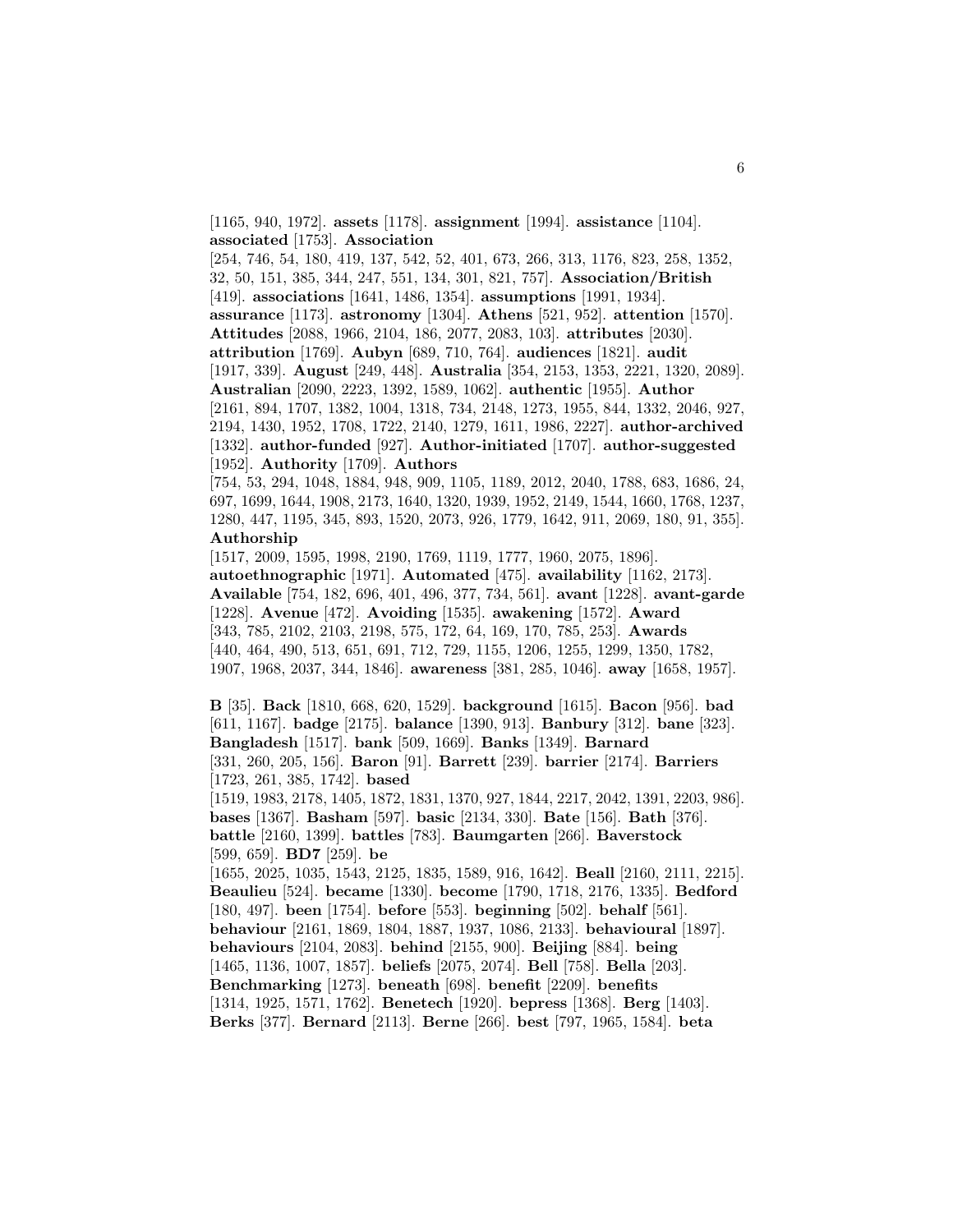[1329]. **Bethesda** [543]. **better** [2015, 1125, 1035, 1470, 2229, 1927]. **Betty** [119, 314, 352, 286, 220]. **Between** [1159, 2154, 2135, 1984, 2092, 870, 1556, 5, 2029, 1909, 1710]. **Beyond** [1586, 1769, 2208, 1925, 1672, 1019, 658, 2089, 1133]. **Bi** [183]. **Bi-monthly** [183]. **bias** [1697, 1579, 1603, 1483, 2183]. **Bible** [159]. **BIBLINK** [954]. **bibliodiversity** [1982]. **bibliog** [541, 36]. **bibliographic** [60, 954]. **Bibliography** [355, 313, 35]. **bibliometric** [2165, 2164, 1575, 1751, 1935, 2182]. **big** [611, 1822, 1472, 1159, 1378, 1125, 1246]. **bigger** [1974]. **bilingual** [1788]. **Bill** [618, 495, 926]. **bills** [1225]. **biochemist** [645]. **Biography** [788]. **Bioline** [988]. **Biological** [1225, 1949, 696, 91, 1952, 951]. **Biology** [543, 697, 1966, 1938]. **biomedical** [2161, 1898, 1394, 2213, 1104, 1722, 1236, 1751, 1296, 794, 1027, 1779, 1480]. **BioOne** [1121]. **bioRxiv** [2071]. **Birmingham** [292]. **Birn** [204]. **BL** [324]. **Black** [1683, 1889, 1912]. **Blacklist** [1956]. **Blackstone** [289, 289]. **Blackwell** [1358]. **Blackwells** [74]. **Blaise** [448]. **Blake** [696, 497]. **bli** [1861]. **blind** [1929, 1556, 1557]. **Blockchain** [2195, 2095, 1976]. **blow** [1650]. **Blueprint** [331, 260, 421, 95, 205, 258, 92, 156]. **Blunden** [638]. **BMJ** [716, 1791]. **BNBRF** [313]. **boardroom** [1823]. **boards** [2180, 2090, 1026]. **boat** [1331]. **Bodies** [675, 728, 750, 233, 246, 393, 414, 442, 466, 491, 515, 535, 558, 634, 652, 690, 711, 349, 371]. **Bone** [1485]. **Book** [1440, 1510, 1528, 1591, 94, 863, 290, 1455, 1476, 1525, 1526, 1567, 1662, 562, 1112, 238, 399, 411, 449, 511, 541, 540, 574, 637, 754, 707, 726, 748, 789, 51, 54, 119, 240, 200, 180, 237, 419, 543, 544, 1338, 1454, 1459, 638, 118, 120, 115, 1313, 1496, 74, 137, 201, 331, 314, 355, 353, 448, 498, 473, 476, 524, 542, 678, 697, 1703, 53, 73, 116, 181, 475, 1506, 1458, 1581, 1593, 1689, 1714, 52, 1607, 1619, 1647, 1474, 1511, 117, 260, 421, 1477, 716, 586, 1622, 563, 75, 332, 1605, 599, 95, 140, 221, 1413, 1050, 658, 1551]. **Book** [76, 397, 1410, 1663, 1701, 1712, 292, 1182, 1436, 597, 835, 1623, 561, 698, 598, 1298, 239, 696, 1491, 1497, 1676, 1424, 35, 91, 203, 398, 155, 157, 205, 312, 310, 497, 620, 175, 996, 1441, 1473, 1509, 194, 1772, 1726, 1737, 1494, 1495, 1507, 967, 401, 1457, 1412, 581, 1126, 1633, 1700, 1439, 219, 330, 259, 474, 472, 447, 202, 183, 266, 288, 287, 1492, 1592, 1594, 1274, 1323, 1373, 1384, 1437, 1786, 93, 204, 34, 114, 139, 222, 311, 400, 1527, 1791, 583, 1168, 1383, 1552, 1580, 1568, 1566, 1142, 1411, 1425, 619, 618, 1154, 1493, 1475, 584]. **Book** [55, 1606, 1648, 36, 313, 286, 1396, 1508, 1713, 258, 1397, 1426, 1438, 1539, 1540, 1569, 1634, 1661, 1715, 1716, 1423, 138, 289, 523, 677, 770, 819, 420, 1078, 1456, 1538, 1553, 1677, 1702, 1193, 496, 521, 1621, 495, 582, 92, 156, 220, 1664, 1678, 1646, 1036, 1094, 1243, 1739, 1770, 1771, 617, 1361, 522, 585, 621, 657, 755, 734, 848, 1287, 1022, 1554, 1620, 1738, 659, 283, 647, 231, 1656, 147, 1523, 1171, 1395, 1752, 1778, 1139, 1943, 1987, 1917, 1630, 273, 1212, 2222, 2087, 324, 590, 754, 313, 258]. **booklet** [184]. **Books** [17, 541, 2214, 330, 447, 583, 585, 1401, 1561, 250, 299, 449, 555, 890, 884, 1564, 1667, 82, 261, 2, 1926, 209, 2063, 1546, 1353, 1478, 1002, 1160, 61, 63, 1162, 1913,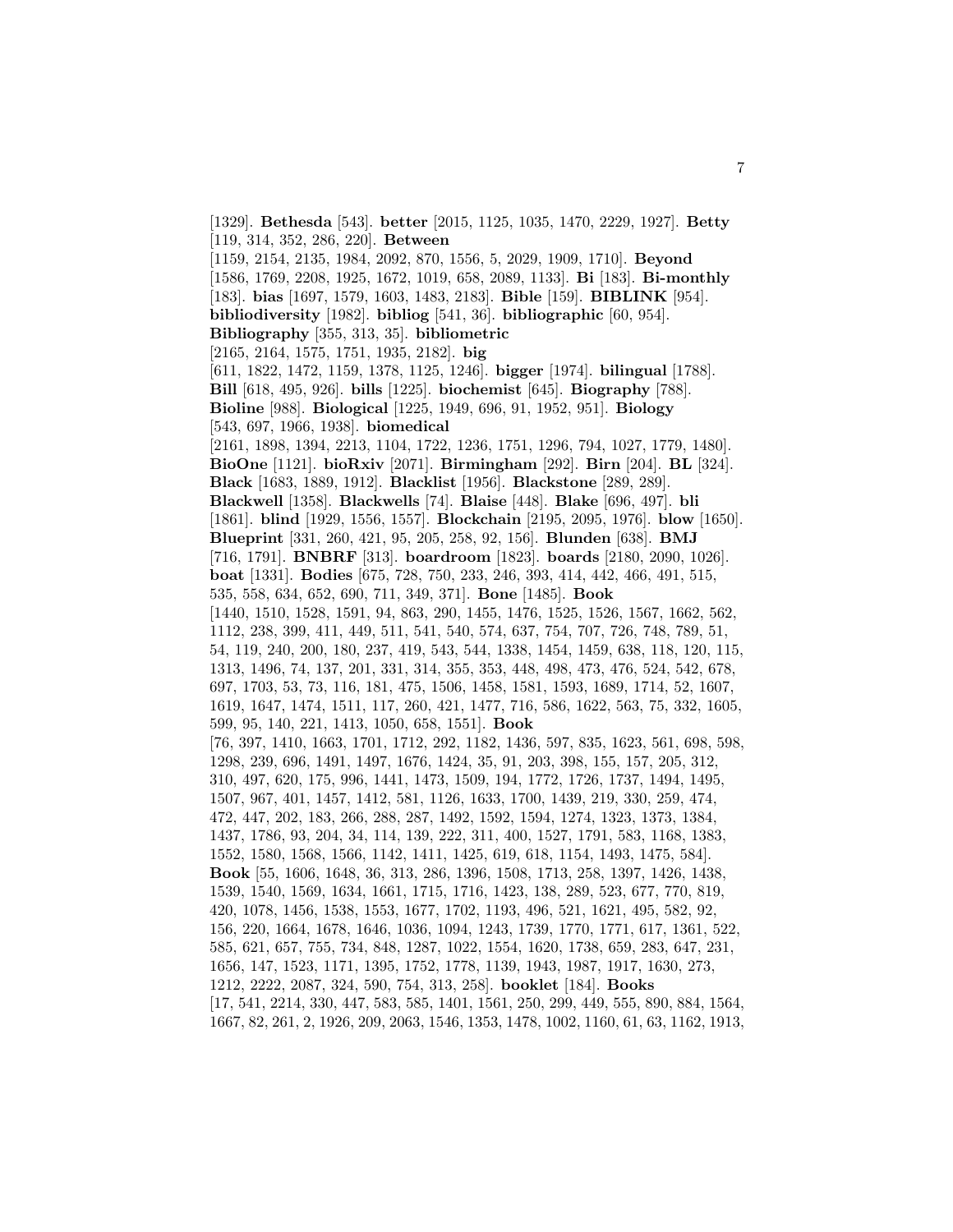1490, 96, 127, 661, 38, 1514, 1110, 163, 1377, 58, 659, 320, 52, 599, 620, 114]. **Bookseller** [562]. **bookselling** [1685, 621]. **boon** [323]. **boosting** [1162]. **born** [1920, 1404]. **born-digital** [1404]. **Bosnia** [430]. **Boston** [201, 355, 746]. **bother** [703, 1324]. **bound** [498, 220, 474]. **bounds** [221]. **Bowker** [678, 310]. **Bowker-Saur** [678, 310]. **Box** [449, 52, 330, 447, 183, 1919]. **box-checking** [1919]. **boys** [1149]. **BPIF** [630]. **Bradford** [259]. **Bradley** [584]. **brand** [2220, 2133]. **Brazil** [1572]. **Brazilian** [273]. **Breaking** [385, 1107]. **Brian** [638]. **BRIC** [1549, 1615, 1572, 1600]. **bridges** [870]. **brief** [804, 818, 834, 847, 862, 879, 891, 1808, 1870, 757, 874]. **briefings** [116]. **Brighton** [301]. **Brindley** [312]. **Bring** [1990, 1609]. **Bringing** [1406, 868, 1768, 92]. **brink** [1837]. **British** [291, 419, 118, 355, 678, 116, 563, 278, 561, 312, 310, 287, 679, 313, 2058, 2057, 30, 48, 71, 90, 112, 136, 154, 110, 177, 199, 216, 235, 283, 257, 327, 347, 372, 416, 403, 444, 468, 492, 517, 536, 409, 2, 147, 12, 127, 603, 163, 96]. **Broadcast** [1421]. **Broader** [1834]. **Brobdingnag** [870]. **broken** [1930]. **Brookfield** [155]. **Bryn** [73]. **Bryson** [618]. **BS** [96, 290]. **BS4821** [291]. **BSI** [290, 96]. **Buddhist** [720]. **budget** [130, 102]. **Building** [1196, 1056, 2119, 2054, 58, 1871, 1869, 1121, 1775, 1796]. **bulletin** [285]. **BUPA** [576]. **Bureau** [339]. **Business** [388, 182, 619, 1798, 2156, 638, 1842, 1448, 1068, 1472, 990, 1008, 1260, 1985, 1065, 540, 449]. **bust** [1990]. **Butler** [420]. **Butterworths** [34, 523]. **buyer** [157]. **buying** [797]. **buzzword** [1019]. **BV** [183]. **bytes** [661].

8

**C** [620, 219, 52]. **c&j** [156]. **C-50096** [52]. **C.** [400]. **c/o** [52]. **CA** [420, 1293, 1334]. **Cabells** [1956]. **CAL** [1926]. **Calculating** [1074]. **calls** [2137]. **Calmer** [1285]. **Cambridge** [94, 275, 697, 716, 239, 1869]. **came** [1733]. **Campbell** [419, 34]. **Campus** [259, 312]. **Can** [548, 1999, 2218, 2034, 426, 1998, 786, 593, 1706, 965, 1183, 586, 2025, 1533, 1219, 1543, 1640, 2125, 1835, 1844, 1957, 2045, 815, 1529, 1675, 361, 2053, 1616, 1874, 2095, 1815]. **Canadian** [281, 300]. **cancellations** [1284]. **cancer** [1819]. **cannot** [1471]. **capable** [1589]. **Capital** [1937]. **care** [2088, 1535]. **career** [2034, 1776, 2002, 2075, 2104, 2193, 1971, 2089, 1887, 1896, 1867, 1957, 2027, 2083, 2045, 1906, 2021, 1847]. **careers** [498, 621]. **CARMA** [1326]. **Carol** [472]. **Cartoons** [472]. **case** [1885, 2057, 2040, 1484, 1966, 2119, 2205, 2028, 1293, 2092, 1872, 1819, 2228, 1928, 2046, 1692, 83, 1134, 1808, 1584, 1974, 1959, 1927, 1708, 1965, 2120, 1899, 990, 2184, 1296, 2017, 1958, 2059, 872, 1941, 2038, 2079, 2022, 2014, 2183, 2087]. **casebound** [332]. **Cased** [419, 260, 421, 239, 36, 258, 377]. **Casting** [1548]. **Catalogued** [1488]. **cataloguing** [826]. **catch** [483]. **Cause** [783]. **causes** [1835, 2179]. **caution** [2188, 1079]. **CBE** [697]. **CD** [611, 1007, 226, 624, 753, 462, 554, 460, 584, 420]. **CD-ROM** [611, 226, 624, 753, 584, 420]. **CD-ROMland** [462]. **CD-ROMs** [1007, 460].

**ceased** [2223]. **Ceci** [1563]. **celebration** [448]. **censorship** [2068]. **center**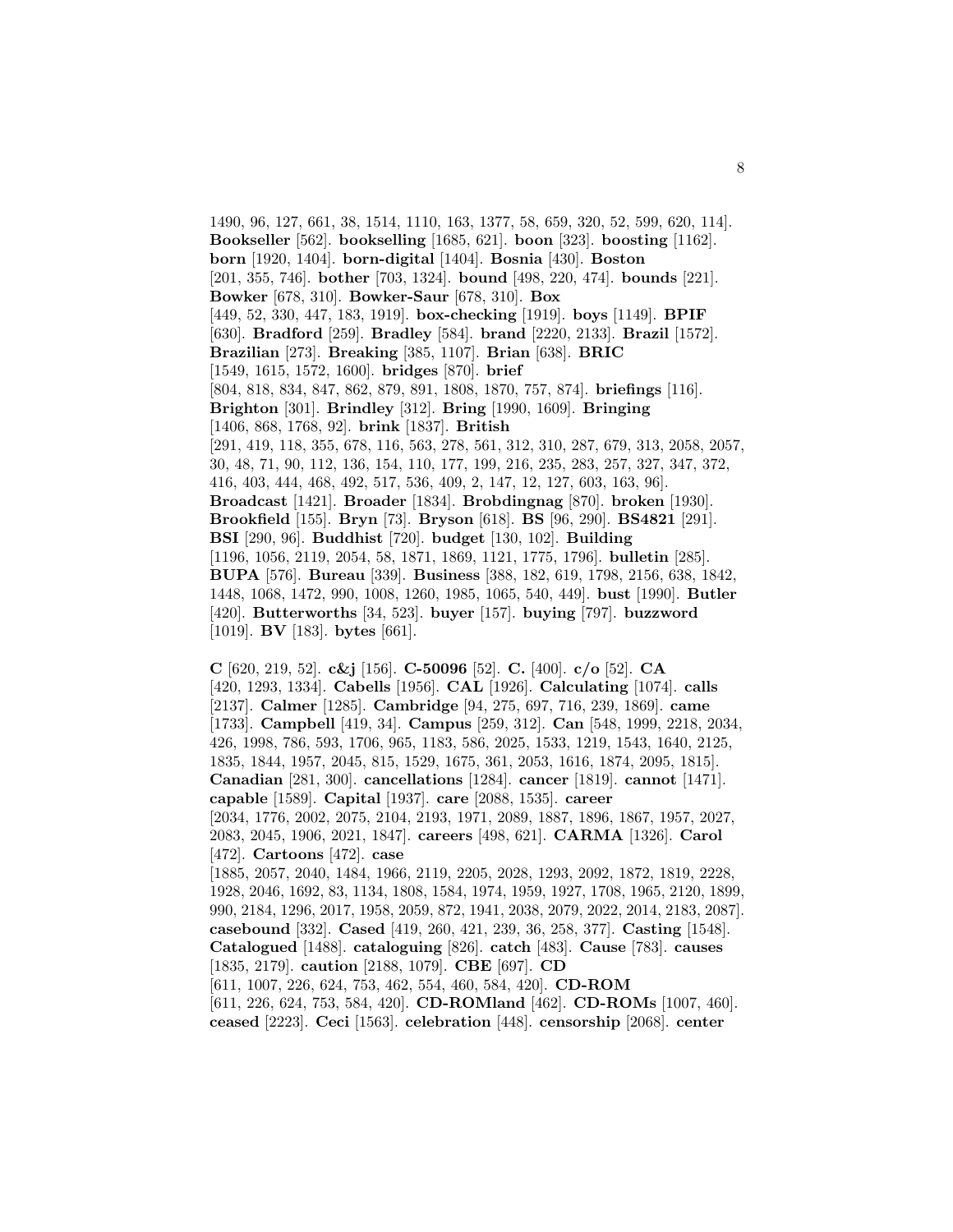[661]. **Central** [531, 1599]. **Centre** [324, 116, 157, 330, 757, 1157, 707, 726, 748, 722]. **century** [956, 1465, 1609, 1047]. **Certifying** [976]. **c'est** [1293]. **chain** [1221, 1015, 1913, 1930, 412, 1367, 1110]. **Chairman** [697, 689, 710, 727, 749, 25]. **challenge** [1074, 505, 1325]. **Challenges** [1248, 2196, 1204, 1102, 355, 1816, 964, 2051, 294, 2091, 1975, 1389, 936, 232, 1969, 2132, 1404]. **challenging** [1471]. **chance** [1640]. **Change** [707, 726, 748, 2100, 1983, 1293, 1334, 1912, 2186, 1913, 649, 1501, 505, 1887, 2027, 2126, 1296, 1158, 2082, 503]. **changed** [2084]. **Changes** [1752, 2051, 2228, 1214, 2091]. **Changing** [486, 1840, 1764, 532, 51, 1720, 406, 1961, 2084, 1017, 1883, 856, 1279, 1261]. **chapter** [1275]. **chapters** [1003]. **character** [243]. **Characteristics** [2158]. **charge** [2189, 401]. **charges** [2135, 1467, 1757]. **Charging** [839, 589, 1386]. **charities** [1687]. **charity** [269, 632]. **Charlbury** [401]. **Charles** [354, 138, 523, 1218]. **Charleston** [553]. **Charlesworth** [169, 785, 253, 64, 343, 785, 1155, 1206, 1255, 1299, 1350, 575]. **Chatterton** [73]. **checking** [1919]. **checklists** [2025]. **cheers** [356]. **Cheltenham** [332]. **chemist** [1366]. **Chemistry** [1225, 1579, 1319, 1175]. **chemists** [1345, 453]. **Chicago** [620]. **Chichester** [200]. **Chief** [2180, 1785]. **Chile** [147, 2189]. **Chilean** [2040]. **China** [2178, 958, 1643, 1695, 508, 1590, 1682, 1654, 1543, 1234, 1430, 2204, 1307, 1639, 1711, 1827, 1248, 1172, 1672, 1515, 126, 1308, 1600, 1084, 1388, 1516, 2079, 1406, 2085, 1259, 1271, 2010, 2226, 1063, 244, 1628, 2106, 2133, 2212, 2039]. **Chinese** [2155, 1371, 989, 1281, 1688, 1804, 1659, 1204, 1267, 1308, 1940, 1951, 2079, 2132, 2203, 1406, 1779, 1576, 1616, 2086, 1480, 1115, 2014, 2011]. **choice** [1803, 2094, 404]. **choices** [1074]. **choose** [1908, 1884, 1953]. **Choosing** [1354]. **CHORUS** [2092, 1679]. **chose** [1293]. **Chris** [563]. **Christopher** [266]. **Ciba** [279]. **CIM** [157]. **CIM-TECH** [157]. **Cimtech** [157]. **circulation** [2150]. **Circulations** [339]. **cit** [1075]. **cit.** [1217]. **Citation** [1655, 2213, 1950, 2203, 1829, 2154, 1743, 1399, 2225, 2143, 1643, 2043, 1895, 1883, 2149, 1938, 1364, 1765, 1480, 2141, 1466]. **citations** [2168, 2028, 2143, 1831, 963]. **cite** [2149]. **cited** [1814, 1959, 1734, 2022, 454]. **CiteScore** [2043]. **Citing** [1544, 290, 935]. **City** [203]. **CLA** [23, 478]. **Clack** [73]. **clarification** [757]. **clarity** [2137]. **Clark** [138, 523]. **Clarke** [696]. **clash** [380]. **class** [2085, 1143]. **clear** [1314, 795]. **Clearance** [801]. **Close** [399, 1558, 496, 433]. **closed** [1128]. **closer** [588, 1263]. **Closing** [1873]. **Cloth** [219]. **club** [1993]. **cluster** [1842]. **cm** [238, 399, 449, 541, 637, 239, 696, 93, 36, 313, 289]. **CNIT** [231]. **Co** [117, 131, 190, 5, 1668, 1304, 1202, 1742]. **co-existence** [1304]. **Co-operation** [5]. **Co-operative** [131, 190, 1202]. **co-ordinated** [1668, 1742]. **coast** [1856]. **Code** [1447, 1758, 1251]. **coercive** [2149]. **cognition** [2133]. **cohort** [2192]. **Cole** [114]. **Colin** [397]. **Coling** [658]. **Collaborating** [2092]. **collaboration** [2058, 2165, 1769, 1449, 1786, 881, 2059, 2082, 986]. **Collaborative** [642, 1489]. **collaborator** [1464]. **Colleagues** [1843, 1470]. **Collecting** [734].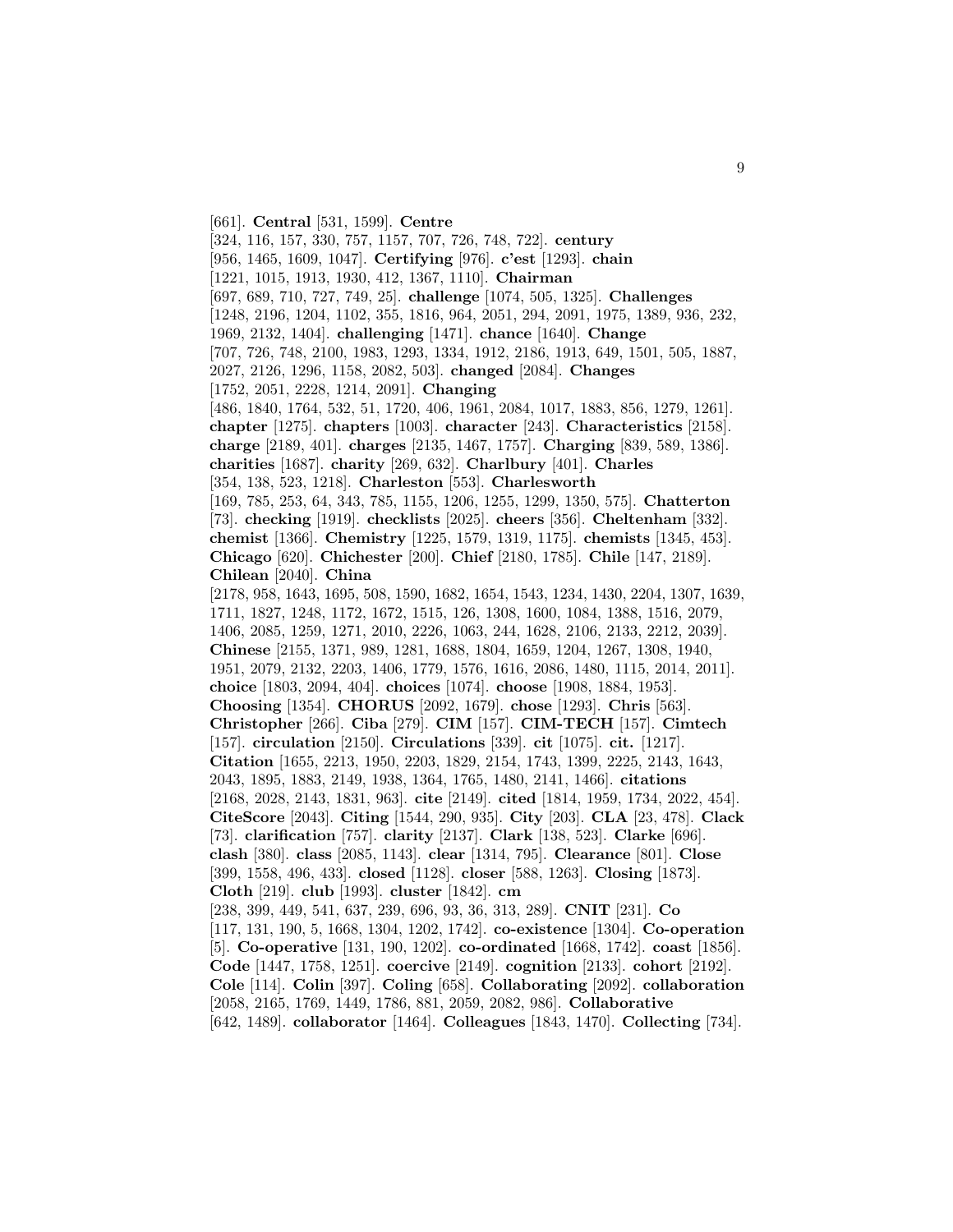**Collection** [1948, 1061, 755, 1164]. **College** [2158, 180, 73]. **colleges** [1069]. **Colloquium** [679]. **Colombia** [163]. **Columbia** [986]. **Combining** [1522, 1941]. **Come** [272, 1422, 1203, 1283]. **comes** [1210, 1596]. **Coming** [19, 37, 56, 77, 97, 121, 142, 158, 185, 206, 241, 263, 293, 315, 334, 357, 379, 402, 422, 451, 477, 501, 525, 564, 600, 622, 639, 660, 681, 699, 717, 735, 744, 526, 20, 852, 1414]. **commended** [171]. **commentary** [871, 1315, 1386]. **commerce** [943, 902]. **commercial** [268, 137, 322, 208, 915, 212]. **Commission** [902]. **commissioning** [1752]. **Committee** [772, 920, 697, 689, 710, 727, 749, 1205, 773, 1009]. **common** [497]. **commons** [1981, 1536, 1310]. **Communicating** [1562]. **Communication** [1729, 2137, 1885, 2180, 1232, 364, 73, 1179, 336, 1817, 1831, 1993, 1013, 1191, 949, 2104, 1905, 35, 1749, 1883, 1156, 1999, 866, 1804, 2074, 2083, 1041, 1172, 1195, 1261, 1071, 1794, 2036, 1529, 1149, 1233, 1837, 986, 542]. **Communications** [1709, 1336, 1992, 1862, 2185, 2117]. **Communities** [181, 775, 2095, 1270, 1685, 1710, 2133]. **community** [2058, 1247, 1319, 1001, 1993, 969, 2060, 100, 1999, 953, 1794, 2117, 2016, 1969, 1077, 2133, 449]. **community-driven** [1794]. **community-owned** [1999]. **Company** [363, 377]. **comparative** [1952, 1936]. **compared** [1578, 1800]. **Comparing** [1201, 1734, 2154]. **Comparison** [1710, 1909, 1249, 2218]. **comparisons** [2104]. **Compass** [1358]. **competences** [247, 1348]. **competing** [1240]. **competition** [1785, 929, 1446, 1729]. **competitive** [1683]. **Compiled** [421, 238, 157]. **compiler** [180]. **compiling** [210]. **complete** [94, 57, 2030]. **complex** [1913, 2093]. **compliance** [2161, 1923, 1135]. **component** [2176]. **components** [952]. **comprehensive** [1281]. **compromise** [1556]. **Compton** [237]. **Computer** [122, 597, 259, 679, 370, 1966, 500, 243, 668, 239, 474]. **Computer-software** [370]. **Computerisation** [118]. **computerized** [7]. **Computers** [301, 391, 721]. **computing** [521, 75]. **concentration** [1577]. **concept** [811, 1242, 6, 1781, 1173, 955, 1369]. **conception** [1135]. **Conceptions** [448]. **conceptual** [2024]. **concern** [1380, 783, 2138]. **concerning** [569]. **concerns** [893, 909]. **Conference** [746, 74, 73, 202, 1336, 943, 399, 448, 354, 312, 497, 496, 2181, 1671, 2212, 167, 553, 673, 275]. **conferences** [995, 2121, 19]. **confident** [1589]. **confidentiality** [684]. **conflict** [1517, 2226]. **Congress** [114]. **connections** [73]. **consensus** [737]. **consent** [2156]. **consequences** [1652]. **Consideration** [1994]. **considerations** [460]. **Consolidation** [942]. **consortia** [937, 1167]. **Consortial** [1107]. **Consorting** [1167]. **Consortium** [1203, 1463]. **conspicuous** [800]. **constant** [2030]. **Consumer** [2133, 1289]. **consumers** [1252]. **consumption** [2150]. **Contemporary** [1970]. **Content** [1608, 1120, 1637, 1519, 1069, 1809, 571, 1922, 1868, 898, 1250, 1821, 1585, 1542, 912, 1570, 1270, 1211, 1833, 1944, 1077]. **Contents** [1797, 1812, 1825, 1839, 1852, 1864, 1880, 1892, 1903, 1915, 1933, 1947, 1963, 1978, 1989, 2007, 2020, 2033]. **contest** [1608]. **ConText** [239, 1519, 1265, 2157, 663, 1608, 664]. **Context-based** [1519]. **Continental** [362]. **Continued** [1482]. **continues** [1311, 813]. **continuing** [1106, 1761].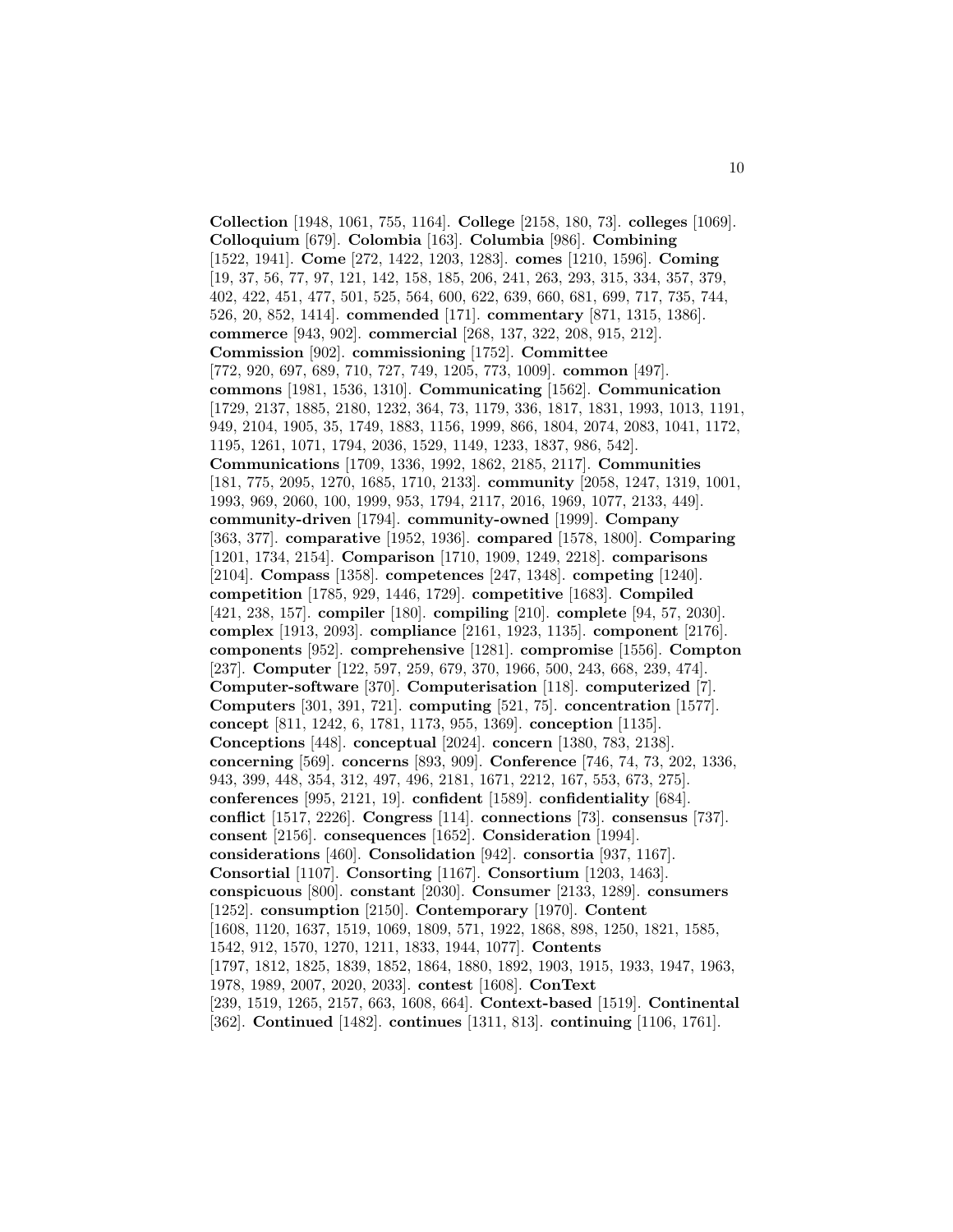**continuity** [667, 2100]. **continuum** [760]. **contradiction** [799]. **Contributing** [1938]. **contribution** [1769, 1392]. **contributions** [1998, 1783]. **Contributor** [1998]. **contributors** [335, 358, 893, 909]. **contributorship** [1998]. **control** [57, 627]. **controlling** [706]. **convenience** [2190, 1843]. **Convention** [266]. **convert** [1844]. **converted** [1166]. **converting** [2078]. **cooperation** [2119]. **COPE** [1009]. **Copies** [561]. **Coping** [503]. **Copy** [275, 1408, 721, 1152, 1324, 624, 1318, 399]. **copy-edit** [1324]. **Copy-editing** [1408, 721, 1318]. **copying** [408, 1062, 201]. **Copyright** [150, 465, 689, 710, 727, 749, 858, 843, 886, 1097, 438, 1117, 189, 454, 801, 1390, 949, 856, 766, 783, 765, 830, 800, 902, 14, 26, 43, 86, 108, 132, 173, 195, 214, 289, 274, 305, 325, 441, 514, 534, 557, 577, 594, 613, 653, 674, 623, 1317, 1961, 648, 1151, 481, 66, 408, 871, 1446, 961, 1023, 1185, 948, 288, 287, 1018, 1288, 1781, 872, 67, 225, 413, 1388, 1766, 1516, 783, 435, 677, 582]. **Core** [1272, 1940, 1869]. **Corner** [1097, 150, 465, 1374, 14, 26, 43, 86, 108, 132, 173, 195, 214, 274, 305, 325, 441, 514]. **Corning** [223, 545, 587]. **Cornish** [201]. **Corp** [36]. **corporate** [94, 1090]. **corporation** [473]. **correct** [2073]. **correction** [2087]. **correlation** [2154, 2218]. **Correspondence** [33, 680, 470, 450, 520, 538]. **corresponding** [2194]. **Cost** [3, 1040, 1315, 1749]. **Cost-effective** [3]. **Costs** [1571, 1314, 1673, 925, 1224, 292]. **could** [1655]. **Council** [180, 543, 697, 35, 287, 139, 222, 30, 48, 71, 90, 112, 136, 154, 177, 199, 216, 235, 283, 257, 327, 347, 372, 416, 403, 444, 468, 492, 517, 536, 873, 12, 1766]. **count** [1938]. **COUNTER** [1135, 1251]. **Counterpoints** [1763]. **countrie** [2157]. **countries** [2026, 1429, 1884, 1899, 625, 1055]. **country** [1669, 1123, 2174, 2183]. **course** [330]. **courses** [647]. **Covenant** [269]. **cover** [449, 266, 287]. **coverage** [1950]. **COVID** [2158, 2167, 2165, 2188, 2122, 2105, 2182, 2118]. **COVID-19** [2158, 2167, 2165, 2188, 2122, 2105, 2182, 2118]. **Craig** [354]. **Cranborne** [474]. **Creating** [709, 1431, 1877, 1289, 2043]. **creation** [1188, 1860]. **Creative** [1310, 1536]. **CRediT** [1998, 1461, 1769]. **Crisis** [1013, 1194, 2188, 2047, 1899, 1653, 1149, 1516]. **criteria** [2190, 884, 2093, 1909]. **Critical** [1213, 1667, 316, 1854, 1789, 1899, 624, 854]. **criticism** [924]. **CRM** [1019]. **Croatia** [1692, 1407]. **Croatian** [1296, 1444, 1969]. **Cronin** [448]. **cross** [1829, 2167, 2140, 2227, 2226, 2105]. **cross-disciplinary** [2227]. **cross-discipline** [1829]. **cross-publisher** [2167]. **cross-sectional** [2140, 2226, 2105]. **CrossCheck** [1485, 1462, 1631]. **CrossMark** [1542]. **CrossRef** [1190, 1728, 1290]. **crossroad** [1822]. **crossroads** [533, 1290]. **Crowcroft** [698]. **Crown** [67]. **Crowther** [449]. **Crummy** [292]. **Crunch** [1427]. **Crypto** [2145]. **cryptocurrencies** [2145]. **crystallography** [1359]. **Cues** [2028]. **cultural** [2186]. **culture** [1091, 852, 1877]. **Cummings** [542]. **Cunningham** [544, 353, 498]. **curated** [2095]. **Curation** [1157, 1948]. **curiosity** [668]. **currencies** [39]. **current** [118, 381, 1992, 1943, 1666, 1801, 2189, 1161, 547, 679, 896, 285]. **current-awareness** [381]. **customer** [1479, 387, 1137, 286, 400]. **customers**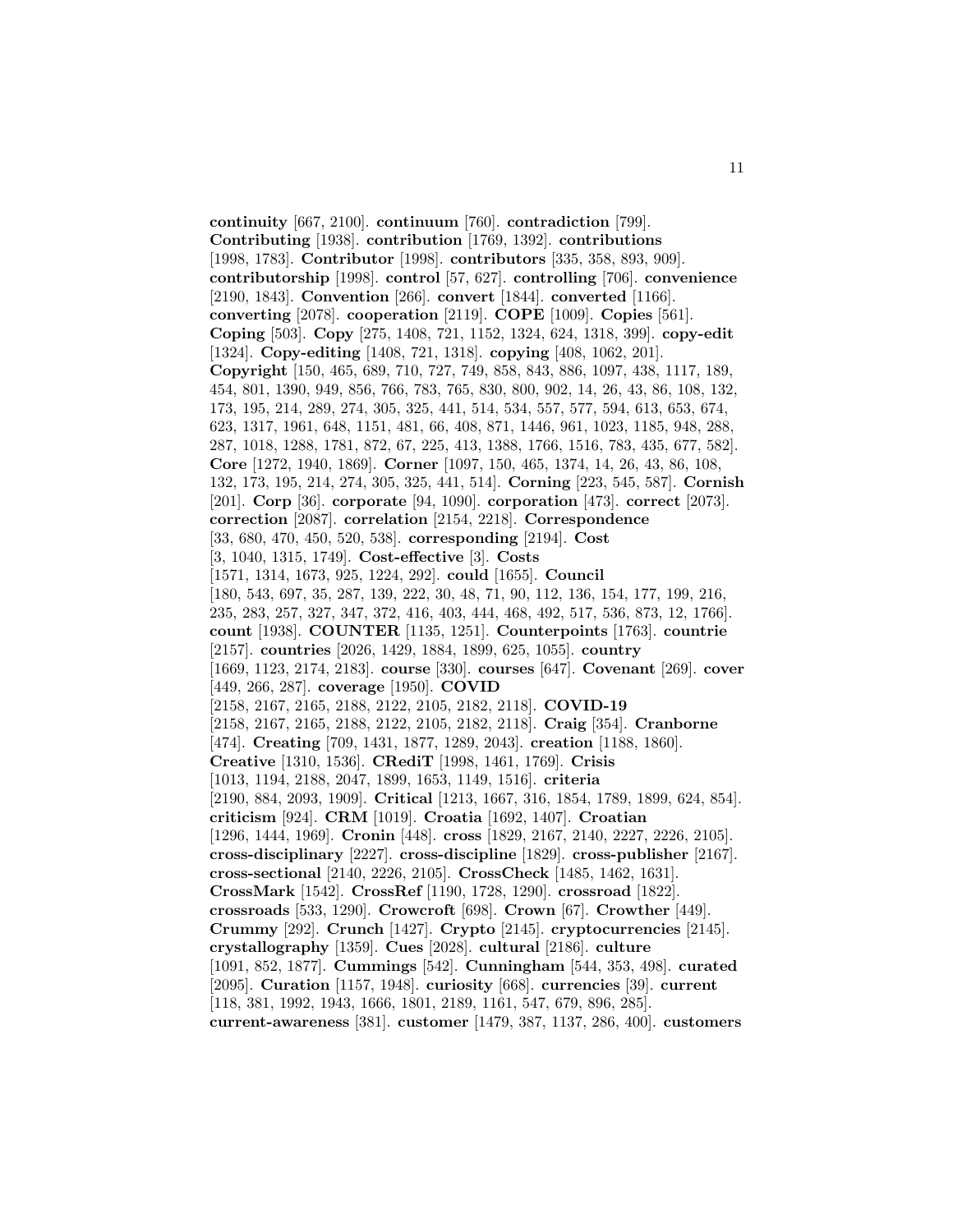[1644]. **Czech** [1784].

**D** [91, 581, 289, 955]. **Daniel** [581]. **Dark** [1535]. **Darmstadt** [249]. **Data** [1355, 1728, 175, 1740, 1741, 1792, 1186, 2206, 1742, 433, 1357, 509, 1956, 1579, 1743, 2205, 2200, 2208, 1479, 2201, 1221, 1453, 2173, 1975, 2175, 1974, 2204, 2207, 2209, 2077, 1965, 1544, 1806, 1746, 1745, 1535, 1562, 1359, 1372, 2203, 1521, 2022, 2141, 1935, 18, 1031]. **Database** [45, 392, 286, 1502, 2203]. **databases** [60, 387, 899, 1364, 939, 407, 2024]. **datasets** [1453]. **date** [252]. **Dates** [771, 790, 806, 820, 832, 849, 864, 878, 892, 908, 933, 946, 980, 998, 1011, 1024, 1038, 1052, 1067]. **Datus** [219]. **David** [221, 2107]. **Davies** [156]. **Day** [716, 2046, 1366, 708, 2192, 1416]. **dBase** [4]. **DC** [35]. **de-selection** [688]. **dead** [1795]. **deal** [1125, 1472, 1125, 1246]. **dealing** [665, 924, 1781]. Deals<sup>[1378]</sup>. Dear<sup>[33, 1795]. **death** [1754, 1286, 957, 1129]. **débâcle** [1183].</sup> **debate** [2018]. **deceive** [1282]. **December** [709, 279, 278]. **decide** [688, 1996]. **decision** [1378, 723, 1133]. **decision-making** [1378]. **decisions** [2152, 1579, 1116, 704, 2131, 1603]. **Declaration** [2226]. **decline** [1452, 1799]. **declining** [2225]. **deconstructed** [895]. **Decoupling** [1987]. **Deed** [269]. **defence** [123]. **Defense** [231, 1504, 1079]. **define** [1399]. **Defining** [976, 2116, 1694]. **delayed** [1042]. **Delhi** [385]. **delights** [1888]. **Delivering** [1069, 1669]. **Delivery** [1070, 381, 1048, 429, 1305]. **demand** [1188, 1162, 857, 642, 809, 753]. **demanding** [604]. **Demographics** [1817]. **demonstration** [10]. **Dempsey** [376]. **Denis** [287]. **Denley** [180]. **dépôt** [160]. **Department** [448, 2092, 561, 1985, 278]. **departments** [118]. **departments-a** [118]. **deposit** [159, 318, 1124, 160]. **depositing** [1894]. **Derek** [75]. **Descriptive** [240]. **deselection** [704, 723]. **Design** [701, 324, 512, 571, 671, 264, 1872, 1873, 591, 286, 40]. **Designs** [189, 289]. **desk** [152, 196, 65, 107, 85, 133]. **Desktop** [57, 94, 95, 221, 83, 474, 156]. **despatch** [463]. **Despatching** [484]. **details** [2148, 2134]. **detecting** [1462, 1631]. **determinants** [2175]. **detrimental** [1997]. **Detroit** [240, 117]. **Developing** [898, 1345, 1400, 405, 1211, 2170, 1900, 1545, 950, 1669, 1899, 625, 1574, 1055, 1123]. **Development** [118, 116, 278, 994, 1034, 2012, 1005, 524, 1432, 2186, 1213, 1106, 1283, 2008, 1847]. **Developments** [773, 45, 113, 217, 1343, 965, 1311, 145, 228, 1223, 1063]. **devices** [2130]. **diachronic** [2227]. **Diary** [771, 790, 806, 820, 832, 849, 864, 878, 892, 908, 933, 946, 980, 998, 1011, 1024, 1038, 1052, 1067, 1081]. **Dictionary** [788, 260, 421, 618, 238, 117]. **Did** [2169, 1753, 2021]. **difference** [1800]. **differences** [2152, 1818, 2215, 1897, 2029]. **different** [1829, 2154, 1430, 2070, 1765, 659]. **Digital** [840, 801, 1389, 1613, 1709, 1516, 1940, 1062, 1268, 1092, 669, 1196, 1375, 911, 1448, 1136, 910, 738, 1116, 1119, 741, 1446, 1035, 1191, 2121, 1365, 739, 1303, 1597, 1680, 1750, 1791, 1195, 928, 1535, 986, 1404, 1710, 1157, 1790, 1535]. **Digitisation** [867]. **digitised** [839]. **Digitizing** [1417]. **dilemma** [2214, 1388]. **dinosaurs** [548]. **Directions** [486, 278]. **Directive** [1018, 902]. **Directory** [826]. **disciplinary** [362, 2227]. **discipline**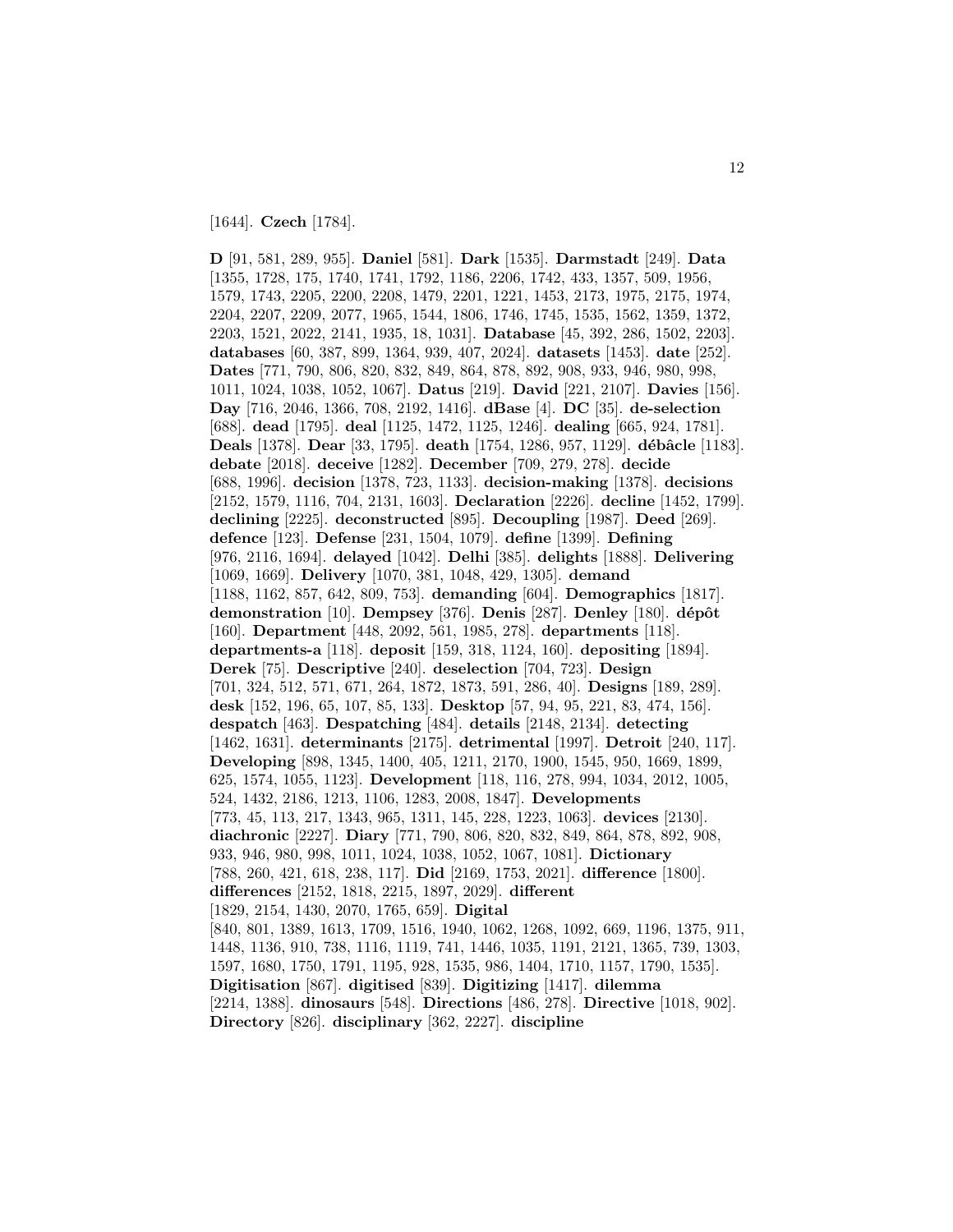[1829, 1735, 1841, 2203]. **disciplines** [1355]. **disclosing** [1178]. **discomforts** [1888]. **discontinue** [2223]. **discount** [638]. **discounted** [1575]. **discourse** [2162, 2117]. **discoverability** [1868, 1872, 1865, 1877, 2016]. **discovering** [1869]. **Discovery** [1876, 1813, 1870, 1868, 1869, 1875, 1321, 1762, 1871, 1874]. **discussion** [1637, 2028, 2224, 2045]. **disk** [157, 447]. **diskette** [619]. **disks** [243]. **disputes** [1595]. **disruptor** [2013]. **disseminate** [2202]. **disseminated** [2182]. **Disseminating** [52]. **dissemination** [461, 2046]. **dissertations** [291]. **Dissimulate** [2202]. **Distinguishing** [1542]. **distributed** [180, 447, 952]. **Distribution** [68, 346, 198, 11, 49, 352, 1001, 1008, 29]. **Diversity** [1893, 1998, 1949]. **DIY** [431]. **Do** [1575, 1512, 1244, 1993, 1930, 1994, 2167, 1686, 970, 1375, 1559, 1348, 1258, 586, 1385, 1996, 682, 1992, 2223, 899, 1107, 1939, 1544, 1346, 1324, 1613, 1200, 1053, 1195, 1582, 2021, 1352, 1799, 1767, 1874, 2142, 1339]. **DOAJ** [1263, 2023]. **Document** [429, 1114, 381, 157, 103]. **document-delivery** [381]. **Documentation** [1262]. **documents** [1136, 1209, 96, 155]. **DOE** [1727]. **Does** [919, 2002, 2074, 1882, 40, 2015, 2112, 1465, 546, 1803, 1150, 2124, 1049, 1356, 1986, 1800]. **DOI** [1732]. **doing** [1512, 604, 685, 1747]. **dollars** [1353]. **Domesday** [10]. **Donation** [531]. **done** [1465]. **Donovan** [2113]. **don'ts** [1060]. **doomed** [672]. **door** [433, 1220]. **Doreen** [696]. **Dorner** [355, 447, 734]. **Dorothy** [52, 155]. **Dorrington** [120]. **Dorset** [356]. **Double** [1319, 1557, 2085]. **Down** [1217, 1422]. **download** [1944, 1926]. **download-and-go** [1944]. **downright** [1888]. **downturn** [1487]. **draw** [1419]. **drawer** [1730]. **Drayton** [754, 53]. **drift** [2087]. **drive** [1997, 1913, 2209, 2059]. **driven** [1226, 1794]. **drives** [1282]. **Driving** [1158]. **drop** [1235]. **drug** [1970, 1583]. **DSC** [123]. **DTP** [500]. **Ducklings** [1683]. **due** [1461]. **Dumpty** [1322]. **during** [2169, 2188, 2126, 2082]. **Dworkin** [289]. **dynamics** [2155].

**e-based** [1405]. **e-book** [1656, 1917, 2222]. **E-books** [1401, 1110, 1564, 1546, 1478, 1160, 1490]. **E-citations** [963]. **E-commerce** [902]. **e-delivery** [1048]. **e-journal** [1370]. **E-journals** [1532, 1123, 1501]. **E-learning** [1106]. **e-library** [1160]. **e-mail** [602]. **E-only** [1235]. **e-print** [1064]. **E-prints** [1304, 1211]. **e-products** [1549]. **e-publishing** [1095]. **each** [1843]. **EAJUS** [1021]. **Early** [1808, 2075, 2193, 1971, 1887, 1896, 430, 2034, 2002, 2104, 2089, 1867, 1957, 2027, 2083, 2045, 1906, 2021]. **Early-career** [2193]. **earth** [2205]. **EASE** [323, 1520]. **easier** [1918, 582]. **East** [1699, 531]. **Eastern** [248, 126]. **easy** [597]. **Ebook** [1625, 1980]. **ECDIN** [184]. **Ecological** [2058]. **economic** [900, 1993, 1061, 1487]. **Economics** [592, 487, 181, 1134, 1013, 382, 504, 207, 566]. **Economies** [1848]. **ecosystem** [1668, 1980, 1944]. **ecstasy** [1093]. **ECU** [181]. **ed** [240, 331, 697, 117, 219, 156]. **EDI** [920]. **EDICIC** [2181]. **Edinburgh** [1985]. **Edit** [584, 1324]. **Edited** [449, 240, 544, 638, 314, 353, 448, 473, 524, 678, 352, 716, 658, 397, 312, 310, 497, 679, 286, 220, 755, 734, 120, 115, 74, 137, 73, 52, 117, 95, 239, 91, 203, 1901, 93, 114, 55, 138]. **Editing** [166, 592,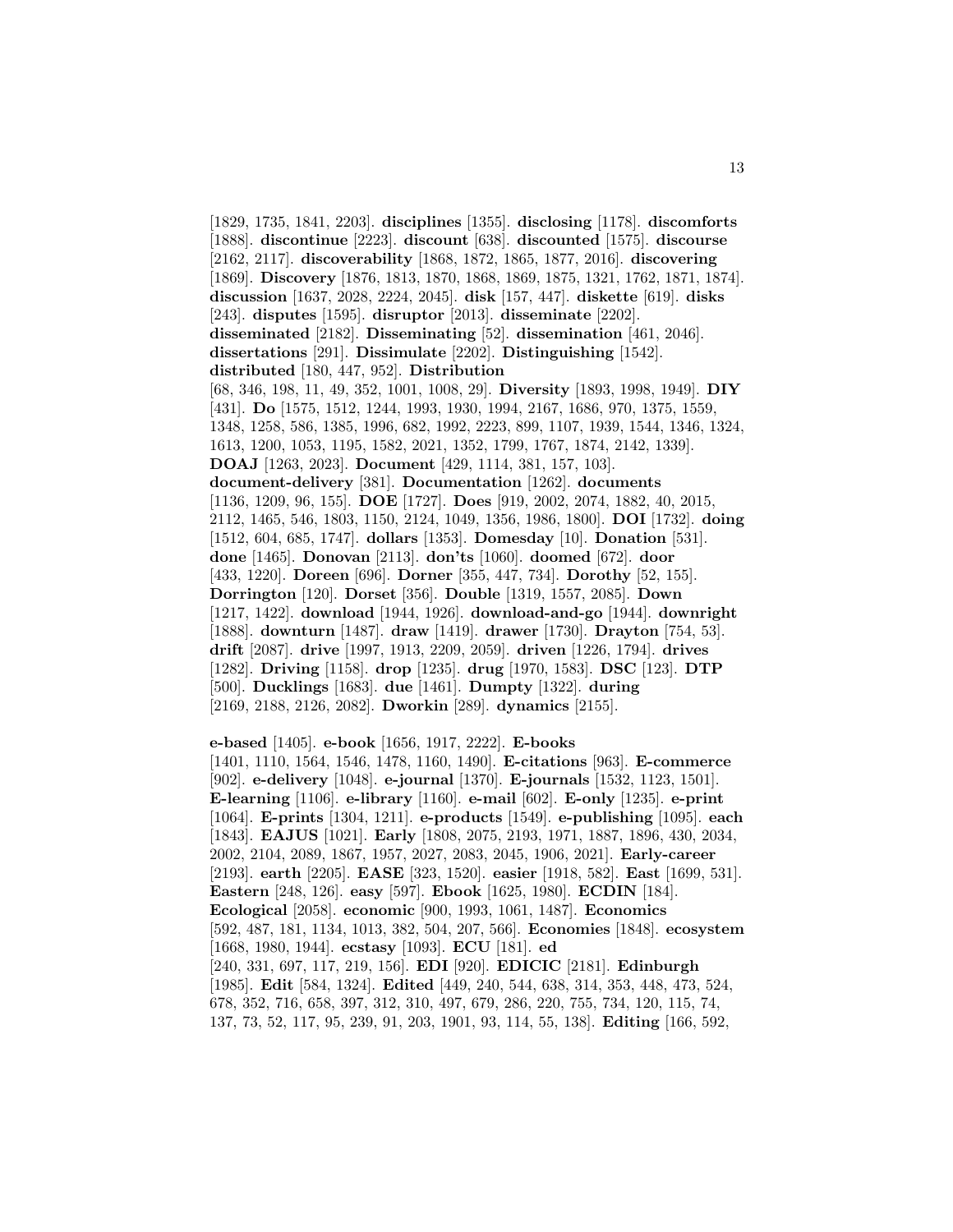1108, 323, 670, 707, 364, 721, 682, 155, 330, 474, 1408, 521, 1318, 1843, 474]. **Edition** [523, 617, 53, 716, 91, 96, 311, 619, 138, 621]. **Editor** [523, 170, 321, 1670, 1764, 1752, 851, 620, 1430, 1952, 719, 337, 2144, 2140, 1948, 837, 921, 1795, 944, 968, 1153, 1264, 1297, 922, 1337, 1037, 979]. **editor-selected** [1952]. **Editorial** [224, 769, 934, 1098, 277, 341, 1026, 2096, 1301, 1, 1100, 788, 1617, 1747, 1969, 1101, 2180, 686, 1579, 57, 1898, 2090, 360, 2173, 242, 2138, 619, 1603, 1774, 503]. **editorials** [2162]. **Editors** [275, 399, 449, 543, 277, 496, 2034, 2180, 1788, 1753, 1785, 697, 1699, 124, 1152, 1276, 91, 2177, 2213, 1469, 1994, 2045, 1786, 2042, 1004, 1995, 306, 1969, 2038, 1642, 1816, 2224, 1362, 1442, 618]. **edn** [598, 583]. **education** [2156, 1923, 1001, 2230, 1211]. **educational** [2012, 1922, 1882, 2108]. **Edward** [697, 239]. **EEI** [598]. **Effect** [1628, 1419, 904, 1997, 2143, 1959, 1214, 940]. **effective** [3, 2207, 204, 585, 1462, 119]. **Effectiveness** [1618, 1163]. **effects** [1104, 1991, 2179, 266]. **efficient** [972, 900]. **effort** [2063]. **efforts** [1136]. **Ege** [2109]. **eight** [1486]. **Eighteenth** [551]. **eJournals** [1070]. **electro** [408]. **electro-copying** [408]. **electro-manipulation** [408]. **electro-storage** [408]. **Electrocopying** [193, 706]. **Electronic** [68, 13, 28, 44, 786, 976, 480, 645, 555, 1025, 268, 742, 930, 1021, 408, 725, 605, 342, 936, 666, 570, 915, 685, 799, 773, 952, 1077, 706, 737, 785, 865, 1357, 943, 826, 638, 1376, 964, 454, 1059, 838, 935, 898, 1040, 1001, 553, 35, 1028, 1043, 1007, 1006, 205, 312, 868, 759, 1060, 550, 1061, 1083, 765, 822, 814, 1124, 800, 813, 313, 1105, 1277, 1086, 1761, 987, 1122, 734, 831, 845, 738, 718, 986, 782, 590]. **Electronics** [607, 323, 592]. **Eliminate** [1901]. **elite** [2123]. **Elizabeth** [73]. **Ellis** [200]. **ELP** [261]. **elsewhere** [1257]. **email** [1070, 1292]. **embargo** [2219]. **embrace** [1129]. **Embracing** [1983, 1501]. **Emerald** [1432]. **emergence** [313]. **Emerging** [1760, 1720, 1841, 2084, 1110, 2038, 2174, 1950]. **emotional** [1793]. **empirical** [1187, 2217, 2133]. **empowering** [1790]. **enabler** [1789]. **enabling** [1808]. **Encouraging** [1823]. **Encyclopedia** [240]. **end** [524, 1733, 1778, 1090, 1944]. **end-user** [1090]. **end-users** [524, 1778]. **endangered** [1152, 755]. **Enduring** [2197]. **Energy** [2092]. **engagement** [1681, 1810, 2016]. **engaging** [2046, 1719]. **Engineering** [1406, 1257]. **Engineers** [298, 276]. **England** [2183]. **English** [2155, 1736, 1281, 1827, 1883, 1967, 1172, 1259, 2010, 1063, 2014]. **English-language** [2155, 1736, 1172, 1259, 2010, 1063]. **enough** [1296]. **enriching** [1637]. **ensure** [1998]. **Enterprise** [642]. **enthusiasm** [1059]. **entities** [2227]. **environment** [1069, 910, 1331, 1191, 982, 1657, 1597, 1195, 1909]. **Environmental** [797, 1406, 2205, 989]. **environments** [1504]. **EPIC** [986]. **epidemiology** [482]. **Epsilon** [51, 6]. **Epubit** [2133]. **equally** [1595]. **equity** [2101]. **era** [1376, 1966, 1992, 1854, 1365, 1006, 759, 1972]. **erina** [354]. **Errata** [2138]. **Erratum** [1170]. **ESPERE** [782, 718]. **Essay** [1141]. **Essays** [658, 540]. **essential** [1408]. **established** [1854, 989, 1786, 2029]. **establishing** [1500]. **estimate** [1505, 428]. **eTextbook** [2120]. **Ethical**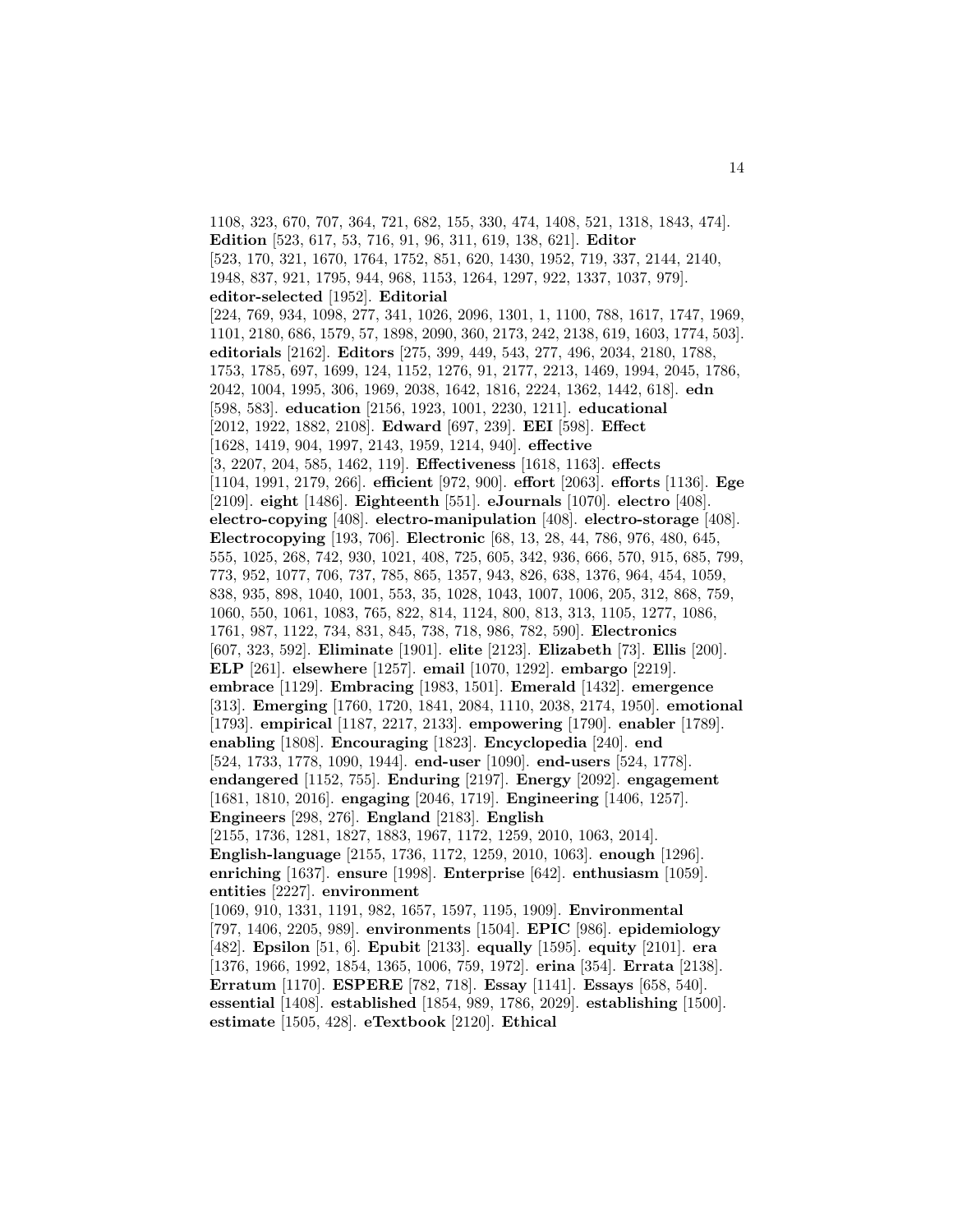[2156, 682, 1682, 1779, 1249]. **Ethics** [592, 999, 1541, 1537, 720, 1009, 543]. **EUR** [476, 181, 472, 523]. **EURO** [904]. **Europaea** [362]. **Europe** [449, 531, 299, 388, 129, 248, 126]. **European** [449, 261, 181, 2157, 364, 1228, 1982, 603, 902, 1766, 459, 562]. **Europeana** [1680]. **EuroScience** [1216]. **Euston** [318]. **Evaluating** [2154, 1720, 1917, 1550, 2101, 1610]. **Evaluation** [2093, 2178, 1841, 1832, 1364, 2070, 1734, 1937, 2195, 1144, 2014, 1000]. **evaluations** [1956]. **Evans** [563]. **Event** [1394]. **events** [19, 37, 56, 77, 97, 121, 142, 158, 185, 206, 223, 241, 263, 293, 315, 334, 357, 379, 402, 422, 451, 477, 501, 525, 545, 564, 587, 600, 622, 639, 660, 681, 699, 717, 735, 744, 768, 787, 803, 833, 846, 861, 877, 889, 907]. **ever** [2021]. **every** [1416]. **everything** [1265]. **Evidence** [1872, 1861, 2144, 1882, 1573, 1395, 1883]. **Evidence-based** [1872]. **Evolution** [2165, 1371, 1758, 686, 988, 1942, 2041, 1394, 1041, 1765, 1391, 1761, 1837]. **evolve** [548]. **Evolving** [925, 1156, 755, 1504, 1759, 1657, 1428, 1114]. **exactly** [1019]. **exaggerated** [1754]. **Examination** [2141, 1721, 854]. **examining** [1730]. **Examples** [2209]. **Excellence** [169, 343, 575, 253, 1416]. **Excellent** [1642]. **exceptions** [1390]. **exchange** [1792]. **exchanging** [1419]. **Excited** [124]. **excluded** [2023]. **exclusivity** [827]. **exercise** [2144, 1165, 940]. **exercises** [330]. **exhibit** [593, 629]. **exhibiting** [119, 601]. **exhibition** [401]. **Exhibitions** [19, 283, 606]. **exhibitors** [401]. **existence** [1452, 1304, 1505]. **Exorcising** [793]. **Expanding** [2220]. **expectations** [1042, 2136]. **expenditure** [2189]. **expensive** [1798]. **experience** [2161, 1190, 1705, 588, 1485, 1417, 161, 1124, 1793, 1906, 1499, 2181]. **experienced** [1922, 124]. **Experiences** [1788, 2169, 1971, 2131, 1746, 1929, 2012, 1807]. **experiment** [1070, 1849, 1514]. **Experimental** [2228]. **experimentation** [1329]. **experiments** [1873]. **expert** [354]. **expertise** [1871]. **explained** [1805]. **exploding** [1421]. **exploiting** [761]. **exploration** [2227]. **exploratory** [1517, 2040]. **Exploring** [2036]. **Expressions** [1380, 2138]. **Extending** [1369]. **extensions** [2220]. **extent** [1577]. **Extenza** [1163]. **extraction** [1675]. **eye** [1219, 1558]. **eyes** [2213]. **f50p** [399]. **face** [1418]. **Facebook** [2072]. **faces** [2194]. **facilitators** [1004]. **facing** [1816, 232]. **fact** [857]. **factbases** [1369]. **factor** [2076, 1470, 1959, 953, 1548]. **Factors**

[2076, 2094, 2108, 1469, 1604, 2131, 1938, 1214, 1973]. **facts** [1990]. **faculty** [1586, 1420, 1501, 1144]. **Fad** [1834]. **failed** [1912]. **failing** [1927, 1826]. **Fair** [449, 924, 923, 1781, 231, 1780, 1178, 2205, 2031, 411, 511, 574]. **fairness** [581]. **Fairs** [19]. **fake** [2162, 1731]. **fall** [1794]. **Fallacy** [1421]. **Falling** [1953]. **family** [458]. **family-style** [458]. **far** [1925, 1219]. **far-reaching** [1925]. **Fashion** [1403]. **fate** [2202]. **fault** [1857]. **favela** [1982]. **Fear** [2162]. **fears** [480]. **feature** [780]. **features** [2132]. **Feb** [385]. **febrile** [1979].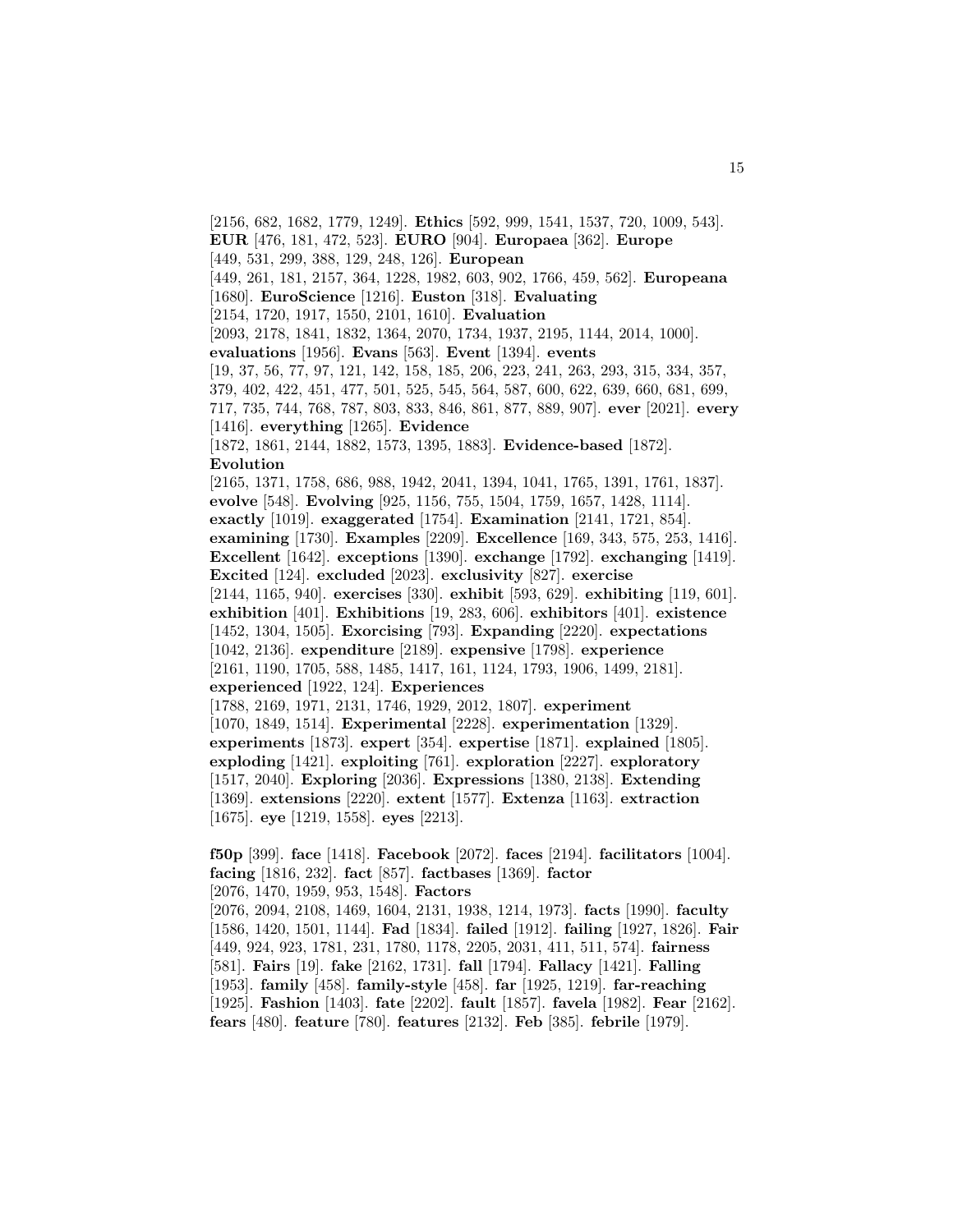**February** [299, 724, 742, 35]. **federal** [1679]. **Federation** [119, 419, 544, 314, 353, 498, 352, 475, 1832, 288, 400, 220]. **feedback** [2170]. **Feeney** [678, 310]. **fees** [345]. **Feisty** [1979]. **Feldman** [313]. **few** [1353]. **fewer** [890]. **fiction** [857, 332]. **FID** [161]. **Field** [292, 2077, 1843]. **fields** [1818, 2140]. **Fifth** [772, 129]. **FIGARO** [1132]. **Fighting** [1341]. **FIGIT** [687]. **Figuring** [1780]. **file** [7, 1730]. **files** [1868, 1732]. **filtering** [2068, 1144]. **Final** [181, 2035]. **finally** [1203]. **finance** [1706]. **Financial** [83, 1295, 2214, 1787, 1827]. **find** [1044, 2004, 1867, 1488]. **Finding** [360, 913, 1869]. **findings** [1523, 1340, 1630, 2122]. **finished** [484]. **Finland** [448]. **Finnish** [2012, 2184]. **First** [483, 1578, 275, 399, 1281, 962, 1595, 1690, 872, 2085, 1432, 2137]. **first-class** [2085]. **fish** [1306]. **fit** [1398, 1727]. **five** [2071, 1420, 389, 1773, 404, 757]. **Flanders** [1786]. **flat** [1518]. **flow** [261, 100]. **Floyd** [95]. **focus** [1340]. **focused** [1873]. **Follett** [546]. **food** [2077]. **footprint** [1600]. **footsteps** [2204]. **force** [626]. **forces** [984]. **forcing** [984]. **foreign** [1145, 39, 1675]. **foreign-language** [1675]. **forgive** [1582]. **form** [1028, 1430]. **formal** [2093]. **formalization** [1672]. **format** [697]. **formats** [454, 1625, 794]. **forming** [1071]. **forms** [1043]. **Fortification** [2231]. **Forum** [300, 630, 104, 251, 1216]. **forward** [232]. **foster** [2096]. **Foundation** [747, 279, 542, 280]. **Four** [2097, 2140]. **Fourth** [716, 91]. **fowl** [1306]. **framework** [1116, 1682]. **Frameworks** [2025]. **France** [1343]. **Francis** [458, 956, 1417]. **Francisco** [232]. **Frank** [117]. **Fraud** [719, 1639]. **fraudulent** [2216]. **Free** [53, 1059, 1083, 754, 1096, 1598, 401, 1080, 1008, 1514, 1089, 1488, 51]. **freedom** [949]. **Freelance** [275, 399, 449, 277, 496, 361]. **freelancers** [437, 277]. **Freitas** [287]. **French** [1629, 1966]. **fresh** [425]. **freshwater** [1938]. **friendlier** [2201]. **frill** [1408]. **front** [2013]. **Frontiers** [1406, 1683, 1745]. **frontline** [1746]. **Frost** [74]. **FST** [724]. **FST/** [724]. **Full** [1875, 1706, 1087, 55, 1122, 1409, 938, 583]. **full-text** [1122]. **function** [1318]. **functionality** [1196, 1808]. **Fund** [355, 313]. **funded** [927, 1260]. **funder** [1636, 1861]. **funders** [1706, 2207, 1283]. **funding** [82, 1748, 1467, 1679]. **funds** [1307, 1599]. **furies** [1888]. **further** [1449, 1211]. **fuss** [2000]. **Future** [808, 278, 807, 831, 1342, 1638, 1923, 1561, 461, 552, 798, 1641, 1057, 1983, 82, 2200, 548, 827, 1353, 1942, 2041, 336, 1450, 1862, 2056, 1801, 1810, 1815, 1856, 547, 202, 457, 114, 567, 1356, 1958, 928, 796, 78, 1685, 1919, 1317, 1834, 590, 1271, 93]. **futures** [1146].

**GA** [521]. **Gail** [475]. **gain** [1686]. **Gaining** [1499]. **Gale** [240, 117]. **game** [1681]. **gamification** [1681]. **gap** [1873]. **garbage** [1732]. **garde** [1228]. **Gardens** [754, 53, 401]. **gateways** [952]. **gathered** [1955]. **Gender** [1897, 2152, 1823, 2174]. **General** [167, 105, 523, 1719]. **Generalized** [79]. **generate** [2169]. **generation** [2168, 1857, 672]. **Geneva** [266]. **genre** [2230]. **Geometers** [472]. **George** [716]. **Georgia** [521, 2044]. **GeoScienceWorld** [2059]. **Gerald** [289]. **German** [1857]. **German-language** [1857]. **Germany** [1136]. **get** [815, 1570, 1767]. **Getting**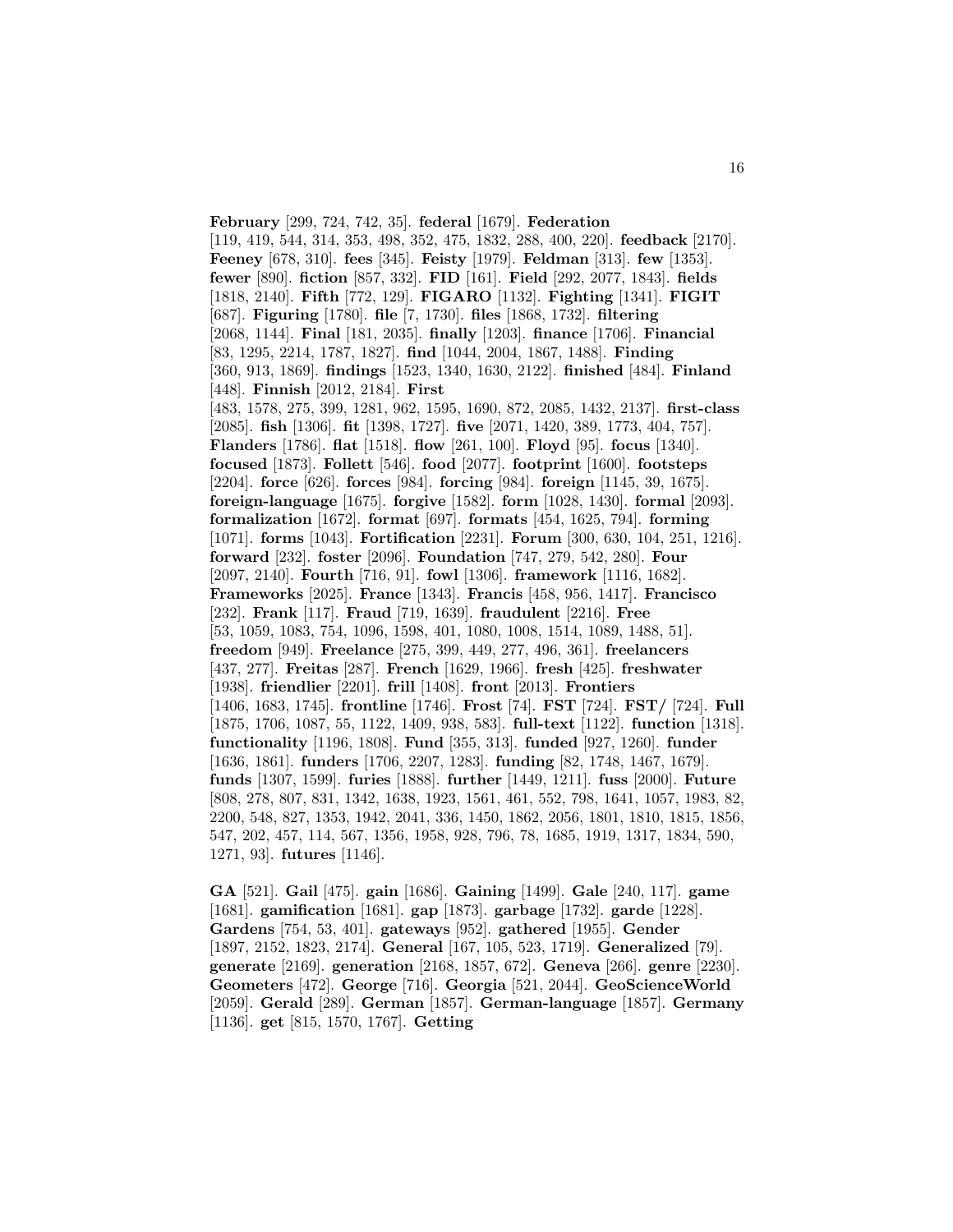[994, 1044, 1965, 1626, 1059, 643, 472, 522]. **ghostwriting** [2039]. **Gibson** [696]. **Gillian** [34]. **Giving** [1377, 585]. **GL54** [332]. **Glasgow** [679]. **glimpse** [958]. **Global** [2105, 1415, 2083, 1958, 1292, 2117, 1574, 1920, 1995, 288]. **Globalization** [1777]. **globally** [1742]. **Glos** [332]. **Glossary** [500]. **GNSI** [617]. **go** [593, 1559, 1658, 1944]. **Gober** [495]. **Godalming** [399, 496]. **Going** [1019, 1330, 2167, 1653, 584]. **Gold** [1889, 1652, 1912, 1693]. **golden** [1199]. **goldrush** [1199]. **Goliaths** [2107]. **Good** [894, 565, 279, 1125, 1162, 80, 733, 1167, 657, 1642]. **goodbye** [1090]. **Google** [1561, 1720, 1655, 1413, 1550, 2014]. **Googled** [1148]. **Gordon** [540]. **Got** [1570, 1432]. **Government** [815]. **Gower** [155, 677]. **Graham** [540, 118, 120, 115, 137, 201, 448, 473, 476, 524, 397, 354, 497, 55]. **Grange** [399, 496]. **Granham** [658]. **grass** [437]. **Great** [137, 1064, 1890, 1259]. **greatly** [1754]. **Green** [1693, 1889, 1573]. **greener** [437]. **Greenhalgh** [75]. **grey** [1773]. **Grieves** [678]. **Group** [343, 785, 324, 74, 137, 261, 53, 73, 716, 266, 575, 679, 657, 755, 2215, 1340, 708]. **groups** [585]. **grown** [588]. **grows** [1848]. **Growth** [1951, 424, 988, 1777, 2059]. **GST** [300]. **GU7** [399, 496]. **guard** [1840]. **Guardians** [581]. **Guest** [1, 1100]. **Guide** [873, 156, 94, 541, 754, 200, 2055, 563, 801, 91, 155, 157, 205, 219, 474, 204, 619, 289, 287, 119, 498]. **Guidelines** [894, 24, 918, 2156, 180, 208, 1722, 2187, 971, 1520, 657, 2141, 865, 53, 139, 585, 734]. **guides** [1658]. **guiding** [1300]. **gulfs** [870]. **Gurnsey** [677]. **Gutenberg** [159, 1404]. **Gutenberg-e** [1404]. **Gynecology** [2035].

**H** [581, 377]. **H.-D** [581]. **habits** [1894]. **HAL** [1343]. **half** [182, 356, 1220, 1609]. **Hall** [716]. **Halstead** [200]. **hamburger** [1563]. **Hampton** [311]. **Hancock** [524]. **Hancock-Beaulieu** [524]. **handbook** [201, 401, 447, 733, 220]. **Handing** [850]. **Handley** [698]. **handling** [2149, 55]. **hands** [2181]. **hands-on** [2181]. **Hans** [540, 377]. **Hanson** [584]. **Hants** [155]. **happen** [1103]. **happening** [1543, 1254, 2016]. **harbingers** [2027, 2074]. **hard** [1918, 1107, 624, 1159]. **Hardback** [94, 638, 678, 697, 472, 93, 523, 447]. **hardcover** [221]. **hare** [702]. **harmless** [1849]. **harmonised** [800]. **Harris** [658, 397, 330]. **harsh** [2038]. **Hartley** [1534]. **Harvesting** [1071]. **Hass** [203]. **Hatfield** [157, 474, 447]. **having** [1997]. **Haworth** [73, 76]. **Hazel** [755]. **hb** [716, 522]. **hdbk** [581]. **headers** [641]. **Headlines** [1868, 563]. **Heale** [474]. **health** [2109, 1669, 2072]. **healthcare** [1309]. **Heeks** [118]. **HEI** [916]. **held** [1216, 449, 354, 312]. **H´elo¨ıse'** [1668]. **help** [426, 1575, 1908, 1471, 2045, 815, 1675]. **helped** [1929]. **helping** [1998, 1044, 1843, 1821]. **Helsinki** [202]. **Henry** [377]. **herbals** [1005]. **here** [1559, 1625, 1128, 1665, 1003, 1767]. **heroic** [2073]. **HERON** [916]. **Herts** [51, 157, 330, 474, 447]. **Herzegovina** [430]. **Hewson** [221]. **hidden** [1314]. **High** [1695, 2156, 2229, 2182, 619]. **High-impact** [1695]. **high-technology** [619]. **higher** [1923, 1001, 2230, 1211]. **highly** [2182, 1959]. **highway** [608]. **HighWire** [1649, 1226]. **hijacking** [2196]. **Hills** [55].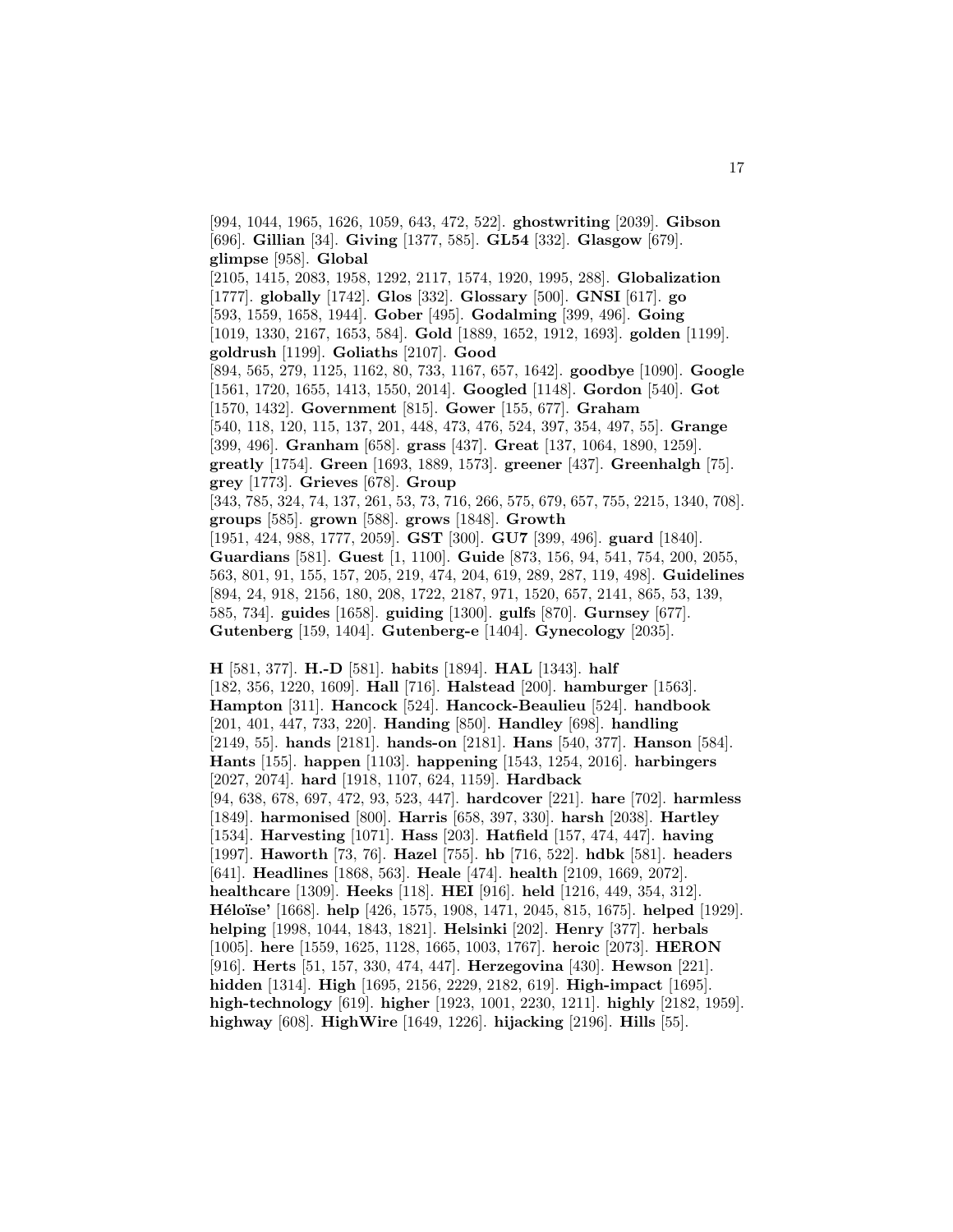**Hindawi** [1330]. **hindered** [1929]. **HINTS** [2022]. **historical** [1175, 2150]. **histories** [2230]. **History** [1073, 1225, 1870, 757]. **hit** [779]. **Hitting** [563]. **hobby** [432]. **Hodge** [475]. **hold** [1356]. **Holistic** [1877]. **Holloway** [182]. **Home** [868, 2183]. **Homewood** [619]. **honesty** [670]. **Honorific** [2190]. **honour** [658]. **hope** [546]. **Horwood** [200]. **Horwood/Halstead** [200]. **hospital** [2088]. **host** [1984]. **hot** [1209, 1483]. **Hotbot** [1005]. **House** [707, 726, 748, 330, 734, 1809, 551, 407, 92, 1327, 772]. **Hua** [1281]. **Hub** [2044, 2013]. **human** [249, 1941]. **Humanities** [809, 1486, 2155, 409, 1641, 1171, 1075, 35, 1724, 1786, 1953, 2036, 987, 2174]. **Humpty** [1322]. **hunger** [63]. **hungry** [1090]. **hurt** [2030]. **Huth** [697]. **hybrid** [1706, 1056]. **Hyman** [138]. **Hyper** [239]. **hyperlinking** [992]. **Hyphenation** [259, 259].

**Ian** [115, 658]. **IASP** [202]. **Iberian** [2181]. **Ibero** [1698]. **iceberg** [761]. **ICEDIS** [920]. **ICMJE** [2190, 1960]. **ICSU** [139, 222, 742]. **idea** [1111, 1203]. **ideals** [1556]. **Ideas** [1289]. **Identification** [1490]. **identified** [2025]. **identifier** [1940]. **identifiers** [1209, 963, 780, 781]. **identify** [1627]. **Identifying** [1755]. **identity** [2186]. **iDs** [1955]. **IEE** [1197]. **IEPRC** [638]. **IEPRC/Pira** [638]. **If** [2070, 1650, 1582]. **IFLA** [201]. **ignorance** [203]. **II** [1979, 705]. **III** [4]. **Illus** [541, 36]. **illustration** [576, 617]. **image** [157, 826]. **images** [826]. **imbalanced** [1725]. **immunologist** [702]. **Impact** [2186, 1548, 2154, 2156, 2122, 678, 15, 1221, 2225, 2143, 1470, 2173, 1695, 101, 1469, 1604, 1974, 2217, 1959, 1303, 953, 2185, 1514, 1877, 1214, 1866, 1223, 1284, 2118, 1973, 2011, 2218, 2076]. **impacting** [2108]. **impacts** [1008, 365]. **impaired** [1450]. **impeding** [2219]. **imperative** [1294]. **Imperial** [2158]. **implementation** [1578, 607, 1389]. **Implementing** [2205, 1705, 1531, 1807]. **Implications** [2144, 1250, 925, 1061, 547, 953, 570, 2038, 2176]. **importance** [1030, 2207, 2209]. **important** [1341, 628, 1576]. **importation** [163]. **impressions** [2137]. **IMPRIMATUR** [905]. **imprint** [739]. **Improve** [1901, 1684, 2218, 2231]. **improved** [1173]. **Improving** [2170, 1850, 1326, 1565, 1571, 1367, 1046, 1600, 987, 1416]. **IMRD** [2176]. **IMRDi** [2176]. **in-house** [407, 92, 1327]. **incidence** [2138]. **inclusion** [1522]. **inclusive** [1919]. **inclusivity** [1893]. **income** [1076, 1082]. **inconsistently** [2144]. **increase** [2225, 1292]. **increases** [1673]. **increasing** [1636, 1565]. **incubator** [1954]. **independent** [1636, 1764, 1753, 541, 1848, 2056, 2176, 2059]. **Index** [171, 637, 239, 495, 541, 2043, 522, 423, 1618, 210, 1950]. **indexed** [2178, 2215, 2144, 2108, 1488]. **indexer** [438]. **indexer\*** [483]. **Indexers** [696, 203, 620, 620]. **Indexes** [240, 1395, 2177, 96, 1883, 36]. **Indexing** [754, 696, 529, 505, 760, 1005, 229, 390, 955, 210, 338, 244, 620, 498, 475, 696, 203, 620, 377]. **India** [1643, 1695, 2219, 1615, 1693]. **Indian** [1721]. **indicators** [2154, 1895]. **Individual** [237, 183, 1574]. **industrial** [137, 295, 569]. **Industries** [419]. **Industry** [276, 1311, 900, 1809, 647, 2122, 2116, 1021, 2002, 1451, 1820, 1240, 1590,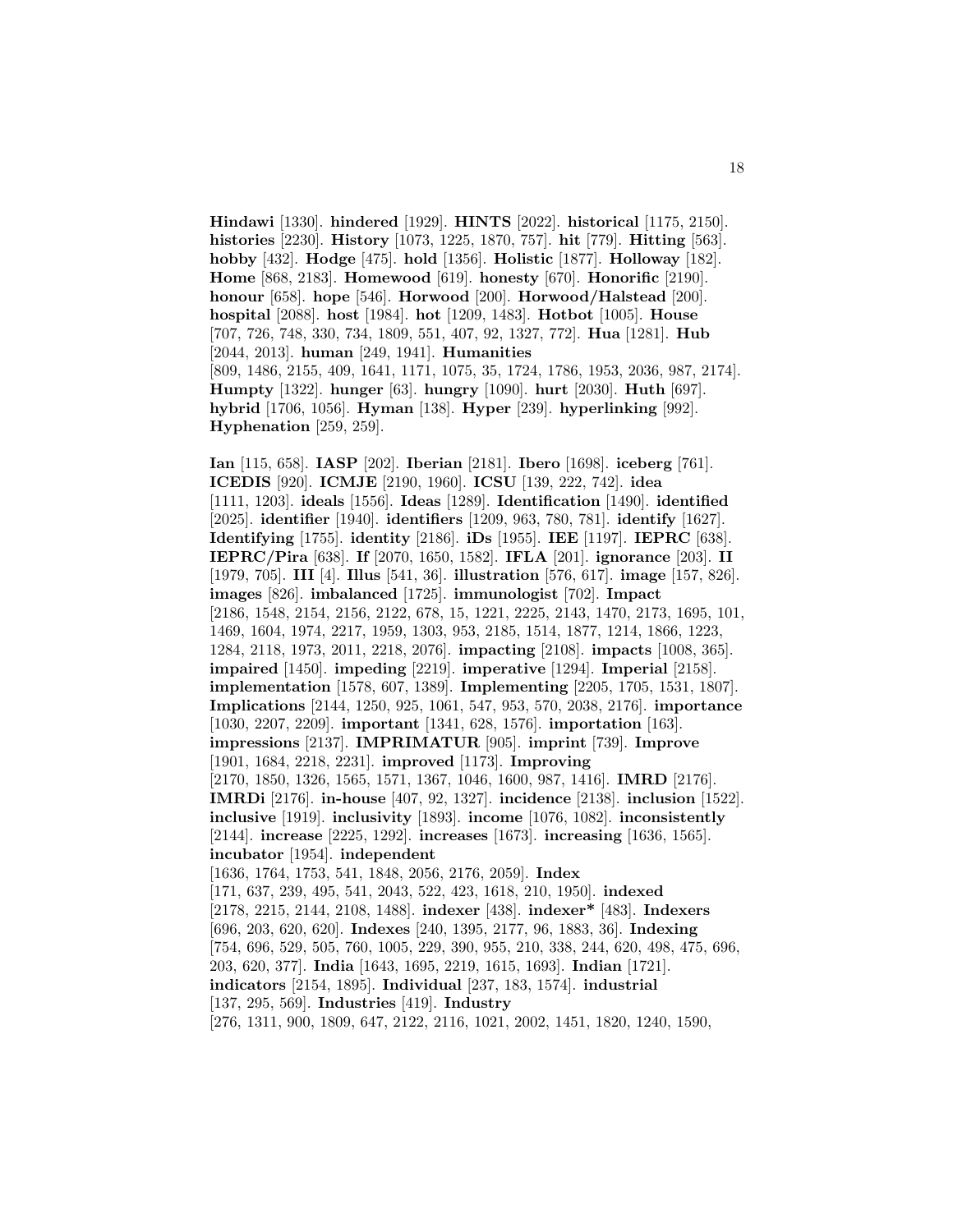1958, 295, 1583, 1826, 506, 2164, 288]. **industry-wide** [1021]. **inequality** [2174]. **infectious** [482]. **influence** [1266, 1469, 1550, 1294]. **influences** [1949]. **influencing** [2094]. **Information** [27, 46, 69, 88, 109, 153, 174, 197, 215, 236, 172, 255, 284, 307, 328, 351, 395, 417, 445, 469, 493, 518, 537, 559, 578, 595, 614, 635, 654, 676, 693, 714, 731, 752, 772, 831, 1811, 1824, 1838, 1851, 1863, 1879, 1891, 1902, 1914, 1932, 1946, 1962, 1977, 1988, 2006, 2019, 2032, 2049, 2050, 2067, 2081, 2098, 2099, 2114, 2066, 2080, 2115, 2129, 2151, 2172, 2199, 2211, 780, 119, 240, 544, 184, 498, 678, 181, 352, 475, 1209, 165, 203, 434, 157, 1657, 472, 781, 400, 135, 679, 374]. **Information** [220, 2154, 1466, 1069, 1092, 461, 556, 608, 231, 938, 120, 268, 314, 355, 353, 448, 1900, 73, 116, 285, 1816, 1720, 740, 267, 294, 140, 146, 397, 280, 610, 1090, 102, 561, 239, 1015, 1044, 1420, 950, 100, 568, 1669, 155, 312, 412, 497, 620, 687, 2094, 912, 1867, 288, 815, 265, 661, 99, 1367, 1158, 955, 317, 383, 569, 36, 625, 1004, 566, 589, 1937, 297, 365, 882, 1890, 743, 2017, 678, 476, 524, 352, 310, 679, 55, 220]. **information-hungry** [1090]. **information-seeking** [1420]. **informed** [2156, 1956, 1869, 784]. **infrastructure** [2127, 1999, 1071]. **infringement** [872]. **Ingwersen** [476]. **initial** [1776]. **initiated** [1707]. **initiative** [2167, 1707, 1820, 2096, 930, 811, 1071, 1870, 986]. **initiatives** [605, 547, 1303, 1672]. **Innovation** [1358, 2058, 1184, 707, 726, 748, 1448, 1333, 1316, 1226, 2082]. **innovation-oriented** [1316]. **innovations** [2120]. **innovative** [1926, 1820, 1122]. **input** [1941]. **inquiry** [871]. **insight** [1573]. **Insights** [2166, 2089, 2054]. **Instant** [1042]. **Institute** [2057, 932, 291, 276, 292, 497, 917, 2017, 885, 901]. **institutes** [1923]. **institution** [99, 298]. **Institutional** [237, 1894, 1220, 1174, 2153, 1178, 2040, 2186, 2230, 914, 1981, 1262, 1500, 2147, 1923, 1467]. **institutions** [1984, 1405, 183]. **instruction** [598]. **instructions** [1779]. **instrument** [1802]. **integrated** [898, 1645]. **Integrating** [1584, 1359, 1479]. **integrity** [1743]. **intellectual** [943, 1068, 1221, 481]. **intelligence** [1813, 1833, 473]. **Intelligent** [1956, 473]. **intentions** [2133]. **interaction** [1430, 476]. **Interactive** [1173, 1029]. **interdisciplinary** [1400]. **Interest** [73, 859, 844, 887, 872, 2226]. **interests** [1240, 1377]. **interface** [249]. **interlending** [201]. **interlibrary** [793]. **intermediaries** [813, 786, 831]. **Intermediary** [805, 829]. **International** [249, 385, 302, 449, 51, 129, 638, 201, 1699, 52, 487, 725, 161, 649, 1827, 202, 266, 139, 1192, 1241, 1336, 743, 420, 572, 737, 540, 353, 448, 364, 1777, 2075, 989, 1895, 1660, 2139, 190, 1261, 1487, 1407, 319, 2108, 1115, 2011, 920, 98, 1203, 222]. **international-indexed** [2108]. **Internationalization** [1818, 2177, 2010, 1515]. **Internationally** [800]. **internet** [1992, 845, 1148, 612, 724, 852, 823, 988, 1070, 761, 705, 779, 529, 702, 766, 743, 1080, 1212, 544]. **internet-era** [1992]. **interpret** [428]. **interpretation** [1180]. **Interview** [1649, 1657, 2042]. **interview-based** [2042]. **introduced** [916]. **Introducing** [2173, 1093]. **Introduction** [1853, 489, 115, 221]. **Investigating** [2152, 2212, 1777]. **investigation** [2035].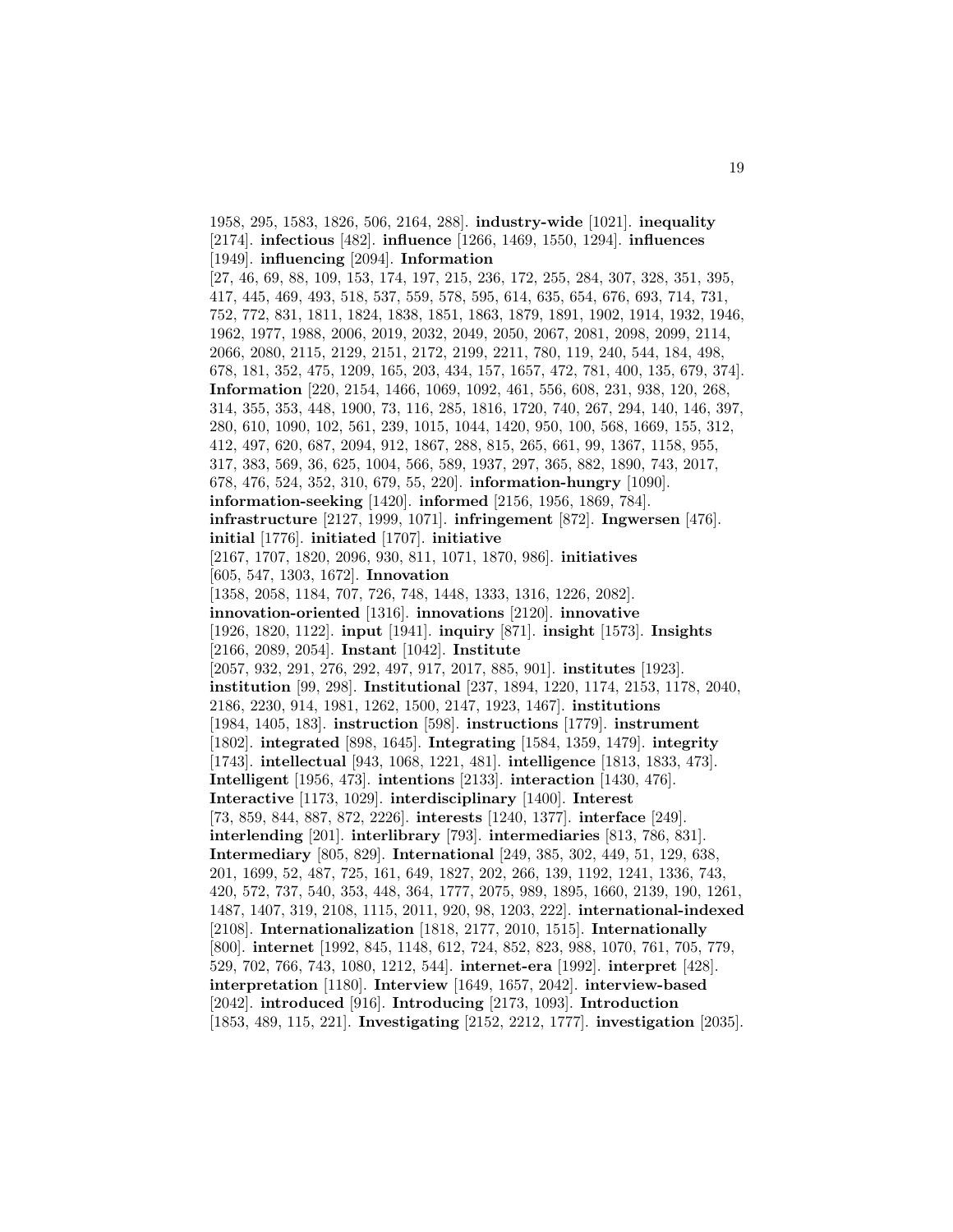**invitation** [640, 1799]. **involvement** [190]. **IOP** [2173]. **IP** [932, 1446, 917]. **IPA** [266]. **IPA/STM** [266]. **IPR** [1341]. **Iranian** [1814, 1967, 1843]. **Irwin** [619]. **ISBN**

[94, 562, 238, 399, 449, 541, 540, 51, 54, 119, 200, 180, 543, 74, 137, 201, 331, 314, 355, 353, 448, 498, 473, 476, 524, 542, 678, 697, 73, 181, 352, 475, 52, 117, 260, 421, 716, 586, 563, 75, 332, 599, 95, 140, 221, 658, 76, 397, 561, 598, 239, 354, 696, 91, 398, 155, 157, 205, 312, 310, 376, 497, 620, 581, 219, 330, 259, 472, 447, 266, 288, 287, 93, 204, 34, 114, 139, 222, 311, 400, 583, 619, 618, 584, 55, 36, 313, 286, 258, 138, 289, 523, 677, 496, 521, 377, 495, 582, 92, 156]. **ISBN** [220, 617, 522, 585, 657, 755, 659]. **ISI** [1785, 738, 1364]. **Isis** [734]. **island** [1866]. **ISO** [200, 1499]. **isolation** [816]. **ISSN** [637, 237, 285, 222]. **Issue** [2050, 2067, 2081, 2098, 2099, 2114, 2115, 2129, 2151, 2172, 2199, 2211, 1795, 626]. **issued** [2137]. **Issues** [678, 486, 689, 710, 727, 749, 769, 858, 843, 886, 867, 1922, 116, 352, 1272, 665,

658, 76, 1162, 701, 1213, 936, 194, 288, 783, 765, 830, 869, 2137, 800, 902, 2185, 788, 684, 1267, 534, 557, 577, 594, 613, 653, 674, 896, 1779, 524]. **iv** [399, 354, 266, 845].

**J** [697, 52, 312]. **J.** [140]. **Jack** [34, 1890]. **Jacket** [1202]. **Jan** [385]. **Jane** [355, 447, 734]. **January** [697, 280, 251]. **Japan** [282, 2153, 2, 209, 828, 1643, 1695, 1007, 2089, 841]. **Japanese** [829]. **JATS** [1845]. **JBJS** [1802]. **Jeffrey** [2111]. **Jill** [1065]. **JIME** [1029]. **JISC** [1178, 1069, 1260]. **JISC-funded** [1260]. **Joan** [200]. **job** [1753]. **jobbing** [361]. **John** [754, 260, 421, 221, 354, 696, 310, 474, 472, 447, 114, 583, 258, 156, 585, 689, 710, 727, 749, 764]. **join** [640]. **Joint** [62, 1485]. **jointly** [266]. **Jon** [473, 698, 266]. **Jonathan** [586]. **Jones** [94]. **Joseph** [156]. **jourals** [630]. **Journal** [343, 1811, 1824, 1838, 1851, 1863, 1879, 1891, 1902, 1914, 1932, 1946, 1962, 1977, 1988, 2006, 2019, 2032, 2049, 2066, 2080, 894, 512, 424, 671, 237, 798, 456, 264, 487, 486, 1655, 1673, 2143, 927, 2177, 531, 1708, 21, 1387, 2196, 1602, 575, 359, 98, 2008, 1587, 210, 1950, 1784, 1327, 896, 1909, 2183, 2034, 1091, 984, 1329, 169, 321, 2161, 2169, 2154, 2152, 1247, 941, 367, 461, 533, 650, 1005, 1165, 54, 247, 279, 1956, 2026, 229, 384, 825, 331, 852, 1559, 1699, 2055, 2216, 549, 2028, 1021, 662, 1545, 1381, 1575, 484, 1577, 958]. **journal** [1452, 1945, 1031, 3, 2025, 1472, 1151, 2076, 168, 1134, 1831, 1993, 1370, 2186, 1187, 779, 1304, 1162, 1848, 1417, 1213, 2221, 2043, 1588, 1832, 1571, 1732, 720, 989, 2220, 914, 925, 1315, 1420, 2219, 2095, 2213, 1469, 2217, 1598, 1281, 1952, 1883, 1959, 1589, 489, 510, 1269, 1339, 1060, 1971, 591, 1061, 1161, 1224, 1263, 1346, 1398, 2187, 1972, 1237, 1719, 270, 382, 504, 1108, 2042, 187, 822, 2137, 1173, 1382, 2017, 1253, 1807, 1292, 1550, 1603, 1624, 1414, 1734, 1029, 1055, 1690, 895, 939, 1270, 225, 345, 1344, 1444, 1211, 1214, 1882, 987, 1120, 940, 2195, 1284, 460]. **journal** [1725, 1973, 1047, 1115, 1631, 2218, 786, 2162, 212, 1956, 1655, 1548, 720, 1994, 931, 637, 419, 2228, 1485, 868, 1281, 34, 1225, 1047]. **Journal.fi** [2184]. **JournalGuide** [1768]. **journalism** [1831]. **Journals**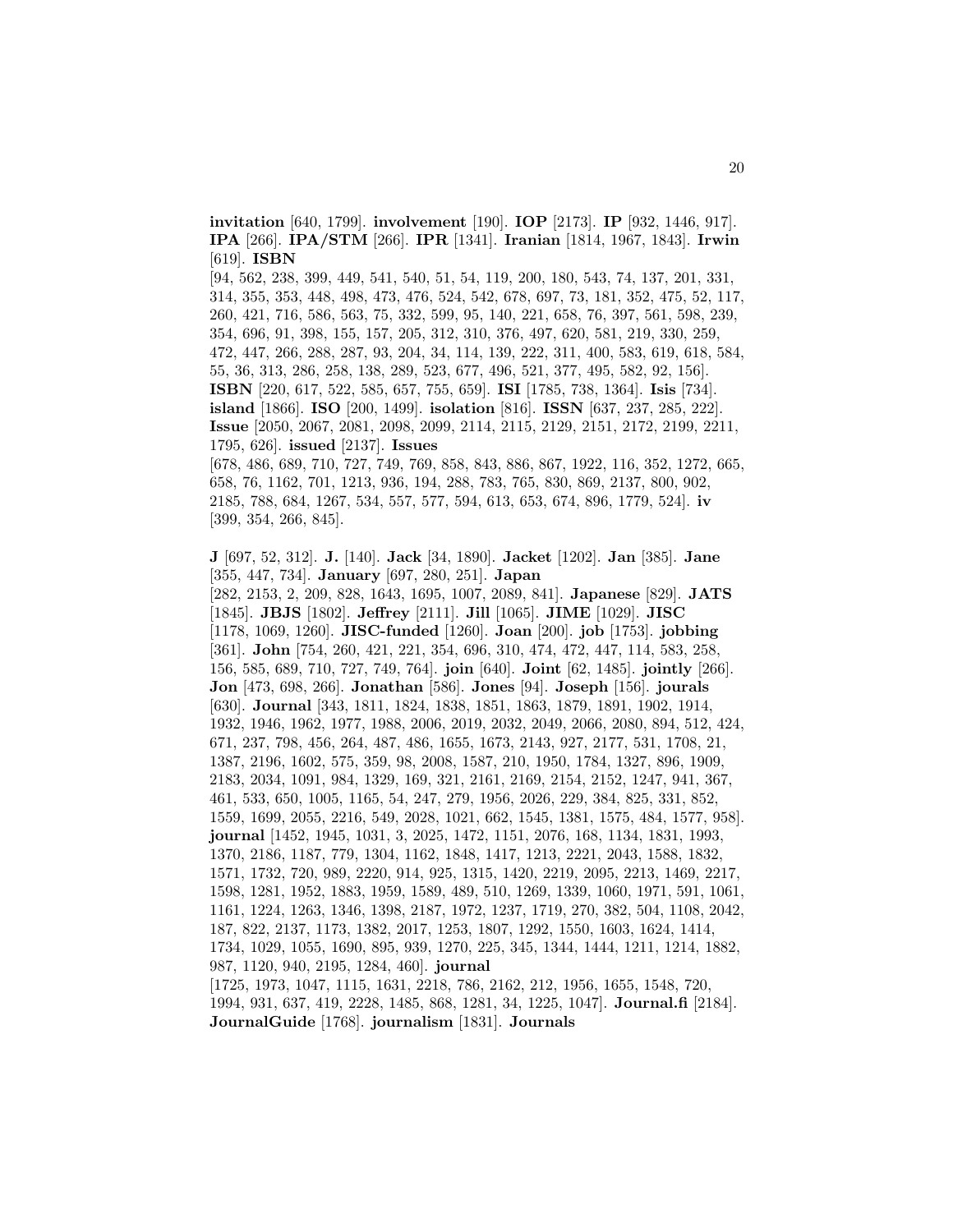[903, 302, 129, 1164, 487, 725, 1095, 389, 649, 2215, 912, 1192, 1241, 1368, 1428, 1046, 684, 1347, 210, 404, 2023, 572, 1145, 984, 785, 2154, 2156, 2155, 2135, 1268, 973, 250, 724, 890, 51, 248, 1057, 1273, 1706, 1760, 1800, 1785, 271, 1816, 2178, 1371, 1272, 964, 1644, 209, 1842, 1546, 1059, 1381, 2078, 1655, 2090, 1111, 1503, 2214, 1908, 705, 1996, 1450, 1949, 1777, 1814, 76, 1692, 61, 1134, 810, 778, 2224, 1755, 857, 2173, 1643, 1240, 2223, 1276, 1729, 1522, 1093, 1691, 1386, 2093, 1007, 1736, 1718, 1939, 1844, 975, 1234, 1430, 1688, 1711, 1827, 1895, 80]. **journals** [39, 2146, 1967, 1901, 550, 1501, 188, 1731, 1708, 1886, 528, 1083, 866, 1351, 1815, 1768, 1722, 1289, 1303, 1532, 2144, 1751, 570, 971, 2176, 2184, 2140, 430, 733, 1128, 1296, 774, 1172, 2070, 2185, 794, 1698, 2069, 1407, 1286, 1897, 1295, 1970, 1953, 1204, 1267, 5, 897, 1123, 1881, 2029, 1954, 623, 1308, 78, 1675, 893, 909, 1084, 1086, 957, 1027, 1486, 1940, 1951, 2203, 1235, 506, 657, 1077, 1779, 1757, 1259, 1271, 1576, 1616, 2010, 2086, 1480, 1063, 1671, 2014, 2011, 785, 1379, 1358, 1499, 1954]. **Journey** [796, 1928]. **Journeyman** [586, 495, 522]. **JSTOR** [1919]. **Judges** [785]. **July** [748, 248, 354, 1603]. **June** [746, 324, 747, 247, 73, 181, 696, 497, 202, 232, 621]. **JUSP** [1545]. **Just** [987, 1652].

**Kanban** [1850]. **Kansas** [1363]. **Kathy** [92]. **Kay** [95]. **keep** [1028]. **Keeping** [1955, 1328, 784]. **Keith** [495]. **Key** [311, 2164, 1055, 1868, 1611, 311]. **Keynes** [290, 291]. **keyword** [2029]. **killers** [1064]. **king** [1750]. **Kingdom** [708, 2209]. **Kirkman** [583, 585]. **Kirty** [156]. **kiss** [1129]. **Kitchen** [2056]. **KL** [183]. **knot** [2047]. **know** [1512, 1470, 1339, 2191, 1346, 736, 1650, 1582]. **Knowing** [1502]. **Knowledge** [808, 2163, 1602, 1367, 807, 420, 249, 509, 2150, 1394, 1365, 203, 1669, 1981, 2191, 1763]. **knowledgebases** [1369]. **known** [220]. **Kogan** [599, 204, 621, 659]. **Korea** [282, 1643, 1695, 1905, 2017]. **Korean** [1832].

**L** [521, 1283]. **label** [1667]. **labour** [2191]. **Lack** [1899, 1733]. **Landscape** [2171, 1309, 1961, 2084, 1921, 1801, 1759, 1346, 1741, 1236, 1279, 1261]. **Language** [183, 2155, 1857, 884, 1736, 1827, 1296, 1172, 1675, 2203, 1259, 2010, 1063, 79, 183]. **large** [2130, 870, 2215, 585]. **large-scale** [2130]. **larger** [1821]. **largest** [532]. **Laser** [2079]. **late** [433]. **latest** [1957]. **Latin** [1268, 1503]. **Launching** [1344, 1598]. **Laurence** [117]. **law** [230, 929, 1901, 287, 1781, 1513, 1765]. **Lawraine** [137]. **lawsuits** [2044]. **Lay** [1719, 1614]. **LC** [532]. **leading** [1899, 1970]. **lean** [1850]. **leared** [630]. **learn** [1183, 553]. **Learned** [1878, 191, 1696, 302, 650, 129, 180, 212, 1164, 487, 838, 871, 725, 203, 649, 1185, 510, 866, 1434, 1192, 1241, 756, 251, 743, 1704, 98, 345, 572, 1260, 2167, 461, 724, 51, 247, 1641, 271, 15, 130, 168, 213, 610, 969, 242, 1787, 2052, 489, 1339, 1971, 208, 265, 567, 187, 227, 1286, 207, 228, 1033, 1239, 225, 623, 893, 909, 957, 1302, 504, 358, 981, 1039, 1099, 758, 1774, 1934]. **Learning** [808, 1589, 807, 778, 1106, 1124, 1941]. **learnt** [2206]. **Leatherhead** [250, 638]. **led** [1756, 991, 1815]. **left** [1856]. **legacy** [2160]. **Legal** [160, 318, 159, 1249, 160, 210]. **legislative** [1223]. **legitimate** [1755].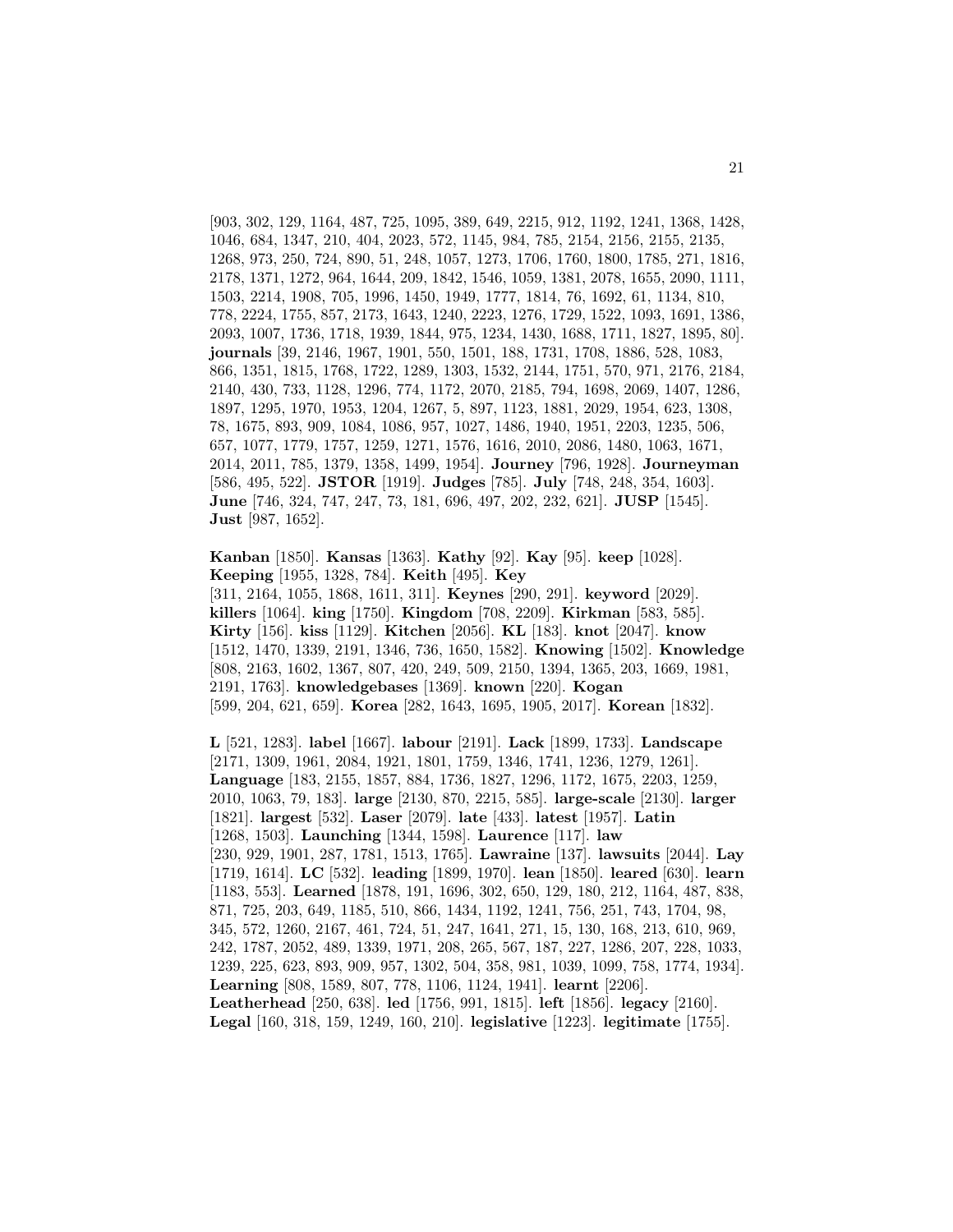**Leicester** [75]. **Leigh** [73]. **Lending** [201]. **Lending/UNESCO** [201]. **Leon** [679]. **less** [2215]. **lesson** [2121]. **Lessons** [1917, 1257, 1791, 2206, 1918, 1971]. **Let** [1984]. **Letchworth** [51]. **Letter** [851, 1153, 1264, 1297, 922, 1362, 1337, 1037, 1442, 837]. **Letters** [921, 959, 944, 968, 979, 2144, 607, 1697]. **level** [1637, 2106, 2218]. **Levine** [288]. **Lewis** [619]. **Liabilities** [873]. **liaison** [62, 66]. **libel** [795]. **Librarian** [73, 1546, 76, 1401, 708, 603, 1762, 336]. **Librarians** [261, 452, 626, 412, 792, 369, 548, 588, 1017, 1532, 1562]. **librarianship** [397]. **librarie** [1377]. **Libraries** [746, 551, 687, 1638, 1268, 191, 1357, 688, 1222, 1629, 542, 546, 964, 1705, 1790, 1131, 914, 925, 1017, 568, 1185, 604, 550, 547, 1468, 1745, 1487, 317, 1710, 2222, 673, 137, 354, 376]. **Library** [344, 937, 1196, 118, 1376, 137, 678, 116, 738, 801, 278, 561, 553, 35, 312, 310, 376, 114, 985, 1954, 1876, 2154, 1561, 532, 1056, 82, 448, 1378, 181, 1756, 1816, 1448, 910, 658, 741, 76, 1160, 1748, 186, 2094, 401, 765, 144, 1328, 883, 1858, 1114, 755, 1874, 110, 254, 509, 884, 1403, 2048, 1345, 2120, 116]. **library-led** [1756]. **Licence** [947, 930, 865, 811, 662, 1536]. **licences** [1062]. **Licensing** [706, 251, 435, 734, 1519, 840, 552, 631, 1107, 856, 457, 252, 763]. **lie** [682]. **life** [608, 1366, 708, 667, 1866, 957, 1377, 687]. **lifeblood** [1068]. **lifecycle** [1232]. **Light** [1709, 1300]. **like** [2015, 995, 1603]. **likely** [2180]. **Lilliput** [870]. **limitations** [2044, 2073]. **Limited** [599, 974]. **Linda** [120]. **line** [2220, 774, 1679]. **Lines** [621]. **Linford** [290]. **Linguistic** [2228, 2029, 2130]. **link** [369, 1795, 316, 1090, 1131, 1930]. **linked** [982]. **Linking** [1087, 985, 1504, 1743, 954, 935, 1042, 1199]. **links** [1015]. **LIS** [278]. **list** [1670, 80, 2215, 58]. **listened** [2111]. **listening** [777]. **Listings** [959, 240]. **Litchfield** [844]. **literacy** [2170, 1092, 1920]. **literary** [1254]. **literature** [1175, 1996, 2084, 1610, 1315, 1386, 1537, 627, 453, 2022, 285]. **little** [1651, 1244, 588, 1416]. **llbrarians** [404]. **loans** [793]. **Loanwords** [117]. **local** [1785, 1292]. **localization** [1515]. **Locknet** [640]. **logic** [1981]. **Logos** [237]. **London** [230, 706, 323, 299, 324, 449, 540, 754, 707, 726, 748, 709, 724, 688, 747, 54, 180, 237, 182, 248, 247, 276, 279, 419, 118, 120, 115, 137, 331, 448, 473, 476, 524, 678, 53, 73, 116, 285, 260, 421, 322, 410, 586, 599, 140, 705, 658, 397, 300, 278, 277, 280, 725, 239, 354, 696, 91, 398, 205, 312, 310, 620, 708, 687, 219, 330, 287, 93, 204, 34, 1336, 251, 743, 618, 584, 313, 258, 138, 289, 523, 377, 495, 582, 92, 156, 734, 2158, 411, 511, 574]. **Long** [1136, 2192, 1342, 1900, 1682, 1938]. **Long-term** [1136, 2192, 1900, 1938]. **longer** [2001, 1673]. **look** [2015, 1263]. **Looking** [565, 620]. **loop** [1604]. **Lorcan** [376]. **Lords** [772]. **love** [1665]. **Lowry** [35]. **loyalty** [2133]. **Ltd** [298, 237, 260, 259, 311, 138, 377]. **Lucas** [240]. **luck** [1419, 1860]. **Luxembourg** [181]. **Lynne** [312]. **Lyons** [332].

**M** [200, 542, 475, 716]. **mˆeme** [1293]. **MA** [239]. **machine** [1375, 1941]. **machines** [1833]. **Macintosh** [619]. **made** [1136, 582]. **Maeve** [398]. **Magazine** [331]. **magazines** [1197]. **mail** [602]. **Mailsort** [106]. **mainland** [2085, 2212]. **Maintaining** [987]. **major** [1709]. **make**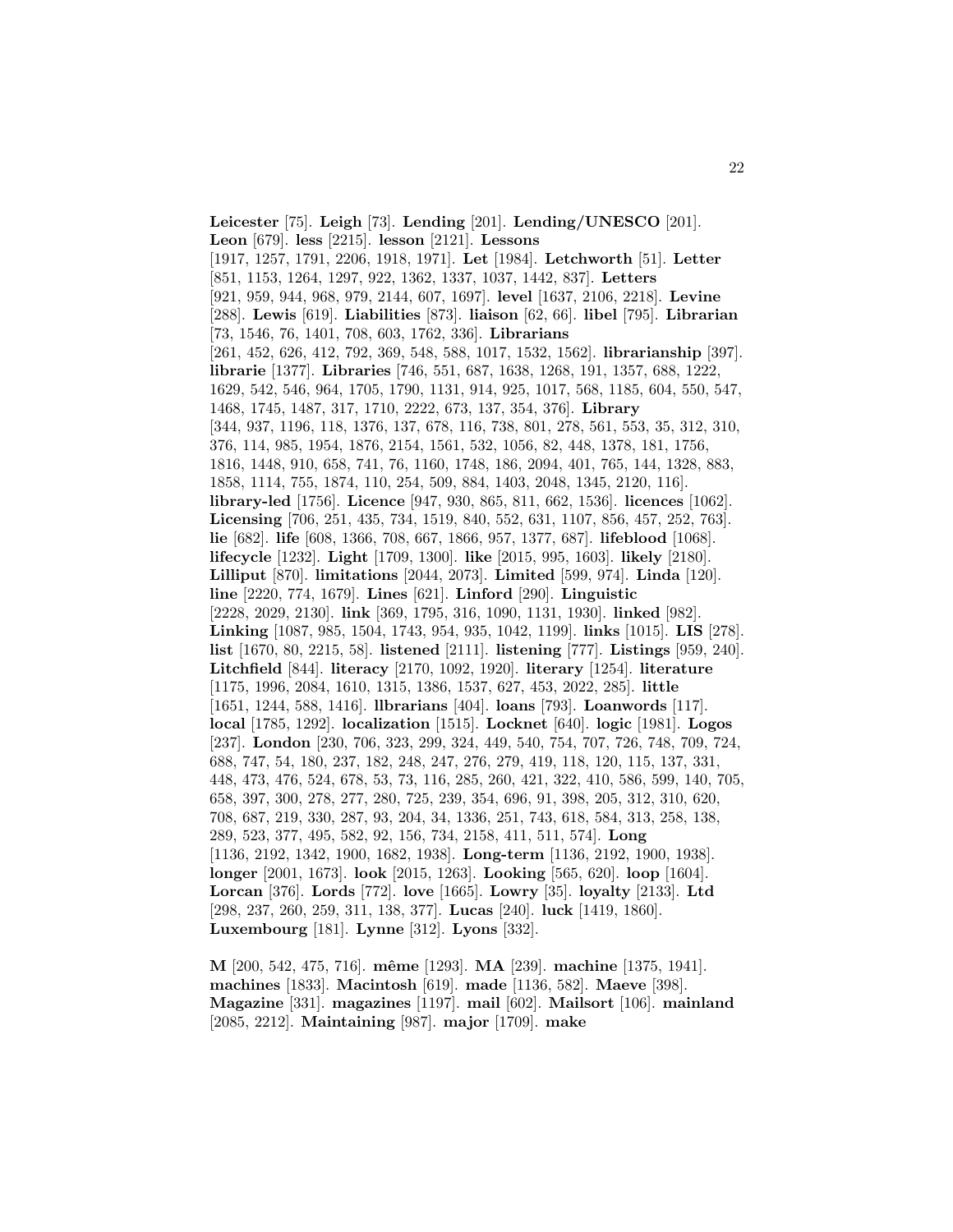[1800, 2063, 2208, 2201, 1918, 420]. **Makerere** [2087]. **makes** [279, 2127]. **Making**

[1923, 1916, 1450, 366, 610, 1862, 1378, 1926, 1131, 723, 1766, 1857, 205]. **Malaysian** [1829, 1785]. **Malvern** [137]. **manage** [646, 546, 1828, 665, 553]. **Management** [181, 1432, 445, 469, 493, 518, 537, 559, 578, 595, 614, 635, 654, 676, 693, 714, 731, 752, 573, 1465, 285, 1375, 1258, 3, 1250, 390, 1748, 1789, 1269, 1060, 2176, 1807, 1120, 76, 204, 755]. **Manager** [696, 1065]. **Managing** [706, 455, 1749, 1611]. **mandate** [1586, 1363]. **mandates** [1925]. **Mandating** [1746]. **mandatory** [1836]. **manipulate** [1604]. **manipulation** [408]. **manual** [697]. **manuals** [2141]. **manuscript** [323, 1955, 1888, 1640, 1392, 1807]. **manuscripts** [1898, 1332, 205, 1799]. **many** [182]. **Mapping** [1346, 1236, 1935, 955]. **March** [449, 301, 300]. **Margot** [638]. **Marie** [544, 353, 498]. **Marine** [420, 1938]. **Mark** [698, 1754, 1431, 598]. **Market** [125, 1659, 1188, 900, 937, 51, 2, 599, 991, 1002, 366, 778, 1549, 497, 176, 1615, 1524, 127, 21, 1289, 204, 311, 824, 164, 1158, 38, 78, 144, 1084, 1110, 1198, 1725, 841, 829, 479, 638]. **market-led** [991]. **Market-oriented** [1659]. **Marketing** [11, 29, 49, 299, 248, 1644, 209, 776, 914, 70, 111, 659, 320, 726, 825, 456, 828, 762, 1584, 407, 220, 1944, 495]. **marketplace** [1446]. **markets** [129, 745, 296, 405, 126]. **marks** [583]. **Markup** [79]. **Marlborough** [583]. **marriage** [1858]. **Marriott** [2120]. **Martin** [140]. **Martyn** [310]. **Mary** [678, 73, 310, 755]. **Maryon** [563]. **mass** [1831]. **master** [721]. **masters** [2003]. **MasterVision** [1479]. **matching** [1201]. **mater** [2230]. **material** [571, 290]. **materials** [1923, 454, 1001]. **math** [1845]. **mathematics** [1966]. **Matilda** [420]. **matter** [919, 1465, 899, 1049, 2137, 40]. **matters** [632, 2155, 1421, 1858]. **mature** [941]. **Maureen** [678]. **Mawr** [73]. **maximise** [1640]. **Maximizing** [2046]. **Maxwell** [1088]. **May** [230, 323, 119, 231, 322, 745, 203, 743, 1250]. **McCarthy** [696]. **McDonald** [354]. **McIntosh** [259]. **MD** [543]. **me** [1929, 1138, 904, 1595]. **Meadows** [34, 1890]. **mean** [2124]. **meaning** [1399]. **means** [1744, 1386]. **measure** [1227, 1514]. **measured** [1886]. **measures** [1734]. **Measuring** [1974, 2085, 1061, 1775, 1796, 1802, 2173]. **Mechanical** [298, 276]. **mechanism** [1001, 1604, 1128]. **mechanisms** [839]. **Medals** [254]. **MedBiquitous** [1270]. **Medford** [203]. **media** [1201, 2148, 1822, 911, 2216, 745, 1584, 1560, 1029, 365, 522, 563]. **Medical**

[1091, 411, 511, 574, 229, 266, 1687, 530, 1583, 1329, 576, 2169, 1176, 53, 1949, 507, 2186, 696, 91, 1691, 2072, 1719, 1292, 1407, 1550, 1295, 1970, 1515, 2192, 1270, 1576, 2226, 1843, 2039]. **Medicine** [91, 1909, 985, 2228, 2183]. **medium** [359]. **meet** [1377, 459]. **Meeting**

[167, 620, 383, 625, 2181, 203, 1208, 232, 105, 401]. **Meetings** [19, 62, 630]. **meets** [1833]. **megajournal** [2178]. **megajournals**

[1800, 2070, 1910, 1911, 1721]. **Mellon** [542]. **Member** [2054, 211, 361]. **members**

[754, 419, 638, 53, 285, 140, 157, 1501, 1434, 266, 584, 1352, 640, 755, 873, 53]. **Memoriam** [1349]. **Mendeley** [1882]. **mentioned** [2134, 2225]. **Mentoring**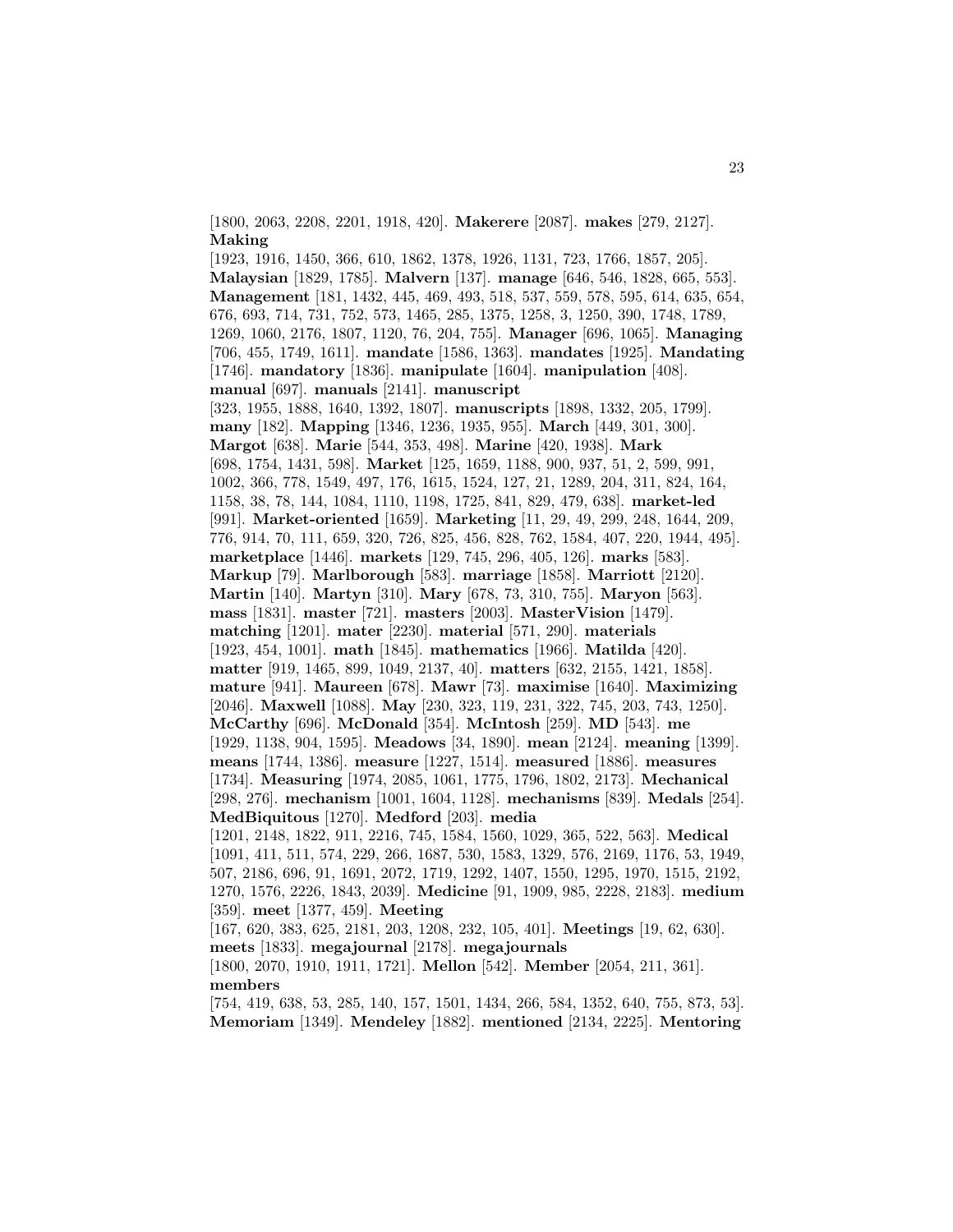[1847]. **MEP** [298]. **Merging** [919]. **Meritorious** [170]. **mess** [1625]. **message** [522]. **Metadata** [1161, 1071, 1666, 912]. **method** [884, 2047]. **methodology** [1793]. **methods** [1923, 1760]. **metrics** [1637, 1466, 2178, 2043, 1522, 1294, 2203, 1655]. **Mexico** [127]. **Meyer** [266]. **MI** [240]. **Michael** [331, 260, 75, 205, 156]. **Mich`ele** [696]. **Micheline** [524]. **Mickey** [1171]. **micro** [2218]. **micro-level** [2218]. **microbiologist** [666]. **Microsoft** [1845]. **Middx** [311]. **might** [1913, 1335]. **Mihill** [563]. **mill** [472]. **millennium** [1025]. **million** [1505]. **Millson** [1230]. **Milton** [291, 290, 1171]. **mind** [608, 1470, 1003]. **Mining** [1728, 1587]. **Minneapolis** [745]. **mirrored** [988]. **misconduct** [1732]. **Misrepresentation** [2040]. **missing** [2018]. **Mission** [282, 143, 2147, 1855, 1860]. **mix** [1584]. **MK14** [290]. **mm** [332, 288]. **mobile** [1680, 1626]. **mobilization** [2191]. **model** [1232, 384, 1405, 1472, 1790, 1993, 1202, 1121, 1464, 1368, 1400, 1531, 1794, 1008, 1347, 895, 1954, 1211, 2024, 2203, 1937, 201]. **modelling** [1563]. **models** [900, 1272, 1842, 1074, 1992, 2084, 1177, 990, 1118, 1784, 1260]. **modern** [159]. **moment** [1119]. **money** [463, 573, 610]. **Monica** [497]. **Monograph** [74, 2097, 1965, 1118]. **Monographic** [76]. **monographs** [936, 1404]. **month** [1765]. **monthly** [183]. **moral** [189, 765]. **Morley** [755]. **Morris** [1312]. **Morrison** [696]. **Moscow** [143]. **most** [366]. **mostly** [1282]. **motivates** [1729]. **Motivations** [1910, 893, 909]. **motives** [2131]. **Mountain** [420]. **Mouse** [1171]. **move** [1993]. **movement** [1822]. **Moving** [1342, 1679]. **Much** [1651, 1244, 1346]. **multi** [362, 2179]. **multi-disciplinary** [362]. **multi-stakeholder** [2179]. **multidisciplinary** [2070]. **Multilingual** [1520, 421]. **multimedia** [555, 1925, 734]. **multiple** [1718, 794]. **Mulvany** [620]. **Munro** [92]. **must** [1912, 1435]. **mutant** [984]. **mutate** [984]. **my** [598]. **myth** [2197, 2002, 779, 1080]. **Mythbusting** [2000, 1991]. **myths** [480, 1990, 897].

**N** [91]. **n.a** [222]. **N7** [182]. **name** [1242, 1, 1529, 1635]. **Nancy** [620]. **National** [119, 544, 314, 355, 353, 498, 352, 475, 2104, 157, 288, 400, 788, 1407, 313, 985, 220, 952, 954, 1777, 2052, 2184, 1444, 1196, 930, 353]. **natural** [1675]. **Nature** [2220]. **navigating** [1971]. **NBA** [726]. **near** [1450]. **Need** [780, 2100, 669, 1375, 1348, 267, 1645, 1453, 1992, 1993, 2194, 2229, 2191, 625, 1521, 1642]. **needed** [1900, 2030]. **needs** [1034, 427, 302, 647, 1660, 1288, 295, 383, 1881, 297, 1114, 506]. **neeh** [401]. **negative** [2130, 2202]. **negotiator** [1035]. **neither** [1306]. **NEJM** [1329]. **NESLI** [881]. **n'est** [1563]. **net** [1548, 871]. **Netherlands** [1196, 320]. **Network** [485, 1117]. **Networking** [376, 382]. **networks** [1197, 342, 376]. **Neuroscience** [1463]. **Never** [1470, 1003, 380]. **newer** [1857]. **News** [804, 818, 834, 847, 862, 879, 891, 874, 30, 48, 71, 90, 112, 136, 154, 110, 151, 177, 199, 216, 235, 257, 347, 372, 416, 444, 468, 492, 517, 536, 134, 12, 997, 1181, 885]. **next** [2167, 2168, 275, 399, 1683, 1045, 1210, 389, 2206, 404, 1837]. **NFAIS** [544, 314, 475, 288, 286, 220]. **NI** [237]. **nice** [1111]. **niche** [736]. **Nicola** [330]. **Nigeria** [1145, 1236]. **Nigerian** [1751]. **NIH** [1363]. **nimble** [1418].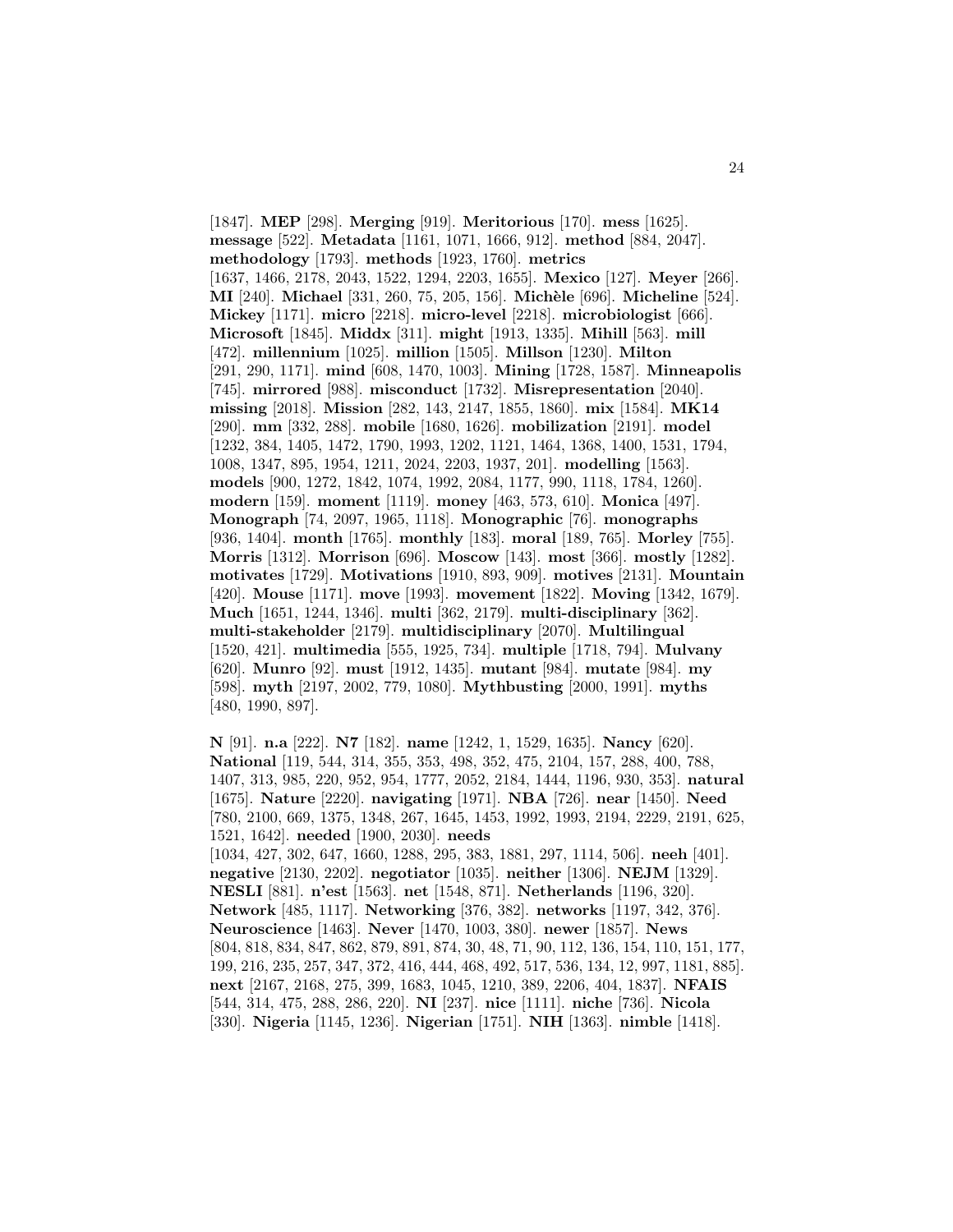**nineties** [166]. **Ninth** [311, 487]. **NISO** [1387]. **NISO/ALPSP** [1387]. **NJ** [203, 36]. **No**

[941, 74, 292, 157, 266, 288, 287, 251, 1866, 1836, 1697, 1058, 1673, 76, 696, 1608]. **nomenclature** [1387]. **Non** [1076, 1082, 2227, 2161, 2169, 965, 285, 2062, 75, 1121, 1017, 1883, 915, 584, 2059, 755, 1628, 2014, 53, 96, 332]. **Non-author** [2227]. **non-China** [1628]. **non-commercial** [915]. **non-compliance** [2161]. **non-English** [1883, 2014]. **non-fiction** [332]. **non-medical** [2169]. **non-members** [285, 584, 755, 53]. **non-profit** [2062, 1121, 2059]. **non-scientific** [75]. **non-subscribers** [96]. **Non-subscription** [1076, 1082]. **non-technical** [965]. **non-virtual** [1017]. **nor** [1306]. **Nordic** [2026, 1429]. **norm** [1718]. **Normal** [813, 2100]. **Normative** [2087, 2224]. **North** [182, 73, 2042, 436, 129, 609, 456, 1858]. **Norwood** [36]. **Nostrand** [617]. **not-for-profit** [1012, 1051]. **not-so-harmless** [1849]. **note** [311]. **noted** [262, 378]. **Notes** [335, 225, 358, 965]. **nothing** [1452]. **notices** [2138, 1292, 2073, 2231]. **Nov** [277]. **November** [706, 707, 276, 705, 278, 708]. **number** [1505]. **numbers** [1898, 1111, 2076]. **numerator** [1548]. **NVQs** [703, 277]. **NW1** [696].

**o** [52]. **OA** [55, 1706, 1644, 1446, 2097, 1467]. **OAI** [1071]. **OASIS** [641, 663, 664]. **Obituary** [2113]. **object** [1940]. **objectives** [757]. **Objectivity** [2197]. **objects** [1209]. **obligations** [1923]. **observations** [1776, 1943]. **obstacles** [776]. **Obstetrics** [2035]. **Obtainable** [330]. **Occasional** [696]. **Occupational** [247]. **occurs** [1639]. **O'Connor** [398]. **October** [562, 250, 275, 637, 688, 638, 312, 251]. **Odlyzko** [1066]. **OECD** [1160]. **offer** [786, 965, 546]. **Office** [201, 181, 376, 686, 55]. **Official** [181, 815, 2218]. **often** [2134, 1884]. **old** [1242, 1368, 232]. **Oldenbourg** [1342]. **Oliffe** [332]. **OMICS** [2044]. **On-demand** [642, 809, 1162]. **on-line** [774]. **One**

[2161, 356, 619, 1072, 1091, 385, 1652, 129, 761, 146, 588, 1558, 987, 2070]. **Online** [825, 1654, 1585, 1488, 1245, 855, 951, 984, 1201, 1099, 1268, 1209, 974, 1831, 969, 720, 975, 1598, 868, 103, 1791, 1672, 584, 1270, 1344, 1685, 2086, 2133, 1278, 822, 814, 1046, 1431, 120, 1225]. **online-only** [1344]. **only** [80, 1344, 1847, 1235]. **Op** [1075, 1217]. **Open**

[1314, 1216, 1578, 1176, 1343, 2026, 1481, 1111, 1166, 1252, 1210, 1332, 1180, 1666, 1588, 1177, 1936, 1242, 1130, 1113, 1599, 1991, 1794, 1239, 1910, 1911, 1223, 1284, 1836, 2166, 1247, 2135, 1652, 938, 1379, 1482, 1601, 1822, 1889, 2142, 1222, 1966, 2018, 1371, 2078, 1331, 2214, 1819, 1790, 1912, 1992, 1446, 1187, 1429, 1755, 1905, 2125, 1320, 1724, 1884, 2175, 2219, 1844, 1748, 2064, 2204, 2123, 2146, 1849, 1999, 1731, 2215, 1965, 1434, 1815, 1220, 1693, 1303, 1719, 1763, 1751, 1602, 1518, 1330, 1283, 1467, 1687, 2184, 1128, 1558, 1672, 1500, 2069, 1335, 1514, 1954, 2016, 1169]. **open** [1444, 1189, 1211, 1372, 1325, 1129, 2174, 1409, 1573, 1260, 1909, 2053, 1973, 2086, 1935, 2205, 2078, 2107, 1982, 1602, 1071, 1611, 1870]. **Open-access**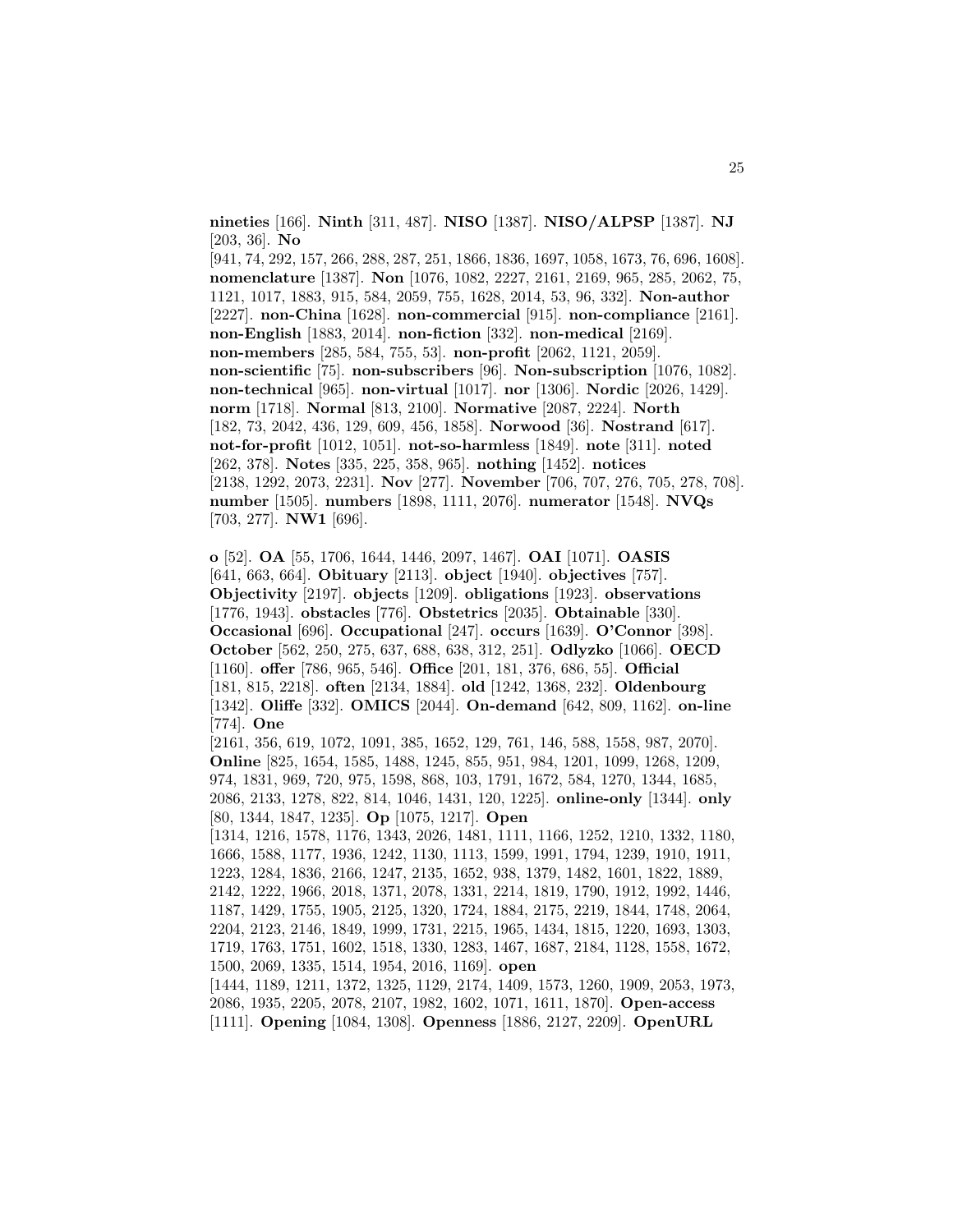[1131]. **operation** [972, 5]. **Operational** [1911, 1061, 1416]. **operative** [131, 1202, 190]. **opinion** [1179]. **opinions** [1816]. **Opportunities** [2166, 2120, 897, 1723, 776, 662, 280, 1590, 1106, 1248, 567, 1404]. **opportunity** [2122, 2002, 429, 1177, 1259]. **optical** [243, 157]. **Optimizing** [823]. **Opting** [361]. **options** [1602, 92]. **ORCID** [1955, 1627, 1808]. **order** [2009, 644, 7]. **ordering** [68, 103]. **ordinated** [1668, 1742]. **organisation** [761]. **organisers** [401]. **Organization** [1147, 27, 46, 69, 88, 109, 153, 174, 197, 215, 236, 255, 284, 307, 328, 249, 351, 395, 417, 135, 374, 249, 481]. **organizations** [190]. **Organizing** [606, 1730]. **oriented** [2201, 1316, 1659]. **origin** [1628]. **OSI** [376]. **other** [149, 2046, 1386, 96, 2215, 1303, 971, 1734, 1310, 2024, 657, 1843]. **otherwise** [322, 419]. **ounce** [999]. **our** [1931, 2005, 2065, 2128, 2210, 2116, 1068, 1385, 1912, 203, 114, 1754, 1534, 1529, 1665]. **out-of-print** [1377]. **outcome** [384, 2035]. **outcomes** [1898, 2192]. **outflow** [1543]. **output** [1744, 2192]. **outputs** [2158, 2153, 2208]. **outreach** [1834]. **outsource** [1617, 1327]. **outsourced** [1095]. **outsourcing** [1471]. **Over-promotion** [2188]. **Overburdening** [2179]. **overlay** [939]. **overlooked** [1789]. **Overseas** [113, 217, 308, 326, 348, 394, 415, 443, 467, 516, 373]. **oversee** [2180]. **overview** [1922, 1272, 3, 1109, 1590, 311, 1260, 2010]. **overwhelm** [553]. **Owen** [93]. **own** [2180, 2224, 1237, 420]. **owned** [1999]. **ownership** [2150, 1749]. **owns** [1221]. **OX7** [401]. **Oxford** [238, 74, 734, 1379, 1278, 1499, 1871]. **Oxfordshire** [657]. **Oxon** [401].

**p** [94, 754, 95, 91, 96, 330, 474, 202, 93]. **p&p** [399, 449]. **P.** [201]. **p.a** [183]. **PA** [324, 119, 475, 400, 220, 302, 300]. **Pacheco** [52]. **Pacific** [776, 778]. **packing** [447]. **Page** [599, 34, 621, 659]. **PageMaker** [597]. **pages** [240, 332, 698, 522]. **pain** [1555]. **Paisley** [420]. **Pakistan** [1885, 1899]. **Panace** [1247]. **pandemic** [2169, 2126, 2117, 2082]. **Panel** [785]. **Paper** [292, 398, 666, 219, 463, 716, 2004, 1028, 1043, 797, 1959, 472, 266, 287, 1295, 303, 716]. **Paperback** [399, 543, 544, 201, 314, 353, 448, 473, 476, 524, 542, 561, 698, 91, 311, 400, 289, 496, 495, 621, 94, 540, 259, 288, 93, 657]. **Paperless** [1269, 1222]. **'papers** [1734, 696, 271, 1795, 2134, 507, 1695, 1543, 2182, 1883, 472, 2137, 1534, 1765, 2073, 1671]. **paradigm** [1014]. **paradoxical** [1252]. **parasite** [1238]. **Paris** [231, 742, 139, 222]. **parity** [1823]. **Park** [259]. **Parker** [1218]. **Part** [1910, 1911, 1014]. **participation** [1565]. **Particle** [1959]. **partner** [1433, 1354]. **partnership** [1545, 2092, 2058]. **partnerships** [970, 1827, 2120, 1279, 1858]. **party** [1524]. **passion** [1860]. **past** [1059, 1398, 1856, 1317, 1271]. **Patents** [189, 289]. **path** [624]. **paths** [1776, 2004]. **Pathways** [1865]. **patient** [2209]. **patterns** [1276, 1420, 1786, 1630, 2048]. **pause** [2169]. **pave** [2142]. **pay** [2214, 1160]. **pay-per-view** [1160]. **Paying** [1467, 1225]. **payments** [1749, 1611]. **pays** [549]. **Pb** [716, 563, 585, 522, 659]. **pbk** [238, 541, 586, 354, 696, 313, 582]. **PC** [619]. **PDF** [1873, 1972]. **Peacock** [260, 421, 258]. **Peaks** [1460]. **Peer** [1798, 2012, 1800, 1258, 1803, 1801, 1392, 1750, 1906, 1463, 1802, 640, 2015,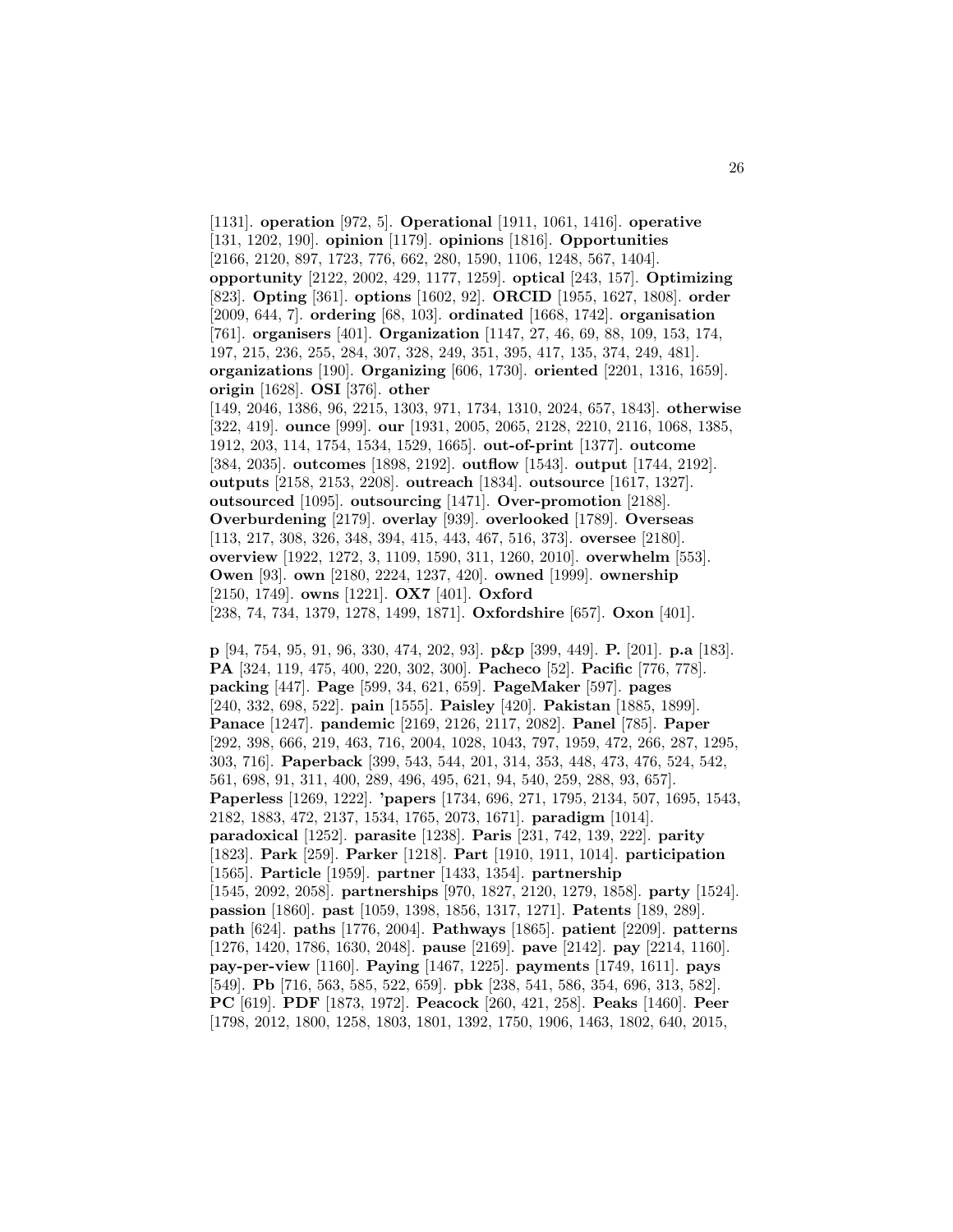2170, 1809, 2197, 1760, 1667, 1484, 1319, 1326, 853, 2076, 1814, 1808, 871, 2075, 1522, 1810, 1736, 1835, 1464, 1598, 1565, 1556, 2149, 1806, 581, 1792, 2140, 1393, 1500, 1085, 1807, 1897, 2179, 2136, 1483, 1186, 1537, 1684, 1391, 718, 1027, 2024, 1245, 1103, 1799, 1767, 782, 855, 951, 1115, 1628, 854, 1000, 1573]. **Peer-Review** [1802, 1258, 2170, 2197, 1736, 1792, 1085, 1391, 1245, 1115, 1000]. **peer-reviewed** [1667, 1814, 1598, 1500, 1807]. **Peggy** [598]. **PELICAN** [1001]. **Penetration** [1751]. **Penguin** [618]. **Pennsylvania** [73]. **People** [233, 246, 393, 414, 442, 466, 491, 515, 535, 558, 634, 652, 675, 690, 711, 728, 750, 349, 371, 73]. **Perceived** [1547]. **perception** [1201]. **Perceptions** [1137, 1785, 2214, 1321, 1967, 1501, 2077, 1382, 2136, 951, 2086]. **Perdue** [619]. **perform** [2215]. **Performance** [2178, 1952, 1895, 2106]. **performances** [287]. **Pergamon** [1088]. **perils** [555]. **period** [1901]. **periodical** [1175]. **periodicals** [937, 82, 1319, 1064, 740, 96, 1515, 2145, 338, 1249]. **periphery** [1692, 1884, 2177, 2107]. **perish** [1231, 2002]. **Personal** [433, 637, 890, 966, 994, 1034, 942, 2030, 474, 1328]. **perspective** [2157, 1401, 1176, 1482, 1392, 1589, 1269, 1982, 567, 1087, 2179, 1587, 1291, 1910, 1911, 1940, 1858, 1980]. **Perspectives** [2153, 2058, 2150, 114, 2069, 1905]. **persuasion** [1399]. **Pertti** [448]. **pervasive** [1294]. **Peter** [180, 476, 563, 310, 93, 521, 1349]. **Ph** [181]. **Pharmaceutical** [1016, 1240, 1468]. **PhD** [420]. **phenomenon** [1088]. **Phil** [584]. **Philadelphia** [119, 544, 314, 353, 498, 352, 475, 288, 400, 286, 220]. **Philip** [292]. **Philosopher** [2214]. **Phoenix** [1118]. **Photocopying** [552, 252, 478, 763]. **Phyllis** [617]. **Physical** [1402, 1722, 2144, 1793, 992, 1697]. **Physicists** [1006]. **physics** [1228, 1603, 927, 1959]. **Physiological** [685]. **pigs** [1460]. **Pilot** [811, 1705, 1486]. **pilots** [2064]. **pioneers** [1415]. **Pira** [638, 250]. **Piracy** [22, 993, 1585, 1277, 1291]. **Pirate** [1912]. **PIRUS2** [1574]. **pixels** [666]. **place** [1159]. **Plagiarism** [1513, 1291, 1341, 2088, 1461, 1694, 1462, 1631]. **plagiarized** [1995]. **plan** [1045, 1727, 2061, 2053]. **planning** [1958, 2192]. **plant** [1669]. **Plantwise** [1669]. **platform** [2184, 1444, 2096]. **platforms** [1917]. **PLOS** [2070]. **Plus** [1334, 1293, 4]. **Plymouth** [541]. **podium** [1823]. **point** [2018, 1447, 549, 829]. **Points** [859, 844, 887, 872]. **policies** [1836, 2161, 1266, 1898, 723, 2219, 186, 2187, 589, 2203, 2096, 353]. **Policy** [160, 543, 678, 1578, 2205, 397, 2173, 1921, 242, 2219]. **political** [2029]. **Politics** [2155]. **Polytechnic** [182]. **pomposity** [482]. **poorly** [2229]. **Port** [620]. **portal** [1545, 950]. **portals** [952]. **Portrait** [211]. **Portuguese** [176]. **positive** [2130]. **possibilities** [405]. **possible** [2197, 2145]. **Post** [1238, 1144, 51, 447, 1767]. **Post-print** [1238]. **Post-publication** [1144, 1767]. **Potential** [2195, 1026, 2196]. **potentially** [2149]. **power** [1636, 2155, 982]. **powerful** [182]. **Pp** [291, 399, 419, 543, 544, 421, 397, 398, 400, 420, 238, 541, 540, 637, 754, 54, 119, 200, 180, 182, 638, 118, 115, 137, 201, 261, 355, 353, 448, 498, 473, 476,

27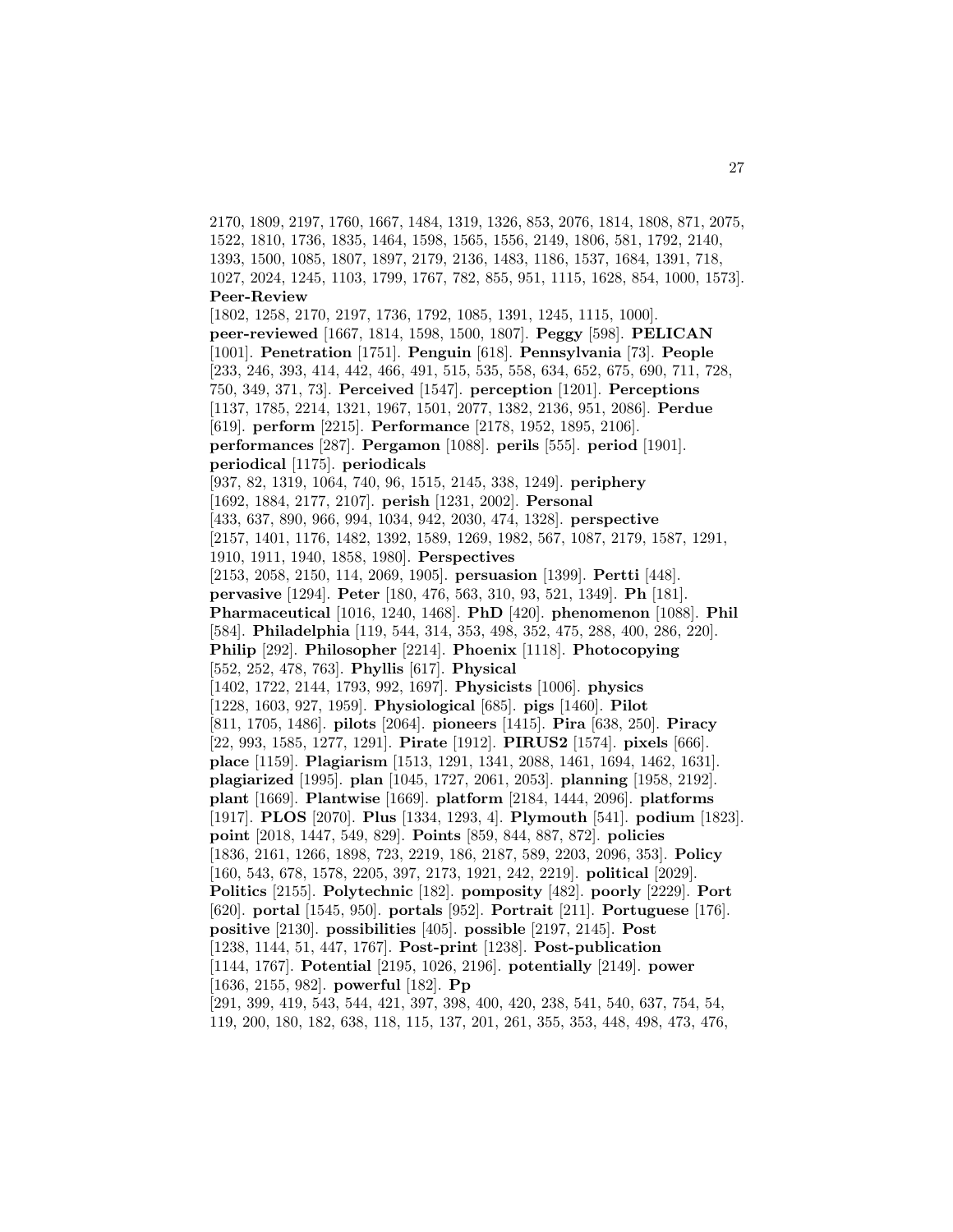524, 542, 678, 697, 181, 352, 117, 260, 586, 563, 75, 599, 140, 221, 76, 597, 561, 598, 239, 354, 696, 203, 205, 376, 497, 620, 401, 581, 219, 259, 472, 447, 266, 288, 287, 204, 34, 114, 139, 222, 583, 619, 618, 584, 55, 36, 313, 258, 138, 289, 496, 521, 377, 495, 582, 92, 220, 617, 585, 621]. **pp.** [292]. **ppl76** [475]. **practical** [541, 119, 2078, 563, 801, 330, 190, 1574, 460, 1975]. **practicalities** [591]. **Practice** [894, 2015, 1266, 1401, 1523, 598, 2229, 797, 733, 589, 657, 1447, 1584, 1758, 1251, 34, 419, 118, 120, 521]. **Practices** [1885, 1829, 1293, 1191, 1666, 2075, 1691, 1028, 1043, 1896]. **Practising** [1449]. **Practitioner** [2166, 507]. **Pragmatic** [935]. **preach** [1449]. **preaching** [1166]. **precedents** [138, 523]. **precepts** [956]. **'predatory** [2162, 1652, 1881, 1757, 2160, 2163, 2090, 1945, 1939, 1849, 2131, 1763, 1751, 2069, 1953, 2029]. **Predecessors** [983]. **predict** [1057]. **predicting** [384]. **predictions** [2054]. **predicts** [1831]. **preferences** [974]. **preferential** [1055]. **Preliminary** [2144]. **preparation** [155]. **Prepared** [401]. **preparing** [96]. **preprint** [2161, 939, 983, 2024]. **Preprints** [2181, 2071, 2188, 1672]. **presence** [709, 700, 1791]. **present** [461, 672, 1856, 78, 987, 1317, 1271]. **Presentation** [291, 1139]. **presentations** [585]. **preservation** [1196, 1389, 1535]. **Preserving** [1743, 739, 928]. **Press** [94, 238, 637, 51, 200, 697, 73, 52, 1853, 1979, 716, 586, 75, 76, 698, 239, 620, 219, 139, 289, 521, 495, 522, 1002, 1854, 1614, 1860, 1072, 1858, 2222, 1649, 1983, 1965, 1226, 1292, 2079, 1871, 1985]. **press/library** [1858]. **presses** [1857, 1984, 128, 2230, 1854, 1248, 1855, 1981, 1965, 1856, 202, 1194, 2147, 628, 1325, 2118]. **Pressing** [1055, 1861]. **pressures** [2177]. **prevailing** [1991]. **prevalence** [2224, 2185]. **prevalent** [1995]. **prevented** [1835]. **prevention** [999, 1541]. **Price** [222, 220, 1673, 266, 288, 287, 93]. **prices** [1381]. **Pricing** [903, 1601, 486, 1386, 39, 1099, 1272, 1405, 1074, 1001, 1370, 186, 21, 1531, 38, 589]. **Primary** [146]. **primer** [1585]. **Princeton** [509, 1045]. **Principles** [894, 419, 34, 2015, 1601, 2064]. **Print** [1073, 1162, 1061, 1201, 275, 399, 1656, 1064, 1673, 1045, 1238, 1418, 1761, 1377, 1235, 586]. **printed** [367, 869, 657]. **printers** [426, 386]. **Printing** [419, 427, 260, 421, 139, 324]. **prints** [1304, 1211]. **privacy** [433, 684]. **privatisation** [473]. **Prizes** [576]. **probably** [1608]. **problem** [1031, 1994]. **Problematizing** [2131]. **problems** [2100, 662, 842, 405, 227]. **Proceedings** [399, 74, 137, 73, 203, 497, 620, 202, 679, 496, 448, 354, 312, 2181]. **Process** [1807, 1686, 2197, 1232, 2134, 1257, 301, 1888, 1588, 165, 1736, 1085, 503, 854]. **processes** [1850, 36]. **processing** [2135, 180, 2189, 157, 550, 1617, 1675]. **Product** [2220, 1058]. **Production** [1250, 2163, 650, 419, 1656, 3, 2150, 155, 489, 510, 1269, 359, 343, 258, 331]. **productive** [1304]. **productivity** [2157, 1227]. **products** [1610, 1549, 157]. **Professional** [180, 237, 1104, 130, 1146, 2186, 1197, 1095, 950, 1106, 1185, 231]. **professionalization** [816]. **professionals** [1817, 2091, 1407, 2192]. **profile** [828]. **profiles** [805]. **Profit**

[1576, 250, 2062, 626, 1096, 61, 1121, 1012, 2059, 1089, 1051]. **profitability**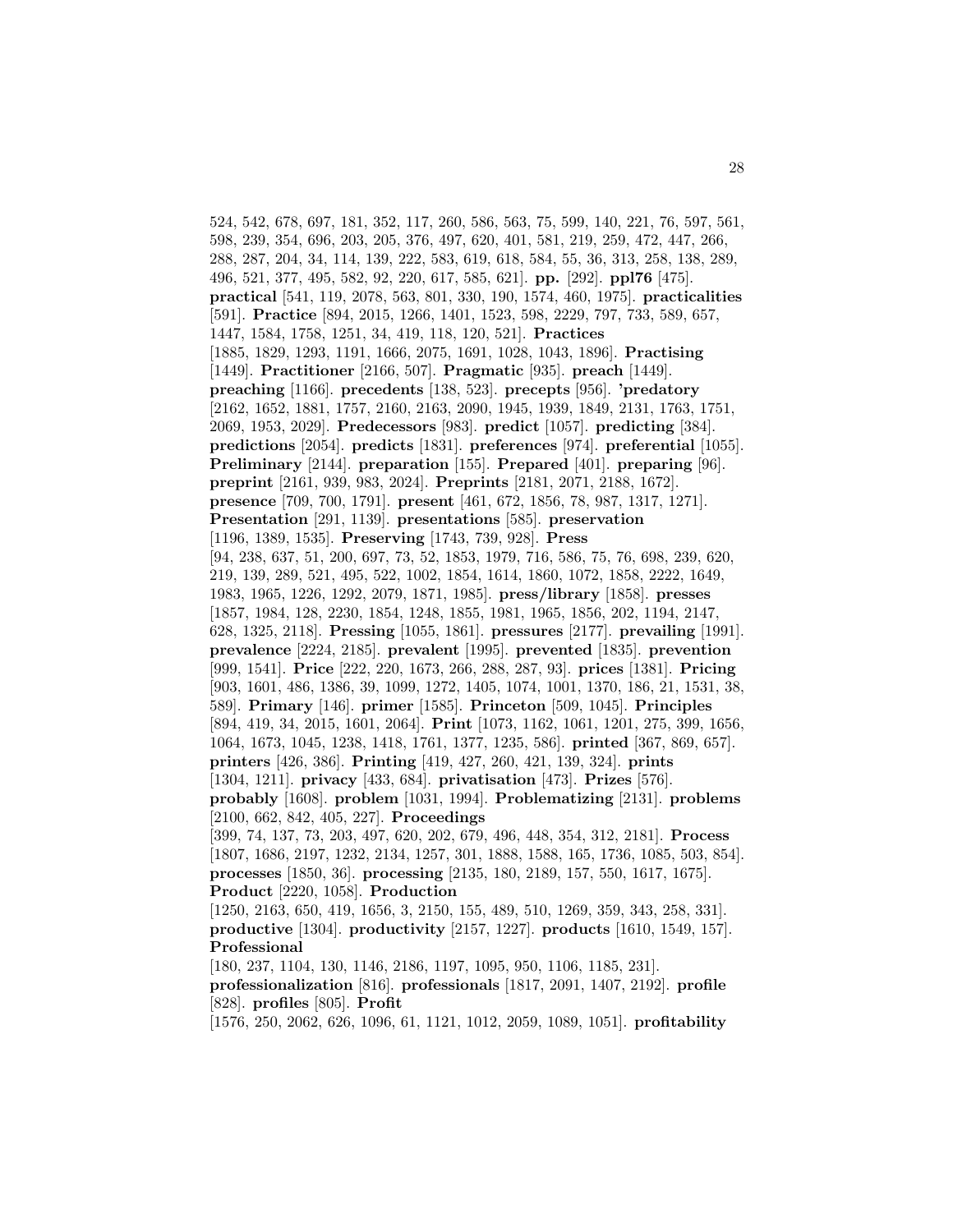[1471]. **profits** [1216, 1514]. **programme** [733, 1178]. **programs** [1575]. **progress** [881, 885]. **Project** [1431, 782, 826, 954, 1614, 809, 1404, 87, 738, 148, 812, 531, 916, 1596, 1602, 1132]. **projects** [1250, 1127, 1140]. **promise** [2200, 1767]. **Promises** [964]. **promote** [761, 2079]. **Promoting** [1092, 2130, 409, 1393]. **Promotion** [1614, 1145, 327, 403, 449, 2188, 147, 2218]. **Proofreader** [275]. **Proofreaders** [399, 449, 496, 277]. **Proofreading** [432, 598]. **property** [943, 1068, 1221, 481]. **prophecy** [1409]. **prophylaxis** [482]. **proposal** [1021, 1724, 733]. **proposals** [190, 902, 114]. **proposed** [1666, 1128, 2070]. **prospect** [1898, 1887]. **prospects** [555, 2195]. **protecting** [1068]. **Protection** [18, 1031, 481, 454, 1186, 370, 392, 413]. **Protocol** [1071, 84]. **provide** [1268, 1882]. **provider** [1042]. **providers** [1821]. **providing** [1222, 1096, 620, 1897, 1089]. **province** [2106]. **province-level** [2106]. **provincial** [2212]. **provision** [687]. **Psychological** [563]. **psychologist** [2175]. **PsyclNFO** [505]. **pu** [1861]. **Public** [643, 1691, 522, 646, 1484, 665, 2092, 1705, 1719, 1727, 2117, 1602]. **Publication** [1145, 157, 999, 1541, 1009, 1221, 292, 2109, 2182, 2094, 2123, 1971, 2030, 1316, 1786, 1467, 733, 1080, 794, 1369, 2192, 1294, 1611, 2132, 1144, 1767, 976, 1982, 1203, 543]. **Publications** [262, 378, 240, 181, 1227, 561, 311, 303, 68, 865, 1165, 1868, 1668, 2092, 1016, 1040, 213, 1936, 962, 1228, 1124, 1679, 2085, 657, 2212, 988, 841, 657]. **Publicity** [571, 522, 60]. **Publish** [1231, 541, 716, 2002, 2214, 1996, 1244, 1215, 1859, 1939, 1953, 1843, 947]. **Published** [562, 638, 697, 202, 266, 657, 159, 290, 1997, 2047, 1332, 1134, 1281, 1542, 1972, 183, 1765, 2073, 472]. **Publisher** [894, 910, 186, 736, 1279, 156, 1929, 2167, 1266, 1447, 911, 2028, 1331, 1875, 1151, 588, 245, 1755, 1848, 605, 1604, 2064, 1585, 208, 457, 265, 567, 1330, 1087, 1393, 1226, 1587, 1291, 1377, 1910, 1911, 2203, 1318, 1986, 212]. **publisher-driven** [1226]. **Publishers** [230, 385, 706, 324, 302, 54, 60, 180, 237, 247, 419, 369, 261, 52, 322, 316, 266, 251, 784, 313, 258, 1766, 2034, 426, 919, 2160, 1674, 488, 672, 1601, 1822, 1922, 970, 1375, 1064, 1348, 954, 1916, 1481, 124, 548, 662, 452, 2090, 870, 1031, 1818, 1790, 588, 277, 817, 1240, 829, 1095, 2229, 1121, 1918, 925, 950, 1177, 412, 687, 1060, 2191, 2215, 1161, 1012, 1957, 2045, 815, 1602, 1159, 5, 1826, 1535, 1562, 1270, 1762, 1630, 1120, 2038, 1102, 1051, 2053, 1874, 32, 50, 151, 840, 134, 697, 447, 495, 92]. **Publishing** [2058, 2057, 28, 44, 845, 894, 250, 612, 182, 331, 1448, 487, 260, 716, 95, 1073, 705, 991, 1160, 61, 2230, 508, 989, 205, 497, 2126, 266, 34, 644, 756, 1356, 251, 145, 1924, 642, 2069, 36, 1665, 258, 2082, 1277, 572, 986, 1249, 1929, 1188, 1091, 1636, 1216, 13, 169, 385, 737, 2162, 2163, 900, 1342, 1681, 1433, 191, 480, 1788, 645, 1686, 1723, 1735, 1764, 1696, 1652, 670, 647, 956, 180, 247, 798, 1025, 826, 638, 125, 2026, 1355, 1966, 1983, 2122, 742, 852, 970, 1756, 15, 1559, 57, 1776, 1371, 2055, 549, 1979, 2051]. **publishing** [2116, 1481, 1209, 1088, 1257, 1293, 1523, 1171, 421, 1229, 1577, 1752, 1778, 1961, 1942, 2041, 2062, 838, 958, 294, 935, 972, 1146, 1116, 2201, 924, 2002,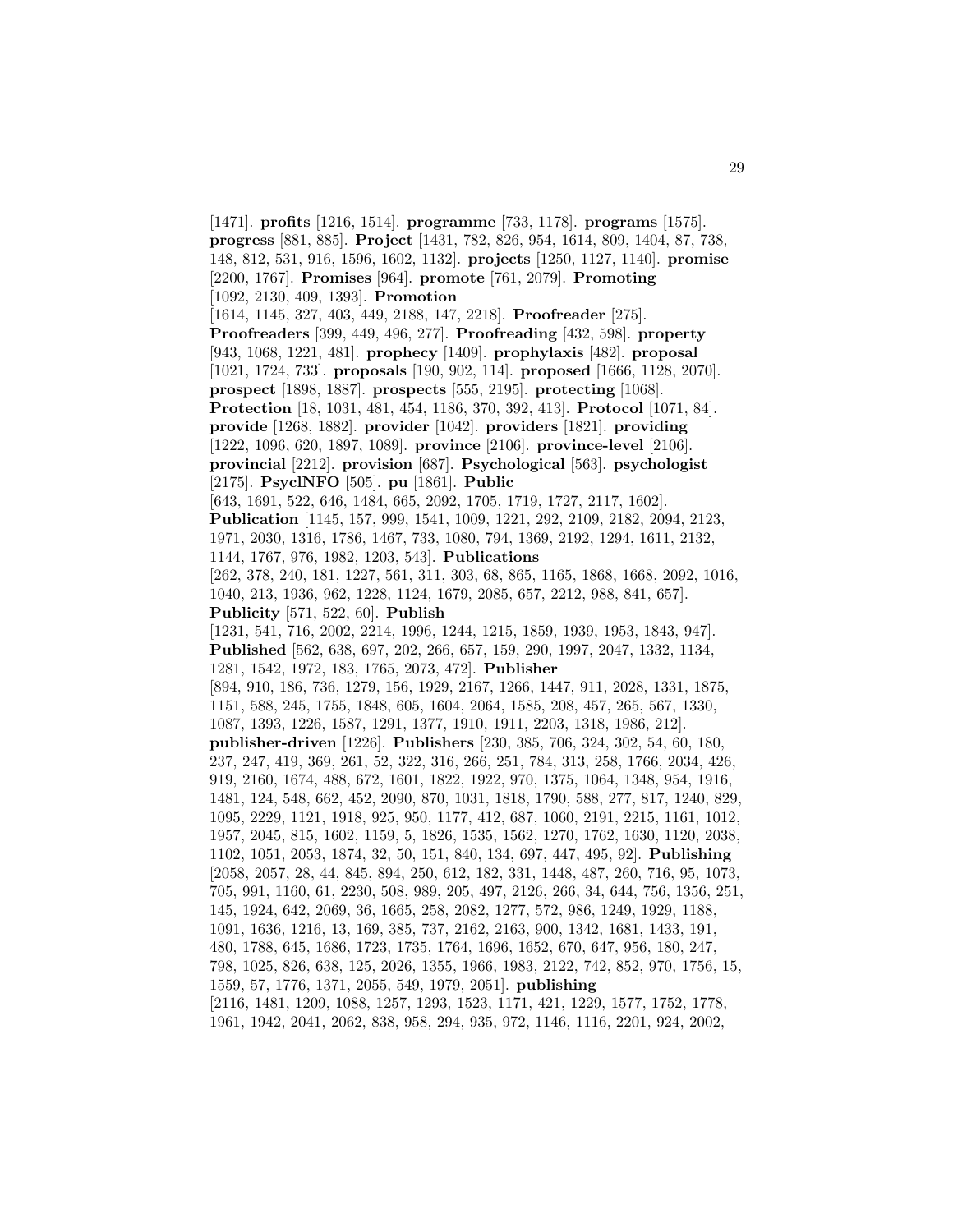898, 1819, 1683, 1645, 1818, 1451, 682, 1817, 1453, 1820, 83, 81, 1429, 2224, 779, 2084, 2060, 2096, 725, 1202, 1213, 2124, 2221, 1590, 1654, 1095, 2056, 1121, 1075, 1823, 161, 1320, 1724, 605, 1315, 1028, 1043, 1464, 1104, 1177, 1006, 1748, 2052, 342, 485, 1307, 1827, 1959, 2107, 1615, 1967, 1927, 2193, 1849, 2003, 666, 1461, 2131, 1130, 1224, 1346, 1351, 1982, 2110, 603, 226, 1740, 1741, 2187, 2139, 1237, 1280, 1303, 1896, 1763]. **publishing** [474, 953, 202, 923, 270, 382, 1518, 504, 1400, 1200, 1653, 1173, 800, 813, 1659, 2017, 1958, 915, 1253, 1014, 1132, 685, 207, 228, 1033, 1414, 1133, 1583, 243, 895, 1514, 345, 1294, 1169, 1784, 1105, 1189, 809, 2101, 883, 1742, 2108, 2038, 2061, 940, 1516, 2079, 1174, 1327, 1354, 896, 460, 621, 657, 734, 1404, 1198, 1725, 1757, 1973, 2133, 2183, 2087, 845, 932, 1878, 2112, 745, 1302, 703, 2173, 917, 575, 885, 901, 1306, 637, 156, 94, 541, 355, 260, 221, 219, 139, 311, 358, 981, 1039, 1099, 758, 93, 232, 1774, 1934, 138, 523, 733]. **Publishing-the** [93]. **Publons** [2229, 2217]. **PubMed** [2144]. **PubPeer** [2138]. **PubSCIENCE** [992]. **punctuation** [583]. **purchase** [463]. **purchasing** [937, 82]. **purpose** [1398]. **Purposes** [2230, 2136]. **pursuers** [626]. **pursuit** [2003]. **pushing** [1745]. **Putting** [971, 1944, 168]. **pvc** [449].

**qualitative** [1272, 2186, 2136]. **Quality** [1722, 774, 1829, 1885, 2047, 2182, 1392, 1351, 1173, 2140, 1382, 1267, 1948, 1802, 1951, 1000]. **Quarterly** [237]. **Quartet** [87, 148]. **queries** [843]. **quest** [1148, 1503]. **Question** [1934, 1215, 1612]. **questionable** [2025, 1996]. **questionnaire** [2083, 2086, 1649]. **Questionnaires** [2225]. **Questions** [478, 623]. **Quick** [754].

**R** [238, 117, 1394, 551]. **rˆole** [481]. **Radiology** [2057]. **Ramsbury** [583, 585]. **Ramsdale** [181]. **range** [868]. **Rank** [1655]. **Ranking** [1655, 2217]. **ranks** [2023]. **Rapid** [2167, 2225, 2182, 1041]. **rapidly** [1071]. **raring** [439]. **rate** [1734]. **rates** [1697, 1643]. **rather** [1651]. **ratings** [1484]. **Raymond** [582]. **Rd** [377]. **Re** [1257, 1810]. **Re-engineering** [1257]. **reach** [1753, 1821, 1524]. **reaching** [1925]. **reactions** [812]. **read** [1696]. **ReadCube** [1873]. **reader** [1929, 1385, 1873, 33]. **reader-focused** [1873]. **Readers** [1904, 973, 1385, 2046, 925, 243, 1675]. **readership** [1201]. **Reading** [16, 47, 72, 179, 218, 234, 256, 309, 329, 350, 396, 446, 471, 494, 519, 579, 615, 655, 694, 713, 730, 751, 31, 89, 1086, 375, 449, 1420, 1630, 1761, 1597]. **ready** [1533]. **realities** [870, 1240, 1017, 1911, 1077]. **reality** [1201, 900, 2197, 745, 2031, 725]. **realizing** [1026]. **really** [1468, 2070, 1008, 1352]. **realm** [1035]. **reasons** [2227]. **reception** [435]. **recognition** [1808]. **Recognizing** [1783, 1402]. **Recollections** [368]. **Recommendations** [290, 2015, 1923, 96, 1387, 1960, 2045]. **Reconciling** [1955]. **record** [1743, 2073]. **recording** [1147]. **Records** [1073]. **recruitment** [341]. **recycling** [2159, 2042]. **Red** [1202]. **Reducing** [292]. **Redux** [1979, 1853]. **referee** [1419]. **refereed** [1059, 1083]. **Refereeing** [162, 271]. **referees** [1402]. **Reference** [117, 722, 1504, 238, 2004, 1199].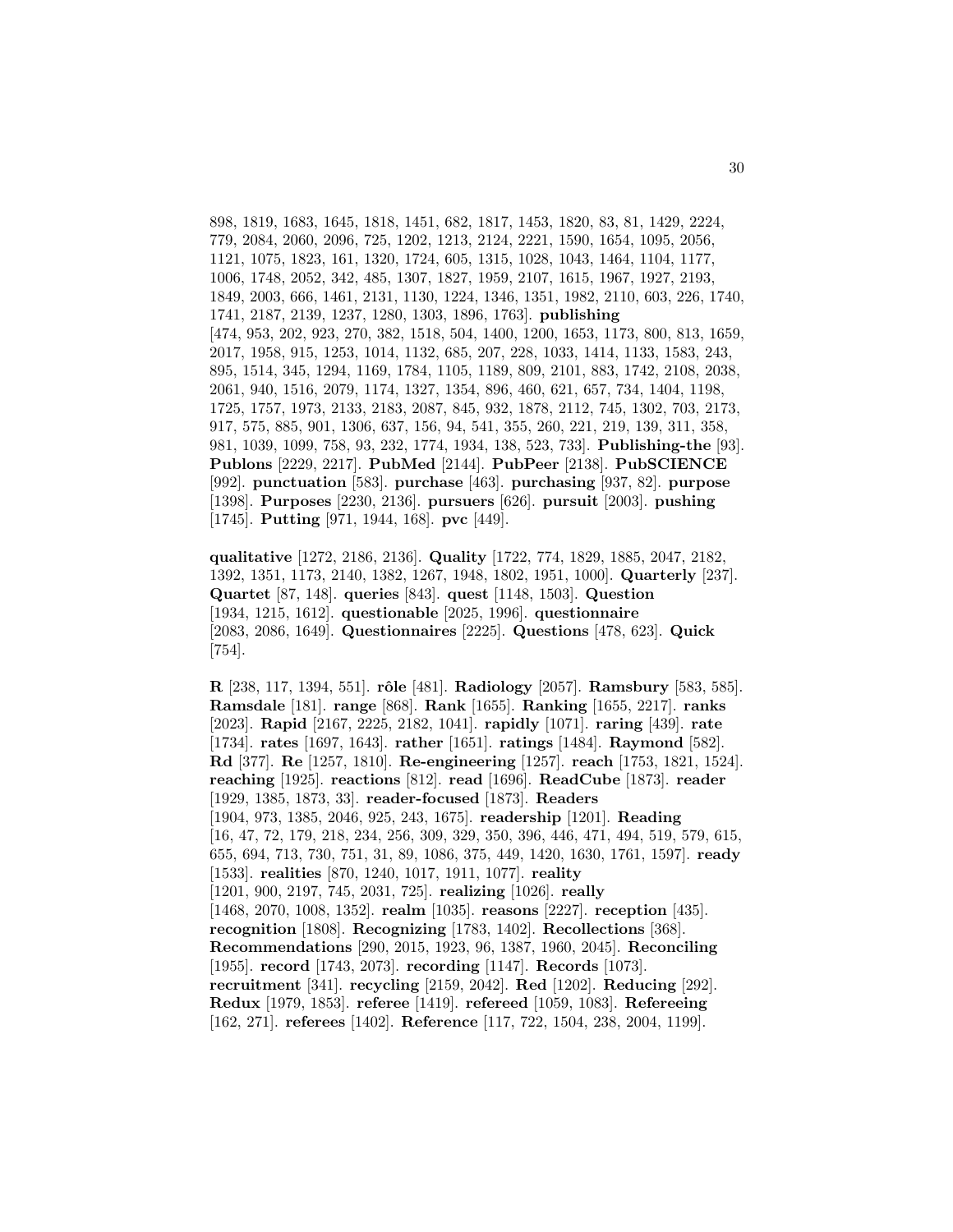**references** [1360, 1814]. **referencing** [290, 963]. **reflect** [1673]. **reflected** [2140]. **Reflections** [763, 2011, 1667]. **reform** [1659]. **Reforming** [2110]. **refuse** [1658]. **regarding** [1960]. **regional** [1949, 1974]. **regions** [2180, 2038, 2106, 2212]. **Register** [18]. **registry** [2095]. **Reinhold** [617]. **reinvention** [2116]. **reinvigorated** [1980]. **reject** [1244]. **rejected** [1898, 2035]. **rejection** [1555]. **rejections** [2030]. **Related** [816, 2164, 2208, 2217, 1018, 733]. **relation** [1764]. **Relations** [522, 646, 665, 1691, 643]. **Relationship** [894, 2138, 1428]. **relationships** [1984, 910, 1871]. **releases** [1292]. **relevance** [647, 381]. **relevant** [2001]. **Reliability** [1484, 581]. **reliable** [1802]. **reliance** [1704]. **remains** [1848]. **remedies** [2197]. **removed** [2023]. **replace** [1472, 361]. **Reply** [1534]. **Report** [785, 772, 544, 118, 355, 475, 312, 288, 876, 943, 888, 314, 181, 546, 905, 906, 2056, 1205, 311, 313, 893]. **Reporting** [1530, 995]. **reports** [9, 41, 808, 767, 831, 845, 860, 875, 2154, 2097, 784, 1754, 1802, 802, 1655]. **repositories** [1894, 1220, 1613, 1428, 1262, 1500, 1174, 2141]. **repository** [509, 1586]. **represent** [2002]. **representing** [1563]. **reprinted** [599]. **Reproducibility** [2047, 1717]. **reproducible** [1997]. **Reprographic** [1143]. **Republic** [1784]. **Republication** [1671]. **repurposing** [1707]. **reputation** [2076, 1775, 1796, 1830]. **requests** [2229]. **required** [1704]. **Requirements** [822, 1679]. **Research** [2164, 1165, 240, 118, 355, 542, 678, 116, 117, 1191, 312, 310, 814, 679, 313, 2203, 1998, 2158, 2169, 2156, 2159, 1723, 461, 125, 1706, 1190, 524, 1776, 2134, 2200, 2127, 2208, 2201, 2225, 1841, 278, 366, 1831, 35, 1610, 165, 2182, 2204, 2207, 2209, 1614, 2089, 866, 1806, 1899, 1957, 2074, 1719, 1236, 1530, 204, 99, 1400, 1283, 1687, 2176, 2140, 1958, 1158, 1560, 1679, 2192, 1308, 1118, 1359, 893, 909, 1730, 1406, 640, 2022, 1935, 2106, 1705, 1820, 2206, 1742, 940, 679, 397, 1976]. **Research4Life** [2171]. **Researcher** [1321, 2077, 1829, 1869, 2104, 1957, 1881, 2086, 1649]. **researchers** [2152, 1894, 267, 1828, 1575, 2201, 1996, 1627, 1240, 2075, 1729, 1975, 2088, 2193, 2089, 1657, 1532, 1613, 1804, 1887, 1896, 1867, 2027, 2074, 2083, 2045, 1786, 1340, 1906, 1261, 2021, 297, 2108, 2226]. **ResearchGate** [1894, 2044, 1830]. **Researching** [1531]. **resilience** [2119, 2116, 2121, 2124, 2123, 1704, 2126]. **resilient** [2127, 2125]. **resolutions** [2144]. **resonance** [1877]. **resource** [1394, 1762, 1847, 952, 137]. **Resources** [35, 1357, 2004]. **responding** [1694]. **response** [1066, 2105, 1205, 2117]. **responses** [1799]. **Responsibilities** [918, 682]. **Responsibility** [1451, 1960, 1948]. **Responsible** [2096]. **Results** [2206, 1846, 1578, 2040, 2202, 1385, 2086]. **rethink** [1530]. **Rethinking** [883]. **retraction** [2073, 2227, 2231]. **retractions** [2138, 2073, 2227]. **retrieval** [120, 115, 476, 1109, 679, 955]. **Retrieving** [740]. **reusable** [2208]. **Reuse** [2201, 2207, 2077]. **Reuse-oriented** [2201]. **reveal** [2215, 1790]. **revenue** [823, 1076, 1082]. **Review** [2171, 1697, 290, 562, 238, 399, 449, 541, 540, 637, 754, 51, 54, 119, 240, 200, 180, 419, 543, 544, 638, 118, 120, 115, 74, 137, 201, 331, 314, 355, 353, 448,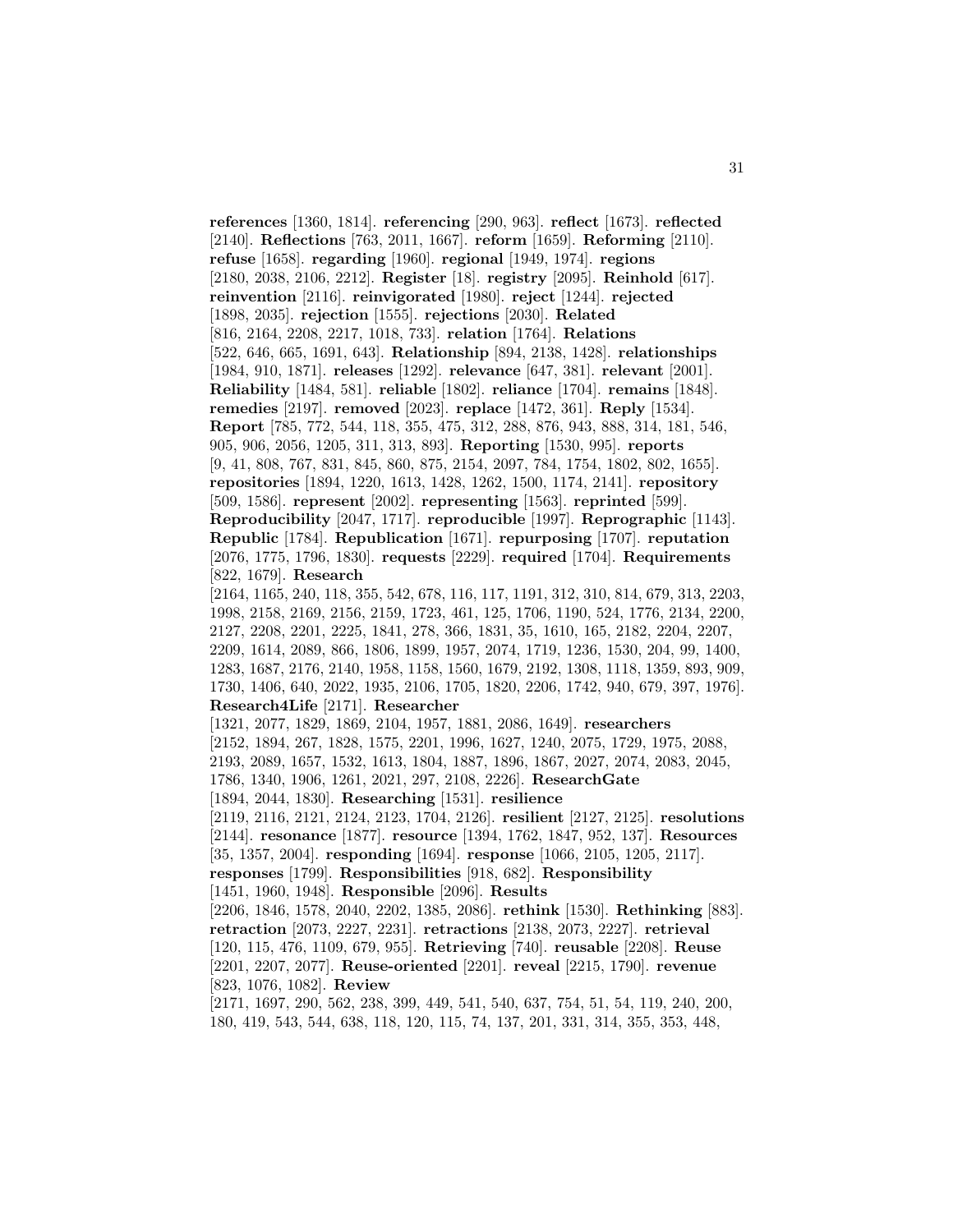498, 473, 476, 524, 542, 678, 697, 53, 73, 116, 181, 475, 52, 117, 260, 421, 586, 563, 75, 332, 599, 95, 140, 221, 658, 76, 397, 292, 597, 561, 698, 598, 239, 696, 35, 91, 203, 398, 155, 157, 205, 312, 310, 497, 401, 581, 259, 474, 472, 447, 202, 183, 266, 288, 287, 93, 204, 1256, 34, 114, 139, 222, 311, 400, 1791, 583, 619]. **Review** [618, 584, 55, 1463, 36, 313, 286, 1141, 258, 138, 289, 523, 677, 420, 1802, 496, 521, 931, 495, 582, 92, 156, 220, 617, 522, 585, 621, 657, 755, 734, 659, 2015, 1798, 2156, 2170, 2163, 2012, 1809, 2197, 141, 1564, 1760, 1800, 1484, 1056, 1319, 285, 1326, 1689, 1175, 1258, 853, 924, 1996, 2076, 1841, 1808, 871, 2224, 2075, 1588, 1801, 1522, 1810, 1315, 1386, 1736, 1835, 1844, 1565, 1392, 1556, 1726, 2131, 1161, 1806, 2139, 1750, 1792, 2140, 1393, 1906, 1085, 1897, 2136, 1483, 1186, 1537, 1684, 1391, 718, 1557, 1027, 2024, 1245, 757, 640]. **review** [1103, 1799, 1767, 782, 855, 951, 1115, 1628, 1935, 854, 1000, 2167, 2048, 2084, 1976, 2031, 2097, 2150, 1975, 2004, 1373, 821, 1361, 581, 1959]. **reviewed** [17, 1667, 1814, 1598, 1500, 1807]. **reviewer** [2170, 1484, 1803, 2229, 1464, 2217, 1565, 1994, 2149, 1799, 1628, 1618].

**reviewers**

[1931, 2005, 2065, 2128, 2210, 1949, 1952, 1589, 2149, 2179, 1805, 1799, 1878]. **reviewing** [1943]. **Reviews**

[1510, 1528, 1591, 94, 768, 787, 803, 833, 846, 861, 877, 889, 907, 1476, 1525, 1526, 1112, 789, 959, 1338, 1313, 1496, 978, 1506, 1581, 1593, 1607, 1619, 1647, 1474, 1511, 1477, 716, 1622, 1605, 1551, 1410, 1182, 1623, 1298, 1491, 1497, 1424, 620, 1473, 1509, 1494, 1495, 1507, 967, 1412, 1126, 1633, 219, 330, 1492, 1592, 1594, 1274, 1323, 1384, 945, 1527, 1168, 1383, 1552, 1580, 1142, 1411, 1425, 1154, 1493, 1475, 1606, 1648, 1396, 1508, 1397, 1426, 1539, 1540, 1634, 1423, 770, 1538, 1553, 1193, 1621, 1243, 1287, 1010, 1554, 1620, 1440, 560, 580, 863, 1455, 1567]. **reviews** [1662, 1454, 1459, 1419, 539, 1703, 1458, 1714, 1395, 715, 1707, 1050, 1663, 1701, 1712, 1139, 1436, 835, 596, 1676, 695, 732, 996, 1441, 1772, 499, 1737, 1457, 636, 1700, 1439, 1437, 2140, 1568, 1566, 616, 753, 1713, 1438, 1569, 1661, 1715, 1716, 819, 1078, 1456, 1677, 1702, 656, 1664, 1678, 1646, 1036, 1094, 1739, 1770, 1771, 848, 1022, 1738, 1707]. **Revise** [1960]. **Revised** [53, 219]. **revising** [2135]. **Revision** [96, 2035]. **revisions** [599]. **Revisited** [462, 609, 2041]. **revolution** [1311, 1020, 1414, 1942, 2041]. **Reward** [1399]. **Rewarding** [1805]. **rich** [1445]. **Richard** [118, 289]. **Riding** [761]. **right** [2112, 913, 643, 815, 359, 1626, 1727]. **Rights** [759, 869, 706, 748, 1465, 1375, 189, 911, 1143, 439, 1221, 844, 1119, 1390, 2091, 1708, 1886, 287, 765, 1018, 926]. **rigour** [1994]. **Rim** [776, 778]. **Rise** [332, 1794, 1833]. **rising** [1074, 1118]. **risks** [1571, 2061]. **Riv** [354]. **Riv-erina** [354]. **Riyadh** [2088]. **RMIT** [1306]. **Road** [182, 696, 259, 474, 1416]. **Robert** [94, 541, 200, 419, 716, 34, 36, 495, 1230, 1088]. **Robin** [204]. **Rochester** [696]. **rock** [1159]. **Rogerson** [658]. **Role**

[1998, 918, 1681, 840, 1764, 1753, 367, 1165, 1222, 1644, 1720, 406, 1331, 1752, 1875, 871, 1854, 1748, 2052, 568, 1883, 1524, 813, 1393, 1172, 883, 1102, 1944]. **roles** [1017, 1783, 1562]. **ROM** [611, 226, 624, 753, 584, 420]. **Romanian**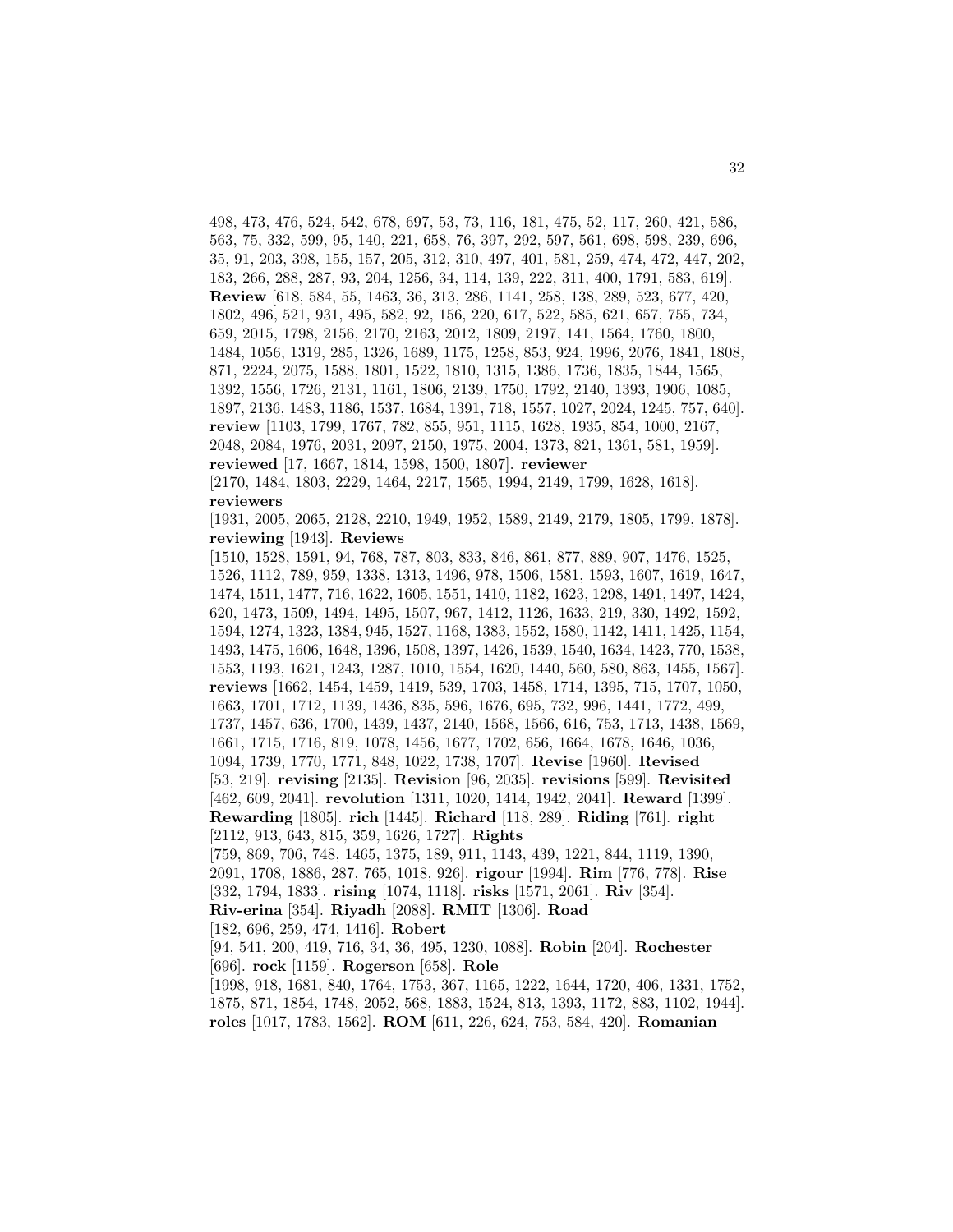[439]. **RoMEO** [1151]. **ROMland** [462]. **ROMs** [1007, 460]. **Ronald** [259]. **roneoed** [53]. **room** [2063]. **Rounding** [1745]. **Roundtable** [648, 2045]. **Routledge** [398]. **RoweCom** [1183]. **Rowlands** [115]. **Royal** [561, 91, 258, 1016]. **RRO** [977]. **RSS** [1644]. **Ruben** [679]. **Rubriq** [1684]. **rules** [2213, 55]. **ruminations** [368]. **run** [2090, 472]. **Russia** [1549]. **Russian** [1549].

**S** [36, 2061, 2053]. **S&T** [1895]. **S022** [472]. **Sage** [844, 1927]. **Saharan** [1575]. **sailing** [1331]. **sale** [1583]. **Sales** [696, 455, 1162]. **Sally** [449, 1312]. **same** [1765]. **sample** [2190]. **San** [232]. **sands** [1787]. **Sarajevo** [667]. **satisfaction** [2140]. **satisfactions** [1686, 1753]. **satisfy** [2074]. **Satisfying** [506]. **Saudi** [2088]. **Saur** [678, 310]. **save** [463]. **Saving** [573]. **savings** [83]. **saying** [540]. **scalable** [1724]. **scale** [2130, 1802]. **scams** [1835]. **scenario** [1958]. **scenarios** [480]. **scene** [1228, 1161, 856, 1709]. **Schipper** [314, 353, 352, 286]. **Scholar** [1655, 1815, 1866, 1550, 2014]. **scholar-led** [1815]. **Scholarly** [894, 637, 852, 1559, 775, 1293, 1523, 1179, 745, 1692, 1429, 2221, 1905, 1420, 1307, 2187, 1709, 1336, 1253, 1195, 232, 1529, 1761, 1637, 1885, 1466, 1681, 1601, 1760, 1800, 1355, 542, 1272, 52, 1868, 2116, 1257, 1353, 2062, 935, 924, 2092, 336, 1683, 1817, 1992, 1134, 2230, 1862, 2096, 1013, 1191, 2124, 2104, 1590, 1654, 1505, 1095, 2056, 1823, 1610, 1320, 1744, 1386, 2095, 1821, 1549, 1844, 1177, 2052, 1749, 1883, 936, 1615, 1156, 1999, 1461, 1886, 2191, 1542, 2072, 1224, 1815, 1741, 1237, 1289, 1280, 1303, 1775, 1796, 1804, 1867, 2074, 2083, 202, 1041, 923, 815]. **scholarly** [963, 1108, 1563, 1653, 1659, 2017, 1261, 1071, 2117, 2036, 1587, 1270, 1954, 1537, 1149, 2145, 2101, 1547, 987, 1129, 2073, 1833, 940, 2195, 1174, 1233, 986, 2022, 2218, 2087, 212, 2056, 1887, 1937, 521]. **scholars** [1967, 570, 1953, 2036, 1630, 1866]. **Scholarship** [1278, 1448, 928, 35]. **School** [182]. **SCI** [1643, 2044, 2013]. **Sci-Hub** [2044, 2013]. **SCIE** [2178]. **SCIENCE** [1047, 772, 747, 280, 1832, 1205, 259, 2017, 2203, 1406, 1216, 737, 2154, 2155, 2180, 1670, 1268, 458, 1966, 448, 742, 2130, 1816, 2134, 1997, 1489, 810, 2177, 2094, 1147, 2077, 2110, 581, 2144, 1897, 1004, 1953, 2036, 1734, 1225, 1583, 2029, 1486, 1249, 976, 2157, 1883, 1698, 397, 398, 868]. **ScienceDirect** [1928]. **sciences** [1266, 2012, 2205, 1949, 1943, 1075, 2109, 1724, 1936, 1544, 1722, 1786, 1761, 2174, 992, 1909, 951, 1843, 696, 35]. **Scientific** [956, 543, 267, 280, 266, 139, 222, 265, 317, 1837, 2165, 2157, 556, 938, 1232, 1273, 268, 364, 1743, 1371, 740, 1088, 1449, 104, 1227, 716, 1668, 75, 1221, 1503, 2047, 1818, 1187, 2150, 1643, 949, 2182, 2220, 1028, 1043, 568, 1688, 2107, 2123, 1613, 661, 583, 1173, 1172, 1794, 1414, 1690, 243, 627, 1969, 2132, 2085, 1271, 1616, 1115, 1935, 2014, 697, 76, 617]. **scientist** [1227, 1119, 383, 569, 1890]. **Scientists** [497, 1252, 1562]. **SCImago** [2023, 1655]. **scite** [2168]. **SCOPE** [642]. **Scoping** [1198]. **Scopus** [2154, 2164, 2157, 2043, 1522, 2215, 1698]. **Scoring** [1802]. **Scott** [597]. **Scottish** [642, 1073, 227]. **scrazzl** [1610]. **screening** [1461, 1541]. **search** [626, 1869, 1727, 1413]. **Searching** [788]. **Seasonal** [1579, 1603, 1697, 1483].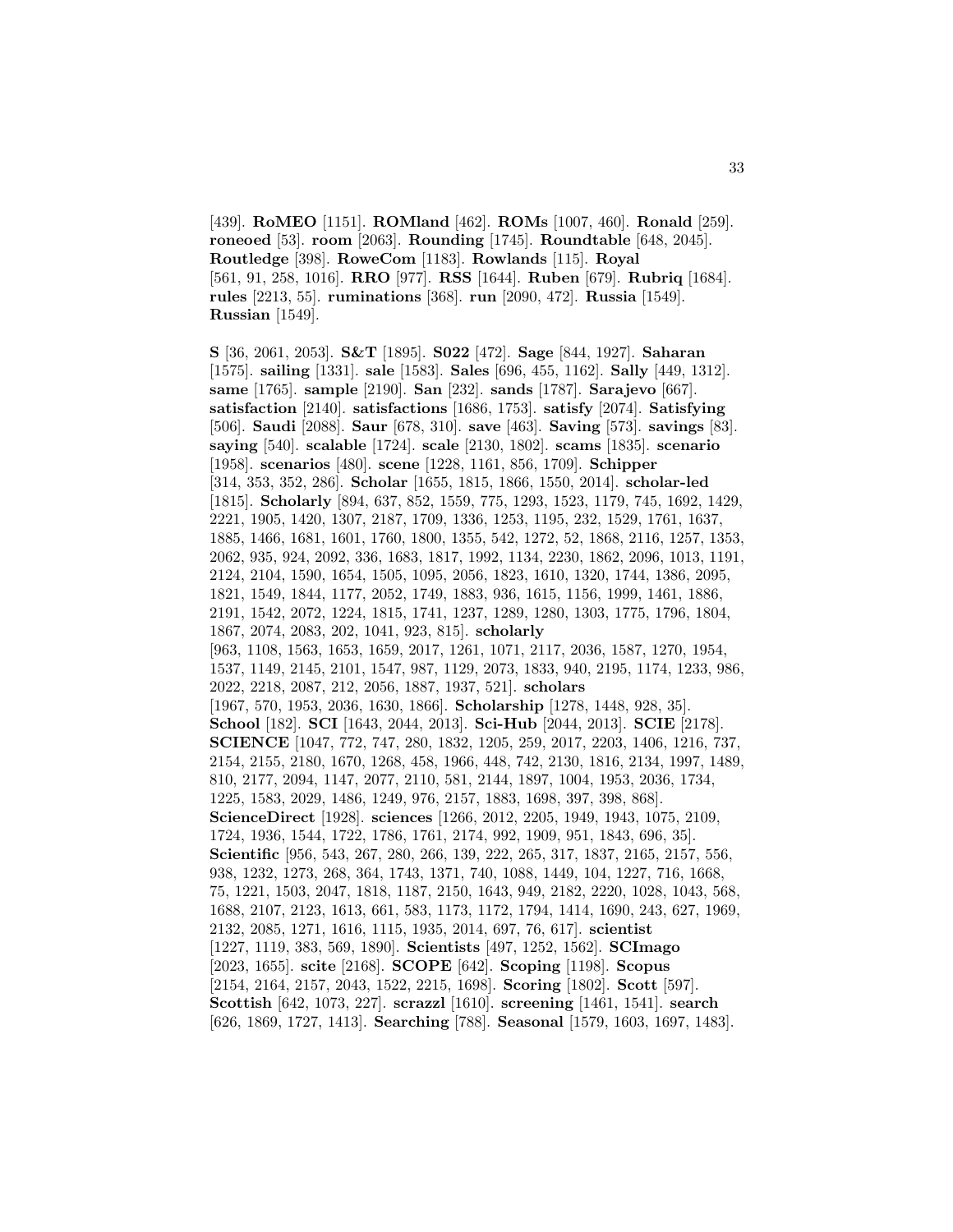**Seattle** [52, 219]. **Second** [617, 621, 1680, 496, 169]. **secondary** [146, 288, 1087, 314]. **Secretary** [401, 152, 196, 65, 107, 85, 133]. **secrets** [1927]. **Section** [1390]. **sectional** [2105, 2140, 2226]. **sector** [311]. **security** [1827]. **see** [1219]. **Seeking** [1390, 1720, 1420, 1761]. **Seizing** [1119]. **Select** [772]. **selected** [1381, 35, 1952, 1972]. **selecting** [1807]. **selection** [2152, 688, 884, 704, 76, 1803, 723, 1624, 1909, 2222]. **Self** [1266, 1643, 1480, 1686, 1674, 1764, 1586, 2028, 2143, 1803, 1708, 2061, 2087]. **Self-archiving** [1266, 1586, 1708]. **Self-citation** [1643, 1480, 2143]. **self-citations** [2028]. **self-correction** [2087]. **self-publishers** [1674]. **self-publishing** [1686, 1764, 2061]. **self-selection** [1803]. **Selling** [436, 276, 2091, 1549, 1615, 1572, 1600]. **Semantic** [1414, 1610, 1014, 1588]. **semi** [2177, 2107]. **semi-** [2107]. **semi-periphery** [2177]. **Seminar** [9, 41, 802, 302, 449, 51, 601, 767, 831, 845, 860, 875, 129, 888, 487, 906, 725, 1192, 1241, 784, 572, 649]. **Seminars** [630, 995, 98]. **send** [1055]. **senior** [1261]. **sense** [1857, 1805]. **sensegiving** [2117]. **sensemaking** [2117]. **sensibility** [1805]. **separate** [2194]. **September** [562, 687, 496]. **September/October** [562]. **Serial** [343, 688, 1064, 704, 723, 575, 126, 2001, 194, 657, 73, 657]. **Serials** [920, 74, 73, 76, 657, 755, 51, 253, 2084, 101, 412, 708, 78, 74]. **serials-new** [51]. **Series** [544, 475, 266, 288, 156, 314, 181, 239]. **serious** [1639]. **serve** [2060]. **servers** [983]. **service** [1466, 314, 822, 813, 1826, 1070]. **Services** [119, 314, 353, 498, 352, 475, 817, 829, 91, 1728, 288, 220, 2055, 1908, 146, 1160, 1321, 950, 400, 1684, 1920, 244, 544, 240, 286]. **Serving** [458, 1225, 1090]. **sesame** [1113]. **Setting** [962, 700, 1709, 1042]. **settlement** [1413]. **several** [1091]. **SFEP** [399, 449, 496, 816]. **SFX** [1032]. **SG2** [330]. **SGML** [607, 200]. **shades** [1773]. **shadow** [1342]. **shall** [1282]. **shame** [1111]. **shape** [275, 399]. **shaping** [1638, 2193, 2131]. **shared** [2201]. **shares** [2072]. **Sharing** [2208, 2089, 1178, 2205, 2200, 1975, 2175, 2207, 2077, 1866, 1742]. **Sheffield** [496]. **Shetlands** [783]. **Shiel** [157]. **shift** [1998]. **shifting** [1787]. **Shillingsburg** [521]. **shing** [1861]. **Shipton** [332]. **Shirley** [474]. **short** [1682]. **Shortcomings** [1027]. **Should** [2148, 1469, 1718, 1952, 2149, 1582, 1129, 1874, 2063, 2111, 317, 1603, 530, 1534, 1535]. **show** [1089]. **showcasing** [1775, 1796]. **shown** [266, 288, 287]. **shut** [1220]. **sic** [53]. **side** [1188, 149]. **significance** [2112, 953]. **Sigurdson** [473]. **simple** [384]. **Simplifying** [1656, 1305]. **since** [1236]. **Singapore** [1143]. **Single** [1556, 1848, 479]. **Single-blind** [1556]. **single-journal** [1848]. **Site** [930, 811, 1329, 662]. **sites** [916]. **situation** [2171, 2189]. **Six** [2149]. **Size** [1049]. **skewness** [2028]. **skill** [432]. **skills** [1899, 2030]. **SL5** [377]. **slave** [721]. **SLG** [562]. **Small** [324, 128, 1815, 1857, 488, 686, 1452, 870, 245, 1848, 202, 1602, 1159, 1292, 495, 1969, 585]. **Smith** [200, 598, 219, 495]. **snapshot** [1250]. **Social** [1560, 2155, 1266, 1268, 2148, 1822, 2134, 2216, 810, 1943, 1075, 35, 1584, 1724, 1936, 1544, 1786, 1953, 2036, 1761, 2174, 1486, 1909, 1249]. **Societies** [1435, 1433, 970, 2055, 2063, 130, 838, 1787, 1724, 2052, 208, 971, 227, 2054,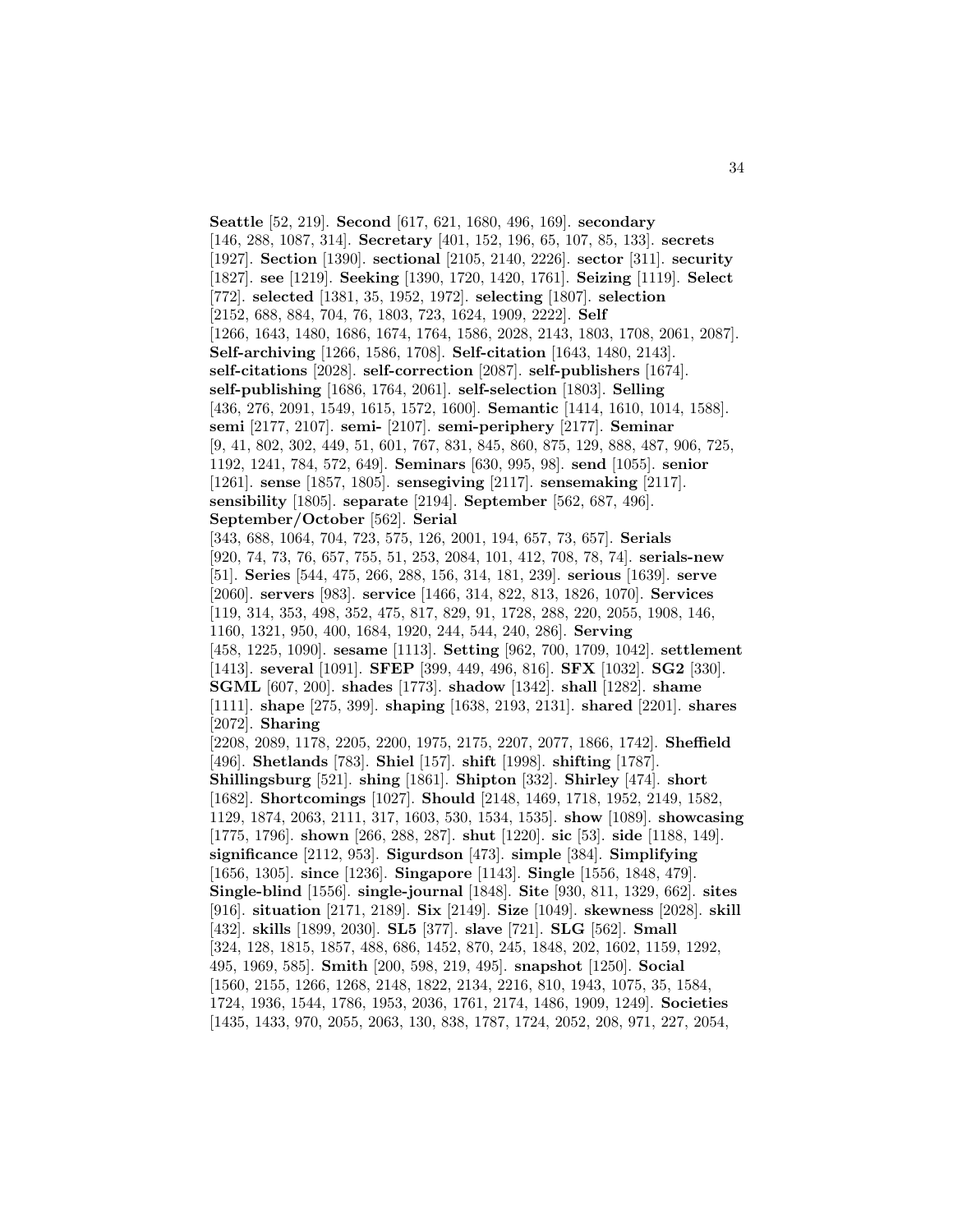1704, 2059, 5, 1239, 1129, 1089, 1354, 1832]. **Society** [249, 808, 772, 275, 399, 449, 754, 180, 53, 745, 563, 277, 2060, 561, 696, 91, 203, 251, 679, 2054, 807, 232, 496, 734, 1342, 686, 724, 15, 2051, 1481, 2062, 213, 610, 1134, 969, 245, 242, 2121, 1095, 620, 1185, 2064, 962, 1434, 265, 567, 207, 228, 1033, 957, 2061, 1260, 1352, 2053, 2058, 706, 840, 212, 1016, 504, 685, 1402, 140]. **society-published** [1134]. **Sociological** [814]. **Software** [560, 580, 488, 141, 539, 715, 596, 695, 732, 499, 636, 616, 753, 656, 370, 1684]. **solution** [1481, 454, 1122]. **solutions** [867, 1666, 1095, 2196, 1267]. **solve** [1994]. **Some** [1943, 1040, 1755, 1276, 1060, 20, 623, 843, 1667, 2001]. **song** [321]. **Source** [100, 1076, 2229, 1999, 1602, 99, 1082]. **Sources** [1950, 155, 2149, 1544]. **Soviet** [66]. **Spa** [201, 355, 330, 447]. **space** [1680]. **Spain** [2214]. **Spanish** [1894, 1842, 1708, 1886, 164, 1500]. **Special** [780, 673, 1012, 2137, 2185, 1051, 746, 551]. **Specialist** [679, 1179, 1843]. **specialized** [2070]. **specialty** [1240]. **species** [1152, 602, 755]. **specific** [665, 2132, 2132]. **specify** [427]. **spectre** [793]. **Spicer** [541]. **Spiral** [498, 474, 221, 220]. **spiralbound** [447]. **sponsors** [971]. **spot** [1683, 1731]. **Spread** [224]. **Spreading** [1216, 738, 319]. **spreadsheet** [384]. **Springtime** [1208]. **Square** [180]. **squeeze** [1159]. **SSP** [1207]. **St** [689, 710, 727, 749, 764, 156]. **stable** [433]. **staff** [360, 361]. **stage** [757]. **stakeholder** [2179, 2136]. **stand** [1150]. **Standard** [96, 1021, 1574, 850, 79]. **Standardizing** [2159, 641]. **Standards** [291, 247, 1453, 1682, 2229, 2125, 340, 2187, 1792, 1924, 496]. **Standing** [340, 496]. **Stankus** [76]. **Stanley** [332]. **start** [425, 2111, 1626]. **State** [2044, 1943, 203]. **Statement** [160, 261]. **States** [1002]. **Stationers** [363]. **Statistics** [1629, 1378, 1756, 1021, 1546, 1545, 1305, 1251, 1574, 314]. **statutory** [1062]. **stay** [1984, 1665]. **Staying** [1418]. **steamship** [1331]. **Steering** [795]. **STEM** [1900]. **stemmed** [1543]. **Step** [597, 541]. **step-by-step** [541]. **Stephanie** [400]. **Stephen** [563]. **steps** [2206, 597]. **Stevenage** [330, 447]. **Stevens** [35]. **still** [1809, 1696, 1375, 1750, 1624, 757]. **sting** [1964]. **STM** [561, 266, 1188, 984, 160, 1247, 1213, 1161, 1014, 566, 2206, 882, 1077, 1198, 841, 2011]. **Stockers** [472]. **Stone** [1733]. **stones** [1733]. **stop** [1166, 1945]. **storage** [408, 157]. **Stories** [1756]. **story** [1143]. **Strategic** [821]. **Strategies** [81, 1967, 825, 1900, 950, 1500, 1204, 755, 1843, 845]. **strategy** [312, 2193]. **Streamline** [1707]. **streams** [1467]. **Street** [119, 734, 318]. **structural** [2176]. **structured** [810]. **stuck** [1398]. **student** [1901]. **student-edited** [1901]. **students** [1923, 2004]. **Studies** [448, 1723, 1735, 2119, 2047, 1151, 1808, 1254, 1937, 2112]. **Study** [1649, 137, 1517, 2057, 2040, 1484, 1579, 181, 2205, 2130, 2028, 2092, 1872, 1819, 1949, 1928, 974, 2046, 83, 1134, 2186, 1187, 2105, 561, 2075, 2223, 2109, 2175, 2217, 1952, 1959, 1967, 1927, 2088, 1965, 2120, 1657, 1709, 990, 1751, 2042, 2140, 1296, 2017, 1958, 2059, 2136, 2192, 2023, 893, 909, 1941, 1260, 1486, 2079, 1805, 1799, 2226, 2022, 2133, 2218, 2183, 1969]. **Sturt** [354]. **Stutely** [200]. **Style** [1658, 458, 956, 697, 337, 2141]. **stylebook** [619]. **styles**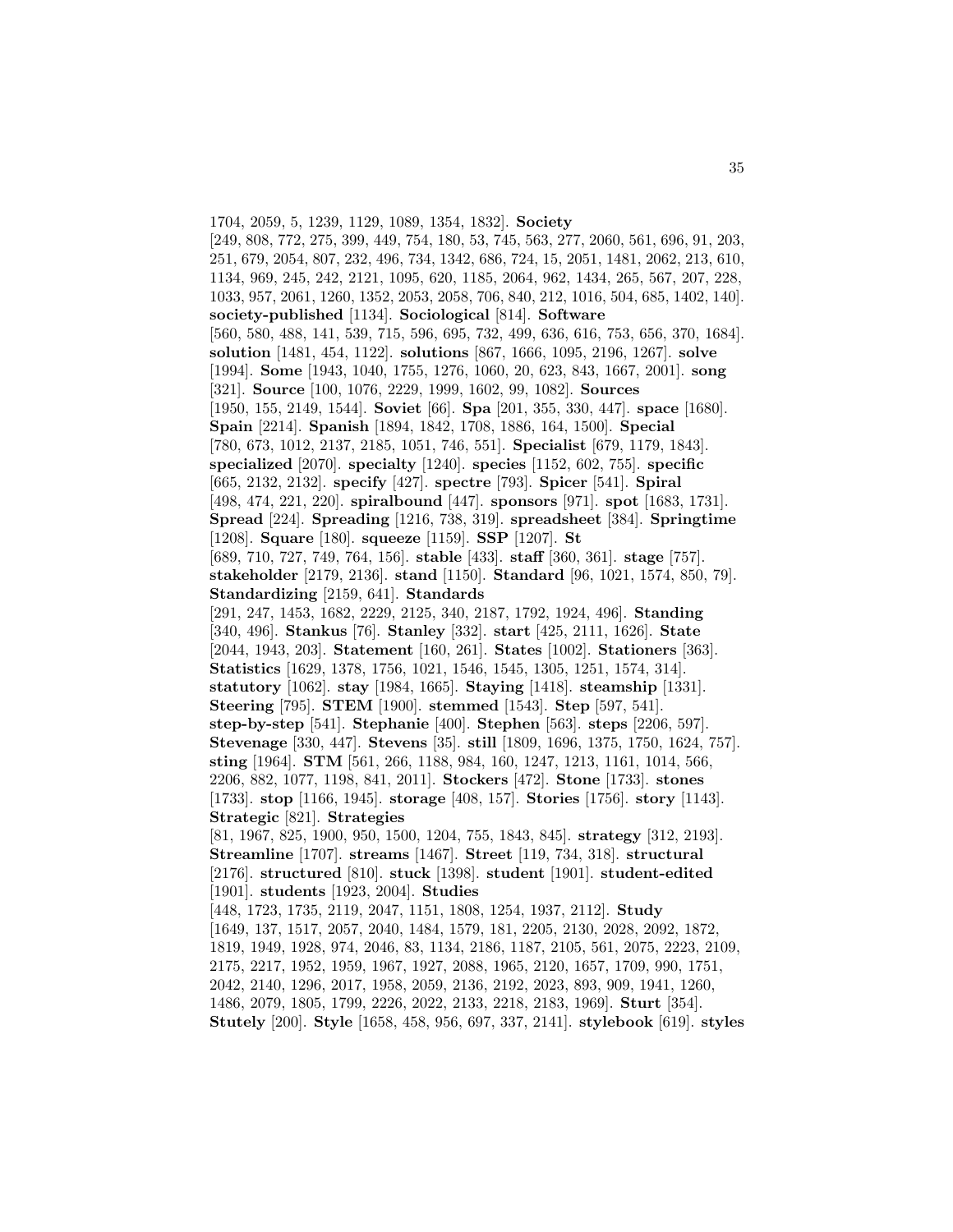[2036]. **sub** [1575]. **sub-Saharan** [1575]. **submission** [1955, 2076, 1888, 718, 1245, 782]. **submissions** [1718, 1995]. **submit** [1533, 1603, 1483, 1534]. **submitting** [1273]. **Subscribe** [2078]. **subscribers** [96, 96]. **Subscription** [919, 401, 918, 573, 285, 406, 2078, 1673, 1076, 1831, 942, 778, 1093, 1844, 1749, 1082]. **subscription-based** [1831, 1844]. **Subscriptions** [269, 637, 54, 914, 183, 1328, 931]. **subsidiary** [1985]. **success** [2219]. **Successful** [779, 1247, 1820]. **successfully** [398, 2030]. **such** [941, 1058]. **Sue** [522]. **suggest** [1952]. **suggested** [1952, 2149]. **suggestions** [1755, 2149]. **suitability** [1832]. **Suite** [420]. **summaries** [2228, 1719]. **Summarizing** [2074]. **summary** [1179, 1614, 902]. **summer** [916]. **Sunningdale** [377]. **supplement** [76]. **supplied** [1357]. **suppliers** [1524]. **supply** [937, 1913, 1367, 317, 1110, 1114]. **support** [2034, 2153, 475, 2095, 1792, 1295]. **supporting** [1378, 1921, 2207, 1359]. **surf** [698]. **Surgery** [1485]. **Surrey** [496]. **survey** [2152, 2190, 1357, 1984, 118, 1629, 1523, 1898, 1163, 1385, 2202, 1736, 2083, 1261, 1487, 1295, 1123, 1995, 2086, 1631, 2039, 2166, 2054]. **surveyed** [964, 176]. **surveys** [1788, 1699, 178]. **survival** [384]. **survive** [1815, 1616]. **Surviving** [960, 667]. **Susan** [74, 55]. **SUSHI** [1305]. **Sustainability** [1819, 1184, 1787, 2059]. **Sustainable** [1636, 1954, 1586, 1121, 1724, 2064, 1335, 1919]. **SW10** [754]. **SWJO** [53]. **symbiont** [1238]. **symbols** [91]. **symposium** [1216]. **synthetic** [1212]. **system** [556, 1627, 561, 1732, 1093, 568, 1688, 2074, 1316, 661, 794, 1807, 569, 566, 7, 1611, 2132, 882, 1115, 1343]. **systematic** [2163, 2224, 2131]. **Systems** [240, 1876, 1376, 524, 381, 1258, 239, 354, 157, 679, 1391, 1245, 1327, 1602, 157, 36].

**T˚agerud** [473]. **Table** [1797, 1812, 1825, 1839, 1852, 1864, 1880, 1892, 1903, 1915, 1933, 1947, 1963, 1978, 1989, 2007, 2020, 2033]. **tables** [1453]. **tabs** [36]. **tactics** [585]. **tail** [1964]. **tailoring** [898]. **take** [1957]. **taking** [1822]. **tale** [702]. **talking** [1945, 585]. **Tampere** [448]. **tapestry** [1445]. **targeted** [2229, 1821]. **task** [626, 359]. **tax** [281, 15, 130, 149]. **Taxonomy** [1998]. **Taylor** [118, 120, 115, 137, 448, 473, 476, 524, 221, 658, 397, 354, 497, 474, 447, 55, 36, 458, 1417, 289]. **team** [1774]. **teams** [2173]. **TECH** [157]. **Technical** [292, 1682, 550, 266, 965, 104, 1643, 472, 583, 1271]. **techniques** [125, 447, 55, 585]. **Technologies** [381, 2164, 553, 1356, 1212, 1874]. **Technology**

[178, 772, 116, 1832, 157, 183, 2017, 304, 1519, 369, 355, 965, 294, 1489, 610, 1993, 1921, 2125, 1610, 165, 101, 1147, 2077, 619, 763, 1105, 747, 280, 1205, 183]. **Technology/ALPSP** [280]. **tel** [53]. **telemarketing** [1163]. **tell** [1282, 1138]. **Telling** [995]. **Ten** [1564, 1246, 1613, 1226]. **tender** [971]. **Tenth** [572]. **tenuous** [1452]. **Term** [413, 1900, 1136, 2001, 1938, 2192]. **terminology** [2159]. **terms** [852, 500, 447, 799, 421]. **Terrace** [237]. **Terrorism** [1133]. **Terry** [584]. **tertiary** [2088]. **test** [916]. **Testing** [1370, 1991]. **Texaco** [628]. **Texas** [620]. **Text**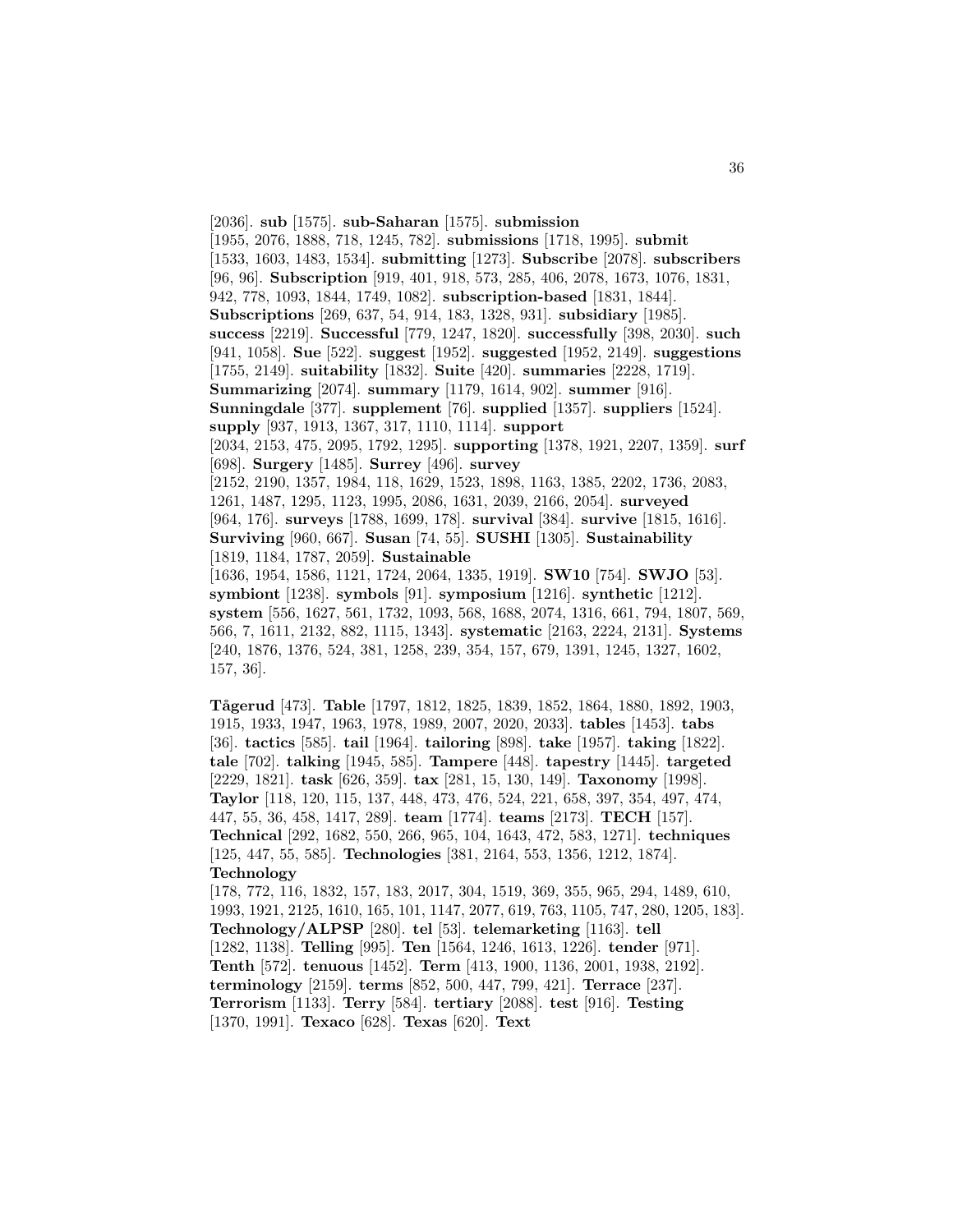[1109, 239, 390, 1728, 2042, 2159, 527, 330, 1087, 55, 1122, 1409, 115, 239]. **textbook** [1202, 1003]. **texts** [839, 760]. **Thames** [401]. **thank** [2125]. **Thanking** [1931, 2005, 2065, 2128, 2210]. **theft** [677]. **their** [2180, 1753, 1984, 647, 1828, 1026, 2224, 2075, 1237, 1280, 1896, 1380, 266, 227, 1284, 2053, 1757, 2231]. **them** [302, 2194, 1613, 472, 1582]. **theory** [521]. **therapy** [2144]. **There** [1058, 1836, 669, 798, 1125, 1336, 1128, 1516, 1767, 590]. **TheScientificWorldJOURNAL** [1184]. **These** [333, 1624]. **theses** [291, 2109]. **thesis** [2030]. **thing** [941, 1058]. **think** [1613]. **Thinking** [1333, 1899]. **Third** [51, 1524, 138, 131, 253, 190, 145]. **third-party** [1524]. **Thirty** [1638]. **Thompson** [377]. **Thought** [1276]. **thoughts** [2001, 1040, 1489]. **Thousands** [2090]. **threat** [1064, 2216, 429, 1177]. **threats** [897]. **three** [1883, 1614, 2138, 1295, 2010, 544]. **three-year** [1614]. **thrive** [1815]. **Tier** [1405, 1071]. **Tier-based** [1405]. **tiered** [1531]. **tiger** [1374, 1572]. **Time** [1945, 1696, 272, 1545, 1166, 1818, 1604, 1427, 1295, 1203, 1235]. **time-loop** [1604]. **timeliness** [1994]. **times** [1471]. **Tipping** [1443]. **tips** [1280, 447]. **title** [1214]. **today** [1348, 1471, 2004, 188, 1308]. **together** [1519, 1984, 59, 1449, 1479, 452, 168, 1749, 1768]. **Token** [2095]. **Token-curated** [2095]. **Tolson** [1065]. **tomorrow** [792, 1308]. **tongues** [1280]. **Tony** [76, 313]. **too** [433, 1244, 1595, 1642]. **tool** [762, 1832, 1847, 1462]. **Tools** [249, 1610, 187, 1684]. **Toronto** [637]. **tortoise** [702]. **Total** [240, 1749]. **TR** [434]. **Tracing** [2204]. **trade** [401, 187, 273, 659]. **trading** [911]. **tradition** [1107]. **traditional** [1764, 1800, 911]. **traditionalism** [1228]. **Training** [707, 726, 748, 431, 1229, 330, 270, 994, 1092, 277, 341, 733, 2192, 19, 400]. **trans** [362]. **trans-Continental** [362]. **transcript** [449]. **transfer** [1004, 1447, 1596, 1758]. **transform** [1999]. **transformation** [1992, 2121, 1233]. **Transformative** [2142]. **transforming** [1741, 1128]. **Transition** [1709, 960, 2228, 1013, 2064, 1248, 2146, 1680, 2053, 2093]. **translation** [1247]. **translational** [2153]. **translators** [1520]. **transparency** [2096, 2209, 2231]. **transparent** [1588]. **transplanting** [792]. **trap** [1953]. **Trash** [1711]. **treatment** [1541]. **trenches** [1409]. **TrendMD** [1821]. **Trends** [1381, 1364, 1638, 51, 1179, 2143, 1801, 78, 1063, 2071, 931, 54, 286]. **tribute** [764, 1890]. **trough** [1460]. **true** [1224]. **trumping** [1912]. **Trust** [1709, 1804, 1717]. **Trustee** [632]. **trustworthiness** [1829, 1885]. **Truth** [670, 853, 1077]. **trying** [1057]. **Tsing** [1281]. **tumbling** [1422]. **tune** [1650]. **Turkey** [2109]. **Turning** [2031, 1810]. **Twain** [1431, 1754]. **Twenty** [1302, 1773, 757, 275, 399]. **Twenty-five** [1773, 757]. **twice** [182]. **twists** [1368]. **Two** [1808, 330, 1089, 129, 1699, 146, 2194, 1556, 1991, 1897, 2029, 1721, 2119]. **type** [1732]. **Typefaces** [753]. **typesetting** [92]. **Typographical**

[343, 253, 575]. **Typography** [528]. **Tysoe** [563].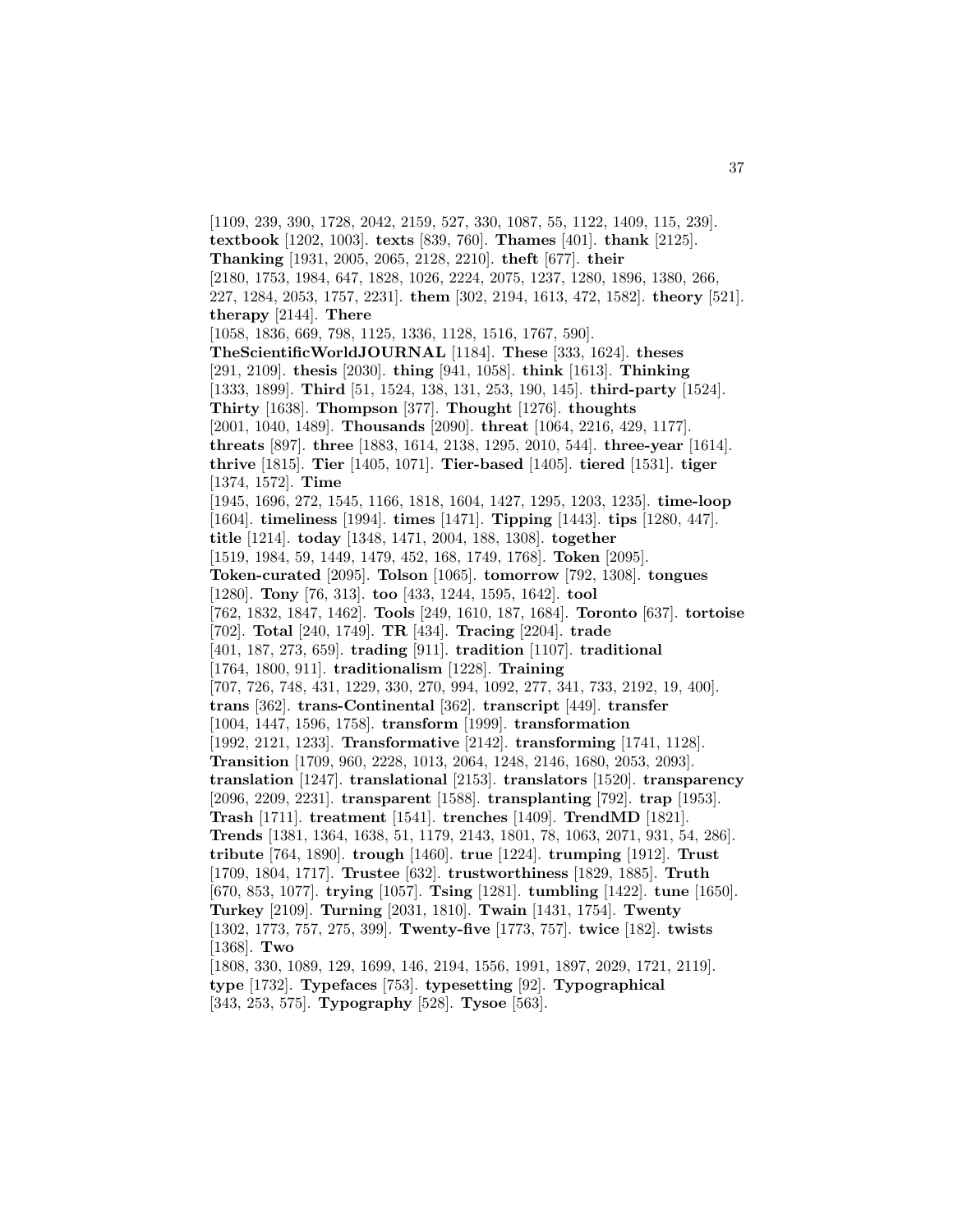[74, 561, 310, 376, 259, 377, 657, 755, 772, 937, 556, 1165, 1056, 2122, 811, 189, 929, 722, 588, 1820, 1921, 1787, 1855, 936, 330, 1781, 824, 1599, 1211]. **UK.AC.uni.ex** [272]. **UKSG** [687]. **ultimate** [2013]. **Unbundled** [1057]. **uncertainty** [1418]. **unconventional** [296]. **uncovered** [1830]. **Underlying** [2015]. **Understanding** [1778, 1536, 1660, 1340, 1188, 1869, 1600]. **UNESCO** [201, 742]. **Unesco/** [742]. **Unions** [139, 222]. **uniquely** [1627]. **United** [708, 1002, 2209]. **units** [1188, 91]. **universal** [1921, 1847]. **Universities** [961, 1023, 1836, 1069, 1735, 722, 1420, 1200, 1599, 2085, 1062]. **University** [94, 238, 509, 637, 647, 180, 448, 697, 52, 1979, 716, 75, 354, 620, 219, 1954, 2147, 521, 2118, 1871, 1985, 1047, 2222, 1857, 1984, 1983, 128, 658, 1002, 2230, 1854, 100, 1234, 1281, 1430, 1248, 1861, 1855, 1981, 1856, 1194, 1860, 1204, 1072, 1308, 628, 1325, 1986, 986, 1212, 1853, 2109, 2044, 2120, 2087, 542]. **university-based** [1983, 986]. **Unpriced** [35]. **Unpublishable** [1730]. **unreasonable** [2061]. **Unruh** [119, 314, 352, 286, 220]. **Untangling** [2047]. **until** [1175]. **untrustworthy** [2093]. **Unwin** [138]. **update** [1806, 901, 782]. **Uploading** [1732]. **upper** [1809]. **Urdang** [117]. **US\$30.50** [286]. **US\$40** [183]. **US\$50** [119]. **US\$70** [183]. **USA** [542, 52, 598, 155, 159, 420, 1980]. **Usage** [1378, 1466, 1357, 463, 1629, 1021, 1546, 1545, 1831, 1370, 1305, 1251, 1574, 1498, 1502, 2079, 1077]. **usage-based** [1370]. **Use** [102, 1720, 1209, 1546, 408, 810, 1321, 2004, 1303, 1613, 923, 204, 99, 1364, 1042, 1958, 1560, 243, 1780, 2145, 1761, 1940, 453, 2086, 1631]. **used** [333, 1601, 721]. **useful** [1054, 2014]. **usefulness** [2231]. **useless** [1282, 1498]. **User** [103, 1793, 200, 549, 974, 1993, 1090, 812, 400, 661, 295, 1077, 1710]. **Userid** [272]. **usernames** [2216]. **users** [524, 1778, 1258, 1512, 1044, 1669, 1303, 2184, 1488, 1053, 1502]. **uses** [387, 1380]. **Using** [1268, 1432, 762, 407, 2164, 2157, 1850, 1484, 1579, 1524, 1971, 187, 1550]. **Utah** [2120]. **UTB** [1202]. **utopias** [1489]. **Utrecht** [1954]. **V** [391]. **VA** [598]. **VAAP** [410, 84]. **Vakkari** [448]. **valid** [1802]. **valuable** [1624]. **Value** [15, 130, 149, 1188, 973, 678, 1448, 2062, 2230, 1044, 1547, 1882, 1502, 36]. **Value-added** [36]. **Valuing** [1068, 2153]. **vanity** [1169]. **VAT** [418, 747, 15, 479]. **VCH** [581]. **Vendor** [1357]. **Vendor-supplied** [1357]. **vendors** [548, 2222]. **Ventures** [221, 474, 447, 131, 190]. **venue** [2094]. **verbal** [482, 760]. **version** [1387, 1318]. **versions** [1972]. **versus** [571, 212, 1894, 2214, 857, 2147]. **very** [1237]. **vi** [180, 620, 259]. **viable** [1481]. **Vickers** [754, 310]. **Vietnam** [2164, 2038]. **Vietnamese** [2139, 2108]. **View** [420, 1829, 938, 1447, 811, 549, 149, 336, 704, 1160, 507, 829, 2093, 1861, 21, 603, 1856, 504, 38, 569, 25, 1762, 144, 319, 987, 2013, 966]. **viewed** [1982]. **viewpoint** [890, 1273, 942, 457, 295]. **views** [544, 1280, 265, 1906, 1407, 2042]. **vii** [696, 313]. **viii** [355]. **Viking** [618].

**UCL** [698, 1965]. **UCPPC** [167]. **Ugly** [1683]. **UK**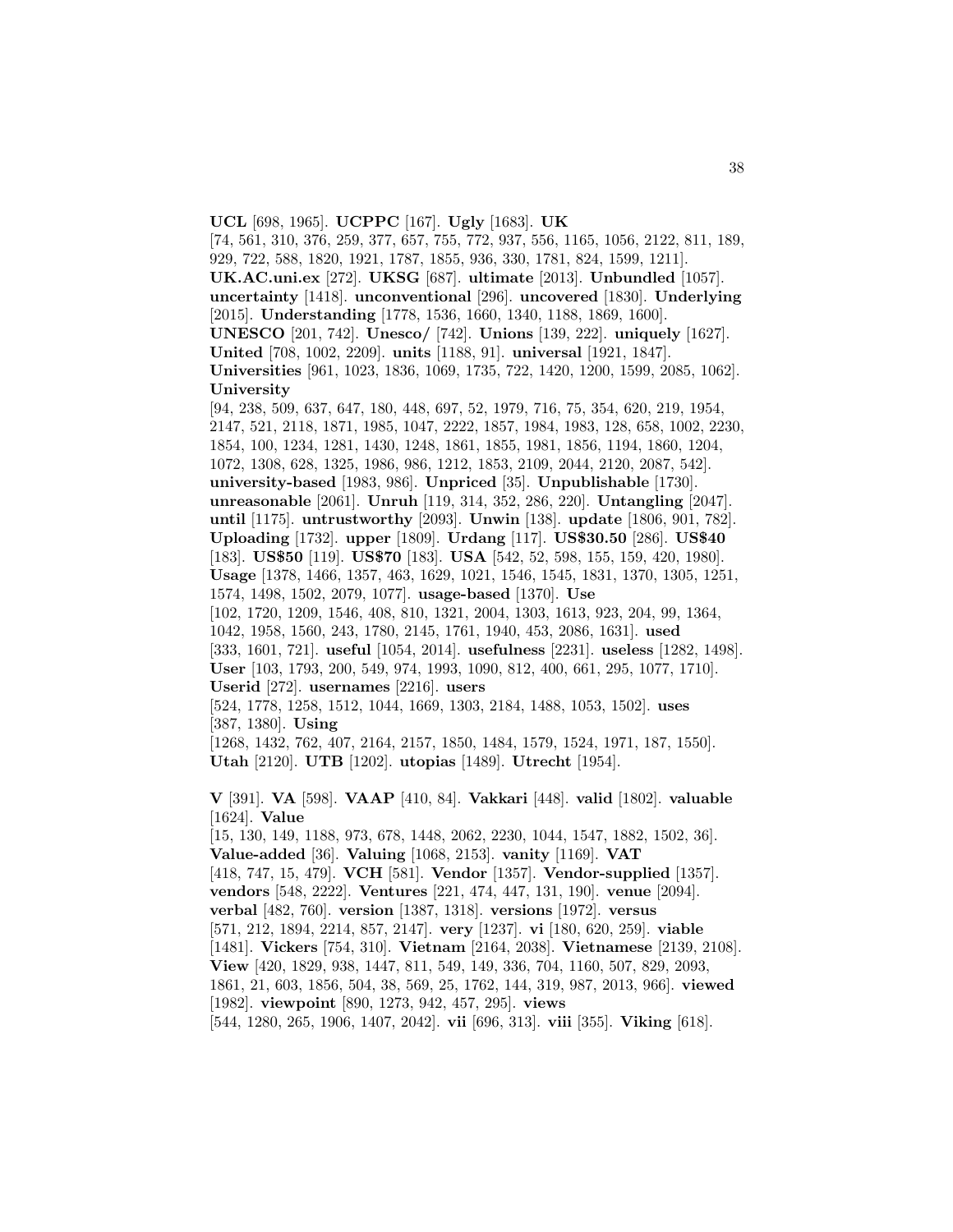[870, 1017, 1720, 1710, 1345]. **virtually** [1836]. **Viruses** [668, 122]. **Visegrád** [2157]. **visibility** [1998, 1148, 1421, 1503, 1640, 1292]. **Vision** [1860, 1561]. **visions** [2147]. **visit** [410]. **visually** [1450]. **Vocabulary** [1675]. **voices** [1179, 2116]. **Vol** [981, 1039, 251]. **Volume** [423, 240, 2229]. **volumes** [330]. **Voluntary** [1124]. **vortex** [1179]. **vs** [1332, 949, 1107, 1407, 1318, 1628]. **W** [542, 377]. **WA** [52]. **Wade** [472]. **Wall** [582]. **Walls** [1422]. **Walnut** [119]. **Want** [909, 1433, 970, 1258, 1385, 792, 1468, 1200, 1053, 1195, 893, 1105, 1352, 1986]. **Wanted** [1618, 890]. **war** [667]. **Ward** [522]. **was** [159, 540, 380, 2003]. **Washington** [52, 35, 219, 114]. **waters** [1285]. **Way** [420, 2142, 1865, 1330, 955, 1310, 1122]. **ways** [1775, 1796]. **WC1A** [734]. **wC1B** [180]. **WCAG** [1972]. **weakest** [1090]. **Weathering** [2051]. **Web** [698, 1908, 927, 1504, 2157, 709, 775, 1445, 898, 1489, 762, 701, 950, 1883, 1241, 700, 1698, 1014, 1391, 1766, 1521, 1588]. **web-based** [927, 1391]. **Webb** [495]. **webinar** [2056]. **website** [962, 1944]. **WeChat** [2079, 2218]. **Weckert** [354]. **Weekend** [137]. **Weinberg** [203]. **Weinheim** [581]. **Wel** [1283]. **well** [989, 1994, 2215, 2029]. **well-established** [989, 2029]. **Wellisch** [377]. **Wendy** [544, 314, 353, 498, 352, 286]. **we're** [1363, 2070]. **Western** [884]. **We've** [1912]. **Where** [682, 1867, 1953, 1559, 629, 1339, 1461]. **which** [1576]. **while** [1225]. **whistle** [1650]. **White** [563, 2004]. **Whitelist** [1956]. **Whitepaper** [1975]. **Whither** [1478, 1418]. **Who** [1034, 1674, 1753, 611, 549, 1221, 1031, 2072, 1288, 2184, 1216, 1696, 302, 192, 1626, 2073, 1654]. **Whose** [1466, 527, 1203]. **Whurr** [237]. **WIA** [449]. **Wicks** [544, 498]. **Wide** [709, 775, 698, 701, 700, 1021, 63, 1548, 1558, 762]. **Wiley** [2054, 2166, 1358, 1805]. **Will** [553, 546, 904, 1488, 1103, 1028]. **William** [140, 420]. **Wilson** [377, 156]. **Wilson-Davies** [156]. **Wiltshire** [583]. **Winchester** [472]. **Winter** [105]. **WIPO** [943]. **wish** [1670]. **within** [1735, 1319, 1240, 2139, 144, 2023, 2133]. **without** [1045]. **Witney** [657]. **wolves** [1149]. **Women** [182]. **Won't** [1138]. **Wood** [290, 137, 617]. **Woodward** [755]. **Woodwark** [472]. **word** [1216, 224, 180, 738, 869, 319, 1845]. **wordprocessing** [205]. **Words** [304, 2130, 598, 1237]. **work** [172, 23, 1992, 1803, 1866, 1766, 2222, 1874]. **Workflow** [1649, 1657, 1560]. **workflows** [1845, 1269]. **Working** [386, 59, 261, 208, 522, 1519, 1865, 1449, 452, 1920]. **works** [408, 413]. **workshop** [354]. **World** [486, 698, 743, 1636, 385, 159, 532, 1222, 1720, 63, 2177, 1518, 572, 1920, 2038, 1406, 709, 775, 762, 481, 131, 701, 190, 700, 145, 237]. **world-wide** [63, 762]. **worlds** [146]. **Worshipful** [363]. **Worth** [2063, 1395, 1500]. **worthwhile** [2003]. **worthy** [1530]. **Wrangling** [1845]. **Write** [1533, 1483, 716, 1729, 1603]. **writer** [1081, 238]. **Writers** [53, 439, 618, 734, 53, 205]. **Writing** [507, 576, 2159, 1850, 2130, 301, 391, 239, 1104, 474, 472, 530, 2192, 583, 332, 398, 447]. **wrong** [593, 1347].

**village** [1415]. **violation** [1341]. **Virology** [1707]. **Virtual**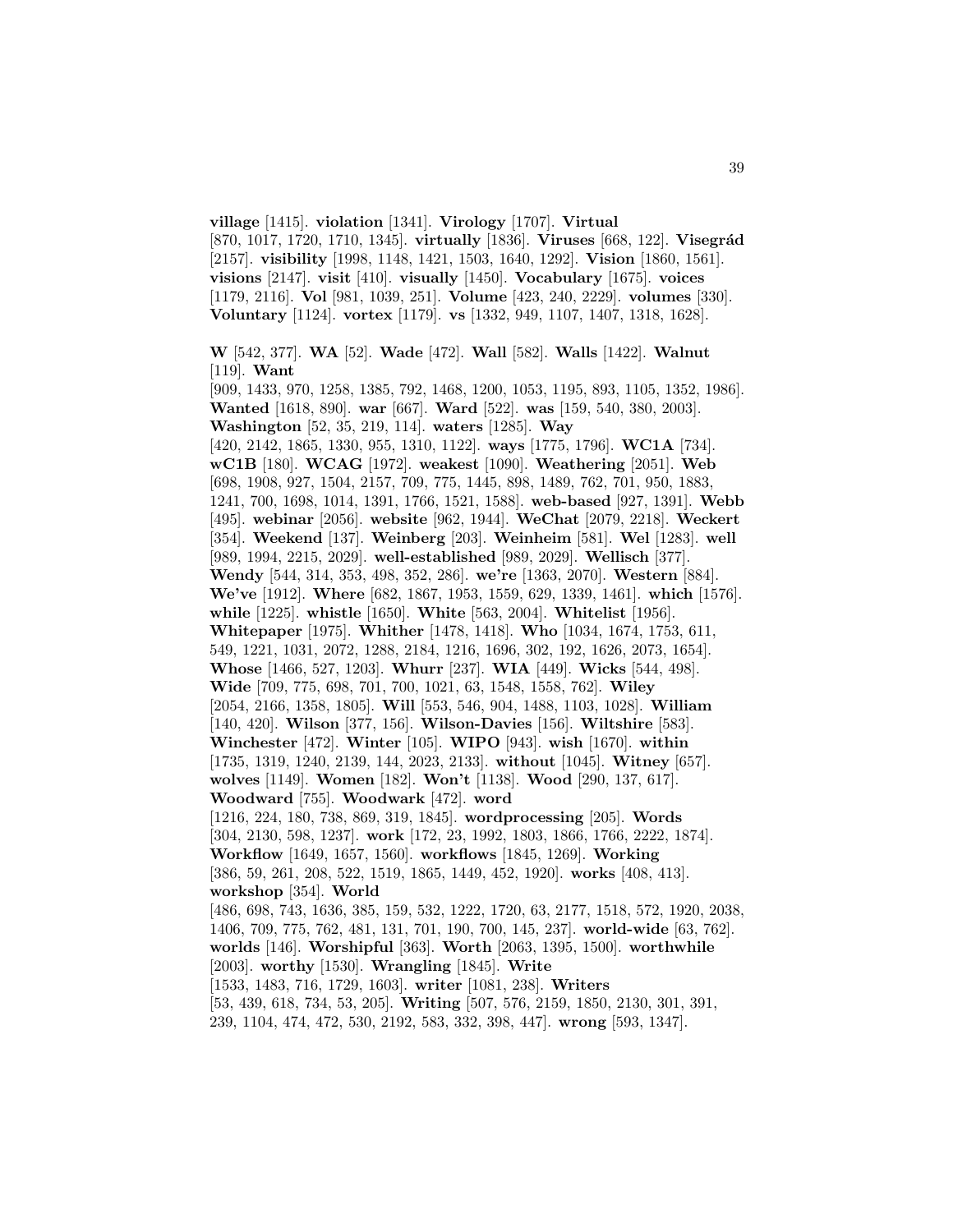#### *REFERENCES* 40

**X** [331, 355, 353, 288, 522, 476, 352, 332, 203, 619, 289, 74, 114, 584, 2222]. **X/12** [447]. **xi** [353, 398]. **xii** [638, 678, 155, 288, 495, 92]. **xiii** [36]. **xiv** [331, 620, 219]. **XML** [1845, 1020]. **xv** [697]. **xvi** [238]. **xviii** [117]. **xxix** [542]. **xxv** [239]. **xxvi** [377].

### **Yael** [473]. **Year**

[842, 1081, 2157, 116, 1045, 1614, 1791, 1765, 2192, 2206, 637, 116]. **Yearbook** [222]. **years** [2071, 275, 399, 1564, 1302, 389, 1246, 1613, 1226, 1624, 1747, 1954, 404, 757, 758]. **Yesterday** [188, 792]. **York** [73, 76, 397, 203, 377, 1208]. **yourself** [586]. **you've** [1432]. **Yugoslavia** [191].

**Z** [447, 377]. **Zealand** [1253]. **Zeitlyn** [586]. **Zell** [540]. **zeroes** [626]. **Zhejiang** [1047]. **'zine** [987]. **zone** [667]. **ZWOLLE** [1150].

# **References**

### **Paulus:1988:GEW**

[1] Kurt Paulus. Guest editorial: What's in a name? Learned Publishing, 1 (1):1, January 1988. CODEN LEPUFJ. ISSN 0953-1513 (print), 1741- 4857 (electronic).

### **Buchan:1988:MBB**

[2] Amanda Buchan. The market for British books in Japan. Learned Publishing, 1(1):2–4, January 1988. CODEN LEPUFJ. ISSN 0953-1513 (print), 1741-4857 (electronic).

### **Forbes:1988:CEJ**

[3] Dennis Forbes. Cost-effective journal production: a management overview. Learned Publishing, 1(1):5–10, January 1988. CODEN LEP-UFJ. ISSN 0953-1513 (print), 1741-4857 (electronic).

### **Morley:1988:DIP**

[4] Neil Morley. dBase III Plus. Learned Publishing, 1(1):11–14, January 1988. CODEN LEPUFJ. ISSN 0953-1513 (print), 1741-4857 (electronic).

### **Singleton:1988:COB**

[5] Alan Singleton. Co-operation between publishers and societies on journals. Learned Publishing, 1(1):15–18, January 1988. CODEN LEPUFJ. ISSN 0953-1513 (print), 1741-4857 (electronic).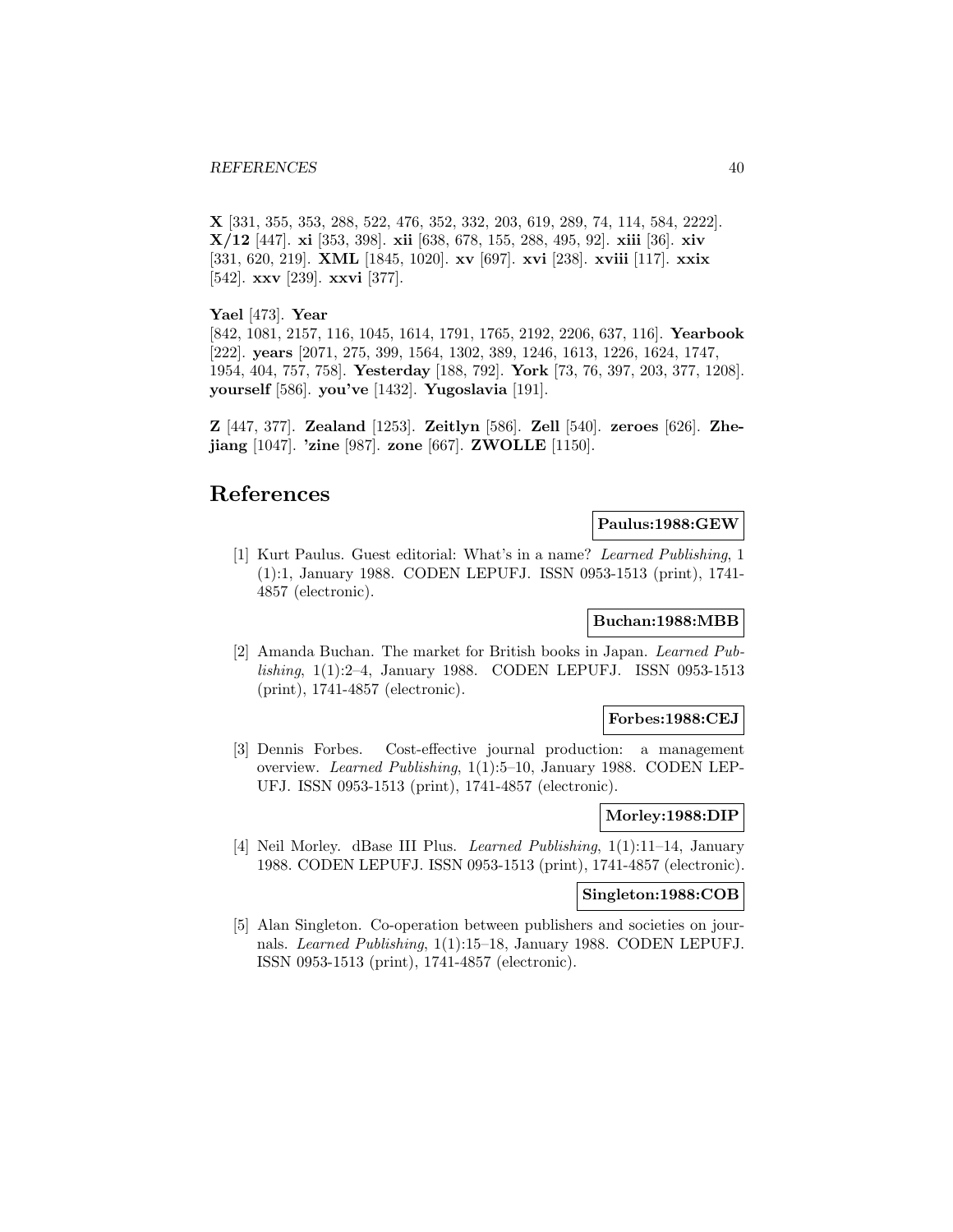### **Muller:1988:EC**

[6] Gervase Muller. The Epsilon concept. Learned Publishing, 1(1):19–22, January 1988. CODEN LEPUFJ. ISSN 0953-1513 (print), 1741-4857 (electronic).

### **Summers:1988:AFC**

[7] Lorna Summers. The address file: a computerized order system. Learned Publishing, 1(1):23–27, January 1988. CODEN LEPUFJ. ISSN 0953- 1513 (print), 1741-4857 (electronic).

# **Shelock:1988:AA**

[8] Edwin Shelock. ALPSP activities. Learned Publishing, 1(1):30–31, January 1988. CODEN LEPUFJ. ISSN 0953-1513 (print), 1741-4857 (electronic).

### **Anonymous:1988:SRa**

[9] Anonymous. Seminar reports. Learned Publishing, 1(1):32–34, January 1988. CODEN LEPUFJ. ISSN 0953-1513 (print), 1741-4857 (electronic).

## **Anonymous:1988:DDa**

[10] Anonymous. Domesday demonstration. Learned Publishing, 1(1):35–36, January 1988. CODEN LEPUFJ. ISSN 0953-1513 (print), 1741-4857 (electronic).

## **Anonymous:1988:MDa**

[11] Anonymous. Marketing and distribution. Learned Publishing, 1(1):37– 39, January 1988. CODEN LEPUFJ. ISSN 0953-1513 (print), 1741-4857 (electronic).

### **McCarney:1988:BCN**

[12] Flavia McCarney. British Council news. Learned Publishing, 1(1):40, January 1988. CODEN LEPUFJ. ISSN 0953-1513 (print), 1741-4857 (electronic).

### **Anonymous:1988:EPa**

[13] Anonymous. Electronic publishing. Learned Publishing, 1(1):41–43, January 1988. CODEN LEPUFJ. ISSN 0953-1513 (print), 1741-4857 (electronic).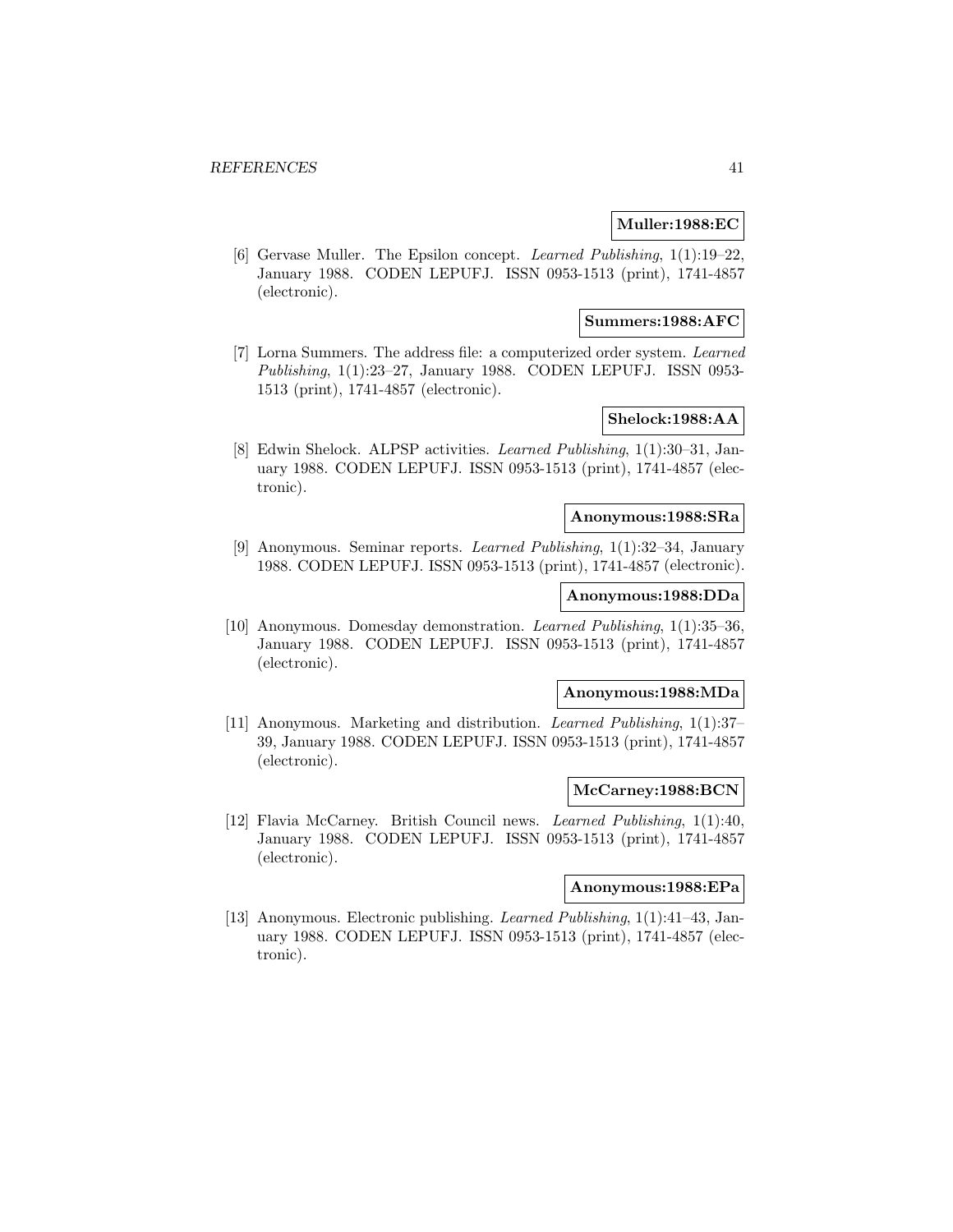## **StAubyn:1988:CCa**

[14] John St. Aubyn. Copyright corner. Learned Publishing, 1(1):44–45, January 1988. CODEN LEPUFJ. ISSN 0953-1513 (print), 1741-4857 (electronic).

## **Caird-Daley:1988:VAT**

[15] D. P. Caird-Daley. Value added tax: the impact of VAT on learned soci-ety publishing. Learned Publishing, 1(1):46–48, January 1988. CODEN LEPUFJ. ISSN 0953-1513 (print), 1741-4857 (electronic).

## **Anonymous:1988:RAa**

[16] Anonymous. Reading around. Learned Publishing, 1(1):48, January 1988. CODEN LEPUFJ. ISSN 0953-1513 (print), 1741-4857 (electronic).

### **Anonymous:1988:BR**

[17] Anonymous. Books reviewed. Learned Publishing, 1(1):49–51, January 1988. CODEN LEPUFJ. ISSN 0953-1513 (print), 1741-4857 (electronic).

# **Anonymous:1988:DPR**

[18] Anonymous. Data Protection Register. Learned Publishing, 1(1):52–53, January 1988. CODEN LEPUFJ. ISSN 0953-1513 (print), 1741-4857 (electronic).

## **Anonymous:1988:CEC**

[19] Anonymous. Coming events: Conferences, Meetings, Fairs, Exhibitions, Training. Learned Publishing, 1(1):54–56, January 1988. CODEN LEP-UFJ. ISSN 0953-1513 (print), 1741-4857 (electronic).

### **Page:1988:CSA**

[20] Gillian Page. Coming to some arrangement. Learned Publishing, 1(2): 57–60, April 1988. CODEN LEPUFJ. ISSN 0953-1513 (print), 1741-4857 (electronic).

### **Merriman:1988:JPM**

[21] John B. Merriman. Journal pricing — the market view. Learned Publishing, 1(2):61–66, April 1988. CODEN LEPUFJ. ISSN 0953-1513 (print), 1741-4857 (electronic).

### **Bradley:1988:PAP**

[22] Clive Bradley. Piracy and anti–piracy. Learned Publishing, 1(2):66– 67, April 1988. CODEN LEPUFJ. ISSN 0953-1513 (print), 1741-4857 (electronic).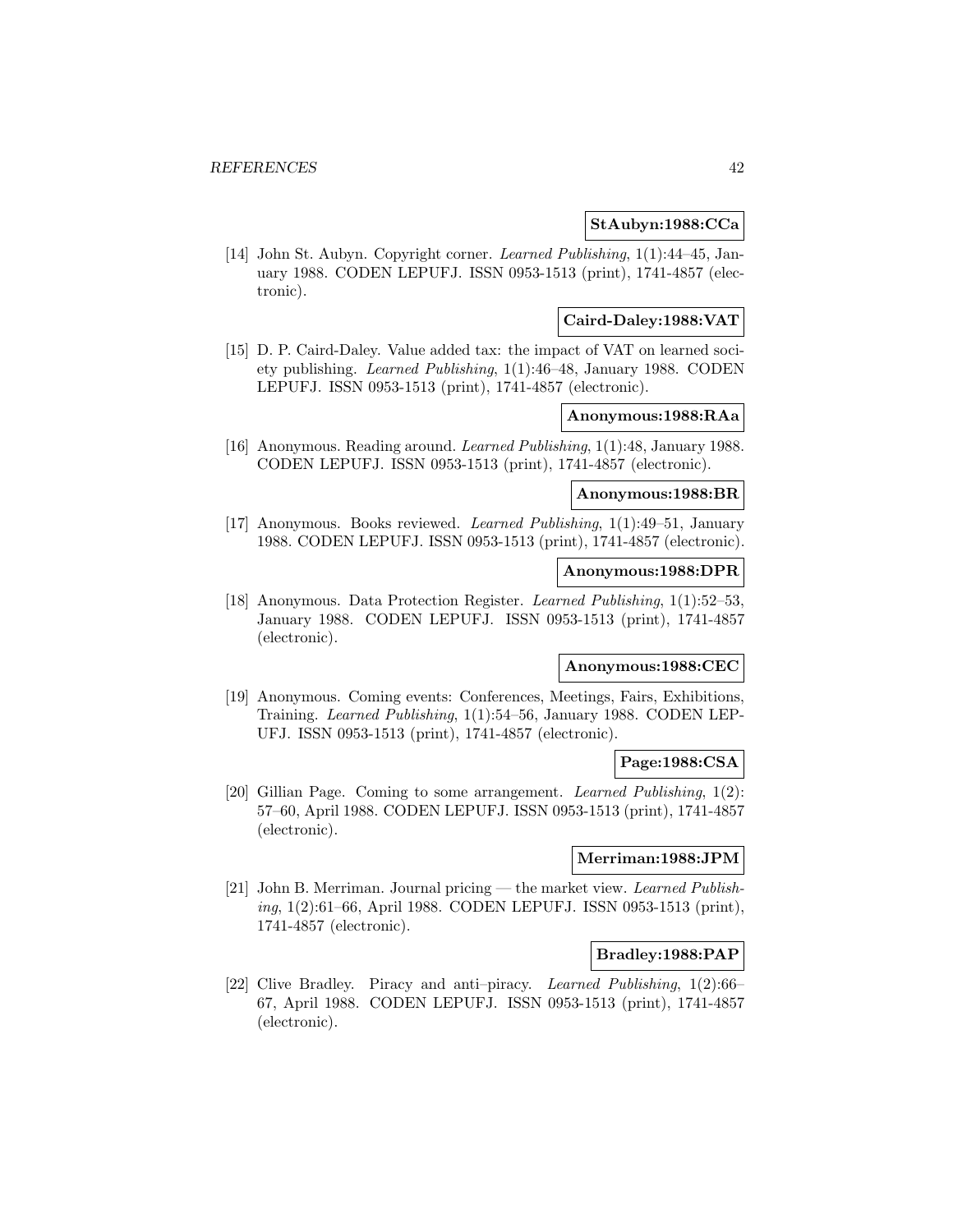### **Clark:1988:CW**

[23] Chairman Charles Clark. The CLA and its work. Learned Publishing, 1 (2):68–70, April 1988. CODEN LEPUFJ. ISSN 0953-1513 (print), 1741- 4857 (electronic).

## **Benjamin:1988:GA**

[24] Journals Office Michele Benjamin. Guidelines for authors. Learned Publishing, 1(2):70–73, April 1988. CODEN LEPUFJ. ISSN 0953-1513 (print), 1741-4857 (electronic).

## **Shelock:1988:AAC**

[25] Edwin Shelock. ALPSP activities: The Chairman's view. Learned Publishing, 1(2):74–79, April 1988. CODEN LEPUFJ. ISSN 0953-1513 (print), 1741-4857 (electronic).

### **StAubyn:1988:CCb**

[26] John St. Aubyn. Copyright corner. Learned Publishing, 1(2):82–83, April 1988. CODEN LEPUFJ. ISSN 0953-1513 (print), 1741-4857 (electronic).

### **Anonymous:1988:IOa**

[27] Anonymous. Information organization. Learned Publishing, 1(2):84–85, April 1988. CODEN LEPUFJ. ISSN 0953-1513 (print), 1741-4857 (electronic).

### **Anonymous:1988:EPb**

[28] Anonymous. Electronic publishing. Learned Publishing, 1(2):86–88, April 1988. CODEN LEPUFJ. ISSN 0953-1513 (print), 1741-4857 (electronic).

### **Anonymous:1988:MDb**

[29] Anonymous. Marketing and Distribution. Learned Publishing, 1(2):89, April 1988. CODEN LEPUFJ. ISSN 0953-1513 (print), 1741-4857 (electronic).

## **Anonymous:1988:BCNa**

[30] Anonymous. British Council news. Learned Publishing, 1(2):90–92, April 1988. CODEN LEPUFJ. ISSN 0953-1513 (print), 1741-4857 (electronic).

## **Britton:1988:RA**

[31] A. B. Britton. Reading around. Learned Publishing, 1(2):93–95, April 1988. CODEN LEPUFJ. ISSN 0953-1513 (print), 1741-4857 (electronic).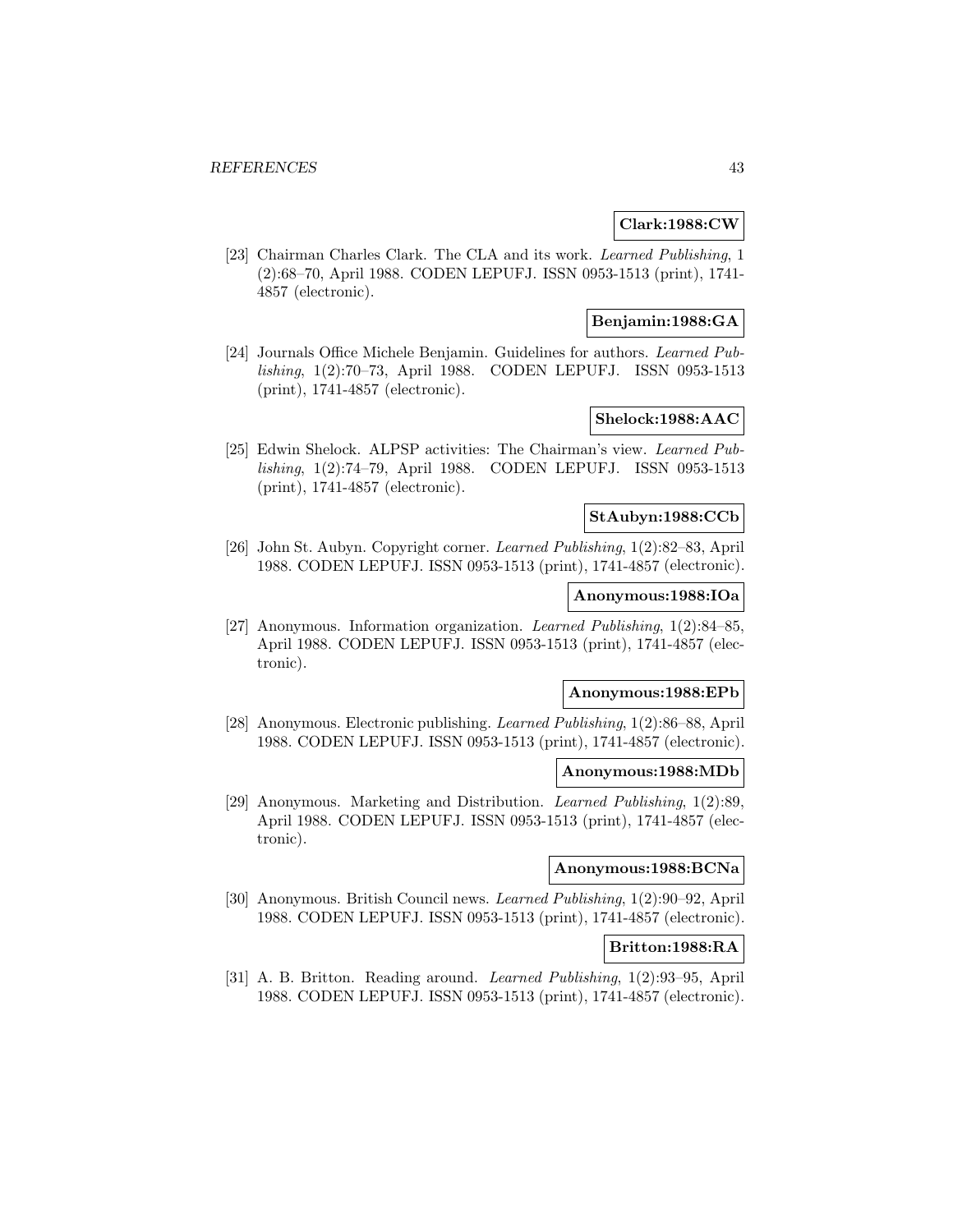### **Anonymous:1988:PAa**

[32] Anonymous. From the Publishers Association. Learned Publishing, 1(2): 96–98, April 1988. CODEN LEPUFJ. ISSN 0953-1513 (print), 1741-4857 (electronic).

#### **Anonymous:1988:CDR**

[33] Anonymous. Correspondence: Dear Reader. Learned Publishing, 1(2): 99, April 1988. CODEN LEPUFJ. ISSN 0953-1513 (print), 1741-4857 (electronic).

## **Paulus:1988:BRJ**

[34] Kurt Paulus. Book review: Journal Publishing: Principles and Practice, by Gillian Page, Robert Campbell and Jack Meadows. Butterworths, London. 1987. 184 pp. ISBN 0-408-10716-2. £27.00. Learned Publishing, 1(2):100, April 1988. CODEN LEPUFJ. ISSN 0953-1513 (print), 1741- 4857 (electronic).

## **Katzen:1988:BRS**

[35] May Katzen. Book review: Scholarship in the electronic age: a selected bibliography on research and communication in the humanities and social sciences, by A. Lowry and B. Stevens. Washington DC, Council on Library Resources Inc., February 1987. Unpriced. Learned Publishing, 1(2):100–101, April 1988. CODEN LEPUFJ. ISSN 0953-1513 (print), 1741-4857 (electronic).

### **Seal:1988:BRV**

[36] Alan Seal. Book review: *Value-added processes in information systems*, by Robert S. Taylor. Norwood, NJ: Ablex Publishing Corp., 1986. xiii, 257 pp. 24 cm. Illus, tabs, bibliog, indexes. ISBN 0-89391-273-5 (cased): £37.95. Learned Publishing,  $1(2):101-102$ , April 1988. CODEN LEPUFJ. ISSN 0953-1513 (print), 1741-4857 (electronic).

### **Anonymous:1988:CEa**

[37] Anonymous. Coming events. Learned Publishing, 1(2):103–106, April 1988. CODEN LEPUFJ. ISSN 0953-1513 (print), 1741-4857 (electronic).

#### **Ross:1988:PBM**

[38] Neill Ross. The pricing of books: a market view. Learned Publishing, 1(3):105–115, July 1988. CODEN LEPUFJ. ISSN 0953-1513 (print), 1741-4857 (electronic).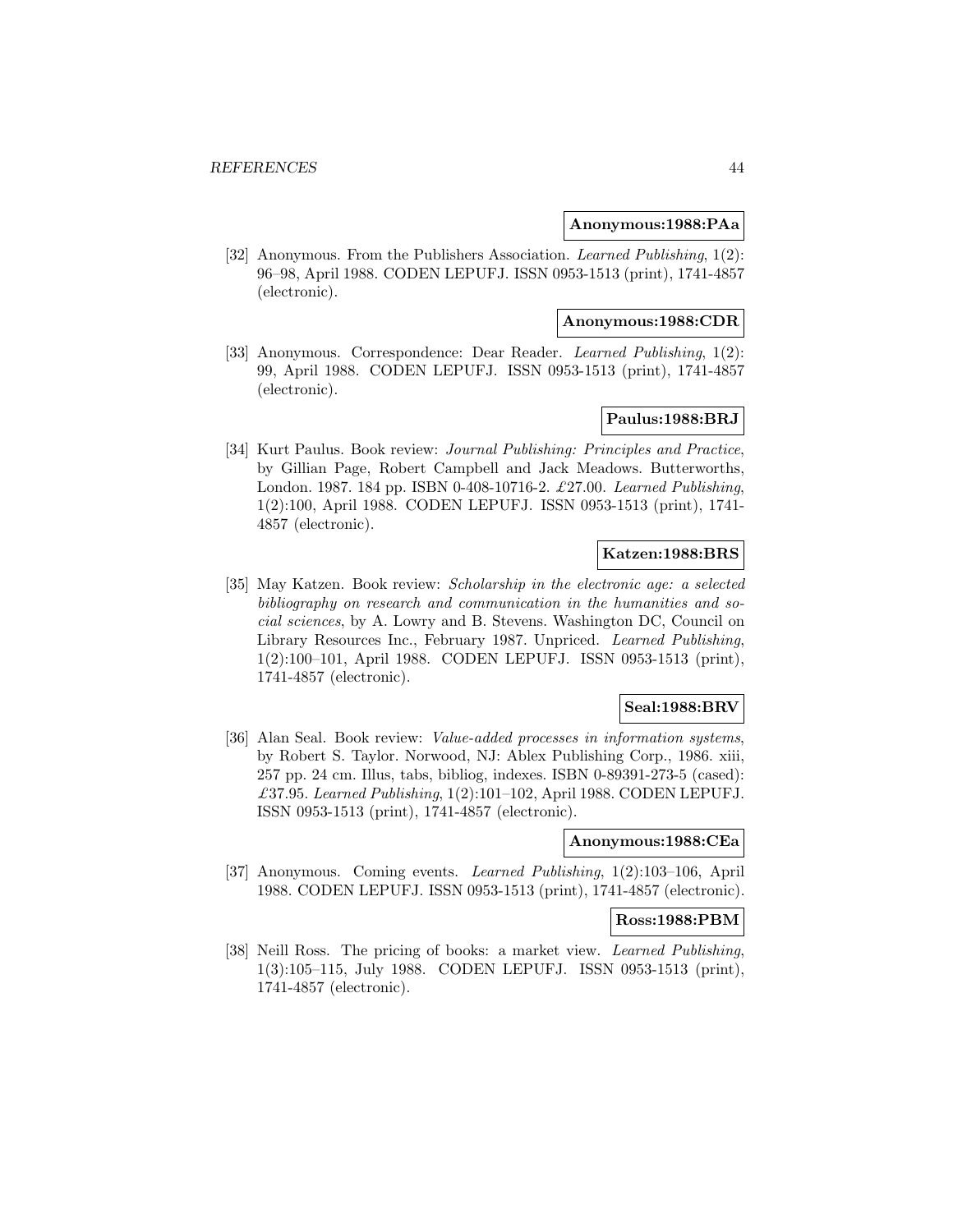## **Long:1988:PJF**

[39] Maurice Long. Pricing journals in foreign currencies. Learned Publishing, 1(3):116–118, July 1988. CODEN LEPUFJ. ISSN 0953-1513 (print), 1741-4857 (electronic).

### **Trevitt:1988:DDM**

[40] John Trevitt. Does design matter? Learned Publishing, 1(3):118–119, July 1988. CODEN LEPUFJ. ISSN 0953-1513 (print), 1741-4857 (electronic).

## **Anonymous:1988:SRb**

[41] Anonymous. Seminar reports. Learned Publishing, 1(3):120–123, July 1988. CODEN LEPUFJ. ISSN 0953-1513 (print), 1741-4857 (electronic).

## **Anonymous:1988:AA**

[42] Anonymous. ALPSP activities. Learned Publishing, 1(3):124–125, July 1988. CODEN LEPUFJ. ISSN 0953-1513 (print), 1741-4857 (electronic).

## **StAubyn:1988:CCc**

[43] John St. Aubyn. Copyright corner. Learned Publishing, 1(3):126–127, July 1988. CODEN LEPUFJ. ISSN 0953-1513 (print), 1741-4857 (electronic).

# **Anonymous:1988:EPc**

[44] Anonymous. Electronic publishing. Learned Publishing, 1(3):130–132, July 1988. CODEN LEPUFJ. ISSN 0953-1513 (print), 1741-4857 (electronic).

### **Anonymous:1988:DDb**

[45] Anonymous. Database developments. Learned Publishing, 1(3):133–134, July 1988. CODEN LEPUFJ. ISSN 0953-1513 (print), 1741-4857 (electronic).

#### **Anonymous:1988:IOb**

[46] Anonymous. Information organization. Learned Publishing, 1(3):135, July 1988. CODEN LEPUFJ. ISSN 0953-1513 (print), 1741-4857 (electronic).

### **Anonymous:1988:RAb**

[47] Anonymous. Reading around. Learned Publishing, 1(3):136–137, July 1988. CODEN LEPUFJ. ISSN 0953-1513 (print), 1741-4857 (electronic).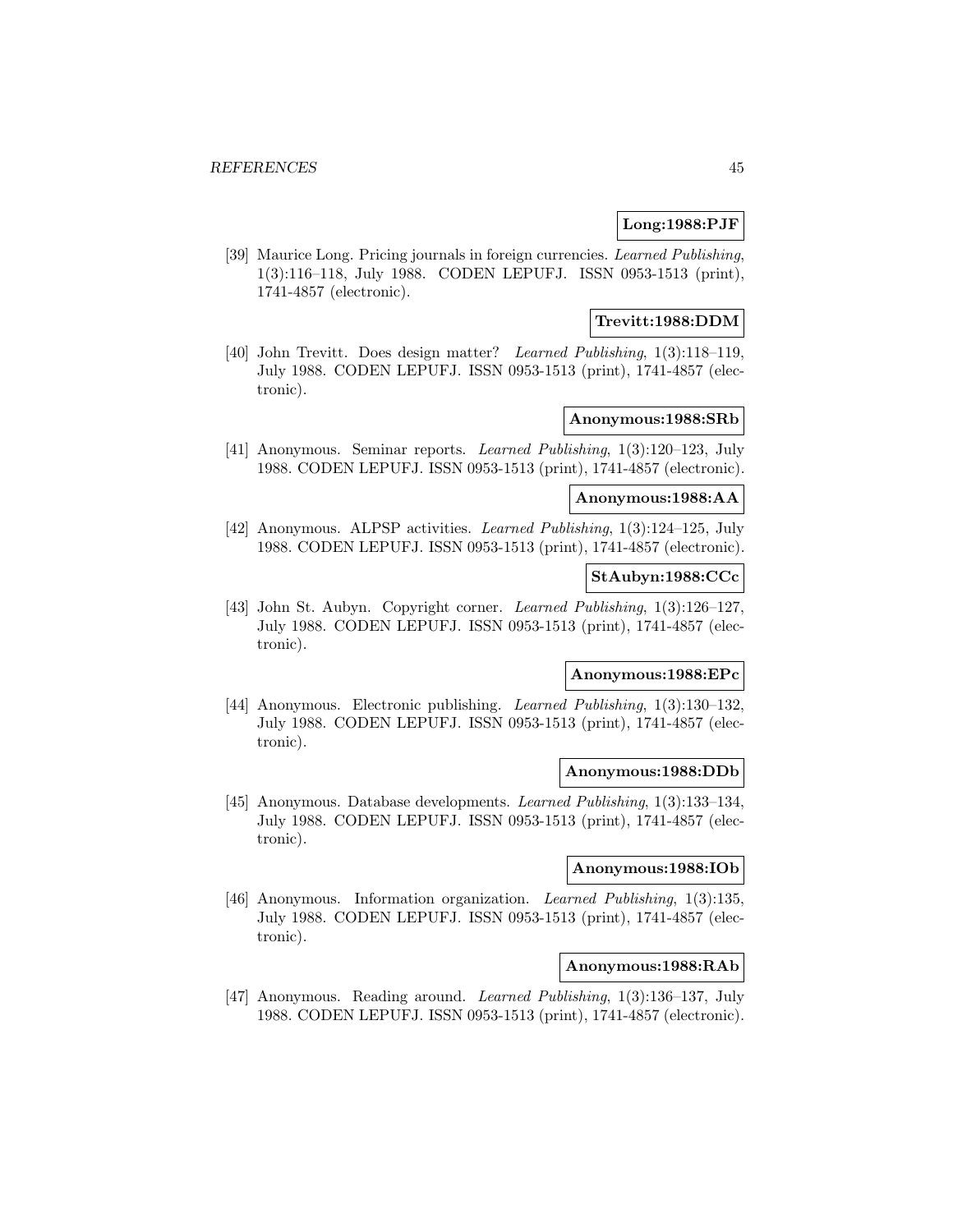#### **Anonymous:1988:BCNb**

[48] Anonymous. British Council news. Learned Publishing, 1(3):138–139, July 1988. CODEN LEPUFJ. ISSN 0953-1513 (print), 1741-4857 (electronic).

### **Anonymous:1988:MDc**

[49] Anonymous. Marketing and distribution. Learned Publishing, 1(3):140– 142, July 1988. CODEN LEPUFJ. ISSN 0953-1513 (print), 1741-4857 (electronic).

## **Anonymous:1988:PAb**

[50] Anonymous. From the Publishers Association. Learned Publishing, 1(3): 143–144, July 1988. CODEN LEPUFJ. ISSN 0953-1513 (print), 1741- 4857 (electronic).

### **Benjamin:1988:BRTa**

[51] Michele Benjamin. Book review: The Third International learned journals seminar: the changing market for serials-new trends in acquisitions. Epsilon Press, Letchworth, Herts. 1987. 66pp. ISBN 1850270171.  $\pounds$ 7.50, post free. Learned Publishing, 1(3):145, July 1988. CODEN LEPUFJ. ISSN 0953-1513 (print), 1741-4857 (electronic).

### **Clarke:1988:BRD**

[52] Malcolm Clarke. Book review: Disseminating Asia's scholarly books, edited by E. Pacheco: International Association of Scholarly Publishers (c/o Dorothy J. Anthony, University of Washington Press, PO Box C-50096, Seattle, WA 98145-5096, USA). 1987. ISBN 82-00-07842-6. \$40. Learned Publishing, 1(3):146, July 1988. CODEN LEPUFJ. ISSN 0953- 1513 (print), 1741-4857 (electronic).

### **Burkhart:1988:BRG**

[53] Sue Burkhart. Book review: Guidelines for medical writers. Revised edition 1985. Society of Authors, Medical Writers Group, 84 Drayton Gardens, London SWJO 9SB (tel: 01-373 6642). 15pp roneoed [sic]. Free to members;  $\pounds 1$  non-members. Learned Publishing, 1(3):146-147, July 1988. CODEN LEPUFJ. ISSN 0953-1513 (print), 1741-4857 (electronic).

### **Benjamin:1988:BRTb**

[54] Michele Benjamin. Book review: Trends in journal subscriptions 1986. London: The Publishers Association. 1987. 31 pp. ISBN 0-85386-146-3. Learned Publishing, 1(3):147–148, July 1988. CODEN LEPUFJ. ISSN 0953-1513 (print), 1741-4857 (electronic).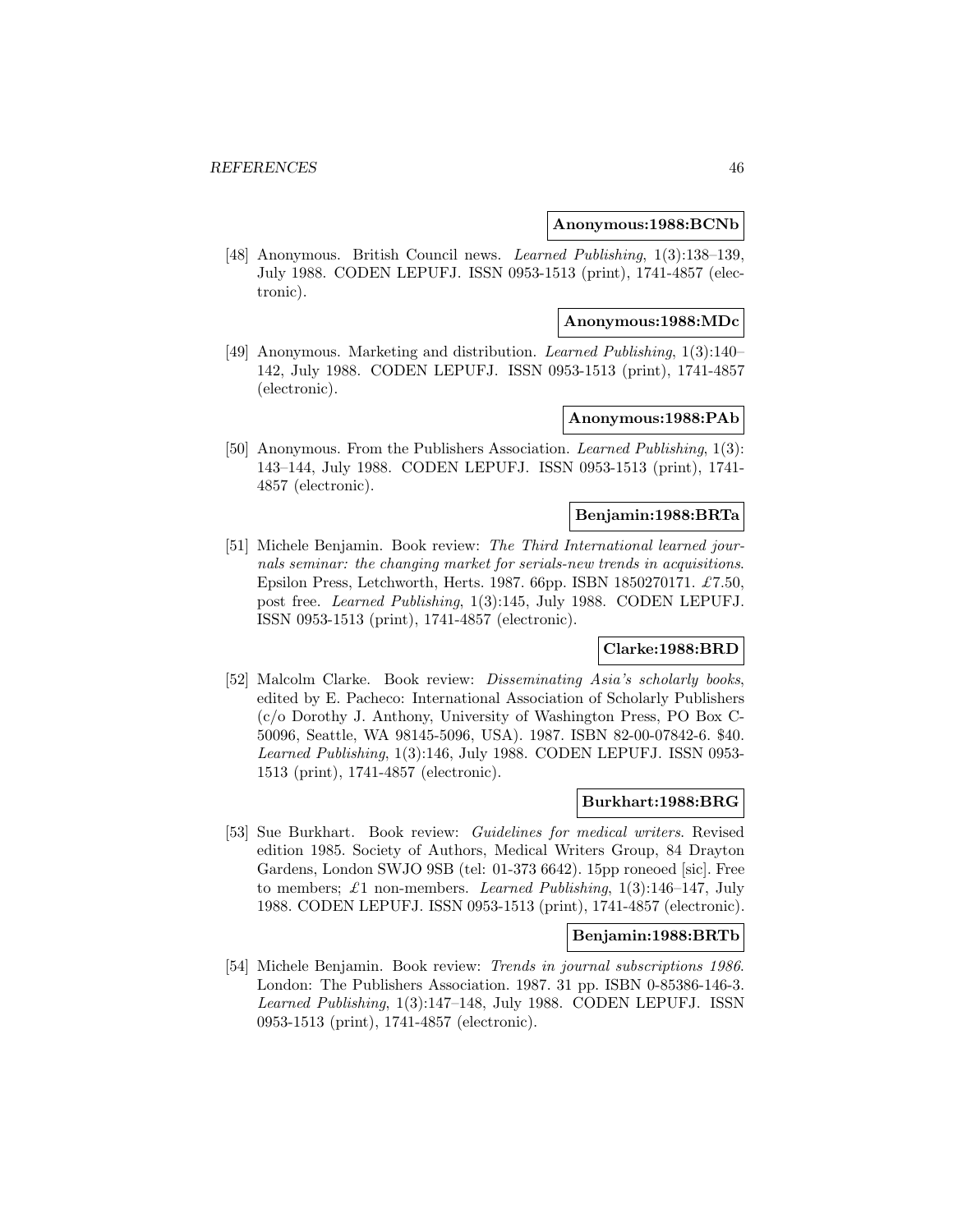### **Sakne:1988:BRI**

[55] Allan Sakne. Book review: *Information handling techniques for the of*fice: full text rules OA?, edited by Susan Hills. Taylor Graham. 1987. 164 pp. ISBN 0-947568-33-6. £18.00. Learned Publishing, 1(3):148–149, July 1988. CODEN LEPUFJ. ISSN 0953-1513 (print), 1741-4857 (electronic).

## **Anonymous:1988:CEb**

[56] Anonymous. Coming events. Learned Publishing, 1(3):150–153, July 1988. CODEN LEPUFJ. ISSN 0953-1513 (print), 1741-4857 (electronic).

# **Caplin:1988:DPC**

[57] Stephen Caplin. Desktop publishing: complete editorial control. Learned Publishing, 1(4):153–155, October 1988. CODEN LEPUFJ. ISSN 0953- 1513 (print), 1741-4857 (electronic).

## **Welham:1988:BYL**

[58] Robert Welham. Building up your list: books. Learned Publishing, 1 (4):156–158, October 1988. CODEN LEPUFJ. ISSN 0953-1513 (print), 1741-4857 (electronic).

# **Benjamin:1988:WT**

[59] Michele Benjamin and John Flower. Working together. Learned Publishing, 1(4):159–162, October 1988. CODEN LEPUFJ. ISSN 0953-1513 (print), 1741-4857 (electronic).

### **Benjamin:1988:PPB**

[60] Michele Benjamin. Publishers publicity and bibliographic databases. Learned Publishing, 1(4):162–163, October 1988. CODEN LEPUFJ. ISSN 0953-1513 (print), 1741-4857 (electronic).

#### **HKB:1988:PBJ**

[61] H.K.B. Publishing books and journals for profit. Learned Publishing, 1(4):164, October 1988. CODEN LEPUFJ. ISSN 0953-1513 (print), 1741-4857 (electronic).

### **Anonymous:1988:JLM**

[62] Anonymous. Joint liaison meetings. Learned Publishing, 1(4):164, October 1988. CODEN LEPUFJ. ISSN 0953-1513 (print), 1741-4857 (electronic).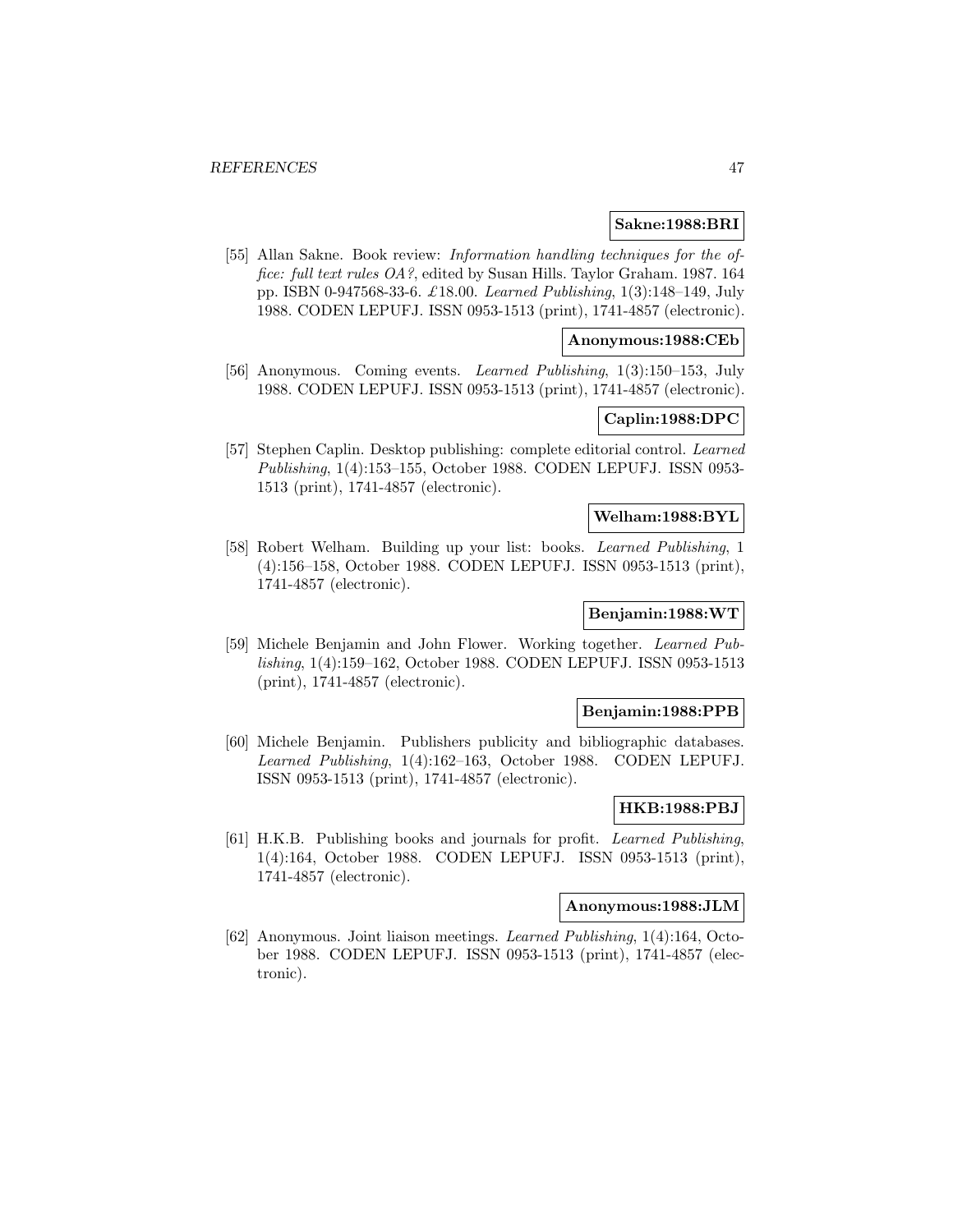### **HKB:1988:WWH**

[63] H.K.B. The world-wide hunger for books. Learned Publishing, 1(4): 165–172, October 1988. CODEN LEPUFJ. ISSN 0953-1513 (print), 1741-4857 (electronic).

### **Anonymous:1988:CA**

[64] Anonymous. Charlesworth Award. Learned Publishing, 1(4):173, October 1988. CODEN LEPUFJ. ISSN 0953-1513 (print), 1741-4857 (electronic).

### **Donovan:1988:AAD**

[65] Bernard Donovan. ALPSP activities: From the desk of the Secretary. Learned Publishing, 1(4):174–175, October 1988. CODEN LEPUFJ. ISSN 0953-1513 (print), 1741-4857 (electronic).

### **HKB:1988:SCL**

[66] H.K.B. Soviet copyright liaison. Learned Publishing, 1(4):176–178, October 1988. CODEN LEPUFJ. ISSN 0953-1513 (print), 1741-4857 (electronic).

## **StAubyn:1988:CCd**

[67] John St. Aubyn. Crown copyright. Learned Publishing, 1(4):178–179, October 1988. CODEN LEPUFJ. ISSN 0953-1513 (print), 1741-4857 (electronic).

### **Anonymous:1988:DEO**

[68] Anonymous. Distribution: Electronic ordering of publications. Learned Publishing, 1(4):182–183, October 1988. CODEN LEPUFJ. ISSN 0953- 1513 (print), 1741-4857 (electronic).

#### **Anonymous:1988:IOc**

[69] Anonymous. Information organization. Learned Publishing, 1(4):184– 185, October 1988. CODEN LEPUFJ. ISSN 0953-1513 (print), 1741- 4857 (electronic).

## **Long:1988:M**

[70] Chairman Maurice Long. Marketing. Learned Publishing, 1(4):186–188, October 1988. CODEN LEPUFJ. ISSN 0953-1513 (print), 1741-4857 (electronic).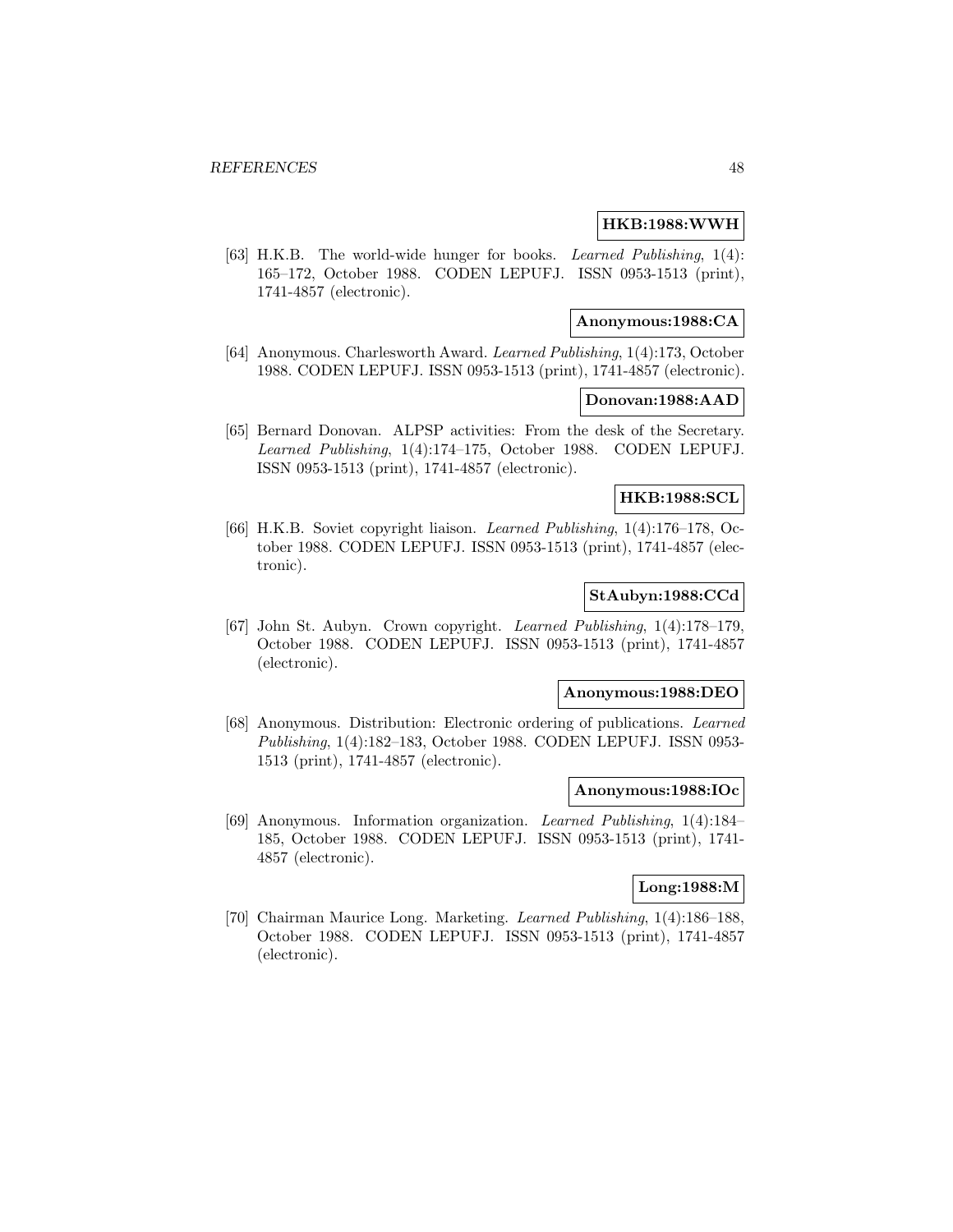#### **Anonymous:1988:BCNc**

[71] Anonymous. British Council news. Learned Publishing, 1(4):189–192, October 1988. CODEN LEPUFJ. ISSN 0953-1513 (print), 1741-4857 (electronic).

#### **Anonymous:1988:RAc**

[72] Anonymous. Reading around. Learned Publishing, 1(4):193, October 1988. CODEN LEPUFJ. ISSN 0953-1513 (print), 1741-4857 (electronic).

### **Burton:1988:BRS**

[73] Paul F. Burton. Book review: Serial connections: people, information, communication. Proceedings of the North American Serials Interest Group 1st Annual Conference, 22-25 June, 1986, Bryn Mawr College, Bryn Mawr, Pennsylvania, edited by Leigh Chatterton and Mary Elizabeth Clack. New York, London: Haworth Press, 1987. 200pp. ISBN 0-86656-654-6 (The Serials Librarian 11 (3/4) 1986/87). Learned Publishing, 1(4):194–195, October 1988. CODEN LEPUFJ. ISSN 0953-1513 (print), 1741-4857 (electronic).

### **Britton:1988:BRS**

[74] A. B. Britton. Book review: Serials '87: Proceedings of the UK Serials Group Conference 1987 (Serials Monograph No. 10), edited by Susan Frost. Oxford: Blackwells. £10.00. ISBN 0-906148-09-X. Learned Publishing, 1(4):195–196, October 1988. CODEN LEPUFJ. ISSN 0953-1513 (print), 1741-4857 (electronic).

### **Dunkley:1988:BRC**

[75] Bernard Dunkley. Book review: Computing for non-scientific applications, by Derek Andrews and Michael Greenhalgh. Leicester: Leicester University Press, 1987. 346 pp. £15.95. ISBN 0-7185-1252-9. Learned Publishing, 1(4):197, October 1988. CODEN LEPUFJ. ISSN 0953-1513 (print), 1741-4857 (electronic).

### **Green:1988:BRS**

[76] P. R. Green. Book review: Scientific journals: issues in library selection and management. (Monographic supplement no. 3 to the Serials Librarian), by Tony Stankus. New York: Haworth Press, 1987. 218 pp. ISBN 0-86656-616-3. Learned Publishing, 1(4):197–198, October 1988. CODEN LEPUFJ. ISSN 0953-1513 (print), 1741-4857 (electronic).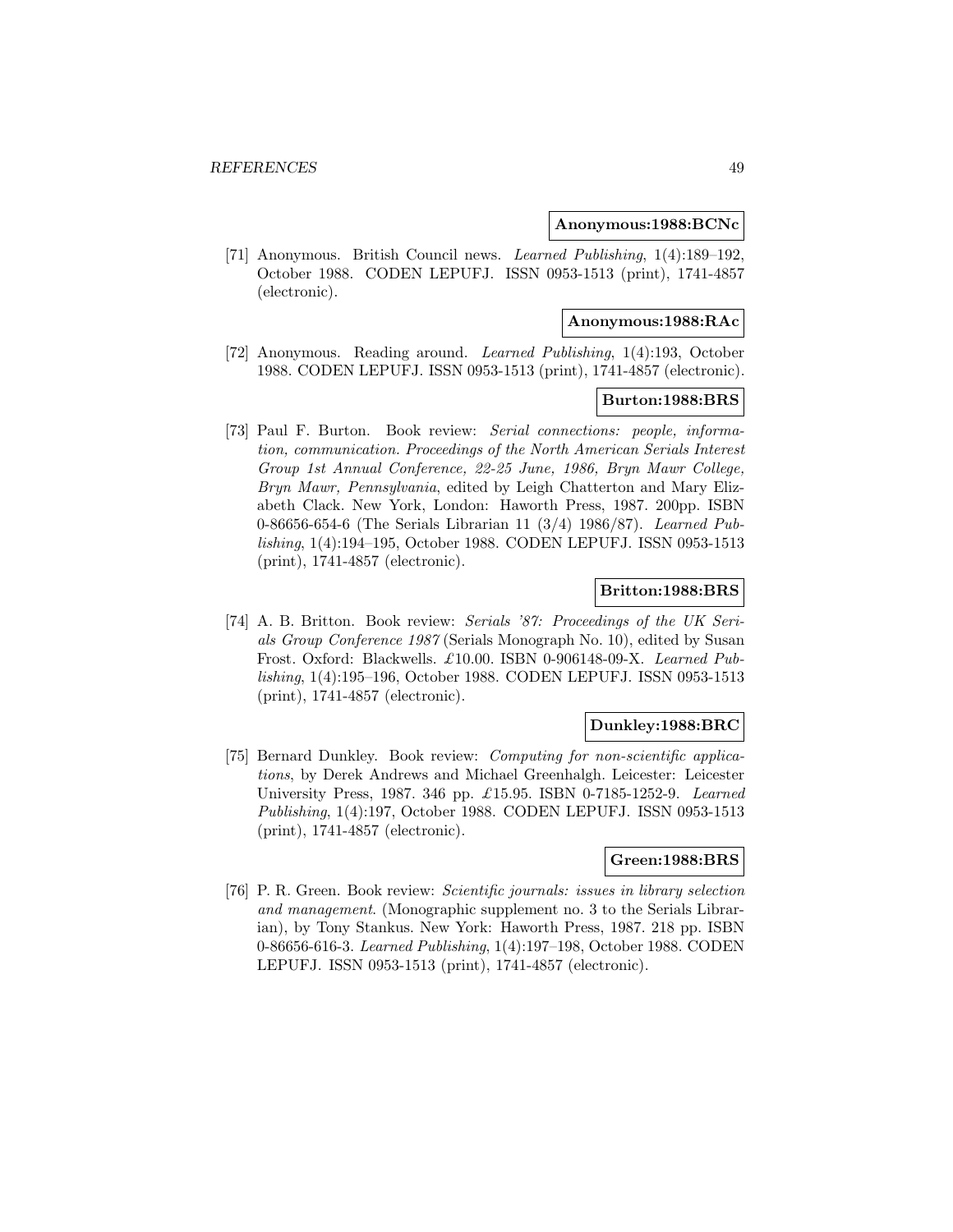### **Anonymous:1988:CEd**

[77] Anonymous. Coming events. Learned Publishing, 1(4):199–201, October 1988. CODEN LEPUFJ. ISSN 0953-1513 (print), 1741-4857 (electronic).

#### **Stevens:1989:MJS**

[78] Allen Stevens. The market for journals and serials in the 1980s: an analysis of present and future trends. Learned Publishing, 2(1):1–7, January 1989. CODEN LEPUFJ. ISSN 0953-1513 (print), 1741-4857 (electronic).

### **Cave:1989:SGM**

[79] Francis J. Cave. The Standard Generalized Markup Language. Learned Publishing, 2(1):8–14, January 1989. CODEN LEPUFJ. ISSN 0953-1513 (print), 1741-4857 (electronic).

### **Lomax:1989:YOG**

[80] Robert Lomax. You are only as good as your list: journals. Learned Publishing, 2(1):15–19, January 1989. CODEN LEPUFJ. ISSN 0953- 1513 (print), 1741-4857 (electronic).

### **HKB:1989:SP**

[81] H.K.B. Strategies for publishing. Learned Publishing, 2(1):20–23, January 1989. CODEN LEPUFJ. ISSN 0953-1513 (print), 1741-4857 (electronic).

## **Britton:1989:FFL**

[82] A. B. Britton. The future for the funding of library purchasing – books and periodicals. Learned Publishing, 2(1):24–25, January 1989. CODEN LEPUFJ. ISSN 0953-1513 (print), 1741-4857 (electronic).

#### **HKB:1989:FSC**

[83] H.K.B. Financial savings: a case study in desktop publishing. Learned Publishing, 2(1):25–27, January 1989. CODEN LEPUFJ. ISSN 0953- 1513 (print), 1741-4857 (electronic).

### **Shelock:1989:APV**

[84] Edwin Shelock. The ALPSP protocol with VAAP. Learned Publishing, 2 (1):30, January 1989. CODEN LEPUFJ. ISSN 0953-1513 (print), 1741- 4857 (electronic).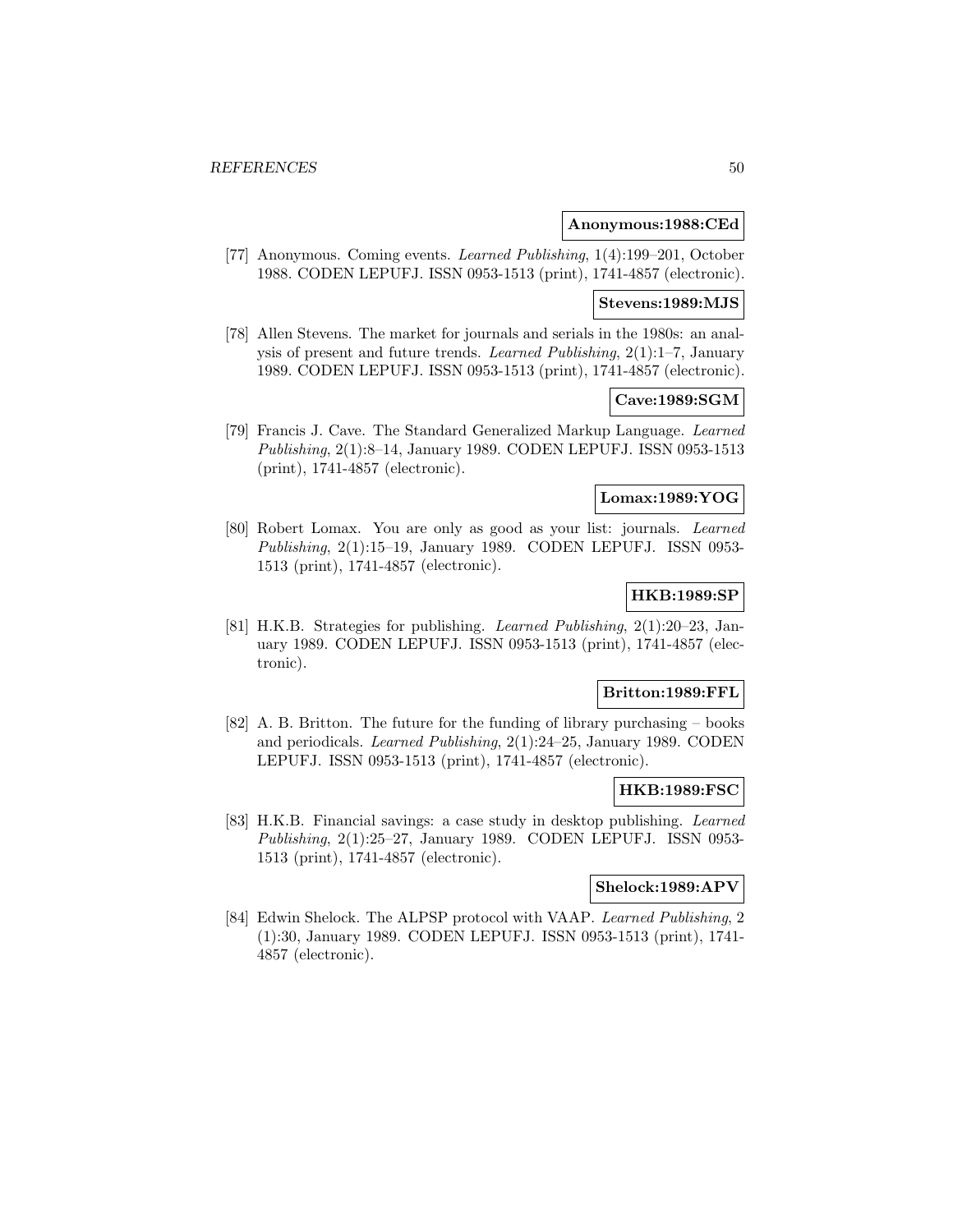### **Donovan:1989:DS**

[85] Bernard Donovan. From the desk of the Secretary. Learned Publishing, 2 (1):31, January 1989. CODEN LEPUFJ. ISSN 0953-1513 (print), 1741- 4857 (electronic).

### **StAubyn:1989:CCa**

[86] John St. Aubyn. Copyright corner. Learned Publishing, 2(1):32–33, January 1989. CODEN LEPUFJ. ISSN 0953-1513 (print), 1741-4857 (electronic).

## **Anonymous:1989:PQ**

[87] Anonymous. Project Quartet. Learned Publishing, 2(1):34, January 1989. CODEN LEPUFJ. ISSN 0953-1513 (print), 1741-4857 (electronic).

#### **Anonymous:1989:IOa**

[88] Anonymous. Information organization. Learned Publishing, 2(1):35–37, January 1989. CODEN LEPUFJ. ISSN 0953-1513 (print), 1741-4857 (electronic).

## **Britton:1989:RA**

[89] A. B. Britton. Reading around. Learned Publishing, 2(1):38–40, January 1989. CODEN LEPUFJ. ISSN 0953-1513 (print), 1741-4857 (electronic).

## **Anonymous:1989:BCNa**

[90] Anonymous. British Council news. Learned Publishing, 2(1):41–44, January 1989. CODEN LEPUFJ. ISSN 0953-1513 (print), 1741-4857 (electronic).

# **Keen:1989:BRU**

[91] Peter J. Keen. Book review: Units, symbols, and abbreviations: a guide for biological and medical editors and authors, (fourth edition); edited by D. N. Baron. London: Royal Society of Medicine Services. 1988. 64 p. Paperback. ISBN 0-905958-78-0. £5.00. Learned Publishing, 2(1):45–46, January 1989. CODEN LEPUFJ. ISSN 0953-1513 (print), 1741-4857 (electronic).

## **Ware:1989:BRB**

[92] Mark Ware. Book review: Bringing typesetting in-house: the options for publishers, Kathy Munro. London: Blueprint,  $132 + xii$  pp. ISBN 0-948905-16-6. £25. Learned Publishing, 2(1):46–48, January 1989. CO-DEN LEPUFJ. ISSN 0953-1513 (print), 1741-4857 (electronic).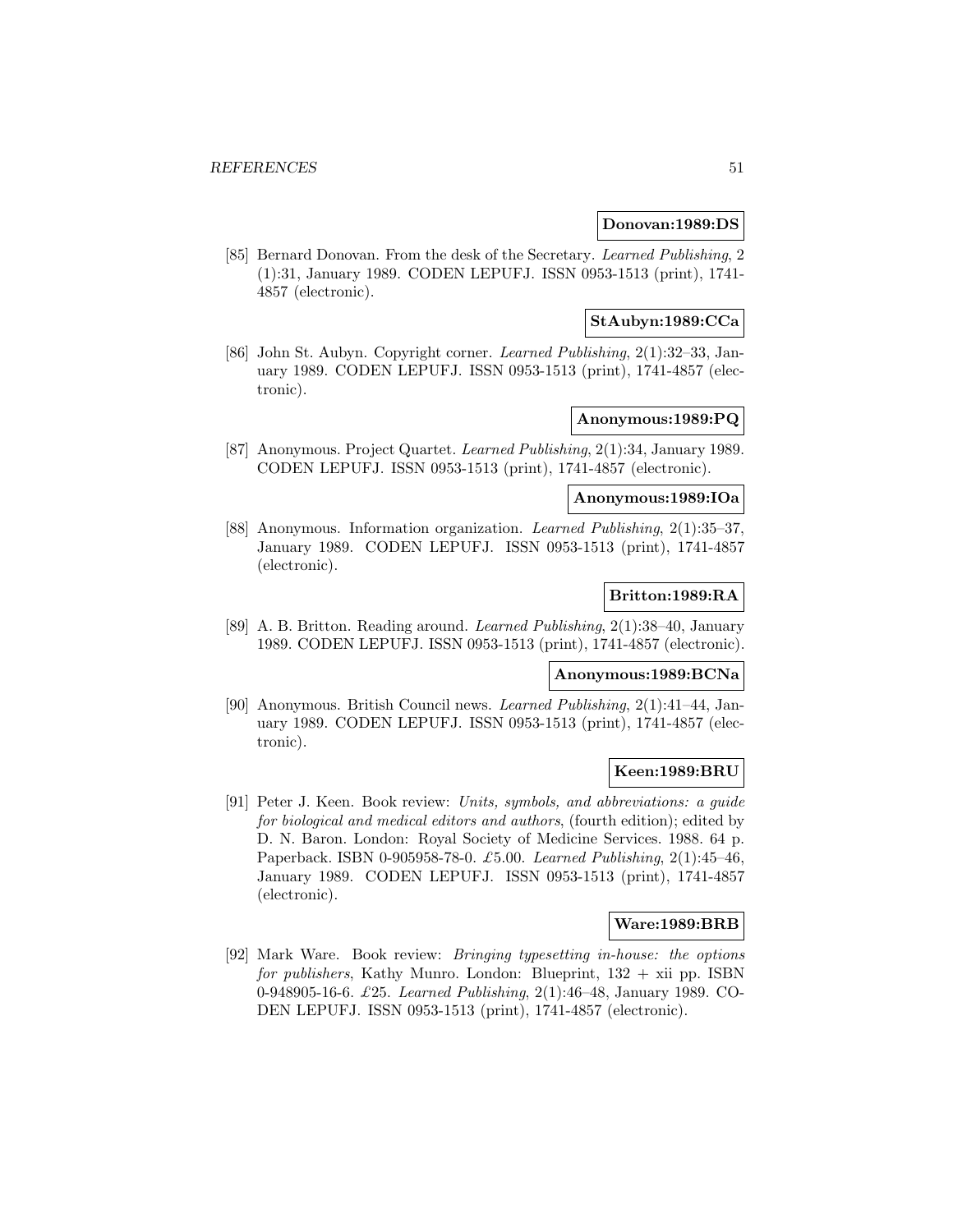### **Page:1989:BRP**

[93] Gillian Page. Book review: Publishing-the future, edited by Peter Owen. London: Peter Owen. 1988. 128 p. 22x 14.3 cm. Hardback ISBN 0-7206- 0720-5. £10.5; paperback 0-7206-7201-3 price £10.95. Learned Publishing, 2(1):48–49, January 1989. CODEN LEPUFJ. ISSN 0953-1513 (print), 1741-4857 (electronic).

## **Anonymous:1989:BRC**

[94] Anonymous. Book reviews: The complete guide to corporate desktop publishing, by Robert Jones. Cambridge University Press, 1988. 132 p. Hardback ISBN 0-521-35179-0; paperback ISBN 0-521-35973-2. Learned Publishing, 2(1):49, January 1989. CODEN LEPUFJ. ISSN 0953-1513 (print), 1741-4857 (electronic).

## **Feeney:1989:BRD**

[95] Mary Feeney. Book review: This is desktop '88, edited by Kay Floyd. Blueprint Publishing, 1988. 160 p. ISBN 0-948905-23-9. £29.95. Learned Publishing, 2(1):49–51, January 1989. CODEN LEPUFJ. ISSN 0953- 1513 (print), 1741-4857 (electronic).

### **Lavell:1989:BSR**

[96] Cherry Lavell. British Standard recommendations for preparing indexes to books, periodicals and other documents BS 3700: 1988. (Revision of 1976 edition). 17 p.  $\pounds 10$  to BSI subscribers,  $\pounds 20$  to non-subscribers. Learned Publishing, 2(1):51–52, January 1989. CODEN LEPUFJ. ISSN 0953-1513 (print), 1741-4857 (electronic).

### **Anonymous:1989:CEa**

[97] Anonymous. Coming events. Learned Publishing, 2(1):53–56, January 1989. CODEN LEPUFJ. ISSN 0953-1513 (print), 1741-4857 (electronic).

## **Shelock:1989:ILJ**

[98] Edwin Shelock. The International Learned Journal Seminars. Learned Publishing, 2(2):57–58, April 1989. CODEN LEPUFJ. ISSN 0953-1513 (print), 1741-4857 (electronic).

### **Pickering:1989:USI**

[99] Roy Pickering. The use and source of information in a research institution. Learned Publishing, 2(2):59–67, April 1989. CODEN LEPUFJ. ISSN 0953-1513 (print), 1741-4857 (electronic).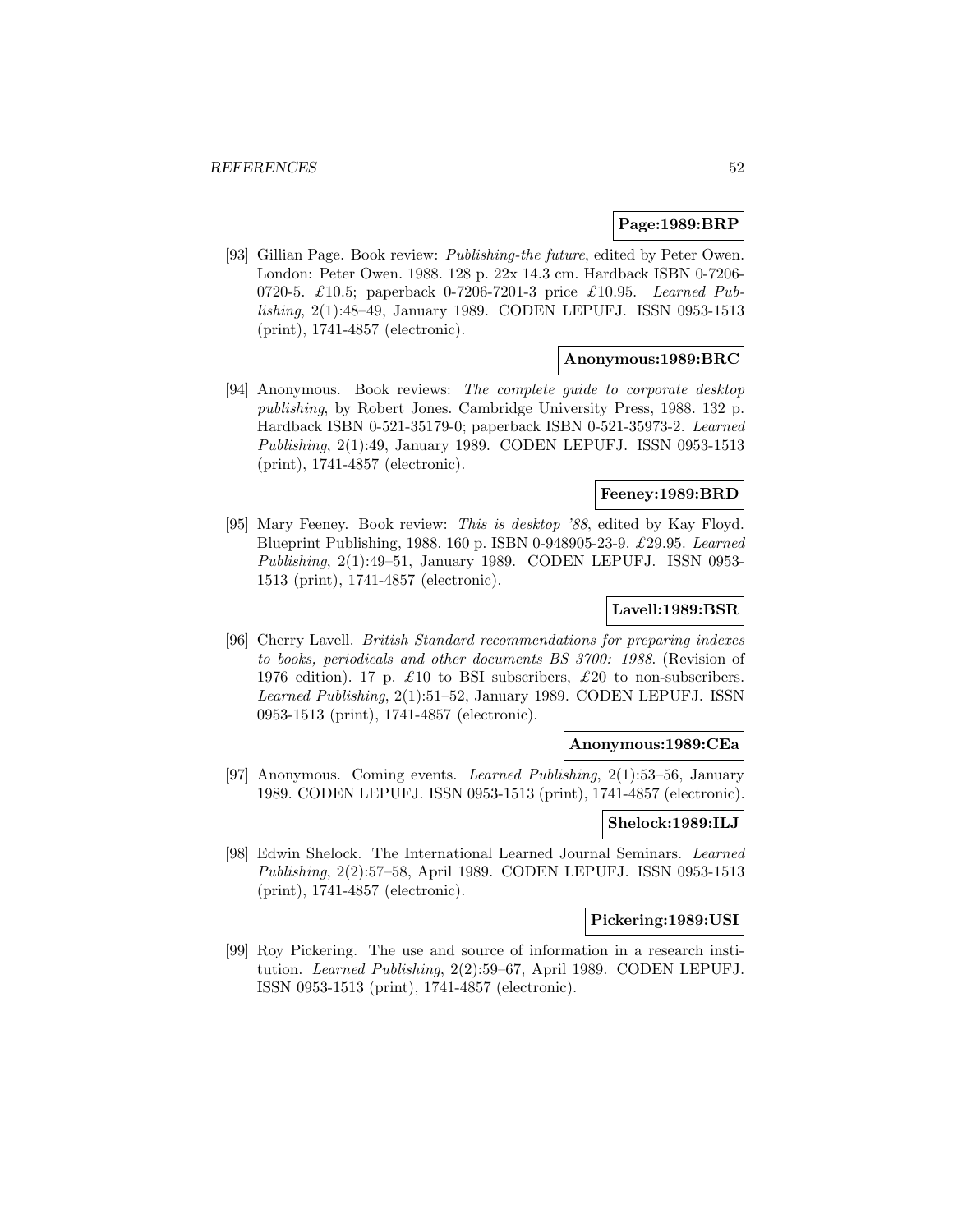### **Lamble:1989:SFI**

[100] J. H. Lamble. Source and flow of information in a university community. Learned Publishing, 2(2):69–75, April 1989. CODEN LEPUFJ. ISSN 0953-1513 (print), 1741-4857 (electronic).

**Kent:1989:ITS**

[101] A. K. Kent. The impact of technology on serials. *Learned Publishing*, 2 (2):75–77, April 1989. CODEN LEPUFJ. ISSN 0953-1513 (print), 1741- 4857 (electronic).

### **Haygrath-Jackson:1989:UIB**

[102] Angela R. Haygrath-Jackson. Use of the information budget. Learned Publishing, 2(2):78–86, April 1989. CODEN LEPUFJ. ISSN 0953-1513 (print), 1741-4857 (electronic).

### **Oakeshott:1989:UAO**

[103] Priscilla Oakeshott. User attitudes to online document ordering. Learned Publishing, 2(2):87–89, April 1989. CODEN LEPUFJ. ISSN 0953-1513 (print), 1741-4857 (electronic).

# **D:1989:FAS**

[104] B. T. D. A forum on abstracts of scientific or technical articles. Learned Publishing, 2(2):91, April 1989. CODEN LEPUFJ. ISSN 0953-1513 (print), 1741-4857 (electronic).

## **D:1989:WGM**

[105] B. T. D. Winter General Meeting. Learned Publishing, 2(2):91–92, April 1989. CODEN LEPUFJ. ISSN 0953-1513 (print), 1741-4857 (electronic).

### **D:1989:M**

[106] B. T. D. Mailsort. Learned Publishing, 2(2):92–93, April 1989. CODEN LEPUFJ. ISSN 0953-1513 (print), 1741-4857 (electronic).

## **Donovan:1989:AAD**

[107] Bernard Donovan. ALPSP activities: From the desk of the Secretary. Learned Publishing, 2(2):94, April 1989. CODEN LEPUFJ. ISSN 0953- 1513 (print), 1741-4857 (electronic).

### **StAubyn:1989:CCb**

[108] John St. Aubyn. Copyright corner. Learned Publishing, 2(2):95–96, April 1989. CODEN LEPUFJ. ISSN 0953-1513 (print), 1741-4857 (electronic).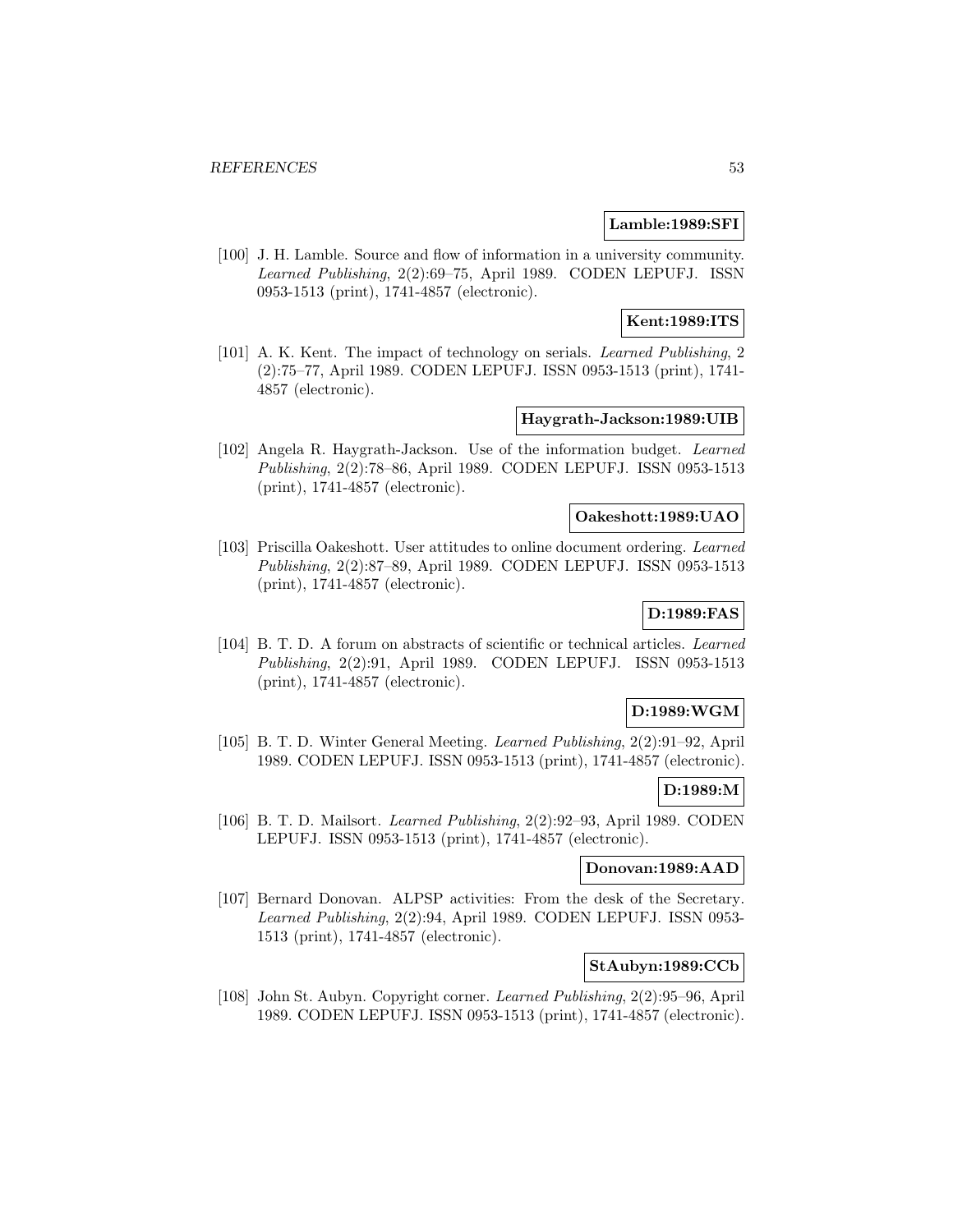### **Anonymous:1989:IOb**

[109] Anonymous. Information organization. Learned Publishing, 2(2):97–98, April 1989. CODEN LEPUFJ. ISSN 0953-1513 (print), 1741-4857 (electronic).

### **Anonymous:1989:BLN**

[110] Anonymous. British Library news. Learned Publishing, 2(2):98, April 1989. CODEN LEPUFJ. ISSN 0953-1513 (print), 1741-4857 (electronic).

## **S:1989:M**

[111] E. A. S. Marketing. Learned Publishing, 2(2):99, April 1989. CODEN LEPUFJ. ISSN 0953-1513 (print), 1741-4857 (electronic).

## **Anonymous:1989:BCNb**

[112] Anonymous. British Council news. Learned Publishing, 2(2):100–103, April 1989. CODEN LEPUFJ. ISSN 0953-1513 (print), 1741-4857 (electronic).

### **Anonymous:1989:OD**

[113] Anonymous. Overseas developments. Learned Publishing, 2(2):103–104, April 1989. CODEN LEPUFJ. ISSN 0953-1513 (print), 1741-4857 (electronic).

## **Paulus:1989:BRB**

[114] Kurt Paulus. Book review: Books in our future: perspectives and proposals, edited by John Y. Cole. Washington: Library of Congress. 1987. 399 pp. ISBN 0-8444-0554-X. Learned Publishing, 2(2):105, April 1989. CODEN LEPUFJ. ISSN 0953-1513 (print), 1741-4857 (electronic).

#### **Blackmore:1989:BRT**

[115] John Blackmore. Book review: Text retrieval – an introduction, edited by Rowlands Ian. London: Taylor Graham. 1987. 80 pp. £15.00. Learned Publishing, 2(2):105–106, April 1989. CODEN LEPUFJ. ISSN 0953-1513 (print), 1741-4857 (electronic).

### **Burton:1989:BRL**

[116] Paul Burton. Book review: Library and information briefings. London: British Library Research and Development and Library and Information Technology Centre, 1988. 10 issues per year. £50.00 per year. Learned Publishing, 2(2):106–107, April 1989. CODEN LEPUFJ. ISSN 0953-1513 (print), 1741-4857 (electronic).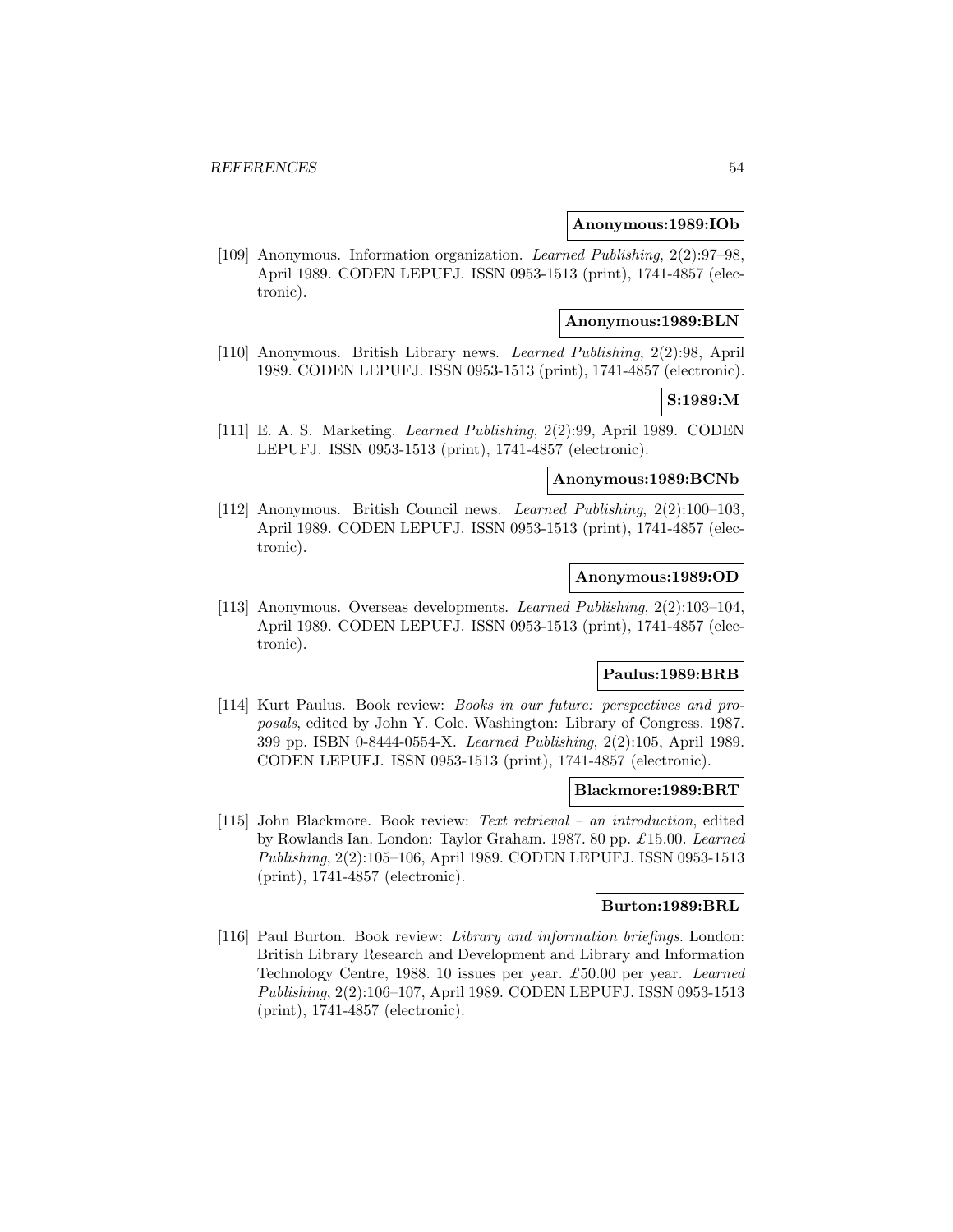#### **Dauker:1989:BRL**

[117] Hermi Däuker. Book review: *Loanwords dictionary*, 1st ed., edited by Laurence Urdang and Frank R. Abate. A Laurence Urdang Reference Book. Detroit: Gale Research Co. 1988. pp. xviii + 324. \$80.00. ISBN 0-8103-1543-2. Learned Publishing, 2(2):107–108, April 1989. CODEN LEPUFJ. ISSN 0953-1513 (print), 1741-4857 (electronic).

### **Blackmore:1989:BRC**

[118] John Blackmore. Book review: Computerisation in academic departments-a survey of current practice, by Richard Heeks. British Library Research and Development Report 5939. London: Taylor Graham, 1987. 144 pp. £18.00. Learned Publishing, 2(2):108, April 1989. CODEN LEPUFJ. ISSN 0953-1513 (print), 1741-4857 (electronic).

## **Benjamin:1989:BRE**

[119] Michele Benjamin. Book review: Effective exhibiting: a practical guide, by Betty Unruh. National Federation of Abstracting and Information Services, 1429 Walnut Street, Philadelphia, PA 19102. May 1988. 190 pp. US\$50. ISBN 0-942308-23-9. Learned Publishing, 2(2):108–109, April 1989. CODEN LEPUFJ. ISSN 0953-1513 (print), 1741-4857 (electronic).

### **Blackmore:1989:BRO**

[120] John Blackmore. Book review: Online information retrieval in practice, edited by Linda Dorrington. London: Taylor Graham, 1987. £18.00. Learned Publishing, 2(2):109, April 1989. CODEN LEPUFJ. ISSN 0953- 1513 (print), 1741-4857 (electronic).

## **Anonymous:1989:CEb**

[121] Anonymous. Coming events. Learned Publishing, 2(2):110–113, April 1989. CODEN LEPUFJ. ISSN 0953-1513 (print), 1741-4857 (electronic).

# **D:1989:CV**

[122] B. T. D. Computer viruses. Learned Publishing, 2(3):113–118, July 1989. CODEN LEPUFJ. ISSN 0953-1513 (print), 1741-4857 (electronic).

#### **Carr:1989:DD**

[123] Cindy Carr. The DSC's defence. Learned Publishing, 2(3):119–120, July 1989. CODEN LEPUFJ. ISSN 0953-1513 (print), 1741-4857 (electronic).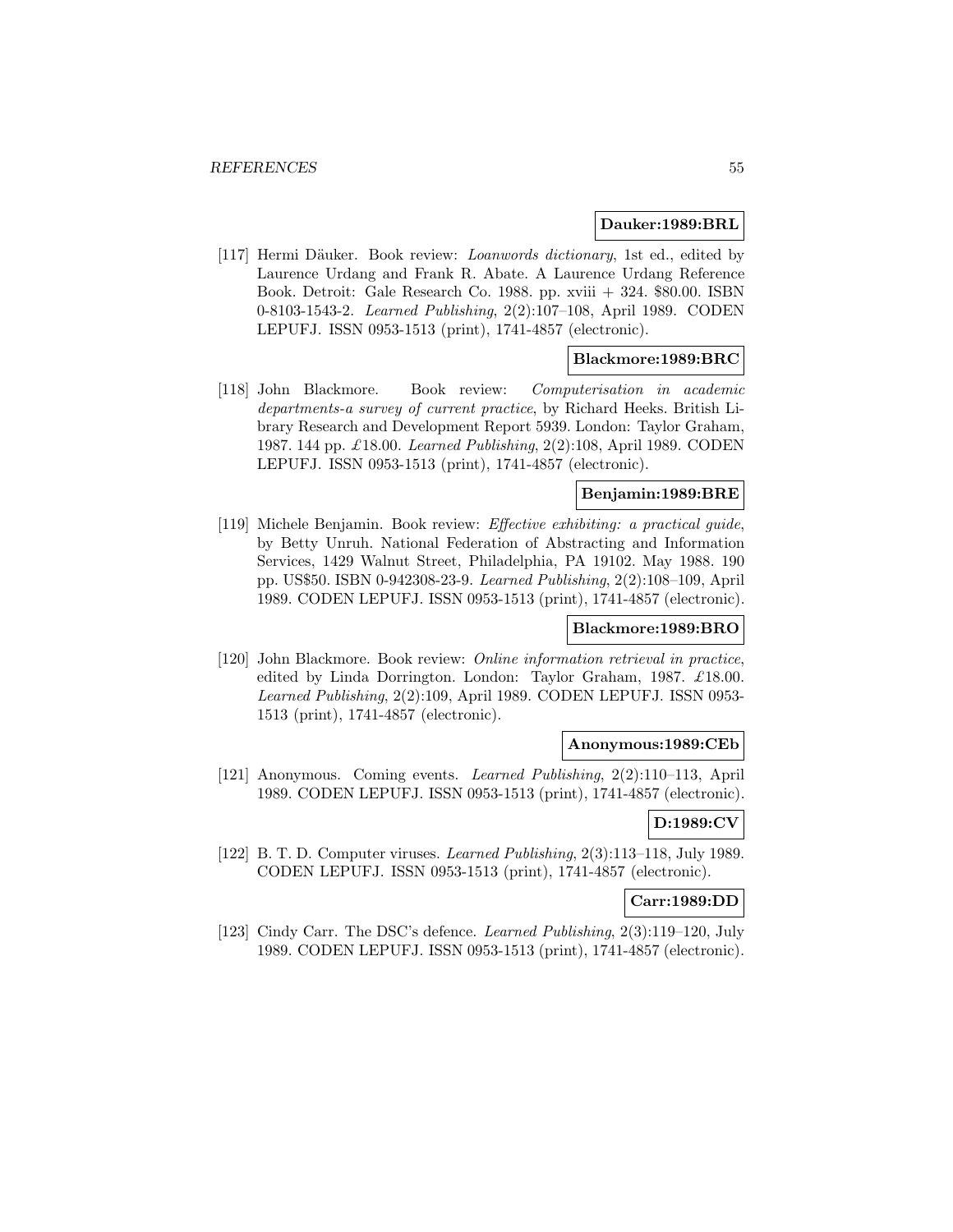### **Cooter:1989:EPE**

[124] Margaret Cooter. Excited publishers – experienced editors. Learned Publishing, 2(3):121–123, July 1989. CODEN LEPUFJ. ISSN 0953-1513 (print), 1741-4857 (electronic).

## **Birn:1989:MRT**

[125] Robin J. Birn. Market research techniques in publishing. Learned Publishing, 2(3):125–128, July 1989. CODEN LEPUFJ. ISSN 0953-1513 (print), 1741-4857 (electronic).

## **Skelley:1989:SMC**

[126] Eva Skelley. Serial markets in China and Eastern Europe. Learned Publishing, 2(3):129–134, July 1989. CODEN LEPUFJ. ISSN 0953-1513 (print), 1741-4857 (electronic).

### **McCarney:1989:MBB**

[127] Flavia McCarney. The market for British books in Mexico. Learned Publishing, 2(3):134–137, July 1989. CODEN LEPUFJ. ISSN 0953-1513 (print), 1741-4857 (electronic).

# **D:1989:SUP**

[128] B. T. D. Small university presses. Learned Publishing, 2(3):138, July 1989. CODEN LEPUFJ. ISSN 0953-1513 (print), 1741-4857 (electronic).

#### **Benjamin:1989:FIL**

[129] Michele Benjamin. Fifth International Learned Journals Seminar: Europe and North America: two markets or one? Learned Publishing, 2(3):138–142, July 1989. CODEN LEPUFJ. ISSN 0953-1513 (print), 1741-4857 (electronic).

## **D:1989:VATa**

[130] B. T. D. Value added tax and the 1989 budget – learned and professional societies. Learned Publishing, 2(3):142–144, July 1989. CODEN LEPUFJ. ISSN 0953-1513 (print), 1741-4857 (electronic).

### **HKB:1989:COV**

[131] H.K.B. Co-operative ventures with the Third World. Learned Publishing, 2(3):145–146, July 1989. CODEN LEPUFJ. ISSN 0953-1513 (print), 1741-4857 (electronic).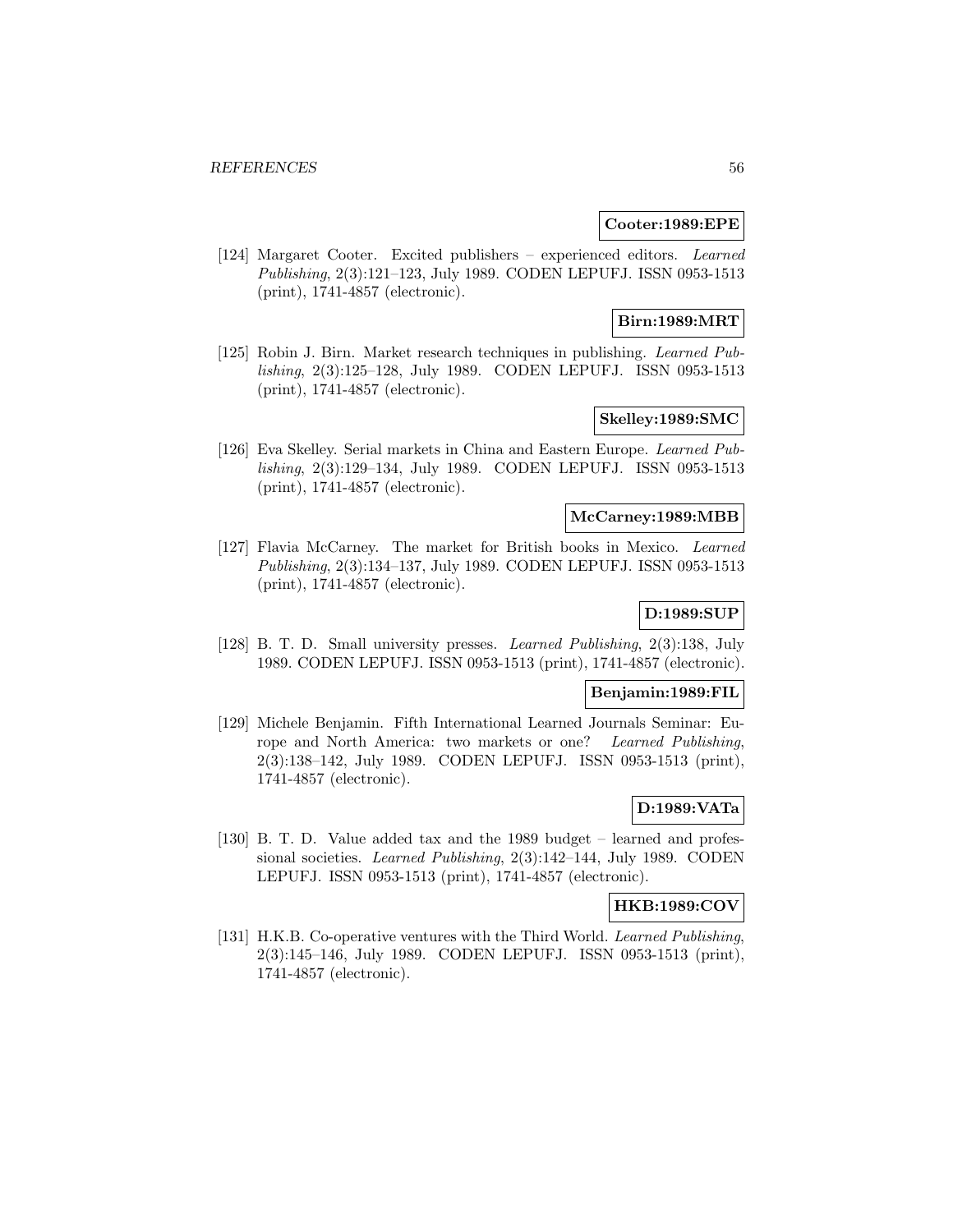## **StAubyn:1989:CCc**

[132] John St. Aubyn. Copyright corner. Learned Publishing, 2(3):147–148, July 1989. CODEN LEPUFJ. ISSN 0953-1513 (print), 1741-4857 (electronic).

# **T:1989:AAD**

[133] B. T. D. ALSP activities From the desk of the Secretary. Learned Publishing, 2(3):149–151, July 1989. CODEN LEPUFJ. ISSN 0953-1513 (print), 1741-4857 (electronic).

# **D:1989:PAN**

[134] B. T. D. Publishers Association news. Learned Publishing, 2(3):151, July 1989. CODEN LEPUFJ. ISSN 0953-1513 (print), 1741-4857 (electronic).

## **Raymer:1989:IO**

[135] M. M. Raymer. Information organization. Learned Publishing, 2(3):152– 154, July 1989. CODEN LEPUFJ. ISSN 0953-1513 (print), 1741-4857 (electronic).

## **Anonymous:1989:BCNc**

[136] Anonymous. British Council news. Learned Publishing, 2(3):155–157, July 1989. CODEN LEPUFJ. ISSN 0953-1513 (print), 1741-4857 (electronic).

#### **Britton:1989:BRR**

[137] A. B. Britton. Book review: Resource allocation in industrial and commercial libraries, edited by Lawraine Wood. Proceedings of the Library Association Industrial Group 1988 Annual Study Weekend, Great Malvern. London: Taylor Graham. 1988. 67 pp. ISBN 0-847568-39-5. Learned Publishing, 2(3):158–159, July 1989. CODEN LEPUFJ. ISSN 0953-1513 (print), 1741-4857 (electronic).

### **StAubyn:1989:BRP**

[138] John St. Aubyn. Book review: Publishing agreements – a book of precedents (third edition), edited by Charles Clark. London: Unwin Hyman Ltd. 1988. 238 pp. £20.00. ISBN 0-04-440237-6. Learned Publishing, 2(3): 159, July 1989. CODEN LEPUFJ. ISSN 0953-1513 (print), 1741-4857 (electronic).

## **Paulus:1989:BRG**

[139] Kurt Paulus. Book review: Guidelines for printing and publishing by International Council of Scientific Unions. Paris: ICSU Press, 1988. 52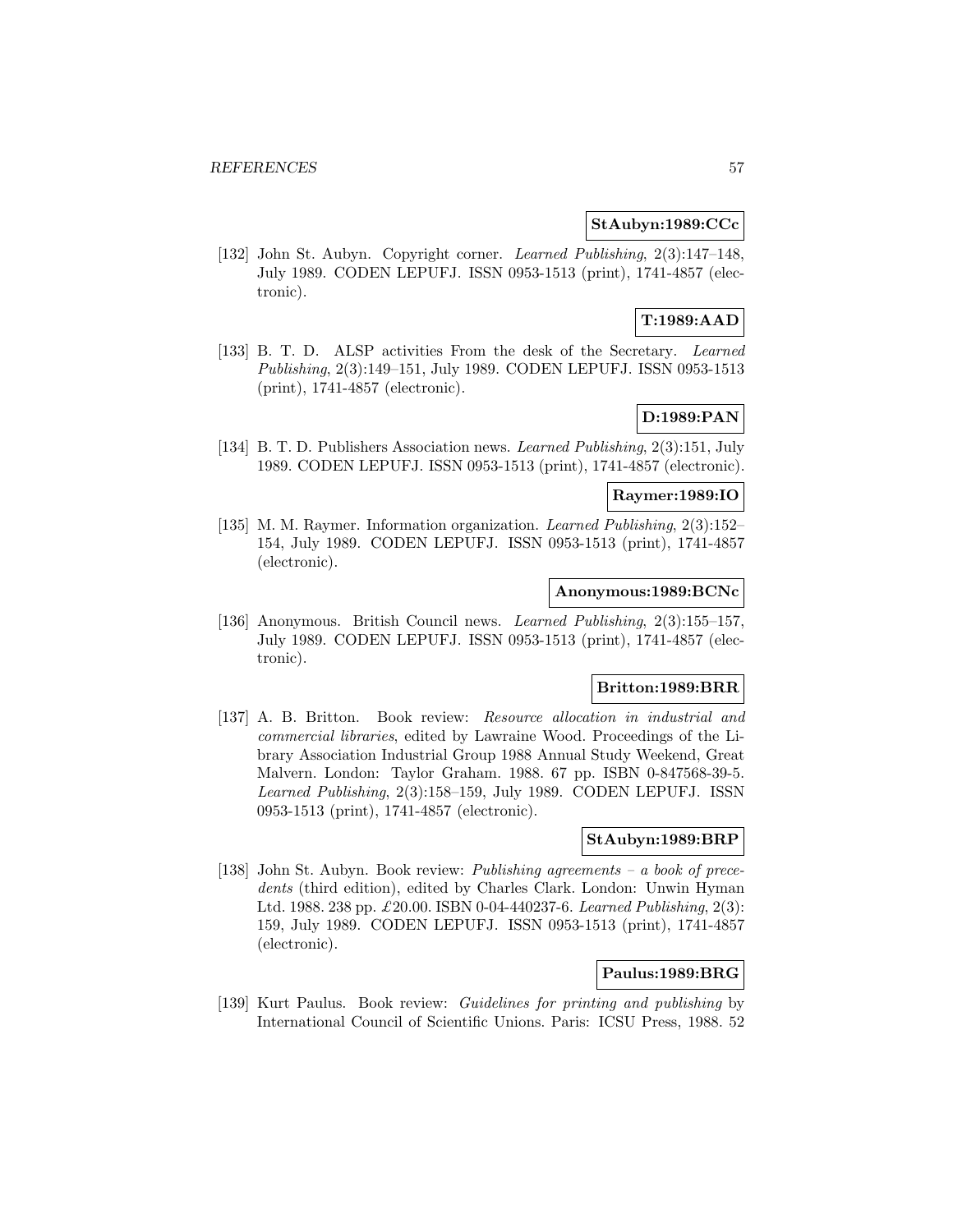pp. \$25.00. ISBN 0-930357-16-7. Learned Publishing, 2(3):160, July 1989. CODEN LEPUFJ. ISSN 0953-1513 (print), 1741-4857 (electronic).

### **Feeney:1989:BRI**

[140] Mary Feeney. Book review: The information society, by Martin, William J.. London: Aslib, 1988. 174 pp.  $\pounds 24.00 \pounds 18.00$  to members of Aslib). ISBN 0-85142-219-5. Learned Publishing, 2(3):160–161, July 1989. CO-DEN LEPUFJ. ISSN 0953-1513 (print), 1741-4857 (electronic).

### **Benjamin:1989:SR**

[141] Michele Benjamin. Software review. Learned Publishing, 2(3):163–165, July 1989. CODEN LEPUFJ. ISSN 0953-1513 (print), 1741-4857 (electronic).

#### **Anonymous:1989:CEc**

[142] Anonymous. Coming events. Learned Publishing, 2(3):166–169, July 1989. CODEN LEPUFJ. ISSN 0953-1513 (print), 1741-4857 (electronic).

## **Donovan:1989:MM**

[143] Bernard Donovan. Mission to Moscow. Learned Publishing, 2(4):169–172. October 1989. CODEN LEPUFJ. ISSN 0953-1513 (print), 1741-4857 (electronic).

#### **Strauch:1989:ALM**

[144] Katina Strauch. The American library market: a view from within. Learned Publishing, 2(4):173–181, October 1989. CODEN LEPUFJ. ISSN 0953-1513 (print), 1741-4857 (electronic).

### **Read:1989:PDT**

[145] Tony Read. Publishing developments in the Third World. Learned Publishing, 2(4):183–190, October 1989. CODEN LEPUFJ. ISSN 0953-1513 (print), 1741-4857 (electronic).

## **Gannett:1989:PSI**

[146] Elwood K. Gannett. Primary and secondary information services: two worlds or one? Learned Publishing, 2(4):191–205, October 1989. CODEN LEPUFJ. ISSN 0953-1513 (print), 1741-4857 (electronic).

#### **Campbell:1989:BBP**

[147] William Campbell. British book promotion in Chile. Learned Publishing, 2(4):206–207, October 1989. CODEN LEPUFJ. ISSN 0953-1513 (print), 1741-4857 (electronic).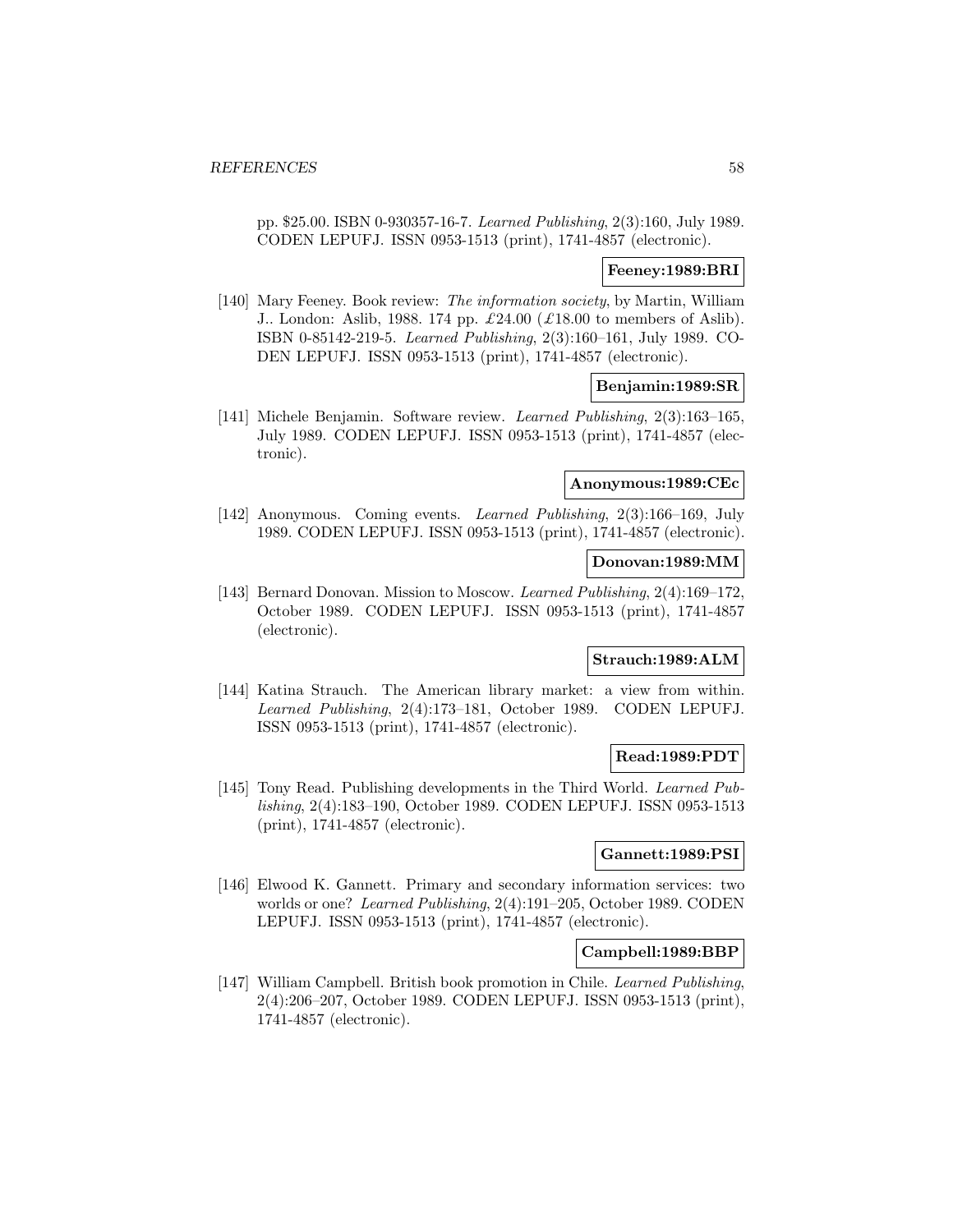## **HKB:1989:PQ**

[148] H.K.B. Project Quartet. Learned Publishing, 2(4):208–210, October 1989. CODEN LEPUFJ. ISSN 0953-1513 (print), 1741-4857 (electronic).

### **D:1989:VATb**

[149] B. T. D. Value added tax – the view from the other side. Learned Publishing, 2(4):211–212, October 1989. CODEN LEPUFJ. ISSN 0953- 1513 (print), 1741-4857 (electronic).

### **Anonymous:1989:CC**

[150] Anonymous. Copyright corner. Learned Publishing, 2(4):213, October 1989. CODEN LEPUFJ. ISSN 0953-1513 (print), 1741-4857 (electronic).

#### **Anonymous:1989:PAN**

[151] Anonymous. Publishers Association news. Learned Publishing, 2(4):214, October 1989. CODEN LEPUFJ. ISSN 0953-1513 (print), 1741-4857 (electronic).

### **Anonymous:1989:DS**

[152] Anonymous. From the desk of the Secretary. Learned Publishing, 2(4): 215, October 1989. CODEN LEPUFJ. ISSN 0953-1513 (print), 1741- 4857 (electronic).

## **Anonymous:1989:IOc**

[153] Anonymous. Information organization. Learned Publishing, 2(4):216– 217, October 1989. CODEN LEPUFJ. ISSN 0953-1513 (print), 1741- 4857 (electronic).

## **Anonymous:1989:BCNd**

[154] Anonymous. British Council news. Learned Publishing, 2(4):218–219, October 1989. CODEN LEPUFJ. ISSN 0953-1513 (print), 1741-4857 (electronic).

## **Lee:1989:BRG**

[155] David Lee. Book review: A guide to information sources for the preparation, editing and production of documents, by Anderson, Dorothy. Aldershot, Hants., Brookfield, USA: Gower. 1989. xii, 142pp.  $\pounds$ 19.50. ISBN 0-566-05743-3. Learned Publishing, 2(4):220, October 1989. CODEN LEPUFJ. ISSN 0953-1513 (print), 1741-4857 (electronic).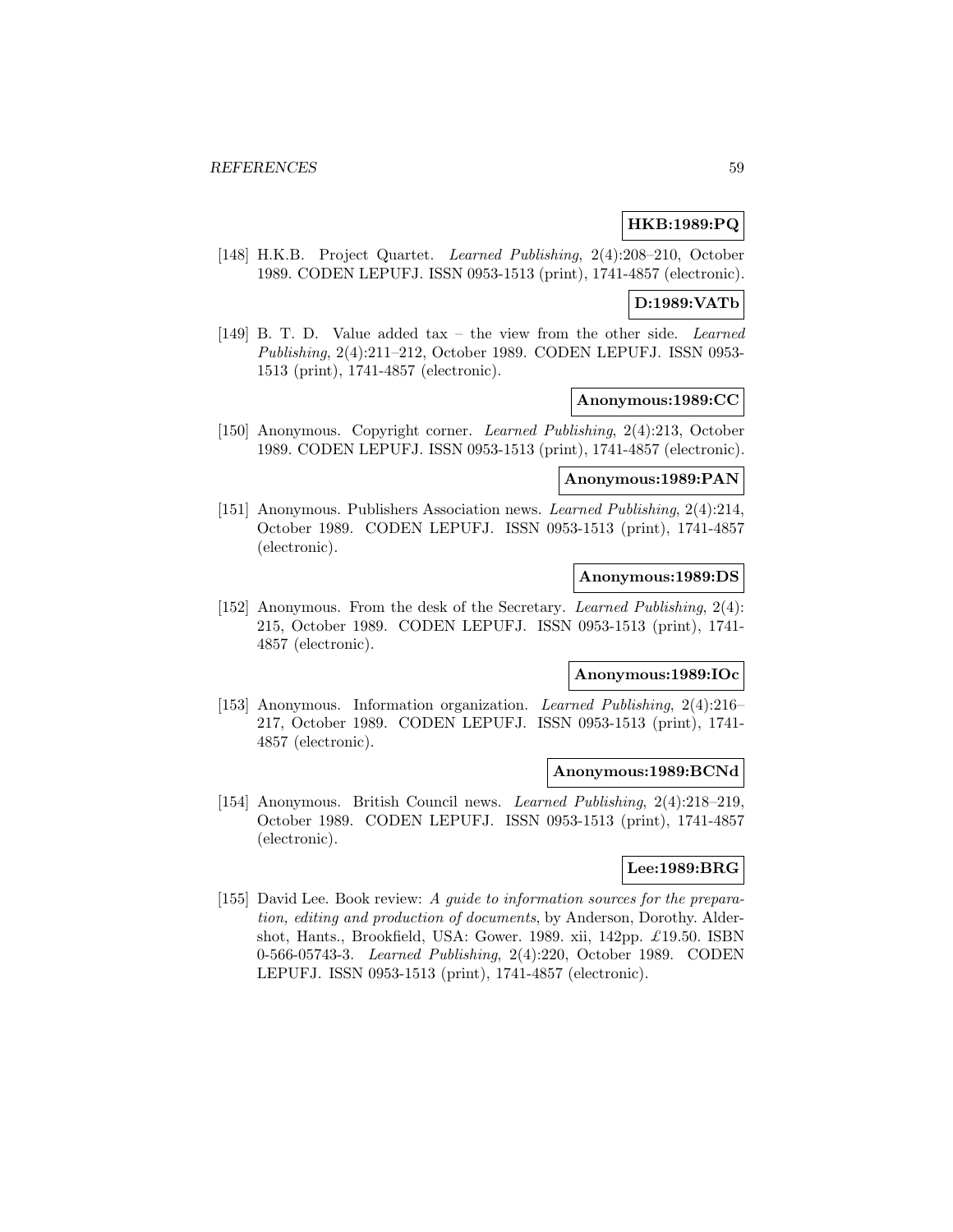#### **Ware:1989:BRD**

[156] Mark Ware. Book review: Desktop Publishing, 3rd ed. By Wilson-Davies, Kirty, John Bate, Joseph St. and Barnard, Michael. London: Blueprint (Publisher's Guide Series). 206pp. ISBN 0-948905-39-5. £19.95. (c&j). Learned Publishing, 2(4):220–222, October 1989. CODEN LEPUFJ. ISSN 0953-1513 (print), 1741-4857 (electronic).

# **Lee:1989:BRO**

[157] David Lee. Book review: Optical disk storage and document image processing systems: buyers' guide to products and systems. (CIM-TECH Publication No. 29), compiled by Shiel, Arthur. Hatfield, Herts, Cimtech, National Centre for Information and Technology, 1989. 36pp. £18.00 (£15.00 to Cimtech members) ISBN 0-852-67274-8. Learned Publishing, 2(4):222, October 1989. CODEN LEPUFJ. ISSN 0953-1513 (print), 1741-4857 (electronic).

#### **Anonymous:1989:CEd**

[158] Anonymous. Coming events. Learned Publishing, 2(4):223–225, October 1989. CODEN LEPUFJ. ISSN 0953-1513 (print), 1741-4857 (electronic).

### **Asser:1990:GBW**

[159] Paul Nijhoff Asser. The Gutenberg Bible was published in the USA: legal deposit in the modern world. Learned Publishing, 3(1):1–7, January 1990. CODEN LEPUFJ. ISSN 0953-1513 (print), 1741-4857 (electronic).

#### **Anonymous:1990:SPS**

[160] Anonymous. STM Policy Statement on Legal Deposit ('dépôt légal'). Learned Publishing, 3(1):7–9, January 1990. CODEN LEPUFJ. ISSN 0953-1513 (print), 1741-4857 (electronic).

### **Keenan:1990:IPF**

[161] Stella Keenan. International publishing: the FID experience. Learned Publishing, 3(1):11-18, January 1990. CODEN LEPUFJ. ISSN 0953-1513 (print), 1741-4857 (electronic).

### **Smith:1990:R**

[162] Jane Smith. Refereeing. Learned Publishing, 3(1):19–25, January 1990. CODEN LEPUFJ. ISSN 0953-1513 (print), 1741-4857 (electronic).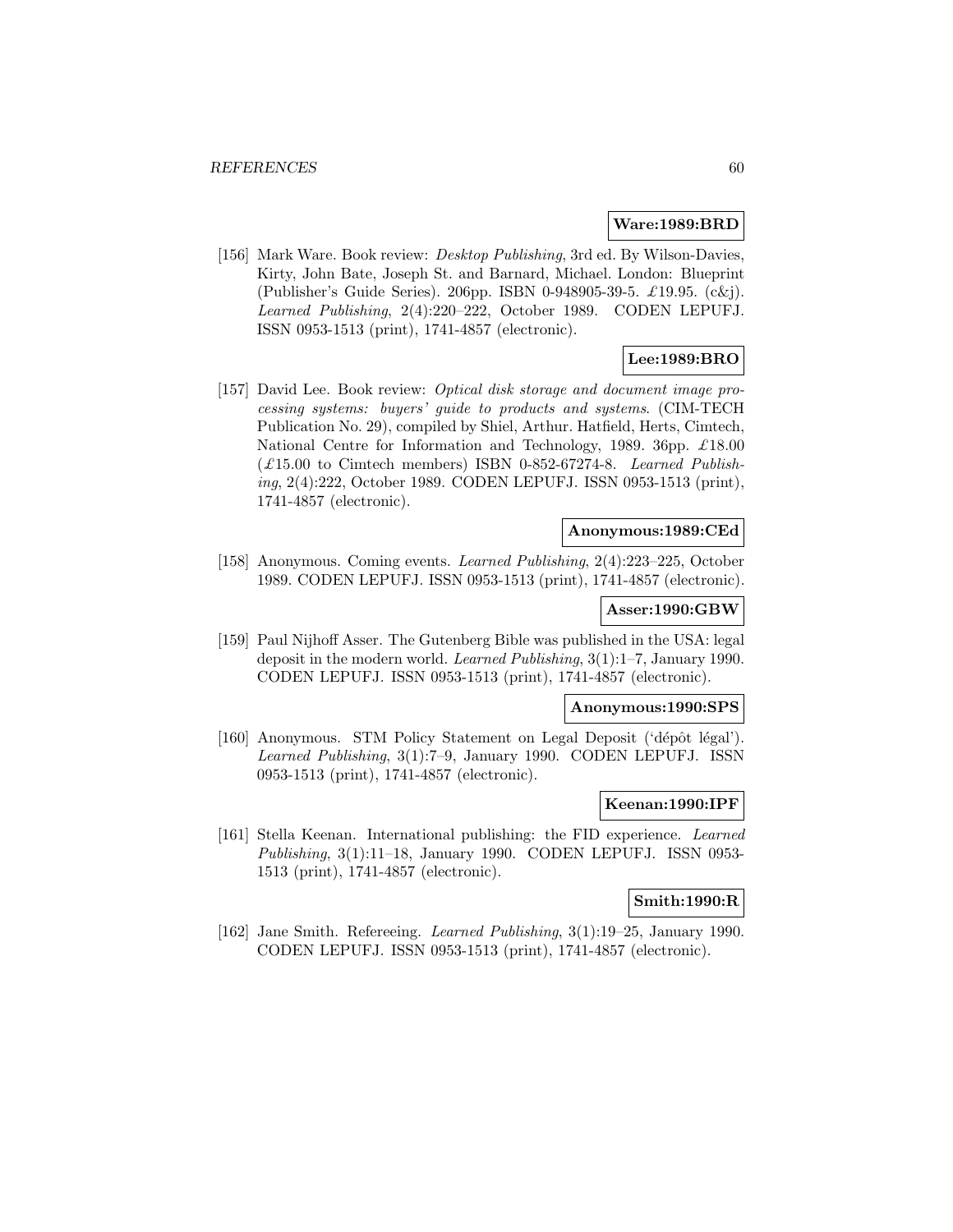## **Toney:1990:IBB**

[163] Terence Toney. The importation of British books into Colombia. Learned Publishing, 3(1):25–27, January 1990. CODEN LEPUFJ. ISSN 0953- 1513 (print), 1741-4857 (electronic).

## **Prout:1990:SM**

[164] Peter Prout. The Spanish market. Learned Publishing, 3(1):28–31, January 1990. CODEN LEPUFJ. ISSN 0953-1513 (print), 1741-4857 (electronic).

## **Keenan:1990:ITR**

[165] Stella Keenan. Information technology and the research process. Learned Publishing, 3(1):32–39, January 1990. CODEN LEPUFJ. ISSN 0953- 1513 (print), 1741-4857 (electronic).

### **Benjamin:1990:EN**

[166] Michele Benjamin. Editing into the nineties. Learned Publishing, 3(1): 40, January 1990. CODEN LEPUFJ. ISSN 0953-1513 (print), 1741-4857 (electronic).

# **Bell:1990:UAG**

[167] Hazel Bell. UCPPC Annual General Meeting and Conference. Learned Publishing, 3(1):41–46, January 1990. CODEN LEPUFJ. ISSN 0953- 1513 (print), 1741-4857 (electronic).

## **HKB:1990:LJP**

[168] H.K.B. The learned journal: putting it together. Learned Publishing, 3(1):46–48, January 1990. CODEN LEPUFJ. ISSN 0953-1513 (print), 1741-4857 (electronic).

#### **Anonymous:1990:EJP**

[169] Anonymous. Excellence in journal publishing: Second annual Charlesworth Award. Learned Publishing, 3(1):49–50, January 1990. CODEN LEPUFJ. ISSN 0953-1513 (print), 1741-4857 (electronic).

### **Anonymous:1990:MAE**

[170] Anonymous. Meritorious Award for editor. Learned Publishing, 3(1):51, January 1990. CODEN LEPUFJ. ISSN 0953-1513 (print), 1741-4857 (electronic).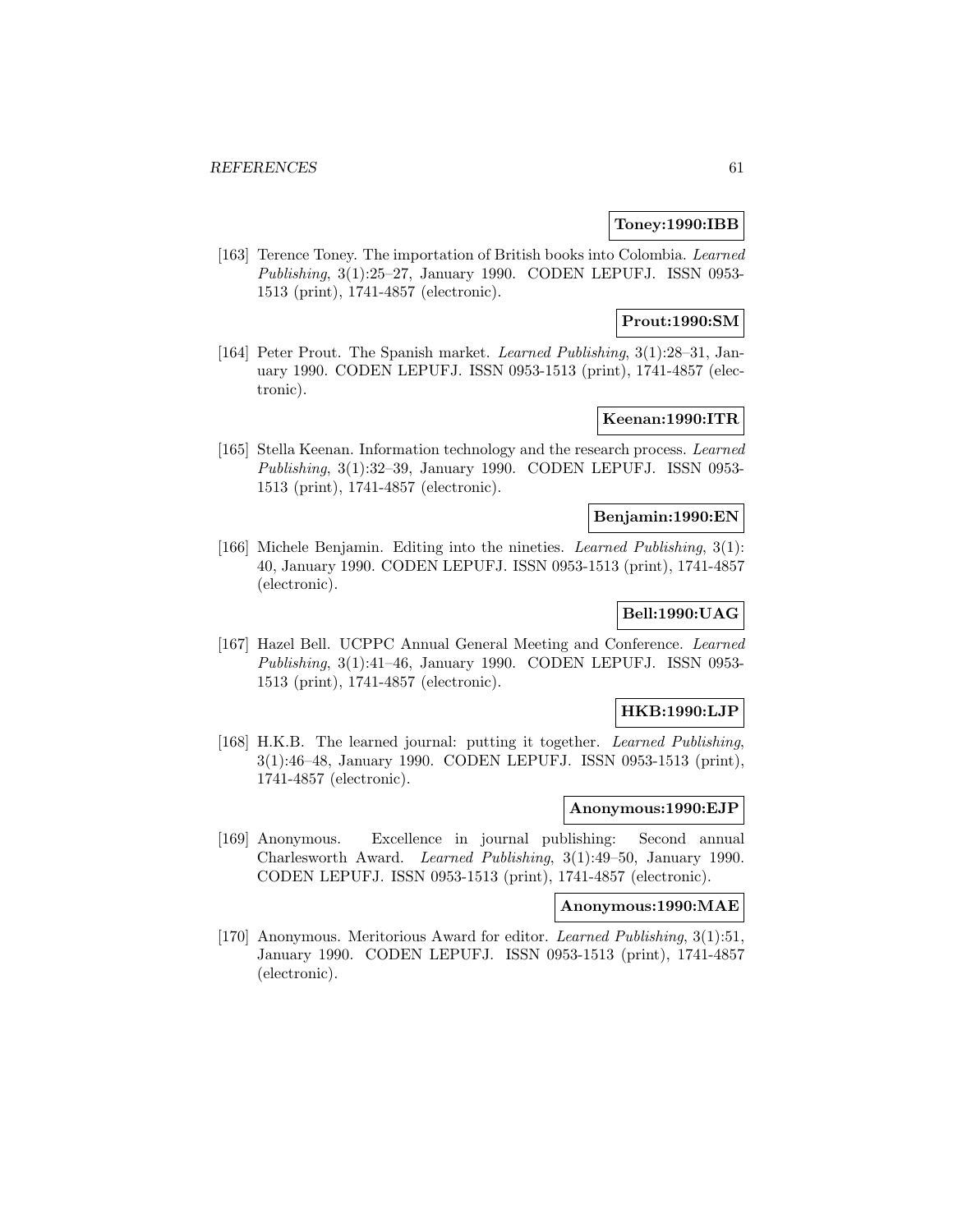#### **Anonymous:1990:IC**

[171] Anonymous. Index commended. Learned Publishing, 3(1):51, January 1990. CODEN LEPUFJ. ISSN 0953-1513 (print), 1741-4857 (electronic).

#### **Anonymous:1990:IWA**

[172] Anonymous. Information work award. Learned Publishing, 3(1):51, January 1990. CODEN LEPUFJ. ISSN 0953-1513 (print), 1741-4857 (electronic).

## **StAubyn:1990:CCa**

[173] John St. Aubyn. Copyright corner. Learned Publishing, 3(1):52–53, January 1990. CODEN LEPUFJ. ISSN 0953-1513 (print), 1741-4857 (electronic).

### **Anonymous:1990:IOa**

[174] Anonymous. Information organization. Learned Publishing, 3(1):54–55, January 1990. CODEN LEPUFJ. ISSN 0953-1513 (print), 1741-4857 (electronic).

# **Long:1990:BD**

[175] Maurice Long. Book data. Learned Publishing, 3(1):56, January 1990. CODEN LEPUFJ. ISSN 0953-1513 (print), 1741-4857 (electronic).

### **Magalhaes:1990:PMS**

[176] Rodrigo Magalhaes. Portuguese market surveyed. Learned Publishing, 3(1):57–58, January 1990. CODEN LEPUFJ. ISSN 0953-1513 (print), 1741-4857 (electronic).

## **Anonymous:1990:BCNa**

[177] Anonymous. British Council news. Learned Publishing, 3(1):59–61, January 1990. CODEN LEPUFJ. ISSN 0953-1513 (print), 1741-4857 (electronic).

#### **Anonymous:1990:TS**

[178] Anonymous. Technology Surveys. Learned Publishing, 3(1):62, January 1990. CODEN LEPUFJ. ISSN 0953-1513 (print), 1741-4857 (electronic).

## **Anonymous:1990:RAa**

[179] Anonymous. Reading around. Learned Publishing, 3(1):63, January 1990. CODEN LEPUFJ. ISSN 0953-1513 (print), 1741-4857 (electronic).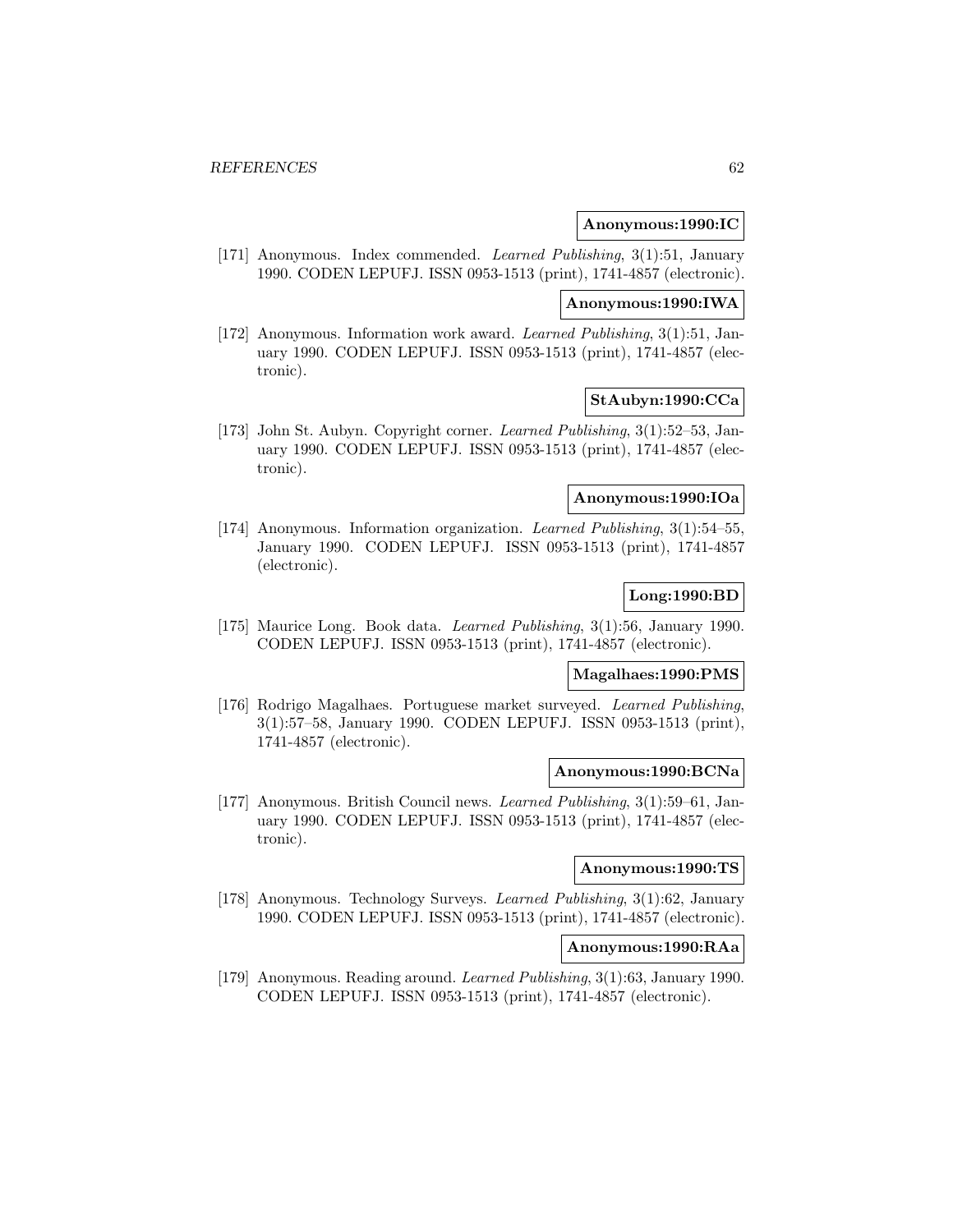#### **Benjamin:1990:BRW**

[180] Michele Benjamin and Maeve O'Connor. Book review: From word processing to publishing: guidelines for authors. Denley, Peter (compiler). London: University College & Professional Publishers Council of The Publishers Association and the Association of Learned and Professional Society Publishers (distributed by the Publishers Association, 19 Bedford Square, London wC1B 3HJ). 1989. vi  $+29$  pp. ISBN 0-85386-64-1. Learned Publishing, 3(1):64, January 1990. CODEN LEPUFJ. ISSN 0953-1513 (print), 1741-4857 (electronic).

## **Burton:1990:BRS**

[181] Paul F. Burton. Book review: A study of library economics in the European Communities. Final report (June 1987). /Ph. Ramsdale. Luxembourg: Office for Official Publications of the European Communities, 1988. 149 pp. (Information Management series; EUR 11546 EN). ISBN 92-825-8347-3. 12.50 ECU. Learned Publishing, 3(1):65, January 1990. CODEN LEPUFJ. ISSN 0953-1513 (print), 1741-4857 (electronic).

## **Benjamin:1990:WPT**

[182] Michele Benjamin. Women in Publishing: twice as many, half as powerful? 1989. 66 pp + 4 appendices. Available from the Polytechnic of North London Business School, Holloway Road, London N7 8DB. £4.95. Learned Publishing, 3(1):65–66, January 1990. CODEN LEPUFJ. ISSN 0953-1513 (print), 1741-4857 (electronic).

### **Oakeshott:1990:BRL**

[183] Priscilla Oakeshott. Book review: *Language Technology*. Bi-monthly; individual subscriptions US\$40, institutions US\$70, p.a.; published by Language Technology BV (po Box 70486, 1007 KL Amsterdam). Learned Publishing, 3(1):66–67, January 1990. CODEN LEPUFJ. ISSN 0953- 1513 (print), 1741-4857 (electronic).

#### **Bingham:1990:IBE**

[184] A. Bingham. Information booklet on ECDIN. Learned Publishing, 3(1): 67, January 1990. CODEN LEPUFJ. ISSN 0953-1513 (print), 1741-4857 (electronic).

#### **Anonymous:1990:CEa**

[185] Anonymous. Coming events. Learned Publishing, 3(1):70–72, January 1990. CODEN LEPUFJ. ISSN 0953-1513 (print), 1741-4857 (electronic).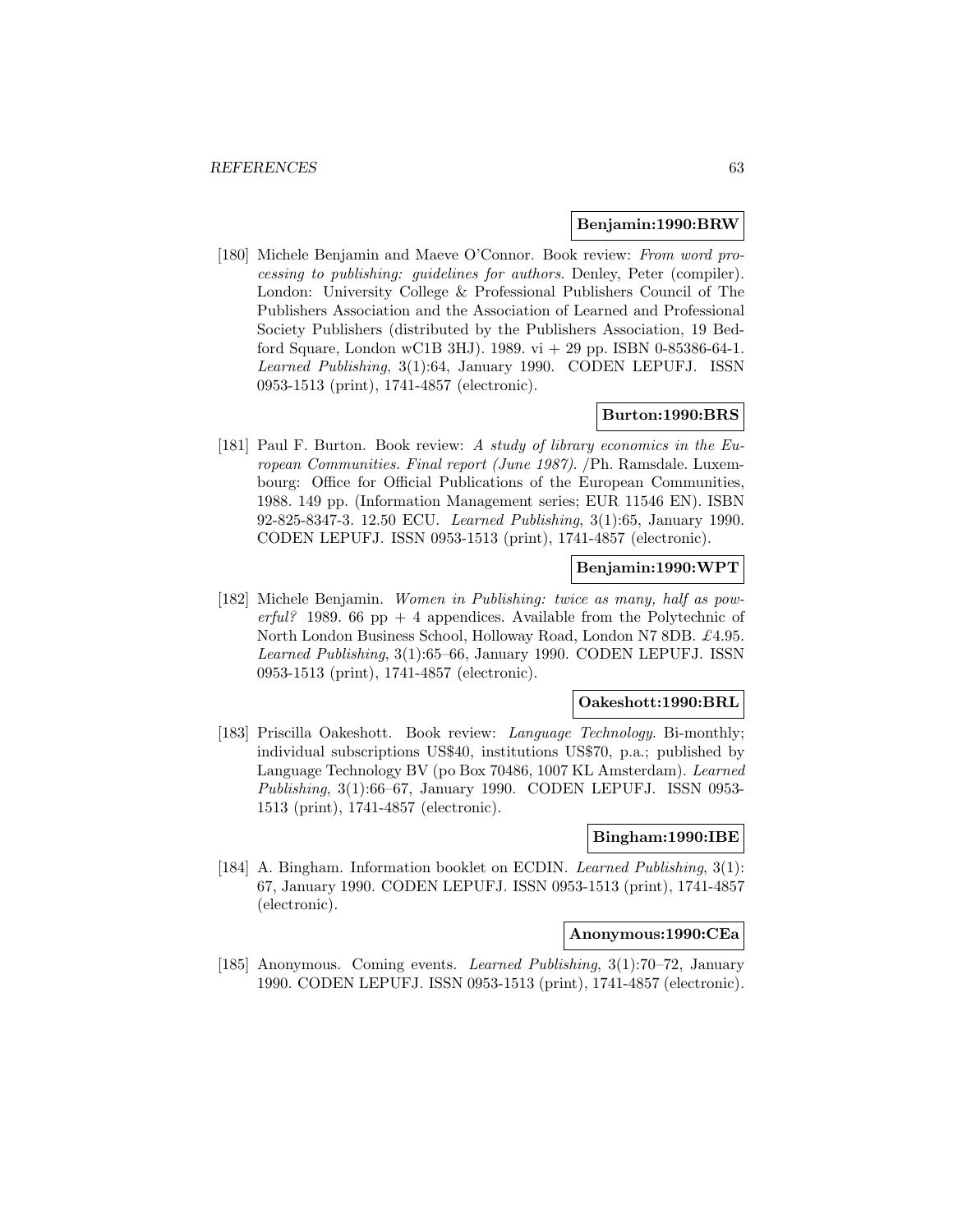## **Law:1990:PPP**

[186] Derek Law. Publishers' pricing policies and library attitudes. Learned Publishing, 3(2):73–77, April 1990. CODEN LEPUFJ. ISSN 0953-1513 (print), 1741-4857 (electronic).

# **Penfold:1990:LJU**

[187] David W. Penfold. The learned journal: using the tools of the trade. Learned Publishing, 3(2):78–88, April 1990. CODEN LEPUFJ. ISSN 0953-1513 (print), 1741-4857 (electronic).

# **Meadows:1990:YJT**

[188] Jack Meadows. Yesterday's journals and today's. Learned Publishing, 3 (2):89–91, April 1990. CODEN LEPUFJ. ISSN 0953-1513 (print), 1741- 4857 (electronic).

### **Clark:1990:UCD**

[189] Charles Clark. The UK Copyright Designs and Patents Act 1988: moral rights. Learned Publishing, 3(2):92–94, April 1990. CODEN LEPUFJ. ISSN 0953-1513 (print), 1741-4857 (electronic).

# **Parry:1990:COV**

[190] Rex Parry. Co-operative ventures with the Third World: practical proposals and the involvement of international organizations. Learned Publishing, 3(2):95–101, April 1990. CODEN LEPUFJ. ISSN 0953-1513 (print), 1741-4857 (electronic).

### **Bakarsic:1990:LPL**

[191] Kemal Bakarsic. Learned publishing and libraries in Yugoslavia. Learned Publishing, 3(2):102–110, April 1990. CODEN LEPUFJ. ISSN 0953-1513 (print), 1741-4857 (electronic).

### **Donovan:1990:AWW**

[192] Bernard T. Donovan. ALPSP: who are we? Learned Publishing, 3(2): 111–114, April 1990. CODEN LEPUFJ. ISSN 0953-1513 (print), 1741- 4857 (electronic).

# **Benjamin:1990:E**

[193] Michele Benjamin. Electrocopying. Learned Publishing, 3(2):115, April 1990. CODEN LEPUFJ. ISSN 0953-1513 (print), 1741-4857 (electronic).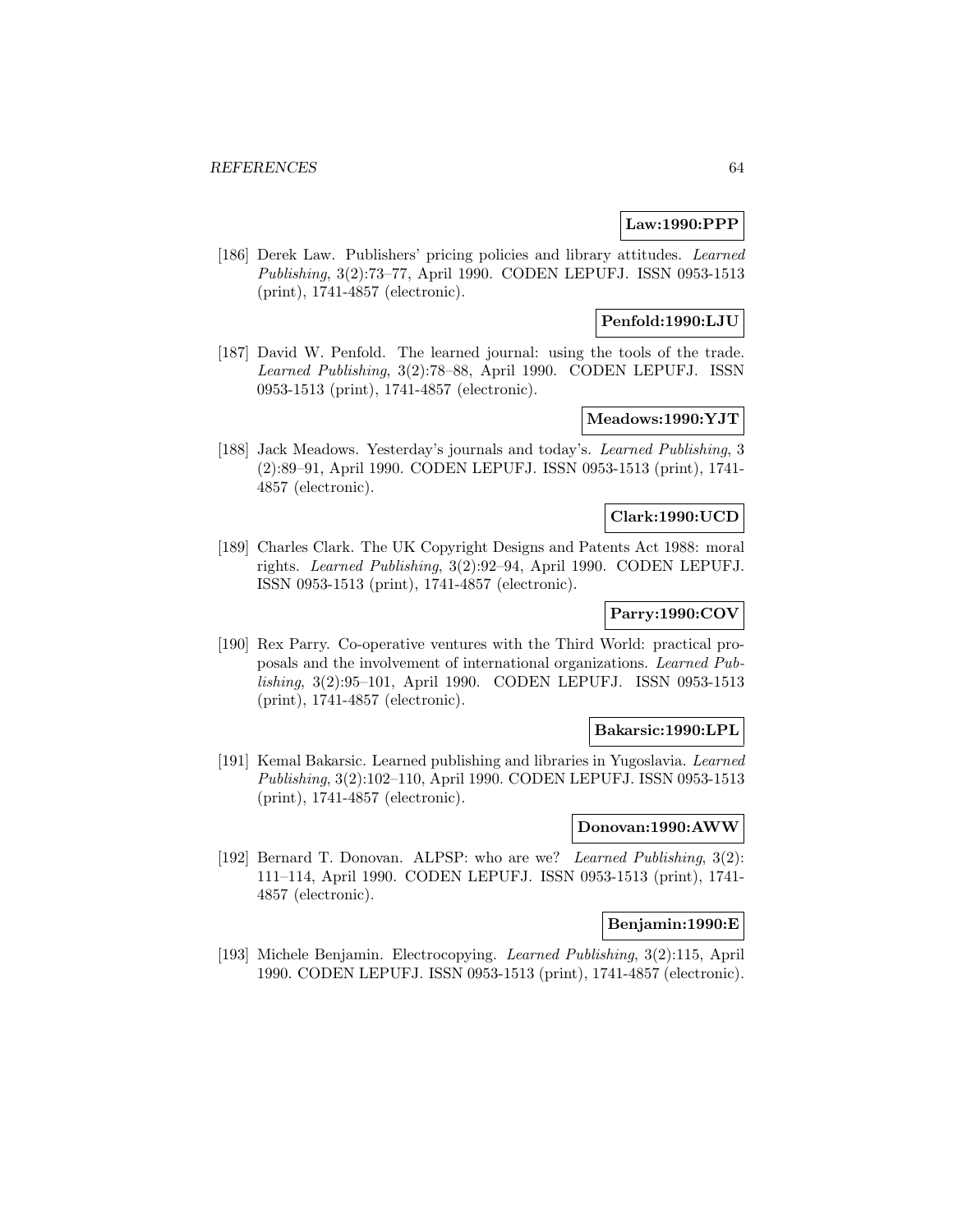### **Marsh:1990:BSI**

[194] Corril V. Marsh. Book and serial issues. Learned Publishing, 3(2):116– 117, April 1990. CODEN LEPUFJ. ISSN 0953-1513 (print), 1741-4857 (electronic).

### **StAubyn:1990:CCb**

[195] John St. Aubyn. Copyright corner. Learned Publishing, 3(2):117–118, April 1990. CODEN LEPUFJ. ISSN 0953-1513 (print), 1741-4857 (electronic).

## **D:1990:DS**

[196] B. T. D. From the desk of the Secretary. Learned Publishing, 3(2): 119, April 1990. CODEN LEPUFJ. ISSN 0953-1513 (print), 1741-4857 (electronic).

### **Anonymous:1990:IOb**

[197] Anonymous. Information organization. Learned Publishing, 3(2):120– 123, April 1990. CODEN LEPUFJ. ISSN 0953-1513 (print), 1741-4857 (electronic).

### **Shelock:1990:D**

[198] Edwin Shelock. Distribution. Learned Publishing, 3(2):124–125, April 1990. CODEN LEPUFJ. ISSN 0953-1513 (print), 1741-4857 (electronic).

#### **Anonymous:1990:BCNb**

[199] Anonymous. British Council news. Learned Publishing, 3(2):126–127, April 1990. CODEN LEPUFJ. ISSN 0953-1513 (print), 1741-4857 (electronic).

#### **Benjamin:1990:BRS**

[200] Michele Benjamin and Francis Cave. Book review:  $SGML - the$  user's guide to ISO 8879, by Smith, Joan M. and Stutely, Robert. Chichester: Ellis Horwood/Halstead Press. 172 pp. ISBN 0-470-21126-1. £22.50. Learned Publishing, 3(2):128, April 1990. CODEN LEPUFJ. ISSN 0953- 1513 (print), 1741-4857 (electronic).

#### **Britton:1990:BRM**

[201] A. B. Britton. Book review: Model handbook for interlending and copying, by Cornish, Graham P.. Boston Spa: IFLA Office for International Lending/UNESCO, 1988. 80 pp. Paperback. ISBN 0-7123-2045-8. Learned Publishing, 3(2):128–129, April 1990. CODEN LEPUFJ. ISSN 0953-1513 (print), 1741-4857 (electronic).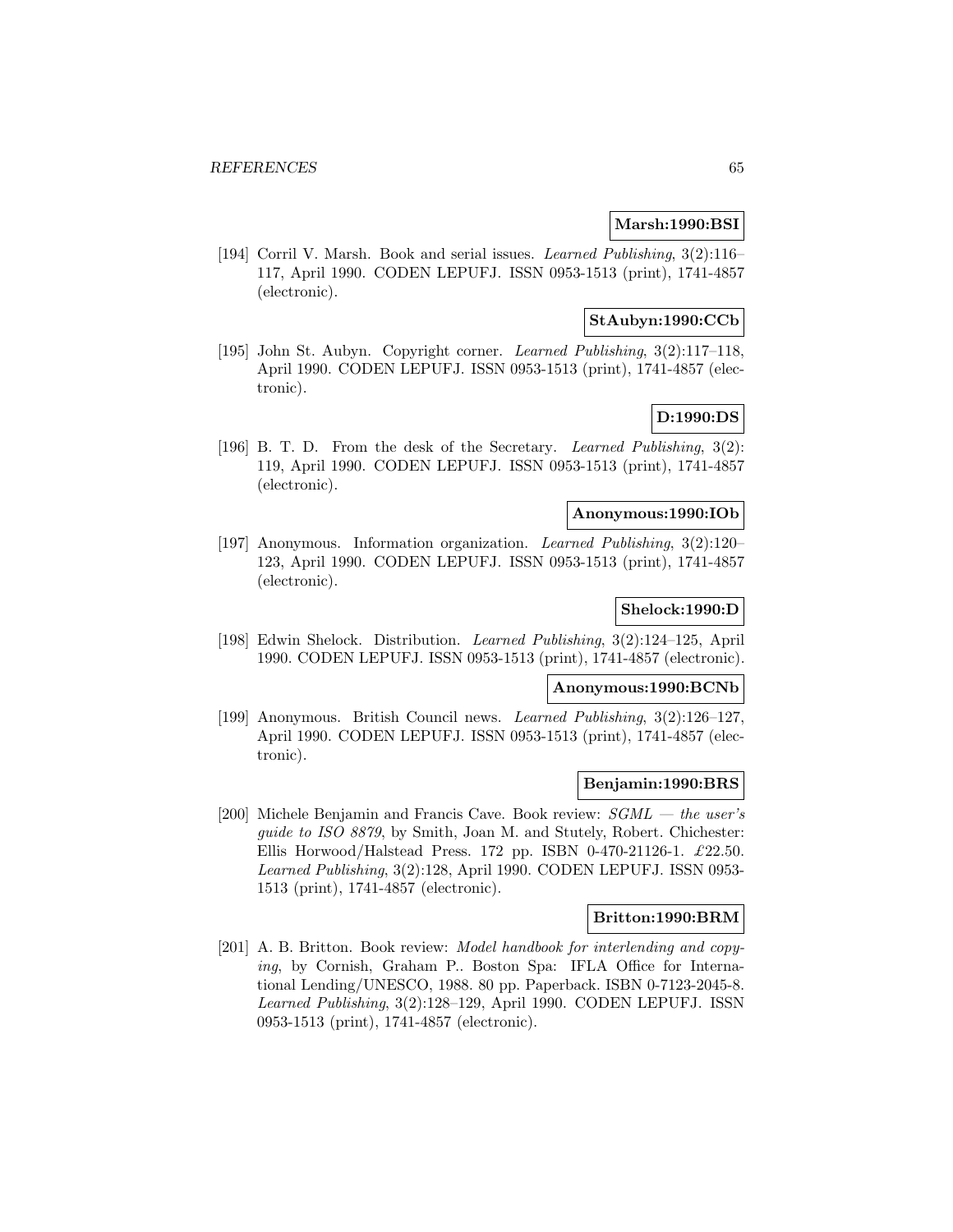#### **Oakeshott:1990:BRF**

[202] Priscilla Oakeshott. Book review: The future of small presses in scholarly publishing. Proceedings from the 4th International Conference on Scholarly Publishing, Helsinki, June 1-3, 1988. Published 1988 by the IASP, 159 p. \$40. Learned Publishing, 3(2):129–130, April 1990. CODEN LEP-UFJ. ISSN 0953-1513 (print), 1741-4857 (electronic).

### **Lavell:1990:BRI**

[203] Cherry Lavell. Book review: Indexing: the state of our knowledge and the state of our ignorance. Proceedings of the 20th annual meeting of the American Society of Indexers, New York City, 13 May 1988, edited by Weinberg, Bella Hass. Medford, NJ: Learned Information. 1989. x + 134 pp. £30.00. Learned Publishing, 3(2):130–131, April 1990. CODEN LEPUFJ. ISSN 0953-1513 (print), 1741-4857 (electronic).

# **Page:1990:BRE**

[204] Gillian Page. Book review: The effective use of market research: a guide for management. Birn, Robin. London: Kogan Page. 1988. 156 pp. ISBN 1-85091-65-3. Learned Publishing, 3(2):132, April 1990. CODEN LEPUFJ. ISSN 0953-1513 (print), 1741-4857 (electronic).

### **Lee:1990:BRM**

[205] David Lee. Book review: Making electronic manuscripts: a wordprocessing guide for writers. Barnard, Michael. London: Blueprint Publishing. 1989. (4), 28 pp. ISBN 0-948905-38-7. £2.95. Learned Publishing, 3(2): 132–133, April 1990. CODEN LEPUFJ. ISSN 0953-1513 (print), 1741- 4857 (electronic).

#### **Anonymous:1990:CEb**

[206] Anonymous. Coming events. Learned Publishing, 3(2):134–136, April 1990. CODEN LEPUFJ. ISSN 0953-1513 (print), 1741-4857 (electronic).

#### **Shelock:1990:ELS**

[207] Edwin Shelock. The economics of learned society publishing. Learned Publishing, 3(3):137–148, July 1990. CODEN LEPUFJ. ISSN 0953-1513 (print), 1741-4857 (electronic).

#### **Morris:1990:WCP**

[208] Sally Morris. Working with a commercial publisher: guidelines for learned societies. Learned Publishing, 3(3):149–154, July 1990. CODEN LEPUFJ. ISSN 0953-1513 (print), 1741-4857 (electronic).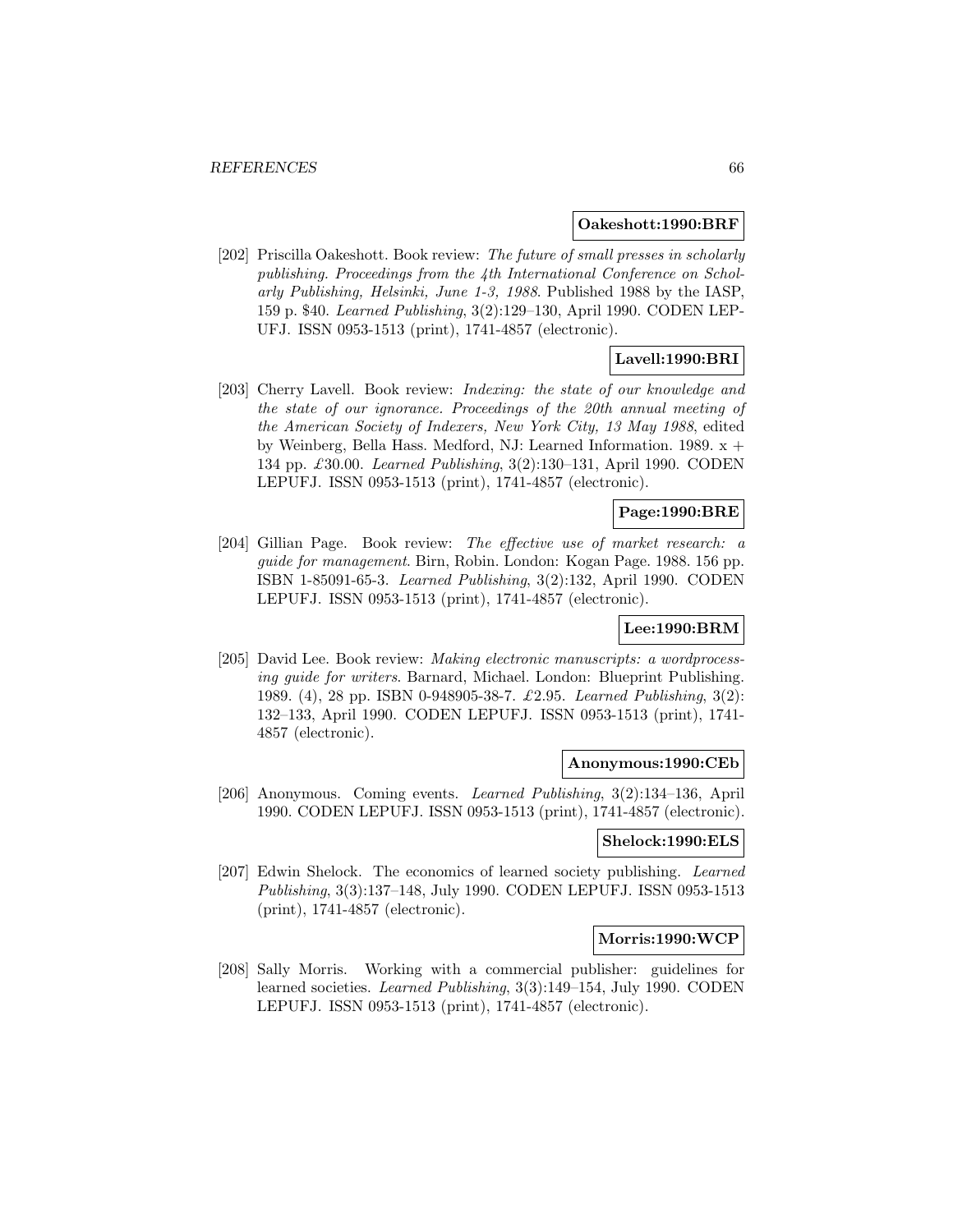### **Clarke:1990:MBJ**

[209] Malcolm Clarke. Marketing books and journals in Japan. Learned Publishing, 3(3):155–161, July 1990. CODEN LEPUFJ. ISSN 0953-1513 (print), 1741-4857 (electronic).

## **Smith:1990:JIC**

[210] Nigel Smith. Journal indexing: compiling the Legal Journals Index. Learned Publishing, 3(3):162–176, July 1990. CODEN LEPUFJ. ISSN 0953-1513 (print), 1741-4857 (electronic).

## **Anonymous:1990:PM**

[211] Anonymous. Portrait of a member. Learned Publishing, 3(3):177–178, July 1990. CODEN LEPUFJ. ISSN 0953-1513 (print), 1741-4857 (electronic).

### **Benjamin:1990:SJL**

[212] Michele Benjamin. The Scholarly Journal: The Learned Society versus the Commercial Publisher. Learned Publishing, 3(3):179–181, July 1990. CODEN LEPUFJ. ISSN 0953-1513 (print), 1741-4857 (electronic).

# **HKB:1990:LSP**

[213] H.K.B. The learned society and its publications. Learned Publishing, 3(3):181–182, July 1990. CODEN LEPUFJ. ISSN 0953-1513 (print), 1741-4857 (electronic).

### **StAubyn:1990:CCc**

[214] John St. Aubyn. Copyright corner. Learned Publishing, 3(3):183, July 1990. CODEN LEPUFJ. ISSN 0953-1513 (print), 1741-4857 (electronic).

#### **Anonymous:1990:IOc**

[215] Anonymous. Information organization. Learned Publishing, 3(3):184– 186, July 1990. CODEN LEPUFJ. ISSN 0953-1513 (print), 1741-4857 (electronic).

### **Anonymous:1990:BCNc**

[216] Anonymous. British Council news. Learned Publishing, 3(3):187–189, July 1990. CODEN LEPUFJ. ISSN 0953-1513 (print), 1741-4857 (electronic).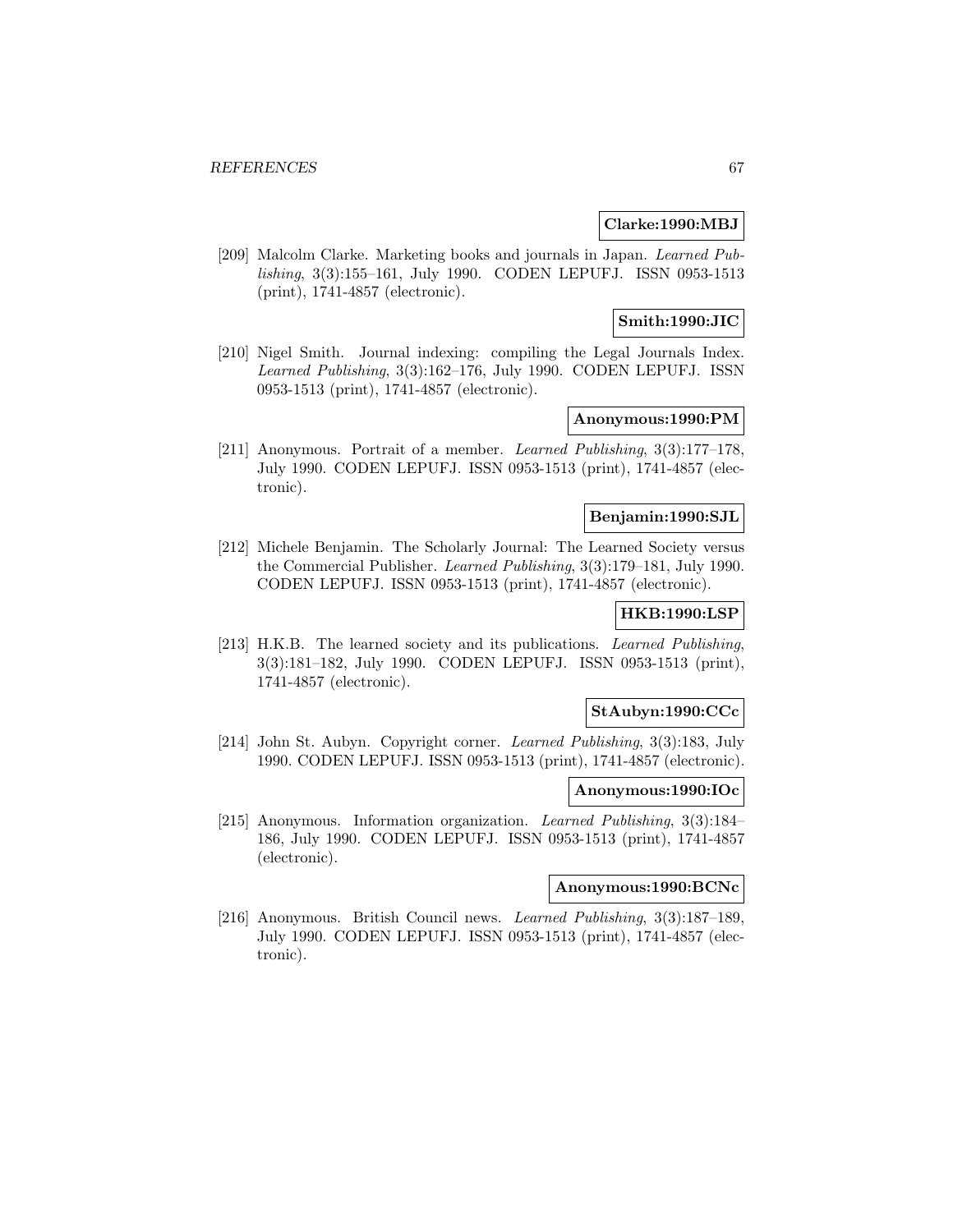### **Anonymous:1990:OD**

[217] Anonymous. Overseas developments. Learned Publishing, 3(3):190–191, July 1990. CODEN LEPUFJ. ISSN 0953-1513 (print), 1741-4857 (electronic).

#### **Anonymous:1990:RAb**

[218] Anonymous. Reading around. Learned Publishing, 3(3):192, July 1990. CODEN LEPUFJ. ISSN 0953-1513 (print), 1741-4857 (electronic).

### **OConnor:1990:BRG**

[219] Maeve O'Connor. Book reviews A guide to book publishing, revised ed. 1989. Smith, Datus C. Seattle & London: University of Washington Press. xiv + 268 pp. Cloth, ISBN 0-295-96651-3, \$25.00; Paper, ISBN 0-295-96652-1, \$12.50. Learned Publishing, 3(3):193, July 1990. CODEN LEPUFJ. ISSN 0953-1513 (print), 1741-4857 (electronic).

## **Ware:1990:BRI**

[220] Mark Ware. Book review: *Information marketing handbook*. Edited by Betty Unruh. Philadelphia, PA: NFAIS (National Federation of Abstracting and Information Services). ISBN 0-942308-24-7. 156 pp, spiral bound. Price not known. Learned Publishing, 3(3):194, July 1990. CODEN LEP-UFJ. ISSN 0953-1513 (print), 1741-4857 (electronic).

## **Feeney:1990:BRI**

[221] Mary Feeney. Book review: Introduction to desktop publishing, by Hewson, David. John Taylor Book Ventures, 1989, 112 pp, hardcover or spiral bounds, ISBN 1-871224-020. Learned Publishing, 3(3):195, July 1990. CODEN LEPUFJ. ISSN 0953-1513 (print), 1741-4857 (electronic).

#### **Paulus:1990:BRI**

[222] Kurt Paulus. Book review: International Council of Scientific Unions Yearbook 1990. Paris: ICSU. 1990. 402 pp. ISSN 0074-4387 ISBN 0- 930357-21-3. Price n.a. Learned Publishing, 3(3):195–196, July 1990. CODEN LEPUFJ. ISSN 0953-1513 (print), 1741-4857 (electronic).

#### **Anonymous:1990:CEc**

[223] Anonymous. Corning events. Learned Publishing, 3(3):198–200, July 1990. CODEN LEPUFJ. ISSN 0953-1513 (print), 1741-4857 (electronic).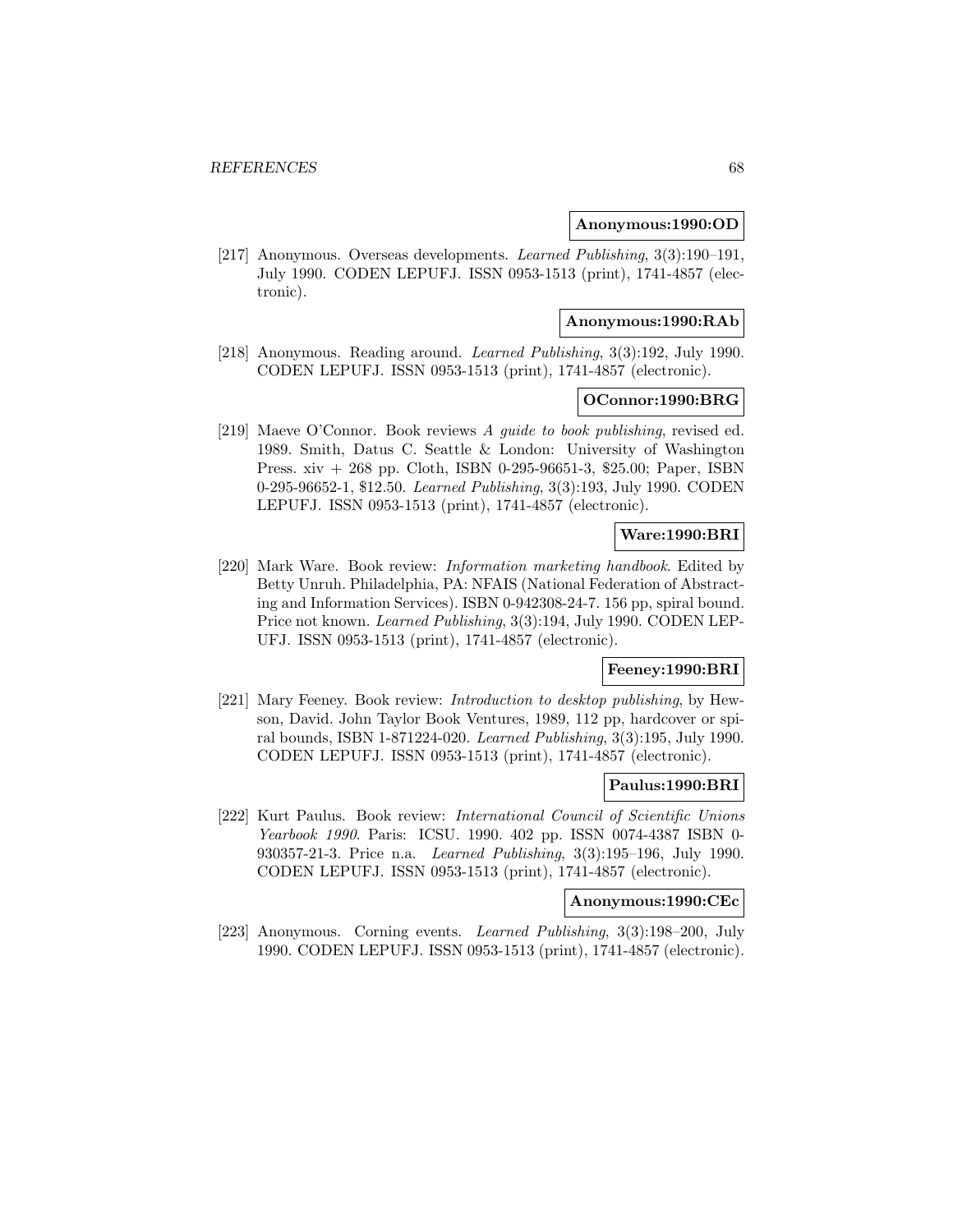### **Anonymous:1990:ESW**

[224] Anonymous. Editorial: Spread the word! Learned Publishing, 3(4):201, October 1990. CODEN LEPUFJ. ISSN 0953-1513 (print), 1741-4857 (electronic).

## **StAubyn:1990:NLJ**

[225] John D. St. Aubyn. Notes on learned journal copyright. Learned Publishing, 3(4):203–212, October 1990. CODEN LEPUFJ. ISSN 0953-1513 (print), 1741-4857 (electronic).

## **Murphy:1990:CRP**

[226] D. P. Murphy. CD-ROM publishing – is it for you? Learned Publishing, 3(4):213–216, October 1990. CODEN LEPUFJ. ISSN 0953-1513 (print), 1741-4857 (electronic).

### **Ritchie:1990:SLS**

[227] Anthony Ritchie. The Scottish learned societies and their problems. Learned Publishing, 3(4):217–223, October 1990. CODEN LEPUFJ. ISSN 0953-1513 (print), 1741-4857 (electronic).

### **Shelock:1990:RDL**

[228] Edwin Shelock. Recent developments in learned society publishing. Learned Publishing, 3(4):225–230, October 1990. CODEN LEPUFJ. ISSN 0953-1513 (print), 1741-4857 (electronic).

### **Blake:1990:MJI**

[229] Doreen Blake. Medical journal indexing. Learned Publishing, 3(4):231– 236, October 1990. CODEN LEPUFJ. ISSN 0953-1513 (print), 1741- 4857 (electronic).

#### **Anonymous:1990:PLM**

[230] Anonymous. Publishers and the law: 22 May 1990, London; ALPSP AGM. Learned Publishing, 3(4):237–240, October 1990. CODEN LEP-UFJ. ISSN 0953-1513 (print), 1741-4857 (electronic).

### **Benjamin:1990:PIB**

[231] Michele Benjamin. Professional information and book fair: 28–30 May 1990, La Defense, Paris, CNIT. Learned Publishing, 3(4):240, October 1990. CODEN LEPUFJ. ISSN 0953-1513 (print), 1741-4857 (electronic).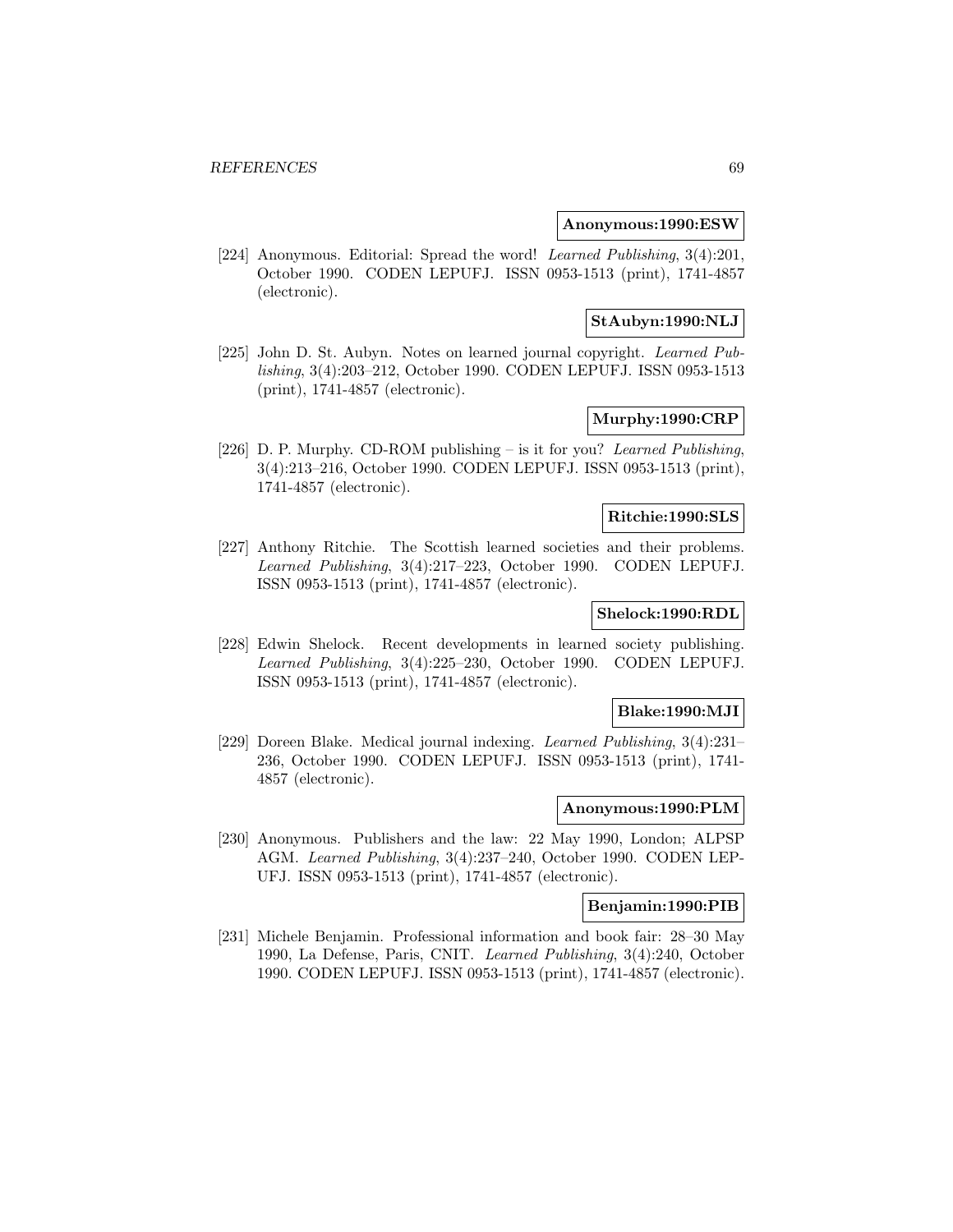### **Shelock:1990:FFM**

[232] Edwin Shelock. 1990 facing forward: meeting challenges old and new: 5–8 June 1990, San Francisco; 12th annual meeting of the Society for Scholarly Publishing. Learned Publishing, 3(4):241, October 1990. CO-DEN LEPUFJ. ISSN 0953-1513 (print), 1741-4857 (electronic).

# **Anonymous:1990:PB**

[233] Anonymous. People and bodies. Learned Publishing, 3(4):242–243, October 1990. CODEN LEPUFJ. ISSN 0953-1513 (print), 1741-4857 (electronic).

## **Anonymous:1990:RAc**

[234] Anonymous. Reading around. Learned Publishing, 3(4):244–246, October 1990. CODEN LEPUFJ. ISSN 0953-1513 (print), 1741-4857 (electronic).

## **Anonymous:1990:BCNd**

[235] Anonymous. British Council news. Learned Publishing, 3(4):247–249, October 1990. CODEN LEPUFJ. ISSN 0953-1513 (print), 1741-4857 (electronic).

#### **Anonymous:1990:IOd**

[236] Anonymous. Information organization. Learned Publishing, 3(4):249, October 1990. CODEN LEPUFJ. ISSN 0953-1513 (print), 1741-4857 (electronic).

### **Benjamin:1990:LPJ**

[237] Michele Benjamin. Logos – the Professional Journal for the Book World. Quarterly, ISSN 0957-9566. Individual,  $\pounds 30.00$ ; Institutional,  $\pounds 45.00$ . Whurr Publishers Ltd, 1 Compton Terrace, London NI 2UN. Learned Publishing, 3(4):250, October 1990. CODEN LEPUFJ. ISSN 0953-1513 (print), 1741-4857 (electronic).

# **Bell:1990:BRO**

[238] Hazel Bell. Book review: The Oxford writers' dictionary, compiled by Allen, R. E., Oxford: Oxford University Press, 1990. xvi, 448 pp. 20 cm. ISBN 0-19-282669-7 (pbk): £5.95. (Oxford reference). Learned Publishing, 3(4):250–251, October 1990. CODEN LEPUFJ. ISSN 0953-1513 (print), 1741-4857 (electronic).

# **Jones:1990:BRT**

[239] Kevin Jones. Book review: Text, ConText, and Hyper Text: writing with and for the computer, edited by Edward Barrett. Cambridge, MA, and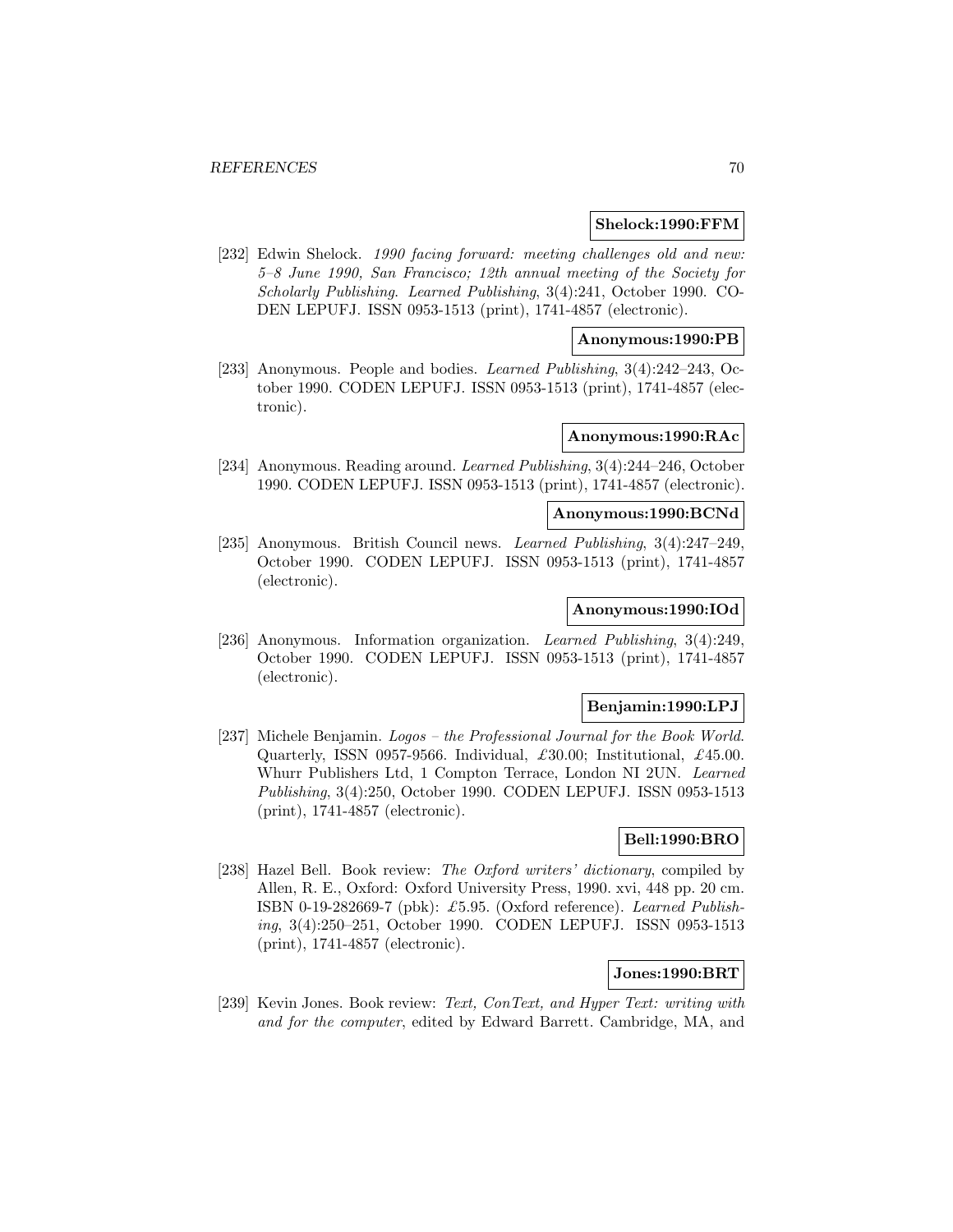London: MIT Press, 1988. xxv, 368 pp. 24 cm. Index. ISBN 0-262-02275- 3 (cased): £33.75. (MIT Press series in information systems.). Learned Publishing, 3(4):251–252, October 1990. CODEN LEPUFJ. ISSN 0953- 1513 (print), 1741-4857 (electronic).

### **Benjamin:1990:BRE**

[240] Michele Benjamin. Book review: 1990 Encyclopedia of Information Systems and Services. Edited by Amy Lucas. Detroit, MI: Gale Research Publications Inc. 10th ed. Volume 1 Descriptive listings; volume 2 Indexes. Total pages 2200. \$420. Learned Publishing, 3(4):252–253, October 1990. CODEN LEPUFJ. ISSN 0953-1513 (print), 1741-4857 (electronic).

### **Anonymous:1990:CEd**

[241] Anonymous. Coming events. Learned Publishing, 3(4):254–256, October 1990. CODEN LEPUFJ. ISSN 0953-1513 (print), 1741-4857 (electronic).

### **Huth:1991:EPL**

[242] Edward J. Huth. The editorial policy of a learned society. Learned Publishing, 4(1):1–8, January 1991. CODEN LEPUFJ. ISSN 0953-1513 (print), 1741-4857 (electronic).

### **Skaer:1991:UCD**

[243] R. J. Skaer. The use of computer disks and optical character readers in scientific publishing. Learned Publishing, 4(1):9–15, January 1991. CODEN LEPUFJ. ISSN 0953-1513 (print), 1741-4857 (electronic).

#### **Zeng:1991:AIS**

[244] Lei Zeng. Abstracting and indexing services in China. Learned Publishing, 4(1):17–28, January 1991. CODEN LEPUFJ. ISSN 0953-1513 (print), 1741-4857 (electronic).

### **Hewitt:1991:SSP**

[245] David Hewitt. The small society as publisher. Learned Publishing, 4 (1):29–34, January 1991. CODEN LEPUFJ. ISSN 0953-1513 (print), 1741-4857 (electronic).

## **Anonymous:1991:PB**

[246] Anonymous. People and bodies. Learned Publishing, 4(1):34, January 1991. CODEN LEPUFJ. ISSN 0953-1513 (print), 1741-4857 (electronic).

### **Benjamin:1991:OSC**

[247] Michele Benjamin. Occupational standards and competences in learned journal publishing: 27 June, 1990, London; Publishers Association.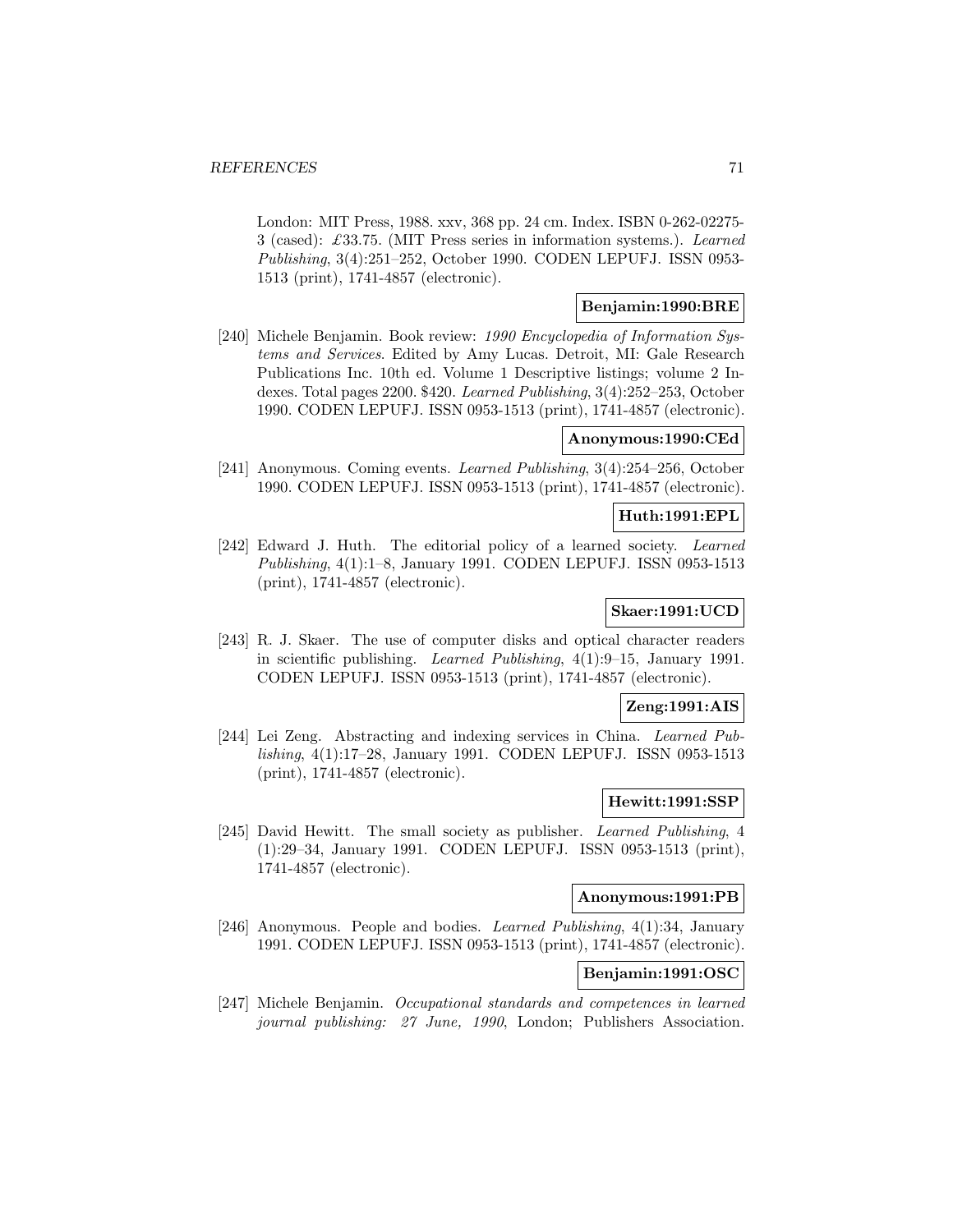Learned Publishing, 4(1):35–36, January 1991. CODEN LEPUFJ. ISSN 0953-1513 (print), 1741-4857 (electronic).

### **Benjamin:1991:MJE**

[248] Michele Benjamin. Marketing journals in Eastern Europe: 11 July, 1990, London; ALPSP. Learned Publishing, 4(1):36–38, January 1991. CODEN LEPUFJ. ISSN 0953-1513 (print), 1741-4857 (electronic).

### **Anonymous:1991:TKO**

[249] Anonymous. Tools for knowledge organization and the human interface: 14–17 August 1990, Darmstadt; International Society for Knowledge Organization. Learned Publishing, 4(1):38–39, January 1991. CODEN LEP-UFJ. ISSN 0953-1513 (print), 1741-4857 (electronic).

### **Beare:1991:PBJ**

[250] Geraldine Beare. Publishing books and journals for profit: 12 October 1990, Leatherhead; ALPSP/Pira. Learned Publishing, 4(1):39–41, January 1991. CODEN LEPUFJ. ISSN 0953-1513 (print), 1741-4857 (electronic).

## **Phelan:1991:AFO**

[251] Peter Phelan. Abstracts forum: 16 October, 1990, London; Publishers Licensing Society Learned Publishing Vol. 4 No. 1 January 1991. Learned Publishing, 4(1):41–43, January 1991. CODEN LEPUFJ. ISSN 0953- 1513 (print), 1741-4857 (electronic).

### **StAubyn:1991:PLD**

[252] John St. Aubyn. Photocopying licensing up to date. Learned Publishing, 4(1):43–44, January 1991. CODEN LEPUFJ. ISSN 0953-1513 (print), 1741-4857 (electronic).

#### **HKB:1991:TES**

[253] H.K.B. Typographical excellence in serials: Third annual Charlesworth Award. Learned Publishing, 4(1):45–48, January 1991. CODEN LEP-UFJ. ISSN 0953-1513 (print), 1741-4857 (electronic).

#### **Anonymous:1991:LAM**

[254] Anonymous. The Library Association Medals. *Learned Publishing*, 4(1): 49, January 1991. CODEN LEPUFJ. ISSN 0953-1513 (print), 1741-4857 (electronic).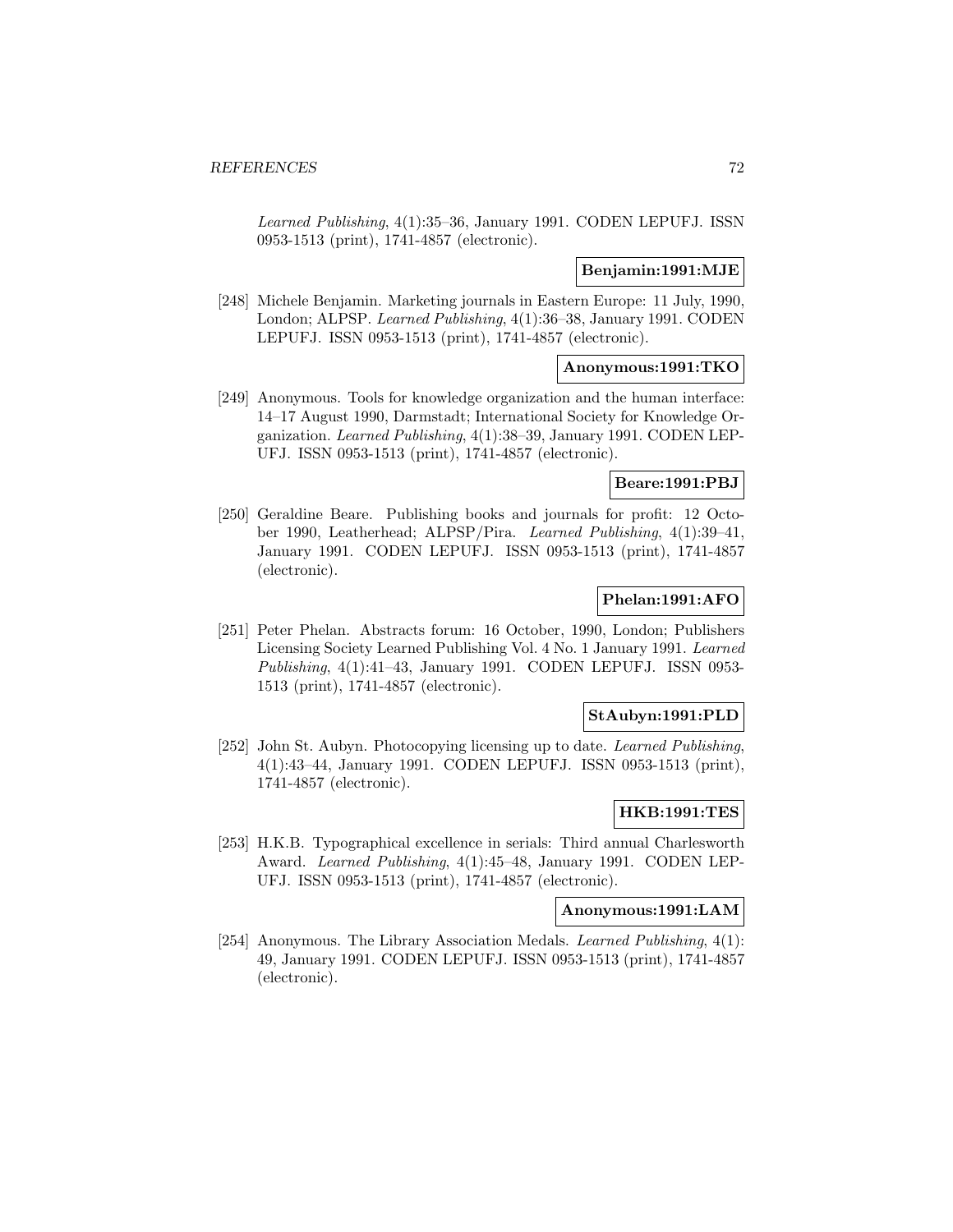#### **Anonymous:1991:IOa**

[255] Anonymous. Information organization. Learned Publishing, 4(1):50–53, January 1991. CODEN LEPUFJ. ISSN 0953-1513 (print), 1741-4857 (electronic).

#### **Anonymous:1991:RAa**

[256] Anonymous. Reading around. Learned Publishing, 4(1):54–55, January 1991. CODEN LEPUFJ. ISSN 0953-1513 (print), 1741-4857 (electronic).

#### **Anonymous:1991:BCN**

[257] Anonymous. British Council news. Learned Publishing, 4(1):55–56, January 1991. CODEN LEPUFJ. ISSN 0953-1513 (print), 1741-4857 (electronic).

## **Smart:1991:BRB**

[258] Pippa Smart. Book review: Book Production, by Peacock, John. London: Blueprint Publishing in association with The Publishers Association. Royal 8vo. 494 pp. £29.95 (cased) ISBN 0-968905-33-6. Learned Publishing, 4(1):57–58, January 1991. CODEN LEPUFJ. ISSN 0953- 1513 (print), 1741-4857 (electronic).

## **OConnor:1991:BRH**

[259] Maeve O'Connor. Book review: *Hyphenation*, by McIntosh, Ronald. Bradford, UK: Computer Hyphenation Ltd (Bradford Science Park, 1 Campus Road, Bradford BD7 1HR). vi + 96 pp. £6.95 (£4.95 paperback). ISBN 1-872757-00-6 (and 01-4). Learned Publishing, 4(1):58–59, January 1991. CODEN LEPUFJ. ISSN 0953-1513 (print), 1741-4857 (electronic).

#### **Dauker:1991:BRB**

[260] Hermi Dáuker. Book review: The Blueprint dictionary of printing and publishing. By Peacock, John & Barnard, Michael. London: Blueprint Publishing Ltd. 1990. 280 pp. Cased, £19.95. ISBN 0-948905-47-6. Learned Publishing, 4(1):59, January 1991. CODEN LEPUFJ. ISSN 0953-1513 (print), 1741-4857 (electronic).

#### **Britton:1991:BFB**

[261] A. B. Britton. Barriers to the flow of books: a statement by ELP, the Working Group of European Librarians and Publishers. 8 pp. Amsterdam, 1990. Learned Publishing, 4(1):59–61, January 1991. CODEN LEPUFJ. ISSN 0953-1513 (print), 1741-4857 (electronic).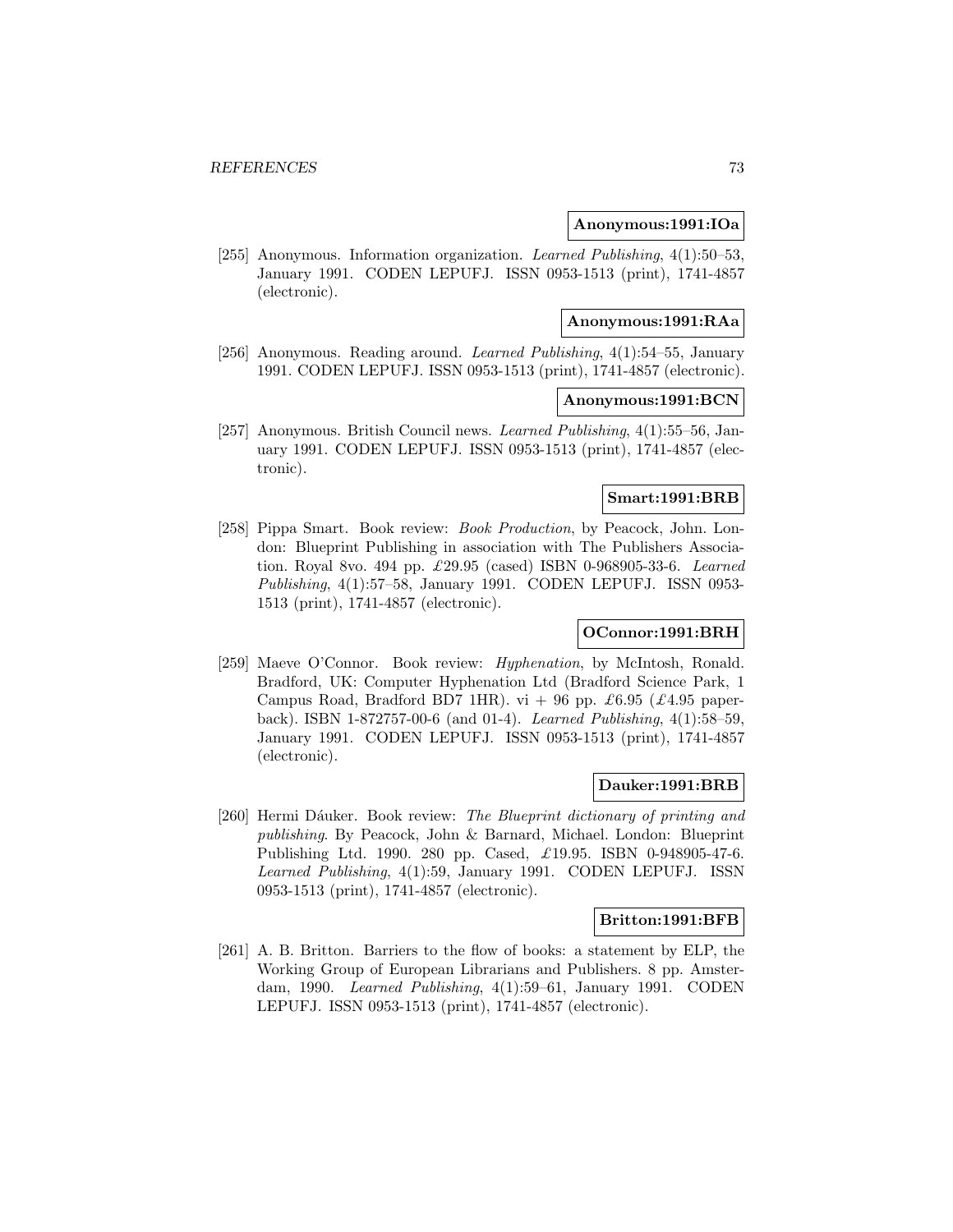#### **Anonymous:1991:PN**

[262] Anonymous. Publications noted. Learned Publishing, 4(1):61–62, January 1991. CODEN LEPUFJ. ISSN 0953-1513 (print), 1741-4857 (electronic).

#### **Anonymous:1991:CEa**

[263] Anonymous. Coming events. Learned Publishing, 4(1):63–64, January 1991. CODEN LEPUFJ. ISSN 0953-1513 (print), 1741-4857 (electronic).

#### **Charlesworth:1991:JD**

[264] Neil Charlesworth and David Penfold. Journal design. Learned Publishing, 4(2):65–75, April 1991. CODEN LEPUFJ. ISSN 0953-1513 (print), 1741-4857 (electronic).

## **Pearce:1991:SIV**

[265] Anthony Pearce. Scientific information: the views of a learned society and publisher. Learned Publishing, 4(2):77–81, April 1991. CODEN LEPUFJ. ISSN 0953-1513 (print), 1741-4857 (electronic).

#### **Oakeshott:1991:BRE**

[266] Priscilla Oakeshott. Book review: Effects of US adherence to the Berne Convention. Baumgarten, Jon A. and Meyer, Christopher A.. Published jointly by the International Publishers Association, Geneva and International Group of Scientific, Technical and Medical Publishers, Amsterdam, 1989, for their members.  $iv + 28$  pp. A5, paper cover. No ISBN or price shown. (IPA/STM Publishing Series 2). Learned Publishing, 4(2):121– 122, April 1991. CODEN LEPUFJ. ISSN 0953-1513 (print), 1741-4857 (electronic).

## **Coles:1991:SIW**

[267] Bryan Coles. Scientific information: what researchers need. Learned Publishing, 4(2):82–84, April 1991. CODEN LEPUFJ. ISSN 0953-1513 (print), 1741-4857 (electronic).

## **Bradley:1991:EAS**

[268] Cive Bradley. Electronic advances in scientific information: the commercial angle. Learned Publishing, 4(2):85–87, April 1991. CODEN LEPUFJ. ISSN 0953-1513 (print), 1741-4857 (electronic).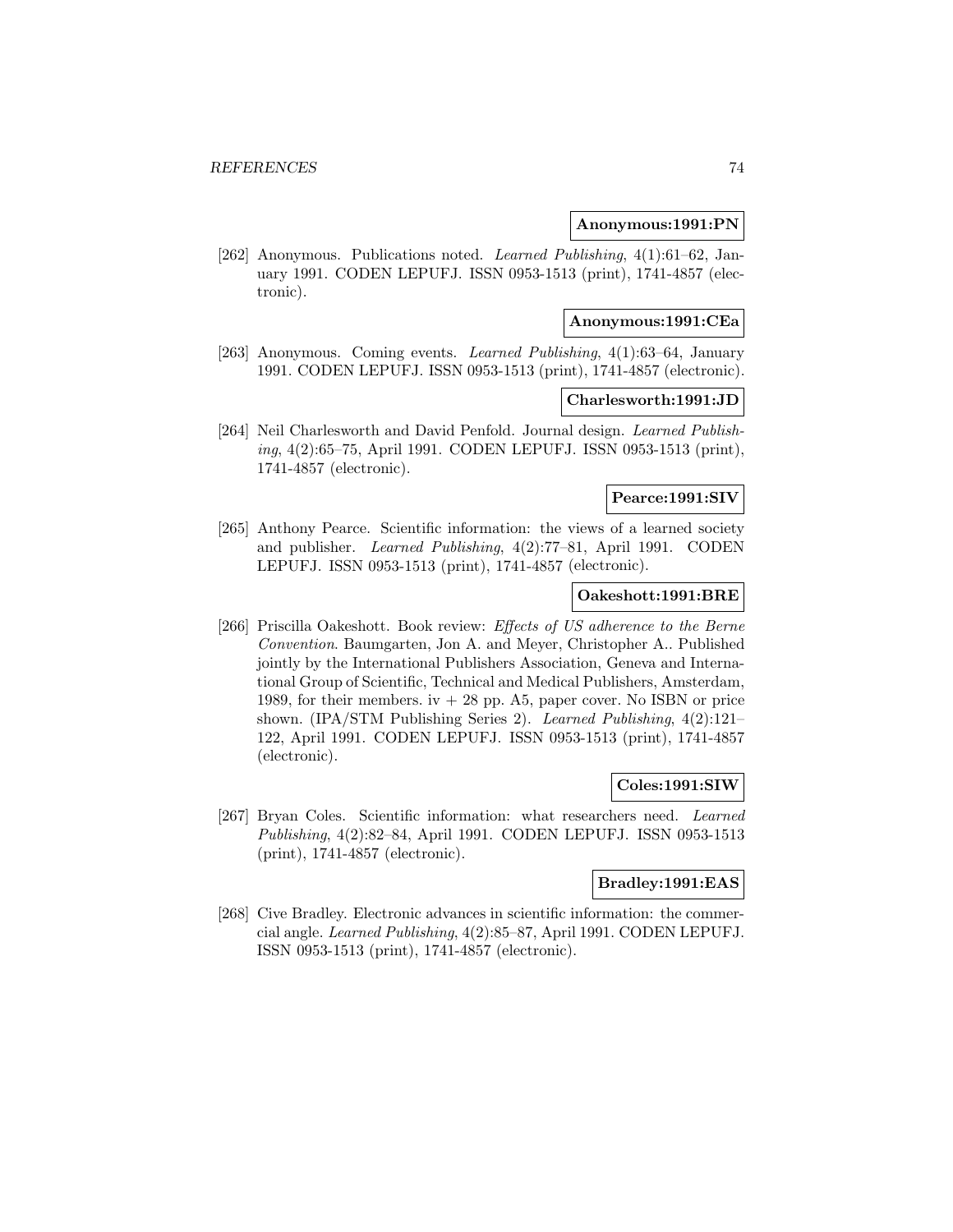# **Hall:1991:SDC**

[269] D. H. Hall. Subscriptions by Deed of Covenant: Is this charity? Learned Publishing, 4(2):88–89, April 1991. CODEN LEPUFJ. ISSN 0953-1513 (print), 1741-4857 (electronic).

# **Page:1991:TJP**

[270] Gillian Page. Training in journal publishing. Learned Publishing, 4(2): 90–91, April 1991. CODEN LEPUFJ. ISSN 0953-1513 (print), 1741-4857 (electronic).

# **Briggs:1991:RPL**

[271] C. Stephen Briggs. The refereeing of papers for learned journals. Learned Publishing, 4(2):93–95, April 1991. CODEN LEPUFJ. ISSN 0953-1513 (print), 1741-4857 (electronic).

## **Benjamin:1991:CUA**

[272] Michele Benjamin. Come in Userid 0231@UK.AC.uni.ex: your time is up. Learned Publishing, 4(2):98–101, April 1991. CODEN LEPUFJ. ISSN 0953-1513 (print), 1741-4857 (electronic).

# **Thompson:1991:BBT**

[273] Michael Thompson. The Brazilian book trade. Learned Publishing, 4 (2):102–104, April 1991. CODEN LEPUFJ. ISSN 0953-1513 (print), 1741-4857 (electronic).

## **StAubyn:1991:CCa**

[274] John St. Aubyn. Copyright corner. Learned Publishing, 4(2):104–105, April 1991. CODEN LEPUFJ. ISSN 0953-1513 (print), 1741-4857 (electronic).

# **Bell:1991:CPS**

[275] Hazel K. Bell. Copy into print: the shape of the next twenty years: 17 October 1990, Cambridge; Society of Freelance Editors and Proofreaders' first annual conference. Learned Publishing, 4(2):106, April 1991. CODEN LEPUFJ. ISSN 0953-1513 (print), 1741-4857 (electronic).

## **Benjamin:1991:SIN**

[276] Michele Benjamin. Selling to industry: 8 November 1990; Institute of Mechanical Engineers, London; ALPSP. Learned Publishing, 4(2):107– 108, April 1991. CODEN LEPUFJ. ISSN 0953-1513 (print), 1741-4857 (electronic).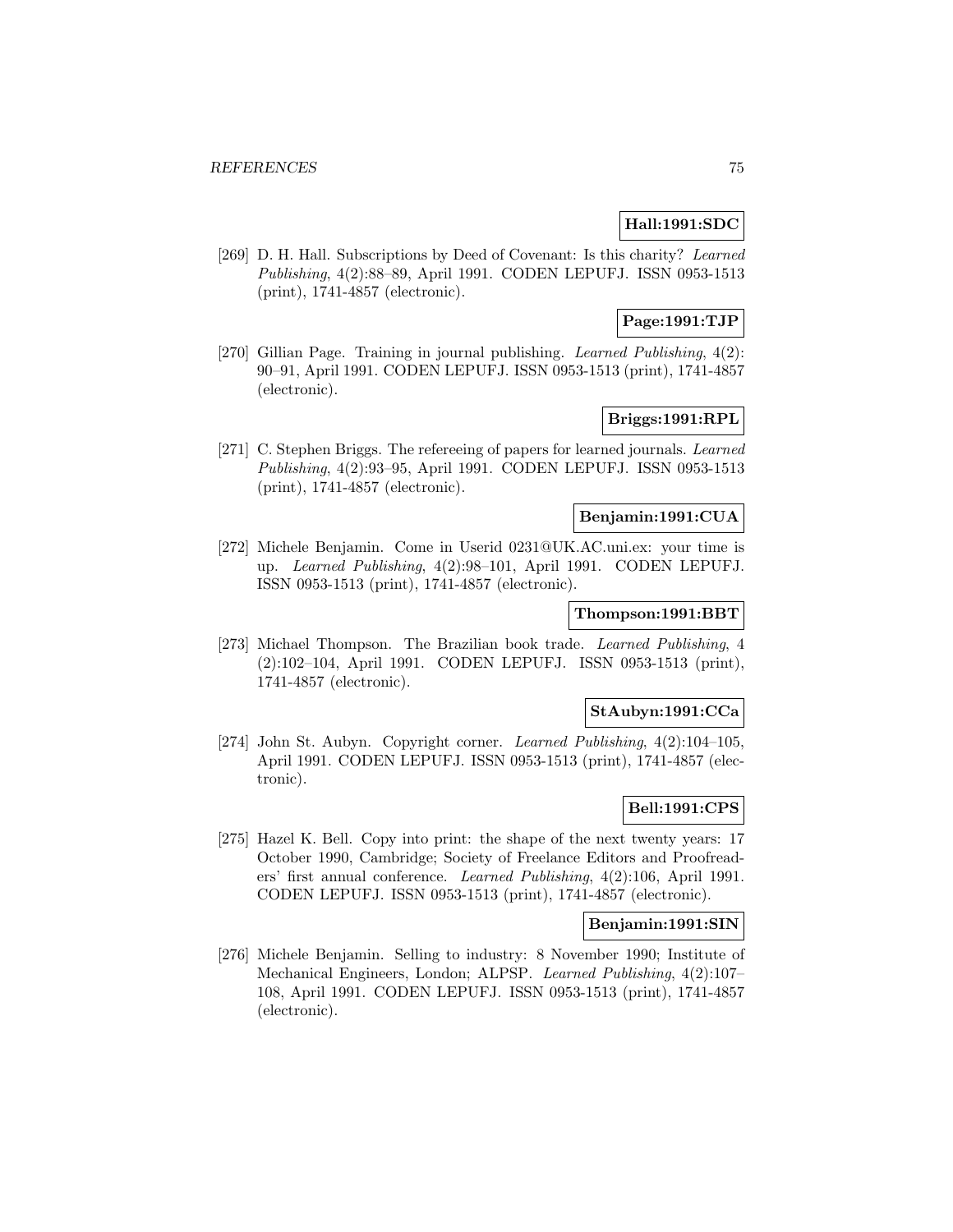## **HKB:1991:NET**

[277] H.K.B. NVQs: Editorial training for freelancers and publishers: 15 Nov. 1990, London; Society of Freelance Editors and Proofreaders. Learned Publishing, 4(2):108–109, April 1991. CODEN LEPUFJ. ISSN 0953-1513 (print), 1741-4857 (electronic).

# **HKB:1991:FDL**

[278] H.K.B. Future directions for LIS research: 14 November and 6 December 1990, London; British Library Research and Development Department. Learned Publishing, 4(2):110, April 1991. CODEN LEPUFJ. ISSN 0953- 1513 (print), 1741-4857 (electronic).

#### **Benjamin:1991:WMG**

[279] Michele Benjamin. What makes a good journal?: 11 December 1990, Ciba Foundation, London; ALPSP. Learned Publishing, 4(2):111, April 1991. CODEN LEPUFJ. ISSN 0953-1513 (print), 1741-4857 (electronic).

# **HKB:1991:SIA**

[280] H.K.B. Scientific information – access and opportunities: 23 January 1991, London; Foundation for Science and Technology/ALPSP. Learned Publishing, 4(2):112–114, April 1991. CODEN LEPUFJ. ISSN 0953-1513 (print), 1741-4857 (electronic).

# **Anonymous:1991:NCT**

[281] Anonymous. New Canadian tax. Learned Publishing, 4(2):115, April 1991. CODEN LEPUFJ. ISSN 0953-1513 (print), 1741-4857 (electronic).

#### **Anonymous:1991:MJK**

[282] Anonymous. Mission to Japan and Korea. Learned Publishing, 4(2):115– 117, April 1991. CODEN LEPUFJ. ISSN 0953-1513 (print), 1741-4857 (electronic).

# **Anonymous:1991:BCB**

[283] Anonymous. British Council book exhibitions. Learned Publishing, 4(2): 117, April 1991. CODEN LEPUFJ. ISSN 0953-1513 (print), 1741-4857 (electronic).

#### **Anonymous:1991:IOb**

[284] Anonymous. Information organization. Learned Publishing, 4(2):118– 119, April 1991. CODEN LEPUFJ. ISSN 0953-1513 (print), 1741-4857 (electronic).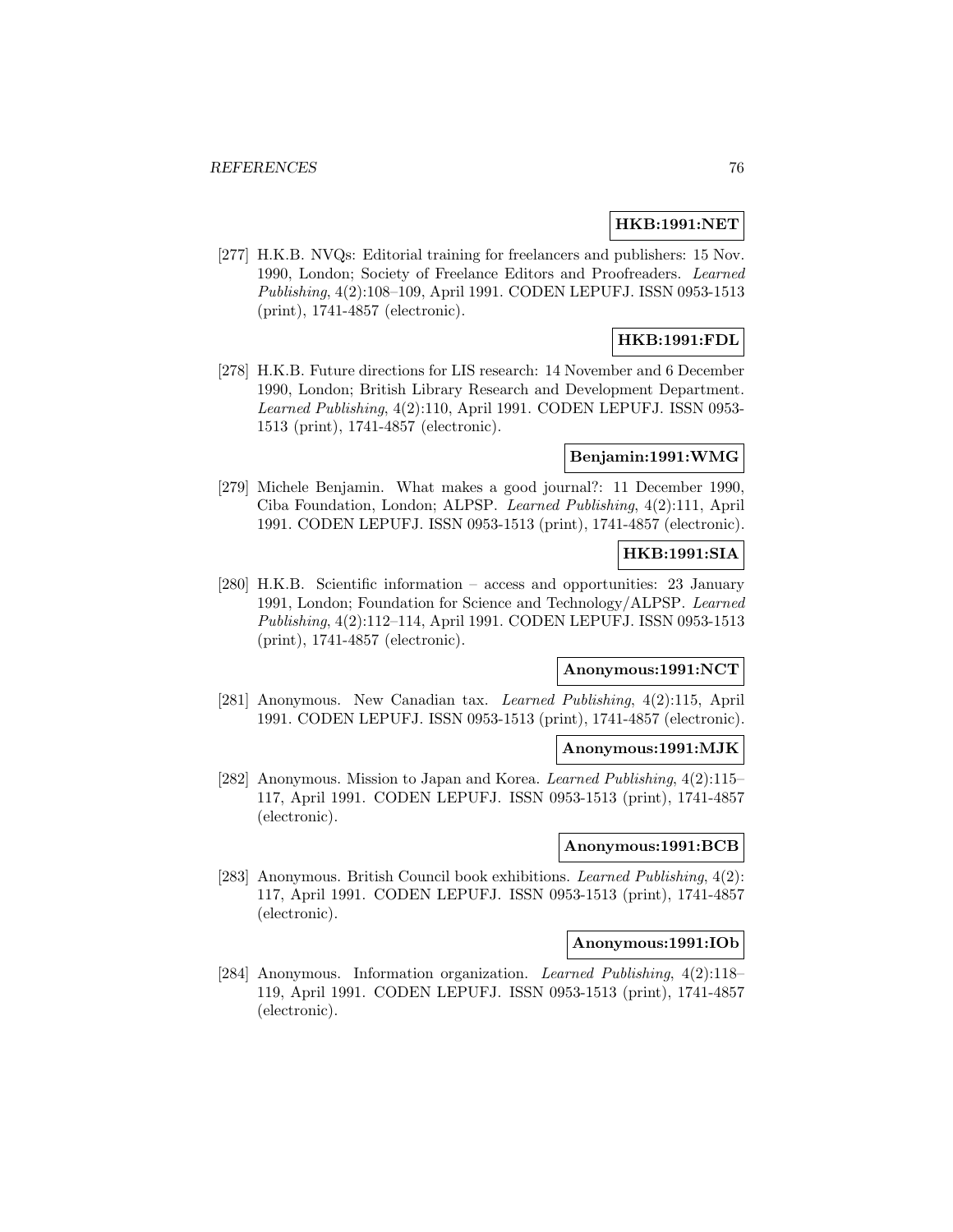#### **Burton:1991:CAB**

[285] Paul F. Burton. Current awareness bulletin: a review of information management literature. London: Aslib. ISSN 0265-9271. Annual subscription £50.00 (Aslib members), £55.00 (non-members). Learned Publishing, 4(2):120, April 1991. CODEN LEPUFJ. ISSN 0953-1513 (print), 1741-4857 (electronic).

## **Shortridge:1991:BRT**

[286] John Shortridge. Book review: Trends in database design and customer services. Edited by Wendy Schipper and Betty Unruh. NFAIS, 1990. Philadelphia US\$30.50. ISBN 0-94-2308-27-1. Learned Publishing, 4(2): 121, April 1991. CODEN LEPUFJ. ISSN 0953-1513 (print), 1741-4857 (electronic).

# **Oakeshott:1991:BRL**

[287] Priscilla Oakeshott. Book review: The law of copyright and rights in performances: The British Copyright Council's Guide. Denis de Freitas. British Copyright Council, London. 76 pp. A5, paper cover, ISBN 0- 901737-05-4. No price shown. Learned Publishing, 4(2):122, April 1991. CODEN LEPUFJ. ISSN 0953-1513 (print), 1741-4857 (electronic).

## **Oakeshott:1991:BRG**

[288] Priscilla Oakeshott. Book review: *Global copyright issues in the sec*ondary information industry. Levine, Arthur. Philadelphia: National Federation of Abstracting and Information Services,  $xii + 96$  pp. 214  $\times$  273 mm, paperback, ISBN 0-942308-28-X. No price shown. (NFAIS Report Series 4). Learned Publishing, 4(2):122–123, April 1991. CODEN LEPUFJ. ISSN 0953-1513 (print), 1741-4857 (electronic).

#### **StAubyn:1991:BRB**

[289] John St. Aubyn. Book review: *Blackstone's guide to the Copyright*, Designs & Patents Act 1988. By Dworkin, Gerald & Taylor, Richard D, Blackstone Press, London, 1989 x, 454 pp. 22 cm. Paperback ISBN 1- 85431-023-2 £18.95. Learned Publishing, 4(2):124, April 1991. CODEN LEPUFJ. ISSN 0953-1513 (print), 1741-4857 (electronic).

## **B:1991:BRB**

[290] M. B. Book review: BS 5605: 1990 Recommendations for citing and referencing published material. £21.00. BSI Linford Wood, Milton Keynes MK14 6LE. Learned Publishing, 4(2):124–125, April 1991. CODEN LEP-UFJ. ISSN 0953-1513 (print), 1741-4857 (electronic).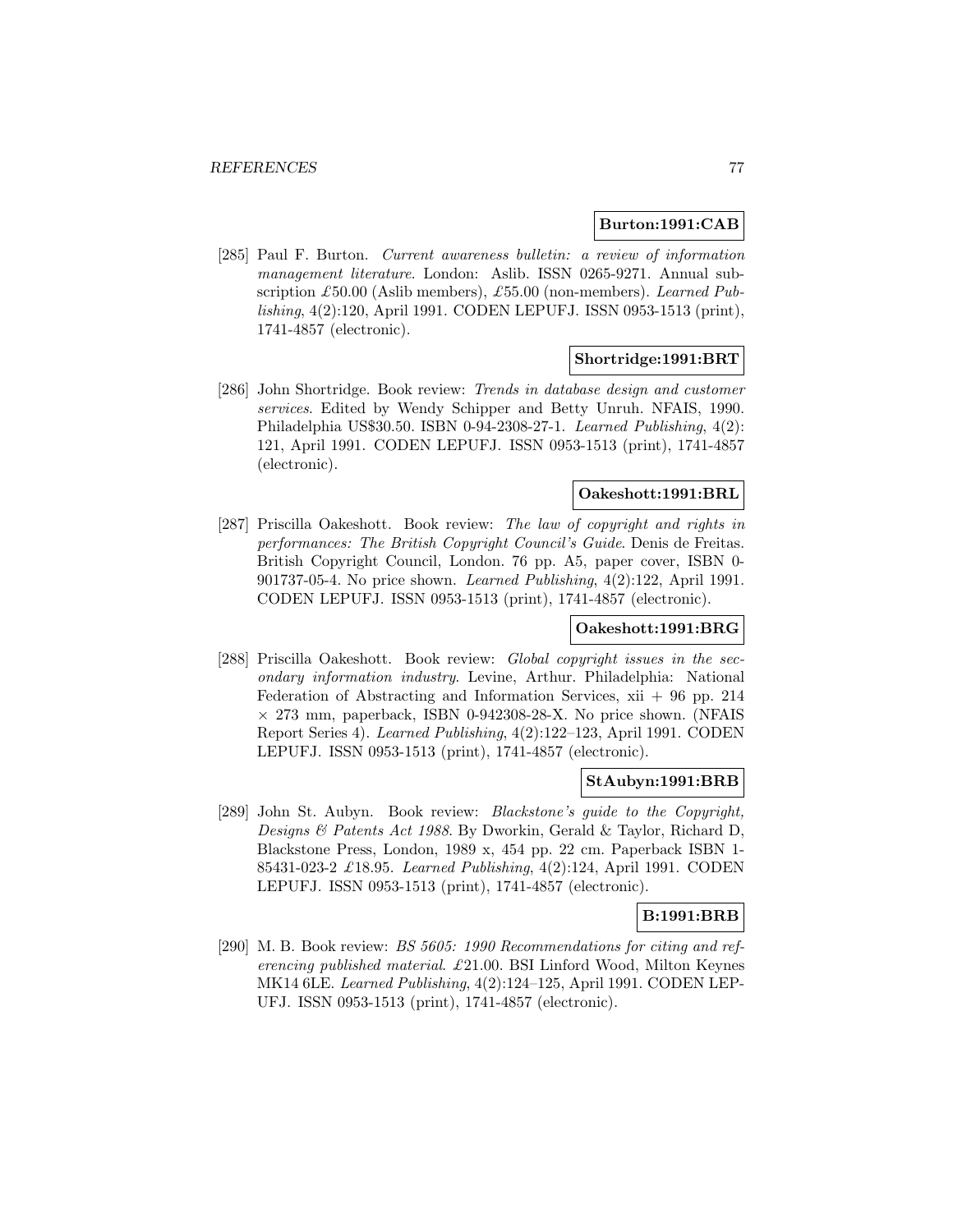# **B:1991:BPT**

[291] M. B. BS4821: 1990 Presentation of theses and dissertations. Pp. 28.  $£35.40.$  The British Standards Institute, Milton Keynes. Learned Publishing, 4(2):125, April 1991. CODEN LEPUFJ. ISSN 0953-1513 (print), 1741-4857 (electronic).

# **HKB:1991:BRR**

[292] H.K.B. Book review: Reducing publication costs, by Crummy, Philip. Birmingham: The Institute of Field Archaeologists' Technical Paper No. 6, 1990. 16 pp. Learned Publishing, 4(2):125, April 1991. CODEN LEP-UFJ. ISSN 0953-1513 (print), 1741-4857 (electronic).

#### **Anonymous:1991:CEb**

[293] Anonymous. Coming events. Learned Publishing, 4(2):127–128, April 1991. CODEN LEPUFJ. ISSN 0953-1513 (print), 1741-4857 (electronic).

#### **Dorner:1991:AIT**

[294] Jane Dorner. Authors and information technology: new challenges in publishing. Learned Publishing, 4(3):129–138, July 1991. CODEN LEP-UFJ. ISSN 0953-1513 (print), 1741-4857 (electronic).

## **Scott:1991:WIN**

[295] Elspeth Scott. What industry needs: the industrial user's viewpoint. Learned Publishing, 4(3):139–144, July 1991. CODEN LEPUFJ. ISSN 0953-1513 (print), 1741-4857 (electronic).

#### **Kogan:1991:AUM**

[296] Philip Kogan. Activating unconventional markets. Learned Publishing, 4(3):145–148, July 1991. CODEN LEPUFJ. ISSN 0953-1513 (print), 1741-4857 (electronic).

#### **Swinnerton-Dyer:1991:INA**

[297] Peter Swinnerton-Dyer. The information needs of academics and researchers. Learned Publishing, 4(3):149–151, July 1991. CODEN LEP-UFJ. ISSN 0953-1513 (print), 1741-4857 (electronic).

## **Anonymous:1991:IME**

[298] Anonymous. The Institution of Mechanical Engineers (MEP Ltd). Learned Publishing, 4(3):153–155, July 1991. CODEN LEPUFJ. ISSN 0953-1513 (print), 1741-4857 (electronic).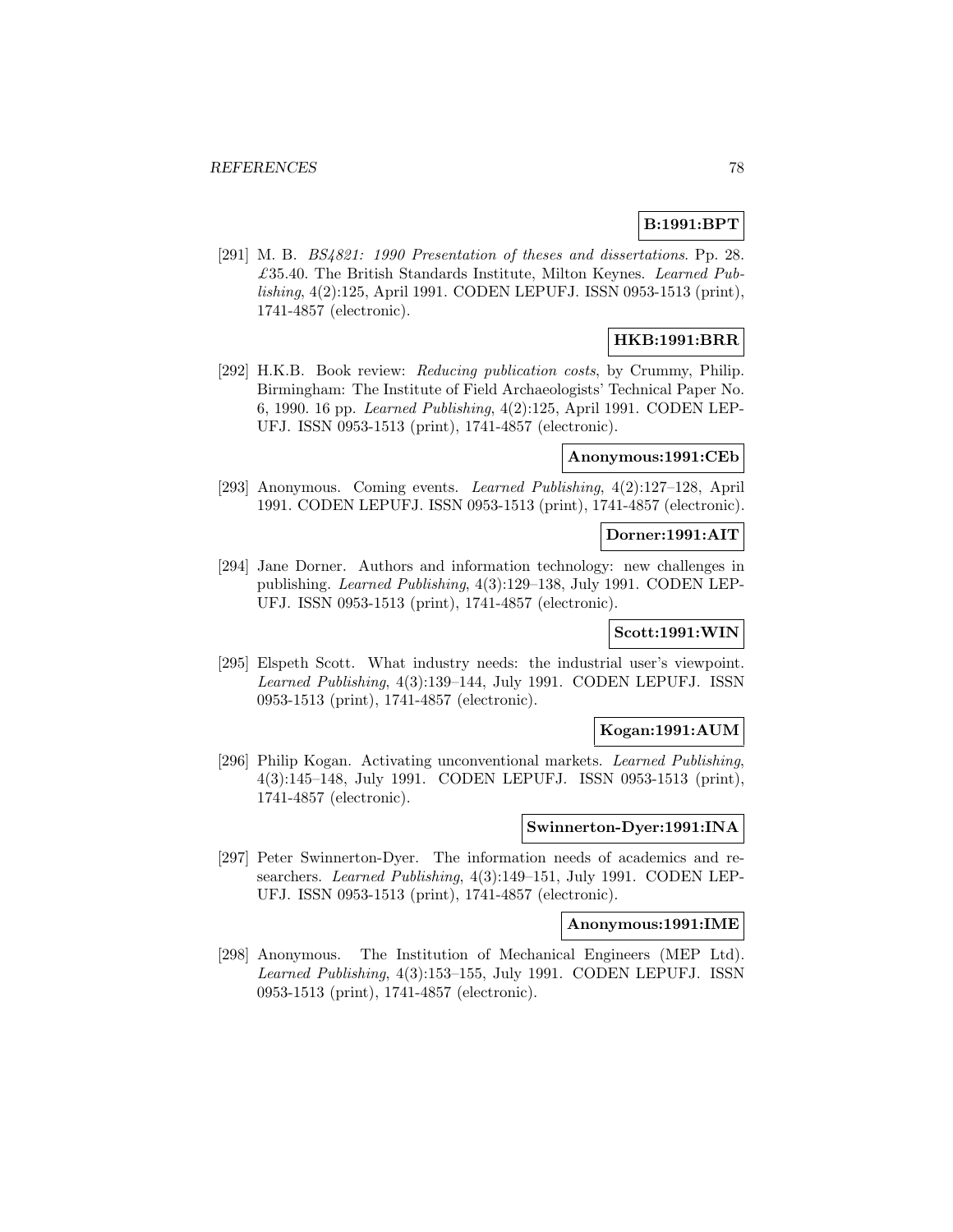## **Bell:1991:MBE**

[299] Hazel K. Bell. Marketing books in Europe: 21 February 1991, London; ALPSP. Learned Publishing, 4(3):157–158, July 1991. CODEN LEPUFJ. ISSN 0953-1513 (print), 1741-4857 (electronic).

# **HKB:1991:FCG**

[300] H.K.B. Forum on Canadian GST: 12 March 1991, London; PA. Learned Publishing, 4(3):159–162, July 1991. CODEN LEPUFJ. ISSN 0953-1513 (print), 1741-4857 (electronic).

# **Dorner:1991:CWP**

[301] Jane Dorner. Computers and the writing process: 22–23 March 1991, Brighton; Computers and Writing Association. Learned Publishing, 4(3): 162–164, July 1991. CODEN LEPUFJ. ISSN 0953-1513 (print), 1741- 4857 (electronic).

# **Bell:1991:PWN**

[302] Hazel K. Bell. Publishers: who needs them?: 7th International Learned Journals Seminar, ALPSP/PA. Learned Publishing, 4(3):164–167, July 1991. CODEN LEPUFJ. ISSN 0953-1513 (print), 1741-4857 (electronic).

# **Thomson:1991:PP**

[303] Ned Thomson. Publications on paper. Learned Publishing, 4(3):168– 169, July 1991. CODEN LEPUFJ. ISSN 0953-1513 (print), 1741-4857 (electronic).

## **Anonymous:1991:WAT**

[304] Anonymous. Words against technology. Learned Publishing, 4(3):170– 171, July 1991. CODEN LEPUFJ. ISSN 0953-1513 (print), 1741-4857 (electronic).

# **StAubyn:1991:CCb**

[305] John St. Aubyn. Copyright corner. Learned Publishing, 4(3):172–173, July 1991. CODEN LEPUFJ. ISSN 0953-1513 (print), 1741-4857 (electronic).

## **Stevenson:1991:AE**

[306] Val Stevenson. Assessing editors. Learned Publishing, 4(3):173, July 1991. CODEN LEPUFJ. ISSN 0953-1513 (print), 1741-4857 (electronic).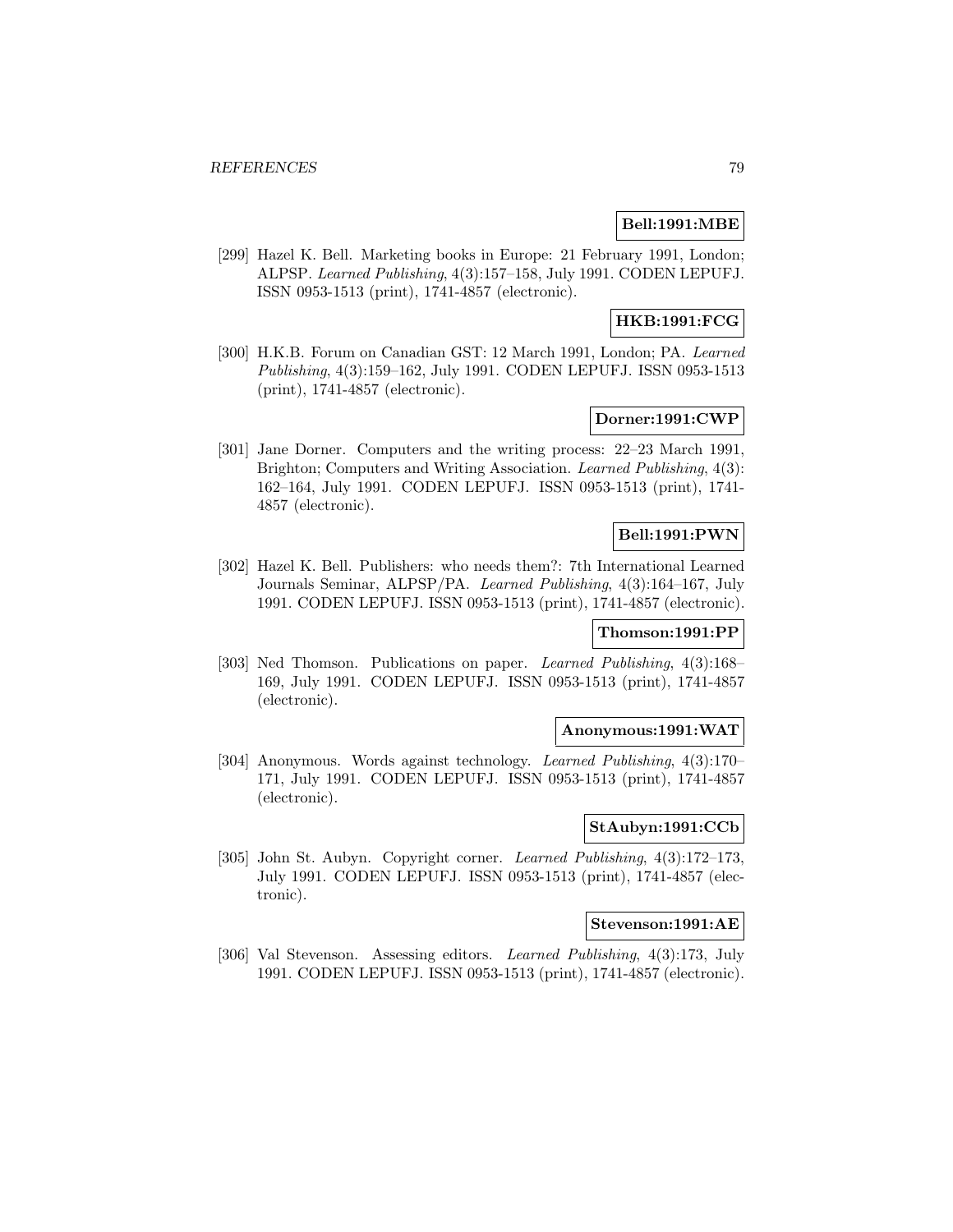#### **Anonymous:1991:IOc**

[307] Anonymous. Information organization. Learned Publishing, 4(3):174– 177, July 1991. CODEN LEPUFJ. ISSN 0953-1513 (print), 1741-4857 (electronic).

#### **Anonymous:1991:OAa**

[308] Anonymous. Overseas affairs. Learned Publishing, 4(3):178–180, July 1991. CODEN LEPUFJ. ISSN 0953-1513 (print), 1741-4857 (electronic).

## **Anonymous:1991:RAb**

[309] Anonymous. Reading around. Learned Publishing, 4(3):181–182, July 1991. CODEN LEPUFJ. ISSN 0953-1513 (print), 1741-4857 (electronic).

## **Lee:1991:BRI**

[310] David Lee. Book review: Information UK 2000. Edited by John Martyn, Peter Vickers and Mary Feeney. ISBN 0-86291-620-8. London: British Library Research; Bowker-Saur, 1990. Learned Publishing, 4(3):183–184, July 1991. CODEN LEPUFJ. ISSN 0953-1513 (print), 1741-4857 (electronic).

## **Paulus:1991:BRK**

[311] Kurt Paulus. Book review: Key note report – a market sector overview: book publishing. Ninth edition. Hampton, Middx: Key Note Publications Ltd. 1992. 48pp. Paperback. £169. ISBN 1-85056-859-6. Learned Publishing, 4(3):184–185, July 1991. CODEN LEPUFJ. ISSN 0953-1513 (print), 1741-4857 (electronic).

## **Lee:1991:BRE**

[312] David Lee. Book review: The electronic campus, an information strategy: proceedings of a conference held on 28-30 October 1988 at Banbury. Edited by Lynne J. Brindley. (Library and Information Research Report 73). ISBN 0-7123-3187-5. London: The British Library, 1989. Learned Publishing, 4(3):185–186, July 1991. CODEN LEPUFJ. ISSN 0953-1513 (print), 1741-4857 (electronic).

# **Seal:1991:BRE**

[313] Alan Seal. Book review: *The emergence of the electronic book*. Feldman, Tony. London: British National Bibliography Research Fund with the Publishers Association, 1990. vii, 74 pp. 30 cm. ISBN 0-7123-3227-8 (pbk): £30.00. (BNBRF report 46.). Learned Publishing,  $4(3)$ :186-187, July 1991. CODEN LEPUFJ. ISSN 0953-1513 (print), 1741-4857 (electronic).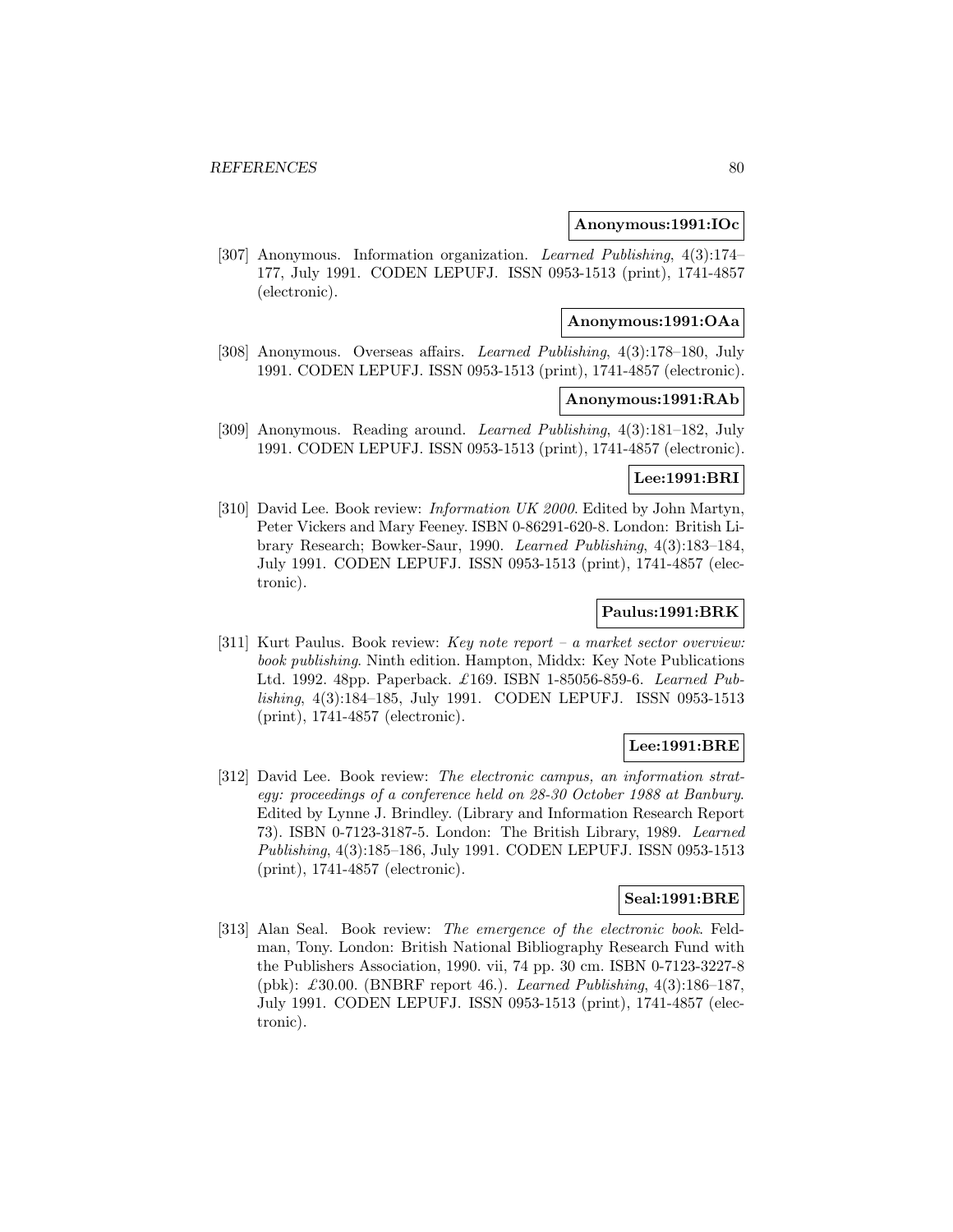#### **Britton:1991:BRS**

[314] A. B. Britton. Book review: Secondary information service statistics. Edited by Wendy Schipper and Betty Unruh. Philadelphia: National Federation of Abstracting and Information Services, 1990. (NFAIS report series 2). 130pp. Paperback. ISBN 0-942308-26-3, \$185.50. Learned Publishing, 4(3):187–188, July 1991. CODEN LEPUFJ. ISSN 0953-1513 (print), 1741-4857 (electronic).

#### **Anonymous:1991:CEc**

[315] Anonymous. Coming events. Learned Publishing, 4(3):190–192, July 1991. CODEN LEPUFJ. ISSN 0953-1513 (print), 1741-4857 (electronic).

#### **Dunn:1991:PCL**

[316] Ronald G. Dunn and Peter T. Shepherd. Publishers: the critical link. Learned Publishing, 4(4):193–201, October 1991. CODEN LEPUFJ. ISSN 0953-1513 (print), 1741-4857 (electronic).

## **Russon:1991:SIW**

[317] David Russon. Scientific information: What libraries should supply. Learned Publishing, 4(4):203–205, October 1991. CODEN LEPUFJ. ISSN 0953-1513 (print), 1741-4857 (electronic).

## **Bell:1991:LDE**

[318] Hazel K. Bell. Legal deposit in Euston Street. Learned Publishing, 4 (4):207–214, October 1991. CODEN LEPUFJ. ISSN 0953-1513 (print), 1741-4857 (electronic).

## **Tolba:1991:SWI**

[319] Hany Tolba. Spreading the word: an international view. Learned Publishing, 4(4):215–218, October 1991. CODEN LEPUFJ. ISSN 0953-1513 (print), 1741-4857 (electronic).

# **vanMuyen:1991:MBN**

[320] Ad van Muyen. Marketing books in The Netherlands. Learned Publishing, 4(4):219–225, October 1991. CODEN LEPUFJ. ISSN 0953-1513 (print), 1741-4857 (electronic).

#### **Anonymous:1991:SJE**

[321] Anonymous. The song of a journal editor. Learned Publishing, 4(4):226, October 1991. CODEN LEPUFJ. ISSN 0953-1513 (print), 1741-4857 (electronic).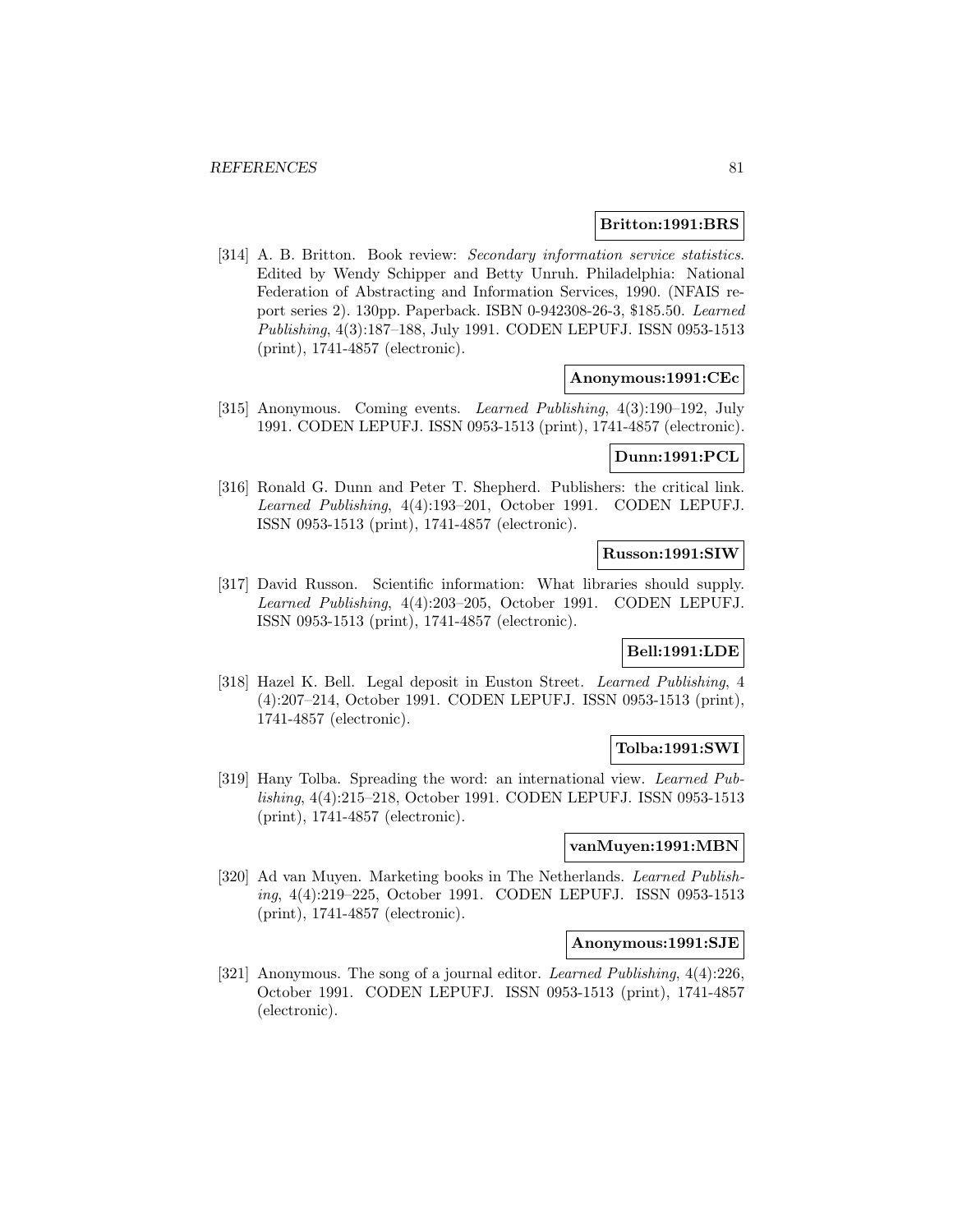#### **Donovan:1991:PCO**

[322] Bernard Donovan. Publishers: commercial and otherwise: 21 May 1991, London; ALPSP AGM. Learned Publishing, 4(4):227, October 1991. CODEN LEPUFJ. ISSN 0953-1513 (print), 1741-4857 (electronic).

# **Bell:1991:EME**

[323] Hazel K. Bell and Cherry Lavell. Electronics and manuscript editing: boon or bane?: 21 May 1991, London; ALPSP/EASE. Learned Publishing, 4(4):227–232, October 1991. CODEN LEPUFJ. ISSN 0953-1513 (print), 1741-4857 (electronic).

## **Bell:1991:PDJ**

[324] Hazel K. Bell. Printing by design: 19 June 1991, London; PA Small Publishers Group /BL Centre for the Book. Learned Publishing, 4(4): 232–235, October 1991. CODEN LEPUFJ. ISSN 0953-1513 (print), 1741-4857 (electronic).

## **StAubyn:1991:CCc**

[325] John St. Aubyn. Copyright corner. Learned Publishing, 4(4):236–237, October 1991. CODEN LEPUFJ. ISSN 0953-1513 (print), 1741-4857 (electronic).

## **Anonymous:1991:OAb**

[326] Anonymous. Overseas affairs. Learned Publishing, 4(4):238–241, October 1991. CODEN LEPUFJ. ISSN 0953-1513 (print), 1741-4857 (electronic).

#### **Anonymous:1991:BCP**

[327] Anonymous. British Council promotion. Learned Publishing, 4(4):241– 242, October 1991. CODEN LEPUFJ. ISSN 0953-1513 (print), 1741- 4857 (electronic).

#### **Anonymous:1991:IOd**

[328] Anonymous. Information organization. Learned Publishing, 4(4):243– 244, October 1991. CODEN LEPUFJ. ISSN 0953-1513 (print), 1741- 4857 (electronic).

# **Anonymous:1991:RAc**

[329] Anonymous. Reading around. Learned Publishing, 4(4):245–247, October 1991. CODEN LEPUFJ. ISSN 0953-1513 (print), 1741-4857 (electronic).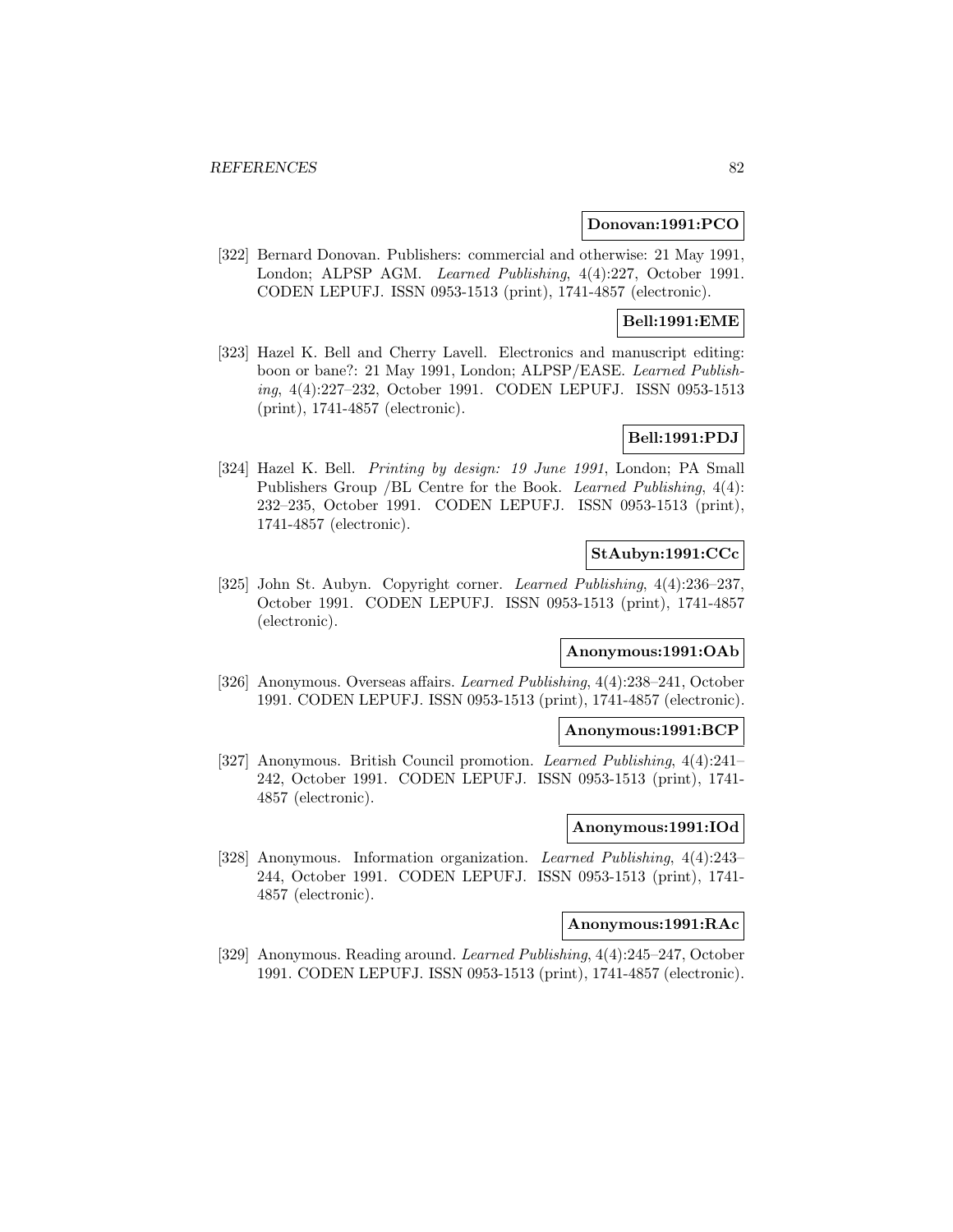#### **OConnor:1991:BRB**

[330] Maeve O'Connor. Book reviews: Basic editing: a practical course. Harris, Nicola. London: Book House Training Centre. Two volumes. The text, 208 p, £20, ISBN 0-907706-02-9. The exercises, 160 p, £5, ISBN 0- 907706-03-7. Obtainable from Spa Books, PO Box 47, Stevenage, Herts, SG2 8UH, UK. Learned Publishing, 4(4):248–249, October 1991. CODEN LEPUFJ. ISSN 0953-1513 (print), 1741-4857 (electronic).

#### **Britton:1991:BRM**

[331] A. B. Britton. Book review: *Magazine and journal production*. 2nd ed. Barnard, Michael. London: Blueprint Publishing, 1990. xiv, 378. ISBN 0-948905-31-X. £29.95. Learned Publishing, 4(4):249–250, October 1991. CODEN LEPUFJ. ISSN 0953-1513 (print), 1741-4857 (electronic).

# **Dunkley:1991:BRW**

[332] Bernard Dunkley. Book review: Writing non-fiction. Lyons, Stanley. Stanley Lyons, 4 The Rise, Shipton Oliffe, Cheltenham, Glos. GL54 4JQ ISBN: 1-873521-00-6 180  $\times$  115 mm (c) 1991 Stanley Lyons  $x + 193$  pages, casebound £13.95. Learned Publishing, 4(4):250, October 1991. CODEN LEPUFJ. ISSN 0953-1513 (print), 1741-4857 (electronic).

## **Anonymous:1991:U**

[333] Anonymous. These I have used. *Learned Publishing*, 4(4):252–253, October 1991. CODEN LEPUFJ. ISSN 0953-1513 (print), 1741-4857 (electronic).

#### **Anonymous:1991:CEd**

[334] Anonymous. Coming events. *Learned Publishing*, 4(4):254–256, October 1991. CODEN LEPUFJ. ISSN 0953-1513 (print), 1741-4857 (electronic).

# **Anonymous:1991:NC**

[335] Anonymous. Notes for contributors. Learned Publishing, 4(4):256, October 1991. CODEN LEPUFJ. ISSN 0953-1513 (print), 1741-4857 (electronic).

## **Friend:1992:LVF**

[336] F. J. Friend. A Librarian's view of the future of scholarly communication. Learned Publishing, 5(1):1–6, January 1992. CODEN LEPUFJ. ISSN 0953-1513 (print), 1741-4857 (electronic).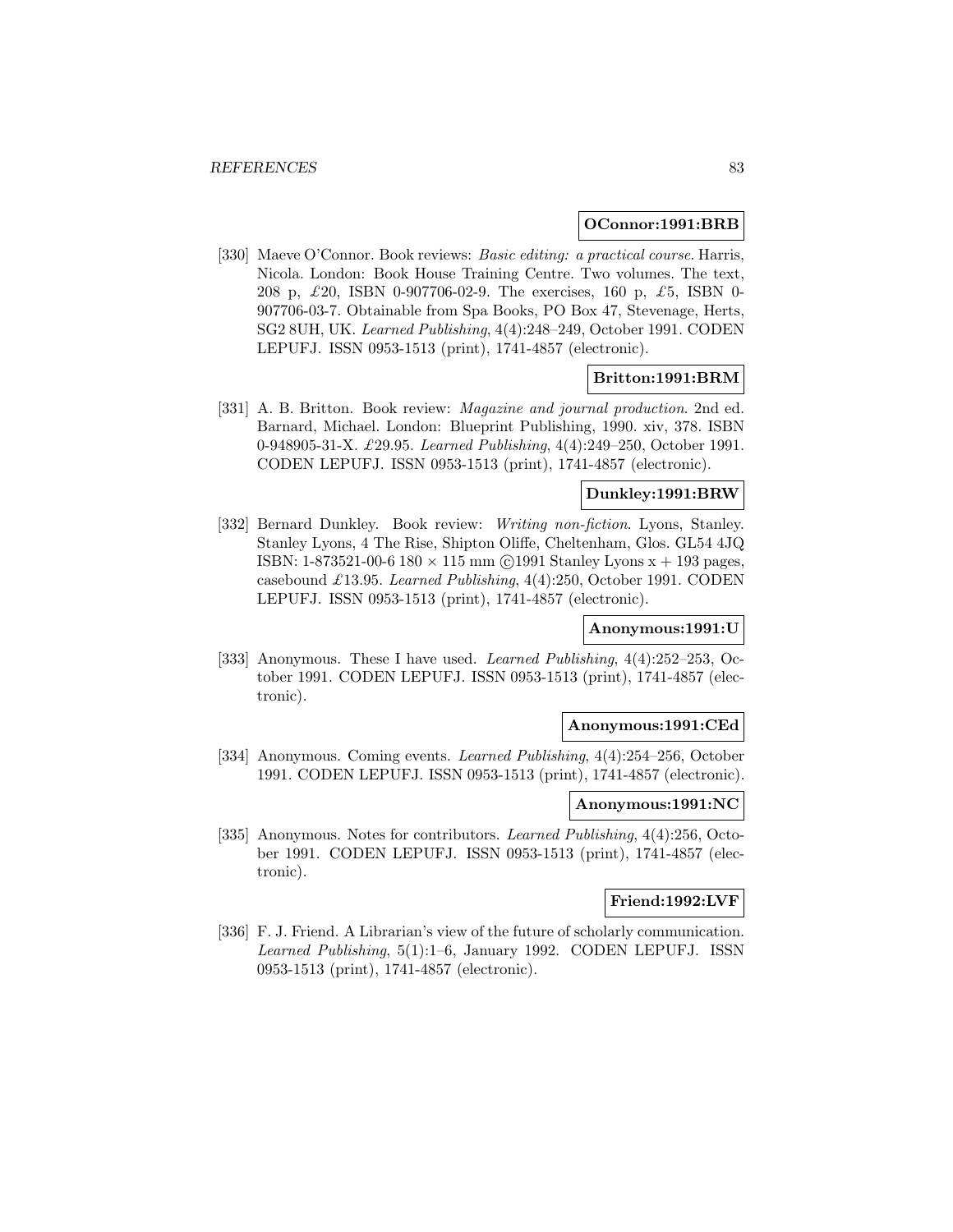## **Manley:1992:ES**

[337] Don Manley. The editor's style. *Learned Publishing*, 5(1):7–12, January 1992. CODEN LEPUFJ. ISSN 0953-1513 (print), 1741-4857 (electronic).

## **Wellisch:1992:IP**

[338] Hans H. Wellisch. The indexing of periodicals. Learned Publishing, 5 (1):13–18, January 1992. CODEN LEPUFJ. ISSN 0953-1513 (print), 1741-4857 (electronic).

# **HKB:1992:ABC**

[339] H.K.B. Audit Bureau of Circulations. Learned Publishing, 5(1):19–20, January 1992. CODEN LEPUFJ. ISSN 0953-1513 (print), 1741-4857 (electronic).

## **Minderhaud-Jones:1992:SS**

[340] Marilyn Minderhaud-Jones and Sue Martin. Standing up for standards. Learned Publishing, 5(1):20–21, January 1992. CODEN LEPUFJ. ISSN 0953-1513 (print), 1741-4857 (electronic).

## **HKB:1992:ETR**

[341] H.K.B. Editorial training and recruitment. *Learned Publishing*, 5(1):21– 24, January 1992. CODEN LEPUFJ. ISSN 0953-1513 (print), 1741-4857 (electronic).

# **Lee:1992:ENP**

[342] David Lee. Electronic networks and publishing. Learned Publishing, 5 (1):25–27, January 1992. CODEN LEPUFJ. ISSN 0953-1513 (print), 1741-4857 (electronic).

#### **Anonymous:1992:CGA**

[343] Anonymous. The Charlesworth Group Award for Typographical Excellence in Journal and Serial Production. Learned Publishing, 5(1):31–32, January 1992. CODEN LEPUFJ. ISSN 0953-1513 (print), 1741-4857 (electronic).

# **Anonymous:1992:LAA**

[344] Anonymous. Library Association Awards. Learned Publishing, 5(1):32– 33, January 1992. CODEN LEPUFJ. ISSN 0953-1513 (print), 1741-4857 (electronic).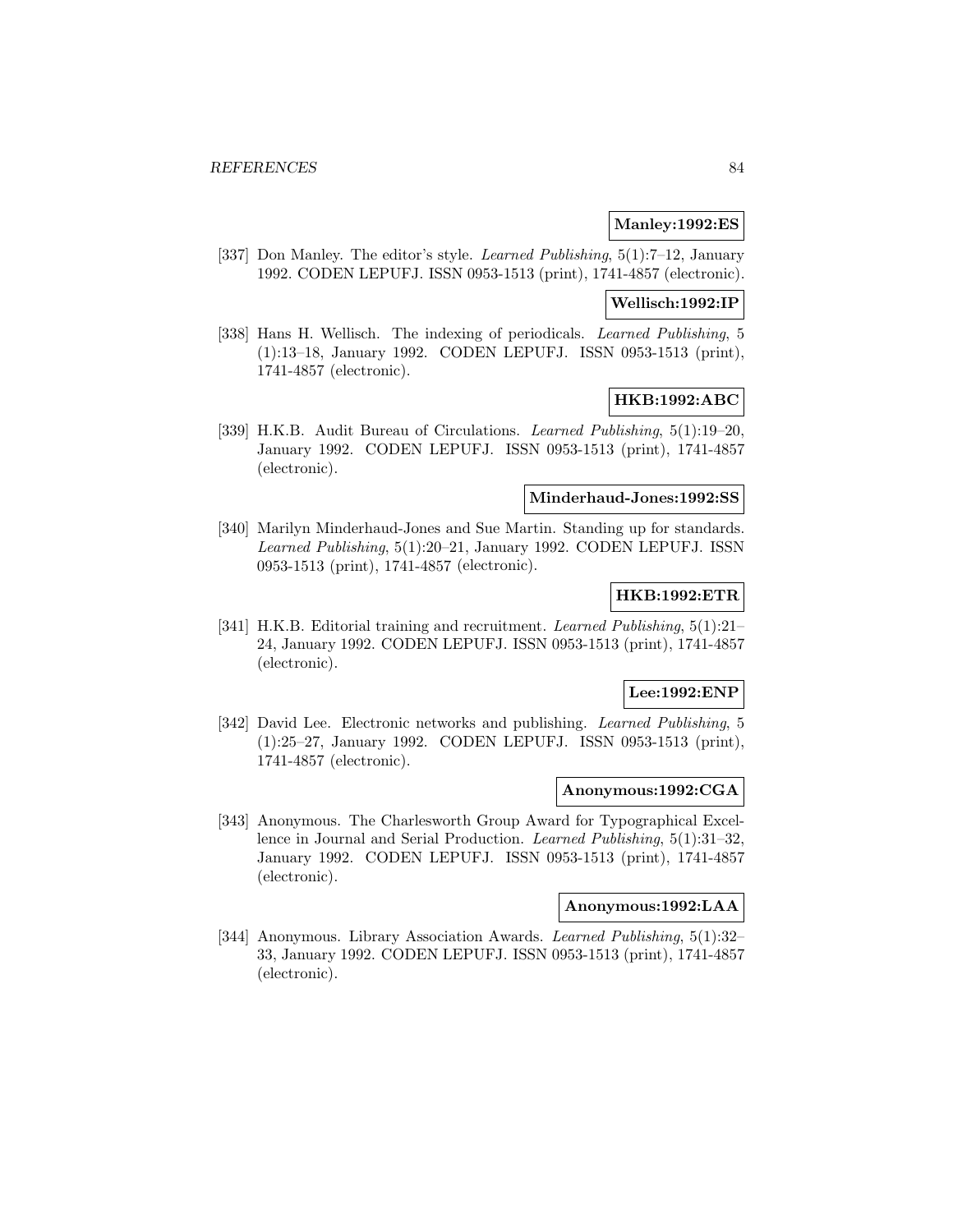#### **StAubyn:1992:LJP**

[345] John St. Aubyn. Learned journal publishing and fees to authors. Learned Publishing, 5(1):34–35, January 1992. CODEN LEPUFJ. ISSN 0953- 1513 (print), 1741-4857 (electronic).

#### **Anonymous:1992:D**

[346] Anonymous. Distribution. *Learned Publishing*, 5(1):36, January 1992. CODEN LEPUFJ. ISSN 0953-1513 (print), 1741-4857 (electronic).

#### **Anonymous:1992:BCNa**

[347] Anonymous. British Council news. Learned Publishing, 5(1):37–38, January 1992. CODEN LEPUFJ. ISSN 0953-1513 (print), 1741-4857 (electronic).

## **Anonymous:1992:OAa**

[348] Anonymous. Overseas affairs. Learned Publishing, 5(1):38–39, January 1992. CODEN LEPUFJ. ISSN 0953-1513 (print), 1741-4857 (electronic).

## **Lawrence:1992:PB**

[349] T. E. Lawrence. People and bodies. Learned Publishing, 5(1):39–40, January 1992. CODEN LEPUFJ. ISSN 0953-1513 (print), 1741-4857 (electronic).

# **Anonymous:1992:RAa**

[350] Anonymous. Reading around. Learned Publishing, 5(1):41–42, January 1992. CODEN LEPUFJ. ISSN 0953-1513 (print), 1741-4857 (electronic).

## **Anonymous:1992:IOa**

[351] Anonymous. Information organization. Learned Publishing, 5(1):43–44, January 1992. CODEN LEPUFJ. ISSN 0953-1513 (print), 1741-4857 (electronic).

#### **Burton:1992:IDI**

[352] Paul F. Burton. *Information distribution issues for the 90s*. Edited by Betty Unruh and Wendy Schipper. Philadelphia: National Federation of Abstracting and Information Services, 1991. x, 156 pp. ISBN 0-942308- 30-1. Learned Publishing, 5(1):45–46, January 1992. CODEN LEPUFJ. ISSN 0953-1513 (print), 1741-4857 (electronic).

# **Britton:1992:BRN**

[353] A. B. Britton. Book review: National and international information policies. Edited by Wendy Schipper and Ann Marie Cunningham. Pa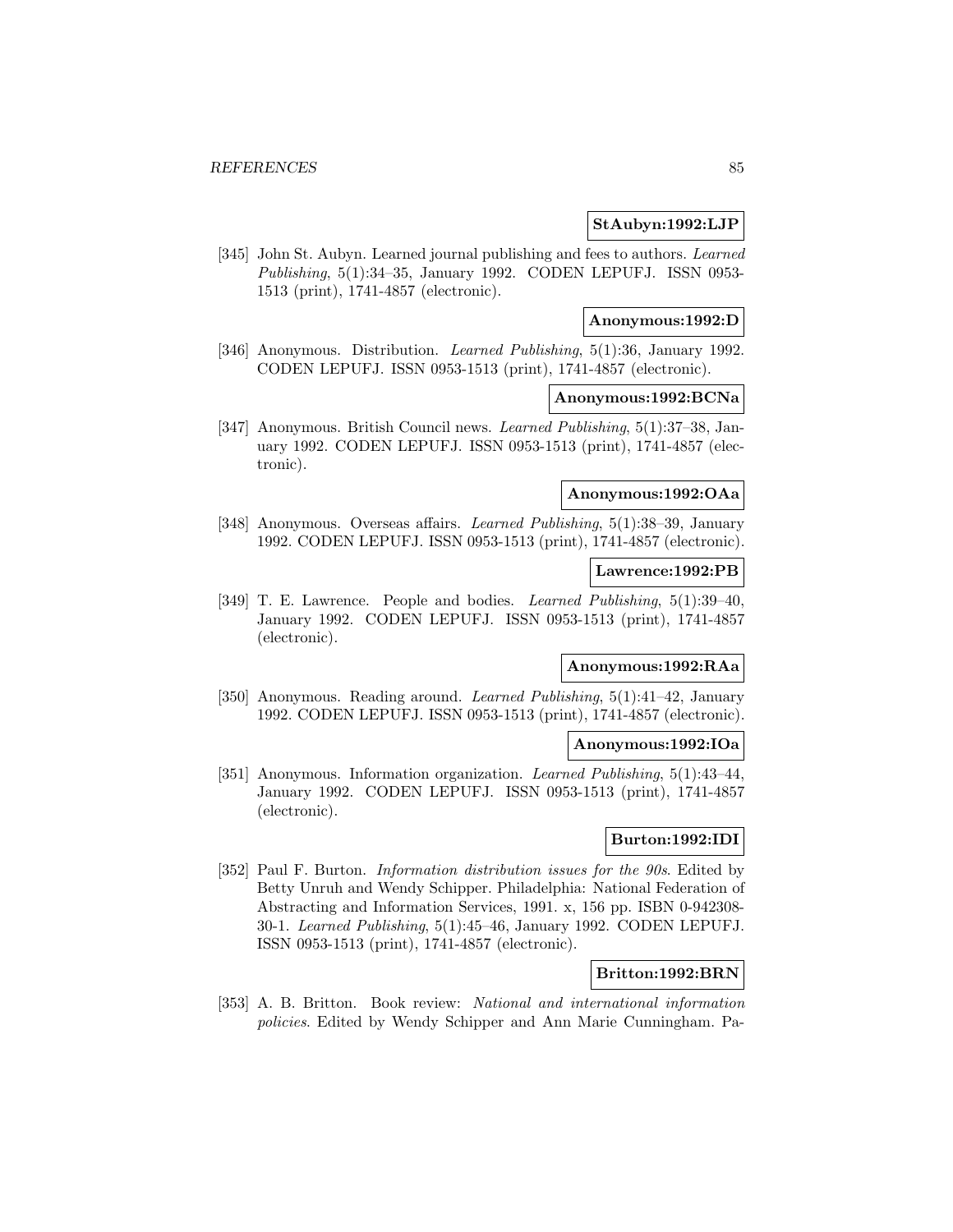perback, xi, 161 pp. Philadelphia: National Federation of Abstracting and Information Services, 1991. ISBN 0-942308-31-X. \$100.00. Learned Publishing, 5(1):46–47, January 1992. CODEN LEPUFJ. ISSN 0953- 1513 (print), 1741-4857 (electronic).

## **Jones:1992:LES**

[354] Kevin P. Jones. Libraries and expert systems: proceedings of a conference and workshop held at Charles Sturt University, Riv-erina, Australia, July 1990. McDonald, Craig and Weckert, John. London: Taylor Graham, 1991. [iv], 232 pp. ISBN 0-947568-51 (pbk). Learned Publishing, 5(1):47– 48, January 1992. CODEN LEPUFJ. ISSN 0953-1513 (print), 1741-4857 (electronic).

## **Britton:1992:BRA**

[355] A. B. Britton. Book review: Authors and information technology: new challenges in publishing. Dorner, Jane. (British National Bibliography Research Fund Report 52). viii, 86 pp. Boston Spa, 1991. ISBN 0-7123- 3257-X. £15.00. Learned Publishing, 5(1):48–49, January 1992. CODEN LEPUFJ. ISSN 0953-1513 (print), 1741-4857 (electronic).

#### **Lavell:1992:OHC**

[356] Cherry Lavell. One and a half cheers for Dorset. *Learned Publishing*, 5(1):49–50, January 1992. CODEN LEPUFJ. ISSN 0953-1513 (print), 1741-4857 (electronic).

#### **Anonymous:1992:CEa**

[357] Anonymous. Coming events. Learned Publishing, 5(1):53–54, January 1992. CODEN LEPUFJ. ISSN 0953-1513 (print), 1741-4857 (electronic).

#### **Anonymous:1992:LPN**

[358] Anonymous. Learned Publishing: notes for contributors. Learned Publishing, 5(1):55, January 1992. CODEN LEPUFJ. ISSN 0953-1513 (print), 1741-4857 (electronic).

## **Penfold:1992:JPR**

[359] David W. Penfold. Journal production: the right medium for the task. Learned Publishing, 5(2):57–63, April 1992. CODEN LEPUFJ. ISSN 0953-1513 (print), 1741-4857 (electronic).

## **Flower:1992:FES**

[360] Beverlie Flower. Finding editorial staff. Learned Publishing, 5(2):65– 71, April 1992. CODEN LEPUFJ. ISSN 0953-1513 (print), 1741-4857 (electronic).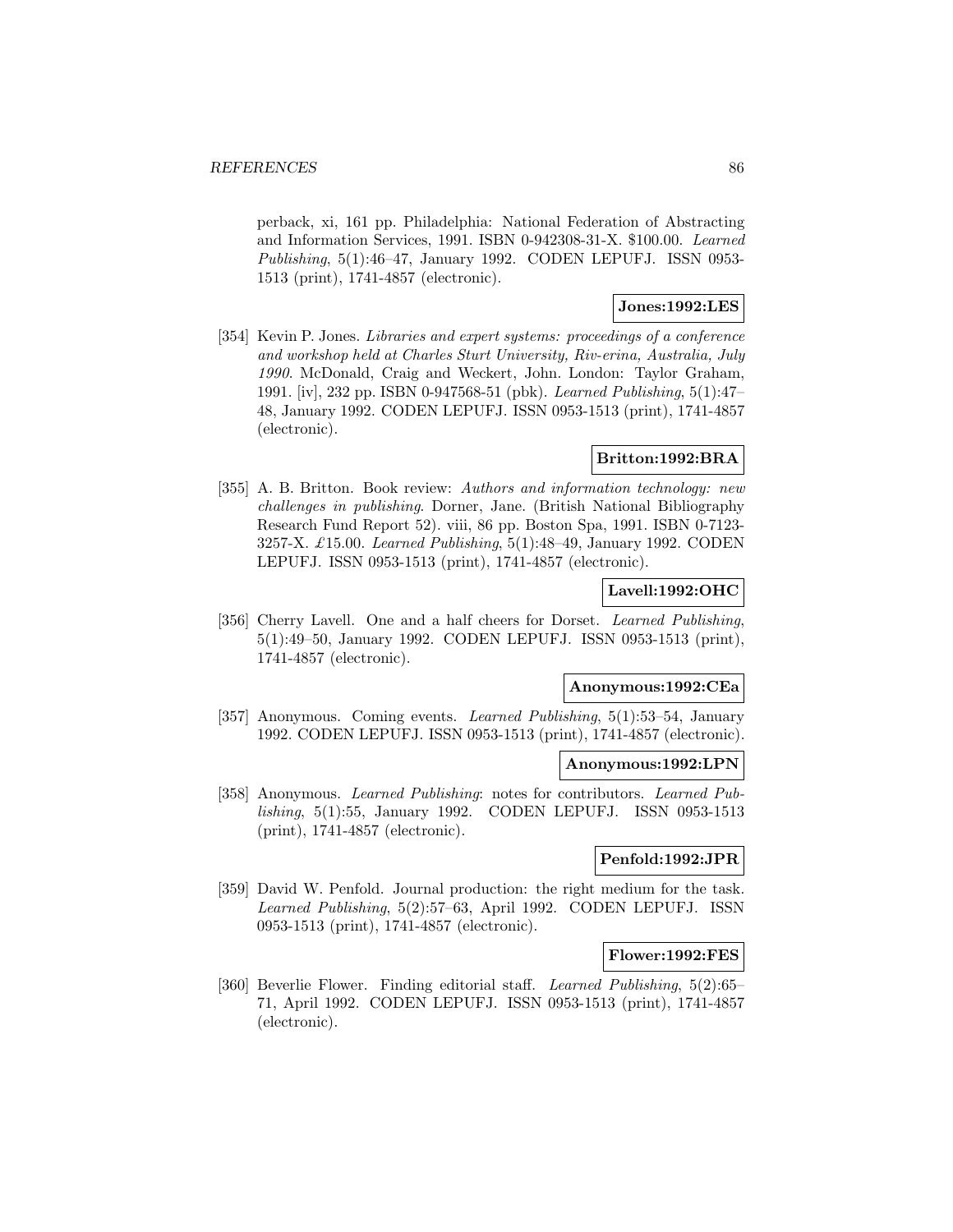#### **Whitcombe:1992:OJC**

[361] Norma Whitcombe. Opting out and jobbing out: can the freelance replace the staff member? Learned Publishing, 5(2):73–76, April 1992. CODEN LEPUFJ. ISSN 0953-1513 (print), 1741-4857 (electronic).

## **Bell:1992:AET**

[362] Hazel K. Bell. Academia Europaea: trans-Continental, multidisciplinary. Learned Publishing, 5(2):77–80, April 1992. CODEN LEP-UFJ. ISSN 0953-1513 (print), 1741-4857 (electronic).

#### **Robertson:1992:WCS**

[363] Michael Robertson. The Worshipful Company of Stationers and its archives. Learned Publishing, 5(2):81–85, April 1992. CODEN LEP-UFJ. ISSN 0953-1513 (print), 1741-4857 (electronic).

#### **Burrough:1992:EEI**

[364] Joy Burrough and Jackie Senior. European editing for international scientific communication. Learned Publishing, 5(2):86–90, April 1992. CO-DEN LEPUFJ. ISSN 0953-1513 (print), 1741-4857 (electronic).

# **Thorn:1992:NIM**

[365] Sun Thorn. New information media: impacts and applications in the 1990s. Learned Publishing, 5(2):90–92, April 1992. CODEN LEPUFJ. ISSN 0953-1513 (print), 1741-4857 (electronic).

#### **HKB:1992:MMM**

[366] H.K.B. Making the most of market research. *Learned Publishing*, 5(2): 93–94, April 1992. CODEN LEPUFJ. ISSN 0953-1513 (print), 1741-4857 (electronic).

## **Bell:1992:RPJ**

[367] Hazel K. Bell. The role of the printed journal article in the 1990s. Learned Publishing, 5(2):94–97, April 1992. CODEN LEPUFJ. ISSN 0953-1513 (print), 1741-4857 (electronic).

# **B:1992:RR**

[368] H. K. B. and B. T. D. Recollections and ruminations. Learned Publishing, 5(2):97–98, April 1992. CODEN LEPUFJ. ISSN 0953-1513 (print), 1741- 4857 (electronic).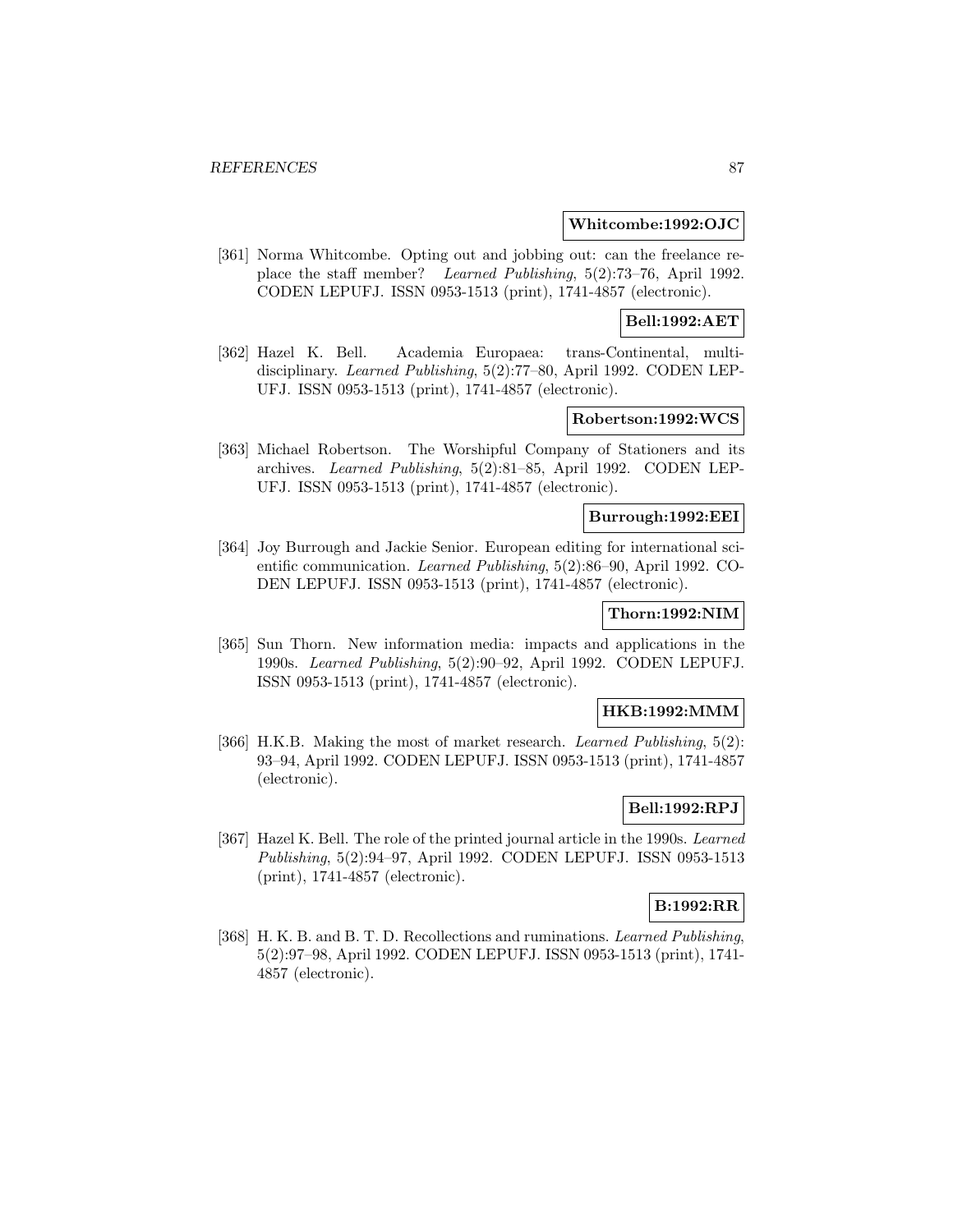## **Bhel:1992:PLT**

[369] Hazhl K. Bhel. Publishers and librarians: the technology link. Learned Publishing, 5(2):99–102, April 1992. CODEN LEPUFJ. ISSN 0953-1513 (print), 1741-4857 (electronic).

## **StAubyn:1992:CSP**

[370] John St. Aubyn. Computer-software protection. Learned Publishing, 5 (2):103–104, April 1992. CODEN LEPUFJ. ISSN 0953-1513 (print), 1741-4857 (electronic).

# **P:1992:PB**

[371] K. P. People and bodies. Learned Publishing, 5(2):105–107, April 1992. CODEN LEPUFJ. ISSN 0953-1513 (print), 1741-4857 (electronic).

# **Anonymous:1992:BCNb**

[372] Anonymous. British Council news. Learned Publishing, 5(2):108–109, April 1992. CODEN LEPUFJ. ISSN 0953-1513 (print), 1741-4857 (electronic).

# **Sayers:1992:OA**

[373] Dorothy Sayers. Overseas affairs. Learned Publishing, 5(2):110–112, April 1992. CODEN LEPUFJ. ISSN 0953-1513 (print), 1741-4857 (electronic).

# **Turpie:1992:IO**

[374] Geraldine Turpie. Information organization. Learned Publishing, 5(2): 113, April 1992. CODEN LEPUFJ. ISSN 0953-1513 (print), 1741-4857 (electronic).

#### **Thomson-Shore:1992:RA**

[375] Thomson-Shore. Reading around. *Learned Publishing*, 5(2):114–115, April 1992. CODEN LEPUFJ. ISSN 0953-1513 (print), 1741-4857 (electronic).

## **Lee:1992:LNO**

[376] David Lee. Libraries, networks and OSI. Dempsey, Lorcan. Bath: UK Office for Library Networking, 1991, £28.00. [14], 232 pp. ISBN 0-9516856- 0-0. Learned Publishing, 5(2):116–117, April 1992. CODEN LEPUFJ. ISSN 0953-1513 (print), 1741-4857 (electronic).

# **Vickers:1992:IZH**

[377] John A. Vickers. *Indexing from A to Z*, The H. W. Wilson Company. New York. Wellisch, Hans H., 1991, pp. xxvi, 461. ISBN 0-8242-0807-2 £31.00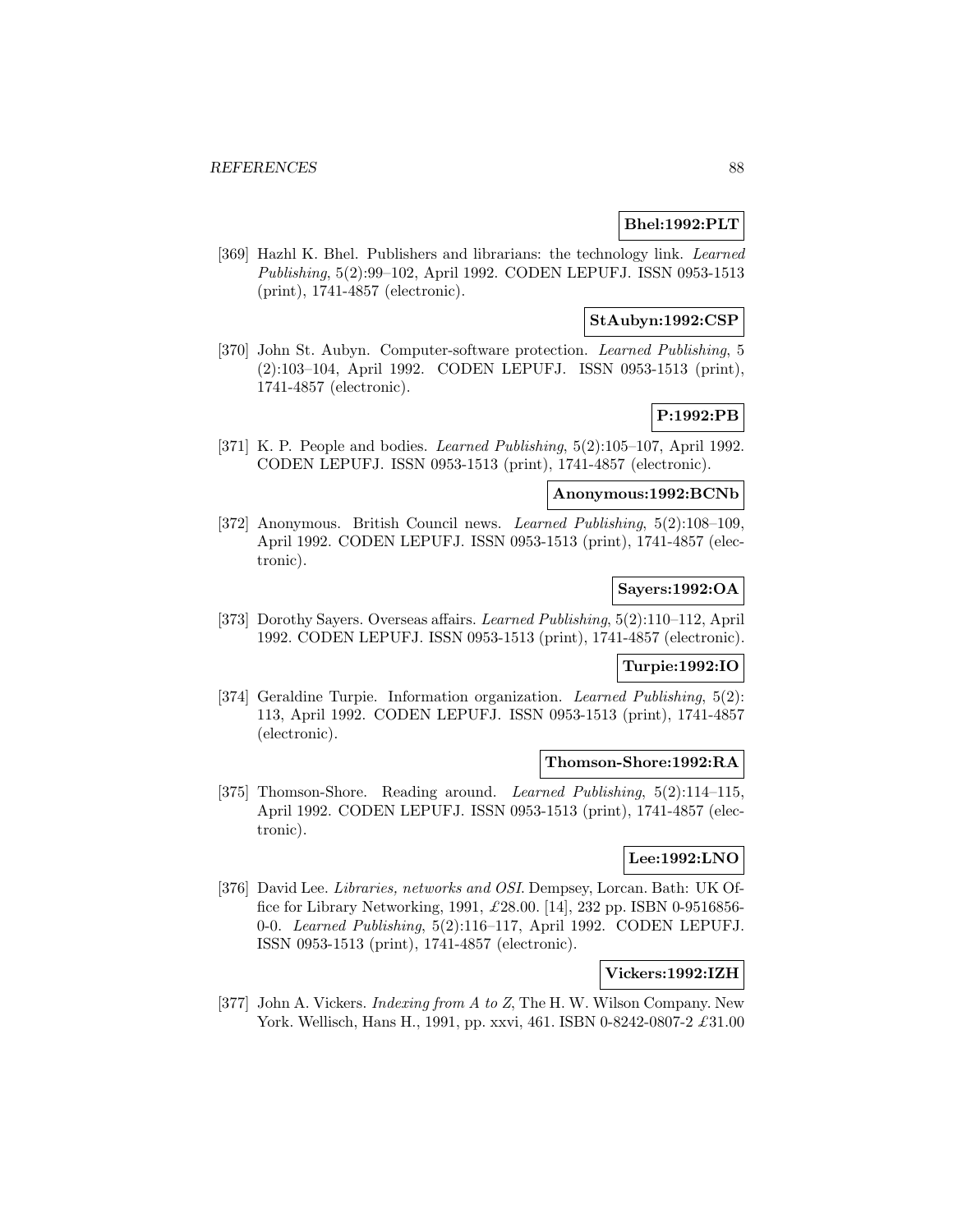(cased) Available in the UK from Thompson Henry Ltd, London Rd, Sunningdale, Berks SL5 0EP. Learned Publishing, 5(2):117–118, April 1992. CODEN LEPUFJ. ISSN 0953-1513 (print), 1741-4857 (electronic).

## **Anonymous:1992:PN**

[378] Anonymous. Publications noted. Learned Publishing, 5(2):118–119, April 1992. CODEN LEPUFJ. ISSN 0953-1513 (print), 1741-4857 (electronic).

#### **Anonymous:1992:CEb**

[379] Anonymous. Coming events. Learned Publishing, 5(2):119–120, April 1992. CODEN LEPUFJ. ISSN 0953-1513 (print), 1741-4857 (electronic).

#### **Donovan:1992:CNW**

[380] Bernard Donovan. The clash that never was. Learned Publishing, 5(3): 121–122, July 1992. CODEN LEPUFJ. ISSN 0953-1513 (print), 1741- 4857 (electronic).

## **Brown:1992:TRC**

[381] D. J. Brown. Technologies of relevance to current-awareness and document-delivery systems. Learned Publishing, 5(3):123–135, July 1992. CODEN LEPUFJ. ISSN 0953-1513 (print), 1741-4857 (electronic).

## **Page:1992:NEJ**

[382] Gillian Page. Networking and the economics of journal publishing. Learned Publishing, 5(3):137–144, July 1992. CODEN LEPUFJ. ISSN 0953-1513 (print), 1741-4857 (electronic).

#### **Scott:1992:MSI**

[383] Elspeth J. Scott. Meeting the scientist's information needs. Learned Publishing, 5(3):145–152, July 1992. CODEN LEPUFJ. ISSN 0953-1513 (print), 1741-4857 (electronic).

#### **Bodinham:1992:SJS**

[384] Michael Bodinham and Robert Campbel. The survival of the journal: a simple spreadsheet model for predicting the outcome. Learned Publishing, 5(3):153–159, July 1992. CODEN LEPUFJ. ISSN 0953-1513 (print), 1741-4857 (electronic).

#### **Anonymous:1992:BBP**

[385] Anonymous. Breaking the barriers; publishing for one world: New Delhi, 27 Jan.–2 Feb. 1992, International Publishers Association. Learned Publishing, 5(3):160, July 1992. CODEN LEPUFJ. ISSN 0953-1513 (print), 1741-4857 (electronic).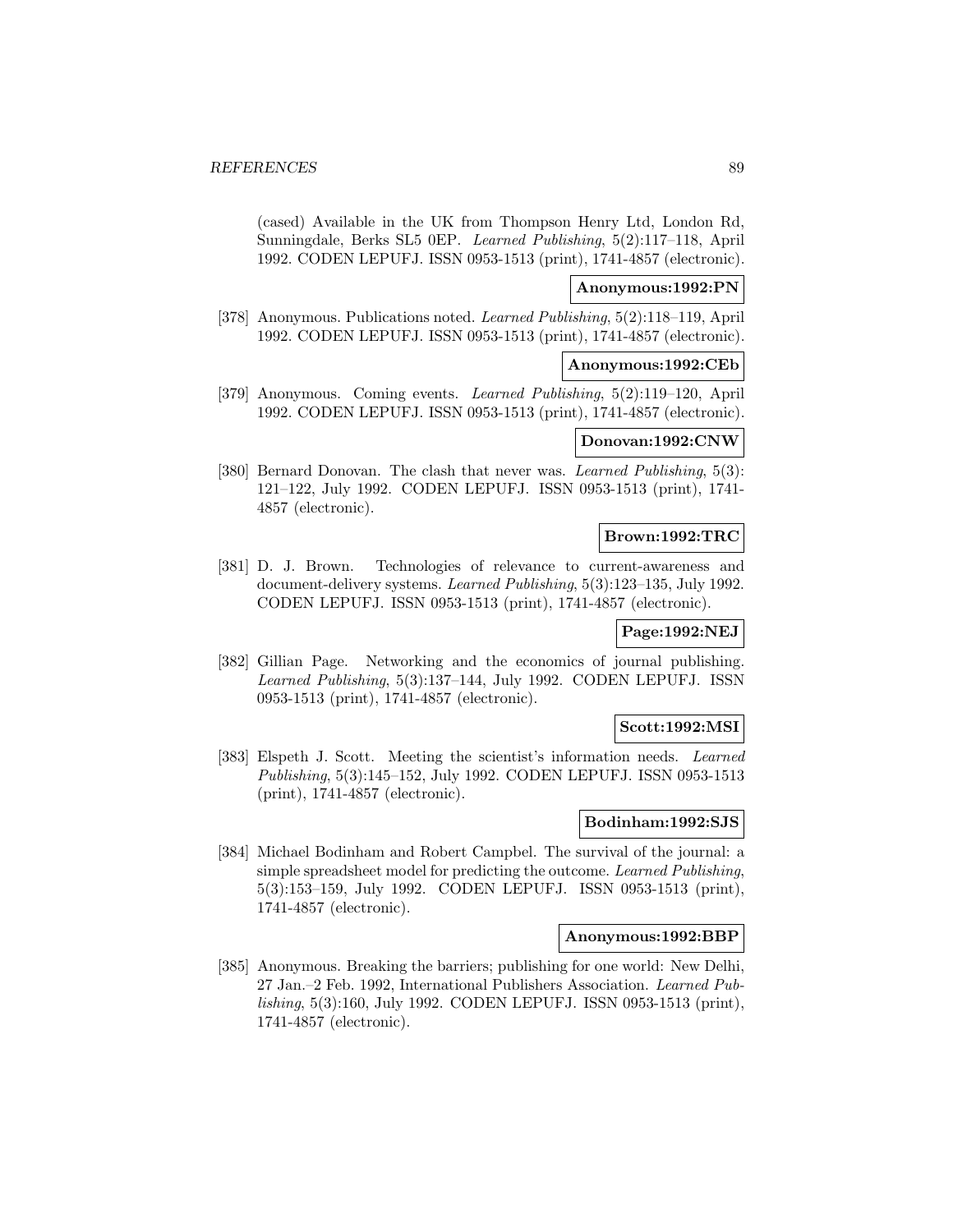# **B:1992:WP**

[386] H. K. B. Working with printers. Learned Publishing, 5(3):161–162, July 1992. CODEN LEPUFJ. ISSN 0953-1513 (print), 1741-4857 (electronic).

#### **HKB:1992:UAC**

[387] H.K.B. The uses and abuses of customer databases. Learned Publishing, 5(3):162–163, July 1992. CODEN LEPUFJ. ISSN 0953-1513 (print), 1741-4857 (electronic).

## **Bell:1992:BE**

[388] Hazel K. Bell. Business in Europe. Learned Publishing, 5(3):163–164, July 1992. CODEN LEPUFJ. ISSN 0953-1513 (print), 1741-4857 (electronic).

#### **Lee:1992:JNF**

[389] David Lee. Journals: the next five years. Learned Publishing, 5(3):164– 167, July 1992. CODEN LEPUFJ. ISSN 0953-1513 (print), 1741-4857 (electronic).

# **Jones:1992:TMI**

[390] Kevin Jones. Text management and indexing. Learned Publishing, 5(3): 168–169, July 1992. CODEN LEPUFJ. ISSN 0953-1513 (print), 1741- 4857 (electronic).

## **Dorner:1992:CWV**

[391] Jane Dorner. Computers and writing V. Learned Publishing, 5(3):169– 171, July 1992. CODEN LEPUFJ. ISSN 0953-1513 (print), 1741-4857 (electronic).

#### **StAubyn:1992:DP**

[392] John St. Aubyn. Database protection. Learned Publishing, 5(3):172– 173, July 1992. CODEN LEPUFJ. ISSN 0953-1513 (print), 1741-4857 (electronic).

#### **Anonymous:1992:PBa**

[393] Anonymous. People and bodies. Learned Publishing, 5(3):174–175, July 1992. CODEN LEPUFJ. ISSN 0953-1513 (print), 1741-4857 (electronic).

## **Anonymous:1992:OAb**

[394] Anonymous. Overseas affairs. Learned Publishing, 5(3):176, July 1992. CODEN LEPUFJ. ISSN 0953-1513 (print), 1741-4857 (electronic).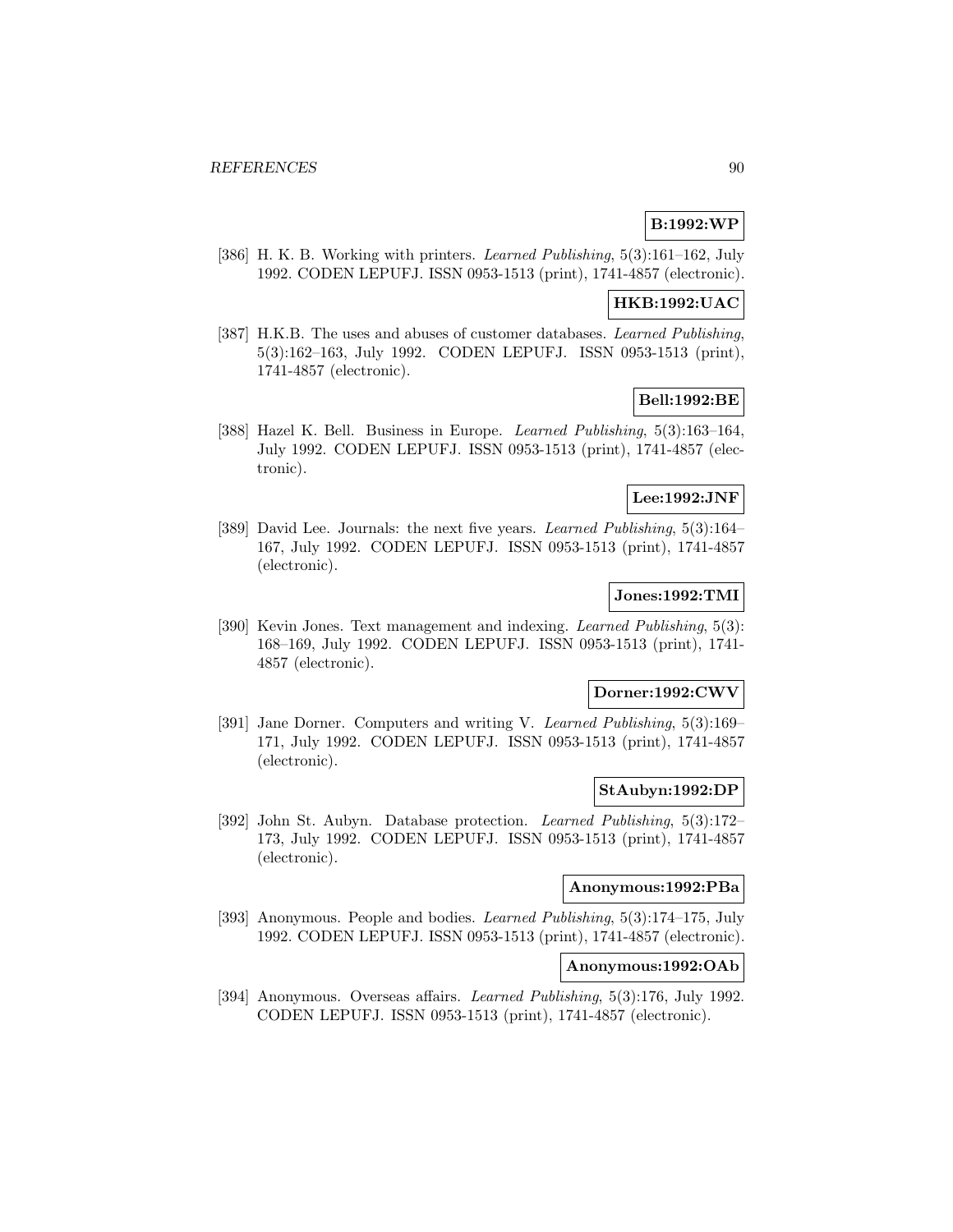#### **Anonymous:1992:IOb**

[395] Anonymous. Information organization. Learned Publishing, 5(3):177– 179, July 1992. CODEN LEPUFJ. ISSN 0953-1513 (print), 1741-4857 (electronic).

#### **Anonymous:1992:RAb**

[396] Anonymous. Reading around. Learned Publishing, 5(3):180–183, July 1992. CODEN LEPUFJ. ISSN 0953-1513 (print), 1741-4857 (electronic).

#### **Green:1992:BRR**

[397] P. R. Green. Book review: Research policy in librarianship and information science. Edited by Colin Harris. Taylor Graham, London, New York, 1991 Pp 140. £24.00 ISBN 0-947568-49-2. Learned Publishing, 5(3):184– 185, July 1992. CODEN LEPUFJ. ISSN 0953-1513 (print), 1741-4857 (electronic).

#### **Leach:1992:BRW**

[398] Chris Leach. Book review: Writing successfully in science. By O'Connor, Maeve. Routledge, London, 1991 Pp  $xi + 229$ . Paper, £8.95. ISBN 0044458061. Learned Publishing, 5(3):185–186, July 1992. CODEN LEP-UFJ. ISSN 0953-1513 (print), 1741-4857 (electronic).

# **Bell:1992:BRC**

[399] Hazel K. Bell. Book review: Copy into print: the shape of the next twenty years. Proceedings of the first SFEP conference. Society of Freelance Editors and Proofreaders. 1991. Pp iv, 60. 21 cm. Paperback, £4.00 (f50p p&p from SFEP, 10 Grange Close, Godalming, GU7 1XT). ISBN 0-9517527-0-7. Learned Publishing, 5(3):186, July 1992. CODEN LEP-UFJ. ISSN 0953-1513 (print), 1741-4857 (electronic).

#### **Paulus:1992:BRC**

[400] Kurt Paulus. Book review: Customer services and user training. Ardito, Stephanie C.. Philadelphia, PA The National Federation of Abstracting and Information Services. 1991 Pp. 125. Paperback, US \$50.00. ISBN: 0-942398-33-6. Learned Publishing, 5(3):186–187, July 1992. CODEN LEPUFJ. ISSN 0953-1513 (print), 1741-4857 (electronic).

## **Muller:1992:BRM**

[401] Gemase Müller. Book review: Meeting the neeh of library trade exhibitors. A handbook for exhibition organisers. 1991. 12 pp. Prepared by The Association of Subscription Agents. Available free of charge from The Secretary, Association of Subscription Agents, Thames Gardens,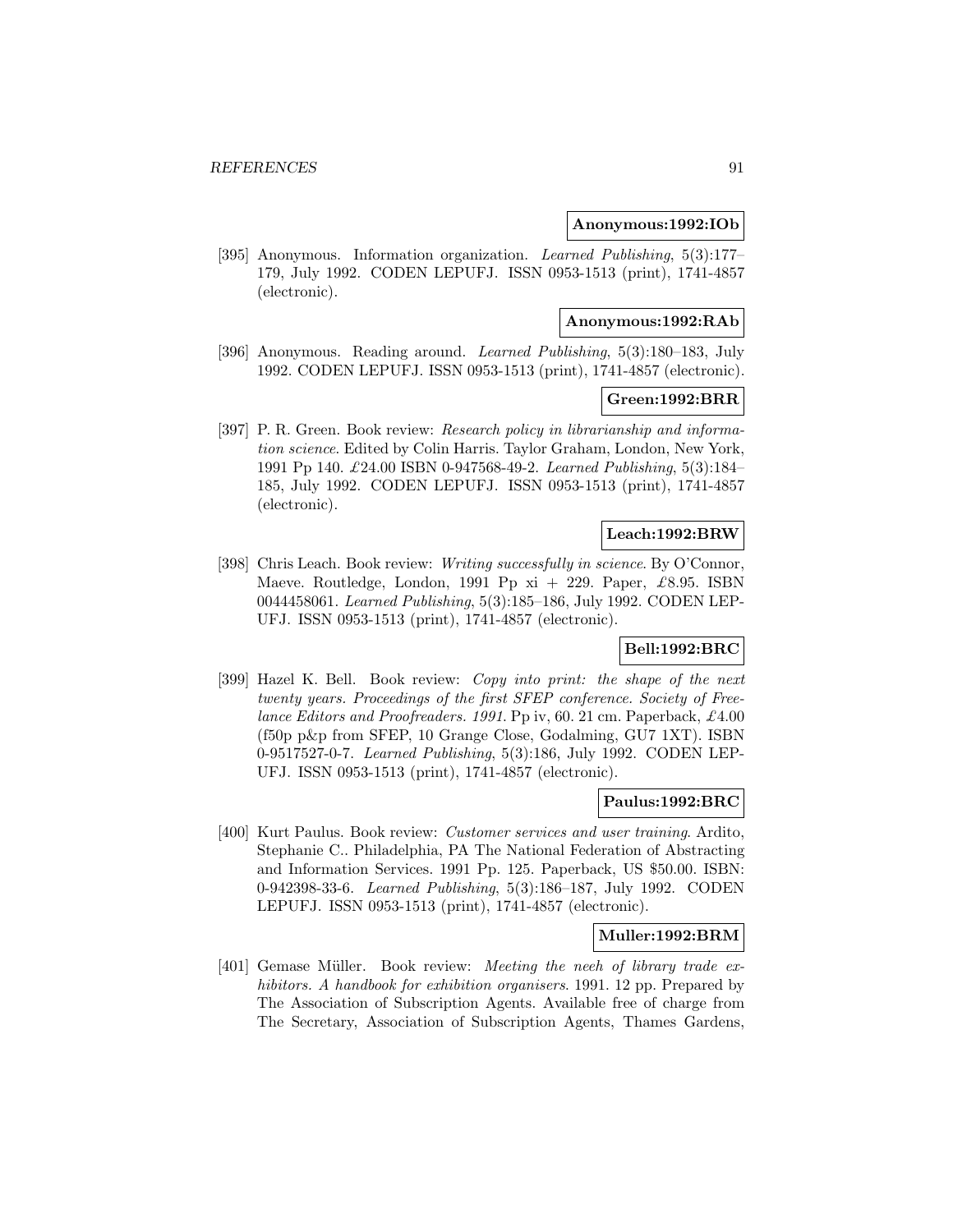Charlbury. Oxon OX7 3QH. Learned Publishing, 5(3):187, July 1992. CODEN LEPUFJ. ISSN 0953-1513 (print), 1741-4857 (electronic).

#### **Anonymous:1992:CEc**

[402] Anonymous. Coming events. Learned Publishing, 5(3):189–190, July 1992. CODEN LEPUFJ. ISSN 0953-1513 (print), 1741-4857 (electronic).

#### **Anonymous:1992:BCP**

[403] Anonymous. British Council promotion. Learned Publishing, 5(3):191– 192, July 1992. CODEN LEPUFJ. ISSN 0953-1513 (print), 1741-4857 (electronic).

## **Stevenson:1992:JCL**

[404] M. B. Stevenson. Journals: the choice for llbrarians through the next five years. Learned Publishing, 5(4):193–198, October 1992. CODEN LEPUFJ. ISSN 0953-1513 (print), 1741-4857 (electronic).

## **Read:1992:DMP**

[405] Tony Read. Developing markets: problems or possibilities? Learned Publishing, 5(4):199–204, October 1992. CODEN LEPUFJ. ISSN 0953- 1513 (print), 1741-4857 (electronic).

# **Cox:1992:CRS**

[406] John Cox. The changing role of the subscription agent. Learned Publishing, 5(4):205–209, October 1992. CODEN LEPUFJ. ISSN 0953-1513 (print), 1741-4857 (electronic).

#### **Thorn:1992:UHD**

[407] Sue Thorn. Using in-house databases for marketing. Learned Publishing, 5(4):211–219, October 1992. CODEN LEPUFJ. ISSN 0953-1513 (print), 1741-4857 (electronic).

#### **Hadley:1992:EUC**

[408] Colin P. Hadley. Electronic use of copyright works: electro-storage, electro-copying and electro-manipulation. Learned Publishing, 5(4):220– 224, October 1992. CODEN LEPUFJ. ISSN 0953-1513 (print), 1741- 4857 (electronic).

## **Bell:1992:BAP**

[409] Hazel K. Bell and Bertrand Russell. The British Academy: promoting the humanities. Learned Publishing, 5(4):225–230, October 1992. CODEN LEPUFJ. ISSN 0953-1513 (print), 1741-4857 (electronic).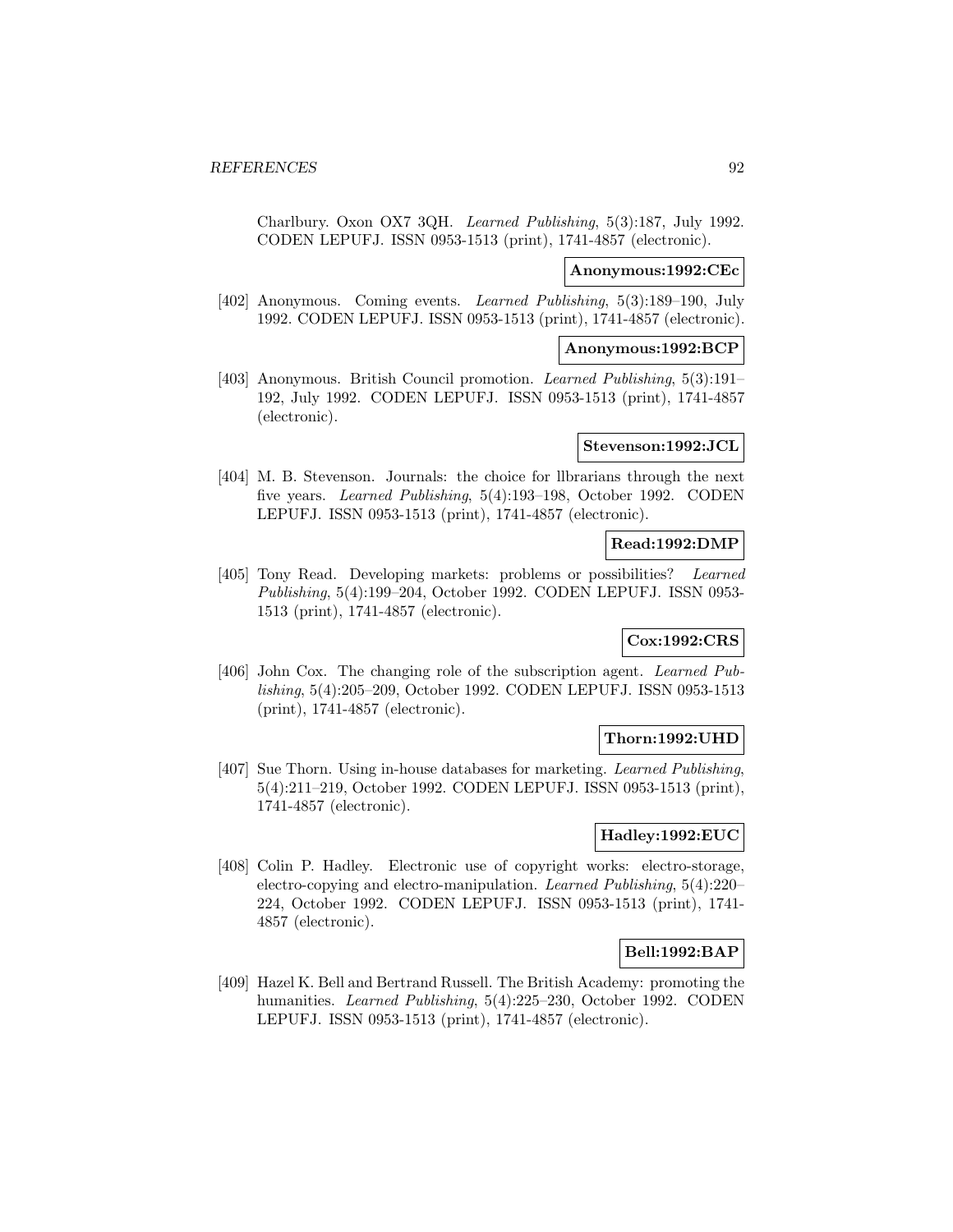#### **Donovan:1992:VVA**

[410] Bernard Donovan. VAAP visit: 14 April 1992, London; ALPSP. Learned Publishing, 5(4):231–232, October 1992. CODEN LEPUFJ. ISSN 0953- 1513 (print), 1741-4857 (electronic).

## **Bell:1992:LMB**

[411] Hazel K. Bell. London Medical Book Fair. Learned Publishing, 5(4): 232–233, October 1992. CODEN LEPUFJ. ISSN 0953-1513 (print), 1741-4857 (electronic).

# **Lee:1992:LPS**

[412] David Lee. Librarians and publishers: serials and the information chain. Learned Publishing, 5(4):234–236, October 1992. CODEN LEPUFJ. ISSN 0953-1513 (print), 1741-4857 (electronic).

# **StAubyn:1992:TPC**

[413] John St. Aubyn. Term of protection of copyright works. Learned Publishing, 5(4):236–238, October 1992. CODEN LEPUFJ. ISSN 0953-1513 (print), 1741-4857 (electronic).

#### **Anonymous:1992:PBb**

[414] Anonymous. People and bodies. Learned Publishing, 5(4):239–241, October 1992. CODEN LEPUFJ. ISSN 0953-1513 (print), 1741-4857 (electronic).

#### **Anonymous:1992:OAc**

[415] Anonymous. Overseas affairs. Learned Publishing, 5(4):242, October 1992. CODEN LEPUFJ. ISSN 0953-1513 (print), 1741-4857 (electronic).

#### **Anonymous:1992:BCNc**

[416] Anonymous. British Council news. Learned Publishing, 5(4):243–244, October 1992. CODEN LEPUFJ. ISSN 0953-1513 (print), 1741-4857 (electronic).

## **Anonymous:1992:IOc**

[417] Anonymous. Information organization. Learned Publishing, 5(4):245– 247, October 1992. CODEN LEPUFJ. ISSN 0953-1513 (print), 1741- 4857 (electronic).

# **Anonymous:1992:V**

[418] Anonymous. VAT. Learned Publishing, 5(4):247–248, October 1992. CODEN LEPUFJ. ISSN 0953-1513 (print), 1741-4857 (electronic).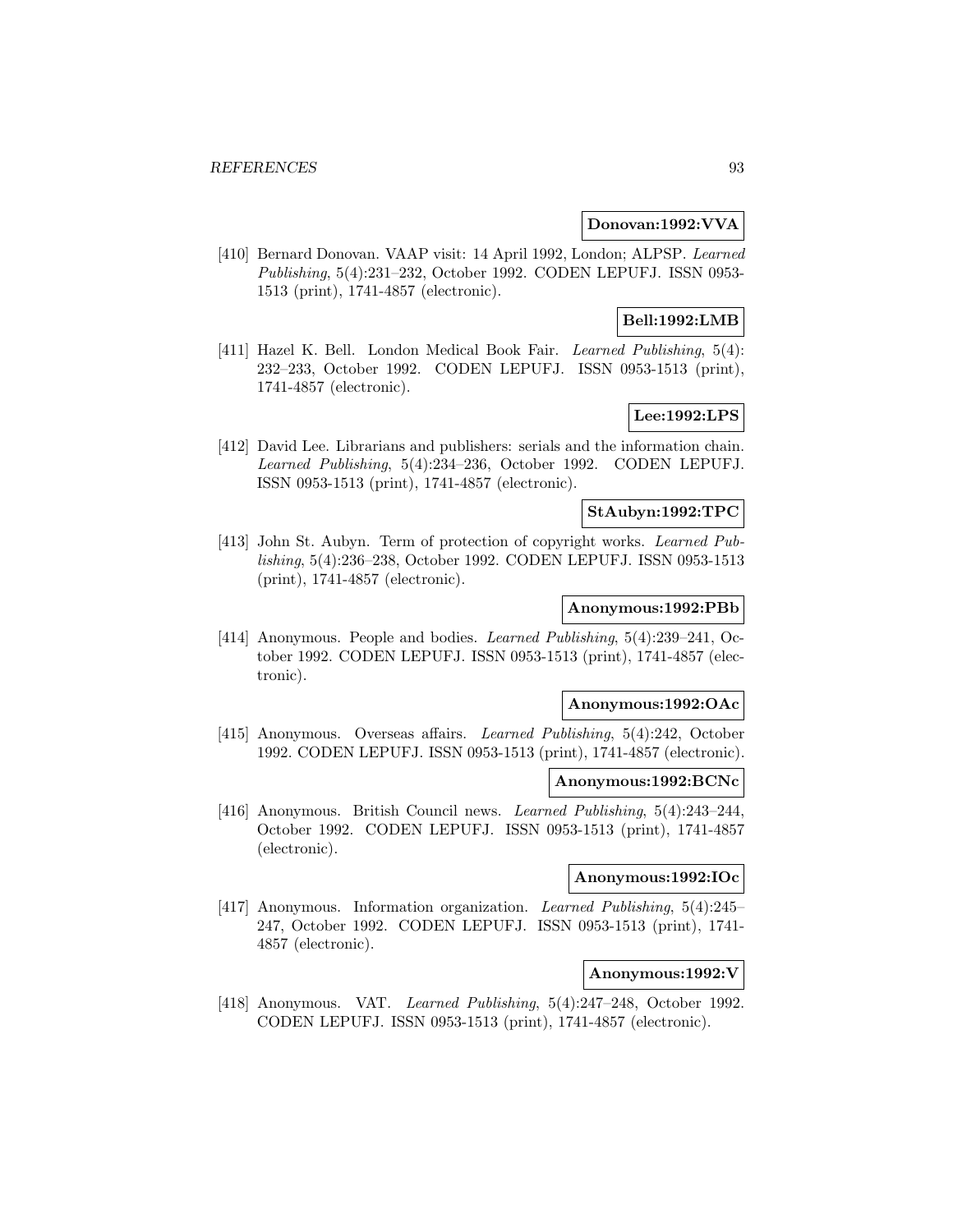#### **Benjamin:1992:BRJ**

[419] Michele Benjamin. Book review: Journal production: Principles and practice. Campbell, Robert. London, Publishers Association/British Printing Industries Federation, Pp. 90. 1992. Cased. £7.50, ALPSP members; £12.50 otherwise. Learned Publishing, 5(4):249, October 1992. CO-DEN LEPUFJ. ISSN 0953-1513 (print), 1741-4857 (electronic).

## **Symondson:1992:BRH**

[420] Brian Symondson. Book review: How to make your own CD-ROM. By Butler, Matilda PhD and Paisley, William PhD. Pp. 40. Knowledge Access International, Inc., 2685 Marine Way, Suite 1305, Mountain View, CA 94043, USA. Learned Publishing, 5(4):249–250, October 1992. CO-DEN LEPUFJ. ISSN 0953-1513 (print), 1741-4857 (electronic).

## **Dauker:1992:BRM**

[421] Hermi Däuker. Book review: *Multilingual dictionary of printing and* publishing terms. Compiled by Peacock, John. London: Blueprint. 1991. Pp. 252. Cased, £50.00. ISBN 0-948905-35-2. Learned Publishing, 5(4): 250, October 1992. CODEN LEPUFJ. ISSN 0953-1513 (print), 1741- 4857 (electronic).

#### **Anonymous:1992:CEd**

[422] Anonymous. Coming events. Learned Publishing, 5(4):253–254, October 1992. CODEN LEPUFJ. ISSN 0953-1513 (print), 1741-4857 (electronic).

#### **Anonymous:1992:VI**

[423] Anonymous. Volume Index. Learned Publishing, 5(4):255–256, October 1992. CODEN LEPUFJ. ISSN 0953-1513 (print), 1741-4857 (electronic).

#### **Bell:1993:JG**

[424] Hazel K. Bell. Journal growth. Learned Publishing, 6(1):2–3, January 1993. CODEN LEPUFJ. ISSN 0953-1513 (print), 1741-4857 (electronic).

#### **Donovan:1993:FS**

[425] Bernard Donovan. A fresh start. Learned Publishing, 6(1):4–6, January 1993. CODEN LEPUFJ. ISSN 0953-1513 (print), 1741-4857 (electronic).

#### **Alden:1993:HCP**

[426] William Alden. How can publishers help printers? Learned Publishing, 6(1):7–9, January 1993. CODEN LEPUFJ. ISSN 0953-1513 (print), 1741-4857 (electronic).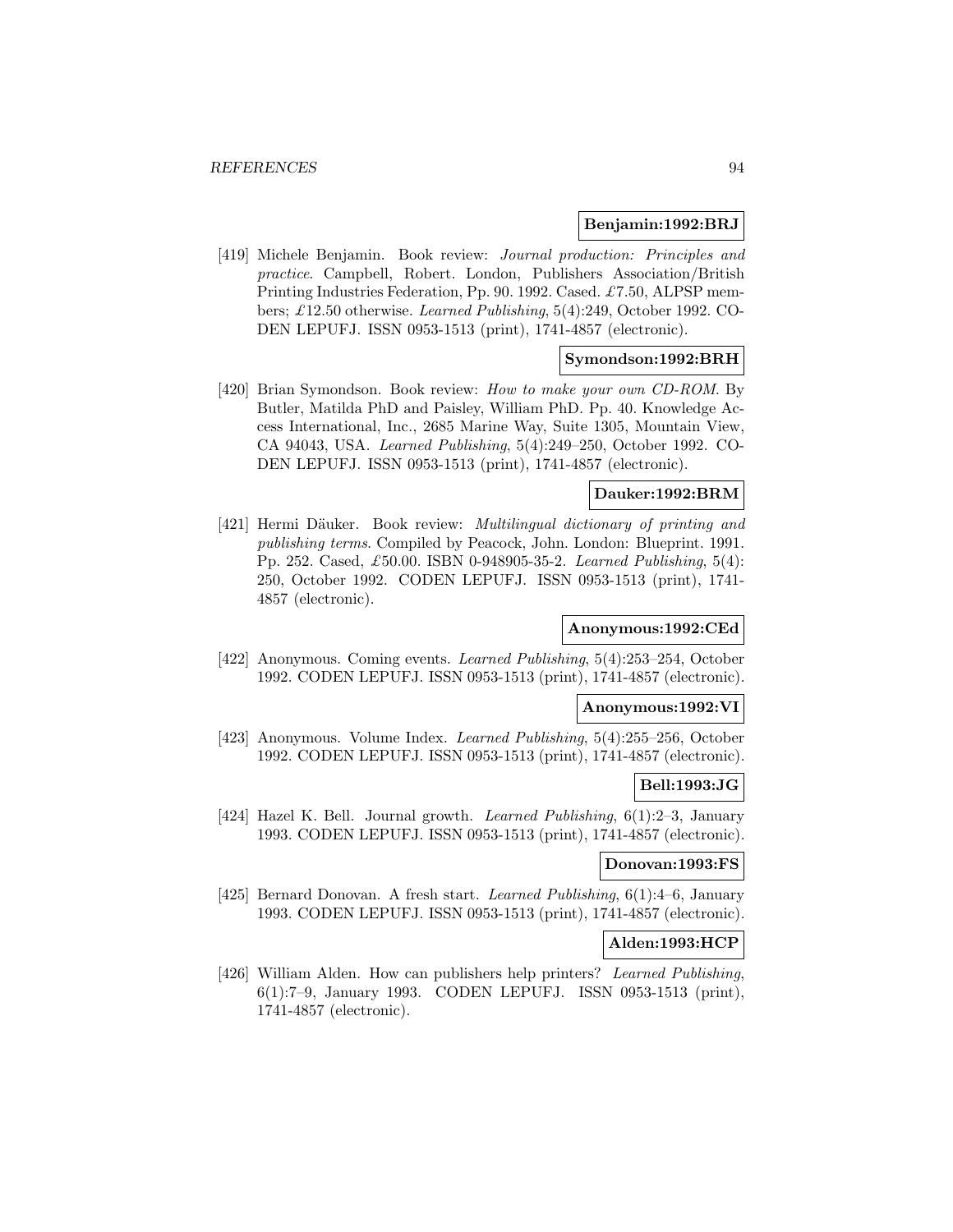#### **Arrowsmith-Brown:1993:HSY**

[427] Victoria Arrowsmith-Brown. How to specify your printing needs. Learned Publishing, 6(1):11–13, January 1993. CODEN LEPUFJ. ISSN 0953- 1513 (print), 1741-4857 (electronic).

#### **Scott:1993:HIE**

[428] Ian Scott. How to interpret an estimate. Learned Publishing, 6(1):15–20, January 1993. CODEN LEPUFJ. ISSN 0953-1513 (print), 1741-4857 (electronic).

# **Hunter:1993:DDT**

[429] Karen Hunter. Document delivery: threat or opportunity? Learned Publishing, 6(1):21–24, January 1993. CODEN LEPUFJ. ISSN 0953- 1513 (print), 1741-4857 (electronic).

#### **Prastalo:1993:EJB**

[430] Tatjana Praštalo and Neda Cukac. Early journals in Bosnia and Herzegovina. Learned Publishing, 6(1):25–28, January 1993. CODEN LEP-UFJ. ISSN 0953-1513 (print), 1741-4857 (electronic).

# **Corrigan:1993:TDA**

[431] Adrian Corrigan. Training the DIY approach. Learned Publishing, 6 (1):29–33, January 1993. CODEN LEPUFJ. ISSN 0953-1513 (print), 1741-4857 (electronic).

## **Clarke:1993:PHS**

[432] Gillian Clarke. Proofreading: hobby or skill? Learned Publishing, 6 (1):35–37, January 1993. CODEN LEPUFJ. ISSN 0953-1513 (print), 1741-4857 (electronic).

#### **Anonymous:1993:PDP**

[433] Anonymous. Personal data privacy in the 1990s: too late to close the stable door? Learned Publishing, 6(1):38, January 1993. CODEN LEPUFJ. ISSN 0953-1513 (print), 1741-4857 (electronic).

#### **Lavell:1993:TIN**

[434] Cherry Lavell. TR 92: Information now. *Learned Publishing*, 6(1):38–39, January 1993. CODEN LEPUFJ. ISSN 0953-1513 (print), 1741-4857 (electronic).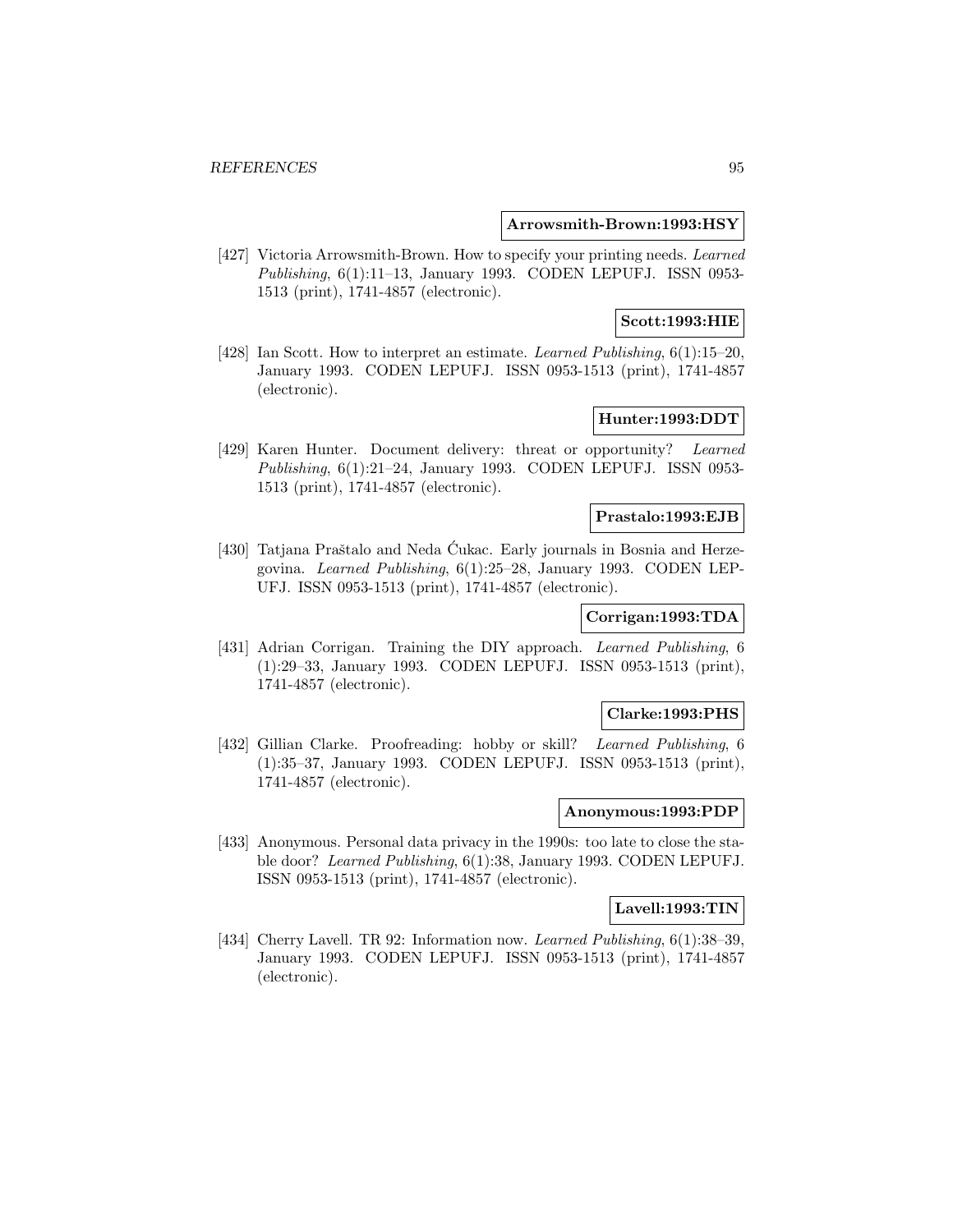#### **Whitford:1993:CLA**

[435] Sir John Whitford. The Copyright Licensing Agency's 10th anniversary reception. Learned Publishing, 6(1):42–43, January 1993. CODEN LEP-UFJ. ISSN 0953-1513 (print), 1741-4857 (electronic).

# **Bell:1993:SNA**

[436] Hazel K. Bell. Selling to North America. Learned Publishing, 6(1):44-45, January 1993. CODEN LEPUFJ. ISSN 0953-1513 (print), 1741-4857 (electronic).

# **Benjamin:1993:GGF**

[437] Michele Benjamin. Is the grass greener for freelancers? Learned Publishing, 6(1):45–46, January 1993. CODEN LEPUFJ. ISSN 0953-1513 (print), 1741-4857 (electronic).

#### **Bell:1993:CI**

[438] Hazel K. Bell. Copyright and the indexer. Learned Publishing, 6(1):46– 47, January 1993. CODEN LEPUFJ. ISSN 0953-1513 (print), 1741-4857 (electronic).

# **Donovan:1993:RWR**

[439] Bernard Donovan. Romanian writers raring for rights. Learned Publishing, 6(1):48–49, January 1993. CODEN LEPUFJ. ISSN 0953-1513 (print), 1741-4857 (electronic).

## **Anonymous:1993:Aa**

[440] Anonymous. Awards. Learned Publishing, 6(1):50–52, January 1993. CODEN LEPUFJ. ISSN 0953-1513 (print), 1741-4857 (electronic).

# **StAubyn:1993:CCa**

[441] John St. Aubyn. Copyright corner. Learned Publishing, 6(1):53–55, January 1993. CODEN LEPUFJ. ISSN 0953-1513 (print), 1741-4857 (electronic).

#### **Anonymous:1993:PBa**

[442] Anonymous. People & bodies. Learned Publishing, 6(1):55–58, January 1993. CODEN LEPUFJ. ISSN 0953-1513 (print), 1741-4857 (electronic).

## **Anonymous:1993:OAa**

[443] Anonymous. Overseas affairs. Learned Publishing, 6(1):59–60, January 1993. CODEN LEPUFJ. ISSN 0953-1513 (print), 1741-4857 (electronic).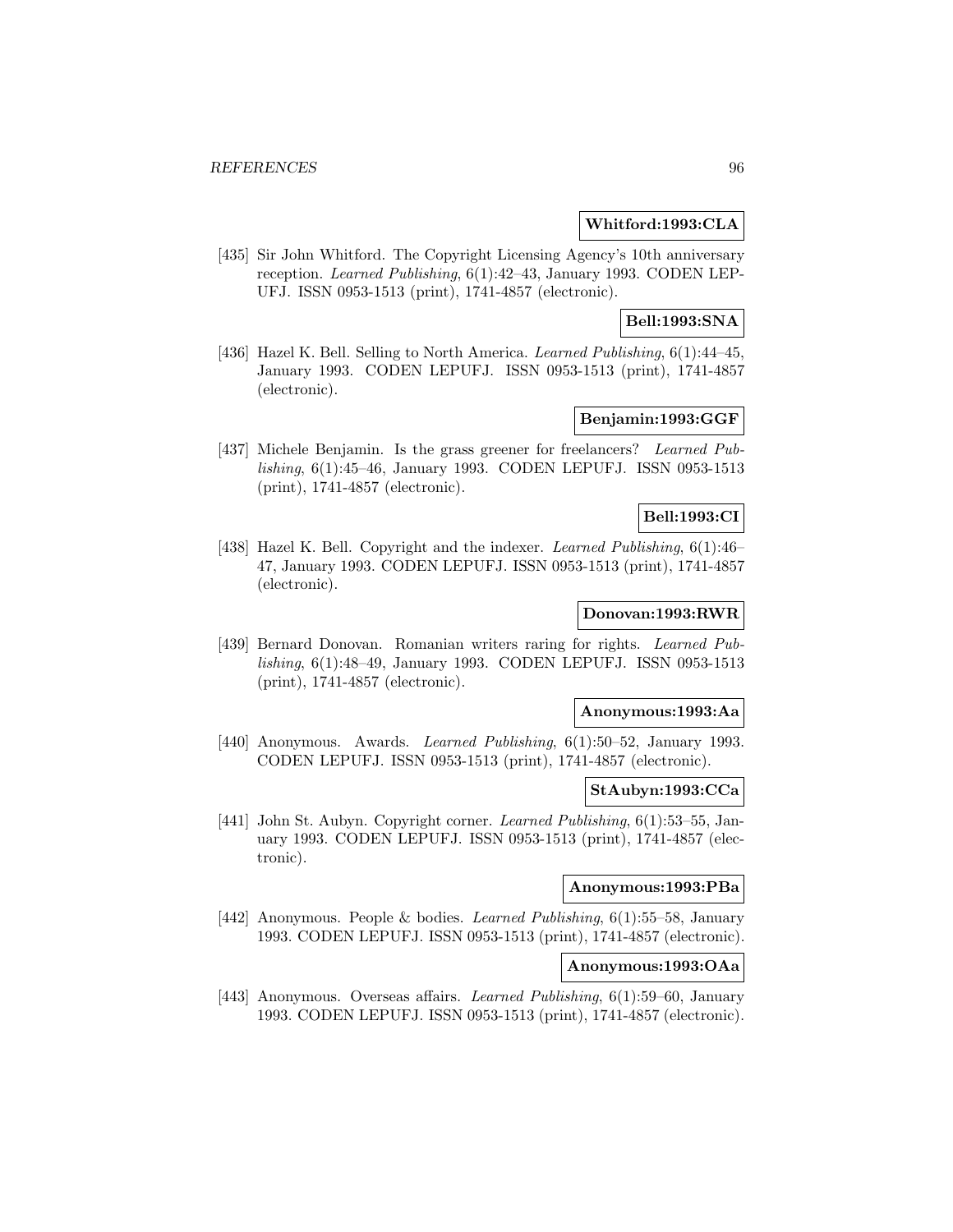**Anonymous:1993:BCNa**

[444] Anonymous. British Council news. Learned Publishing, 6(1):61-62, January 1993. CODEN LEPUFJ. ISSN 0953-1513 (print), 1741-4857 (electronic).

#### **Anonymous:1993:IMa**

[445] Anonymous. Information management. Learned Publishing, 6(1):63–67, January 1993. CODEN LEPUFJ. ISSN 0953-1513 (print), 1741-4857 (electronic).

# **Anonymous:1993:RAa**

[446] Anonymous. Reading around. Learned Publishing, 6(1):68–71, January 1993. CODEN LEPUFJ. ISSN 0953-1513 (print), 1741-4857 (electronic).

## **OConnor:1993:BRW**

[447] Maeve O'Connor. Book review: Writing on disk: an A-Z handbook of terms, tips and techniques for authors and publishers by Dorner, Jane, Herts, Hatfield: John Taylor Book Ventures (distributed by Spa Books 1992, PO Box 47, Stevenage, Herts 2SG2 8UH), 240 pp. £18.95 hardback £15.95 spiralbound + £1.50 post and packing. ISBN 1-871224-11-X/12-8. Learned Publishing, 6(1):73, January 1993. CODEN LEPUFJ. ISSN 0953-1513 (print), 1741-4857 (electronic).

# **Britton:1993:BRC**

[448] A. B. Britton. Book review: *Conceptions of library and information sci*ence: proceedings of the international conference for the celebration of the 20th anniversary of the Department of Information Studies, University of Tampere, Finland, 26-28 August 1991, Edited by Vakkari Pertti and Blaise Cronin, London: Taylor Graham. 1992, Paperback. 314 pp., ISBN 0-947568-52-2. Learned Publishing, 6(1):74, January 1993. CO-DEN LEPUFJ. ISSN 0953-1513 (print), 1741-4857 (electronic).

# **Bell:1993:BRB**

[449] Hazel K. Bell. Book review: Business in Europe: the promotion of books and reading in the European Community. Edited transcript of the seminar held at the London International Book Fair, 23 March 1992, Society of Freelance Editors and Proofreaders, 21 cm. 20pp (pvc cover).  $\pounds 5$  (inc. p&p) from Sally Crowther, SFEP, PO Box 4YP, London WIA 4YP, ISBN 0-9517527-3-1. Learned Publishing, 6(1):75–77, January 1993. CODEN LEPUFJ. ISSN 0953-1513 (print), 1741-4857 (electronic).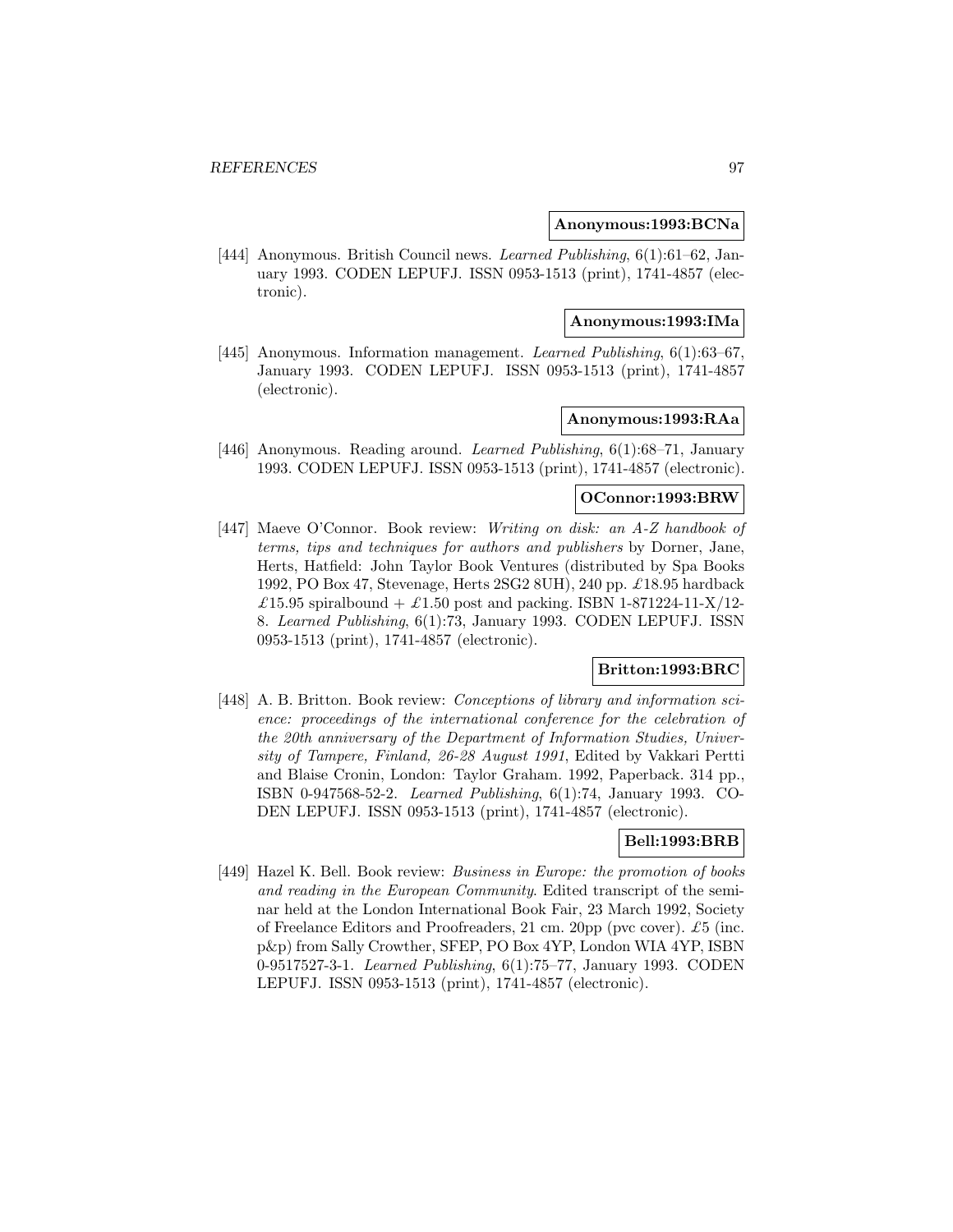# **Prior:1993:C**

[450] Chair Albert Prior. Correspondence. Learned Publishing, 6(1):77, January 1993. CODEN LEPUFJ. ISSN 0953-1513 (print), 1741-4857 (electronic).

## **Anonymous:1993:CEa**

[451] Anonymous. Coming events. Learned Publishing, 6(1):78–79, January 1993. CODEN LEPUFJ. ISSN 0953-1513 (print), 1741-4857 (electronic).

#### **Donovan:1993:LPW**

[452] Bernard Donovan. Librarians and publishers: not working together. Learned Publishing, 6(2):3–6, April 1993. CODEN LEPUFJ. ISSN 0953- 1513 (print), 1741-4857 (electronic).

# **Williams:1993:HCU**

[453] Ivor A. Williams. How chemists use the literature. Learned Publishing, 6(2):7–14, April 1993. CODEN LEPUFJ. ISSN 0953-1513 (print), 1741- 4857 (electronic).

# **Cornish:1993:CPM**

[454] Graham P. Cornish. Copyright protection for materials in electronic formats: the CITED solution. Learned Publishing, 6(2):15–18, April 1993. CODEN LEPUFJ. ISSN 0953-1513 (print), 1741-4857 (electronic).

## **Boden:1993:MAS**

[455] Edward Boden. Managing advertising sales. Learned Publishing, 6(2): 19–21, April 1993. CODEN LEPUFJ. ISSN 0953-1513 (print), 1741-4857 (electronic).

#### **Cameron:1993:JMN**

[456] Jamie Cameron. Journal marketing in North America. Learned Publishing, 6(2):23–27, April 1993. CODEN LEPUFJ. ISSN 0953-1513 (print), 1741-4857 (electronic).

## **Owen:1993:FLA**

[457] Lynette Owen. The future for licensing: an academic publisher's viewpoint. Learned Publishing, 6(2):29–35, April 1993. CODEN LEPUFJ. ISSN 0953-1513 (print), 1741-4857 (electronic).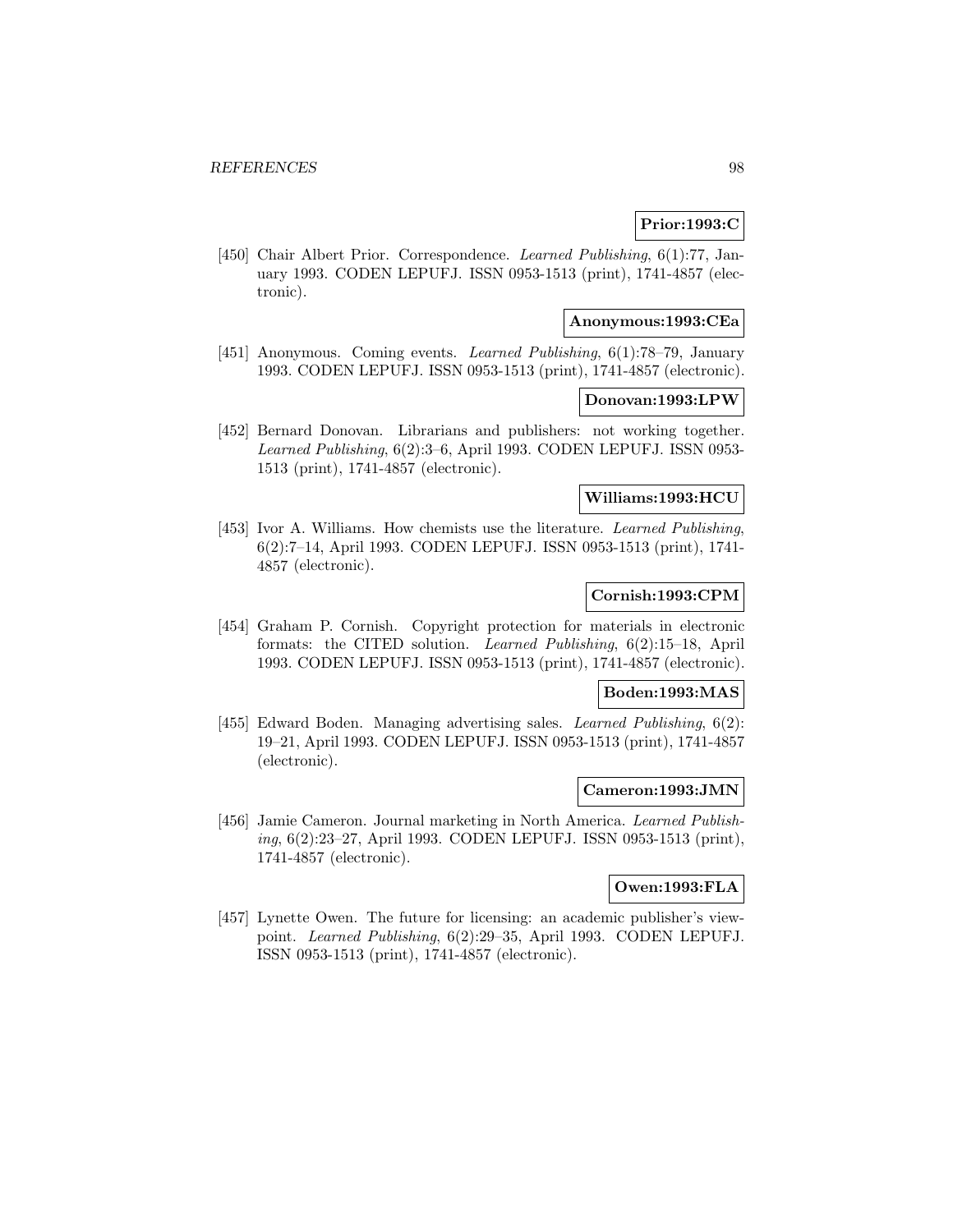# **Bell:1993:TFS**

[458] Hazel K. Bell. Taylor & Francis: Serving science, family-style. Learned Publishing, 6(2):37–39, April 1993. CODEN LEPUFJ. ISSN 0953-1513 (print), 1741-4857 (electronic).

# **Williams:1993:EAM**

[459] Bernard J. S. Williams. European academies meet. Learned Publishing, 6 (2):41, April 1993. CODEN LEPUFJ. ISSN 0953-1513 (print), 1741-4857 (electronic).

# **Williams:1993:CRJ**

[460] Bernard J. S. Williams. CD-ROMs and journal publishing: practical considerations. Learned Publishing, 6(2):41–44, April 1993. CODEN LEPUFJ. ISSN 0953-1513 (print), 1741-4857 (electronic).

# **Bell:1993:DAR**

[461] Hazel K. Bell. The dissemination of academic and research information through the learned journal and present and future alternatives. Learned Publishing, 6(2):44–45, April 1993. CODEN LEPUFJ. ISSN 0953-1513 (print), 1741-4857 (electronic).

## **Symondson:1993:CRR**

[462] Brian Symondson. CD-ROMland revisited. Learned Publishing, 6(2):45– 49, April 1993. CODEN LEPUFJ. ISSN 0953-1513 (print), 1741-4857 (electronic).

# **Bell:1993:HSM**

[463] Hazel K. Bell. How to save money on paper: purchase, usage and despatch. Learned Publishing, 6(2):50–51, April 1993. CODEN LEP-UFJ. ISSN 0953-1513 (print), 1741-4857 (electronic).

# **Anonymous:1993:Ab**

[464] Anonymous. Awards. Learned Publishing, 6(2):52–56, April 1993. CO-DEN LEPUFJ. ISSN 0953-1513 (print), 1741-4857 (electronic).

# **Anonymous:1993:CC**

[465] Anonymous. Copyright corner. Learned Publishing, 6(2):57–58, April 1993. CODEN LEPUFJ. ISSN 0953-1513 (print), 1741-4857 (electronic).

# **Anonymous:1993:PBb**

[466] Anonymous. People and bodies. Learned Publishing, 6(2):58–61, April 1993. CODEN LEPUFJ. ISSN 0953-1513 (print), 1741-4857 (electronic).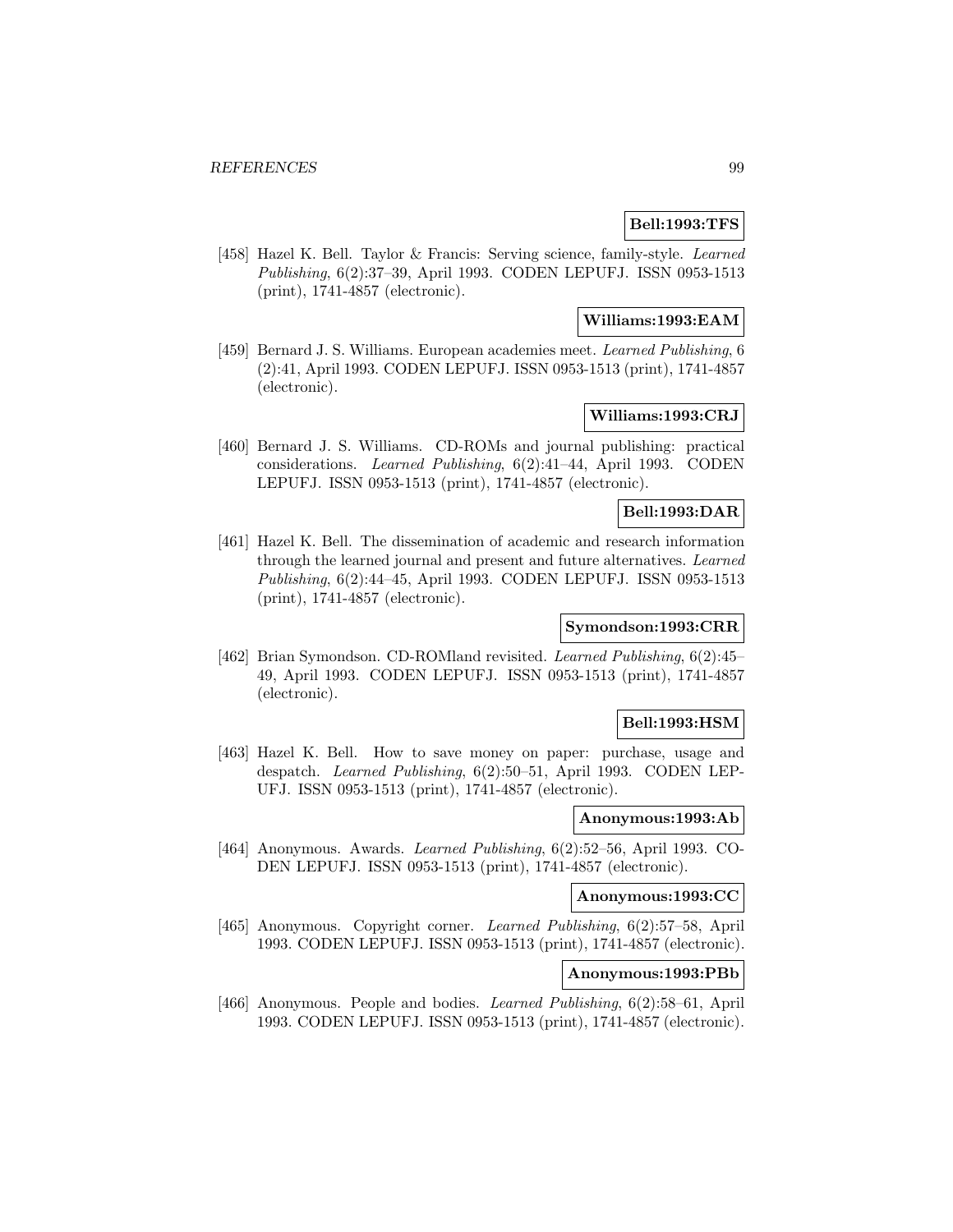#### **Anonymous:1993:OAb**

[467] Anonymous. Overseas affairs. *Learned Publishing*, 6(2):62, April 1993. CODEN LEPUFJ. ISSN 0953-1513 (print), 1741-4857 (electronic).

# **Anonymous:1993:BCNb**

[468] Anonymous. British Council news. Learned Publishing, 6(2):63–64, April 1993. CODEN LEPUFJ. ISSN 0953-1513 (print), 1741-4857 (electronic).

## **Anonymous:1993:IMb**

[469] Anonymous. Information management. Learned Publishing, 6(2):65– 68, April 1993. CODEN LEPUFJ. ISSN 0953-1513 (print), 1741-4857 (electronic).

## **Page:1993:C**

[470] Gillian Page. Correspondence. Learned Publishing, 6(2):68, April 1993. CODEN LEPUFJ. ISSN 0953-1513 (print), 1741-4857 (electronic).

#### **Anonymous:1993:RAb**

[471] Anonymous. Reading around. Learned Publishing, 6(2):69–70, April 1993. CODEN LEPUFJ. ISSN 0953-1513 (print), 1741-4857 (electronic).

#### **OConnor:1993:BRH**

[472] Maeve O'Connor. Book review: How to run a paper mill: writing technical papers and getting them published by John, Woodwark 1992. Cartoons by Carol, Wade Winchester: Information Geometers (47 Stockers Avenue, Winchester, S022 5LB) 128 pp. Hardback. EUR 9.50 ISBN 1- 874728-00-3. Learned Publishing, 6(2):71, April 1993. CODEN LEPUFJ. ISSN 0953-1513 (print), 1741-4857 (electronic).

#### **Britton:1993:BRIa**

[473] A. B. Britton. Book review: The intelligent corporation: the privatisation of intelligence. Edited by Sigurdson Jon and Tågerud Yael London: Taylor Graham, 1992 Paperback. 199 pp. ISBN 0-947568-55-7. Learned Publishing, 6(2):72, April 1993. CODEN LEPUFJ. ISSN 0953-1513 (print), 1741-4857 (electronic).

#### **OConnor:1993:BRE**

[474] Maeve O'Connor. Book review: Editing for desktop publishing: a guide to writing and editing on the personal computer. John, Taylor and Shirley, Heale 1992 Hatfield, Herts: John Taylor Book Ventures (7 Cranborne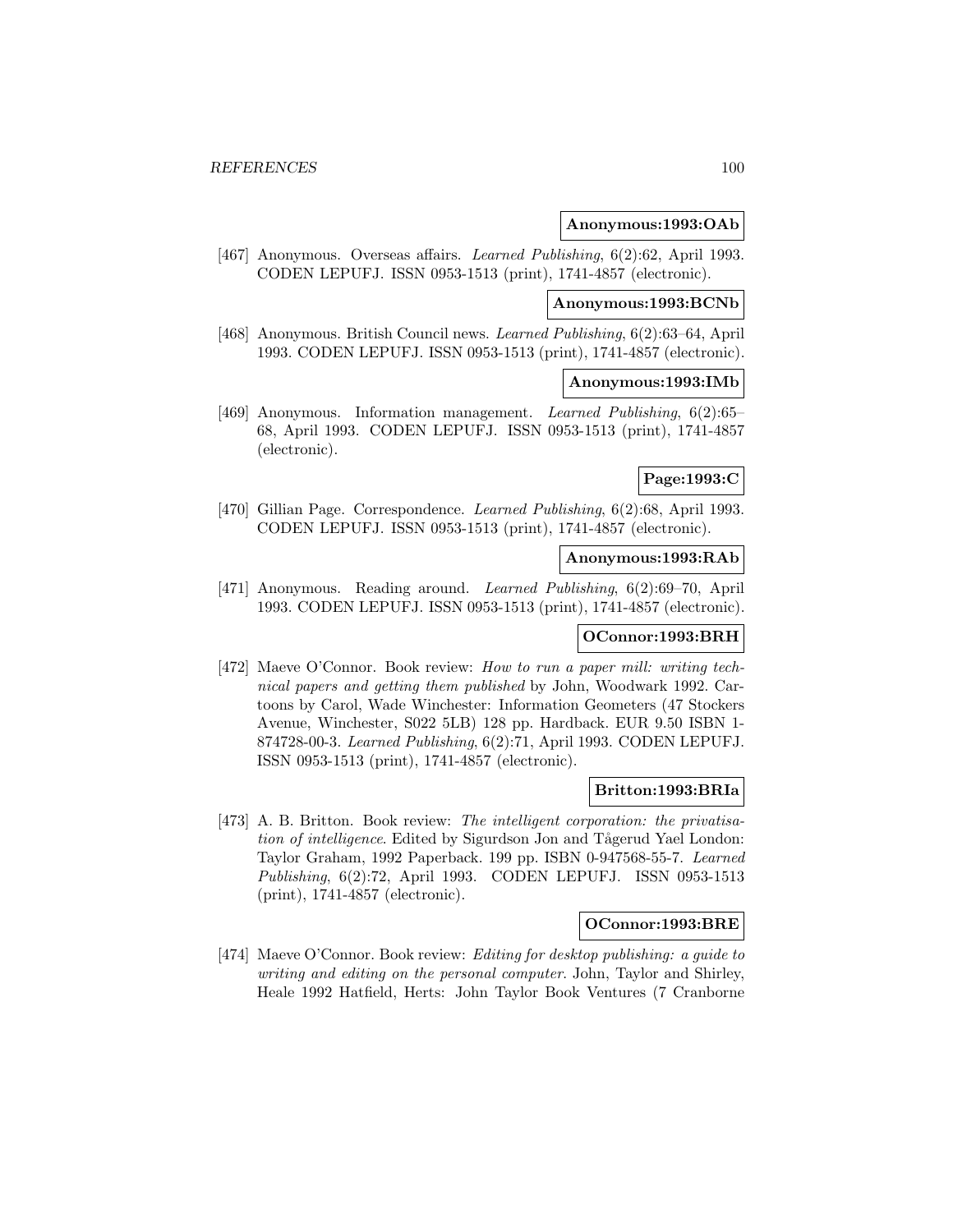Road, Hatfield, Herts, AL10 8AW) 205 p. Spiral bound. Learned Publishing, 6(2):73, April 1993. CODEN LEPUFJ. ISSN 0953-1513 (print), 1741-4857 (electronic).

## **Calvert:1993:BRA**

[475] Drusilla Calvert. Book review: Automated support to indexing by Hodge, Gail M 1992 NFAIS Report Series. Philadelphia PA: National Federation of Abstracting & Information Services ppl76. \$100 ISBN 0-942308-36-0. Learned Publishing, 6(2):73–74, April 1993. CODEN LEPUFJ. ISSN 0953-1513 (print), 1741-4857 (electronic).

## **Britton:1993:BRIb**

[476] A. B. Britton. Book review: Information retrieval interaction. Ingwersen, Peter. London: Taylor Graham, 1992 Paperback. x, 246 pp. EUR 30 ISBN 0-947568-54-9. Learned Publishing, 6(2):75, April 1993. CODEN LEPUFJ. ISSN 0953-1513 (print), 1741-4857 (electronic).

## **Anonymous:1993:CEb**

[477] Anonymous. Coming events. Learned Publishing, 6(2):78–80, April 1993. CODEN LEPUFJ. ISSN 0953-1513 (print), 1741-4857 (electronic).

# **StAubyn:1993:QPC**

[478] John St. Aubyn. Questions of photocopying and the CLA. Learned Publishing, 6(3):3–7, July 1993. CODEN LEPUFJ. ISSN 0953-1513 (print), 1741-4857 (electronic).

#### **Newmarch:1993:VSM**

[479] Rob Newmarch. VAT and the Single Market. Learned Publishing, 6(3): 9–15, July 1993. CODEN LEPUFJ. ISSN 0953-1513 (print), 1741-4857 (electronic).

#### **Barden:1993:EPF**

[480] Phil Barden. Electronic publishing: fears, myths, and scenarios. Learned Publishing, 6(3):17–20, July 1993. CODEN LEPUFJ. ISSN 0953-1513 (print), 1741-4857 (electronic).

## **Gervais:1993:PIP**

[481] Daniel Gervais. Protection of intellectual property and copyright: the rôle of the World Intellectual Property Organization. Learned Publishing, 6(3):21–23, July 1993. CODEN LEPUFJ. ISSN 0953-1513 (print), 1741- 4857 (electronic).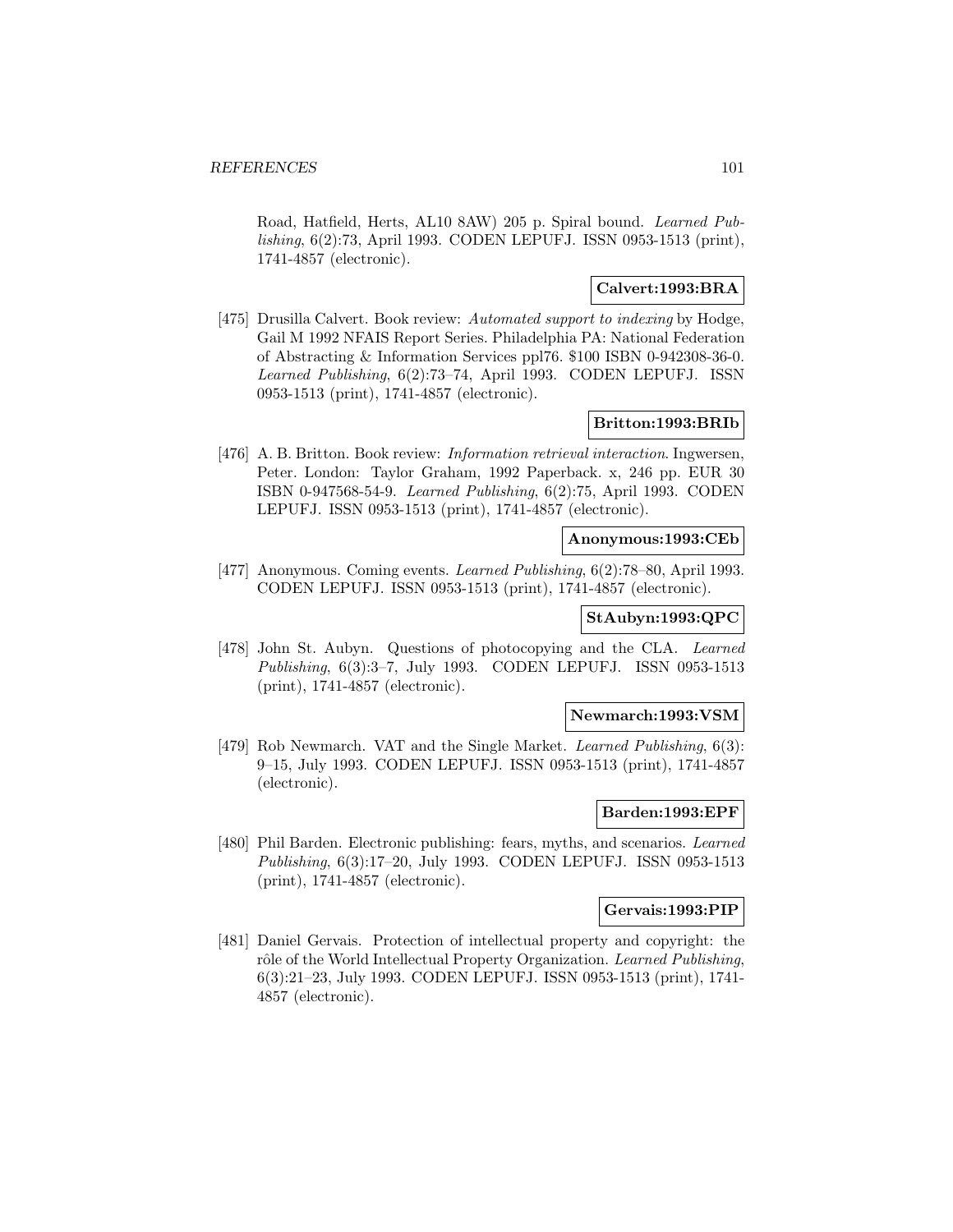#### **Gregory:1993:EPI**

[482] Martin W. Gregory. The epidemiology and prophylaxis of infectious verbal pomposity. Learned Publishing, 6(3):25–29, July 1993. CODEN LEPUFJ. ISSN 0953-1513 (print), 1741-4857 (electronic).

# **Adkins:1993:FCY**

[483] Lesley Adkins and Roy Adkins. First catch your indexer\*. Learned Publishing, 6(3):30–31, July 1993. CODEN LEPUFJ. ISSN 0953-1513 (print), 1741-4857 (electronic).

# **Day:1993:DFJ**

[484] Shirley Day. Despatching the finished journal. Learned Publishing, 6(3): 33–37, July 1993. CODEN LEPUFJ. ISSN 0953-1513 (print), 1741-4857 (electronic).

# **Lee:1993:NP**

[485] David Lee. Network publishing. Learned Publishing, 6(3):38–39, July 1993. CODEN LEPUFJ. ISSN 0953-1513 (print), 1741-4857 (electronic).

# **Crane:1993:JPC**

[486] Ian D. Crane. Journal pricing in a changing world: New directions, new issues. Learned Publishing, 6(3):40, July 1993. CODEN LEPUFJ. ISSN 0953-1513 (print), 1741-4857 (electronic).

# **Crane:1993:EJP**

[487] Ian D. Crane. The economics of journal publishing: Ninth International Learned Journals Seminar. Learned Publishing, 6(3):41–43, July 1993. CODEN LEPUFJ. ISSN 0953-1513 (print), 1741-4857 (electronic).

## **Bell:1993:SSP**

[488] Hazel K. Bell. Software for small publishers. *Learned Publishing*, 6(3): 43–45, July 1993. CODEN LEPUFJ. ISSN 0953-1513 (print), 1741-4857 (electronic).

# **M:1993:ILJ**

[489] J. M. M. Introduction to learned journal production. Learned Publishing, 6(3):45–47, July 1993. CODEN LEPUFJ. ISSN 0953-1513 (print), 1741- 4857 (electronic).

## **Anonymous:1993:Ac**

[490] Anonymous. Awards. Learned Publishing, 6(3):48–50, July 1993. CO-DEN LEPUFJ. ISSN 0953-1513 (print), 1741-4857 (electronic).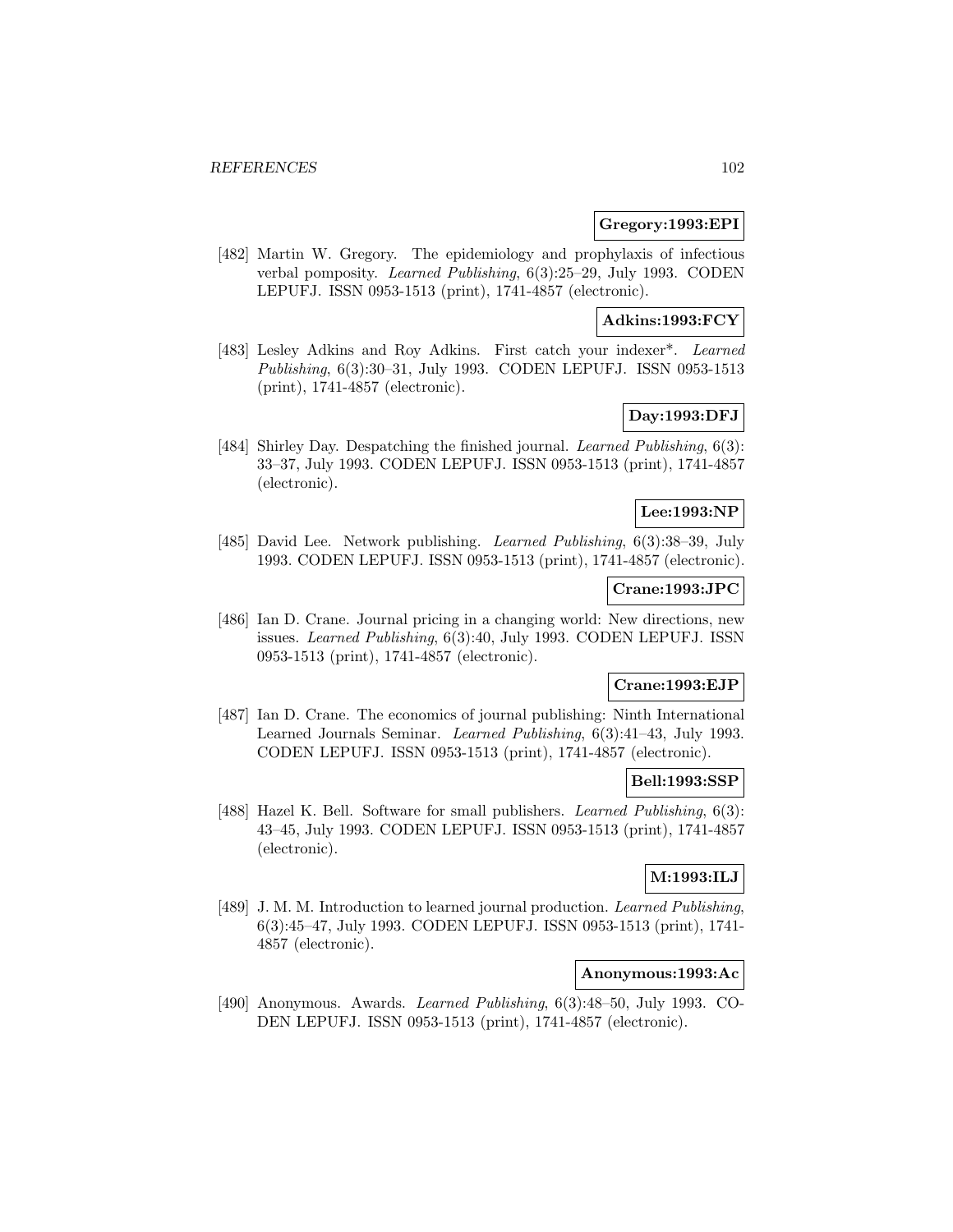#### **Anonymous:1993:PBc**

[491] Anonymous. People and bodies. *Learned Publishing*, 6(3):50–51, July 1993. CODEN LEPUFJ. ISSN 0953-1513 (print), 1741-4857 (electronic).

#### **Anonymous:1993:BCNc**

[492] Anonymous. British Council news. Learned Publishing, 6(3):52–53, July 1993. CODEN LEPUFJ. ISSN 0953-1513 (print), 1741-4857 (electronic).

## **Anonymous:1993:IMc**

[493] Anonymous. Information management. Learned Publishing, 6(3):54– 56, July 1993. CODEN LEPUFJ. ISSN 0953-1513 (print), 1741-4857 (electronic).

#### **Anonymous:1993:RAc**

[494] Anonymous. Reading around. Learned Publishing, 6(3):57–58, July 1993. CODEN LEPUFJ. ISSN 0953-1513 (print), 1741-4857 (electronic).

#### **Vickers:1993:BRM**

[495] John A. Vickers. Book review: *Marketing for small publishers* by Bill, Gober, Robert, Webb and Keith, Smith. London: Journeyman Press, 1992. xii, 128 pp. Index. Paperback. £8.99 ISBN 1-85172-035-9. Learned Publishing, 6(3):59, July 1993. CODEN LEPUFJ. ISSN 0953-1513 (print), 1741-4857 (electronic).

# **Toop:1993:BRSa**

[496] Sharon Toop. Book review: Standing up for standards: Proceedings of the second annual conference of the Society of Freelance Editors and Proofreaders. Sheffield, 17-18 September 1991. 94 pp. Paperback £5.60. Available from SFEP, 10 Grange Close, Godalming, Surrey GU7 1XT. ISBN 0-9517527-23. Learned Publishing, 6(3):60, July 1993. CODEN LEPUFJ. ISSN 0953-1513 (print), 1741-4857 (electronic).

## **Lee:1993:BRC**

[497] David Lee. Book review: The common market for information. Proceedings of the annual conference of the Institute of Information Scientists. June 1992, Bedford. Edited by Blake Monica Taylor Graham Publishing, 1992. £25.00 (US \$46.00) 121 pp. ISBN 0-947568-56-5. Learned Publishing, 6(3):60–61, July 1993. CODEN LEPUFJ. ISSN 0953-1513 (print), 1741-4857 (electronic).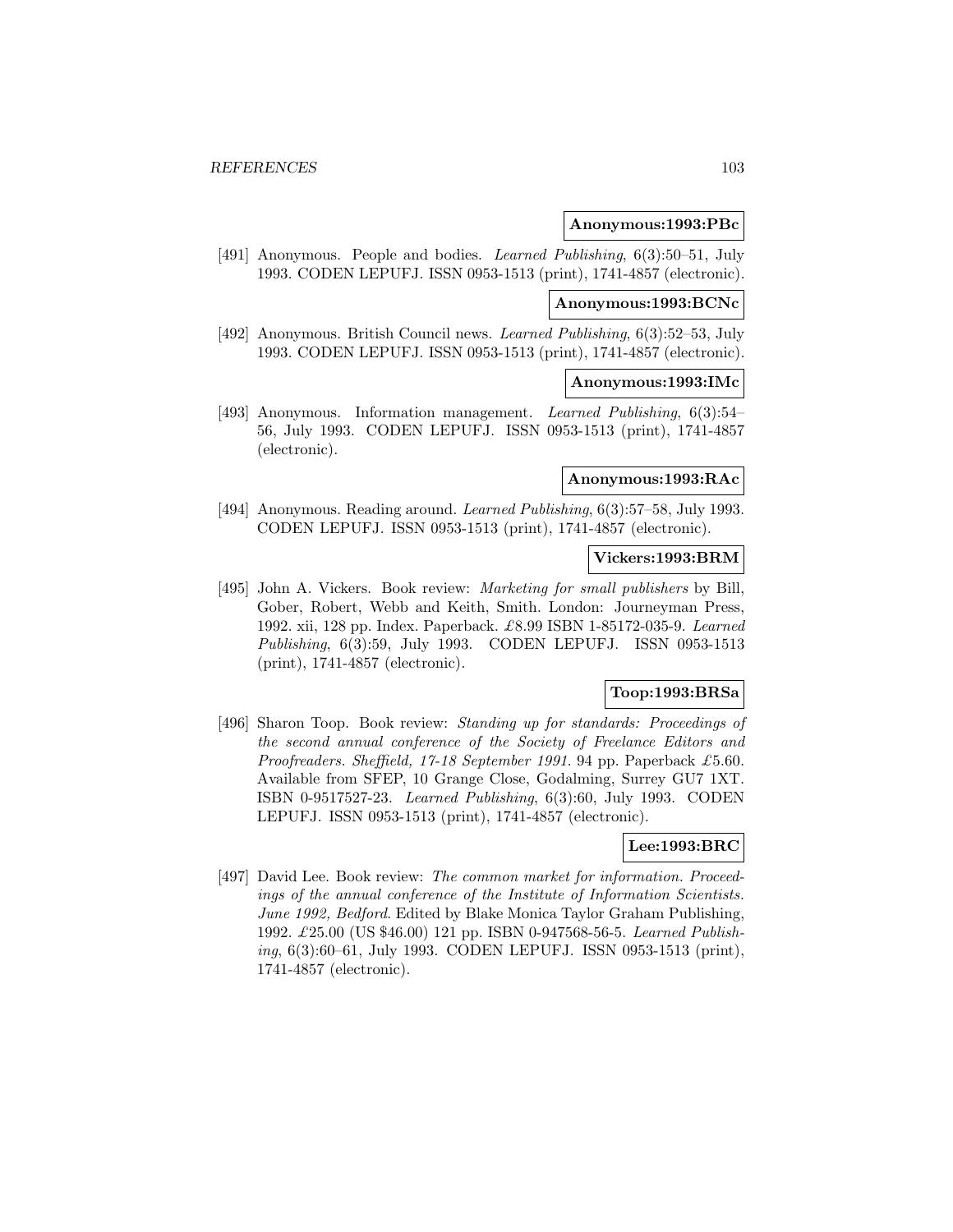#### **Britton:1993:BRG**

[498] A. B. Britton. Book review: Guide to careers in abstracting and indexing. By Ann Marie, Cunningham and Wendy, Wicks Philadelphia: National Federation of Abstracting and Information Services, 1992. 115 pp. Spiral bound. \$25. ISBN 0-942308-38-7. Learned Publishing, 6(3):61–62, July 1993. CODEN LEPUFJ. ISSN 0953-1513 (print), 1741-4857 (electronic).

# **McAllister:1993:SR**

[499] Steve McAllister. Software reviews. Learned Publishing, 6(3):63–71, July 1993. CODEN LEPUFJ. ISSN 0953-1513 (print), 1741-4857 (electronic).

## **McAllister:1993:GCD**

[500] Steve McAllister. Glossary of computer and DTP terms. Learned Publishing, 6(3):71–79, July 1993. CODEN LEPUFJ. ISSN 0953-1513 (print), 1741-4857 (electronic).

#### **Anonymous:1993:CEc**

[501] Anonymous. Coming events. Learned Publishing, 6(3):79–80, July 1993. CODEN LEPUFJ. ISSN 0953-1513 (print), 1741-4857 (electronic).

## **Parker:1993:B**

[502] Charles Parker and Robert Millson. In the beginning. Learned Publishing, 6(4):3–5, October 1993. CODEN LEPUFJ. ISSN 0953-1513 (print), 1741-4857 (electronic).

#### **Ziemacki:1993:CCE**

[503] Richard L. Ziemacki. Coping with change: the editorial process. Learned Publishing, 6(4):7–12, October 1993. CODEN LEPUFJ. ISSN 0953-1513 (print), 1741-4857 (electronic).

#### **Pearce:1993:LSV**

[504] Anthony Pearce. The Learned Society view of the economics of journal publishing. Learned Publishing, 6(4):13–16, October 1993. CODEN LEPUFJ. ISSN 0953-1513 (print), 1741-4857 (electronic).

## **Mulholland:1993:ICC**

[505] Sarah Mulholland. Indexing and the challenge of change at PsyclNFO. Learned Publishing, 6(4):17–21, October 1993. CODEN LEPUFJ. ISSN 0953-1513 (print), 1741-4857 (electronic).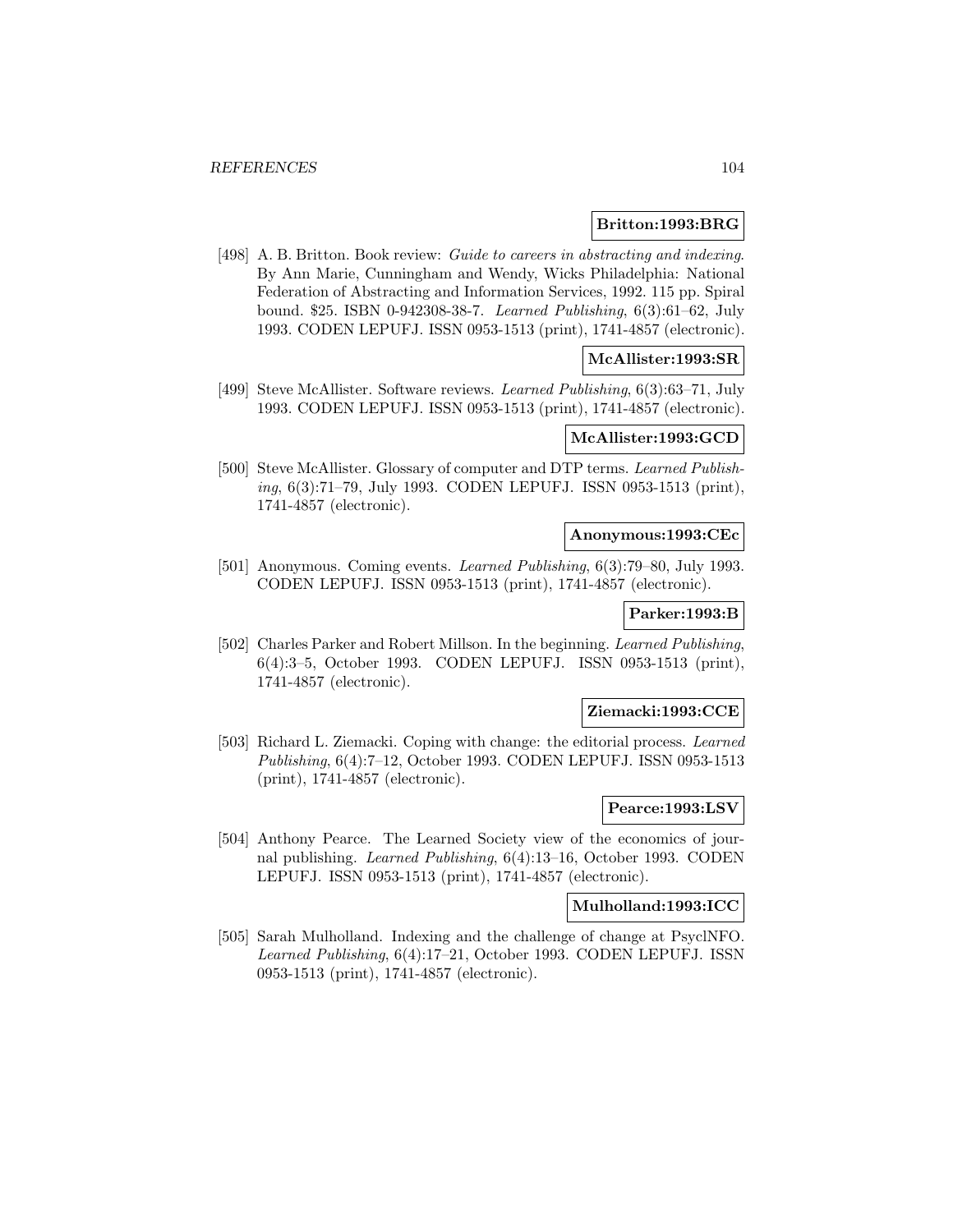#### **Whittall:1993:SNI**

[506] Jane Whittall. Satisfying the needs of industry for journals. Learned Publishing, 6(4):23–28, October 1993. CODEN LEPUFJ. ISSN 0953- 1513 (print), 1741-4857 (electronic).

# **Hart:1993:WMP**

[507] F. Dudley Hart. Writing medical papers: a practitioner's view. Learned Publishing, 6(4):29–32, October 1993. CODEN LEPUFJ. ISSN 0953- 1513 (print), 1741-4857 (electronic).

# **Hu:1993:PC**

[508] Yeping Hu and Qiuping Li. Publishing in China. Learned Publishing, 6(4):33–36, October 1993. CODEN LEPUFJ. ISSN 0953-1513 (print), 1741-4857 (electronic).

# **Bell:1993:PUL**

[509] Hazel K. Bell. Princeton University Library: 'Not a data bank but a repository of knowledge'. Learned Publishing, 6(4):37–40, October 1993. CODEN LEPUFJ. ISSN 0953-1513 (print), 1741-4857 (electronic).

# **M:1993:LJP**

[510] J. M. M. Learned journal production. Learned Publishing, 6(4):41, October 1993. CODEN LEPUFJ. ISSN 0953-1513 (print), 1741-4857 (electronic).

## **Bell:1993:LMB**

[511] Hazel K. Bell. London Medical Book Fair. Learned Publishing, 6(4):41, October 1993. CODEN LEPUFJ. ISSN 0953-1513 (print), 1741-4857 (electronic).

# **Bell:1993:JD**

[512] Hazel K. Bell. Journal design. Learned Publishing, 6(4):41–43, October 1993. CODEN LEPUFJ. ISSN 0953-1513 (print), 1741-4857 (electronic).

## **Anonymous:1993:Ad**

[513] Anonymous. Awards. Learned Publishing, 6(4):45, October 1993. CO-DEN LEPUFJ. ISSN 0953-1513 (print), 1741-4857 (electronic).

# **StAubyn:1993:CCb**

[514] John St. Aubyn. Copyright corner. Learned Publishing, 6(4):46–47, October 1993. CODEN LEPUFJ. ISSN 0953-1513 (print), 1741-4857 (electronic).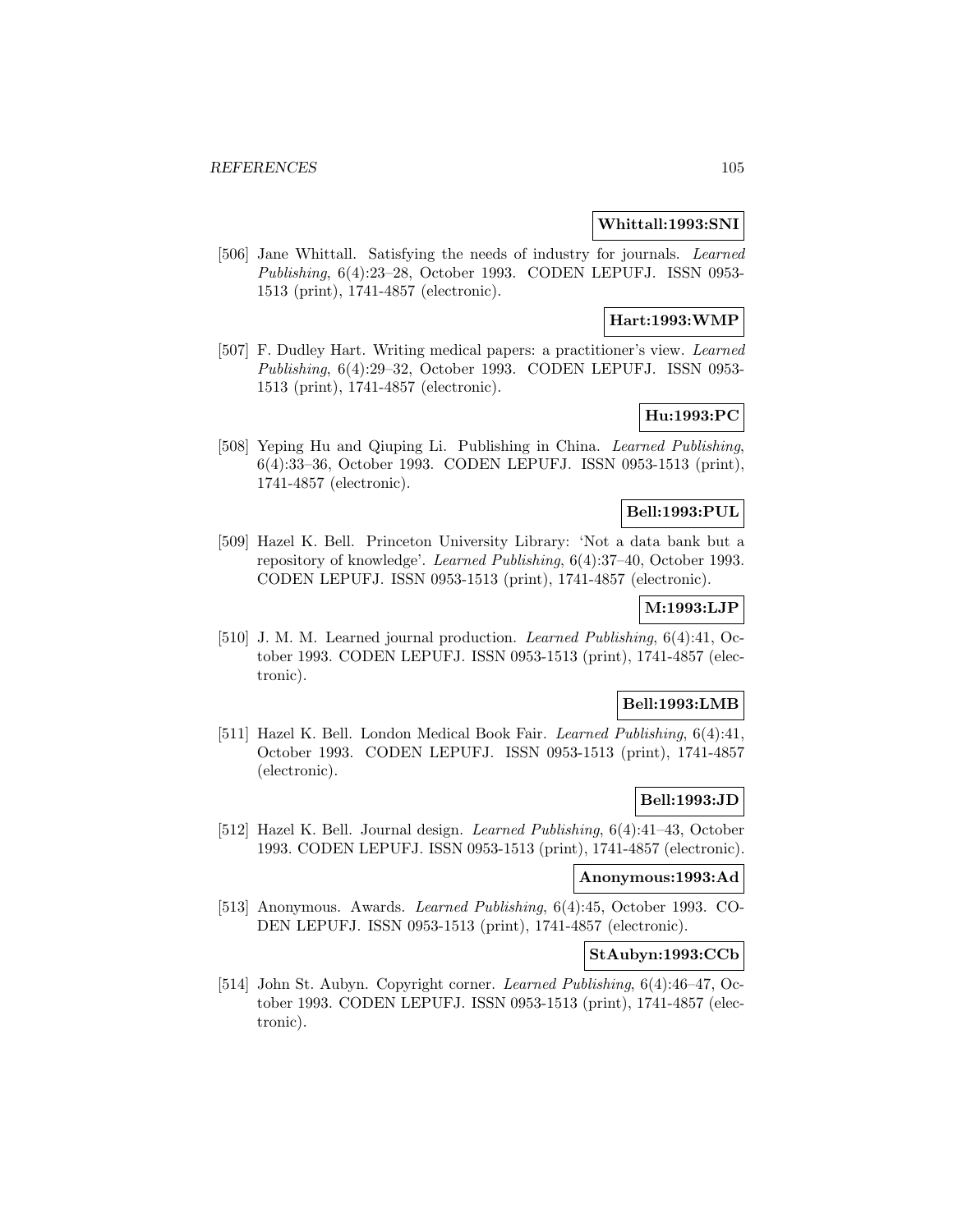#### **Anonymous:1993:PBd**

[515] Anonymous. People and bodies. Learned Publishing, 6(4):47–49, October 1993. CODEN LEPUFJ. ISSN 0953-1513 (print), 1741-4857 (electronic).

#### **Anonymous:1993:OAc**

[516] Anonymous. Overseas affairs. Learned Publishing, 6(4):50–52, October 1993. CODEN LEPUFJ. ISSN 0953-1513 (print), 1741-4857 (electronic).

## **Anonymous:1993:BCNd**

[517] Anonymous. British Council news. Learned Publishing, 6(4):52–53, October 1993. CODEN LEPUFJ. ISSN 0953-1513 (print), 1741-4857 (electronic).

#### **Anonymous:1993:IMd**

[518] Anonymous. Information management. Learned Publishing, 6(4):54–55, October 1993. CODEN LEPUFJ. ISSN 0953-1513 (print), 1741-4857 (electronic).

## **Anonymous:1993:RAd**

[519] Anonymous. Reading around. Learned Publishing, 6(4):56–58, October 1993. CODEN LEPUFJ. ISSN 0953-1513 (print), 1741-4857 (electronic).

## **Thorn:1993:C**

[520] Sue Thorn. Correspondence. *Learned Publishing*, 6(4):58, October 1993. CODEN LEPUFJ. ISSN 0953-1513 (print), 1741-4857 (electronic).

#### **Toop:1993:BRSb**

[521] Sharon Toop. Book review: Scholarly editing in the computing age: theory and practice. Peter, L. Shillingsburg Athens, GA: The University of Georgia Press. 178 pp. ISBN 0-8203-0889-7. Learned Publishing, 6(4): 59, October 1993. CODEN LEPUFJ. ISSN 0953-1513 (print), 1741-4857 (electronic).

## **White:1993:BRG**

[522] Stephen White. Book review: Getting the message across Public Relations, Publicity and Working with the Media. Sue, Ward. Journeyman Press. 230 pages + index 1-85172-043-X pb. £12.95 pb. ISBN 1-85172- 042-1 hb. Learned Publishing, 6(4):60, October 1993. CODEN LEPUFJ. ISSN 0953-1513 (print), 1741-4857 (electronic).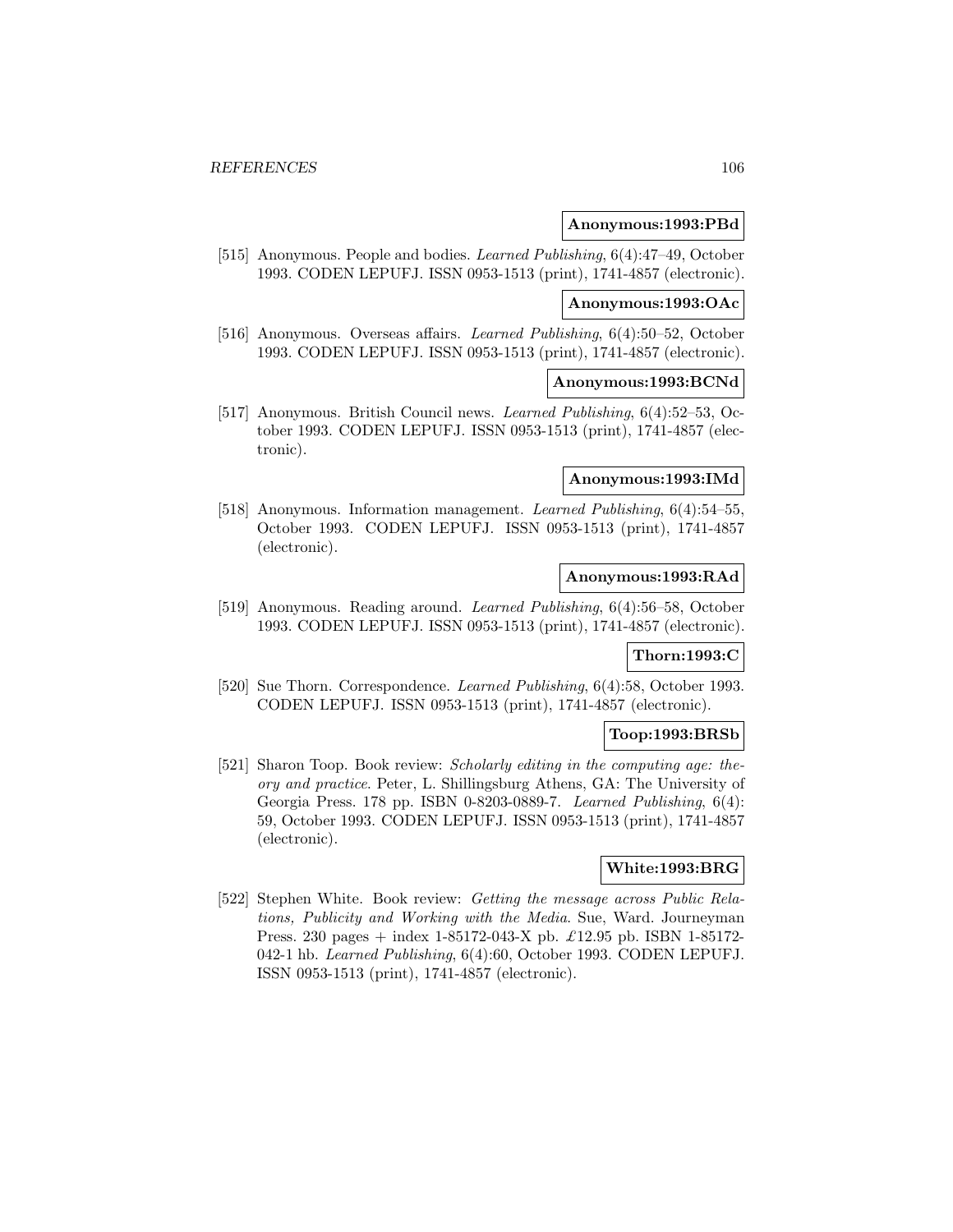#### **StAubyn:1993:BRP**

[523] John St. Aubyn. Book review: Publishing agreements: a book of precedents. 4th Edition General Editor: Clark Charles London: Butterworths 1993 Hardback 270pp EUR 37.50 ISBN 0-406-02094-9. Learned Publishing, 6(4):61–62, October 1993. CODEN LEPUFJ. ISSN 0953-1513 (print), 1741-4857 (electronic).

## **Britton:1993:BRIc**

[524] A. B. Britton. Book review: Information systems for end-users: research and development issues. Edited by Hancock-Beaulieu Micheline. London: Taylor Graham, 1992. 85 pp. Paperback. ISBN 0-947568-57-3. Learned Publishing, 6(4):62, October 1993. CODEN LEPUFJ. ISSN 0953-1513 (print), 1741-4857 (electronic).

# **Anonymous:1993:CEd**

[525] Anonymous. Coming events. Learned Publishing, 6(4):65–66, October 1993. CODEN LEPUFJ. ISSN 0953-1513 (print), 1741-4857 (electronic).

# **Askew:1994:CA**

[526] Bill Askew. Coming of age. Learned Publishing, 7(1):3–4, January 1994. CODEN LEPUFJ. ISSN 0953-1513 (print), 1741-4857 (electronic).

#### **Dorner:1994:WTI**

[527] Jane Dorner. Whose text is it anyway? Learned Publishing, 7(1):5–9, January 1994. CODEN LEPUFJ. ISSN 0953-1513 (print), 1741-4857 (electronic).

# **Miles:1994:TJ**

[528] John Miles. Typography for journals. Learned Publishing, 7(1):11–16, January 1994. CODEN LEPUFJ. ISSN 0953-1513 (print), 1741-4857 (electronic).

# **McFadden:1994:II**

[529] T. G. McFadden. Indexing the Internet. Learned Publishing, 7(1):17–27, January 1994. CODEN LEPUFJ. ISSN 0953-1513 (print), 1741-4857 (electronic).

#### **Scott:1994:MWS**

[530] J. T. Scott. Medical writing: should you add to it? Learned Publishing, 7(1):29–31, January 1994. CODEN LEPUFJ. ISSN 0953-1513 (print), 1741-4857 (electronic).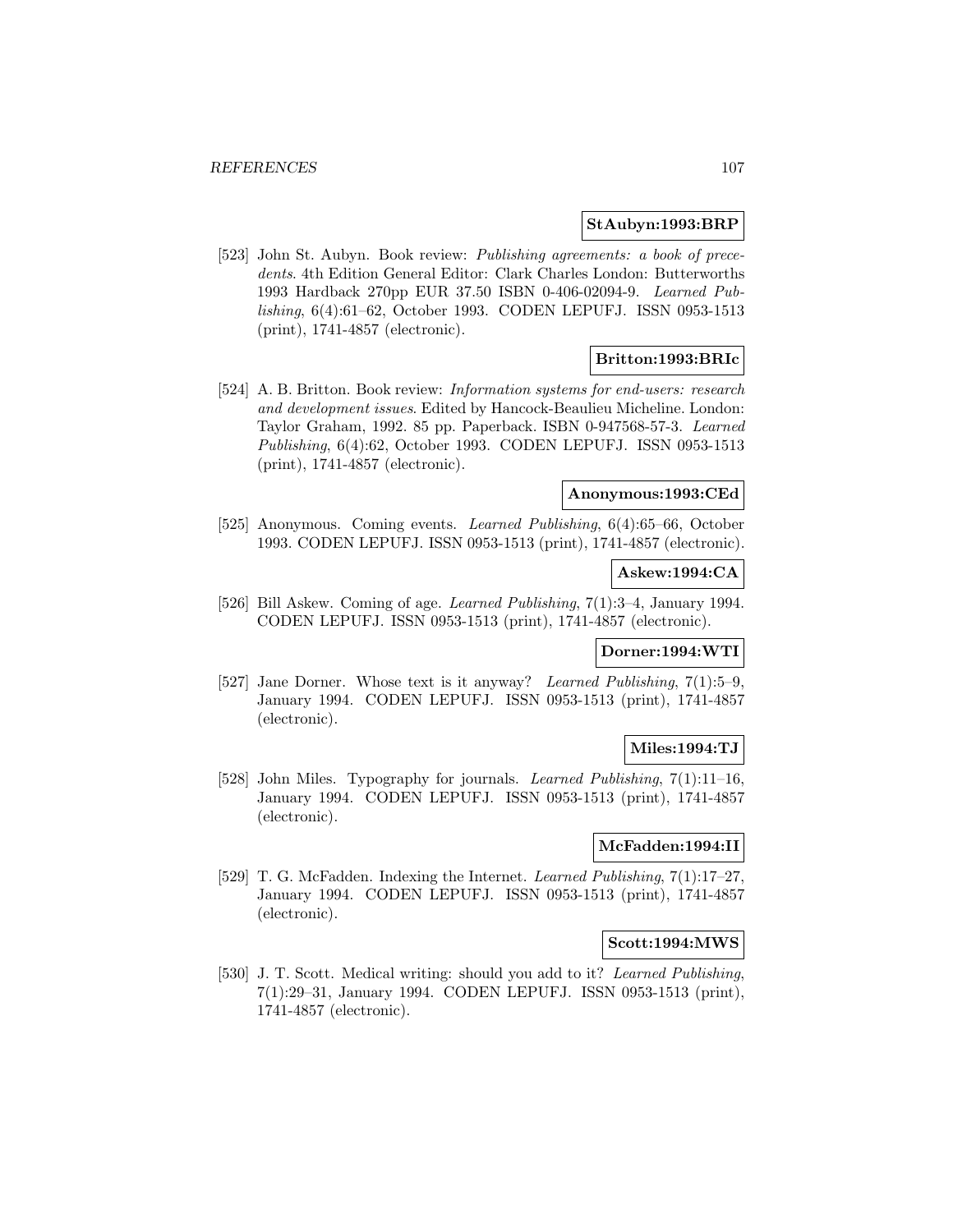## **Mack:1994:ECE**

[531] Arien Mack. The East and Central Europe Journal Donation Project. Learned Publishing, 7(1):33–38, January 1994. CODEN LEPUFJ. ISSN 0953-1513 (print), 1741-4857 (electronic).

# **Bell:1994:LLL**

[532] Hazel K. Bell. LC; the largest library in the changing world. Learned Publishing, 7(1):39–44, January 1994. CODEN LEPUFJ. ISSN 0953- 1513 (print), 1741-4857 (electronic).

# **Bell:1994:JC**

[533] Hazel K. Bell. The journal at the crossroads. Learned Publishing, 7 (1):45–48, January 1994. CODEN LEPUFJ. ISSN 0953-1513 (print), 1741-4857 (electronic).

#### **StAubyn:1994:CIa**

[534] John St. Aubyn. Copyright issues. Learned Publishing, 7(1):49–50, January 1994. CODEN LEPUFJ. ISSN 0953-1513 (print), 1741-4857 (electronic).

# **Anonymous:1994:PBa**

[535] Anonymous. People and bodies. *Learned Publishing*,  $7(1):51-53$ , January 1994. CODEN LEPUFJ. ISSN 0953-1513 (print), 1741-4857 (electronic).

#### **Anonymous:1994:BCN**

[536] Anonymous. British Council news. Learned Publishing, 7(1):54, January 1994. CODEN LEPUFJ. ISSN 0953-1513 (print), 1741-4857 (electronic).

## **Anonymous:1994:IMa**

[537] Anonymous. Information management. Learned Publishing, 7(1):54–58, January 1994. CODEN LEPUFJ. ISSN 0953-1513 (print), 1741-4857 (electronic).

## **deGlanville:1994:C**

[538] Hugh de Glanville. Correspondence. Learned Publishing, 7(1):58, January 1994. CODEN LEPUFJ. ISSN 0953-1513 (print), 1741-4857 (electronic).

# **Brown:1994:SR**

[539] David Brown. Software reviews. Learned Publishing, 7(1):59–63, January 1994. CODEN LEPUFJ. ISSN 0953-1513 (print), 1741-4857 (electronic).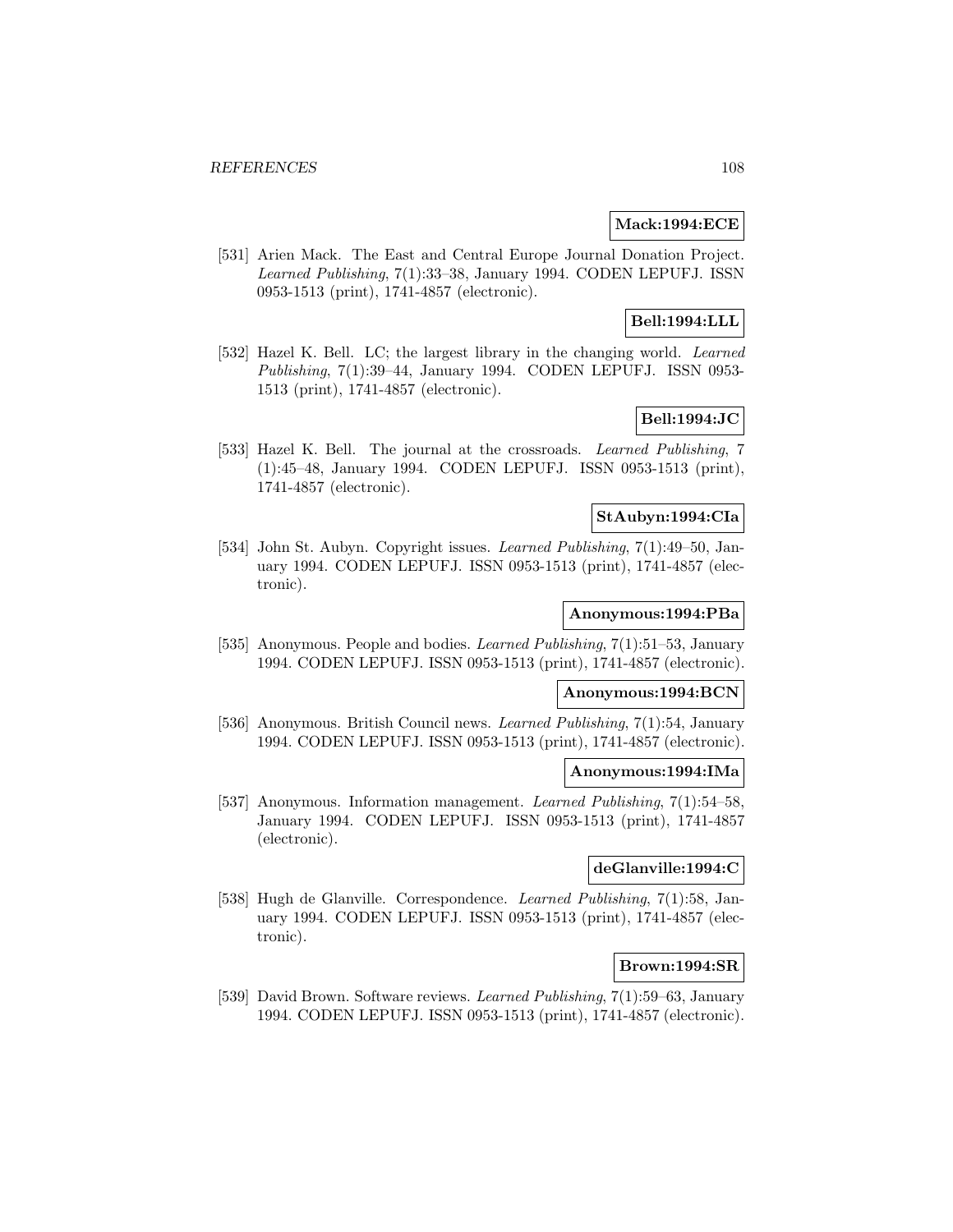### **Bell:1994:BRW**

[540] Hazel Bell. Book review: As I was saying: essays on the international book business by Gordon, Graham London: Hans Zell. 320 pp, 1993. paperback £16.95. ISBN 1-873836-01-5. Learned Publishing,  $7(1):63-64$ , January 1994. CODEN LEPUFJ. ISSN 0953-1513 (print), 1741-4857 (electronic).

# **Bell:1994:BRH**

[541] Hazel K. Bell. Book review: How to publish a book: a practical stepby-step guide to independent publishing. Robert, Spicer Plymouth: How To Books, 1993. 139 pp. 22 cm. Illus, bibliog, index (pbk.):  $\pounds 8.99$  ISBN 1-850703-071-0. Learned Publishing, 7(1):64, January 1994. CODEN LEPUFJ. ISSN 0953-1513 (print), 1741-4857 (electronic).

# **Britton:1994:BRU**

[542] A. B. Britton. Book review: University libraries and scholarly communication. By Anthony M., Cummings et al. [USA]: Association of Research Libraries for the Andrew W. Mellon Foundation, 1992. Paperback. xxix, 205 pp. ISBN 9-918006-22-8. Learned Publishing, 7(1):64–65, January 1994. CODEN LEPUFJ. ISSN 0953-1513 (print), 1741-4857 (electronic).

### **Benjamin:1994:BRE**

[543] Michele Benjamin. Book review: Ethics and Policy in Scientific Publication. Bethesda, MD: Council of Biology Editors. 1990. Pp. 290. Paperback. ISBN 0-914340-09-3. Learned Publishing, 7(1):65–66, January 1994. CODEN LEPUFJ. ISSN 0953-1513 (print), 1741-4857 (electronic).

### **Benjamin:1994:BRT**

[544] Michele Benjamin. Book review: Three views of the Internet. Edited by Marie Cunningham Ann and Wendy Wicks 1993 Paperback \$60.00 NFAIS Report Series 3. Paperback. Pp. 106 Philadelphia: National Federation of Abstracting and Information Services. Learned Publishing, 7 (1):66, January 1994. CODEN LEPUFJ. ISSN 0953-1513 (print), 1741- 4857 (electronic).

# **Anonymous:1994:CEa**

[545] Anonymous. Corning events. Learned Publishing, 7(1):71–72, January 1994. CODEN LEPUFJ. ISSN 0953-1513 (print), 1741-4857 (electronic).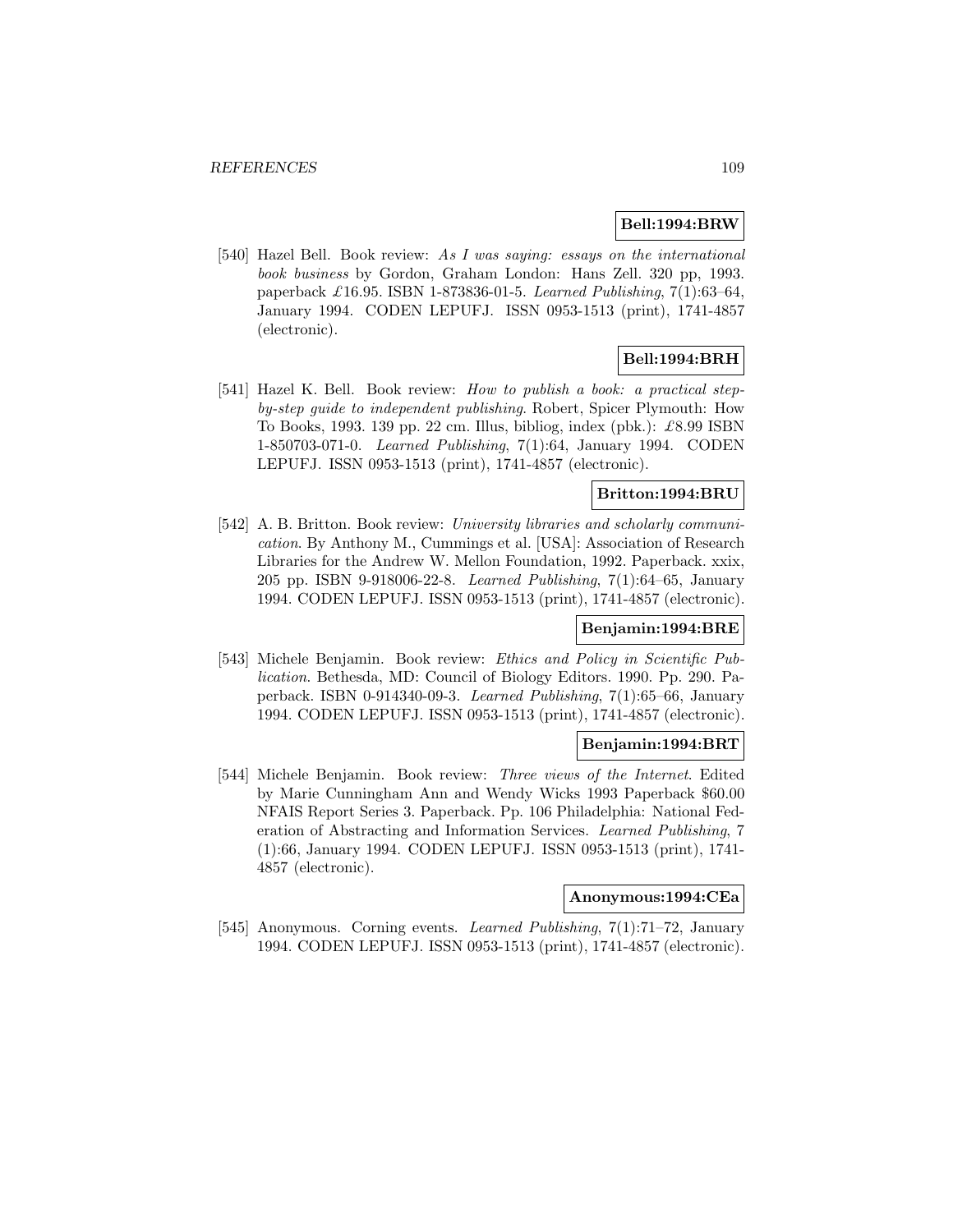### **Campbell:1994:HWA**

[546] Robert Campbell. How will academic libraries manage? What hope does the Follett report offer? Learned Publishing, 7(2):75–78, April 1994. CODEN LEPUFJ. ISSN 0953-1513 (print), 1741-4857 (electronic).

# **Naylor:1994:ICF**

[547] Bernard Naylor. The implications of current and future initiatives for libraries. Learned Publishing, 7(2):79–83, April 1994. CODEN LEPUFJ. ISSN 0953-1513 (print), 1741-4857 (electronic).

# **Cox:1994:CDE**

[548] John Cox. Can dinosaurs evolve? The future of publishers, vendors and librarians. Learned Publishing, 7(2):85–88, April 1994. CODEN LEPUFJ. ISSN 0953-1513 (print), 1741-4857 (electronic).

#### **Coles:1994:WPJ**

[549] Bryan R. Coles. Who pays for journal publishing? The user's point of view. Learned Publishing, 7(2):89–91, April 1994. CODEN LEPUFJ. ISSN 0953-1513 (print), 1741-4857 (electronic).

# **McMillan:1994:TPE**

[550] Gail McMillan. Technical processing of electronic journals in libraries. Learned Publishing, 7(2):93–98, April 1994. CODEN LEPUFJ. ISSN 0953-1513 (print), 1741-4857 (electronic).

### **Cooper:1994:HER**

[551] Alisa N. Cooper. The house at Eighteenth and R: Special Libraries Association. Learned Publishing, 7(2):99–103, April 1994. CODEN LEPUFJ. ISSN 0953-1513 (print), 1741-4857 (electronic).

### **Bell:1994:PLN**

[552] Hazel K. Bell. Photocopying licensing – now and in the future. Learned Publishing, 7(2):105–108, April 1994. CODEN LEPUFJ. ISSN 0953-1513 (print), 1741-4857 (electronic).

# **Kachmar:1994:WWL**

[553] Diane Kachmar. Will we learn to manage the new electronic technologies before they overwhelm us? Charleston Library Acquisitions Conference. Learned Publishing, 7(2):108–111, April 1994. CODEN LEPUFJ. ISSN 0953-1513 (print), 1741-4857 (electronic).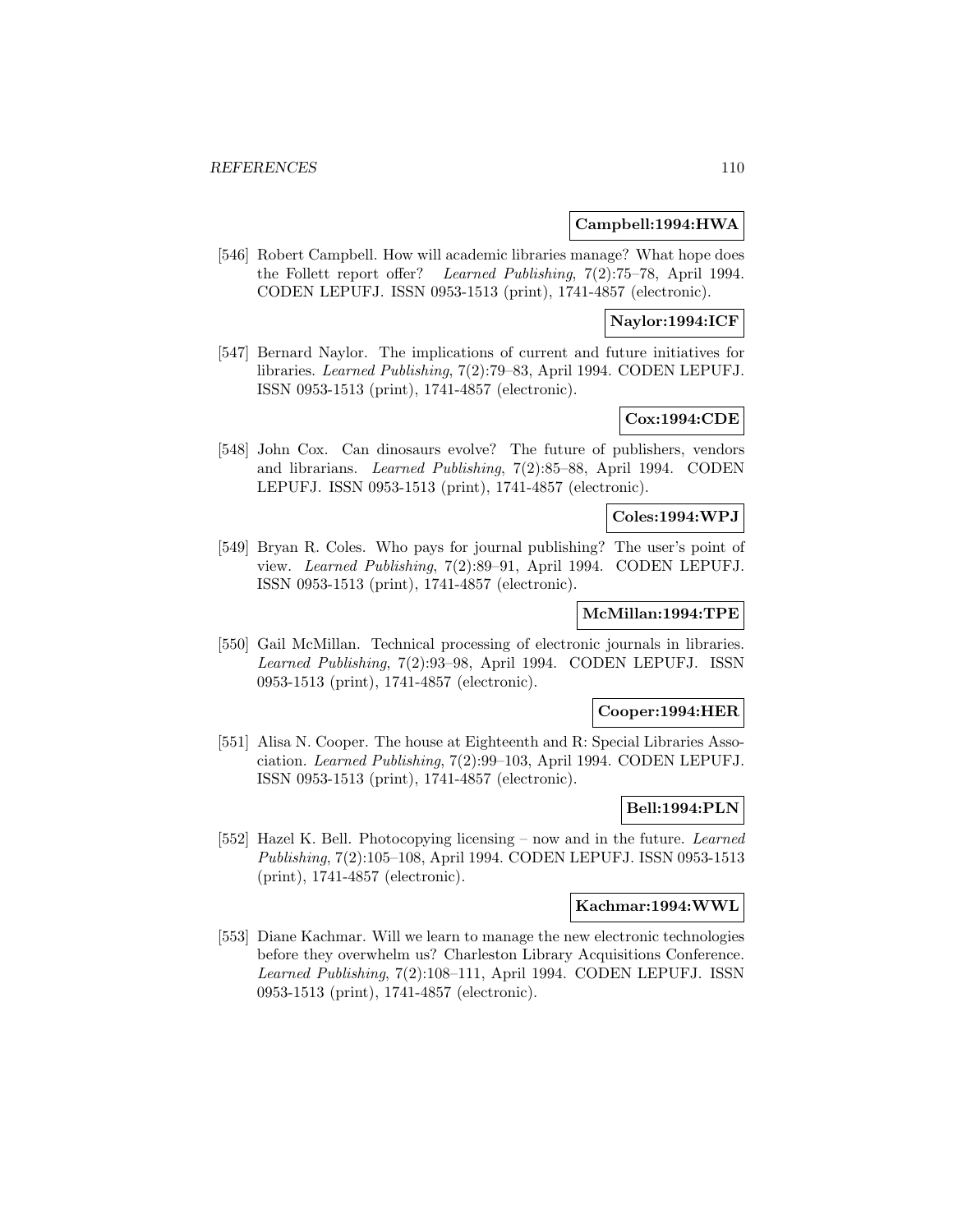#### **Symondson:1994:CC**

[554] Brian Symondson. To CD or not to CD. Learned Publishing, 7(2):112-115, April 1994. CODEN LEPUFJ. ISSN 0953-1513 (print), 1741-4857 (electronic).

# **Bell:1994:EBM**

[555] Hazel K. Bell. Electronic books and multimedia: prospects and perils. Learned Publishing, 7(2):116–117, April 1994. CODEN LEPUFJ. ISSN 0953-1513 (print), 1741-4857 (electronic).

# **Bell:1994:SIS**

[556] Hazel K. Bell. The scientific information system in the UK. Learned Publishing, 7(2):118–121, April 1994. CODEN LEPUFJ. ISSN 0953- 1513 (print), 1741-4857 (electronic).

### **StAubyn:1994:CIb**

[557] John St. Aubyn. Copyright issues. Learned Publishing, 7(2):122–124, April 1994. CODEN LEPUFJ. ISSN 0953-1513 (print), 1741-4857 (electronic).

# **Anonymous:1994:PBb**

[558] Anonymous. People and bodies. Learned Publishing, 7(2):124–128, April 1994. CODEN LEPUFJ. ISSN 0953-1513 (print), 1741-4857 (electronic).

### **Anonymous:1994:IMb**

[559] Anonymous. Information management. Learned Publishing, 7(2):128– 131, April 1994. CODEN LEPUFJ. ISSN 0953-1513 (print), 1741-4857 (electronic).

#### **Anonymous:1994:SRa**

[560] Anonymous. Software reviews. Learned Publishing, 7(2):131–134, April 1994. CODEN LEPUFJ. ISSN 0953-1513 (print), 1741-4857 (electronic).

### **Holt:1994:BRS**

[561] Harry Holt. Book review: The STM information system in the UK. A study on behalf of the Royal Society, the British Library and ALPSP. 218 pp. Paperback.  $\pounds$ 15.00. Copies available from the Publications Department, The Royal Society. ISBN 03-85403-4773-3. Learned Publishing, 7 (2):135–137, April 1994. CODEN LEPUFJ. ISSN 0953-1513 (print), 1741-4857 (electronic).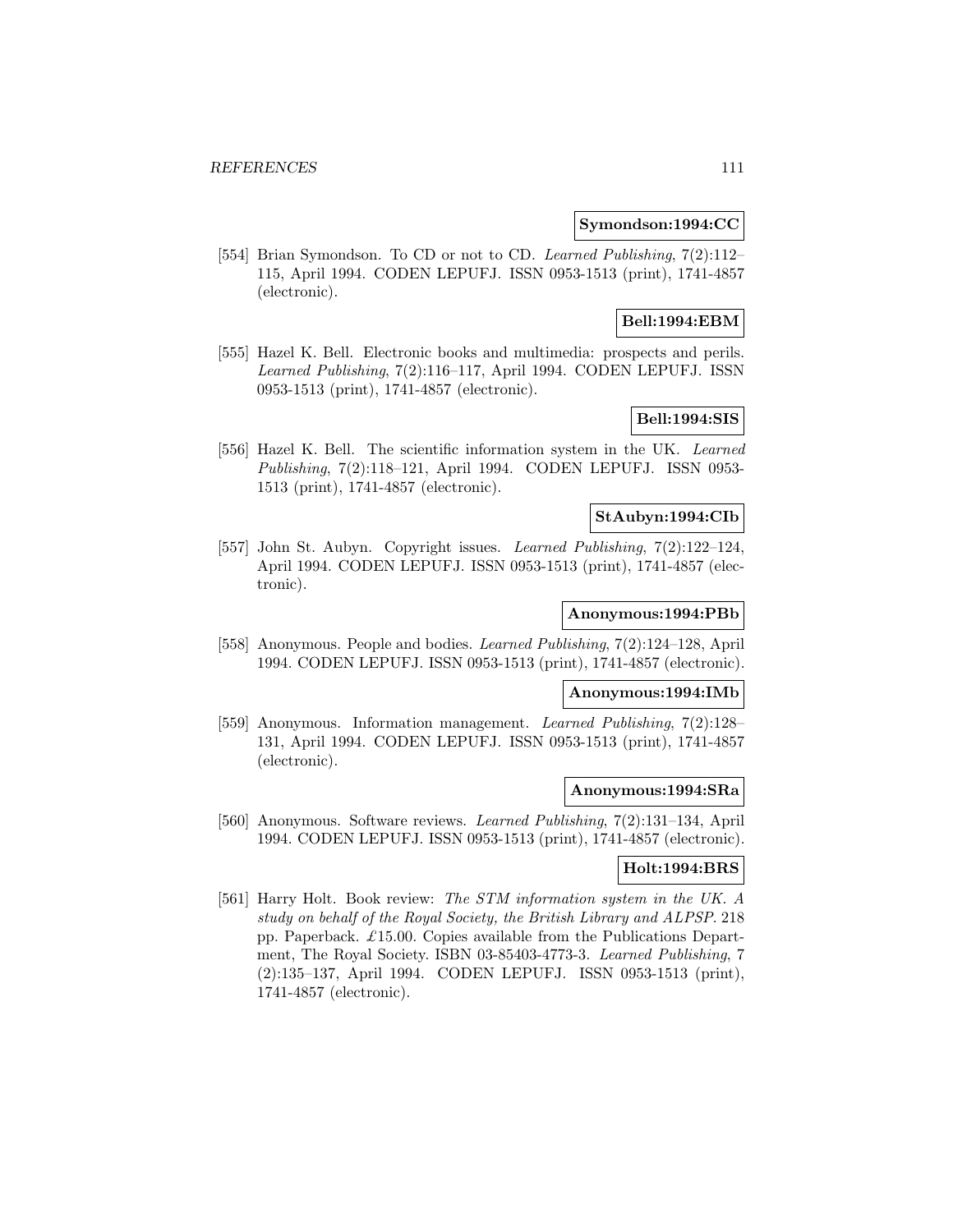#### **Banks:1994:BRE**

[562] Mary Banks. Book review: European Bookseller September/October 1993. Published by SLG ISBN 0-958-3866. Learned Publishing, 7(2): 137–138, April 1994. CODEN LEPUFJ. ISSN 0953-1513 (print), 1741- 4857 (electronic).

# **Duncan:1994:BRH**

[563] Nigel Duncan. Book review: Hitting the headlines: a practical guide to media. Stephen, White, Peter, Evans, Chris, Mihill and Maryon, Tysoe British Psychological Society, 1993. 136 pp. Pb. ISBN 1-85433-107-8. Learned Publishing, 7(2):138, April 1994. CODEN LEPUFJ. ISSN 0953- 1513 (print), 1741-4857 (electronic).

#### **Anonymous:1994:CEb**

[564] Anonymous. Coming events. Learned Publishing, 7(2):141–142, April 1994. CODEN LEPUFJ. ISSN 0953-1513 (print), 1741-4857 (electronic).

### **Bell:1994:LG**

[565] Hazel Bell. Looking good. Learned Publishing, 7(3):147, July 1994. CO-DEN LEPUFJ. ISSN 0953-1513 (print), 1741-4857 (electronic).

### **Shelock:1994:ESI**

[566] Edwin Shelock. The economics of the STM information system. Learned Publishing, 7(3):149–151, July 1994. CODEN LEPUFJ. ISSN 0953-1513 (print), 1741-4857 (electronic).

#### **Pearce:1994:LSP**

[567] Anthony Pearce. A learned society publisher's perspective of future opportunities. Learned Publishing, 7(3):153–157, July 1994. CODEN LEP-UFJ. ISSN 0953-1513 (print), 1741-4857 (electronic).

# **Law:1994:RAL**

[568] Derek Law. The role of academic libraries in the scientific information system. Learned Publishing, 7(3):159–162, July 1994. CODEN LEPUFJ. ISSN 0953-1513 (print), 1741-4857 (electronic).

# **Scott:1994:VIS**

[569] Elspeth J. Scott. The view of the industrial scientist concerning the information system. Learned Publishing, 7(3):163–166, July 1994. CODEN LEPUFJ. ISSN 0953-1513 (print), 1741-4857 (electronic).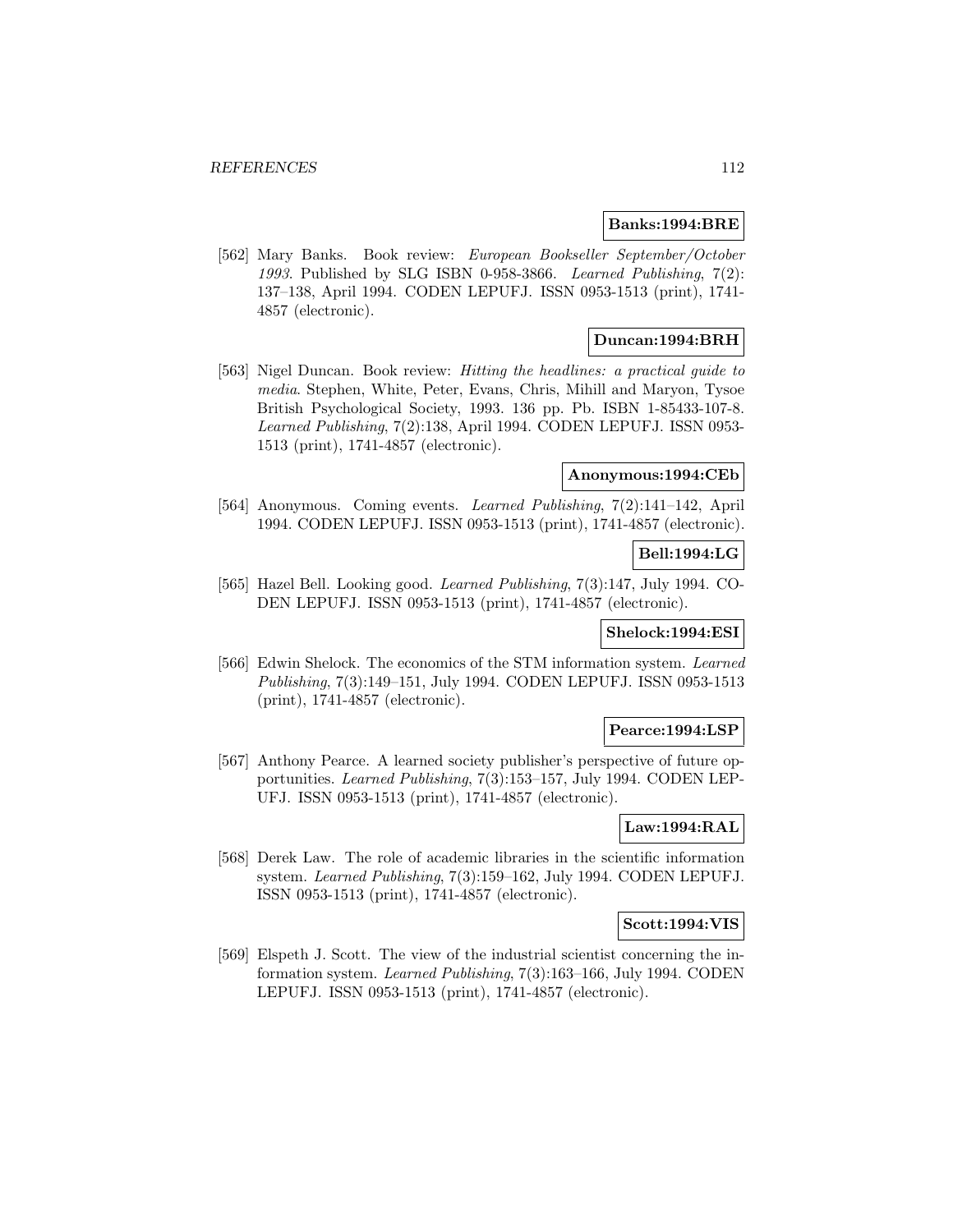# **Olsen:1994:EJI**

[570] Jan Olsen. Electronic journals: implications for scholars. Learned Publishing, 7(3):167–176, July 1994. CODEN LEPUFJ. ISSN 0953-1513 (print), 1741-4857 (electronic).

# **Bell:1994:PMC**

[571] Hazel K. Bell. Publicity material: content versus design. Learned Publishing, 7(3):177–178, July 1994. CODEN LEPUFJ. ISSN 0953-1513 (print), 1741-4857 (electronic).

# **Thorn:1994:PNW**

[572] Sue Thorn. Publishing in the new world: The Tenth International Learned Journals Seminar. Learned Publishing, 7(3):178–185, July 1994. CODEN LEPUFJ. ISSN 0953-1513 (print), 1741-4857 (electronic).

# **Bell:1994:SMA**

[573] Hazel K. Bell. Saving money on administration and subscription management. Learned Publishing, 7(3):185–187, July 1994. CODEN LEPUFJ. ISSN 0953-1513 (print), 1741-4857 (electronic).

# **Bell:1994:LMB**

[574] Hazel K. Bell. London Medical Book Fair. Learned Publishing, 7(3):187– 188, July 1994. CODEN LEPUFJ. ISSN 0953-1513 (print), 1741-4857 (electronic).

# **Page:1994:CGA**

[575] Gillian Page. The Charlesworth Group Award for Typographical Excellence in Journal and Serial Publishing. Learned Publishing, 7(3):189–191, July 1994. CODEN LEPUFJ. ISSN 0953-1513 (print), 1741-4857 (electronic).

### **Anonymous:1994:BPM**

[576] Anonymous. BUPA Prizes for medical writing and illustration. Learned Publishing, 7(3):191–193, July 1994. CODEN LEPUFJ. ISSN 0953-1513 (print), 1741-4857 (electronic).

# **StAubyn:1994:CIc**

[577] John St. Aubyn. Copyright issues. Learned Publishing, 7(3):193–195, July 1994. CODEN LEPUFJ. ISSN 0953-1513 (print), 1741-4857 (electronic).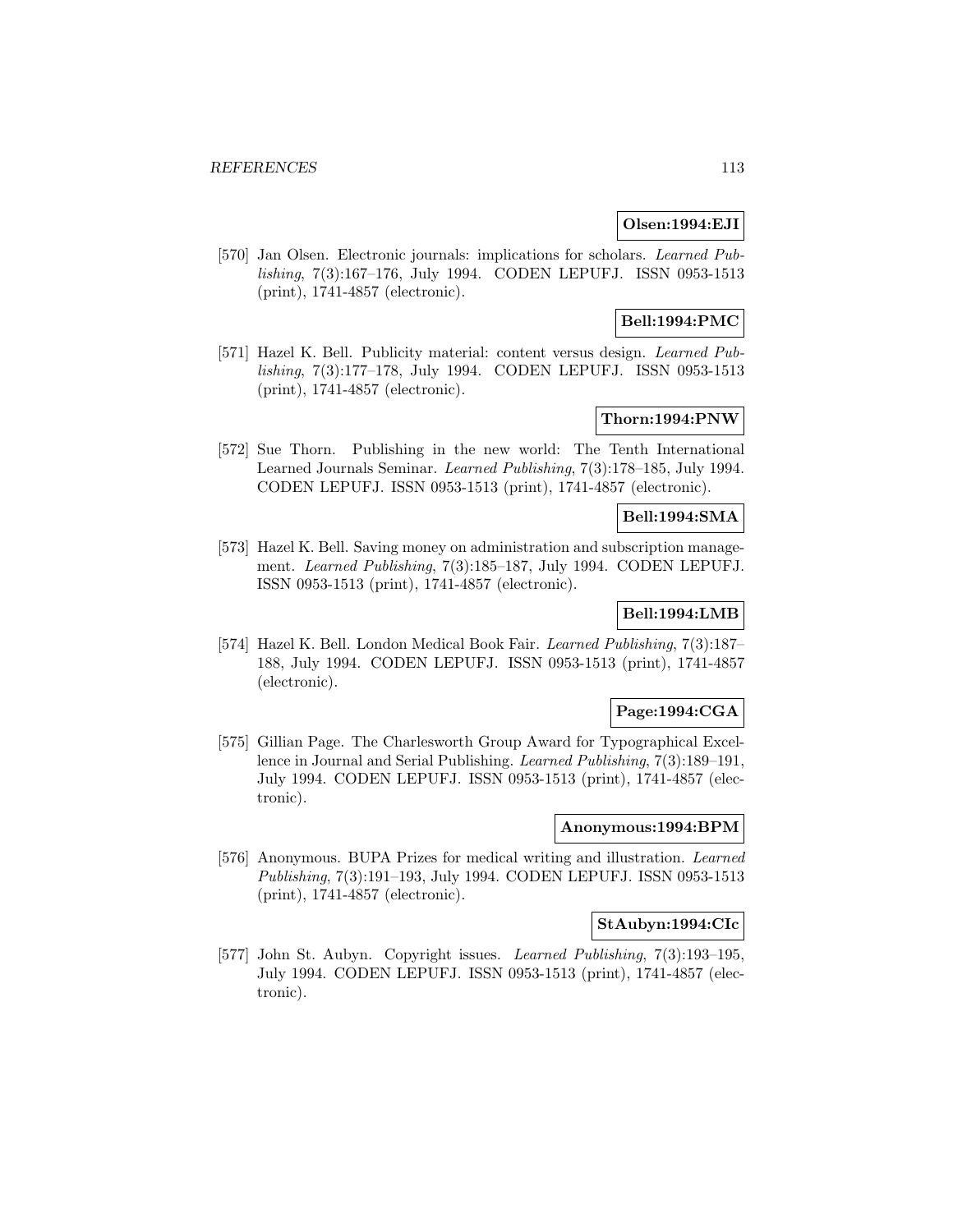#### **Anonymous:1994:IMc**

[578] Anonymous. Information management. Learned Publishing, 7(3):195– 199, July 1994. CODEN LEPUFJ. ISSN 0953-1513 (print), 1741-4857 (electronic).

#### **Anonymous:1994:RA**

[579] Anonymous. Reading around. Learned Publishing, 7(3):199–202, July 1994. CODEN LEPUFJ. ISSN 0953-1513 (print), 1741-4857 (electronic).

## **Anonymous:1994:SRb**

[580] Anonymous. Software reviews. Learned Publishing, 7(3):203–206, July 1994. CODEN LEPUFJ. ISSN 0953-1513 (print), 1741-4857 (electronic).

#### **Neidle:1994:BRG**

[581] Stephen Neidle. Book review: Guardians of science, fairness and reliability of peer review, by Daniel, H.-D. Weinheim: VCH 1993. 118 pp. hdbk. ISBN 3-527-29041-9. Learned Publishing, 7(3):207, July 1994. CODEN LEPUFJ. ISSN 0953-1513 (print), 1741-4857 (electronic).

# **Waddingham:1994:BRC**

[582] Anne Waddingham. Book review: Copyright made easier by Wall, Raymond A. London: Aslib, 1993. 393 pp. pbk. ISBN 0-85142-310-8. Learned Publishing, 7(3):207–208, July 1994. CODEN LEPUFJ. ISSN 0953-1513 (print), 1741-4857 (electronic).

### **Peter:1994:BRF**

[583] Sue Peter. Book review: Full marks: advice on punctuation for scientific and technical writing, 2nd edn. by Kirkman, John. Marlborough, Wiltshire: Ramsbury Books, 1993. 154 pp. ISBN 0-9521762-0-3. Learned Publishing, 7(3):208–209, July 1994. CODEN LEPUFJ. ISSN 0953-1513 (print), 1741-4857 (electronic).

### **Rowlands:1994:BRG**

[584] Jane Rowlands. Book review: *Going online and CD-ROM* by Bradley, Phil and Hanson, Terry. 9th Edit. London: Aslib 1993. 122 pp. £21.00 members, £26.00 non-members. ISBN 0-85142-323-X. Learned Publishing, 7(3):210, July 1994. CODEN LEPUFJ. ISSN 0953-1513 (print), 1741-4857 (electronic).

# **Williamson:1994:BRG**

[585] Alex Williamson. Book review: *Guidelines for giving effective presen*tations: tactics and techniques for talking to large or small groups, by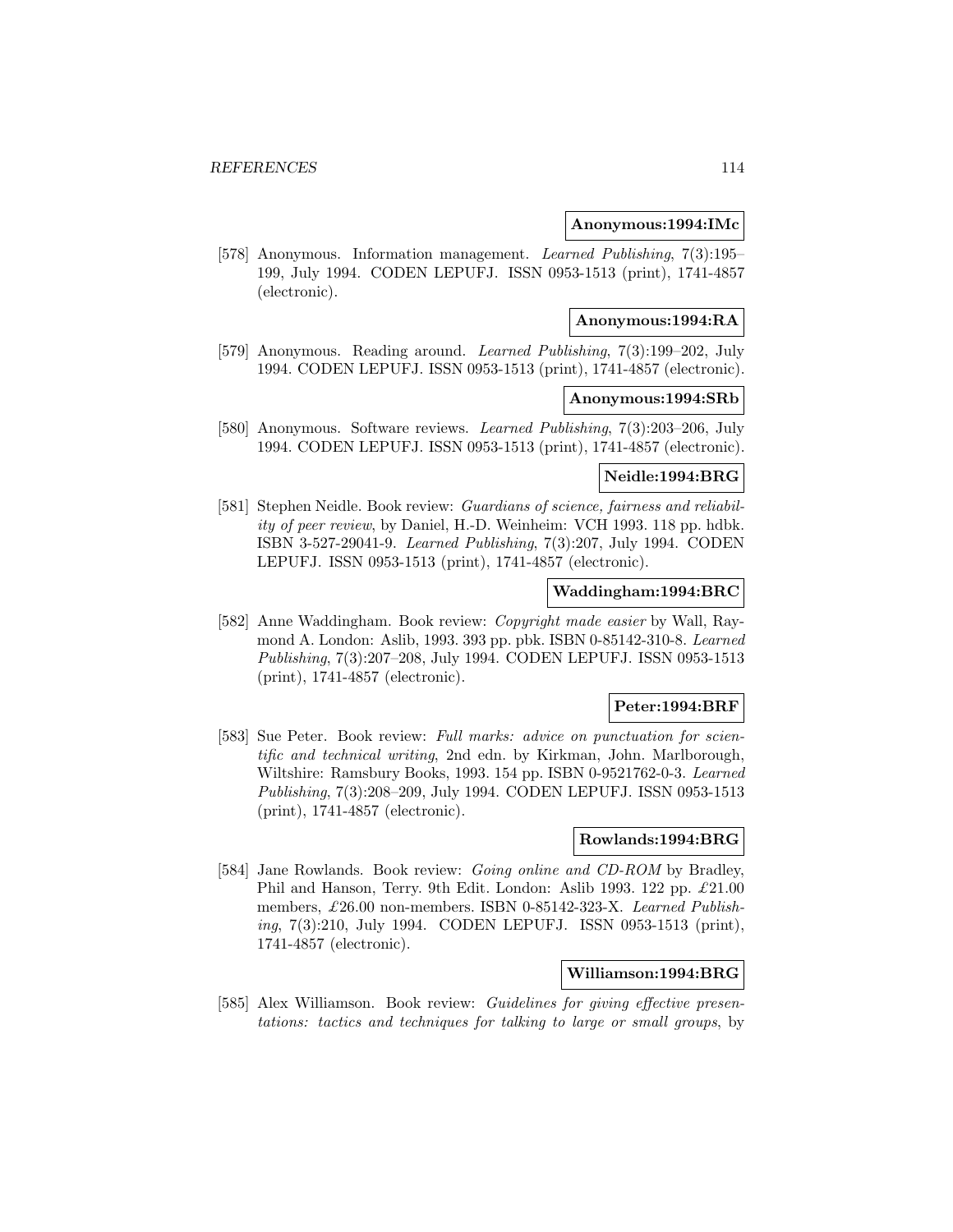Kirkman, John Ramsbury Books, 1994. 184 pp. Pb. ISBN 0-9521762-1-1. Learned Publishing, 7(3):210–211, July 1994. CODEN LEPUFJ. ISSN 0953-1513 (print), 1741-4857 (electronic).

# **Donovan:1994:BRP**

[586] Jane Donovan. Book review: *Print: how you can do it yourself!* by Zeitlyn, Jonathan London: Journeyman Press, 1992. 128 pp. pbk. £7.95. ISBN 1-85172-049-9. Learned Publishing, 7(3):211, July 1994. CODEN LEPUFJ. ISSN 0953-1513 (print), 1741-4857 (electronic).

#### **Anonymous:1994:CEc**

[587] Anonymous. Corning events. Learned Publishing, 7(3):213, July 1994. CODEN LEPUFJ. ISSN 0953-1513 (print), 1741-4857 (electronic).

#### **Graham:1994:HUP**

[588] Gordon Graham. How the UK's publishers and librarians have grown (a little) closer: one publisher's experience. Learned Publishing, 7(4): 219–222, October 1994. CODEN LEPUFJ. ISSN 0953-1513 (print), 1741-4857 (electronic).

# **Singleton:1994:CIP**

[589] Alan Singleton. Charging for information – pricing policies and practice. Learned Publishing, 7(4):223–232, October 1994. CODEN LEPUFJ. ISSN 0953-1513 (print), 1741-4857 (electronic).

#### **Worlock:1994:TFE**

[590] Chairman David R. Worlock. Is there a future for the Electronic Book? Learned Publishing, 7(4):233–237, October 1994. CODEN LEPUFJ. ISSN 0953-1513 (print), 1741-4857 (electronic).

# **Mills:1994:PJD**

[591] Jeremy Mills. The practicalities of journal design. Learned Publishing, 7 (4):239–243, October 1994. CODEN LEPUFJ. ISSN 0953-1513 (print), 1741-4857 (electronic).

#### **Benjamin:1994:EEE**

[592] Michele Benjamin. Editing, ethics, electronics and economics. Learned Publishing, 7(4):245–251, October 1994. CODEN LEPUFJ. ISSN 0953- 1513 (print), 1741-4857 (electronic).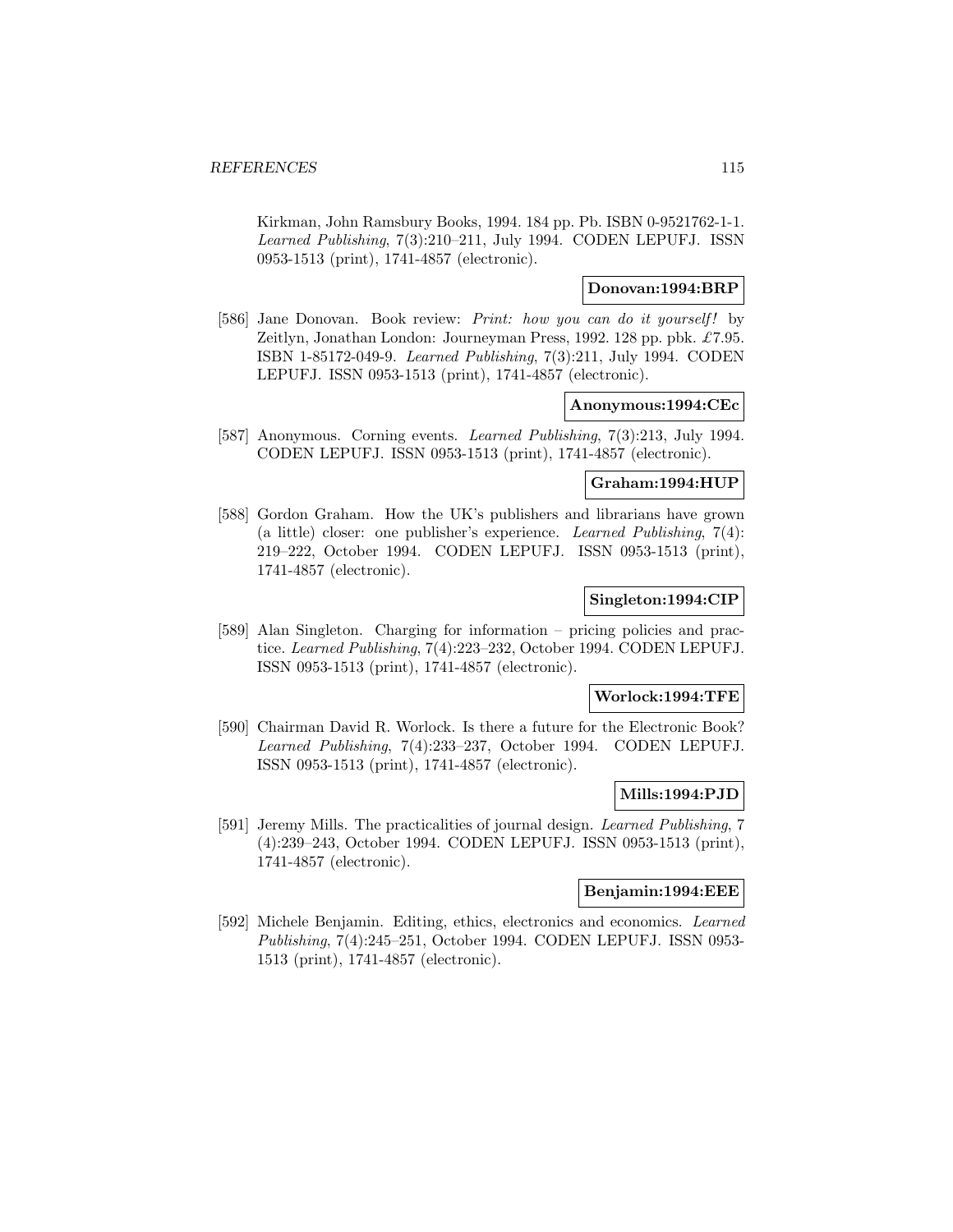### **Bell:1994:HEW**

[593] Hazel K. Bell. How to exhibit: what can go wrong. *Learned Publishing*, 7(4):251–252, October 1994. CODEN LEPUFJ. ISSN 0953-1513 (print), 1741-4857 (electronic).

### **StAubyn:1994:CId**

[594] Chariman John St. Aubyn. Copyright issues. Learned Publishing, 7(4): 253–254, October 1994. CODEN LEPUFJ. ISSN 0953-1513 (print), 1741-4857 (electronic).

# **Anonymous:1994:IMd**

[595] Anonymous. Information management. Learned Publishing, 7(4):255– 257, October 1994. CODEN LEPUFJ. ISSN 0953-1513 (print), 1741- 4857 (electronic).

### **Hyman:1994:SR**

[596] Kay Hyman. Software reviews. Learned Publishing, 7(4):259–269, October 1994. CODEN LEPUFJ. ISSN 0953-1513 (print), 1741-4857 (electronic).

# **Hayes:1994:BRP**

[597] Jeff Hayes. Book review: PageMaker 5 in easy steps. Basham, Scott Computer Step, 1993. 223 pp  $\pounds$ 14.95. Learned Publishing, 7(4):270, October 1994. CODEN LEPUFJ. ISSN 0953-1513 (print), 1741-4857 (electronic).

# **Hughes:1994:BRM**

[598] Glen Hughes. Book review: Mark my words — instruction and practice in proofreading, 2nd edn. by Smith, Peggy EEI: Alexandria, VA, USA. 480 pp. \$28 ISBN 0-935012-16-8. Learned Publishing, 7(4):270–271, October 1994. CODEN LEPUFJ. ISSN 0953-1513 (print), 1741-4857 (electronic).

# **Evans:1994:BRH**

[599] Susan Evans. Book review: How to market books by Baverstock, Alison London: Kogan Page Limited 1990; reprinted with revisions 1993. 322 pp. £12.95 ISBN 0-7494-0126-5. Learned Publishing, 7(4):271–273, October 1994. CODEN LEPUFJ. ISSN 0953-1513 (print), 1741-4857 (electronic).

### **Anonymous:1994:CEd**

[600] Anonymous. Coming events. Learned Publishing, 7(4):274, October 1994. CODEN LEPUFJ. ISSN 0953-1513 (print), 1741-4857 (electronic).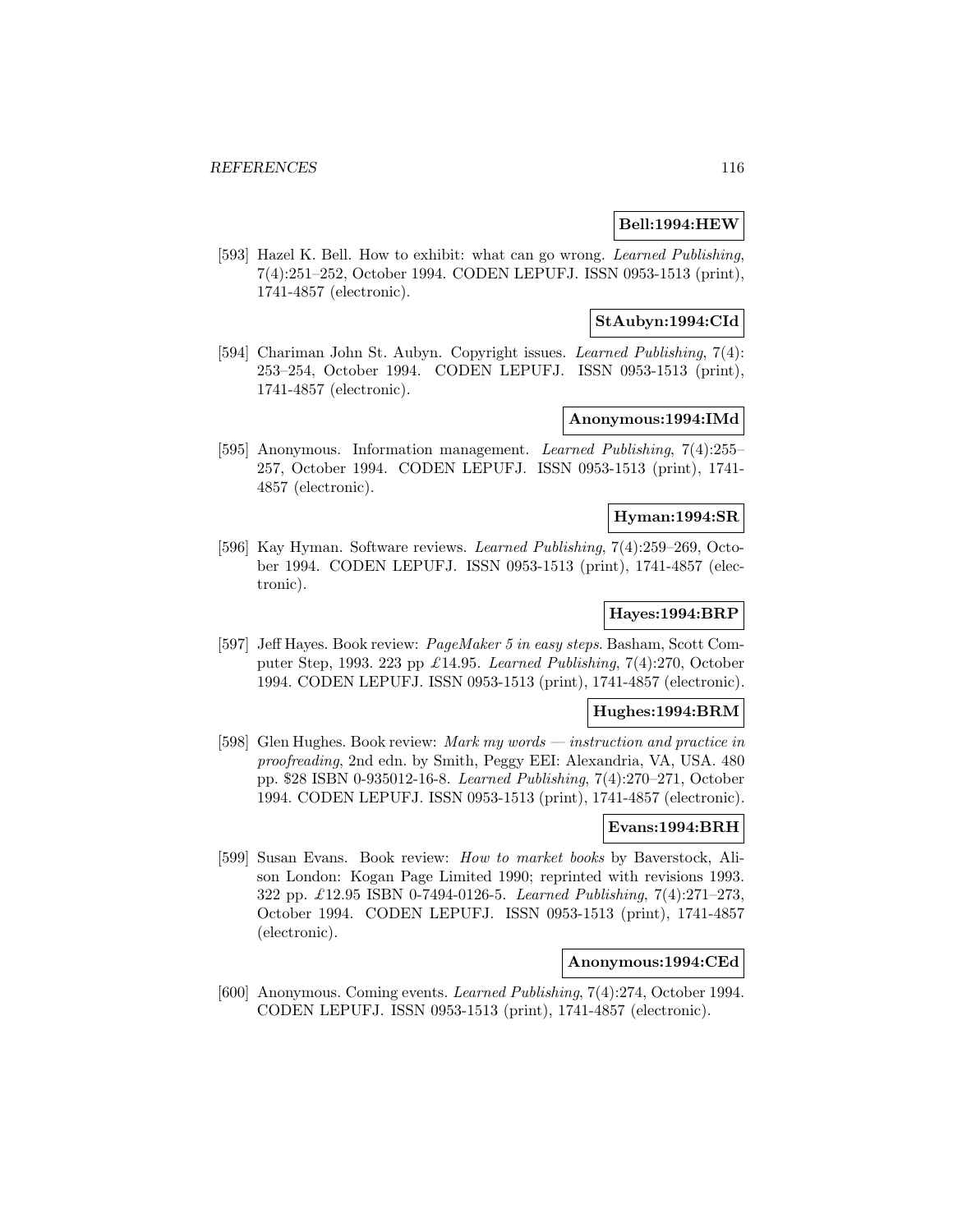#### **Benjamin:1995:ES**

[601] Michele Benjamin. Not the exhibiting seminar. Learned Publishing, 8 (1):3–6, January 1995. CODEN LEPUFJ. ISSN 0953-1513 (print), 1741- 4857 (electronic).

### **Secretary:1995:MS**

[602] Executive Secretary and Linnean Society of London John Marsden. The e-mail of the species. Learned Publishing, 8(1):7–9, January 1995. CO-DEN LEPUFJ. ISSN 0953-1513 (print), 1741-4857 (electronic).

# **Mowat:1995:EAP**

[603] Ian R. M. Mowat. European academic publishing: the British academic librarian's view. Learned Publishing, 8(1):11–17, January 1995. CODEN LEPUFJ. ISSN 0953-1513 (print), 1741-4857 (electronic).

#### **Matheson:1995:WUL**

[604] Nina W. Matheson. What US libraries are demanding, and doing. Learned Publishing, 8(1):19–24, January 1995. CODEN LEPUFJ. ISSN 0953-1513 (print), 1741-4857 (electronic).

# **Keyhani:1995:EPU**

[605] Andrea Keyhani. Electronic publishing: US publishers' initiatives. Learned Publishing, 8(1):25–32, January 1995. CODEN LEPUFJ. ISSN 0953-1513 (print), 1741-4857 (electronic).

### **Teague:1995:OE**

[606] Cheryl Teague. Organizing exhibitions. Learned Publishing, 8(1):33–37, January 1995. CODEN LEPUFJ. ISSN 0953-1513 (print), 1741-4857 (electronic).

### **Bedford:1995:ELS**

[607] Jeremy Bedford. Electronics Letters — the SGML implementation. Learned Publishing, 8(1):39–44, January 1995. CODEN LEPUFJ. ISSN 0953-1513 (print), 1741-4857 (electronic).

# **Bell:1995:LMI**

[608] Hazel K. Bell. The life of the mind on the information highway. Learned Publishing, 8(1):45–46, January 1995. CODEN LEPUFJ. ISSN 0953- 1513 (print), 1741-4857 (electronic).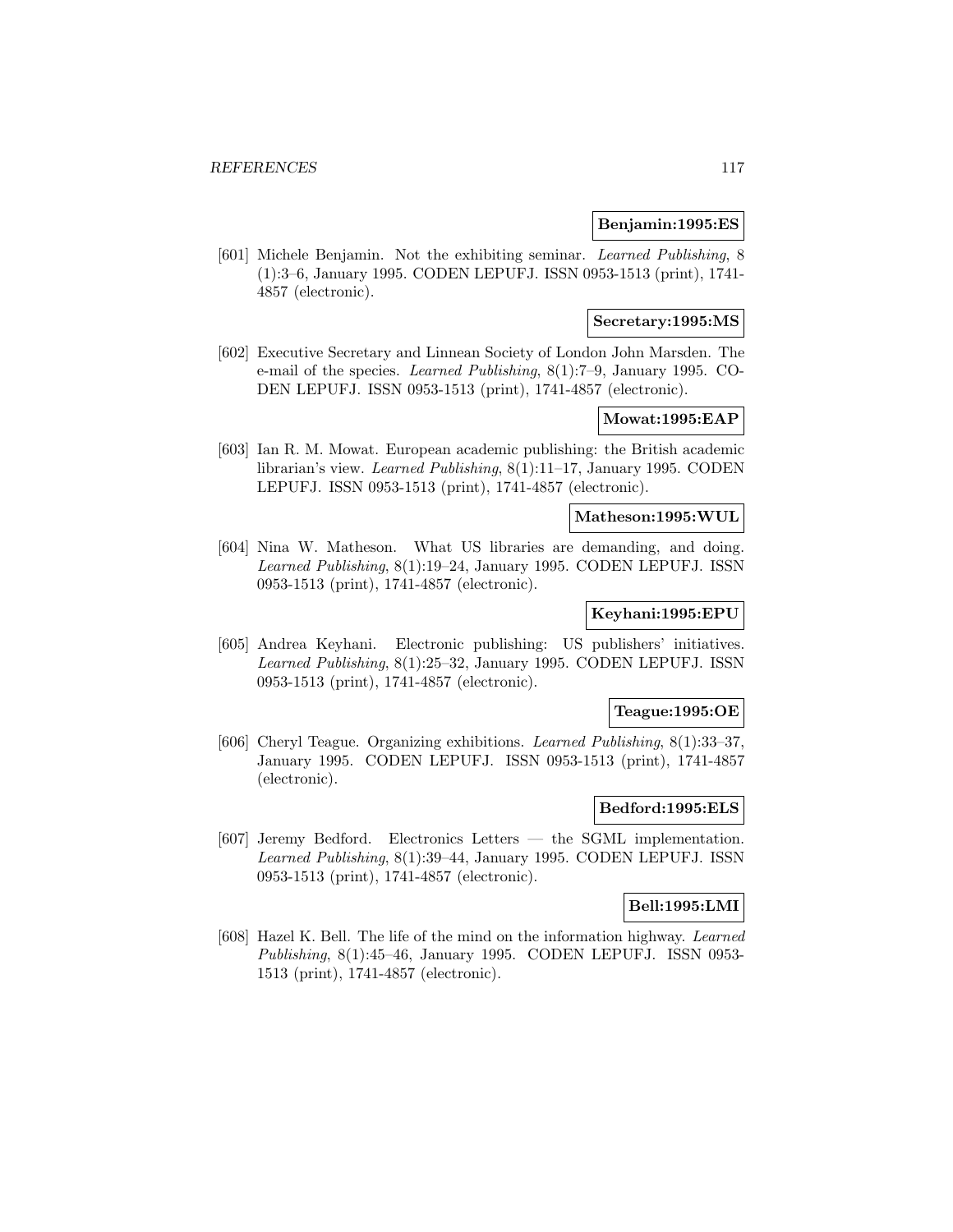### **Benjamin:1995:NAR**

[609] Michele Benjamin. North America revisited. Learned Publishing, 8(1): 47–48, January 1995. CODEN LEPUFJ. ISSN 0953-1513 (print), 1741- 4857 (electronic).

# **HKB:1995:MMI**

[610] H.K.B. Making money from information technology in a learned society. Learned Publishing, 8(1):48–49, January 1995. CODEN LEPUFJ. ISSN 0953-1513 (print), 1741-4857 (electronic).

# **Bell:1995:WAB**

[611] Hazel K. Bell. Who is afraid of the big bad CD-ROM? Learned Publishing, 8(1):49–51, January 1995. CODEN LEPUFJ. ISSN 0953-1513 (print), 1741-4857 (electronic).

# **Bell:1995:PI**

[612] Hazel K. Bell. Publishing and the Internet. Learned Publishing, 8(1):51– 52, January 1995. CODEN LEPUFJ. ISSN 0953-1513 (print), 1741-4857 (electronic).

#### **StAubyn:1995:CIa**

[613] Chairman John St. Aubyn. Copyright issues. Learned Publishing, 8(1): 53–54, January 1995. CODEN LEPUFJ. ISSN 0953-1513 (print), 1741- 4857 (electronic).

#### **Anonymous:1995:IMa**

[614] Anonymous. Information management. Learned Publishing, 8(1):55–56, January 1995. CODEN LEPUFJ. ISSN 0953-1513 (print), 1741-4857 (electronic).

#### **Anonymous:1995:RAa**

[615] Anonymous. Reading around. Learned Publishing, 8(1):57, January 1995. CODEN LEPUFJ. ISSN 0953-1513 (print), 1741-4857 (electronic).

#### **Robertson:1995:SR**

[616] Michael Robertson. Software reviews. Learned Publishing, 8(1):59–63, January 1995. CODEN LEPUFJ. ISSN 0953-1513 (print), 1741-4857 (electronic).

# **Webb:1995:BRS**

[617] Ray Webb. Book review: Scientific Illustration (Second Edition) Phyllis Wood AMI GNSI Van Nostrand Reinhold 158 pp ISBN 0-442-01316-7.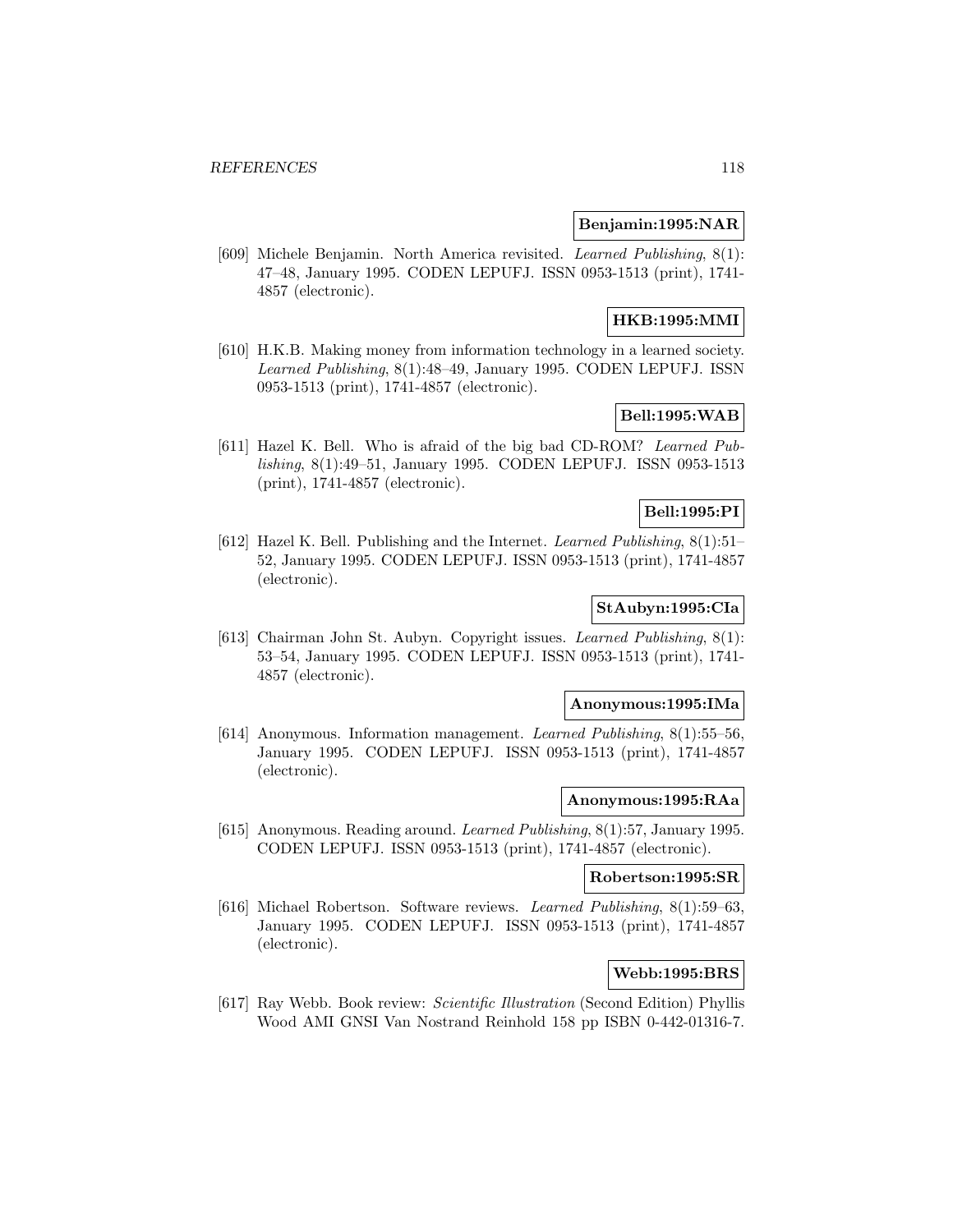Learned Publishing, 8(1):63–64, January 1995. CODEN LEPUFJ. ISSN 0953-1513 (print), 1741-4857 (electronic).

#### **Robertson:1995:BRP**

[618] Michael Robertson. Book review: The Penguin dictionary for writers and editors, Bryson, Bill London: Viking, 1991. 403 pp.  $\pounds$ 12.99 ISBN 0-670-83767-9. Learned Publishing, 8(1):64–65, January 1995. CODEN LEPUFJ. ISSN 0953-1513 (print), 1741-4857 (electronic).

#### **Robertson:1995:BRH**

[619] Michael Robertson. Book review: The high-technology editorial guide and stylebook. Perdue, Lewis Homewood, IL: Business One Irwin, 1991 x, 194 pp With diskette £25.99. [ISBN] 1-55623-531-3 (PC edition), 1- 55623-530-5 (Macintosh edition). Learned Publishing, 8(1):66, January 1995. CODEN LEPUFJ. ISSN 0953-1513 (print), 1741-4857 (electronic).

### **Lee:1995:BRI**

[620] David Lee. Book reviews: Indexing books Mulvany, Nancy C. Chicago, London: University of Chicago Press, 1994 xiv, 320 pp.  $\pounds$ 23.95 ISBN 0-226-55014-1. Indexing, providing access to information: Looking back, looking ahead, the Proceedings of the 25th Annual Meeting of the American society of Indexers. Mulvany, Nancy C., editor. Port Aransas, Texas: American Society of Indexers, 1993. vi, 161 pp. \$35.00 ISBN 0-936547- 19-7. Learned Publishing, 8(1):66–67, January 1995. CODEN LEPUFJ. ISSN 0953-1513 (print), 1741-4857 (electronic).

### **Williamson:1995:BRC**

[621] Alex Williamson. Book review: Careers in publishing and bookselling. Second edition by Lines, June Kogan Page, 1994. 96 pp. Paperback, £6.99. Learned Publishing,  $8(1):67-68$ , January 1995. CODEN LEPUFJ. ISSN 0953-1513 (print), 1741-4857 (electronic).

#### **Anonymous:1995:CEa**

[622] Anonymous. Coming events. Learned Publishing, 8(1):69, January 1995. CODEN LEPUFJ. ISSN 0953-1513 (print), 1741-4857 (electronic).

#### **StAubyn:1995:CLJ**

[623] John St. Aubyn. Copyright and learned journals: some questions answered. Learned Publishing, 8(2):75–86, April 1995. CODEN LEPUFJ. ISSN 0953-1513 (print), 1741-4857 (electronic).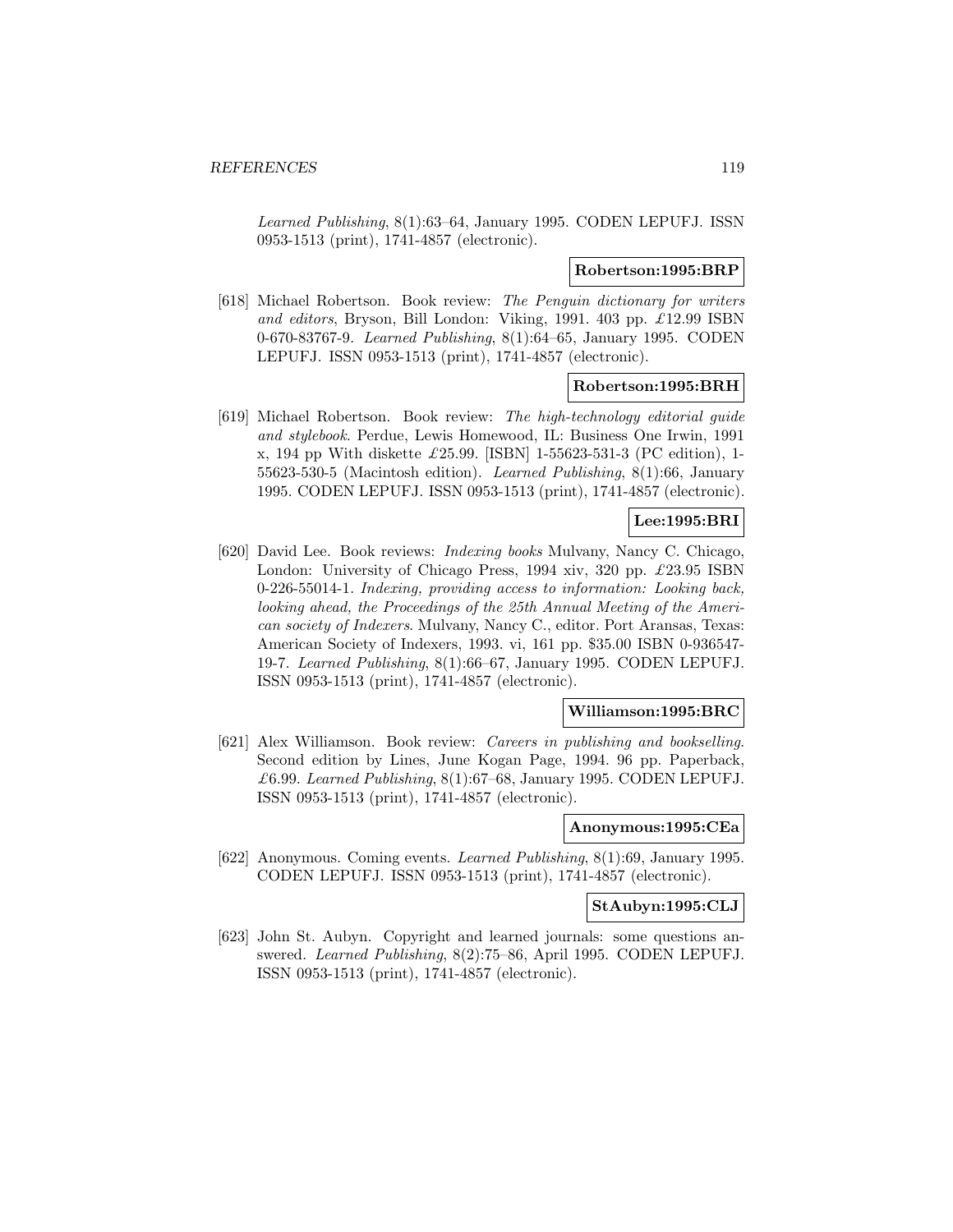### **Powell:1995:HCC**

[624] David Powell. From hard copy to CD-ROM: a critical path. Learned Publishing, 8(2):87–91, April 1995. CODEN LEPUFJ. ISSN 0953-1513 (print), 1741-4857 (electronic).

### **Sharples:1995:MIN**

[625] Carolyn Sharples. Meeting the information need in developing countries. Learned Publishing, 8(2):93–98, April 1995. CODEN LEPUFJ. ISSN 0953-1513 (print), 1741-4857 (electronic).

# **Donovan:1995:LSI**

[626] Bernard T. Donovan. Librarians in search of an issue: task force zeroes in on profit pursuers. Learned Publishing, 8(2):99–102, April 1995. CODEN LEPUFJ. ISSN 0953-1513 (print), 1741-4857 (electronic).

### **Thorn:1995:YCY**

[627] Sue Thorn. Are you in control of your scientific literature? Learned Publishing, 8(2):103–104, April 1995. CODEN LEPUFJ. ISSN 0953- 1513 (print), 1741-4857 (electronic).

# **Thatcher:1995:WTI**

[628] Sanford Thatcher. Why Texaco is important to university presses. Learned Publishing, 8(2):105–111, April 1995. CODEN LEPUFJ. ISSN 0953-1513 (print), 1741-4857 (electronic).

### **Davenport:1995:WWE**

[629] Anne Davenport. Why and where to exhibit. Learned Publishing, 8(2): 113–117, April 1995. CODEN LEPUFJ. ISSN 0953-1513 (print), 1741- 4857 (electronic).

### **Bell:1995:SMB**

[630] Hazel K. Bell. Seminars and meetings: BPIF leared jourals forum. Learned Publishing, 8(2):119, April 1995. CODEN LEPUFJ. ISSN 0953- 1513 (print), 1741-4857 (electronic).

# **Bell:1995:LA**

[631] Hazel K. Bell. The licensing of abstracts. Learned Publishing, 8(2):119– 121, April 1995. CODEN LEPUFJ. ISSN 0953-1513 (print), 1741-4857 (electronic).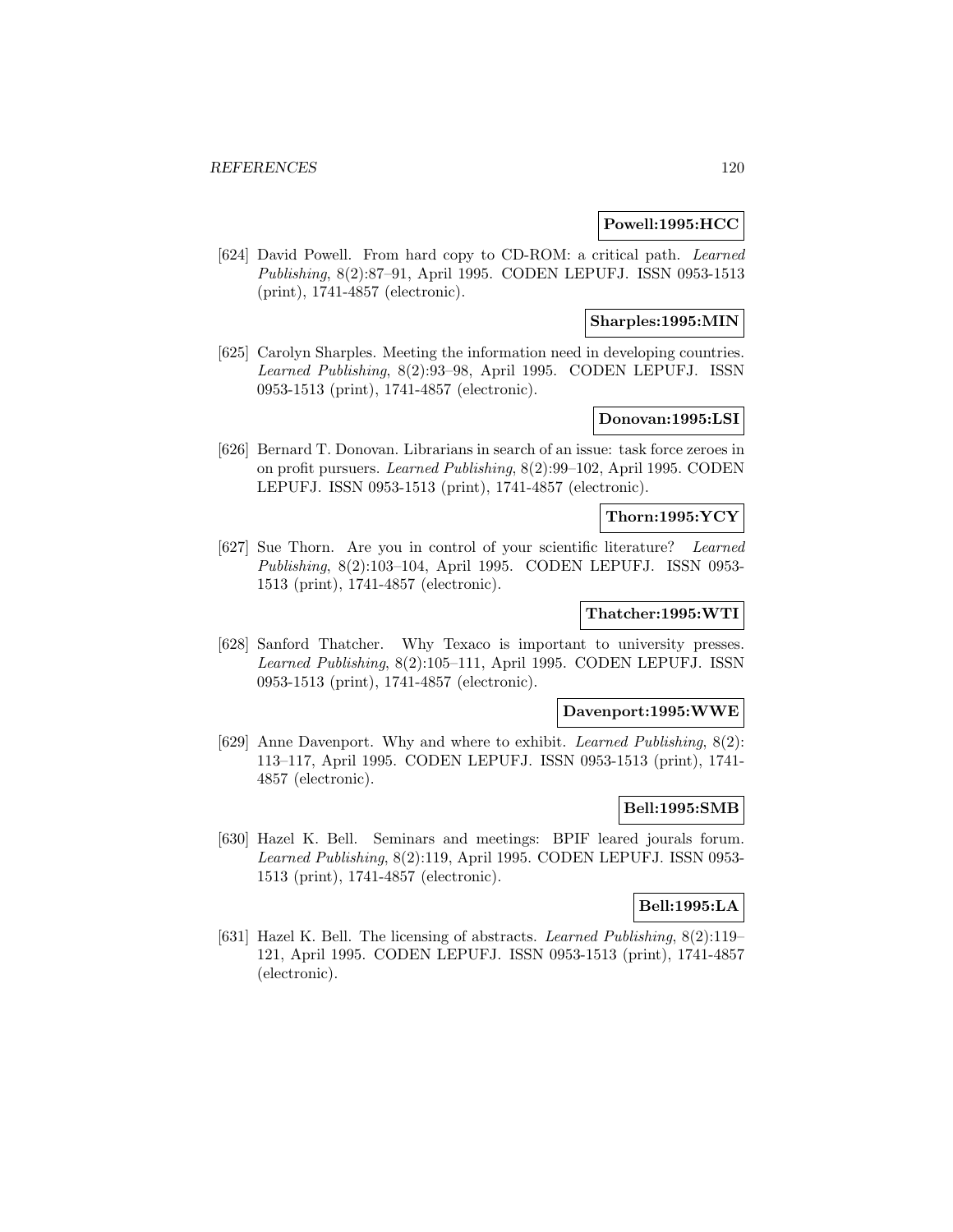#### **Anonymous:1995:CTM**

[632] Anonymous. Charity Trustee matters. Learned Publishing, 8(2):121, April 1995. CODEN LEPUFJ. ISSN 0953-1513 (print), 1741-4857 (electronic).

# **Thorn:1995:AA**

[633] Sue Thorn. ALPSP affairs. Learned Publishing, 8(2):122, April 1995. CODEN LEPUFJ. ISSN 0953-1513 (print), 1741-4857 (electronic).

### **Anonymous:1995:PBa**

[634] Anonymous. People and bodies. Learned Publishing, 8(2):123–125, April 1995. CODEN LEPUFJ. ISSN 0953-1513 (print), 1741-4857 (electronic).

#### **Anonymous:1995:IMb**

[635] Anonymous. Information management. Learned Publishing, 8(2):125– 128, April 1995. CODEN LEPUFJ. ISSN 0953-1513 (print), 1741-4857 (electronic).

# **Mulliner:1995:SR**

[636] Claire Mulliner. Software reviews. Learned Publishing, 8(2):129, April 1995. CODEN LEPUFJ. ISSN 0953-1513 (print), 1741-4857 (electronic).

# **Bell:1995:BRJ**

[637] Hazel K. Bell. Book review: Journal of Scholarly Publishing. 26 (1) October 1994. Toronto: University of Toronto Press. 102 pp. 23 cm. Index. ISSN 1198-9742. Personal subscriptions \$25.00 per year. Learned Publishing, 8(2):130–132, April 1995. CODEN LEPUFJ. ISSN 0953-1513 (print), 1741-4857 (electronic).

### **Bide:1995:BRE**

[638] Mark Bide. Book review: The electronic publishing business and its market. Edited by Brian and Margot Blunden Leatherhead: IEPRC/Pira International Hardback. xii + 628 pp.  $\pounds 45.00/\pounds 70.00$  (10 discount for IEPRC and Pira members) Published October 1994. Learned Publishing, 8(2):132, April 1995. CODEN LEPUFJ. ISSN 0953-1513 (print), 1741- 4857 (electronic).

#### **Anonymous:1995:CEb**

[639] Anonymous. Coming events. Learned Publishing, 8(2):134–135, April 1995. CODEN LEPUFJ. ISSN 0953-1513 (print), 1741-4857 (electronic).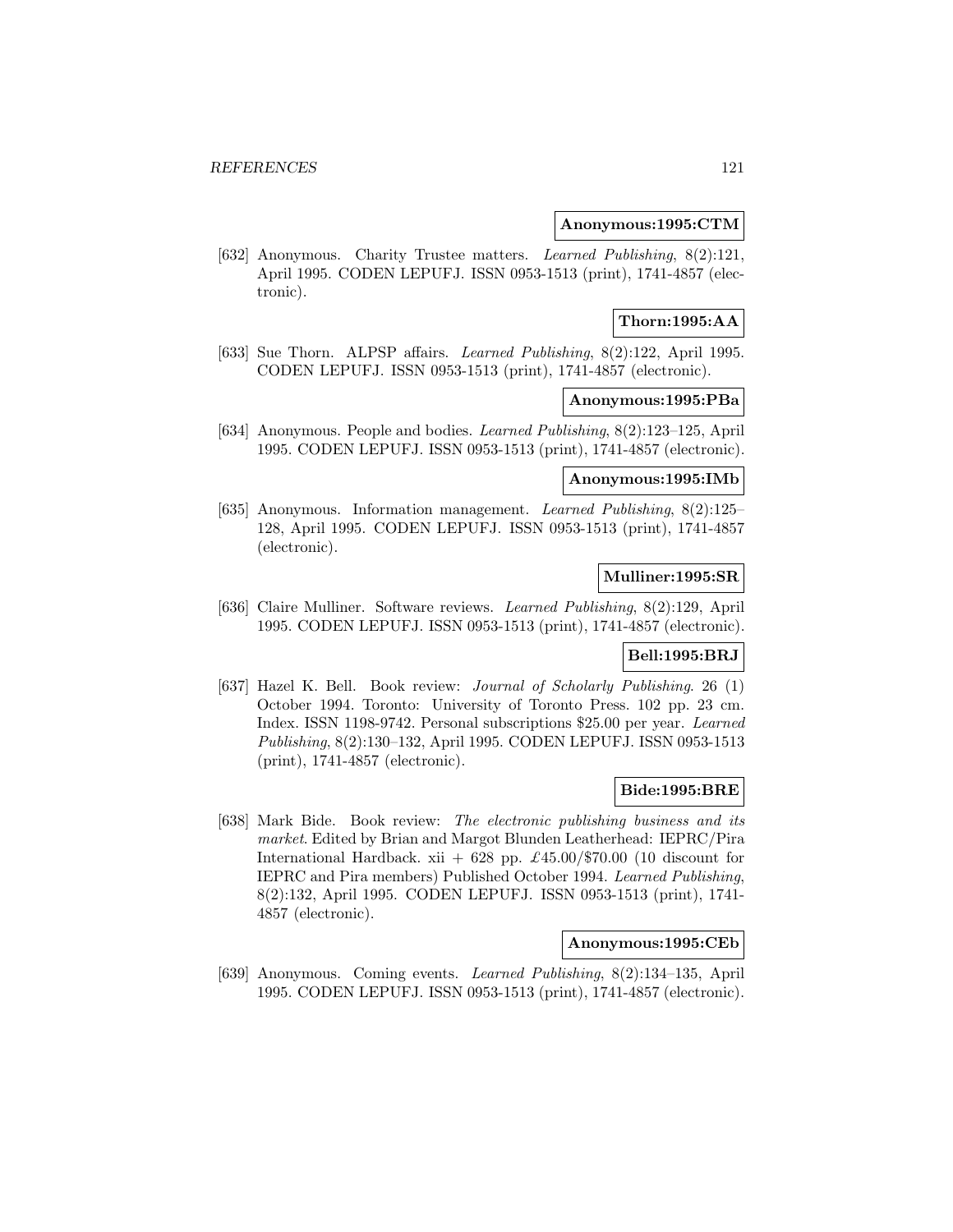#### **Williamson:1995:PRR**

[640] Alex Williamson. Peer review research: an invitation to ALPSP members to join Locknet. Learned Publishing, 8(3):139–140, July 1995. CODEN LEPUFJ. ISSN 0953-1513 (print), 1741-4857 (electronic).

### **Jarvis:1995:SHO**

[641] John Jarvis. Standardizing 'headers': OASIS. Learned Publishing, 8(3): 141–143, July 1995. CODEN LEPUFJ. ISSN 0953-1513 (print), 1741- 4857 (electronic).

# **Rowlinson:1995:SSC**

[642] Carolyn Rowlinson. SCOPE: The Scottish Collaborative On-demand Publishing Enterprise. Learned Publishing, 8(3):145–149, July 1995. CO-DEN LEPUFJ. ISSN 0953-1513 (print), 1741-4857 (electronic).

#### **Jackson:1995:PRG**

[643] Head of Corporate Communication Marie Jackson. Public Relations getting it right. Learned Publishing, 8(3):151–157, July 1995. CODEN LEPUFJ. ISSN 0953-1513 (print), 1741-4857 (electronic).

# **Payne:1995:PO**

[644] Alan Payne. Publishing to order. Learned Publishing, 8(3):159–162, July 1995. CODEN LEPUFJ. ISSN 0953-1513 (print), 1741-4857 (electronic).

# **Barton:1995:EPB**

[645] Geoffrey J. Barton. Electronic publishing and the biochemist. Learned Publishing, 8(3):163–167, July 1995. CODEN LEPUFJ. ISSN 0953-1513 (print), 1741-4857 (electronic).

#### **Bell:1995:HMP**

[646] Hazel K. Bell. How to manage public relations. Learned Publishing, 8(3):169–170, July 1995. CODEN LEPUFJ. ISSN 0953-1513 (print), 1741-4857 (electronic).

# **Bell:1995:UPC**

[647] Hazel K. Bell. University publishing courses: their relevance to book industry needs. Learned Publishing, 8(3):170–173, July 1995. CODEN LEPUFJ. ISSN 0953-1513 (print), 1741-4857 (electronic).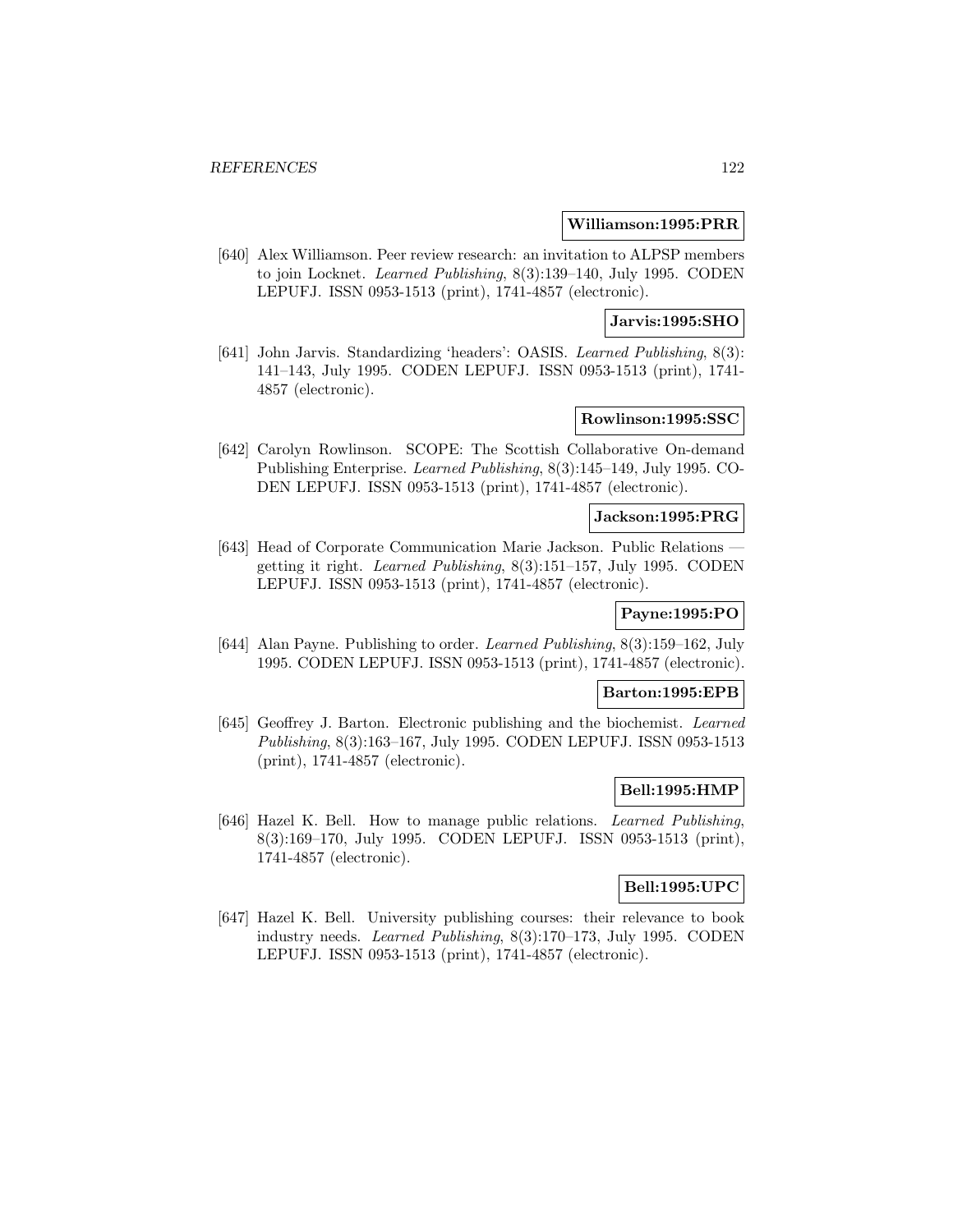# **Fowler:1995:RC**

[648] John Fowler. Roundtable on copyright. Learned Publishing, 8(3):173– 176, July 1995. CODEN LEPUFJ. ISSN 0953-1513 (print), 1741-4857 (electronic).

# **Lee:1995:ACI**

[649] David Lee. Anticipating change: 11th International Learned Journals seminar. Learned Publishing, 8(3):176–178, July 1995. CODEN LEPUFJ. ISSN 0953-1513 (print), 1741-4857 (electronic).

# **Bell:1995:LJP**

[650] Hazel K. Bell. Learned journal production. Learned Publishing, 8(3):178– 180, July 1995. CODEN LEPUFJ. ISSN 0953-1513 (print), 1741-4857 (electronic).

#### **Anonymous:1995:A**

[651] Anonymous. Awards. Learned Publishing, 8(3):181–184, July 1995. CO-DEN LEPUFJ. ISSN 0953-1513 (print), 1741-4857 (electronic).

#### **Anonymous:1995:PBb**

[652] Anonymous. People and bodies. Learned Publishing, 8(3):185–187, July 1995. CODEN LEPUFJ. ISSN 0953-1513 (print), 1741-4857 (electronic).

# **StAubyn:1995:CIb**

[653] John St. Aubyn. Copyright issues. Learned Publishing, 8(3):187–188, July 1995. CODEN LEPUFJ. ISSN 0953-1513 (print), 1741-4857 (electronic).

# **Anonymous:1995:IMc**

[654] Anonymous. Information management. Learned Publishing, 8(3):188– 191, July 1995. CODEN LEPUFJ. ISSN 0953-1513 (print), 1741-4857 (electronic).

# **Anonymous:1995:RAb**

[655] Anonymous. Reading around. Learned Publishing, 8(3):191–192, July 1995. CODEN LEPUFJ. ISSN 0953-1513 (print), 1741-4857 (electronic).

### **Turner:1995:SR**

[656] Robin Turner. Software reviews. Learned Publishing, 8(3):193–194, July 1995. CODEN LEPUFJ. ISSN 0953-1513 (print), 1741-4857 (electronic).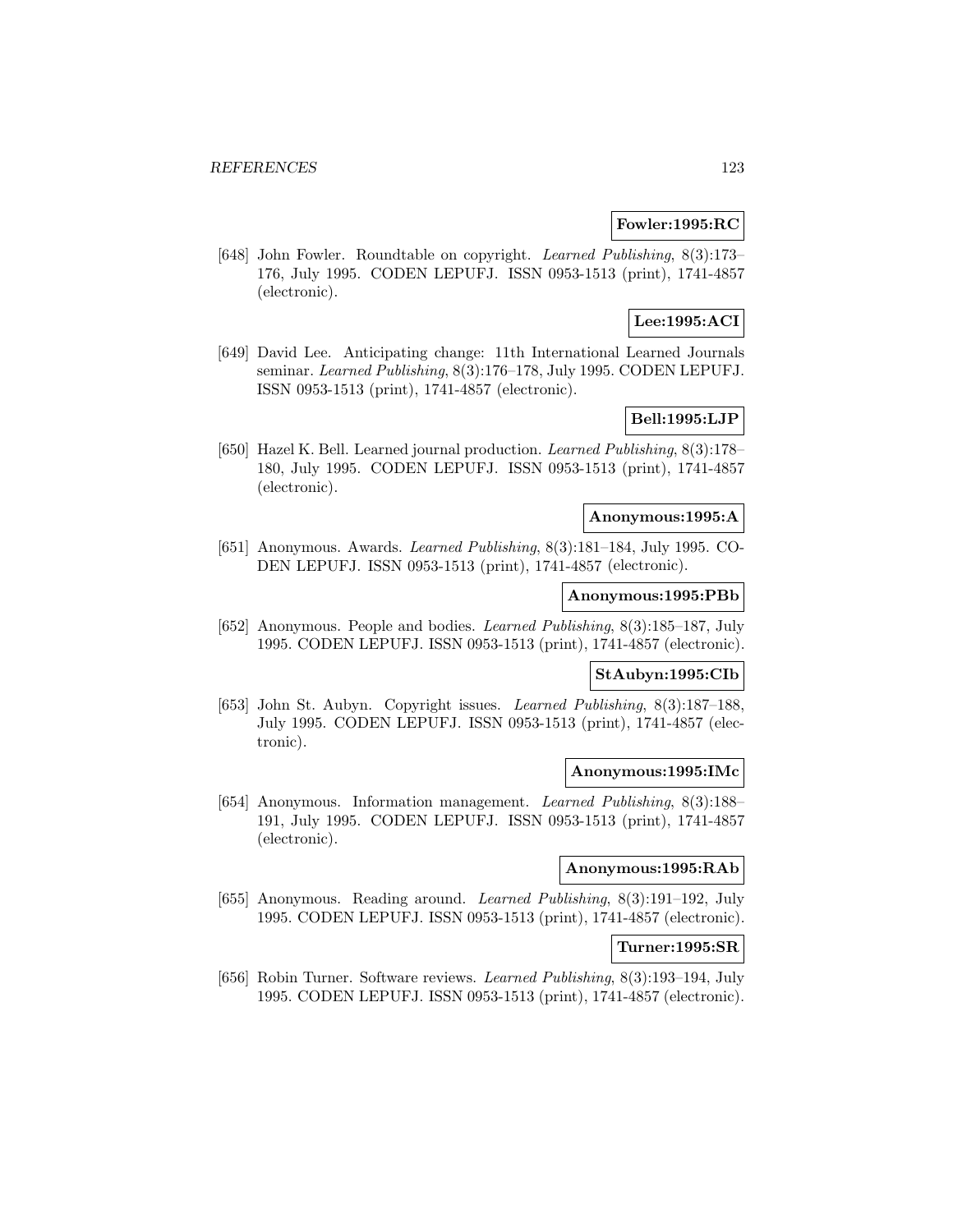#### **Williamson:1995:BRS**

[657] Alex Williamson. Book review: Serial publications: guidelines for good practice in publishing printed journals and other serial publications. Published by the UK Serials Group, Witney, Oxfordshire. 1994. 48pp. paperback. £16.00. ISBN 0-906148-10-3. Learned Publishing, 8(3):195–196, July 1995. CODEN LEPUFJ. ISSN 0953-1513 (print), 1741-4857 (electronic).

### **Friend:1995:BRN**

[658] Frederick J. Friend. Book review: The new university library: issues for the '90s and beyond. Essays in honour of Ian Rogerson. Edited by Coling Harris. London, Taylor Granham, 1994. 131pp. ISBN 0-947-56864-6. Learned Publishing, 8(3):196–197, July 1995. CODEN LEPUFJ. ISSN 0953-1513 (print), 1741-4857 (electronic).

# **Youens:1995:BRB**

[659] Jane Youens. Book review: Are books different? Marketing in the book trade. Baverstock, Alison Kogan Page, 1993. 171pp. pb. ISBN 0-7494- 0900-2. Learned Publishing, 8(3):197–198, July 1995. CODEN LEPUFJ. ISSN 0953-1513 (print), 1741-4857 (electronic).

#### **Anonymous:1995:CEc**

[660] Anonymous. Coming events. Learned Publishing, 8(3):199, July 1995. CODEN LEPUFJ. ISSN 0953-1513 (print), 1741-4857 (electronic).

#### **Pearce:1995:BBU**

[661] Anthony Pearce. From books to bytes: the user at the center of the scientific information system. Learned Publishing, 8(4):203–208, January 1995. CODEN LEPUFJ. ISSN 0953-1513 (print), 1741-4857 (electronic).

### **Cox:1995:SLP**

[662] John Cox. The site licence: problems and opportunities for journal publishers. Learned Publishing, 8(4):209–211, January 1995. CODEN LEP-UFJ. ISSN 0953-1513 (print), 1741-4857 (electronic).

### **Morgan:1995:OC**

[663] Cliff Morgan. OASIS in context. Learned Publishing, 8(4):213–215, January 1995. CODEN LEPUFJ. ISSN 0953-1513 (print), 1741-4857 (electronic).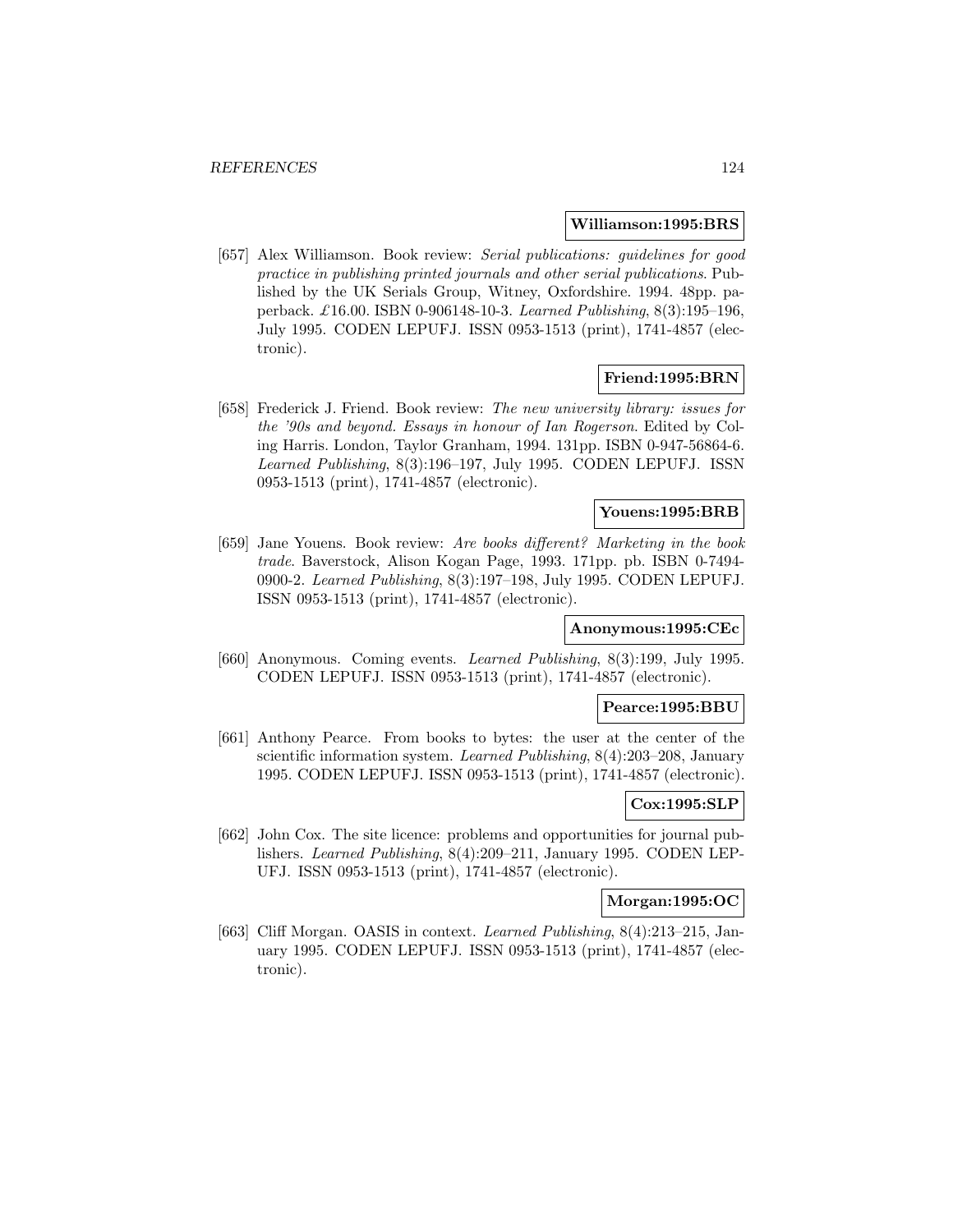### **White:1995:OC**

[664] Stephen White. OASIS in context. Learned Publishing, 8(4):217–220, January 1995. CODEN LEPUFJ. ISSN 0953-1513 (print), 1741-4857 (electronic).

# **Duncan:1995:HMP**

[665] Head of Communications Nigel Duncan. How to manage public relations: dealing with specific issues. Learned Publishing, 8(4):221–223, January 1995. CODEN LEPUFJ. ISSN 0953-1513 (print), 1741-4857 (electronic).

# **Mcgarva:1995:PPE**

[666] Duncan Mcgarva and Dave Roberts. From paper to pixels: Electronic publishing and the microbiologist. Learned Publishing, 8(4):225–227, January 1995. CODEN LEPUFJ. ISSN 0953-1513 (print), 1741-4857 (electronic).

### **Mowat:1995:SSC**

[667] Ian R. M. Mowat. Surviving in Sarajevo: the continuity of academic life in a war zone. Learned Publishing, 8(4):229–232, January 1995. CODEN LEPUFJ. ISSN 0953-1513 (print), 1741-4857 (electronic).

# **Ball:1995:VCC**

[668] Stephen Ball. Viruses: from curiosity to Computer Armageddon, and back? Learned Publishing, 8(4):233–243, January 1995. CODEN LEP-UFJ. ISSN 0953-1513 (print), 1741-4857 (electronic).

### **Bell:1995:TND**

[669] Hazel K. Bell. Is there a need for a digital archive? Learned Publishing, 8(4):245, January 1995. CODEN LEPUFJ. ISSN 0953-1513 (print), 1741-4857 (electronic).

# **Bell:1995:THE**

[670] Hazel K. Bell. Truth and honesty in editing and publishing. Learned Publishing, 8(4):246–247, January 1995. CODEN LEPUFJ. ISSN 0953- 1513 (print), 1741-4857 (electronic).

# **Bell:1995:JD**

[671] Hazel K. Bell. Journal design. Learned Publishing, 8(4):248–249, January 1995. CODEN LEPUFJ. ISSN 0953-1513 (print), 1741-4857 (electronic).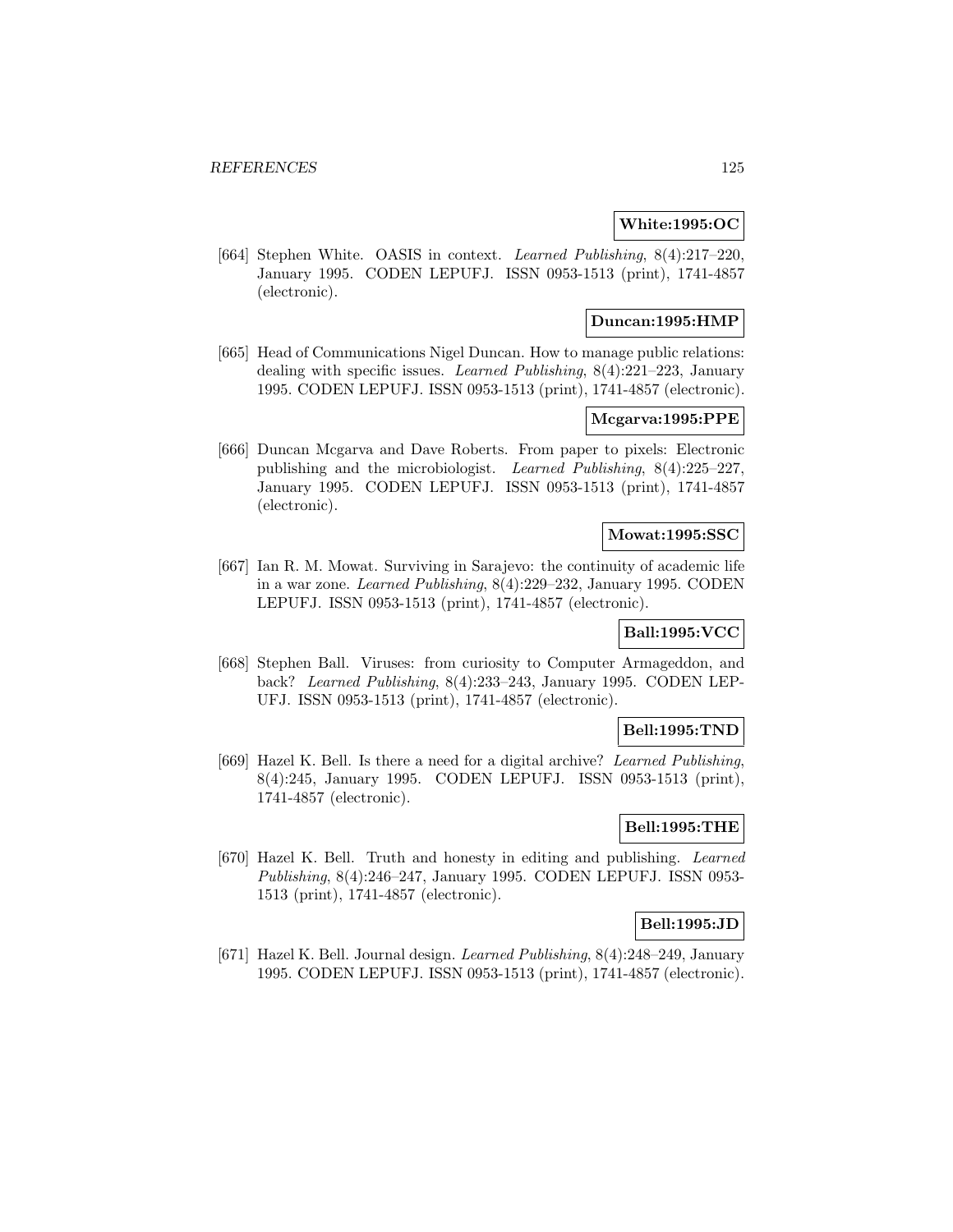# **Bell:1995:PGP**

[672] Hazel K. Bell. 'The present generation of publishers is doomed'. Learned Publishing, 8(4):249–251, January 1995. CODEN LEPUFJ. ISSN 0953- 1513 (print), 1741-4857 (electronic).

# **Muller:1995:SLA**

[673] Gervase Muller. Special Libraries Association Annual Conference. Learned Publishing, 8(4):252, January 1995. CODEN LEPUFJ. ISSN 0953-1513 (print), 1741-4857 (electronic).

# **StAubyn:1995:CIc**

[674] Chairman John St. Aubyn. Copyright issues. Learned Publishing, 8(4): 253–254, January 1995. CODEN LEPUFJ. ISSN 0953-1513 (print), 1741-4857 (electronic).

# **Anonymous:1995:PBc**

[675] Anonymous. People and bodies. Learned Publishing, 8(4):254–257, January 1995. CODEN LEPUFJ. ISSN 0953-1513 (print), 1741-4857 (electronic).

#### **Anonymous:1995:IMd**

[676] Anonymous. Information management. Learned Publishing, 8(4):257– 260, January 1995. CODEN LEPUFJ. ISSN 0953-1513 (print), 1741- 4857 (electronic).

## **StAubyn:1995:BRC**

[677] John St. Aubyn. Book review: Copyright theft, by John Gurnsey Gower, Aslib 1995. 224pp £28.50 ISBN 0-566-07631-4. Learned Publishing, 8 (4):261–262, January 1995. CODEN LEPUFJ. ISSN 0953-1513 (print), 1741-4857 (electronic).

# **Britton:1995:BRV**

[678] A. B. Britton. Book review: The value and impact of information. Edited by Mary Feeney and Maureen Grieves (British Library Research: Information Policy Issues) London: Bowker-Saur, 1994. Hardback. xii, 282 pp. ISBN 1-85739-084-9. Learned Publishing, 8(4):262–263, January 1995. CODEN LEPUFJ. ISSN 0953-1513 (print), 1741-4857 (electronic).

### **Roper:1995:IRN**

[679] Vincent de P. Roper. Information retrieval: new systems and current research. Edited by Ruben Leon. Proceedings of the 15th Research Colloquium of the British Computer Society Information Retrieval Specialist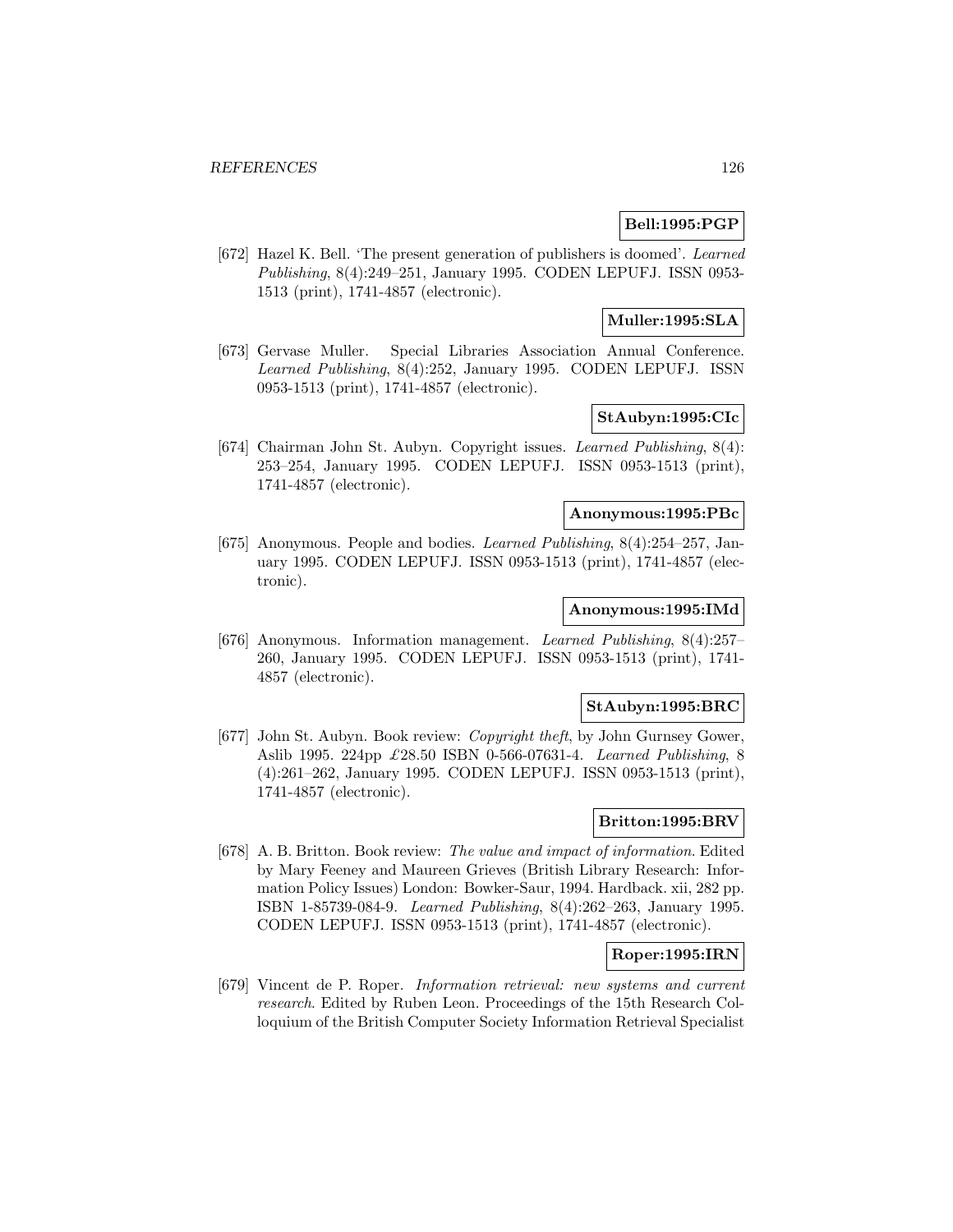Group, Glasgow, 1993. Learned Publishing, 8(4):263–265, January 1995. CODEN LEPUFJ. ISSN 0953-1513 (print), 1741-4857 (electronic).

### **Henderson:1995:C**

[680] Albert Henderson. Correspondence. Learned Publishing, 8(4):266, January 1995. CODEN LEPUFJ. ISSN 0953-1513 (print), 1741-4857 (electronic).

#### **Anonymous:1995:CEd**

[681] Anonymous. Coming events. Learned Publishing, 8(4):267–268, January 1995. CODEN LEPUFJ. ISSN 0953-1513 (print), 1741-4857 (electronic).

# **Glen:1996:WDE**

[682] John W. Glen. Where do ethical responsibilities in editing and publishing lie? Learned Publishing, 9(1):3–5, January 1996. CODEN LEPUFJ. ISSN 0953-1513 (print), 1741-4857 (electronic).

# **Batchelor:1996:AA**

[683] George Batchelor. An arbiter for authors? Learned Publishing, 9(1):7– 12, January 1996. CODEN LEPUFJ. ISSN 0953-1513 (print), 1741-4857 (electronic).

### **Sharp:1996:JIP**

[684] David W. Sharp. Journals and issues of privacy and confidentiality. Learned Publishing, 9(1):13–15, January 1996. CODEN LEPUFJ. ISSN 0953-1513 (print), 1741-4857 (electronic).

#### **Semmens:1996:EPW**

[685] Clive Semmens. Electronic publishing: what the Physiological Society is doing. Learned Publishing, 9(1):17–21, January 1996. CODEN LEPUFJ. ISSN 0953-1513 (print), 1741-4857 (electronic).

# **Bell:1996:EEO**

[686] Hazel K. Bell. The evolution of an editorial office in a small society. Learned Publishing, 9(1):23–27, January 1996. CODEN LEPUFJ. ISSN 0953-1513 (print), 1741-4857 (electronic).

### **Lee:1996:LPI**

[687] David Lee. Libraries, publishers and information provision: Life after FIGIT: 4 September 1995, London; ALPSP/UKSG. Learned Publishing, 9(1):29–31, January 1996. CODEN LEPUFJ. ISSN 0953-1513 (print), 1741-4857 (electronic).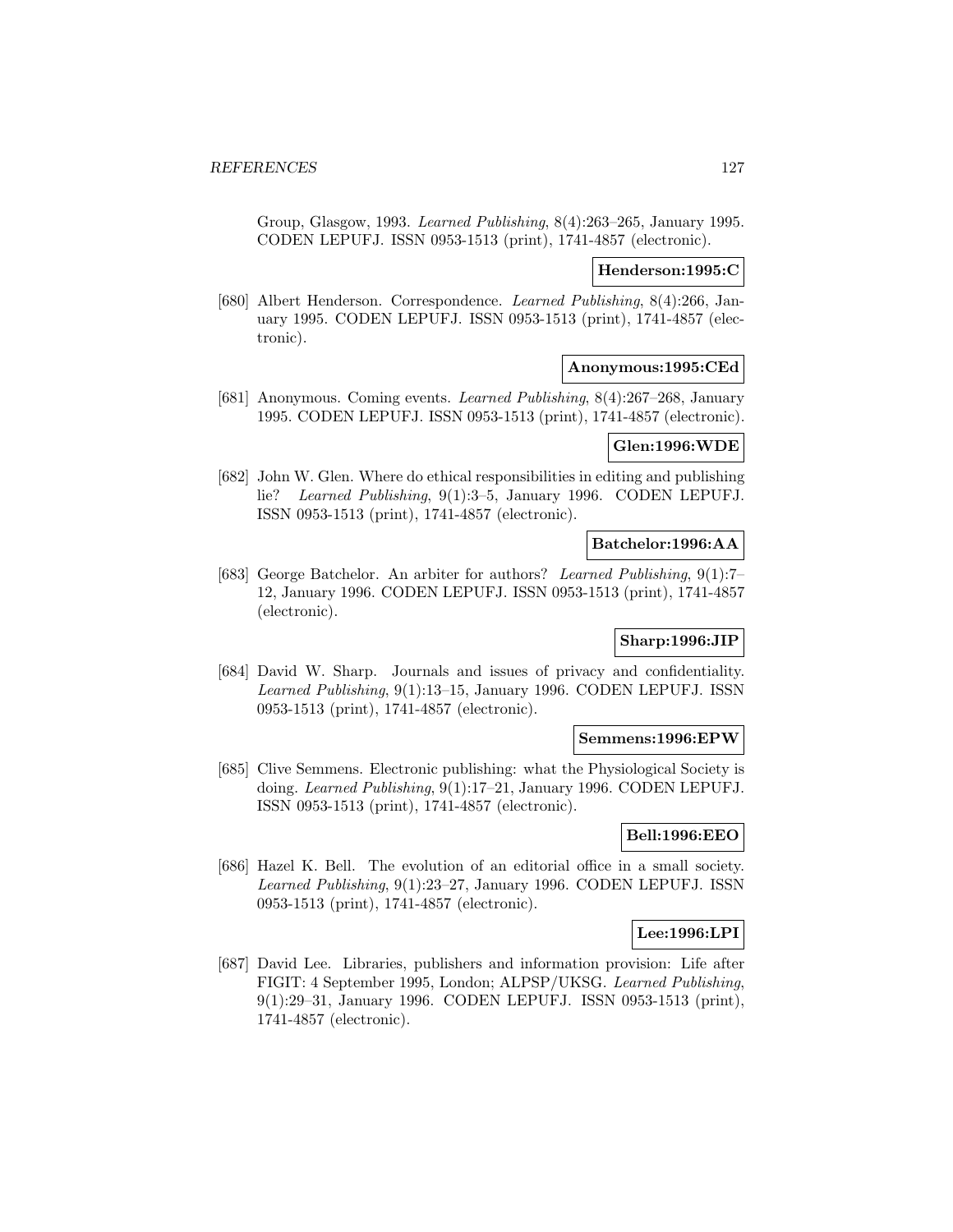# **Bell:1996:SSS**

[688] Hazel K. Bell. Serial selection and de-selection: how libraries decide: 9 October 1995, London; ALPSP. Learned Publishing, 9(1):31–32, January 1996. CODEN LEPUFJ. ISSN 0953-1513 (print), 1741-4857 (electronic).

# **Anonymous:1996:CIJa**

[689] Anonymous. Copyright issues: John St. Aubyn, Chairman, ALPSP Copyright Committee. Learned Publishing, 9(1):33–34, January 1996. CODEN LEPUFJ. ISSN 0953-1513 (print), 1741-4857 (electronic).

# **Anonymous:1996:PBa**

[690] Anonymous. People and bodies. Learned Publishing, 9(1):34–37, January 1996. CODEN LEPUFJ. ISSN 0953-1513 (print), 1741-4857 (electronic).

### **Anonymous:1996:Aa**

[691] Anonymous. Awards. Learned Publishing, 9(1):37–38, January 1996. CODEN LEPUFJ. ISSN 0953-1513 (print), 1741-4857 (electronic).

## **Storrie:1996:AA**

[692] Eileen Storrie and Sue Thorn. ALPSP affairs. Learned Publishing, 9 (1):39–43, January 1996. CODEN LEPUFJ. ISSN 0953-1513 (print), 1741-4857 (electronic).

# **Anonymous:1996:IMa**

[693] Anonymous. Information management. Learned Publishing, 9(1):44–46, January 1996. CODEN LEPUFJ. ISSN 0953-1513 (print), 1741-4857 (electronic).

#### **Anonymous:1996:RAa**

[694] Anonymous. Reading around. Learned Publishing, 9(1):46–47, January 1996. CODEN LEPUFJ. ISSN 0953-1513 (print), 1741-4857 (electronic).

#### **Kingston:1996:SRa**

[695] Ian Kingston and Michael Robertson. Software reviews. Learned Publishing, 9(1):48–51, January 1996. CODEN LEPUFJ. ISSN 0953-1513 (print), 1741-4857 (electronic).

### **Jones:1996:BRI**

[696] Richard M. Jones. Book review: Indexing the medical and biological sciences, by Blake, Doreen, Clarke, Michèle, McCarthy, Anne, Morrison, June with medical advice from Gibson, John (Society of Indexers Occasional Papers on Indexing no. 3) London, Society of Indexers, 1995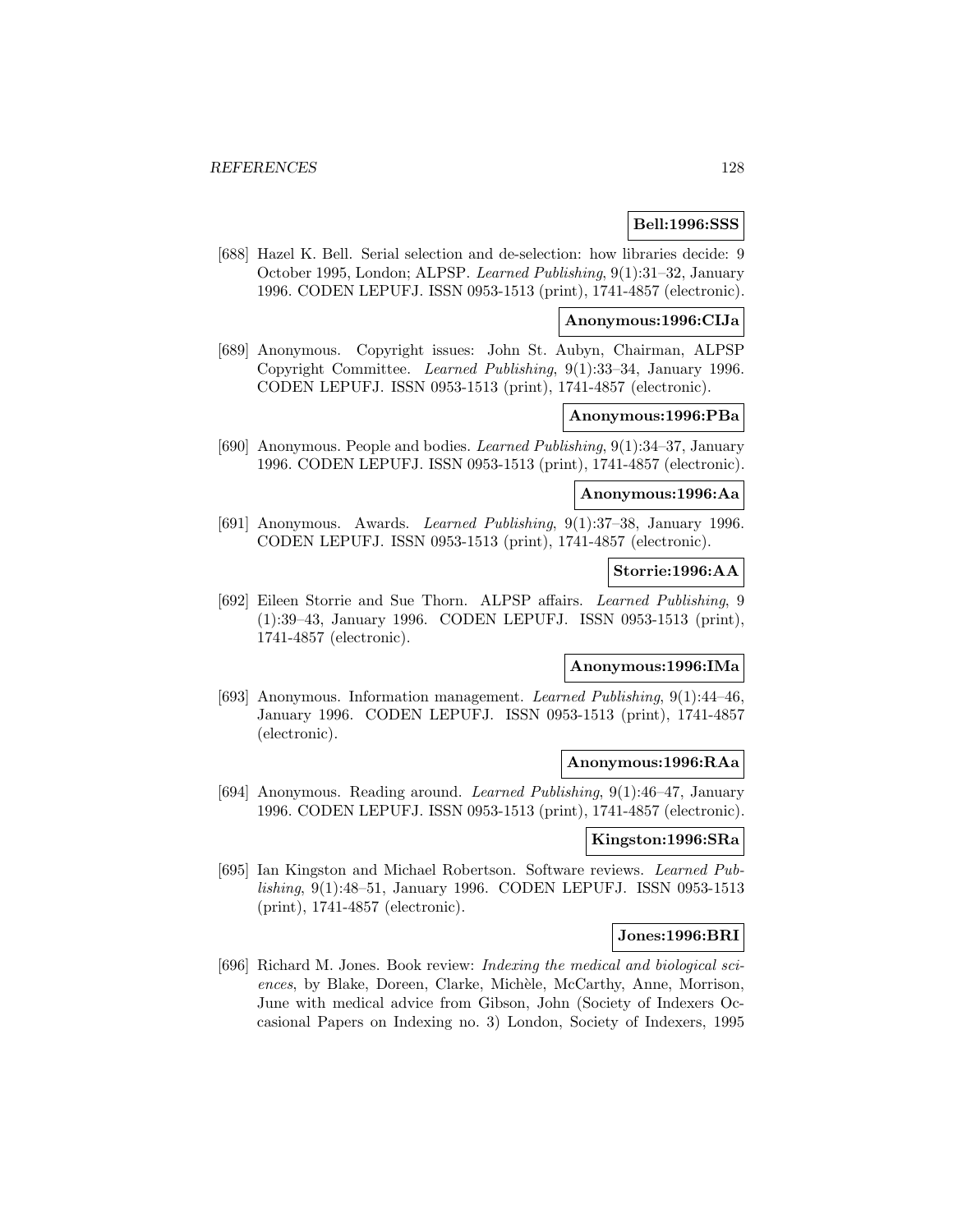vii, 61 pp 21 cm ISBN 1-87157745-2 (pbk):  $\pounds$ 11.00 Available from Sales Manager, Society of Indexers, 38 Rochester Road, London NW1 9JJ. Learned Publishing, 9(1):52–53, January 1996. CODEN LEPUFJ. ISSN 0953-1513 (print), 1741-4857 (electronic).

# **Brooke:1996:BRS**

[697] Oliver Brooke. Book review: Scientific style and format: The CBE manual for authors, editors, and publishers, 6th ed. Style Manual Committee, Council of Biology Editors (Huth, Edward J., Chairman). Cambridge: Cambridge University Press. Hardback,  $xy + 825$  pp.  $\pounds$ 19.95/\$35.95. Published January 1995. ISBN 0-521-47154-0. Learned Publishing, 9(1): 53–54, January 1996. CODEN LEPUFJ. ISSN 0953-1513 (print), 1741- 4857 (electronic).

### **Horrocks:1996:BRW**

[698] Tony Horrocks. Book review: The World Wide Web — beneath the surf. Handley, Mark and Crowcroft, Jon UCL Press Paperback 198 pages 1995. Learned Publishing, 9(1):54–55, January 1996. CODEN LEPUFJ. ISSN 0953-1513 (print), 1741-4857 (electronic).

## **Anonymous:1996:CEa**

[699] Anonymous. Coming events. Learned Publishing, 9(1):56, January 1996. CODEN LEPUFJ. ISSN 0953-1513 (print), 1741-4857 (electronic).

#### **Powell:1996:SPW**

[700] Andrea Powell. Setting up a presence on the World Wide Web. Learned Publishing, 9(2):59–66, April 1996. CODEN LEPUFJ. ISSN 0953-1513 (print), 1741-4857 (electronic).

#### **Horrocks:1996:DIW**

[701] Tony Horrocks. Design issues on the World Wide Web. Learned Publishing, 9(2):67–71, April 1996. CODEN LEPUFJ. ISSN 0953-1513 (print), 1741-4857 (electronic).

# **Morgan:1996:IIT**

[702] Adrienne Morgan. The immunologist and the Internet — a tale of the tortoise and the hare? Learned Publishing, 9(2):73–77, April 1996. CO-DEN LEPUFJ. ISSN 0953-1513 (print), 1741-4857 (electronic).

# **Feest:1996:NPW**

[703] Tim Feest. NVQs in Publishing: why bother? Learned Publishing, 9(2): 79–85, April 1996. CODEN LEPUFJ. ISSN 0953-1513 (print), 1741-4857 (electronic).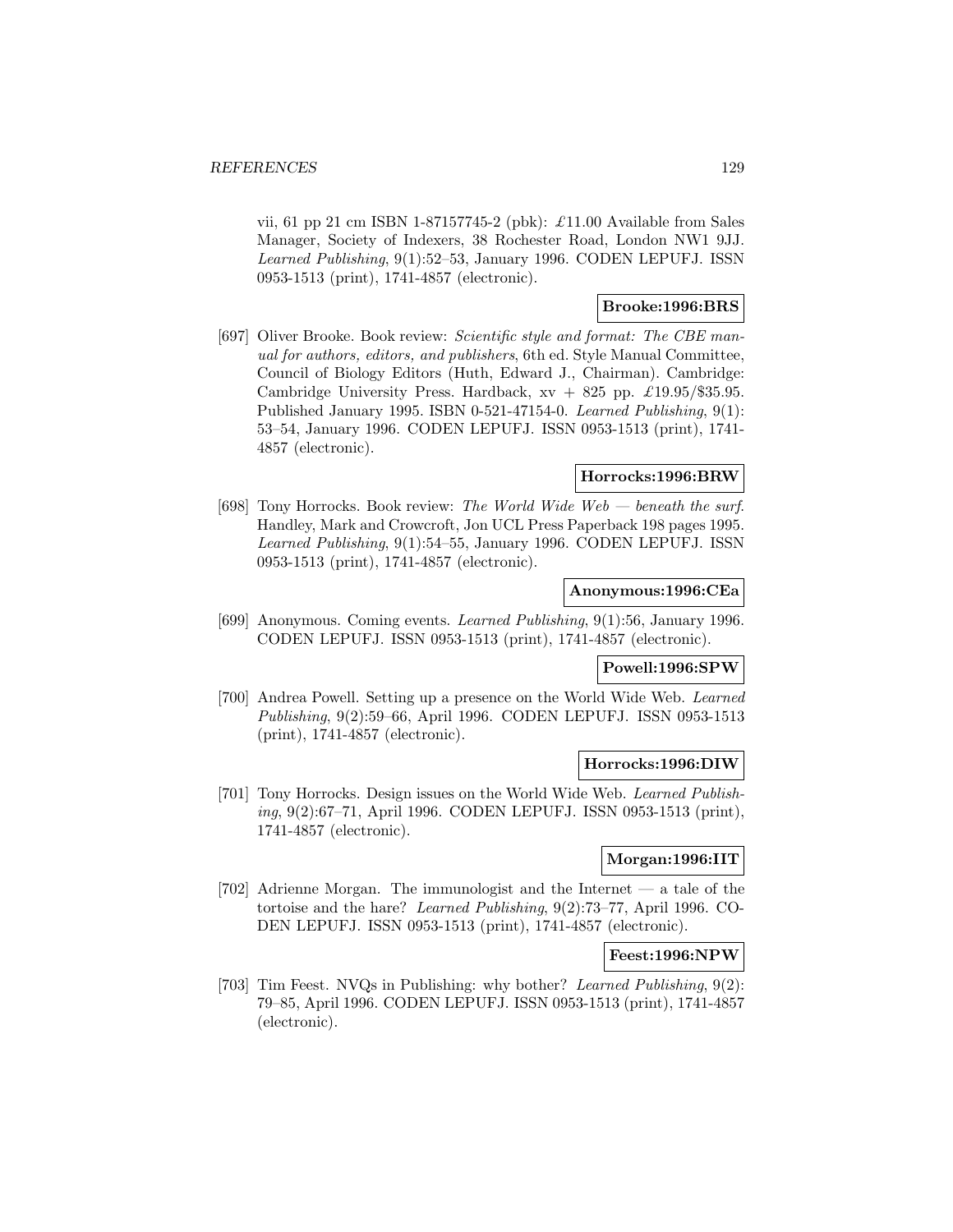### **Germain:1996:SSD**

[704] J. Charles Germain. Serial selection and deselection decisions: the view from America. Learned Publishing, 9(2):87–93, April 1996. CODEN LEPUFJ. ISSN 0953-1513 (print), 1741-4857 (electronic).

**Fowler:1996:PII**

[705] John Fowler. Publishing and the Internet II: journals: 16 November, 1995, London; ALPSP. Learned Publishing, 9(2):95–97, April 1996. CO-DEN LEPUFJ. ISSN 0953-1513 (print), 1741-4857 (electronic).

## **Anonymous:1996:MER**

[706] Anonymous. Managing electronic rights: controlling electrocopying: 20 November 1995, London; Publishers Licensing Society. Learned Publishing, 9(2):98–99, April 1996. CODEN LEPUFJ. ISSN 0953-1513 (print), 1741-4857 (electronic).

## **Bell:1996:CIE**

[707] Hazel K. Bell. Change and innovation in editing: 21 November 1995, London; Book House Training Centre. Learned Publishing, 9(2):100– 101, April 1996. CODEN LEPUFJ. ISSN 0953-1513 (print), 1741-4857 (electronic).

### **Lee:1996:DLS**

[708] David Lee. A day in the life of a serials librarian: 29 November 1995, London; United Kingdom Serials Group. Learned Publishing, 9(2):102– 103, April 1996. CODEN LEPUFJ. ISSN 0953-1513 (print), 1741-4857 (electronic).

## **Bell:1996:CPW**

[709] Hazel Bell. Creating a presence on the World–Wide Web: 11 December 1995, London; ALPSP. Learned Publishing, 9(2):104–105, April 1996. CODEN LEPUFJ. ISSN 0953-1513 (print), 1741-4857 (electronic).

### **Anonymous:1996:CIJb**

[710] Anonymous. Copyright issues: John St. Aubyn, Chairman, ALPSP Copyright Committee. Learned Publishing, 9(2):106–107, April 1996. CODEN LEPUFJ. ISSN 0953-1513 (print), 1741-4857 (electronic).

#### **Anonymous:1996:PBb**

[711] Anonymous. People and bodies. Learned Publishing, 9(2):108–109, April 1996. CODEN LEPUFJ. ISSN 0953-1513 (print), 1741-4857 (electronic).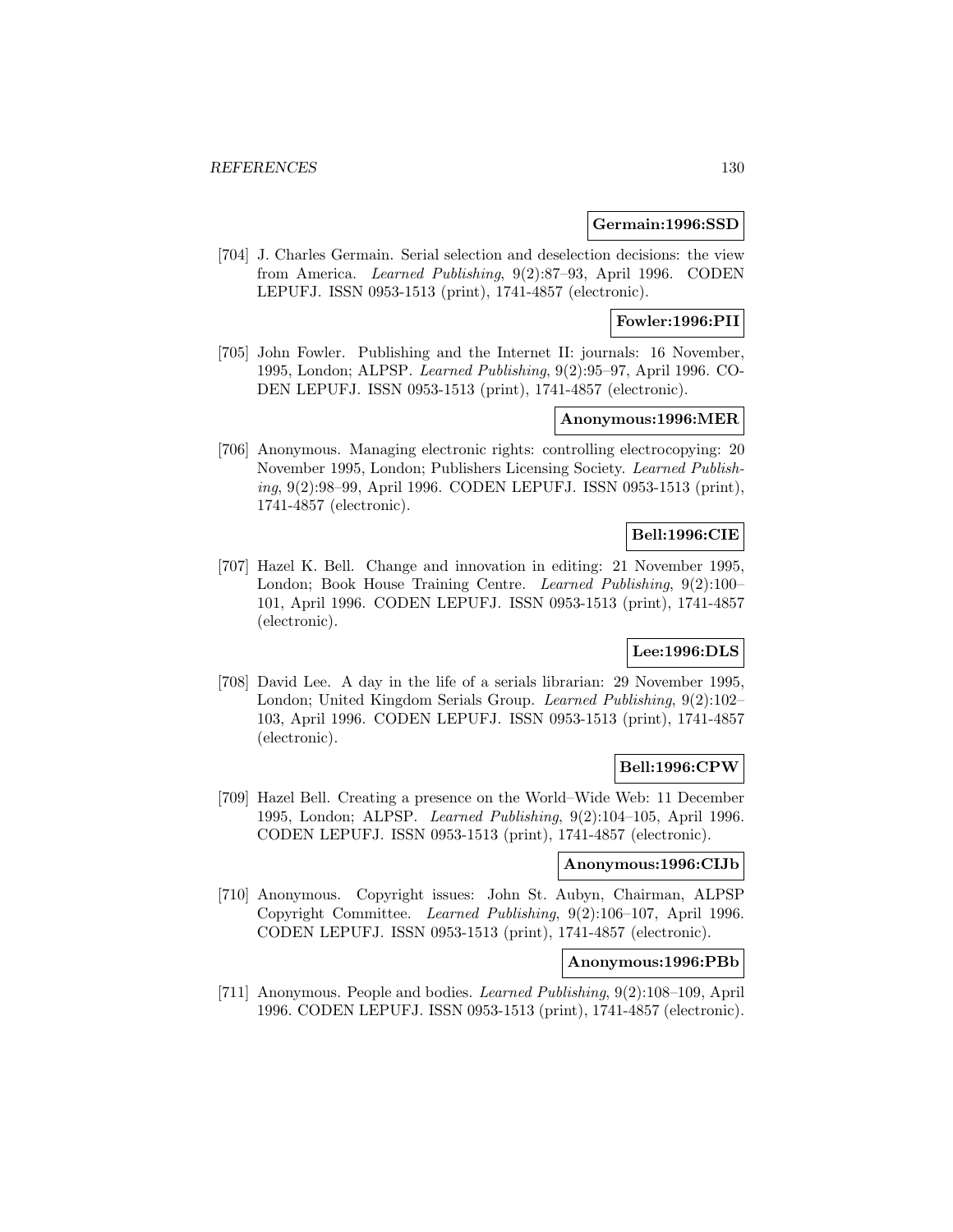#### **Anonymous:1996:Ab**

[712] Anonymous. Awards. Learned Publishing, 9(2):110–111, April 1996. CODEN LEPUFJ. ISSN 0953-1513 (print), 1741-4857 (electronic).

# **Anonymous:1996:RAb**

[713] Anonymous. Reading around. Learned Publishing, 9(2):112–114, April 1996. CODEN LEPUFJ. ISSN 0953-1513 (print), 1741-4857 (electronic).

### **Anonymous:1996:IMb**

[714] Anonymous. Information management. Learned Publishing, 9(2):115– 119, April 1996. CODEN LEPUFJ. ISSN 0953-1513 (print), 1741-4857 (electronic).

### **Dorner:1996:SR**

[715] Jane Dorner. Software reviews. Learned Publishing, 9(2):120–123, April 1996. CODEN LEPUFJ. ISSN 0953-1513 (print), 1741-4857 (electronic).

### **Deeley:1996:BRH**

[716] Sue Deeley. Book reviews: How to write  $\mathcal C$  publish a scientific paper. Fourth edition by Day, Robert A. Cambridge University Press, 1995. 224pp. ISBN 0-521-55898-0 Pb 0-521-55136-6 hb How to write a paper Edited by Hall, George M. BMJ Publishing Group 118pp. pb ISBN 0- 7279-0822-7. Learned Publishing, 9(2):123–125, April 1996. CODEN LEPUFJ. ISSN 0953-1513 (print), 1741-4857 (electronic).

# **Anonymous:1996:CEb**

[717] Anonymous. Coming events. Learned Publishing, 9(2):127–128, April 1996. CODEN LEPUFJ. ISSN 0953-1513 (print), 1741-4857 (electronic).

#### **Thorn:1996:EES**

[718] Sue Thorn. eSPeRe: Electronic submission and peer review. Learned Publishing, 9(3):131–132, July 1996. CODEN LEPUFJ. ISSN 0953-1513 (print), 1741-4857 (electronic).

### **Lock:1996:FE**

[719] Stephen Lock. Fraud and the editor. Learned Publishing, 9(3):133–140, July 1996. CODEN LEPUFJ. ISSN 0953-1513 (print), 1741-4857 (electronic).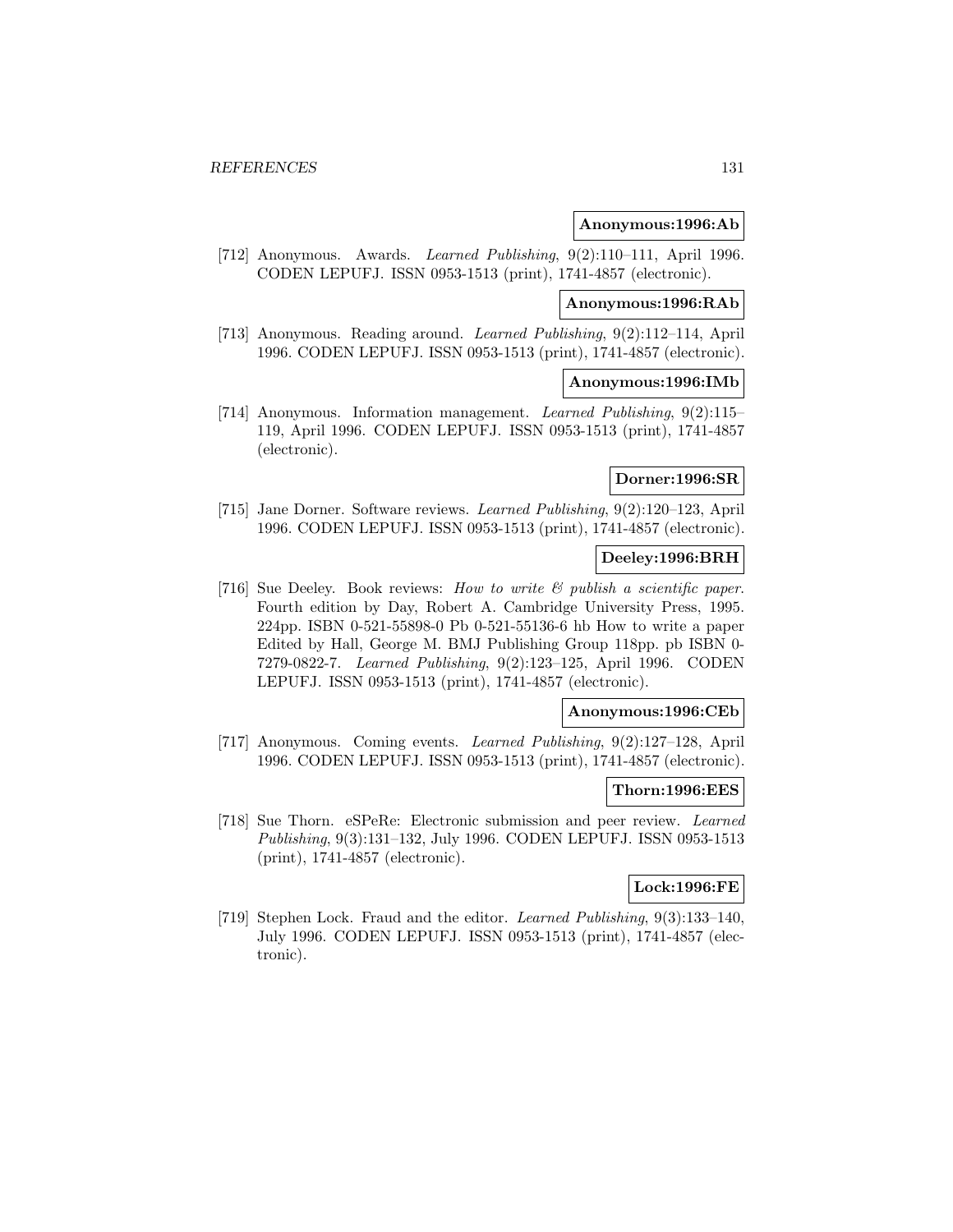### **Keown:1996:JBE**

[720] Damien Keown. The Journal of Buddhist Ethics: an online journal. Learned Publishing, 9(3):141–145, July 1996. CODEN LEPUFJ. ISSN 0953-1513 (print), 1741-4857 (electronic).

# **Duckworth:1996:CUC**

[721] Sharon Duckworth. Computers used in copy-editing: master or slave? Learned Publishing, 9(3):147–151, July 1996. CODEN LEPUFJ. ISSN 0953-1513 (print), 1741-4857 (electronic).

# **Embers:1996:ARC**

[722] Bill Embers. Academic Reference Centre access for UK universities. Learned Publishing, 9(3):153–155, July 1996. CODEN LEPUFJ. ISSN 0953-1513 (print), 1741-4857 (electronic).

### **Jenkins:1996:SSD**

[723] Clare Jenkins. Serial selection and deselection: policies and decision– making. Learned Publishing, 9(3):157–162, July 1996. CODEN LEPUFJ. ISSN 0953-1513 (print), 1741-4857 (electronic).

# **Bell:1996:LSJ**

[724] Hazel K. Bell. The learned society, journals and the Internet: 16 February 1966, London; FST/ ALPSP. Learned Publishing, 9(3):163–166, July 1996. CODEN LEPUFJ. ISSN 0953-1513 (print), 1741-4857 (electronic).

### **Horsfall:1996:EPR**

[725] Amanda Horsfall. Electronic publishing: the reality: 12 April 1996, London; ALPSP 12th International Learned Journals Seminar. Learned Publishing, 9(3):166–171, July 1996. CODEN LEPUFJ. ISSN 0953-1513 (print), 1741-4857 (electronic).

# **Bell:1996:CIM**

[726] Hazel K. Bell. Change and innovation in marketing: marketing after the NBA: 16 April, London; Book House Training Centre. Learned Publishing, 9(3):171–173, July 1996. CODEN LEPUFJ. ISSN 0953-1513 (print), 1741-4857 (electronic).

#### **Anonymous:1996:CIJc**

[727] Anonymous. Copyright issues: John St Anbyn, Chairman, ALPSP Copyright Committee. Learned Publishing, 9(3):174–175, July 1996. CODEN LEPUFJ. ISSN 0953-1513 (print), 1741-4857 (electronic).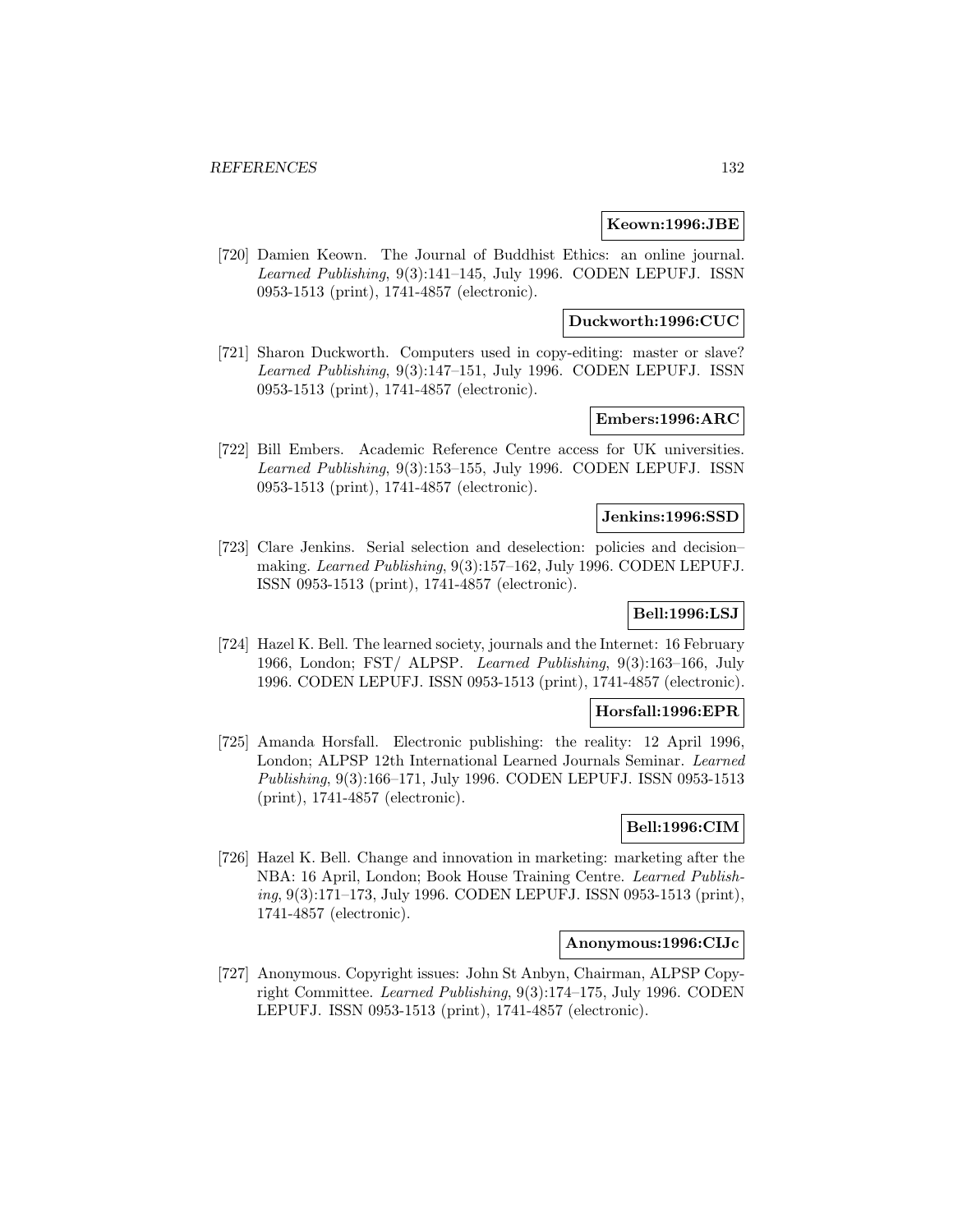#### **Anonymous:1996:PBc**

[728] Anonymous. People and bodies. Learned Publishing, 9(3):175–177, July 1996. CODEN LEPUFJ. ISSN 0953-1513 (print), 1741-4857 (electronic).

#### **Anonymous:1996:Ac**

[729] Anonymous. Awards. Learned Publishing, 9(3):177–179, July 1996. CO-DEN LEPUFJ. ISSN 0953-1513 (print), 1741-4857 (electronic).

#### **Anonymous:1996:RAc**

[730] Anonymous. Reading around. Learned Publishing, 9(3):179–181, July 1996. CODEN LEPUFJ. ISSN 0953-1513 (print), 1741-4857 (electronic).

# **Anonymous:1996:IMc**

[731] Anonymous. Information management. Learned Publishing, 9(3):181– 185, July 1996. CODEN LEPUFJ. ISSN 0953-1513 (print), 1741-4857 (electronic).

### **Kingston:1996:SRb**

[732] Ian Kingston, Ian Kingston, Michael Robertson, and Ian Kingston. Software reviews. Learned Publishing, 9(3):186–194, July 1996. CODEN LEPUFJ. ISSN 0953-1513 (print), 1741-4857 (electronic).

#### **Priestley:1996:PPH**

[733] Carol Priestley. A proposal for publication of A handbook of good practice in journals publishing and related training programme. Learned Publishing, 9(3):195–196, July 1996. CODEN LEPUFJ. ISSN 0953-1513 (print), 1741-4857 (electronic).

#### **Williamson:1996:BRG**

[734] Alex Williamson. Book review: Guidelines for writers in electronic publishing and the multimedia. Edited by Dorner, Jane The Authors' Licensing and Collecting Society, 1996 Available from ALCS, Isis House, 74 New Oxford Street, London WC1A 1EF. Learned Publishing, 9(3): 196–197, July 1996. CODEN LEPUFJ. ISSN 0953-1513 (print), 1741- 4857 (electronic).

# **Anonymous:1996:CEc**

[735] Anonymous. Coming events. Learned Publishing, 9(3):199, July 1996. CODEN LEPUFJ. ISSN 0953-1513 (print), 1741-4857 (electronic).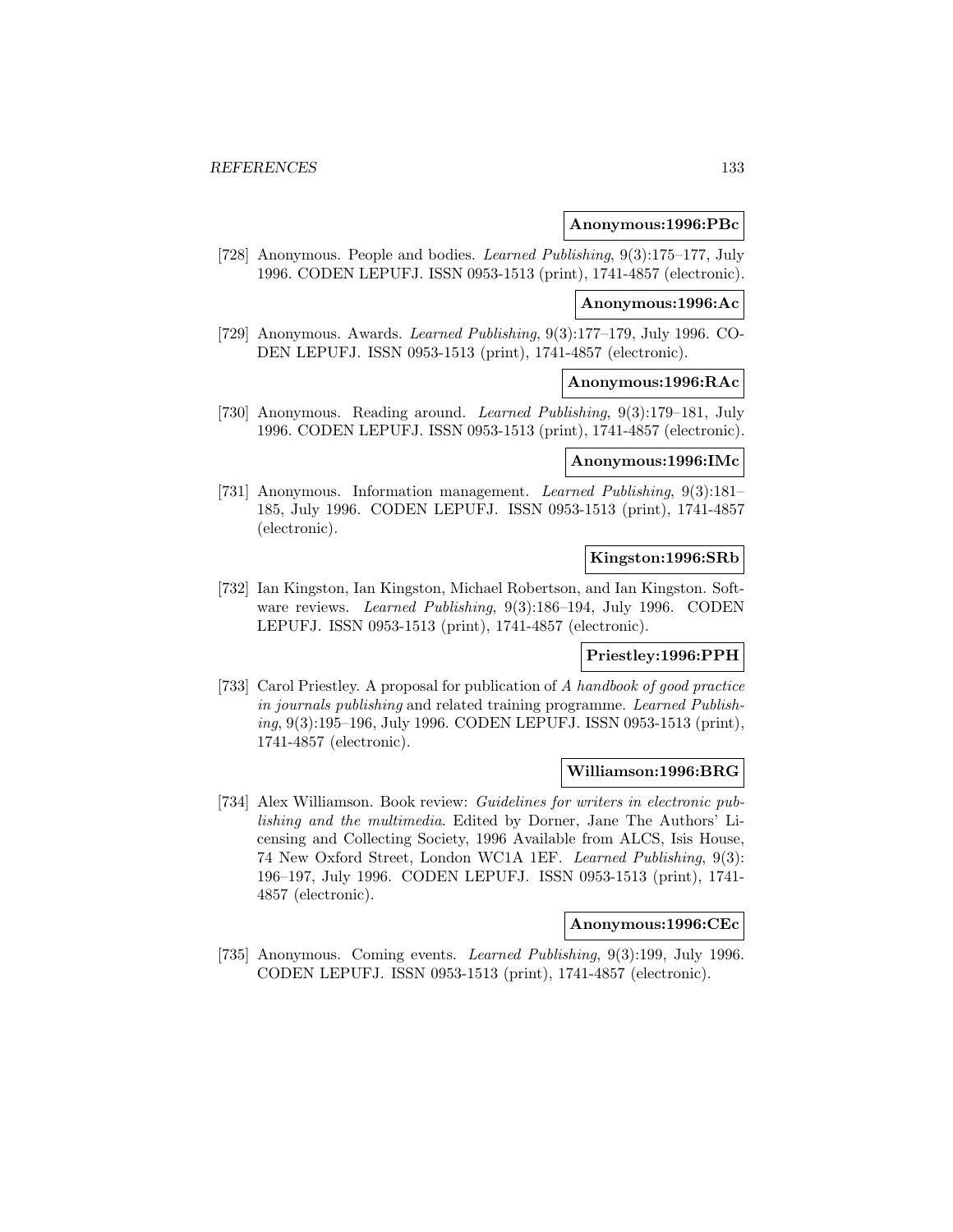### **Pearce:1996:PKY**

[736] Anthony Pearce. Publisher, know your niche! Learned Publishing, 9 (4):203–205, October 1996. CODEN LEPUFJ. ISSN 0953-1513 (print), 1741-4857 (electronic).

### **Anonymous:1996:TIC**

[737] Anonymous. Towards an international consensus on electronic publishing in science. Learned Publishing, 9(4):207–209, October 1996. CODEN LEPUFJ. ISSN 0953-1513 (print), 1741-4857 (electronic).

# **Czech:1996:SDW**

[738] Isabel Czech. Spreading the digital word: ISI's Electronic Library Project. Learned Publishing, 9(4):211–214, October 1996. CODEN LEP-UFJ. ISSN 0953-1513 (print), 1741-4857 (electronic).

#### **Meadows:1996:PDI**

[739] Jack Meadows. Preserving the digital imprint. Learned Publishing, 9 (4):215–218, October 1996. CODEN LEPUFJ. ISSN 0953-1513 (print), 1741-4857 (electronic).

# **Clarke:1996:RIS**

[740] Michèle Clarke. Retrieving information from scientific periodicals. Learned Publishing, 9(4):219–223, October 1996. CODEN LEPUFJ. ISSN 0953-1513 (print), 1741-4857 (electronic).

#### **Geleijnse:1996:DL**

[741] Hans Geleijnse. The digital library. Learned Publishing, 9(4):225–232, October 1996. CODEN LEPUFJ. ISSN 0953-1513 (print), 1741-4857 (electronic).

#### **Brown:1996:EPS**

[742] David J. Brown. Electronic publishing in science: 19–23 February 1996, Paris; Unesco/ ICSU. Learned Publishing, 9(4):233–236, October 1996. CODEN LEPUFJ. ISSN 0953-1513 (print), 1741-4857 (electronic).

#### **Powell:1996:IWI**

[743] Andrea Powell. Internet World International 96: 21–23 May 1996, London; Learned Information. Learned Publishing, 9(4):237–240, October 1996. CODEN LEPUFJ. ISSN 0953-1513 (print), 1741-4857 (electronic).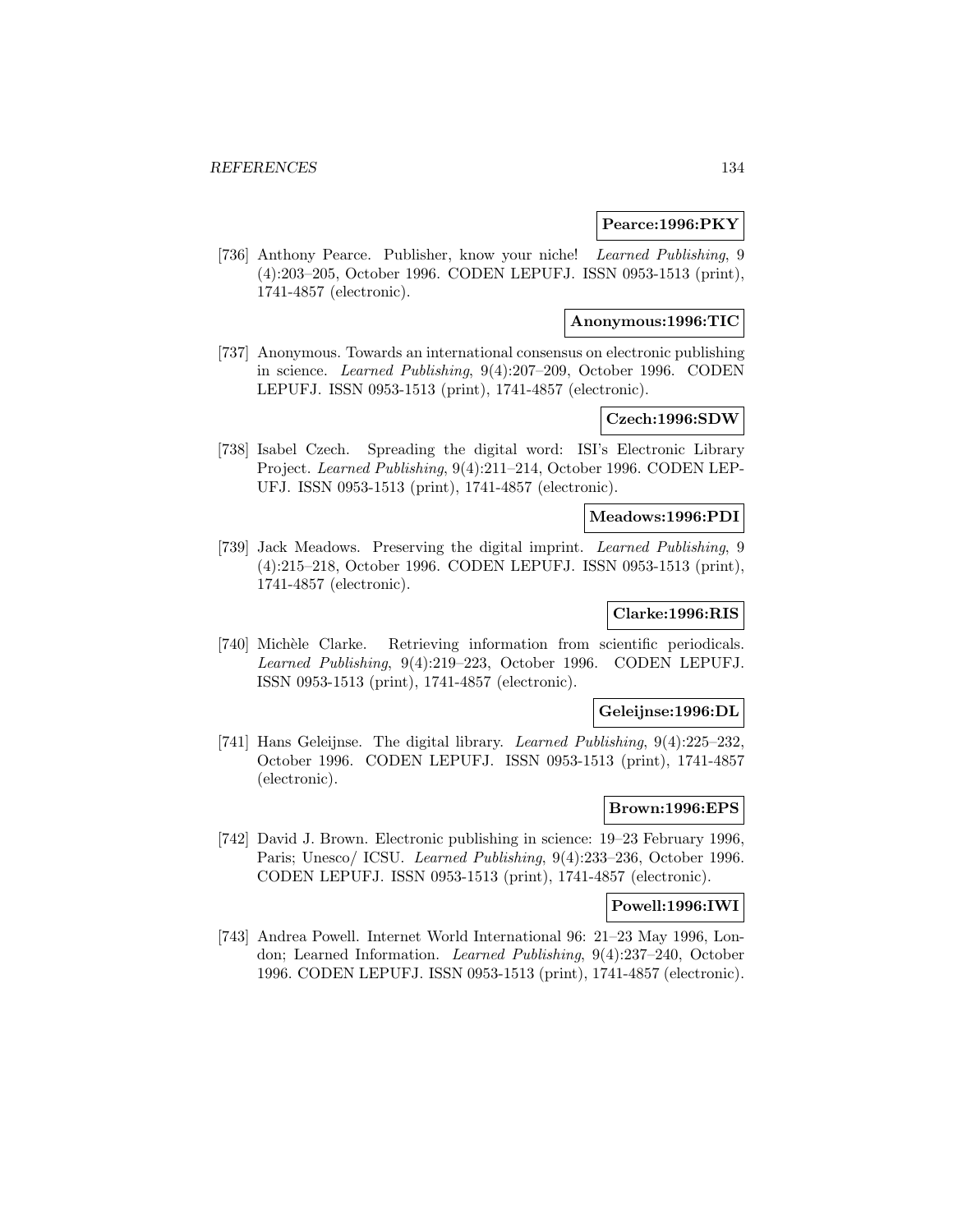#### **Anonymous:1996:CEd**

[744] Anonymous. Coming events. Learned Publishing, 9(4):267–268, October 1996. CODEN LEPUFJ. ISSN 0953-1513 (print), 1741-4857 (electronic).

#### **Donovan:1996:ARN**

[745] Bernard Donovan. Assessing the reality of new markets and new media: 29–31 May, 1996, Minneapolis; Society for Scholarly Publishing. Learned Publishing, 9(4):240–241, October 1996. CODEN LEPUFJ. ISSN 0953- 1513 (print), 1741-4857 (electronic).

# **Anonymous:1996:SLA**

[746] Anonymous. Special Libraries Association 86th Annual Conference: 9–12 June 1996, Boston. Learned Publishing, 9(4):242, October 1996. CODEN LEPUFJ. ISSN 0953-1513 (print), 1741-4857 (electronic).

# **Bell:1996:VJL**

[747] Hazel K. Bell. VAT 1996: 28 June 1996, London; Foundation for Science and Technology. Learned Publishing, 9(4):243–245, October 1996. CODEN LEPUFJ. ISSN 0953-1513 (print), 1741-4857 (electronic).

# **Bell:1996:CIR**

[748] Hazel K. Bell. Change and innovation in rights: 11 July 1996, London; Book House Training Centre. Learned Publishing, 9(4):245–247, October 1996. CODEN LEPUFJ. ISSN 0953-1513 (print), 1741-4857 (electronic).

### **Anonymous:1996:CIJd**

[749] Anonymous. Copyright issues: John St Anbyn, Chairman, ALPSP Copyright Committee. Learned Publishing, 9(4):248–249, October 1996. CO-DEN LEPUFJ. ISSN 0953-1513 (print), 1741-4857 (electronic).

#### **Benjamin:1996:PB**

[750] Michele Benjamin. People and bodies. Learned Publishing, 9(4):249–252, October 1996. CODEN LEPUFJ. ISSN 0953-1513 (print), 1741-4857 (electronic).

### **Anonymous:1996:RAd**

[751] Anonymous. Reading around. Learned Publishing, 9(4):253–254, October 1996. CODEN LEPUFJ. ISSN 0953-1513 (print), 1741-4857 (electronic).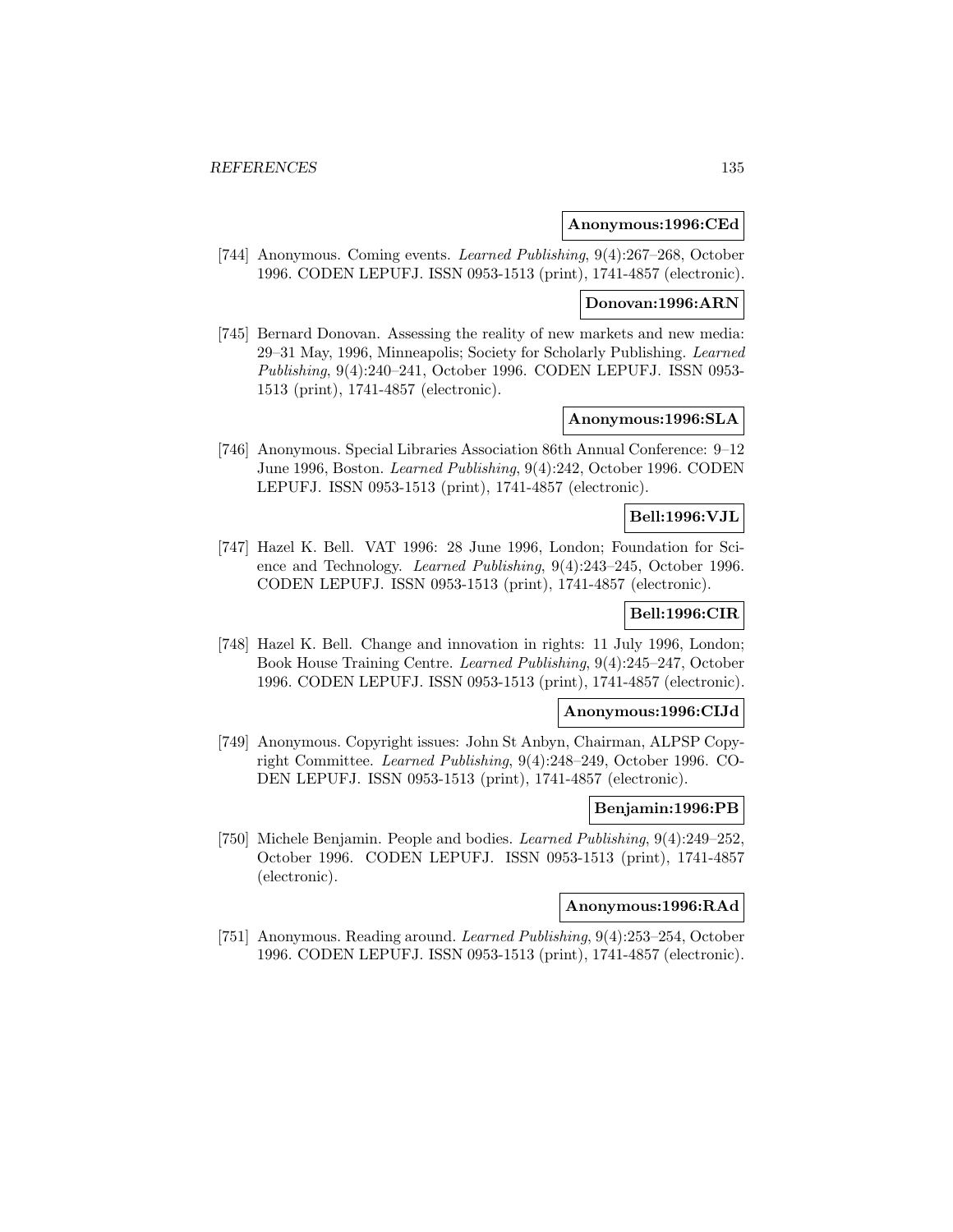#### **Anonymous:1996:IMd**

[752] Anonymous. Information management. Learned Publishing, 9(4):255– 257, October 1996. CODEN LEPUFJ. ISSN 0953-1513 (print), 1741- 4857 (electronic).

#### **Robertson:1996:SRT**

[753] Michael Robertson. Software reviews: Typefaces on CD-ROM and on Demand. Learned Publishing, 9(4):257–265, October 1996. CODEN LEP-UFJ. ISSN 0953-1513 (print), 1741-4857 (electronic).

## **Bell:1996:BRQ**

[754] Hazel K. Bell. Book review: Quick guide 13: Indexing your book by Vickers, John The Society of Authors 1996. 12 pp  $\pounds 3$  inc. p. and p. (free to members) Available from The Society of Authors, 84 Drayton Gardens, London SW10 9SB. Learned Publishing, 9(4):266, October 1996. CODEN LEPUFJ. ISSN 0953-1513 (print), 1741-4857 (electronic).

### **Williamson:1996:BRE**

[755] Alex Williamson. Book review: Endangered species? Evolving strategies for library collection management. Edited by Woodward, Hazel and Morley, Mary UK Serials Group 1995 £25 (members); £27 (non-members) ISBN 1-87069-14-4. Learned Publishing, 9(4):266, October 1996. CO-DEN LEPUFJ. ISSN 0953-1513 (print), 1741-4857 (electronic).

#### **Pearce:1997:AAA**

[756] Anthony Pearce. ALPSP Affairs: ALPSP and Learned Publishing, 1997. Learned Publishing, 10(1):2, January 1997. CODEN LEPUFJ. ISSN 0953-1513 (print), 1741-4857 (electronic).

#### **Williams:1997:TFY**

[757] Peter Williams. Twenty-five years — and still centre stage: a brief review of the history of ALPSP with a clarification of the aims and objectives of the Association. Learned Publishing, 10(1):3–6, January 1997. CODEN LEPUFJ. ISSN 0953-1513 (print), 1741-4857 (electronic).

#### **Lee:1997:LPB**

[758] David Lee. Learned Publishing: The Bell Years. Learned Publishing, 10(1):7–8, January 1997. CODEN LEPUFJ. ISSN 0953-1513 (print), 1741-4857 (electronic).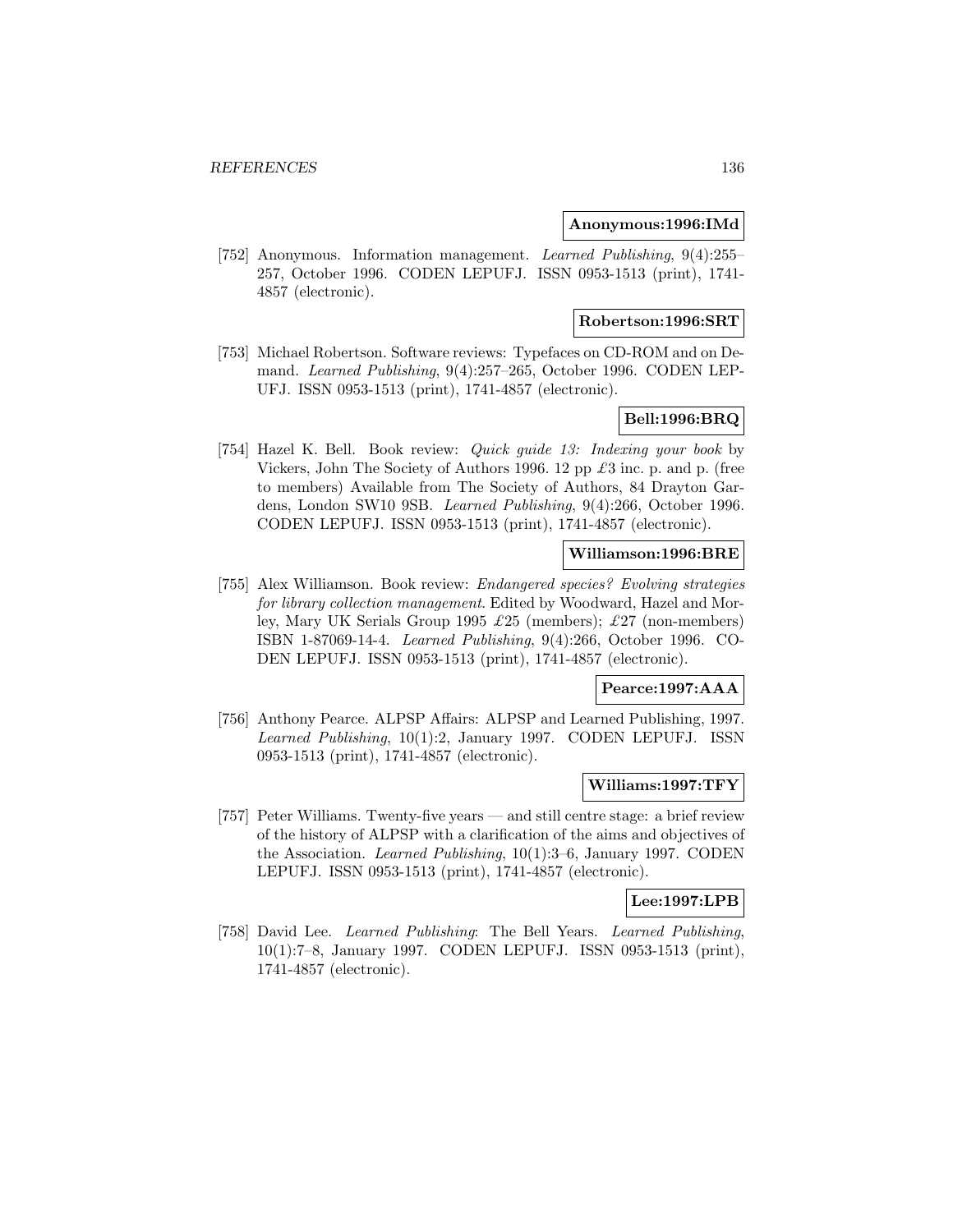### **McCracken:1997:RAE**

[759] Richard McCracken. Rights acquisition in the electronic era. Learned Publishing, 10(1):9–13, January 1997. CODEN LEPUFJ. ISSN 0953- 1513 (print), 1741-4857 (electronic).

# **Wellisch:1997:ICV**

[760] Hans H. Wellisch. Indexing the continuum of verbal texts. Learned Publishing, 10(1):15–19, January 1997. CODEN LEPUFJ. ISSN 0953- 1513 (print), 1741-4857 (electronic).

# **Dixon:1997:RIE**

[761] Anne Dixon. Riding the iceberg: exploiting the Internet to promote one's organisation. Learned Publishing, 10(1):21–24, January 1997. CODEN LEPUFJ. ISSN 0953-1513 (print), 1741-4857 (electronic).

## **Gedye:1997:UWW**

[762] Richard Gedye. Using the World-Wide Web as a marketing tool. Learned Publishing, 10(1):25–32, January 1997. CODEN LEPUFJ. ISSN 0953- 1513 (print), 1741-4857 (electronic).

# **StAubyn:1997:RPL**

[763] John St. Aubyn. Reflections on photocopying, licensing and new technology. Learned Publishing, 10(1):33–36, January 1997. CODEN LEPUFJ. ISSN 0953-1513 (print), 1741-4857 (electronic).

### **Donovan:1997:TJS**

[764] Bernard Donovan. A tribute: John St. Aubyn. Learned Publishing, 10(1): 36, January 1997. CODEN LEPUFJ. ISSN 0953-1513 (print), 1741-4857 (electronic).

#### **Oppenheim:1997:CIM**

[765] Charles Oppenheim. Copyright issues: Moral rights and the electronic library. Learned Publishing, 10(1):37–39, January 1997. CODEN LEP-UFJ. ISSN 0953-1513 (print), 1741-4857 (electronic).

# **Oppenheim:1997:CI**

[766] Charles Oppenheim. Copyright on Internet. Learned Publishing, 10(1): 39–41, January 1997. CODEN LEPUFJ. ISSN 0953-1513 (print), 1741- 4857 (electronic).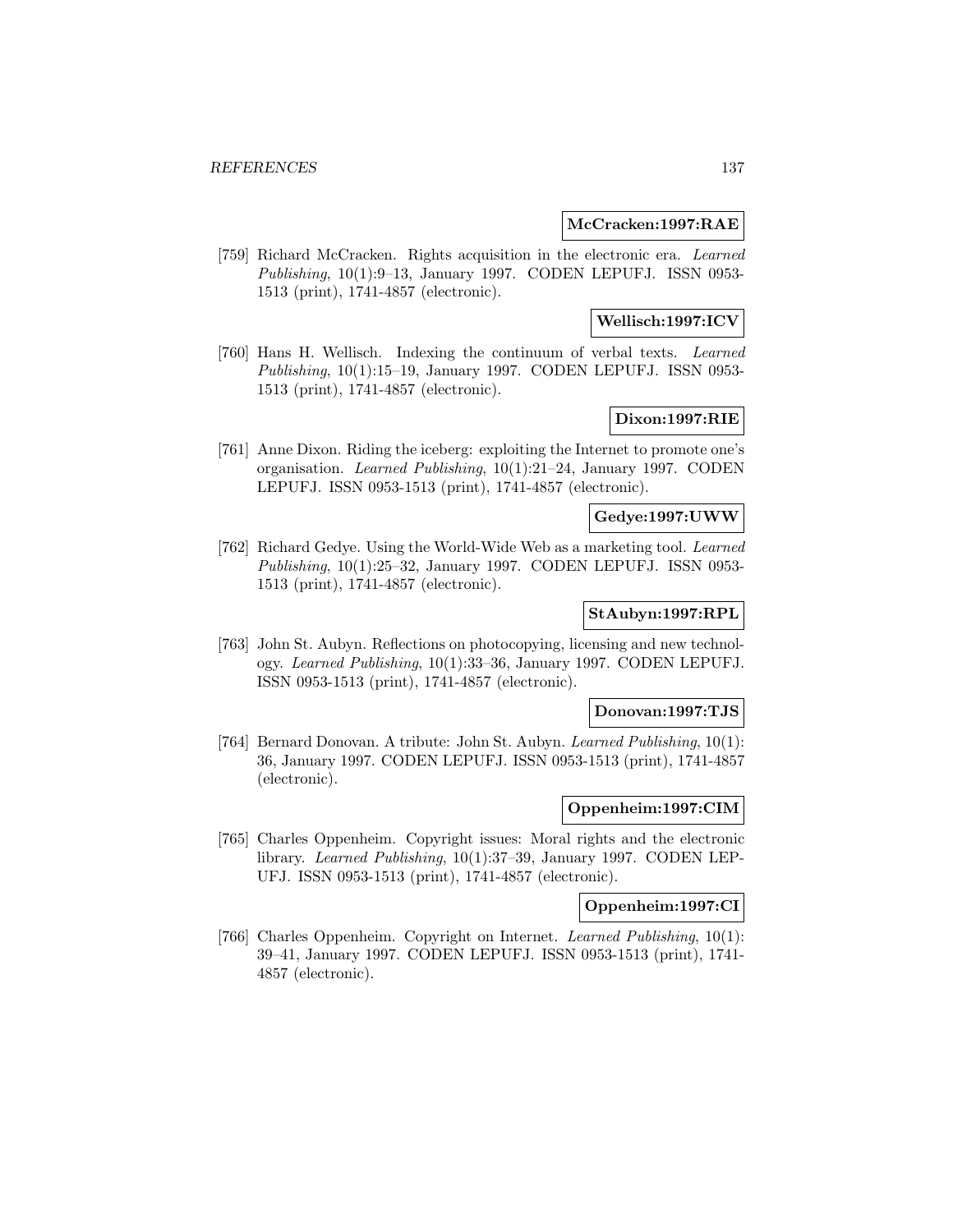#### **Anonymous:1997:ASRa**

[767] Anonymous. ALPSP Seminar reports. Learned Publishing, 10(1):43–50, January 1997. CODEN LEPUFJ. ISSN 0953-1513 (print), 1741-4857 (electronic).

#### **Anonymous:1997:RREa**

[768] Anonymous. Reviews of recent events. Learned Publishing, 10(1):51–59, January 1997. CODEN LEPUFJ. ISSN 0953-1513 (print), 1741-4857 (electronic).

# **Anonymous:1997:EI**

[769] Anonymous. Editorial issues. Learned Publishing, 10(1):60–66, January 1997. CODEN LEPUFJ. ISSN 0953-1513 (print), 1741-4857 (electronic).

## **StAubyn:1997:BR**

[770] John St. Aubyn, Diana Rosenberg, Neville Goodman, and Alex Williamson. Book reviews. *Learned Publishing*, 10(1):67-70, January 1997. CODEN LEPUFJ. ISSN 0953-1513 (print), 1741-4857 (electronic).

# **Anonymous:1997:DDa**

[771] Anonymous. Diary dates. Learned Publishing, 10(1):71, January 1997. CODEN LEPUFJ. ISSN 0953-1513 (print), 1741-4857 (electronic).

### **Anonymous:1997:HLF**

[772] Anonymous. House of Lords: Fifth Report from the Select Committee on Science and Technology: Information Society: Agenda for Action in the UK. Learned Publishing, 10(1):73–96, January 1997. CODEN LEPUFJ. ISSN 0953-1513 (print), 1741-4857 (electronic).

#### **Thorn:1997:AAE**

[773] Sue Thorn. ALPSP Affairs: The Electronic Developments Committee. Learned Publishing, 10(2):98–100, April 1997. CODEN LEPUFJ. ISSN 0953-1513 (print), 1741-4857 (electronic).

# **Pullinger:1997:QLJ**

[774] David Pullinger. Quality in on-line journals. Learned Publishing, 10(2): 101–108, April 1997. CODEN LEPUFJ. ISSN 0953-1513 (print), 1741- 4857 (electronic).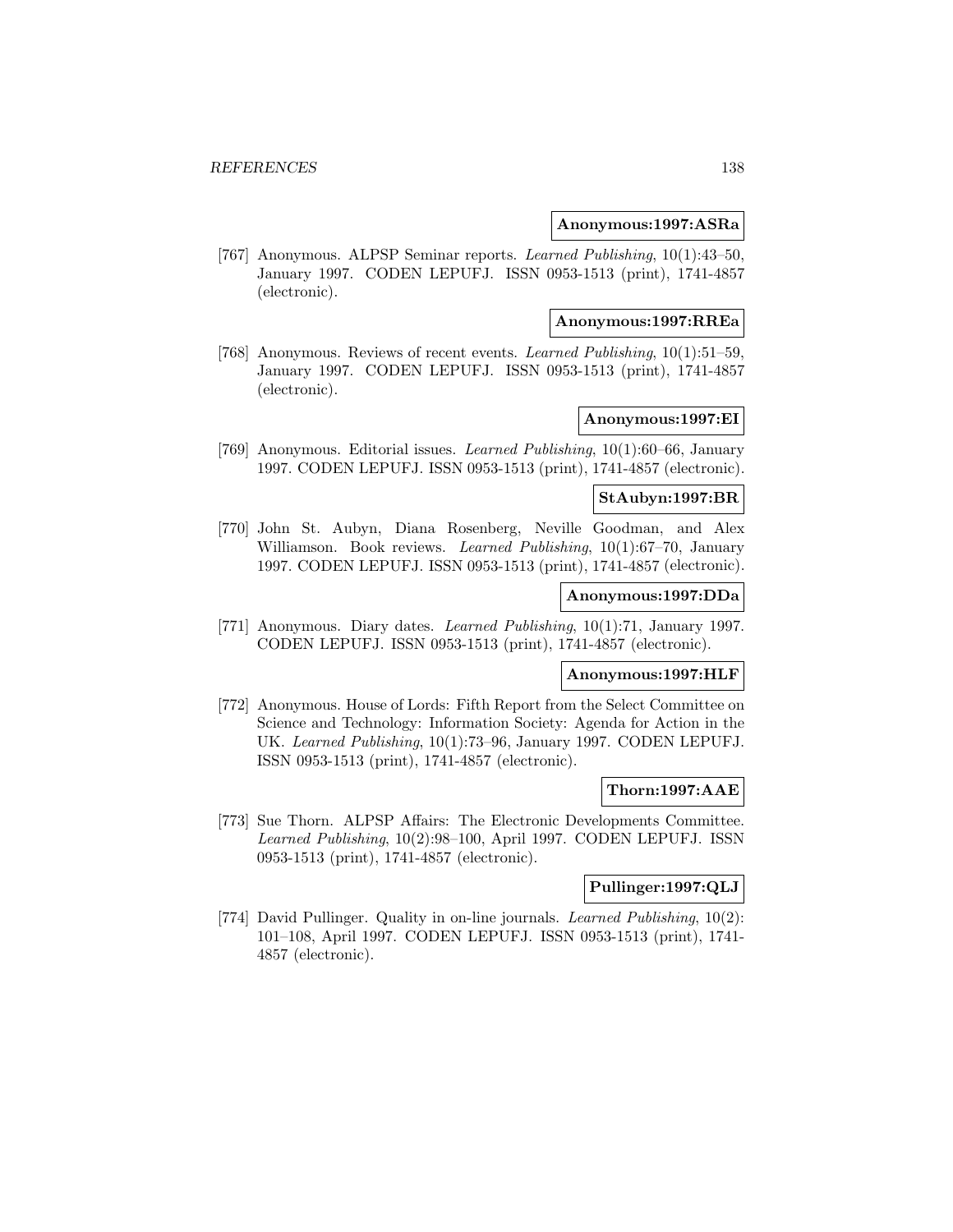#### **Charkin:1997:SCW**

[775] Richard Charkin. Scholarly communities on the World Wide Web. Learned Publishing, 10(2):109–112, April 1997. CODEN LEPUFJ. ISSN 0953-1513 (print), 1741-4857 (electronic).

# **Clarke:1997:MPR**

[776] Malcolm Clarke. Marketing to the Pacific Rim: opportunities and obstacles. Learned Publishing, 10(2):113–118, April 1997. CODEN LEPUFJ. ISSN 0953-1513 (print), 1741-4857 (electronic).

# **Davison:1997:AL**

[777] Peter Davison. Is anybody listening? Learned Publishing, 10(2):119– 121, April 1997. CODEN LEPUFJ. ISSN 0953-1513 (print), 1741-4857 (electronic).

#### **Harwood:1997:MJP**

[778] Paul Harwood. The market for journals in the Pacific Rim — what subscription agents are learning. Learned Publishing, 10(2):123–125, April 1997. CODEN LEPUFJ. ISSN 0953-1513 (print), 1741-4857 (electronic).

# **Hemingway:1997:SJP**

[779] Clive Hemingway. Successful journal publishing on the Internet: hit or myth? Learned Publishing, 10(2):127–131, April 1997. CODEN LEP-UFJ. ISSN 0953-1513 (print), 1741-4857 (electronic).

### **Baron:1997:SFW**

[780] Joel H. Baron. Special feature: Why We Need Information Identifiers. Learned Publishing, 10(2):132–134, April 1997. CODEN LEPUFJ. ISSN 0953-1513 (print), 1741-4857 (electronic).

### **Paskin:1997:II**

[781] Norman Paskin. Information Identifiers. Learned Publishing, 10(2):135– 156, April 1997. CODEN LEPUFJ. ISSN 0953-1513 (print), 1741-4857 (electronic).

# **Wood:1997:PUE**

[782] Dee Wood. Project update: Electronic submission and peer review an update on the ESPERE project. Learned Publishing, 10(2):157–160, April 1997. CODEN LEPUFJ. ISSN 0953-1513 (print), 1741-4857 (electronic).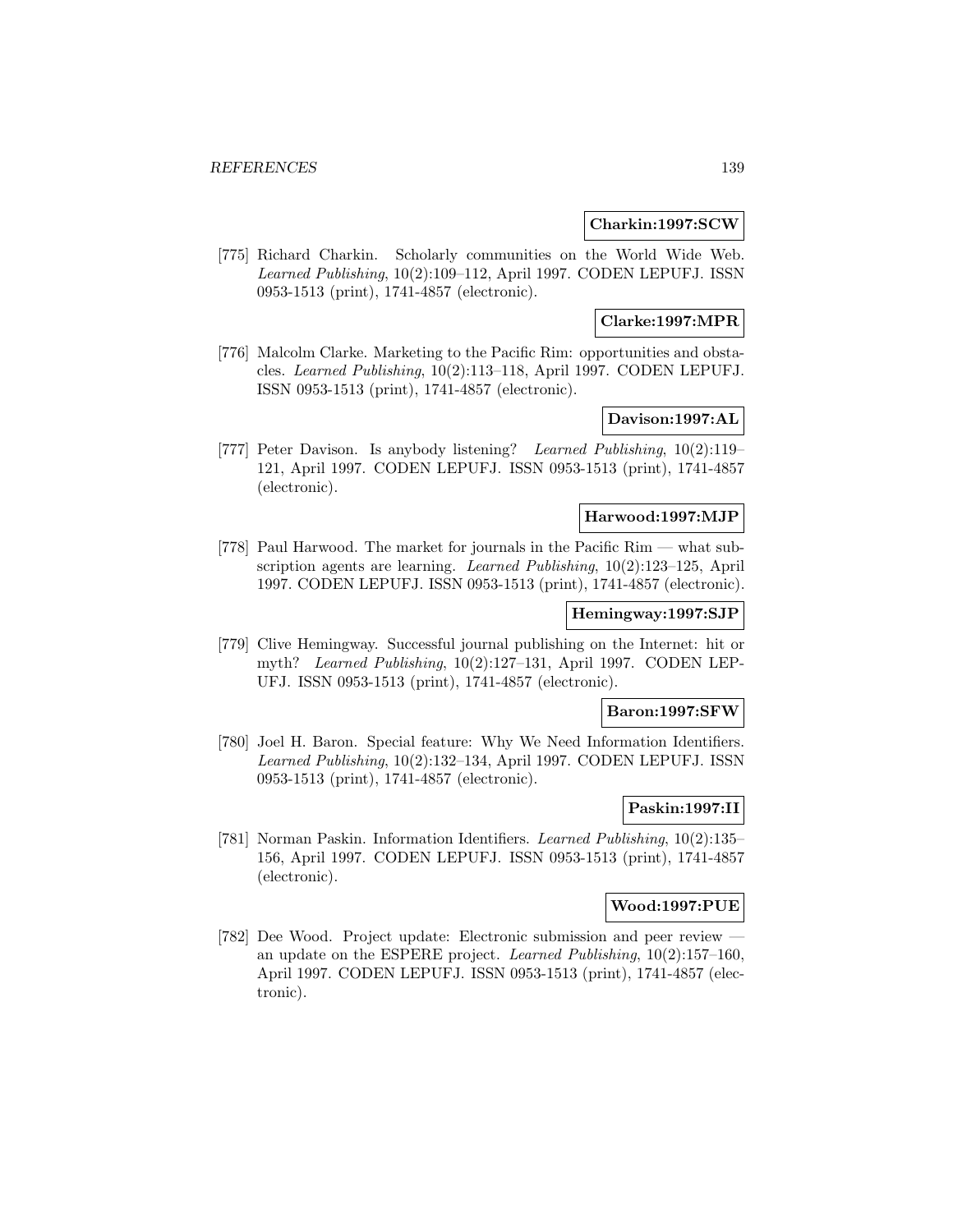### **Oppenheim:1997:CIC**

[783] Charles Oppenheim. Copyright issues: Cause for concern? Copyright battles: The Shetlands. Learned Publishing, 10(2):161–164, April 1997. CODEN LEPUFJ. ISSN 0953-1513 (print), 1741-4857 (electronic).

### **Powell:1997:ASR**

[784] Andrea Powell. ALPSP Seminar reports: Keeping Publishers Informed. Learned Publishing, 10(2):165–168, April 1997. CODEN LEPUFJ. ISSN 0953-1513 (print), 1741-4857 (electronic).

# **Anonymous:1997:CGA**

[785] Anonymous. The Charlesworth Group Award for electronic journals: Report of the Panel of Judges for the Charlesworth Group Award for Electronic Journals. Learned Publishing, 10(2):169–170, April 1997. CO-DEN LEPUFJ. ISSN 0953-1513 (print), 1741-4857 (electronic).

### **Anonymous:1997:EJI**

[786] Anonymous. Electronic Journal Intermediaries: what can they offer you? Learned Publishing, 10(2):171–173, April 1997. CODEN LEPUFJ. ISSN 0953-1513 (print), 1741-4857 (electronic).

### **Anonymous:1997:RREb**

[787] Anonymous. Reviews of recent events. Learned Publishing, 10(2):175– 178, April 1997. CODEN LEPUFJ. ISSN 0953-1513 (print), 1741-4857 (electronic).

#### **Roberts:1997:EIS**

[788] Rosemary Roberts. Editorial issues: Searching the New Dictionary of National Biography. Learned Publishing, 10(2):179–184, April 1997. CO-DEN LEPUFJ. ISSN 0953-1513 (print), 1741-4857 (electronic).

### **Bell:1997:BR**

[789] Hazel K. Bell and Sue Deeley. Book reviews. Learned Publishing, 10 (2):185–187, April 1997. CODEN LEPUFJ. ISSN 0953-1513 (print), 1741-4857 (electronic).

# **Anonymous:1997:DDb**

[790] Anonymous. Diary dates. Learned Publishing, 10(2):189, April 1997. CODEN LEPUFJ. ISSN 0953-1513 (print), 1741-4857 (electronic).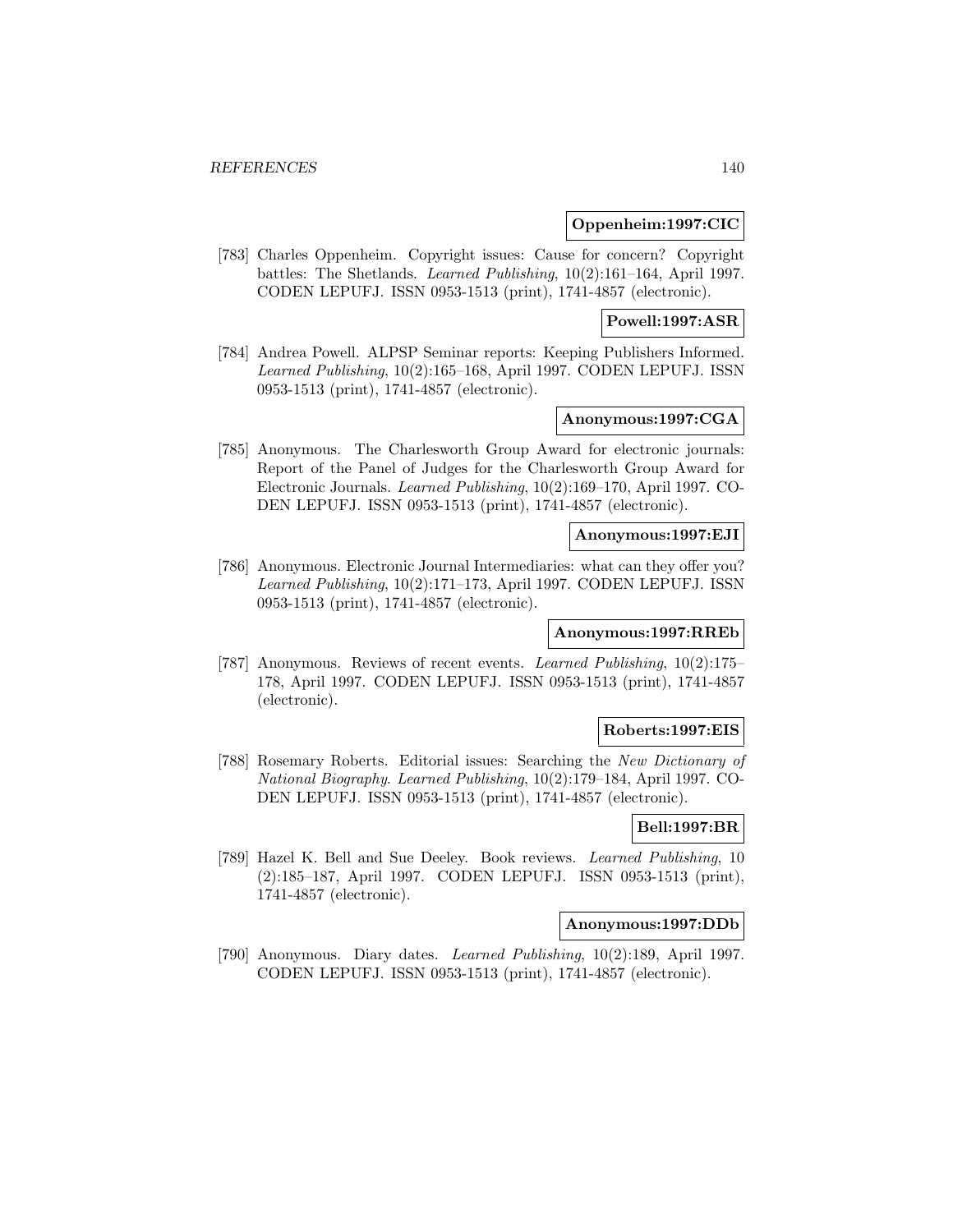### **Anonymous:1997:AA**

[791] Anonymous. ALPSP Affairs. Learned Publishing, 10(3):194–197, July 1997. CODEN LEPUFJ. ISSN 0953-1513 (print), 1741-4857 (electronic).

#### **Naylor:1997:WLW**

[792] Bernard Naylor. What librarians want: transplanting yesterday into tomorrow. Learned Publishing, 10(3):199–204, July 1997. CODEN LEP-UFJ. ISSN 0953-1513 (print), 1741-4857 (electronic).

### **Brown:1997:ESI**

[793] David J. Brown. Exorcising the spectre of interlibrary loans. Learned Publishing, 10(3):207–219, July 1997. CODEN LEPUFJ. ISSN 0953-1513 (print), 1741-4857 (electronic).

### **Richardson:1997:SPB**

[794] Martin J. Richardson. A system for the publication of biomedical journals in multiple formats. Learned Publishing, 10(3):221–225, July 1997. CODEN LEPUFJ. ISSN 0953-1513 (print), 1741-4857 (electronic).

### **Mathieson:1997:SCL**

[795] Keith Mathieson. Steering clear of libel. Learned Publishing, 10(3):227– 230, July 1997. CODEN LEPUFJ. ISSN 0953-1513 (print), 1741-4857 (electronic).

# **Scott:1997:JF**

[796] Elspeth J. Scott. Journey to the future. Learned Publishing, 10(3):231– 235, July 1997. CODEN LEPUFJ. ISSN 0953-1513 (print), 1741-4857 (electronic).

# **Kuiper:1997:EPB**

[797] Jan Kuiper. Environmental paper buying — best practice. Learned Publishing, 10(3):237–242, July 1997. CODEN LEPUFJ. ISSN 0953- 1513 (print), 1741-4857 (electronic).

# **Benjamin:1997:JPT**

[798] Michele Benjamin. Journal publishing — is there a future? Learned Publishing, 10(3):243–245, July 1997. CODEN LEPUFJ. ISSN 0953- 1513 (print), 1741-4857 (electronic).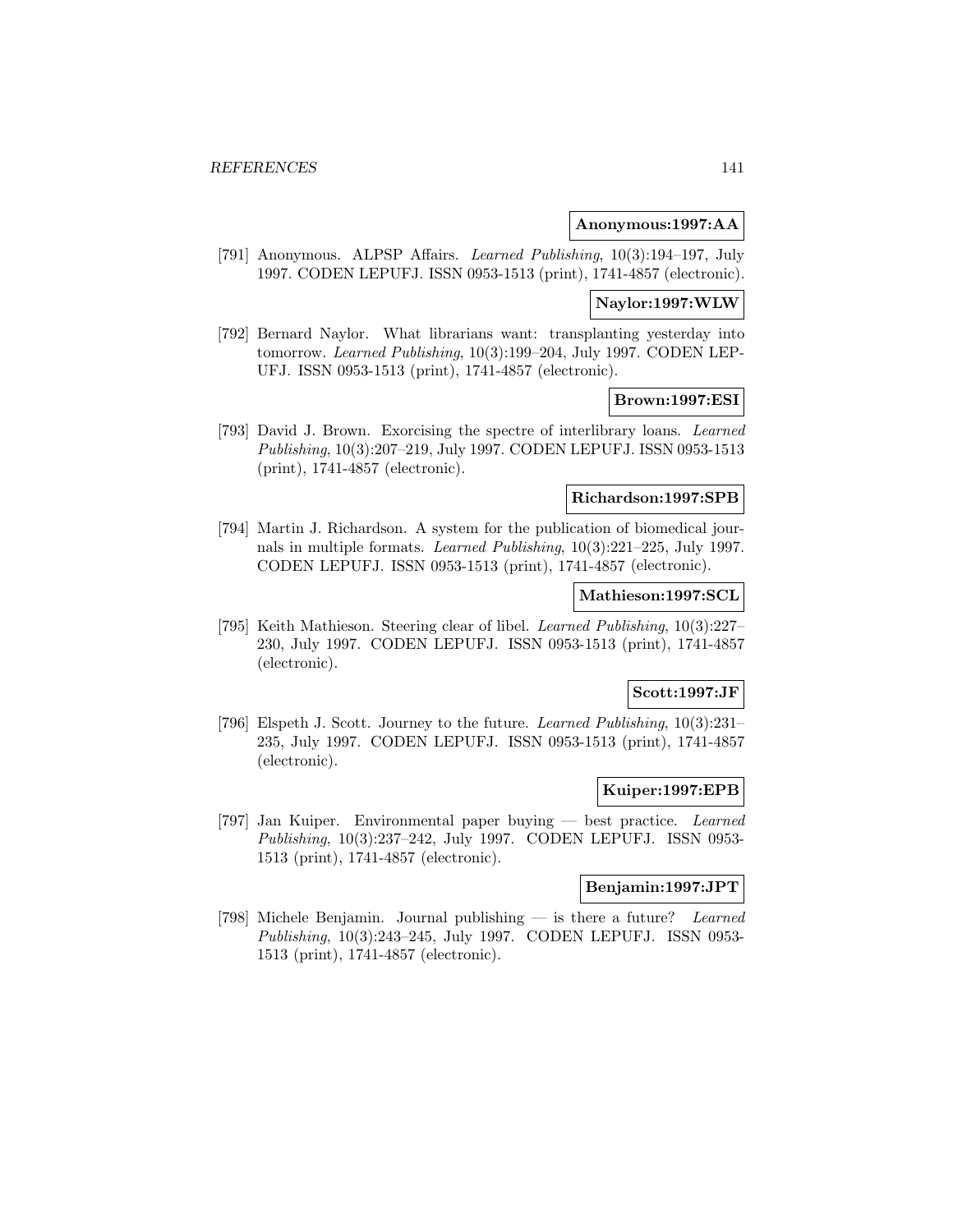#### **Semmens:1997:EAC**

[799] Clive Semmens. Electronic archive — a contradiction in terms? Learned Publishing, 10(3):247–248, July 1997. CODEN LEPUFJ. ISSN 0953-1513 (print), 1741-4857 (electronic).

# **Prinsley:1997:CII**

[800] Mark Prinsley. Copyright issues: Internationally harmonised copyright of electronic publishing: conspicuous by its absence. Learned Publishing, 10(3):249–254, July 1997. CODEN LEPUFJ. ISSN 0953-1513 (print), 1741-4857 (electronic).

# **Gadd:1997:CCD**

[801] Elizabeth Gadd. Copyright clearance for the digital library: a practical guide. Learned Publishing, 10(3):255–259, July 1997. CODEN LEPUFJ. ISSN 0953-1513 (print), 1741-4857 (electronic). This paper was first published in Serials the journal of the United Kingdom Serials Group, Volume 10 No. 1, March 1997.

# **Anonymous:1997:ASRb**

[802] Anonymous. ALPSP Seminar Reports. Learned Publishing, 10(3):261– 269, July 1997. CODEN LEPUFJ. ISSN 0953-1513 (print), 1741-4857 (electronic).

# **Anonymous:1997:RREc**

[803] Anonymous. Reviews of recent events. Learned Publishing, 10(3):271– 278, July 1997. CODEN LEPUFJ. ISSN 0953-1513 (print), 1741-4857 (electronic).

#### **Anonymous:1997:NBa**

[804] Anonymous. News in brief. Learned Publishing, 10(3):279–280, July 1997. CODEN LEPUFJ. ISSN 0953-1513 (print), 1741-4857 (electronic).

### **Anonymous:1997:IP**

[805] Anonymous. Intermediary profiles. Learned Publishing, 10(3):281–284, July 1997. CODEN LEPUFJ. ISSN 0953-1513 (print), 1741-4857 (electronic).

### **Anonymous:1997:DDc**

[806] Anonymous. Diary dates. Learned Publishing, 10(3):286–287, July 1997. CODEN LEPUFJ. ISSN 0953-1513 (print), 1741-4857 (electronic).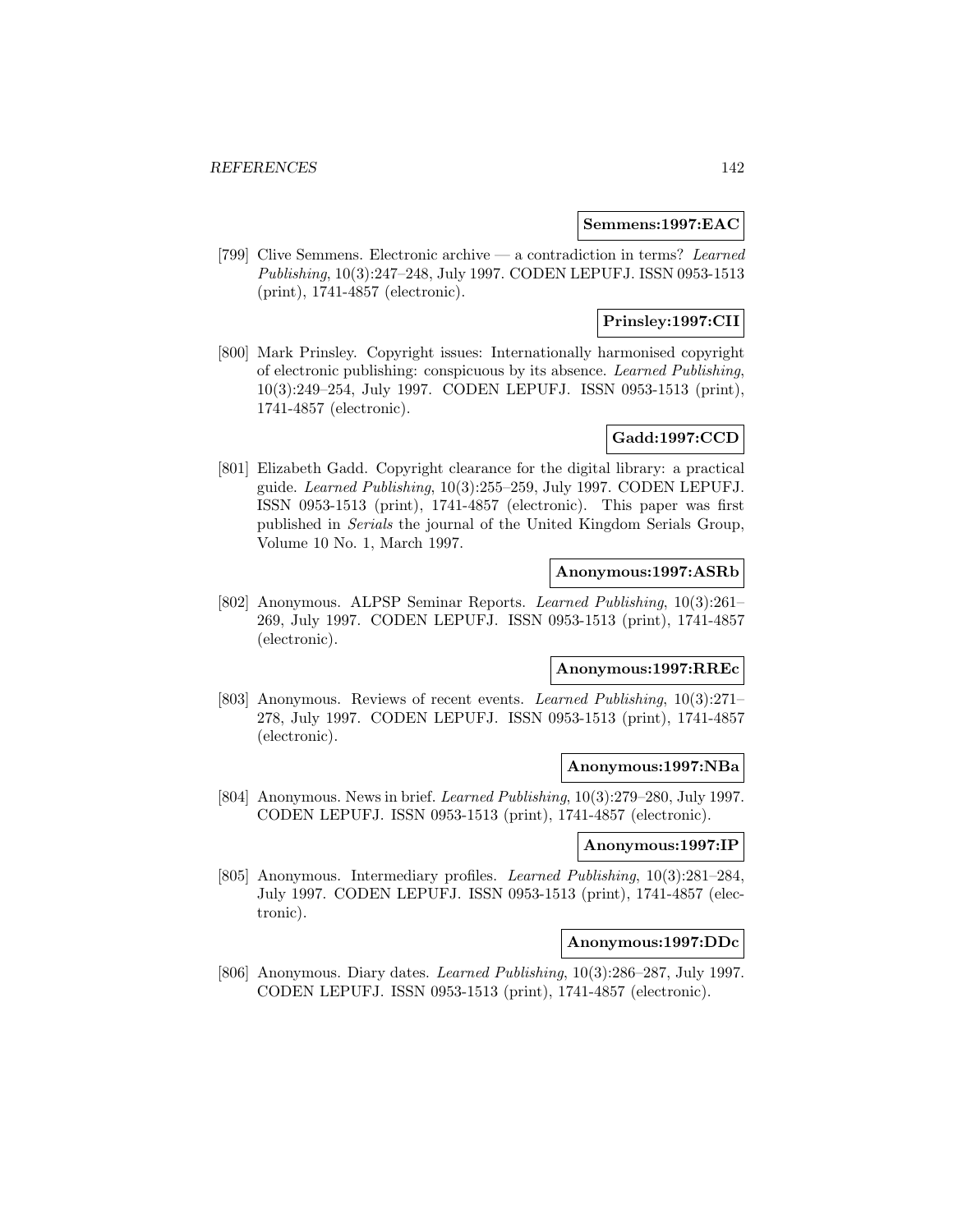### **Scott:1997:AAF**

[807] Peter Scott. ALPSP Affairs: The future of "learning' in a knowledge society. Learned Publishing, 10(4):290–299, October 1997. CODEN LEP-UFJ. ISSN 0953-1513 (print), 1741-4857 (electronic).

### **Anonymous:1997:ARF**

[808] Anonymous. ALPSP reports: The future of 'learning' in a knowledge society. Learned Publishing, 10(4):301–303, October 1997. CODEN LEP-UFJ. ISSN 0953-1513 (print), 1741-4857 (electronic).

# **Sykes:1997:DPH**

[809] Phil Sykes. On-demand publishing in the humanities: project. Learned Publishing, 10(4):305–311, October 1997. CODEN LEPUFJ. ISSN 0953- 1513 (print), 1741-4857 (electronic).

#### **Hartley:1997:IAU**

[810] James Hartley. Is it appropriate to use structured abstracts in social science journals? Learned Publishing, 10(4):313–317, October 1997. CO-DEN LEPUFJ. ISSN 0953-1513 (print), 1741-4857 (electronic).

# **Carter:1997:SLC**

[811] Penny Carter. Site licence concept: a view of the UK Pilot Site Licence Initiative. Learned Publishing, 10(4):319–322, October 1997. CODEN LEPUFJ. ISSN 0953-1513 (print), 1741-4857 (electronic).

### **Kingston:1997:PAU**

[812] Paula Kingston, Elizabeth Gadd, and Alan Poulter. Project ACORN: user reactions. Learned Publishing, 10(4):323–330, October 1997. CO-DEN LEPUFJ. ISSN 0953-1513 (print), 1741-4857 (electronic).

#### **Prior:1997:NSC**

[813] Albert Prior. Normal service continues — the role of intermediaries in electronic publishing. Learned Publishing, 10(4):331–338, October 1997. CODEN LEPUFJ. ISSN 0953-1513 (print), 1741-4857 (electronic).

#### **Peters:1997:EAS**

[814] Stuart Peters and Nigel Gilbert. The electronic alternative: Sociological Research Online. Learned Publishing, 10(4):339–343, October 1997. CODEN LEPUFJ. ISSN 0953-1513 (print), 1741-4857 (electronic).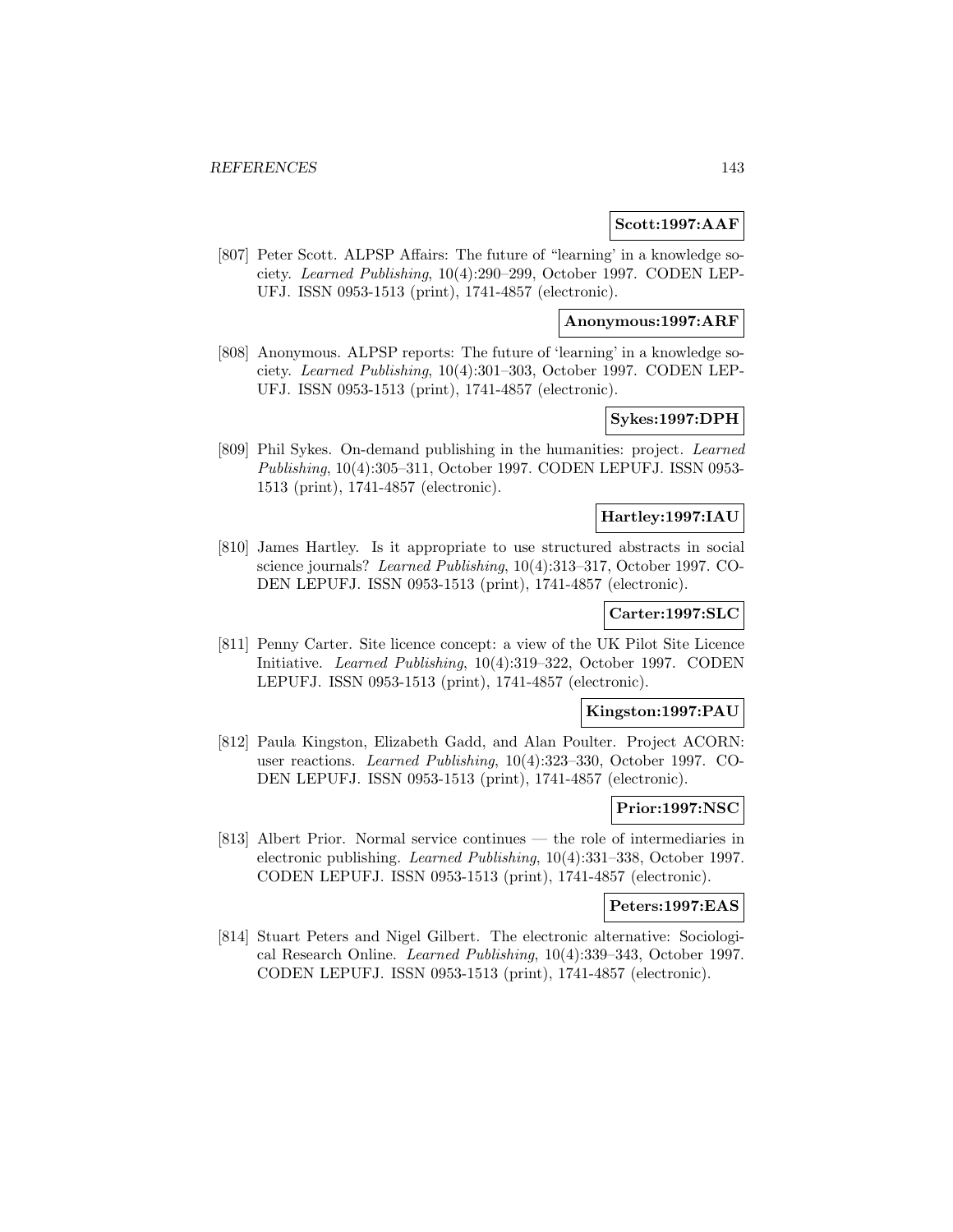#### **Owen:1997:OIS**

[815] Tim Owen. Official information: scholarly publishers can help the Government get it right. Learned Publishing, 10(4):345–349, October 1997. CODEN LEPUFJ. ISSN 0953-1513 (print), 1741-4857 (electronic).

### **Bell:1997:RAS**

[816] Hazel K. Bell. Related affairs: SFEP: from isolation to professionalization. Learned Publishing, 10(4):351–353, October 1997. CODEN LEP-UFJ. ISSN 0953-1513 (print), 1741-4857 (electronic).

# **Holden:1997:SP**

[817] Bob Holden. Services to publishers. Learned Publishing, 10(4):355–357, October 1997. CODEN LEPUFJ. ISSN 0953-1513 (print), 1741-4857 (electronic).

# **Anonymous:1997:NBb**

[818] Anonymous. News in brief. Learned Publishing, 10(4):358–361, October 1997. CODEN LEPUFJ. ISSN 0953-1513 (print), 1741-4857 (electronic).

#### **Storrie:1997:BR**

[819] Eileen Storrie and Hazel K. Bell. Book reviews. Learned Publishing, 10 (4):362–363, October 1997. CODEN LEPUFJ. ISSN 0953-1513 (print), 1741-4857 (electronic).

#### **Anonymous:1997:DDd**

[820] Anonymous. Diary dates. Learned Publishing, 10(4):364, October 1997. CODEN LEPUFJ. ISSN 0953-1513 (print), 1741-4857 (electronic).

#### **Storrie:1998:AAS**

[821] Eileen Storrie. ALPSP Affairs: Strategic Review of the Association. Learned Publishing, 11(1):2–7, January 1998. CODEN LEPUFJ. ISSN 0953-1513 (print), 1741-4857 (electronic).

### **Penfold:1998:ROE**

[822] David Penfold. Requirements for an Online electronic journal service. Learned Publishing, 11(1):9–16, January 1998. CODEN LEPUFJ. ISSN 0953-1513 (print), 1741-4857 (electronic).

# **Byrne:1998:OYA**

[823] James A. Byrne. Optimizing your association's revenue through Internet advertising. Learned Publishing, 11(1):17–22, January 1998. CODEN LEPUFJ. ISSN 0953-1513 (print), 1741-4857 (electronic).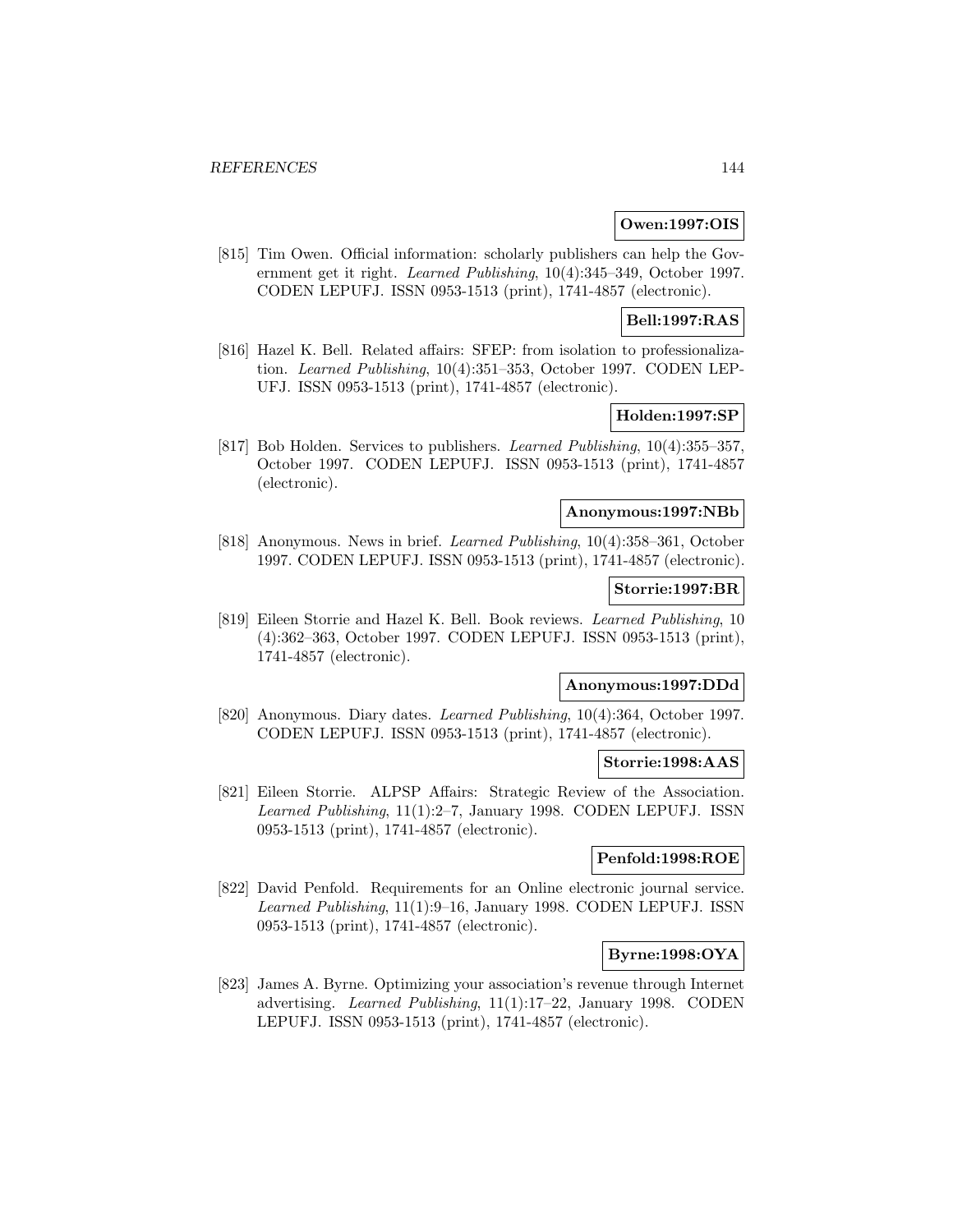#### **Pearce:1998:AMU**

[824] Anthony Pearce. The academic market in the UK. Learned Publishing, 11(1):23–31, January 1998. CODEN LEPUFJ. ISSN 0953-1513 (print), 1741-4857 (electronic).

# **Bol:1998:OJM**

[825] Jennifer L. Bol. Online journal marketing strategies. Learned Publishing, 11(1):33–37, January 1998. CODEN LEPUFJ. ISSN 0953-1513 (print), 1741-4857 (electronic).

# **Bentley:1998:IDE**

[826] J. Scott Bentley. The Image Directory: an electronic publishing project cataloguing art images. Learned Publishing, 11(1):39–41, January 1998. CODEN LEPUFJ. ISSN 0953-1513 (print), 1741-4857 (electronic).

#### **Davenport:1998:AFE**

[827] Anne Davenport. Agents — the future of exclusivity. Learned Publishing, 11(1):43–47, January 1998. CODEN LEPUFJ. ISSN 0953-1513 (print), 1741-4857 (electronic).

# **Davison:1998:JMP**

[828] Peter Davison. Japan: a marketing profile. Learned Publishing, 11(1):49– 53, January 1998. CODEN LEPUFJ. ISSN 0953-1513 (print), 1741-4857 (electronic).

#### **Ishibashi:1998:SPJ**

[829] Mark Ishibashi. Services to publishers: The Japanese Market: an intermediary's point of view. Learned Publishing, 11(1):54–56, January 1998. CODEN LEPUFJ. ISSN 0953-1513 (print), 1741-4857 (electronic).

#### **Oppenheim:1998:CI**

[830] Charles Oppenheim. Copyright issues. Learned Publishing, 11(1):57–58, January 1998. CODEN LEPUFJ. ISSN 0953-1513 (print), 1741-4857 (electronic).

## **Anonymous:1998:ASRa**

[831] Anonymous. ALPSP Seminar reports: Electronic Information Intermediaries — the future. Learned Publishing,  $11(1):59-65$ , January 1998. CODEN LEPUFJ. ISSN 0953-1513 (print), 1741-4857 (electronic).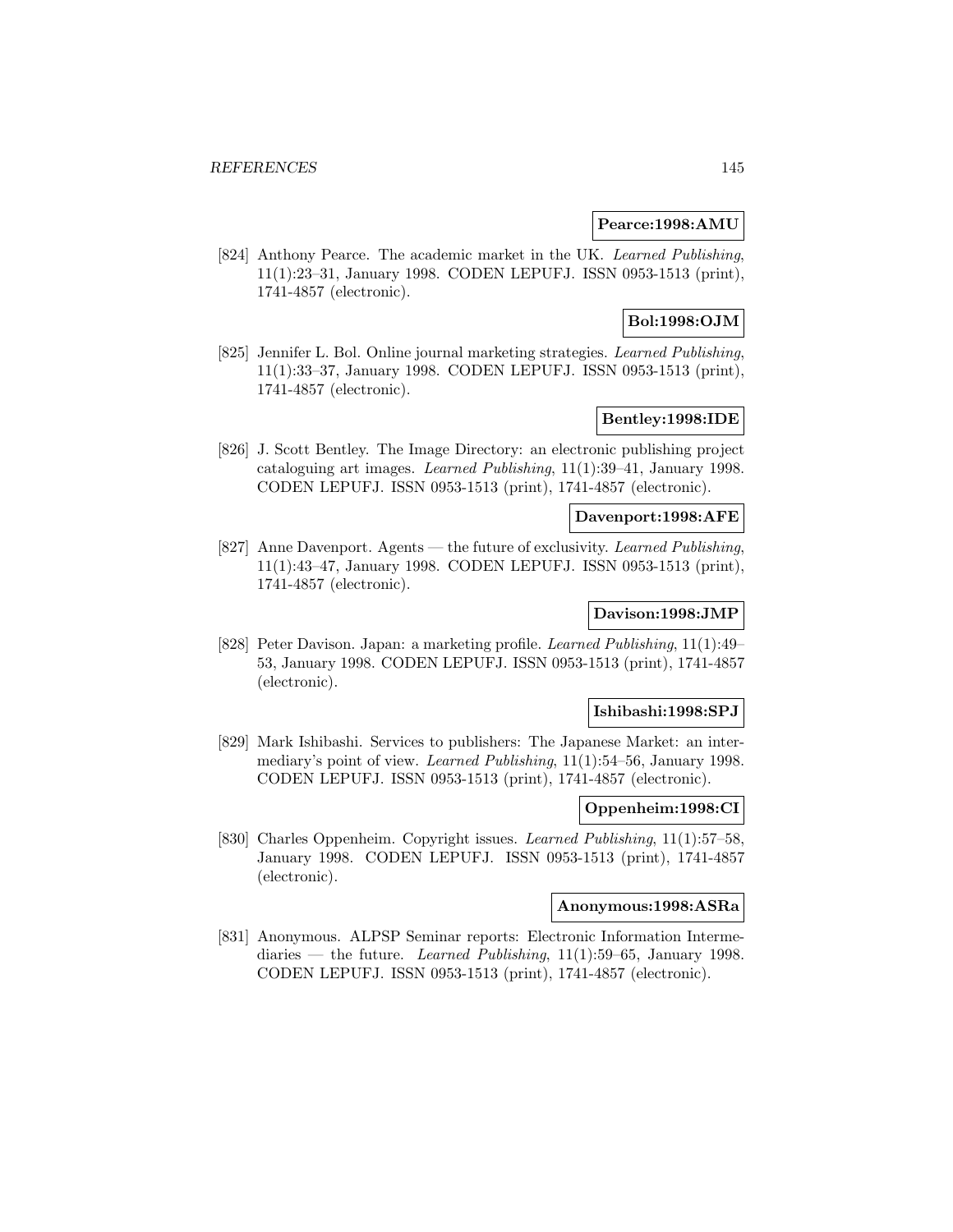#### **Anonymous:1998:DDa**

[832] Anonymous. Diary dates. *Learned Publishing*, 11(1):66, January 1998. CODEN LEPUFJ. ISSN 0953-1513 (print), 1741-4857 (electronic).

# **Anonymous:1998:RREa**

[833] Anonymous. Reviews of recent events. Learned Publishing, 11(1):67–74, January 1998. CODEN LEPUFJ. ISSN 0953-1513 (print), 1741-4857 (electronic).

#### **Anonymous:1998:NBa**

[834] Anonymous. News in brief. Learned Publishing, 11(1):75–76, January 1998. CODEN LEPUFJ. ISSN 0953-1513 (print), 1741-4857 (electronic).

#### **Hirschmann:1998:BR**

[835] P. N. Hirschmann and Mary Fox. Book reviews. Learned Publishing, 11 (1):77–80, January 1998. CODEN LEPUFJ. ISSN 0953-1513 (print), 1741-4857 (electronic).

## **Mellors-Bourne:1998:AA**

[836] Robin Mellors-Bourne. ALPSP Affairs. Learned Publishing, 11(2):86– 87, April 1998. CODEN LEPUFJ. ISSN 0953-1513 (print), 1741-4857 (electronic).

# **Zielinski:1998:LE**

[837] Christopher Zielinski. Letter to the editor. Learned Publishing, 11(2): 88–89, April 1998. CODEN LEPUFJ. ISSN 0953-1513 (print), 1741-4857 (electronic).

#### **Donovan:1998:LSE**

[838] Bernard Donovan. Learned societies and electronic publishing. Learned Publishing, 11(2):91–107, April 1998. CODEN LEPUFJ. ISSN 0953-1513 (print), 1741-4857 (electronic).

## **Bide:1998:CMD**

[839] Mark Bide, Charles Oppenheim, and Anne Ramsden. Charging mechanisms for digitised texts. Learned Publishing, 11(2):109–118, April 1998. CODEN LEPUFJ. ISSN 0953-1513 (print), 1741-4857 (electronic).

## **Balkwill:1998:DLR**

[840] Richard Balkwill. Digital licensing — a role for the Publishers Licensing Society. Learned Publishing, 11(2):119–122, April 1998. CODEN LEPUFJ. ISSN 0953-1513 (print), 1741-4857 (electronic).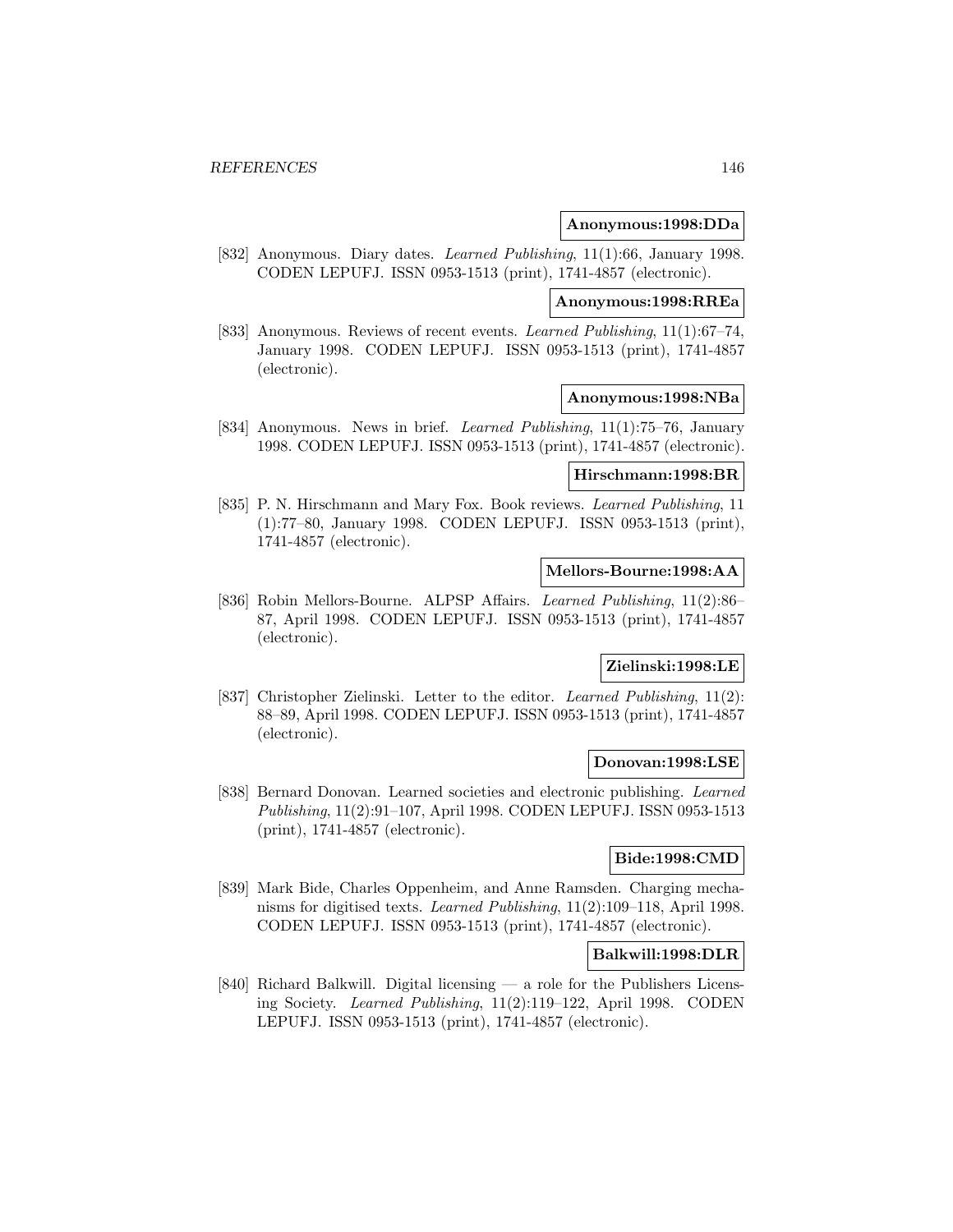#### **Yamakawa:1998:SPJ**

[841] Takashi Yamakawa. STM Publications in Japan — a market analysis. Learned Publishing, 11(2):123–126, April 1998. CODEN LEPUFJ. ISSN 0953-1513 (print), 1741-4857 (electronic).

# **Kemp:1998:YPA**

[842] Alasdair Kemp. Year 2000 problems: act now. Learned Publishing, 11 (2):127–131, April 1998. CODEN LEPUFJ. ISSN 0953-1513 (print), 1741-4857 (electronic).

## **Anonymous:1998:CIS**

[843] Anonymous. Copyright issues: Some answers to copyright queries. Learned Publishing, 11(2):133–135, April 1998. CODEN LEPUFJ. ISSN 0953-1513 (print), 1741-4857 (electronic).

## **Fowler:1998:PIS**

[844] John Fowler. Points of interest: The Sage of Litchfield and authors' rights. Learned Publishing, 11(2):136, April 1998. CODEN LEPUFJ. ISSN 0953-1513 (print), 1741-4857 (electronic).

#### **Anonymous:1998:ASRb**

[845] Anonymous. ALPSP Seminar reports: Electronic Publishing Strategies  $-$  Publishing and the Internet IV. Learned Publishing, 11(2):137–144, April 1998. CODEN LEPUFJ. ISSN 0953-1513 (print), 1741-4857 (electronic).

#### **Anonymous:1998:RREb**

[846] Anonymous. Reviews of recent events. Learned Publishing, 11(2):145– 151, April 1998. CODEN LEPUFJ. ISSN 0953-1513 (print), 1741-4857 (electronic).

# **Anonymous:1998:NBb**

[847] Anonymous. News in brief. Learned Publishing, 11(2):152–154, April 1998. CODEN LEPUFJ. ISSN 0953-1513 (print), 1741-4857 (electronic).

## **Williamson:1998:BR**

[848] Alex Williamson. Book reviews. Learned Publishing, 11(2):155–157, April 1998. CODEN LEPUFJ. ISSN 0953-1513 (print), 1741-4857 (electronic).

# **Anonymous:1998:DDb**

[849] Anonymous. Diary dates. Learned Publishing, 11(2):160–161, April 1998. CODEN LEPUFJ. ISSN 0953-1513 (print), 1741-4857 (electronic).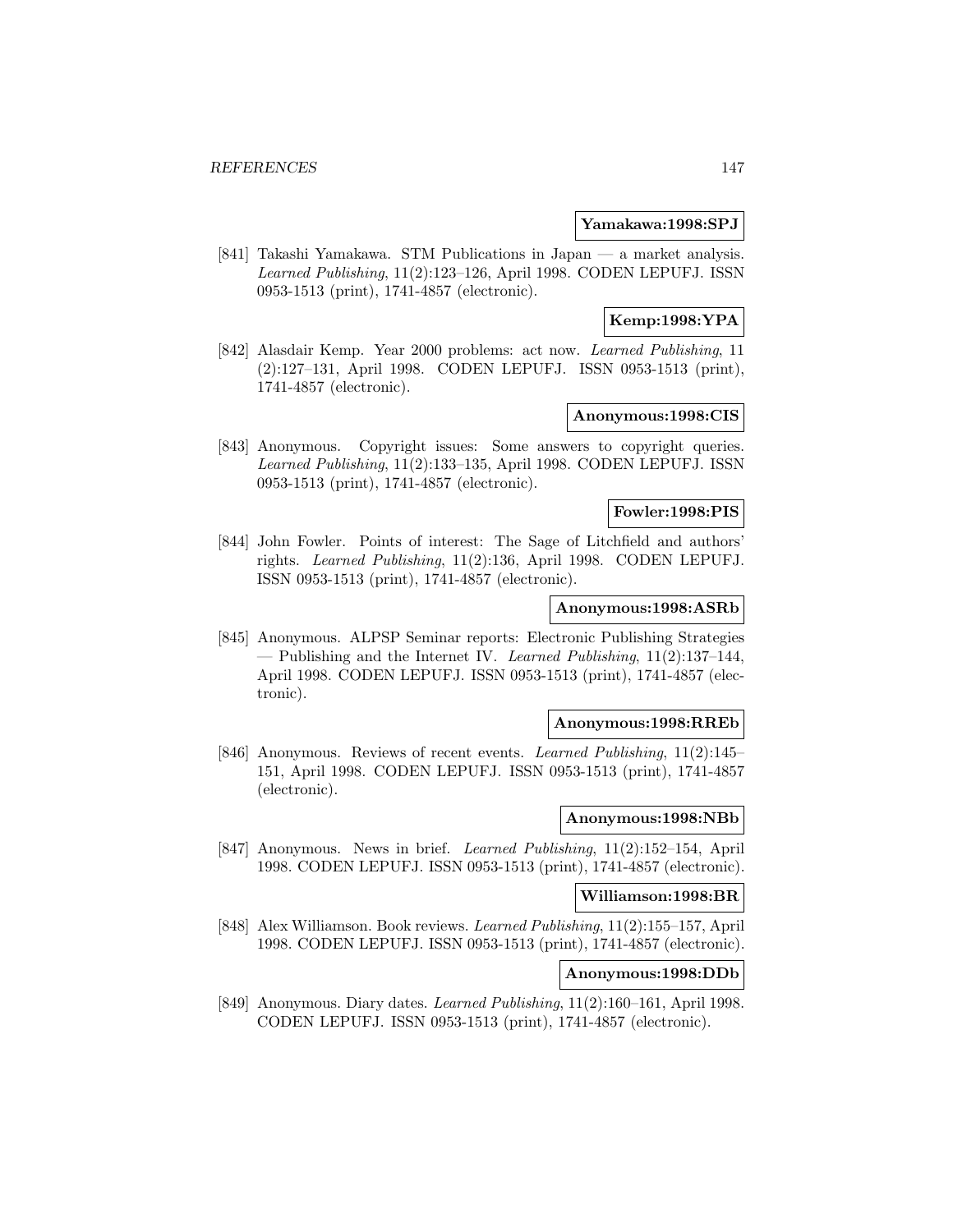## **Anonymous:1998:AAH**

[850] Anonymous. ALPSP Affairs: Handing on the Standard. Learned Publishing, 11(3):166–168, July 1998. CODEN LEPUFJ. ISSN 0953-1513 (print), 1741-4857 (electronic).

## **Gadd:1998:LE**

[851] Elizabeth Gadd. Letter to the editor. Learned Publishing, 11(3):169– 170, July 1998. CODEN LEPUFJ. ISSN 0953-1513 (print), 1741-4857 (electronic).

# **Brown:1998:SJP**

[852] David J. Brown. Scholarly journal publishing: coming to terms with the Internet culture. Learned Publishing, 11(3):171–178, July 1998. CODEN LEPUFJ. ISSN 0953-1513 (print), 1741-4857 (electronic).

# **Donovan:1998:TAP**

[853] Bernard Donovan. The truth about peer review. Learned Publishing, 11(3):179–184, July 1998. CODEN LEPUFJ. ISSN 0953-1513 (print), 1741-4857 (electronic).

#### **vanRooyen:1998:CEP**

[854] Susan van Rooyen. A critical examination of the peer review process. Learned Publishing, 11(3):185–191, July 1998. CODEN LEPUFJ. ISSN 0953-1513 (print), 1741-4857 (electronic).

## **Wood:1998:OPR**

[855] Dee Wood. Online peer review? Learned Publishing, 11(3):193–198, July 1998. CODEN LEPUFJ. ISSN 0953-1513 (print), 1741-4857 (electronic).

## **Morris:1998:CLC**

[856] Sally Morris. Copyright and licensing — the changing scene. Learned Publishing, 11(3):199–204, July 1998. CODEN LEPUFJ. ISSN 0953-1513 (print), 1741-4857 (electronic).

## **Hodson:1998:DJF**

[857] Richard Hodson. The demand for journals — fact versus fiction. Learned Publishing, 11(3):205–208, July 1998. CODEN LEPUFJ. ISSN 0953-1513 (print), 1741-4857 (electronic).

# **Anonymous:1998:CI**

[858] Anonymous. Copyright issues. Learned Publishing, 11(3):209–212, July 1998. CODEN LEPUFJ. ISSN 0953-1513 (print), 1741-4857 (electronic).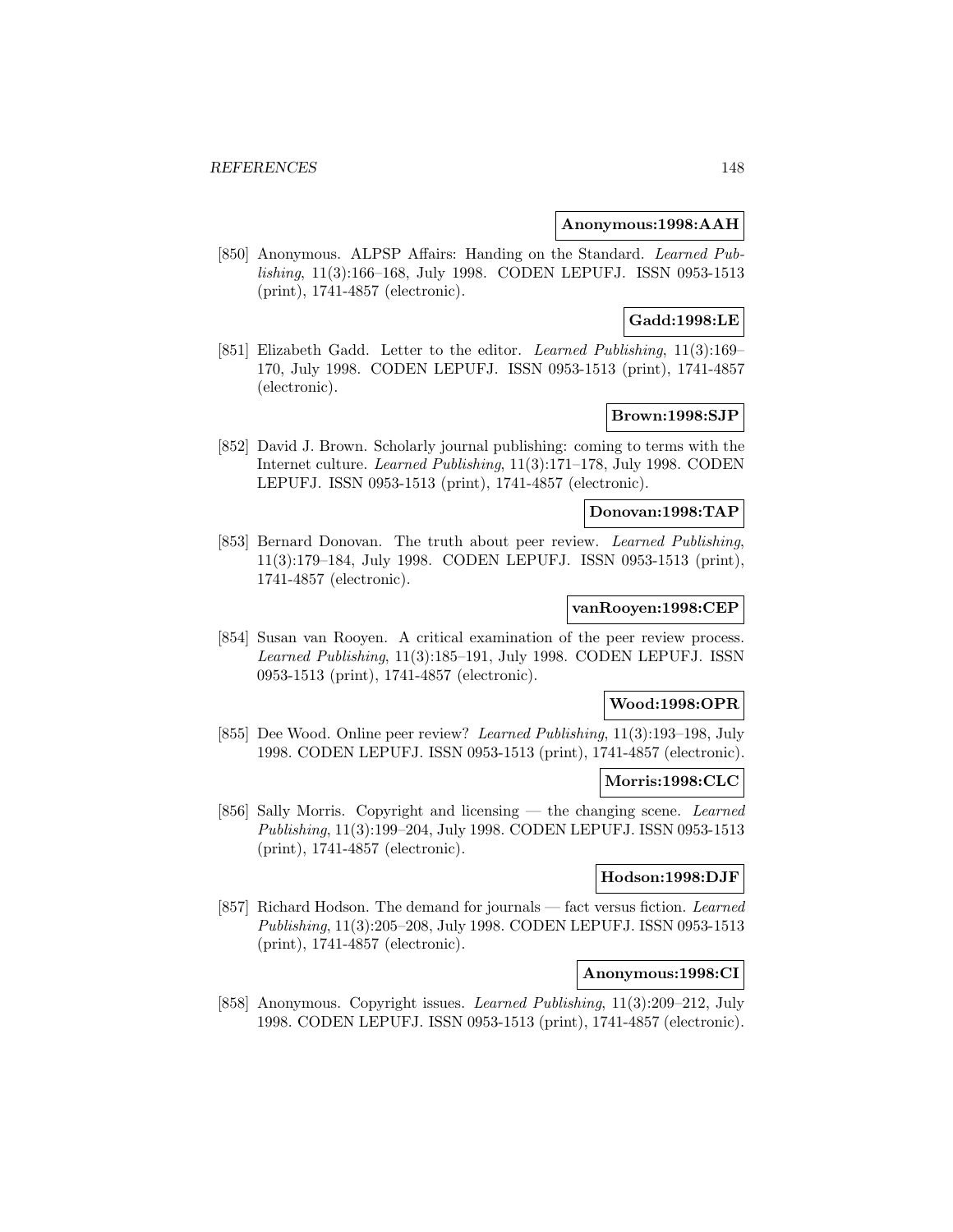#### **Anonymous:1998:PI**

[859] Anonymous. Points of interest. Learned Publishing, 11(3):213–215, July 1998. CODEN LEPUFJ. ISSN 0953-1513 (print), 1741-4857 (electronic).

#### **Anonymous:1998:ASRc**

[860] Anonymous. ALPSP Seminar reports. Learned Publishing, 11(3):217– 227, July 1998. CODEN LEPUFJ. ISSN 0953-1513 (print), 1741-4857 (electronic).

#### **Anonymous:1998:RREc**

[861] Anonymous. Reviews of recent events. Learned Publishing, 11(3):229– 234, July 1998. CODEN LEPUFJ. ISSN 0953-1513 (print), 1741-4857 (electronic).

## **Anonymous:1998:NBc**

[862] Anonymous. News in brief. Learned Publishing, 11(3):235–236, July 1998. CODEN LEPUFJ. ISSN 0953-1513 (print), 1741-4857 (electronic).

#### **Anonymous:1998:BR**

[863] Anonymous. Book reviews. Learned Publishing, 11(3):238–239, July 1998. CODEN LEPUFJ. ISSN 0953-1513 (print), 1741-4857 (electronic).

#### **Anonymous:1998:DDc**

[864] Anonymous. Diary dates. Learned Publishing, 11(3):242–243, July 1998. CODEN LEPUFJ. ISSN 0953-1513 (print), 1741-4857 (electronic).

#### **Anonymous:1998:AAG**

[865] Anonymous. ALPSP Affairs: Guidelines for licence of electronic publications. Learned Publishing, 11(4):246–252, October 1998. CODEN LEPUFJ. ISSN 0953-1513 (print), 1741-4857 (electronic).

#### **Morris:1998:LJC**

[866] Sally Morris. Learned journals and the communication of research. Learned Publishing, 11(4):253–258, October 1998. CODEN LEPUFJ. ISSN 0953-1513 (print), 1741-4857 (electronic).

#### **Barrow:1998:DIS**

[867] Edward Barrow. Digitisation: issues and solutions. Learned Publishing, 11(4):259–263, October 1998. CODEN LEPUFJ. ISSN 0953-1513 (print), 1741-4857 (electronic).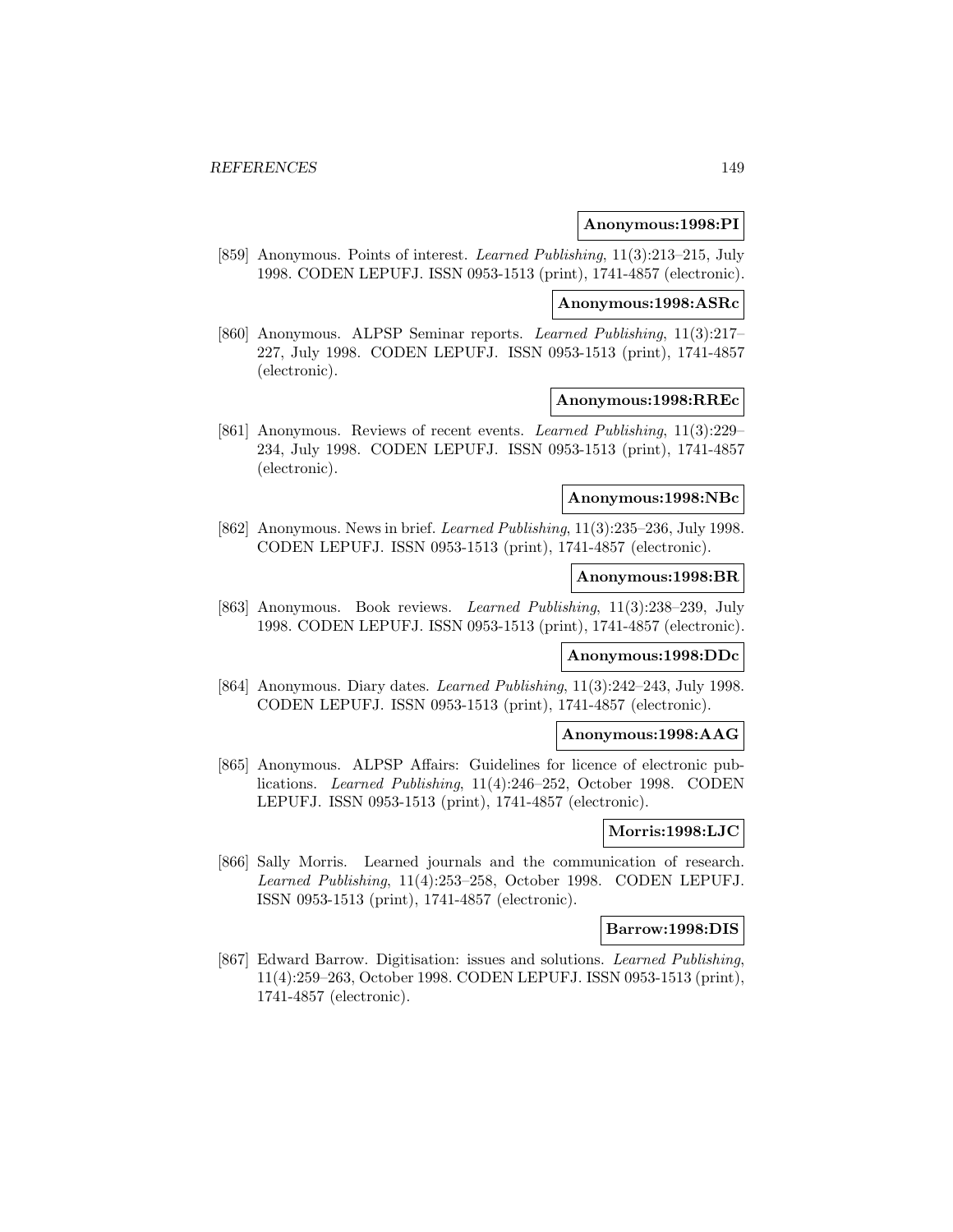## **Lewis:1998:HER**

[868] Gregory S. Lewis and John W. Edwards. Home on the electronic range: bringing the Journal of Animal Science online. Learned Publishing, 11 (4):265–270, October 1998. CODEN LEPUFJ. ISSN 0953-1513 (print), 1741-4857 (electronic).

# **Owen:1998:RIP**

[869] Lynette Owen. Rights issues and the printed word. Learned Publishing, 11(4):271–275, October 1998. CODEN LEPUFJ. ISSN 0953-1513 (print), 1741-4857 (electronic).

## **Edmondson:1998:VRB**

[870] John Edmondson. Virtual realities in Brobdingnag and Lilliput: gulfs and bridges between large and small publishers. Learned Publishing, 11 (4):277–282, October 1998. CODEN LEPUFJ. ISSN 0953-1513 (print), 1741-4857 (electronic).

# **Harnad:1998:LIN**

[871] Stevan Harnad. Learned inquiry and the Net: the role of peer review, peer commentary and copyright. Learned Publishing, 11(4):283–292, October 1998. CODEN LEPUFJ. ISSN 0953-1513 (print), 1741-4857 (electronic).

# **Smith:1998:PIF**

[872] F. J. Smith. Points of interest: the first case of copyright infringement, AD 560. Learned Publishing, 11(4):293–296, October 1998. CODEN LEPUFJ. ISSN 0953-1513 (print), 1741-4857 (electronic).

#### **Lawrey:1998:GCM**

[873] Keith Lawrey. A guide to Council Members' liabilities. Learned Publishing, 11(4):297–299, October 1998. CODEN LEPUFJ. ISSN 0953-1513 (print), 1741-4857 (electronic).

#### **Davison:1998:NBA**

[874] Peter Davison. News in Brief from Asia. Learned Publishing, 11(4):300, October 1998. CODEN LEPUFJ. ISSN 0953-1513 (print), 1741-4857 (electronic).

## **Anonymous:1998:ASRd**

[875] Anonymous. ALPSP Seminar reports. Learned Publishing, 11(4):301– 306, October 1998. CODEN LEPUFJ. ISSN 0953-1513 (print), 1741- 4857 (electronic).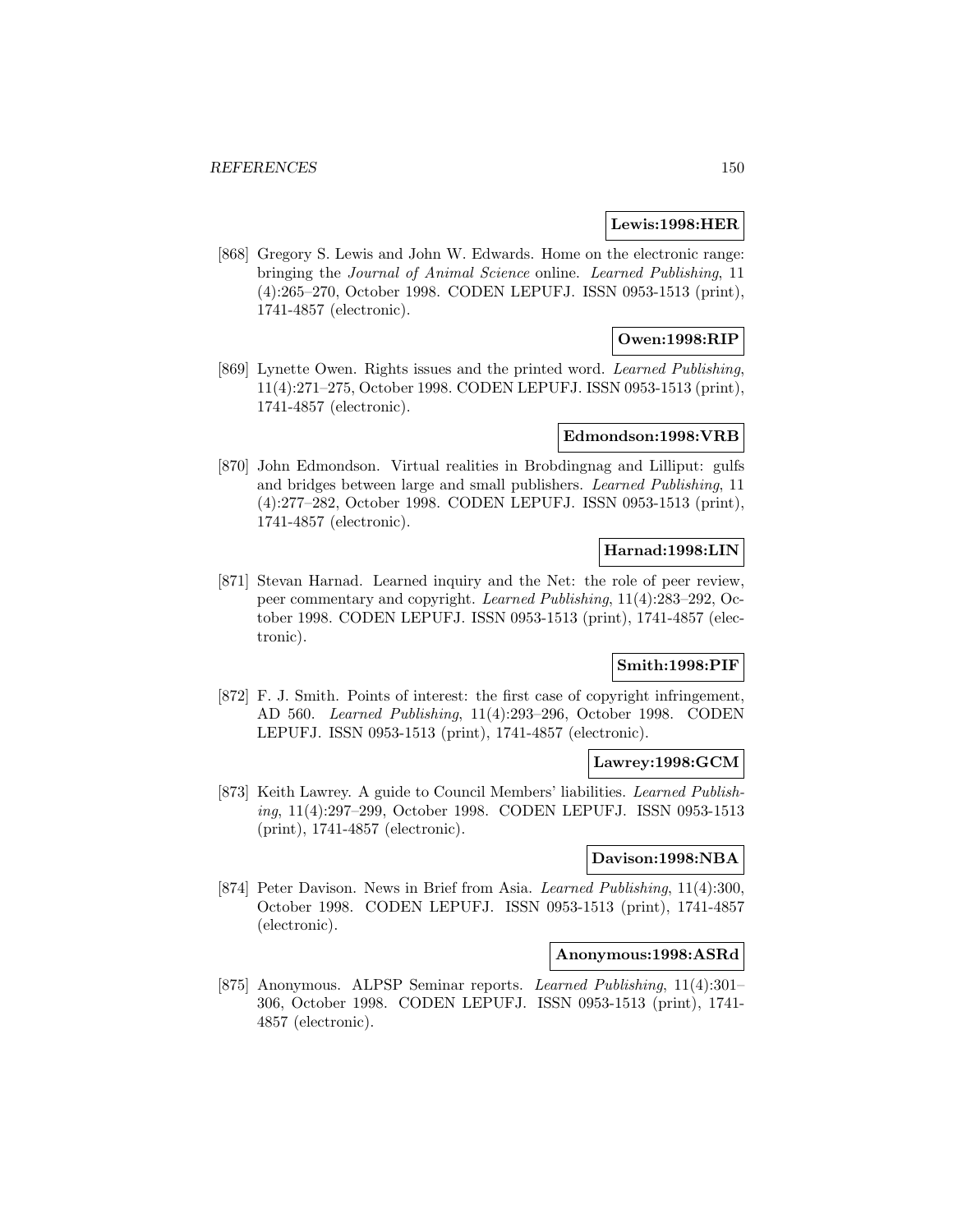#### **Anonymous:1998:AR**

[876] Anonymous. ALPSP report. Learned Publishing, 11(4):308–309, October 1998. CODEN LEPUFJ. ISSN 0953-1513 (print), 1741-4857 (electronic).

#### **Anonymous:1998:RREd**

[877] Anonymous. Reviews of recent events. Learned Publishing, 11(4):311– 314, October 1998. CODEN LEPUFJ. ISSN 0953-1513 (print), 1741- 4857 (electronic).

#### **Anonymous:1998:DDd**

[878] Anonymous. Diary dates. Learned Publishing, 11(4):316–317, October 1998. CODEN LEPUFJ. ISSN 0953-1513 (print), 1741-4857 (electronic).

#### **Anonymous:1998:NBd**

[879] Anonymous. News in brief. Learned Publishing, 11(4):318–320, October 1998. CODEN LEPUFJ. ISSN 0953-1513 (print), 1741-4857 (electronic).

#### **Anonymous:1999:AA**

[880] Anonymous. ALPSP Affairs. Learned Publishing, 12(1):2–4, January 1999. CODEN LEPUFJ. ISSN 0953-1513 (print), 1741-4857 (electronic).

#### **Prior:1999:NPT**

[881] Albert Prior. NESLI — progress through collaboration. Learned Publishing, 12(1):5–9, January 1999. CODEN LEPUFJ. ISSN 0953-1513 (print), 1741-4857 (electronic).

#### **Watkinson:1999:SIS**

[882] Anthony Watkinson. The STM information system: an analysis. Learned Publishing, 12(1):11–24, January 1999. CODEN LEPUFJ. ISSN 0953- 1513 (print), 1741-4857 (electronic).

#### **Treloar:1999:RLR**

[883] Andrew Treloar. Rethinking the library's role in publishing. Learned Publishing, 12(1):25–31, January 1999. CODEN LEPUFJ. ISSN 0953- 1513 (print), 1741-4857 (electronic).

## **Ben:1999:WLB**

[884] Gu Ben. Western language books in the Beijing Library: criteria for acquisition and the method of selection. Learned Publishing, 12(1):33– 40, January 1999. CODEN LEPUFJ. ISSN 0953-1513 (print), 1741-4857 (electronic).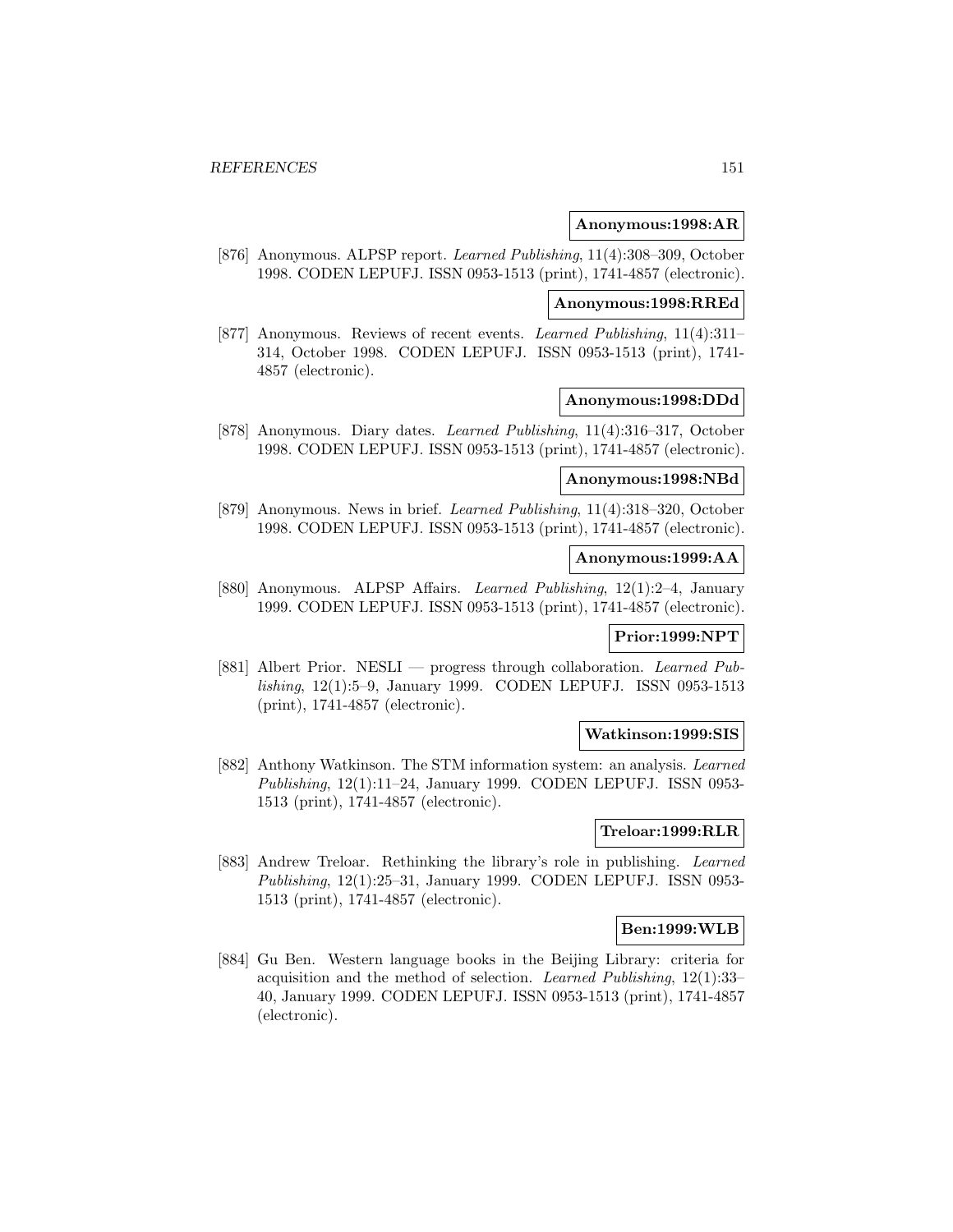## **Thom:1999:IPN**

[885] Rosie Thom. Institute of Publishing: News of progress. Learned Publishing, 12(1):41, January 1999. CODEN LEPUFJ. ISSN 0953-1513 (print), 1741-4857 (electronic).

#### **Anonymous:1999:CI**

[886] Anonymous. Copyright issues. Learned Publishing, 12(1):43–49, January 1999. CODEN LEPUFJ. ISSN 0953-1513 (print), 1741-4857 (electronic).

#### **Fowler:1999:PI**

[887] John Fowler. Points of interest. Learned Publishing, 12(1):50, January 1999. CODEN LEPUFJ. ISSN 0953-1513 (print), 1741-4857 (electronic).

## **Benjamin:1999:ASR**

[888] Michele Benjamin. ALPSP Seminar report. Learned Publishing, 12(1): 51–56, January 1999. CODEN LEPUFJ. ISSN 0953-1513 (print), 1741- 4857 (electronic).

#### **Anonymous:1999:RREa**

[889] Anonymous. Reviews of recent events. Learned Publishing, 12(1):59–62, January 1999. CODEN LEPUFJ. ISSN 0953-1513 (print), 1741-4857 (electronic).

# **Bell:1999:PVM**

[890] Hazel K. Bell. Personal viewpoint: More books, fewer journals wanted? Learned Publishing, 12(1):63–64, January 1999. CODEN LEPUFJ. ISSN 0953-1513 (print), 1741-4857 (electronic).

#### **Anonymous:1999:NB**

[891] Anonymous. News in brief. Learned Publishing, 12(1):65–69, January 1999. CODEN LEPUFJ. ISSN 0953-1513 (print), 1741-4857 (electronic).

#### **Anonymous:1999:DDa**

[892] Anonymous. Diary dates. Learned Publishing, 12(1):70–71, January 1999. CODEN LEPUFJ. ISSN 0953-1513 (print), 1741-4857 (electronic).

## **Swan:1999:WAWa**

[893] Alma Swan and Sheridan Brown. 'What authors want': Report of the ALPSP research study on the motivations and concerns of contributors to learned journals. Learned Publishing, 12(2):74, April 1999. CODEN LEPUFJ. ISSN 0953-1513 (print), 1741-4857 (electronic).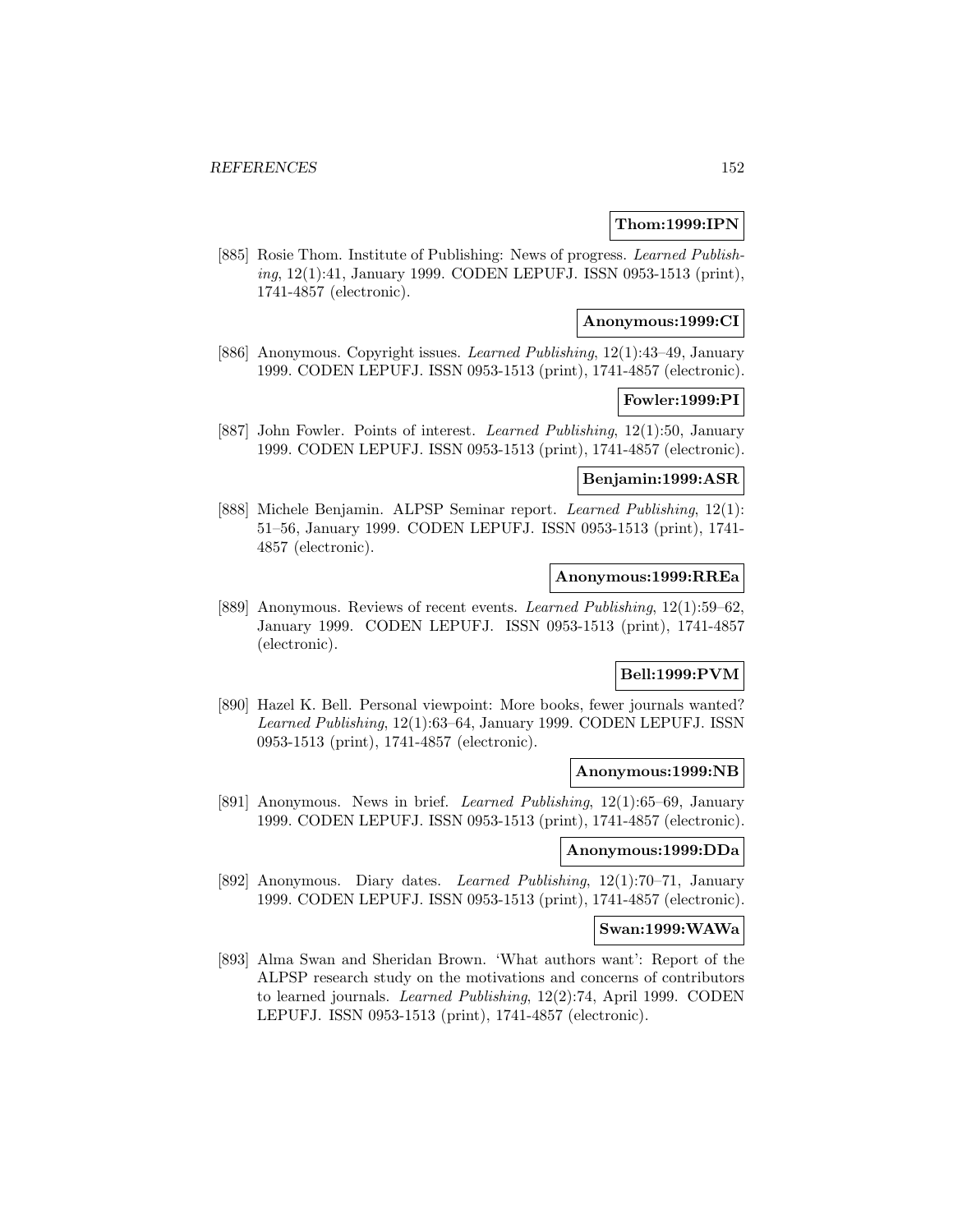## **Bammel:1999:GPA**

[894] Jens Bammel. Guidelines: The publisher–author relationship: Principles of good practice in scholarly journal publishing. Learned Publishing, 12 (2):75–78, April 1999. CODEN LEPUFJ. ISSN 0953-1513 (print), 1741- 4857 (electronic).

# **Smith:1999:DJN**

[895] John W. T. Smith. The deconstructed journal — a new model for academic publishing. Learned Publishing, 12(2):79–91, April 1999. CODEN LEPUFJ. ISSN 0953-1513 (print), 1741-4857 (electronic).

# **Watkinson:1999:JPC**

[896] Anthony Watkinson. Journal publishing: current issues. Learned Publishing, 12(2):93–96, April 1999. CODEN LEPUFJ. ISSN 0953-1513 (print), 1741-4857 (electronic).

#### **Singleton:1999:OTM**

[897] Alan Singleton. Opportunities, threats and myths in journals. Learned Publishing, 12(2):97–105, April 1999. CODEN LEPUFJ. ISSN 0953-1513 (print), 1741-4857 (electronic).

# **Fletcher:1999:DIA**

[898] Lloyd Alan Fletcher. Developing an integrated approach to electronic publishing: tailoring your content for the Web. Learned Publishing, 12 (2):107–117, April 1999. CODEN LEPUFJ. ISSN 0953-1513 (print), 1741-4857 (electronic).

# **Kaye:1999:WDD**

[899] Laurie Kaye. What are databases and do they matter? Learned Publishing, 12(2):119–126, April 1999. CODEN LEPUFJ. ISSN 0953-1513 (print), 1741-4857 (electronic).

## **Arjoon:1999:EMM**

[900] Roger Arjoon. (In)Efficient market models: the reality behind economic models in the publishing industry. Learned Publishing, 12(2):127–133, April 1999. CODEN LEPUFJ. ISSN 0953-1513 (print), 1741-4857 (electronic).

## **Thom:1999:IPU**

[901] Rosie Thom. Institute of Publishing: an update on the Institute of Publishing. Learned Publishing, 12(2):134, April 1999. CODEN LEPUFJ. ISSN 0953-1513 (print), 1741-4857 (electronic).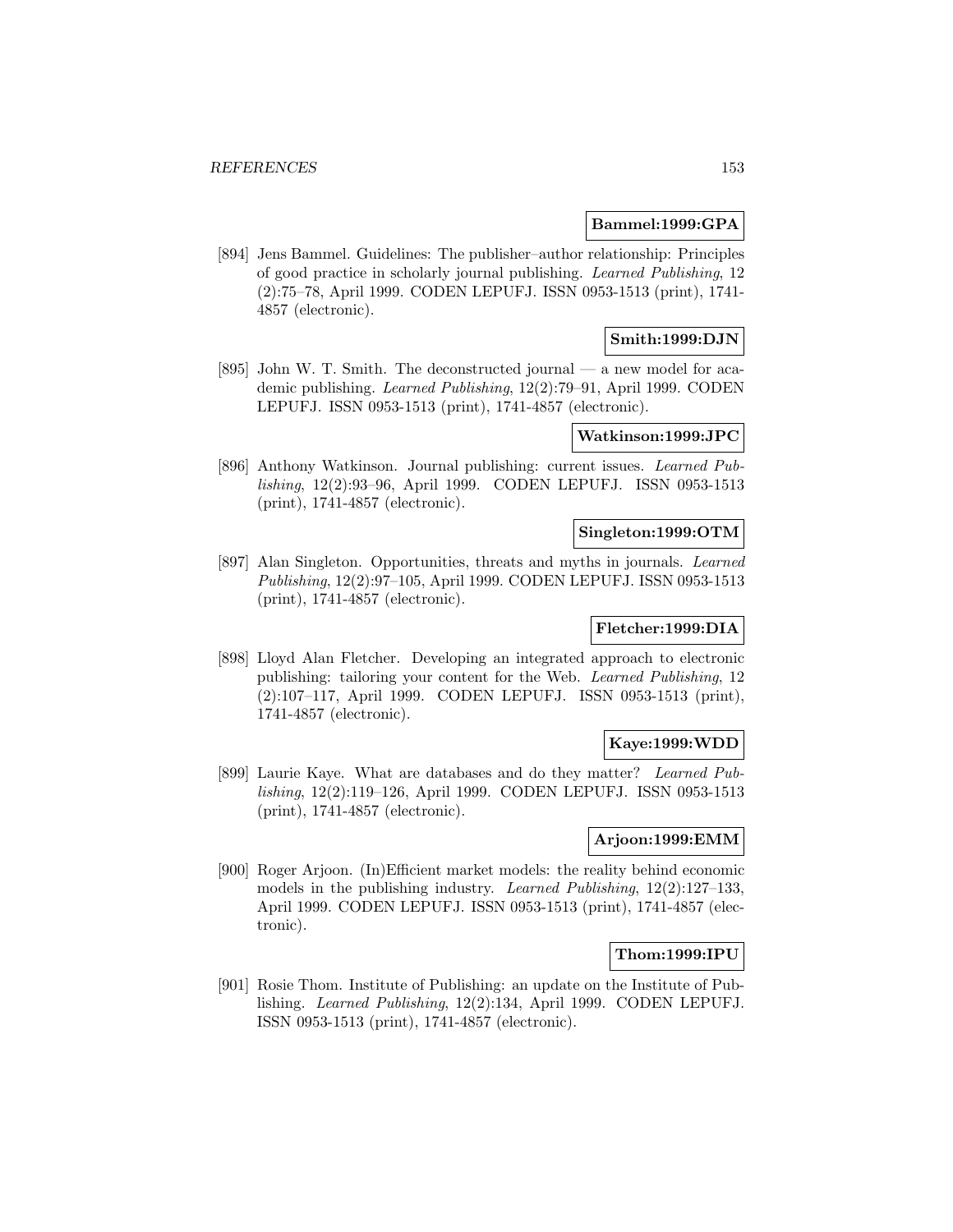#### **Prinsley:1999:CIC**

[902] Mark Prinsley. Copyright issues: E-commerce — summary of European Commission proposals for a Directive. Learned Publishing, 12(2):135– 136, April 1999. CODEN LEPUFJ. ISSN 0953-1513 (print), 1741-4857 (electronic).

# **Adler:1999:JP**

[903] Kraig Adler and Wally Olsen. Journals pricing. Learned Publishing, 12 (2):137–139, April 1999. CODEN LEPUFJ. ISSN 0953-1513 (print), 1741-4857 (electronic).

#### **Campbell:1999:EWI**

[904] Ruth E. Campbell. The EURO — will it effect me? Learned Publishing, 12(2):141–143, April 1999. CODEN LEPUFJ. ISSN 0953-1513 (print), 1741-4857 (electronic).

## **Dorner:1999:IR**

[905] Jane Dorner. The IMPRIMATUR report. Learned Publishing, 12(2):145– 148, April 1999. CODEN LEPUFJ. ISSN 0953-1513 (print), 1741-4857 (electronic).

# **Heald:1999:ASR**

[906] Monique Heald. ALPSP Seminar report. Learned Publishing, 12(2):149– 151, April 1999. CODEN LEPUFJ. ISSN 0953-1513 (print), 1741-4857 (electronic).

#### **Anonymous:1999:RREb**

[907] Anonymous. Reviews of recent events. Learned Publishing, 12(2):153– 161, April 1999. CODEN LEPUFJ. ISSN 0953-1513 (print), 1741-4857 (electronic).

## **Anonymous:1999:DDb**

[908] Anonymous. Diary dates. Learned Publishing, 12(2):164–165, April 1999. CODEN LEPUFJ. ISSN 0953-1513 (print), 1741-4857 (electronic).

#### **Swan:1999:WAWb**

[909] Alma Swan. 'What authors want': the ALPSP research study on the motivations and concerns of contributors to learned journals. Learned Publishing, 12(3):170–172, July 1999. CODEN LEPUFJ. ISSN 0953- 1513 (print), 1741-4857 (electronic).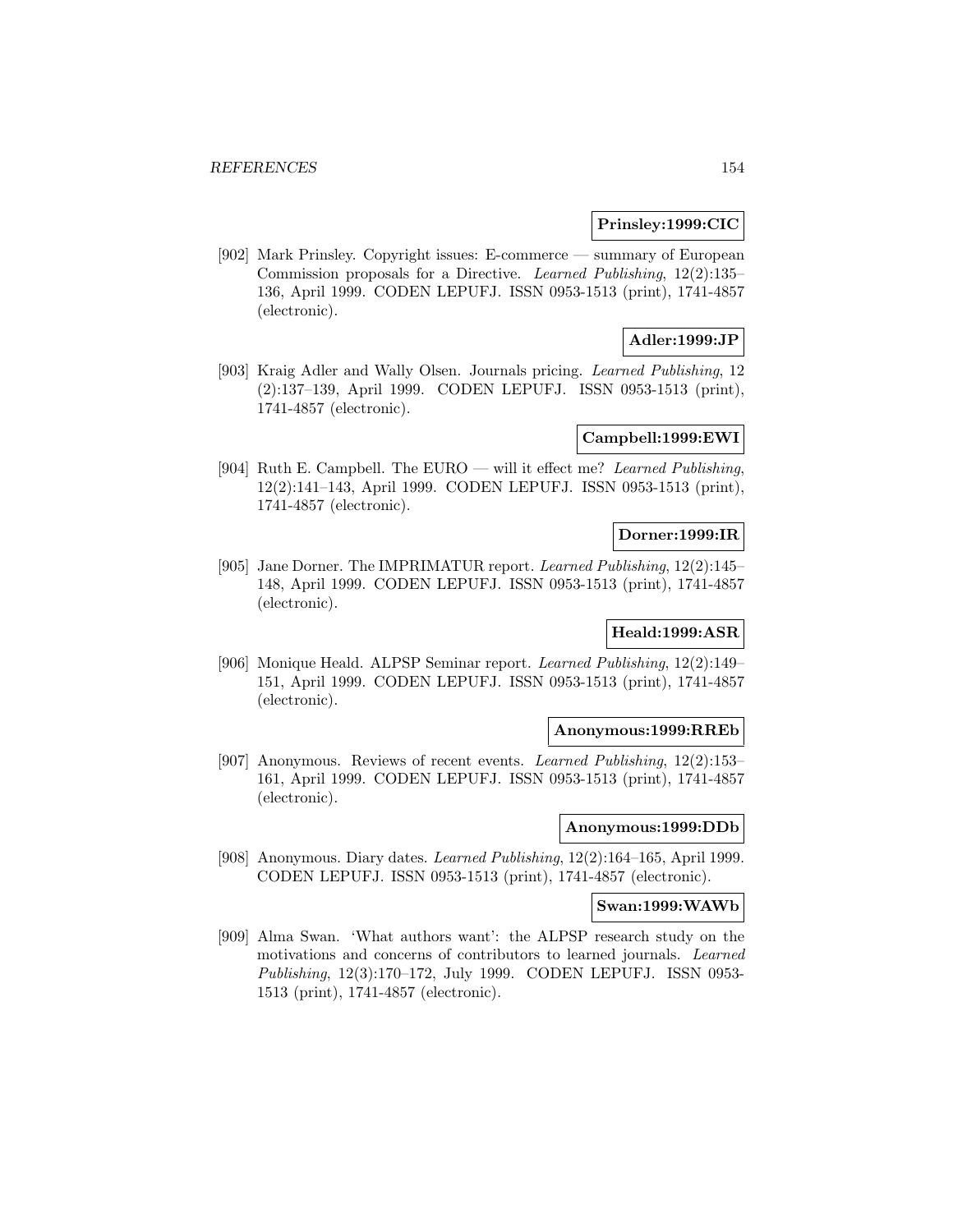# **Cox:1999:PLR**

[910] John Cox. Publisher — library relationships in the digital environment. Learned Publishing, 12(3):173–178, July 1999. CODEN LEPUFJ. ISSN 0953-1513 (print), 1741-4857 (electronic).

# **Clark:1999:WWT**

[911] Charles Clark. In what are we trading? Authors' rights and publishers' rights in traditional and digital media. Learned Publishing, 12(3):179– 190, July 1999. CODEN LEPUFJ. ISSN 0953-1513 (print), 1741-4857 (electronic).

## **Morgan:1999:JMI**

[912] Cliff Morgan. Journals metadata: information about content. Learned Publishing, 12(3):191–195, July 1999. CODEN LEPUFJ. ISSN 0953-1513 (print), 1741-4857 (electronic).

# **Grace:1999:FRB**

[913] Mike Grace. Finding the right balance. Learned Publishing, 12(3):197– 200, July 1999. CODEN LEPUFJ. ISSN 0953-1513 (print), 1741-4857 (electronic).

# **Kidd:1999:MIJ**

[914] Tony Kidd. Marketing institutional journal subscriptions to academic libraries. Learned Publishing, 12(3):201–207, July 1999. CODEN LEP-UFJ. ISSN 0953-1513 (print), 1741-4857 (electronic).

## **Rowland:1999:EPN**

[915] Fytton Rowland. Electronic publishing: non-commercial alternatives. Learned Publishing, 12(3):209–216, July 1999. CODEN LEPUFJ. ISSN 0953-1513 (print), 1741-4857 (electronic).

# **Mapp:1999:HPI**

[916] Emma Mapp. The HERON Project to be introduced at HEI test sites this summer. Learned Publishing, 12(3):218, July 1999. CODEN LEPUFJ. ISSN 0953-1513 (print), 1741-4857 (electronic).

# **Lodge:1999:IIP**

[917] Essex Lodge. IP Institute of Publishing. Learned Publishing, 12(3): 219, July 1999. CODEN LEPUFJ. ISSN 0953-1513 (print), 1741-4857 (electronic).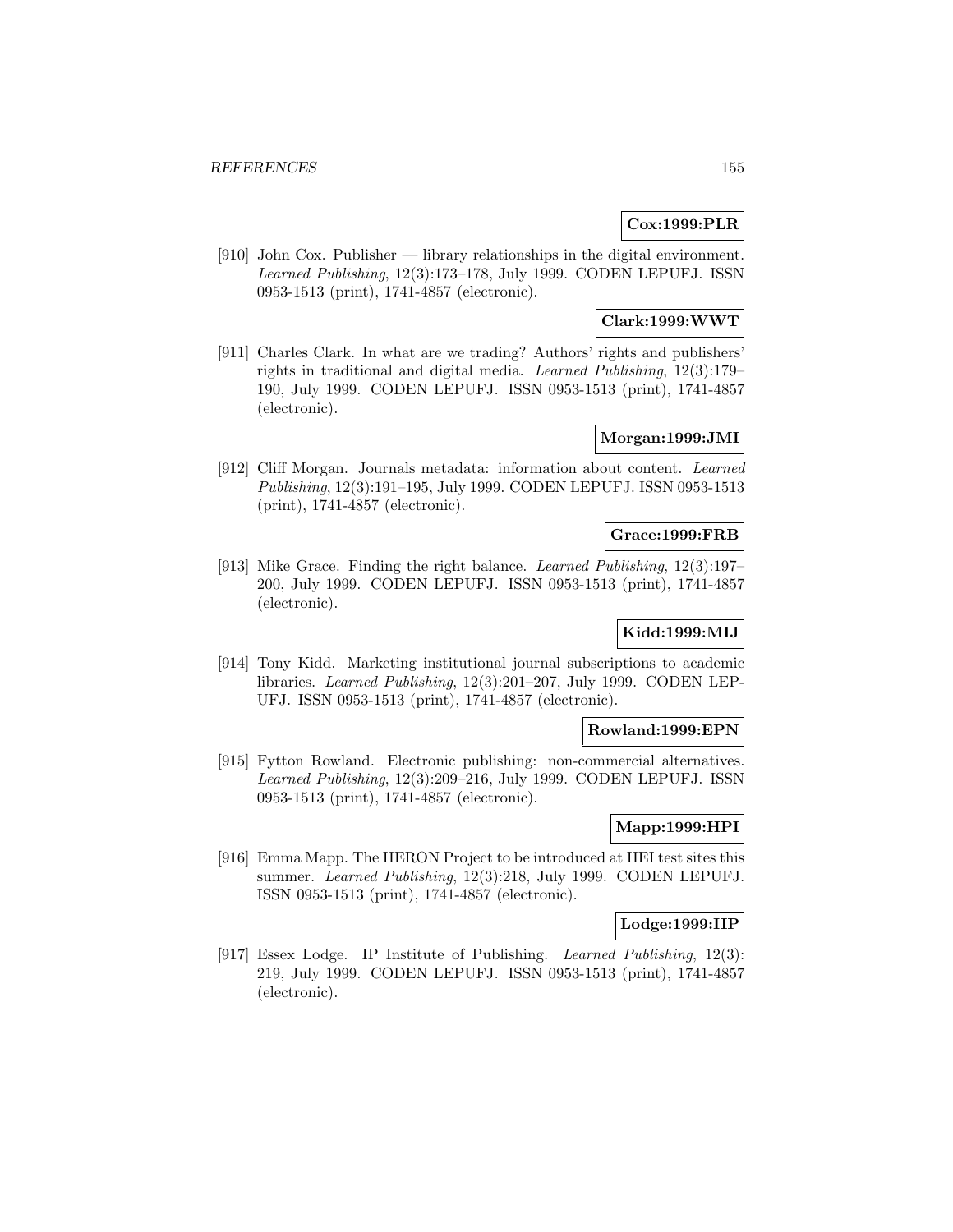#### **Turner:1999:AGR**

[918] Rollo Turner. ASA guidelines: The role and responsibilities of subscription agents. Learned Publishing, 12(3):222–224, July 1999. CODEN LEPUFJ. ISSN 0953-1513 (print), 1741-4857 (electronic).

## **Anonymous:1999:MSA**

[919] Anonymous. Merging subscription agents: Does it matter to publishers? Learned Publishing, 12(3):225, July 1999. CODEN LEPUFJ. ISSN 0953- 1513 (print), 1741-4857 (electronic).

# **Anonymous:1999:ICE**

[920] Anonymous. International Committee on EDI for Serials (ICEDIS). Learned Publishing, 12(3):226–229, July 1999. CODEN LEPUFJ. ISSN 0953-1513 (print), 1741-4857 (electronic).

#### **Arunachalam:1999:LE**

[921] Subbiah Arunachalam, John Davies, and Sally Morris. Letters to the Editor. Learned Publishing, 12(3):230–231, July 1999. CODEN LEPUFJ. ISSN 0953-1513 (print), 1741-4857 (electronic).

# **Shelock:1999:LE**

[922] Edwin Shelock. Letter to the Editor. Learned Publishing, 12(4):234, October 1999. CODEN LEPUFJ. ISSN 0953-1513 (print), 1741-4857 (electronic).

#### **Orlans:1999:FUU**

[923] Harold Orlans. Fair use in US scholarly publishing. Learned Publishing, 12(4):235–244, October 1999. CODEN LEPUFJ. ISSN 0953-1513 (print), 1741-4857 (electronic).

#### **Dunlop:1999:FDC**

[924] Vivienne Dunlop. Fair dealing for criticism and review in scholarly publishing. Learned Publishing, 12(4):245–250, October 1999. CODEN LEP-UFJ. ISSN 0953-1513 (print), 1741-4857 (electronic).

## **King:1999:EJC**

[925] Donald W. King and Carol Tenopir. Evolving journal costs: implications for publishers, libraries, and readers. Learned Publishing, 12(4):251–258, October 1999. CODEN LEPUFJ. ISSN 0953-1513 (print), 1741-4857 (electronic).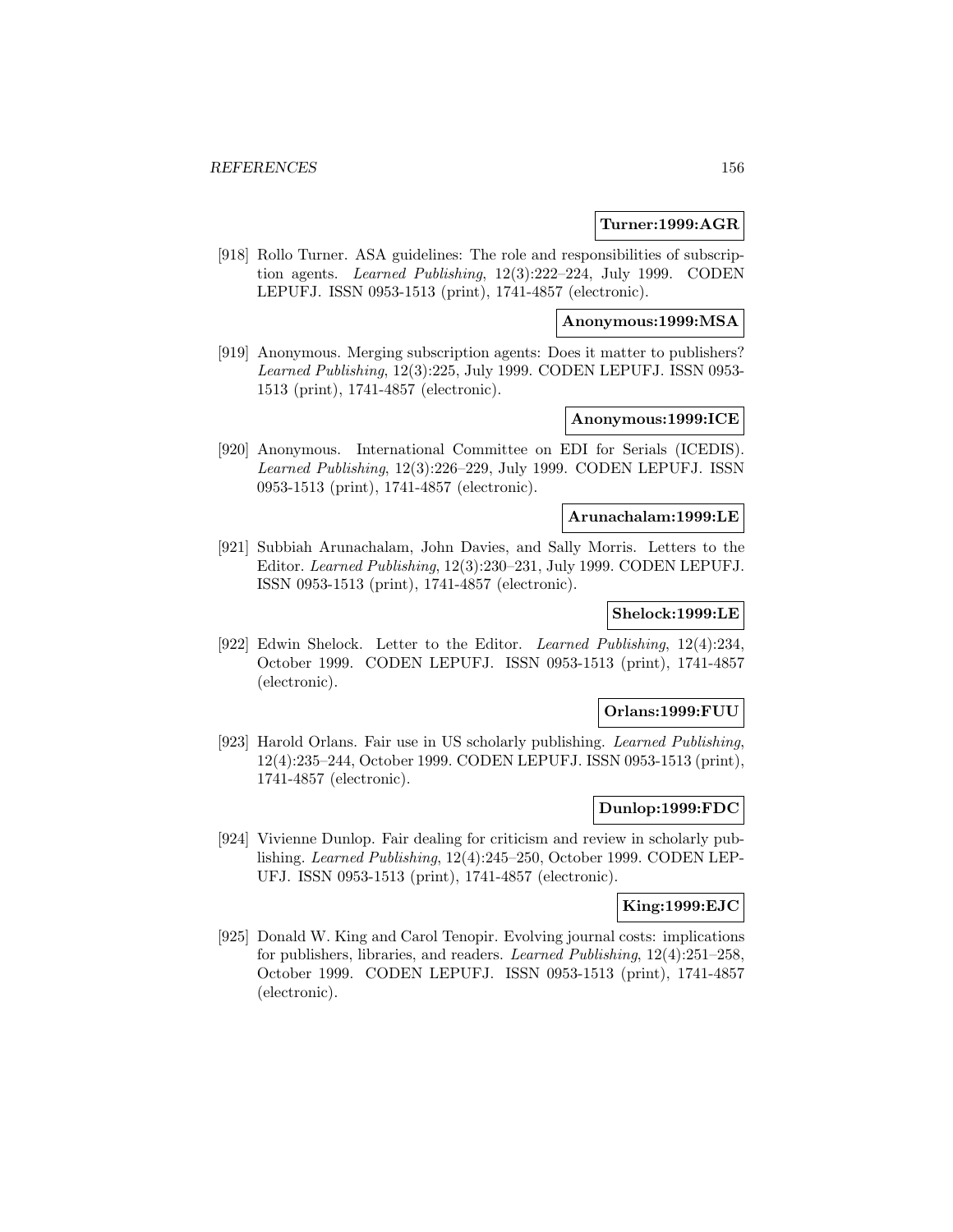#### **Wilson:1999:BRA**

[926] David Gordon Wilson. A bill of rights for authors? Learned Publishing, 12(4):259–263, October 1999. CODEN LEPUFJ. ISSN 0953-1513 (print), 1741-4857 (electronic).

# **Haynes:1999:NJP**

[927] John Haynes. New Journal of Physics: a web-based and author-funded journal. Learned Publishing, 12(4):265–269, October 1999. CODEN LEP-UFJ. ISSN 0953-1513 (print), 1741-4857 (electronic).

# **Russell:1999:PDS**

[928] Kelly Russell, Ellis Weinberger, and Andy Stone. Preserving digital scholarship: the future is now. Learned Publishing, 12(4):271–280, October 1999. CODEN LEPUFJ. ISSN 0953-1513 (print), 1741-4857 (electronic).

## **Desai:1999:UCL**

[929] Kiran Desai and Mark Prinsley. UK competition law. Learned Publishing, 12(4):281–282, October 1999. CODEN LEPUFJ. ISSN 0953-1513 (print), 1741-4857 (electronic).

# **Carr:1999:NES**

[930] Reg Carr. National Electronic Site Licence Initiative. Learned Publishing, 12(4):283, October 1999. CODEN LEPUFJ. ISSN 0953-1513 (print), 1741-4857 (electronic).

#### **Turner:1999:RTJ**

[931] Rollo Turner. Review of Trends in Journal Subscriptions — 1997. Learned Publishing, 12(4):285–286, October 1999. CODEN LEPUFJ. ISSN 0953- 1513 (print), 1741-4857 (electronic).

#### **Anonymous:1999:IIP**

[932] Anonymous. IP Institute of Publishing. Learned Publishing, 12(4):287, October 1999. CODEN LEPUFJ. ISSN 0953-1513 (print), 1741-4857 (electronic).

# **Anonymous:1999:DDc**

[933] Anonymous. Diary dates. Learned Publishing, 12(4):290–292, October 1999. CODEN LEPUFJ. ISSN 0953-1513 (print), 1741-4857 (electronic).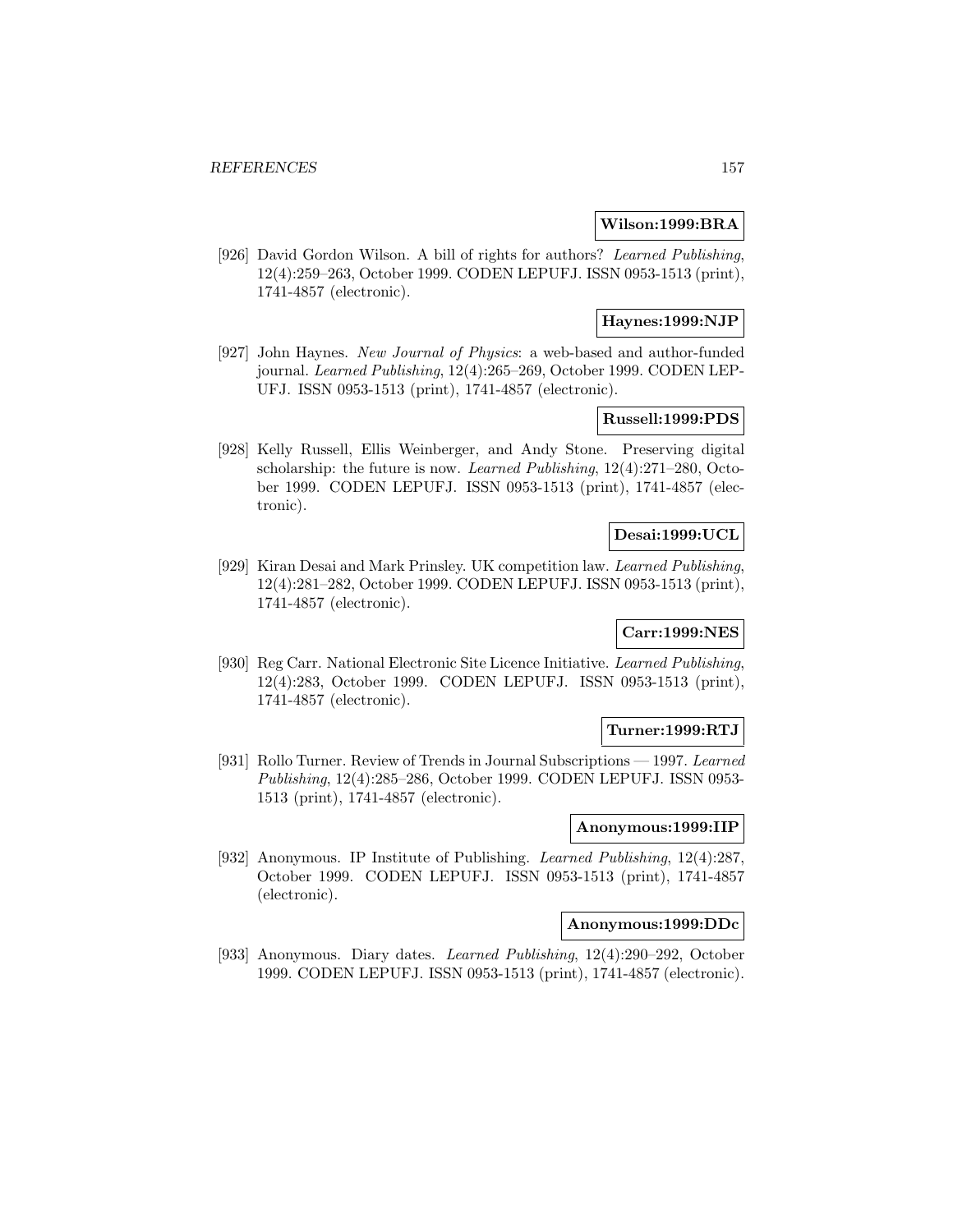#### **Benjamin:2000:E**

[934] Michele Benjamin. Editorial. Learned Publishing, 13(1):2–3, January 2000. CODEN LEPUFJ. ISSN 0953-1513 (print), 1741-4857 (electronic).

#### **Doyle:2000:PCL**

[935] Mark Doyle. Pragmatic citing and linking in electronic scholarly publishing. Learned Publishing, 13(1):5–14, January 2000. CODEN LEPUFJ. ISSN 0953-1513 (print), 1741-4857 (electronic).

## **Lonsdale:2000:ESM**

[936] R. E. Lonsdale and C. J. Armstrong. Electronic scholarly monographs: issues and challenges for the UK. Learned Publishing, 13(1):15–24, January 2000. CODEN LEPUFJ. ISSN 0953-1513 (print), 1741-4857 (electronic).

# **Ball:2000:LPC**

[937] David Ball and Jo Pye. Library purchasing consortia: the UK periodicals supply market. Learned Publishing, 13(1):25–35, January 2000. CODEN LEPUFJ. ISSN 0953-1513 (print), 1741-4857 (electronic).

# **Berry:2000:FOA**

[938] R. Stephen Berry. 'Full and open access' to scientific information: an academic's view. Learned Publishing, 13(1):37–42, January 2000. CODEN LEPUFJ. ISSN 0953-1513 (print), 1741-4857 (electronic).

#### **Smith:2000:JOP**

[939] Arthur P. Smith. The journal as an overlay on preprint databases. Learned Publishing, 13(1):43–48, January 2000. CODEN LEPUFJ. ISSN 0953-1513 (print), 1741-4857 (electronic).

#### **Walford:2000:RAE**

[940] Leo Walford. The Research Assessment Exercise: its effect on scholarly journal publishing. Learned Publishing, 13(1):49–52, January 2000. CODEN LEPUFJ. ISSN 0953-1513 (print), 1741-4857 (electronic).

## **Baggaley:2000:NST**

[941] Richard Baggaley. No such thing as a mature journal. Learned Publishing, 13(1):53–57, January 2000. CODEN LEPUFJ. ISSN 0953-1513 (print), 1741-4857 (electronic).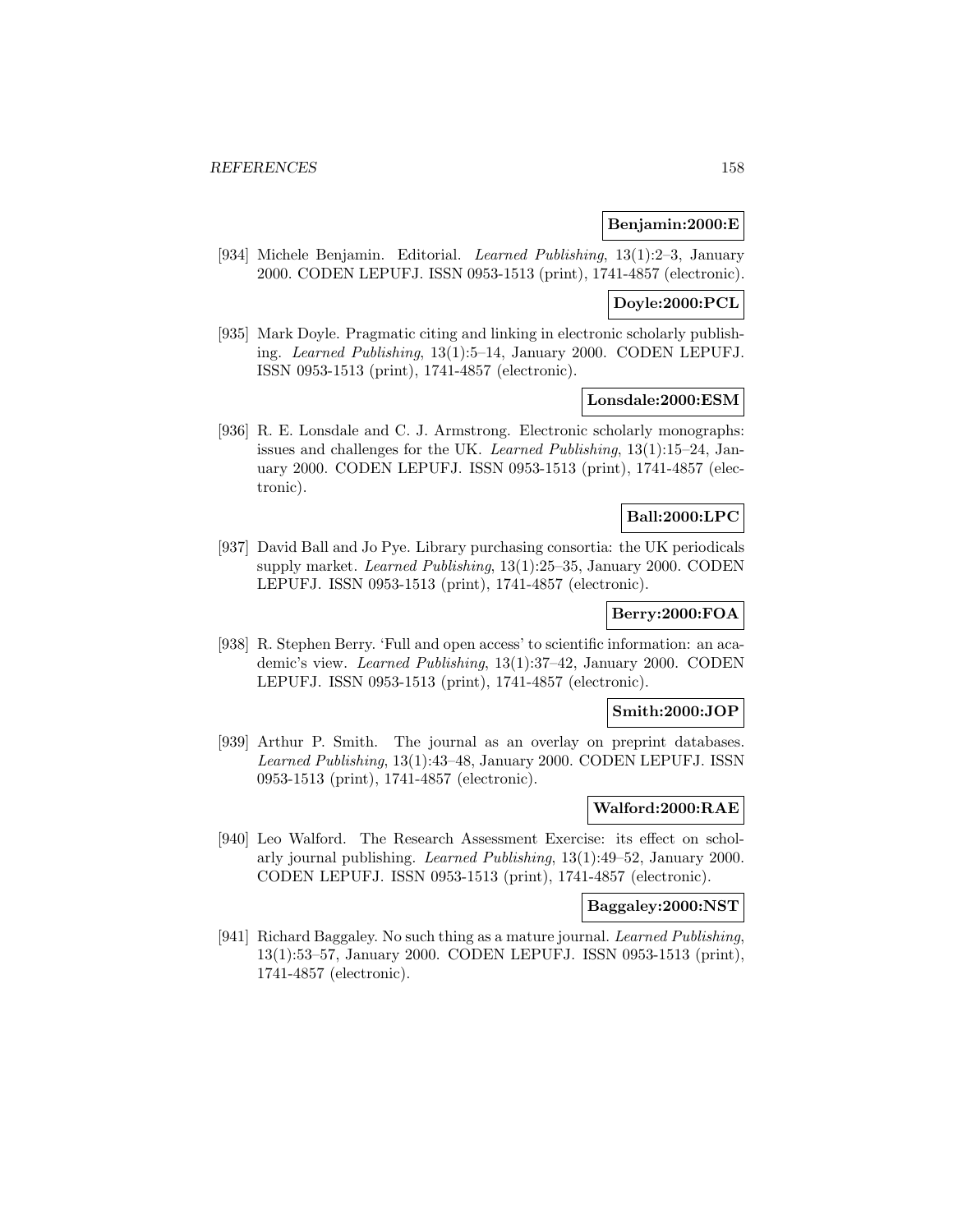#### **Harrison:2000:CSA**

[942] Colin Harrison. Consolidation of subscription agents: a personal viewpoint. Learned Publishing, 13(1):60–62, January 2000. CODEN LEPUFJ. ISSN 0953-1513 (print), 1741-4857 (electronic).

#### **Bammel:2000:WCE**

[943] Jens Bammel. The WIPO conference on electronic commerce and intellectual property — report. Learned Publishing,  $13(1)$ :64–65, January 2000. CODEN LEPUFJ. ISSN 0953-1513 (print), 1741-4857 (electronic).

# **Graham:2000:LE**

[944] Peter S. Graham and John Cox. Letters to the Editor. Learned Publishing, 13(1):66–67, January 2000. CODEN LEPUFJ. ISSN 0953-1513 (print), 1741-4857 (electronic).

# **Palmer:2000:R**

[945] Richard Palmer and Adrian Corrigan. Reviews. Learned Publishing, 13 (1):68–69, January 2000. CODEN LEPUFJ. ISSN 0953-1513 (print), 1741-4857 (electronic).

#### **Anonymous:2000:DDa**

[946] Anonymous. Diary dates. Learned Publishing, 13(1):70–71, January 2000. CODEN LEPUFJ. ISSN 0953-1513 (print), 1741-4857 (electronic).

#### **Anonymous:2000:LP**

[947] Anonymous. Licence to Publish. Learned Publishing, 13(2):74, April 2000. CODEN LEPUFJ. ISSN 0953-1513 (print), 1741-4857 (electronic).

#### **Morris:2000:AC**

[948] Sally Morris. Authors and copyright. Learned Publishing, 13(2):75– 76, April 2000. CODEN LEPUFJ. ISSN 0953-1513 (print), 1741-4857 (electronic).

## **Hugenholtz:2000:CVF**

[949] P. Bernt Hugenholtz. Copyright vs. freedom of scientific communication. Learned Publishing, 13(2):77–81, April 2000. CODEN LEPUFJ. ISSN 0953-1513 (print), 1741-4857 (electronic).

# **Klein:2000:WSP**

[950] Donald C. Klein. Web strategies for professional publishers: developing an information services portal. Learned Publishing, 13(2):83–94, April 2000. CODEN LEPUFJ. ISSN 0953-1513 (print), 1741-4857 (electronic).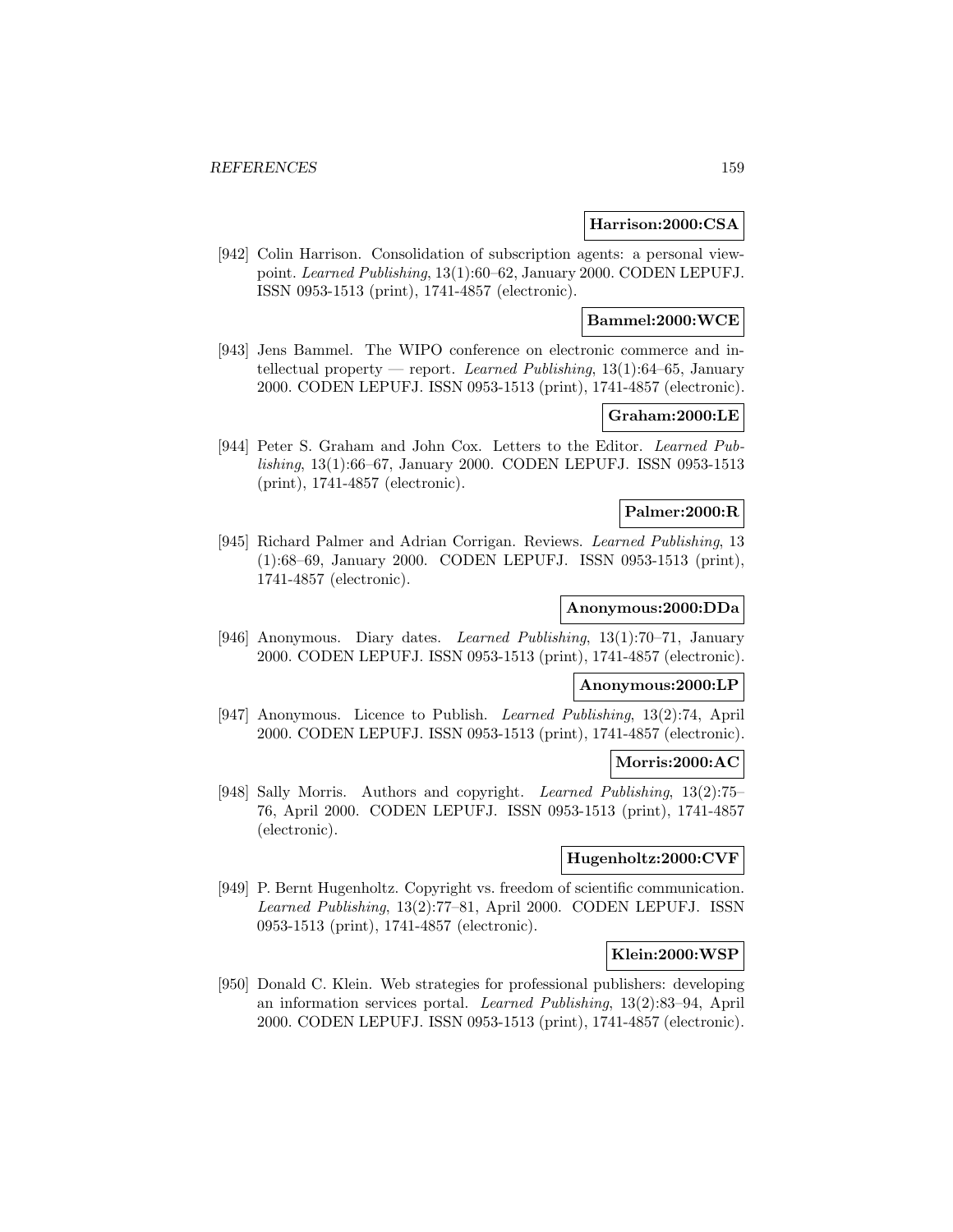#### **Wood:2000:OPR**

[951] Dee Wood and Phil Hurst. Online peer review: perceptions in the biological sciences. Learned Publishing, 13(2):95–100, April 2000. CODEN LEPUFJ. ISSN 0953-1513 (print), 1741-4857 (electronic).

**Wise:2000:AGP**

[952] Alicia Wise, Chris Rusbridge, and Norman Wiseman. ATHENS, gateways, and portals: components of the Distributed National Electronic Resource. Learned Publishing, 13(2):101–104, April 2000. CODEN LEP-UFJ. ISSN 0953-1513 (print), 1741-4857 (electronic).

#### **ONeill:2000:SIF**

[953] Jill O'Neill. The significance of an impact factor: implications for the publishing community. Learned Publishing, 13(2):105–109, April 2000. CODEN LEPUFJ. ISSN 0953-1513 (print), 1741-4857 (electronic).

# **Clayphan:2000:BPL**

[954] Robina Clayphan. The BIBLINK project: linking publishers and national bibliographic agencies. Learned Publishing, 13(2):111–117, April 2000. CODEN LEPUFJ. ISSN 0953-1513 (print), 1741-4857 (electronic).

## **Ross:2000:NWI**

[955] Jan Ross. A new way of information retrieval: 3-D indexing and concept mapping. Learned Publishing, 13(2):119–123, April 2000. CODEN LEPUFJ. ISSN 0953-1513 (print), 1741-4857 (electronic).

## **Bell:2000:SPC**

[956] Hazel Bell. Scientific publishing, 17th-century style: precepts of Francis Bacon. Learned Publishing, 13(2):124–126, April 2000. CODEN LEP-UFJ. ISSN 0953-1513 (print), 1741-4857 (electronic).

# **Thorn:2000:NLJ**

[957] Sue Thorn. New life for journals or the death of the learned society? Learned Publishing, 13(2):127–128, April 2000. CODEN LEPUFJ. ISSN 0953-1513 (print), 1741-4857 (electronic).

# **Donovan:2000:GJP**

[958] Bernard Donovan. A glimpse of journal publishing in China. Learned Publishing, 13(2):128–129, April 2000. CODEN LEPUFJ. ISSN 0953- 1513 (print), 1741-4857 (electronic).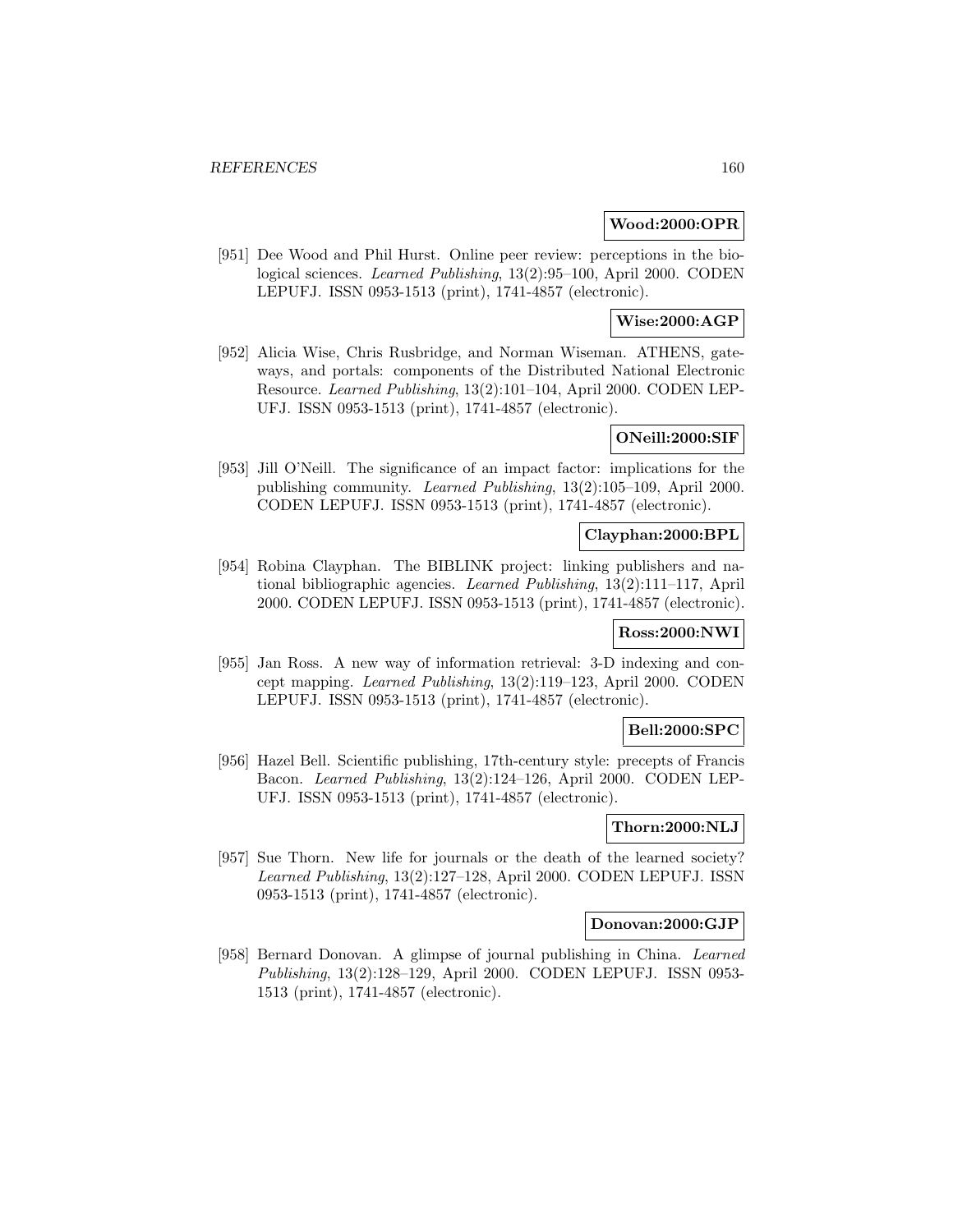# **Bell:2000:RLL**

[959] Hazel Bell and Kathryn Toledano. Reviews, letters and listings. Learned Publishing, 13(2):130–136, April 2000. CODEN LEPUFJ. ISSN 0953- 1513 (print), 1741-4857 (electronic).

# **Doyle:2000:ST**

[960] Mark Doyle. Surviving the transition. Learned Publishing, 13(3):138– 140, July 2000. CODEN LEPUFJ. ISSN 0953-1513 (print), 1741-4857 (electronic).

# **Law:2000:UAC**

[961] D. G. Law, R. L. Weedon, and M. R. Sheen. Universities and article copyright. Learned Publishing, 13(3):141–150, July 2000. CODEN LEPUFJ. ISSN 0953-1513 (print), 1741-4857 (electronic).

## **McKinty:2000:SFW**

[962] K. McKinty, S. Saadat, F. J. Smith, and B. T. Donovan. Setting up a first website for society publications. Learned Publishing, 13(3):151– 157, July 2000. CODEN LEPUFJ. ISSN 0953-1513 (print), 1741-4857 (electronic).

# **Paskin:2000:CAI**

[963] Norman Paskin. E-citations: actionable identifiers and scholarly referencing. Learned Publishing, 13(3):159–166, July 2000. CODEN LEPUFJ. ISSN 0953-1513 (print), 1741-4857 (electronic).

## **Chu:2000:PCE**

[964] Heting Chu. Promises and challenges of electronic journals: academic libraries surveyed. Learned Publishing, 13(3):169–175, July 2000. CODEN LEPUFJ. ISSN 0953-1513 (print), 1741-4857 (electronic).

## **Brown:2000:WCT**

[965] Iain D. Brown. What can technology offer? Notes on technical developments for the non-technical. Learned Publishing, 13(3):177–181, July 2000. CODEN LEPUFJ. ISSN 0953-1513 (print), 1741-4857 (electronic).

## **Williams:2000:PV**

[966] Ronnie Williams. Personal View. Learned Publishing, 13(3):183–190, July 2000. CODEN LEPUFJ. ISSN 0953-1513 (print), 1741-4857 (electronic).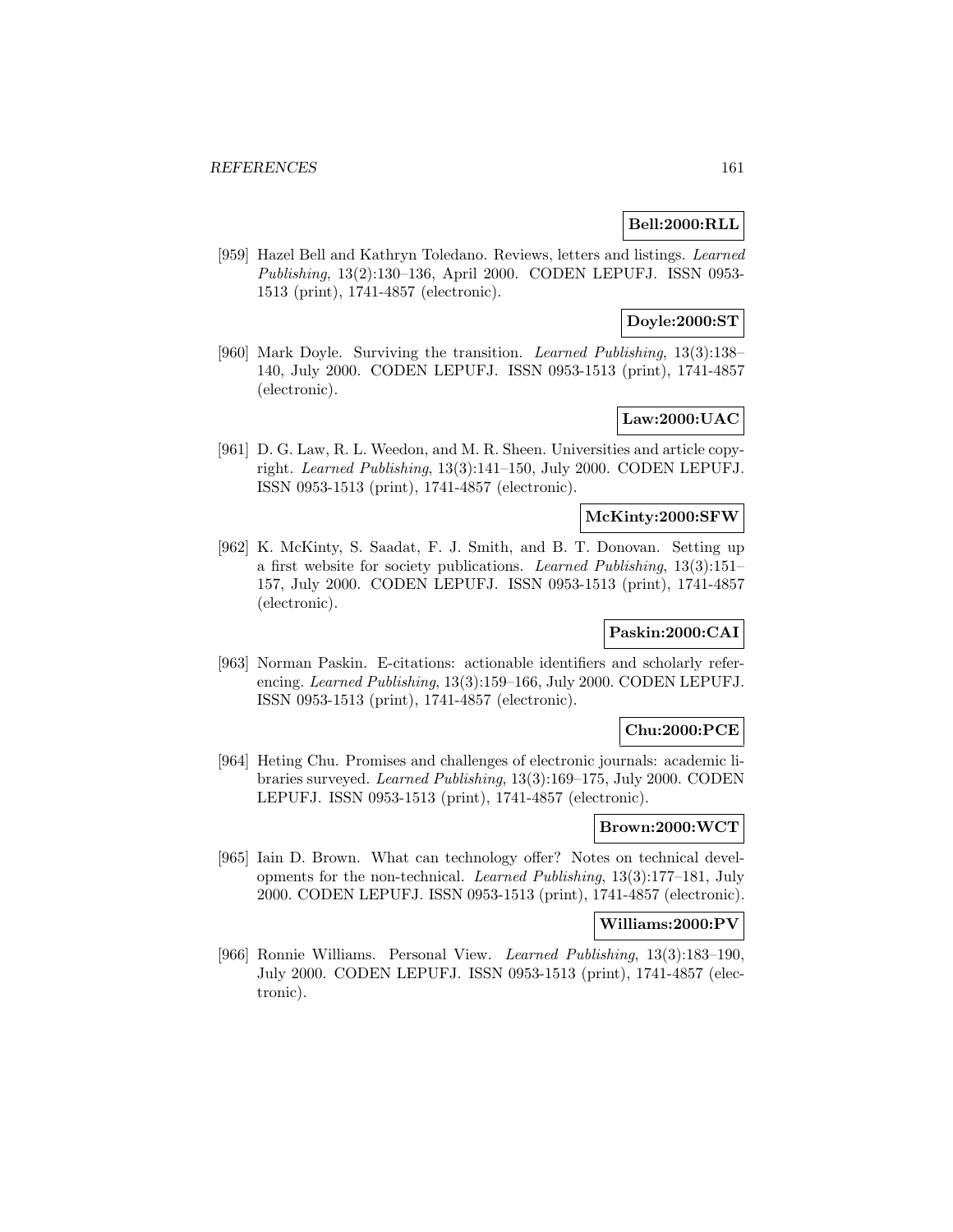#### **Morgan:2000:BR**

[967] Cliff Morgan, Lesley Gray, Adam Marshall, Michael Mabe, and Susan Hezlet. Book reviews. Learned Publishing, 13(3):191–196, July 2000. CODEN LEPUFJ. ISSN 0953-1513 (print), 1741-4857 (electronic).

# **Jones:2000:LE**

[968] Hugh Jones, Albert Henderson, and Hazel Bell. Letters to the Editor. Learned Publishing, 13(3):197–201, July 2000. CODEN LEPUFJ. ISSN 0953-1513 (print), 1741-4857 (electronic).

## **Heward-Mills:2000:LSO**

[969] Leon Heward-Mills. From learned society to online community. Learned Publishing, 13(4):202–203, October 2000. CODEN LEPUFJ. ISSN 0953- 1513 (print), 1741-4857 (electronic).

# **Bull:2000:WDS**

[970] David Bull and Susan Hezlet. What do societies and publishers want from publishing partnerships? Learned Publishing, 13(4):205–207, October 2000. CODEN LEPUFJ. ISSN 0953-1513 (print), 1741-4857 (electronic).

# **Page:2000:PJT**

[971] Gillian Page. Putting journals out to tender: guidelines for societies and other sponsors. Learned Publishing, 13(4):209–220, October 2000. CODEN LEPUFJ. ISSN 0953-1513 (print), 1741-4857 (electronic).

#### **Dryburgh:2000:HEY**

[972] Alastair Dryburgh. How efficient is your publishing operation? Learned Publishing, 13(4):221–227, October 2000. CODEN LEPUFJ. ISSN 0953- 1513 (print), 1741-4857 (electronic).

#### **Baldwin:2000:WRV**

[973] Christine Baldwin and David Pullinger. What readers value in academic journals. Learned Publishing, 13(4):229–239, October 2000. CODEN LEPUFJ. ISSN 0953-1513 (print), 1741-4857 (electronic).

#### **Goldfinch:2000:LSO**

[974] E. P. Goldfinch. A limited study of online access and user preferences. Learned Publishing, 13(4):241–245, October 2000. CODEN LEPUFJ. ISSN 0953-1513 (print), 1741-4857 (electronic).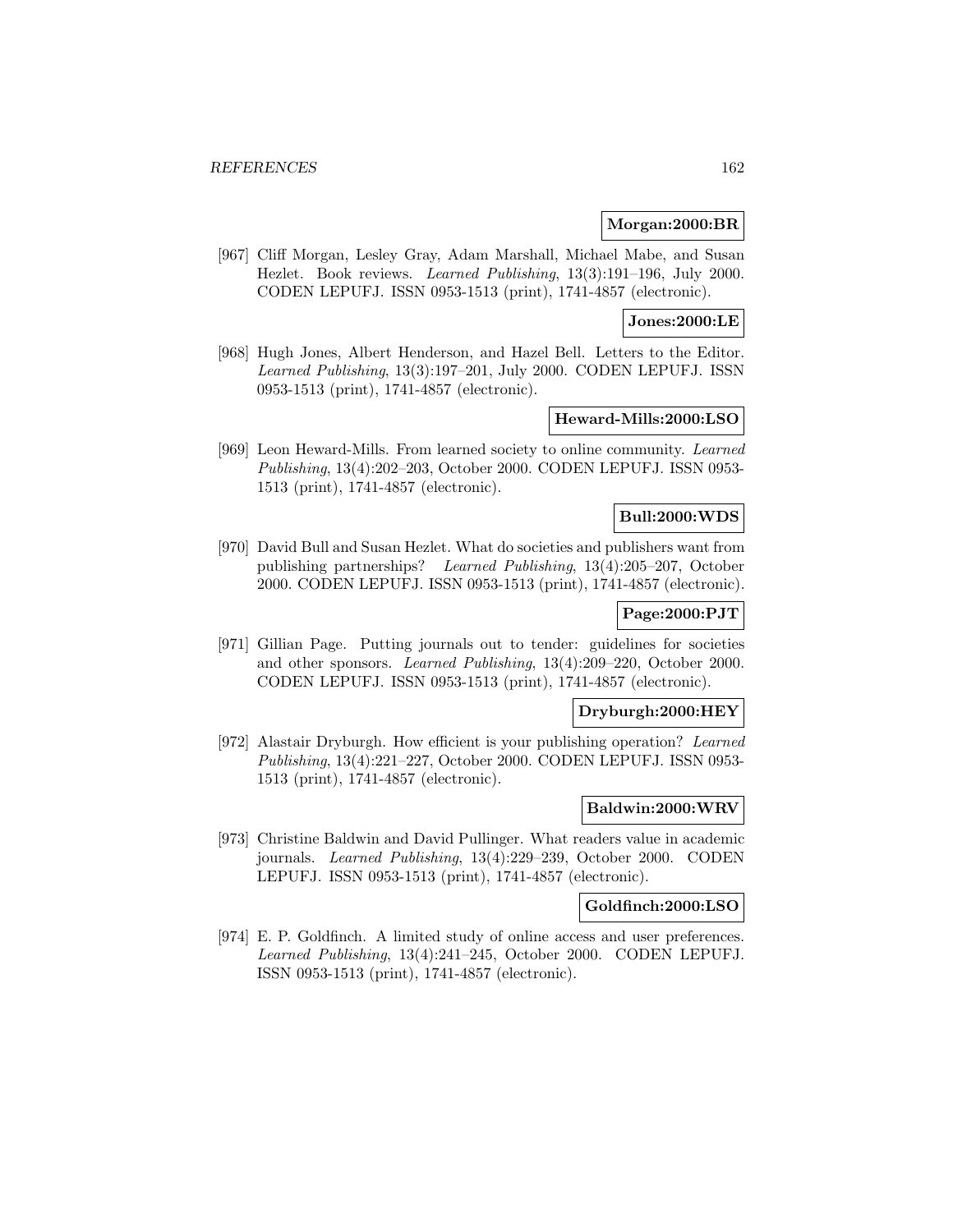#### **Leggate:2000:AOJ**

[975] Peter Leggate and Mike Hannant. The archiving of online journals. Learned Publishing, 13(4):246–250, October 2000. CODEN LEPUFJ. ISSN 0953-1513 (print), 1741-4857 (electronic).

## **Anonymous:2000:DCE**

[976] Anonymous. Defining and Certifying Electronic Publication in Science. Learned Publishing, 13(4):251–258, October 2000. CODEN LEPUFJ. ISSN 0953-1513 (print), 1741-4857 (electronic).

# **Anonymous:2000:WR**

[977] Anonymous. What is an RRO? Learned Publishing, 13(4):259–260, October 2000. CODEN LEPUFJ. ISSN 0953-1513 (print), 1741-4857 (electronic).

#### **Braid:2000:R**

[978] Andrew Braid, Stella Pilling, Alastair Dryburgh, and Judy Watkins. Reviews. Learned Publishing, 13(4):261–264, October 2000. CODEN LEPUFJ. ISSN 0953-1513 (print), 1741-4857 (electronic).

# **Williams:2000:LE**

[979] Penny Williams, Albert Henderson, and Sinisa Maricic. Letters to the Editor. Learned Publishing, 13(4):265–266, October 2000. CODEN LEP-UFJ. ISSN 0953-1513 (print), 1741-4857 (electronic).

## **Anonymous:2000:DDb**

[980] Anonymous. Diary dates. Learned Publishing, 13(4):267–268, October 2000. CODEN LEPUFJ. ISSN 0953-1513 (print), 1741-4857 (electronic).

#### **Anonymous:2000:LPV**

[981] Anonymous. Learned Publishing vol. 13, 2000. Learned Publishing, 13 (4):269–272, October 2000. CODEN LEPUFJ. ISSN 0953-1513 (print), 1741-4857 (electronic).

#### **Lynch:2001:PLE**

[982] Clifford Lynch. The power of the linked environment. Learned Publishing, 14(1):3–5, January 2001. CODEN LEPUFJ. ISSN 0953-1513 (print), 1741-4857 (electronic).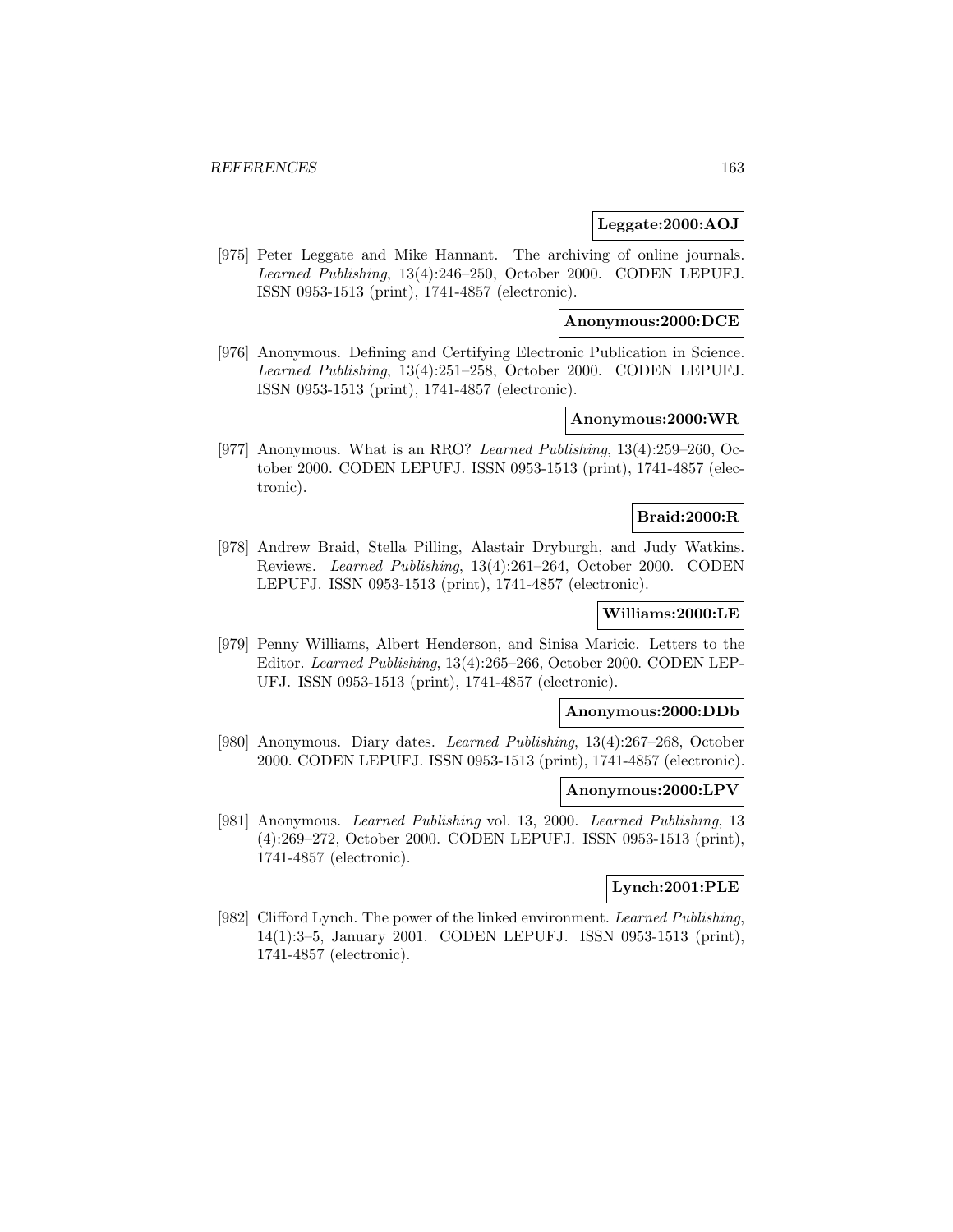# **Till:2001:PPS**

[983] James E. Till. Predecessors of preprint servers. Learned Publishing, 14 (1):7–13, January 2001. CODEN LEPUFJ. ISSN 0953-1513 (print), 1741-4857 (electronic).

# **Anderson:2001:MJH**

[984] Kent Anderson. The mutant journal: how adaptations to online forces are forcing STM journals to mutate. Learned Publishing, 14(1):15–22, January 2001. CODEN LEPUFJ. ISSN 0953-1513 (print), 1741-4857 (electronic).

# **Smith:2001:LUN**

[985] Kent A. Smith and Ed Sequeira. Linking at the US National Library of Medicine. Learned Publishing, 14(1):23–28, January 2001. CODEN LEPUFJ. ISSN 0953-1513 (print), 1741-4857 (electronic).

## **Wittenberg:2001:EPI**

[986] Kate Wittenberg. The Electronic Publishing Initiative at Columbia (EPIC): a university-based collaboration in digital scholarly communication. Learned Publishing, 14(1):29–32, January 2001. CODEN LEPUFJ. ISSN 0953-1513 (print), 1741-4857 (electronic).

## **Tomlins:2001:JOM**

[987] Christopher L. Tomlins. Just one more 'zine? Maintaining and improving the scholarly journal in the electronic present: a view from the humanities. Learned Publishing, 14(1):33–40, January 2001. CODEN LEPUFJ. ISSN 0953-1513 (print), 1741-4857 (electronic).

#### **Canhos:2001:BPH**

[988] Vanderlei Canhos, Leslie Chan, and Barbara Kirsop. Bioline Publications: how its evolution has mirrored the growth of the Internet. Learned Publishing, 14(1):41–48, January 2001. CODEN LEPUFJ. ISSN 0953- 1513 (print), 1741-4857 (electronic).

#### **Kessler:2001:PWE**

[989] Elisabeth Kessler and Zhang Keyu. Publishing a well-established international environmental journal in Chinese. Learned Publishing, 14(1): 49–53, January 2001. CODEN LEPUFJ. ISSN 0953-1513 (print), 1741- 4857 (electronic).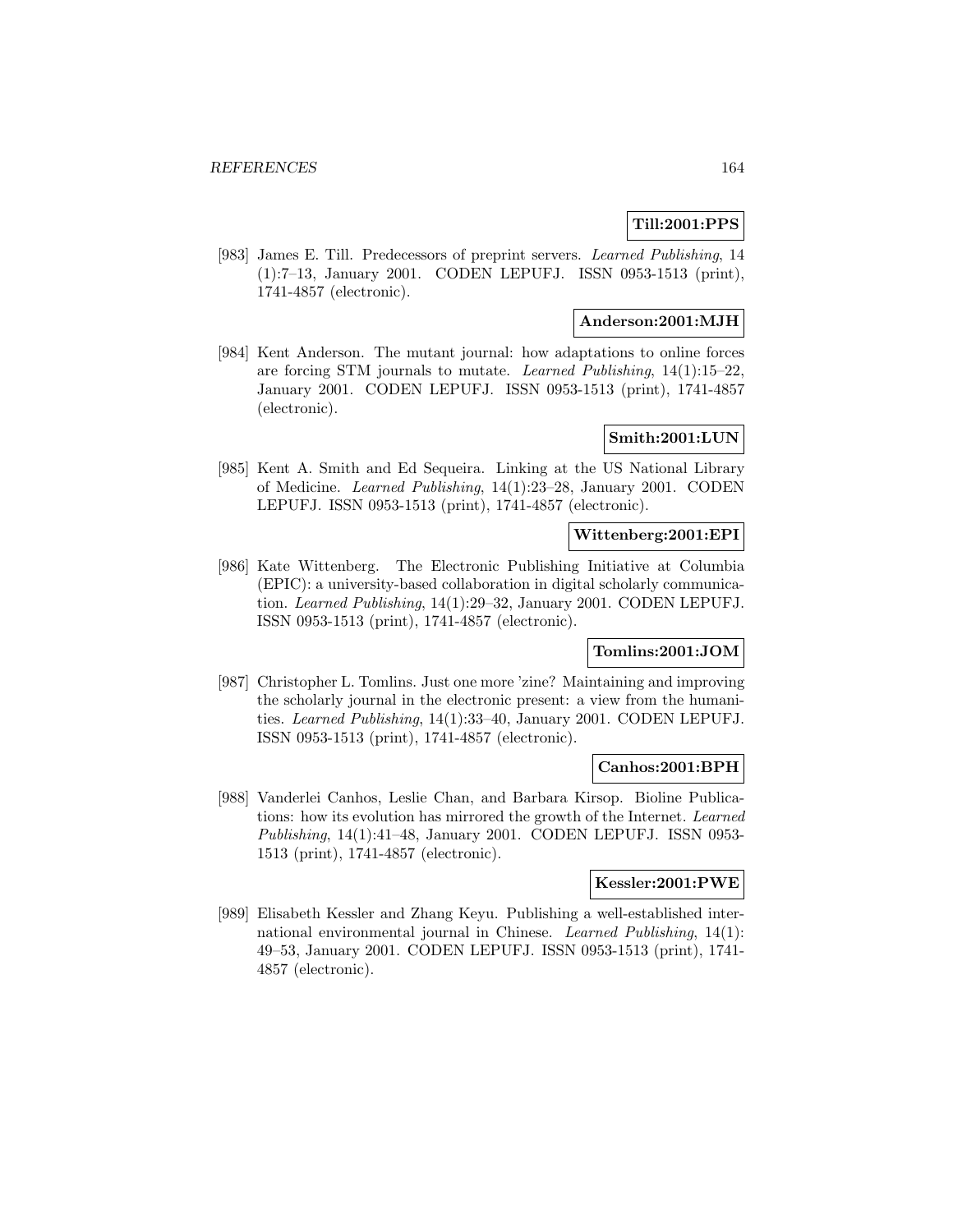#### **Nicholson:2001:NBM**

[990] David Nicholson. New business models: AgBiotechNet<sup>TM</sup>, a case study. Learned Publishing, 14(1):55–59, January 2001. CODEN LEPUFJ. ISSN 0953-1513 (print), 1741-4857 (electronic).

# **Grace:2001:PML**

[991] Mike Grace. Publishing: a market-led approach. Learned Publishing, 14 (1):60–64, January 2001. CODEN LEPUFJ. ISSN 0953-1513 (print), 1741-4857 (electronic).

# **Warnick:2001:PHP**

[992] Walter L. Warnick. PubSCIENCE: hyperlinking to the physical sciences. Learned Publishing, 14(1):65–67, January 2001. CODEN LEPUFJ. ISSN 0953-1513 (print), 1741-4857 (electronic).

## **Owen:2001:P**

[993] Lynette Owen. Piracy. Learned Publishing, 14(1):67–70, January 2001. CODEN LEPUFJ. ISSN 0953-1513 (print), 1741-4857 (electronic).

# **Albert:2001:GPA**

[994] Tim Albert. Getting personal about training and development. Learned Publishing, 14(1):71–72, January 2001. CODEN LEPUFJ. ISSN 0953- 1513 (print), 1741-4857 (electronic).

# **Bell:2001:TIL**

[995] Hazel Bell. Telling it like it is: reporting conferences and seminars. Learned Publishing, 14(1):72–74, January 2001. CODEN LEPUFJ. ISSN 0953-1513 (print), 1741-4857 (electronic).

## **Mabe:2001:BR**

[996] Michael Mabe. Book reviews. Learned Publishing, 14(1):75–76, January 2001. CODEN LEPUFJ. ISSN 0953-1513 (print), 1741-4857 (electronic).

# **Anonymous:2001:AN**

[997] Anonymous. ALPSP News. Learned Publishing, 14(1):77, January 2001. CODEN LEPUFJ. ISSN 0953-1513 (print), 1741-4857 (electronic).

# **Anonymous:2001:DDa**

[998] Anonymous. Diary dates. Learned Publishing, 14(1):78–79, January 2001. CODEN LEPUFJ. ISSN 0953-1513 (print), 1741-4857 (electronic).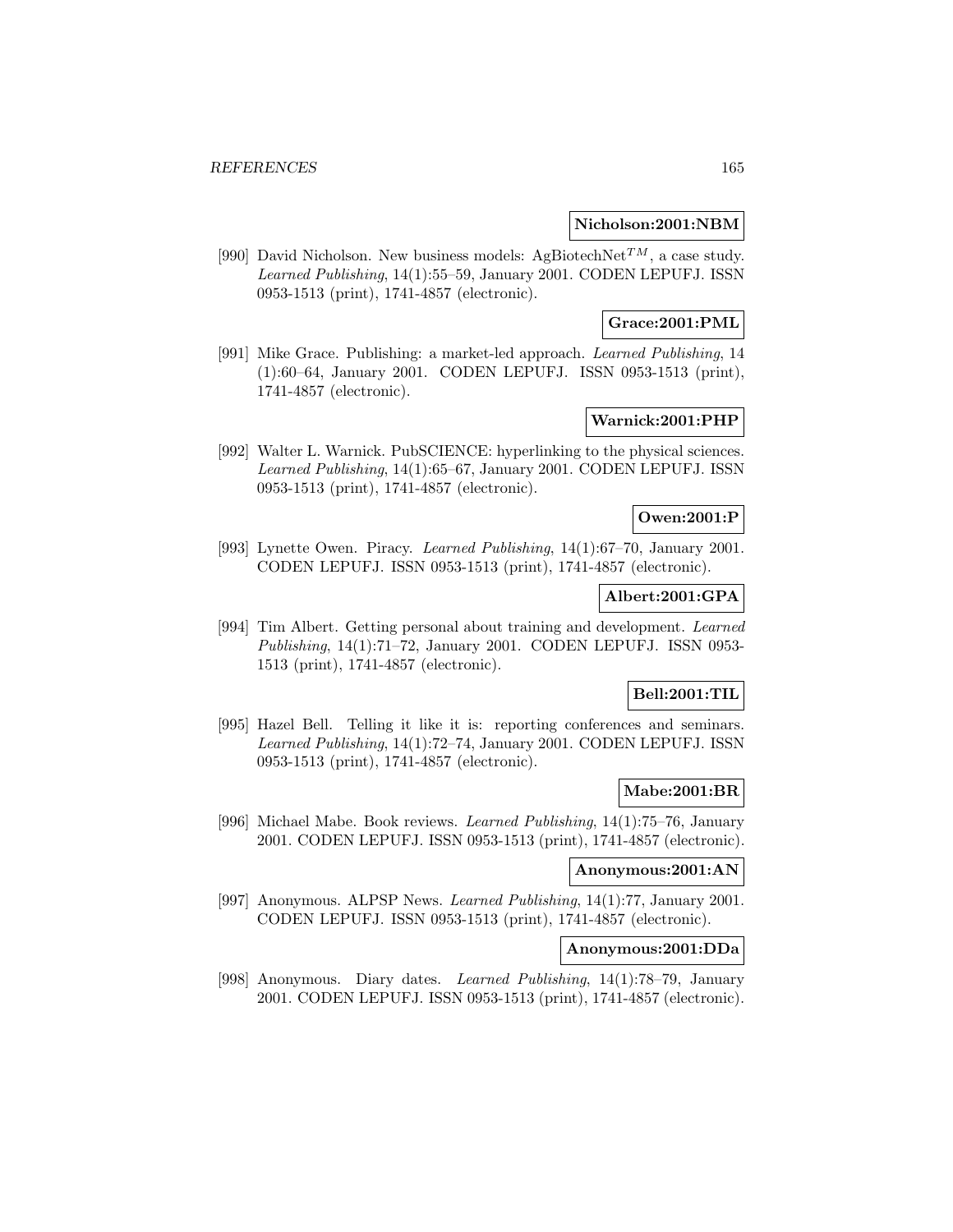## **McLellan:2001:PEO**

[999] Faith McLellan. Publication ethics: an ounce of prevention. Learned Publishing, 14(2):83–84, April 2001. CODEN LEPUFJ. ISSN 0953-1513 (print), 1741-4857 (electronic).

## **vanRooyen:2001:EPR**

[1000] Susan van Rooyen. The evaluation of peer-review quality. Learned Publishing, 14(2):85–91, April 2001. CODEN LEPUFJ. ISSN 0953-1513 (print), 1741-4857 (electronic).

# **Hardy:2001:PPM**

[1001] Rachel Hardy, Charles Oppenheim, and Iris Rubbert. PELICAN: a pricing mechanism for the electronic distribution of materials to the higher education community. Learned Publishing, 14(2):93–96, April 2001. CO-DEN LEPUFJ. ISSN 0953-1513 (print), 1741-4857 (electronic).

## **Greco:2001:MUP**

[1002] Albert N. Greco. The market for university press books in the United States: 1985–1999. Learned Publishing, 14(2):97–105, April 2001. CO-DEN LEPUFJ. ISSN 0953-1513 (print), 1741-4857 (electronic).

## **Taylor:2001:NMT**

[1003] David Taylor. Never mind the textbook — here's the chapters. Learned Publishing, 14(2):107–112, April 2001. CODEN LEPUFJ. ISSN 0953- 1513 (print), 1741-4857 (electronic).

#### **Shashok:2001:AEF**

[1004] Karen Shashok. Author's editors: facilitators of science information transfer. Learned Publishing, 14(2):113–121, April 2001. CODEN LEP-UFJ. ISSN 0953-1513 (print), 1741-4857 (electronic).

## **Bell:2001:HHD**

[1005] Hazel K. Bell. From herbals to Hotbot: the development of journal indexing. Learned Publishing, 14(2):123–130, April 2001. CODEN LEPUFJ. ISSN 0953-1513 (print), 1741-4857 (electronic).

## **Langer:2001:PNE**

[1006] James Langer. Physicists in the new era of electronic publishing. Learned Publishing, 14(2):131–137, April 2001. CODEN LEPUFJ. ISSN 0953- 1513 (print), 1741-4857 (electronic).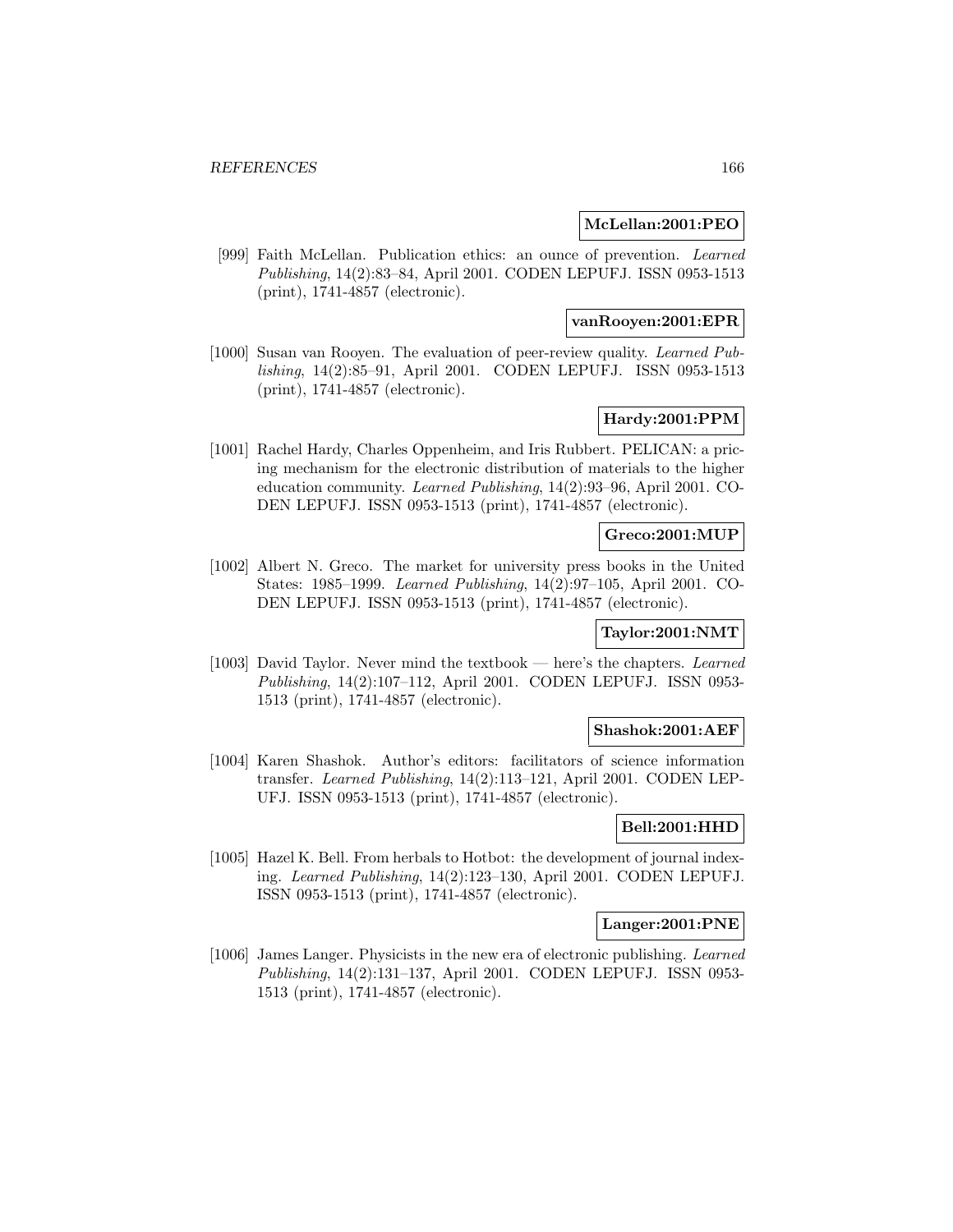#### **Kubota:2001:HEJ**

[1007] Teruzo Kubota. How are electronic journals and CD-ROMs being accepted in Japan? Learned Publishing, 14(2):139–143, April 2001. CO-DEN LEPUFJ. ISSN 0953-1513 (print), 1741-4857 (electronic).

# **Slowinski:2001:HFD**

[1008] F. Hill Slowinski and Patrick Bernuth. How 'free distribution' impacts your business model: is it really free? Learned Publishing, 14(2):144– 148, April 2001. CODEN LEPUFJ. ISSN 0953-1513 (print), 1741-4857 (electronic).

## **Williamson:2001:CCP**

[1009] Alex Williamson. COPE: Committee on Publication Ethics. Learned Publishing, 14(2):149–150, April 2001. CODEN LEPUFJ. ISSN 0953- 1513 (print), 1741-4857 (electronic).

## **Wood:2001:R**

[1010] Dee Wood. Reviews. Learned Publishing, 14(2):151–158, April 2001. CODEN LEPUFJ. ISSN 0953-1513 (print), 1741-4857 (electronic).

# **Anonymous:2001:DDb**

[1011] Anonymous. Diary dates. Learned Publishing, 14(2):159–160, April 2001. CODEN LEPUFJ. ISSN 0953-1513 (print), 1741-4857 (electronic).

## **Morris:2001:WSA**

[1012] Sally Morris. What's so special about not-for-profit publishers? Learned Publishing, 14(3):163–165, July 2001. CODEN LEPUFJ. ISSN 0953-1513 (print), 1741-4857 (electronic).

#### **Houghton:2001:CTE**

[1013] John W. Houghton. Crisis and transition: the economics of scholarly communication. Learned Publishing, 14(3):167–176, July 2001. CODEN LEPUFJ. ISSN 0953-1513 (print), 1741-4857 (electronic).

# **Rzepa:2001:NPP**

[1014] Henry S. Rzepa and Peter Murray-Rust. A new publishing paradigm: STM articles as part of the Semantic Web. Learned Publishing, 14(3): 177–182, July 2001. CODEN LEPUFJ. ISSN 0953-1513 (print), 1741- 4857 (electronic).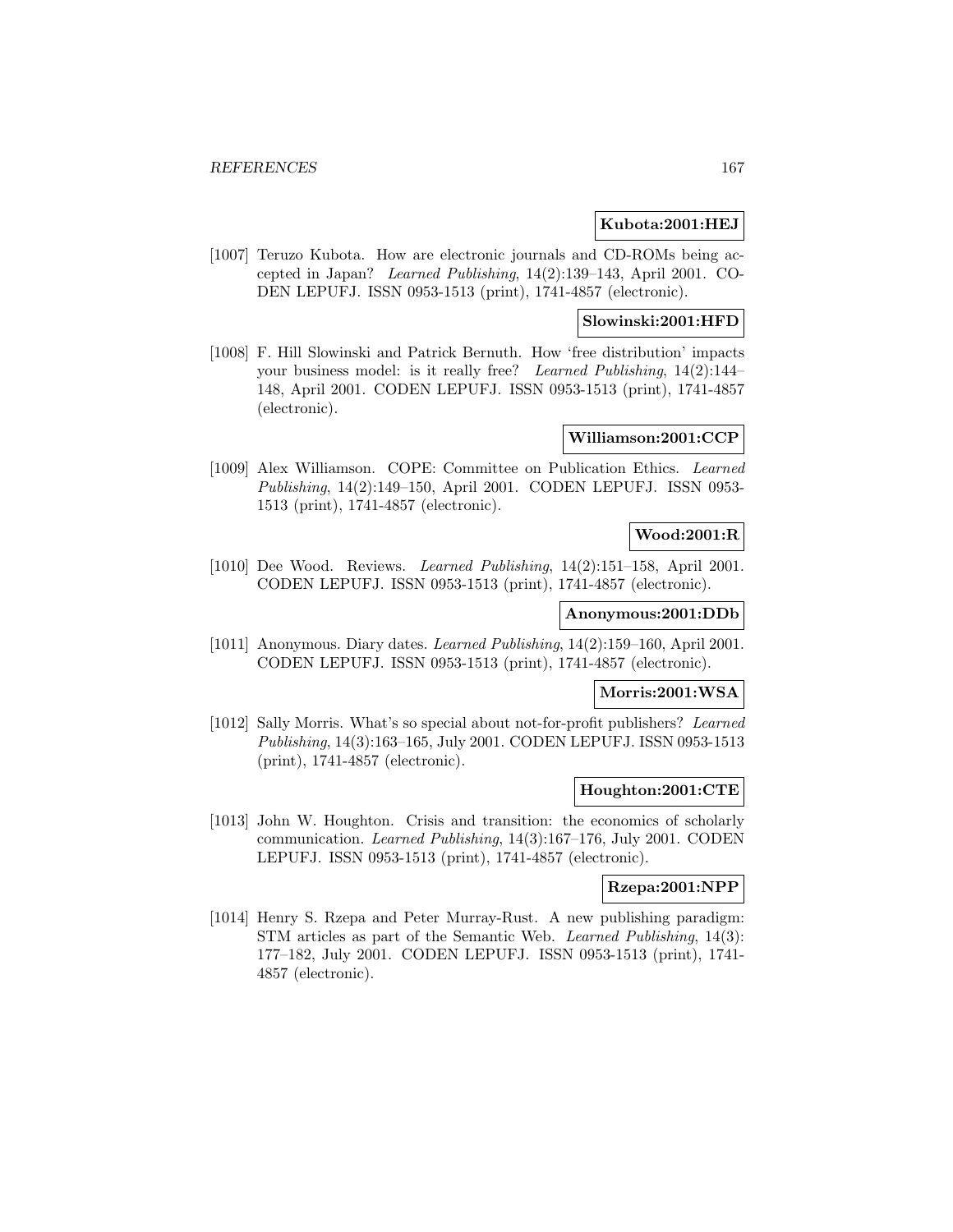## **Jones:2001:LIC**

[1015] Simon Jones. The links in the information chain. Learned Publishing, 14(3):183–188, July 2001. CODEN LEPUFJ. ISSN 0953-1513 (print), 1741-4857 (electronic).

# **Fowler:2001:PRP**

[1016] John Fowler. The publications of the Royal Pharmaceutical Society. Learned Publishing, 14(3):189–196, July 2001. CODEN LEPUFJ. ISSN 0953-1513 (print), 1741-4857 (electronic).

# **Klugkist:2001:VNV**

[1017] Alex C. Klugkist. Virtual and non-virtual realities: the changing roles of libraries and librarians. Learned Publishing, 14(3):197–204, July 2001. CODEN LEPUFJ. ISSN 0953-1513 (print), 1741-4857 (electronic).

#### **Oppenheim:2001:NDC**

[1018] Charles Oppenheim. The new Directive on copyright and related rights. Learned Publishing, 14(3):205–212, July 2001. CODEN LEPUFJ. ISSN 0953-1513 (print), 1741-4857 (electronic).

# **Fletcher:2001:GBB**

[1019] Lloyd Alan Fletcher. Going beyond the buzzword: what exactly is CRM? Learned Publishing, 14(3):213–222, July 2001. CODEN LEPUFJ. ISSN 0953-1513 (print), 1741-4857 (electronic).

#### **Kasdorf:2001:XR**

[1020] Bill Kasdorf. The XML revolution. Learned Publishing, 14(3):223–231, July 2001. CODEN LEPUFJ. ISSN 0953-1513 (print), 1741-4857 (electronic).

## **Cowhig:2001:EAJ**

[1021] Jerry Cowhig. Electronic article and journal usage statistics (EAJUS): proposal for an industry-wide standard. Learned Publishing, 14(3):233– 236, July 2001. CODEN LEPUFJ. ISSN 0953-1513 (print), 1741-4857 (electronic).

# **Wood:2001:BR**

[1022] Dee Wood and Michael Mabe. Book reviews. Learned Publishing, 14(3): 237–238, July 2001. CODEN LEPUFJ. ISSN 0953-1513 (print), 1741- 4857 (electronic).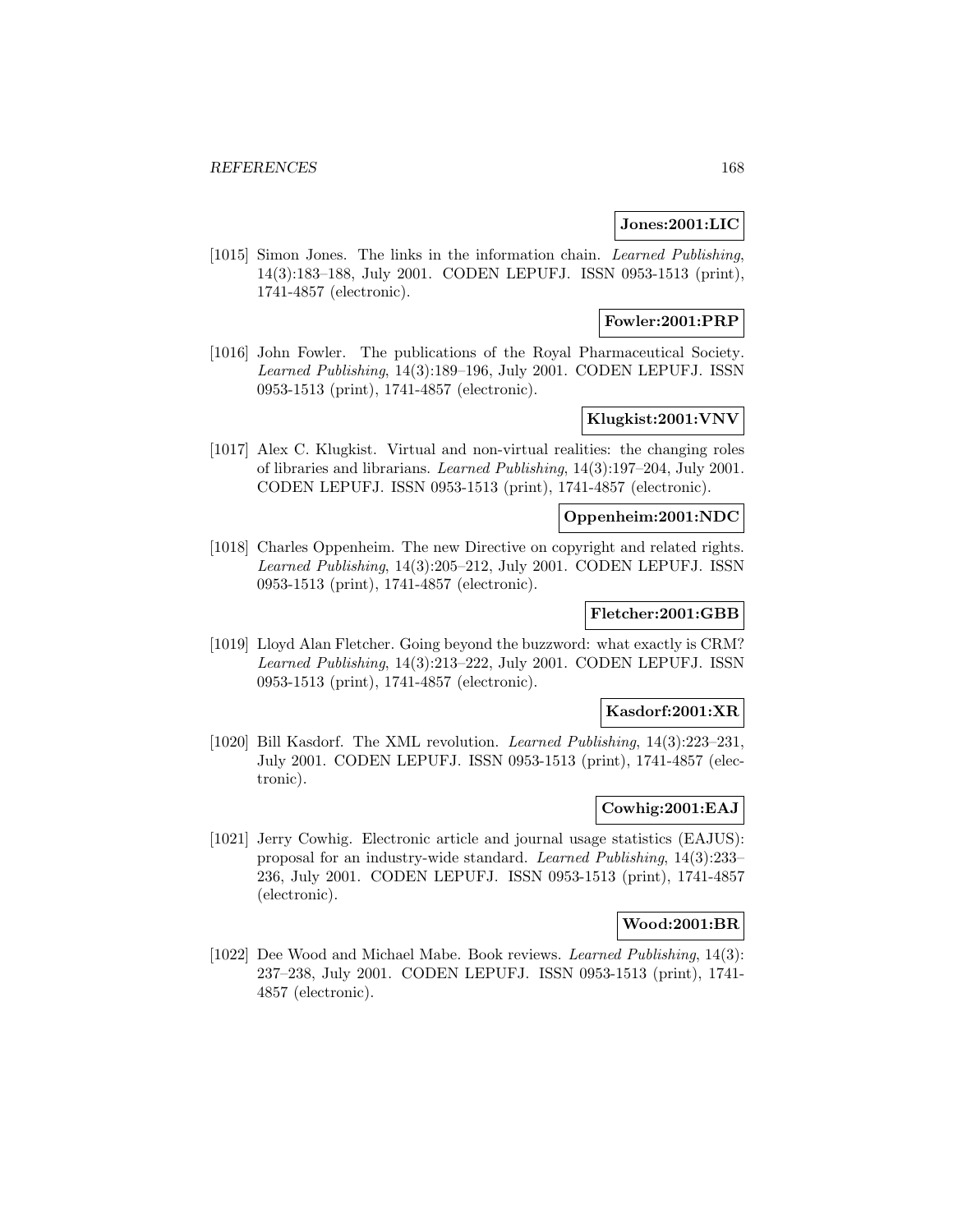# **Law:2001:UAC**

[1023] D. G. Law, M. R. Sheen, and R. L. Weedon. Universities and article copyright. Learned Publishing, 14(3):239–240, July 2001. CODEN LEPUFJ. ISSN 0953-1513 (print), 1741-4857 (electronic).

#### **Anonymous:2001:DDc**

[1024] Anonymous. Diary dates. Learned Publishing, 14(3):240–241, July 2001. CODEN LEPUFJ. ISSN 0953-1513 (print), 1741-4857 (electronic).

#### **Bennett:2001:EPN**

[1025] Liz Bennett. Electronic publishing in the new millennium. Learned Publishing, 14(4):243–246, October 2001. CODEN LEPUFJ. ISSN 0953-1513 (print), 1741-4857 (electronic).

# **Hames:2001:EBR**

[1026] Irene Hames. Editorial boards: realizing their potential. Learned Publishing, 14(4):247–256, October 2001. CODEN LEPUFJ. ISSN 0953-1513 (print), 1741-4857 (electronic).

# **Wager:2001:SPR**

[1027] Elizabeth Wager and Tom Jefferson. Shortcomings of peer review in biomedical journals. Learned Publishing, 14(4):257–263, October 2001. CODEN LEPUFJ. ISSN 0953-1513 (print), 1741-4857 (electronic).

# **Kircz:2001:NPE**

[1028] Joost G. Kircz. New practices for electronic publishing 1: Will the scientific paper keep its form? Learned Publishing, 14(4):265–272, October 2001. CODEN LEPUFJ. ISSN 0953-1513 (print), 1741-4857 (electronic).

## **Shum:2001:JIJ**

[1029] Simon Buckingham Shum and Tamara Sumner. JIME: an interactive journal for interactive media. Learned Publishing, 14(4):273–285, October 2001. CODEN LEPUFJ. ISSN 0953-1513 (print), 1741-4857 (electronic).

# **Inger:2001:IA**

[1030] Simon Inger. The importance of aggregators. Learned Publishing, 14 (4):287–290, October 2001. CODEN LEPUFJ. ISSN 0953-1513 (print), 1741-4857 (electronic).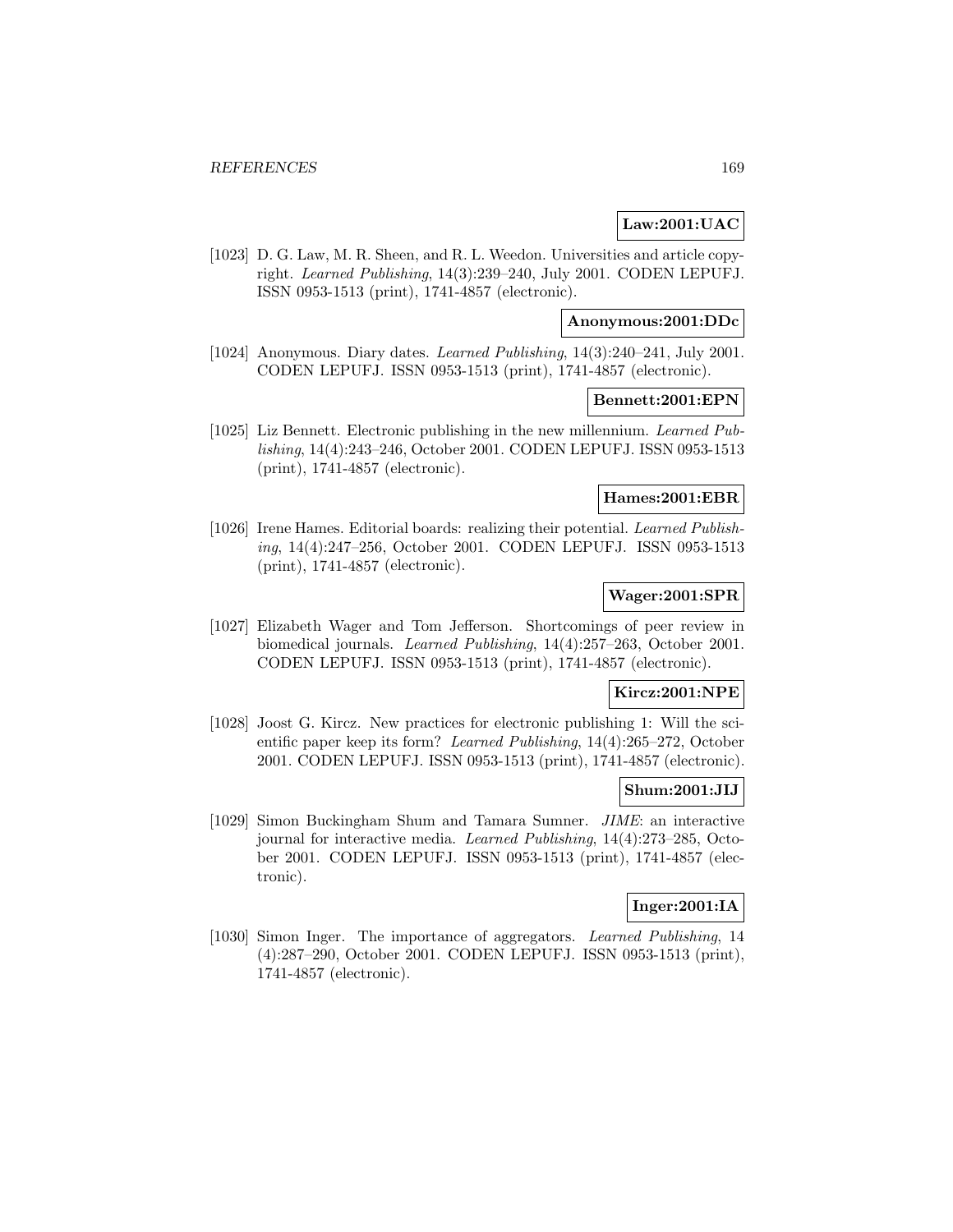#### **Evans:2001:WAD**

[1031] Michael Evans. Who's afraid of the Data Protection Act? Is the Data Protection Act 1998 a problem for journal publishers? Learned Publishing, 14(4):291–295, October 2001. CODEN LEPUFJ. ISSN 0953-1513 (print), 1741-4857 (electronic).

# **Walker:2001:WS**

[1032] Jenny Walker. What is SFX? Learned Publishing, 14(4):296–298, October 2001. CODEN LEPUFJ. ISSN 0953-1513 (print), 1741-4857 (electronic).

# **Shelock:2001:ALS**

[1033] Edwin Shelock. ALPSP and learned society publishing. Learned Publishing, 14(4):299–302, October 2001. CODEN LEPUFJ. ISSN 0953-1513 (print), 1741-4857 (electronic).

#### **Albert:2001:WNP**

[1034] Tim Albert. Who needs personal development? Learned Publishing, 14 (4):302–303, October 2001. CODEN LEPUFJ. ISSN 0953-1513 (print), 1741-4857 (electronic).

# **Harris:2001:HBN**

[1035] Lesley Ellen Harris. How to be a better negotiator in the digital realm. Learned Publishing, 14(4):303–306, October 2001. CODEN LEPUFJ. ISSN 0953-1513 (print), 1741-4857 (electronic).

## **Watkinson:2001:BR**

[1036] Anthony Watkinson, Judy Watkins, Alastair Dryburgh, Hazel Bell, and Susan Hezlet. Book reviews. Learned Publishing, 14(4):307–311, October 2001. CODEN LEPUFJ. ISSN 0953-1513 (print), 1741-4857 (electronic).

#### **Watkinson:2001:LE**

[1037] Anthony Watkinson. Letter to the Editor. Learned Publishing, 14(4): 313–314, October 2001. CODEN LEPUFJ. ISSN 0953-1513 (print), 1741-4857 (electronic).

### **Anonymous:2001:DDd**

[1038] Anonymous. Diary dates. Learned Publishing, 14(4):315–316, October 2001. CODEN LEPUFJ. ISSN 0953-1513 (print), 1741-4857 (electronic).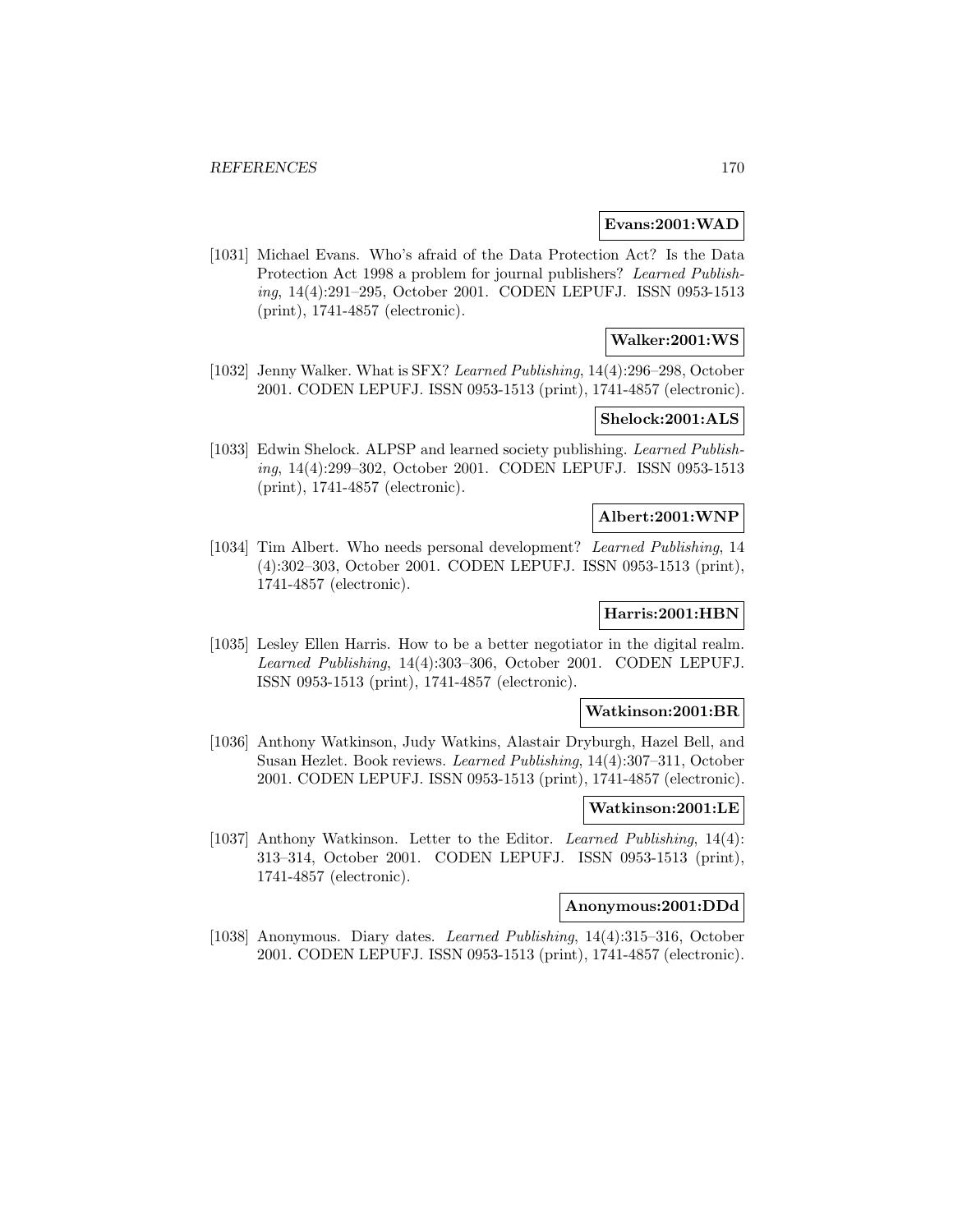#### **Anonymous:2001:LPV**

[1039] Anonymous. *Learned Publishing* vol. 14, 2001. *Learned Publishing*, 14 (4):317–320, October 2001. CODEN LEPUFJ. ISSN 0953-1513 (print), 1741-4857 (electronic).

# **Fox:2002:AEP**

[1040] Peter Fox. Archiving of electronic publications — some thoughts on cost. Learned Publishing, 15(1):3–5, January 2002. CODEN LEPUFJ. ISSN 0953-1513 (print), 1741-4857 (electronic).

# **Odlyzko:2002:RES**

[1041] Andrew Odlyzko. The rapid evolution of scholarly communication. Learned Publishing, 15(1):7–19, January 2002. CODEN LEPUFJ. ISSN 0953-1513 (print), 1741-4857 (electronic). See response [1066].

## **Pullinger:2002:ILD**

[1042] David Pullinger. Instant linking — delayed use: setting provider expectations. Learned Publishing, 15(1):21–25, January 2002. CODEN LEPUFJ. ISSN 0953-1513 (print), 1741-4857 (electronic).

# **Kircz:2002:NPE**

[1043] Joost G. Kircz. New practices for electronic publishing 2: New forms of the scientific paper. Learned Publishing, 15(1):27–32, January 2002. CODEN LEPUFJ. ISSN 0953-1513 (print), 1741-4857 (electronic).

# **Kaser:2002:GIA**

[1044] Richard T. Kaser. Getting it! The added value of helping users find information. Learned Publishing, 15(1):33–42, January 2002. CODEN LEPUFJ. ISSN 0953-1513 (print), 1741-4857 (electronic).

#### **Goodman:2002:YPP**

[1045] David Goodman. A year without print at Princeton, and what we plan next. Learned Publishing, 15(1):43–50, January 2002. CODEN LEPUFJ. ISSN 0953-1513 (print), 1741-4857 (electronic).

## **Rosenberg:2002:AJO**

[1046] Diana Rosenberg. African Journals Online: improving awareness and access. Learned Publishing, 15(1):51–57, January 2002. CODEN LEPUFJ. ISSN 0953-1513 (print), 1741-4857 (electronic).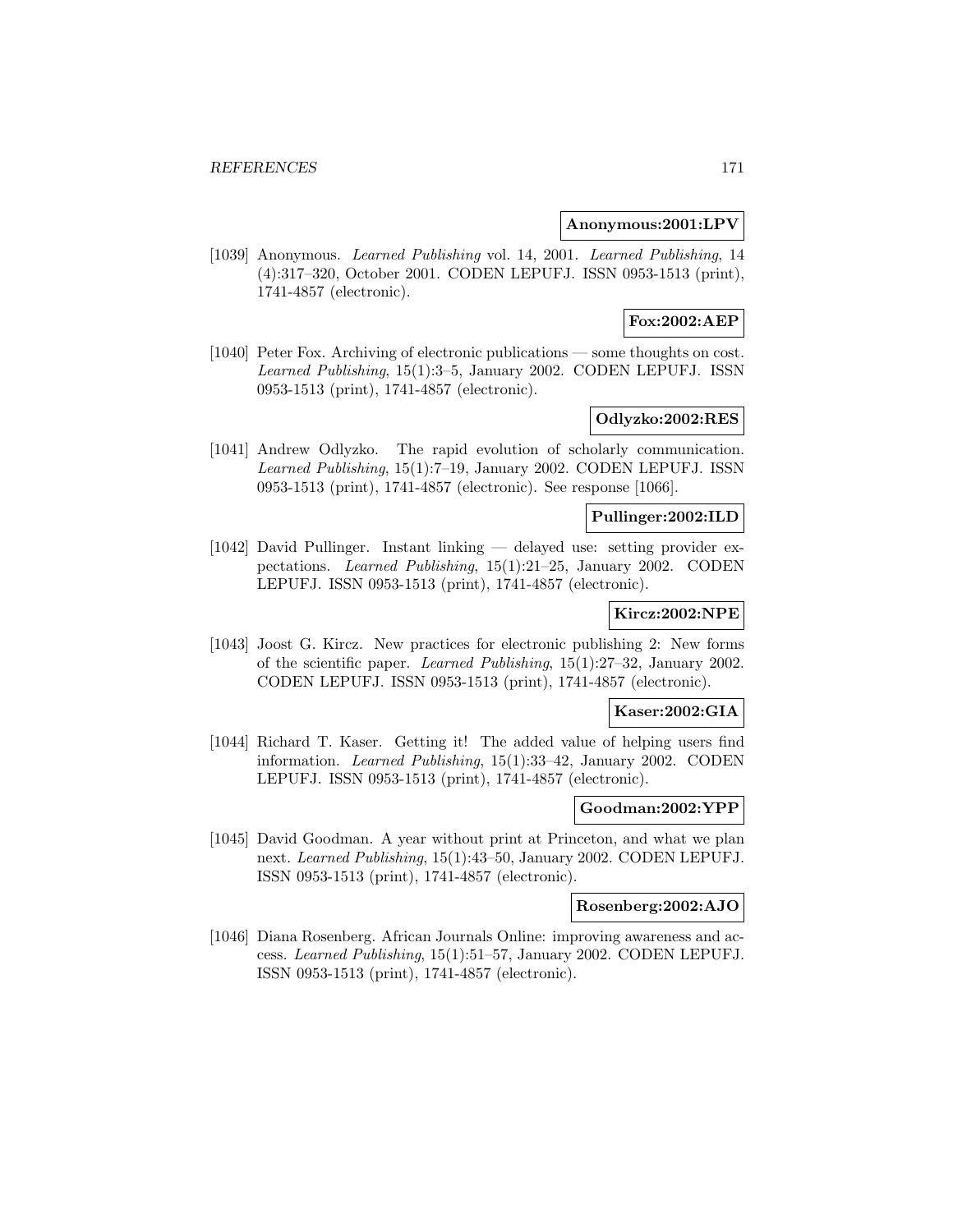#### **Yuehong:2002:JZU**

[1047] Zhang Yuehong (Helen). Journal of Zhejiang University (SCIENCE): a new journal for the 21st century. Learned Publishing, 15(1):59–62, January 2002. CODEN LEPUFJ. ISSN 0953-1513 (print), 1741-4857 (electronic).

# **Dorner:2002:AD**

[1048] Jane Dorner. Authors and e-delivery. Learned Publishing, 15(1):63–68, January 2002. CODEN LEPUFJ. ISSN 0953-1513 (print), 1741-4857 (electronic).

# **Naylor:2002:SDM**

[1049] Bernard Naylor. Size does matter. Learned Publishing, 15(1):69–70, January 2002. CODEN LEPUFJ. ISSN 0953-1513 (print), 1741-4857 (electronic).

#### **Fraser:2002:BR**

[1050] Ron Fraser, Michael Mabe, and Anthony Watkinson. Book reviews. Learned Publishing, 15(1):71–74, January 2002. CODEN LEPUFJ. ISSN 0953-1513 (print), 1741-4857 (electronic).

# **Welham:2002:WSA**

[1051] Robert Welham and Sue Thorn. What's so special about not-for-profit publishers? Learned Publishing, 15(1):75–77, January 2002. CODEN LEPUFJ. ISSN 0953-1513 (print), 1741-4857 (electronic).

#### **Anonymous:2002:DDa**

[1052] Anonymous. Diary dates. Learned Publishing, 15(1):79–80, January 2002. CODEN LEPUFJ. ISSN 0953-1513 (print), 1741-4857 (electronic).

#### **Rowland:2002:WDU**

[1053] Fytton Rowland. What do users want? Learned Publishing, 15(2):83– 84, April 2002. CODEN LEPUFJ. ISSN 0953-1513 (print), 1741-4857 (electronic).

# **Anderson:2002:UA**

[1054] Kent Anderson. The useful archive. Learned Publishing, 15(2):85–89, April 2002. CODEN LEPUFJ. ISSN 0953-1513 (print), 1741-4857 (electronic).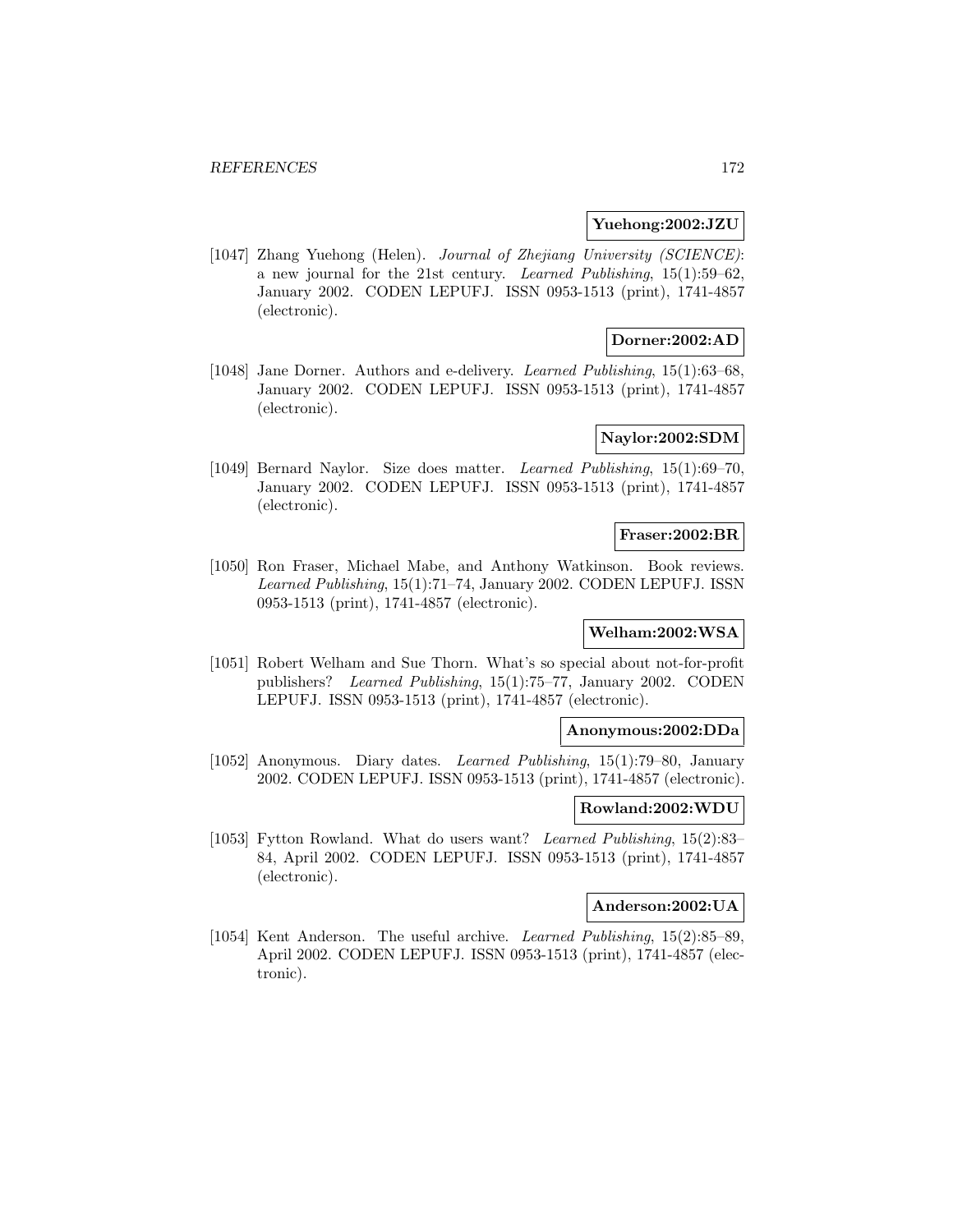#### **Silver:2002:PSK**

[1055] Keith Silver. Pressing the 'send' key — preferential journal access in developing countries. Learned Publishing, 15(2):91–98, April 2002. CODEN LEPUFJ. ISSN 0953-1513 (print), 1741-4857 (electronic).

## **Breaks:2002:BHL**

[1056] Michael Breaks. Building the hybrid library: a review of UK activities. Learned Publishing, 15(2):99–107, April 2002. CODEN LEPUFJ. ISSN 0953-1513 (print), 1741-4857 (electronic).

# **Berin:2002:UJT**

[1057] Andrew Berin. Unbundled journals: trying to predict the future. Learned Publishing, 15(2):109–112, April 2002. CODEN LEPUFJ. ISSN 0953- 1513 (print), 1741-4857 (electronic).

## **Dryburgh:2002:TNS**

[1058] Alastair Dryburgh. There is no such thing as a product. Learned Publishing, 15(2):113–116, April 2002. CODEN LEPUFJ. ISSN 0953-1513 (print), 1741-4857 (electronic).

# **Crawford:2002:FER**

[1059] Walt Crawford. Free electronic refereed journals: getting past the arc of enthusiasm. Learned Publishing, 15(2):117–123, April 2002. CODEN LEPUFJ. ISSN 0953-1513 (print), 1741-4857 (electronic).

#### **McElroy:2002:DEJ**

[1060] Emily McElroy. Dos and don'ts for electronic journal management: some advice to publishers. Learned Publishing, 15(2):125–128, April 2002. CO-DEN LEPUFJ. ISSN 0953-1513 (print), 1741-4857 (electronic).

#### **Montgomery:2002:PEM**

[1061] Carol Hansen Montgomery. Print to electronic: measuring the operational and economic implications of an electronic journal collection. Learned Publishing, 15(2):129–136, April 2002. CODEN LEPUFJ. ISSN 0953-1513 (print), 1741-4857 (electronic).

#### **Wiseman:2002:DCS**

[1062] Leanne Wiseman. Digital copying and the statutory licences in Australian universities. Learned Publishing, 15(2):137–147, April 2002. CO-DEN LEPUFJ. ISSN 0953-1513 (print), 1741-4857 (electronic).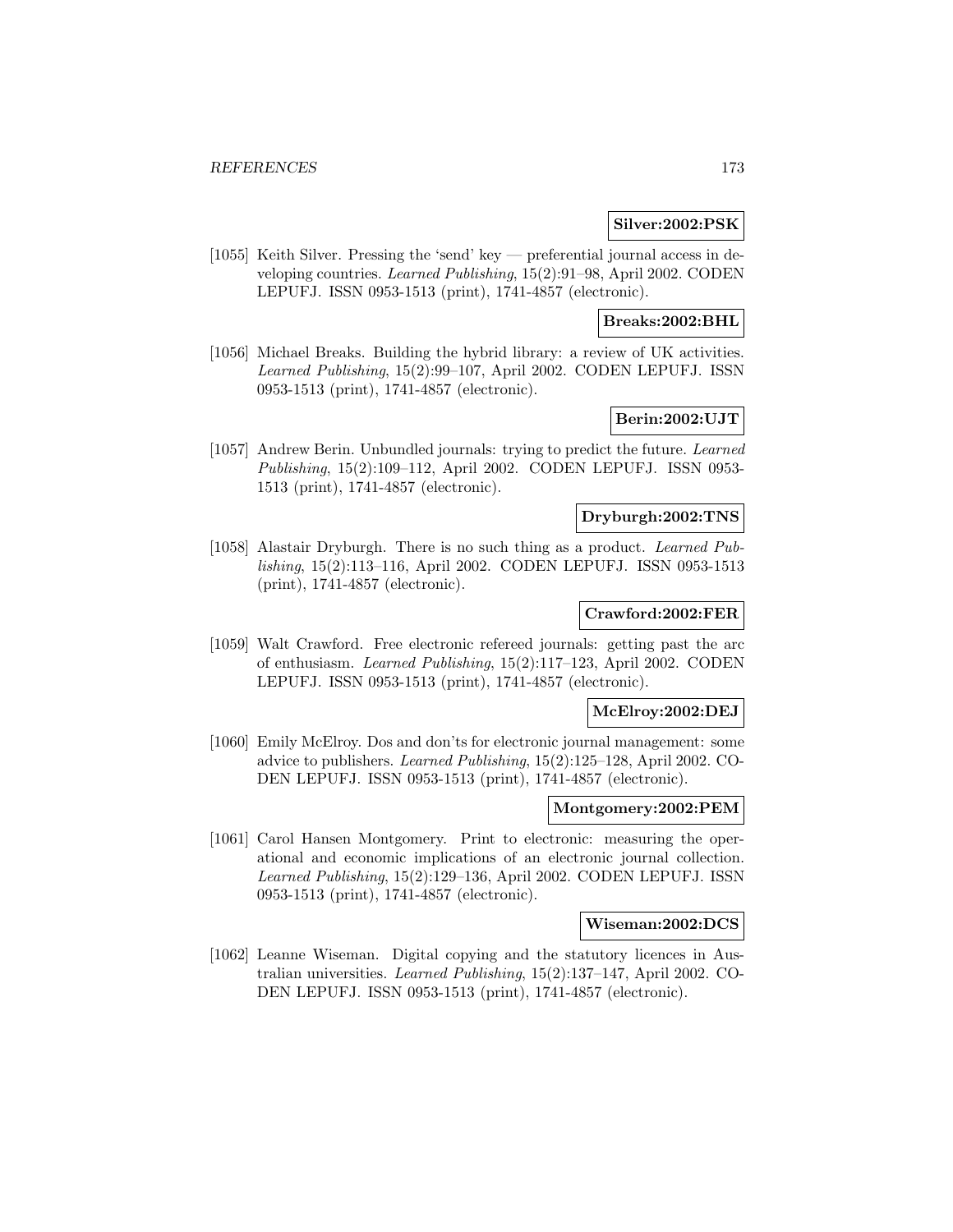#### **Yuehong:2002:ELA**

[1063] Zhang Yuehong (Helen), Wang Sen, and Li Jiang. The English-language academic journals of China: trends and developments. Learned Publishing, 15(2):149–151, April 2002. CODEN LEPUFJ. ISSN 0953-1513 (print), 1741-4857 (electronic).

# **Carim:2002:SKH**

[1064] Lara Carim. Serial killers: how great is the e-print threat to periodicals publishers? Learned Publishing, 15(2):153–155, April 2002. CODEN LEPUFJ. ISSN 0953-1513 (print), 1741-4857 (electronic).

# **Tolson:2002:JTA**

[1065] Jill Tolson. Jill Tolson appointed as Business Manager. Learned Publishing, 15(2):157, April 2002. CODEN LEPUFJ. ISSN 0953-1513 (print), 1741-4857 (electronic).

#### **Hauptman:2002:RAO**

[1066] Robert Hauptman. A response to Andrew Odlyzko. Learned Publishing, 15(2):158, April 2002. CODEN LEPUFJ. ISSN 0953-1513 (print), 1741- 4857 (electronic). See [1041].

#### **Anonymous:2002:DDb**

[1067] Anonymous. Diary dates. Learned Publishing, 15(2):159–161, April 2002. CODEN LEPUFJ. ISSN 0953-1513 (print), 1741-4857 (electronic).

# **Cox:2002:VPO**

[1068] John Cox. Valuing and protecting our intellectual property: the lifeblood of our business. Learned Publishing, 15(3):163–164, July 2002. CODEN LEPUFJ. ISSN 0953-1513 (print), 1741-4857 (electronic).

#### **Baldwin:2002:DCU**

[1069] Christine Baldwin. Delivering content to universities and colleges: JISC's new information environment. Learned Publishing, 15(3):165–174, July 2002. CODEN LEPUFJ. ISSN 0953-1513 (print), 1741-4857 (electronic).

### **Cerdeira:2002:EDS**

[1070] Hilda A. Cerdeira. eJournals Delivery Service: an email to Internet experiment. Learned Publishing, 15(3):175–178, July 2002. CODEN LEPUFJ. ISSN 0953-1513 (print), 1741-4857 (electronic).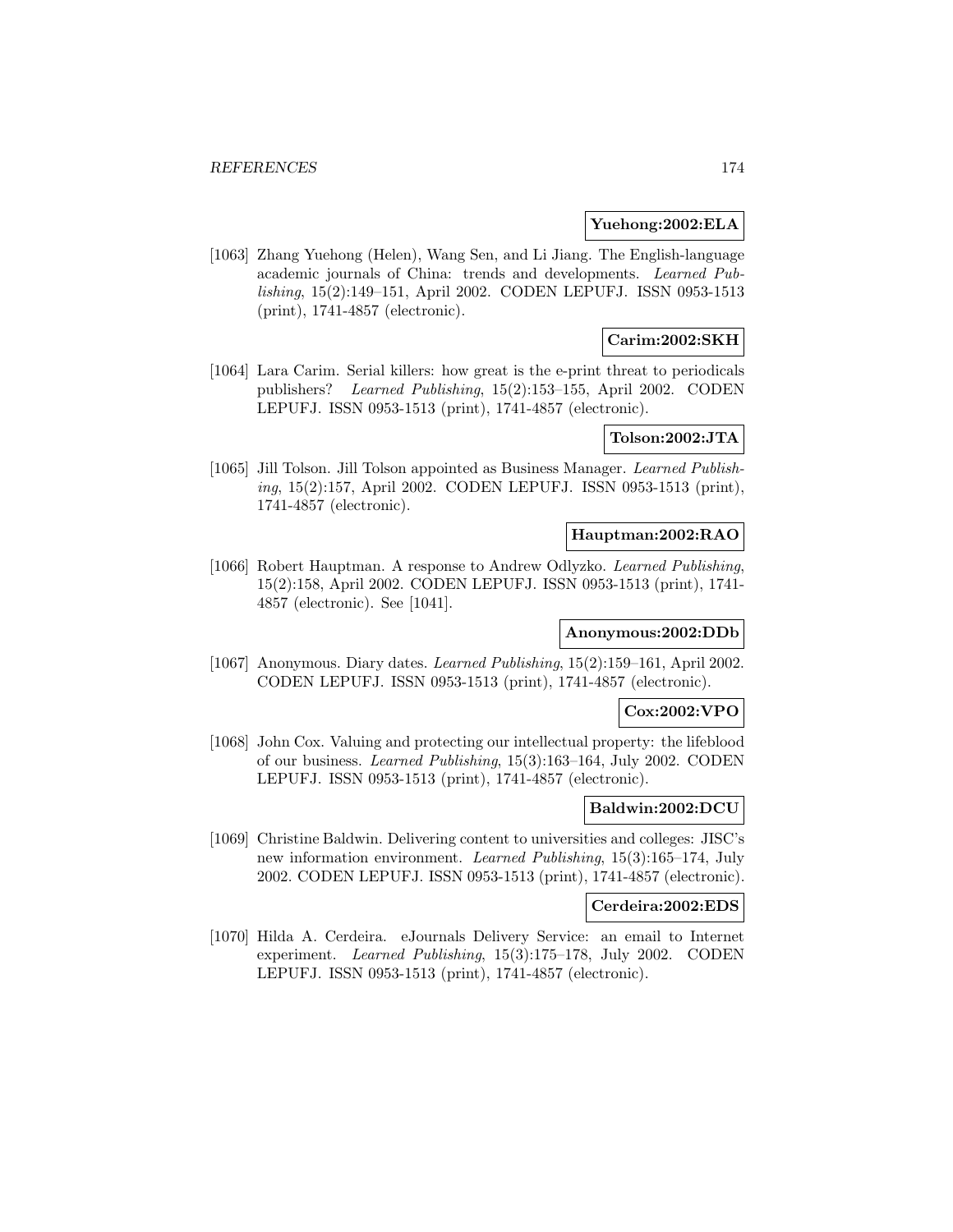#### **Rusch-Feja:2002:OAI**

[1071] Diann Rusch-Feja. The Open Archives Initiative and the OAI Protocol for Metadata Harvesting: rapidly forming a new tier in the scholarly communication infrastructure. Learned Publishing, 15(3):179–186, July 2002. CODEN LEPUFJ. ISSN 0953-1513 (print), 1741-4857 (electronic).

## **Sisler:2002:OUP**

[1072] William P. Sisler. One university press. Learned Publishing, 15(3):187– 192, July 2002. CODEN LEPUFJ. ISSN 0953-1513 (print), 1741-4857 (electronic).

## **Finkelstein:2002:SAP**

[1073] David Finkelstein, Sarah Bromage, and Alistair McCleery. Scottish Archive of Print and Publishing History Records. Learned Publishing, 15(3):193–197, July 2002. CODEN LEPUFJ. ISSN 0953-1513 (print), 1741-4857 (electronic).

# **Ginn:2002:CPM**

[1074] Claire Ginn. Calculating pricing models choices: rising to the challenge. Learned Publishing, 15(3):199–203, July 2002. CODEN LEPUFJ. ISSN 0953-1513 (print), 1741-4857 (electronic).

# **KHEC:2002:OCP**

[1075] The Knight Higher Education Collaborative. Op. cit.: publishing in the humanities and social sciences. Learned Publishing, 15(3):205–216, July 2002. CODEN LEPUFJ. ISSN 0953-1513 (print), 1741-4857 (electronic).

#### **Gedye:2002:NSR**

[1076] Richard Gedye. Non-subscription revenue as a source of income. Learned Publishing, 15(3):217–220, July 2002. CODEN LEPUFJ. ISSN 0953-1513 (print), 1741-4857 (electronic).

# **Worlock:2002:EJU**

[1077] Kate Worlock. Electronic journals: user realities — the truth about content usage among the STM community. Learned Publishing, 15(3): 223–226, July 2002. CODEN LEPUFJ. ISSN 0953-1513 (print), 1741- 4857 (electronic).

#### **Tenopir:2002:BR**

[1078] Carol Tenopir, Anthony Watkinson, Jill Membrey, and Andrea Powell. Book reviews. Learned Publishing, 15(3):227–230, July 2002. CODEN LEPUFJ. ISSN 0953-1513 (print), 1741-4857 (electronic).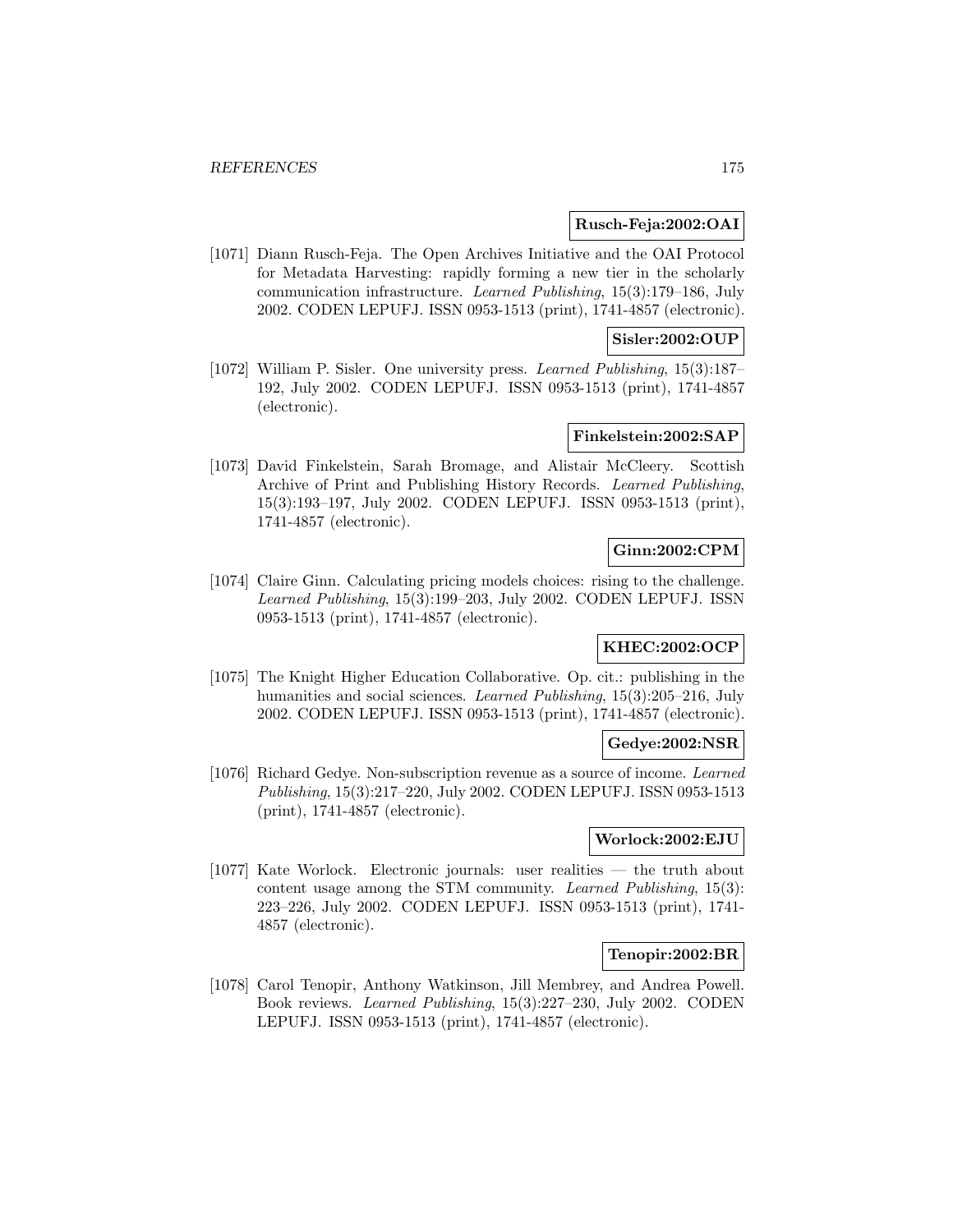## **Ewing:2002:DC**

[1079] John H. Ewing. In defense of caution. Learned Publishing, 15(3):231– 233, July 2002. CODEN LEPUFJ. ISSN 0953-1513 (print), 1741-4857 (electronic).

## **Richards:2002:IAM**

[1080] Julian D. Richards. Internet Archaeology and the myth of free publication. Learned Publishing, 15(3):233–234, July 2002. CODEN LEPUFJ. ISSN 0953-1513 (print), 1741-4857 (electronic).

# **Albert:2002:WDY**

[1081] Tim Albert. A writer's diary in the year 2015. Learned Publishing, 15(3):234–235, July 2002. CODEN LEPUFJ. ISSN 0953-1513 (print), 1741-4857 (electronic).

## **Powell:2002:NSR**

[1082] Andrea Powell. Non-subscription revenue as a source of income. Learned Publishing, 15(3):238, July 2002. CODEN LEPUFJ. ISSN 0953-1513 (print), 1741-4857 (electronic).

## **Morgan:2002:FER**

[1083] Cliff Morgan and Walt Crawford. Free electronic refereed journals. Learned Publishing, 15(3):238–239, July 2002. CODEN LEPUFJ. ISSN 0953-1513 (print), 1741-4857 (electronic).

#### **Taylor:2002:OJM**

[1084] Ian Taylor. Opening the journals market in China. Learned Publishing, 15 (4):243–245, October 2002. CODEN LEPUFJ. ISSN 0953-1513 (print), 1741-4857 (electronic).

#### **Rowland:2002:PRP**

[1085] Fytton Rowland. The peer-review process. Learned Publishing, 15(4): 247–258, October 2002. CODEN LEPUFJ. ISSN 0953-1513 (print), 1741-4857 (electronic).

# **Tenopir:2002:RBE**

[1086] Carol Tenopir and Donald W. King. Reading behaviour and electronic journals. Learned Publishing, 15(4):259–265, October 2002. CODEN LEPUFJ. ISSN 0953-1513 (print), 1741-4857 (electronic).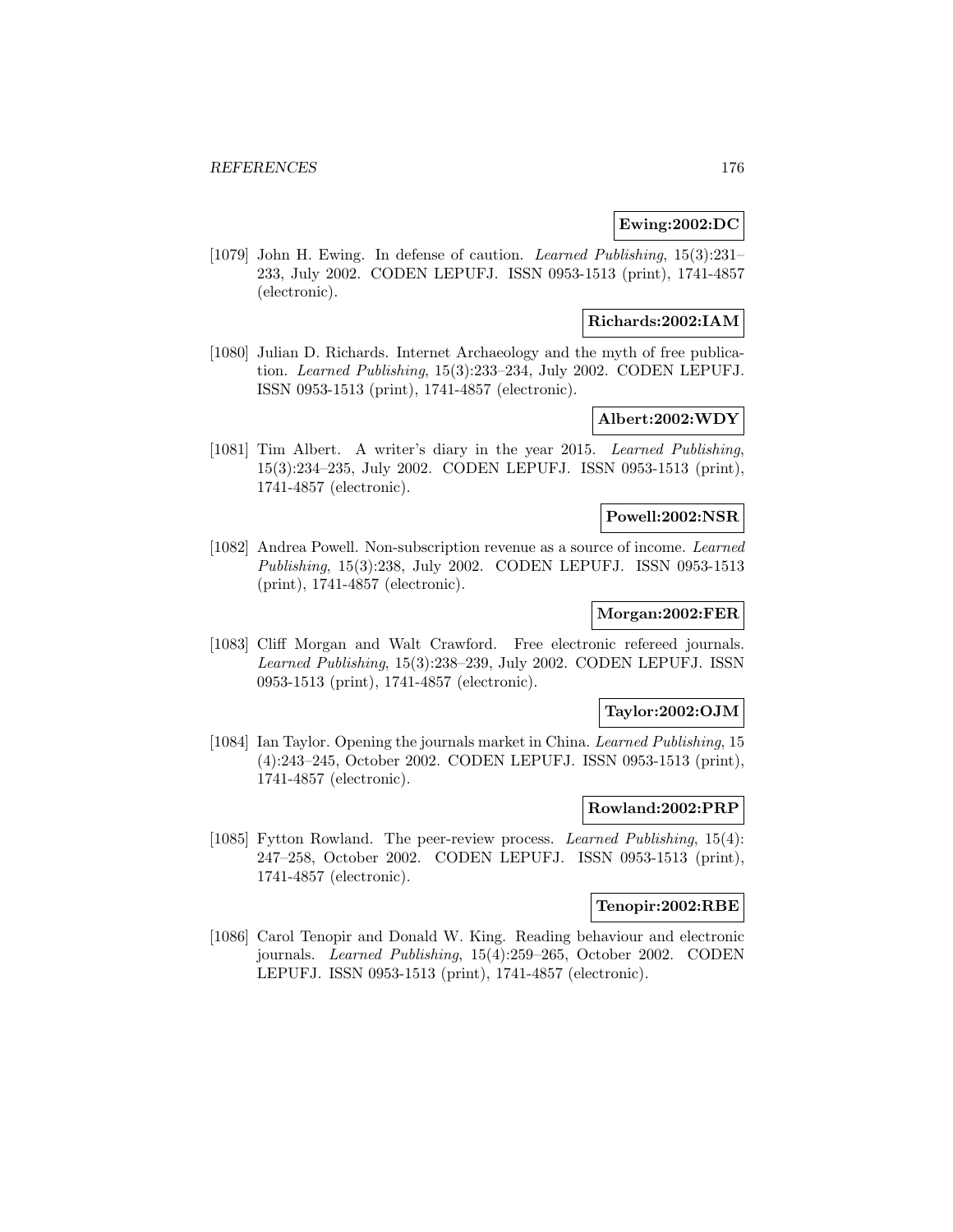#### **Powell:2002:LFT**

[1087] Andrea Powell. Linking to full text: the secondary publisher's perspective. Learned Publishing, 15(4):267–272, October 2002. CODEN LEP-UFJ. ISSN 0953-1513 (print), 1741-4857 (electronic).

# **Cox:2002:PPR**

[1088] Brian Cox. The Pergamon phenomenon 1951–1991: Robert Maxwell and scientific publishing. Learned Publishing, 15(4):273–278, October 2002. CODEN LEPUFJ. ISSN 0953-1513 (print), 1741-4857 (electronic).

# **Walker:2002:TSS**

[1089] Thomas J. Walker. Two societies show how to profit by providing free access. Learned Publishing, 15(4):279–284, October 2002. CODEN LEP-UFJ. ISSN 0953-1513 (print), 1741-4857 (electronic).

## **Harwood:2002:YWL**

[1090] Paul Harwood. You are the weakest link — goodbye: serving the information-hungry corporate end-user. Learned Publishing, 15(4):285– 290, October 2002. CODEN LEPUFJ. ISSN 0953-1513 (print), 1741- 4857 (electronic).

# **Albert:2002:MJP**

[1091] Tim Albert and Alex Williamson. Medical journal publishing: one culture or several? Learned Publishing, 15(4):291–296, October 2002. CO-DEN LEPUFJ. ISSN 0953-1513 (print), 1741-4857 (electronic).

#### **Bawden:2002:PLD**

[1092] David Bawden and Lyn Robinson. Promoting literacy in a digital age: approaches to training for information literacy. Learned Publishing, 15 (4):297–301, October 2002. CODEN LEPUFJ. ISSN 0953-1513 (print), 1741-4857 (electronic).

## **Kenneway:2002:INJ**

[1093] Melinda Kenneway, Pam Sutherland, and Samuel C. Williamson. Introducing a new journals subscription system: the agony and the ecstasy. Learned Publishing, 15(4):302–306, October 2002. CODEN LEPUFJ. ISSN 0953-1513 (print), 1741-4857 (electronic).

#### **Watkinson:2002:BR**

[1094] Anthony Watkinson, J. D. Lee, Anthony Watkinson, and Kurt Paulus. Book reviews. Learned Publishing, 15(4):307–312, October 2002. CO-DEN LEPUFJ. ISSN 0953-1513 (print), 1741-4857 (electronic).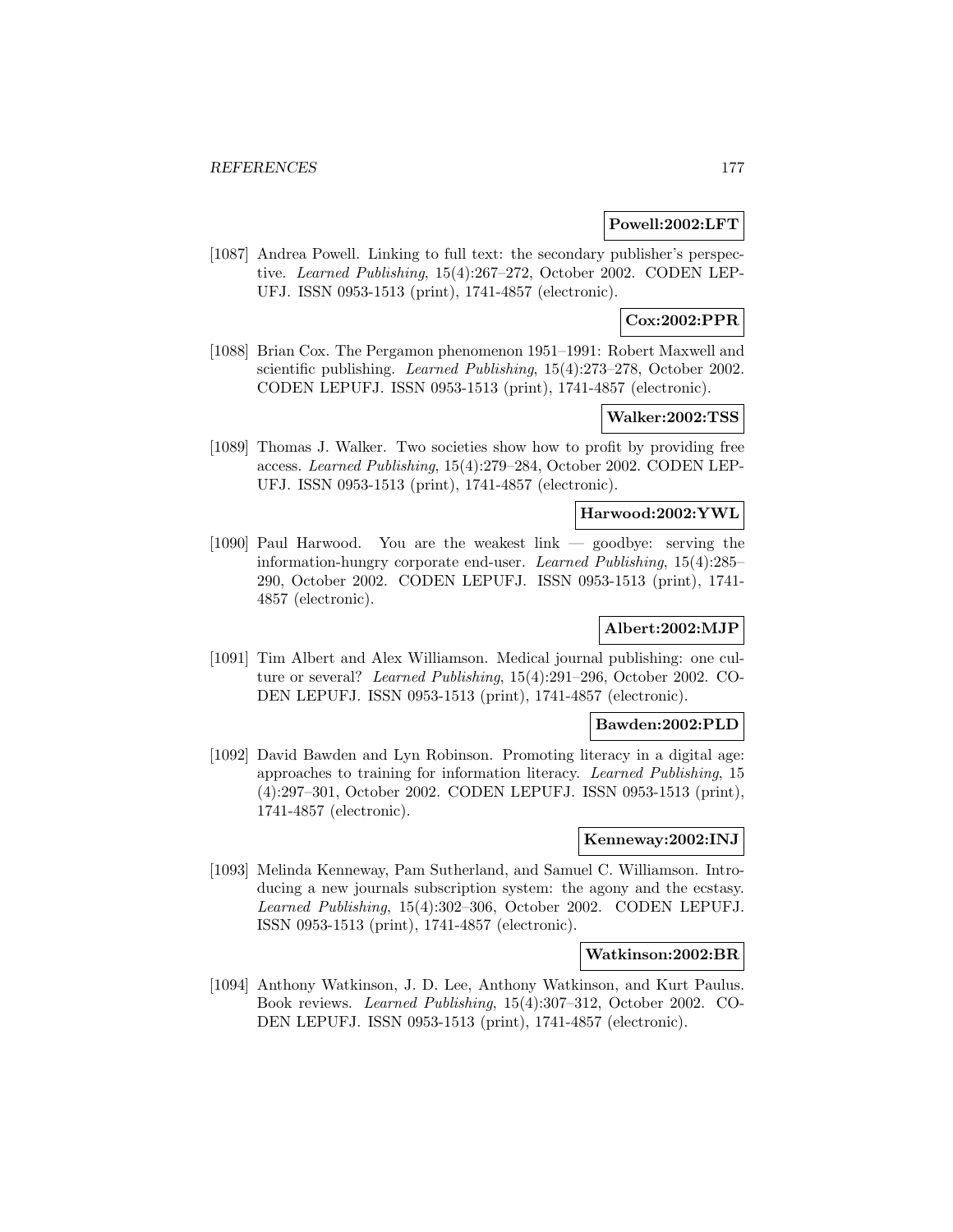#### **Jones:2002:JPO**

[1095] Ruth Jones. Journals e-publishing: outsourced solutions for professional, scholarly and society publishers. Learned Publishing, 15(4):313–314, October 2002. CODEN LEPUFJ. ISSN 0953-1513 (print), 1741-4857 (electronic).

# **Doyle:2002:HPP**

[1096] Mark Doyle. How to profit by providing free access. Learned Publishing, 15(4):315, October 2002. CODEN LEPUFJ. ISSN 0953-1513 (print), 1741-4857 (electronic).

# **Anonymous:2002:CC**

[1097] Anonymous. Copyright corner. Learned Publishing, 15(4):317, October 2002. CODEN LEPUFJ. ISSN 0953-1513 (print), 1741-4857 (electronic).

# **Benjamin:2002:EA**

[1098] Michele Benjamin. Editorial acknowledgement. Learned Publishing, 15 (4):318, October 2002. CODEN LEPUFJ. ISSN 0953-1513 (print), 1741- 4857 (electronic).

#### **Anonymous:2002:LPO**

[1099] Anonymous. Learned Publishing online — pricing for 2003. Learned Publishing, 15(4):319, October 2002. CODEN LEPUFJ. ISSN 0953-1513 (print), 1741-4857 (electronic).

#### **Powell:2003:GE**

[1100] Andrea Powell. Guest editorial. Learned Publishing, 16(1):3–4, January 2003. CODEN LEPUFJ. ISSN 0953-1513 (print), 1741-4857 (electronic).

# **Welham:2003:E**

[1101] Robert Welham. Editorial. Learned Publishing, 16(1):5, January 2003. CODEN LEPUFJ. ISSN 0953-1513 (print), 1741-4857 (electronic).

#### **Waltham:2003:CRP**

[1102] Mary Waltham. Challenges to the role of publishers. Learned Publishing, 16(1):7–14, January 2003. CODEN LEPUFJ. ISSN 0953-1513 (print), 1741-4857 (electronic).

#### **Williamson:2003:WWH**

[1103] Alex Williamson. What will happen to peer review? Learned Publishing, 16(1):15–20, January 2003. CODEN LEPUFJ. ISSN 0953-1513 (print), 1741-4857 (electronic).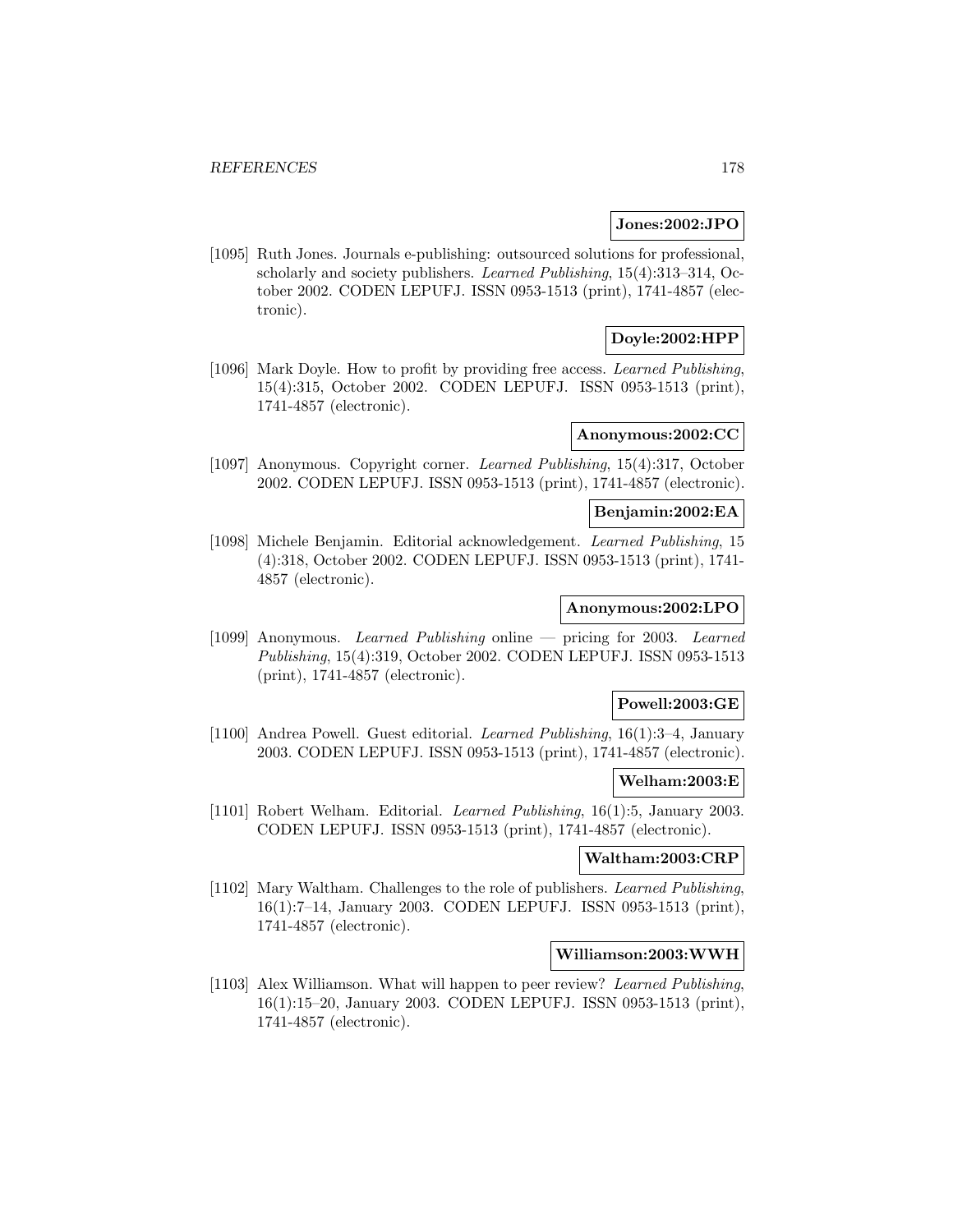#### **Lagnado:2003:PWA**

[1104] Max Lagnado. Professional writing assistance: effects on biomedical publishing. Learned Publishing, 16(1):21–27, January 2003. CODEN LEPUFJ. ISSN 0953-1513 (print), 1741-4857 (electronic).

# **Swan:2003:AEP**

[1105] Alma Swan and Sheridan Brown. Authors and electronic publishing: what authors want from the new technology. Learned Publishing, 16 (1):28–33, January 2003. CODEN LEPUFJ. ISSN 0953-1513 (print), 1741-4857 (electronic).

# **Klein:2003:LNO**

[1106] Donald Klein and Mark Ware. E-learning: new opportunities in continuing professional development. Learned Publishing, 16(1):34–46, January 2003. CODEN LEPUFJ. ISSN 0953-1513 (print), 1741-4857 (electronic).

#### **Kohl:2003:CLV**

[1107] David Kohl. Consortial licensing vs. tradition: breaking up is hard to do. Learned Publishing, 16(1):47–53, January 2003. CODEN LEPUFJ. ISSN 0953-1513 (print), 1741-4857 (electronic).

## **Pearce:2003:EAS**

[1108] Carole Pearce. Editing an African scholarly journal. Learned Publishing, 16(1):54–60, January 2003. CODEN LEPUFJ. ISSN 0953-1513 (print), 1741-4857 (electronic).

## **Gilchrist:2003:TRO**

[1109] Alan Gilchrist. Text retrieval: an overview. Learned Publishing, 16(1): 61–69, January 2003. CODEN LEPUFJ. ISSN 0953-1513 (print), 1741- 4857 (electronic).

## **Taylor:2003:BAM**

[1110] David Taylor. E-books and the academic market: the emerging supply chain. Learned Publishing, 16(1):70–73, January 2003. CODEN LEP-UFJ. ISSN 0953-1513 (print), 1741-4857 (electronic).

#### **Dryburgh:2003:OAJ**

[1111] Alastair Dryburgh. Open-access journals — nice idea, shame about the numbers? Learned Publishing, 16(1):75–76, January 2003. CODEN LEPUFJ. ISSN 0953-1513 (print), 1741-4857 (electronic).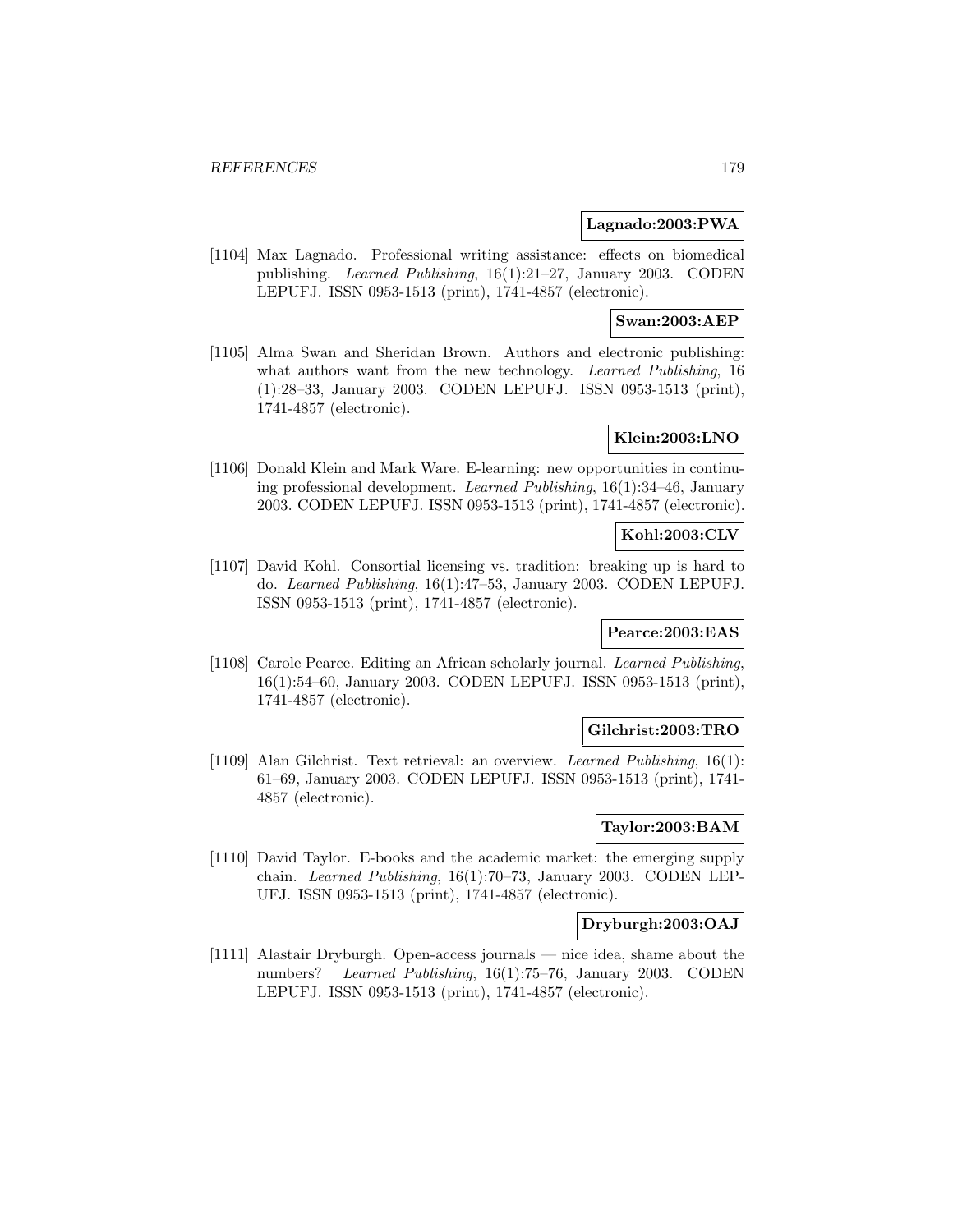#### **Batchelor:2003:BR**

[1112] Matthew Batchelor, Jane Moody, and Matthew Batchelor. Book reviews. Learned Publishing, 16(1):77–80, January 2003. CODEN LEPUFJ. ISSN 0953-1513 (print), 1741-4857 (electronic).

## **Morris:2003:OS**

[1113] Sally Morris. Open sesame? Learned Publishing, 16(2):83–84, April 2003. CODEN LEPUFJ. ISSN 0953-1513 (print), 1741-4857 (electronic).

# **Watts:2003:DSE**

[1114] Louise Watts. Document supply: the evolving needs of the library. Learned Publishing, 16(2):85–90, April 2003. CODEN LEPUFJ. ISSN 0953-1513 (print), 1741-4857 (electronic).

# **Yuehong:2003:IPR**

[1115] Zhang Yuehong (Helen), Yuan Yachun, and Jiang Yufei. An international peer-review system for a Chinese scientific journal. Learned Publishing, 16(2):91–94, April 2003. CODEN LEPUFJ. ISSN 0953-1513 (print), 1741-4857 (electronic).

## **Dryburgh:2003:NFD**

[1116] Alastair Dryburgh. A new framework for digital publishing decisions. Learned Publishing, 16(2):95–101, April 2003. CODEN LEPUFJ. ISSN 0953-1513 (print), 1741-4857 (electronic).

## **Bide:2003:CN**

[1117] Mark Bide. Copyright and the network. Learned Publishing, 16(2):103– 109, April 2003. CODEN LEPUFJ. ISSN 0953-1513 (print), 1741-4857 (electronic).

#### **Steele:2003:PRN**

[1118] Colin Steele. Phoenix rising: new models for the research monograph? Learned Publishing, 16(2):111–122, April 2003. CODEN LEPUFJ. ISSN 0953-1513 (print), 1741-4857 (electronic).

## **Frankel:2003:SMS**

[1119] Mark S. Frankel. Seizing the moment: scientists' authorship rights in the digital age. Learned Publishing, 16(2):123–128, April 2003. CODEN LEPUFJ. ISSN 0953-1513 (print), 1741-4857 (electronic).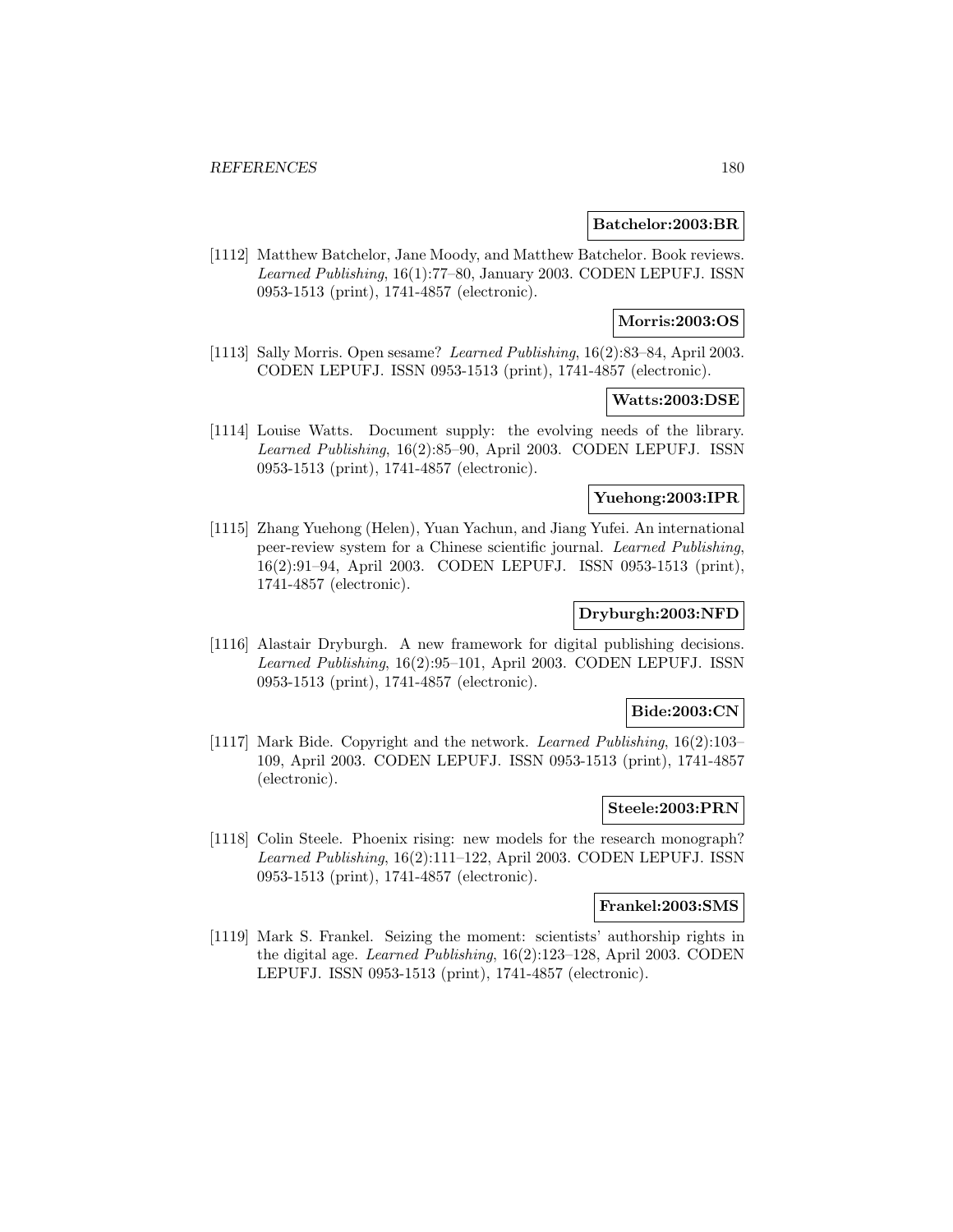# **Upshall:2003:CMJ**

[1120] Michael Upshall. Content management for journal publishers. Learned Publishing, 16(2):129–133, April 2003. CODEN LEPUFJ. ISSN 0953- 1513 (print), 1741-4857 (electronic).

# **Joseph:2003:BBS**

[1121] Heather Dalterio Joseph. BioOne: building a sustainable alternative publishing model for non-profit publishers. Learned Publishing, 16(2): 134–138, April 2003. CODEN LEPUFJ. ISSN 0953-1513 (print), 1741- 4857 (electronic).

## **Turner:2003:AFT**

[1122] Alan Turner and Pippa Steele. Archiving — the full-text solution: an innovative way to electronic archiving. Learned Publishing, 16(2):139– 142, April 2003. CODEN LEPUFJ. ISSN 0953-1513 (print), 1741-4857 (electronic).

# **Smart:2003:JDC**

[1123] Pippa Smart. E-journals: developing country access survey. Learned Publishing, 16(2):143–148, April 2003. CODEN LEPUFJ. ISSN 0953- 1513 (print), 1741-4857 (electronic).

## **Powell:2003:VDE**

[1124] David J. Powell. Voluntary deposit of electronic publications: a learning experience. Learned Publishing, 16(2):149–152, April 2003. CODEN LEPUFJ. ISSN 0953-1513 (print), 1741-4857 (electronic).

## **Friend:2003:BDG**

[1125] Frederick J. Friend. Big Deal — good deal? Or is there a better deal? Learned Publishing, 16(2):153–155, April 2003. CODEN LEPUFJ. ISSN 0953-1513 (print), 1741-4857 (electronic).

## **Newton:2003:BR**

[1126] Rachel Newton, Anthony Watkinson, and Dee Wood. Book reviews. Learned Publishing, 16(2):156–158, April 2003. CODEN LEPUFJ. ISSN 0953-1513 (print), 1741-4857 (electronic).

#### **Anonymous:2003:APa**

[1127] Anonymous. ALPSP Projects. Learned Publishing, 16(2):159, April 2003. CODEN LEPUFJ. ISSN 0953-1513 (print), 1741-4857 (electronic).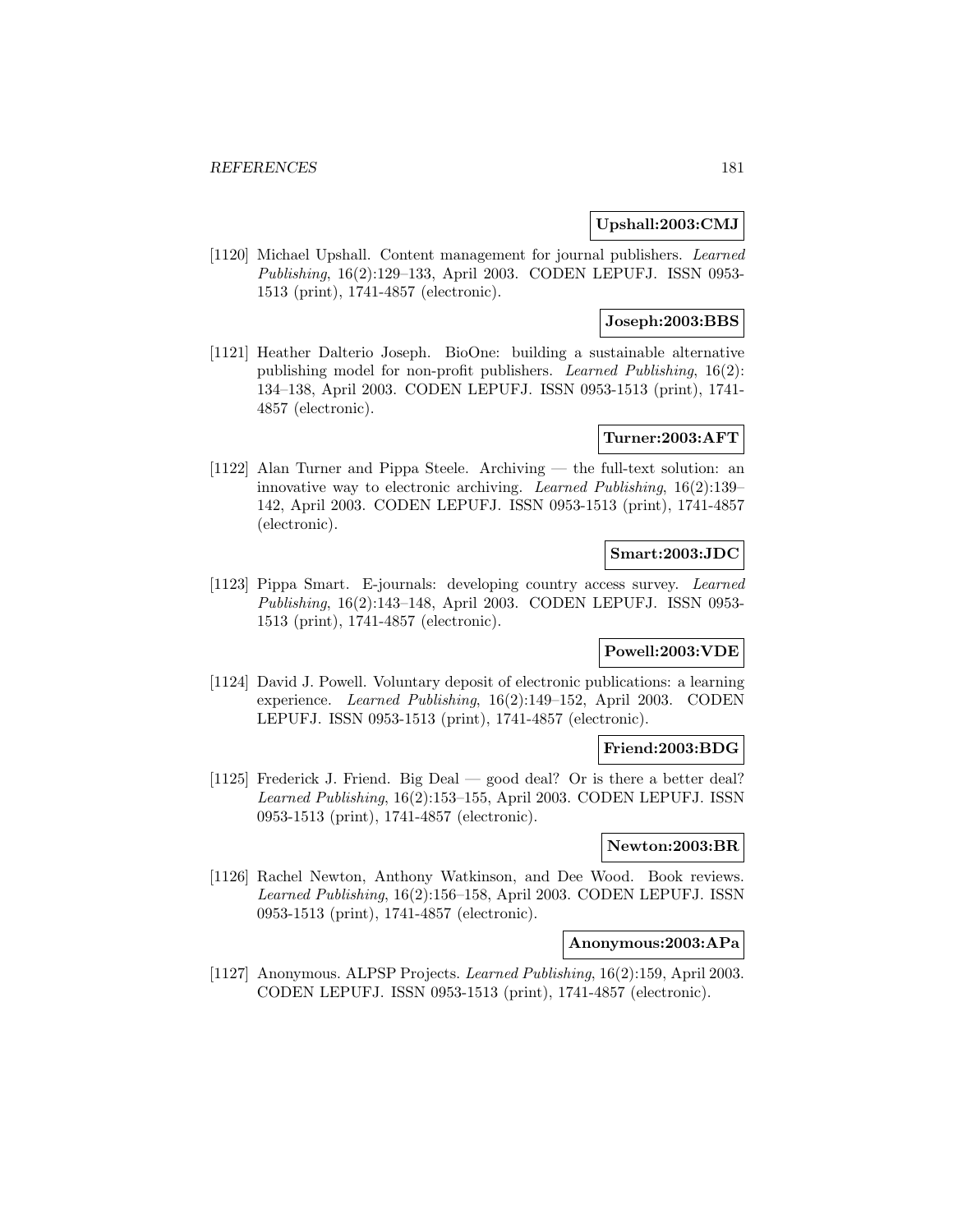#### **Prosser:2003:HTP**

[1128] David C. Prosser. From here to there: a proposed mechanism for transforming journals from closed to open access. Learned Publishing, 16(3): 163–166, July 2003. CODEN LEPUFJ. ISSN 0953-1513 (print), 1741- 4857 (electronic).

## **Velterop:2003:SSS**

[1129] Jan Velterop. Should scholarly societies embrace open access (or is it the kiss of death)? Learned Publishing, 16(3):167–169, July 2003. CODEN LEPUFJ. ISSN 0953-1513 (print), 1741-4857 (electronic).

#### **Morris:2003:OP**

[1130] Sally Morris. Open publishing. Learned Publishing, 16(3):171–176, July 2003. CODEN LEPUFJ. ISSN 0953-1513 (print), 1741-4857 (electronic).

### **Hellman:2003:OML**

[1131] Eric Hellman. OpenURL: making the link to libraries. Learned Publishing, 16(3):177–181, July 2003. CODEN LEPUFJ. ISSN 0953-1513 (print), 1741-4857 (electronic).

# **Savenije:2003:FPN**

[1132] Bas Savenije. The FIGARO Project: a new approach towards academic publishing. Learned Publishing, 16(3):183–188, July 2003. CODEN LEP-UFJ. ISSN 0953-1513 (print), 1741-4857 (electronic).

## **Singleton:2003:TPD**

[1133] Alan Singleton. Terrorism, the publishing decision and beyond. Learned Publishing, 16(3):189–192, July 2003. CODEN LEPUFJ. ISSN 0953-1513 (print), 1741-4857 (electronic).

## **Ha:2003:ESJ**

[1134] Louisa Ha. The economics of scholarly journals: a case study on a societypublished journal. Learned Publishing, 16(3):193–199, July 2003. CO-DEN LEPUFJ. ISSN 0953-1513 (print), 1741-4857 (electronic).

### **Shepherd:2003:CCC**

[1135] Peter T. Shepherd. COUNTER: from conception to compliance. Learned Publishing, 16(3):201–205, July 2003. CODEN LEPUFJ. ISSN 0953-1513 (print), 1741-4857 (electronic).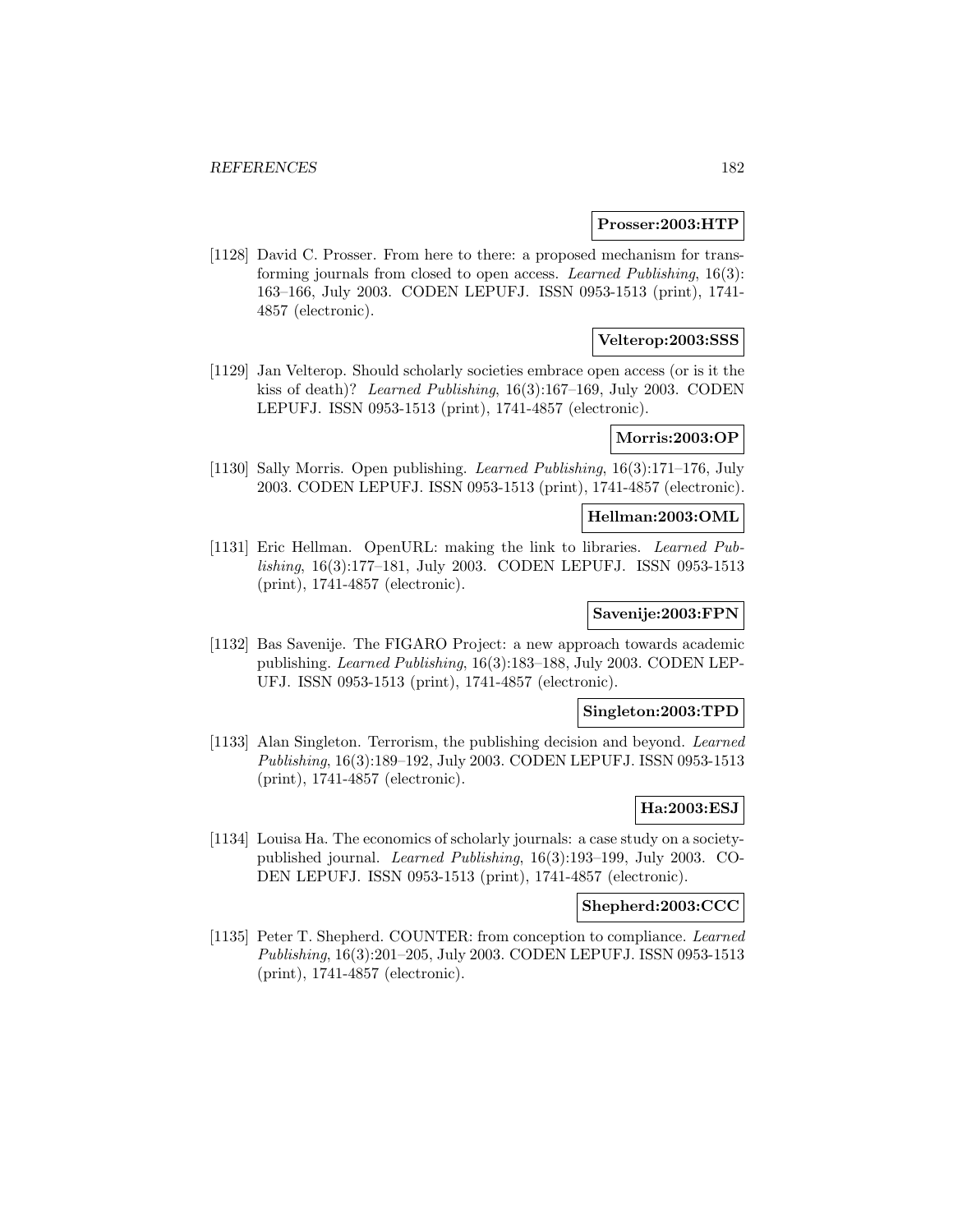#### **Connertz:2003:LTA**

[1136] Thomas Connertz. Long-term archiving of digital documents: what efforts are being made in Germany? Learned Publishing, 16(3):207–211, July 2003. CODEN LEPUFJ. ISSN 0953-1513 (print), 1741-4857 (electronic).

# **Kahn:2003:PC**

[1137] Deborah Kahn. Perceptions of the customer. Learned Publishing, 16(3): 213–217, July 2003. CODEN LEPUFJ. ISSN 0953-1513 (print), 1741- 4857 (electronic).

# **Bell:2003:WYT**

[1138] Hazel K. Bell. Won't you tell me when? Learned Publishing, 16(3): 218, July 2003. CODEN LEPUFJ. ISSN 0953-1513 (print), 1741-4857 (electronic).

## **Hartley:2003:PBR**

[1139] James Hartley. On the presentation of book reviews. Learned Publishing, 16(3):219–220, July 2003. CODEN LEPUFJ. ISSN 0953-1513 (print), 1741-4857 (electronic).

### **Anonymous:2003:APb**

[1140] Anonymous. ALPSP Projects. Learned Publishing, 16(3):221, July 2003. CODEN LEPUFJ. ISSN 0953-1513 (print), 1741-4857 (electronic).

# **Singleton:2003:ER**

[1141] Alan Singleton. Essay review. Learned Publishing, 16(3):222–225, July 2003. CODEN LEPUFJ. ISSN 0953-1513 (print), 1741-4857 (electronic).

#### **Richardson:2003:BR**

[1142] Peter Richardson, Anthony Watkinson, Louise Watts, Christine Reid, Chris Shelley, Nigel Lees, Andrea Powell, Martin Richardson, Anthony Watkinson, Anthony Watkinson, Sophie Leighton, and Andrea Powell. Book reviews. Learned Publishing, 16(3):226–238, July 2003. CODEN LEPUFJ. ISSN 0953-1513 (print), 1741-4857 (electronic).

### **Davison:2003:RRS**

[1143] Peter Davison. Reprographic rights in Singapore: the story of CLASS. Learned Publishing, 16(4):243–247, October 2003. CODEN LEPUFJ. ISSN 0953-1513 (print), 1741-4857 (electronic).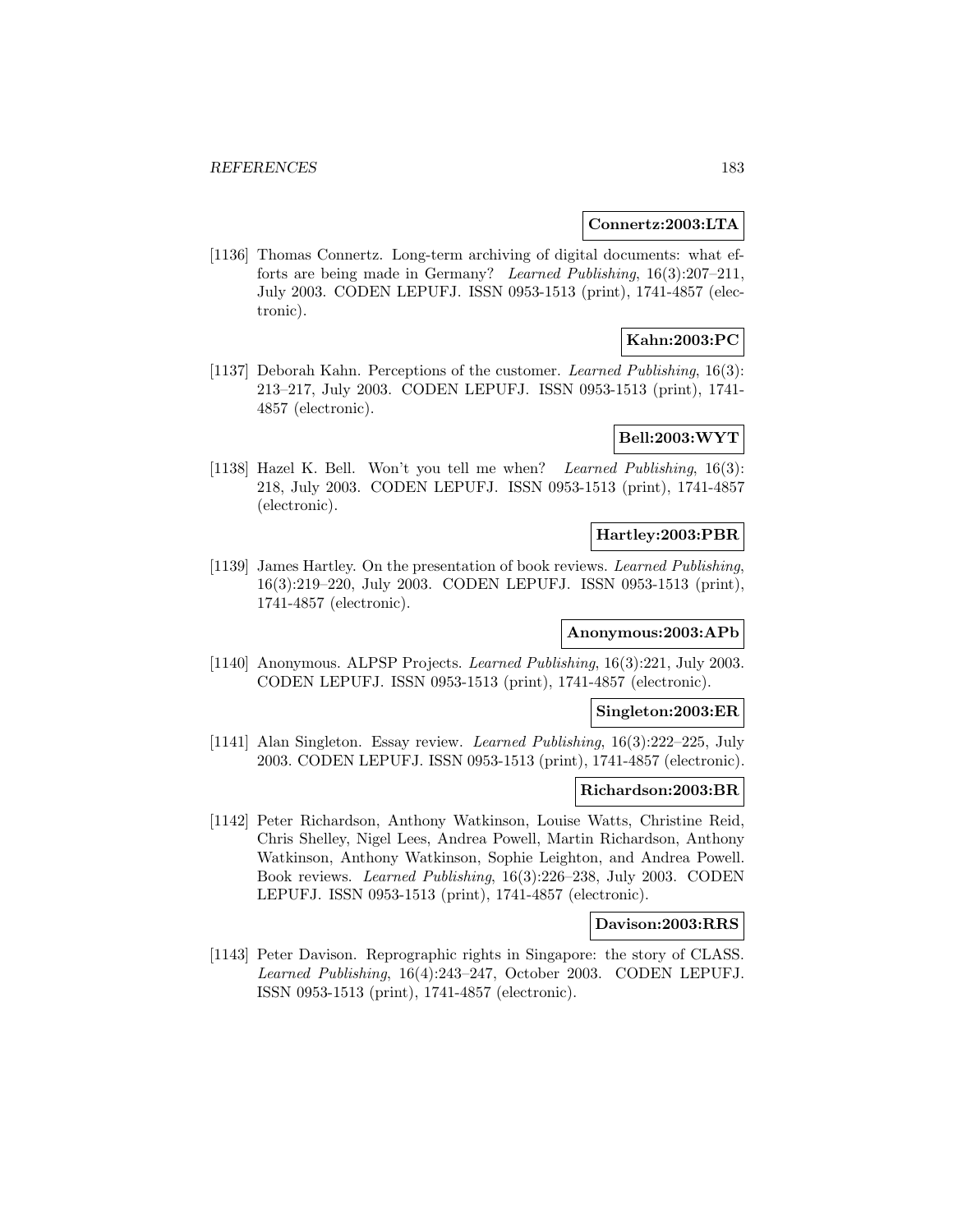#### **Wets:2003:PPF**

[1144] Kathleen Wets, Dave Weedon, and Jan Velterop. Post-publication filtering and evaluation: Faculty of 1000. Learned Publishing, 16(4):249–258, October 2003. CODEN LEPUFJ. ISSN 0953-1513 (print), 1741-4857 (electronic).

# **Adomi:2003:PFJ**

[1145] Esharenana E. Adomi and Chinedum Mordi. Publication in foreign journals and promotion of academics in Nigeria. Learned Publishing, 16(4): 259–263, October 2003. CODEN LEPUFJ. ISSN 0953-1513 (print), 1741-4857 (electronic).

#### **Dryburgh:2003:AFA**

[1146] Alastair Dryburgh. Alternative futures for academic and professional publishing. Learned Publishing, 16(4):265–270, October 2003. CODEN LEPUFJ. ISSN 0953-1513 (print), 1741-4857 (electronic).

## **Lindquist:2003:OTR**

[1147] Mats G. Lindquist. Organization and technology for the recording of science. Learned Publishing, 16(4):271–276, October 2003. CODEN LEP-UFJ. ISSN 0953-1513 (print), 1741-4857 (electronic).

## **Beckwith:2003:GQV**

[1148] Kimberly Beckwith. Googled: the quest for visibility on the Internet. Learned Publishing, 16(4):277–283, October 2003. CODEN LEPUFJ. ISSN 0953-1513 (print), 1741-4857 (electronic).

#### **Tananbaum:2003:WBS**

[1149] Greg Tananbaum. Of wolves and and boys: the scholarly communication crisis. Learned Publishing, 16(4):285–289, October 2003. CODEN LEPUFJ. ISSN 0953-1513 (print), 1741-4857 (electronic).

#### **Harvey:2003:WDZ**

[1150] Judith Harvey. What does ZWOLLE stand for? Learned Publishing, 16 (4):290–292, October 2003. CODEN LEPUFJ. ISSN 0953-1513 (print), 1741-4857 (electronic).

## **Gadd:2003:RSA**

[1151] Elizabeth Gadd, Charles Oppenheim, and Steve Probets. RoMEO studies 4: an analysis of journal publishers' copyright agreements. Learned Publishing, 16(4):293–308, October 2003. CODEN LEPUFJ. ISSN 0953- 1513 (print), 1741-4857 (electronic).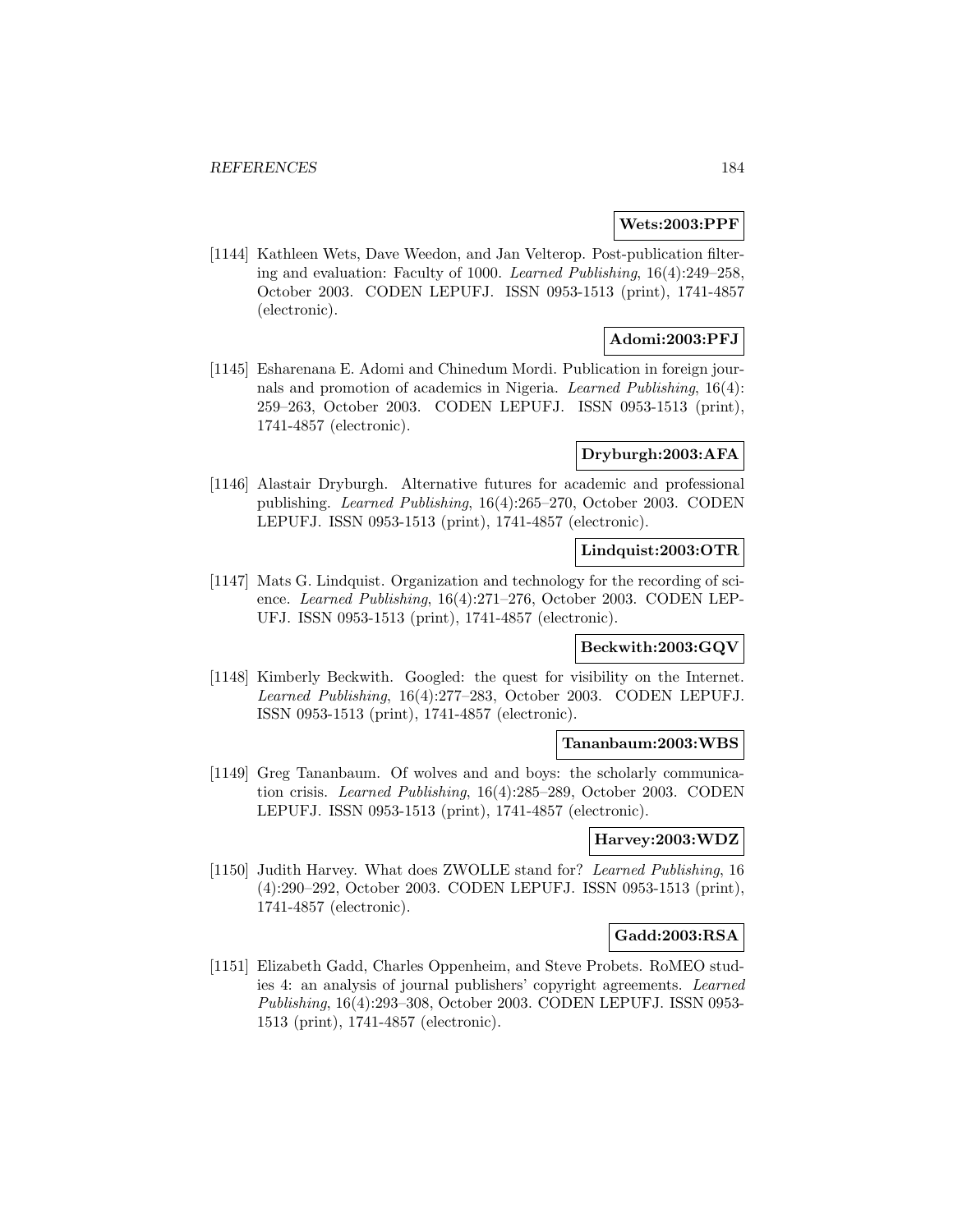#### **Dunton:2003:CEE**

[1152] Simon Dunton and Audrey D. Melkin. Are copy editors an endangered species? Learned Publishing, 16(4):309–315, October 2003. CODEN LEPUFJ. ISSN 0953-1513 (print), 1741-4857 (electronic).

## **Paulus:2003:LE**

[1153] Kurt Paulus. Letter to the Editor. Learned Publishing, 16(4):316, October 2003. CODEN LEPUFJ. ISSN 0953-1513 (print), 1741-4857 (electronic).

# **Robson:2003:BR**

[1154] Jodie Robson and Cathleen Blackburn. Book reviews. Learned Publishing, 16(4):317–318, October 2003. CODEN LEPUFJ. ISSN 0953-1513 (print), 1741-4857 (electronic).

### **Anonymous:2003:ACA**

[1155] Anonymous. ALPSP/Charlesworth and ALPSP Awards 2003. Learned Publishing, 16(4):319, October 2003. CODEN LEPUFJ. ISSN 0953-1513 (print), 1741-4857 (electronic).

# **Marks:2004:ESC**

[1156] Jayne Marks and Timo Hannay. Evolving scholarly communication. Learned Publishing, 17(1):3–6, January 2004. CODEN LEPUFJ. ISSN 0953-1513 (print), 1741-4857 (electronic).

### **Beagrie:2004:DCC**

[1157] Neil Beagrie. The Digital Curation Centre. Learned Publishing, 17(1):7– 9, January 2004. CODEN LEPUFJ. ISSN 0953-1513 (print), 1741-4857 (electronic).

#### **Roosendaal:2004:DCR**

[1158] Hans E. Roosendaal. Driving change in the research and HE information market. Learned Publishing, 17(1):11–16, January 2004. CODEN LEPUFJ. ISSN 0953-1513 (print), 1741-4857 (electronic).

#### **Prosser:2004:BRH**

[1159] David C. Prosser. Between a rock and a hard place: the big squeeze for small publishers. Learned Publishing, 17(1):17–22, January 2004. CODEN LEPUFJ. ISSN 0953-1513 (print), 1741-4857 (electronic).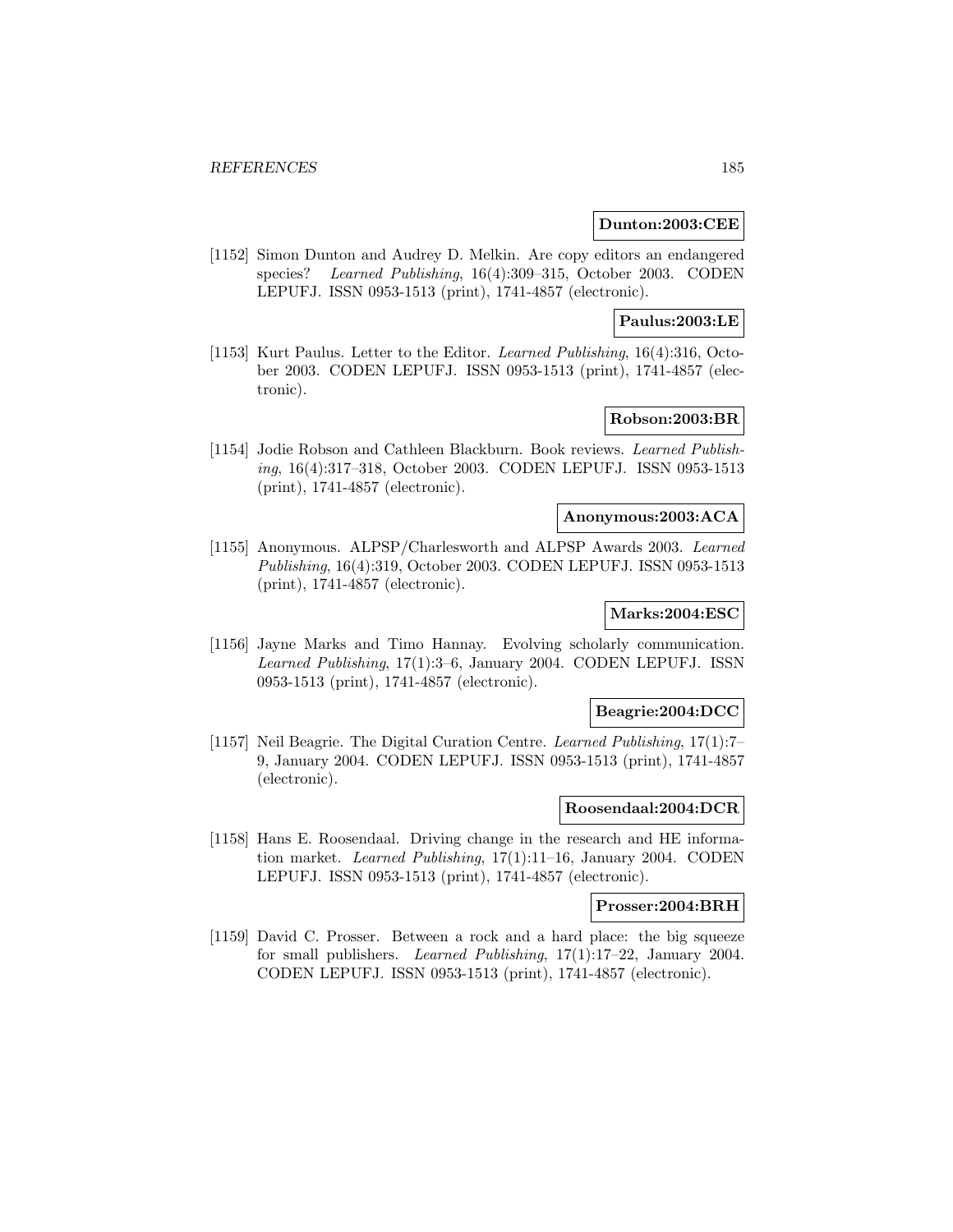## **Green:2004:PBO**

[1160] Toby Green. Publishing e-books: OECD's pay-per-view and e-library services 1998–2003. Learned Publishing, 17(1):25–30, January 2004. CO-DEN LEPUFJ. ISSN 0953-1513 (print), 1741-4857 (electronic).

# **Morgan:2004:MSJ**

[1161] Cliff Morgan. Metadata for STM journal publishers: a review of the current scene. Learned Publishing, 17(1):31–37, January 2004. CODEN LEPUFJ. ISSN 0953-1513 (print), 1741-4857 (electronic).

# **Higgins:2004:PDB**

[1162] Suzanne Wilson Higgins. Print on-demand is boosting availability of books and journal issues — and that's good for sales! Learned Publishing, 17(1):39–42, January 2004. CODEN LEPUFJ. ISSN 0953-1513 (print), 1741-4857 (electronic).

## **Erzin:2004:ETE**

[1163] Pinar Erzin. The 2003 Extenza telemarketing effectiveness survey. Learned Publishing, 17(1):43–45, January 2004. CODEN LEPUFJ. ISSN 0953-1513 (print), 1741-4857 (electronic).

# **Bonald:2004:ALJ**

[1164] Laura Bonald and Sally Morris. The ALPSP Learned Journals Collection. Learned Publishing, 17(1):47–51, January 2004. CODEN LEPUFJ. ISSN 0953-1513 (print), 1741-4857 (electronic).

## **Bence:2004:RAJ**

[1165] Valerie Bence and Charles Oppenheim. The role of academic journal publications in the UK Research Assessment Exercise. Learned Publishing, 17(1):53–68, January 2004. CODEN LEPUFJ. ISSN 0953-1513 (print), 1741-4857 (electronic). See erratum [1170] that supplies a missing table.

## **Dryburgh:2004:OAT**

[1166] Alastair Dryburgh. Open access — time to stop preaching to the converted? Learned Publishing, 17(2):69–70, January 2004. CODEN LEP-UFJ. ISSN 0953-1513 (print), 1741-4857 (electronic).

#### **Singleton:2004:CCG**

[1167] Alan Singleton. Consorting with consortia: the good, the bad and the ... . Learned Publishing, 17(2):71–75, January 2004. CODEN LEPUFJ. ISSN 0953-1513 (print), 1741-4857 (electronic).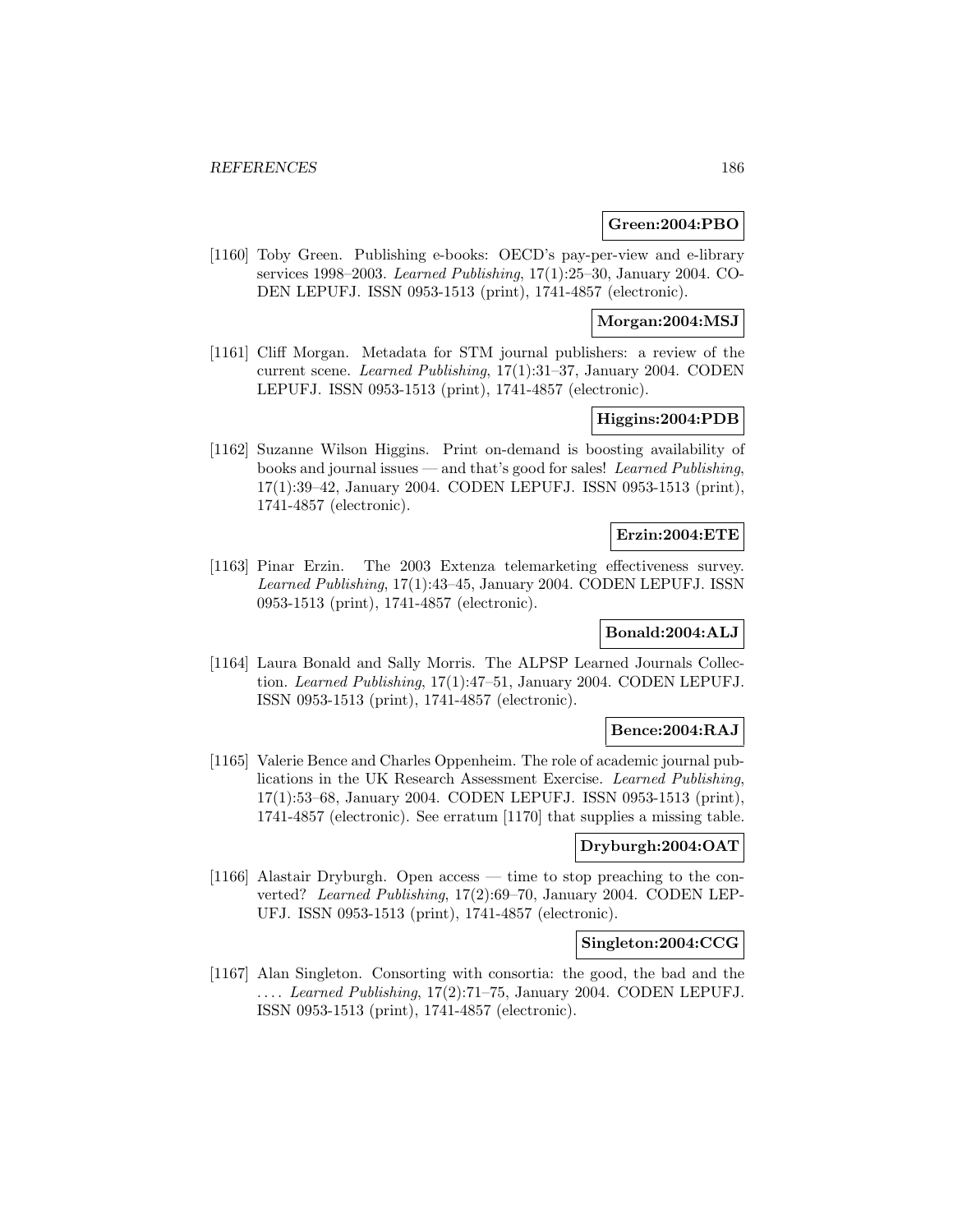## **Peters:2004:BR**

[1168] John Peters, Kimberly M. Beckwith, and Alastair Dryburgh. Book reviews. Learned Publishing, 17(2):76–78, January 2004. CODEN LEP-UFJ. ISSN 0953-1513 (print), 1741-4857 (electronic).

#### **Stevenson:2004:OAN**

[1169] Iain Stevenson. Is open access the new vanity publishing? Learned Publishing, 17(2):83–84, April 2004. CODEN LEPUFJ. ISSN 0953-1513 (print), 1741-4857 (electronic).

# **Anonymous:2004:E**

[1170] Anonymous. Erratum. Learned Publishing, 17(2):84, April 2004. CODEN LEPUFJ. ISSN 0953-1513 (print), 1741-4857 (electronic). See [1165].

### **Cronin:2004:MMM**

[1171] Blaise Cronin and Kathryn La Barre. Mickey Mouse and Milton: book publishing in the humanities. Learned Publishing, 17(1):85–98, April 2004. CODEN LEPUFJ. ISSN 0953-1513 (print), 1741-4857 (electronic).

## **Ren:2004:RCE**

[1172] Shengli Ren and Ronald Rousseau. The role of China's English-language scientific journals in scientific communication. Learned Publishing, 17(1): 99–104, April 2004. CODEN LEPUFJ. ISSN 0953-1513 (print), 1741- 4857 (electronic).

# **Poschl:2004:IJC**

[1173] Ulrich Pöschl. Interactive journal concept for improved scientific publishing and quality assurance. Learned Publishing, 17(1):105–113, April 2004. CODEN LEPUFJ. ISSN 0953-1513 (print), 1741-4857 (electronic).

#### **Ware:2004:IRS**

[1174] Mark Ware. Institutional repositories and scholarly publishing. Learned Publishing, 17(1):115–124, April 2004. CODEN LEPUFJ. ISSN 0953- 1513 (print), 1741-4857 (electronic).

# **Cooke:2004:HRC**

[1175] Helen Cooke. A historical review of the chemistry periodical literature until 1950. Learned Publishing, 17(1):125–134, April 2004. CODEN LEPUFJ. ISSN 0953-1513 (print), 1741-4857 (electronic).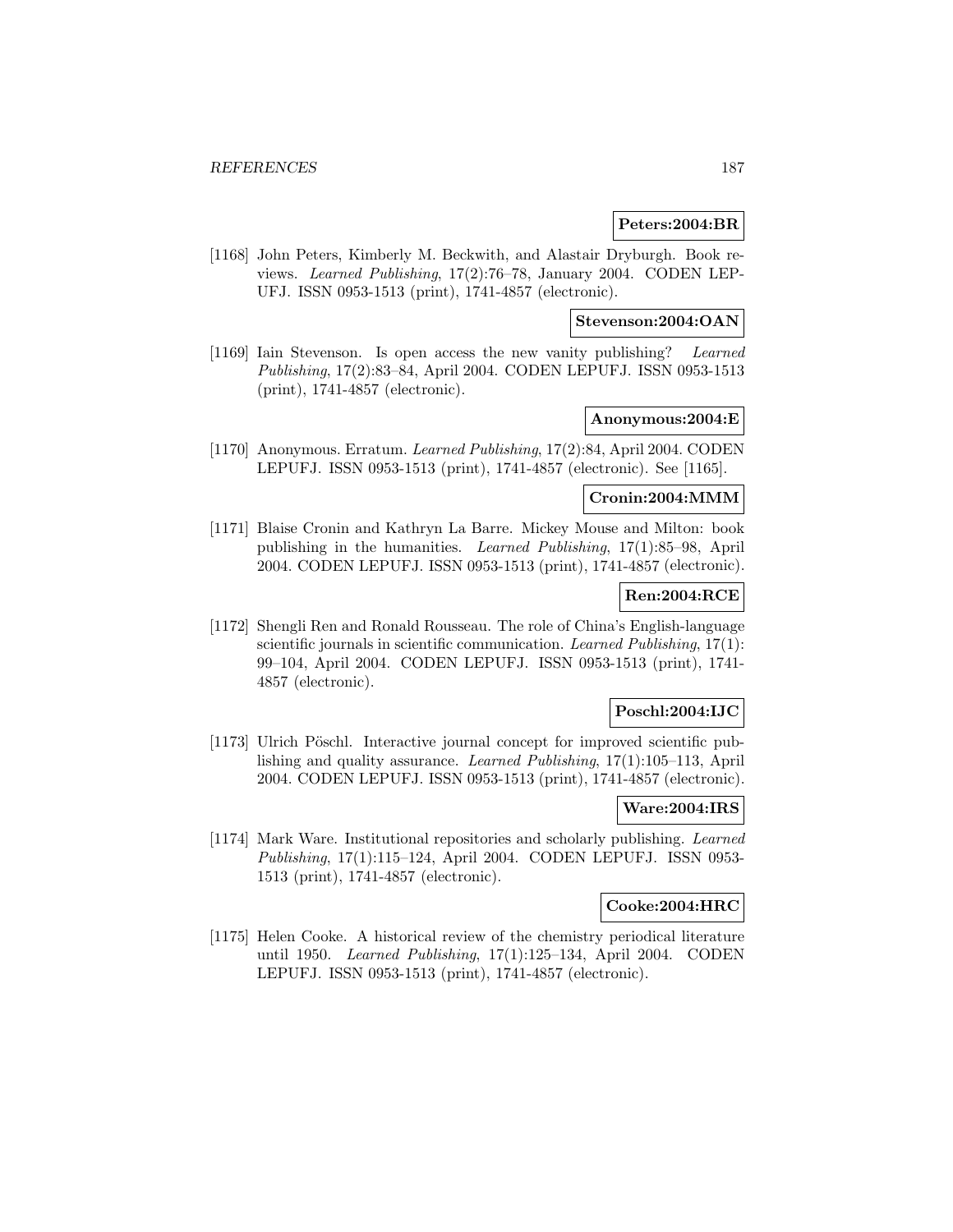## **Banks:2004:OAM**

[1176] Peter Banks. Open access: a medical association perspective. Learned Publishing, 17(1):135–142, April 2004. CODEN LEPUFJ. ISSN 0953- 1513 (print), 1741-4857 (electronic).

# **Lamb:2004:OAP**

[1177] Christine Lamb. Open access publishing models: opportunity or threat to scholarly and academic publishers? Learned Publishing, 17(1):143– 150, April 2004. CODEN LEPUFJ. ISSN 0953-1513 (print), 1741-4857 (electronic).

# **Awre:2004:JFP**

[1178] Chris Awre. The JISC's FAIR Programme: disclosing and sharing institutional assets. Learned Publishing, 17(1):151–156, April 2004. CODEN LEPUFJ. ISSN 0953-1513 (print), 1741-4857 (electronic).

# **Davies:2004:SCT**

[1179] J. Eric Davies and Helen Greenwood. Scholarly communication trends — voices from the vortex: a summary of specialist opinion. Learned Publishing, 17(1):157–167, April 2004. CODEN LEPUFJ. ISSN 0953- 1513 (print), 1741-4857 (electronic).

## **Gregory:2004:OI**

[1180] Peter Gregory. Open to interpretation. Learned Publishing, 17(1):169– 170, April 2004. CODEN LEPUFJ. ISSN 0953-1513 (print), 1741-4857 (electronic).

#### **Anonymous:2004:AN**

[1181] Anonymous. ALPSP News. Learned Publishing, 17(1):171, April 2004. CODEN LEPUFJ. ISSN 0953-1513 (print), 1741-4857 (electronic).

### **Halsall:2004:BR**

[1182] Janet Halsall, Pippa Smart, and Anthony Watkinson. Book reviews. Learned Publishing, 17(1):172–174, April 2004. CODEN LEPUFJ. ISSN 0953-1513 (print), 1741-4857 (electronic).

# **Cox:2004:WCW**

[1183] John Cox. What can we learn from the RoweCom débâcle? Learned Publishing, 17(3):179–182, July 2004. CODEN LEPUFJ. ISSN 0953- 1513 (print), 1741-4857 (electronic).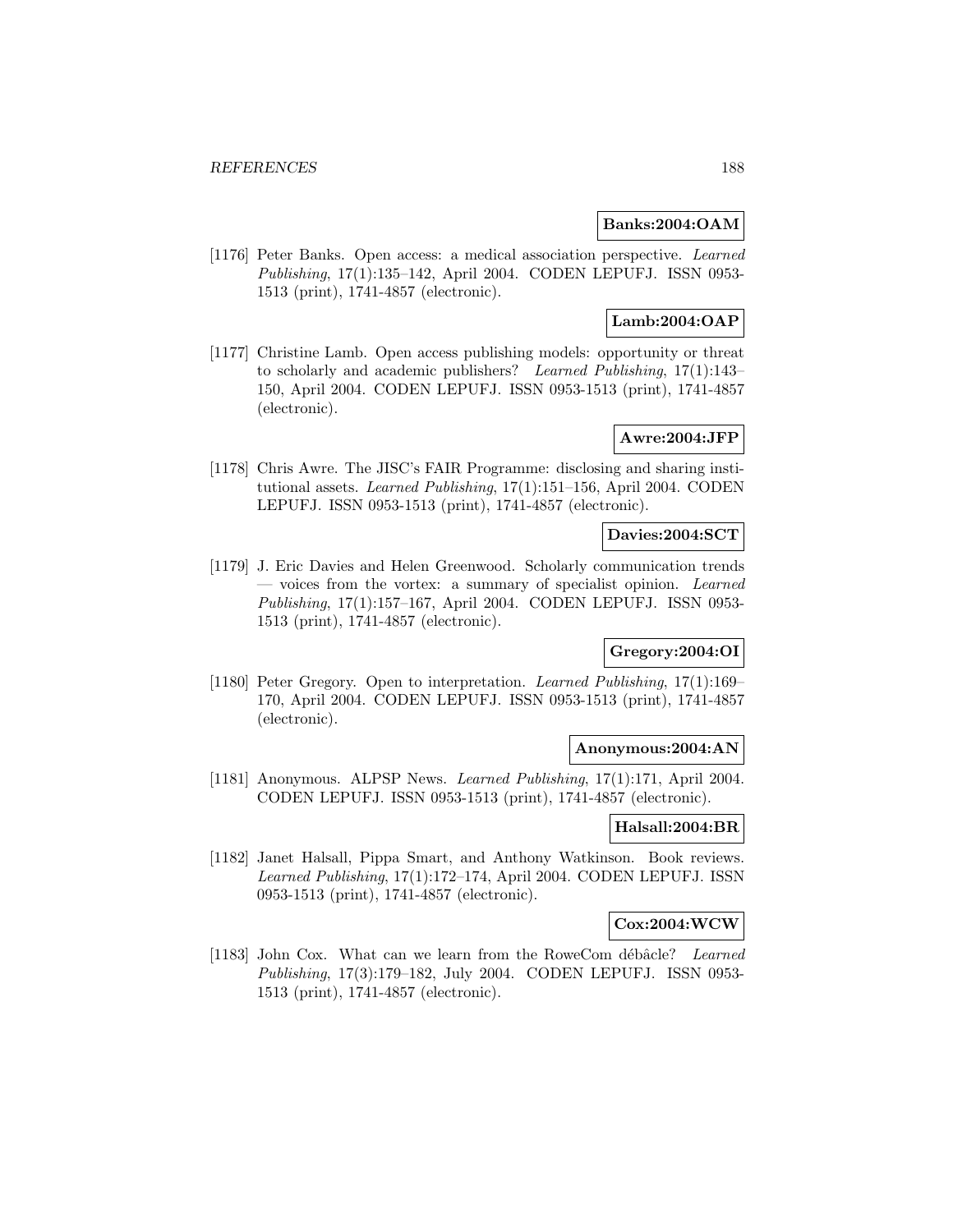### **Allen:2004:TST**

[1184] Anne Vindenes Allen and Graham Vaughan Lees. The Scientific World-JOURNAL: sustainability through innovation. Learned Publishing, 17 (3):183–187, July 2004. CODEN LEPUFJ. ISSN 0953-1513 (print), 1741-4857 (electronic).

# **Lees:2004:LPS**

[1185] Nigel Lees. Learned and professional society libraries and copyright. Learned Publishing, 17(3):189–194, July 2004. CODEN LEPUFJ. ISSN 0953-1513 (print), 1741-4857 (electronic).

### **Singleton:2004:DPP**

[1186] Alan Singleton. Data protection and peer review. Learned Publishing, 17(3):195–198, July 2004. CODEN LEPUFJ. ISSN 0953-1513 (print), 1741-4857 (electronic).

# **Hedlund:2004:OAS**

[1187] Turid Hedlund, Tomas Gustafsson, and Bo-Christer Björk. The open access scientific journal: an empirical study. Learned Publishing, 17(3): 199–209, July 2004. CODEN LEPUFJ. ISSN 0953-1513 (print), 1741- 4857 (electronic).

# **Akie:2004:DSS**

[1188] Ronald Akie, Joel Baron, and Gahl Berkooz. The demand side of STM publishing: understanding value creation in new market units. Learned Publishing, 17(3):211–218, July 2004. CODEN LEPUFJ. ISSN 0953-1513 (print), 1741-4857 (electronic).

### **Swan:2004:AOA**

[1189] Alma Swan and Sheridan Brown. Authors and open access publishing. Learned Publishing, 17(3):219–224, July 2004. CODEN LEPUFJ. ISSN 0953-1513 (print), 1741-4857 (electronic).

### **Brand:2004:CRE**

[1190] Amy Brand. CrossRef and the research experience. Learned Publishing, 17(3):225–230, July 2004. CODEN LEPUFJ. ISSN 0953-1513 (print), 1741-4857 (electronic).

### **Houghton:2004:RPS**

[1191] John W. Houghton, Colin Steele, and Margaret Henty. Research practices and scholarly communication in the digital environment. Learned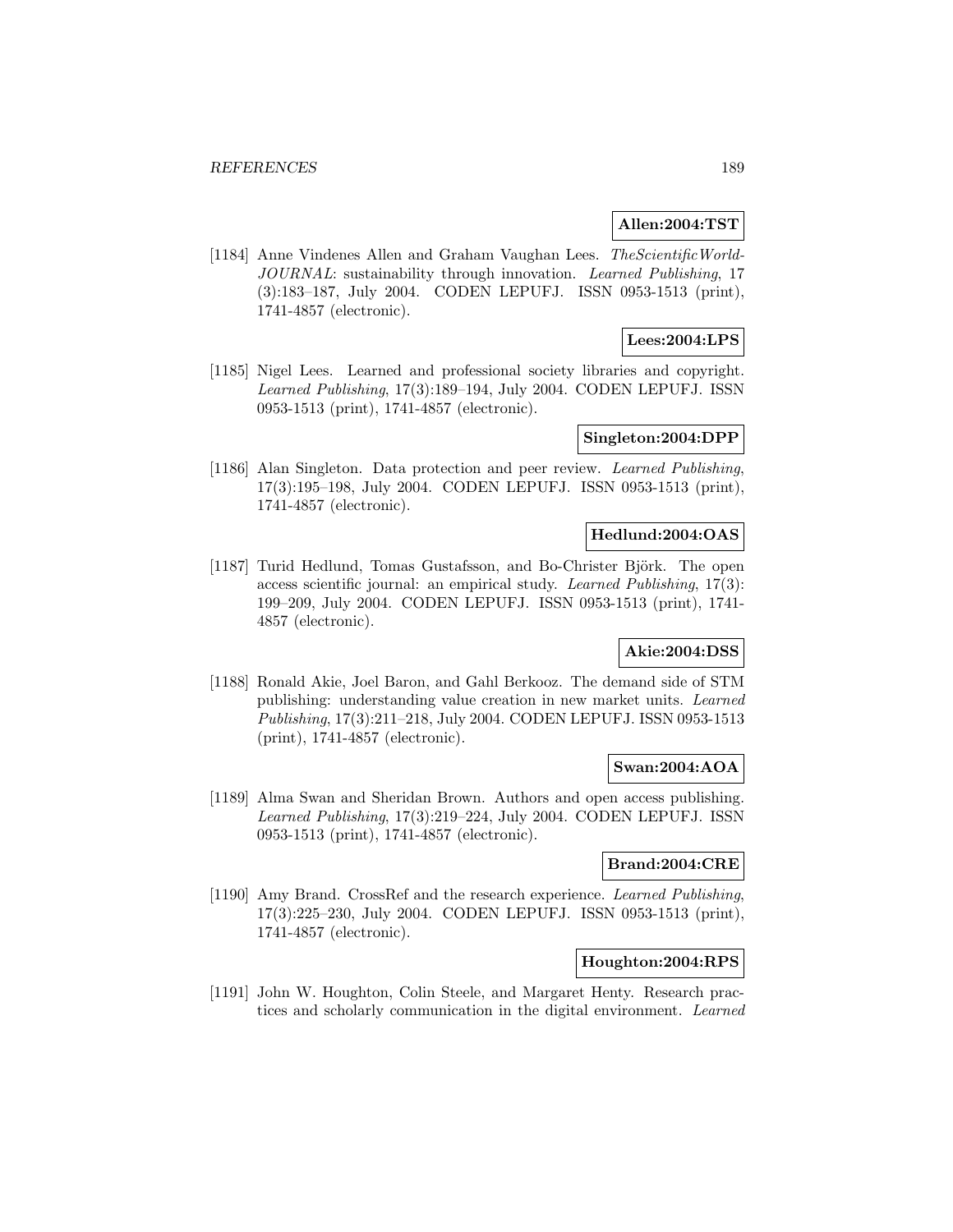Publishing, 17(3):231–249, July 2004. CODEN LEPUFJ. ISSN 0953-1513 (print), 1741-4857 (electronic).

# **Paulus:2004:ILJ**

[1192] Kurt Paulus. 2004 International Learned Journals Seminar. Learned Publishing, 17(3):250–253, July 2004. CODEN LEPUFJ. ISSN 0953- 1513 (print), 1741-4857 (electronic).

# **Toledano:2004:BR**

[1193] Kathryn Toledano and Anthony Watkinson. Book reviews. Learned Publishing, 17(3):254, July 2004. CODEN LEPUFJ. ISSN 0953-1513 (print), 1741-4857 (electronic).

# **Rix:2004:CWC**

[1194] Tim Rix. Crisis? What crisis? The university presses. Learned Publishing, 17(4):259–260, October 2004. CODEN LEPUFJ. ISSN 0953-1513 (print), 1741-4857 (electronic).

# **Rowlands:2004:SCD**

[1195] Ian Rowlands, Dave Nicholas, and Paul Huntington. Scholarly communication in the digital environment: what do authors want? Learned Publishing, 17(4):261–273, October 2004. CODEN LEPUFJ. ISSN 0953- 1513 (print), 1741-4857 (electronic).

## **Bellekom:2004:BPF**

[1196] Chris Bellekom. Building preservation functionality in a digital archive: the National Library of The Netherlands. Learned Publishing, 17(4): 275–280, October 2004. CODEN LEPUFJ. ISSN 0953-1513 (print), 1741-4857 (electronic).

# **Jackson:2004:IPM**

[1197] Paul Jackson. IEE professional magazines and networks. Learned Publishing, 17(4):281–289, October 2004. CODEN LEPUFJ. ISSN 0953-1513 (print), 1741-4857 (electronic).

#### **Worlock:2004:SSP**

[1198] Kate Worlock. Scoping the STM publishing market. Learned Publishing, 17(4):291–298, October 2004. CODEN LEPUFJ. ISSN 0953-1513 (print), 1741-4857 (electronic).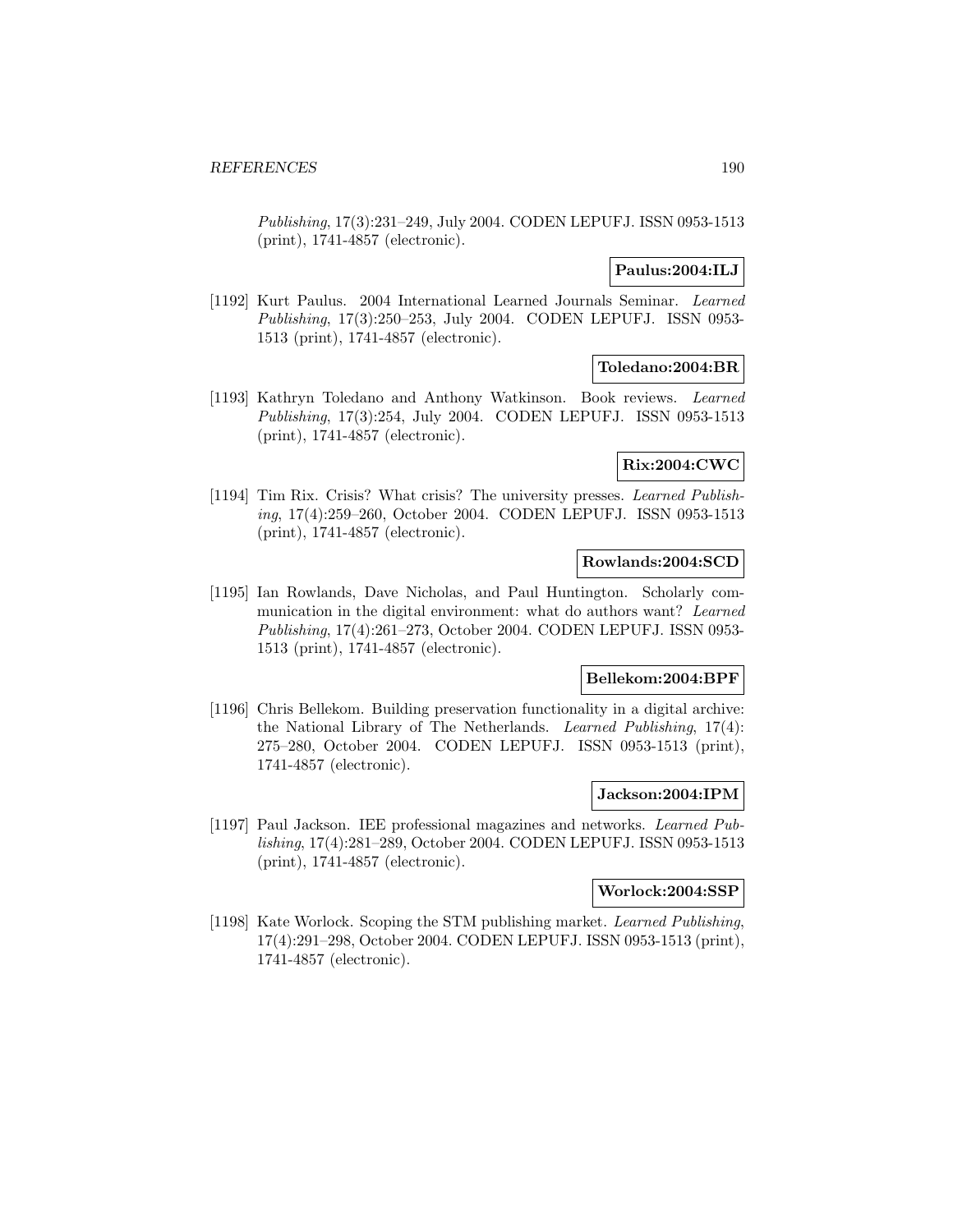## **Rapple:2004:AGG**

[1199] Charlie Rapple. After the goldrush — the golden age of reference linking. Learned Publishing, 17(4):299–304, October 2004. CODEN LEPUFJ. ISSN 0953-1513 (print), 1741-4857 (electronic).

# **Pinfield:2004:WDU**

[1200] Stephen Pinfield. What do universities want from publishing? Learned Publishing, 17(4):305–312, October 2004. CODEN LEPUFJ. ISSN 0953- 1513 (print), 1741-4857 (electronic).

# **Anderson:2004:CPO**

[1201] Kent R. Anderson. Comparing print and online readership: matching perception to reality across media. Learned Publishing, 17(4):313–315, October 2004. CODEN LEPUFJ. ISSN 0953-1513 (print), 1741-4857 (electronic).

# **Huhn:2004:RJU**

[1202] Volker Hühn and Michael Huter. The Red Jacket UTB: a model for co-operative textbook publishing. Learned Publishing, 17(4):316–318, October 2004. CODEN LEPUFJ. ISSN 0953-1513 (print), 1741-4857 (electronic).

# **Sosteric:2004:ICA**

[1203] Michael Sosteric. The International Consortium for the Advancement of Academic Publication — an idea whose time has come (finally!). Learned Publishing, 17(4):319–325, October 2004. CODEN LEPUFJ. ISSN 0953- 1513 (print), 1741-4857 (electronic).

#### **Shuhua:2004:CSC**

[1204] Wang Shuhua and Wang Hengjun. Challenges and strategies for Chinese university journals. Learned Publishing, 17(4):326–330, October 2004. CODEN LEPUFJ. ISSN 0953-1513 (print), 1741-4857 (electronic).

#### **Morris:2004:STC**

[1205] Sally Morris. Science & Technology Committee report: the ALPSP response. Learned Publishing, 17(4):331, October 2004. CODEN LEPUFJ. ISSN 0953-1513 (print), 1741-4857 (electronic).

## **Anonymous:2004:AAC**

[1206] Anonymous. ALPSP and ALPSP/Charlesworth Awards 2004. Learned Publishing, 17(4):332–334, October 2004. CODEN LEPUFJ. ISSN 0953- 1513 (print), 1741-4857 (electronic).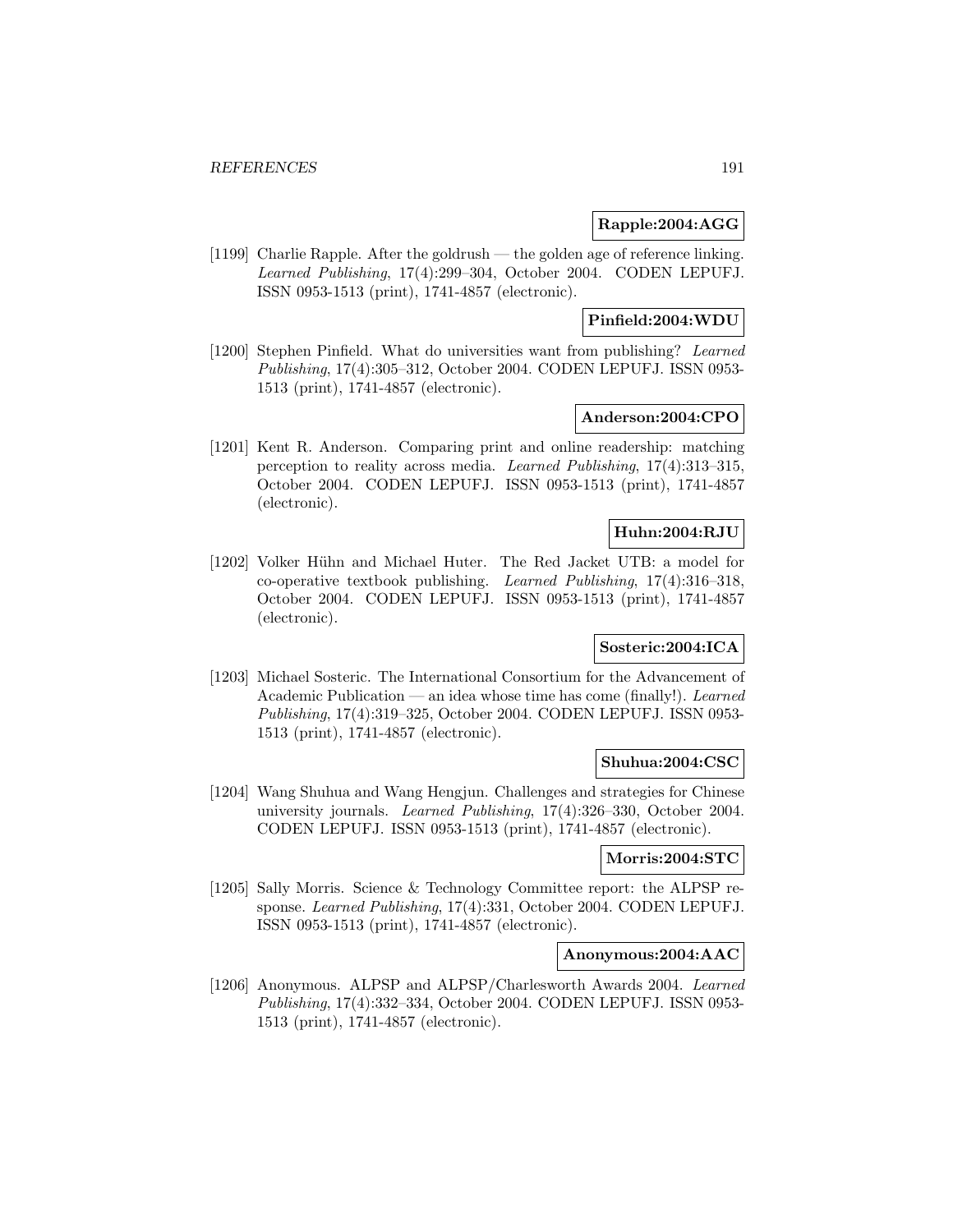### **Powell:2005:AS**

[1207] Andrea Powell. ALPSP and SSP. Learned Publishing, 18(1):2, January 2005. CODEN LEPUFJ. ISSN 0953-1513 (print), 1741-4857 (electronic).

# **Long:2005:SMN**

[1208] Maurice Long. Springtime meeting in New York. Learned Publishing, 18 (1):3, January 2005. CODEN LEPUFJ. ISSN 0953-1513 (print), 1741- 4857 (electronic).

## **Cousins:2005:IOH**

[1209] Jill Cousins and Eamonn Neylon. Information objects are hot, documents are not: the use of identifiers in online publishing. Learned Publishing, 18(1):5–12, January 2005. CODEN LEPUFJ. ISSN 0953-1513 (print), 1741-4857 (electronic).

# **Goodman:2005:OAW**

[1210] David Goodman. Open access: what comes next? Learned Publishing, 18(1):13–24, January 2005. CODEN LEPUFJ. ISSN 0953-1513 (print), 1741-4857 (electronic).

## **Swan:2005:DMP**

[1211] Alma Swan, Paul Needham, Steve Probets, Adrienne Muir, Charles Oppenheim, Ann O'Brien, Rachel Hardy, Fytton Rowland, and Sheridan Brown. Developing a model for e-prints and open access journal content in UK further and higher education. Learned Publishing, 18(1):25–40, January 2005. CODEN LEPUFJ. ISSN 0953-1513 (print), 1741-4857 (electronic).

## **Yu:2005:STB**

[1212] Pauline Yu. On synthetic technologies: the book, the university, the Internet. Learned Publishing, 18(1):41–50, January 2005. CODEN LEP-UFJ. ISSN 0953-1513 (print), 1741-4857 (electronic).

## **Hunter:2005:CID**

[1213] Karen Hunter. Critical issues in the development of STM journal publishing. Learned Publishing, 18(1):51–55, January 2005. CODEN LEPUFJ. ISSN 0953-1513 (print), 1741-4857 (electronic).

#### **Tempest:2005:EJT**

[1214] David Tempest. The effect of journal title changes on impact factors. Learned Publishing, 18(1):57–62, January 2005. CODEN LEPUFJ. ISSN 0953-1513 (print), 1741-4857 (electronic).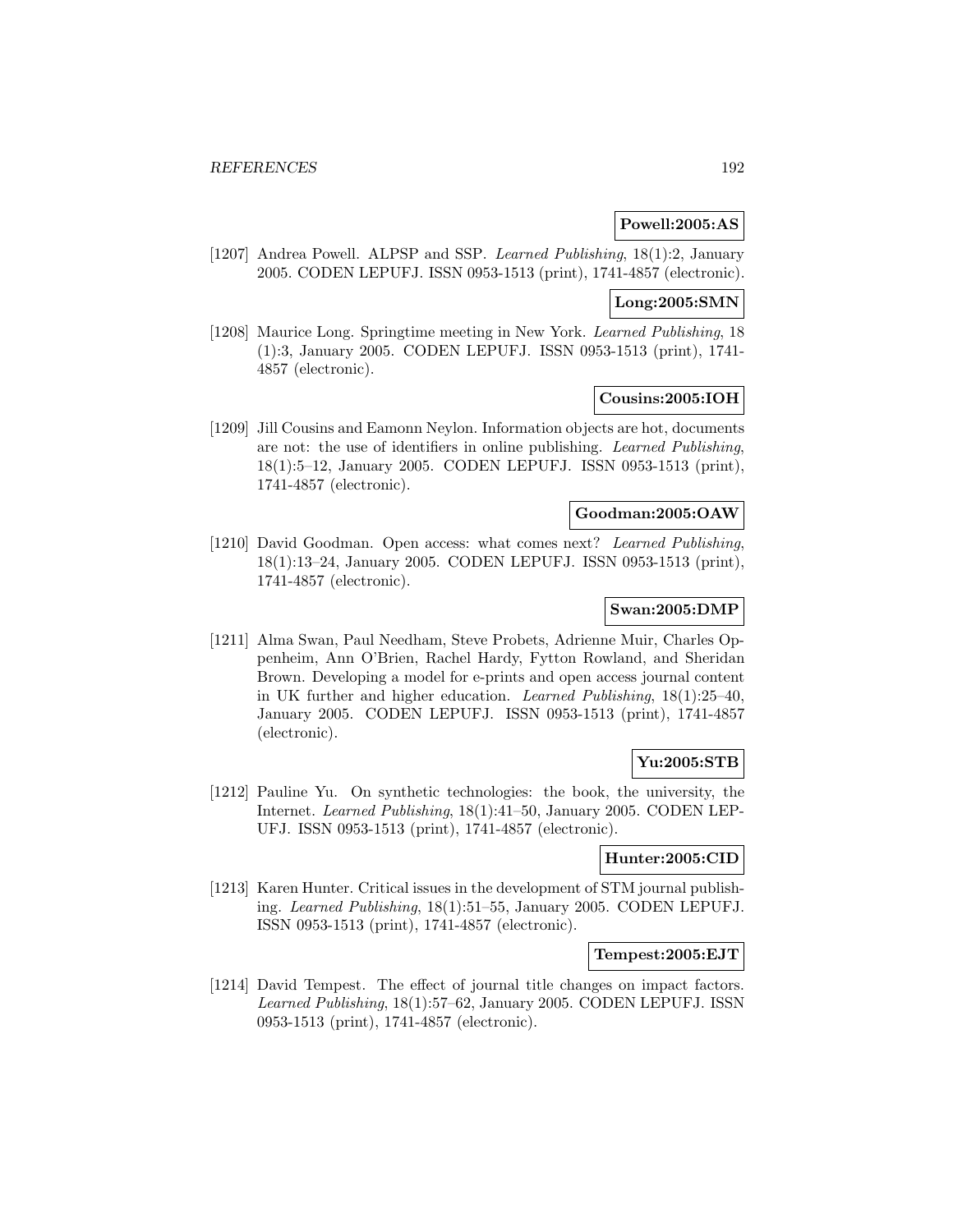## **Hemmings:2005:PPQ**

[1215] Brian Hemmings, Peter Rushbrook, and Erica Smith. To publish or not to publish: that is the question? Learned Publishing, 18(1):63–65, January 2005. CODEN LEPUFJ. ISSN 0953-1513 (print), 1741-4857 (electronic).

# **Anguelov:2005:SWW**

[1216] Simeon Anguelov, Pierre Baruch, and Françoise Praderie. Spreading the word: who profits from science publishing? A symposium held at the EuroScience Open Forum. Learned Publishing, 18(1):67–74, January 2005. CODEN LEPUFJ. ISSN 0953-1513 (print), 1741-4857 (electronic).

## **Hartley:2005:OC**

[1217] James Hartley. Down with 'op. cit.'. Learned Publishing, 18(1):75–77, January 2005. CODEN LEPUFJ. ISSN 0953-1513 (print), 1741-4857 (electronic).

## **Anonymous:2005:CP**

[1218] Anonymous. Charles Parker. Learned Publishing, 18(1):78, January 2005. CODEN LEPUFJ. ISSN 0953-1513 (print), 1741-4857 (electronic).

## **Joseph:2005:FEC**

[1219] Heather Joseph. As far as the eye can see. Learned Publishing, 18(2): 83–84, April 2005. CODEN LEPUFJ. ISSN 0953-1513 (print), 1741-4857 (electronic).

# **Mp:2005:IRO**

[1220] Evan Harris Mp. Institutional repositories: is the open access door half open or half shut? Learned Publishing, 18(2):85–89, April 2005. CODEN LEPUFJ. ISSN 0953-1513 (print), 1741-4857 (electronic).

# **Elliott:2005:WOS**

[1221] Roger Elliott. Who owns scientific data? The impact of intellectual property rights on the scientific publication chain. Learned Publishing, 18(2):91–94, April 2005. CODEN LEPUFJ. ISSN 0953-1513 (print), 1741-4857 (electronic).

## **Bosc:2005:PWN**

[1222] Hélène Bosc and Stevan Harnad. In a paperless world a new role for academic libraries: providing open access. Learned Publishing, 18(2):95– 99, April 2005. CODEN LEPUFJ. ISSN 0953-1513 (print), 1741-4857 (electronic).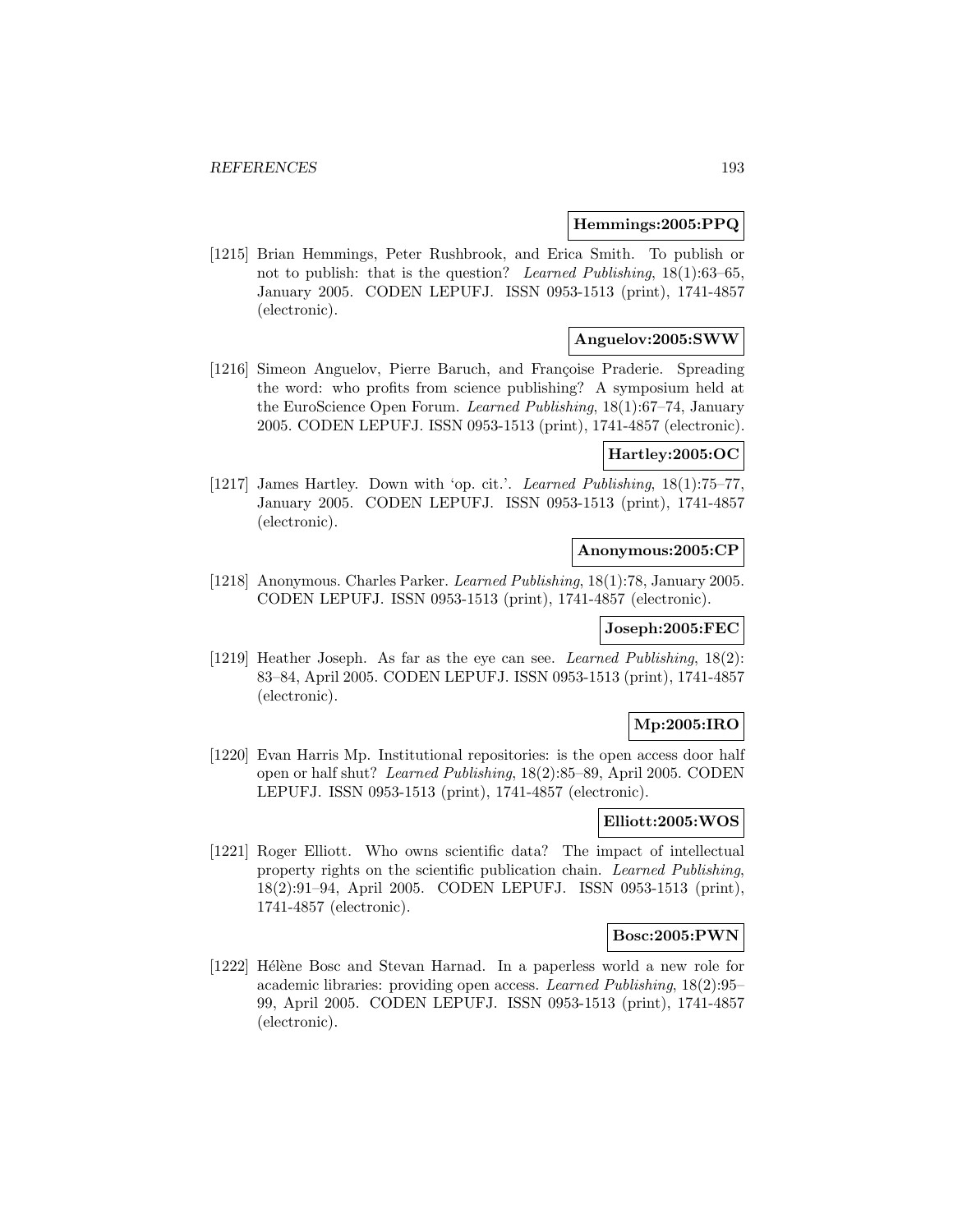## **Waltham:2005:OAI**

[1223] Mary Waltham. Open access — the impact of legislative developments. Learned Publishing, 18(2):101–114, April 2005. CODEN LEPUFJ. ISSN 0953-1513 (print), 1741-4857 (electronic).

# **Morris:2005:TCS**

[1224] Sally Morris. The true costs of scholarly journal publishing. Learned Publishing, 18(2):115–126, April 2005. CODEN LEPUFJ. ISSN 0953- 1513 (print), 1741-4857 (electronic).

# **Simoni:2005:SSW**

[1225] Robert D. Simoni. Serving science while paying the bills: the history of the Journal of Biological Chemistry Online. Learned Publishing, 18 (2):127–130, April 2005. CODEN LEPUFJ. ISSN 0953-1513 (print), 1741-4857 (electronic).

### **Sack:2005:HPT**

[1226] John Sack. HighWire Press: ten years of publisher-driven innovation. Learned Publishing, 18(2):131–142, April 2005. CODEN LEPUFJ. ISSN 0953-1513 (print), 1741-4857 (electronic).

# **Daniel:2005:PMS**

[1227] Hans-Dieter Daniel. Publications as a measure of scientific advancement and of scientists' productivity. Learned Publishing, 18(2):143–148, April 2005. CODEN LEPUFJ. ISSN 0953-1513 (print), 1741-4857 (electronic).

#### **Montonen:2005:EPP**

[1228] Claus Montonen. The European physics publications scene: avant-garde and traditionalism. Learned Publishing, 18(2):149–151, April 2005. CO-DEN LEPUFJ. ISSN 0953-1513 (print), 1741-4857 (electronic).

## **Davies:2005:TP**

[1229] Gill Davies. Training for publishing. Learned Publishing, 18(2):152– 156, April 2005. CODEN LEPUFJ. ISSN 0953-1513 (print), 1741-4857 (electronic).

# **Anonymous:2005:RM**

[1230] Anonymous. Robert Millson. Learned Publishing, 18(2):157–158, April 2005. CODEN LEPUFJ. ISSN 0953-1513 (print), 1741-4857 (electronic).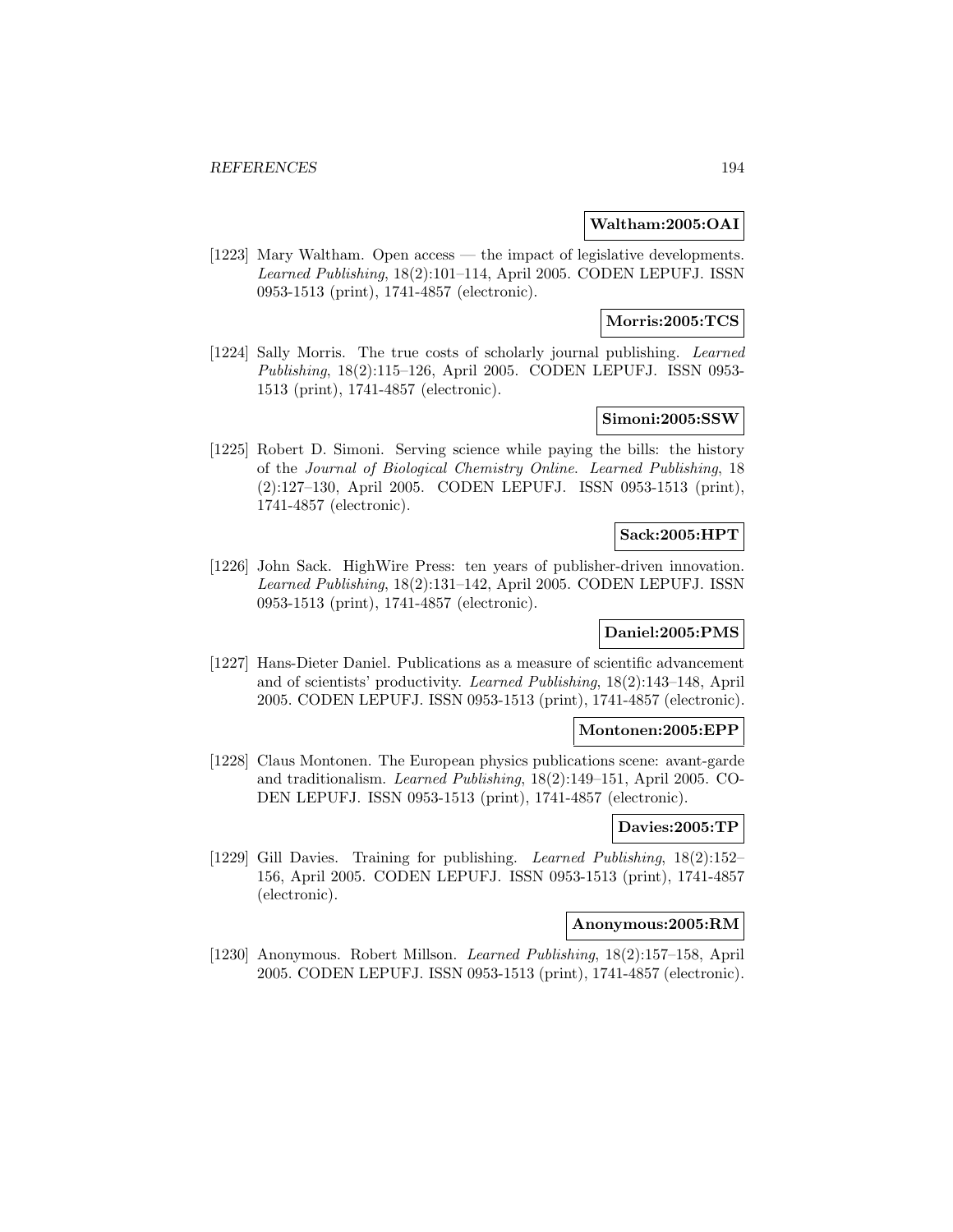### **Corbett:2005:PP**

[1231] Sue Corbett. Publish or perish? Learned Publishing, 18(3):163–164, July 2005. CODEN LEPUFJ. ISSN 0953-1513 (print), 1741-4857 (electronic).

#### **Bjork:2005:LMS**

[1232] Bo-Christer Björk. A lifecycle model of the scientific communication process. Learned Publishing, 18(3):165–176, July 2005. CODEN LEPUFJ. ISSN 0953-1513 (print), 1741-4857 (electronic).

### **Warner:2005:TSC**

[1233] Simeon Warner. The transformation of scholarly communication. Learned Publishing, 18(3):177–185, July 2005. CODEN LEPUFJ. ISSN 0953-1513 (print), 1741-4857 (electronic).

# **Li:2005:AUJ**

[1234] Li Li. Advantages of university journals in China. Learned Publishing, 18(3):188–192, July 2005. CODEN LEPUFJ. ISSN 0953-1513 (print), 1741-4857 (electronic).

## **Ware:2005:OJI**

[1235] Mark Ware. E-only journals: is it time to drop print? Learned Publishing, 18(3):193–199, July 2005. CODEN LEPUFJ. ISSN 0953-1513 (print), 1741-4857 (electronic).

# **Nwagwu:2005:MLB**

[1236] Williams Nwagwu. Mapping the landscape of biomedical research in Nigeria since 1967. Learned Publishing, 18(3):200–211, July 2005. CO-DEN LEPUFJ. ISSN 0953-1513 (print), 1741-4857 (electronic).

#### **Nicholas:2005:TVO**

[1237] David Nicholas, Hamid R. Jamali M., Paul Huntington, and Ian Rowlands. In their very own words: authors and scholarly journal publishing. Learned Publishing, 18(3):212–220, July 2005. CODEN LEPUFJ. ISSN 0953-1513 (print), 1741-4857 (electronic).

# **Richardson:2005:PPA**

[1238] Martin Richardson. Post-print archives: parasite or symbiont? Learned Publishing, 18(3):221–223, July 2005. CODEN LEPUFJ. ISSN 0953-1513 (print), 1741-4857 (electronic).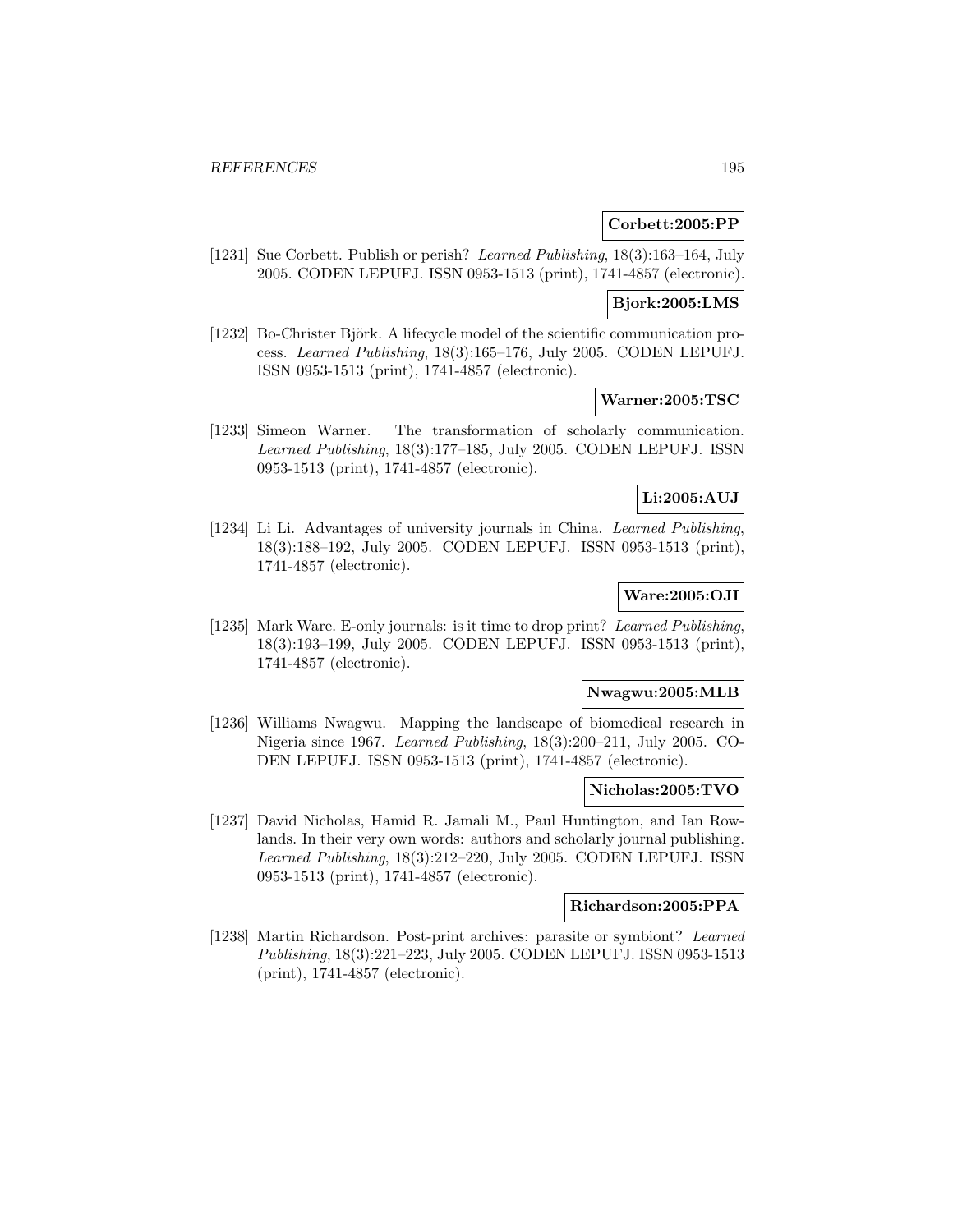## **Singleton:2005:OAL**

[1239] Alan Singleton. Open access and learned societies. Learned Publishing, 18(3):223–228, July 2005. CODEN LEPUFJ. ISSN 0953-1513 (print), 1741-4857 (electronic).

# **Irving:2005:PIR**

[1240] Lewis Irving. The pharmaceutical industry, researchers and publishers: the realities of competing interests within specialty journals. Learned Publishing, 18(3):228–230, July 2005. CODEN LEPUFJ. ISSN 0953- 1513 (print), 1741-4857 (electronic).

# **Paulus:2005:ILJ**

[1241] Kurt Paulus. 2005 International Learned Journals Seminar: The Web and after. Learned Publishing, 18(3):231–234, July 2005. CODEN LEP-UFJ. ISSN 0953-1513 (print), 1741-4857 (electronic).

# **Marks:2005:OAN**

[1242] Robert H. Marks. Open access: a new name for an old concept. Learned Publishing, 18(3):235–236, July 2005. CODEN LEPUFJ. ISSN 0953-1513 (print), 1741-4857 (electronic).

# **Watkinson:2005:BR**

[1243] Anthony Watkinson. Book reviews. Learned Publishing, 18(3):237–238, July 2005. CODEN LEPUFJ. ISSN 0953-1513 (print), 1741-4857 (electronic).

## **Goldwyn:2005:DWR**

[1244] Robert M. Goldwyn. Do we reject too little and publish too much? Learned Publishing, 18(4):243, October 2005. CODEN LEPUFJ. ISSN 0953-1513 (print), 1741-4857 (electronic).

# **Ware:2005:OSP**

[1245] Mark Ware. Online submission and peer-review systems. Learned Publishing, 18(4):245–250, October 2005. CODEN LEPUFJ. ISSN 0953-1513 (print), 1741-4857 (electronic).

# **Nicholas:2005:BDT**

[1246] David Nicholas, Paul Huntington, Bill Russell, Anthony Watkinson, Hamid R. Jamali, and Carol Tenopir. The Big Deal — ten years on. Learned Publishing, 18(4):251–257, October 2005. CODEN LEPUFJ. ISSN 0953-1513 (print), 1741-4857 (electronic).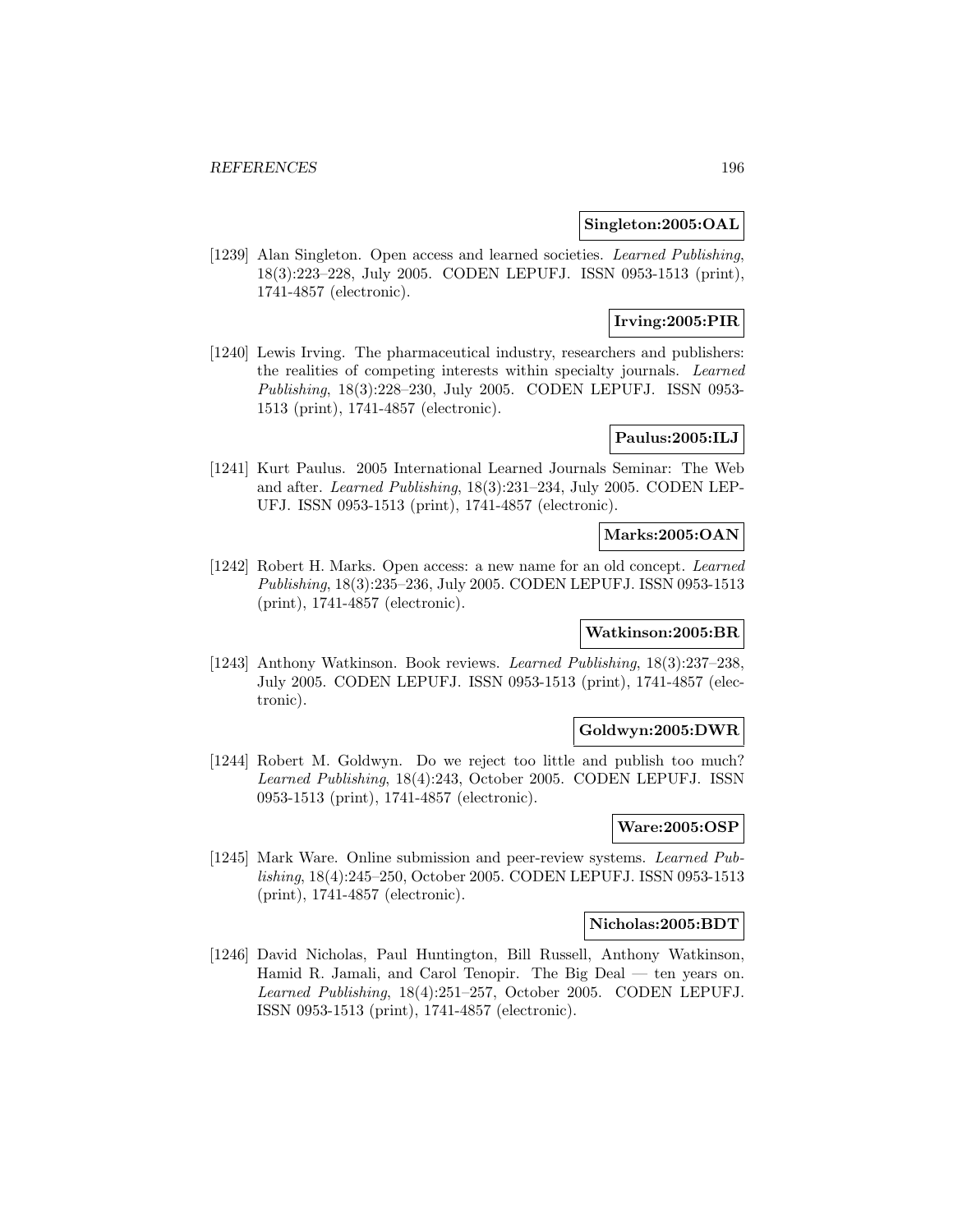### **Arroyo:2005:PSO**

[1247] Cristina Márquez Arroyo, Laura Munoa, Fernando A. Navarro, María Verónica Saladrigas, and Karen Shashok. Panace@ — a successful open access journal from the STM translation community. Learned Publishing, 18(4):258–269, October 2005. CODEN LEPUFJ. ISSN 0953-1513 (print), 1741-4857 (electronic).

# **Liping:2005:COC**

[1248] Wang Liping. Challenges and opportunities: China's university presses in transition. Learned Publishing, 18(4):271–274, October 2005. CODEN LEPUFJ. ISSN 0953-1513 (print), 1741-4857 (electronic).

# **Yacoubian:2005:PAL**

[1249] George S. Yacoubian, Jr. Publishing in American legal and social science periodicals: an ethical comparison. Learned Publishing, 18(4):275–278, October 2005. CODEN LEPUFJ. ISSN 0953-1513 (print), 1741-4857 (electronic).

# **Inger:2005:PCM**

[1250] Simon Inger. Production and content management implications for archival projects: a snapshot in May 2005. Learned Publishing, 18(4): 279–285, October 2005. CODEN LEPUFJ. ISSN 0953-1513 (print), 1741-4857 (electronic).

## **Shepherd:2005:CNC**

[1251] Peter T. Shepherd. COUNTER 2005: a new Code of Practice and new applications of COUNTER usage statistics. Learned Publishing, 18(4): 287–293, October 2005. CODEN LEPUFJ. ISSN 0953-1513 (print), 1741-4857 (electronic).

### **Gannon:2005:OAS**

[1252] Frank Gannon. Open access: scientists as paradoxical consumers. Learned Publishing, 18(4):295–299, October 2005. CODEN LEPUFJ. ISSN 0953-1513 (print), 1741-4857 (electronic).

#### **Rowland:2005:SJP**

[1253] Fytton Rowland. Scholarly journal publishing in New Zealand. Learned Publishing, 18(4):300–310, October 2005. CODEN LEPUFJ. ISSN 0953- 1513 (print), 1741-4857 (electronic).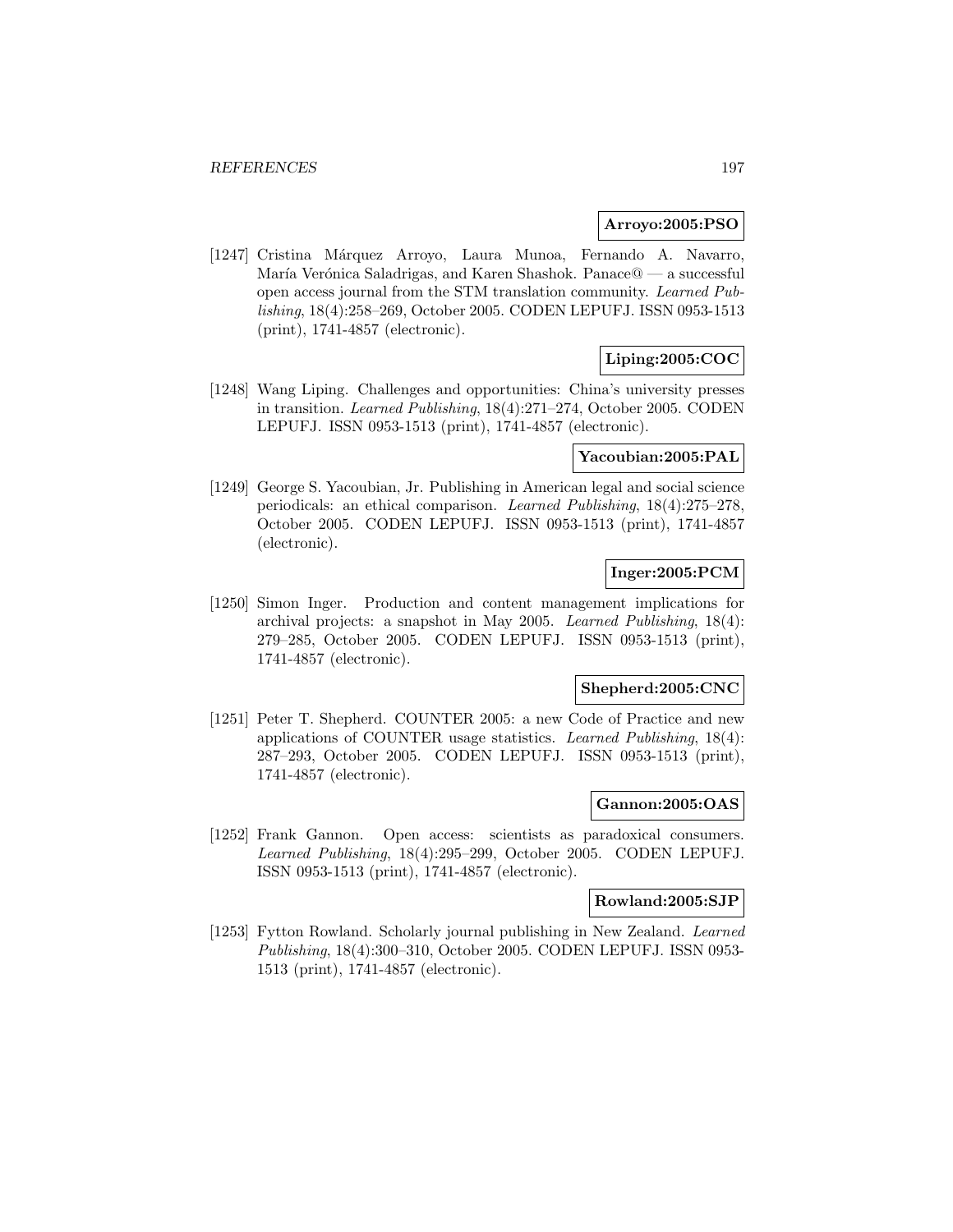### **Scholes:2005:WHL**

[1254] Robert Scholes. What is happening in literary studies? Learned Publishing, 18(4):311–315, October 2005. CODEN LEPUFJ. ISSN 0953-1513 (print), 1741-4857 (electronic).

#### **Anonymous:2005:AAC**

[1255] Anonymous. ALPSP and ALPSP/Charlesworth Awards 2005. Learned Publishing, 18(4):316–317, October 2005. CODEN LEPUFJ. ISSN 0953- 1513 (print), 1741-4857 (electronic).

# **Parker:2005:R**

[1256] Robert Parker. Review. Learned Publishing, 18(4):318, October 2005. CODEN LEPUFJ. ISSN 0953-1513 (print), 1741-4857 (electronic).

## **Cox:2006:RES**

[1257] John Cox. Re-engineering the scholarly publishing process — lessons from elsewhere. Learned Publishing, 19(1):3–4, January 2006. CODEN LEPUFJ. ISSN 0953-1513 (print), 1741-4857 (electronic).

## **Domine:2006:PRM**

[1258] Tom Domine. Peer-review management systems: what do users want? Learned Publishing, 19(1):5–7, January 2006. CODEN LEPUFJ. ISSN 0953-1513 (print), 1741-4857 (electronic).

## **Xian:2006:ELA**

[1259] Jia Xian. English-language academic journals from China: a great opportunity. Learned Publishing, 19(1):9–13, January 2006. CODEN LEPUFJ. ISSN 0953-1513 (print), 1741-4857 (electronic).

#### **Waltham:2006:LSB**

[1260] Mary Waltham. Learned society business models and open access: overview of a recent JISC-funded study. Learned Publishing, 19(1):15– 30, January 2006. CODEN LEPUFJ. ISSN 0953-1513 (print), 1741-4857 (electronic).

### **Rowlands:2006:CSC**

[1261] Ian Rowlands and Dave Nicholas. The changing scholarly communication landscape: an international survey of senior researchers. Learned Publishing, 19(1):31–55, January 2006. CODEN LEPUFJ. ISSN 0953-1513 (print), 1741-4857 (electronic).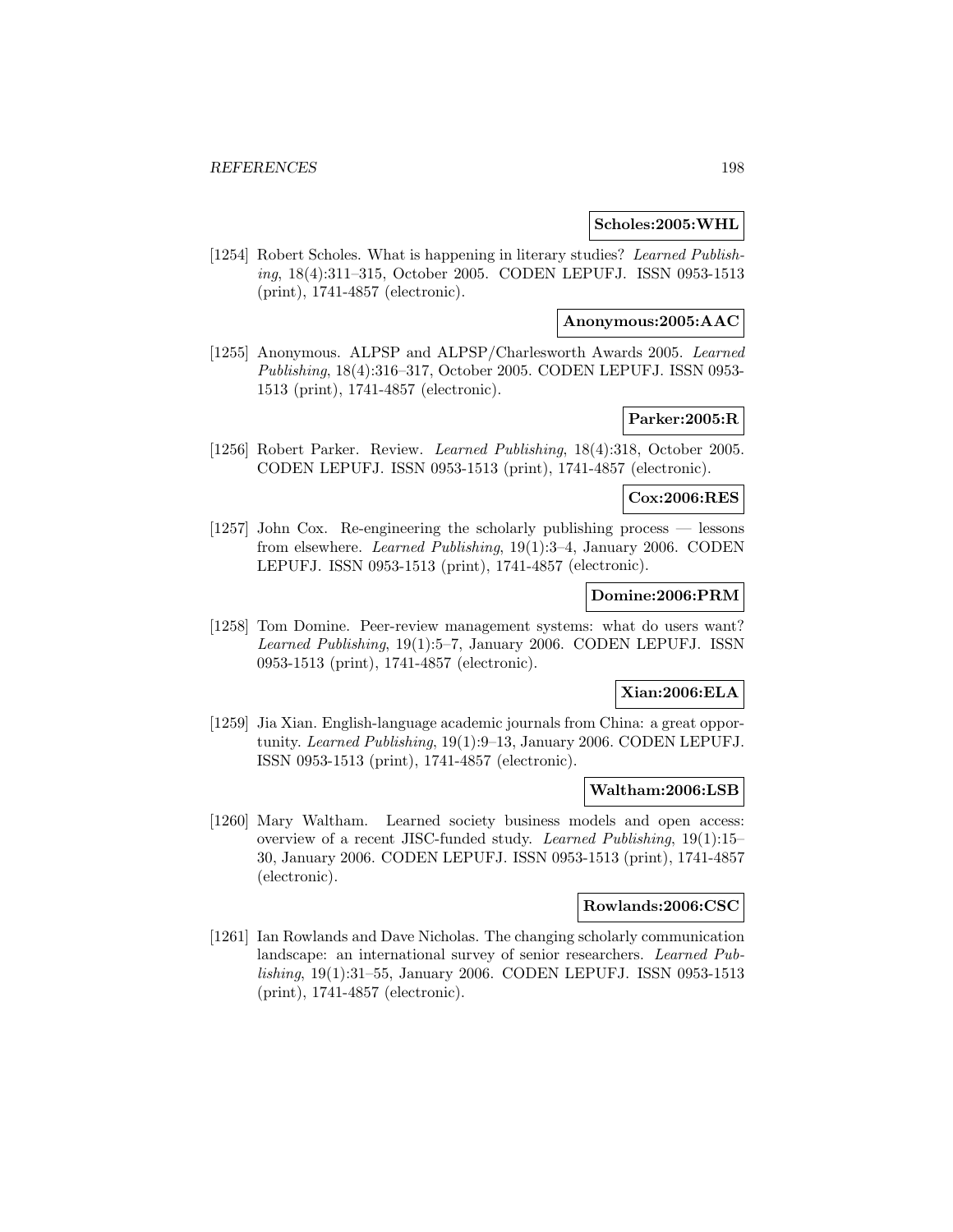#### **Probets:2006:DIR**

[1262] Steve Probets and Celia Jenkins. Documentation for institutional repositories. Learned Publishing, 19(1):57–71, January 2006. CODEN LEP-UFJ. ISSN 0953-1513 (print), 1741-4857 (electronic).

# **Morris:2006:WJJ**

[1263] Sally Morris. When is a journal not a journal? A closer look at the DOAJ. Learned Publishing, 19(1):73–76, January 2006. CODEN LEPUFJ. ISSN 0953-1513 (print), 1741-4857 (electronic).

# **Prosser:2006:LE**

[1264] David C. Prosser. Letter to the Editor. Learned Publishing, 19(1):78, January 2006. CODEN LEPUFJ. ISSN 0953-1513 (print), 1741-4857 (electronic).

### **Olivieri:2006:CE**

[1265] René Olivieri. Context is everything. Learned Publishing, 19(2):83–84, April 2006. CODEN LEPUFJ. ISSN 0953-1513 (print), 1741-4857 (electronic).

# **Antelman:2006:SAP**

[1266] Kristin Antelman. Self-archiving practice and the influence of publisher policies in the social sciences. Learned Publishing, 19(2):85–95, April 2006. CODEN LEPUFJ. ISSN 0953-1513 (print), 1741-4857 (electronic).

### **Shuhua:2006:CAJ**

[1267] Wang Shuhua and Paul R. Weldon. Chinese academic journals: quality, issues and solutions. Learned Publishing, 19(2):97–105, April 2006. CODEN LEPUFJ. ISSN 0953-1513 (print), 1741-4857 (electronic).

## **Babini:2006:UDL**

[1268] Dominique Babini and Pippa Smart. Using digital libraries to provide online access to social science journals in Latin America. Learned Publishing, 19(2):107–113, April 2006. CODEN LEPUFJ. ISSN 0953-1513 (print), 1741-4857 (electronic).

### **Markwood:2006:PWJ**

[1269] Priscilla Markwood. Paperless workflows in journal production: a management perspective. Learned Publishing, 19(2):115–124, April 2006. CO-DEN LEPUFJ. ISSN 0953-1513 (print), 1741-4857 (electronic).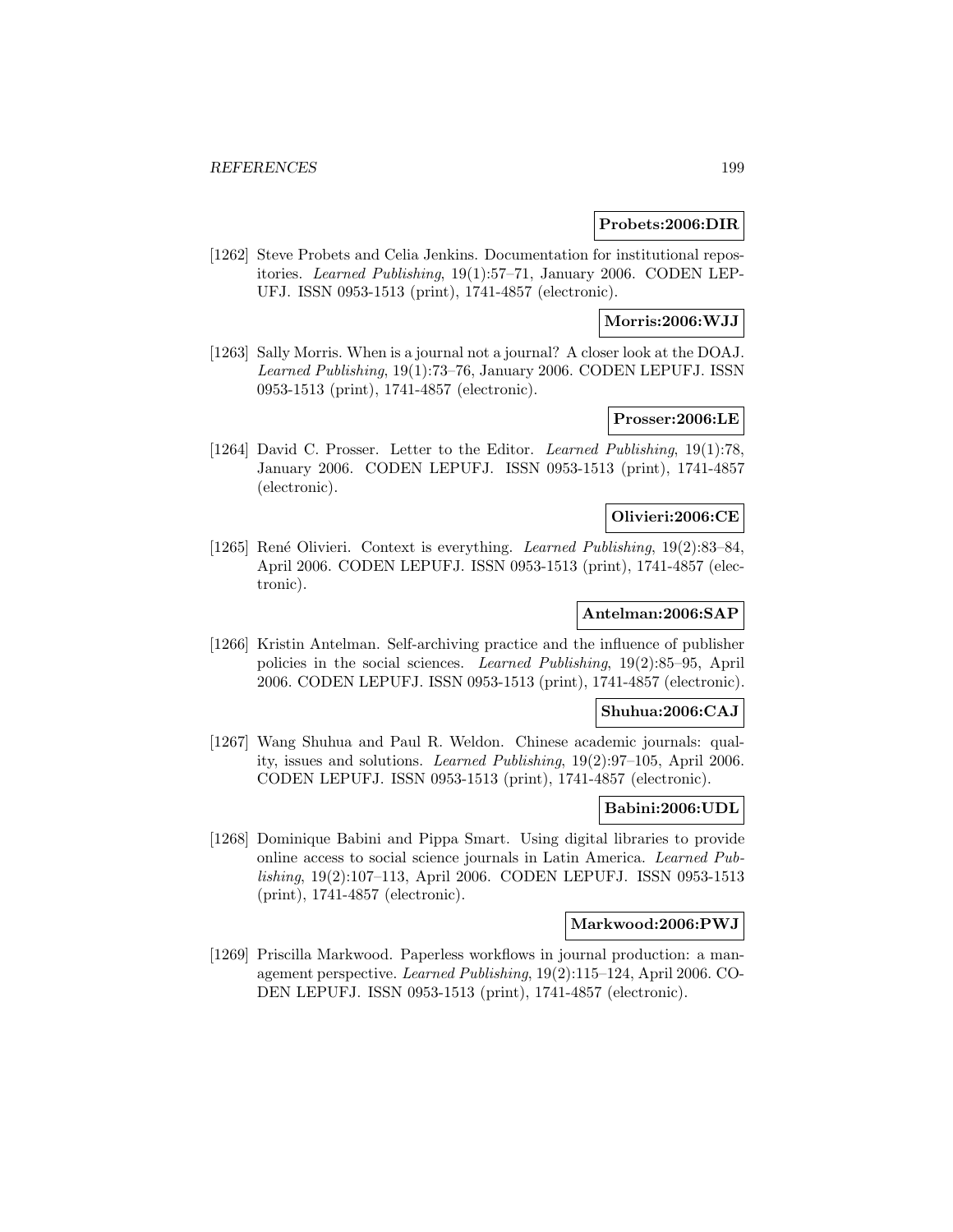#### **Smothers:2006:MJP**

[1270] Valerie Smothers, Michael Clarke, and Craig Van Dyck. MedBiquitous and journal publishers: scholarly content and online medical communities. Learned Publishing, 19(2):125–132, April 2006. CODEN LEPUFJ. ISSN 0953-1513 (print), 1741-4857 (electronic).

# **Xian:2006:PPF**

[1271] Jia Xian. The past, present and future of scientific and technical journals of China. Learned Publishing, 19(2):133–141, April 2006. CODEN LEPUFJ. ISSN 0953-1513 (print), 1741-4857 (electronic).

#### **Chesler:2006:CIP**

[1272] Adam Chesler. Core issues in pricing models for scholarly journals: a qualitative overview. Learned Publishing, 19(2):142–146, April 2006. CO-DEN LEPUFJ. ISSN 0953-1513 (print), 1741-4857 (electronic).

# **Bjork:2006:BSJ**

[1273] Bo-Christer Björk and Jonas Holmström. Benchmarking scientific journals from the submitting author's viewpoint. Learned Publishing, 19(2): 147–155, April 2006. CODEN LEPUFJ. ISSN 0953-1513 (print), 1741- 4857 (electronic).

#### **Oppenheim:2006:BR**

[1274] Charles Oppenheim and Charles Oppenheim. Book reviews. Learned Publishing, 19(2):156–158, April 2006. CODEN LEPUFJ. ISSN 0953- 1513 (print), 1741-4857 (electronic).

### **Rockwood:2006:NCA**

[1275] Irving Rockwood. A new chapter for ALPSP. Learned Publishing, 19(3): 163–164, July 2006. CODEN LEPUFJ. ISSN 0953-1513 (print), 1741- 4857 (electronic).

## **Ju-fang:2006:TPS**

[1276] Shao Ju-fang and Shen Hui-yun. Thought patterns of some editors of academic journals. Learned Publishing, 19(3):165–167, July 2006. CO-DEN LEPUFJ. ISSN 0953-1513 (print), 1741-4857 (electronic).

#### **Taylor:2006:PEP**

[1277] Alasdair Taylor. Publishing and electronic piracy. Learned Publishing, 19(3):168–174, July 2006. CODEN LEPUFJ. ISSN 0953-1513 (print), 1741-4857 (electronic).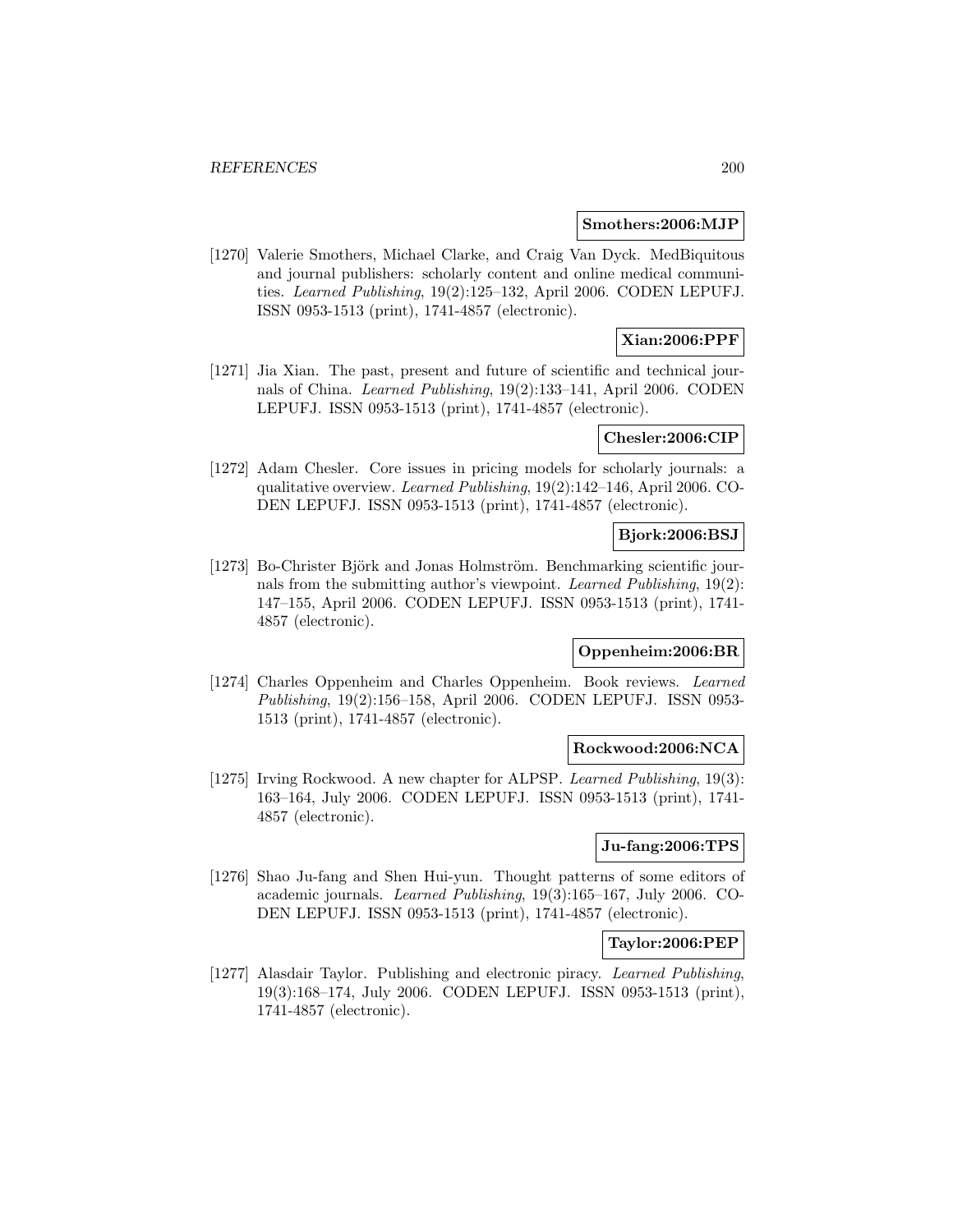### **Goldsworthy:2006:OSO**

[1278] Sophie Goldsworthy. Oxford Scholarship Online. Learned Publishing, 19(3):175–181, July 2006. CODEN LEPUFJ. ISSN 0953-1513 (print), 1741-4857 (electronic).

# **Regazzi:2006:PAP**

[1279] John J. Regazzi and Nicole A. Caliguiri. Publisher and author partnerships: a changing landscape. Learned Publishing, 19(3):183–192, July 2006. CODEN LEPUFJ. ISSN 0953-1513 (print), 1741-4857 (electronic).

# **Nicholas:2006:TTT**

[1280] David Nicholas, Hamid R. Jamali, and Ian Rowlands. On the tips of their tongues: authors and their views on scholarly publishing. Learned Publishing, 19(3):193–203, July 2006. CODEN LEPUFJ. ISSN 0953-1513 (print), 1741-4857 (electronic).

## **Li:2006:FCC**

[1281] Zhang Li, Yao Yuan, Zhang Fenglian, and Du Wentao. The first comprehensive Chinese university journal published in English: the Tsing Hua Journal. Learned Publishing, 19(3):204–208, July 2006. CODEN LEPUFJ. ISSN 0953-1513 (print), 1741-4857 (electronic).

#### **Anderson:2006:ATS**

[1282] Kent Anderson. Ask and they shall deceive: how what we ask drives what they tell us, and why it's mostly useless. Learned Publishing, 19(3):209– 218, July 2006. CODEN LEPUFJ. ISSN 0953-1513 (print), 1741-4857 (electronic).

## **Pinfield:2006:WCD**

[1283] Stephen Pinfield. A Wel(l)come development: research funders and open access. Learned Publishing, 19(3):219–225, July 2006. CODEN LEPUFJ. ISSN 0953-1513 (print), 1741-4857 (electronic).

# **Ware:2006:OAT**

[1284] Mark Ware. Open archives and their impact on journal cancellations. Learned Publishing, 19(3):226–229, July 2006. CODEN LEPUFJ. ISSN 0953-1513 (print), 1741-4857 (electronic).

# **Paulus:2006:CWA**

[1285] Kurt Paulus. Calmer waters ahead? Learned Publishing, 19(3):230– 233, July 2006. CODEN LEPUFJ. ISSN 0953-1513 (print), 1741-4857 (electronic).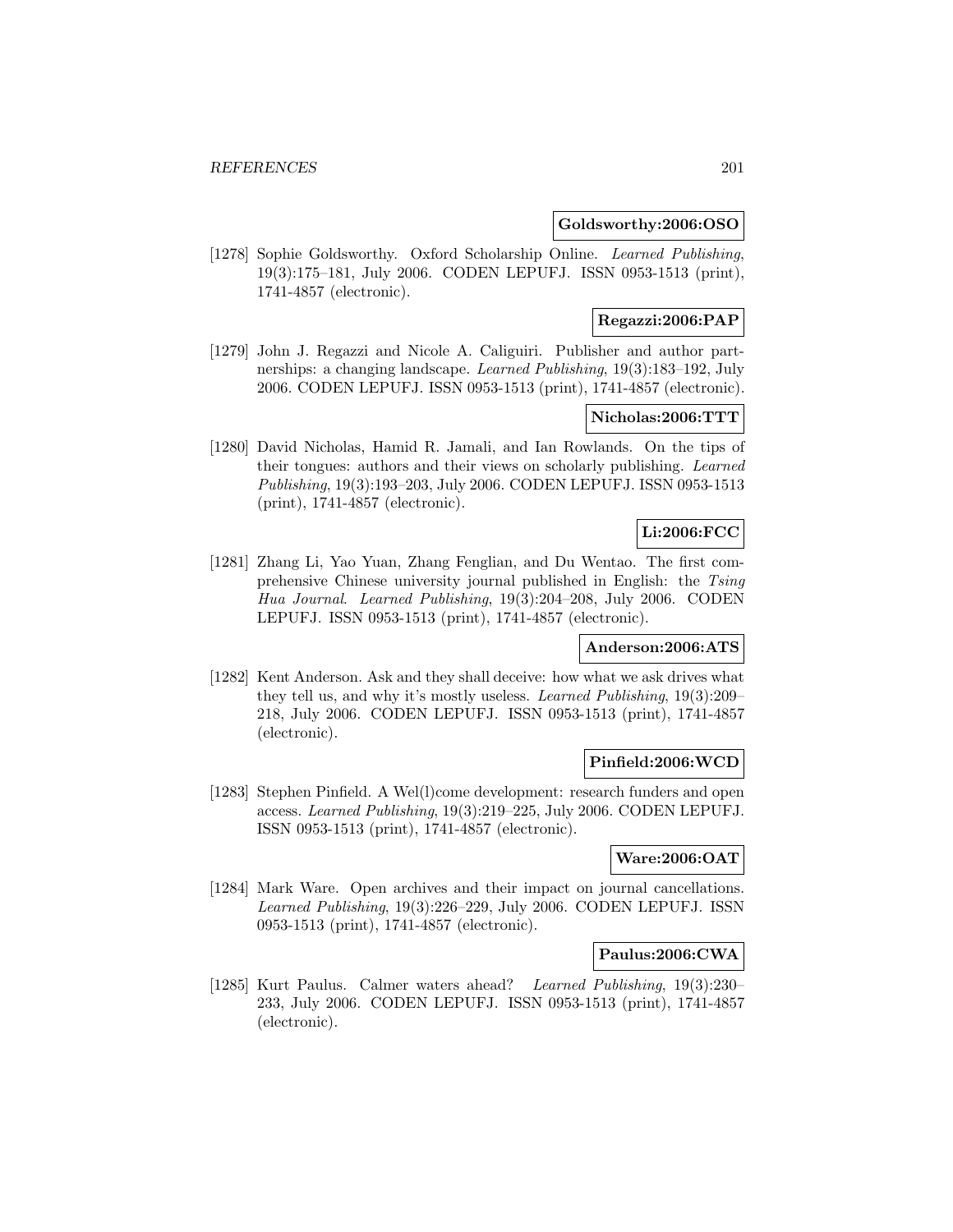### **Sampson:2006:DLJ**

[1286] Geoffrey Sampson. The death of learned journals. Learned Publishing, 19(3):234–235, July 2006. CODEN LEPUFJ. ISSN 0953-1513 (print), 1741-4857 (electronic).

# **Wilmot:2006:BR**

[1287] Charlotte Wilmot, Charles Oppenheim, and Lesley Robinson. Book reviews. Learned Publishing, 19(3):236–238, July 2006. CODEN LEPUFJ. ISSN 0953-1513 (print), 1741-4857 (electronic).

# **Oppenheim:2006:WNC**

[1288] Charles Oppenheim. Who needs copyright? Learned Publishing, 19 (4):243–244, October 2006. CODEN LEPUFJ. ISSN 0953-1513 (print), 1741-4857 (electronic).

#### **Nicholas:2006:ICC**

[1289] David Nicholas, Paul Huntington, Tom Dobrowolski, and Ian Rowlands. Ideas on creating a consumer market for scholarly journals. Learned Publishing, 19(4):245–249, October 2006. CODEN LEPUFJ. ISSN 0953- 1513 (print), 1741-4857 (electronic).

# **Pentz:2006:CC**

[1290] Ed Pentz. CrossRef at the crossroads. Learned Publishing, 19(4):250–258, October 2006. CODEN LEPUFJ. ISSN 0953-1513 (print), 1741-4857 (electronic).

## **Taylor:2006:PPP**

[1291] Kevin Taylor. Plagiarism and piracy: a publisher's perspective. Learned Publishing, 19(4):259–266, October 2006. CODEN LEPUFJ. ISSN 0953- 1513 (print), 1741-4857 (electronic).

# **Sambunjak:2006:PRE**

[1292] Dario Sambunjak. Press releases and email notices increase local and global visibility of a small medical journal. Learned Publishing, 19(4): 267–271, October 2006. CODEN LEPUFJ. ISSN 0953-1513 (print), 1741-4857 (electronic).

#### **Cox:2006:SPP**

[1293] John Cox. Scholarly publishing practices: a case of plus ça change, plus c'est la même chose? Learned Publishing, 19(4):273-276, October 2006. CODEN LEPUFJ. ISSN 0953-1513 (print), 1741-4857 (electronic).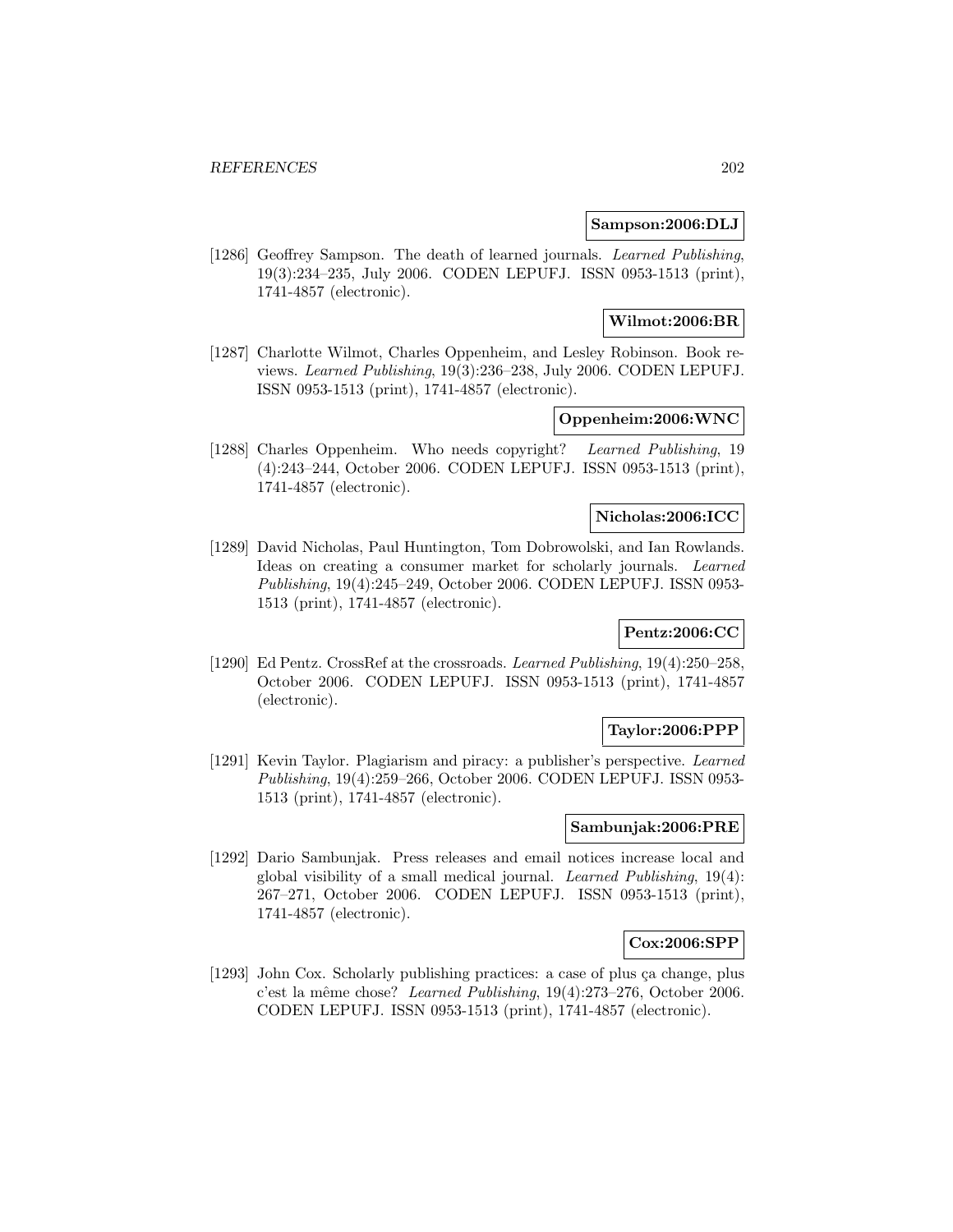### **Steele:2006:PIP**

[1294] Colin Steele, Linda Butler, and Danny Kingsley. The publishing imperative: the pervasive influence of publication metrics. Learned Publishing, 19(4):277–290, October 2006. CODEN LEPUFJ. ISSN 0953-1513 (print), 1741-4857 (electronic).

## **Schroter:2006:FST**

[1295] Sara Schroter, Leanne Tite, and Ahmed Kassem. Financial support at the time of paper acceptance: a survey of three medical journals. Learned Publishing, 19(4):291–297, October 2006. CODEN LEPUFJ. ISSN 0953- 1513 (print), 1741-4857 (electronic).

### **Puliselic:2006:IEC**

[1296] Lea Pulišelić and Jelka Petrak. Is it enough to change the language? A case study of Croatian biomedical journals. Learned Publishing, 19 (4):299–306, October 2006. CODEN LEPUFJ. ISSN 0953-1513 (print), 1741-4857 (electronic).

# **Rowland:2006:LE**

[1297] Fytton Rowland. Letter to the Editor. Learned Publishing, 19(4):307– 308, October 2006. CODEN LEPUFJ. ISSN 0953-1513 (print), 1741- 4857 (electronic).

# **Johnson:2006:BR**

[1298] Ian M. Johnson, Paula Younger, Louise Ellis-Barrett, and Charles Oppenheim. Book reviews. Learned Publishing, 19(4):309–315, October 2006. CODEN LEPUFJ. ISSN 0953-1513 (print), 1741-4857 (electronic).

## **Anonymous:2006:AAC**

[1299] Anonymous. ALPSP and ALPSP/Charlesworth Awards 2006. Learned Publishing, 19(4):316–317, October 2006. CODEN LEPUFJ. ISSN 0953- 1513 (print), 1741-4857 (electronic).

## **Russell:2007:AGL**

[1300] Ian Russell. ALPSP: a guiding light. Learned Publishing, 20(1):3–4, January 2007. CODEN LEPUFJ. ISSN 0953-1513 (print), 1741-4857 (electronic).

# **Morris:2007:E**

[1301] Sally Morris and Priscilla Markwood. Editorial. Learned Publishing, 20 (1):5, January 2007. CODEN LEPUFJ. ISSN 0953-1513 (print), 1741- 4857 (electronic).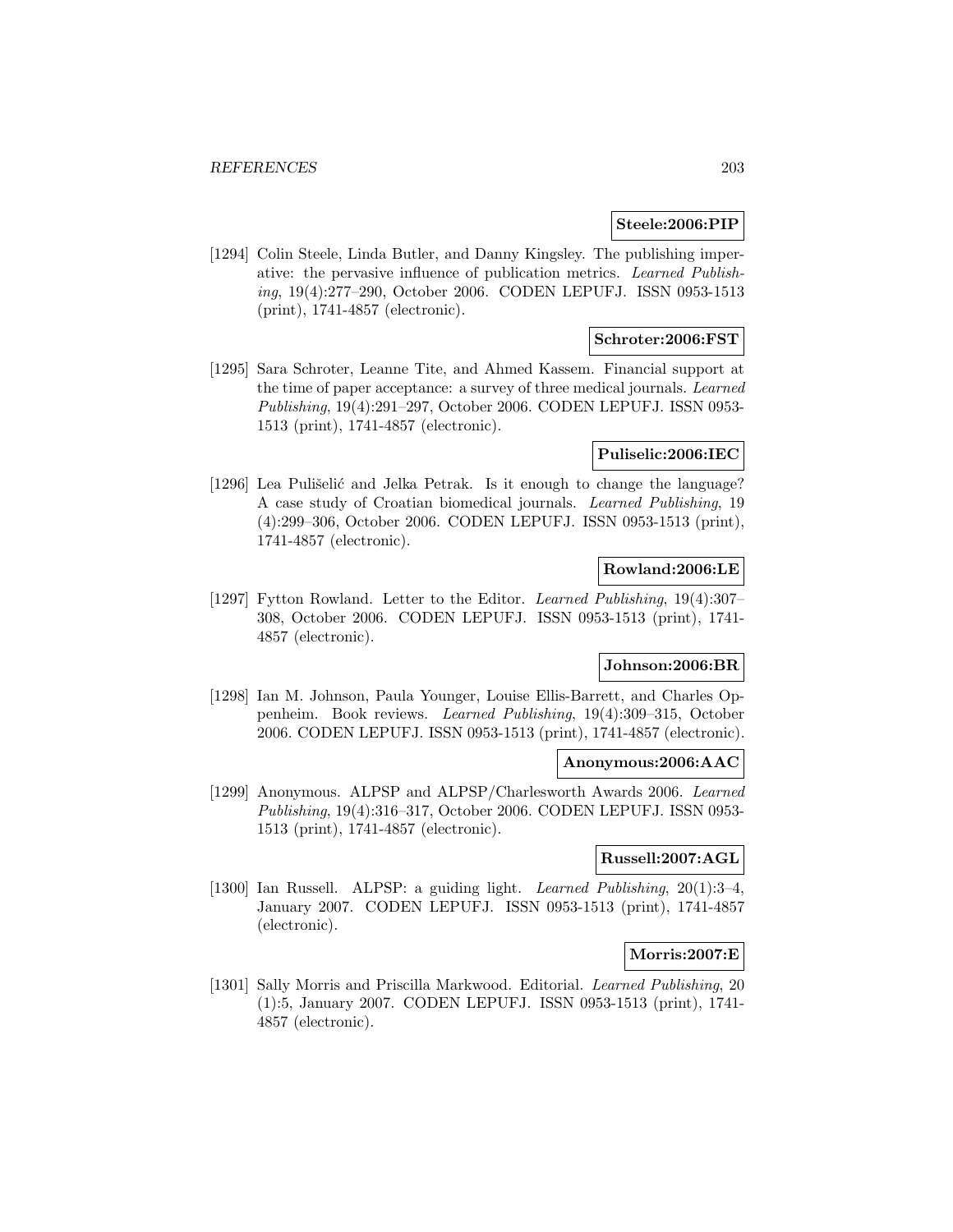## **Donovan:2007:TYL**

[1302] Bernard Donovan and Eileen Donovan. Twenty years of Learned Publishing. Learned Publishing, 20(1):7–10, January 2007. CODEN LEPUFJ. ISSN 0953-1513 (print), 1741-4857 (electronic).

## **Nicholas:2007:IOA**

[1303] David Nicholas, Paul Huntington, and Hamid R. Jamali. The impact of open access publishing (and other access initiatives) on use and users of digital scholarly journals. Learned Publishing,  $20(1)$ :11–15, January 2007. CODEN LEPUFJ. ISSN 0953-1513 (print), 1741-4857 (electronic).

## **Henneken:2007:PJA**

[1304] Edwin A. Henneken, Michael J. Kurtz, Guenther Eichhorn, Alberto Accomazzi, Carolyn S. Grant, Donna Thompson, Elizabeth Bohlen, Stephen S. Murray, Paul Ginsparg, and Simeon Warner. E-prints and journal articles in astronomy: a productive co-existence. Learned Publishing, 20(1):16–22, January 2007. CODEN LEPUFJ. ISSN 0953-1513 (print), 1741-4857 (electronic).

# **Pesch:2007:SSD**

[1305] Oliver Pesch. SUSHI: simplifying the delivery of usage statistics. Learned Publishing, 20(1):23–29, January 2007. CODEN LEPUFJ. ISSN 0953- 1513 (print), 1741-4857 (electronic).

#### **Wright:2007:RPN**

[1306] Janette Wright and Sara Hearn. RMIT Publishing: neither fish nor fowl. Learned Publishing, 20(1):31–35, January 2007. CODEN LEPUFJ. ISSN 0953-1513 (print), 1741-4857 (electronic).

#### **Lifang:2007:SPF**

[1307] Xu Lifang, Fang Qing, and Lian Xiaochuan. Scholarly publishing funds in China. Learned Publishing, 20(1):36–42, January 2007. CODEN LEP-UFJ. ISSN 0953-1513 (print), 1741-4857 (electronic).

### **Stanley:2007:COC**

[1308] Adrian Stanley and Yan Shuai. China opening up: Chinese university journals and research — today and tomorrow. Learned Publishing, 20 (1):43–50, January 2007. CODEN LEPUFJ. ISSN 0953-1513 (print), 1741-4857 (electronic).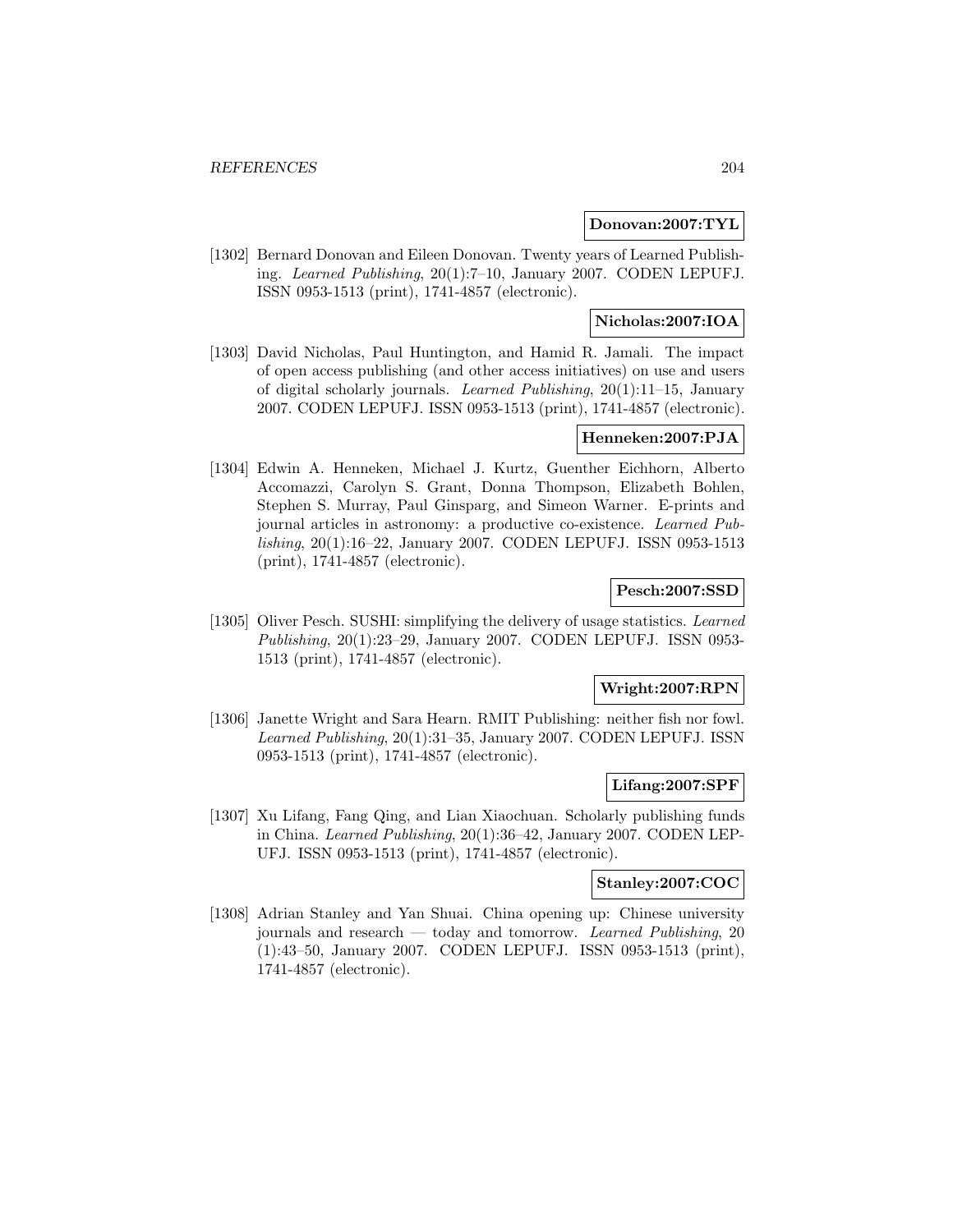## **Brunelle:2007:HAL**

[1309] Bette Brunelle and Chuck Richard. The healthcare advertising landscape. Learned Publishing, 20(1):51–57, January 2007. CODEN LEP-UFJ. ISSN 0953-1513 (print), 1741-4857 (electronic).

## **Suthersanen:2007:CCO**

[1310] Uma Suthersanen. Creative Commons — the other way? Learned Publishing, 20(1):59–68, January 2007. CODEN LEPUFJ. ISSN 0953-1513 (print), 1741-4857 (electronic).

# **Haank:2007:IDR**

[1311] Derk Haank. Industry developments: the revolution continues. Learned Publishing, 20(1):69–71, January 2007. CODEN LEPUFJ. ISSN 0953- 1513 (print), 1741-4857 (electronic).

#### **Williamson:2007:SM**

[1312] Alex Williamson. Sally Morris. Learned Publishing, 20(1):73, January 2007. CODEN LEPUFJ. ISSN 0953-1513 (print), 1741-4857 (electronic).

## **Blake:2007:BR**

[1313] Monica Blake, Charles Oppenheim, Charles Oppenheim, Sue Lambert, and Charles Oppenheim. Book reviews. Learned Publishing, 20(1):74– 78, January 2007. CODEN LEPUFJ. ISSN 0953-1513 (print), 1741-4857 (electronic).

#### **Anderson:2007:OAC**

[1314] Rick Anderson. Open access — clear benefits, hidden costs. Learned Publishing, 20(2):83–84, April 2007. CODEN LEPUFJ. ISSN 0953-1513 (print), 1741-4857 (electronic).

## **King:2007:CJP**

[1315] Donald W. King. The cost of journal publishing: a literature review and commentary. Learned Publishing, 20(2):85–106, April 2007. CODEN LEPUFJ. ISSN 0953-1513 (print), 1741-4857 (electronic).

### **Ohta:2007:IOP**

[1316] Teruto Ohta. An innovation-oriented publication system. Learned Publishing, 20(2):107–111, April 2007. CODEN LEPUFJ. ISSN 0953-1513 (print), 1741-4857 (electronic).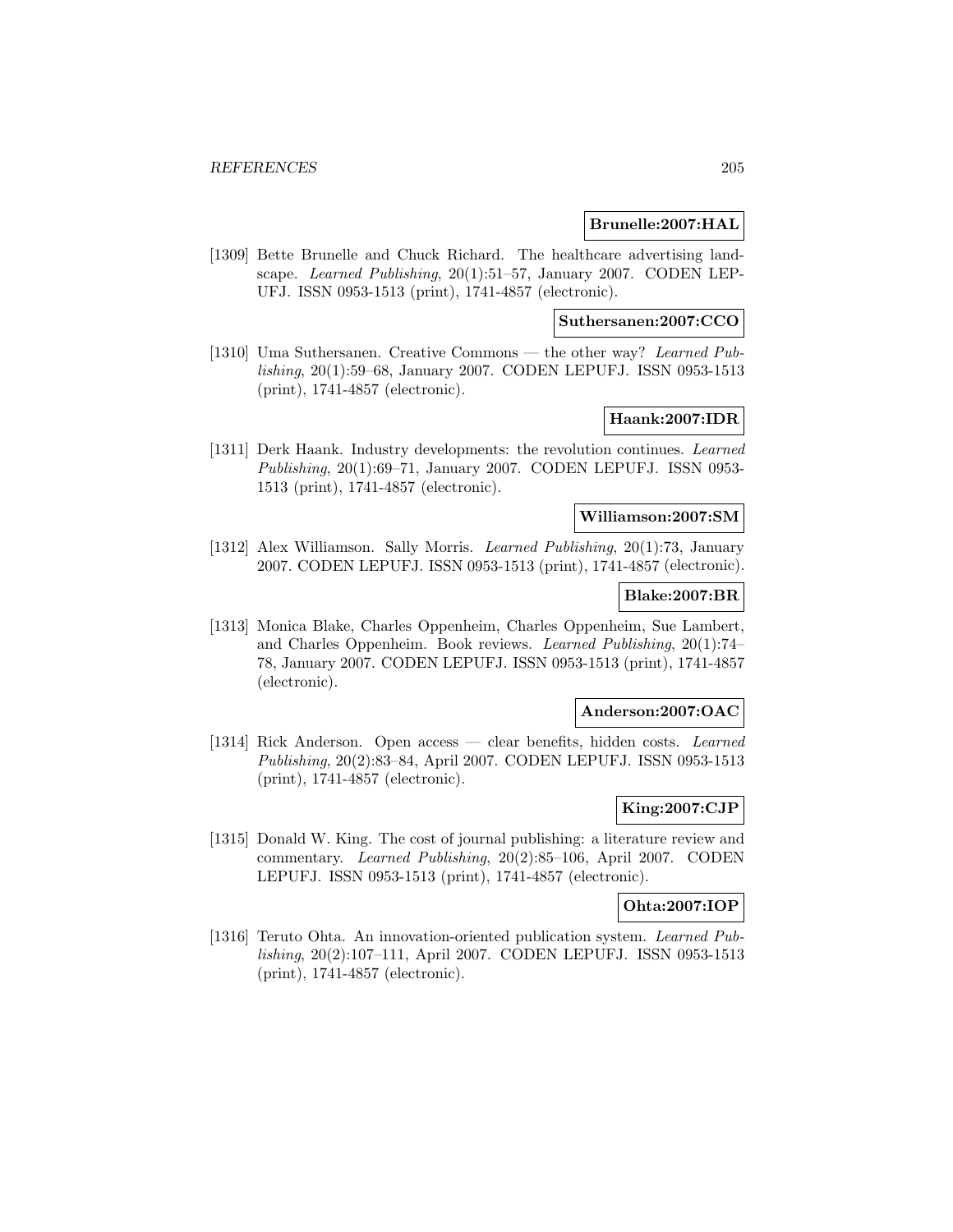## **Williams:2007:CPP**

[1317] Alan Williams. Copyright: past, present and future. Learned Publishing, 20(2):113–119, April 2007. CODEN LEPUFJ. ISSN 0953-1513 (print), 1741-4857 (electronic).

# **Wates:2007:AVV**

[1318] Edward Wates and Robert Campbell. Author's version vs. publisher's version: an analysis of the copy-editing function. Learned Publishing, 20(2):121–129, April 2007. CODEN LEPUFJ. ISSN 0953-1513 (print), 1741-4857 (electronic).

## **Brown:2007:DAP**

[1319] Richard J. C. Brown. Double anonymity in peer review within the chemistry periodicals community. Learned Publishing, 20(2):131–137, April 2007. CODEN LEPUFJ. ISSN 0953-1513 (print), 1741-4857 (electronic).

### **Kennan:2007:AAS**

[1320] Mary Anne Kennan. Academic authors, scholarly publishing, and open access in Australia. Learned Publishing, 20(2):138–146, April 2007. CO-DEN LEPUFJ. ISSN 0953-1513 (print), 1741-4857 (electronic).

# **Jubb:2007:RUP**

[1321] Michael Jubb, Hugh Look, and Sue Sparks. Researchers' use and perceptions of discovery services. Learned Publishing, 20(2):147–153, April 2007. CODEN LEPUFJ. ISSN 0953-1513 (print), 1741-4857 (electronic).

## **Walford:2007:HD**

[1322] Leo Walford. Humpty Dumpty. Learned Publishing, 20(2):154–155, April 2007. CODEN LEPUFJ. ISSN 0953-1513 (print), 1741-4857 (electronic).

## **Oppenheim:2007:BR**

[1323] Charles Oppenheim, Huw Alexander, Charles Oppenheim, and Cliff Morgan. Book reviews. Learned Publishing, 20(2):156–158, April 2007. CO-DEN LEPUFJ. ISSN 0953-1513 (print), 1741-4857 (electronic).

#### **Morris:2007:WDW**

[1324] Sally Morris. Why do we bother to copy-edit? Learned Publishing, 20(3):163–164, July 2007. CODEN LEPUFJ. ISSN 0953-1513 (print), 1741-4857 (electronic).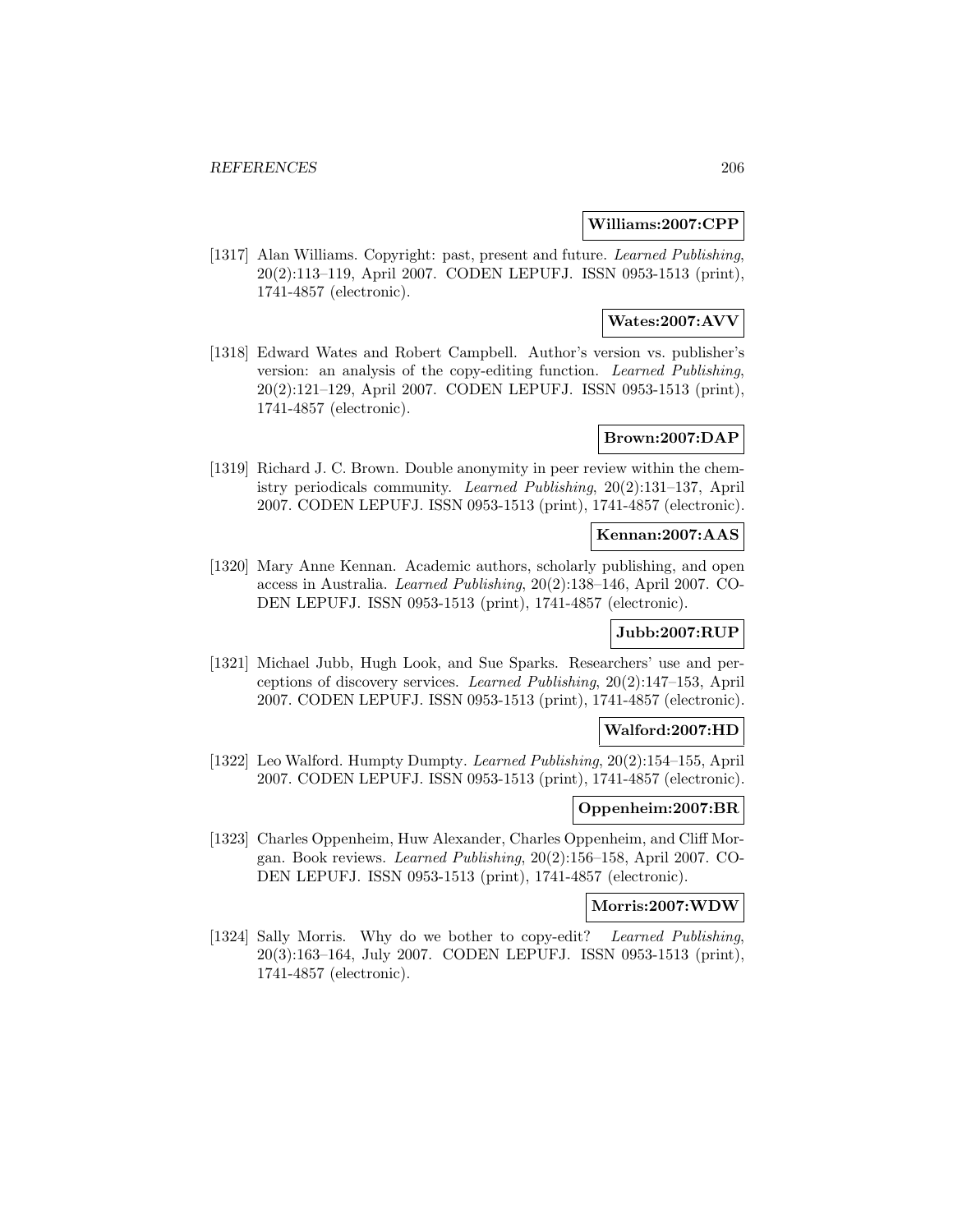### **Thatcher:2007:COA**

[1325] Sanford G. Thatcher. The challenge of open access for university presses. Learned Publishing, 20(3):165–172, July 2007. CODEN LEPUFJ. ISSN 0953-1513 (print), 1741-4857 (electronic).

# **Carmi:2007:IPR**

[1326] Ran Carmi and Christof Koch. Improving peer review with CARMA. Learned Publishing, 20(3):173–176, July 2007. CODEN LEPUFJ. ISSN 0953-1513 (print), 1741-4857 (electronic).

# **Ware:2007:JPS**

[1327] Mark Ware. Journal publishing systems: outsource or in-house? Learned Publishing, 20(3):177–181, July 2007. CODEN LEPUFJ. ISSN 0953-1513 (print), 1741-4857 (electronic).

#### **Thommen:2007:KPS**

[1328] Moritz Thommen and Carla Holmes. Keeping personal subscriptions out of the library. Learned Publishing, 20(3):182–186, July 2007. CODEN LEPUFJ. ISSN 0953-1513 (print), 1741-4857 (electronic).

### **Anderson:2007:MJB**

[1329] Kent R. Anderson and Jean Nugent. A medical journal's beta site: experimentation at NEJM. Learned Publishing, 20(3):187–190, July 2007. CODEN LEPUFJ. ISSN 0953-1513 (print), 1741-4857 (electronic).

#### **Peters:2007:GAW**

[1330] Paul Peters. Going all the way: how Hindawi became an open access publisher. Learned Publishing, 20(3):191–195, July 2007. CODEN LEP-UFJ. ISSN 0953-1513 (print), 1741-4857 (electronic).

#### **DeVries:2007:SBS**

[1331] Saskia C. J. De Vries. From sailing boat to steamship: the role of the publisher in an open access environment. Learned Publishing, 20(3):196– 201, July 2007. CODEN LEPUFJ. ISSN 0953-1513 (print), 1741-4857 (electronic).

# **Goodman:2007:OAA**

[1332] David Goodman, Sarah Dowson, and Jean Yaremchuk. Open access and accuracy: author-archived manuscripts vs. published articles. Learned Publishing, 20(3):203–215, July 2007. CODEN LEPUFJ. ISSN 0953- 1513 (print), 1741-4857 (electronic).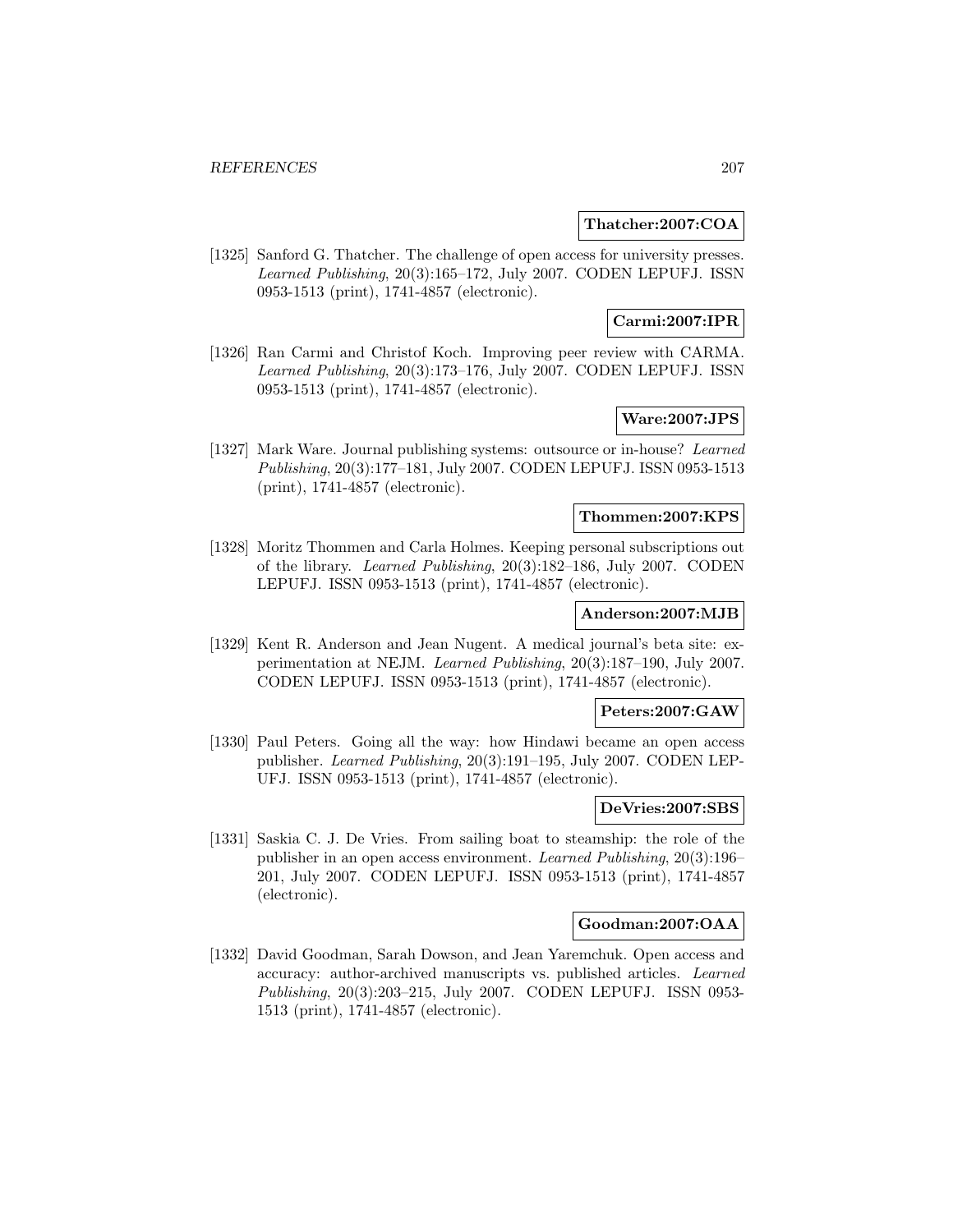# **Look:2007:TAI**

[1333] Hugh Look. Thinking about innovation. Learned Publishing, 20(3):216– 219, July 2007. CODEN LEPUFJ. ISSN 0953-1513 (print), 1741-4857 (electronic).

# **Cox:2007:PCC**

[1334] John Cox. Plus ça change .... *Learned Publishing*,  $20(3):220-222$ , July 2007. CODEN LEPUFJ. ISSN 0953-1513 (print), 1741-4857 (electronic).

#### **Shashok:2007:HMO**

[1335] Karen Shashok. How might open access become sustainable? Learned Publishing, 20(3):223–224, July 2007. CODEN LEPUFJ. ISSN 0953-1513 (print), 1741-4857 (electronic).

# **Paulus:2007:WTY**

[1336] Kurt Paulus. Are we there yet? The ALPSP International Scholarly Communications Conference London, 13 April 2007. Learned Publishing, 20(3):225–229, July 2007. CODEN LEPUFJ. ISSN 0953-1513 (print), 1741-4857 (electronic).

# **Suber:2007:LE**

[1337] Peter Suber. Letter to the Editor. Learned Publishing, 20(3):230–231, July 2007. CODEN LEPUFJ. ISSN 0953-1513 (print), 1741-4857 (electronic).

### **Bennett:2007:BR**

[1338] Fiona Bennett, Charles Oppenheim, Stuart Taylor, Jane Moody, and Jennifer Papin-Ramcharan. Book reviews. Learned Publishing, 20(3): 233–238, July 2007. CODEN LEPUFJ. ISSN 0953-1513 (print), 1741- 4857 (electronic).

## **Markwood:2007:DYK**

[1339] Priscilla Markwood. It's 2007. Do you know where your learned journal is? Learned Publishing, 20(4):243–244, October 2007. CODEN LEPUFJ. ISSN 0953-1513 (print), 1741-4857 (electronic).

# **Pitts:2007:URF**

[1340] Sinae Pitts and Adrian Stanley. Understanding researchers: findings from a focus group. Learned Publishing, 20(4):245–251, October 2007. CODEN LEPUFJ. ISSN 0953-1513 (print), 1741-4857 (electronic).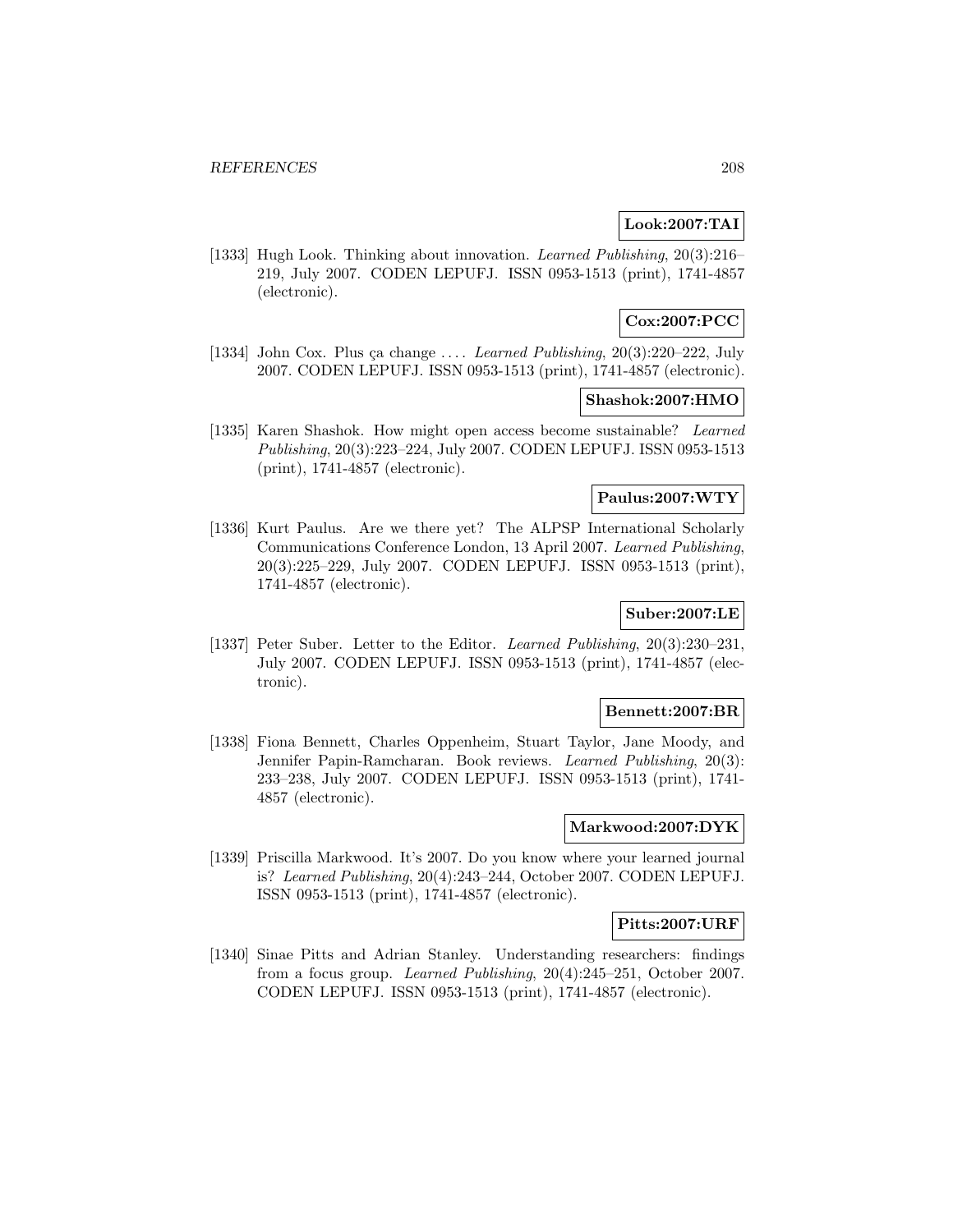#### **Kulathuramaiyer:2007:FPI**

[1341] Narayanan Kulathuramaiyer and Hermann Maurer. Fighting plagiarism and IPR violation: why is it so important? Learned Publishing, 20 (4):252–258, October 2007. CODEN LEPUFJ. ISSN 0953-1513 (print), 1741-4857 (electronic).

## **Armbruster:2007:MOL**

[1342] Chris Armbruster. Moving out of Oldenbourg's long shadow: what is the future for society publishing? Learned Publishing, 20(4):259–266, October 2007. CODEN LEPUFJ. ISSN 0953-1513 (print), 1741-4857 (electronic).

#### **Baruch:2007:OAD**

[1343] Pierre Baruch. Open access developments in France: the HAL Open Archives System. Learned Publishing, 20(4):267–282, October 2007. CO-DEN LEPUFJ. ISSN 0953-1513 (print), 1741-4857 (electronic).

### **Stalker:2007:LOO**

[1344] Matt Stalker. Launching an online-only journal. Learned Publishing, 20 (4):283–289, October 2007. CODEN LEPUFJ. ISSN 0953-1513 (print), 1741-4857 (electronic).

#### **Lees:2007:DVL**

[1345] Nigel Lees. Developing a Virtual Library for 44,000 chemists. Learned Publishing, 20(4):290–297, October 2007. CODEN LEPUFJ. ISSN 0953- 1513 (print), 1741-4857 (electronic).

#### **Morris:2007:MJP**

[1346] Sally Morris. Mapping the journal publishing landscape: how much do we know? Learned Publishing, 20(4):299–310, October 2007. CODEN LEPUFJ. ISSN 0953-1513 (print), 1741-4857 (electronic).

## **Smart:2007:JWM**

[1347] Pippa Smart. Journals — the wrong model for Africa? Learned Publishing, 20(4):311–313, October 2007. CODEN LEPUFJ. ISSN 0953-1513 (print), 1741-4857 (electronic).

#### **Cecchini:2007:WCD**

[1348] Ivan Cecchini. What competences do today's publishers need? Learned Publishing, 20(4):314–315, October 2007. CODEN LEPUFJ. ISSN 0953- 1513 (print), 1741-4857 (electronic).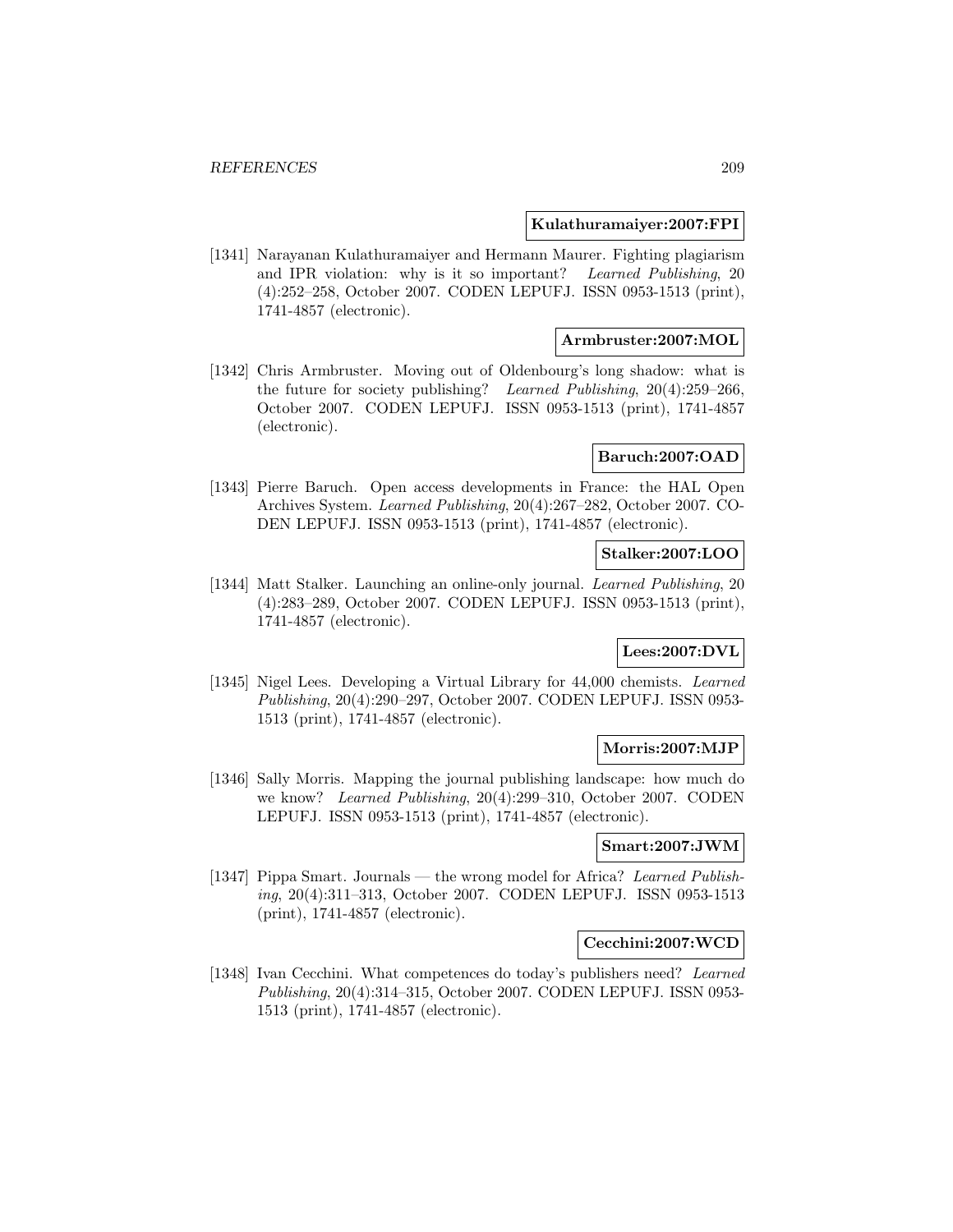### **Ballard-Wood:2007:MPB**

[1349] Aime M. Ballard-Wood. In Memoriam: Peter Banks. Learned Publishing, 20(4):316, October 2007. CODEN LEPUFJ. ISSN 0953-1513 (print), 1741-4857 (electronic).

# **Anonymous:2007:ACA**

[1350] Anonymous. ALPSP/Charlesworth Awards 2007. Learned Publishing, 20 (4):317–318, October 2007. CODEN LEPUFJ. ISSN 0953-1513 (print), 1741-4857 (electronic).

# **Morris:2008:WQJ**

[1351] Sally Morris. What is quality in journals publishing? Learned Publishing, 21(1):4–6, January 2008. CODEN LEPUFJ. ISSN 0953-1513 (print), 1741-4857 (electronic).

#### **Waltham:2008:WDS**

[1352] Mary Waltham. What do society and association members really want? Learned Publishing, 21(1):7–14, January 2008. CODEN LEPUFJ. ISSN 0953-1513 (print), 1741-4857 (electronic).

# **Derricourt:2008:FDM**

[1353] Robin Derricourt. For a few dollars more: a future for scholarly books in Australia? Learned Publishing, 21(1):15–21, January 2008. CODEN LEPUFJ. ISSN 0953-1513 (print), 1741-4857 (electronic).

### **Ware:2008:CPP**

[1354] Mark Ware. Choosing a publishing partner: advice for societies and associations. Learned Publishing, 21(1):22–28, January 2008. CODEN LEPUFJ. ISSN 0953-1513 (print), 1741-4857 (electronic).

#### **Borgman:2008:DDS**

[1355] Christine L. Borgman. Data, disciplines, and scholarly publishing. Learned Publishing, 21(1):29–38, January 2008. CODEN LEPUFJ. ISSN 0953-1513 (print), 1741-4857 (electronic).

# **Penny:2008:PTW**

[1356] Dan Penny. Publishing technologies: what does the future hold? Learned Publishing, 21(1):39–47, January 2008. CODEN LEPUFJ. ISSN 0953- 1513 (print), 1741-4857 (electronic).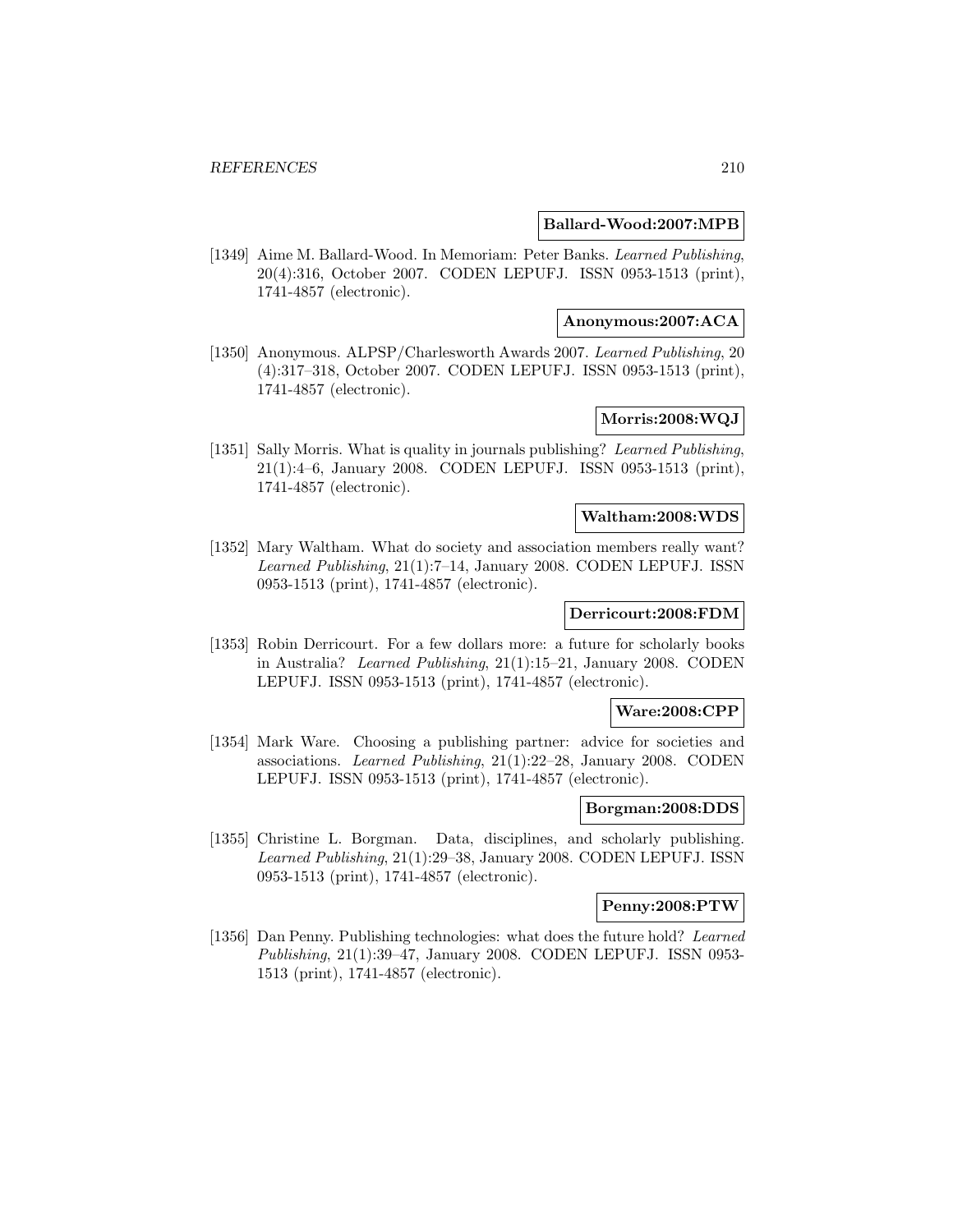#### **Baker:2008:VSU**

[1357] Gayle Baker and Eleanor J. Read. Vendor-supplied usage data for electronic resources: a survey of academic libraries. Learned Publishing, 21 (1):48–57, January 2008. CODEN LEPUFJ. ISSN 0953-1513 (print), 1741-4857 (electronic).

# **Lafaye:2008:IWB**

[1358] Vanessa Lafaye. Innovation and the Wiley — Blackwell Compass Journals. Learned Publishing, 21(1):58–62, January 2008. CODEN LEPUFJ. ISSN 0953-1513 (print), 1741-4857 (electronic).

### **Strickland:2008:IRA**

[1359] Peter R. Strickland, Brian Mcmahon, and John R. Helliwell. Integrating research articles and supporting data in crystallography. Learned Publishing, 21(1):63–72, January 2008. CODEN LEPUFJ. ISSN 0953-1513 (print), 1741-4857 (electronic).

### **Donovan:2008:AR**

[1360] Stephen K. Donovan. On accuracy in references. Learned Publishing, 21(1):74–75, January 2008. CODEN LEPUFJ. ISSN 0953-1513 (print), 1741-4857 (electronic).

## **Welham:2008:BR**

[1361] Robert Welham. Book Review. Learned Publishing, 21(1):77, January 2008. CODEN LEPUFJ. ISSN 0953-1513 (print), 1741-4857 (electronic).

### **Shepherd:2008:LE**

[1362] Peter Shepherd. Letter to the Editors. Learned Publishing, 21(1):78, January 2008. CODEN LEPUFJ. ISSN 0953-1513 (print), 1741-4857 (electronic).

#### **Markwood:2008:NMW**

[1363] Priscilla Markwood. The NIH mandate — we're not in Kansas any more. Learned Publishing, 21(2):83–84, April 2008. CODEN LEPUFJ. ISSN 0953-1513 (print), 1741-4857 (electronic).

### **Pringle:2008:TUI**

[1364] James Pringle. Trends in the use of ISI citation databases for evaluation. Learned Publishing, 21(2):85–91, April 2008. CODEN LEPUFJ. ISSN 0953-1513 (print), 1741-4857 (electronic).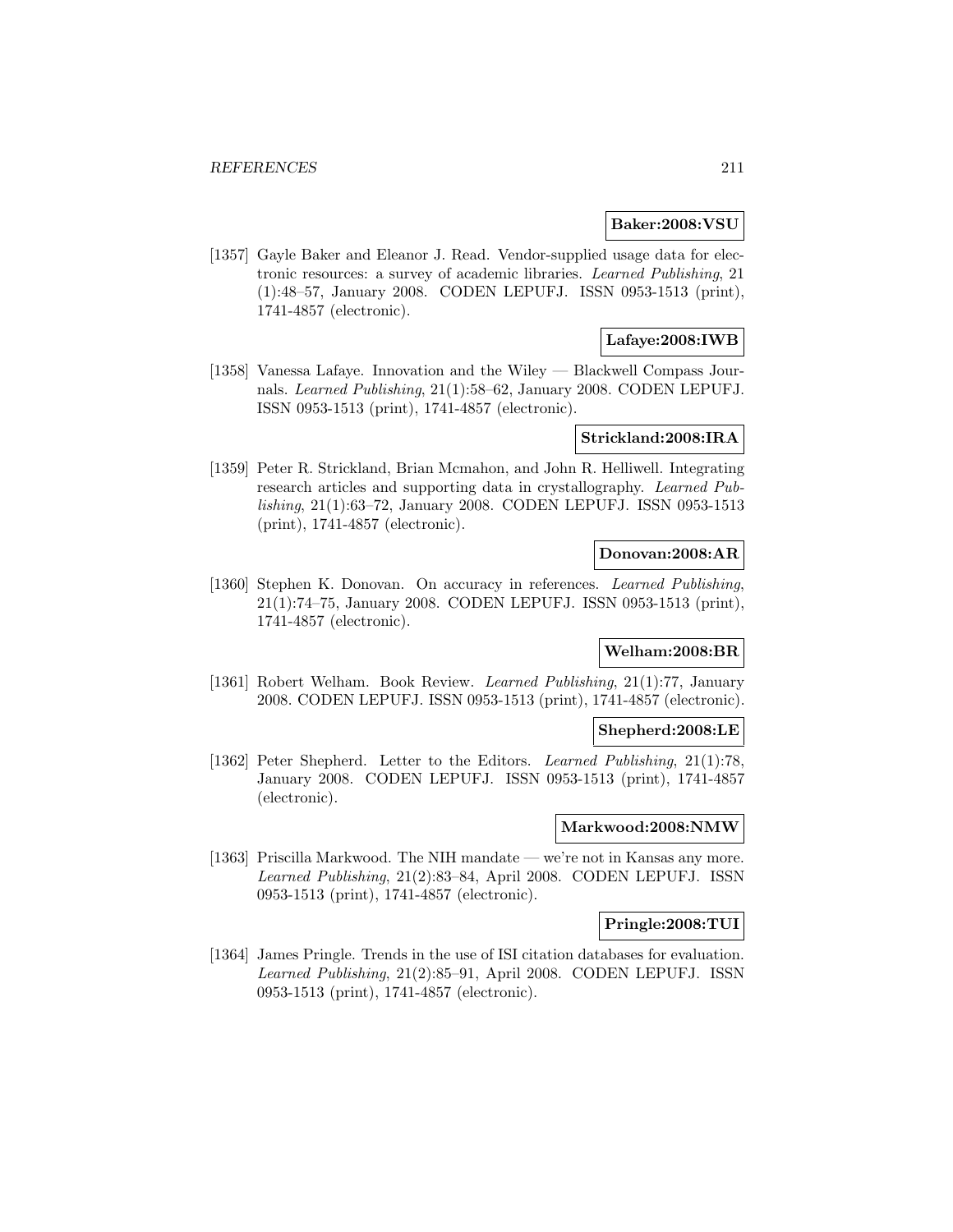**Koskinen-Olsson:2008:AKD**

[1365] Tarja Koskinen-Olsson. Access to knowledge in the digital era. Learned Publishing, 21(2):93–102, April 2008. CODEN LEPUFJ. ISSN 0953-1513 (print), 1741-4857 (electronic).

# **Jabri:2008:DLA**

[1366] Evelyn Jabri. A day in the life of an academic chemist. Learned Publishing, 21(2):105–109, April 2008. CODEN LEPUFJ. ISSN 0953-1513 (print), 1741-4857 (electronic).

# **Rapple:2008:KBI**

[1367] Charlie Rapple. Knowledge bases: improving the information supply chain. Learned Publishing, 21(2):110–115, April 2008. CODEN LEPUFJ. ISSN 0953-1513 (print), 1741-4857 (electronic).

#### **Perciali:2008:JBN**

[1368] Irene Perciali and Aaron Edlin. Journals at bepress: new twists on an old model. Learned Publishing, 21(2):116–122, April 2008. CODEN LEPUFJ. ISSN 0953-1513 (print), 1741-4857 (electronic).

### **Sandewall:2008:ECP**

[1369] Erik Sandewall. Extending the concept of publication: factbases and knowledgebases. Learned Publishing, 21(2):123–131, April 2008. CODEN LEPUFJ. ISSN 0953-1513 (print), 1741-4857 (electronic).

## **Harwood:2008:TUB**

[1370] Paul Harwood and Albert Prior. Testing usage-based e-journal pricing. Learned Publishing, 21(2):133–139, April 2008. CODEN LEPUFJ. ISSN 0953-1513 (print), 1741-4857 (electronic).

## **Cheng:2008:EOA**

[1371] Weihong Cheng and Shengli Ren. Evolution of open access publishing in Chinese scientific journals. Learned Publishing, 21(2):140–152, April 2008. CODEN LEPUFJ. ISSN 0953-1513 (print), 1741-4857 (electronic).

### **Tananbaum:2008:AOD**

[1372] Greg Tananbaum. Adventures in open data. Learned Publishing, 21 (2):154–156, April 2008. CODEN LEPUFJ. ISSN 0953-1513 (print), 1741-4857 (electronic).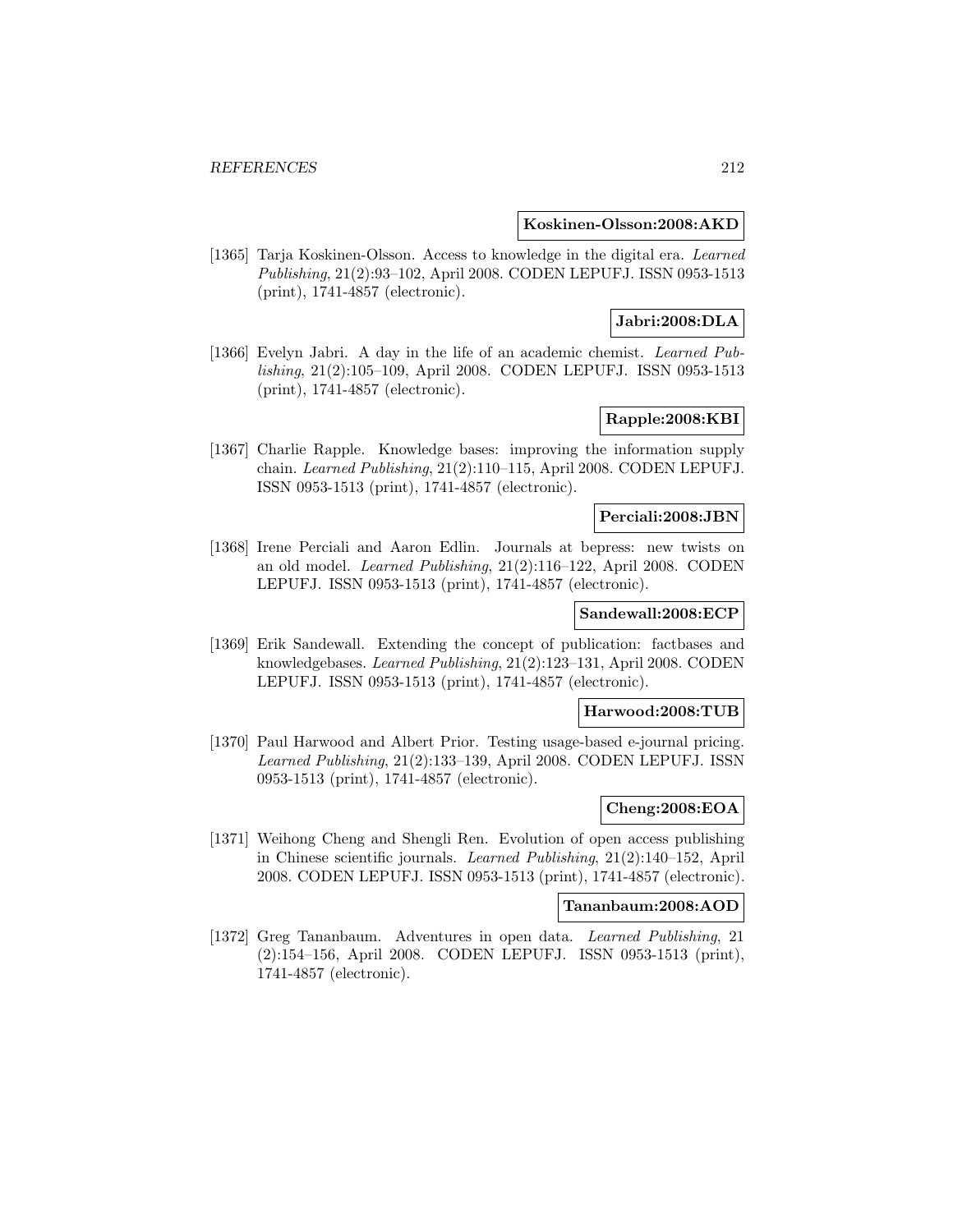### **Oppenheim:2008:BRa**

[1373] Charles Oppenheim. Book Review. Learned Publishing, 21(2):158, April 2008. CODEN LEPUFJ. ISSN 0953-1513 (print), 1741-4857 (electronic).

#### **Morris:2008:TC**

[1374] Sally Morris. The tiger in the corner. Learned Publishing, 21(3):163– 165, July 2008. CODEN LEPUFJ. ISSN 0953-1513 (print), 1741-4857 (electronic).

#### **Calow:2008:ASM**

[1375] Duncan Calow and Rebecca Egan. Is the answer still in the machine: do publishers need digital rights management? Learned Publishing, 21(3): 167–175, July 2008. CODEN LEPUFJ. ISSN 0953-1513 (print), 1741- 4857 (electronic).

# **Bley:2008:LSE**

[1376] Robert Bley. Library systems in the electronic era. Learned Publishing, 21(3):176–186, July 2008. CODEN LEPUFJ. ISSN 0953-1513 (print), 1741-4857 (electronic).

## **Vandooren:2008:GNL**

[1377] Françoise Vandooren and Cécile Gass. Giving new life to out-of-print books: when publishers' and libraries' interests meet. Learned Publishing, 21(3):187–192, July 2008. CODEN LEPUFJ. ISSN 0953-1513 (print), 1741-4857 (electronic).

#### **Bucknell:2008:USB**

[1378] Terry Bucknell. Usage statistics for Big Deals: supporting library decision-making. Learned Publishing, 21(3):193–199, July 2008. CO-DEN LEPUFJ. ISSN 0953-1513 (print), 1741-4857 (electronic).

## **Bird:2008:OJA**

[1379] Claire Bird. Oxford Journals' adventures in open access. Learned Publishing, 21(3):200–208, July 2008. CODEN LEPUFJ. ISSN 0953-1513 (print), 1741-4857 (electronic).

### **Noonan:2008:ECT**

[1380] Bridget M. Noonan and Debra Parrish. Expressions of concern and their uses. Learned Publishing, 21(3):209–213, July 2008. CODEN LEPUFJ. ISSN 0953-1513 (print), 1741-4857 (electronic).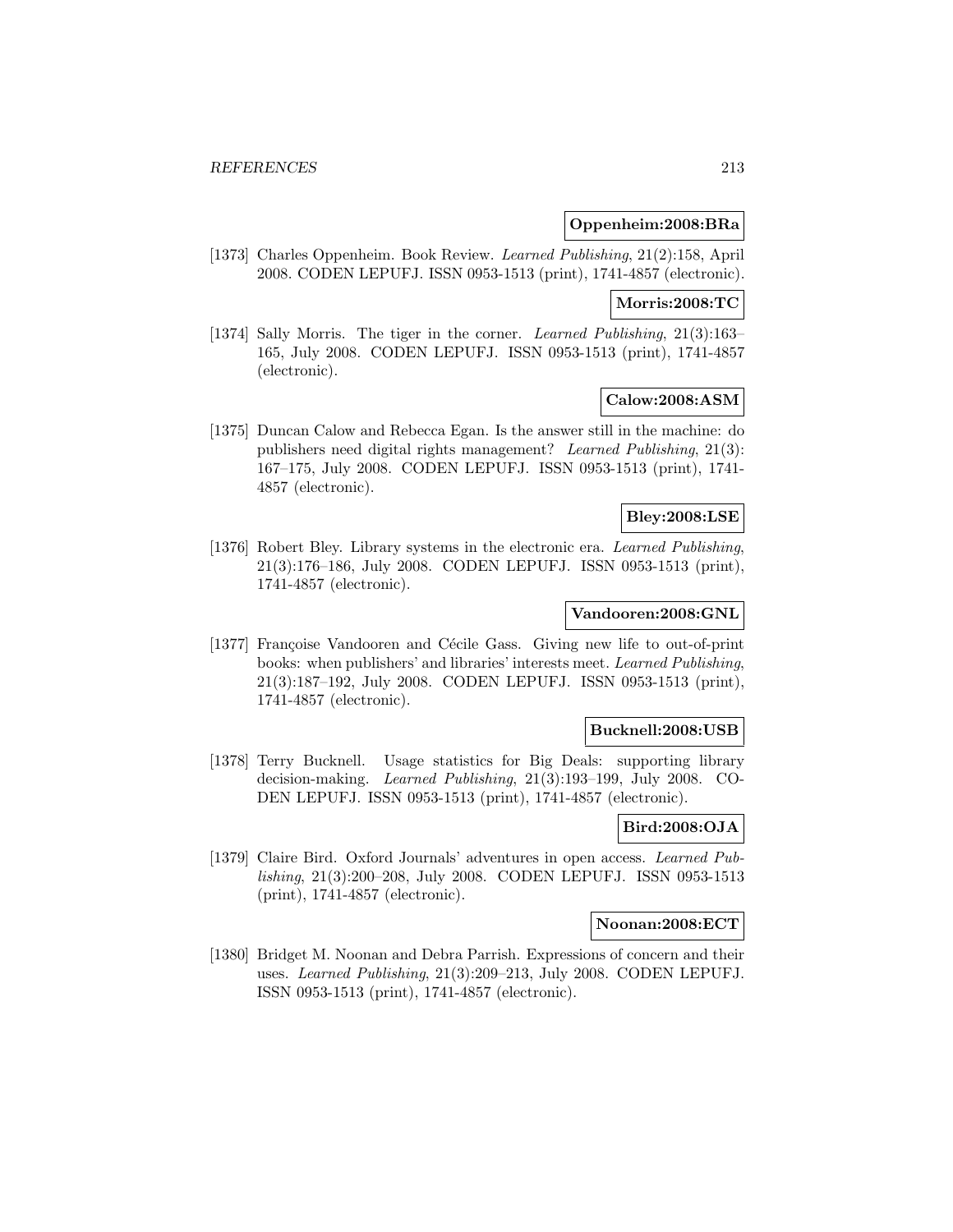#### **Creaser:2008:TJP**

[1381] Claire Creaser and Sonya White. Trends in journal prices: an analysis of selected journals, 2000–2006. Learned Publishing, 21(3):214–224, July 2008. CODEN LEPUFJ. ISSN 0953-1513 (print), 1741-4857 (electronic).

# **Regazzi:2008:APJ**

[1382] John J. Regazzi and Selenay Aytac. Author perceptions of journal quality. Learned Publishing, 21(3):225–235, July 2008. CODEN LEPUFJ. ISSN 0953-1513 (print), 1741-4857 (electronic).

# **Peters:2008:BR**

[1383] Paul Peters. Book reviews. Learned Publishing, 21(3):237, July 2008. CODEN LEPUFJ. ISSN 0953-1513 (print), 1741-4857 (electronic).

# **Oppenheim:2008:BRb**

[1384] Charles Oppenheim. Book reviews. Learned Publishing, 21(3):238, July 2008. CODEN LEPUFJ. ISSN 0953-1513 (print), 1741-4857 (electronic).

#### **Fisher:2008:WDO**

[1385] Janet Fisher. What do our readers want? Results of the 2008 reader survey. Learned Publishing, 21(4):244–246, October 2008. CODEN LEP-UFJ. ISSN 0953-1513 (print), 1741-4857 (electronic).

# **King:2008:POM**

[1386] Donald W. King and Frances M. Alvarado-Albertorio. Pricing and other means of charging for scholarly journals: a literature review and commentary. Learned Publishing, 21(4):248–272, October 2008. CODEN LEPUFJ. ISSN 0953-1513 (print), 1741-4857 (electronic).

#### **Morgan:2008:JAV**

[1387] Cliff Morgan. Journal article version nomenclature: the NISO/ALPSP recommendations. Learned Publishing, 21(4):273–277, October 2008. CODEN LEPUFJ. ISSN 0953-1513 (print), 1741-4857 (electronic).

#### **Thatcher:2008:CCD**

[1388] Sanford G. Thatcher. China's copyright dilemma. Learned Publishing, 21 (4):278–284, October 2008. CODEN LEPUFJ. ISSN 0953-1513 (print), 1741-4857 (electronic).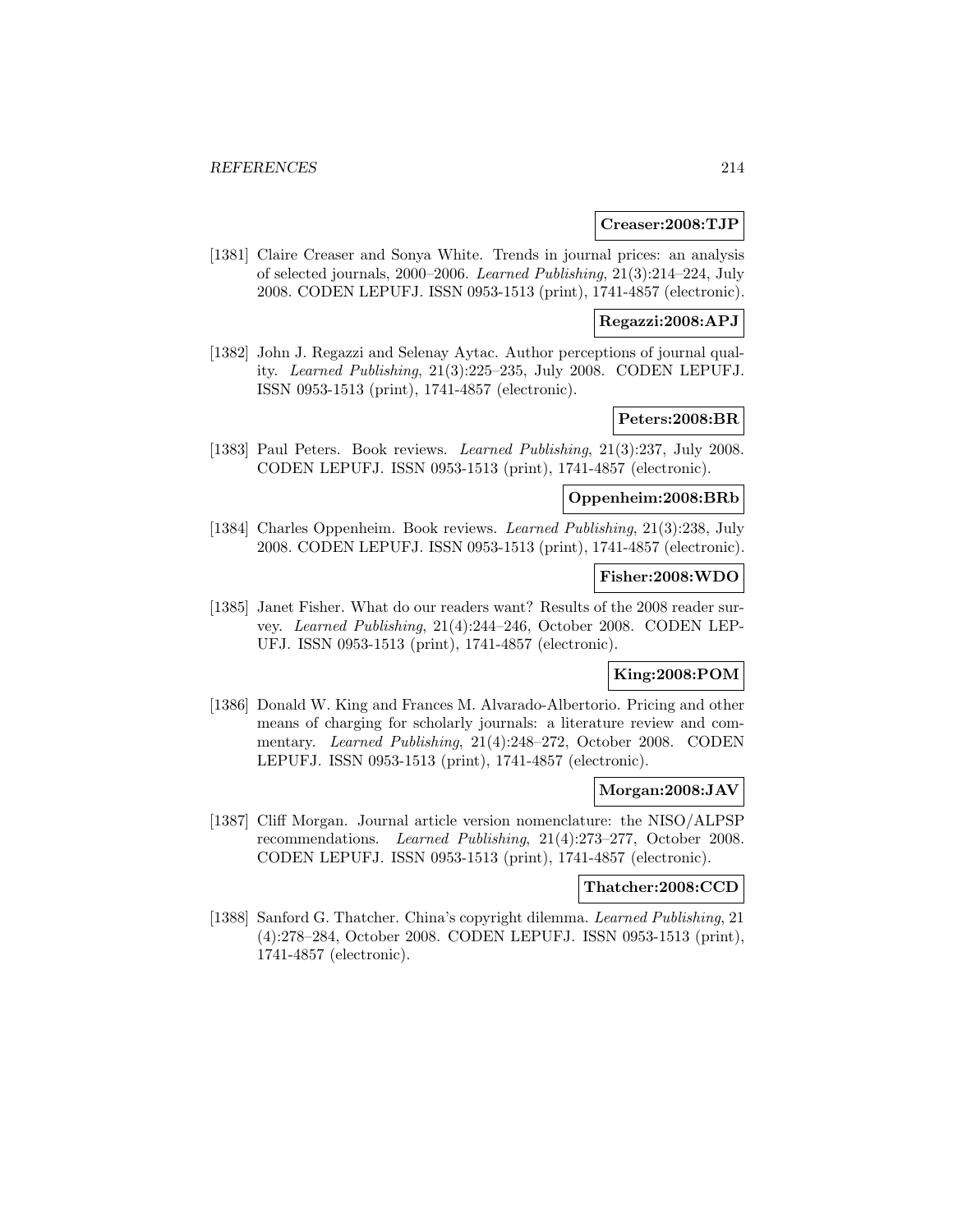## **Kirchhoff:2008:DPC**

[1389] Amy J. Kirchhoff. Digital preservation: challenges and implementation. Learned Publishing, 21(4):285–294, October 2008. CODEN LEPUFJ. ISSN 0953-1513 (print), 1741-4857 (electronic).

# **Givler:2008:SBR**

[1390] Peter Givler. Seeking balance: rights and exceptions in Section 108 of the US Copyright Act. Learned Publishing, 21(4):295–299, October 2008. CODEN LEPUFJ. ISSN 0953-1513 (print), 1741-4857 (electronic).

## **Tananbaum:2008:EWB**

[1391] Greg Tananbaum and Lyndon Holmes. The evolution of Web-based peerreview systems. Learned Publishing, 21(4):300–306, October 2008. CO-DEN LEPUFJ. ISSN 0953-1513 (print), 1741-4857 (electronic).

## **Lu:2008:PRC**

[1392] Yanping Lu. Peer review and its contribution to manuscript quality: an Australian perspective. Learned Publishing, 21(4):307–318, October 2008. CODEN LEPUFJ. ISSN 0953-1513 (print), 1741-4857 (electronic).

## **Raphael:2008:PRP**

[1393] Ellen Raphael. The publisher's role in promoting peer review. Learned Publishing, 21(4):319–321, October 2008. CODEN LEPUFJ. ISSN 0953- 1513 (print), 1741-4857 (electronic).

### **Illig:2008:EKB**

[1394] Joshua B. Illig and David Sampson. Event knowledge: a biomedical resource (r)evolution. Learned Publishing, 21(4):322–324, October 2008. CODEN LEPUFJ. ISSN 0953-1513 (print), 1741-4857 (electronic).

#### **Dartnall:2008:IWI**

[1395] Jean Dartnall. Are indexes worth it? Evidence from book reviews. Learned Publishing, 21(4):325–327, October 2008. CODEN LEPUFJ. ISSN 0953-1513 (print), 1741-4857 (electronic).

# **Singleton:2008:BR**

[1396] Alan Singleton. Book reviews. Learned Publishing, 21(4):329–331, October 2008. CODEN LEPUFJ. ISSN 0953-1513 (print), 1741-4857 (electronic).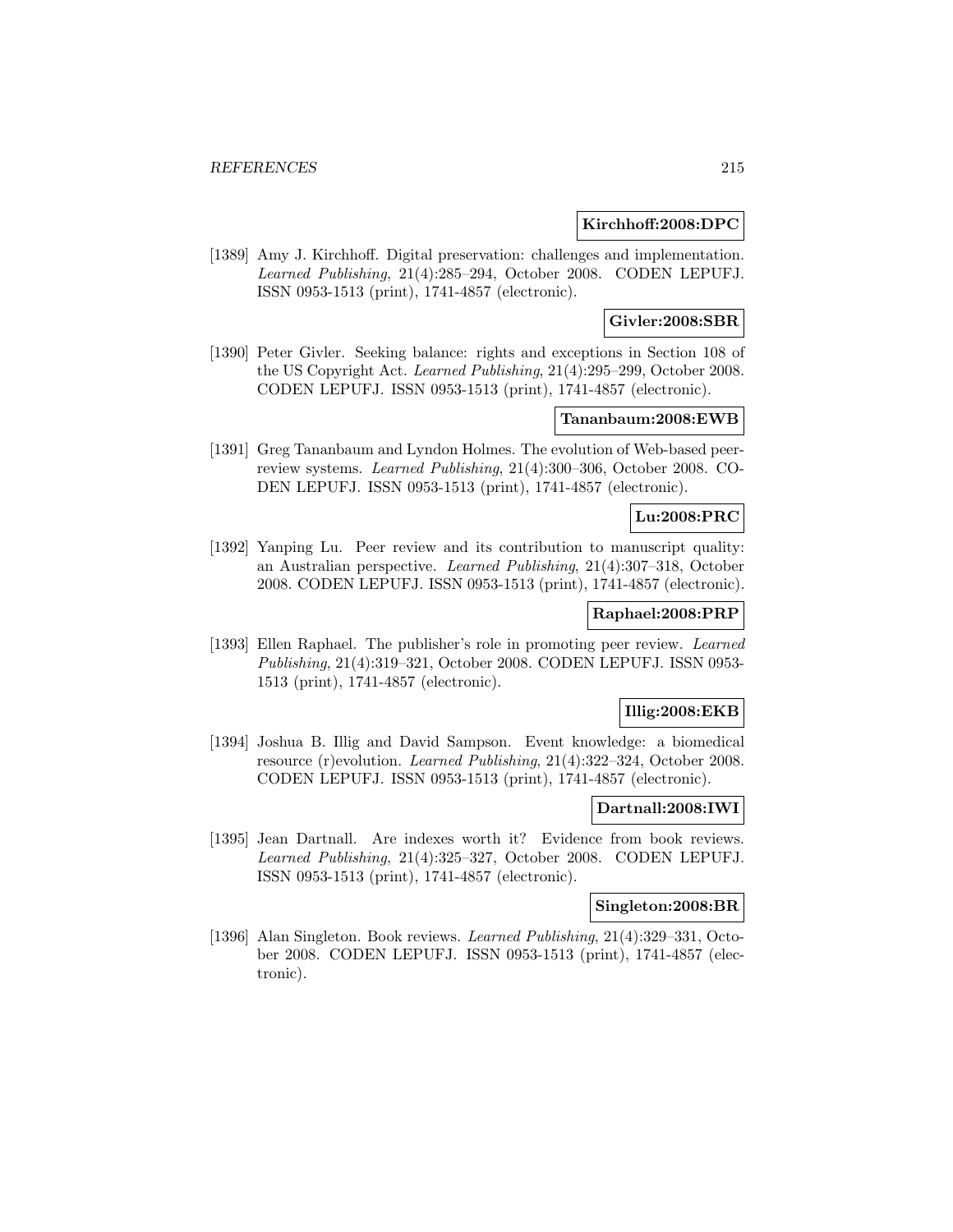#### **Smart:2008:BR**

[1397] Pippa Smart. Book reviews. Learned Publishing, 21(4):333, October 2008. CODEN LEPUFJ. ISSN 0953-1513 (print), 1741-4857 (electronic).

#### **Morris:2009:JAF**

[1398] Sally Morris. Is the journal article fit for purpose, or stuck in the past? Learned Publishing, 22(1):3–4, January 2009. CODEN LEPUFJ. ISSN 0953-1513 (print), 1741-4857 (electronic).

# **Davis:2009:RPB**

[1399] Philip M. Davis. Reward or persuasion? The battle to define the meaning of a citation. Learned Publishing, 22(1):5–11, January 2009. CODEN LEPUFJ. ISSN 0953-1513 (print), 1741-4857 (electronic).

### **Pidgeon:2009:DNP**

[1400] Sean Pidgeon. Developing a new publishing model for interdisciplinary research. Learned Publishing, 22(1):13–16, January 2009. CODEN LEP-UFJ. ISSN 0953-1513 (print), 1741-4857 (electronic).

# **Ball:2009:BPL**

[1401] Rafael Ball. E-books in practice: the librarian's perspective. Learned Publishing, 22(1):18–22, January 2009. CODEN LEPUFJ. ISSN 0953- 1513 (print), 1741-4857 (electronic).

# **Sprouse:2009:RRA**

[1402] Gene D. Sprouse. Recognizing referees at the American Physical Society. Learned Publishing, 22(1):23–26, January 2009. CODEN LEPUFJ. ISSN 0953-1513 (print), 1741-4857 (electronic).

#### **Earle:2009:BFL**

[1403] Kathryn Earle. The Berg Fashion Library. Learned Publishing, 22(1):27– 35, January 2009. CODEN LEPUFJ. ISSN 0953-1513 (print), 1741-4857 (electronic).

### **Wittenberg:2009:GPO**

[1404] Kate Wittenberg. The Gutenberg-e project: opportunities and challenges in publishing born-digital monographs. Learned Publishing, 22(1):36–41, January 2009. CODEN LEPUFJ. ISSN 0953-1513 (print), 1741-4857 (electronic).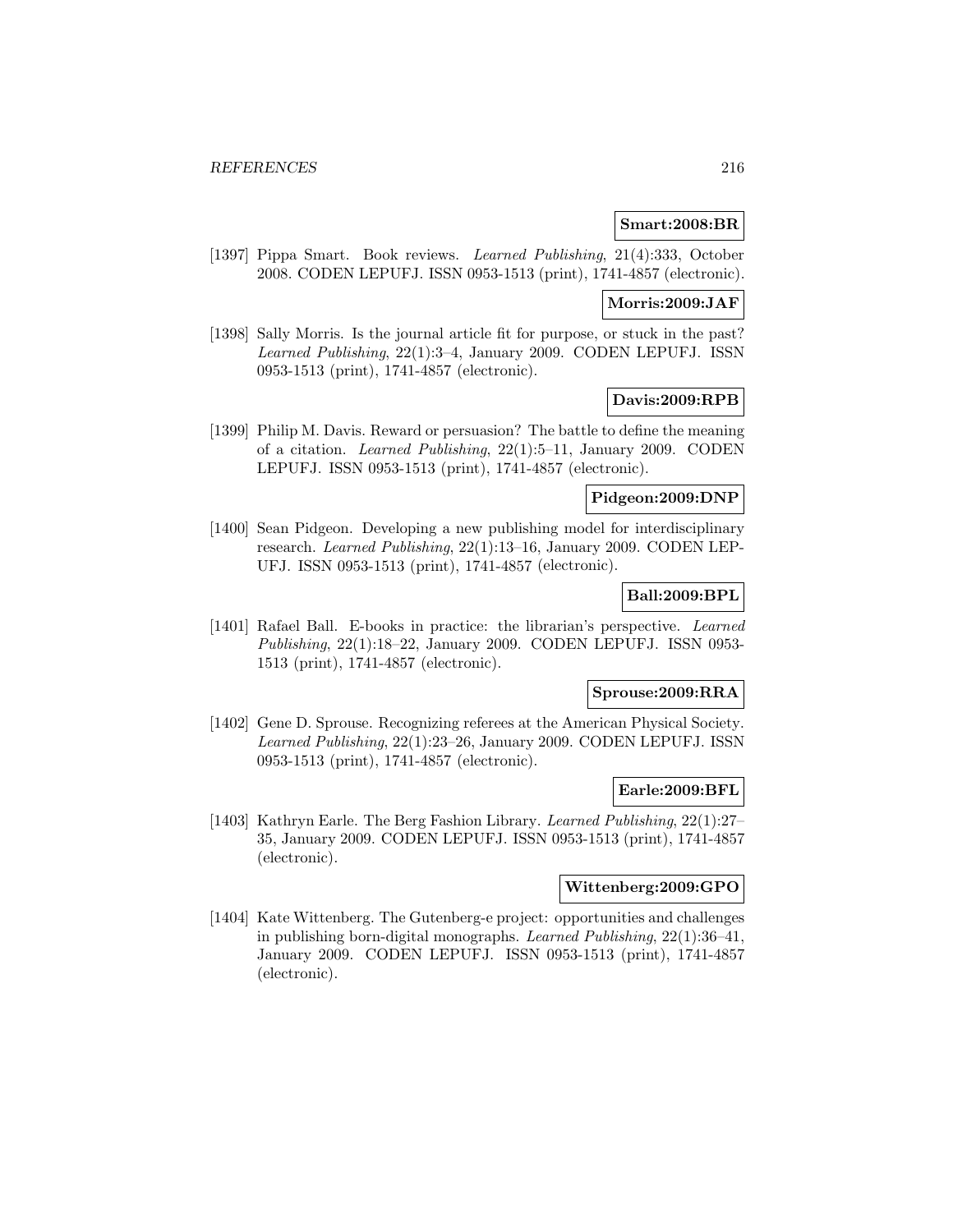#### **Chesler:2009:TBP**

[1405] Adam Chesler and Susan King. Tier-based pricing for institutions: a new, e-based pricing model. Learned Publishing, 22(1):42–49, January 2009. CODEN LEPUFJ. ISSN 0953-1513 (print), 1741-4857 (electronic).

# **Wei:2009:BCR**

[1406] Shi Wei and Nancy Benson. Bringing Chinese research to the world: Frontiers of environmental science & engineering in China. Learned Publishing, 22(1):50–56, January 2009. CODEN LEPUFJ. ISSN 0953-1513 (print), 1741-4857 (electronic).

## **Sambunjak:2009:NVI**

[1407] Dario Sambunjak, Mirjana Huić, Darko Hren, Milica Katić, Ana Marušić, and Matko Marušić. National vs. international journals: views of medical professionals in Croatia. Learned Publishing, 22(1):57–70, January 2009. CODEN LEPUFJ. ISSN 0953-1513 (print), 1741-4857 (electronic).

#### **Rowland:2009:CEE**

[1408] Fytton Rowland. Copy-editing — essential or frill? Learned Publishing, 22(1):71–72, January 2009. CODEN LEPUFJ. ISSN 0953-1513 (print), 1741-4857 (electronic).

#### **Wagner:2009:AFT**

[1409] A. Ben Wagner. A&I, full text, and open access: prophecy from the trenches. Learned Publishing, 22(1):73–74, January 2009. CODEN LEP-UFJ. ISSN 0953-1513 (print), 1741-4857 (electronic).

#### **Green:2009:BR**

[1410] Toby Green. Book reviews. Learned Publishing, 22(1):75–77, January 2009. CODEN LEPUFJ. ISSN 0953-1513 (print), 1741-4857 (electronic).

#### **Richmond:2009:BRa**

[1411] Carole Richmond. Book reviews. Learned Publishing, 22(1):77–78, January 2009. CODEN LEPUFJ. ISSN 0953-1513 (print), 1741-4857 (electronic).

## **Murphy:2009:BR**

[1412] Kevin Murphy. Book reviews. Learned Publishing, 22(1):78, January 2009. CODEN LEPUFJ. ISSN 0953-1513 (print), 1741-4857 (electronic).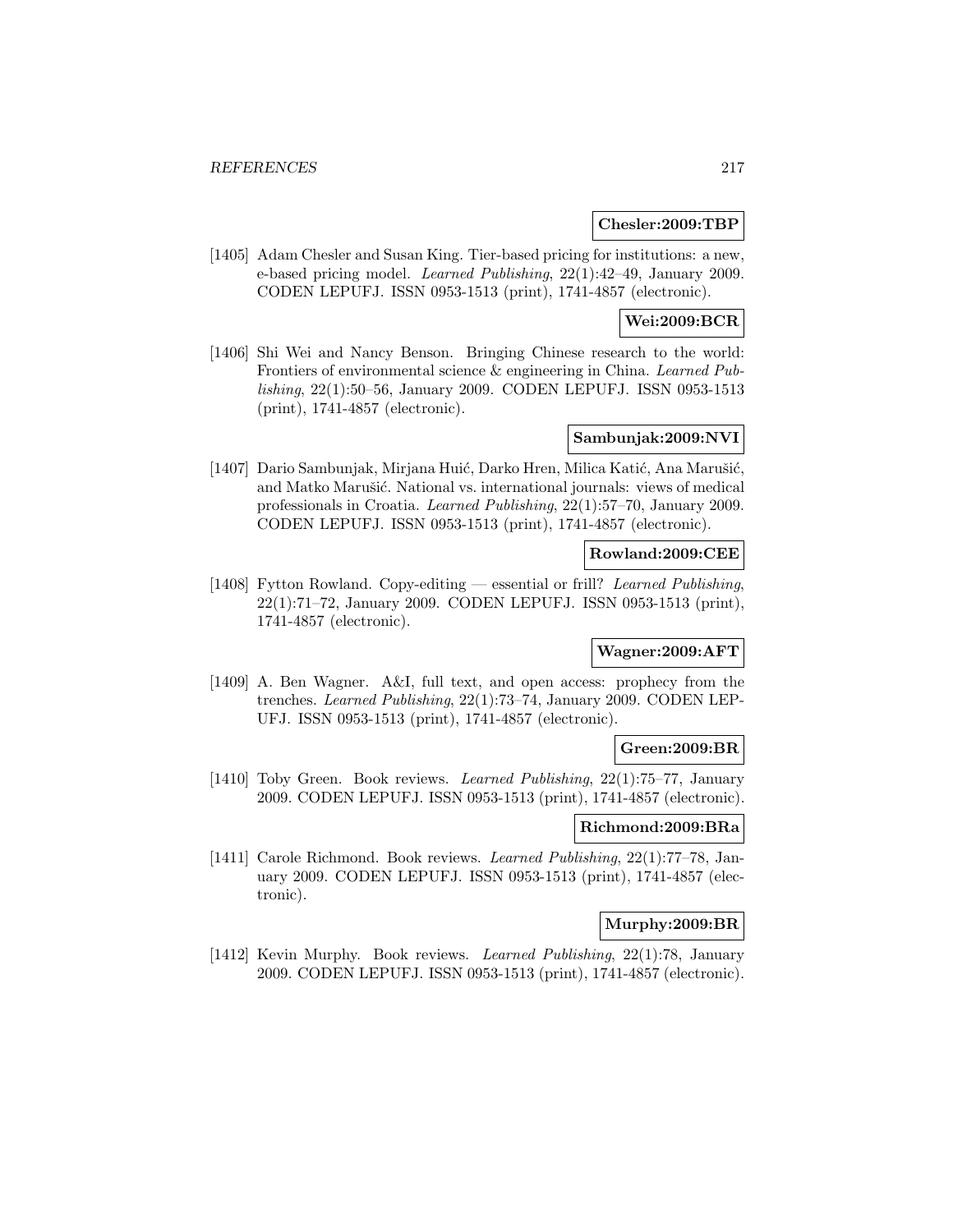#### **Fisher:2009:GBS**

[1413] Janet Fisher. The Google Book Search settlement. Learned Publishing, 22(2):82–83, April 2009. CODEN LEPUFJ. ISSN 0953-1513 (print), 1741-4857 (electronic).

## **Shotton:2009:SPC**

[1414] David Shotton. Semantic publishing: the coming revolution in scientific journal publishing. Learned Publishing, 22(2):85–94, April 2009. CODEN LEPUFJ. ISSN 0953-1513 (print), 1741-4857 (electronic).

## **Ginsparg:2009:GVP**

[1415] Paul Ginsparg. The global village pioneers. Learned Publishing, 22(2): 95–100, April 2009. CODEN LEPUFJ. ISSN 0953-1513 (print), 1741- 4857 (electronic).

#### **VanCampen:2009:ILL**

[1416] Johan Van Campen and Eveline Hertzberger. 'Improving little by little, every day': the road to Operational Excellence. Learned Publishing, 22 (2):102–106, April 2009. CODEN LEPUFJ. ISSN 0953-1513 (print), 1741-4857 (electronic).

### **Howells:2009:DJA**

[1417] Matthew Howells, Ashleigh Bell, Nicholas Everitt, and Jennifer Mcmillan. Digitizing journal archives: the experience of Taylor & Francis. Learned Publishing, 22(2):109–112, April 2009. CODEN LEPUFJ. ISSN 0953-1513 (print), 1741-4857 (electronic).

#### **Seitter:2009:WPS**

[1418] Keith L. Seitter and Kenneth F. Heideman. Whither print? Staying nimble in the face of uncertainty. Learned Publishing, 22(2):113–116, April 2009. CODEN LEPUFJ. ISSN 0953-1513 (print), 1741-4857 (electronic).

### **Bornmann:2009:LRD**

[1419] Lutz Bornmann and Hans-Dieter Daniel. The luck of the referee draw: the effect of exchanging reviews. Learned Publishing, 22(2):117–125, April 2009. CODEN LEPUFJ. ISSN 0953-1513 (print), 1741-4857 (electronic).

## **King:2009:SJI**

[1420] Donald W. King, Carol Tenopir, Songphan Choemprayong, and Lei Wu. Scholarly journal information-seeking and reading patterns of faculty at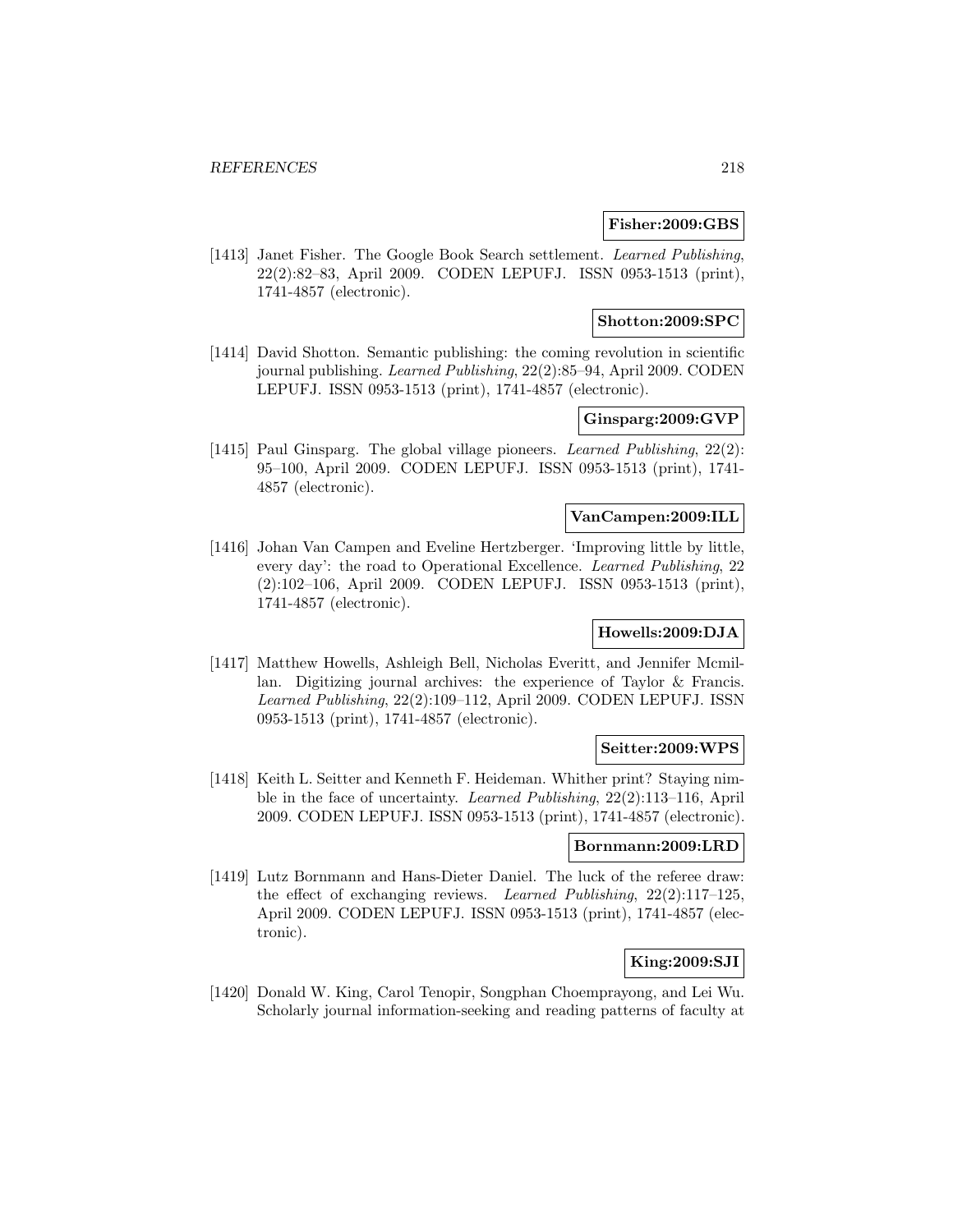five US universities. Learned Publishing, 22(2):126–144, April 2009. CO-DEN LEPUFJ. ISSN 0953-1513 (print), 1741-4857 (electronic).

### **Cookson:2009:WVM**

[1421] Rod Cookson. Why visibility matters — exploding the Broadcast Fallacy. Learned Publishing, 22(2):146–152, April 2009. CODEN LEPUFJ. ISSN 0953-1513 (print), 1741-4857 (electronic).

# **Hannay:2009:WCT**

[1422] Timo Hannay. Walls come tumbling down. *Learned Publishing*, 22(2): 153–154, April 2009. CODEN LEPUFJ. ISSN 0953-1513 (print), 1741- 4857 (electronic).

# **Spilsbury:2009:BR**

[1423] Mark Spilsbury. Book reviews. Learned Publishing, 22(2):155, April 2009. CODEN LEPUFJ. ISSN 0953-1513 (print), 1741-4857 (electronic).

## **Kalk:2009:BR**

[1424] Valentina Kalk. Book reviews. Learned Publishing, 22(2):155–157, April 2009. CODEN LEPUFJ. ISSN 0953-1513 (print), 1741-4857 (electronic).

### **Richmond:2009:BRb**

[1425] Carole Richmond. Book reviews. Learned Publishing, 22(2):157–158, April 2009. CODEN LEPUFJ. ISSN 0953-1513 (print), 1741-4857 (electronic).

### **Smart:2009:BRa**

[1426] Pippa Smart. Book reviews. Learned Publishing, 22(2):158, April 2009. CODEN LEPUFJ. ISSN 0953-1513 (print), 1741-4857 (electronic).

### **Morris:2009:CT**

[1427] Sally Morris. Crunch time. Learned Publishing, 22(3):163–164, July 2009. CODEN LEPUFJ. ISSN 0953-1513 (print), 1741-4857 (electronic).

### **Pinfield:2009:JRE**

[1428] Stephen Pinfield. Journals and repositories: an evolving relationship? Learned Publishing, 22(3):165–175, July 2009. CODEN LEPUFJ. ISSN 0953-1513 (print), 1741-4857 (electronic).

### **Hedlund:2009:SPO**

[1429] Turid Hedlund and Ingegerd Rabow. Scholarly publishing and open access in the Nordic countries. Learned Publishing, 22(3):177–186, July 2009. CODEN LEPUFJ. ISSN 0953-1513 (print), 1741-4857 (electronic).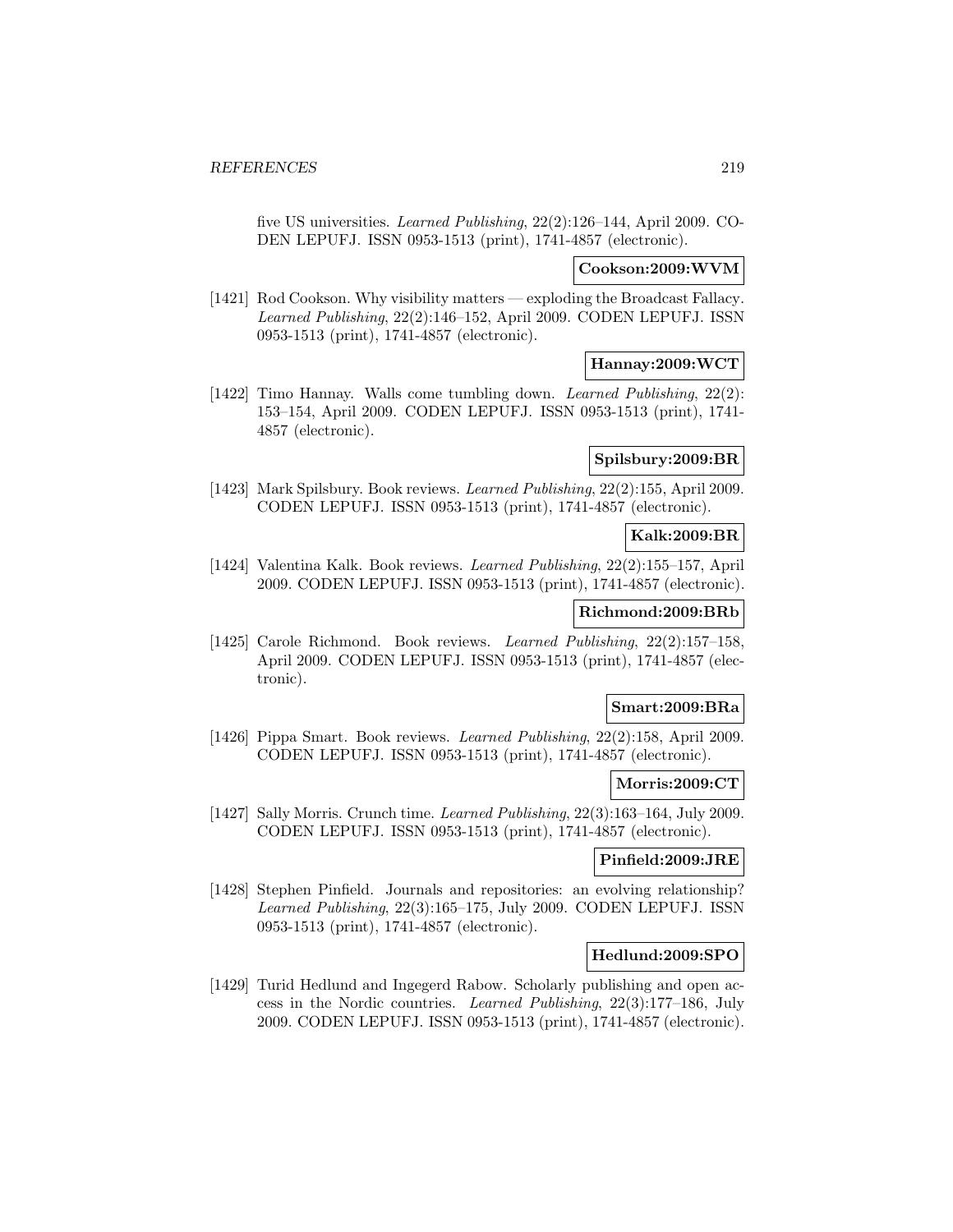# **Li:2009:DFE**

[1430] Li Li. A different form of editor — author interaction: the approach of university journals in China. Learned Publishing, 22(3):187–190, July 2009. CODEN LEPUFJ. ISSN 0953-1513 (print), 1741-4857 (electronic).

### **Schiff:2009:CMT**

[1431] Lisa Schiff. Creating the Mark Twain Project Online. Learned Publishing, 22(3):191–198, July 2009. CODEN LEPUFJ. ISSN 0953-1513 (print), 1741-4857 (electronic).

## **Craven:2009:UWY**

[1432] Alistair Craven and Graham Dallas. Using what you've got: the development of Emerald Management First. Learned Publishing, 22(3):199–205, July 2009. CODEN LEPUFJ. ISSN 0953-1513 (print), 1741-4857 (electronic).

#### **Ashman:2009:WSW**

[1433] Peter Ashman. What societies want from a publishing partner. Learned Publishing, 22(3):209–219, July 2009. CODEN LEPUFJ. ISSN 0953-1513 (print), 1741-4857 (electronic).

## **Morris:2009:LSM**

[1434] Sally Morris and Sue Thorn. Learned society members and open access. Learned Publishing, 22(3):221–239, July 2009. CODEN LEPUFJ. ISSN 0953-1513 (print), 1741-4857 (electronic).

### **Ladds:2009:SMA**

[1435] Andrew Ladds. Societies must adapt or die. Learned Publishing, 22(3): 240–242, July 2009. CODEN LEPUFJ. ISSN 0953-1513 (print), 1741- 4857 (electronic).

## **Hayashi:2009:BR**

[1436] Kazuhiro Hayashi. Book reviews. Learned Publishing, 22(3):243, July 2009. CODEN LEPUFJ. ISSN 0953-1513 (print), 1741-4857 (electronic).

### **Oppenheim:2009:BR**

[1437] Charles Oppenheim. Book reviews. Learned Publishing, 22(3):243–244, July 2009. CODEN LEPUFJ. ISSN 0953-1513 (print), 1741-4857 (electronic).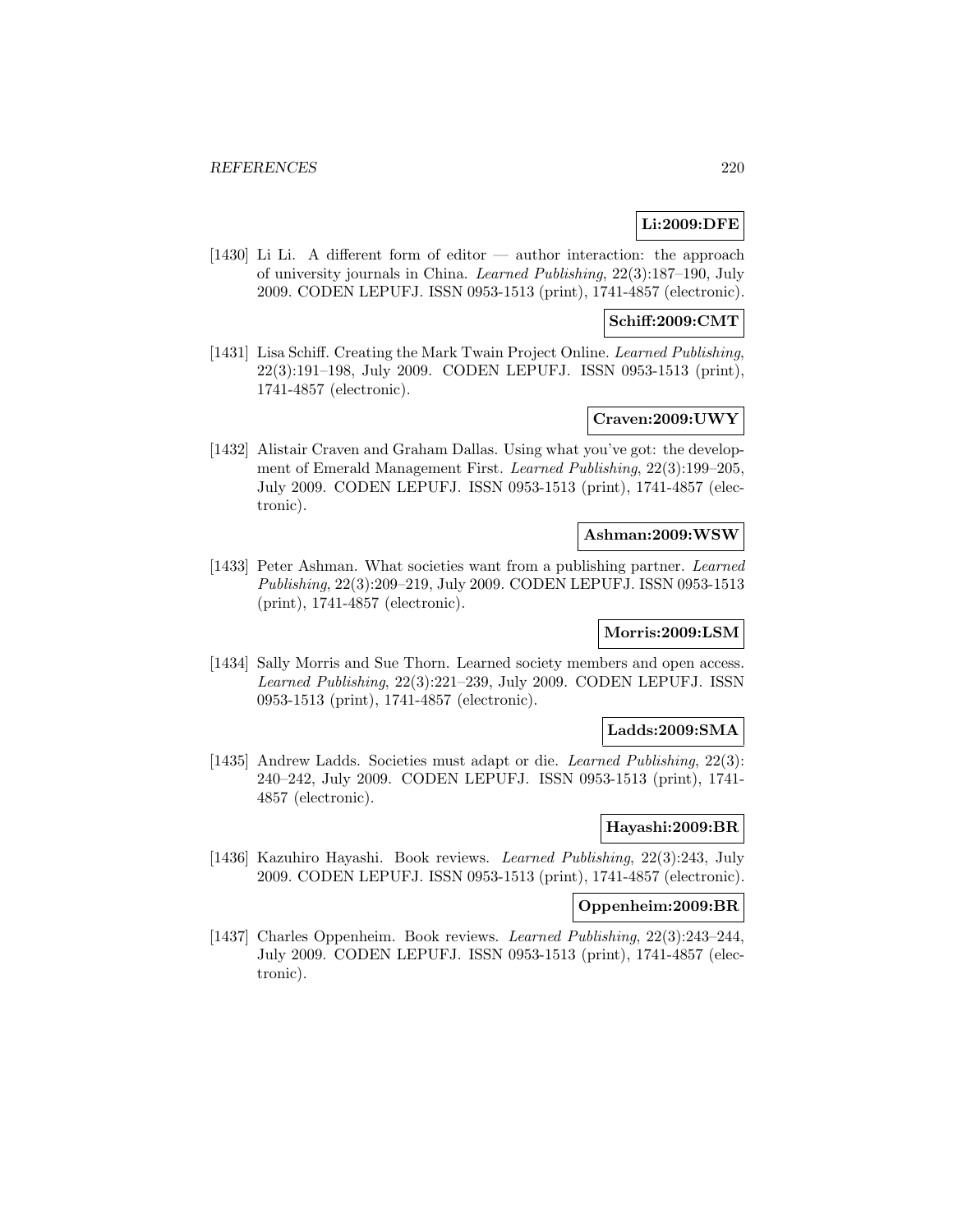#### **Smart:2009:BRb**

[1438] Pippa Smart. Book reviews. Learned Publishing, 22(3):244–245, July 2009. CODEN LEPUFJ. ISSN 0953-1513 (print), 1741-4857 (electronic).

#### **Nix:2009:BR**

[1439] Linda Nix. Book reviews. Learned Publishing, 22(3):245–248, July 2009. CODEN LEPUFJ. ISSN 0953-1513 (print), 1741-4857 (electronic).

#### **Adams:2009:BR**

[1440] Clifford A. Adams. Book reviews. Learned Publishing, 22(3):248–249, July 2009. CODEN LEPUFJ. ISSN 0953-1513 (print), 1741-4857 (electronic).

## **Marcovitch:2009:BR**

[1441] Harvey Marcovitch. Book reviews. Learned Publishing, 22(3):249–252, July 2009. CODEN LEPUFJ. ISSN 0953-1513 (print), 1741-4857 (electronic).

### **White:2009:LE**

[1442] Howard D. White. Letter to the Editors. Learned Publishing, 22(3):253– 254, July 2009. CODEN LEPUFJ. ISSN 0953-1513 (print), 1741-4857 (electronic).

# **Fisher:2009:T**

[1443] Janet Fisher. Tipping over? Learned Publishing, 22(4):260–262, October 2009. CODEN LEPUFJ. ISSN 0953-1513 (print), 1741-4857 (electronic).

### **Stojanovski:2009:CNO**

[1444] Jadranka Stojanovski, Jelka Petrak, and Bojan Macan. The Croatian national open access journal platform. Learned Publishing, 22(4):263– 273, October 2009. CODEN LEPUFJ. ISSN 0953-1513 (print), 1741- 4857 (electronic).

### **Dodds:2009:WRT**

[1445] Leigh Dodds. The Web's rich tapestry. Learned Publishing, 22(4):275– 280, October 2009. CODEN LEPUFJ. ISSN 0953-1513 (print), 1741- 4857 (electronic).

#### **Harper:2009:OIO**

[1446] Georgia Harper. OA and IP: open access, digital copyright and marketplace competition. Learned Publishing, 22(4):283–288, October 2009. CODEN LEPUFJ. ISSN 0953-1513 (print), 1741-4857 (electronic).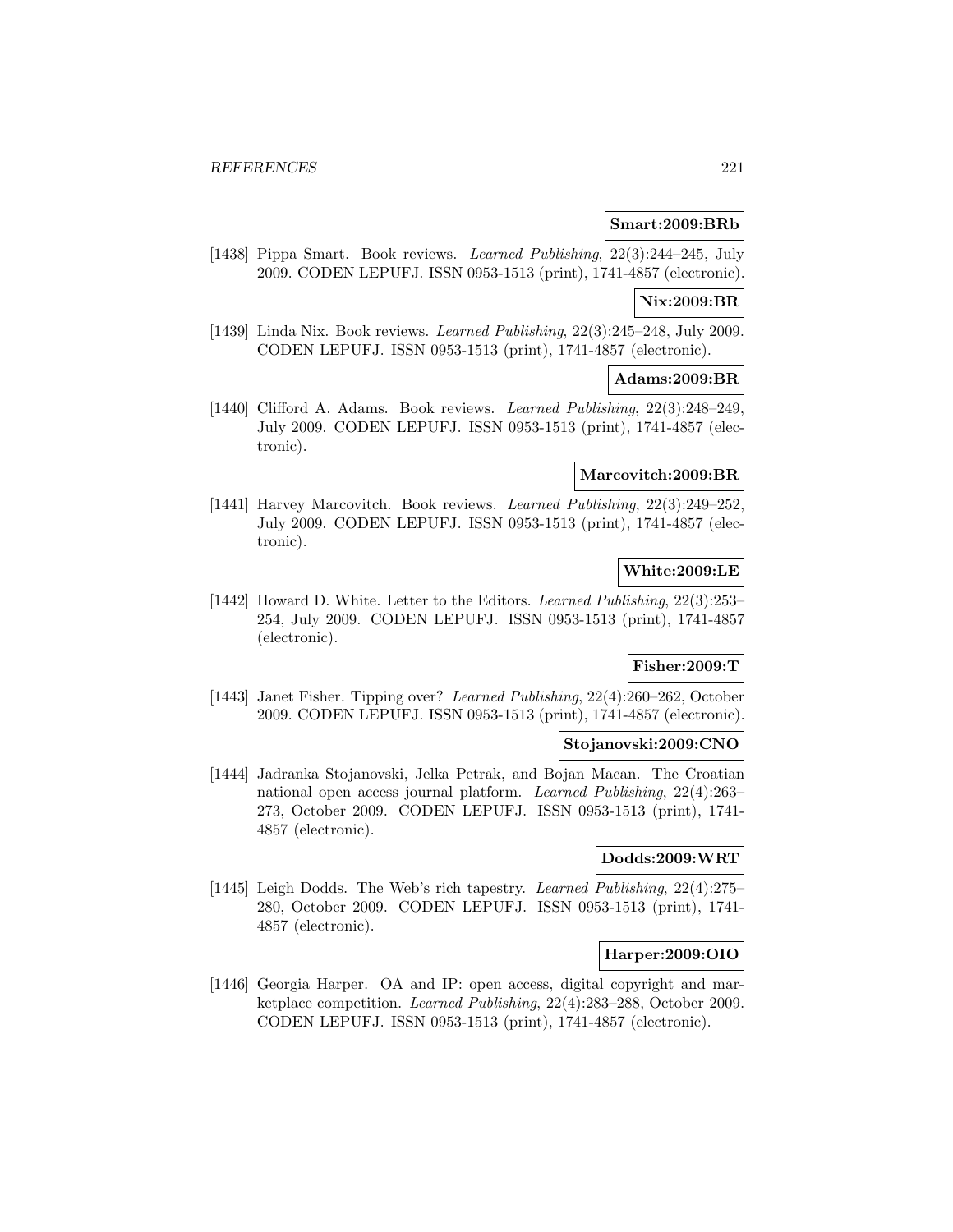#### **Campfens:2009:TCP**

[1447] Yvonne Campfens and Ed Pentz. TRANSFER Code of Practice: the publisher's point of view. Learned Publishing, 22(4):289–294, October 2009. CODEN LEPUFJ. ISSN 0953-1513 (print), 1741-4857 (electronic).

### **Coleman:2009:PDL**

[1448] Ross Coleman. Publishing and the digital library: adding value to scholarship and innovation to business. Learned Publishing, 22(4):297–303, October 2009. CODEN LEPUFJ. ISSN 0953-1513 (print), 1741-4857 (electronic).

# **Csora:2009:PWW**

[1449] Camelia Csora, Michiel Van Der Heyden, and Fabian Kersten. Practising what we preach: working together to further scientific collaboration. Learned Publishing, 22(4):304–311, October 2009. CODEN LEPUFJ. ISSN 0953-1513 (print), 1741-4857 (electronic).

## **Gardner:2009:MJA**

[1450] John Gardner, Vladimir Bulatov, and Robert Kelly. Making journals accessible to the visually impaired: the future is near. Learned Publishing, 22(4):314–319, October 2009. CODEN LEPUFJ. ISSN 0953-1513 (print), 1741-4857 (electronic).

### **Gillingham:2009:RPI**

[1451] Emily Gillingham and Sarah Bird. Responsibility and the publishing industry. Learned Publishing, 22(4):321–322, October 2009. CODEN LEPUFJ. ISSN 0953-1513 (print), 1741-4857 (electronic).

#### **Donovan:2009:DNT**

[1452] Stephen K. Donovan. A decline to nothing? The tenuous existence of the small journal. Learned Publishing, 22(4):323–324, October 2009. CODEN LEPUFJ. ISSN 0953-1513 (print), 1741-4857 (electronic).

#### **Green:2009:WNP**

[1453] Toby Green. We need publishing standards for datasets and data tables. Learned Publishing, 22(4):325–327, October 2009. CODEN LEPUFJ. ISSN 0953-1513 (print), 1741-4857 (electronic).

#### **Bennett:2009:BRa**

[1454] Linda Bennett. Book reviews. Learned Publishing, 22(4):328–329, October 2009. CODEN LEPUFJ. ISSN 0953-1513 (print), 1741-4857 (electronic).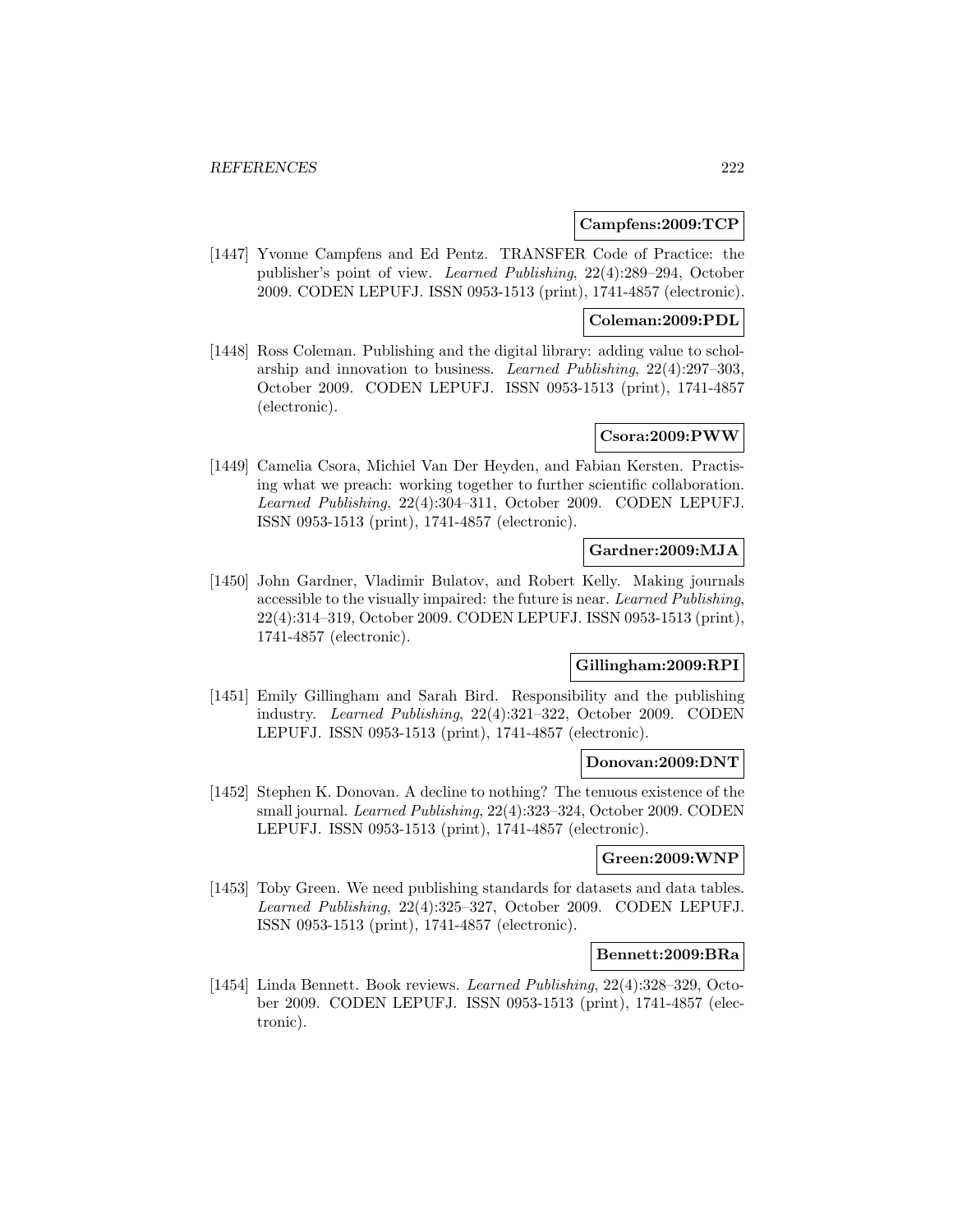### **Bailey:2009:BR**

[1455] Rebecca Bailey. Book reviews. Learned Publishing, 22(4):329–330, October 2009. CODEN LEPUFJ. ISSN 0953-1513 (print), 1741-4857 (electronic).

#### **Thatcher:2009:BR**

[1456] Sanford G. Thatcher. Book reviews. Learned Publishing, 22(4):330–331, October 2009. CODEN LEPUFJ. ISSN 0953-1513 (print), 1741-4857 (electronic).

## **Muller:2009:BR**

[1457] Marius A. Müller. Book reviews. Learned Publishing,  $22(4):331-332$ , October 2009. CODEN LEPUFJ. ISSN 0953-1513 (print), 1741-4857 (electronic).

#### **Carden:2009:BR**

[1458] Mark Carden. Book reviews. Learned Publishing, 22(4):332–333, October 2009. CODEN LEPUFJ. ISSN 0953-1513 (print), 1741-4857 (electronic).

### **Bennett:2009:BRb**

[1459] Linda Bennett. Book reviews. Learned Publishing, 22(4):333–334, October 2009. CODEN LEPUFJ. ISSN 0953-1513 (print), 1741-4857 (electronic).

### **Singleton:2010:PTP**

[1460] Alan Singleton. 'Peaks and troughs' or 'pigs in troughs'? Learned Publishing, 23(1):3, January 2010. CODEN LEPUFJ. ISSN 0953-1513 (print), 1741-4857 (electronic).

## **Meddings:2010:CWC**

[1461] Kirsty Meddings. Credit where credit's due: plagiarism screening in scholarly publishing. Learned Publishing, 23(1):5–8, January 2010. CO-DEN LEPUFJ. ISSN 0953-1513 (print), 1741-4857 (electronic).

#### **Zhang:2010:CET**

[1462] Helen (Yuehong) Zhang. CrossCheck: an effective tool for detecting plagiarism. Learned Publishing, 23(1):9–14, January 2010. CODEN LEP-UFJ. ISSN 0953-1513 (print), 1741-4857 (electronic).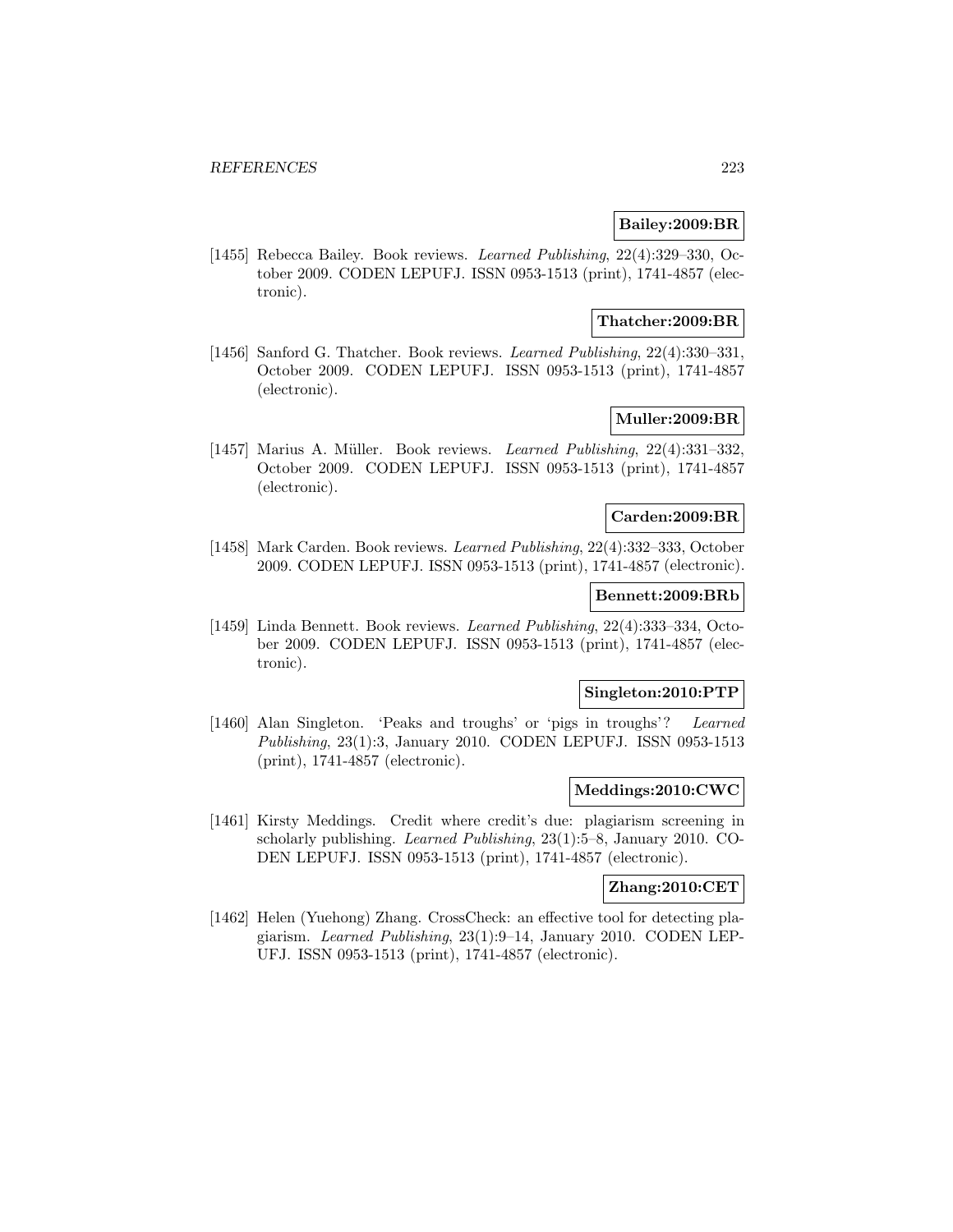### **Saper:2010:NPR**

[1463] Clifford B. Saper and John H. R. Maunsell. The Neuroscience Peer Review Consortium. Learned Publishing, 23(1):15–16, January 2010. CO-DEN LEPUFJ. ISSN 0953-1513 (print), 1741-4857 (electronic).

## **Kumar:2010:PRC**

[1464] Malhar N. Kumar. The 'peer reviewer as collaborator' model for publishing. Learned Publishing, 23(1):17–22, January 2010. CODEN LEPUFJ. ISSN 0953-1513 (print), 1741-4857 (electronic).

## **Bide:2010:CRM**

[1465] Mark Bide and Alicia Wise. 21st-century rights management: why does it matter and what is being done? Learned Publishing, 23(1):23–31, January 2010. CODEN LEPUFJ. ISSN 0953-1513 (print), 1741-4857 (electronic).

#### **Armbruster:2010:WMC**

[1466] Chris Armbruster. Whose metrics? Citation, usage and access metrics as scholarly information service. Learned Publishing, 23(1):33–38, January 2010. CODEN LEPUFJ. ISSN 0953-1513 (print), 1741-4857 (electronic).

### **Pinfield:2010:POA**

[1467] Stephen Pinfield. Paying for open access? Institutional funding streams and OA publication charges. Learned Publishing, 23(1):39–52, January 2010. CODEN LEPUFJ. ISSN 0953-1513 (print), 1741-4857 (electronic).

#### **Nielsen:2010:WPL**

[1468] Henning P. Nielsen and Sven-Olaf Vogt. What pharmaceutical libraries really want. Learned Publishing, 23(1):53–58, January 2010. CODEN LEPUFJ. ISSN 0953-1513 (print), 1741-4857 (electronic).

## **Krell:2010:SEI**

[1469] Frank-Thorsten Krell. Should editors influence journal impact factors? Learned Publishing, 23(1):59–62, January 2010. CODEN LEPUFJ. ISSN 0953-1513 (print), 1741-4857 (electronic).

## **Hartley:2010:NMI**

[1470] James Hartley. Never mind the impact factor: colleagues know better! Learned Publishing, 23(1):63–65, January 2010. CODEN LEPUFJ. ISSN 0953-1513 (print), 1741-4857 (electronic).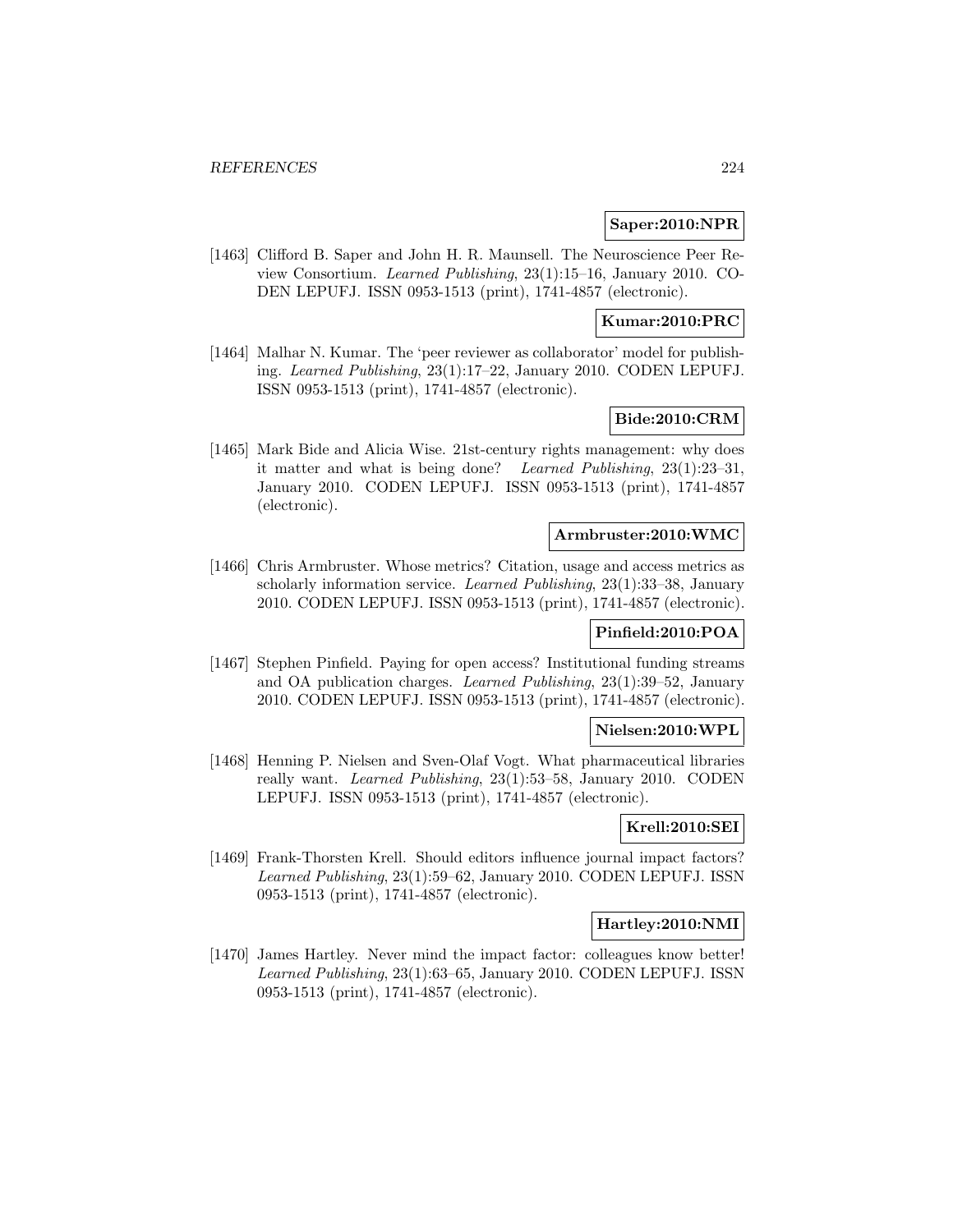### **Glahn:2010:WOC**

[1471] Peggy Glahn. Why outsourcing cannot help profitability in today's challenging times. Learned Publishing, 23(1):67–68, January 2010. CODEN LEPUFJ. ISSN 0953-1513 (print), 1741-4857 (electronic).

## **Friend:2010:JBM**

[1472] Fred Friend. A journal business model to replace the big deal? Learned Publishing, 23(1):69–70, January 2010. CODEN LEPUFJ. ISSN 0953- 1513 (print), 1741-4857 (electronic).

## **Markwood:2010:BRa**

[1473] Priscilla S. Markwood. Book reviews. Learned Publishing, 23(1):72–73, January 2010. CODEN LEPUFJ. ISSN 0953-1513 (print), 1741-4857 (electronic).

#### **Cox:2010:BR**

[1474] John Cox. Book reviews. Learned Publishing, 23(1):73–75, January 2010. CODEN LEPUFJ. ISSN 0953-1513 (print), 1741-4857 (electronic).

### **Rowland:2010:BR**

[1475] Fytton Rowland. Book reviews. Learned Publishing, 23(1):76, January 2010. CODEN LEPUFJ. ISSN 0953-1513 (print), 1741-4857 (electronic).

### **Balkwill:2010:BRa**

[1476] Richard Balkwill. Book reviews. Learned Publishing, 23(1):76–78, January 2010. CODEN LEPUFJ. ISSN 0953-1513 (print), 1741-4857 (electronic).

### **Day:2010:BR**

[1477] Sarah Day. Book reviews. Learned Publishing, 23(1):78, January 2010. CODEN LEPUFJ. ISSN 0953-1513 (print), 1741-4857 (electronic).

#### **Fisher:2010:WB**

[1478] Janet Fisher. Whither e-books? Learned Publishing, 23(2):83–84, April 2010. CODEN LEPUFJ. ISSN 0953-1513 (print), 1741-4857 (electronic).

### **Culling:2010:ATN**

[1479] James Culling. All together now: integrating customer data with Master-Vision. Learned Publishing, 23(2):85–92, April 2010. CODEN LEPUFJ. ISSN 0953-1513 (print), 1741-4857 (electronic).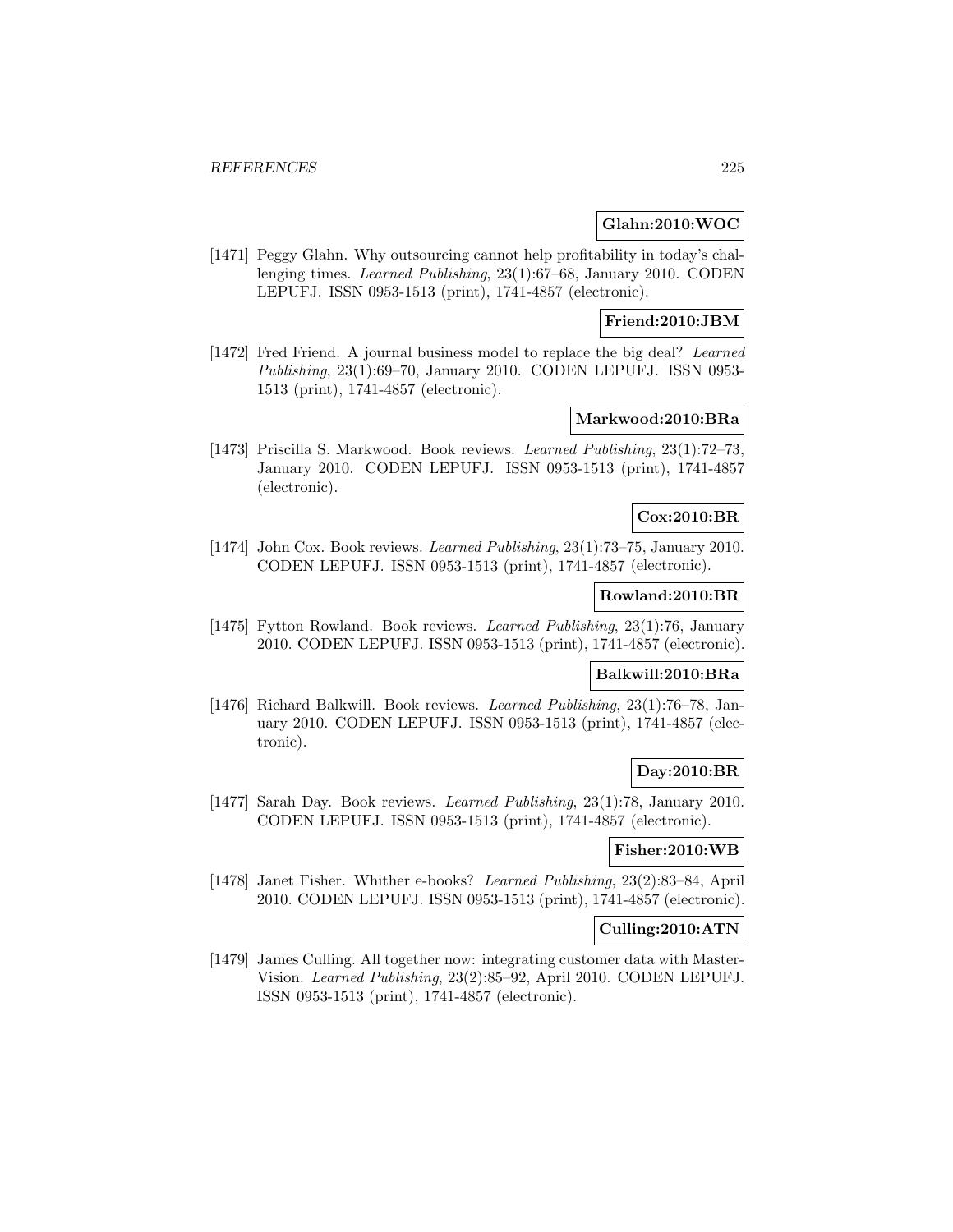### **Xue-Li:2010:SCC**

[1480] Liu Xue-Li and Wang Mei-Ying. Self-citation in Chinese biomedical journals. Learned Publishing, 23(2):93–100, April 2010. CODEN LEPUFJ. ISSN 0953-1513 (print), 1741-4857 (electronic).

### **Cooney-Mcquat:2010:OAP**

[1481] Sarah Cooney-Mcquat, Stefan Busch, and Deborah Kahn. Open access publishing: a viable solution for society publishers. Learned Publishing, 23(2):101–105, April 2010. CODEN LEPUFJ. ISSN 0953-1513 (print), 1741-4857 (electronic).

## **Bird:2010:CAO**

[1482] Claire Bird. Continued adventures in open access: 2009 perspective. Learned Publishing, 23(2):107–116, April 2010. CODEN LEPUFJ. ISSN 0953-1513 (print), 1741-4857 (electronic).

#### **Shalvi:2010:WWH**

[1483] Shaul Shalvi, Matthijs Baas, Michel J. J. Handgraaf, and Carsten K. W. De Dreu. Write when hot — submit when not: seasonal bias in peer review or acceptance? Learned Publishing, 23(2):117–123, April 2010. CODEN LEPUFJ. ISSN 0953-1513 (print), 1741-4857 (electronic).

## **Bornmann:2010:RRR**

[1484] L. Bornmann and H.-D. Daniel. Reliability of reviewers' ratings when using public peer review: a case study. Learned Publishing,  $23(2):124-$ 131, April 2010. CODEN LEPUFJ. ISSN 0953-1513 (print), 1741-4857 (electronic).

### **Griffin:2010:JBJ**

[1485] Cathy Griffin. The Journal of Bone & Joint Surgery's CrossCheck experience. Learned Publishing, 23(2):132–135, April 2010. CODEN LEPUFJ. ISSN 0953-1513 (print), 1741-4857 (electronic).

### **Waltham:2010:HSS**

[1486] Mary Waltham. Humanities and social science journals: a pilot study of eight US associations. Learned Publishing, 23(2):136–143, April 2010. CODEN LEPUFJ. ISSN 0953-1513 (print), 1741-4857 (electronic).

#### **Rowlands:2010:EDL**

[1487] Ian Rowlands and David Nicholas. The economic downturn and libraries: an international survey. Learned Publishing, 23(2):144–156, April 2010. CODEN LEPUFJ. ISSN 0953-1513 (print), 1741-4857 (electronic).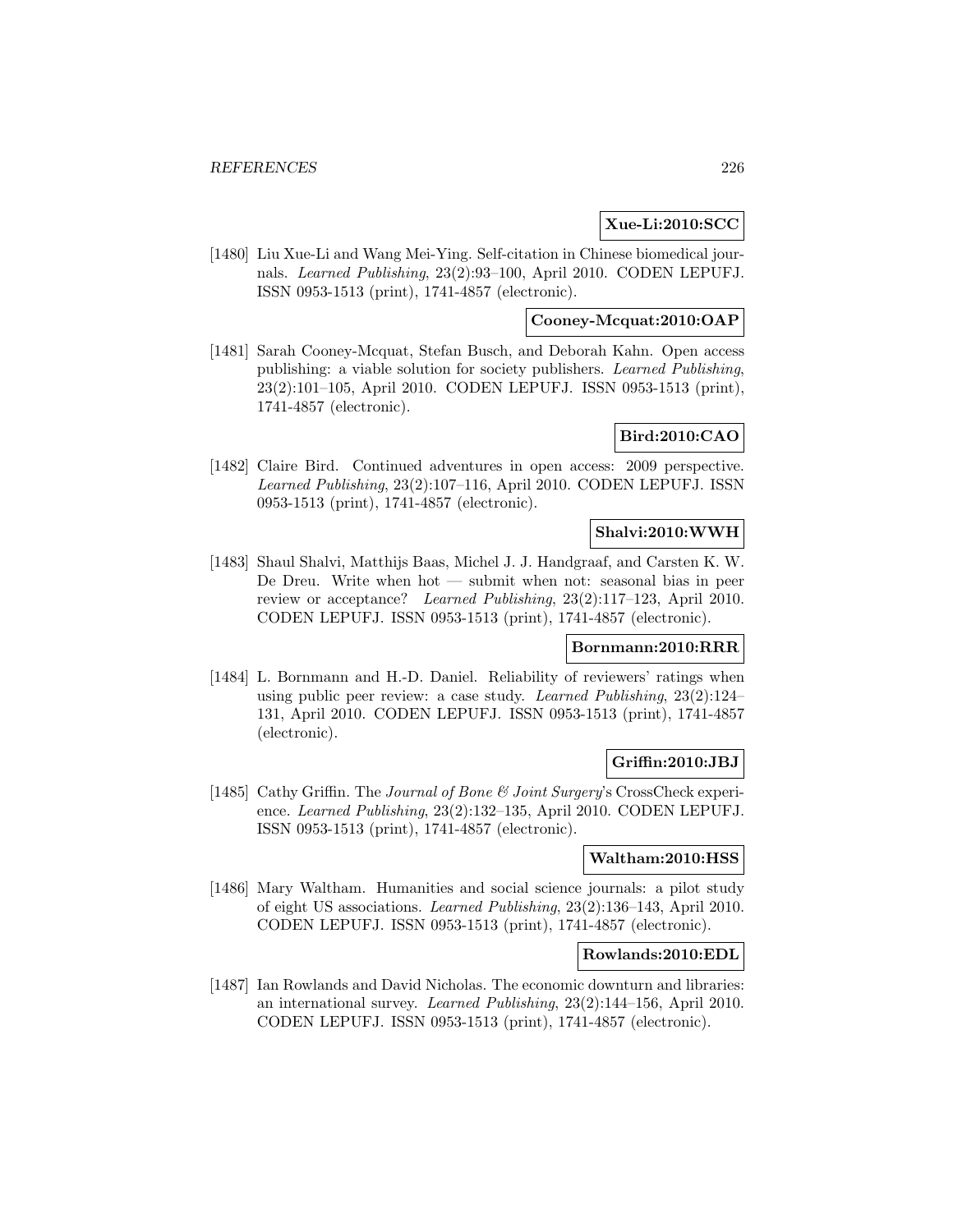### **Rapple:2010:OIC**

[1488] Charlie Rapple. Online. Indexed. Catalogued. Free. But will users find it? Learned Publishing, 23(2):157–161, April 2010. CODEN LEPUFJ. ISSN 0953-1513 (print), 1741-4857 (electronic).

### **Freeman:2010:WTA**

[1489] Ted Freeman. The Web@20: thoughts about utopias, technology, and collaborative science. Learned Publishing, 23(2):163–165, April 2010. CO-DEN LEPUFJ. ISSN 0953-1513 (print), 1741-4857 (electronic).

## **Kilborn:2010:IB**

[1490] Peter Kilborn. Identification of e-books. Learned Publishing, 23(2):166– 168, April 2010. CODEN LEPUFJ. ISSN 0953-1513 (print), 1741-4857 (electronic).

#### **Jubb:2010:BRa**

[1491] Michael Jubb. Book reviews. Learned Publishing, 23(2):169–170, April 2010. CODEN LEPUFJ. ISSN 0953-1513 (print), 1741-4857 (electronic).

### **Okerson:2010:BR**

[1492] Ann Okerson. Book reviews. Learned Publishing, 23(2):170–171, April 2010. CODEN LEPUFJ. ISSN 0953-1513 (print), 1741-4857 (electronic).

### **Roos:2010:BR**

[1493] Anna Marie Roos. Book reviews. Learned Publishing, 23(2):171–172, April 2010. CODEN LEPUFJ. ISSN 0953-1513 (print), 1741-4857 (electronic).

### **Mcilroy:2010:BRa**

[1494] Thad Mcilroy. Book reviews. Learned Publishing, 23(2):172, April 2010. CODEN LEPUFJ. ISSN 0953-1513 (print), 1741-4857 (electronic).

#### **Mcilroy:2010:BRb**

[1495] Thad Mcilroy. Book reviews. Learned Publishing, 23(2):172–173, April 2010. CODEN LEPUFJ. ISSN 0953-1513 (print), 1741-4857 (electronic).

#### **Bowes:2010:BR**

[1496] William Bowes. Book reviews. Learned Publishing, 23(2):173–174, April 2010. CODEN LEPUFJ. ISSN 0953-1513 (print), 1741-4857 (electronic).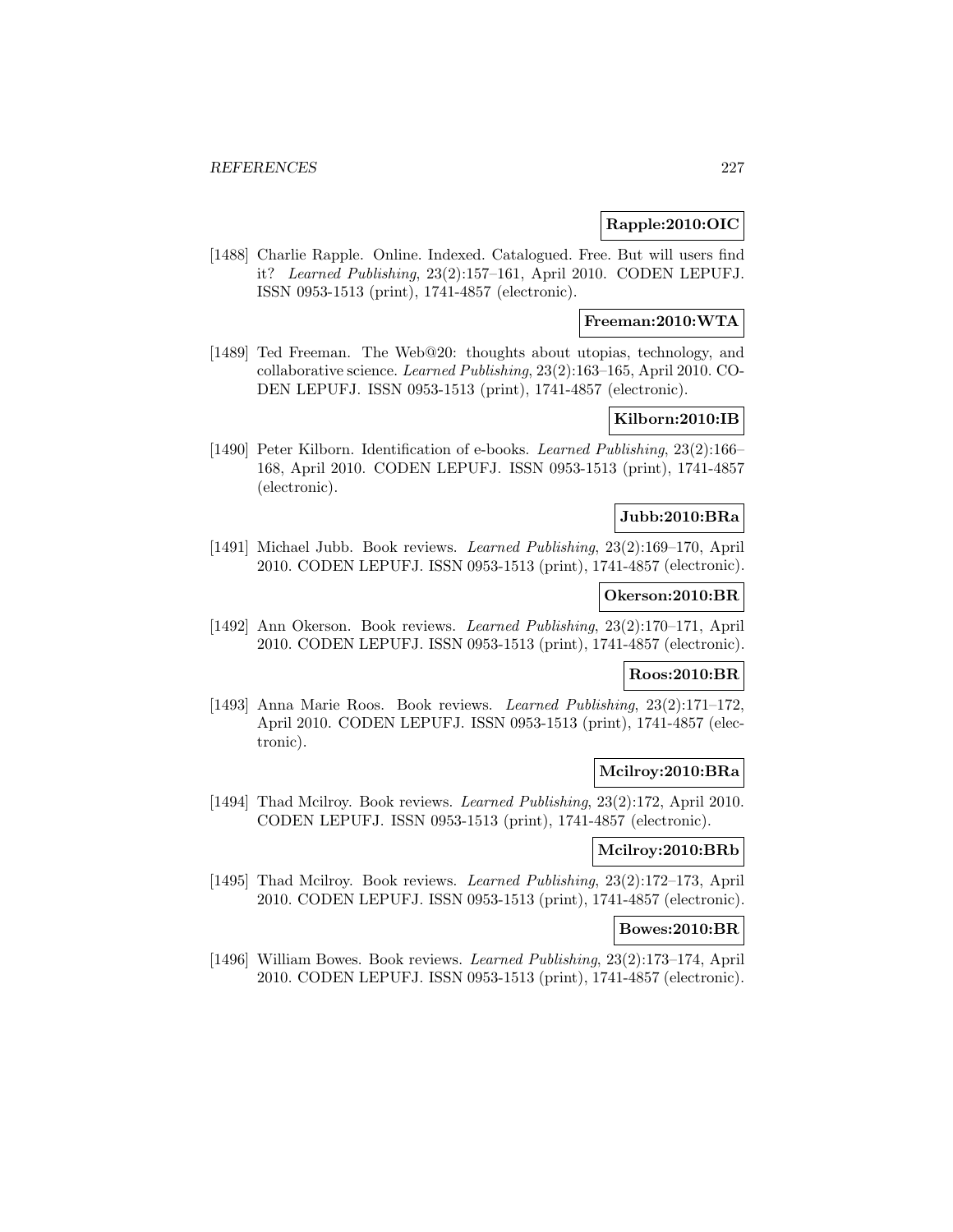### **Jubb:2010:BRb**

[1497] Michael Jubb. Book reviews. Learned Publishing, 23(2):174–175, April 2010. CODEN LEPUFJ. ISSN 0953-1513 (print), 1741-4857 (electronic).

#### **Singleton:2010:WUU**

[1498] Alan Singleton. Why usage is useless. Learned Publishing, 23(3):179– 184, July 2010. CODEN LEPUFJ. ISSN 0953-1513 (print), 1741-4857 (electronic).

### **Smith:2010:GIE**

[1499] Maxine Smith. Gaining ISO 9001: the experience of Oxford Journals. Learned Publishing, 23(3):185–192, July 2010. CODEN LEPUFJ. ISSN 0953-1513 (print), 1741-4857 (electronic).

### **Rodriguez-Armentia:2010:IWE**

[1500] Nerea Rodríguez-Armentia and Carlos B. Amat. Is it worth establishing institutional repositories? The strategies for open access to Spanish peerreviewed articles. Learned Publishing, 23(3):193–208, July 2010. CODEN LEPUFJ. ISSN 0953-1513 (print), 1741-4857 (electronic).

## **Mcclanahan:2010:ECP**

[1501] Kitty Mcclanahan, Lei Wu, Carol Tenopir, and Donald W. King. Embracing change: perceptions of e-journals by faculty members. Learned Publishing, 23(3):209–223, July 2010. CODEN LEPUFJ. ISSN 0953-1513 (print), 1741-4857 (electronic).

### **Wan:2010:KYU**

[1502] Gang (Gary) Wan and Zao Liu. Knowing your users: the value of article database usage analysis. Learned Publishing, 23(3):225–236, July 2010. CODEN LEPUFJ. ISSN 0953-1513 (print), 1741-4857 (electronic).

## **Estrada-Mejia:2010:QVS**

[1503] Catalina Estrada-Mejia and Clemente Forero-Pineda. The quest for visibility of scientific journals in Latin America. Learned Publishing, 23(3): 237–252, July 2010. CODEN LEPUFJ. ISSN 0953-1513 (print), 1741- 4857 (electronic).

## **Anderson-Wilk:2010:DRM**

[1504] Mark Anderson-Wilk. In defense of the reference: more than linking in evolving Web environments. Learned Publishing, 23(3):253–257, July 2010. CODEN LEPUFJ. ISSN 0953-1513 (print), 1741-4857 (electronic).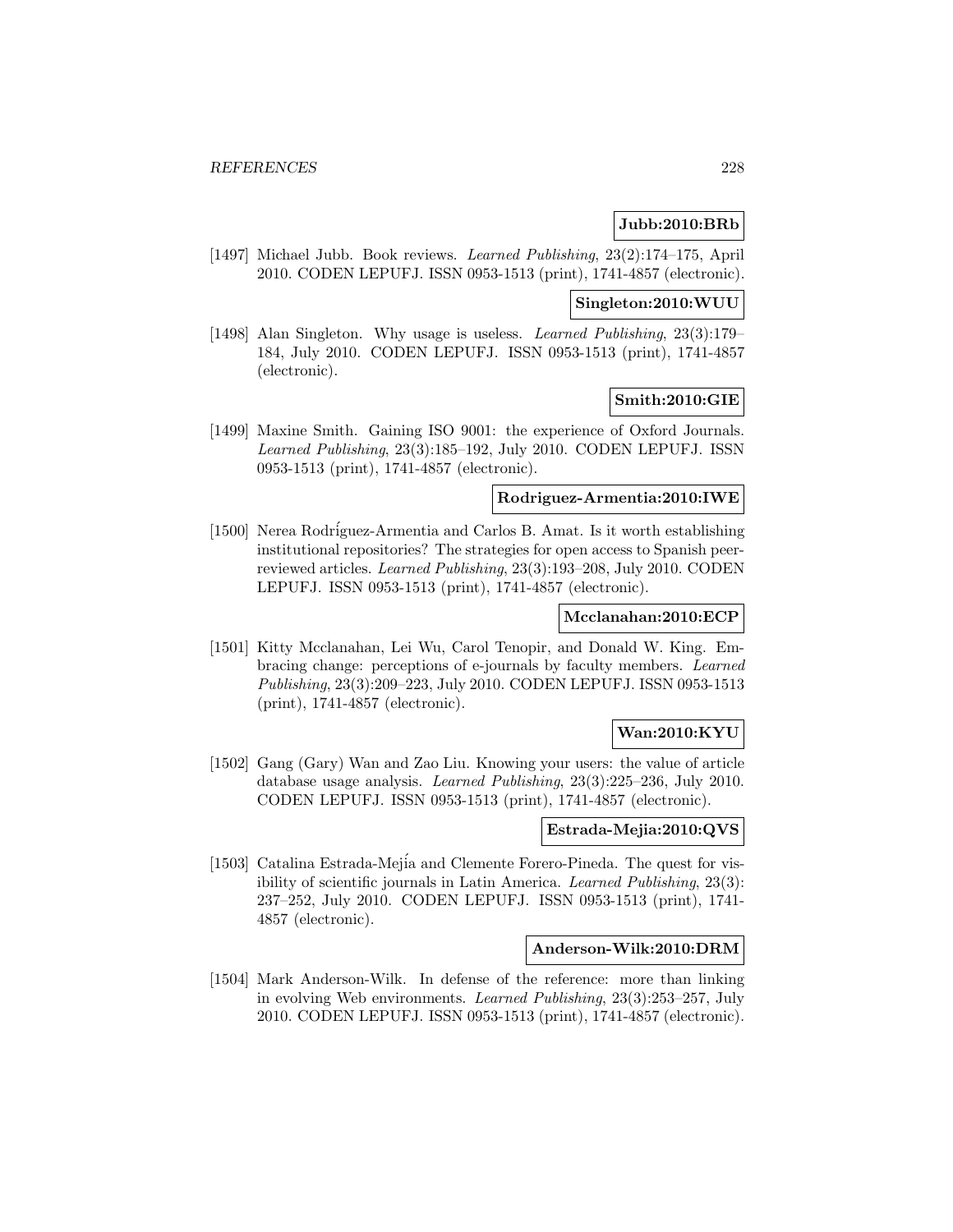#### **Jinha:2010:AME**

[1505] Arif E. Jinha. Article 50 million: an estimate of the number of scholarly articles in existence. Learned Publishing, 23(3):258–263, July 2010. CODEN LEPUFJ. ISSN 0953-1513 (print), 1741-4857 (electronic).

### **Campbell:2010:BR**

[1506] Bob Campbell, John Willinsky, and Rick Anderson. Book reviews. Learned Publishing, 23(3):264–266, July 2010. CODEN LEPUFJ. ISSN 0953-1513 (print), 1741-4857 (electronic).

### **Mlambo-Thata:2010:BR**

[1507] Buhle Mlambo-Thata. Book reviews. Learned Publishing, 23(3):266– 267, July 2010. CODEN LEPUFJ. ISSN 0953-1513 (print), 1741-4857 (electronic).

#### **Singleton:2010:BR**

[1508] Alan Singleton. Book reviews. Learned Publishing, 23(3):267–268, July 2010. CODEN LEPUFJ. ISSN 0953-1513 (print), 1741-4857 (electronic).

# **Markwood:2010:BRb**

[1509] Priscilla S. Markwood. Book reviews. Learned Publishing, 23(3):268– 269, July 2010. CODEN LEPUFJ. ISSN 0953-1513 (print), 1741-4857 (electronic).

## **Albitz:2010:BR**

[1510] Becky Albitz. Book reviews. Learned Publishing, 23(3):269–270, July 2010. CODEN LEPUFJ. ISSN 0953-1513 (print), 1741-4857 (electronic).

### **Craig:2010:BR**

[1511] Iain D. Craig. Book reviews. Learned Publishing, 23(3):270–271, July 2010. CODEN LEPUFJ. ISSN 0953-1513 (print), 1741-4857 (electronic).

#### **Fisher:2010:DYK**

[1512] Janet Fisher. Do you know what your users are doing? Learned Publishing, 23(4):277–278, October 2010. CODEN LEPUFJ. ISSN 0953-1513 (print), 1741-4857 (electronic).

### **Saunders:2010:PL**

[1513] Joss Saunders. Plagiarism and the law. Learned Publishing, 23(4):279– 292, October 2010. CODEN LEPUFJ. ISSN 0953-1513 (print), 1741- 4857 (electronic).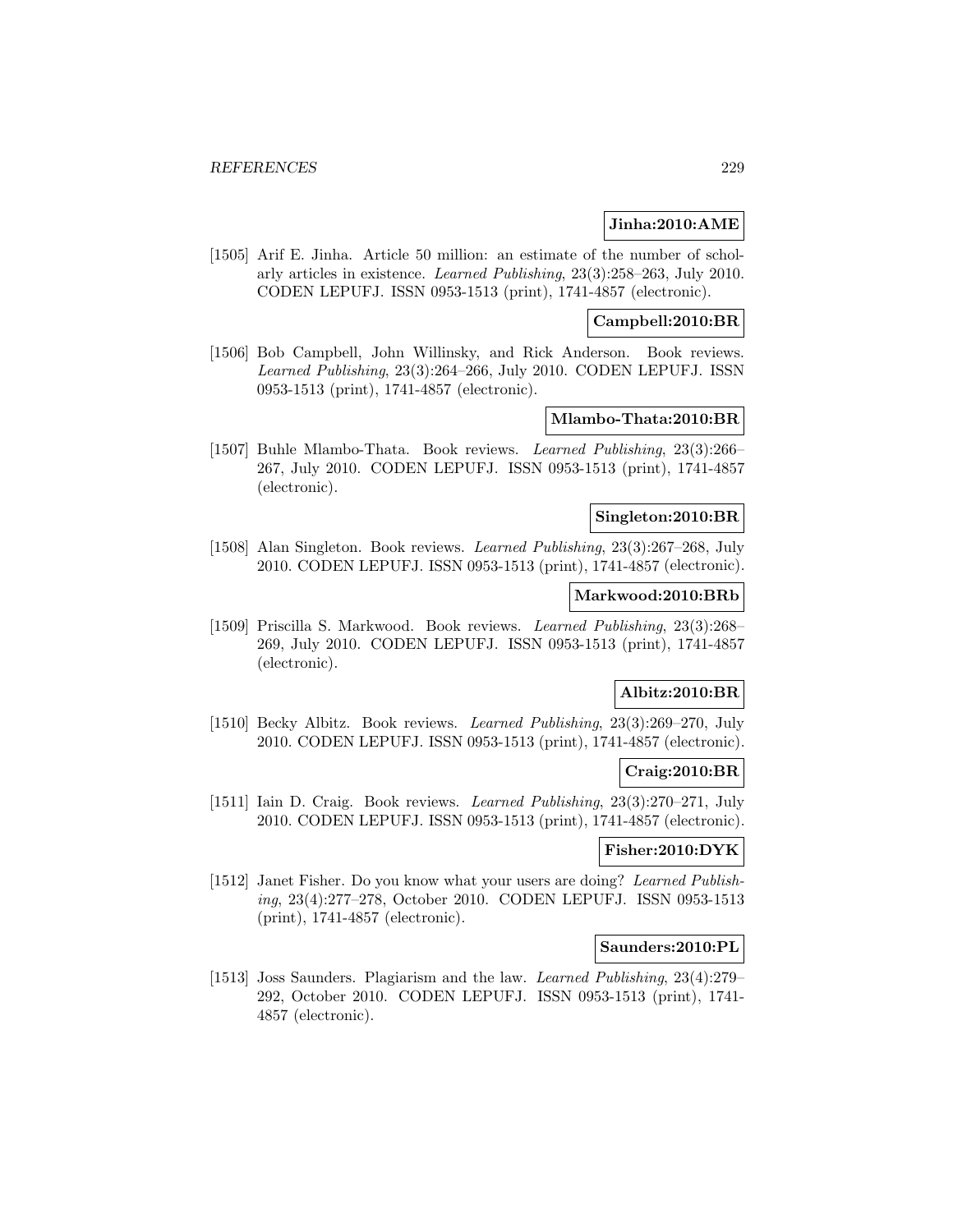### **Snijder:2010:PFB**

[1514] Ronald Snijder. The profits of free books: an experiment to measure the impact of open access publishing. Learned Publishing, 23(4):293–301, October 2010. CODEN LEPUFJ. ISSN 0953-1513 (print), 1741-4857 (electronic).

# **Shen:2010:CMP**

[1515] Min Shen, Wan-Jie Jiang, and Shu sen Zheng. China's medical periodicals: from localization to internationalization. Learned Publishing, 23 (4):303–311, October 2010. CODEN LEPUFJ. ISSN 0953-1513 (print), 1741-4857 (electronic).

## **Wang:2010:DPC**

[1516] Zhigang Wang. Digital publishing in China: is there a copyright crisis? Learned Publishing, 23(4):313–318, October 2010. CODEN LEPUFJ. ISSN 0953-1513 (print), 1741-4857 (electronic).

### **Ahmed:2010:ACB**

[1517] Hasan Shareef Ahmed, Abdullahel Hadi, and Nuzhat Choudhury. Authorship conflict in Bangladesh: an exploratory study. Learned Publishing, 23(4):319–325, October 2010. CODEN LEPUFJ. ISSN 0953-1513 (print), 1741-4857 (electronic).

# **Park:2010:PWO**

[1518] William Park. The publishing world is open, not flat. Learned Publishing, 23(4):326–328, October 2010. CODEN LEPUFJ. ISSN 0953-1513 (print), 1741-4857 (electronic).

### **Armstrong:2010:CBL**

[1519] Tracey Armstrong. Context-based licensing: technology and content working together. Learned Publishing, 23(4):329–330, October 2010. CO-DEN LEPUFJ. ISSN 0953-1513 (print), 1741-4857 (electronic).

#### **Ufnalska:2010:MEG**

[1520] Sylwia B. Ufnalska. Multilingual EASE guidelines for authors and translators. Learned Publishing, 23(4):331–332, October 2010. CODEN LEP-UFJ. ISSN 0953-1513 (print), 1741-4857 (electronic).

#### **Wilbanks:2010:WNW**

[1521] John Wilbanks. We need a Web for data. *Learned Publishing*, 23(4): 333–335, October 2010. CODEN LEPUFJ. ISSN 0953-1513 (print), 1741-4857 (electronic).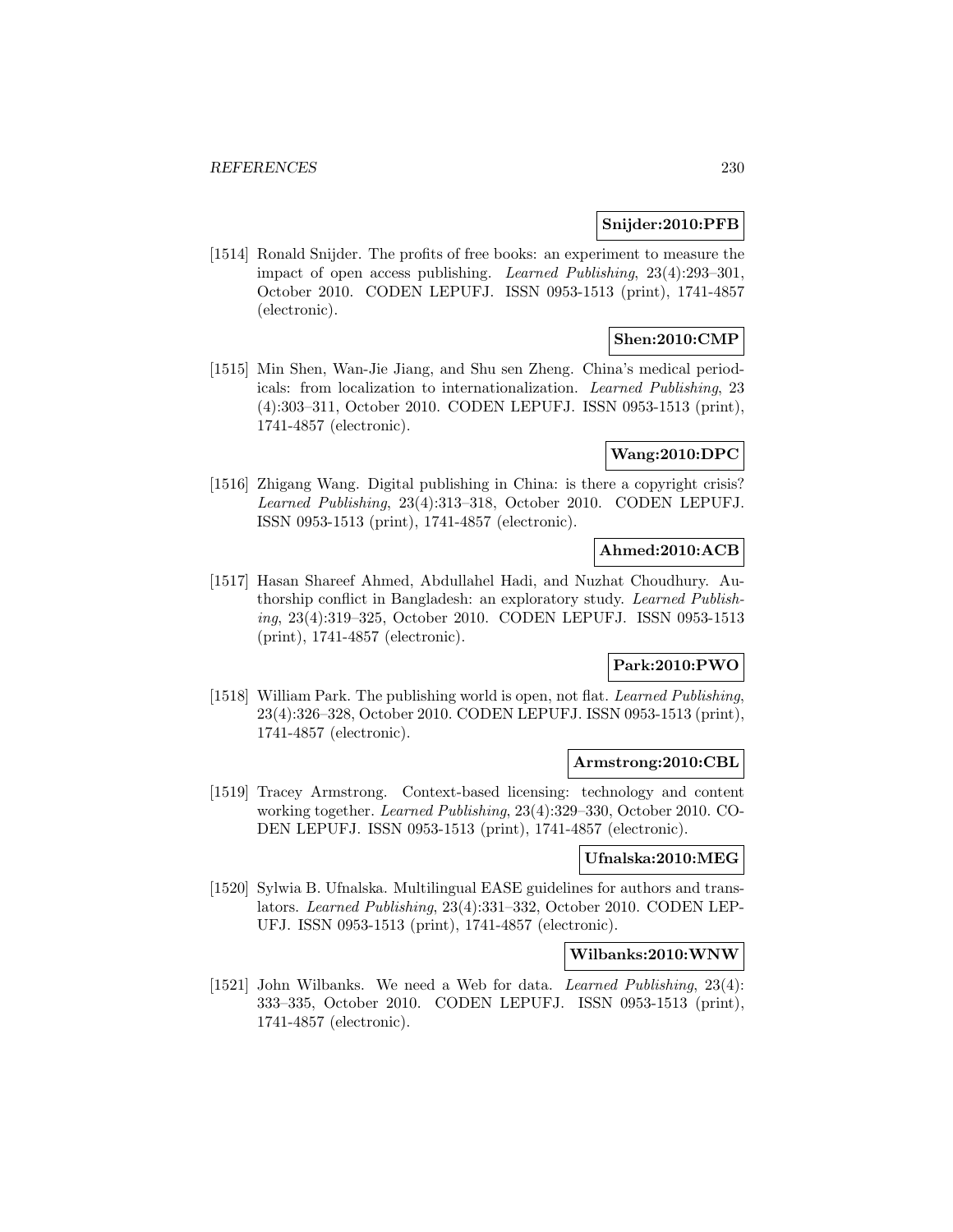#### **Kahler:2010:CPR**

[1522] Ove Kähler. Combining peer review and metrics to assess journals for inclusion in Scopus. Learned Publishing, 23(4):336–346, October 2010. CODEN LEPUFJ. ISSN 0953-1513 (print), 1741-4857 (electronic).

## **Cox:2010:SBP**

[1523] Laura Cox. Scholarly book publishing practice: the ALPSP survey findings. Learned Publishing, 23(4):347–356, October 2010. CODEN LEP-UFJ. ISSN 0953-1513 (print), 1741-4857 (electronic).

## **Marlow:2010:RAU**

[1524] Martin Marlow. The role of the aggregator: using third-party suppliers to reach the market. Learned Publishing, 23(4):357–361, October 2010. CODEN LEPUFJ. ISSN 0953-1513 (print), 1741-4857 (electronic).

#### **Balkwill:2010:BRb**

[1525] Richard Balkwill. Book reviews. Learned Publishing, 23(4):363–364, October 2010. CODEN LEPUFJ. ISSN 0953-1513 (print), 1741-4857 (electronic).

## **Balkwill:2010:BRc**

[1526] Richard Balkwill. Book reviews. Learned Publishing, 23(4):364–365, October 2010. CODEN LEPUFJ. ISSN 0953-1513 (print), 1741-4857 (electronic).

#### **Payne:2010:BR**

[1527] David Payne. Book reviews. Learned Publishing, 23(4):365–366, October 2010. CODEN LEPUFJ. ISSN 0953-1513 (print), 1741-4857 (electronic).

#### **Alexander:2010:BR**

[1528] Huw Alexander. Book reviews. Learned Publishing, 23(4):366–367, October 2010. CODEN LEPUFJ. ISSN 0953-1513 (print), 1741-4857 (electronic).

#### **Singleton:2011:SCC**

[1529] Alan Singleton. Scholarly communication — can we have our name back? Learned Publishing, 24(1):3–4, January 2011. CODEN LEPUFJ. ISSN 0953-1513 (print), 1741-4857 (electronic).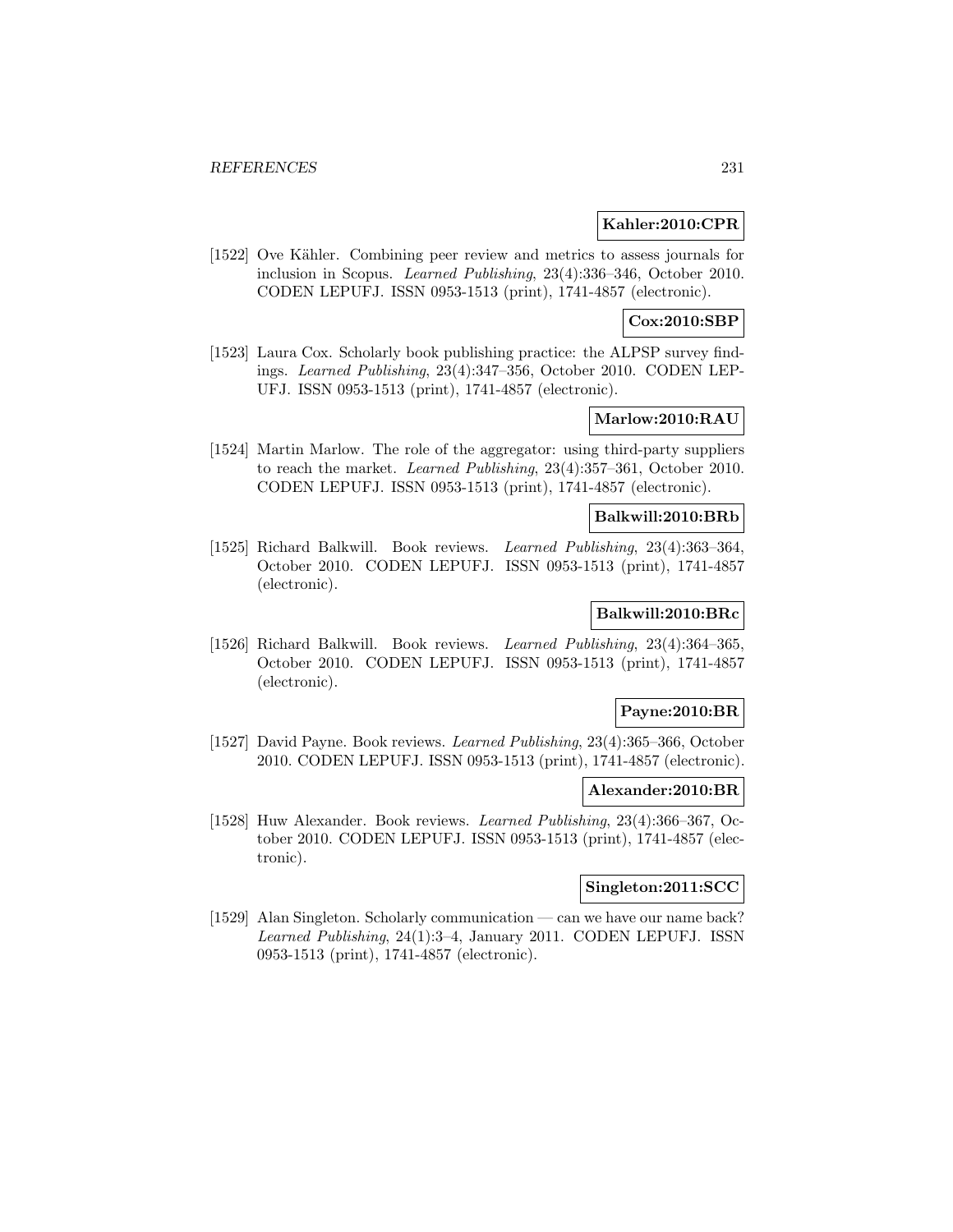### **Osborne:2011:RAR**

[1530] Nikki Osborne. Reporting animal research — worthy of a rethink? Learned Publishing, 24(1):5–7, January 2011. CODEN LEPUFJ. ISSN 0953-1513 (print), 1741-4857 (electronic).

# **Rapple:2011:RIN**

[1531] Charlie Rapple. Researching and implementing a new tiered pricing model. Learned Publishing, 24(1):9–13, January 2011. CODEN LEP-UFJ. ISSN 0953-1513 (print), 1741-4857 (electronic).

# **Nicholas:2011:JRN**

[1532] David Nicholas, Ian Rowlands, and Peter Williams. E-journals, researchers — and the new librarians. Learned Publishing,  $24(1):15-27$ , January 2011. CODEN LEPUFJ. ISSN 0953-1513 (print), 1741-4857 (electronic).

## **Hartley:2011:WWY**

[1533] James Hartley. Write when you can and submit when you are ready! Learned Publishing, 24(1):29–32, January 2011. CODEN LEPUFJ. ISSN 0953-1513 (print), 1741-4857 (electronic). See reply [1534].

### **Shalvi:2011:WSW**

[1534] Shaul Shalvi, Matthijs Baas, Michel J. J. Handgraaf, and Carsten K. W. De Dreu. When should we submit our papers? Reply to Hartley. Learned Publishing, 24(1):33–34, January 2011. CODEN LEPUFJ. ISSN 0953- 1513 (print), 1741-4857 (electronic). See [1533].

## **Smit:2011:ADD**

[1535] Eefke Smit, Jeffrey Van Der Hoeven, and David Giaretta. Avoiding a Digital Dark Age for data: why publishers should care about digital preservation. Learned Publishing, 24(1):35–49, January 2011. CODEN LEPUFJ. ISSN 0953-1513 (print), 1741-4857 (electronic).

### **Morgan:2011:UCC**

[1536] Cliff Morgan. Understanding the Creative Commons licence. Learned Publishing, 24(1):51–53, January 2011. CODEN LEPUFJ. ISSN 0953- 1513 (print), 1741-4857 (electronic).

### **Souder:2011:ESP**

[1537] Lawrence Souder. The ethics of scholarly peer review: a review of the literature. Learned Publishing, 24(1):55–72, January 2011. CODEN LEP-UFJ. ISSN 0953-1513 (print), 1741-4857 (electronic).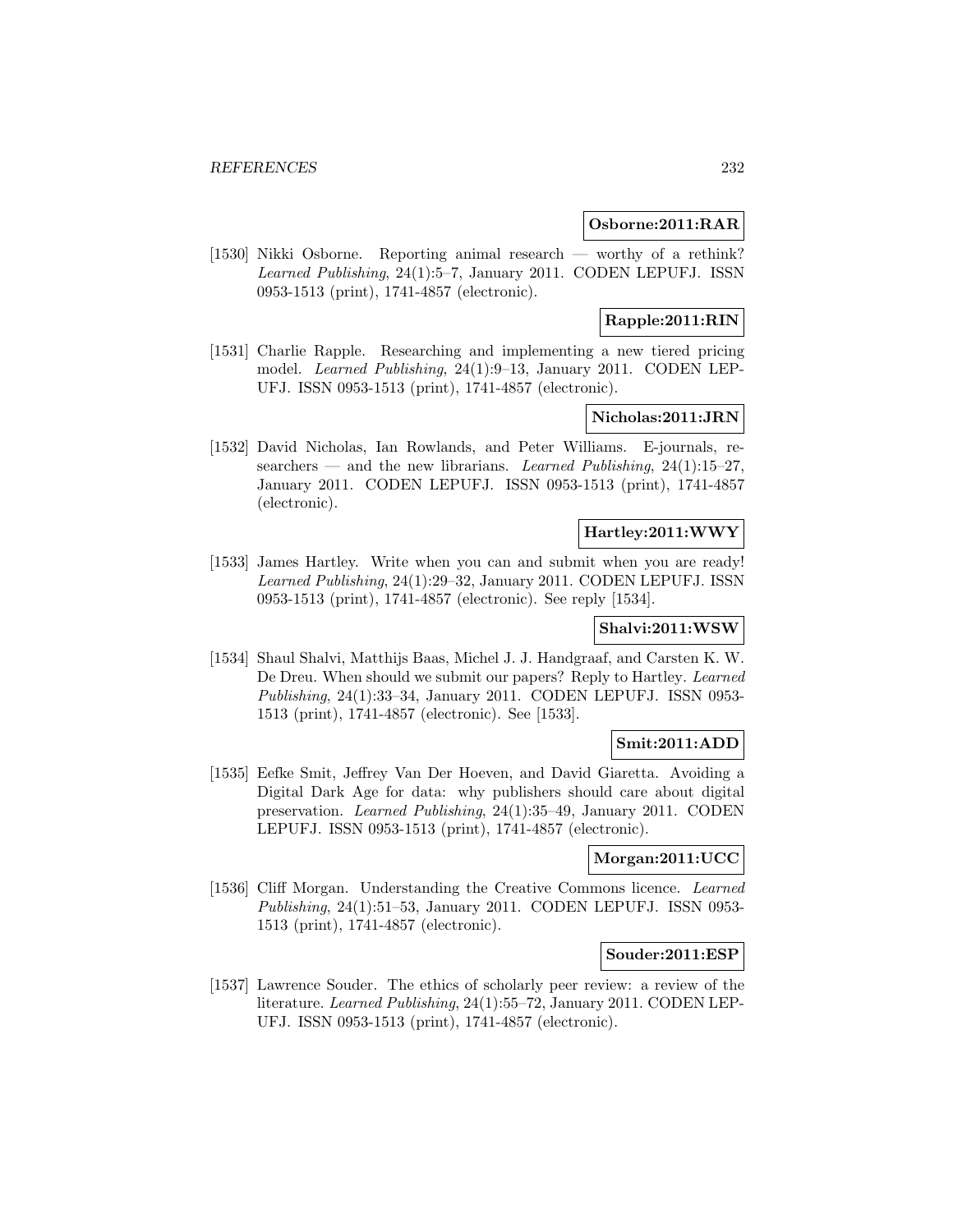### **Thatcher:2011:BRa**

[1538] Sanford G. Thatcher. Book reviews. Learned Publishing, 24(1):75-76, January 2011. CODEN LEPUFJ. ISSN 0953-1513 (print), 1741-4857 (electronic).

### **Smart:2011:BRa**

[1539] Pippa Smart. Book reviews. Learned Publishing, 24(1):76–77, January 2011. CODEN LEPUFJ. ISSN 0953-1513 (print), 1741-4857 (electronic).

#### **Smart:2011:BRb**

[1540] Pippa Smart. Book reviews. Learned Publishing, 24(1):77–78, January 2011. CODEN LEPUFJ. ISSN 0953-1513 (print), 1741-4857 (electronic).

#### **Scott-Lichter:2011:PEP**

[1541] Diane Scott-Lichter. Publication ethics: prevention, screening, and treatment. Learned Publishing, 24(2):84–85, April 2011. CODEN LEPUFJ. ISSN 0953-1513 (print), 1741-4857 (electronic).

## **Meyer:2011:DPS**

[1542] Carol Anne Meyer. Distinguishing published scholarly content with CrossMark. Learned Publishing, 24(2):87–93, April 2011. CODEN LEP-UFJ. ISSN 0953-1513 (print), 1741-4857 (electronic).

### **Jufang:2011:OAP**

[1543] Shao Jufang and Shen Huiyun. The outflow of academic papers from China: why is it happening and can it be stemmed? Learned Publishing, 24(2):95–97, April 2011. CODEN LEPUFJ. ISSN 0953-1513 (print), 1741-4857 (electronic).

#### **Mooney:2011:CDS**

[1544] Hailey Mooney. Citing data sources in the social sciences: do authors do it? Learned Publishing, 24(2):99–108, April 2011. CODEN LEPUFJ. ISSN 0953-1513 (print), 1741-4857 (electronic).

#### **Cradock:2011:JTP**

[1545] Chris Cradock, Paul Meehan, and Paul Needham. JUSP in time: a partnership approach to developing a journal usage statistics portal. Learned Publishing, 24(2):109–114, April 2011. CODEN LEPUFJ. ISSN 0953- 1513 (print), 1741-4857 (electronic).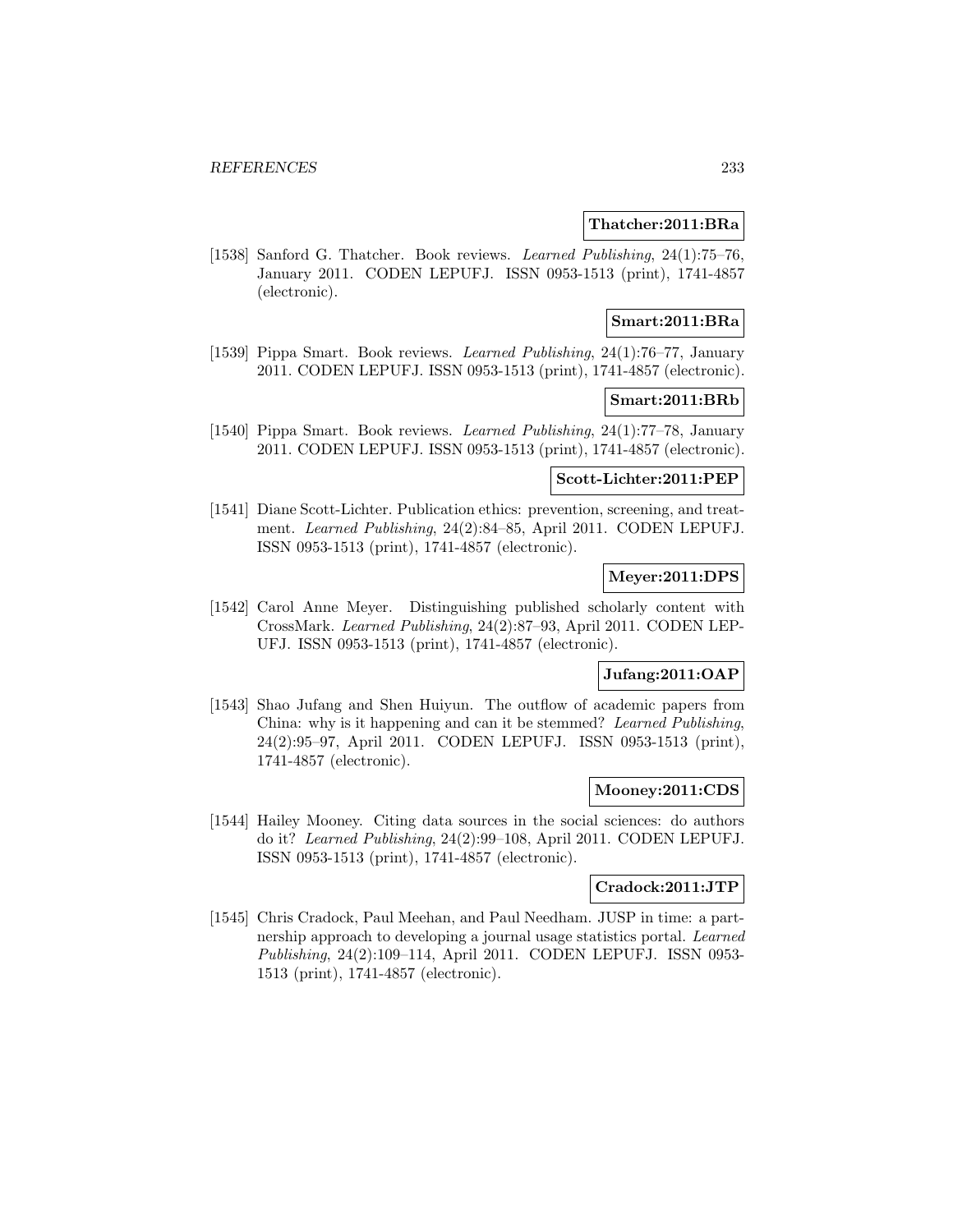# **Cox:2011:LUU**

[1546] Laura Cox. Librarians' use of usage statistics for journals and e-books. Learned Publishing, 24(2):115–121, April 2011. CODEN LEPUFJ. ISSN 0953-1513 (print), 1741-4857 (electronic).

## **Tenopir:2011:PVS**

[1547] Carol Tenopir, Suzie Allard, Benjamin J. Bates, Kenneth J. Levine, Donald W. King, Ben Birch, Regina Mays, and Chris Caldwell. Perceived value of scholarly articles. Learned Publishing, 24(2):123–132, April 2011. CODEN LEPUFJ. ISSN 0953-1513 (print), 1741-4857 (electronic).

### **Hubbard:2011:CWN**

[1548] Stephen C. Hubbard and Marie E. Mcveigh. Casting a wide net: the Journal Impact Factor numerator. Learned Publishing, 24(2):133–137, April 2011. CODEN LEPUFJ. ISSN 0953-1513 (print), 1741-4857 (electronic).

### **Kuznetsov:2011:SBR**

[1549] Alexander Kuznetsov and Irina Razumova. Selling to the BRIC–Russia: scholarly e-products and the Russian market. Learned Publishing, 24 (2):139–144, April 2011. CODEN LEPUFJ. ISSN 0953-1513 (print), 1741-4857 (electronic).

# **Sanni:2011:EIM**

[1550] S. A. Sanni and A. N. Zainab. Evaluating the influence of a medical journal using Google Scholar. Learned Publishing, 24(2):145–154, April 2011. CODEN LEPUFJ. ISSN 0953-1513 (print), 1741-4857 (electronic).

#### **Fuller:2011:BR**

[1551] Louise Fuller. Book reviews. Learned Publishing, 24(2):155–156, April 2011. CODEN LEPUFJ. ISSN 0953-1513 (print), 1741-4857 (electronic).

### **Phillips:2011:BR**

[1552] Angus Phillips. Book reviews. Learned Publishing, 24(2):156–157, April 2011. CODEN LEPUFJ. ISSN 0953-1513 (print), 1741-4857 (electronic).

### **Thatcher:2011:BRb**

[1553] Sanford G. Thatcher. Book reviews. Learned Publishing, 24(2):157– 158, April 2011. CODEN LEPUFJ. ISSN 0953-1513 (print), 1741-4857 (electronic).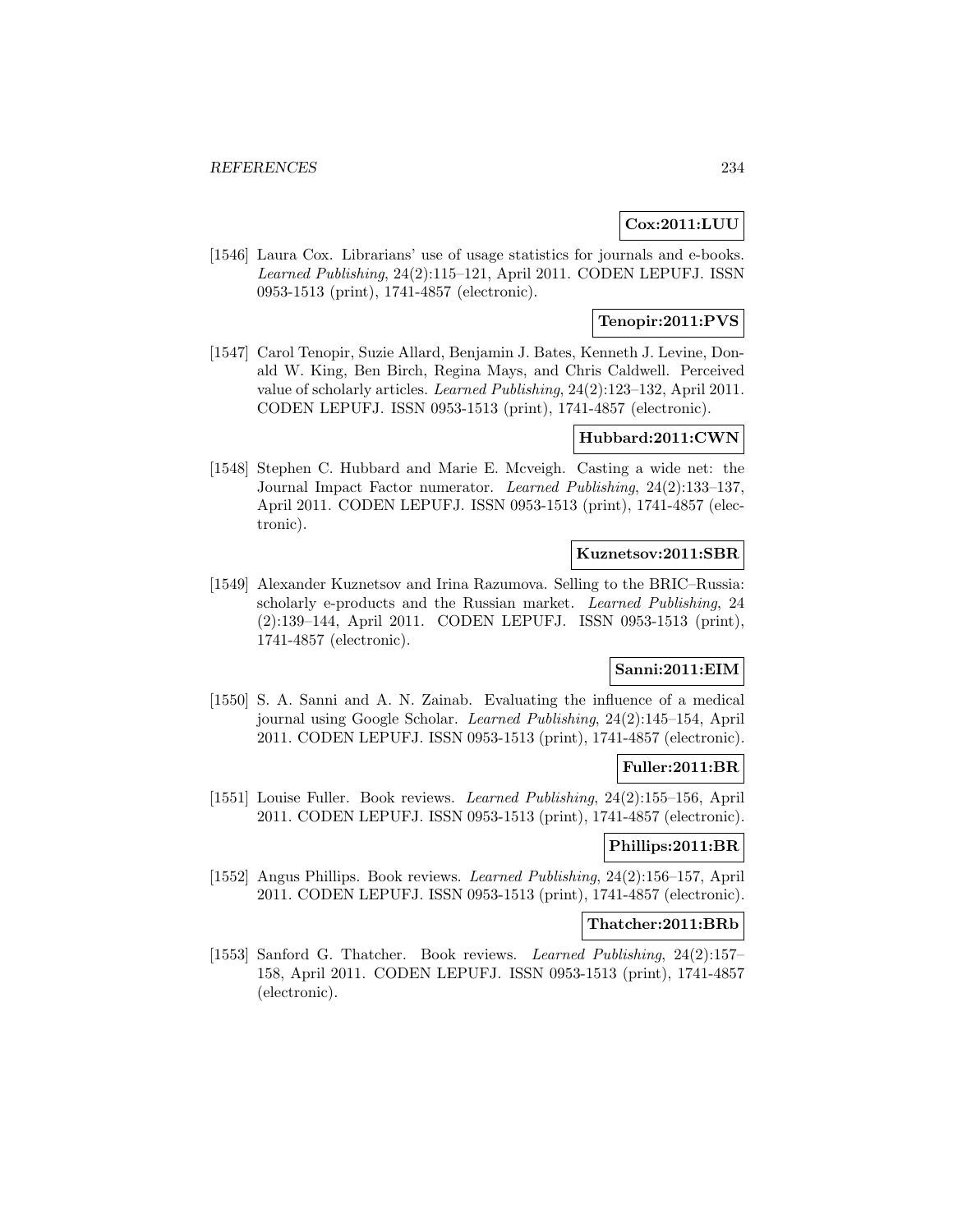#### **Woodhead:2011:BR**

[1554] Martin Woodhead. Book reviews. Learned Publishing, 24(2):158–159, April 2011. CODEN LEPUFJ. ISSN 0953-1513 (print), 1741-4857 (electronic).

## **Singleton:2011:PR**

[1555] Alan Singleton. The pain of rejection. Learned Publishing, 24(3):162– 163, July 2011. CODEN LEPUFJ. ISSN 0953-1513 (print), 1741-4857 (electronic).

## **Macri:2011:SBP**

[1556] Erin M. Macri and Karim M. Khan. Single-blind peer review: an appropriate compromise between two ideals? Learned Publishing, 24(3): 164–165, July 2011. CODEN LEPUFJ. ISSN 0953-1513 (print), 1741- 4857 (electronic).

## **Vaux:2011:DBR**

[1557] David L. Vaux. Double blind review. Learned Publishing, 24(3):165– 167, July 2011. CODEN LEPUFJ. ISSN 0953-1513 (print), 1741-4857 (electronic).

# **Pulverer:2011:COE**

[1558] Bernd Pulverer. Close one eye and open wide! Learned Publishing, 24(3):167–169, July 2011. CODEN LEPUFJ. ISSN 0953-1513 (print), 1741-4857 (electronic).

### **Campbell:2011:SJP**

[1559] Robert Campbell and Alice Meadows. Scholarly journal publishing: where do we go from here? Learned Publishing, 24(3):171-181, July 2011. CODEN LEPUFJ. ISSN 0953-1513 (print), 1741-4857 (electronic).

### **Rowlands:2011:SMU**

[1560] Ian Rowlands, David Nicholas, Bill Russell, Nicholas Canty, and Anthony Watkinson. Social media use in the research workflow. Learned Publishing, 24(3):183–195, July 2011. CODEN LEPUFJ. ISSN 0953-1513 (print), 1741-4857 (electronic).

### **Barron:2011:LFG**

[1561] Peter Barron. The library of the future: Google's vision for books. Learned Publishing, 24(3):197–201, July 2011. CODEN LEPUFJ. ISSN 0953-1513 (print), 1741-4857 (electronic).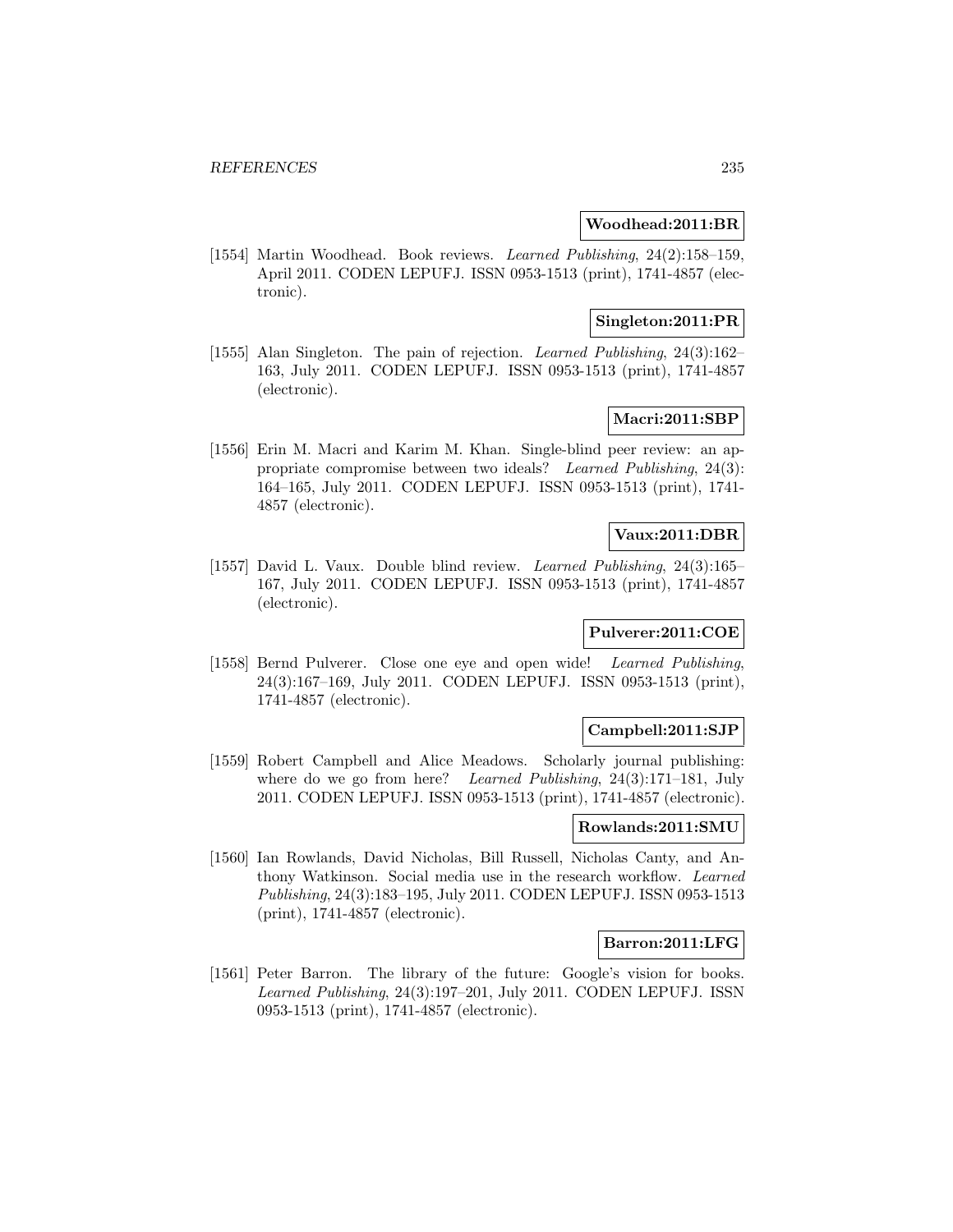#### **Smith:2011:CDN**

[1562] Mackenzie Smith. Communicating with data: new roles for scientists, publishers and librarians. Learned Publishing, 24(3):203–205, July 2011. CODEN LEPUFJ. ISSN 0953-1513 (print), 1741-4857 (electronic).

## **Pettifer:2011:CEH**

[1563] S. Pettifer, P. Mcdermott, J. Marsh, D. Thorne, A. Villeger, and T. K. Attwood. Ceci n'est pas un hamburger: modelling and representing the scholarly article. Learned Publishing, 24(3):207–220, July 2011. CODEN LEPUFJ. ISSN 0953-1513 (print), 1741-4857 (electronic).

#### **Bennett:2011:TYB**

[1564] Linda Bennett. Ten years of e-books: a review. Learned Publishing, 24(3):222–229, July 2011. CODEN LEPUFJ. ISSN 0953-1513 (print), 1741-4857 (electronic).

# **Ling:2011:IPR**

[1565] Fay Ling. Improving peer review: increasing reviewer participation. Learned Publishing, 24(3):231–233, July 2011. CODEN LEPUFJ. ISSN 0953-1513 (print), 1741-4857 (electronic).

### **Rendell-Dunn:2011:BR**

[1566] Alexis Rendell-Dunn. Book reviews. Learned Publishing, 24(3):235, July 2011. CODEN LEPUFJ. ISSN 0953-1513 (print), 1741-4857 (electronic).

### **Balkwill:2011:BR**

[1567] Richard Balkwill. Book reviews. Learned Publishing, 24(3):236–237, July 2011. CODEN LEPUFJ. ISSN 0953-1513 (print), 1741-4857 (electronic).

## **Rapple:2011:BR**

[1568] Charlie Rapple. Book reviews. Learned Publishing, 24(3):237–238, July 2011. CODEN LEPUFJ. ISSN 0953-1513 (print), 1741-4857 (electronic).

### **Smart:2011:BRc**

[1569] Pippa Smart. Book reviews. Learned Publishing, 24(3):238–239, July 2011. CODEN LEPUFJ. ISSN 0953-1513 (print), 1741-4857 (electronic).

## **Scott-Lichter:2011:GCG**

[1570] Diane Scott-Lichter. Got content, get attention. Learned Publishing, 24 (4):245–246, October 2011. CODEN LEPUFJ. ISSN 0953-1513 (print), 1741-4857 (electronic).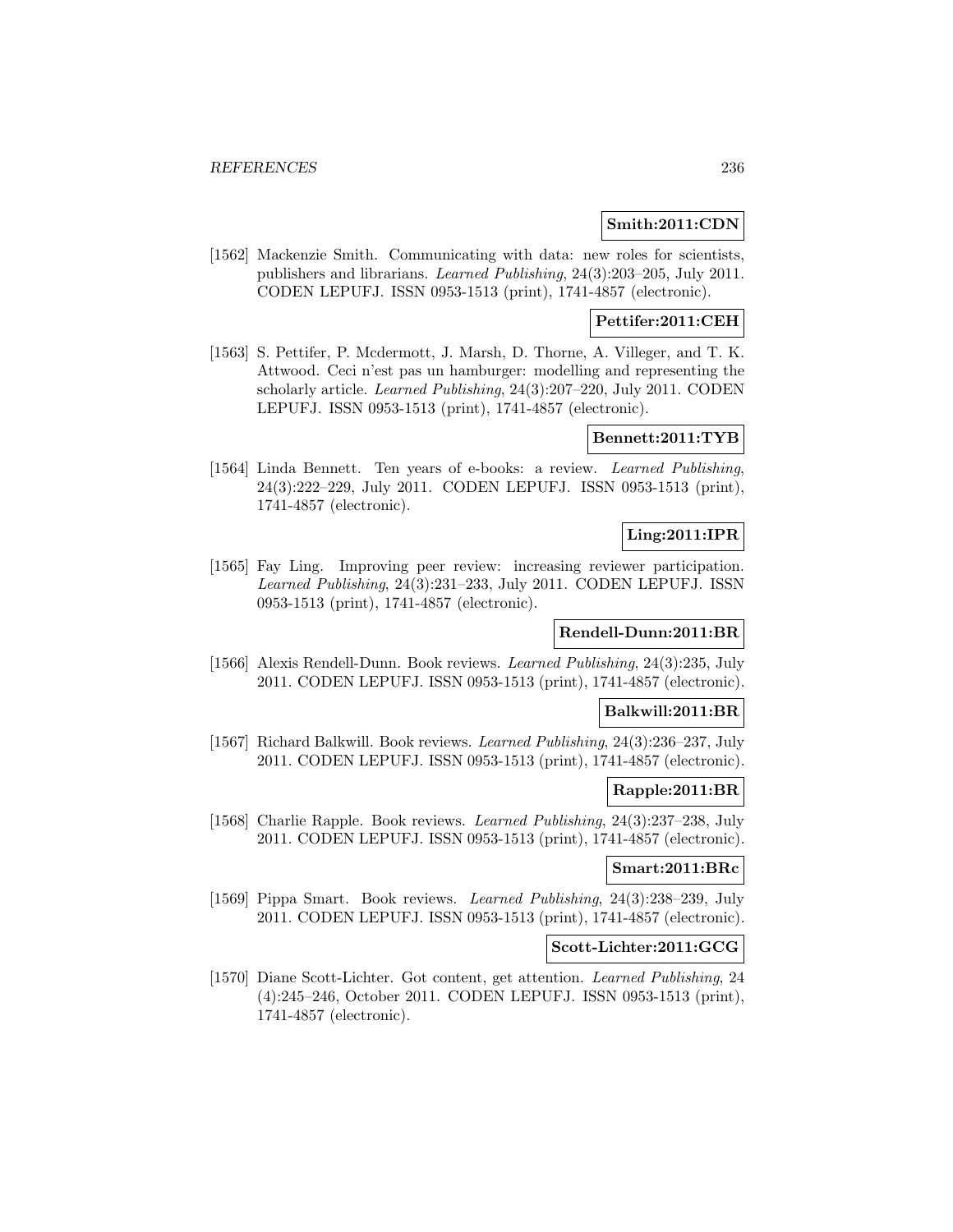### **Jubb:2011:CRB**

[1571] Michael Jubb, Joel Cook, Daniel Hulls, David Jones, and Mark Ware. Costs, risks and benefits in improving access to journal articles. Learned Publishing, 24(4):247–260, October 2011. CODEN LEPUFJ. ISSN 0953- 1513 (print), 1741-4857 (electronic).

# **Myers:2011:SBB**

[1572] David Myers. Selling to the BRIC: Brazil — an awakening tiger. Learned Publishing, 24(4):261–265, October 2011. CODEN LEPUFJ. ISSN 0953- 1513 (print), 1741-4857 (electronic).

### **Wallace:2011:PGO**

[1573] Julia M. Wallace. PEER: green open access — insight and evidence. Learned Publishing, 24(4):267–277, October 2011. CODEN LEPUFJ. ISSN 0953-1513 (print), 1741-4857 (electronic).

# **Shepherd:2011:PIA**

[1574] Peter T. Shepherd. PIRUS2: individual article usage statistics — developing a practical, global standard. Learned Publishing, 24(4):279–286, October 2011. CODEN LEPUFJ. ISSN 0953-1513 (print), 1741-4857 (electronic).

## **Davis:2011:DDJ**

[1575] Philip M. Davis. Do discounted journal access programs help researchers in sub-Saharan Africa? A bibliometric analysis. Learned Publishing, 24 (4):287–298, October 2011. CODEN LEPUFJ. ISSN 0953-1513 (print), 1741-4857 (electronic).

### **Xiao-jun:2011:PAW**

[1576] He Xiao-jun and Chen Zhen-ying. Profit or access: which is more important for Chinese medical journals? Learned Publishing, 24(4):299–302, October 2011. CODEN LEPUFJ. ISSN 0953-1513 (print), 1741-4857 (electronic).

### **Didegah:2011:ECJ**

[1577] Fereshteh Didegah and Ali Gazni. The extent of concentration in journal publishing. Learned Publishing, 24(4):303–310, October 2011. CODEN LEPUFJ. ISSN 0953-1513 (print), 1741-4857 (electronic).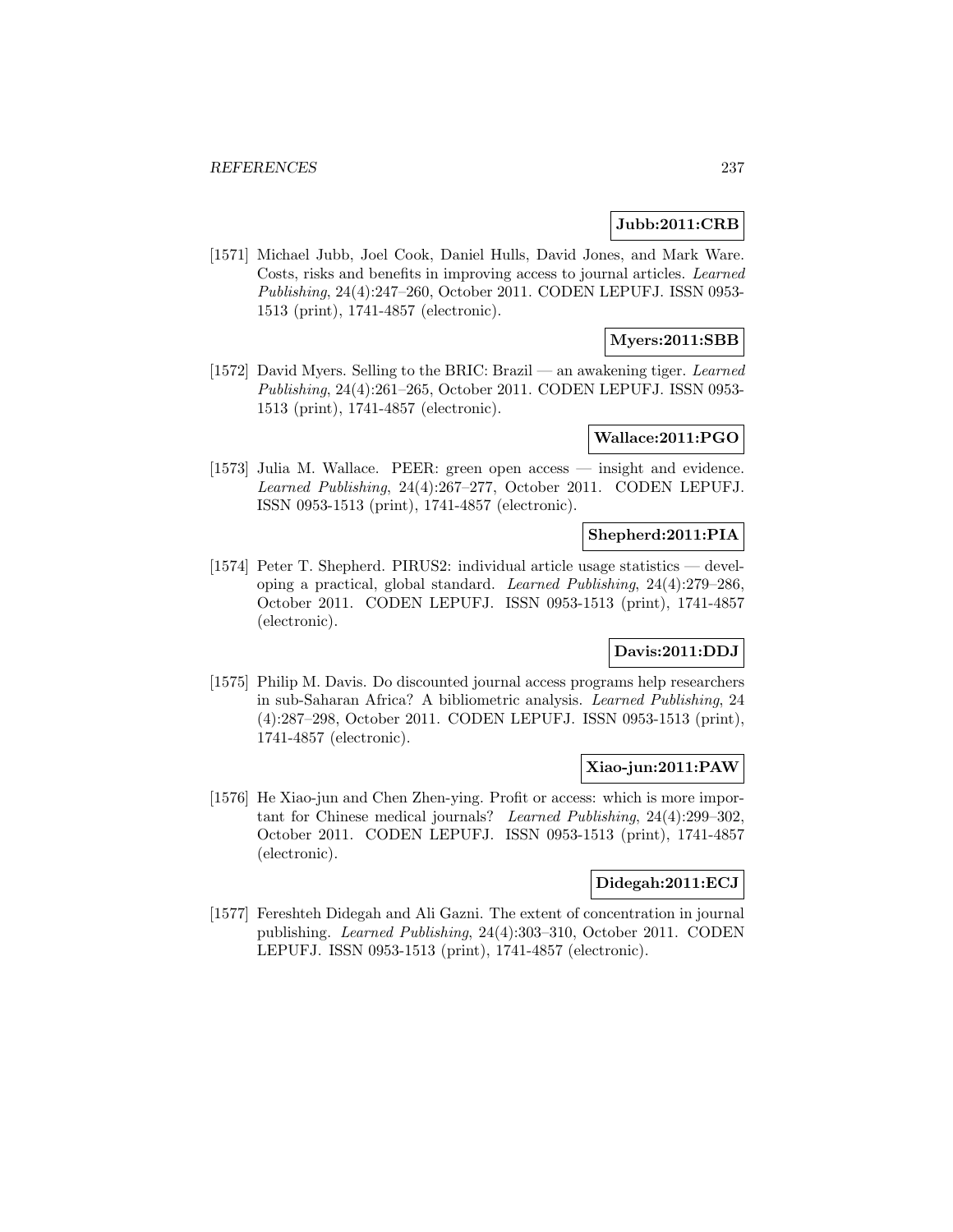### **Armbruster:2011:OAP**

[1578] Chris Armbruster. Open access policy implementation: first results compared. Learned Publishing, 24(4):311–324, October 2011. CODEN LEP-UFJ. ISSN 0953-1513 (print), 1741-4857 (electronic).

## **Bornmann:2011:SBE**

[1579] Lutz Bornmann and Hans-Dieter Daniel. Seasonal bias in editorial decisions? A study using data from chemistry. Learned Publishing, 24 (4):325–328, October 2011. CODEN LEPUFJ. ISSN 0953-1513 (print), 1741-4857 (electronic).

### **Pratap:2011:BR**

[1580] Anji Pratap. Book reviews. Learned Publishing, 24(4):331–332, October 2011. CODEN LEPUFJ. ISSN 0953-1513 (print), 1741-4857 (electronic).

#### **Clark:2011:BR**

[1581] Cindy Clark. Book reviews. Learned Publishing, 24(4):332–334, October 2011. CODEN LEPUFJ. ISSN 0953-1513 (print), 1741-4857 (electronic).

### **Singleton:2012:SWF**

[1582] Alan Singleton. Should we forgive them if they know not what they do? Learned Publishing, 25(1):3–5, January 2012. CODEN LEPUFJ. ISSN 0953-1513 (print), 1741-4857 (electronic).

### **Sismondo:2012:MPD**

[1583] Sergio Sismondo. Medical publishing and the drug industry: is medical science for sale? Learned Publishing, 25(1):7–15, January 2012. CODEN LEPUFJ. ISSN 0953-1513 (print), 1741-4857 (electronic).

#### **Kenneway:2012:ISM**

[1584] Melinda Kenneway and Charlie Rapple. Integrating social media in the marketing mix: the case of Best Practice. Learned Publishing, 25(1):17-20, January 2012. CODEN LEPUFJ. ISSN 0953-1513 (print), 1741-4857 (electronic).

### **Mccoyd:2012:OPP**

[1585] Ed Mccoyd. Online piracy of publishers' content: a primer. Learned Publishing, 25(1):21–28, January 2012. CODEN LEPUFJ. ISSN 0953- 1513 (print), 1741-4857 (electronic).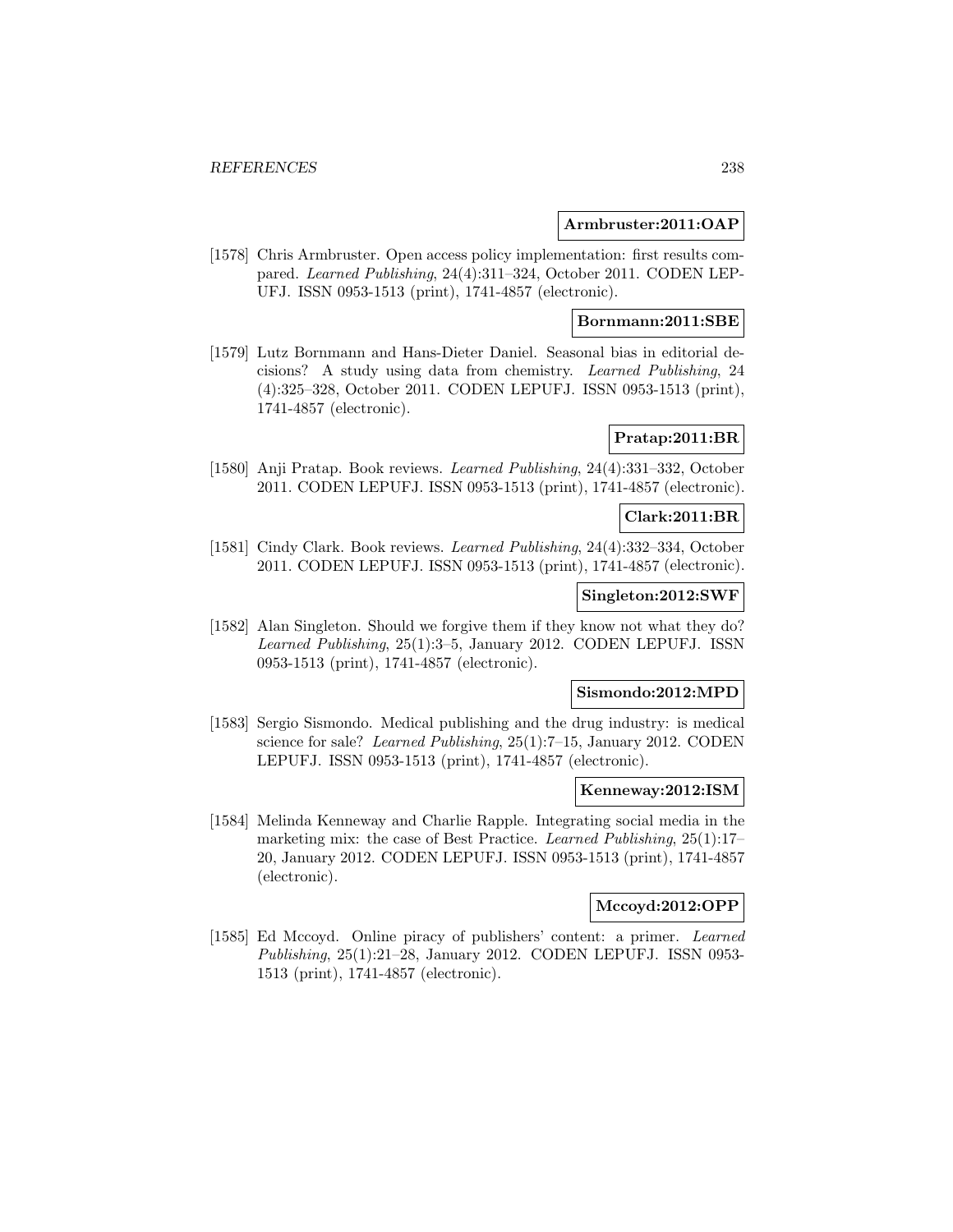### **Brand:2012:BMR**

[1586] Amy Brand. Beyond mandate and repository, toward sustainable faculty self-archiving. Learned Publishing, 25(1):29–34, January 2012. CODEN LEPUFJ. ISSN 0953-1513 (print), 1741-4857 (electronic).

## **Smit:2012:JAM**

[1587] Eefke Smit and Maurits Van Der Graaf. Journal article mining: the scholarly publishers' perspective. Learned Publishing, 25(1):35–46, January 2012. CODEN LEPUFJ. ISSN 0953-1513 (print), 1741-4857 (electronic).

## **Janowicz:2012:OTR**

[1588] Krzysztof Janowicz and Pascal Hitzler. Open and transparent: the review process of the Semantic Web journal. Learned Publishing, 25(1):48–55, January 2012. CODEN LEPUFJ. ISSN 0953-1513 (print), 1741-4857 (electronic).

## **Lu:2012:LCC**

[1589] Yanping Lu. Learning to be confident and capable journal reviewers: an Australian perspective. Learned Publishing, 25(1):56–61, January 2012. CODEN LEPUFJ. ISSN 0953-1513 (print), 1741-4857 (electronic).

### **Jei:2012:SPI**

[1590] Xu Jei and Matthias Wahls. The scholarly publishing industry in China: overview and opportunities. Learned Publishing, 25(1):63–74, January 2012. CODEN LEPUFJ. ISSN 0953-1513 (print), 1741-4857 (electronic).

### **Alexander:2012:BR**

[1591] Huw Alexander. Book reviews. Learned Publishing, 25(1):75–76, January 2012. CODEN LEPUFJ. ISSN 0953-1513 (print), 1741-4857 (electronic).

### **Okerson:2012:BRa**

[1592] Ann Shumelda Okerson. Book reviews. Learned Publishing, 25(1):76–77, January 2012. CODEN LEPUFJ. ISSN 0953-1513 (print), 1741-4857 (electronic).

## **Clark:2012:BR**

[1593] Cindy Clark. Book reviews. Learned Publishing, 25(1):78, January 2012. CODEN LEPUFJ. ISSN 0953-1513 (print), 1741-4857 (electronic).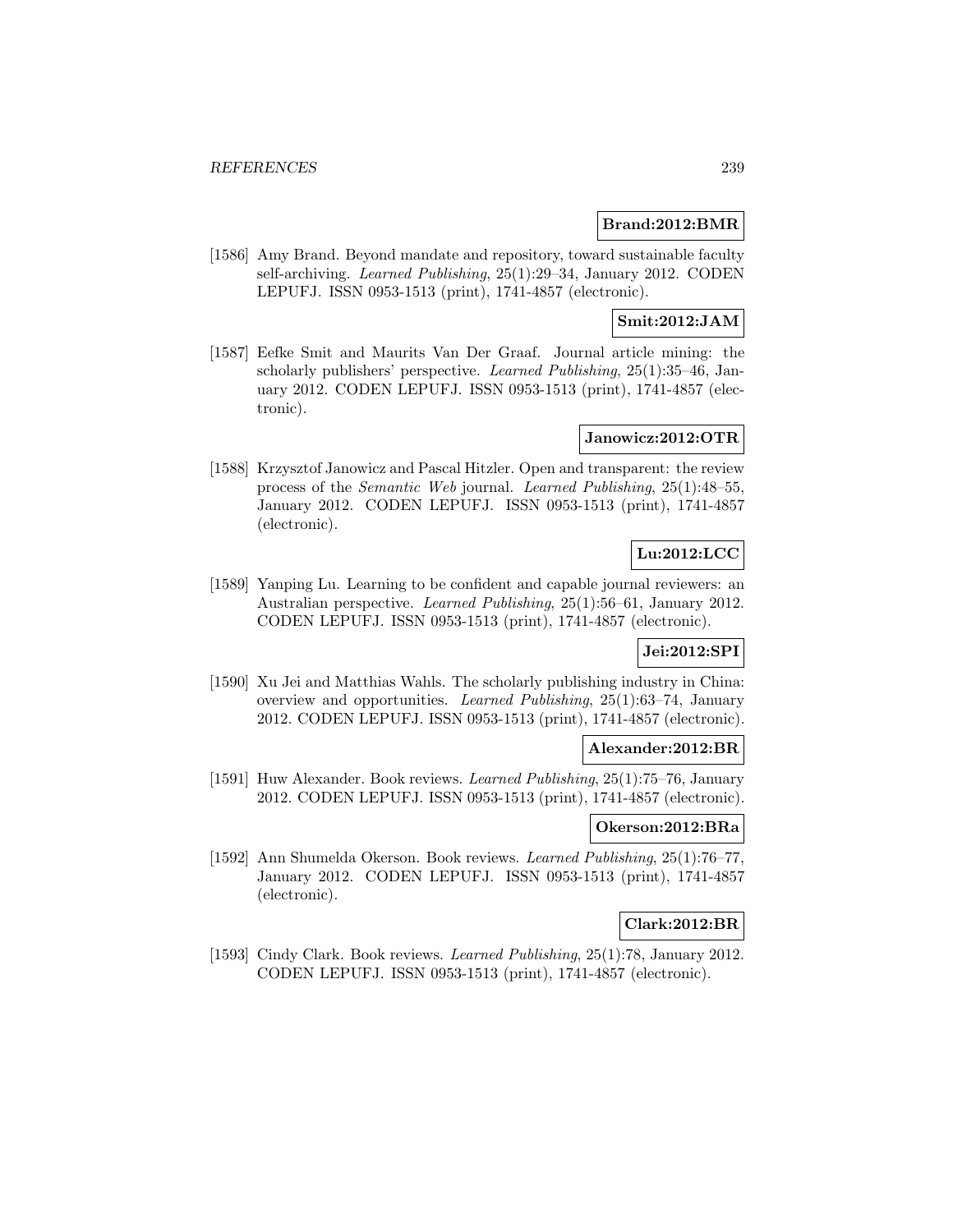#### **Okerson:2012:BRb**

[1594] Ann Okerson. Book reviews. Learned Publishing, 25(1):78–79, January 2012. CODEN LEPUFJ. ISSN 0953-1513 (print), 1741-4857 (electronic).

#### **Scott-Lichter:2012:ADM**

[1595] Diane Scott-Lichter. Authorship disputes: me first, me equally, me too, not me. Learned Publishing, 25(2):83–85, April 2012. CODEN LEPUFJ. ISSN 0953-1513 (print), 1741-4857 (electronic).

### **Mitchell:2012:PTC**

[1596] Alison Mitchell and Elizabeth L. Winter. Project Transfer comes of age? Learned Publishing, 25(2):87–92, April 2012. CODEN LEPUFJ. ISSN 0953-1513 (print), 1741-4857 (electronic).

## **Nicholas:2012:RDE**

[1597] David Nicholas and David Clark. 'Reading' in the digital environment. Learned Publishing, 25(2):93–98, April 2012. CODEN LEPUFJ. ISSN 0953-1513 (print), 1741-4857 (electronic).

### **Leubsdorf:2012:ALP**

[1598] Carl Leubsdorf, Jr. Annotum: launching a peer-reviewed journal online for free. Learned Publishing, 25(2):99–106, April 2012. CODEN LEPUFJ. ISSN 0953-1513 (print), 1741-4857 (electronic).

#### **Pinfield:2012:OAC**

[1599] Stephen Pinfield and Christine Middleton. Open access central funds in UK universities. Learned Publishing, 25(2):107–117, April 2012. CODEN LEPUFJ. ISSN 0953-1513 (print), 1741-4857 (electronic).

### **Stanley:2012:SBC**

[1600] Adrian Stanley. Selling to the BRIC: China — understanding and improving your footprint. Learned Publishing, 25(2):119–131, April 2012. CODEN LEPUFJ. ISSN 0953-1513 (print), 1741-4857 (electronic).

## **Bjork:2012:PPU**

[1601] Bo-Christer Björk and David Solomon. Pricing principles used by scholarly open access publishers. Learned Publishing, 25(2):132–137, April 2012. CODEN LEPUFJ. ISSN 0953-1513 (print), 1741-4857 (electronic).

## **Owen:2012:PKP**

[1602] Brian Owen and Kevin Stranack. The Public Knowledge Project and Open Journal Systems: open source options for small publishers. Learned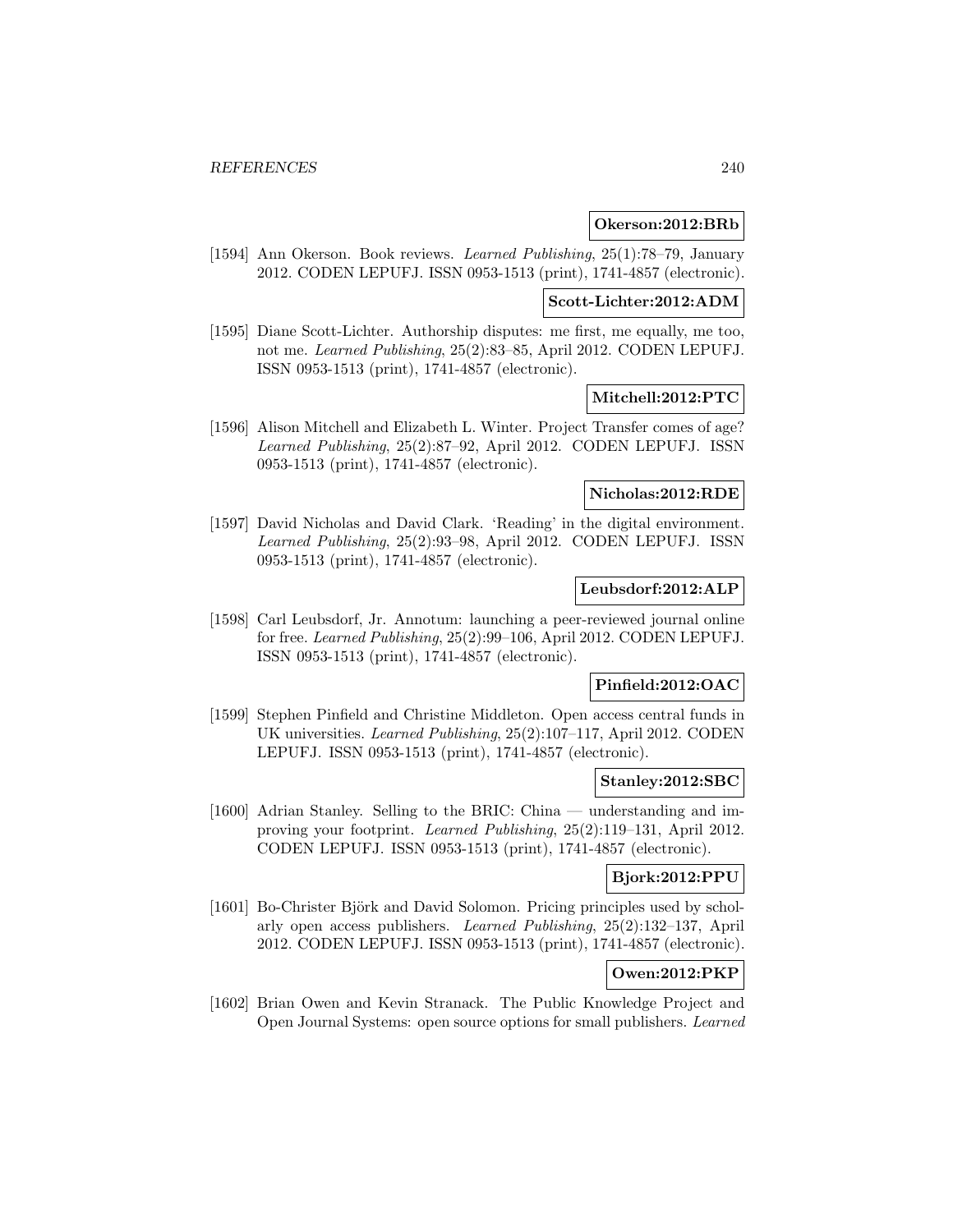Publishing, 25(2):138–144, April 2012. CODEN LEPUFJ. ISSN 0953- 1513 (print), 1741-4857 (electronic).

#### **Schreiber:2012:SBE**

[1603] Michael Schreiber. Seasonal bias in editorial decisions for a physics journal: you should write when you like, but submit in July. Learned Publishing, 25(2):145–151, April 2012. CODEN LEPUFJ. ISSN 0953-1513 (print), 1741-4857 (electronic).

# **Krell:2012:APT**

[1604] Frank-Thorsten Krell. Academic publishers' time-loop: another mechanism to manipulate impact factors? Learned Publishing, 25(2):153–154, April 2012. CODEN LEPUFJ. ISSN 0953-1513 (print), 1741-4857 (electronic).

## **Esposito:2012:BR**

[1605] Joseph J. Esposito. Book reviews. Learned Publishing, 25(2):155–156, April 2012. CODEN LEPUFJ. ISSN 0953-1513 (print), 1741-4857 (electronic).

## **Saunders:2012:BR**

[1606] Joss Saunders. Book reviews. Learned Publishing, 25(2):156–157, April 2012. CODEN LEPUFJ. ISSN 0953-1513 (print), 1741-4857 (electronic).

## **Clarke:2012:BRa**

[1607] Anji Clarke. Book reviews. Learned Publishing, 25(2):157–158, April 2012. CODEN LEPUFJ. ISSN 0953-1513 (print), 1741-4857 (electronic).

#### **Singleton:2012:CCN**

[1608] Alan Singleton. Content, context? No contest ... probably. Learned Publishing, 25(3):163–165, July 2012. CODEN LEPUFJ. ISSN 0953- 1513 (print), 1741-4857 (electronic).

#### **Paulus:2012:ABH**

[1609] Kurt Paulus. ALPSP: bring on the half century! Learned Publishing, 25(3):167–174, July 2012. CODEN LEPUFJ. ISSN 0953-1513 (print), 1741-4857 (electronic).

#### **Kavanagh:2012:SST**

[1610] David J. Kavanagh and Paul Phillips. scrazzl: semantic technology for evaluating research tools and products in scholarly literature. Learned Publishing, 25(3):175–181, July 2012. CODEN LEPUFJ. ISSN 0953-1513 (print), 1741-4857 (electronic).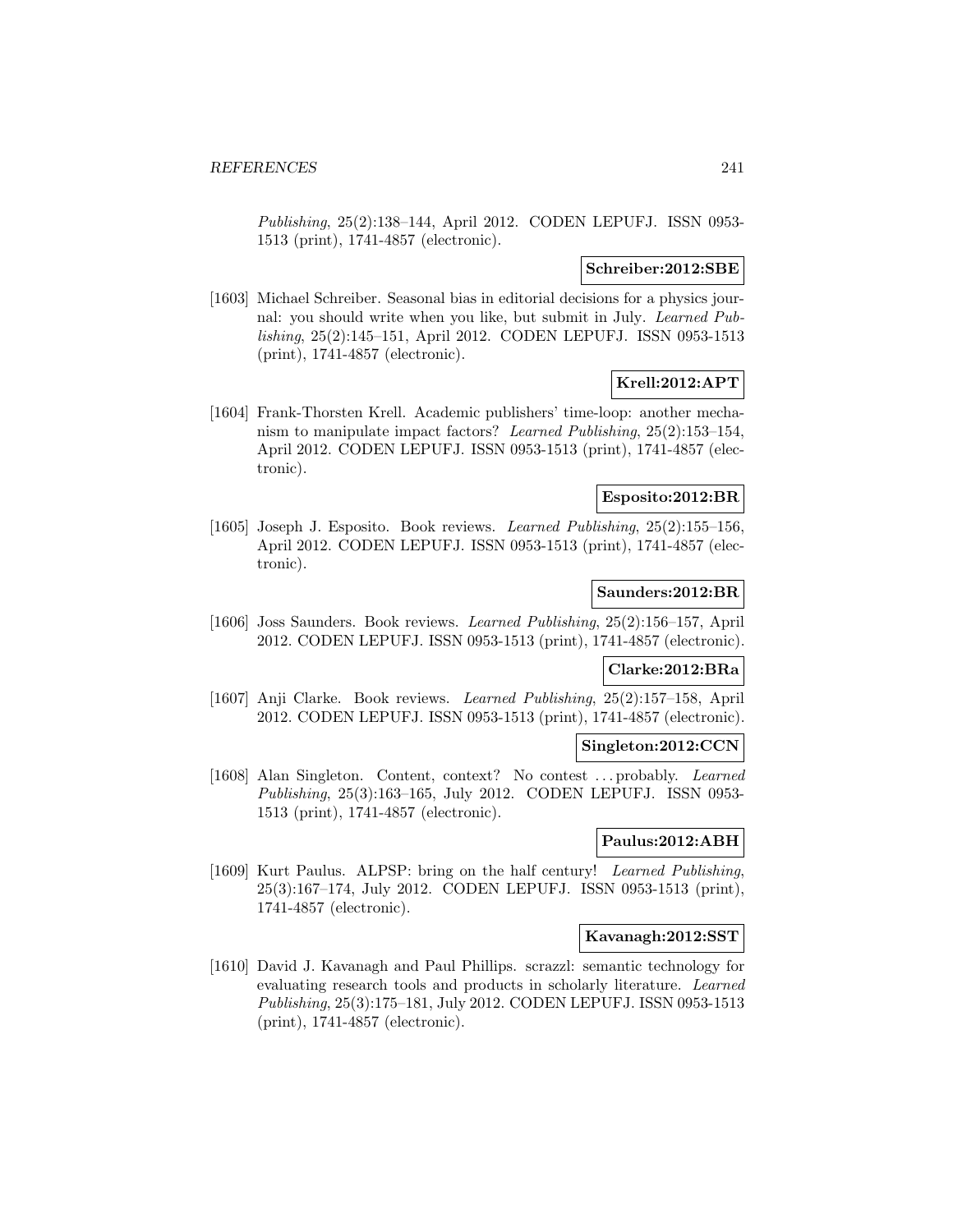#### **Thomson:2012:OAK**

[1611] Simon Thomson and Robert Kurn. Open Access Key: a new system for managing author publication payments. Learned Publishing, 25(3):183– 188, July 2012. CODEN LEPUFJ. ISSN 0953-1513 (print), 1741-4857 (electronic).

## **Meadows:2012:AQ**

[1612] Alice Meadows, Robert Campbell, and Keith Webster. The access question. Learned Publishing, 25(3):189–194, July 2012. CODEN LEPUFJ. ISSN 0953-1513 (print), 1741-4857 (electronic).

#### **Nicholas:2012:DRT**

[1613] David Nicholas, Ian Rowlands, Anthony Watkinson, David Brown, and Hamid R. Jamali. Digital repositories ten years on: what do scientific researchers think of them and how do they use them? Learned Publishing, 25(3):195–206, July 2012. CODEN LEPUFJ. ISSN 0953-1513 (print), 1741-4857 (electronic).

## **Mathelus:2012:PRA**

[1614] Sharon Mathelus, Ginny Pittman, and Jill Yablonski-Crepeau. Promotion of research articles to the lay press: a summary of a three-year project. Learned Publishing, 25(3):207–212, July 2012. CODEN LEP-UFJ. ISSN 0953-1513 (print), 1741-4857 (electronic).

### **Malik:2012:SBB**

[1615] Rakesh Malik. Selling to the BRIC: the background to the scholarly publishing market in India. Learned Publishing, 25(3):213–218, July 2012. CODEN LEPUFJ. ISSN 0953-1513 (print), 1741-4857 (electronic).

### **Xiao-jun:2012:CSJ**

[1616] He Xiao-jun, Chen Zhen-ying, and Shen Hui-yun. Chinese scientific journals: how they can survive. Learned Publishing, 25(3):219–224, July 2012. CODEN LEPUFJ. ISSN 0953-1513 (print), 1741-4857 (electronic).

#### **Sellwood:2012:EPO**

[1617] Sally Sellwood. Editorial processing: to outsource or not? Learned Publishing, 25(3):225–230, July 2012. CODEN LEPUFJ. ISSN 0953- 1513 (print), 1741-4857 (electronic).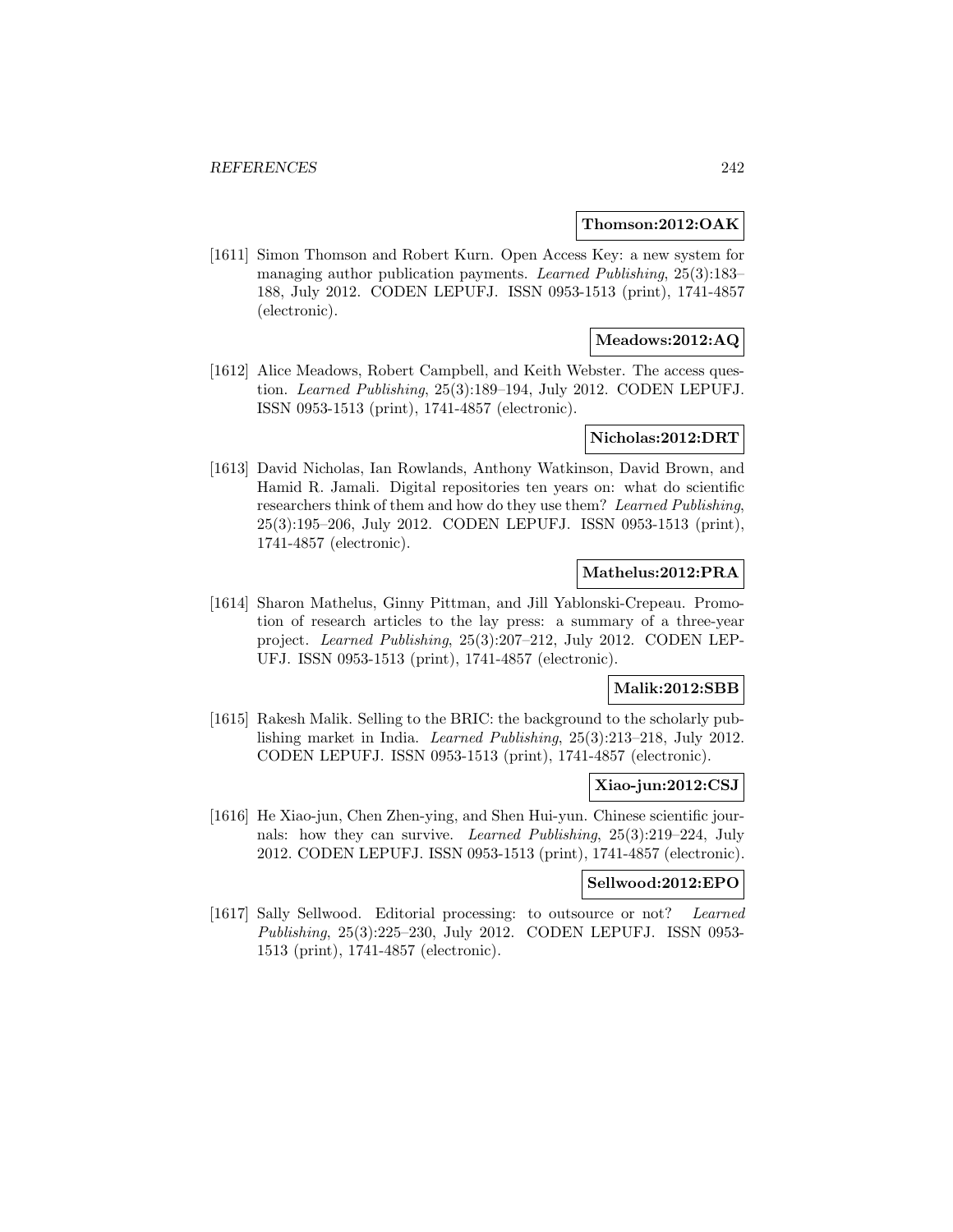#### **Baveye:2012:WRE**

[1618] Philippe C. Baveye. Wanted: a 'Reviewer Effectiveness Index'. Learned Publishing, 25(3):232–234, July 2012. CODEN LEPUFJ. ISSN 0953-1513 (print), 1741-4857 (electronic).

### **Clarke:2012:BRb**

[1619] Anji Clarke. Book reviews. Learned Publishing, 25(3):235–236, July 2012. CODEN LEPUFJ. ISSN 0953-1513 (print), 1741-4857 (electronic).

#### **Woodhead:2012:BR**

[1620] Martin Woodhead. Book reviews. Learned Publishing, 25(3):236, July 2012. CODEN LEPUFJ. ISSN 0953-1513 (print), 1741-4857 (electronic).

#### **Ufnalska:2012:BR**

[1621] Sylwia B. Ufnalska. Book reviews. Learned Publishing, 25(3):237–238, July 2012. CODEN LEPUFJ. ISSN 0953-1513 (print), 1741-4857 (electronic).

#### **Donovan:2012:BR**

[1622] Stephen K. Donovan. Book reviews. Learned Publishing, 25(3):238, July 2012. CODEN LEPUFJ. ISSN 0953-1513 (print), 1741-4857 (electronic).

### **Hirschy:2012:BR**

[1623] Norm Hirschy. Book reviews. Learned Publishing, 25(3):238–239, July 2012. CODEN LEPUFJ. ISSN 0953-1513 (print), 1741-4857 (electronic).

#### **Scott-Lichter:2012:NJS**

[1624] Diane Scott-Lichter. New journal selection by A&Is — still valuable after all these years. Learned Publishing, 25(4):245–246, October 2012. CODEN LEPUFJ. ISSN 0953-1513 (print), 1741-4857 (electronic).

### **Mcilroy:2012:EFM**

[1625] Thad Mcilroy. Ebook formats are a mess — here's why. Learned Publishing, 25(4):247–250, October 2012. CODEN LEPUFJ. ISSN 0953-1513 (print), 1741-4857 (electronic).

#### **Rapple:2012:GMR**

[1626] Charlie Rapple. Getting mobile right: start with who and why, not what and how. Learned Publishing, 25(4):252–257, October 2012. CODEN LEPUFJ. ISSN 0953-1513 (print), 1741-4857 (electronic).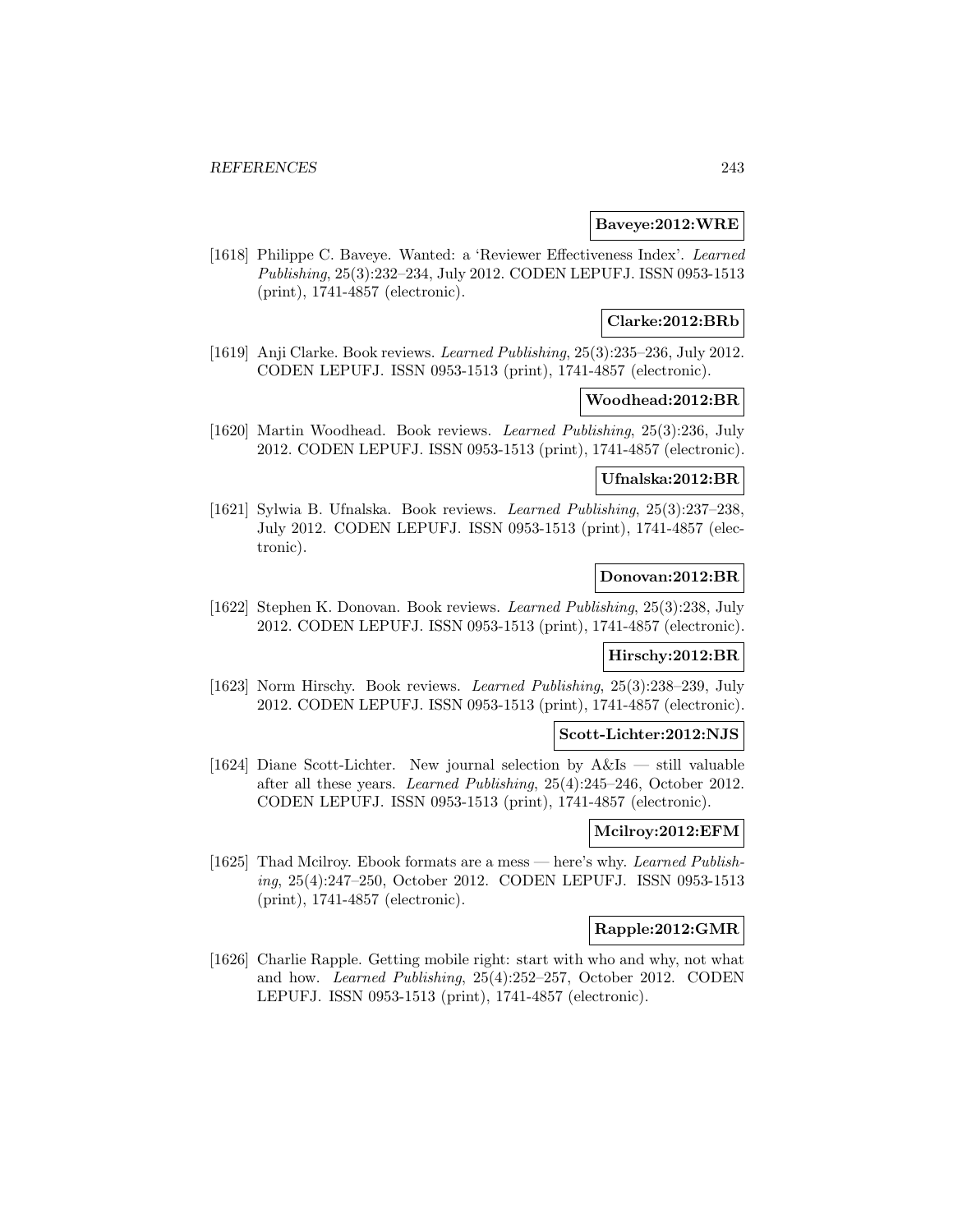### **Haak:2012:OSU**

[1627] Laurel L. Haak, Martin Fenner, Laura Paglione, Ed Pentz, and Howard Ratner. ORCID: a system to uniquely identify researchers. Learned Publishing, 25(4):259–264, October 2012. CODEN LEPUFJ. ISSN 0953- 1513 (print), 1741-4857 (electronic).

## **Zhang:2012:ERO**

[1628] Xiangyi Zhang. Effect of reviewer's origin on peer review: China vs. non-China. Learned Publishing, 25(4):265–270, October 2012. CODEN LEPUFJ. ISSN 0953-1513 (print), 1741-4857 (electronic).

## **Boukacem-Zeghmouri:2012:SUF**

[1629] Chérifa Boukacem-Zeghmouri and Joachim Schöpfel. Statistics usage by French academic libraries: a survey. Learned Publishing, 25(4):271–278, October 2012. CODEN LEPUFJ. ISSN 0953-1513 (print), 1741-4857 (electronic).

## **Tenopir:2012:ABR**

[1630] Carol Tenopir, Rachel Volentine, and Donald W. King. Article and book reading patterns of scholars: findings for publishers. Learned Publishing, 25(4):279–291, October 2012. CODEN LEPUFJ. ISSN 0953-1513 (print), 1741-4857 (electronic).

## **Zhang:2012:SUC**

[1631] Yuehong (Helen) Zhang and Xiaoyan Jia. A survey on the use of Cross-Check for detecting plagiarism in journal articles. Learned Publishing, 25 (4):292–307, October 2012. CODEN LEPUFJ. ISSN 0953-1513 (print), 1741-4857 (electronic).

### **Berhane:2012:N**

[1632] Daniel Berhane and David Payne. A new. Learned Publishing, 25(4): 308–315, October 2012. CODEN LEPUFJ. ISSN 0953-1513 (print), 1741-4857 (electronic).

## **Nicholas:2012:BR**

[1633] David Nicholas. Book reviews. Learned Publishing, 25(4):316–317, October 2012. CODEN LEPUFJ. ISSN 0953-1513 (print), 1741-4857 (electronic).

# **Smart:2012:BR**

[1634] Pippa Smart. Book reviews. Learned Publishing, 25(4):317–318, October 2012. CODEN LEPUFJ. ISSN 0953-1513 (print), 1741-4857 (electronic).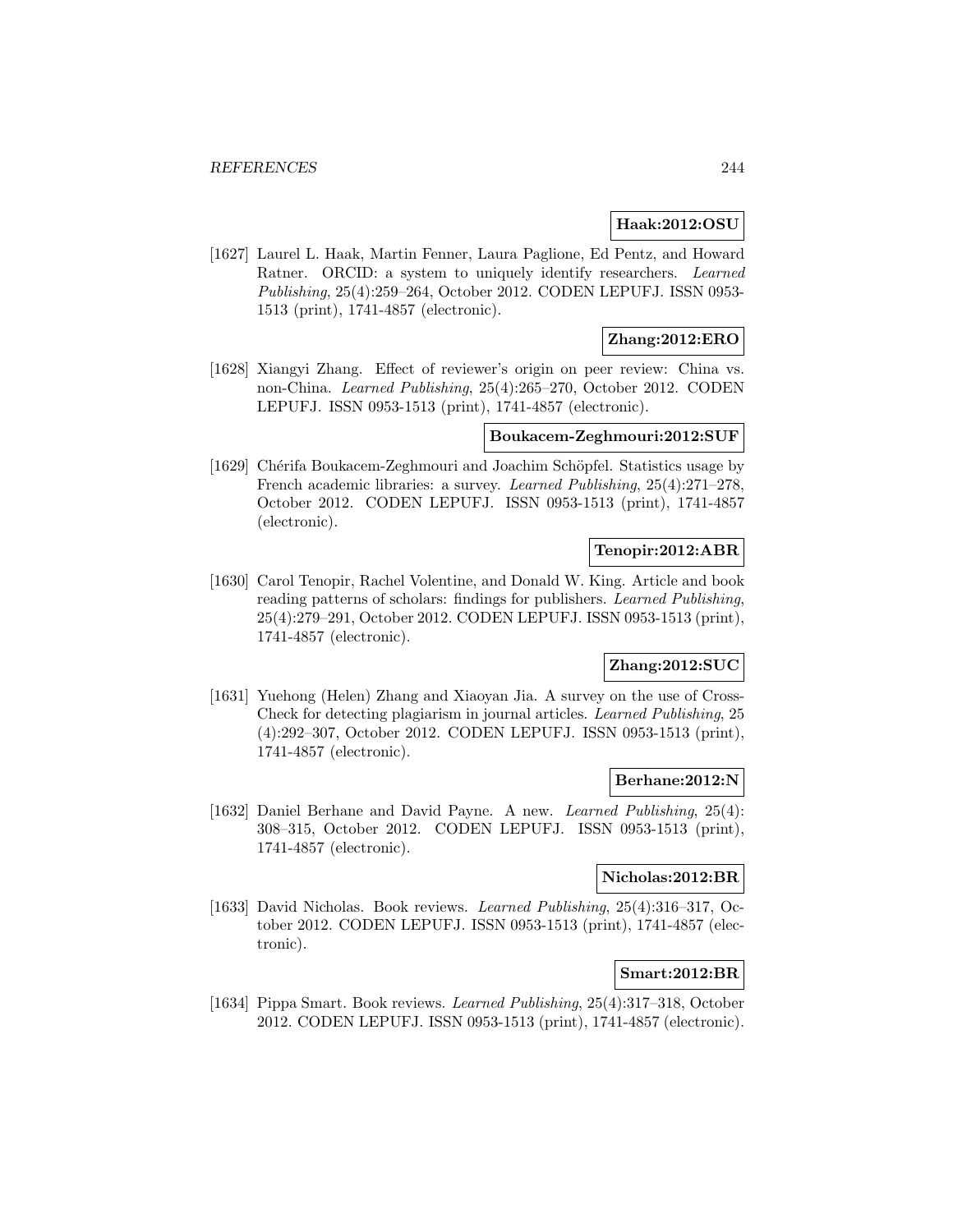#### **Singleton:2013:AWN**

[1635] Alan Singleton. APC — what's in a name? Learned Publishing, 26(1):3– 4, January 2013. CODEN LEPUFJ. ISSN 0953-1513 (print), 1741-4857 (electronic).

## **Anderson:2013:SIP**

[1636] Kent Anderson. Sustainable independent publishing in a world of increasing funder power. Learned Publishing, 26(1):5–10, January 2013. CODEN LEPUFJ. ISSN 0953-1513 (print), 1741-4857 (electronic).

## **Adie:2013:AES**

[1637] Euan Adie and William Roe. Altmetric: enriching scholarly content with article-level discussion and metrics. Learned Publishing, 26(1):11-17, January 2013. CODEN LEPUFJ. ISSN 0953-1513 (print), 1741-4857 (electronic).

## **Attis:2013:TTS**

[1638] David Attis and Colin Koproske. Thirty trends shaping the future of academic libraries. Learned Publishing, 26(1):18–23, January 2013. CODEN LEPUFJ. ISSN 0953-1513 (print), 1741-4857 (electronic).

# **Lin:2013:WSA**

[1639] Songqing Lin. Why serious academic fraud occurs in China. Learned Publishing, 26(1):24–27, January 2013. CODEN LEPUFJ. ISSN 0953- 1513 (print), 1741-4857 (electronic).

## **Kalwij:2013:HAC**

[1640] Jesse M. Kalwij and Christian Smit. How authors can maximise the chance of manuscript acceptance and article visibility. Learned Publishing, 26(1):28–31, January 2013. CODEN LEPUFJ. ISSN 0953-1513 (print), 1741-4857 (electronic).

### **Bennett:2013:FLA**

[1641] Emma Bennett. The future of learned associations in the humanities. Learned Publishing, 26(1):32–41, January 2013. CODEN LEPUFJ. ISSN 0953-1513 (print), 1741-4857 (electronic).

#### **Xiao-jun:2013:EEN**

[1642] He Xiao-jun and Chen Zhen-ying. Excellent editors need to be good authors too. Learned Publishing, 26(1):42–44, January 2013. CODEN LEPUFJ. ISSN 0953-1513 (print), 1741-4857 (electronic).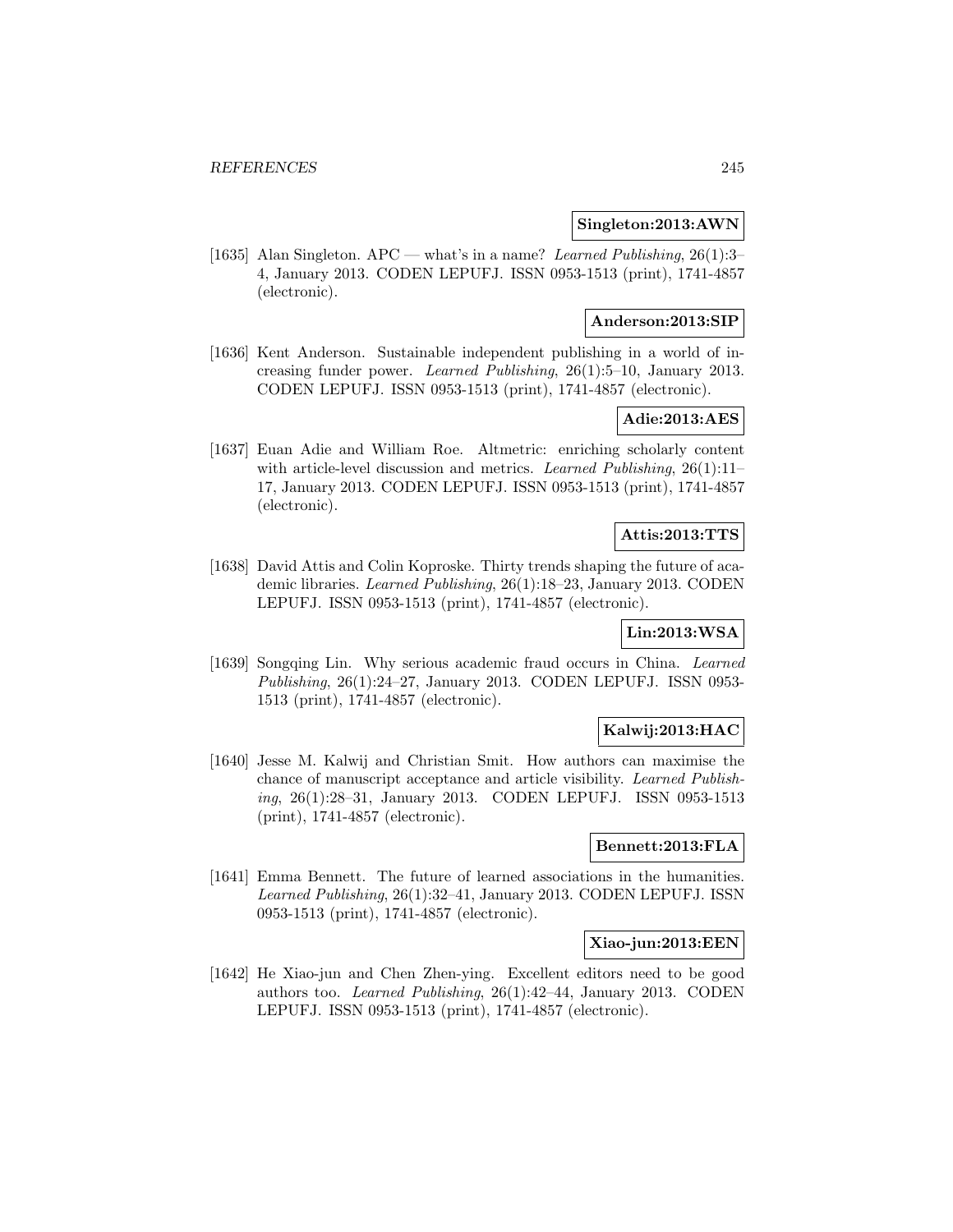#### **Hongling:2013:SCR**

[1643] Fang Hongling. Self-citation rates of scientific and technical journals in SCI from China, Japan, India, and Korea. Learned Publishing, 26(1):45– 49, January 2013. CODEN LEPUFJ. ISSN 0953-1513 (print), 1741-4857 (electronic).

## **Chumbe:2013:MOJ**

[1644] Santiago Chumbe and Roddy Macleod. Marketing OA journals now that authors are customers: the role of RSS. Learned Publishing,  $26(1):51-56$ , January 2013. CODEN LEPUFJ. ISSN 0953-1513 (print), 1741-4857 (electronic).

### **Fund:2013:WNI**

[1645] Sven Fund. We need integrated publishing. *Learned Publishing*, 26(1): 57–64, January 2013. CODEN LEPUFJ. ISSN 0953-1513 (print), 1741- 4857 (electronic).

## **Wates:2013:BR**

[1646] Edward Wates. Book reviews. Learned Publishing, 26(1):65–67, January 2013. CODEN LEPUFJ. ISSN 0953-1513 (print), 1741-4857 (electronic).

#### **Conrad:2013:BR**

[1647] Lettie Conrad. Book reviews. Learned Publishing, 26(1):67–69, January 2013. CODEN LEPUFJ. ISSN 0953-1513 (print), 1741-4857 (electronic).

#### **Saunders:2013:BR**

[1648] Joss Saunders. Book reviews. Learned Publishing, 26(1):69–70, January 2013. CODEN LEPUFJ. ISSN 0953-1513 (print), 1741-4857 (electronic).

#### **Anonymous:2013:HPR**

[1649] Anonymous. HighWire Press: Researcher Workflow Interview Study Questionnaire. Learned Publishing, 26(2):1–4, April 2013. CODEN LEP-UFJ. ISSN 0953-1513 (print), 1741-4857 (electronic).

## **Scott-Lichter:2013:IYB**

[1650] Diane Scott-Lichter. If you blow a whistle, know the tune. Learned Publishing, 26(2):75, April 2013. CODEN LEPUFJ. ISSN 0953-1513 (print), 1741-4857 (electronic).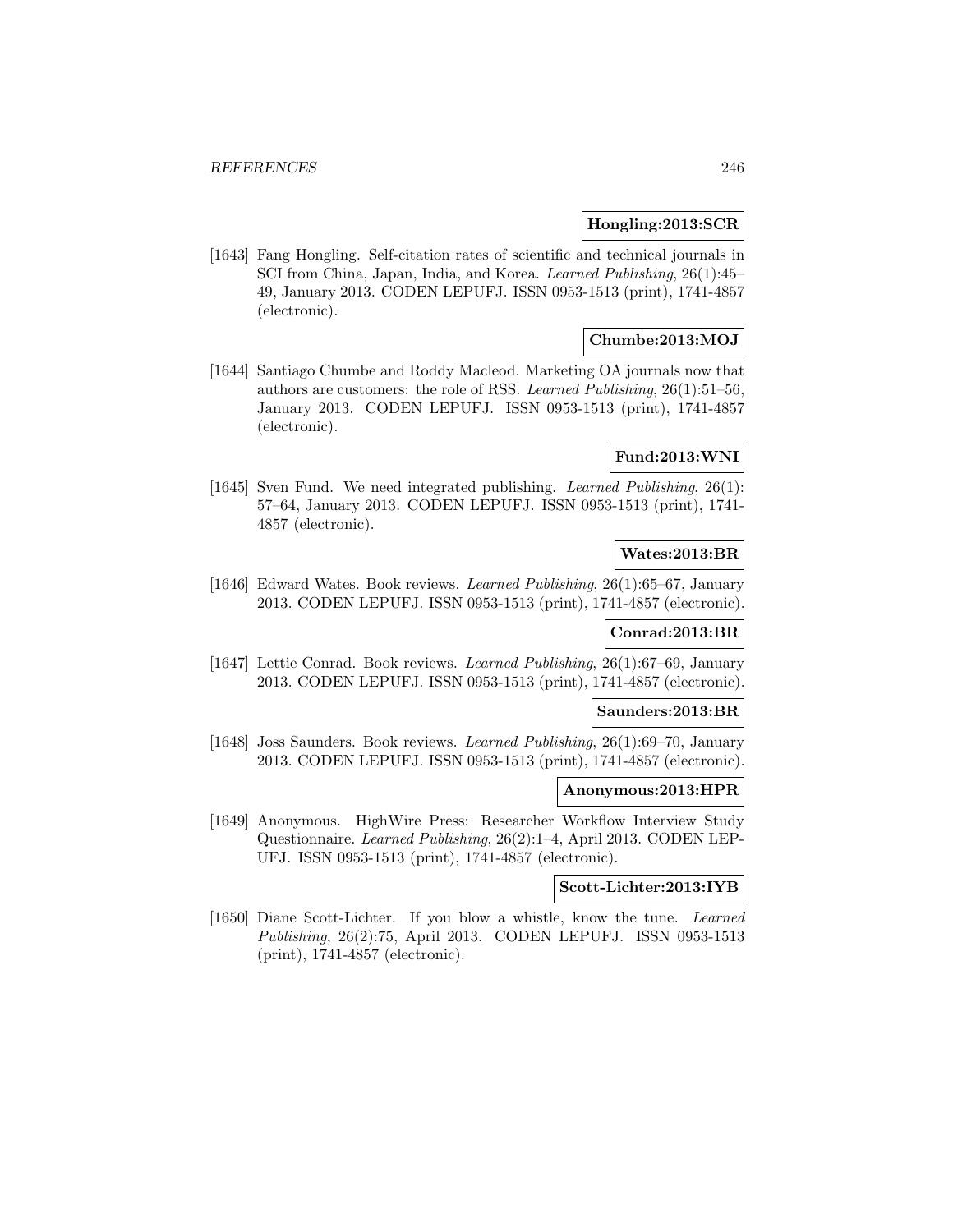### **Berry:2013:MAA**

[1651] Michael Berry. Much ado about rather little. Learned Publishing, 26(2): 77, April 2013. CODEN LEPUFJ. ISSN 0953-1513 (print), 1741-4857 (electronic).

# **Beall:2013:PPJ**

[1652] Jeffrey Beall. Predatory publishing is just one of the consequences of gold open access. Learned Publishing, 26(2):79–84, April 2013. CODEN LEPUFJ. ISSN 0953-1513 (print), 1741-4857 (electronic).

# **Pinfield:2013:SPG**

[1653] Stephen Pinfield. Is scholarly publishing going from crisis to crisis? Learned Publishing, 26(2):85–88, April 2013. CODEN LEPUFJ. ISSN 0953-1513 (print), 1741-4857 (electronic).

# **Jie:2013:OSP**

[1654] Xu Jie and Yuan Xiaoqun. Online scholarly publishing in China: Who? What? How? Learned Publishing, 26(2):89–100, April 2013. CODEN LEPUFJ. ISSN 0953-1513 (print), 1741-4857 (electronic).

### **Delgado-Lopez-Cozar:2013:RJC**

[1655] Emilio Delgado-López-Cózar and Álvaro Cabezas-Clavijo. Ranking journals: could Google Scholar Metrics be an alternative to Journal Citation Reports and Scimago Journal Rank? Learned Publishing, 26(2):101– 114, April 2013. CODEN LEPUFJ. ISSN 0953-1513 (print), 1741-4857 (electronic).

#### **Borgstrom:2013:SBP**

[1656] Liam Borgstrom. Simplifying e-book and print production. Learned Publishing, 26(2):115–122, April 2013. CODEN LEPUFJ. ISSN 0953- 1513 (print), 1741-4857 (electronic).

#### **Newman:2013:IWA**

[1657] Michael L. Newman and John Sack. Information workflow of academic researchers in the evolving information environment: an interview study. Learned Publishing, 26(2):123–131, April 2013. CODEN LEPUFJ. ISSN 0953-1513 (print), 1741-4857 (electronic).

#### **Joshi:2013:SGR**

[1658] Yateendra Joshi. Style guides that refuse to go away. Learned Publishing, 26(2):133–134, April 2013. CODEN LEPUFJ. ISSN 0953-1513 (print), 1741-4857 (electronic).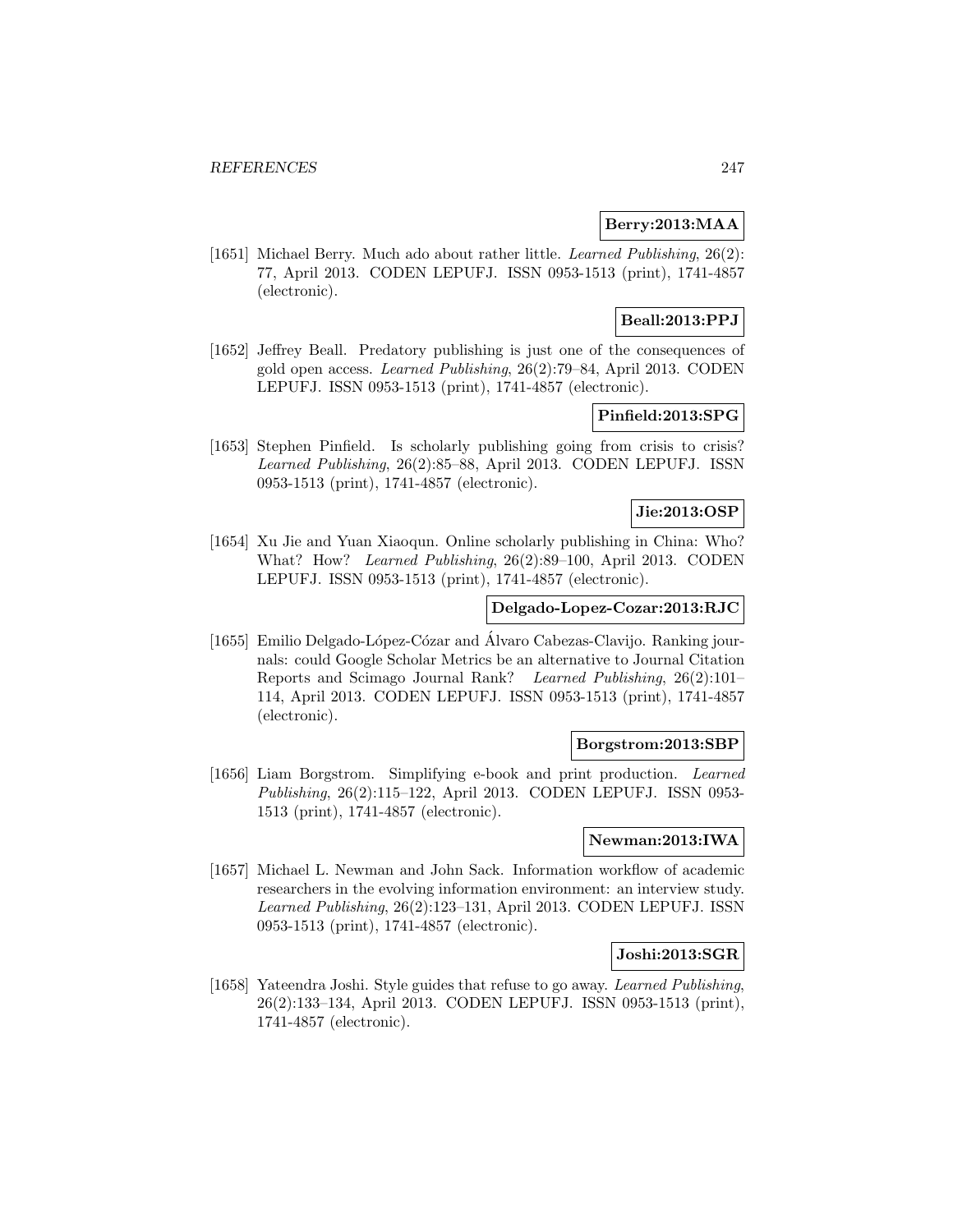## **Qing:2013:MOR**

[1659] Fang Qing and Xu Lifang. Market-oriented reform in Chinese scholarly publishing. Learned Publishing, 26(2):135–138, April 2013. CODEN LEPUFJ. ISSN 0953-1513 (print), 1741-4857 (electronic).

## **Mudrak:2013:UNI**

[1660] Benjamin Mudrak. Understanding the needs of international authors. Learned Publishing, 26(2):139–147, April 2013. CODEN LEPUFJ. ISSN 0953-1513 (print), 1741-4857 (electronic).

## **Smart:2013:BR**

[1661] Pippa Smart. Book reviews. Learned Publishing, 26(2):148, April 2013. CODEN LEPUFJ. ISSN 0953-1513 (print), 1741-4857 (electronic).

### **Balkwill:2013:BR**

[1662] Richard Balkwill. Book reviews. Learned Publishing, 26(2):148–149, April 2013. CODEN LEPUFJ. ISSN 0953-1513 (print), 1741-4857 (electronic).

## **Gunter:2013:BR**

[1663] Darrell W. Gunter. Book reviews. Learned Publishing, 26(2):149–150, April 2013. CODEN LEPUFJ. ISSN 0953-1513 (print), 1741-4857 (electronic).

### **Ware:2013:BRa**

[1664] Mark Ware. Book reviews. Learned Publishing, 26(2):150–151, April 2013. CODEN LEPUFJ. ISSN 0953-1513 (print), 1741-4857 (electronic).

#### **Singleton:2013:POL**

[1665] Alan Singleton. Publishing — is our love here to stay  $\dots$  Learned Publishing, 26(3):155–156, July 2013. CODEN LEPUFJ. ISSN 0953- 1513 (print), 1741-4857 (electronic).

### **Hutchens:2013:OAM**

[1666] Chad Hutchens. Open access metadata: current practices and proposed solutions. Learned Publishing, 26(3):159–165, July 2013. CODEN LEP-UFJ. ISSN 0953-1513 (print), 1741-4857 (electronic).

#### **Borghart:2013:LPR**

[1667] Pieter Borghart. A label for peer-reviewed books? Some critical reflections. Learned Publishing, 26(3):167–171, July 2013. CODEN LEPUFJ. ISSN 0953-1513 (print), 1741-4857 (electronic).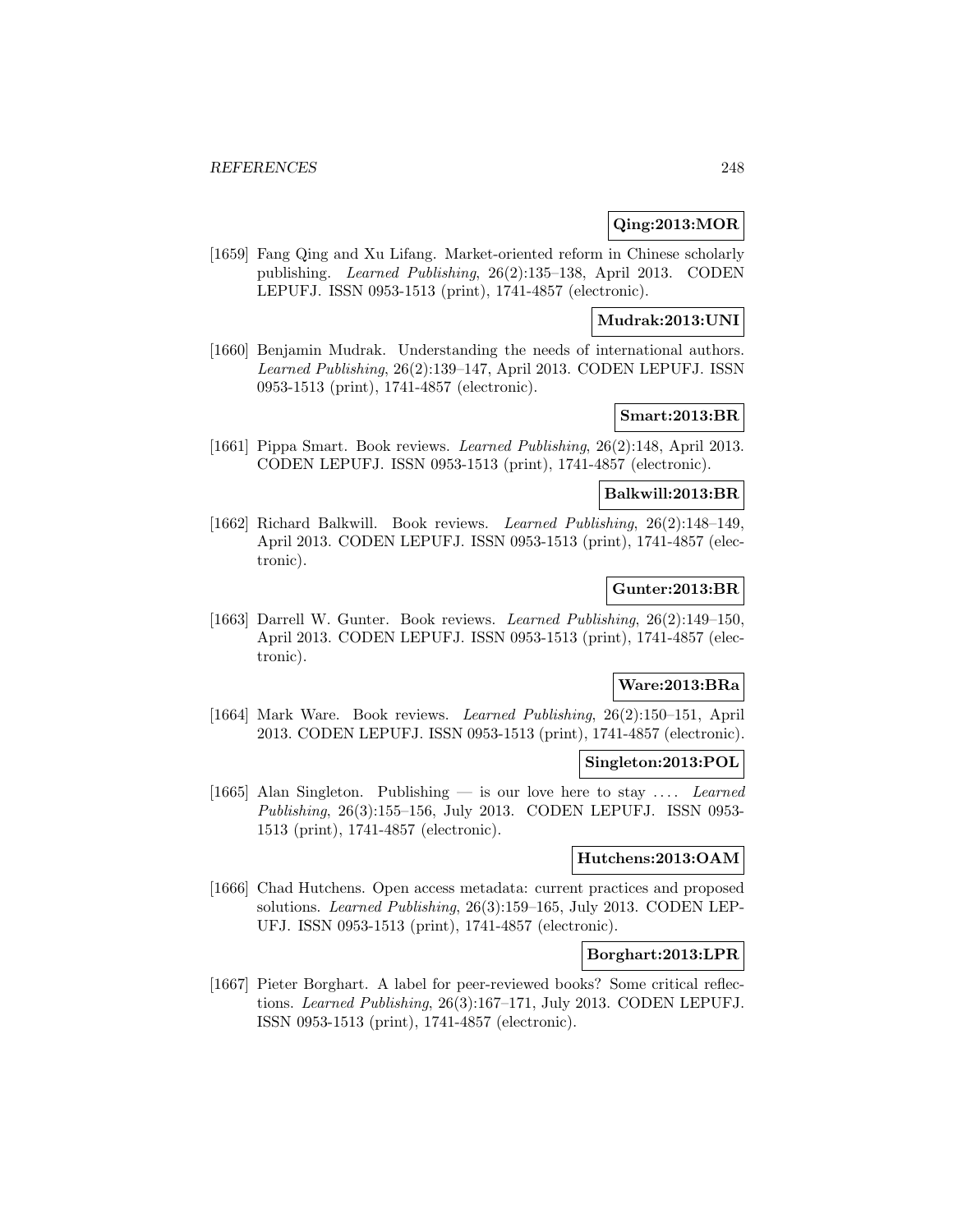### **Dillaerts:2013:HTC**

[1668] Hans Dillaerts and Ghislaine Chartron. 'Héloïse': towards a co-ordinated ecosystem approach for the archiving of scientific publications? Learned Publishing, 26(3):173–179, July 2013. CODEN LEPUFJ. ISSN 0953-1513 (print), 1741-4857 (electronic).

# **Leach:2013:PKB**

[1669] Margo C. Leach and Shaun L. A. Hobbs. Plantwise knowledge bank: delivering plant health information to developing country users. Learned Publishing, 26(3):180–185, July 2013. CODEN LEPUFJ. ISSN 0953-1513 (print), 1741-4857 (electronic).

### **Awati:2013:SEW**

[1670] Mriganka Awati. A science editor's wish list. Learned Publishing, 26(3): 187–188, July 2013. CODEN LEPUFJ. ISSN 0953-1513 (print), 1741- 4857 (electronic).

# **Zhang:2013:RCP**

[1671] Yuehong (Helen) Zhang and Xiaoyan Jia. Republication of conference papers in journals? Learned Publishing, 26(3):189–196, July 2013. CO-DEN LEPUFJ. ISSN 0953-1513 (print), 1741-4857 (electronic).

#### **Ren:2013:BOP**

[1672] Xiang Ren. Beyond online preprints: formalization of open initiatives in China. Learned Publishing, 26(3):197–205, July 2013. CODEN LEPUFJ. ISSN 0953-1513 (print), 1741-4857 (electronic).

## **Gantz:2013:JPS**

[1673] Paula Gantz. Journal print subscription price increases no longer reflect actual costs. Learned Publishing, 26(3):206–210, July 2013. CODEN LEPUFJ. ISSN 0953-1513 (print), 1741-4857 (electronic).

### **Baverstock:2013:WSP**

[1674] Alison Baverstock and Jackie Steinitz. Who are the self-publishers? Learned Publishing, 26(3):211–223, July 2013. CODEN LEPUFJ. ISSN 0953-1513 (print), 1741-4857 (electronic).

### **Sun:2013:VEF**

[1675] Jilan Sun. Vocabulary extraction in foreign-language journals: how natural language processing can help readers. Learned Publishing, 26(3): 224–227, July 2013. CODEN LEPUFJ. ISSN 0953-1513 (print), 1741- 4857 (electronic).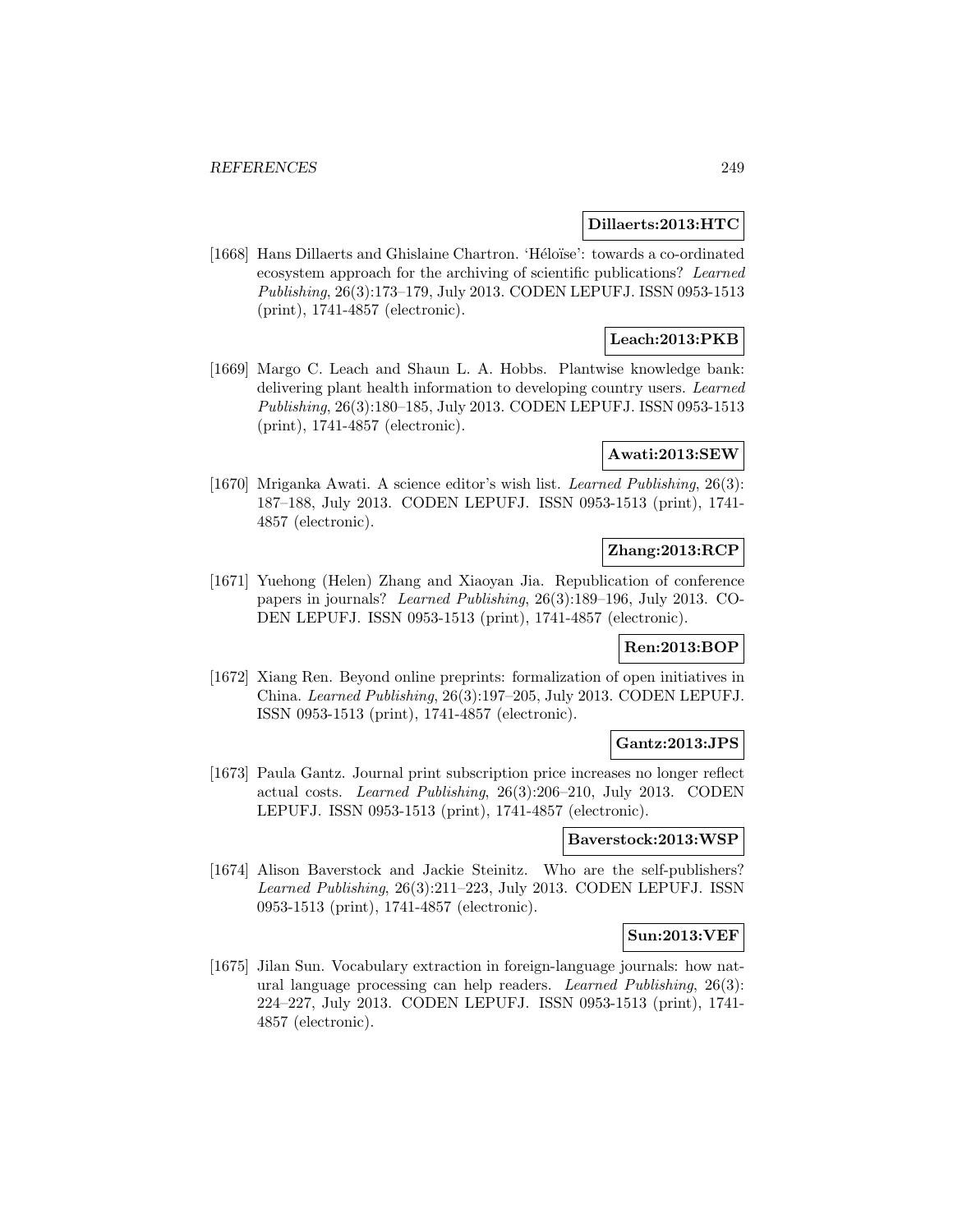## **Jubb:2013:BR**

[1676] Michael Jubb. Book reviews. Learned Publishing, 26(3):228–229, July 2013. CODEN LEPUFJ. ISSN 0953-1513 (print), 1741-4857 (electronic).

#### **Thatcher:2013:BR**

[1677] Sanford G. Thatcher. Book reviews. Learned Publishing, 26(3):229– 230, July 2013. CODEN LEPUFJ. ISSN 0953-1513 (print), 1741-4857 (electronic).

#### **Ware:2013:BRb**

[1678] Mark Ware. Book reviews. Learned Publishing, 26(3):230–231, July 2013. CODEN LEPUFJ. ISSN 0953-1513 (print), 1741-4857 (electronic).

#### **Scott-Lichter:2013:CMR**

[1679] Diane Scott-Lichter. CHORUS: moving research publications in line with US federal funding requirements. Learned Publishing, 26(4):236–238, October 2013. CODEN LEPUFJ. ISSN 0953-1513 (print), 1741-4857 (electronic).

## **Nicholas:2013:SDT**

[1680] David Nicholas and David Clark. The second digital transition: to the mobile space — an analysis of Europeana. Learned Publishing,  $26(4)$ : 240–252, October 2013. CODEN LEPUFJ. ISSN 0953-1513 (print), 1741-4857 (electronic).

#### **Armstrong:2013:NEG**

[1681] David Armstrong. The new engagement game: the role of gamification in scholarly publishing. Learned Publishing, 26(4):253–256, October 2013. CODEN LEPUFJ. ISSN 0953-1513 (print), 1741-4857 (electronic).

#### **Jian-ping:2013:TES**

[1682] Lu Jian-ping. Technical and ethical standards in China: long on framework but short on action. Learned Publishing, 26(4):257–258, October 2013. CODEN LEPUFJ. ISSN 0953-1513 (print), 1741-4857 (electronic).

#### **Froehlich:2013:HSU**

[1683] Peter Froehlich. How to spot Ugly Black Ducklings: the next competitive frontiers in scholarly publishing. Learned Publishing, 26(4):259–263, October 2013. CODEN LEPUFJ. ISSN 0953-1513 (print), 1741-4857 (electronic).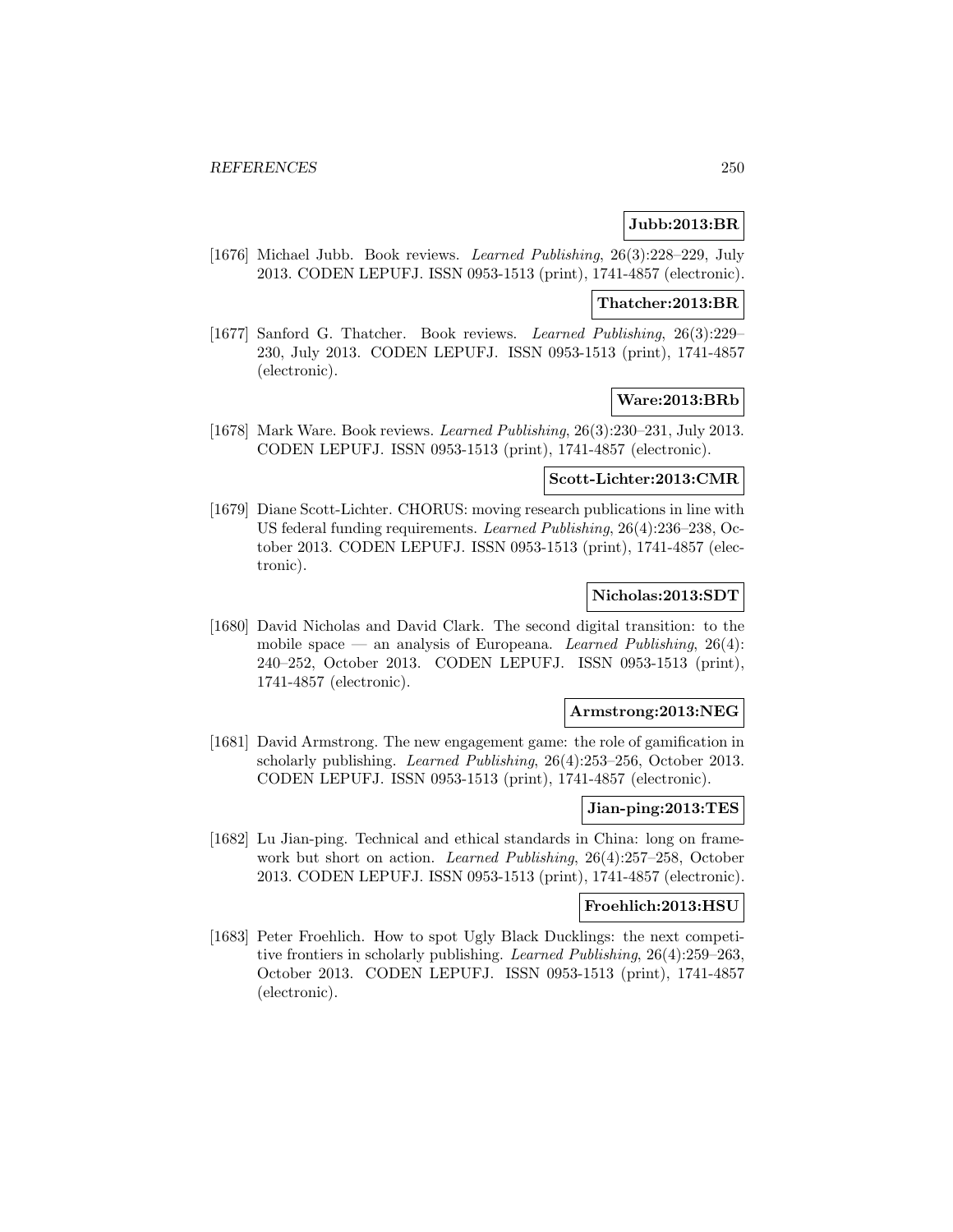#### **Stemmle:2013:RTS**

[1684] Laura Stemmle and Keith Collier. Rubriq: tools, services, and software to improve peer review. Learned Publishing, 26(4):265–268, October 2013. CODEN LEPUFJ. ISSN 0953-1513 (print), 1741-4857 (electronic).

## **Tappuni:2013:OCF**

[1685] Jane Tappuni. Are online communities the future of bookselling? Learned Publishing, 26(4):269–271, October 2013. CODEN LEPUFJ. ISSN 0953-1513 (print), 1741-4857 (electronic).

## **Baverstock:2013:WSD**

[1686] Alison Baverstock and Jackie Steinitz. What satisfactions do selfpublishing authors gain from the process? Learned Publishing, 26(4): 272–282, October 2013. CODEN LEPUFJ. ISSN 0953-1513 (print), 1741-4857 (electronic).

### **Pinfield:2013:MRC**

[1687] Stephen Pinfield. Medical research charities and open access. Learned Publishing, 26(4):285–302, October 2013. CODEN LEPUFJ. ISSN 0953- 1513 (print), 1741-4857 (electronic).

# **Lin:2013:HAS**

[1688] Songqing Lin. How the approval system affects Chinese scientific journals. Learned Publishing, 26(4):303–309, October 2013. CODEN LEP-UFJ. ISSN 0953-1513 (print), 1741-4857 (electronic).

### **Clark:2013:BR**

[1689] Cindy Clark. Book review. Learned Publishing, 26(4):310, October 2013. CODEN LEPUFJ. ISSN 0953-1513 (print), 1741-4857 (electronic).

#### **Singleton:2014:FSJ**

[1690] Alan Singleton. The first scientific journal. Learned Publishing, 27(1):2– 4, January 2014. CODEN LEPUFJ. ISSN 0953-1513 (print), 1741-4857 (electronic).

# **Kiernan:2014:PRP**

[1691] Vincent Kiernan. Public relations practices at medical journals. Learned Publishing, 27(1):5–13, January 2014. CODEN LEPUFJ. ISSN 0953- 1513 (print), 1741-4857 (electronic).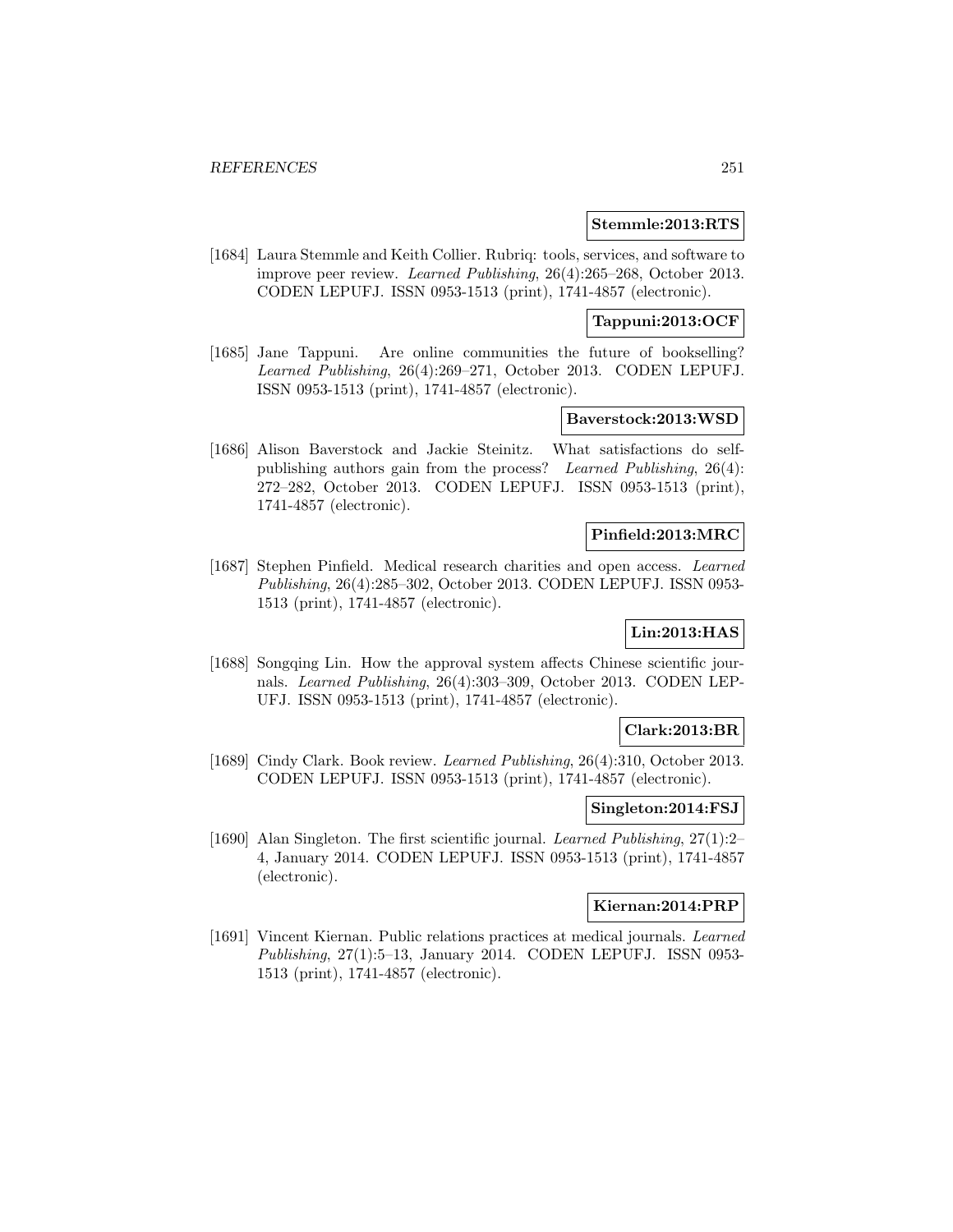#### **Grgic:2014:SJP**

[1692] Ivana Hebrang Grgić. Scholarly journals at the periphery: the case of Croatia. Learned Publishing, 27(1):15–20, January 2014. CODEN LEP-UFJ. ISSN 0953-1513 (print), 1741-4857 (electronic).

## **Mukherjee:2014:GGO**

[1693] Bhaskar Mukherjee. Green and gold open access in India. Learned Publishing, 27(1):21–32, January 2014. CODEN LEPUFJ. ISSN 0953-1513 (print), 1741-4857 (electronic).

# **Wager:2014:DRP**

[1694] Elizabeth Wager. Defining and responding to plagiarism. Learned Publishing, 27(1):33–42, January 2014. CODEN LEPUFJ. ISSN 0953-1513 (print), 1741-4857 (electronic).

#### **Hongling:2014:HIP**

[1695] Fang Hongling and Chang Hai-Min. High-impact papers from China, Japan, India, and Korea. Learned Publishing, 27(1):44–46, January 2014. CODEN LEPUFJ. ISSN 0953-1513 (print), 1741-4857 (electronic).

# **Baveye:2014:LPW**

[1696] Philippe C. Baveye. Learned publishing: who still has time to read? Learned Publishing, 27(1):48–51, January 2014. CODEN LEPUFJ. ISSN 0953-1513 (print), 1741-4857 (electronic).

#### **Antonoyiannakis:2014:ARP**

[1697] Manolis Antonoyiannakis. Acceptance rates in *Physical Review Letters*: no seasonal bias. Learned Publishing, 27(1):53–55, January 2014. CO-DEN LEPUFJ. ISSN 0953-1513 (print), 1741-4857 (electronic).

#### **Rodrigues:2014:IAJ**

[1698] Rosângela Schwarz Rodrigues and Ernest Abadal. Ibero–American journals in Scopus and Web of Science. Learned Publishing, 27(1):56–62, January 2014. CODEN LEPUFJ. ISSN 0953-1513 (print), 1741-4857 (electronic).

# **Cerejo:2014:IJE**

[1699] Clarinda Cerejo. International journal editors and East Asian authors: two surveys. Learned Publishing, 27(1):63–75, January 2014. CODEN LEPUFJ. ISSN 0953-1513 (print), 1741-4857 (electronic).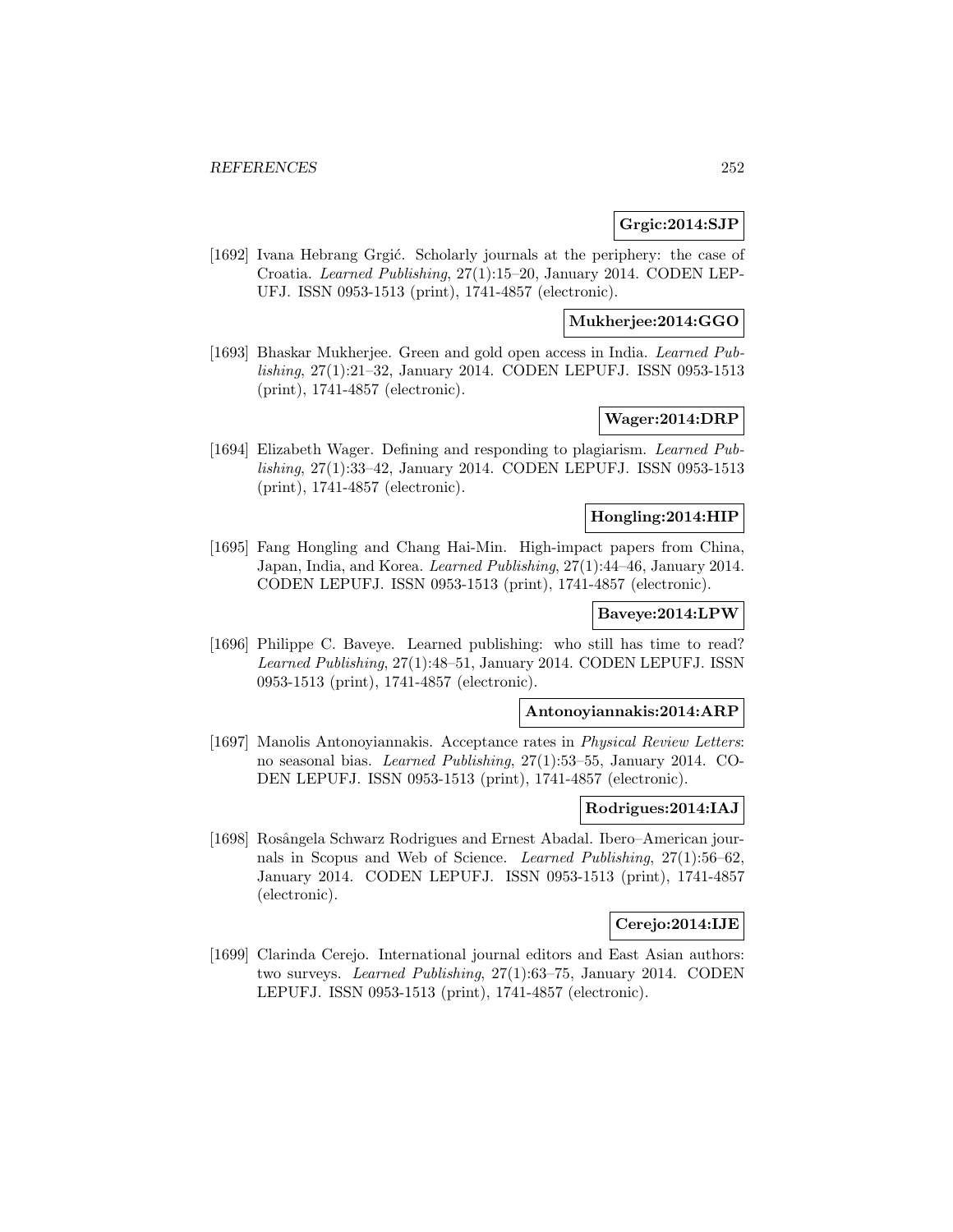### **Nicholas:2014:BR**

[1700] David Nicholas. Book reviews. Learned Publishing, 27(1):76–77, January 2014. CODEN LEPUFJ. ISSN 0953-1513 (print), 1741-4857 (electronic).

#### **Gunter:2014:BRa**

[1701] Darrell W. Gunter. Book reviews. Learned Publishing, 27(1):77–78, January 2014. CODEN LEPUFJ. ISSN 0953-1513 (print), 1741-4857 (electronic).

### **Thatcher:2014:BR**

[1702] Sanford G. Thatcher. Book reviews. Learned Publishing, 27(1):78, January 2014. CODEN LEPUFJ. ISSN 0953-1513 (print), 1741-4857 (electronic).

## **Bullock:2014:BR**

[1703] Adrian Bullock. Book reviews. Learned Publishing, 27(1):78–79, January 2014. CODEN LEPUFJ. ISSN 0953-1513 (print), 1741-4857 (electronic).

## **Scott-Lichter:2014:LSR**

[1704] Diane Scott-Lichter. Learned societies: resilience not reliance required. Learned Publishing, 27(2):83–84, April 2014. CODEN LEPUFJ. ISSN 0953-1513 (print), 1741-4857 (electronic).

# **Faulder:2014:ARE**

[1705] Sarah Faulder and Shinwha Cha. Access to Research: the experience of implementing a pilot in public libraries. Learned Publishing, 27(2):85– 92, April 2014. CODEN LEPUFJ. ISSN 0953-1513 (print), 1741-4857 (electronic).

## **Bjork:2014:HRF**

[1706] Bo-Christer Björk and David Solomon. How research funders can finance APCs in full OA and hybrid journals. Learned Publishing, 27(2):93– 103, April 2014. CODEN LEPUFJ. ISSN 0953-1513 (print), 1741-4857 (electronic).

### **Emerman:2014:AIR**

[1707] Michael Emerman. Author-initiated repurposing of reviews: the Streamline Reviews initiative at Virology. Learned Publishing, 27(2):104–106, April 2014. CODEN LEPUFJ. ISSN 0953-1513 (print), 1741-4857 (electronic).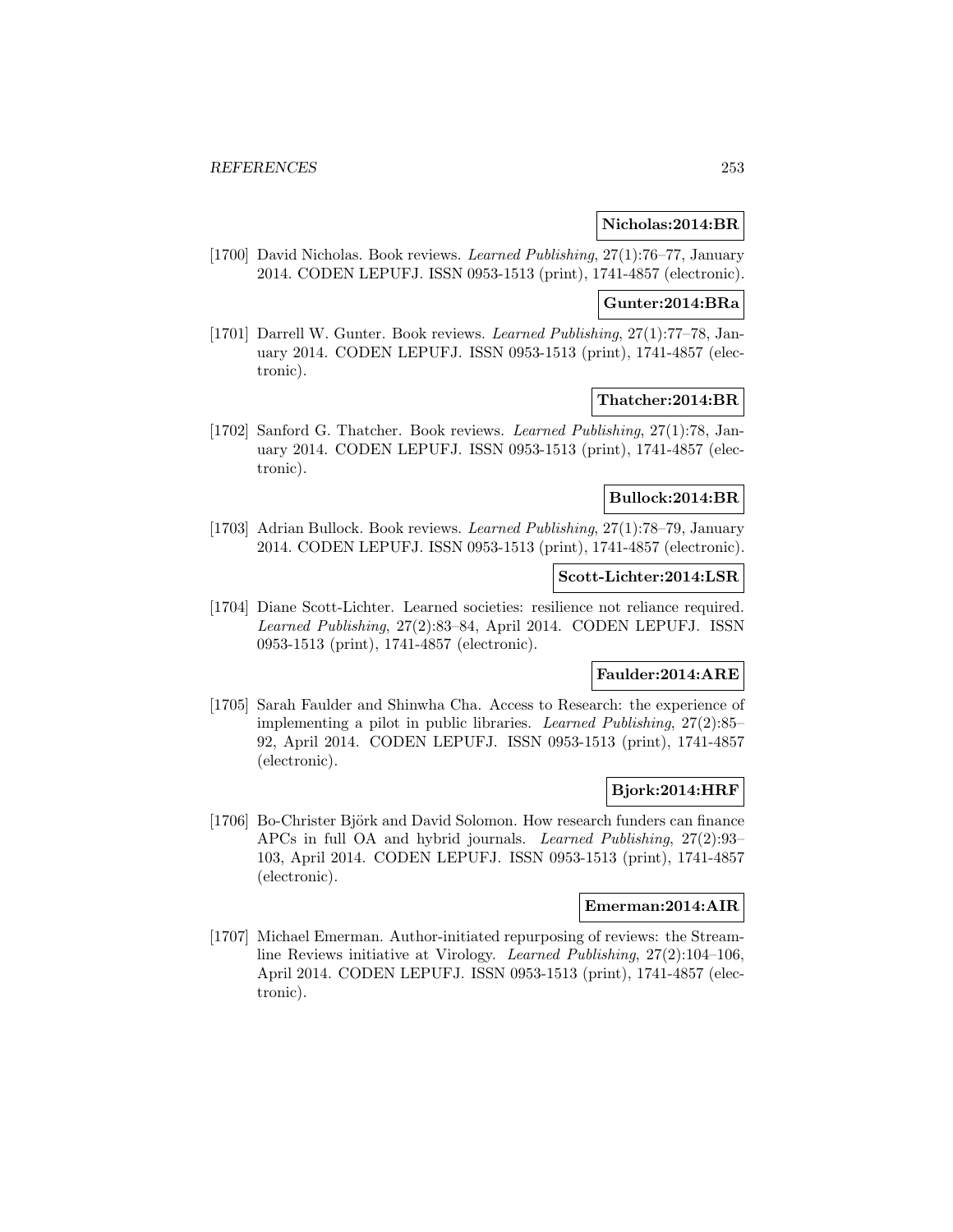### **Melero:2014:JAR**

[1708] R. Melero, J. M. Rodríguez-Gairín, F. Abad-García, and E. Abadal. Journal author rights and self-archiving: the case of Spanish journals. Learned Publishing, 27(2):107–120, April 2014. CODEN LEPUFJ. ISSN 0953-1513 (print), 1741-4857 (electronic).

### **Nicholas:2014:TAS**

[1709] David Nicholas, Anthony Watkinson, Rachel Volentine, Suzie Allard, Kenneth Levine, Carol Tenopir, and Eti Herman. Trust and authority in scholarly communications in the light of the digital transition: setting the scene for a major study. Learned Publishing,  $27(2):121-134$ , April 2014. CODEN LEPUFJ. ISSN 0953-1513 (print), 1741-4857 (electronic).

## **Yan:2014:CBU**

[1710] Yalan Yan and Xianjin Zha. Comparison between user affinity with digital libraries and virtual communities. Learned Publishing, 27(2):135– 143, April 2014. CODEN LEPUFJ. ISSN 0953-1513 (print), 1741-4857 (electronic).

## **Lin:2014:TJC**

[1711] Songqing Lin and Lijuan Zhan. Trash journals in China. Learned Publishing, 27(2):145–154, April 2014. CODEN LEPUFJ. ISSN 0953-1513 (print), 1741-4857 (electronic).

## **Gunter:2014:BRb**

[1712] Darrell W. Gunter. Book reviews. Learned Publishing, 27(2):155–156, April 2014. CODEN LEPUFJ. ISSN 0953-1513 (print), 1741-4857 (electronic).

#### **Slater:2014:BR**

[1713] Eric S. Slater. Book reviews. Learned Publishing, 27(2):156–157, April 2014. CODEN LEPUFJ. ISSN 0953-1513 (print), 1741-4857 (electronic).

### **Clark:2014:BR**

[1714] Cindy Clark. Book reviews. Learned Publishing, 27(2):157–158, April 2014. CODEN LEPUFJ. ISSN 0953-1513 (print), 1741-4857 (electronic).

#### **Smart:2014:BR**

[1715] Pippa Smart. Book reviews. Learned Publishing, 27(2):158, April 2014. CODEN LEPUFJ. ISSN 0953-1513 (print), 1741-4857 (electronic).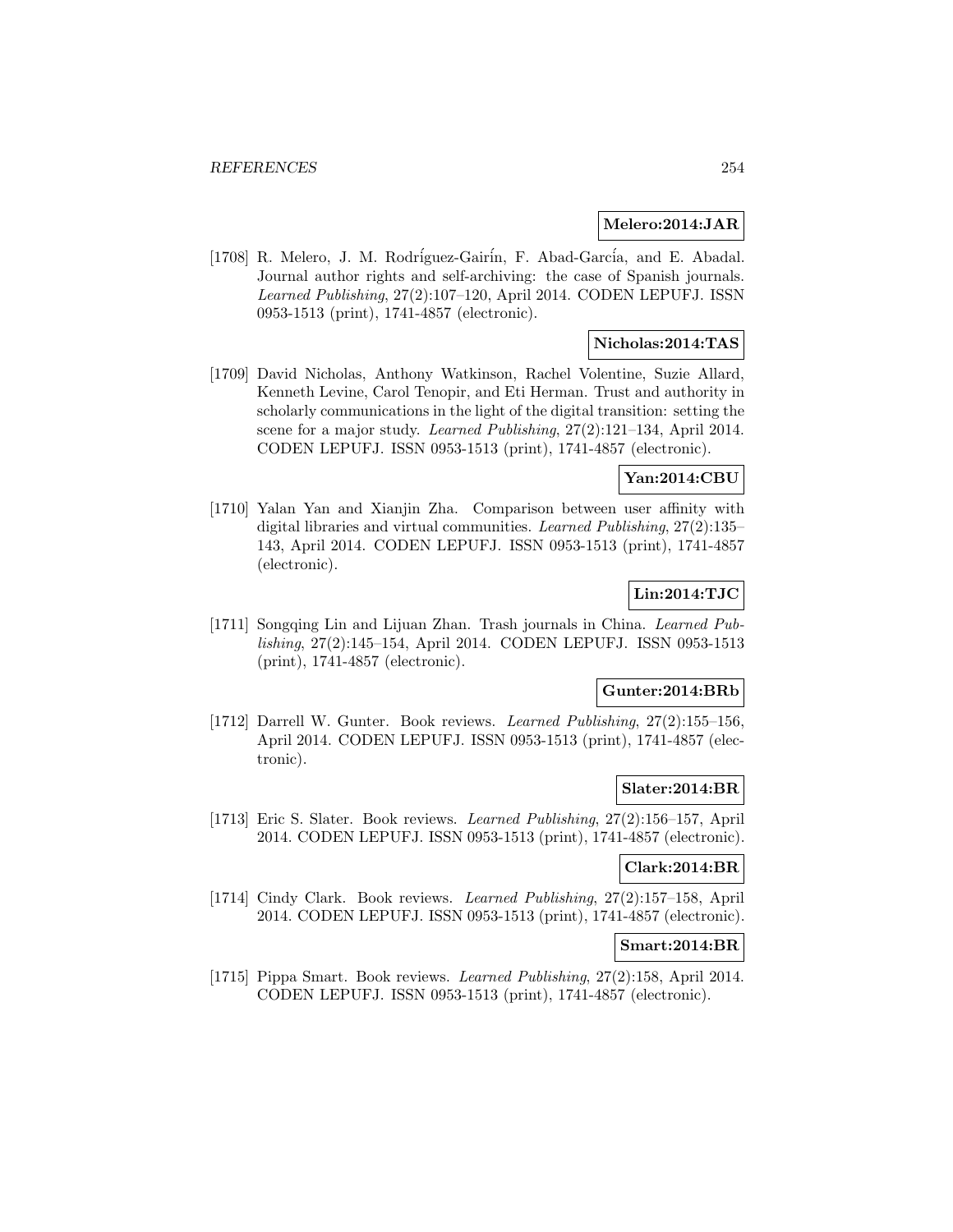## **Souder:2014:BR**

[1716] Lawrence Souder. Book reviews. Learned Publishing, 27(2):158–159, April 2014. CODEN LEPUFJ. ISSN 0953-1513 (print), 1741-4857 (electronic).

## **Singleton:2014:RT**

[1717] Alan Singleton. Reproducibility — and trust. Learned Publishing, 27(3): 163–166, July 2014. CODEN LEPUFJ. ISSN 0953-1513 (print), 1741- 4857 (electronic).

## **Kumar:2014:SMS**

[1718] Malhar N. Kumar. Should multiple submissions become the norm in journals? Learned Publishing, 27(3):167–172, July 2014. CODEN LEPUFJ. ISSN 0953-1513 (print), 1741-4857 (electronic).

## **Nunn:2014:LSO**

[1719] Emily Nunn and Stephen Pinfield. Lay summaries of open access journal articles: engaging with the general public on medical research. Learned Publishing, 27(3):173–184, July 2014. CODEN LEPUFJ. ISSN 0953-1513 (print), 1741-4857 (electronic).

## **Clark:2014:EIS**

[1720] D. J. Clark, David Nicholas, and Hamid R. Jamali. Evaluating information seeking and use in the changing virtual world: the emerging role of Google Analytics. Learned Publishing, 27(3):185–194, July 2014. CO-DEN LEPUFJ. ISSN 0953-1513 (print), 1741-4857 (electronic).

## **Xia:2014:ETI**

[1721] Jingfeng Xia. An examination of two Indian megajournals. Learned Publishing, 27(3):195–200, July 2014. CODEN LEPUFJ. ISSN 0953- 1513 (print), 1741-4857 (electronic).

## **Nambiar:2014:QAG**

[1722] Remya Nambiar, Priyanka Tilak, and Clarinda Cerejo. Quality of author guidelines of journals in the biomedical and physical sciences. Learned Publishing, 27(3):201–206, July 2014. CODEN LEPUFJ. ISSN 0953-1513 (print), 1741-4857 (electronic).

## **Baverstock:2014:BOR**

[1723] Alison Baverstock and Jackie Steinitz. Barriers and opportunities for research in publishing studies. Learned Publishing, 27(3):207–221, July 2014. CODEN LEPUFJ. ISSN 0953-1513 (print), 1741-4857 (electronic).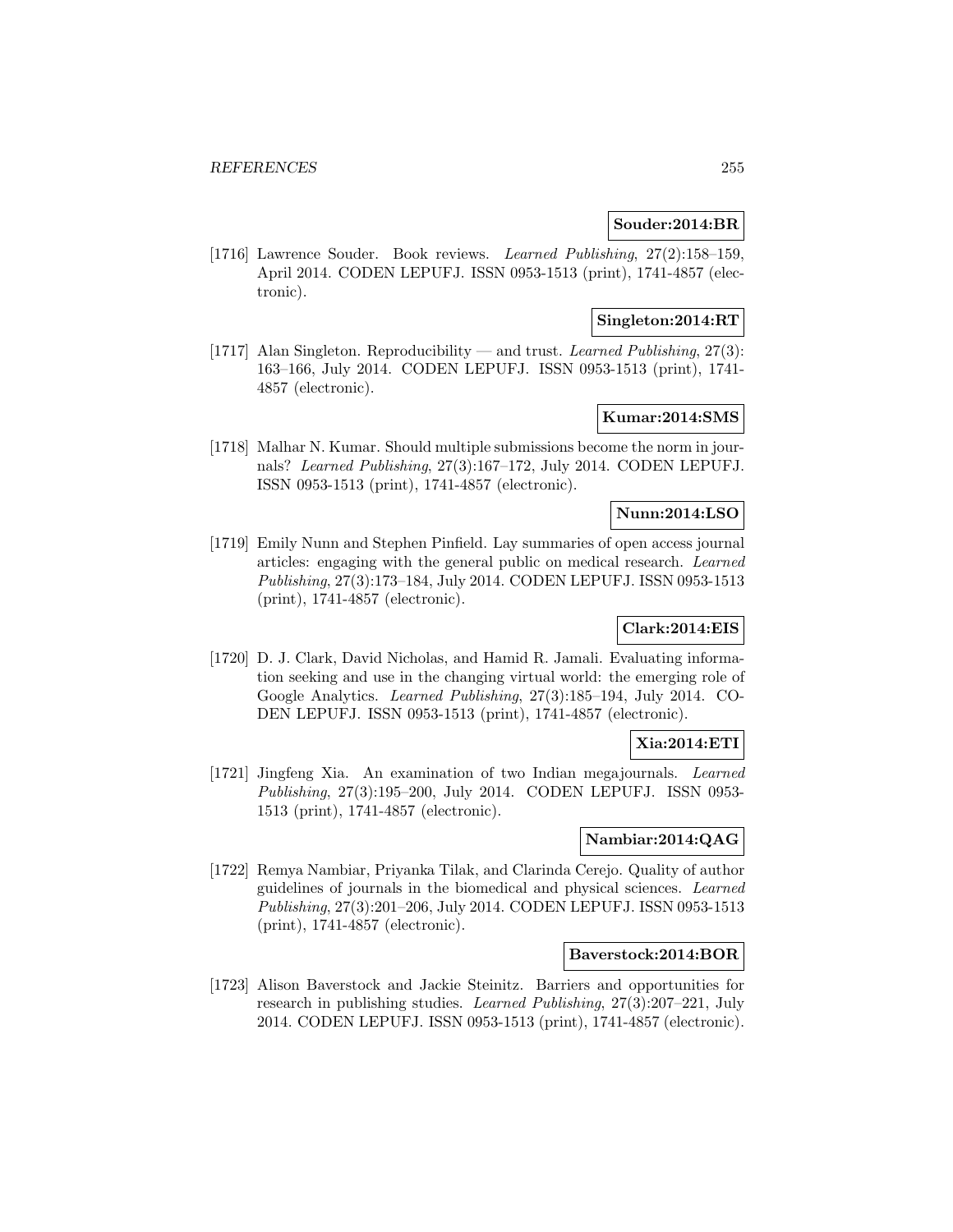#### **Kennison:2014:TSS**

[1724] Rebecca Kennison and Lisa Norberg. Toward a scalable and sustainable approach to open access publishing and archiving for humanities and social sciences societies: a proposal. Learned Publishing, 27(3):223– 235, July 2014. CODEN LEPUFJ. ISSN 0953-1513 (print), 1741-4857 (electronic).

## **Xia:2014:IJP**

[1725] Jingfeng Xia. An imbalanced journal publishing market. Learned Publishing, 27(3):236–238, July 2014. CODEN LEPUFJ. ISSN 0953-1513 (print), 1741-4857 (electronic).

## **McIlroy:2014:BRa**

[1726] Thad McIlroy. Book review. *Learned Publishing*, 27(3):239, July 2014. CODEN LEPUFJ. ISSN 0953-1513 (print), 1741-4857 (electronic).

### **Scott-Lichter:2014:UDP**

[1727] Diane Scott-Lichter. US DOE public access plan: in search of the right fit. Learned Publishing, 27(4):242–244, October 2014. CODEN LEPUFJ. ISSN 0953-1513 (print), 1741-4857 (electronic).

## **Lammey:2014:CTD**

[1728] Rachael Lammey. CrossRef's text and data mining services. Learned Publishing, 27(4):245–250, October 2014. CODEN LEPUFJ. ISSN 0953- 1513 (print), 1741-4857 (electronic).

### **Jubb:2014:CCW**

[1729] Michael Jubb. Communication or competition: what motivates researchers to write articles for journals? Learned Publishing, 27(4):251– 252, October 2014. CODEN LEPUFJ. ISSN 0953-1513 (print), 1741- 4857 (electronic).

## **Tsou:2014:URE**

[1730] Andrew Tsou, Jutta Schickore, and Cassidy R. Sugimoto. Unpublishable research: examining and organizing the 'file drawer'. Learned Publishing, 27(4):253–267, October 2014. CODEN LEPUFJ. ISSN 0953-1513 (print), 1741-4857 (electronic).

#### **Mehrpour:2014:HSF**

[1731] Saeed Mehrpour and Yaser Khajavi. How to spot fake open access journals. Learned Publishing, 27(4):269–274, October 2014. CODEN LEP-UFJ. ISSN 0953-1513 (print), 1741-4857 (electronic).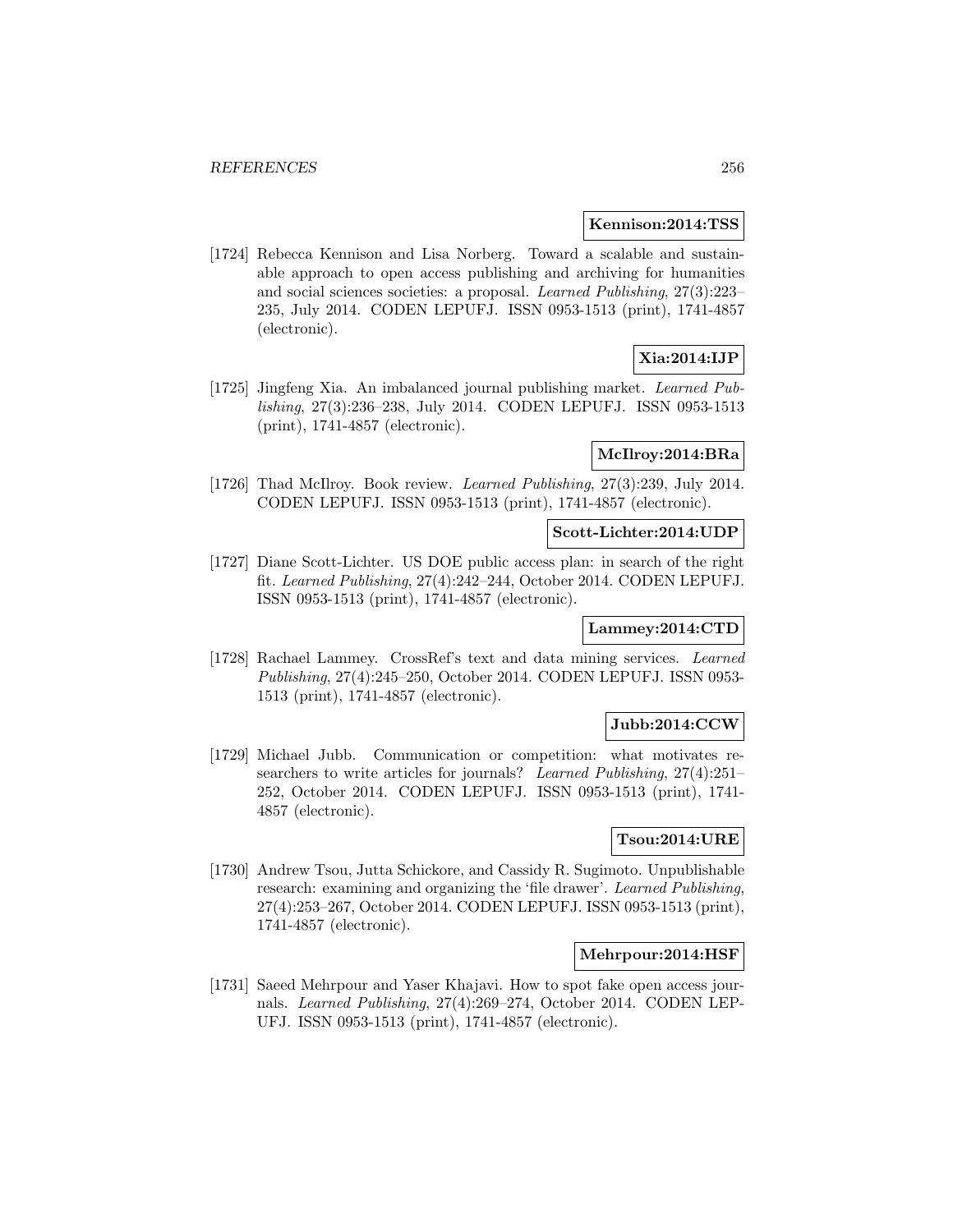## **Jung:2014:UGF**

[1732] Kyu Won Jung, Elizabeth Wagerxyv, and Sun Huh. Uploading garbage files to the DOI system of a journal: a new type of misconduct. Learned Publishing, 27(4):275–280, October 2014. CODEN LEPUFJ. ISSN 0953- 1513 (print), 1741-4857 (electronic).

## **Campbell:2014:SAC**

[1733] Bob Campbell. 'The Stone Age came to an end not for the lack of stones ... '. Learned Publishing, 27(4):281–282, October 2014. CODEN LEPUFJ. ISSN 0953-1513 (print), 1741-4857 (electronic).

## **Shuang-Shuang:2014:CPC**

[1734] Gai Shuang-Shuang, Liu Xue-Li, Zhang Shi-Le, and Liu Rui-Yuan. Comparing 'papers cited rates' with other measures for science journal evaluation. Learned Publishing, 27(4):283–290, October 2014. CODEN LEP-UFJ. ISSN 0953-1513 (print), 1741-4857 (electronic).

#### **Baverstock:2014:HDP**

[1735] Alison Baverstock and Jackie Steinitz. How is the discipline of publishing studies accommodated within universities? Learned Publishing, 27(4): 291–300, October 2014. CODEN LEPUFJ. ISSN 0953-1513 (print), 1741-4857 (electronic).

## **Kulemeka:2014:PRP**

[1736] Owen Kulemeka. The peer-review process in English-language advertising journals: a survey of US academics. Learned Publishing, 27(4): 301–313, October 2014. CODEN LEPUFJ. ISSN 0953-1513 (print), 1741-4857 (electronic).

# **McIlroy:2014:BRb**

[1737] Thad McIlroy. Book reviews. *Learned Publishing*, 27(4):315, October 2014. CODEN LEPUFJ. ISSN 0953-1513 (print), 1741-4857 (electronic).

## **Woodhead:2014:BR**

[1738] Martin Woodhead. Book reviews. Learned Publishing, 27(4):315–317, October 2014. CODEN LEPUFJ. ISSN 0953-1513 (print), 1741-4857 (electronic).

#### **Watkinson:2014:BR**

[1739] Anthony Watkinson. Book reviews. Learned Publishing, 27(4):317–318, October 2014. CODEN LEPUFJ. ISSN 0953-1513 (print), 1741-4857 (electronic).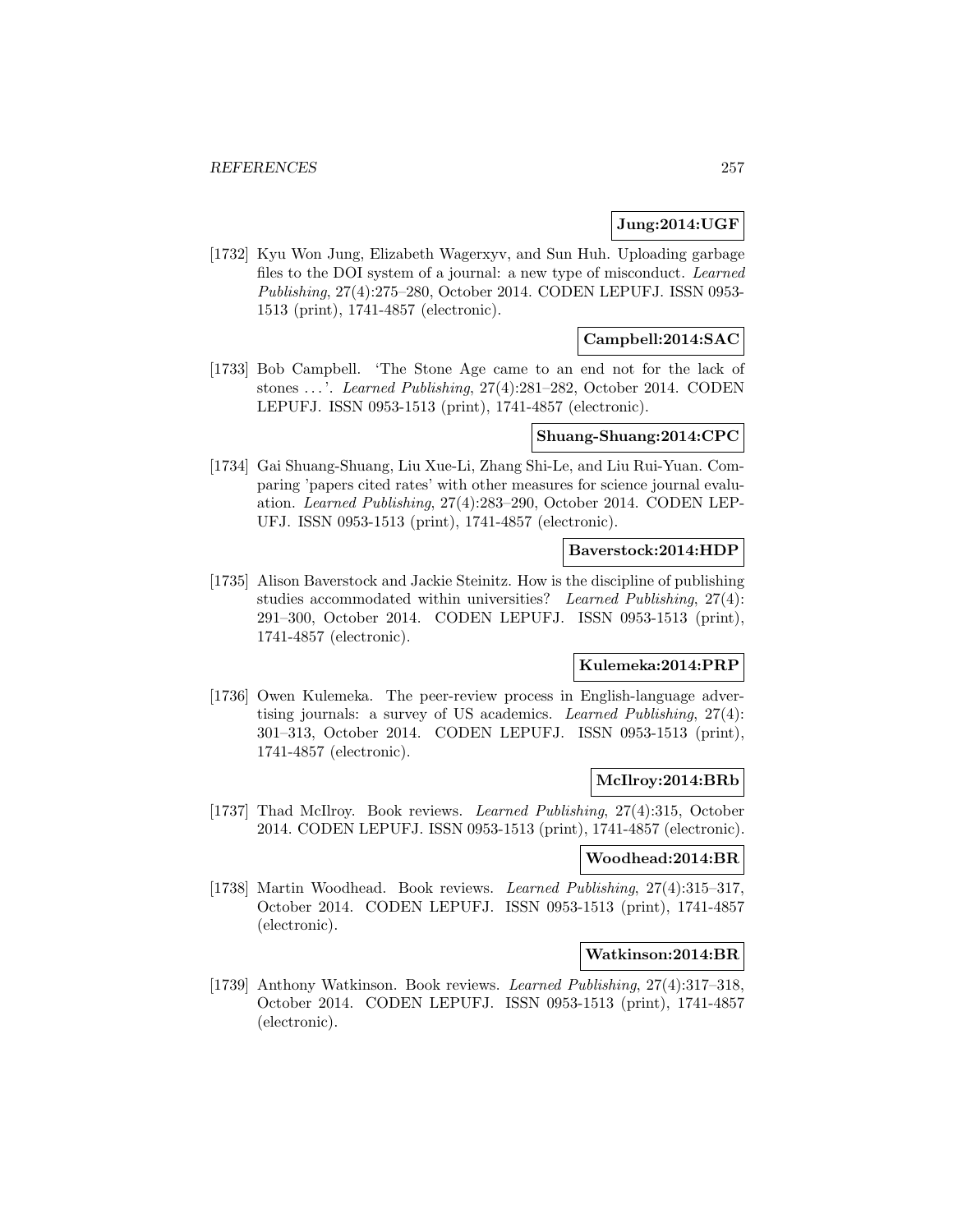## **Murphy:2014:DP**

[1740] Fiona Murphy and Alice Meadows. Data publishing. Learned Publishing, 27(5):S1–S2, September 2014. CODEN LEPUFJ. ISSN 0953-1513 (print), 1741-4857 (electronic).

## **Murphy:2014:DSP**

[1741] Fiona Murphy. Data and scholarly publishing: the transforming landscape. Learned Publishing, 27(5):S3–S7, September 2014. CODEN LEP-UFJ. ISSN 0953-1513 (print), 1741-4857 (electronic).

## **Treloar:2014:RDA**

[1742] Andrew Treloar. The Research Data Alliance: globally co-ordinated action against barriers to data publishing and sharing. Learned Publishing, 27(5):S9–S13, September 2014. CODEN LEPUFJ. ISSN 0953-1513 (print), 1741-4857 (electronic).

### **Callaghan:2014:PIS**

[1743] Sarah Callaghan. Preserving the integrity of the scientific record: data citation and linking. Learned Publishing, 27(5):S15–S24, September 2014. CODEN LEPUFJ. ISSN 0953-1513 (print), 1741-4857 (electronic).

## **Khodiyar:2014:AMA**

[1744] Varsha K. Khodiyar, Karen A. Rowlett, and Rebecca N. Lawrence. Altmetrics as a means of assessing scholarly output. Learned Publishing, 27(5):S25–S32, September 2014. CODEN LEPUFJ. ISSN 0953-1513 (print), 1741-4857 (electronic).

## **Reilly:2014:RDL**

[1745] Susan K. Reilly. Rounding up the data: libraries pushing new frontiers. Learned Publishing, 27(5):S33–S34, September 2014. CODEN LEPUFJ. ISSN 0953-1513 (print), 1741-4857 (electronic).

## **Norman:2014:MDA**

[1746] Hazel Norman. Mandating data archiving: experiences from the frontline. Learned Publishing, 27(5):S35–S38, September 2014. CODEN LEP-UFJ. ISSN 0953-1513 (print), 1741-4857 (electronic).

#### **Smart:2015:EYH**

[1747] Pippa Smart. Editorial: 350 years and how are we doing? Learned Publishing, 28(1):3, January 2015. CODEN LEPUFJ. ISSN 0953-1513 (print), 1741-4857 (electronic).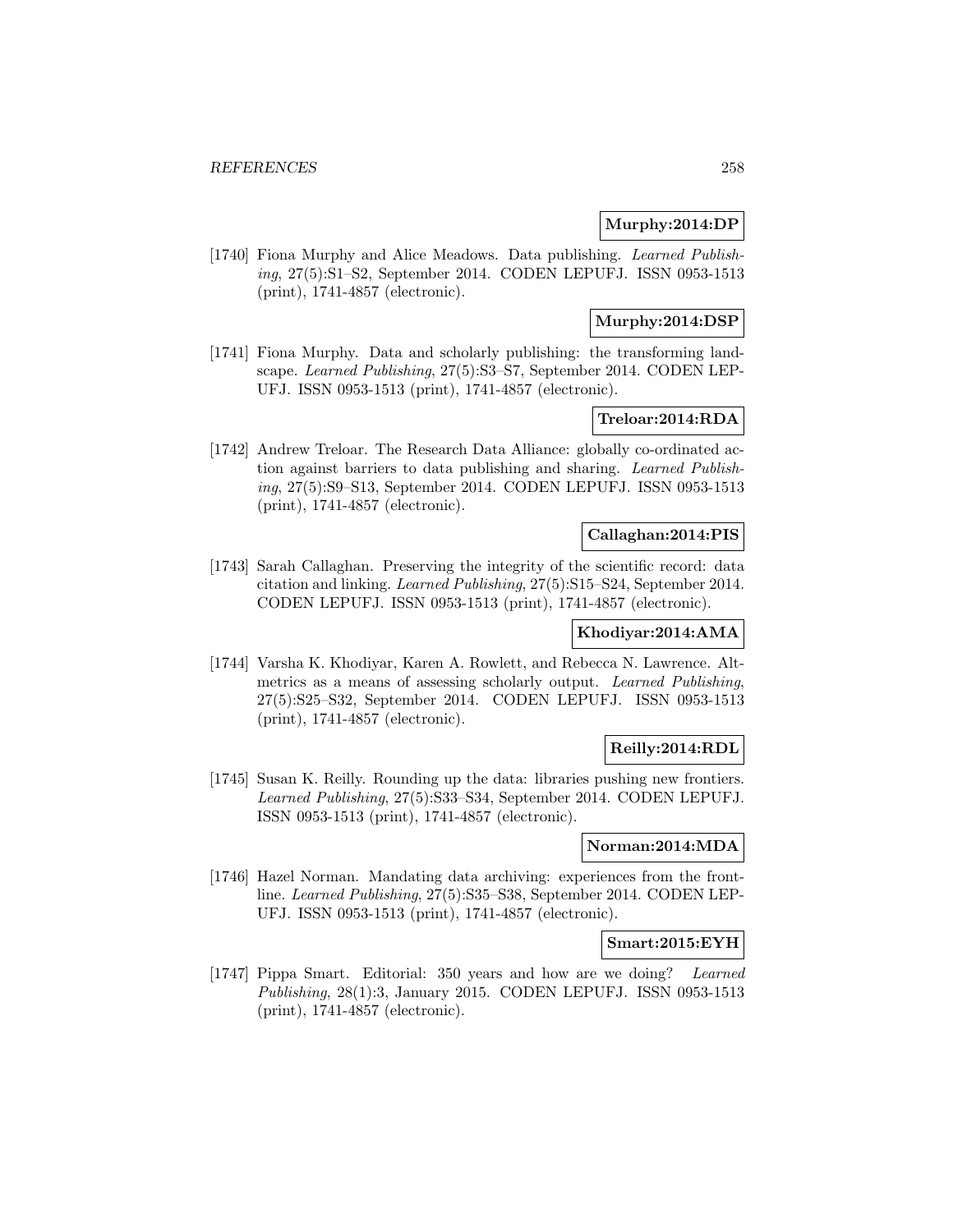## **Lara:2015:LRM**

[1748] Kate Lara. The library's role in the management and funding of open access publishing. Learned Publishing, 28(1):4–8, January 2015. CODEN LEPUFJ. ISSN 0953-1513 (print), 1741-4857 (electronic).

## **Lawson:2015:TCO**

[1749] Stuart Lawson. 'Total cost of ownership' of scholarly communication: managing subscription and APC payments together. Learned Publishing, 28(1):9–13, January 2015. CODEN LEPUFJ. ISSN 0953-1513 (print), 1741-4857 (electronic).

## **Nicholas:2015:PRS**

[1750] David Nicholas, Anthony Watkinson, Hamid R. Jamali, Eti Herman, Carol Tenopir, Rachel Volentine, Suzie Allard, and Kenneth Levine. Peer review: still king in the digital age. Learned Publishing, 28(1):15–21, January 2015. CODEN LEPUFJ. ISSN 0953-1513 (print), 1741-4857 (electronic).

# **Nwagwu:2015:PNP**

[1751] Williams Ezinwa Nwagwu and Obinna Ojemeni. Penetration of Nigerian predatory biomedical open access journals 2007–2012: a bibliometric study. Learned Publishing, 28(1):23–34, January 2015. CODEN LEP-UFJ. ISSN 0953-1513 (print), 1741-4857 (electronic).

## **Dodds:2015:CRC**

[1752] Francis Dodds. Changes in the role of the commissioning editor in academic book publishing. Learned Publishing, 28(1):35–42, January 2015. CODEN LEPUFJ. ISSN 0953-1513 (print), 1741-4857 (electronic).

#### **Baverstock:2015:WIE**

[1753] Alison Baverstock, Robert Blackburn, and Marfuga Iskandarova. Who are the independent editors, how did they reach their role and what are their associated job satisfactions? Learned Publishing, 28(1):43–53, January 2015. CODEN LEPUFJ. ISSN 0953-1513 (print), 1741-4857 (electronic).

### **Powell:2015:ROD**

[1754] Andrea Powell and Michael Pearson. The reports of our death have been greatly exaggerated (with apologies to Mark Twain). Learned Publishing, 28(1):55–57, January 2015. CODEN LEPUFJ. ISSN 0953-1513 (print), 1741-4857 (electronic).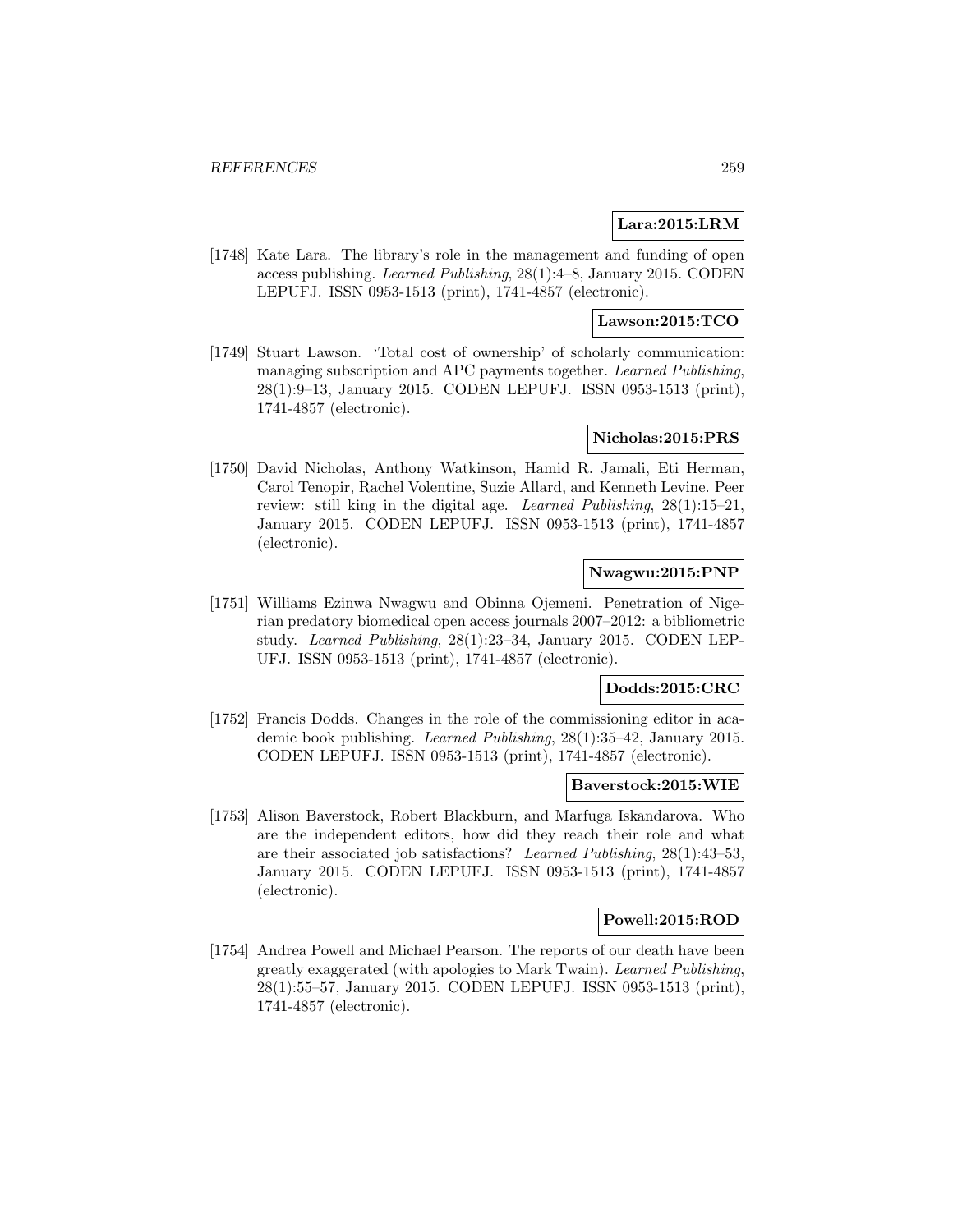# **Hill:2015:ILO**

[1755] Tom Hill. Identifying legitimate open access journals: some suggestions from a publisher. Learned Publishing, 28(1):59–62, January 2015. CO-DEN LEPUFJ. ISSN 0953-1513 (print), 1741-4857 (electronic).

## **Busher:2015:SSL**

[1756] Casey Busher and Irene Kamotsky. Stories and statistics from libraryled publishing. Learned Publishing, 28(1):64–68, January 2015. CODEN LEPUFJ. ISSN 0953-1513 (print), 1741-4857 (electronic).

# **Xia:2015:PJT**

[1757] Jingfeng Xia. Predatory journals and their article publishing charges. Learned Publishing, 28(1):69–74, January 2015. CODEN LEPUFJ. ISSN 0953-1513 (print), 1741-4857 (electronic).

## **Phillpotts:2015:ETC**

[1758] James Phillpotts, Tim Devenport, and Alison Mitchell. Evolution of the Transfer Code of Practice. Learned Publishing, 28(1):75–79, January 2015. CODEN LEPUFJ. ISSN 0953-1513 (print), 1741-4857 (electronic).

## **Luther:2015:EL**

[1759] Judy Luther. The evolving landscape. Learned Publishing, 28(2):82– 83, April 2015. CODEN LEPUFJ. ISSN 0953-1513 (print), 1741-4857 (electronic).

## **Bjork:2015:ENM**

[1760] Bo-Christer Björk and Turid Hedlund. Emerging new methods of peer review in scholarly journals. Learned Publishing, 28(2):85–91, April 2015. CODEN LEPUFJ. ISSN 0953-1513 (print), 1741-4857 (electronic).

#### **Tenopir:2015:SAS**

[1761] Carol Tenopir, Donald W. King, Lisa Christian, and Rachel Volentine. Scholarly article seeking, reading, and use: a continuing evolution from print to electronic in the sciences and social sciences. Learned Publishing, 28(2):93–105, April 2015. CODEN LEPUFJ. ISSN 0953-1513 (print), 1741-4857 (electronic).

#### **Stone:2015:BRD**

[1762] Graham Stone. The benefits of resource discovery for publishers: a librarian's view. Learned Publishing, 28(2):106–113, April 2015. CODEN LEPUFJ. ISSN 0953-1513 (print), 1741-4857 (electronic).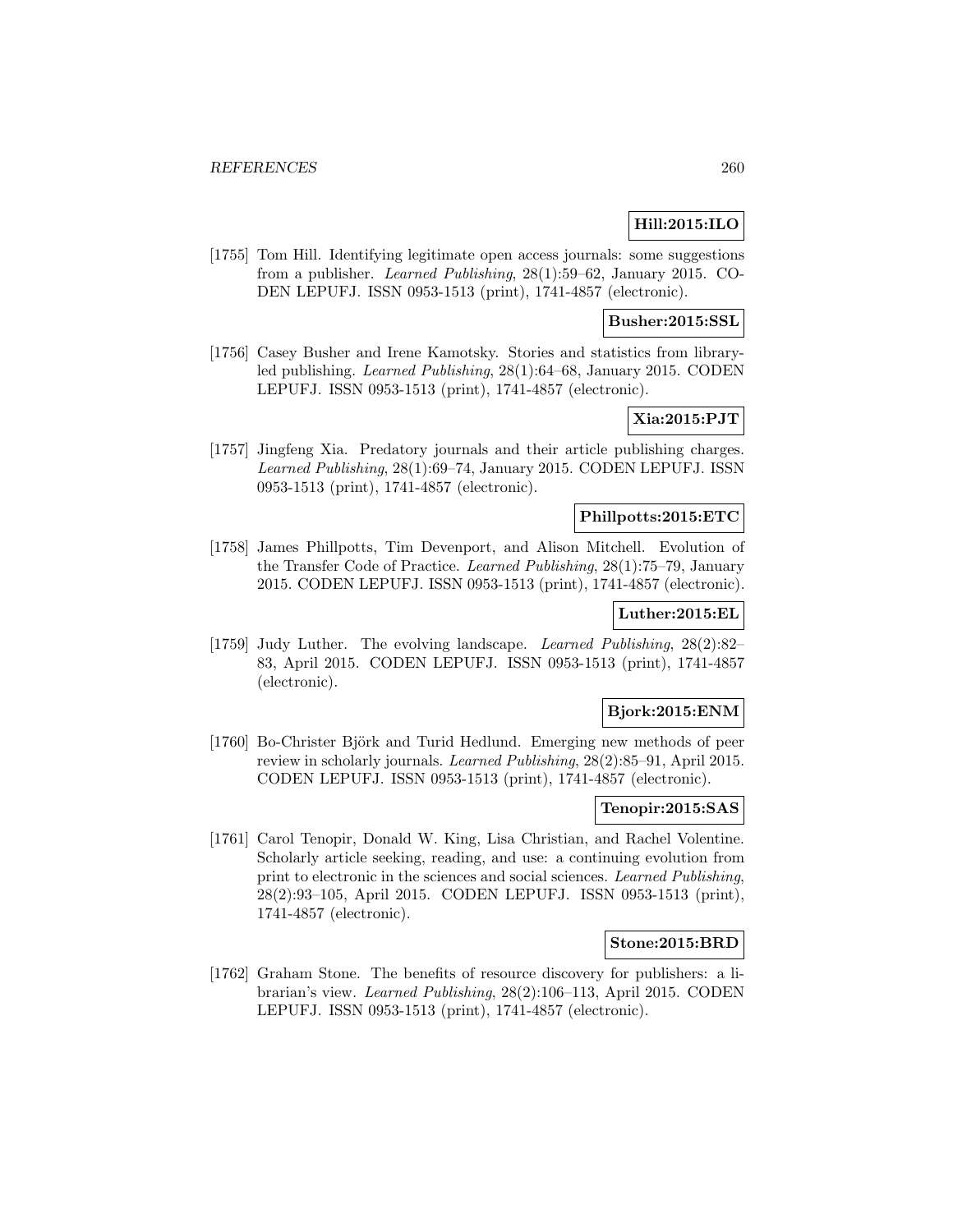### **Nwagwu:2015:CAP**

[1763] Williams Ezinwa Nwagwu. Counterpoints about predatory open access and knowledge publishing in Africa. Learned Publishing, 28(2):114–122, April 2015. CODEN LEPUFJ. ISSN 0953-1513 (print), 1741-4857 (electronic).

## **Baverstock:2015:HRI**

[1764] Alison Baverstock, Robert Blackburn, and Marfuga Iskandarova. How the role of the independent editor is changing in relation to traditional and self-publishing. Learned Publishing, 28(2):123–131, April 2015. CO-DEN LEPUFJ. ISSN 0953-1513 (print), 1741-4857 (electronic).

#### **Shuang-Shuang:2015:CEL**

[1765] Gai Shuang-Shuang, Liu Xue-Li, Zhang Shi-Le, and Liu Rui-Yuan. The citation evolution law of papers published in the same year but different month. Learned Publishing, 28(2):132–139, April 2015. CODEN LEP-UFJ. ISSN 0953-1513 (print), 1741-4857 (electronic).

## **Wade:2015:EPC**

[1766] Angela Mills Wade. European Publishers Council: making copyright work on the Web. Learned Publishing, 28(2):140–142, April 2015. CO-DEN LEPUFJ. ISSN 0953-1513 (print), 1741-4857 (electronic).

# **Winker:2015:PPP**

[1767] Margaret Winker. The promise of post-publication peer review: how do we get there from here? Learned Publishing, 28(2):143-145, April 2015. CODEN LEPUFJ. ISSN 0953-1513 (print), 1741-4857 (electronic).

## **Mudrak:2015:JBA**

[1768] Benjamin Mudrak. JournalGuide: bringing authors and journals together. Learned Publishing, 28(2):147–149, April 2015. CODEN LEP-UFJ. ISSN 0953-1513 (print), 1741-4857 (electronic).

## **Brand:2015:BAA**

[1769] Amy Brand, Liz Allen, Micah Altman, Marjorie Hlava, and Jo Scott. Beyond authorship: attribution, contribution, collaboration, and credit. Learned Publishing, 28(2):151–155, April 2015. CODEN LEPUFJ. ISSN 0953-1513 (print), 1741-4857 (electronic).

## **Watkinson:2015:BRa**

[1770] Anthony Watkinson. Book reviews. Learned Publishing, 28(2):156, April 2015. CODEN LEPUFJ. ISSN 0953-1513 (print), 1741-4857 (electronic).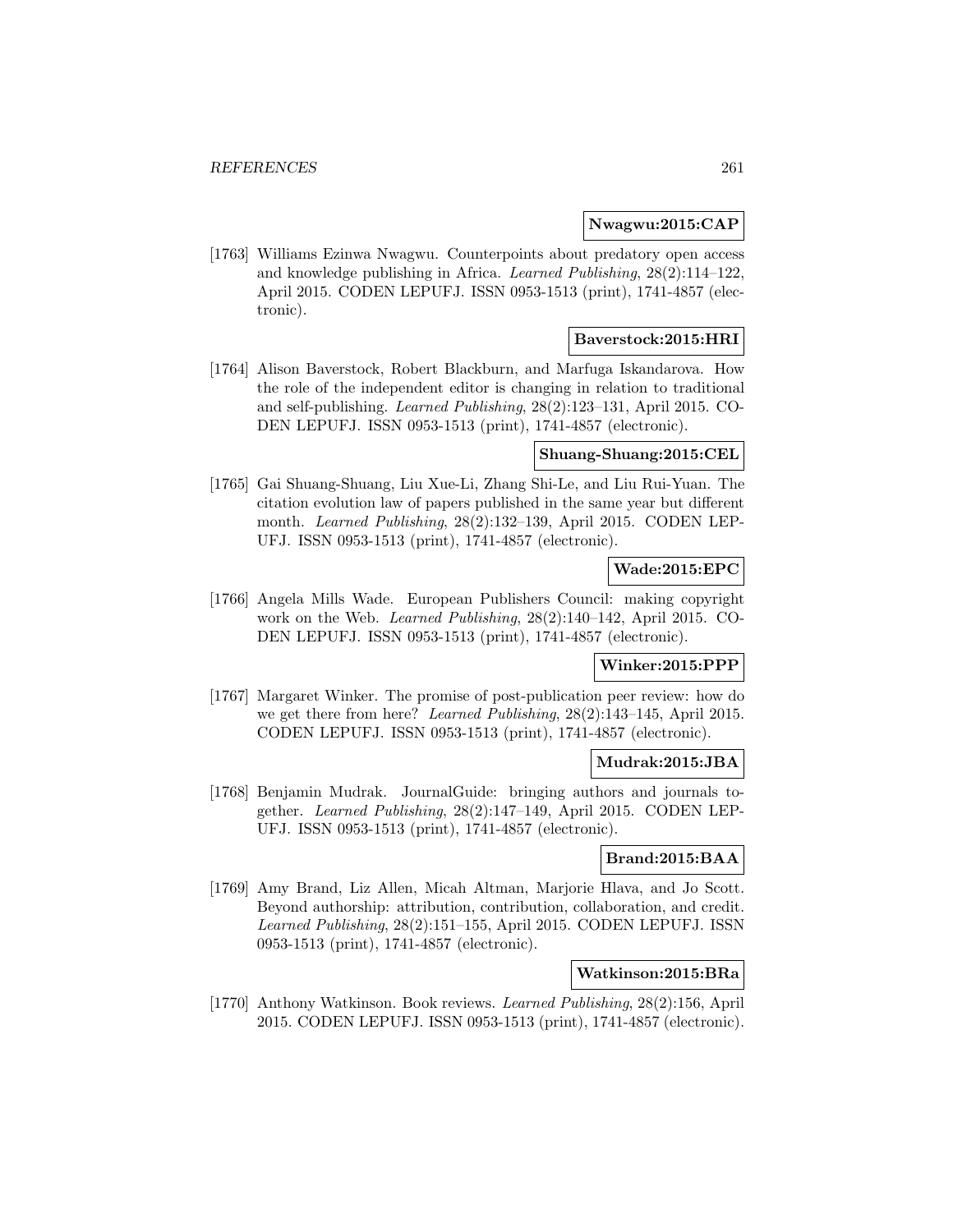### **Watkinson:2015:BRb**

[1771] Anthony Watkinson. Book reviews. Learned Publishing, 28(2):156–157, April 2015. CODEN LEPUFJ. ISSN 0953-1513 (print), 1741-4857 (electronic).

### **Mattingley:2015:BR**

[1772] Sue Mattingley. Book reviews. Learned Publishing, 28(2):157–158, April 2015. CODEN LEPUFJ. ISSN 0953-1513 (print), 1741-4857 (electronic).

### **Smart:2015:TFS**

[1773] Pippa Smart. Twenty-five shades of grey. Learned Publishing, 28(3):163– 165, July 2015. CODEN LEPUFJ. ISSN 0953-1513 (print), 1741-4857 (electronic).

## **Smart:2015:LPN**

[1774] Pippa Smart. Learned Publishing: new editorial team. Learned Publishing, 28(3):167–168, July 2015. CODEN LEPUFJ. ISSN 0953-1513 (print), 1741-4857 (electronic).

### **Nicholas:2015:NWBa**

[1775] David Nicholas, Eti Herman, Hamid Jamali, Blanca Rodríguez-Bravo, Cherifa Boukacem-Zeghmouri, Tom Dobrowolski, and Stephanie Pouchot. New ways of building, showcasing, and measuring scholarly reputation. Learned Publishing, 28(3):169–183, July 2015. CODEN LEPUFJ. ISSN 0953-1513 (print), 1741-4857 (electronic).

## **Carden:2015:APC**

[1776] Mark Carden. Academic publishing career paths — initial research and observations. Learned Publishing, 28(4):184–194, July 2015. CODEN LEPUFJ. ISSN 0953-1513 (print), 1741-4857 (electronic).

## **Gazni:2015:GNJ**

[1777] Ali Gazni. Globalization of national journals: investigating the growth of international authorship. Learned Publishing, 28(4):195–204, July 2015. CODEN LEPUFJ. ISSN 0953-1513 (print), 1741-4857 (electronic).

#### **Dodds:2015:UEU**

[1778] Francis Dodds. Understanding end-users in academic book publishing. Learned Publishing, 28(4):205–214, July 2015. CODEN LEPUFJ. ISSN 0953-1513 (print), 1741-4857 (electronic).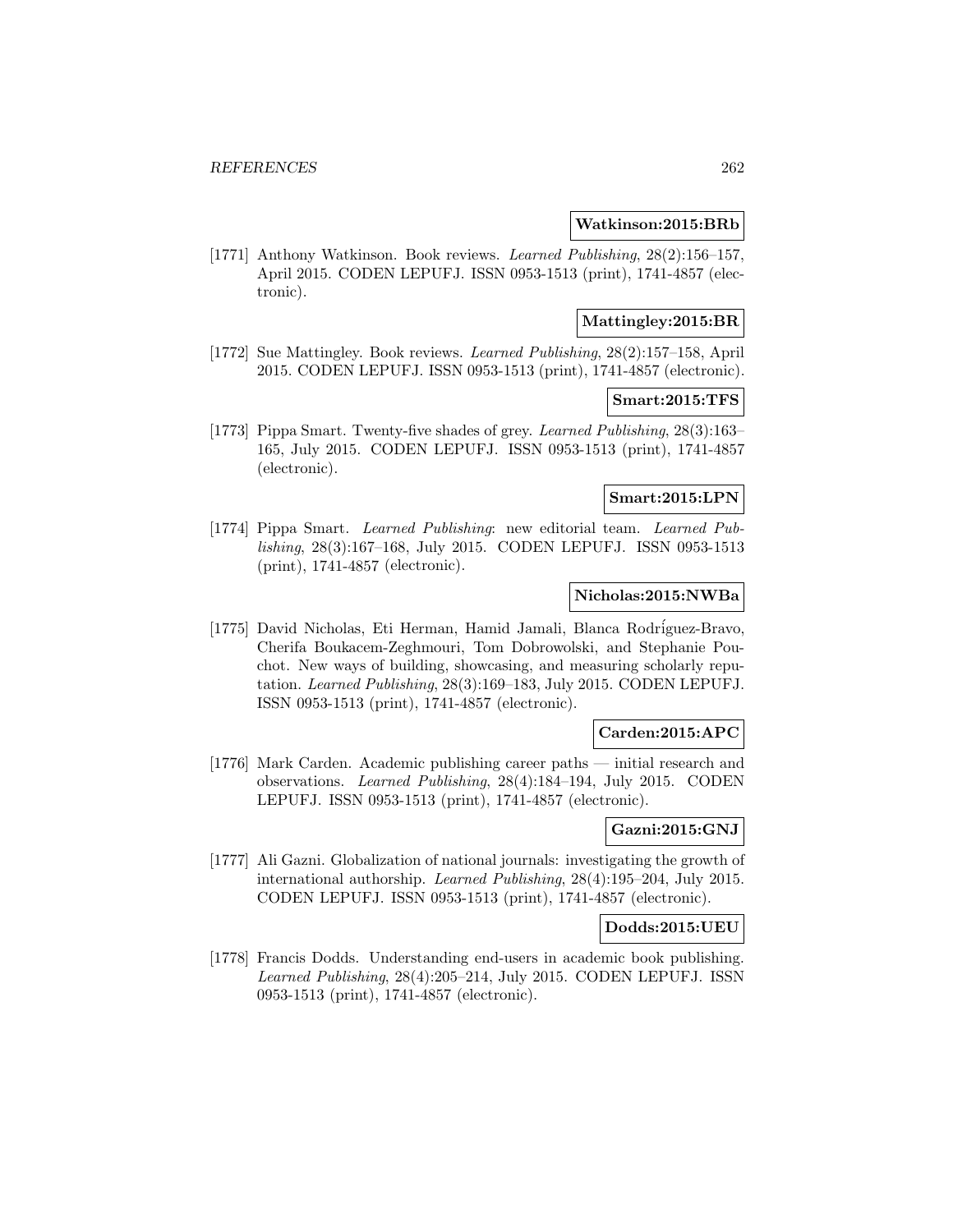## **Wu:2015:EII**

[1779] Yang Wu and Qiang Zou. The ethical issues in instructions for authors of Chinese biomedical journals. Learned Publishing, 28(4):216–222, July 2015. CODEN LEPUFJ. ISSN 0953-1513 (print), 1741-4857 (electronic).

## **Smith:2015:FFU**

[1780] Kevin L. Smith. Figuring on fair use. Learned Publishing, 28(4):225– 227, July 2015. CODEN LEPUFJ. ISSN 0953-1513 (print), 1741-4857 (electronic).

# **Owen:2015:FDC**

[1781] Lynette Owen. Fair dealing: a concept in UK copyright law. Learned Publishing, 28(4):229–231, July 2015. CODEN LEPUFJ. ISSN 0953-1513 (print), 1741-4857 (electronic).

### **Anonymous:2015:AA**

[1782] Anonymous. ALPSP Awards 2015. Learned Publishing, 28(4):234–235, October 2015. CODEN LEPUFJ. ISSN 0953-1513 (print), 1741-4857 (electronic).

## **Luther:2015:RRC**

[1783] Judy Luther. Recognizing roles and contributions. Learned Publishing, 28 (4):236–237, October 2015. CODEN LEPUFJ. ISSN 0953-1513 (print), 1741-4857 (electronic).

## **Sucha:2015:JPM**

[1784] Ladislava Zbiejczuk Suchá and Jela Steinerová. Journal publishing models in the Czech Republic. Learned Publishing, 28(4):239–249, October 2015. CODEN LEPUFJ. ISSN 0953-1513 (print), 1741-4857 (electronic).

### **Bodaghi:2015:CIP**

[1785] Nahid Bayat Bodaghi, S. A. Sanni, and A. N. Zainab. In competition with ISI: the perceptions of chief editors of Malaysian local journals. Learned Publishing, 28(4):251–260, October 2015. CODEN LEPUFJ. ISSN 0953-1513 (print), 1741-4857 (electronic).

#### **Ossenblok:2015:BES**

[1786] Truyken L. B. Ossenblok, Raf Guns, and Mike Thelwall. Book editors in the social sciences and humanities: an analysis of publication and collaboration patterns of established researchers in Flanders. Learned Publishing, 28(4):261–273, October 2015. CODEN LEPUFJ. ISSN 0953- 1513 (print), 1741-4857 (electronic).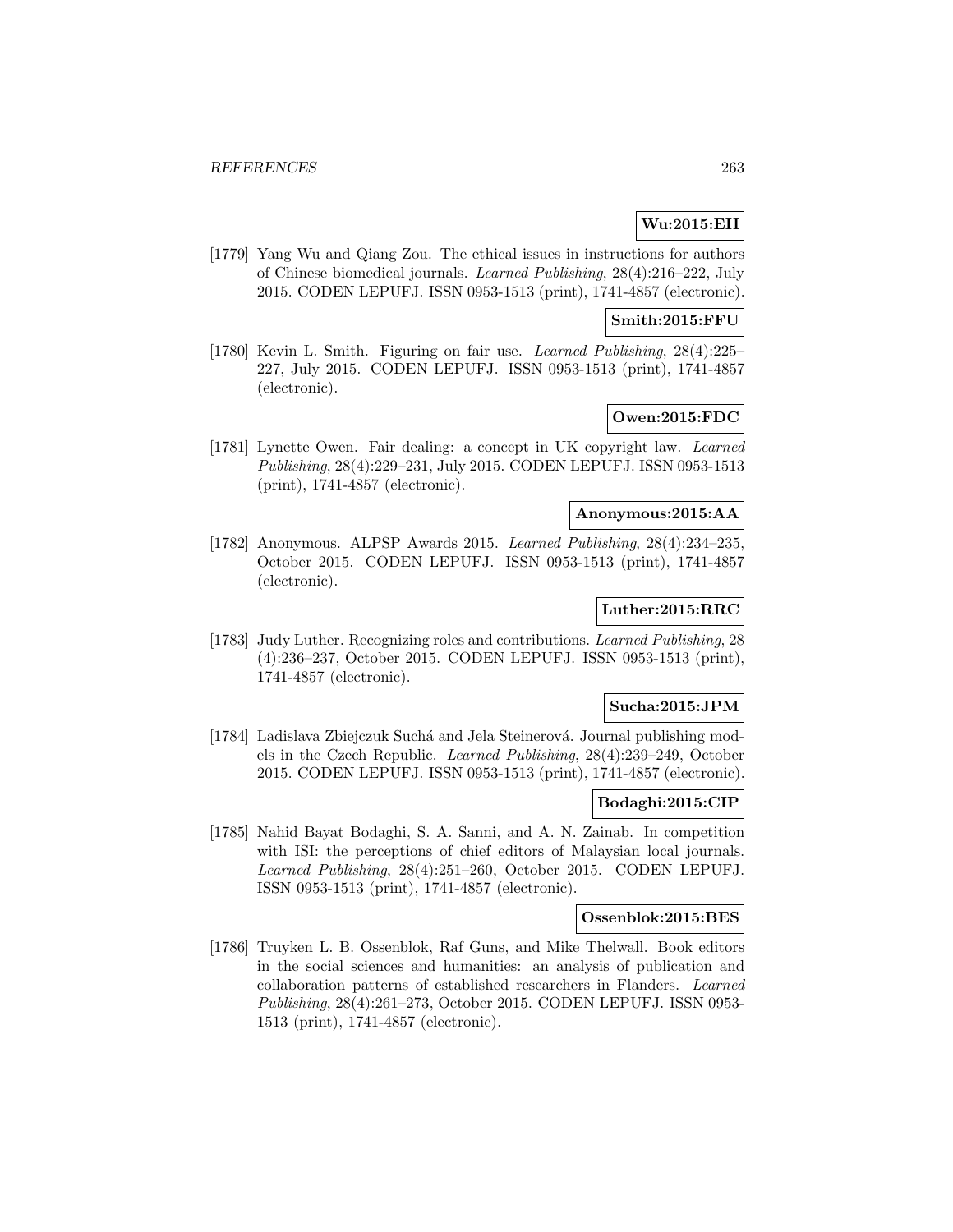### **Johnson:2015:SSA**

[1787] Rob Johnson and Mattia Fosci. On shifting sands: assessing the financial sustainability of UK learned societies. Learned Publishing, 28(4):274–281, October 2015. CODEN LEPUFJ. ISSN 0953-1513 (print), 1741-4857 (electronic).

## **Bartholomaus:2015:EBP**

[1788] Elke Bartholomäus, Sandy Goldbeck-Wood, Meike Sewering, and Christopher Baethge. Experiences with bilingual publishing: surveys of authors and editors. Learned Publishing, 28(4):283–291, October 2015. CODEN LEPUFJ. ISSN 0953-1513 (print), 1741-4857 (electronic).

## **Lloyd:2015:AMO**

[1789] Tim Lloyd. Access management: the overlooked but critical enabler. Learned Publishing, 28(4):292–297, October 2015. CODEN LEPUFJ. ISSN 0953-1513 (print), 1741-4857 (electronic).

## **Glahn:2015:RDO**

[1790] Peggy Glahn. Reveal Digital: an open access model empowering libraries to become publishers. Learned Publishing, 28(4):299–302, October 2015. CODEN LEPUFJ. ISSN 0953-1513 (print), 1741-4857 (electronic).

#### **Payne:2015:BRB**

[1791] David Payne. Book review: The BMJ online: lessons from a 20-year digital presence. Learned Publishing, 28(4):304–308, October 2015. CODEN LEPUFJ. ISSN 0953-1513 (print), 1741-4857 (electronic).

#### **Paglione:2015:DES**

[1792] Laura Dorival Paglione and Rebecca Naomi Lawrence. Data exchange standards to support and acknowledge peer-review activity. Learned Publishing, 28(4):309–316, October 2015. CODEN LEPUFJ. ISSN 0953-1513 (print), 1741-4857 (electronic).

### **Priestley:2015:UEM**

[1793] Owen Priestley. User experience methodology: from the physical to the emotional. Learned Publishing, 28(4):317–320, October 2015. CODEN LEPUFJ. ISSN 0953-1513 (print), 1741-4857 (electronic).

## **Schopfel:2015:OAR**

[1794] Joachim Schöpfel. Open access — the rise and fall of a community-driven model of scientific communication. Learned Publishing, 28(4):321–325,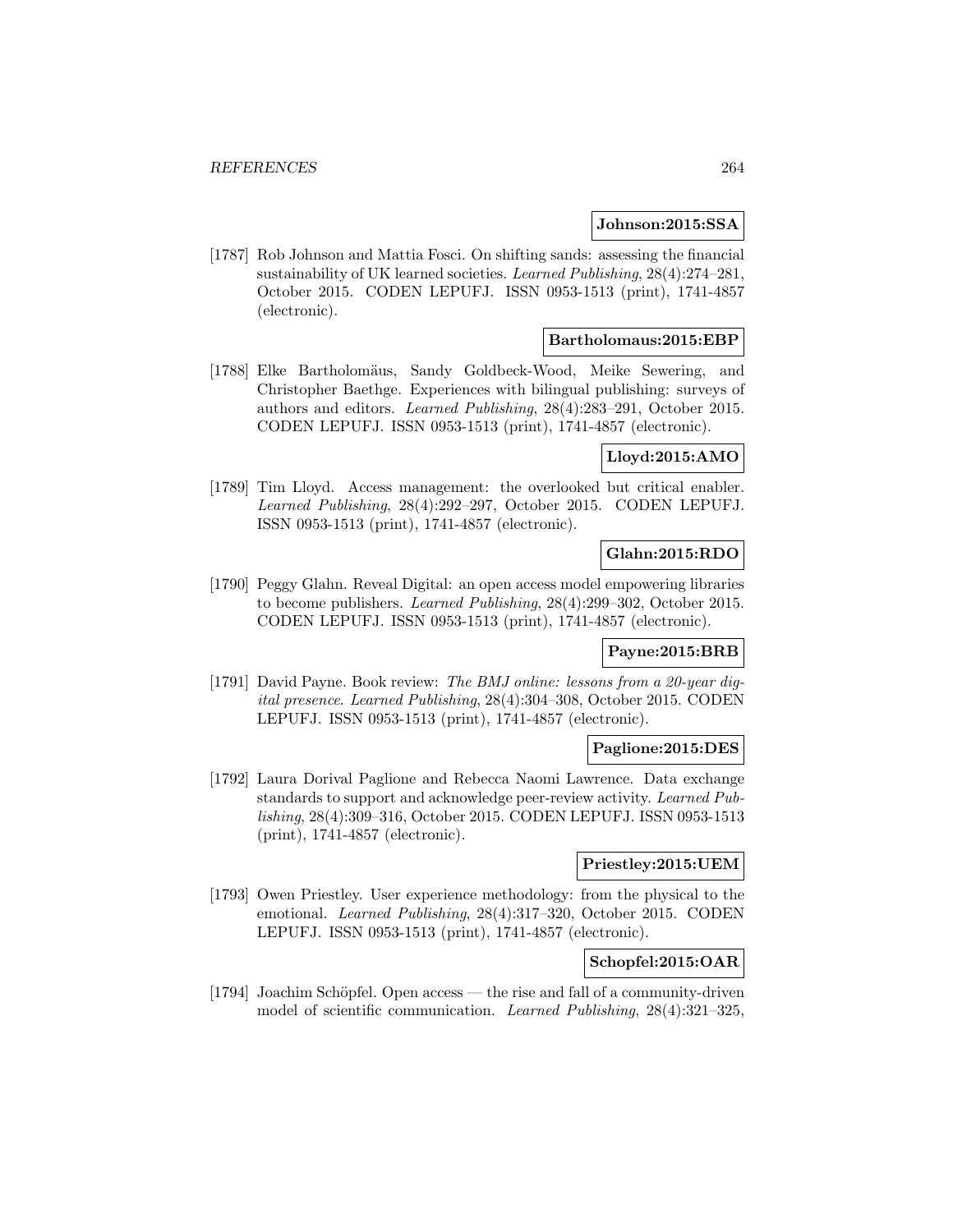October 2015. CODEN LEPUFJ. ISSN 0953-1513 (print), 1741-4857 (electronic).

## **Cabanac:2015:DLI**

[1795] Guillaume Cabanac. On the dead link issue in academic papers: Dear Editor. Learned Publishing, 28(4):326, October 2015. CODEN LEPUFJ. ISSN 0953-1513 (print), 1741-4857 (electronic).

## **Nicholas:2015:NWBb**

[1796] David Nicholas, Eti Herman, Hamid Jamali, Blanca Rodriguez-Bravo, Cherifa Boukacem-Zeghmouri, Tom Dobrowolski, and Stephanie Pouchot. New ways of building, showcasing, and measuring scholarly reputation. Learned Publishing, 28(4):327, October 2015. CODEN LEPUFJ. ISSN 0953-1513 (print), 1741-4857 (electronic).

### **Anonymous:2016:TCa**

[1797] Anonymous. Table of contents. Learned Publishing, 29(1):1, January 2016. CODEN LEPUFJ. ISSN 0953-1513 (print), 1741-4857 (electronic).

### **Anonymous:2016:PRE**

[1798] Anonymous. Peer review: an expensive business. Learned Publishing, 29(1):3–4, January 2016. CODEN LEPUFJ. ISSN 0953-1513 (print), 1741-4857 (electronic).

## **Willis:2016:WDP**

[1799] Michael Willis. Why do peer reviewers decline to review manuscripts? A study of reviewer invitation responses. Learned Publishing, 29(1):5–7, January 2016. CODEN LEPUFJ. ISSN 0953-1513 (print), 1741-4857 (electronic).

## **Bjork:2016:PRM**

[1800] Bo-Christer Björk and Paul Catani. Peer review in megajournals compared with traditional scholarly journals: Does it make a difference? Learned Publishing, 29(1):9–12, January 2016. CODEN LEPUFJ. ISSN 0953-1513 (print), 1741-4857 (electronic).

#### **Jubb:2016:PRC**

[1801] Michael Jubb. Peer review: the current landscape and future trends. Learned Publishing, 29(1):13–21, January 2016. CODEN LEPUFJ. ISSN 0953-1513 (print), 1741-4857 (electronic).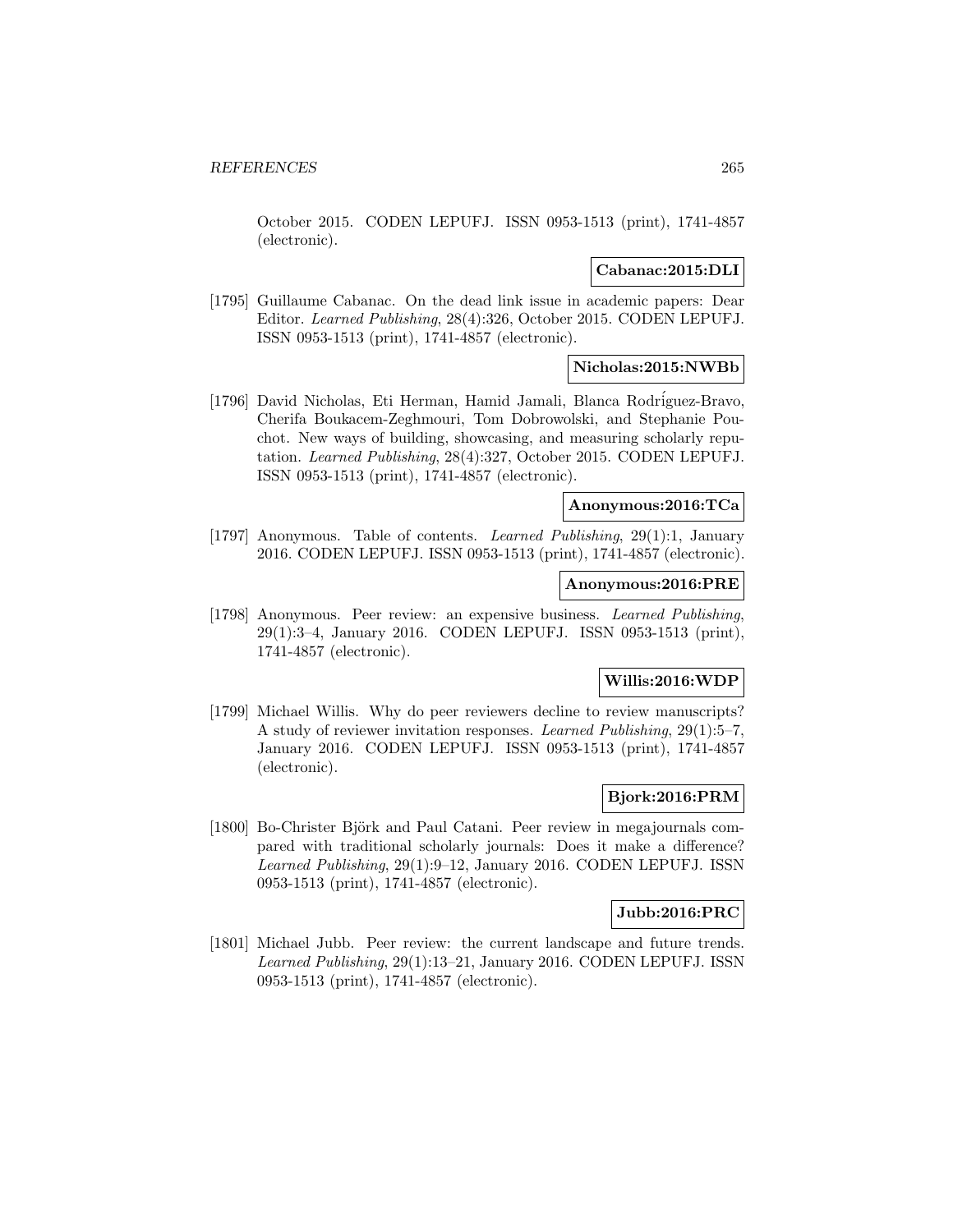#### **Thompson:2016:JPR**

[1802] Stephen R. Thompson, Julie Agel, and Elena Losina. The JBJS Peer-Review Scoring Scale: a valid, reliable instrument for measuring the quality of peer review reports. Learned Publishing, 29(1):23–25, January 2016. CODEN LEPUFJ. ISSN 0953-1513 (print), 1741-4857 (electronic).

## **Hartley:2016:PCD**

[1803] James Hartley, John Cowan, and Nick Rushby. Peer choice — does reviewer self-selection work? Learned Publishing, 29(1):27–29, January 2016. CODEN LEPUFJ. ISSN 0953-1513 (print), 1741-4857 (electronic).

#### **Nicholas:2016:CRS**

[1804] David Nicholas, Jie Xu, Lifang Xu, Jing Su, and Anthony Watkinson. Chinese researchers, scholarly communication behaviour and trust. Learned Publishing, 29(1):31–38, January 2016. CODEN LEPUFJ. ISSN 0953-1513 (print), 1741-4857 (electronic).

## **Warne:2016:RRS**

[1805] Verity Warne. Rewarding reviewers — sense or sensibility? A Wiley study explained. Learned Publishing, 29(1):41–50, January 2016. CO-DEN LEPUFJ. ISSN 0953-1513 (print), 1741-4857 (electronic).

#### **Murphy:2016:UPR**

[1806] Fiona Murphy. An update on peer review and research data. Learned Publishing, 29(1):51–53, January 2016. CODEN LEPUFJ. ISSN 0953- 1513 (print), 1741-4857 (electronic).

## **Salem:2016:PSI**

[1807] Ruwaida M. Salem, Natalie M. Culbertson, and Alison O'Connell. Process for selecting and implementing a manuscript management system: Experiences of a new peer-reviewed journal. Learned Publishing, 29(1): 55–59, January 2016. CODEN LEPUFJ. ISSN 0953-1513 (print), 1741- 4857 (electronic).

### **Hanson:2016:EAO**

[1808] Brooks Hanson, Rebecca Lawrence, Alice Meadows, and Laura Paglione. Early adopters of ORCID functionality enabling recognition of peer review: Two brief case studies. Learned Publishing, 29(1):60–63, January 2016. CODEN LEPUFJ. ISSN 0953-1513 (print), 1741-4857 (electronic).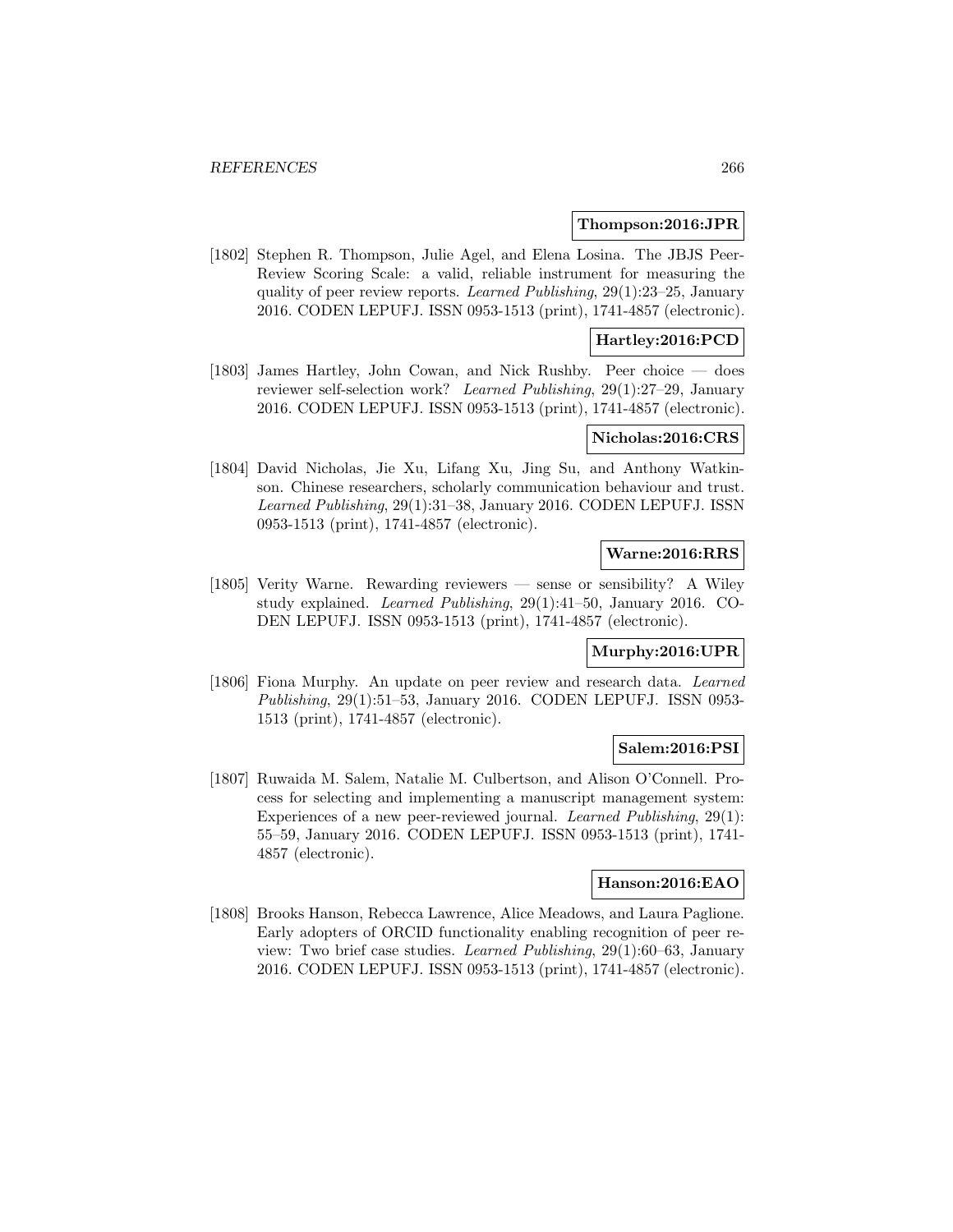### **Baverstock:2016:PRS**

[1809] Alison Baverstock. Is peer review still the content industry's upper house? Learned Publishing, 29(1):65–68, January 2016. CODEN LEP-UFJ. ISSN 0953-1513 (print), 1741-4857 (electronic).

## **Kennison:2016:BFR**

[1810] Rebecca Kennison. Back to the future: (re)turning from peer review to peer engagement. Learned Publishing, 29(1):69–71, January 2016. CODEN LEPUFJ. ISSN 0953-1513 (print), 1741-4857 (electronic).

## **Anonymous:2016:JIa**

[1811] Anonymous. Journal information. Learned Publishing, 29(1):72, January 2016. CODEN LEPUFJ. ISSN 0953-1513 (print), 1741-4857 (electronic).

## **Anonymous:2016:TCb**

[1812] Anonymous. Table of contents. Learned Publishing, 29(2):73, April 2016. CODEN LEPUFJ. ISSN 0953-1513 (print), 1741-4857 (electronic).

# **Luther:2016:DAA**

[1813] Judy Luther. Discovery in an age of artificial intelligence. Learned Publishing, 29(2):75–76, April 2016. CODEN LEPUFJ. ISSN 0953-1513 (print), 1741-4857 (electronic).

# **Ghane:2016:HAC**

[1814] Mohammad Reza Ghane. How accurate are cited references in Iranian peer-reviewed journals? Learned Publishing, 29(2):77–82, April 2016. CODEN LEPUFJ. ISSN 0953-1513 (print), 1741-4857 (electronic).

## **Morrison:2016:SSL**

[1815] Heather Morrison. Small scholar-led scholarly journals: Can they survive and thrive in an open access future? Learned Publishing, 29(2):83– 88, April 2016. CODEN LEPUFJ. ISSN 0953-1513 (print), 1741-4857 (electronic).

## **Castella:2016:CFL**

[1816] Candela Ollé Castellà, Alexandre López-Borrull, and Ernest Abadal. The challenges facing library and information science journals: Editors' opinions. Learned Publishing, 29(2):89–94, April 2016. CODEN LEPUFJ. ISSN 0953-1513 (print), 1741-4857 (electronic).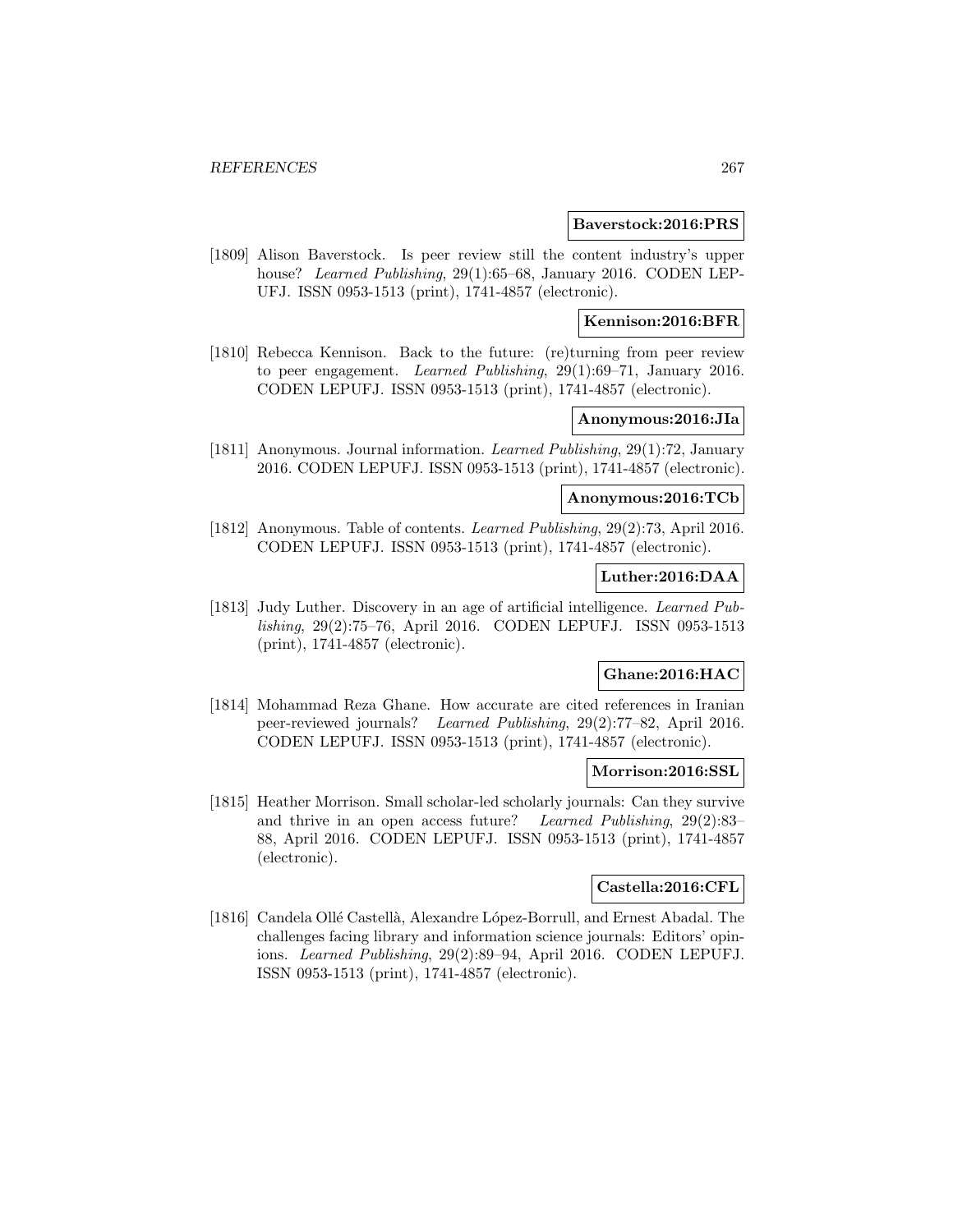## **Greco:2016:DSP**

[1817] Albert N. Greco, Robert M. Wharton, and Amy Brand. Demographics of scholarly publishing and communication professionals. Learned Publishing, 29(2):97–101, April 2016. CODEN LEPUFJ. ISSN 0953-1513 (print), 1741-4857 (electronic).

## **Gazni:2016:ISP**

[1818] Ali Gazni and Zahra Ghaseminik. Internationalization of scientific publishing over time: Analysing publishers and fields differences. Learned Publishing, 29(2):103–111, April 2016. CODEN LEPUFJ. ISSN 0953- 1513 (print), 1741-4857 (electronic).

## **Foxall:2016:SOA**

[1819] Katie Foxall and Audrey Nailor. Sustainability in open access publishing: the e cancer case study. Learned Publishing, 29(2):113–117, April 2016. CODEN LEPUFJ. ISSN 0953-1513 (print), 1741-4857 (electronic).

## **Griffin:2016:ARI**

[1820] Jonathan Griffin. Access to Research: an innovative and successful initiative by the UK publishing industry. Learned Publishing, 29(2):119–123, April 2016. CODEN LEPUFJ. ISSN 0953-1513 (print), 1741-4857 (electronic).

# **Kudlow:2016:THS**

[1821] Paul Kudlow, Alan Rutledge, Aviv Shachak, Roger S. McIntyre, and Gunther Eysenbach. TrendMD: Helping scholarly content providers reach larger and more targeted audiences. Learned Publishing, 29(2):125–129, April 2016. CODEN LEPUFJ. ISSN 0953-1513 (print), 1741-4857 (electronic).

## **Bjork:2016:OAM**

[1822] Bo-Christer Björk. The open access movement at a crossroad: Are the big publishers and academic social media taking over? Learned Publishing, 29(2):131–134, April 2016. CODEN LEPUFJ. ISSN 0953-1513 (print), 1741-4857 (electronic).

## **Kane:2016:PBE**

[1823] Lauren Kane and Alice Meadows. From the podium to the boardroom: Encouraging gender parity in scholarly publishing. Learned Publishing, 29(2):135–138, April 2016. CODEN LEPUFJ. ISSN 0953-1513 (print), 1741-4857 (electronic).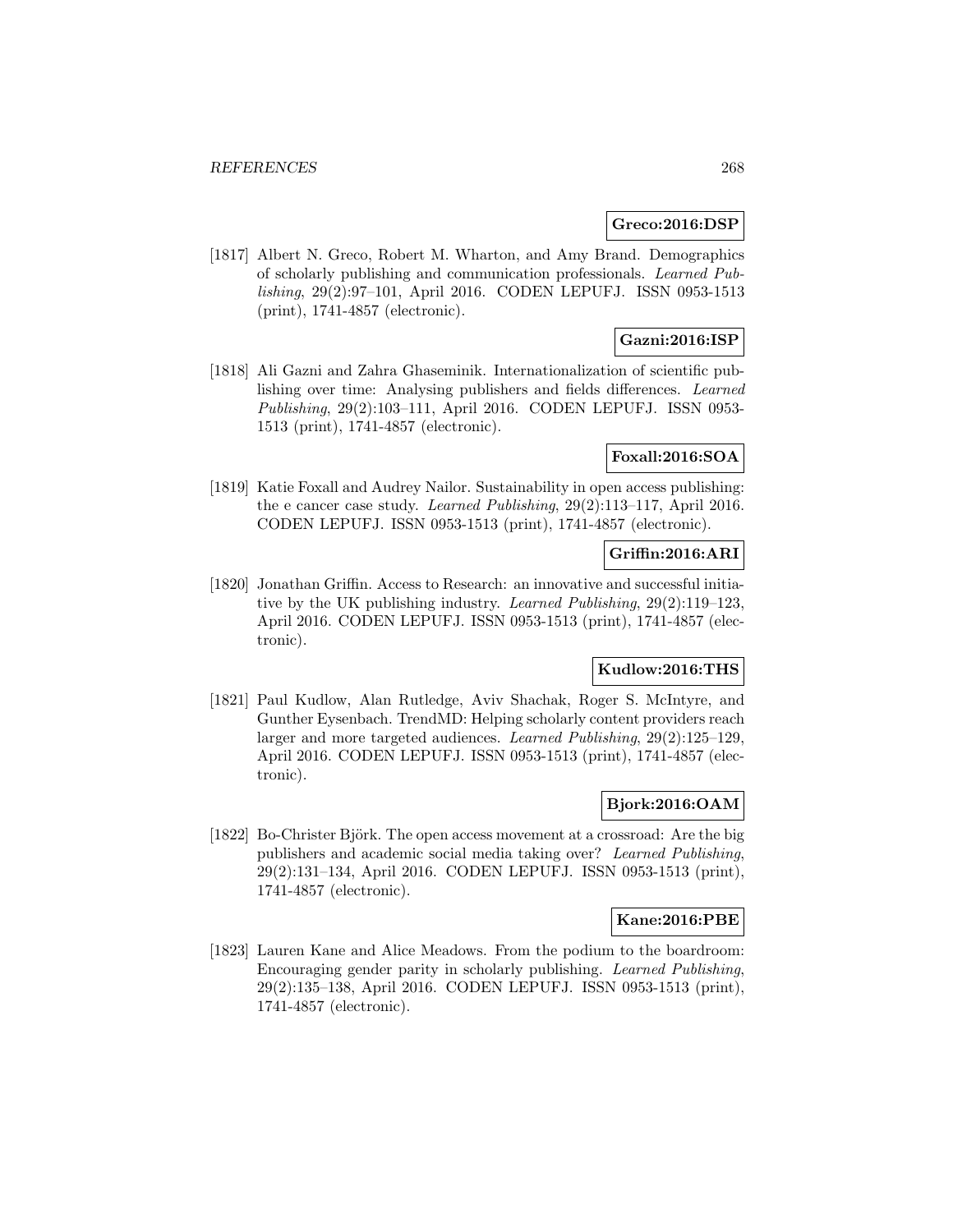### **Anonymous:2016:JIb**

[1824] Anonymous. Journal information. Learned Publishing, 29(2):140, April 2016. CODEN LEPUFJ. ISSN 0953-1513 (print), 1741-4857 (electronic).

### **Anonymous:2016:TCc**

[1825] Anonymous. Table of contents. Learned Publishing, 29(3):141, July 2016. CODEN LEPUFJ. ISSN 0953-1513 (print), 1741-4857 (electronic).

## **Smart:2016:PFS**

[1826] Pippa Smart. Are publishers failing as a service industry? Learned Publishing, 29(3):143–144, July 2016. CODEN LEPUFJ. ISSN 0953- 1513 (print), 1741-4857 (electronic).

## **Lin:2016:IPP**

[1827] Songqing Lin and Lijuan Zhan. International publishing partnerships for China's English language journals and financial security. Learned Publishing, 29(3):145–153, July 2016. CODEN LEPUFJ. ISSN 0953- 1513 (print), 1741-4857 (electronic).

## **Dagiene:2016:HRM**

[1828] Eleonora Dagienė and Danutė Krapavickaitė. How researchers manage their academic activities. Learned Publishing, 29(3):155–163, July 2016. CODEN LEPUFJ. ISSN 0953-1513 (print), 1741-4857 (electronic).

#### **Abrizah:2016:DAA**

[1829] Abdullah Abrizah, David Nicholas, Abdullah Noorhidawati, M. K. Yanti Idaya Aspura, and Fathiah Badawi. Not so different after all: Malaysian researchers' cross-discipline view of quality and trustworthiness in citation practices. Learned Publishing, 29(3):165–172, July 2016. CODEN LEPUFJ. ISSN 0953-1513 (print), 1741-4857 (electronic).

## **Nicholas:2016:RRU**

[1830] David Nicholas, David Clark, and Eti Herman. ResearchGate: Reputation uncovered. Learned Publishing, 29(3):173–182, July 2016. CODEN LEPUFJ. ISSN 0953-1513 (print), 1741-4857 (electronic).

## **Ha:2016:HOU**

[1831] Louisa Ha, Weiwei Jiang, Chang Bi, Ruonan Zhang, Tao Zhang, and Xiaoli Wen. How online usage of subscription-based journalism and mass communication research journal articles predicts citations. Learned Publishing, 29(3):183–192, July 2016. CODEN LEPUFJ. ISSN 0953-1513 (print), 1741-4857 (electronic).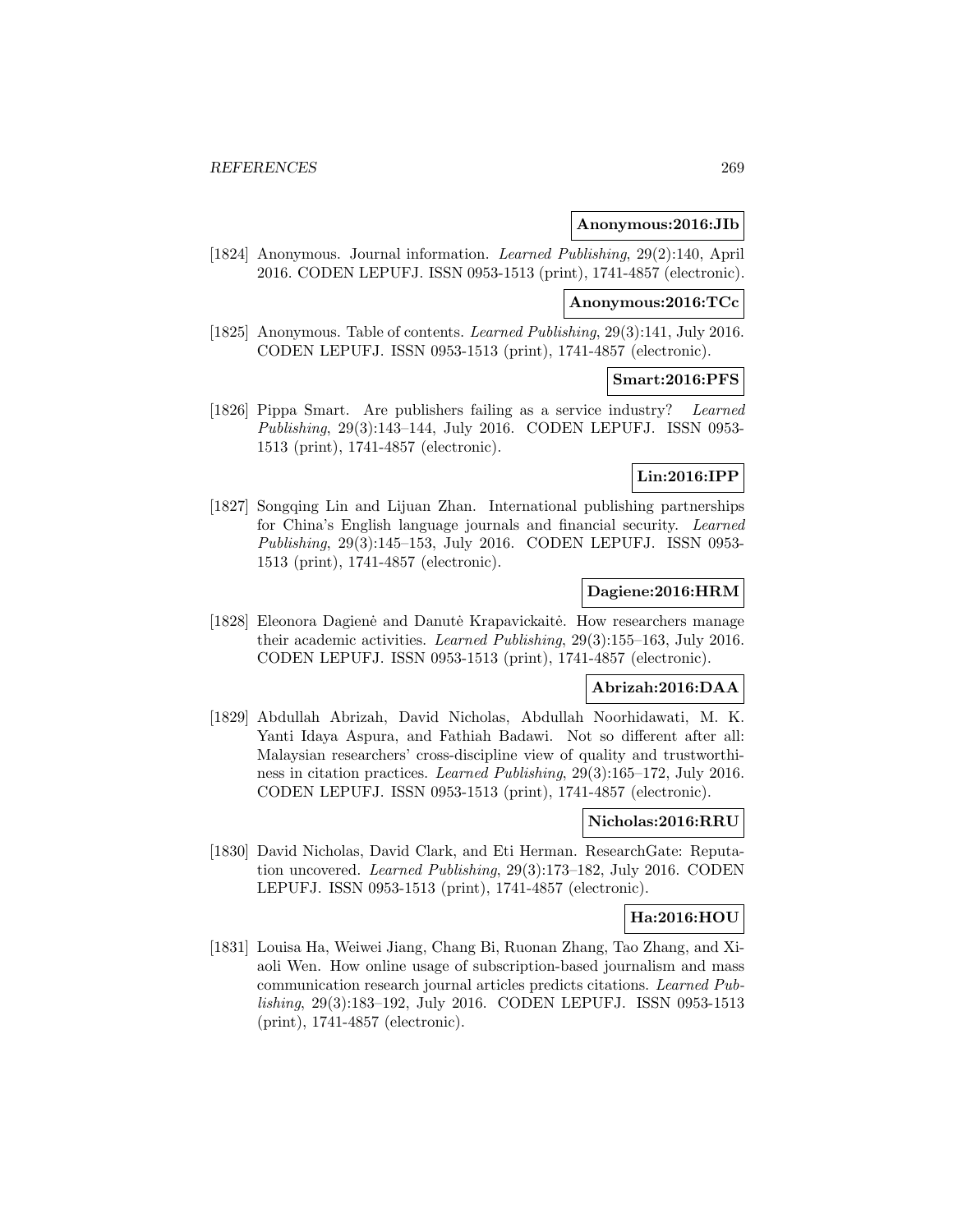### **Jeong:2016:ASK**

[1832] Geum-Hee Jeong and Sun Huh. Analysis of the suitability of the Korean Federation of Science and Technology Societies journal evaluation tool. Learned Publishing, 29(3):193–198, July 2016. CODEN LEPUFJ. ISSN 0953-1513 (print), 1741-4857 (electronic).

## **Wade:2016:RMA**

[1833] Alex D. Wade and Kuansan Wang. The rise of the machines: Artificial intelligence meets scholarly content. Learned Publishing, 29(3):201–205, July 2016. CODEN LEPUFJ. ISSN 0953-1513 (print), 1741-4857 (electronic).

### **Williams:2016:BOF**

[1834] Vicky Williams. Broader outreach: Fad or future? Learned Publishing, 29(3):207–209, July 2016. CODEN LEPUFJ. ISSN 0953-1513 (print), 1741-4857 (electronic).

## **Kulkarni:2016:WCP**

[1835] Sneha Kulkarni. What causes peer review scams and how can they be prevented? Learned Publishing, 29(3):211–213, July 2016. CODEN LEPUFJ. ISSN 0953-1513 (print), 1741-4857 (electronic).

## **Anderson:2016:WTV**

[1836] Rick Anderson. Why are there virtually no mandatory open access policies at American universities? Learned Publishing, 29(3):215–218, July 2016. CODEN LEPUFJ. ISSN 0953-1513 (print), 1741-4857 (electronic).

## **Weilenmann:2016:SCB**

[1837] Anne-Katharina Weilenmann. Scientific communication — on the brink of the next evolution? Learned Publishing, 29(3):219–221, July 2016. CODEN LEPUFJ. ISSN 0953-1513 (print), 1741-4857 (electronic).

## **Anonymous:2016:JIc**

[1838] Anonymous. Journal information. Learned Publishing, 29(3):224, July 2016. CODEN LEPUFJ. ISSN 0953-1513 (print), 1741-4857 (electronic).

## **Anonymous:2016:TCd**

[1839] Anonymous. Table of contents. Learned Publishing, 29(4):225, October 2016. CODEN LEPUFJ. ISSN 0953-1513 (print), 1741-4857 (electronic).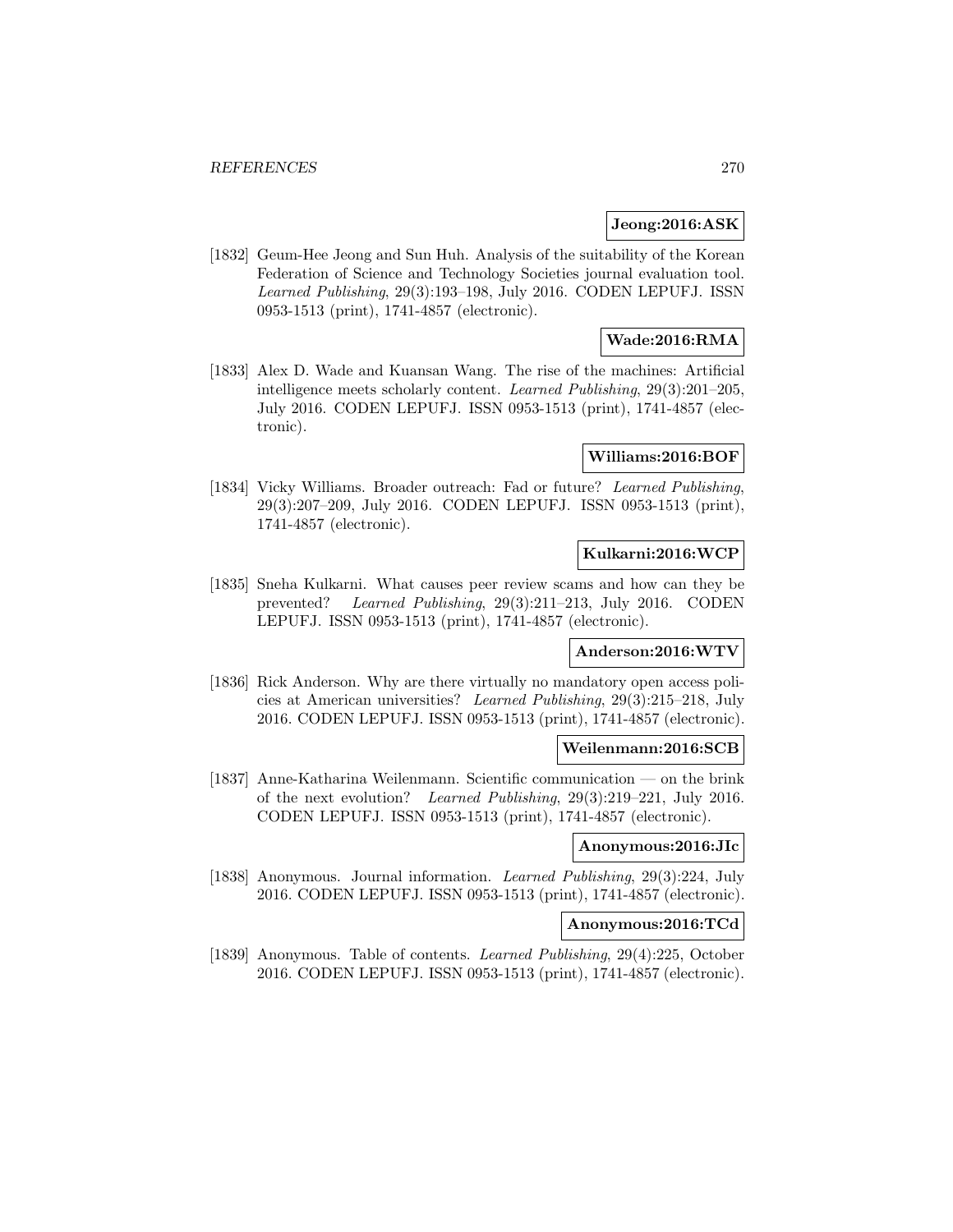## **Luther:2016:CG**

[1840] Judy Luther. Changing of the guard. Learned Publishing, 29(4):227–228, October 2016. CODEN LEPUFJ. ISSN 0953-1513 (print), 1741-4857 (electronic).

## **Gonzalez-Valiente:2016:RAE**

[1841] Carlos Luis González-Valiente, Josmel Pacheco-Mendoza, and Ricardo Arencibia-Jorge. A review of altmetrics as an emerging discipline for research evaluation. Learned Publishing, 29(4):229–238, October 2016. CODEN LEPUFJ. ISSN 0953-1513 (print), 1741-4857 (electronic).

### **Claudio-Gonzalez:2016:CAB**

[1842] Melba G. Claudio-González, Montserrat Martín-Baranera, and Anna Villarroya. A cluster analysis of the business models of Spanish journals. Learned Publishing, 29(4):239–248, October 2016. CODEN LEPUFJ. ISSN 0953-1513 (print), 1741-4857 (electronic).

## **Zeinolabedini:2016:CHE**

[1843] Maryam Zeinolabedini and Javad Gholami. Colleagues helping each other to publish in medical sciences: Iranian field specialists' convenience editing strategies. Learned Publishing, 29(4):249–258, October 2016. CO-DEN LEPUFJ. ISSN 0953-1513 (print), 1741-4857 (electronic).

## **Laakso:2016:HSB**

[1844] Mikael Laakso, David Solomon, and Bo-Christer Björk. How subscription-based scholarly journals can convert to open access: a review of approaches. Learned Publishing, 29(4):259–269, October 2016. CODEN LEPUFJ. ISSN 0953-1513 (print), 1741-4857 (electronic).

### **Gebhard:2016:WMM**

[1845] Caitlin Gebhard and Bruce Rosenblum. Wrangling math from Microsoft Word into JATS XML workflows. Learned Publishing, 29(4):271–279, October 2016. CODEN LEPUFJ. ISSN 0953-1513 (print), 1741-4857 (electronic). URL https://jats.nlm.nih.gov/articleauthoring/taglibrary/1.1.

#### **Anonymous:2016:AAR**

[1846] Anonymous. ALPSP Awards results. Learned Publishing, 29(4):280–281, October 2016. CODEN LEPUFJ. ISSN 0953-1513 (print), 1741-4857 (electronic).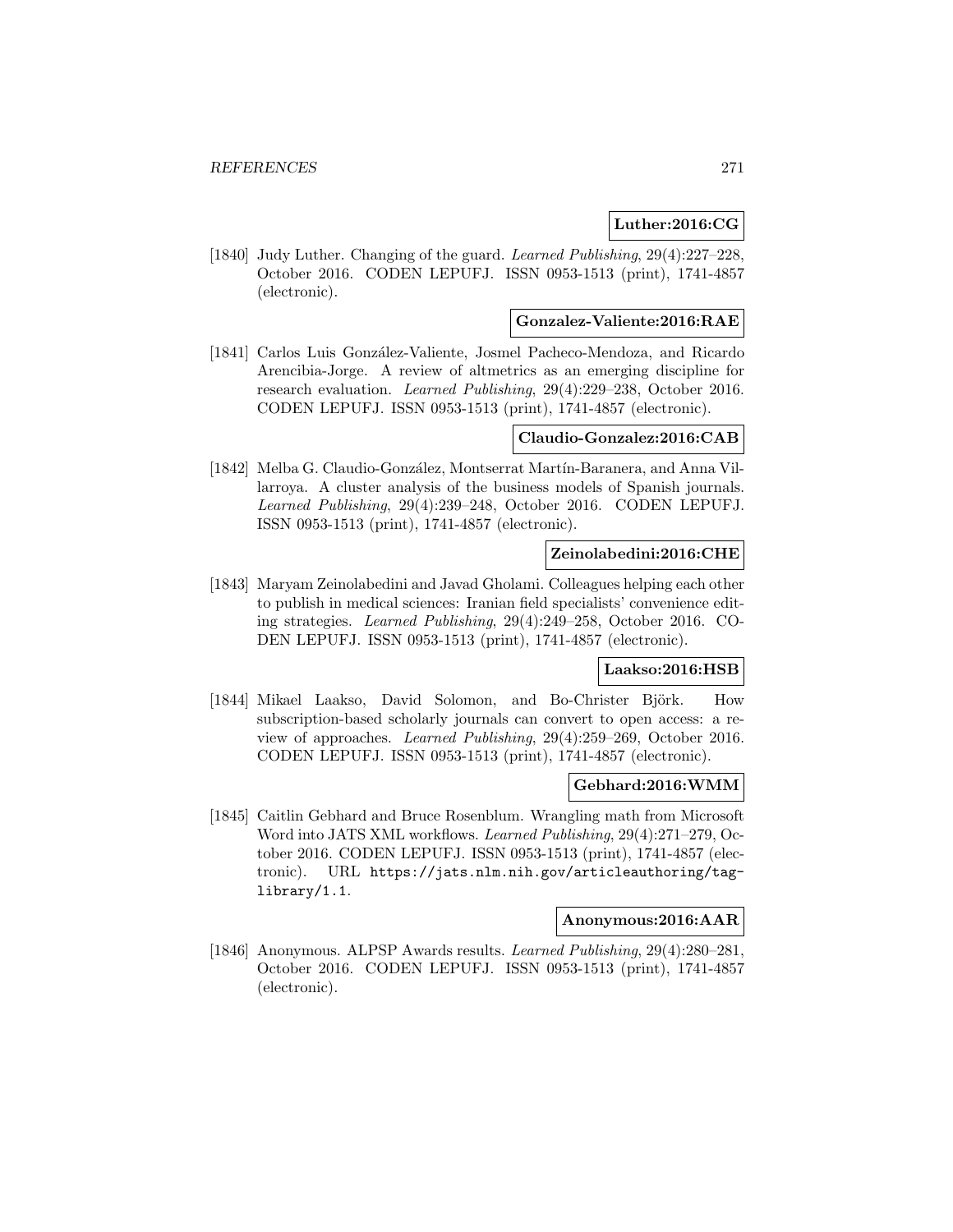### **Thew:2016:MCD**

[1847] David Thew. Mentoring as a career development tool: a universal resource or only for the 'anointed'? Learned Publishing, 29(4):283–290, October 2016. CODEN LEPUFJ. ISSN 0953-1513 (print), 1741-4857 (electronic).

## **Holmes:2016:ESH**

[1848] Edith Holmes. Economies of small: How a single-journal publisher remains independent and grows. Learned Publishing, 29(4):293–299, October 2016. CODEN LEPUFJ. ISSN 0953-1513 (print), 1741-4857 (electronic).

### **Martin:2016:HEP**

[1849] Alexandre Martin and Tristan Martin. A not-so-harmless experiment in predatory open access publishing. Learned Publishing, 29(4):301–305, October 2016. CODEN LEPUFJ. ISSN 0953-1513 (print), 1741-4857 (electronic).

## **Bass:2016:IWP**

[1850] Julian M. Bass. Improving writing processes using lean and Kanban. Learned Publishing, 29(4):307–310, October 2016. CODEN LEPUFJ. ISSN 0953-1513 (print), 1741-4857 (electronic).

## **Anonymous:2016:JId**

[1851] Anonymous. Journal information. *Learned Publishing*, 29(4):312, October 2016. CODEN LEPUFJ. ISSN 0953-1513 (print), 1741-4857 (electronic).

## **Anonymous:2016:TCe**

[1852] Anonymous. Table of contents. Learned Publishing, 29(S1):313, ???? 2016. CODEN LEPUFJ. ISSN 0953-1513 (print), 1741-4857 (electronic).

## **Cond:2016:UPR**

[1853] Anthony Cond and Samantha Rayner. The University Press Redux: Introduction. Learned Publishing, 29(S1):314–315, ???? 2016. CODEN LEPUFJ. ISSN 0953-1513 (print), 1741-4857 (electronic).

## **Hill:2016:NEU**

[1854] Mandy Hill. The new era of the university press: the critical role of established presses. Learned Publishing, 29(S1):316–319, ???? 2016. CODEN LEPUFJ. ISSN 0953-1513 (print), 1741-4857 (electronic).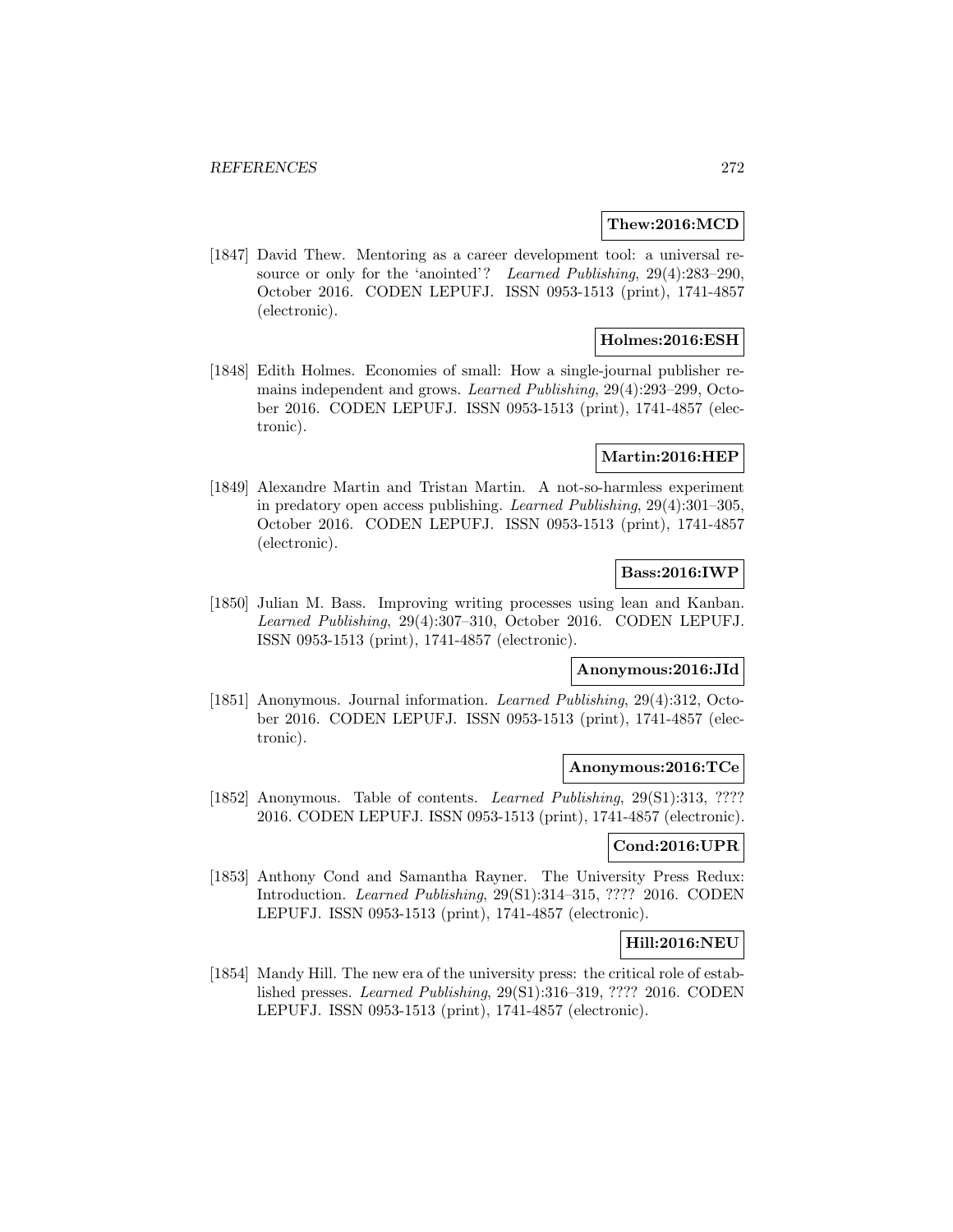### **Lockett:2016:NUP**

[1855] Andrew Lockett and Lara Speicher. New university presses in the UK: Accessing a mission. Learned Publishing, 29(S1):320–329, ???? 2016. CODEN LEPUFJ. ISSN 0953-1513 (print), 1741-4857 (electronic).

## **Mudditt:2016:PPF**

[1856] Alison Mudditt. The past, present, and future of American university presses: a view from the left coast. Learned Publishing, 29(S1):330– 334, ???? 2016. CODEN LEPUFJ. ISSN 0953-1513 (print), 1741-4857 (electronic).

## **Bargheer:2016:BSF**

[1857] Margo Bargheer and Jutta Pabst. 'Being small is not a fault': Making sense of the newer generation of German-language university presses. Learned Publishing, 29(S1):335–341, ???? 2016. CODEN LEPUFJ. ISSN 0953-1513 (print), 1741-4857 (electronic).

### **Watkinson:2016:WMM**

[1858] Charles Watkinson. Why marriage matters: a North American perspective on press/library partnerships. Learned Publishing, 29(S1):342–347, ???? 2016. CODEN LEPUFJ. ISSN 0953-1513 (print), 1741-4857 (electronic).

# **Kember:2016:WP**

[1859] Sarah Kember. Why publish? Learned Publishing, 29(S1):348–353, ???? 2016. CODEN LEPUFJ. ISSN 0953-1513 (print), 1741-4857 (electronic).

### **Shaw:2016:VMP**

[1860] Alison Shaw. Vision, mission, passion, and luck: the creation of a university press. Learned Publishing, 29(S1):354–359, ???? 2016. CODEN LEPUFJ. ISSN 0953-1513 (print), 1741-4857 (electronic).

### **Llewellyn:2016:UPE**

[1861] Mark Llewellyn and Sumi David. On university pressing and evidence pu(bli)shing: the view from a funder. Learned Publishing, 29(S1):360– 365, ???? 2016. CODEN LEPUFJ. ISSN 0953-1513 (print), 1741-4857 (electronic).

## **Hill:2016:MFS**

[1862] Steven A. Hill. Making the future of scholarly communications. Learned Publishing, 29(S1):366–370, ???? 2016. CODEN LEPUFJ. ISSN 0953- 1513 (print), 1741-4857 (electronic).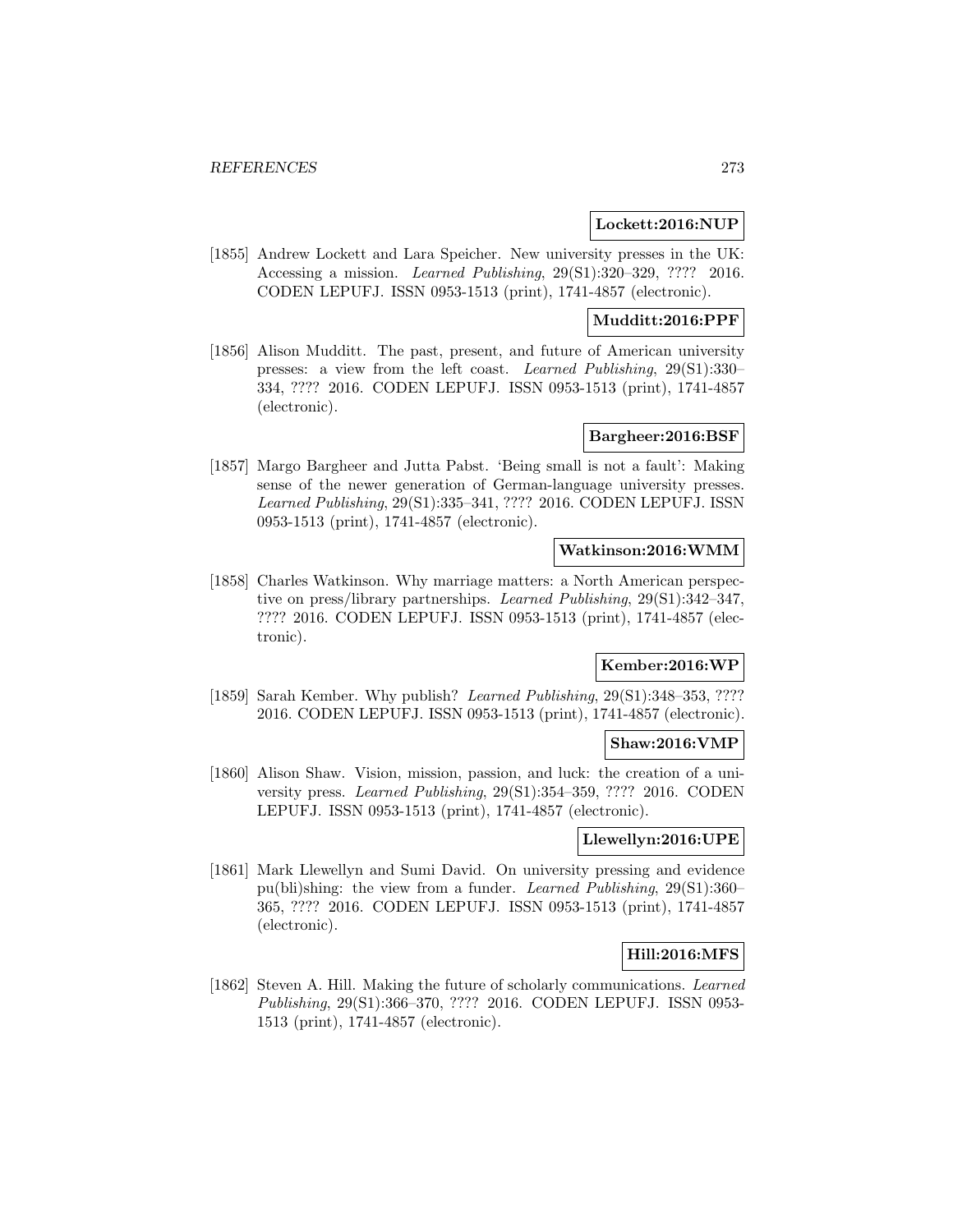### **Anonymous:2016:JIe**

[1863] Anonymous. Journal information. *Learned Publishing*, 29(S1):371, ???? 2016. CODEN LEPUFJ. ISSN 0953-1513 (print), 1741-4857 (electronic).

### **Anonymous:2017:TCa**

[1864] Anonymous. Table of contents. *Learned Publishing*, 30(1):1, January 2017. CODEN LEPUFJ. ISSN 0953-1513 (print), 1741-4857 (electronic).

### **Conrad:2017:PNW**

[1865] Lettie Y. Conrad. Pathways to a new way of working: Discoverability. Learned Publishing, 30(1):3–4, January 2017. CODEN LEPUFJ. ISSN 0953-1513 (print), 1741-4857 (electronic).

## **Tenopir:2017:NSI**

[1866] Carol Tenopir, Suzie Allard, Lisa Christian, Robert Anderson, Suzan Ali-Saleh, Dave Nicholas, Anthony Watkinson, and Hazel Woodward. No scholar is an island: the impact of sharing in the work life of scholars. Learned Publishing, 30(1):5–17, January 2017. CODEN LEPUFJ. ISSN 0953-1513 (print), 1741-4857 (electronic).

## **Nicholas:2017:WHE**

[1867] David Nicholas, Cherifa Boukacem-Zeghmouri, Blanca Rodríguez-Bravo, Jie Xu, Anthony Watkinson, A. Abrizah, Eti Herman, and Marzena Swigon. Where and how early career researchers find scholarly information. Learned Publishing, 30(1):19–29, January 2017. CODEN LEPUFJ. ISSN 0953-1513 (print), 1741-4857 (electronic).

#### **Conrad:2017:HDF**

[1868] Lettie Y. Conrad. Headlines from the discovery files: Key publications on scholarly content discoverability. Learned Publishing, 30(1):31–37, January 2017. CODEN LEPUFJ. ISSN 0953-1513 (print), 1741-4857 (electronic).

## **Doshi:2017:FDH**

[1869] Nisha Doshi. 'Finding' and 'discovering': How understanding researchers' search and discovery behaviour informed the building of Cambridge Core. Learned Publishing, 30(1):39–44, January 2017. CODEN LEPUFJ. ISSN 0953-1513 (print), 1741-4857 (electronic).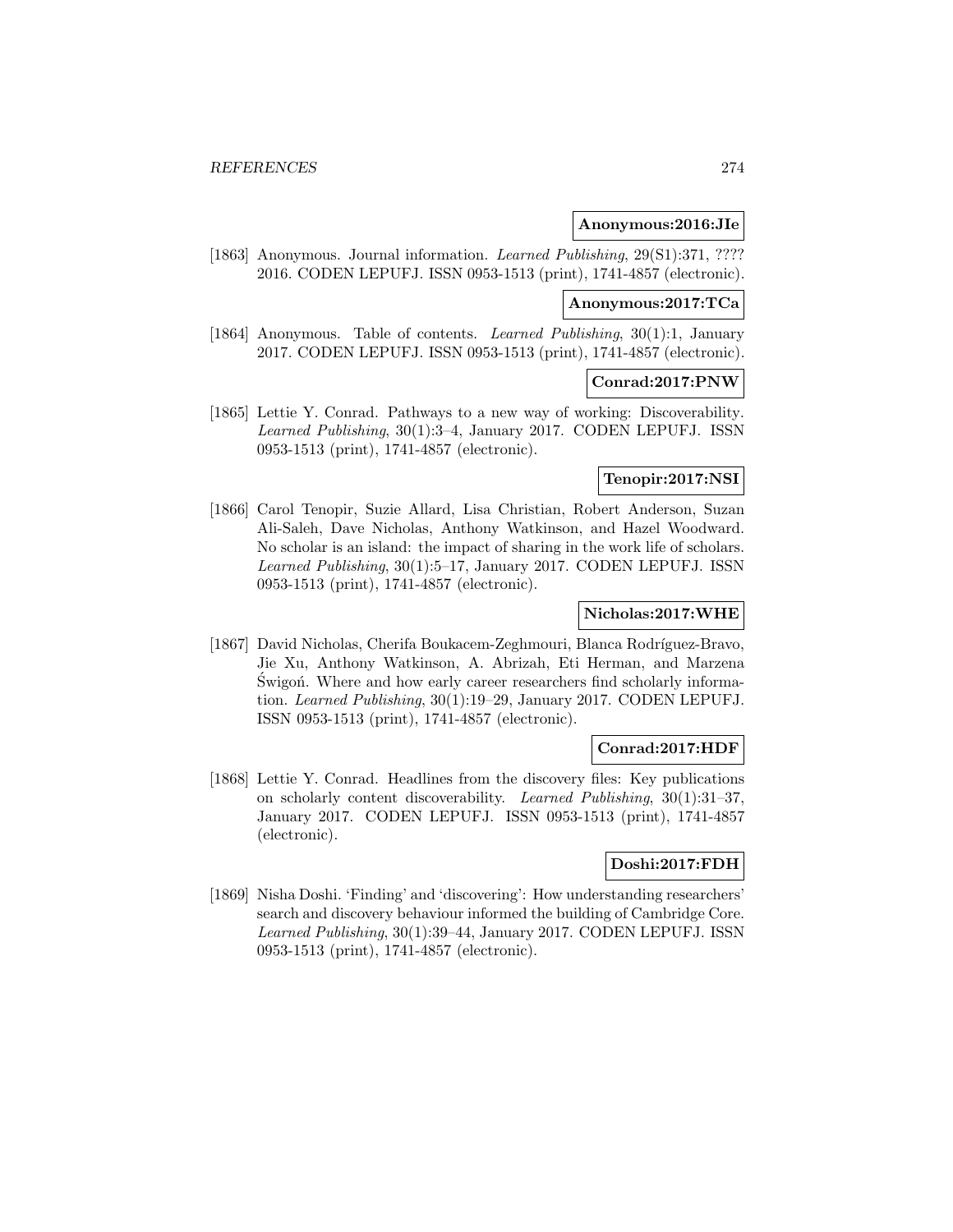## **Varnum:2017:BHO**

[1870] Kenneth J. Varnum. A brief history of the Open Discovery Initiative. Learned Publishing, 30(1):45–48, January 2017. CODEN LEPUFJ. ISSN 0953-1513 (print), 1741-4857 (electronic).

## **Wickes:2017:BDR**

[1871] Abigail Wickes. Building discovery relationships and expertise at Oxford University Press. Learned Publishing, 30(1):49–53, January 2017. CODEN LEPUFJ. ISSN 0953-1513 (print), 1741-4857 (electronic).

## **Fallas:2017:EBD**

[1872] Andrea Fallas and Suzanne Tatham. Evidence-based design for discoverability: a case study. Learned Publishing, 30(1):55–64, January 2017. CODEN LEPUFJ. ISSN 0953-1513 (print), 1741-4857 (electronic).

## **Hodgson:2017:CPG**

[1873] Alex Hodgson and Lucas Schlager. Closing the PDF gap: ReadCube's experiments in reader-focused design. Learned Publishing, 30(1):65–69, January 2017. CODEN LEPUFJ. ISSN 0953-1513 (print), 1741-4857 (electronic).

# **Zhu:2017:SPW**

[1874] Julie Zhu. Should publishers work with library discovery technologies and what can they do? Learned Publishing, 30(1):71–80, January 2017. CODEN LEPUFJ. ISSN 0953-1513 (print), 1741-4857 (electronic).

## **Dove:2017:FDW**

[1875] John G. Dove. Full discovery: What is the publisher's role? Learned Publishing, 30(1):81–86, January 2017. CODEN LEPUFJ. ISSN 0953- 1513 (print), 1741-4857 (electronic).

## **Akeroyd:2017:DST**

[1876] John Akeroyd. Discovery systems: Are they now the library? Learned Publishing, 30(1):87–89, January 2017. CODEN LEPUFJ. ISSN 0953- 1513 (print), 1741-4857 (electronic).

## **Sommer:2017:CIR**

[1877] David Sommer. Creating impact resonance through a culture of Holistic Discoverability. Learned Publishing, 30(1):91–95, January 2017. CODEN LEPUFJ. ISSN 0953-1513 (print), 1741-4857 (electronic).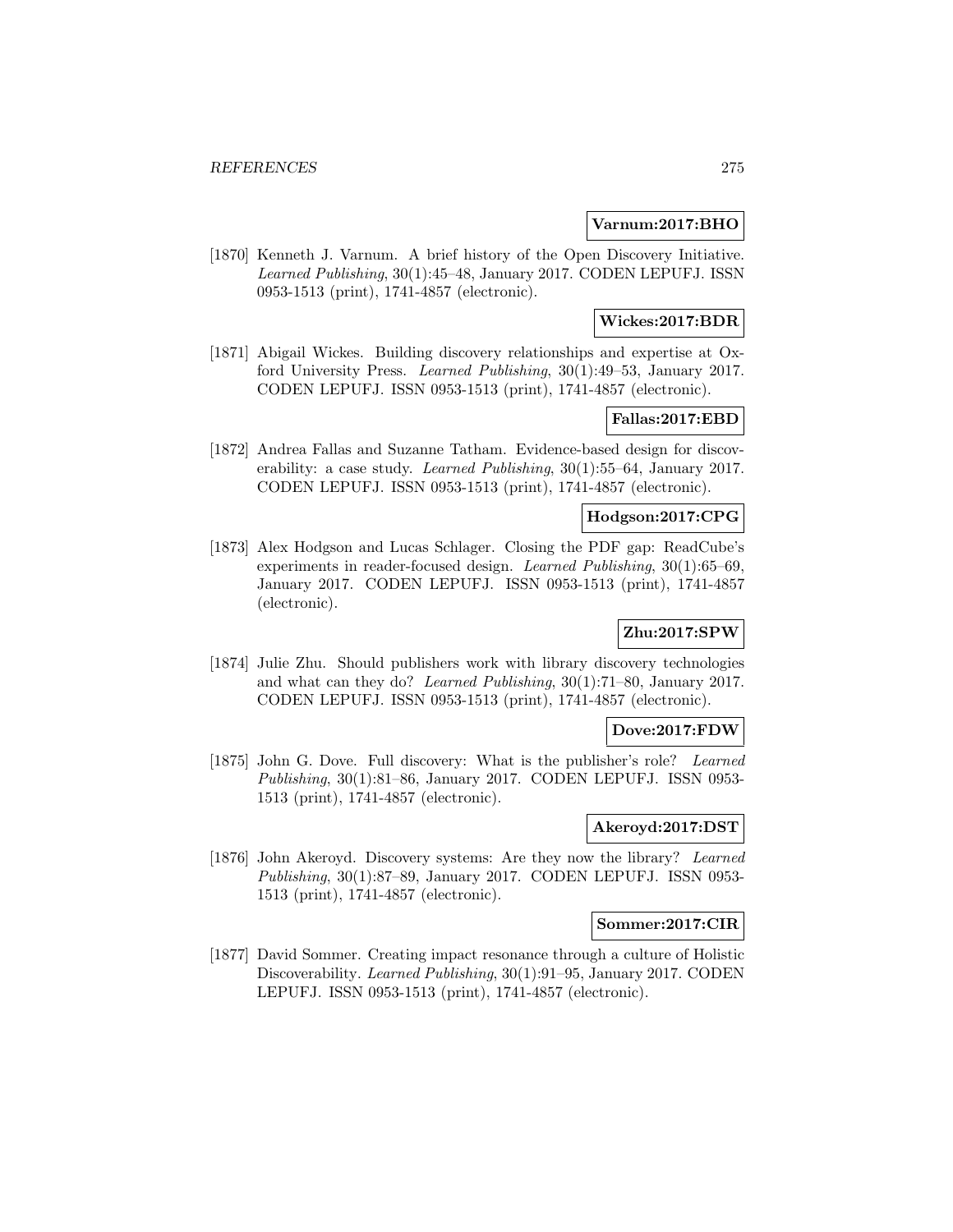## **Anonymous:2017:LPR**

[1878] Anonymous. Learned Publishing Reviewers. Learned Publishing, 30(1): 97, January 2017. CODEN LEPUFJ. ISSN 0953-1513 (print), 1741-4857 (electronic).

### **Anonymous:2017:JIa**

[1879] Anonymous. Journal information. Learned Publishing, 30(1):100, January 2017. CODEN LEPUFJ. ISSN 0953-1513 (print), 1741-4857 (electronic).

## **Anonymous:2017:TCb**

[1880] Anonymous. Table of contents. Learned Publishing, 30(2):101, April 2017. CODEN LEPUFJ. ISSN 0953-1513 (print), 1741-4857 (electronic).

## **Smart:2017:PJR**

[1881] Pippa Smart. Predatory journals and researcher needs. Learned Publishing, 30(2):103–105, April 2017. CODEN LEPUFJ. ISSN 0953-1513 (print), 1741-4857 (electronic).

## **Thelwall:2017:DMP**

[1882] Mike Thelwall. Does Mendeley provide evidence of the educational value of journal articles? Learned Publishing, 30(2):107–113, April 2017. CO-DEN LEPUFJ. ISSN 0953-1513 (print), 1741-4857 (electronic).

# **Liu:2017:CRN**

[1883] Weishu Liu. The changing role of non-English papers in scholarly communication: Evidence from Web of Science's three journal citation indexes. Learned Publishing, 30(2):115–123, April 2017. CODEN LEPUFJ. ISSN 0953-1513 (print), 1741-4857 (electronic).

## **Kienc:2017:APC**

[1884] Witold Kieńć. Authors from the periphery countries choose open access more often. Learned Publishing, 30(2):125–131, April 2017. CODEN LEPUFJ. ISSN 0953-1513 (print), 1741-4857 (electronic).

## **Ameen:2017:PQT**

[1885] Kanwal Ameen. Practices of quality and trustworthiness in scholarly communication: a case from Pakistan. Learned Publishing, 30(2):133– 142, April 2017. CODEN LEPUFJ. ISSN 0953-1513 (print), 1741-4857 (electronic).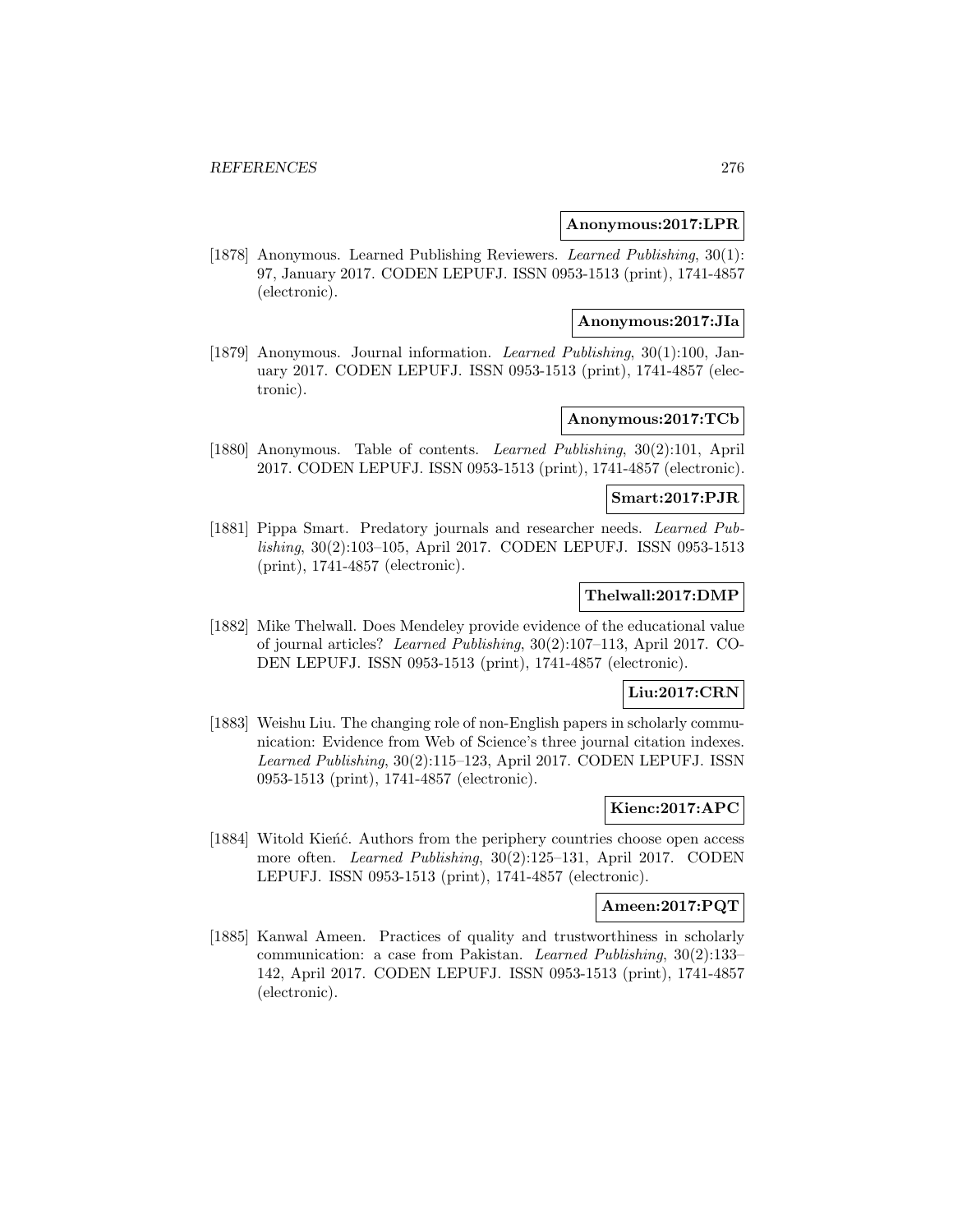### **Melero:2017:OSS**

[1886] Remedios Melero, Mikael Laakso, and Miguel Navas-Fernández. Openness of Spanish scholarly journals as measured by access and rights. Learned Publishing, 30(2):143–155, April 2017. CODEN LEPUFJ. ISSN 0953-1513 (print), 1741-4857 (electronic).

## **Nicholas:2017:ECRa**

[1887] David Nicholas, Anthony Watkinson, Cherifa Boukacem-Zeghmouri, Blanca Rodríguez-Bravo, Jie Xu, Abdullah Abrizah, Marzena Swigoń, and Eti Herman. Early career researchers: Scholarly behaviour and the prospect of change. Learned Publishing, 30(2):157–166, April 2017. CO-DEN LEPUFJ. ISSN 0953-1513 (print), 1741-4857 (electronic).

### **Hartley:2017:DDD**

[1888] James Hartley and Guillaume Cabanac. The delights, discomforts, and downright furies of the manuscript submission process. Learned Publishing, 30(2):167–172, April 2017. CODEN LEPUFJ. ISSN 0953-1513 (print), 1741-4857 (electronic).

## **Bjork:2017:GGB**

[1889] Bo-Christer Björk. Gold, green, and black open access. Learned Publishing, 30(2):173–175, April 2017. CODEN LEPUFJ. ISSN 0953-1513 (print), 1741-4857 (electronic).

#### **Watkinson:2017:JMT**

[1890] Anthony Watkinson. Jack Meadows (1934–2016): a tribute to a great information scientist. Learned Publishing, 30(2):177–178, April 2017. CODEN LEPUFJ. ISSN 0953-1513 (print), 1741-4857 (electronic).

#### **Anonymous:2017:JIb**

[1891] Anonymous. Journal information. Learned Publishing, 30(2):180, April 2017. CODEN LEPUFJ. ISSN 0953-1513 (print), 1741-4857 (electronic).

## **Anonymous:2017:TCc**

[1892] Anonymous. Table of contents. Learned Publishing, 30(3):181, July 2017. CODEN LEPUFJ. ISSN 0953-1513 (print), 1741-4857 (electronic).

#### **Smart:2017:DIA**

[1893] Pippa Smart and Lettie Conrad. Diversity, inclusivity, and accessibility. Learned Publishing, 30(3):183–184, July 2017. CODEN LEPUFJ. ISSN 0953-1513 (print), 1741-4857 (electronic).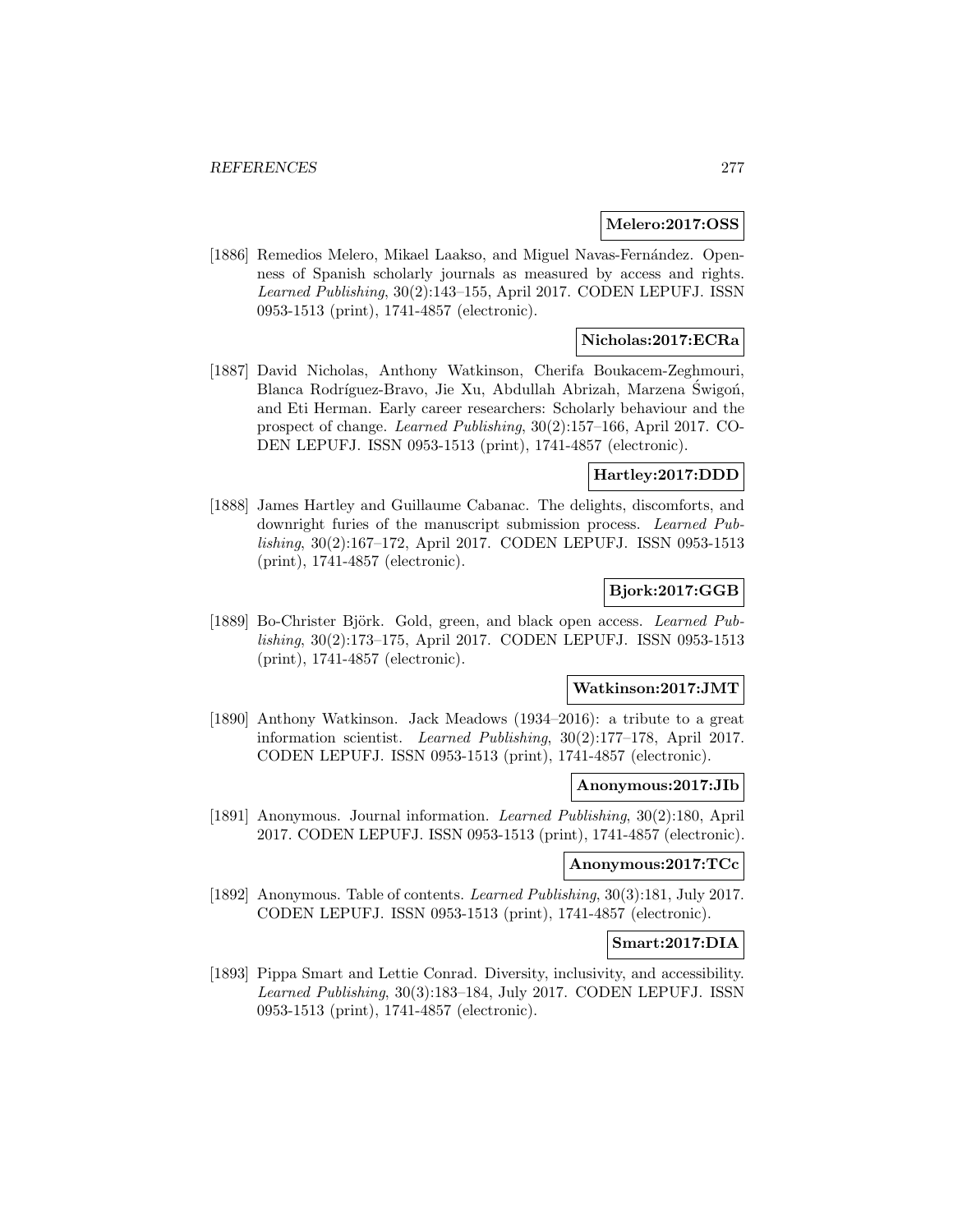### **Borrego:2017:IRV**

[1894] Angel Borrego. Institutional repositories versus ResearchGate: the depositing habits of Spanish researchers. Learned Publishing, 30(3):185– 192, July 2017. CODEN LEPUFJ. ISSN 0953-1513 (print), 1741-4857 (electronic).

## **Lin:2017:PAS**

[1895] Wen-Yau Cathy Lin. The performance of Asian S&T journals in international citation indicators. Learned Publishing, 30(3):193–204, July 2017. CODEN LEPUFJ. ISSN 0953-1513 (print), 1741-4857 (electronic).

## **Nicholas:2017:ECRb**

[1896] David Nicholas, Blanca Rodríguez-Bravo, Anthony Watkinson, Cherifa Boukacem-Zeghmouri, Eti Herman, Jie Xu, Abdullah Abrizah, and Marzena Świgoń. Early career researchers and their publishing and authorship practices. Learned Publishing, 30(3):205–217, July 2017. CO-DEN LEPUFJ. ISSN 0953-1513 (print), 1741-4857 (electronic).

## **Schmaling:2017:GDP**

[1897] Karen B. Schmaling and Arthur W. Blume. Gender differences in providing peer review to two behavioural science journals, 2006–2015. Learned Publishing, 30(3):221–225, July 2017. CODEN LEPUFJ. ISSN 0953-1513 (print), 1741-4857 (electronic).

## **Dambha-Miller:2017:APS**

[1898] Hajira Dambha-Miller and Roger Jones. An appealing prospect? A survey into the numbers, outcomes, and editorial policies for appeals of rejected biomedical manuscripts. Learned Publishing, 30(3):227–231, July 2017. CODEN LEPUFJ. ISSN 0953-1513 (print), 1741-4857 (electronic).

## **Nauman:2017:LCT**

[1899] Sarwat Nauman. Lack of critical thinking skills leading to research crisis in developing countries: a case of Pakistan. Learned Publishing, 30(3): 233–236, July 2017. CODEN LEPUFJ. ISSN 0953-1513 (print), 1741- 4857 (electronic).

## **Brown:2017:NAN**

[1900] David Brown. Are new approaches needed for developing long-term strategies for STEM information? Learned Publishing, 30(3):237–243, July 2017. CODEN LEPUFJ. ISSN 0953-1513 (print), 1741-4857 (electronic).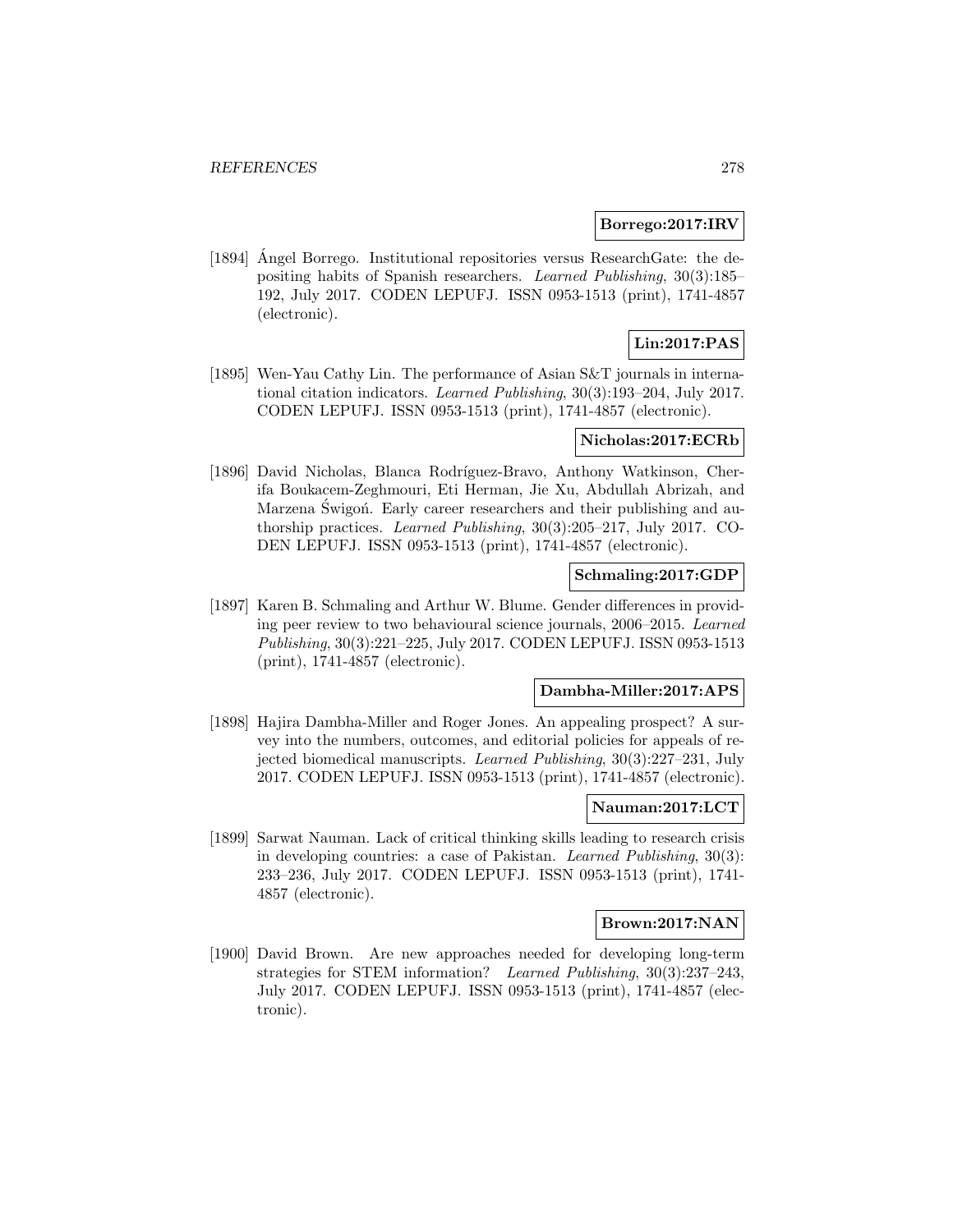## **Manley:2017:ISE**

[1901] Stewart Manley. Improve student-edited law journals: Eliminate the acceptance period. Learned Publishing, 30(3):245–250, July 2017. CODEN LEPUFJ. ISSN 0953-1513 (print), 1741-4857 (electronic).

### **Anonymous:2017:JIc**

[1902] Anonymous. Journal information. Learned Publishing, 30(3):252, July 2017. CODEN LEPUFJ. ISSN 0953-1513 (print), 1741-4857 (electronic).

#### **Anonymous:2017:TCd**

[1903] Anonymous. Table of contents. Learned Publishing, 30(4):253, October 2017. CODEN LEPUFJ. ISSN 0953-1513 (print), 1741-4857 (electronic).

#### **Smart:2017:RWR**

[1904] Pippa Smart. Readers — what readers? Learned Publishing, 30(4): 255–257, October 2017. CODEN LEPUFJ. ISSN 0953-1513 (print), 1741-4857 (electronic).

# **Joung:2017:SCO**

[1905] Kyoung Hee Joung and Jennifer Rowley. Scholarly communication and open access: Perspectives from Korea. Learned Publishing, 30(4):259– 267, October 2017. CODEN LEPUFJ. ISSN 0953-1513 (print), 1741- 4857 (electronic).

## **Rodriguez-Bravo:2017:PRE**

[1906] Blanca Rodríguez-Bravo, David Nicholas, Eti Herman, Chérifa Boukacem-Zeghmouri, Anthony Watkinson, Jie Xu, Abdullah Abrizah, and Marzena Świgoń. Peer review: the experience and views of early career researchers. Learned Publishing, 30(4):269–277, October 2017. CODEN LEPUFJ. ISSN 0953-1513 (print), 1741-4857 (electronic).

# **Anonymous:2017:AA**

[1907] Anonymous. ALPSP Awards 2017. Learned Publishing, 30(4):278–279, October 2017. CODEN LEPUFJ. ISSN 0953-1513 (print), 1741-4857 (electronic).

### **Forrester:2017:NWS**

[1908] Amy Forrester, Bo-Christer Björk, and Carol Tenopir. New web services that help authors choose journals. Learned Publishing, 30(4):281–287, October 2017. CODEN LEPUFJ. ISSN 0953-1513 (print), 1741-4857 (electronic).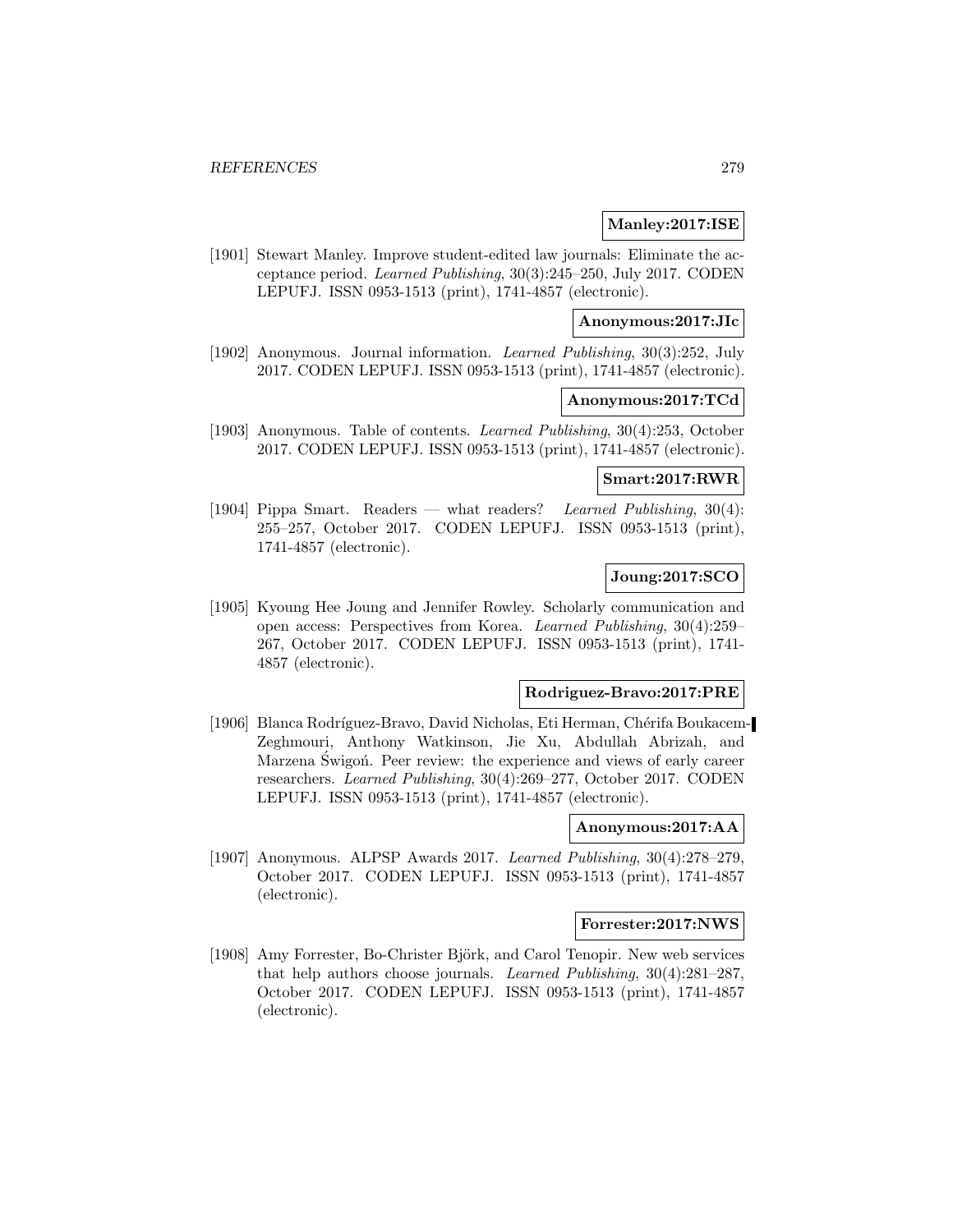#### **Wijewickrema:2017:JSC**

[1909] Manjula Wijewickrema and Vivien Petras. Journal selection criteria in an open access environment: a comparison between the medicine and social sciences. Learned Publishing, 30(4):289–300, October 2017. CODEN LEPUFJ. ISSN 0953-1513 (print), 1741-4857 (electronic).

## **Wakeling:2017:OAMa**

[1910] Simon Wakeling, Valérie Spezi, Jenny Fry, Claire Creaser, Stephen Pinfield, and Peter Willett. Open access megajournals: the publisher perspective (part 1: Motivations). Learned Publishing, 30(4):301–311, October 2017. CODEN LEPUFJ. ISSN 0953-1513 (print), 1741-4857 (electronic).

#### **Wakeling:2017:OAMb**

[1911] Simon Wakeling, Valérie Spezi, Claire Creaser, Jenny Fry, Stephen Pinfield, and Peter Willett. Open access megajournals: the publisher perspective (part 2: Operational realities). Learned Publishing, 30(4):313– 322, October 2017. CODEN LEPUFJ. ISSN 0953-1513 (print), 1741- 4857 (electronic).

## **Green:2017:WFP**

[1912] Toby Green. We've failed: Pirate black open access is trumping green and gold and we must change our approach. Learned Publishing, 30 (4):325–329, October 2017. CODEN LEPUFJ. ISSN 0953-1513 (print), 1741-4857 (electronic).

## **Jubb:2017:SCA**

[1913] Michael Jubb and Richard Fisher. The supply chain for academic books: Why is it so complex and how might we drive change? Learned Publishing, 30(4):331–335, October 2017. CODEN LEPUFJ. ISSN 0953-1513 (print), 1741-4857 (electronic).

### **Anonymous:2017:JId**

[1914] Anonymous. Journal information. Learned Publishing, 30(4):336, October 2017. CODEN LEPUFJ. ISSN 0953-1513 (print), 1741-4857 (electronic).

### **Anonymous:2018:TCa**

[1915] Anonymous. Table of contents. Learned Publishing, 31(1):1, January 2018. CODEN LEPUFJ. ISSN 0953-1513 (print), 1741-4857 (electronic).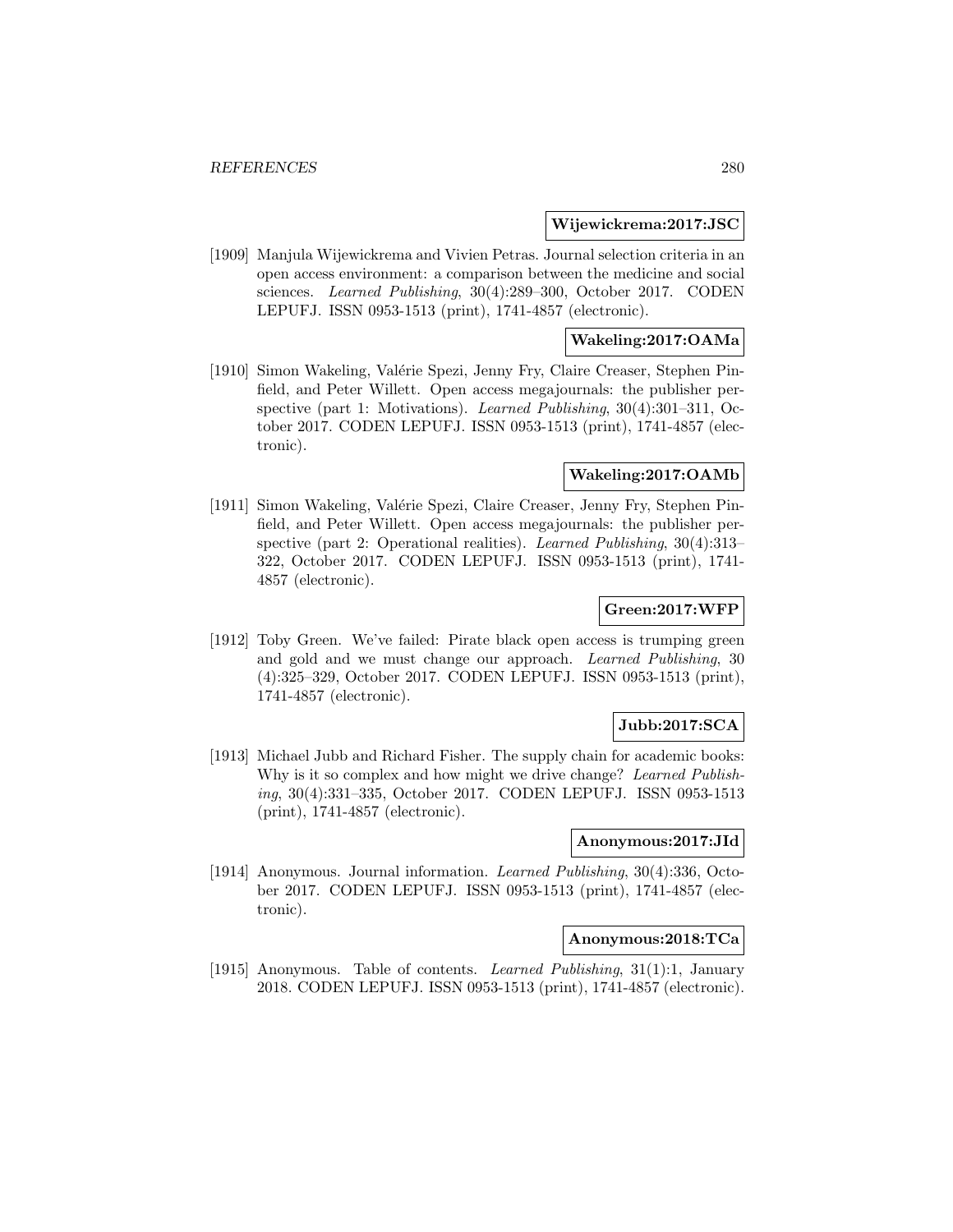## **Conrad:2018:MAM**

[1916] Lettie Y. Conrad and Bill Kasdorf. Making accessibility more accessible to publishers. Learned Publishing, 31(1):3–4, January 2018. CODEN LEPUFJ. ISSN 0953-1513 (print), 1741-4857 (electronic).

## **McNaught:2018:EBP**

[1917] Alistair McNaught, Ruth MacMullen, Sue Smith, and Vicky Dobson. Evaluating e-book platforms: Lessons from the e-book accessibility audit. Learned Publishing, 31(1):5–10, January 2018. CODEN LEPUFJ. ISSN 0953-1513 (print), 1741-4857 (electronic).

## **Kasdorf:2018:WAH**

[1918] Bill Kasdorf. Why accessibility is hard and how to make it easier: Lessons from publishers. Learned Publishing, 31(1):11–18, January 2018. CODEN LEPUFJ. ISSN 0953-1513 (print), 1741-4857 (electronic).

### **Trimble:2018:AJB**

[1919] Lauren Trimble. Accessibility at JSTOR: From box-checking to a more inclusive and sustainable future. Learned Publishing, 31(1):21–24, January 2018. CODEN LEPUFJ. ISSN 0953-1513 (print), 1741-4857 (electronic).

## **Turner:2018:BGL**

[1920] Brad Turner. Benetech global literacy services: Working towards a 'born accessible' world. Learned Publishing, 31(1):25–29, January 2018. CO-DEN LEPUFJ. ISSN 0953-1513 (print), 1741-4857 (electronic).

## **House:2018:TUA**

[1921] Emma House, Richard Orme, and Mark Bide. Towards universal accessibility: The UK policy landscape and supporting technology. Learned Publishing, 31(1):31–34, January 2018. CODEN LEPUFJ. ISSN 0953- 1513 (print), 1741-4857 (electronic).

## **Bowes:2018:OCA**

[1922] Frederick Bowes III. An overview of content accessibility issues experienced by educational publishers. Learned Publishing, 31(1):35–38, January 2018. CODEN LEPUFJ. ISSN 0953-1513 (print), 1741-4857 (electronic).

# **Axelrod:2018:MMA**

[1923] Jamie Axelrod. Making materials accessible to students in higher education institutes: Institutional obligations, methods of compliance, and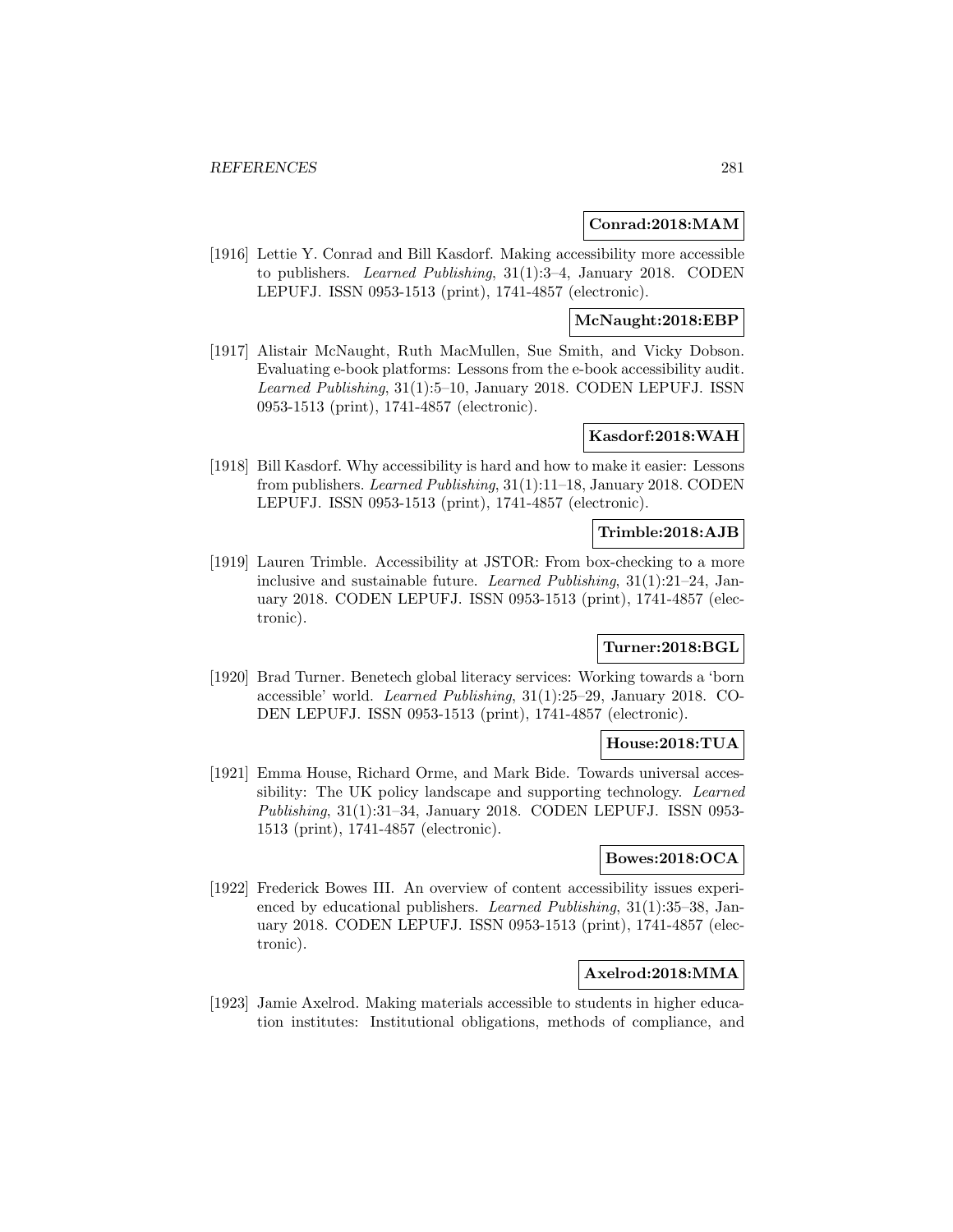recommendations for future action. Learned Publishing, 31(1):39–44, January 2018. CODEN LEPUFJ. ISSN 0953-1513 (print), 1741-4857 (electronic).

## **Rothberg:2018:PAS**

[1924] Madeleine Rothberg. Publishing with accessibility standards from the inside out. Learned Publishing, 31(1):45–47, January 2018. CODEN LEPUFJ. ISSN 0953-1513 (print), 1741-4857 (electronic).

## **Iglesias:2018:BMF**

[1925] Violaine Iglesias. Beyond the mandates: the far-reaching benefits of multimedia accessibility. Learned Publishing, 31(1):49–54, January 2018. CODEN LEPUFJ. ISSN 0953-1513 (print), 1741-4857 (electronic).

## **Burges:2018:CDI**

[1926] Jo Burges. CAL Download — an innovative approach to making books more accessible. Learned Publishing, 31(1):57–62, January 2018. CODEN LEPUFJ. ISSN 0953-1513 (print), 1741-4857 (electronic).

## **Manis:2018:SFB**

[1927] Caroline Manis and Huw Alexander. The secrets of failing better: Accessible publishing at SAGE. A case study. Learned Publishing, 31(1): 63–68, January 2018. CODEN LEPUFJ. ISSN 0953-1513 (print), 1741- 4857 (electronic).

## **Gies:2018:SAJ**

[1928] Ted Gies. The ScienceDirect accessibility journey: a case study. Learned Publishing, 31(1):69–76, January 2018. CODEN LEPUFJ. ISSN 0953- 1513 (print), 1741-4857 (electronic).

## **Abbott:2018:HPH**

[1929] George Abbott. How publishing has helped and hindered me: Experiences and advice from a blind reader and publisher. Learned Publishing, 31(1):79–82, January 2018. CODEN LEPUFJ. ISSN 0953-1513 (print), 1741-4857 (electronic).

### **Kerscher:2018:DYB**

[1930] George Kerscher. Do you have a broken link in your accessibility chain? Learned Publishing, 31(1):83–85, January 2018. CODEN LEPUFJ. ISSN 0953-1513 (print), 1741-4857 (electronic).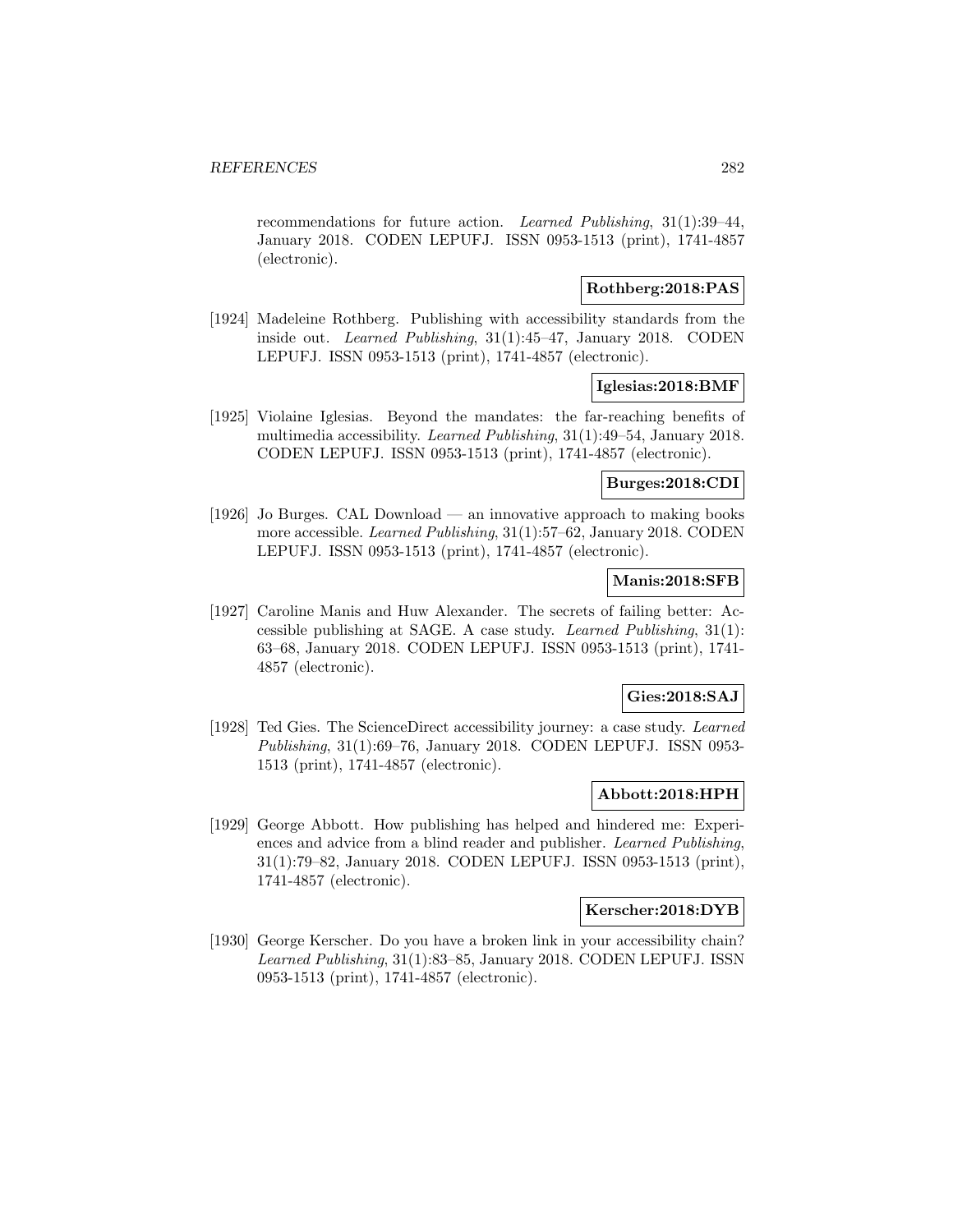### **Anonymous:2018:TOR**

[1931] Anonymous. Thanking our reviewers. Learned Publishing, 31(1):87, January 2018. CODEN LEPUFJ. ISSN 0953-1513 (print), 1741-4857 (electronic).

#### **Anonymous:2018:JIa**

[1932] Anonymous. Journal information. Learned Publishing, 31(1):88, January 2018. CODEN LEPUFJ. ISSN 0953-1513 (print), 1741-4857 (electronic).

### **Anonymous:2018:TCb**

[1933] Anonymous. Table of contents. Learned Publishing, 31(2):89, April 2018. CODEN LEPUFJ. ISSN 0953-1513 (print), 1741-4857 (electronic).

### **Smart:2018:QAA**

[1934] Pippa Smart. Question all assumptions: Learned Publishing at 30. Learned Publishing, 31(2):91–94, April 2018. CODEN LEPUFJ. ISSN 0953-1513 (print), 1741-4857 (electronic).

# **Zhang:2018:MSR**

[1935] Yun Zhang, Weina Hua, and Shunbo Yuan. Mapping the scientific research on open data: a bibliometric review. Learned Publishing, 31(2): 95–106, April 2018. CODEN LEPUFJ. ISSN 0953-1513 (print), 1741- 4857 (electronic).

## **Liu:2018:OAP**

[1936] Weishu Liu and Yanchao Li. Open access publications in sciences and social sciences: a comparative analysis. Learned Publishing, 31(2):107-119, April 2018. CODEN LEPUFJ. ISSN 0953-1513 (print), 1741-4857 (electronic).

## **Soheili:2018:EIB**

[1937] Faramarz Soheili, Ali Akbar Khasseh, Afshin Mousavi Chelak, and Mohammad Tavakolizadeh-Ravari. An evaluation of information behaviour studies through the Scholarly Capital Model. Learned Publishing, 31 (2):121–129, April 2018. CODEN LEPUFJ. ISSN 0953-1513 (print), 1741-4857 (electronic).

## **Nash:2018:CFL**

[1938] Joshua R. Nash, Rafael J. Araújo, and Geoffrey S. Shideler. Contributing factors to long-term citation count in marine and freshwater biology articles. Learned Publishing, 31(2):131–139, April 2018. CODEN LEPUFJ. ISSN 0953-1513 (print), 1741-4857 (electronic).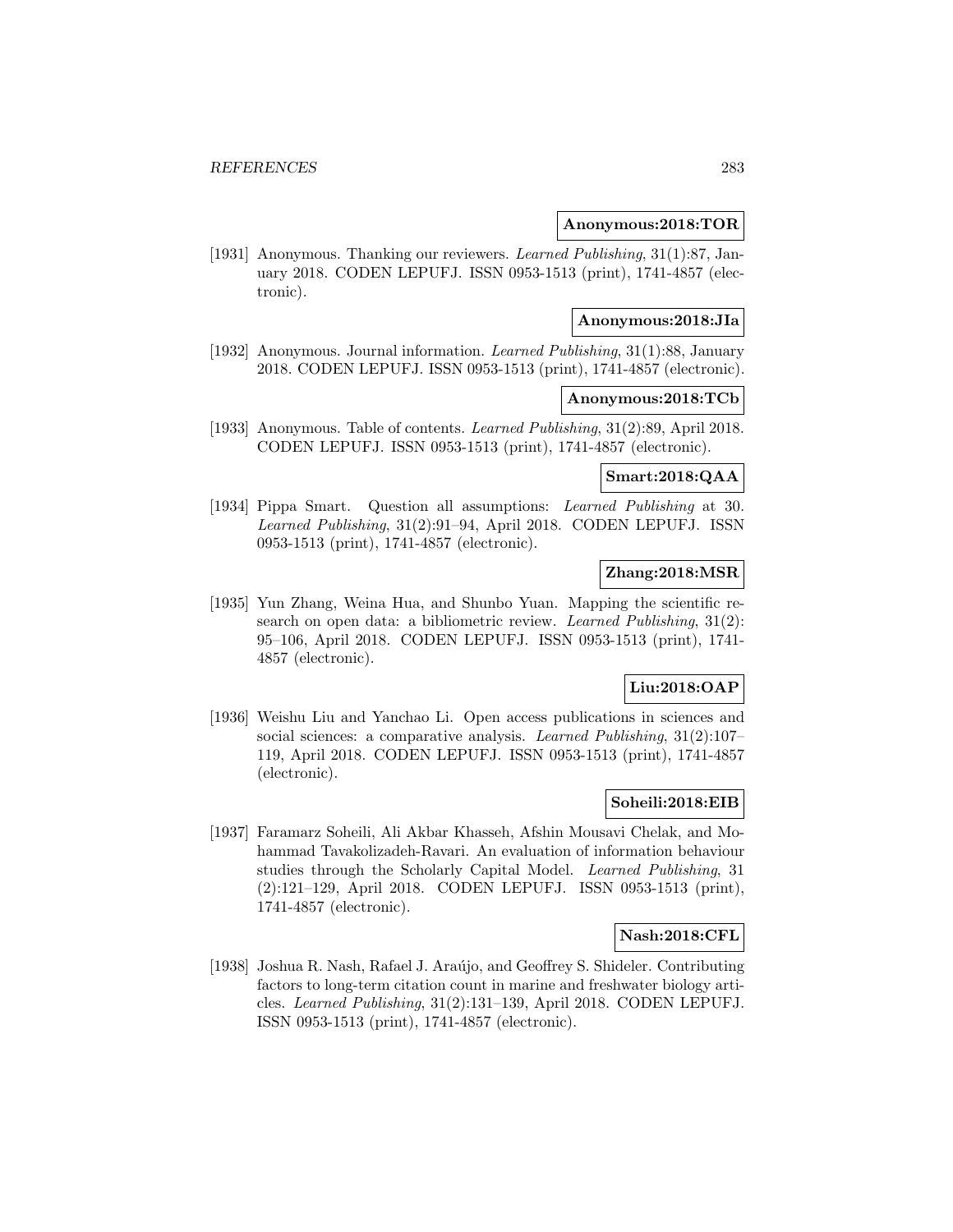## **Kurt:2018:WDA**

[1939] Serhat Kurt. Why do authors publish in predatory journals? Learned Publishing, 31(2):141–147, April 2018. CODEN LEPUFJ. ISSN 0953- 1513 (print), 1741-4857 (electronic).

# **Wang:2018:DOI**

[1940] Weilang Wang, Lvxiang Deng, Bin You, Ping Zhang, and Yifeng Chen. Digital object identifier and its use in core Chinese academic journals: a Chinese perspective. Learned Publishing, 31(2):149–154, April 2018. CODEN LEPUFJ. ISSN 0953-1513 (print), 1741-4857 (electronic).

## **Upshall:2018:CHI**

[1941] Michael Upshall. Combining human input with machine learning: a case study. Learned Publishing, 31(2):157–160, April 2018. CODEN LEPUFJ. ISSN 0953-1513 (print), 1741-4857 (electronic).

### **Dodds:2018:FAP**

[1942] Francis Dodds. The future of academic publishing: Revolution or evolution? Learned Publishing, 31(2):163–168, April 2018. CODEN LEPUFJ. ISSN 0953-1513 (print), 1741-4857 (electronic).

## **Hartley:2018:SOC**

[1943] James Hartley. Some observations on the current state of book reviewing in the social sciences. Learned Publishing, 31(2):169–171, April 2018. CODEN LEPUFJ. ISSN 0953-1513 (print), 1741-4857 (electronic).

## **Wilcock:2018:PED**

[1944] Jacob Wilcock. Putting an end to download-and-go: the website's role in a content marketing ecosystem. Learned Publishing, 31(2):173–179, April 2018. CODEN LEPUFJ. ISSN 0953-1513 (print), 1741-4857 (electronic).

## **Eriksson:2018:TST**

[1945] Stefan Eriksson and Gert Helgesson. Time to stop talking about 'predatory journals'. Learned Publishing, 31(2):181–183, April 2018. CODEN LEPUFJ. ISSN 0953-1513 (print), 1741-4857 (electronic).

## **Anonymous:2018:JIb**

[1946] Anonymous. Journal information. Learned Publishing, 31(2):184, April 2018. CODEN LEPUFJ. ISSN 0953-1513 (print), 1741-4857 (electronic).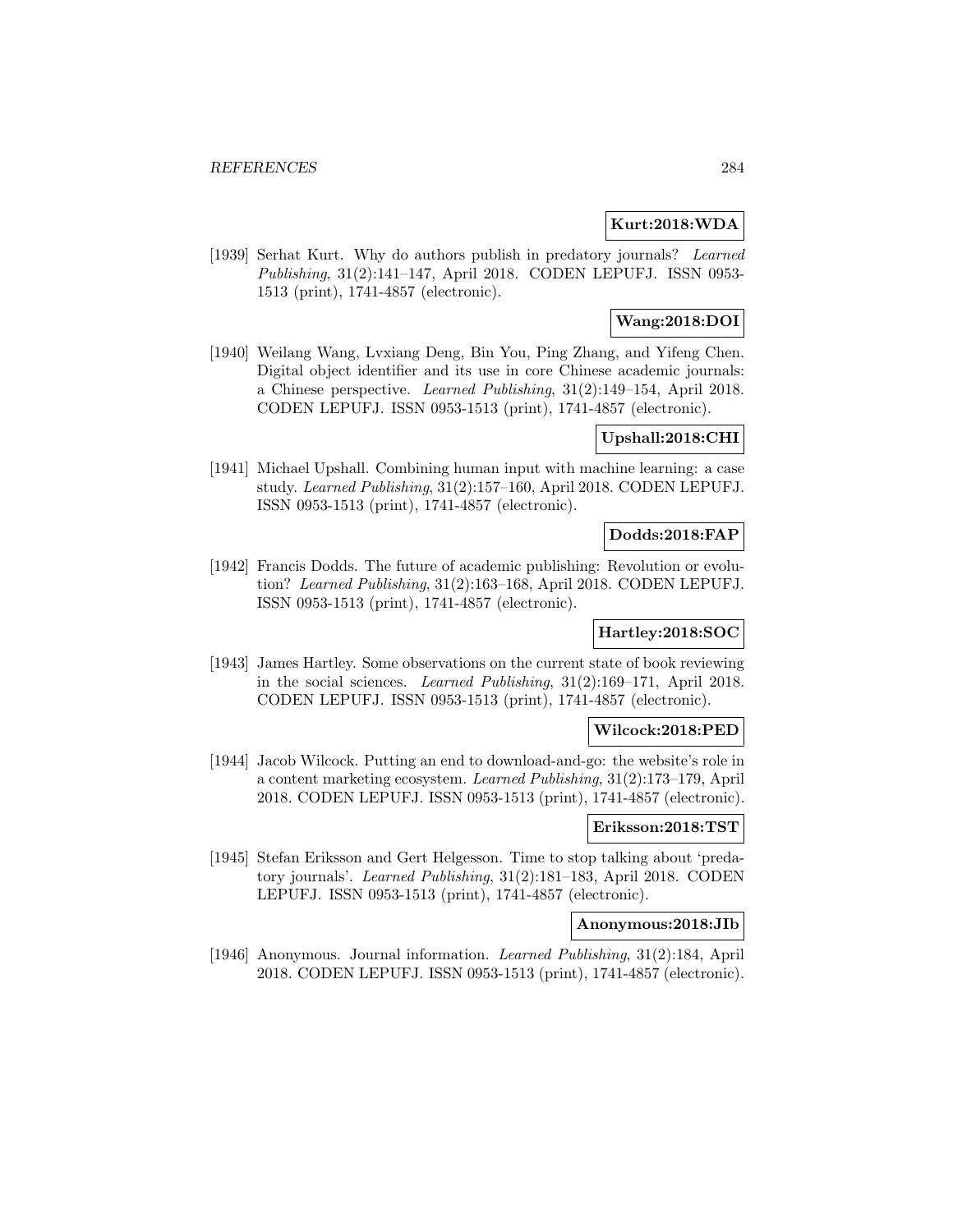### **Anonymous:2018:TCc**

[1947] Anonymous. Table of contents. Learned Publishing, 31(3):185, July 2018. CODEN LEPUFJ. ISSN 0953-1513 (print), 1741-4857 (electronic).

### **Smart:2018:CCQ**

[1948] Pippa Smart. Collection, curation, and quality: the editor's responsibility. Learned Publishing, 31(3):186–188, July 2018. CODEN LEPUFJ. ISSN 0953-1513 (print), 1741-4857 (electronic).

## **Gaston:2018:WIR**

[1949] Thomas Gaston and Pippa Smart. What influences the regional diversity of reviewers: a study of medical and agricultural/biological sciences journals. Learned Publishing, 31(3):189–197, July 2018. CODEN LEPUFJ. ISSN 0953-1513 (print), 1741-4857 (electronic).

### **Somoza-Fernandez:2018:JCE**

[1950] Marta Somoza-Fernández, Josep-Manuel Rodríguez-Gairín, and Cristóbal Urbano. Journal coverage of the Emerging Sources Citation Index. Learned Publishing, 31(3):199–204, July 2018. CODEN LEPUFJ. ISSN 0953-1513 (print), 1741-4857 (electronic).

## **Wang:2018:GQC**

[1951] Yuandi Wang, Yu Chen, Meijun Liu, and Ruifeng Hu. Growth and quality of Chinese journals from 1949 to 2013. Learned Publishing, 31 (3):205–214, July 2018. CODEN LEPUFJ. ISSN 0953-1513 (print), 1741-4857 (electronic).

## **Liang:2018:SAS**

[1952] Yan Liang. Should authors suggest reviewers? A comparative study of the performance of author-suggested and editor-selected reviewers at a biological journal. Learned Publishing, 31(3):216–221, July 2018. CO-DEN LEPUFJ. ISSN 0953-1513 (print), 1741-4857 (electronic).

#### **Shehata:2018:WAS**

[1953] Ahmed Maher Khafaga Shehata and Mohammed Fathy Mahmoud Elgllab. Where Arab social science and humanities scholars choose to publish: Falling in the predatory journals trap. Learned Publishing, 31(3): 222–229, July 2018. CODEN LEPUFJ. ISSN 0953-1513 (print), 1741- 4857 (electronic).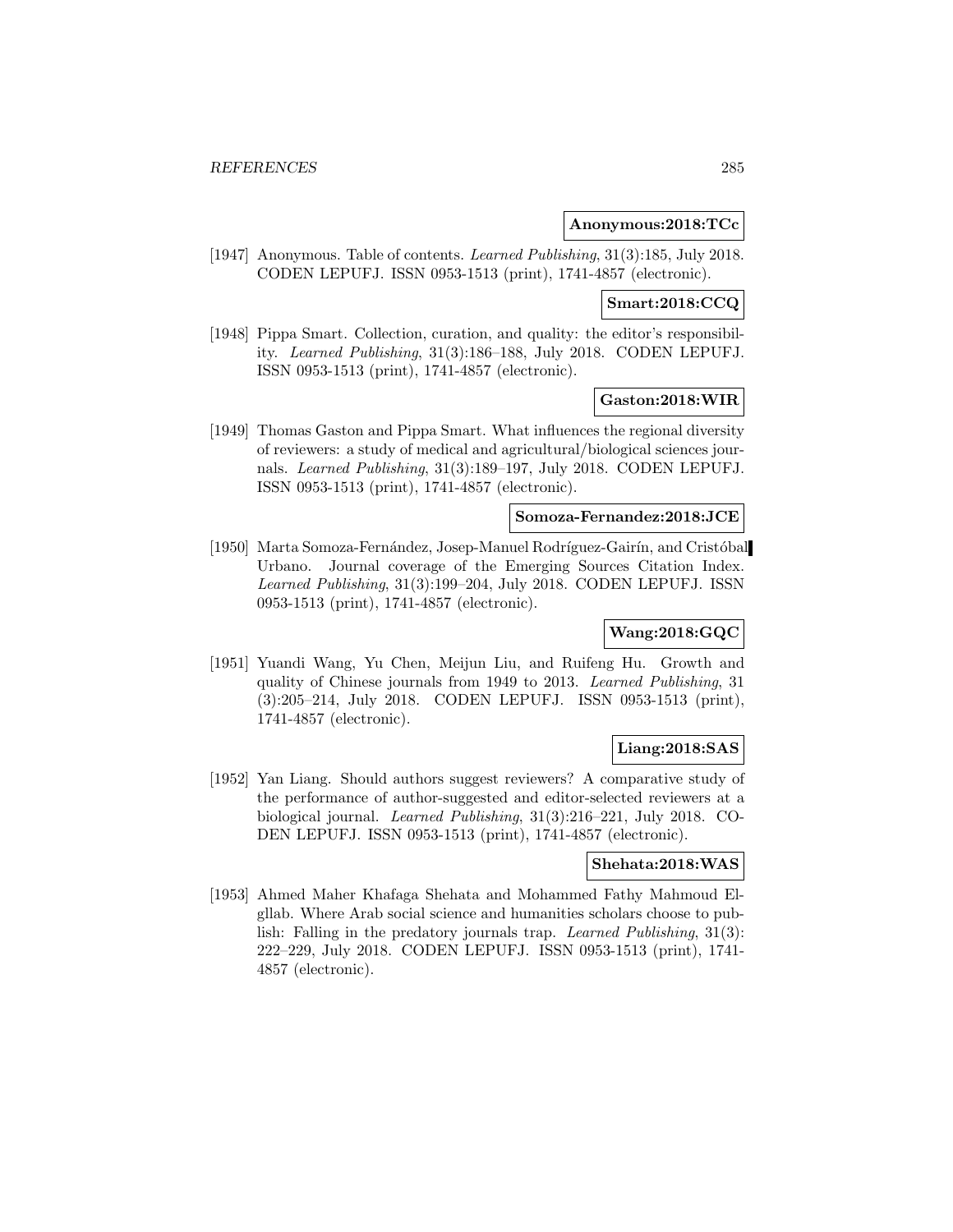#### **Sondervan:2018:SOA**

[1954] Jeroen Sondervan and Fleur Stigter. Sustainable open access for scholarly journals in 6 years — the incubator model at Utrecht University Library Open Access Journals. Learned Publishing, 31(3):230–234, July 2018. CODEN LEPUFJ. ISSN 0953-1513 (print), 1741-4857 (electronic).

# **Dunford:2018:KIA**

[1955] Robin Dunford and Bruce Rosenblum. Keeping it authentic: Reconciling ORCID iDs gathered at submission with the author manuscript. Learned Publishing, 31(3):236–240, July 2018. CODEN LEPUFJ. ISSN 0953-1513 (print), 1741-4857 (electronic).

#### **Bisaccio:2018:CJW**

[1956] Michael Bisaccio. Cabells' Journal Whitelist and Blacklist: Intelligent data for informed journal evaluations. Learned Publishing, 31(3):243– 248, July 2018. CODEN LEPUFJ. ISSN 0953-1513 (print), 1741-4857 (electronic).

# **Nicholas:2018:WPC**

[1957] David Nicholas, Anthony Watkinson, Abdullah Abrizah, Cherifa Boukacem-Zeghmouri, Jie Xu, Blanca Rodríguez-Bravo, Marzena Swigon, and Eti Herman. What publishers can take away from the latest early career researcher research. Learned Publishing, 31(3):249– 253, July 2018. CODEN LEPUFJ. ISSN 0953-1513 (print), 1741-4857 (electronic).

## **Rhoods:2018:FGR**

[1958] Samira Rhoods and Anca Babor. The future of global research: a case study on the use of scenario planning in the publishing industry. Learned Publishing, 31(3):254–260, July 2018. CODEN LEPUFJ. ISSN 0953-1513 (print), 1741-4857 (electronic).

## **Liu:2018:EPH**

[1959] Weishu Liu, Fang Liu, Chao Zuo, and Junwen Zhu. The effect of publishing a highly cited paper on a journal's impact factor: a case study of the Review of Particle Physics. Learned Publishing, 31(3):261–266, July 2018. CODEN LEPUFJ. ISSN 0953-1513 (print), 1741-4857 (electronic).

## **Helgesson:2018:RIR**

[1960] Gert Helgesson and Stefan Eriksson. Revise the ICMJE Recommendations regarding authorship responsibility! Learned Publishing, 31(3):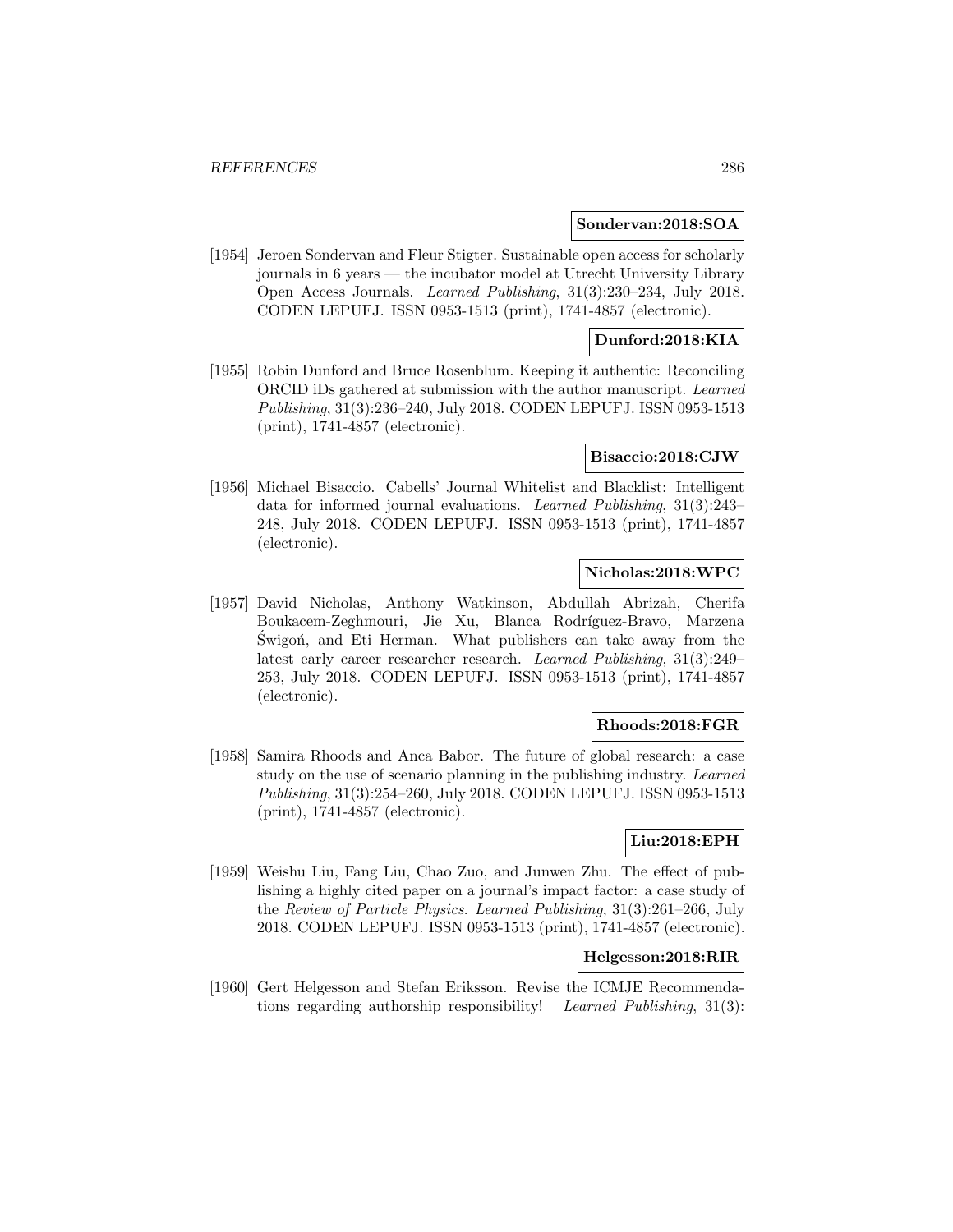267–269, July 2018. CODEN LEPUFJ. ISSN 0953-1513 (print), 1741- 4857 (electronic).

## **Dodds:2018:CCL**

[1961] Francis Dodds. The changing copyright landscape in academic publishing. Learned Publishing, 31(3):270–275, July 2018. CODEN LEPUFJ. ISSN 0953-1513 (print), 1741-4857 (electronic).

## **Anonymous:2018:JIc**

[1962] Anonymous. Journal information. Learned Publishing, 31(3):276, July 2018. CODEN LEPUFJ. ISSN 0953-1513 (print), 1741-4857 (electronic).

### **Anonymous:2018:TCd**

[1963] Anonymous. Table of contents. Learned Publishing, 31(4):329, October 2018. CODEN LEPUFJ. ISSN 0953-1513 (print), 1741-4857 (electronic).

#### **Smart:2018:ST**

[1964] Pippa Smart. A sting in the tail? Learned Publishing, 31(4):331–333, October 2018. CODEN LEPUFJ. ISSN 0953-1513 (print), 1741-4857 (electronic).

## **Montgomery:2018:GBD**

[1965] Lucy Montgomery, Cameron Neylon, Alkim Ozaygen, and Tama Leaver. Getting the best out of data for open access monograph presses: a case study of UCL Press. Learned Publishing, 31(4):335–344, October 2018. CODEN LEPUFJ. ISSN 0953-1513 (print), 1741-4857 (electronic).

### **Boukacem-Zeghmouri:2018:FPA**

[1966] Chérifa Boukacem-Zeghmouri, Hans Dillaerts, Thierry Lafouge, Pascal Bador, and Aude Sauer-Avargues. French publishing attitudes in the open access era: the case of mathematics, biology, and computer science. Learned Publishing, 31(4):345–354, October 2018. CODEN LEPUFJ. ISSN 0953-1513 (print), 1741-4857 (electronic).

### **Maniati:2018:SPE**

[1967] Mahmood Maniati and Alireza Jalilifar. Strategies for publishing in English journals: a study of the perceptions of Iranian scholars. Learned Publishing, 31(4):355–365, October 2018. CODEN LEPUFJ. ISSN 0953- 1513 (print), 1741-4857 (electronic).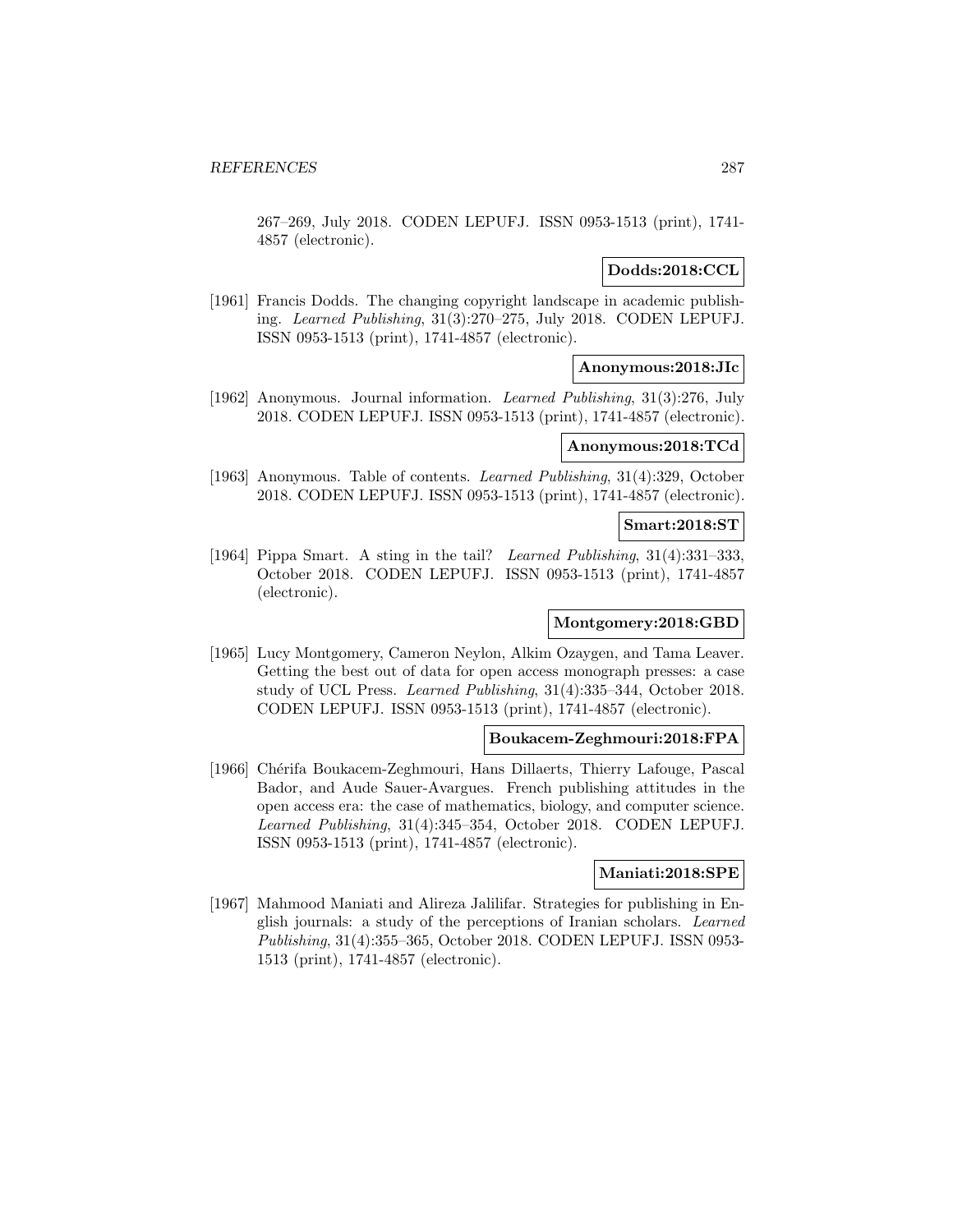## **Anonymous:2018:AA**

[1968] Anonymous. ALPSP Awards 2018. Learned Publishing, 31(4):366–367, October 2018. CODEN LEPUFJ. ISSN 0953-1513 (print), 1741-4857 (electronic).

# **Vrana:2018:ECS**

[1969] Radovan Vrana. Editorial challenges in a small scientific community: Study of Croatian editors. Learned Publishing, 31(4):369–374, October 2018. CODEN LEPUFJ. ISSN 0953-1513 (print), 1741-4857 (electronic).

## **Scott:2018:CDA**

[1970] James R. Scott, Mark Gibson, and Rebecca S. Benner. Contemporary drug advertising in leading US medical journals. Learned Publishing, 31 (4):375–380, October 2018. CODEN LEPUFJ. ISSN 0953-1513 (print), 1741-4857 (electronic).

## **Merga:2018:ECE**

[1971] Margaret K. Merga, Shannon Mason, and Julia Morris. Early career experiences of navigating journal article publication: Lessons learned using an autoethnographic approach. Learned Publishing, 31(4):381–389, October 2018. CODEN LEPUFJ. ISSN 0953-1513 (print), 1741-4857 (electronic).

# **Nganji:2018:AAP**

[1972] Julius T. Nganji. An assessment of the accessibility of PDF versions of selected journal articles published in a WCAG 2.0 era (2014–2018). Learned Publishing, 31(4):391–401, October 2018. CODEN LEPUFJ. ISSN 0953-1513 (print), 1741-4857 (electronic).

## **Xia:2018:AJI**

[1973] Jingfeng Xia and Megan P. Smith. Alternative journal impact factors in open access publishing. Learned Publishing, 31(4):403–411, October 2018. CODEN LEPUFJ. ISSN 0953-1513 (print), 1741-4857 (electronic).

## **Lamanna:2018:MRI**

[1974] Camillo Lamanna and Stevan Bruijns. Measuring regional impact: the case for bigger data. Learned Publishing, 31(4):413–416, October 2018. CODEN LEPUFJ. ISSN 0953-1513 (print), 1741-4857 (electronic).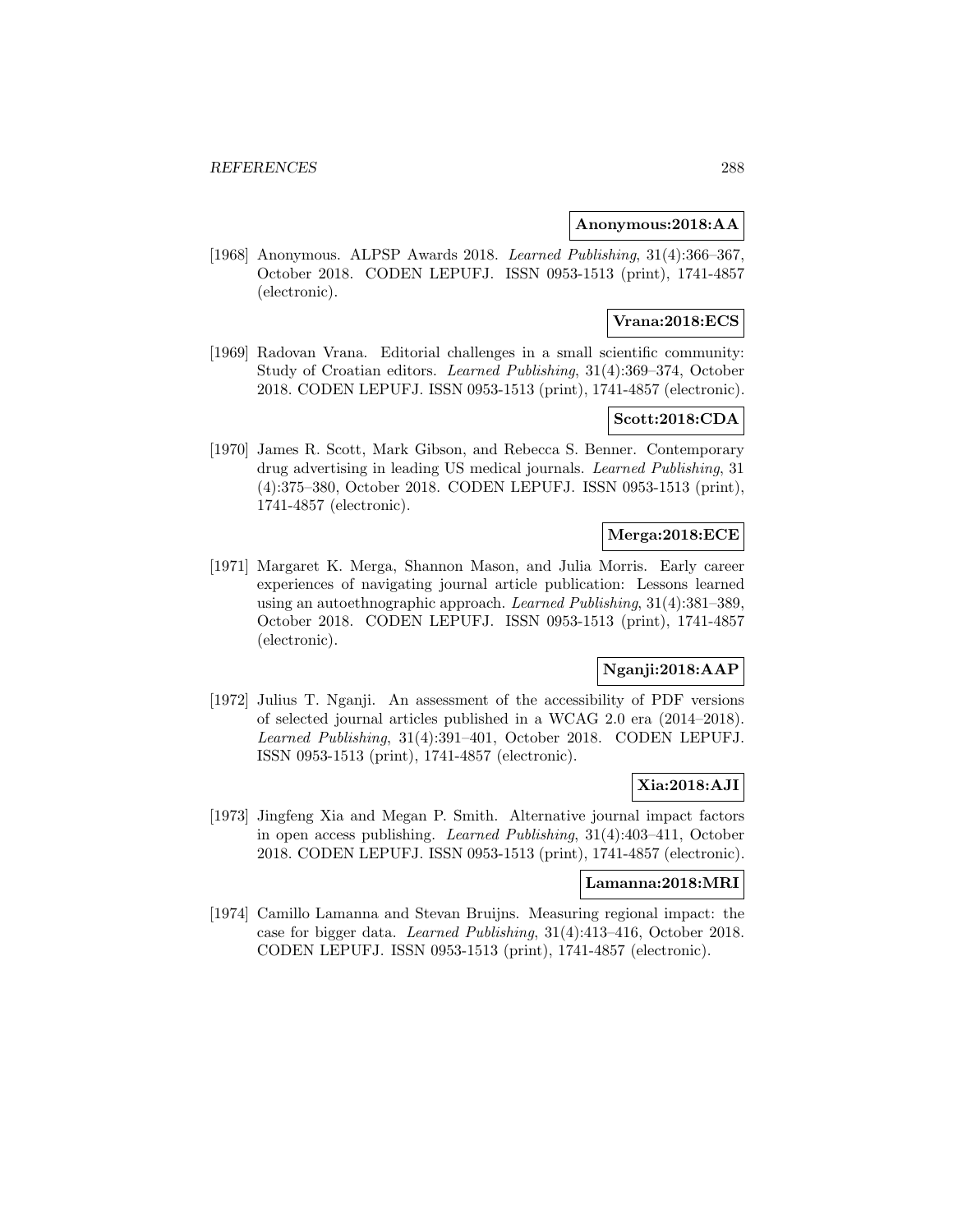### **Kessler:2018:WPC**

[1975] Rachel Kessler. Whitepaper: Practical challenges for researchers in data sharing: Review. Learned Publishing, 31(4):417–419, October 2018. CO-DEN LEPUFJ. ISSN 0953-1513 (print), 1741-4857 (electronic).

# **Hill:2018:BRR**

[1976] Tom Hill. *Blockchain for research*: Review. *Learned Publishing*, 31(4): 421–422, October 2018. CODEN LEPUFJ. ISSN 0953-1513 (print), 1741-4857 (electronic). Refers to an article by Joris van Rossum in Digital Science (doi:10.6084/m9.figshare.5607778.v1).

### **Anonymous:2018:JId**

[1977] Anonymous. Journal information. *Learned Publishing*, 31(4):424, October 2018. CODEN LEPUFJ. ISSN 0953-1513 (print), 1741-4857 (electronic).

## **Anonymous:2018:TCe**

[1978] Anonymous. Table of contents. Learned Publishing, 31(S1):277, September 2018. CODEN LEPUFJ. ISSN 0953-1513 (print), 1741-4857 (electronic).

## **Cond:2018:FFA**

[1979] Anthony Cond and Lara Speicher. 'Feisty and febrile academic publishing': The University Press Redux II. Learned Publishing, 31(S1):278–279, September 2018. CODEN LEPUFJ. ISSN 0953-1513 (print), 1741-4857 (electronic).

## **Watkinson:2018:AEE**

[1980] Charles Watkinson. The academic eBook ecosystem reinvigorated: a perspective from the USA. Learned Publishing, 31(S1):280–287, September 2018. CODEN LEPUFJ. ISSN 0953-1513 (print), 1741-4857 (electronic).

## **Luescher:2018:AUP**

[1981] Thierry M. Luescher and François van Schalkwyk. African university presses and the institutional logic of the knowledge commons. Learned Publishing, 31(S1):288–298, September 2018. CODEN LEPUFJ. ISSN 0953-1513 (print), 1741-4857 (electronic).

## **Mounier:2018:PFB**

[1982] Pierre Mounier. 'Publication favela' or bibliodiversity? Open access publishing viewed from a European perspective. Learned Publishing,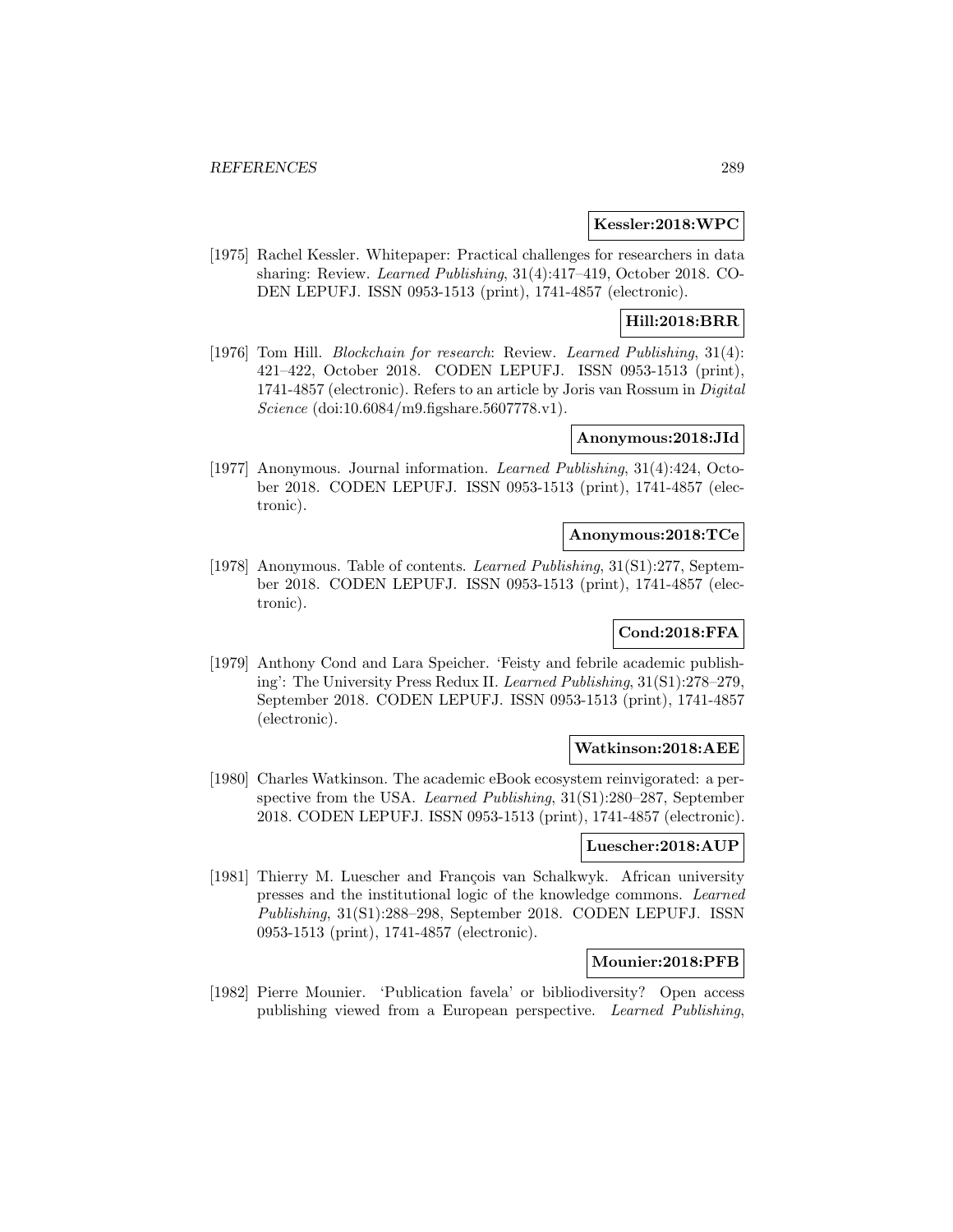31(S1):299–305, September 2018. CODEN LEPUFJ. ISSN 0953-1513 (print), 1741-4857 (electronic).

## **Brand:2018:ECP**

[1983] Amy Brand. Embracing change: The MIT Press and the future of university-based publishing. Learned Publishing, 31(S1):306–310, September 2018. CODEN LEPUFJ. ISSN 0953-1513 (print), 1741-4857 (electronic).

## **Bayer:2018:LST**

[1984] Lisa Bayer. Let's stay together: a survey of relationships between American university presses and their host institutions. Learned Publishing, 31(S1):311–314, September 2018. CODEN LEPUFJ. ISSN 0953-1513 (print), 1741-4857 (electronic).

## **Wright:2018:EUP**

[1985] Timothy E. Wright. Edinburgh University Press: From a department to a subsidiary business. Learned Publishing, 31(S1):315–317, September 2018. CODEN LEPUFJ. ISSN 0953-1513 (print), 1741-4857 (electronic).

## **Winters:2018:WDA**

[1986] Jane Winters. What does an author want from a university publisher? Learned Publishing, 31(S1):318–322, September 2018. CODEN LEPUFJ. ISSN 0953-1513 (print), 1741-4857 (electronic).

## **Hill:2018:DAB**

[1987] Steven A. Hill. Decoupling the academic book. Learned Publishing, 31(S1):323–327, September 2018. CODEN LEPUFJ. ISSN 0953-1513 (print), 1741-4857 (electronic).

#### **Anonymous:2018:JIe**

[1988] Anonymous. Journal information. Learned Publishing, 31(S1):328. September 2018. CODEN LEPUFJ. ISSN 0953-1513 (print), 1741-4857 (electronic).

## **Anonymous:2019:TCa**

[1989] Anonymous. Table of contents. Learned Publishing, 32(1):1, January 2019. CODEN LEPUFJ. ISSN 0953-1513 (print), 1741-4857 (electronic).

### **Plume:2019:BFB**

[1990] Andrew Plume. Bring the facts, bust the myths. Learned Publishing, 32(1):3–5, January 2019. CODEN LEPUFJ. ISSN 0953-1513 (print), 1741-4857 (electronic).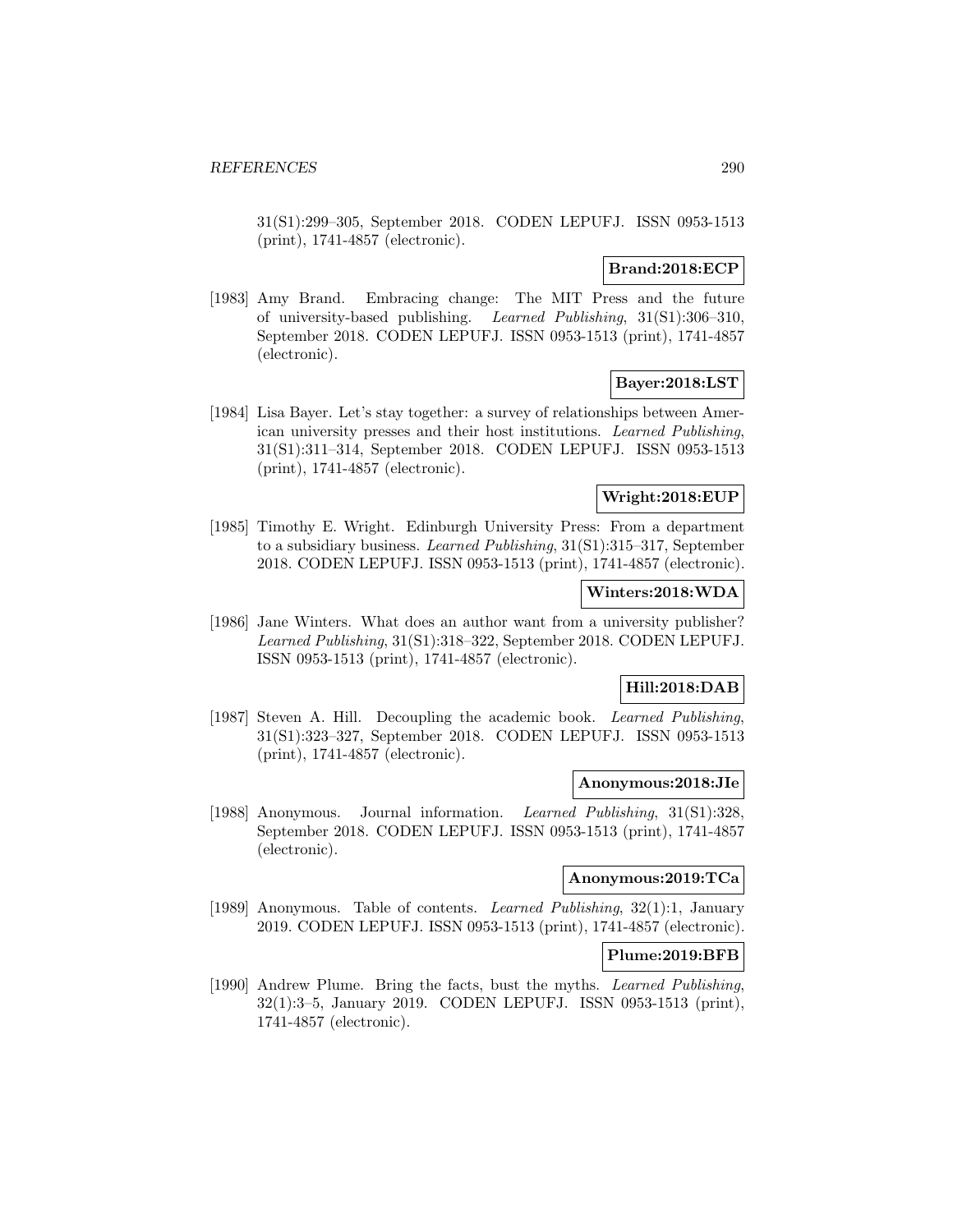### **Pollock:2019:OAM**

[1991] Dan Pollock and Ann Michael. Open access mythbusting: Testing two prevailing assumptions about the effects of open access adoption. Learned Publishing, 32(1):7–12, January 2019. CODEN LEPUFJ. ISSN 0953- 1513 (print), 1741-4857 (electronic).

# **Green:2019:OAA**

[1992] Toby Green. Is open access affordable? Why current models do not work and why we need internet-era transformation of scholarly communications. Learned Publishing, 32(1):13–25, January 2019. CODEN LEPUFJ. ISSN 0953-1513 (print), 1741-4857 (electronic).

## **Hartley:2019:DWN**

[1993] John Hartley, Jason Potts, Lucy Montgomery, Ellie Rennie, and Cameron Neylon. Do we need to move from communication technology to user community? A new economic model of the journal as a club. Learned Publishing, 32(1):27–35, January 2019. CODEN LEPUFJ. ISSN 0953- 1513 (print), 1741-4857 (electronic).

## **McGlinchey:2019:DJA**

[1994] Noel McGlinchey, Tom Hunter, Jack Bromley, Ruth Fisher, Anna Debiec-Waszak, and Thomas Gaston. Do Journal Administrators solve the reviewer assignment problem as well as editors? Consideration of reviewer rigour and timeliness. Learned Publishing, 32(1):37–46, January 2019. CODEN LEPUFJ. ISSN 0953-1513 (print), 1741-4857 (electronic).

# **Smart:2019:HPP**

[1995] Pippa Smart and Thomas Gaston. How prevalent are plagiarized submissions? Global survey of editors. Learned Publishing, 32(1):47–56, January 2019. CODEN LEPUFJ. ISSN 0953-1513 (print), 1741-4857 (electronic).

### **Frandsen:2019:WDR**

[1996] Tove Faber Frandsen. Why do researchers decide to publish in questionable journals? A review of the literature. Learned Publishing, 32 (1):57–62, January 2019. CODEN LEPUFJ. ISSN 0953-1513 (print), 1741-4857 (electronic).

### **Drummond:2019:DRS**

[1997] Chris Drummond. Is the drive for reproducible science having a detrimental effect on what is published? Learned Publishing,  $32(1):63-69$ ,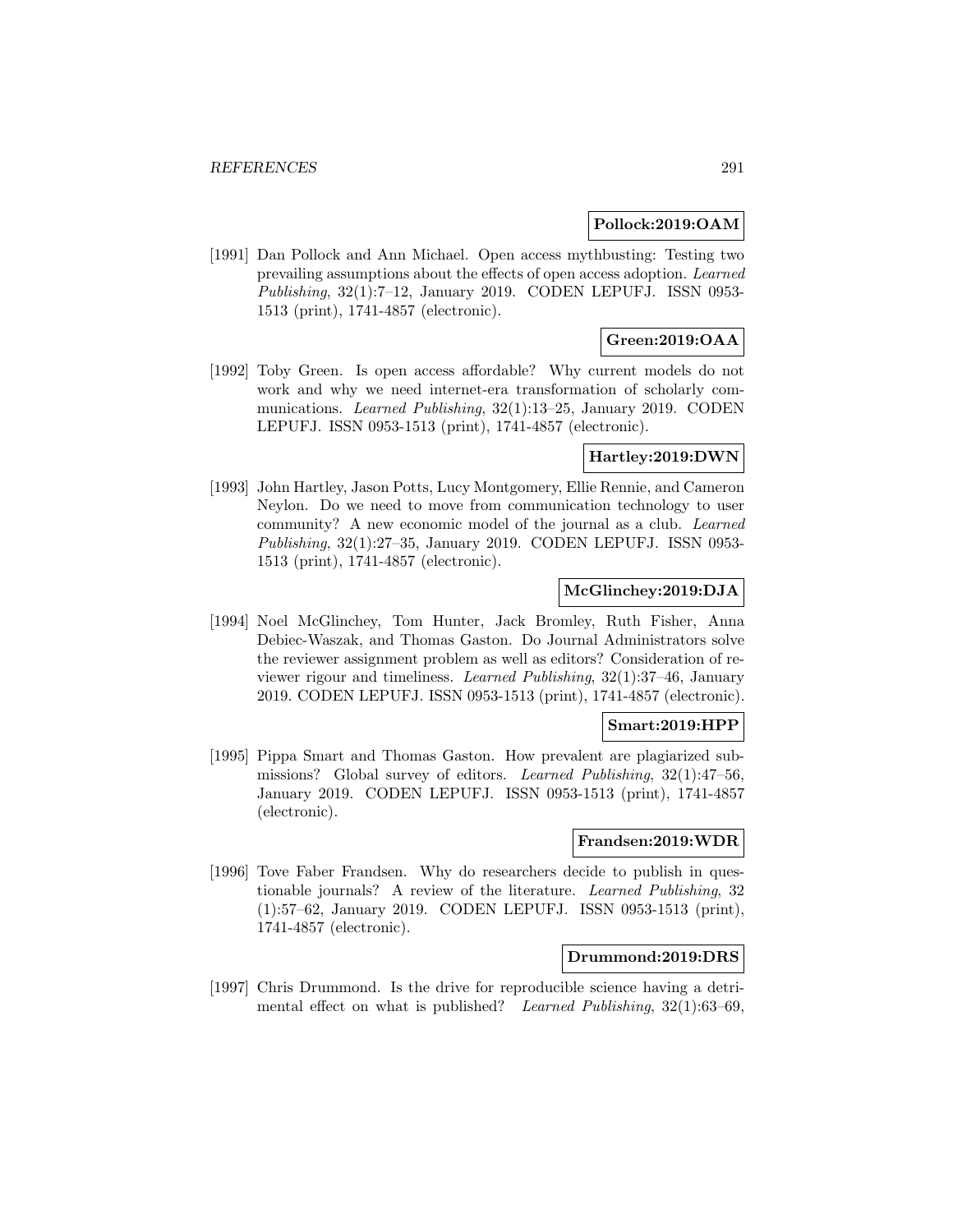January 2019. CODEN LEPUFJ. ISSN 0953-1513 (print), 1741-4857 (electronic).

## **Allen:2019:HCW**

[1998] Liz Allen, Alison O'Connell, and Veronique Kiermer. How can we ensure visibility and diversity in research contributions? How the Contributor Role Taxonomy (CRediT) is helping the shift from authorship to contributorship. Learned Publishing, 32(1):71–74, January 2019. CODEN LEPUFJ. ISSN 0953-1513 (print), 1741-4857 (electronic).

## **McGonagle-OConnell:2019:CWT**

[1999] Alison McGonagle-O'Connell and Kristen Ratan. Can we transform scholarly communication with open source and community-owned infrastructure? Learned Publishing, 32(1):75–78, January 2019. CODEN LEPUFJ. ISSN 0953-1513 (print), 1741-4857 (electronic).

## **Upshall:2019:MAW**

[2000] Michael Upshall. Mythbusting AI: What is all the fuss about? Learned Publishing, 32(1):79–83, January 2019. CODEN LEPUFJ. ISSN 0953- 1513 (print), 1741-4857 (electronic).

## **Cook:2019:TSR**

[2001] Eleanor I. Cook and Regina Romano Reynolds. Is the term 'serials' relevant any longer? Some thoughts on the matter... . Learned Publishing, 32(1):85–89, January 2019. CODEN LEPUFJ. ISSN 0953-1513 (print), 1741-4857 (electronic).

## **Dyke:2019:DEC**

[2002] Gareth Dyke. Does the early career 'publish or perish' myth represent an opportunity for the publishing industry? Learned Publishing, 32(1):90– 94, January 2019. CODEN LEPUFJ. ISSN 0953-1513 (print), 1741-4857 (electronic).

### **Mauti:2019:PPW**

[2003] Charlotte Mauti. The pursuit of publishing: Was a masters in publishing worthwhile? Learned Publishing, 32(1):95-96, January 2019. CODEN LEPUFJ. ISSN 0953-1513 (print), 1741-4857 (electronic).

#### **Kessler:2019:WPP**

[2004] Rachel Kessler. White paper: Paths to reference — how today's students find and use reference resources: Review. Learned Publishing, 32(1):97– 98, January 2019. CODEN LEPUFJ. ISSN 0953-1513 (print), 1741-4857 (electronic).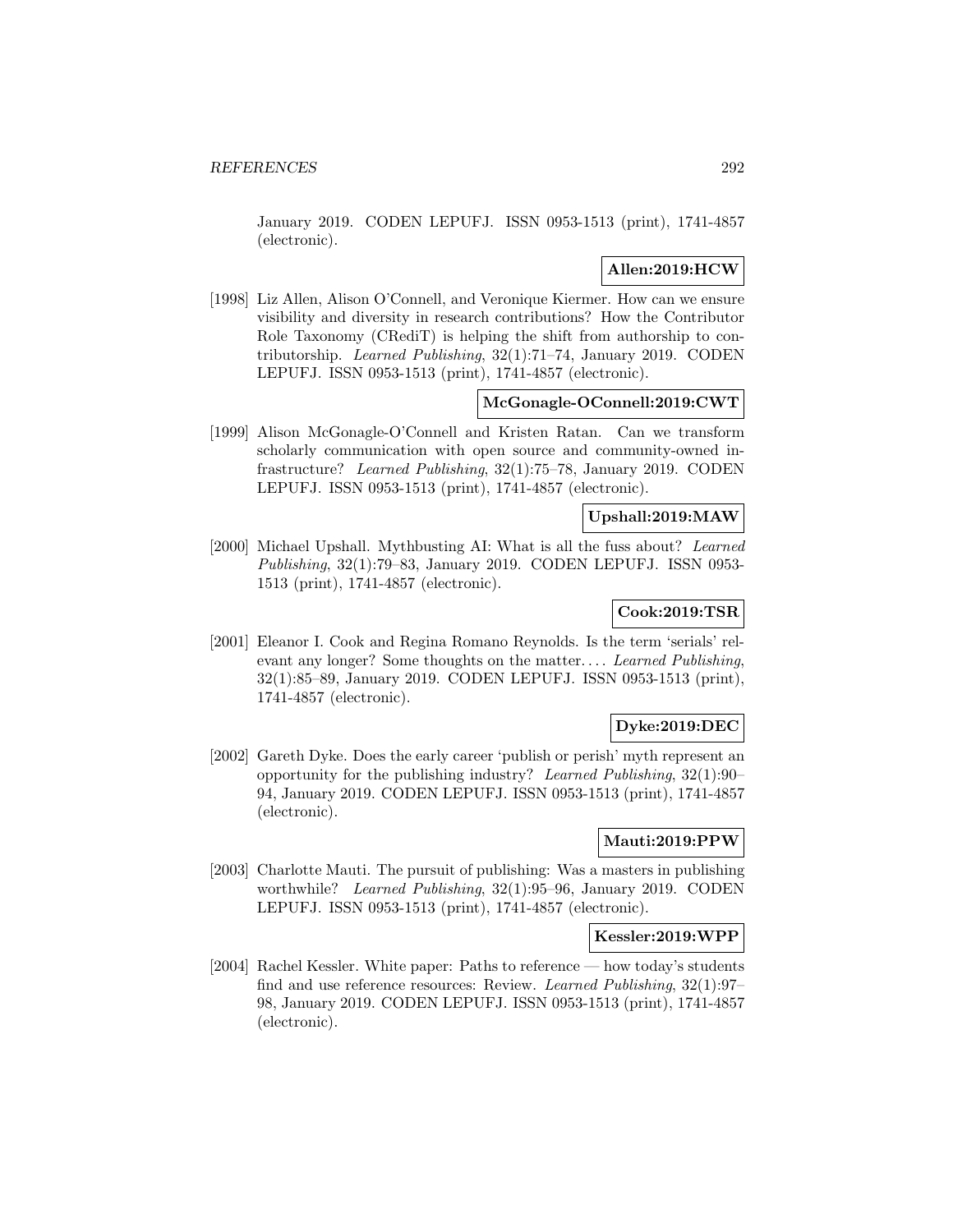### **Anonymous:2019:TOR**

[2005] Anonymous. Thanking our reviewers. Learned Publishing, 32(1):99, January 2019. CODEN LEPUFJ. ISSN 0953-1513 (print), 1741-4857 (electronic).

### **Anonymous:2019:JIa**

[2006] Anonymous. Journal information. Learned Publishing, 32(1):100, January 2019. CODEN LEPUFJ. ISSN 0953-1513 (print), 1741-4857 (electronic).

## **Anonymous:2019:TCb**

[2007] Anonymous. Table of contents. Learned Publishing, 32(2):101, April 2019. CODEN LEPUFJ. ISSN 0953-1513 (print), 1741-4857 (electronic).

## **Smart:2019:JDW**

[2008] Pippa Smart. Journal development: Why and how? Learned Publishing, 32(2):103–105, April 2019. CODEN LEPUFJ. ISSN 0953-1513 (print), 1741-4857 (electronic).

## **Helgesson:2019:AO**

[2009] Gert Helgesson and Stefan Eriksson. Authorship order. Learned Publishing, 32(2):106–112, April 2019. CODEN LEPUFJ. ISSN 0953-1513 (print), 1741-4857 (electronic).

# **Xu:2019:ICE**

[2010] Jie Xu, Jia Yun Wang, Lihong Zhou, and Fen Liu. Internationalization of China's English-language academic journals: an overview and three approaches. Learned Publishing, 32(2):113–125, April 2019. CODEN LEPUFJ. ISSN 0953-1513 (print), 1741-4857 (electronic).

### **Zhang:2019:RII**

[2011] Yuehong (Helen) Zhang, Fang Bao, Jian Wu, and Hanfeng Lin. Reflections on the international impact of Chinese STM journals. Learned Publishing, 32(2):126–136, April 2019. CODEN LEPUFJ. ISSN 0953-1513 (print), 1741-4857 (electronic).

## **Atjonen:2019:PRD**

 $[2012]$  Päivi Atjonen. Peer review in the development of academic articles: Experiences of Finnish authors in the educational sciences. Learned Publishing, 32(2):137–146, April 2019. CODEN LEPUFJ. ISSN 0953-1513 (print), 1741-4857 (electronic).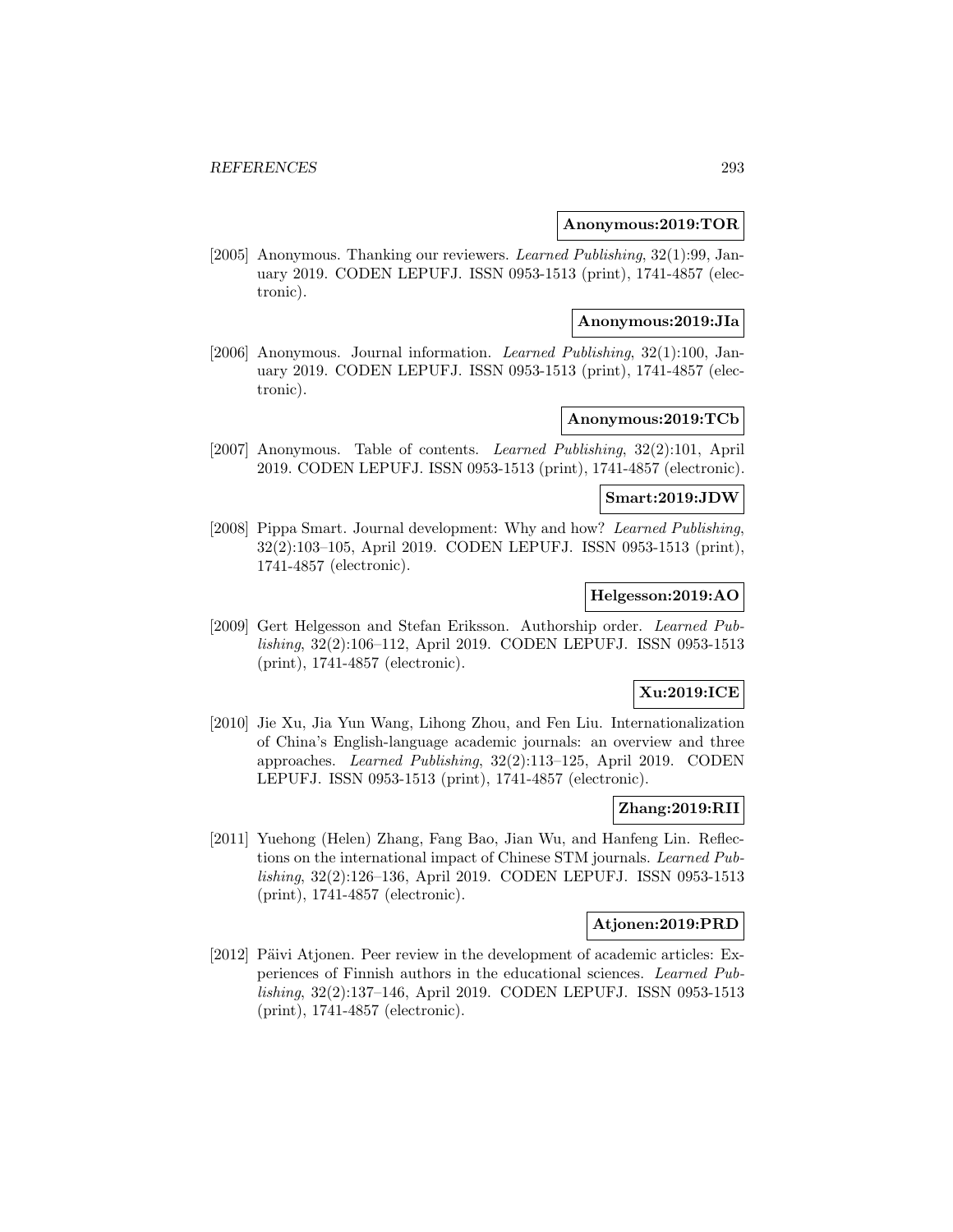#### **Nicholas:2019:SHN**

[2013] David Nicholas, Chérifa Boukacem-Zeghmouri, Jie Xu, Eti Herman, David Clark, Abdullah Abrizah, Blanca Rodríguez-Bravo, and Marzena Swigon. Sci-Hub: the new and ultimate disruptor? View from the front. Learned Publishing, 32(2):147–153, April 2019. CODEN LEPUFJ. ISSN 0953-1513 (print), 1741-4857 (electronic).

# **Zhang:2019:GSU**

[2014] Yang Zhang and Huilian Lun. Is Google Scholar useful for the evaluation of non-English scientific journals? The case of Chinese journals. Learned Publishing, 32(2):154–162, April 2019. CODEN LEPUFJ. ISSN 0953- 1513 (print), 1741-4857 (electronic).

# **Allen:2019:WDB**

[2015] Heidi Allen, Alexandra Cury, Thomas Gaston, Chris Graf, Hannah Wakley, and Michael Willis. What does better peer review look like? Underlying principles and recommendations for better practice. Learned Publishing, 32(2):163–175, April 2019. CODEN LEPUFJ. ISSN 0953-1513 (print), 1741-4857 (electronic).

## **Staines:2019:WHO**

[2016] Heather Staines. What's happening with open annotation? Discoverability, engagement, community. Learned Publishing, 32(2):177–180, April 2019. CODEN LEPUFJ. ISSN 0953-1513 (print), 1741-4857 (electronic).

## **Rhee:2019:KIS**

[2017] Hea Lim Rhee. Korea Institute of Science and Technology Information's scholarly journal publishing: a case study. Learned Publishing, 32(2): 181–187, April 2019. CODEN LEPUFJ. ISSN 0953-1513 (print), 1741- 4857 (electronic).

# **Buck:2019:DOA**

[2018] Stuart Buck. The debate over open access is missing the point. Learned Publishing, 32(2):188–190, April 2019. CODEN LEPUFJ. ISSN 0953- 1513 (print), 1741-4857 (electronic).

#### **Anonymous:2019:JIb**

[2019] Anonymous. Journal information. Learned Publishing, 32(2):191, April 2019. CODEN LEPUFJ. ISSN 0953-1513 (print), 1741-4857 (electronic).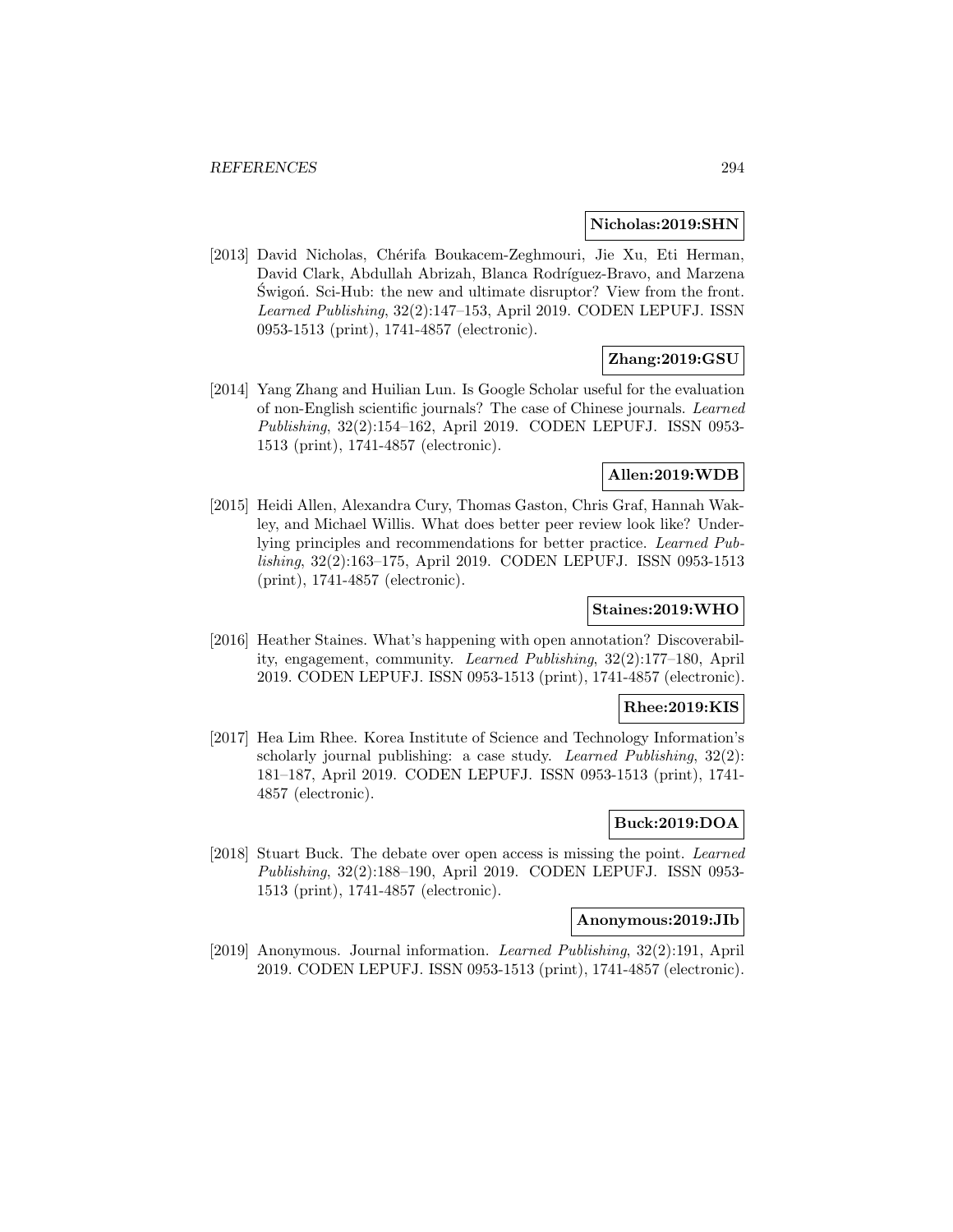### **Anonymous:2019:TCc**

[2020] Anonymous. Table of contents. Learned Publishing, 32(3):193, July 2019. CODEN LEPUFJ. ISSN 0953-1513 (print), 1741-4857 (electronic).

## **Smart:2019:WDE**

[2021] Pippa Smart. What did early career researchers ever do for us? Learned Publishing, 32(3):195–197, July 2019. CODEN LEPUFJ. ISSN 0953-1513 (print), 1741-4857 (electronic).

## **Yoon:2019:HRD**

[2022] JungWon Yoon, EunKyung Chung, Jae Yun Lee, and Jihyun Kim. How research data is cited in scholarly literature: a case study of HINTS. Learned Publishing, 32(3):199–206, July 2019. CODEN LEPUFJ. ISSN 0953-1513 (print), 1741-4857 (electronic).

## **Sun:2019:JRD**

[2023] Li Sun. Journals removed from DOAJ appearing within SCImago's ranks: a study of excluded journals. Learned Publishing, 32(3):207–211, July 2019. CODEN LEPUFJ. ISSN 0953-1513 (print), 1741-4857 (electronic).

## **Wang:2019:CPR**

[2024] LingFeng Wang and YaQing Zhan. A conceptual peer review model for arXiv and other preprint databases. Learned Publishing, 32(3):213– 219, July 2019. CODEN LEPUFJ. ISSN 0953-1513 (print), 1741-4857 (electronic).

## **Frandsen:2019:HCQ**

[2025] Tove Faber Frandsen. How can a questionable journal be identified: Frameworks and checklists. Learned Publishing, 32(3):221–226, July 2019. CODEN LEPUFJ. ISSN 0953-1513 (print), 1741-4857 (electronic).

## **Bjork:2019:OAJ**

[2026] Bo-Christer Björk. Open access journal publishing in the Nordic countries. Learned Publishing, 32(3):227–236, July 2019. CODEN LEPUFJ. ISSN 0953-1513 (print), 1741-4857 (electronic).

#### **Nicholas:2019:ECR**

[2027] David Nicholas, Anthony Watkinson, Cherifa Boukacem-Zeghmouri, Blanca Rodríguez-Bravo, Jie Xu, Abdullah Abrizah, Marzena Świgoń, David Clark, and Eti Herman. So, are early career researchers the harbingers of change? Learned Publishing, 32(3):237–247, July 2019. CODEN LEPUFJ. ISSN 0953-1513 (print), 1741-4857 (electronic).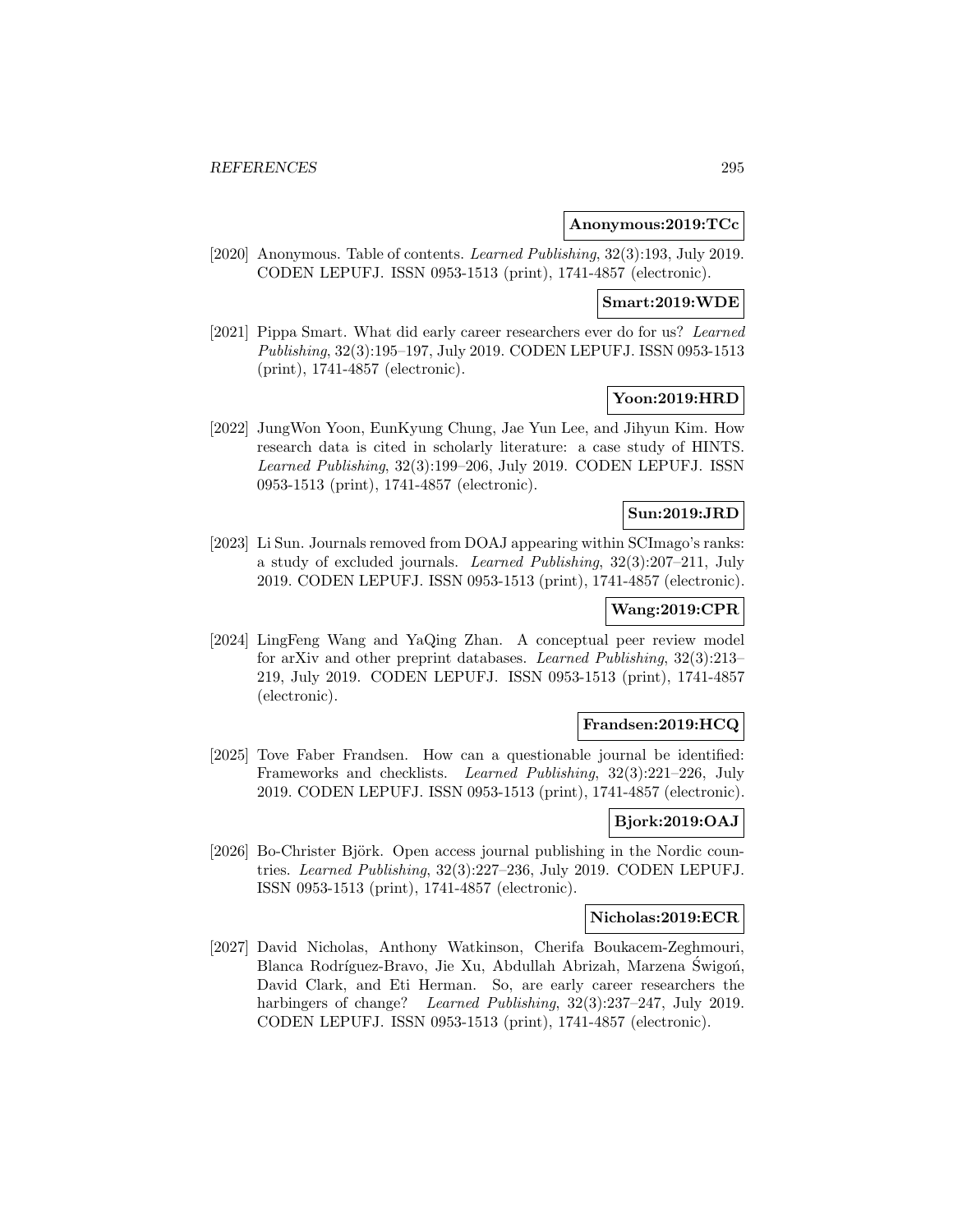### **Copiello:2019:SJS**

[2028] Sergio Copiello. On the skewness of journal self-citations and publisher self-citations: Cues for discussion from a case study. Learned Publishing, 32(3):249–258, July 2019. CODEN LEPUFJ. ISSN 0953-1513 (print), 1741-4857 (electronic).

## **Soler:2019:LDB**

[2029] Josep Soler and Ying Wang. Linguistic differences between wellestablished and predatory journals: a keyword analysis of two journals in political science. Learned Publishing, 32(3):259–269, July 2019. CODEN LEPUFJ. ISSN 0953-1513 (print), 1741-4857 (electronic).

## **Merga:2019:CRH**

[2030] Margaret K. Merga, Shannon Mason, and Julia E. Morris. 'The constant rejections hurt': Skills and personal attributes needed to successfully complete a thesis by publication. Learned Publishing, 32(3):271–281, July 2019. CODEN LEPUFJ. ISSN 0953-1513 (print), 1741-4857 (electronic).

# **Hill:2019:TFR**

[2031] Tom Hill. Turning FAIR into reality: Review. Learned Publishing, 32(3): 283–286, July 2019. CODEN LEPUFJ. ISSN 0953-1513 (print), 1741- 4857 (electronic).

# **Anonymous:2019:JIc**

[2032] Anonymous. Journal information. Learned Publishing, 32(3):288, July 2019. CODEN LEPUFJ. ISSN 0953-1513 (print), 1741-4857 (electronic).

## **Anonymous:2019:TCd**

[2033] Anonymous. Table of contents. Learned Publishing, 32(4):289, October 2019. CODEN LEPUFJ. ISSN 0953-1513 (print), 1741-4857 (electronic).

### **Ainsworth:2019:HCP**

[2034] Megan Ainsworth. How can publishers support early career journal editors? Learned Publishing, 32(4):291–292, October 2019. CODEN LEP-UFJ. ISSN 0953-1513 (print), 1741-4857 (electronic).

#### **Venkatesh:2019:FOA**

[2035] Kartik K. Venkatesh, Rebecca S. Benner, Thomas W. Riggs, and Nancy C. Chescheir. Final outcome of articles rejected after revision at Obstetrics & Gynecology: an investigation. Learned Publishing, 32 (4):295–303, October 2019. CODEN LEPUFJ. ISSN 0953-1513 (print), 1741-4857 (electronic).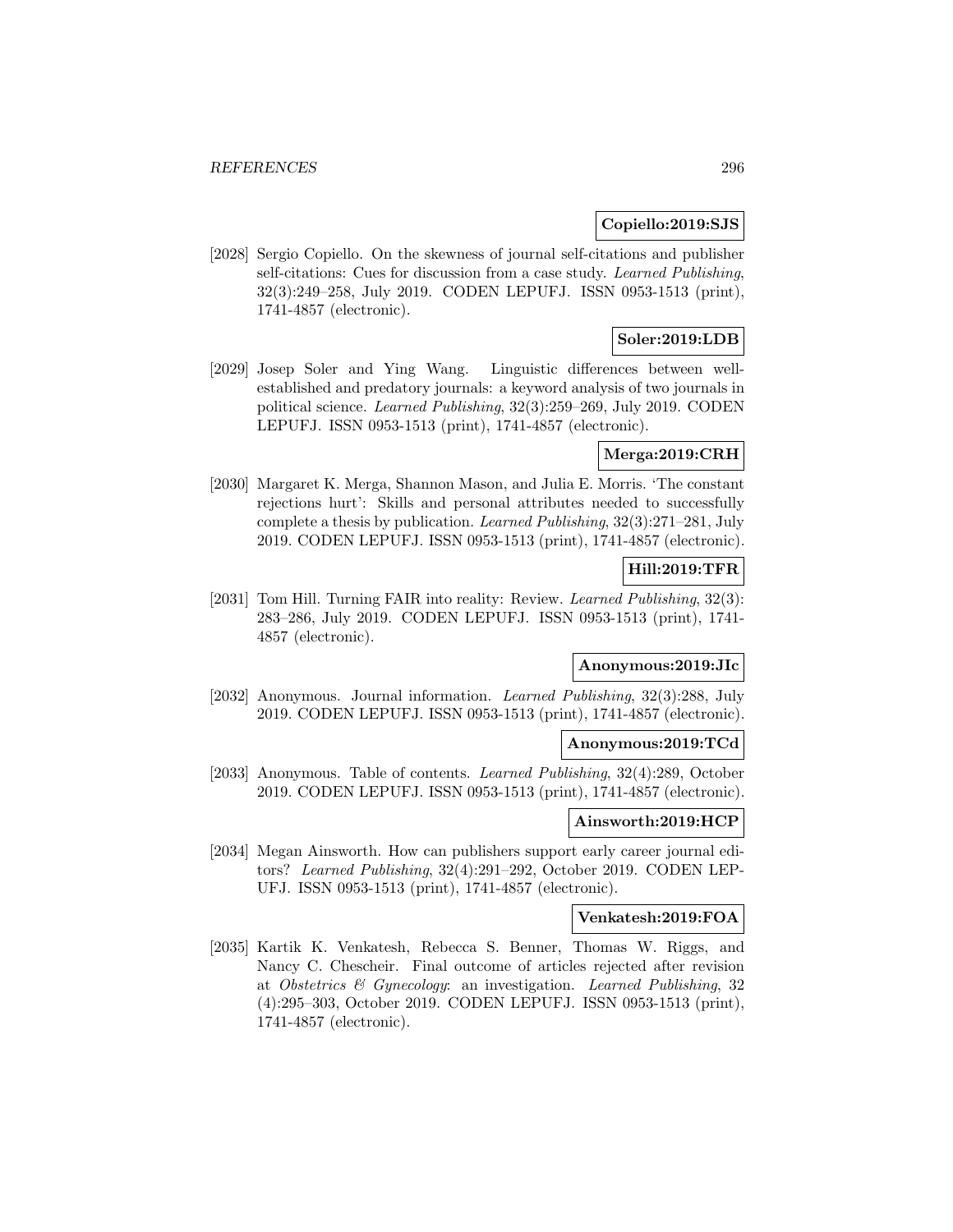### **Shehata:2019:ESC**

[2036] Ahmed Maher Khafaga Shehata. Exploring the scholarly communication styles of Arab social science and humanities scholars. Learned Publishing, 32(4):304–311, October 2019. CODEN LEPUFJ. ISSN 0953-1513 (print), 1741-4857 (electronic).

## **Anonymous:2019:AA**

[2037] Anonymous. ALPSP Awards 2019. Learned Publishing, 32(4):312–313, October 2019. CODEN LEPUFJ. ISSN 0953-1513 (print), 1741-4857 (electronic).

# **Vuong:2019:HWP**

[2038] Quan-Hoang Vuong. The harsh world of publishing in emerging regions and implications for editors and publishers: the case of Vietnam. Learned Publishing, 32(4):314–324, October 2019. CODEN LEPUFJ. ISSN 0953- 1513 (print), 1741-4857 (electronic).

# **Zou:2019:SMG**

[2039] Qiang Zou, Jingqiu Ma, and Xiaoyang Sheng. A survey of medical ghostwriting in China. Learned Publishing, 32(4):325–334, October 2019. CO-DEN LEPUFJ. ISSN 0953-1513 (print), 1741-4857 (electronic).

#### **Bachelet:2019:MIA**

[2040] Vivienne C. Bachelet, Francisco A. Uribe, Rubén A. Díaz, Alonso F. Vergara, Fabiana Bravo-Córdova, Víctor A. Carrasco, Francisca J. Lizana, Nicolás Meza-Ducaud, and María S. Navarrete. Misrepresentation of institutional affiliations: the results from an exploratory case study of Chilean authors. Learned Publishing, 32(4):335–344, October 2019. CO-DEN LEPUFJ. ISSN 0953-1513 (print), 1741-4857 (electronic).

## **Dodds:2019:FAP**

[2041] Francis Dodds. The future of academic publishing: Revolution or evolution revisited. Learned Publishing, 32(4):345–354, October 2019. CODEN LEPUFJ. ISSN 0953-1513 (print), 1741-4857 (electronic).

## **Pemberton:2019:TRV**

[2042] Michael Pemberton, Susanne Hall, Cary Moskovitz, and Chris M. Anson. Text recycling: Views of North American journal editors from an interview-based study. Learned Publishing, 32(4):355–366, October 2019. CODEN LEPUFJ. ISSN 0953-1513 (print), 1741-4857 (electronic).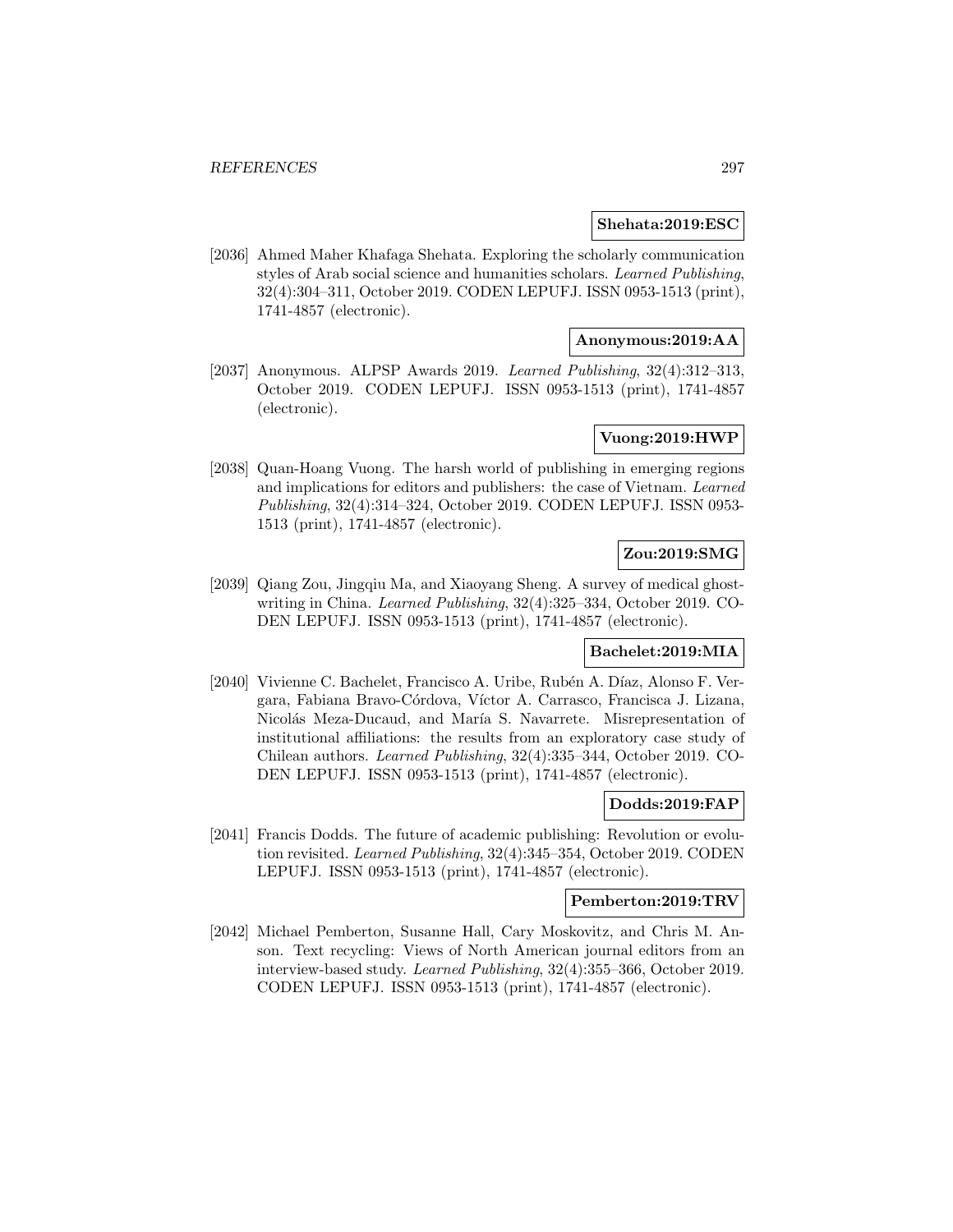### **James:2019:CMC**

[2043] Chris James, Lisa Colledge, Wim Meester, Norman Azoulay, and Andrew Plume. CiteScore metrics: Creating journal metrics from the Scopus citation index. Learned Publishing, 32(4):367–374, October 2019. CODEN LEPUFJ. ISSN 0953-1513 (print), 1741-4857 (electronic).

## **Manley:2019:LRL**

[2044] Stewart Manley. On the limitations of recent lawsuits against Sci-Hub, OMICS, ResearchGate, and Georgia State University. Learned Publishing, 32(4):375–381, October 2019. CODEN LEPUFJ. ISSN 0953-1513 (print), 1741-4857 (electronic).

#### **OBrien:2019:HPE**

[2045] Anna O'Brien, Chris Graf, and Kate McKellar. How publishers and editors can help early career researchers: Recommendations from a roundtable discussion. Learned Publishing, 32(4):383–393, October 2019. CODEN LEPUFJ. ISSN 0953-1513 (print), 1741-4857 (electronic).

## **Green:2019:MDE**

[2046] Toby Green. Maximizing dissemination and engaging readers: the other 50% of an author's day: a case study. Learned Publishing, 32(4):395–405, October 2019. CODEN LEPUFJ. ISSN 0953-1513 (print), 1741-4857 (electronic).

#### **Franca:2019:RCS**

[2047] Thiago F. A. França and José Maria Monserrat. Reproducibility crisis, the scientific method, and the quality of published studies: Untangling the knot. Learned Publishing, 32(4):406–408, October 2019. CODEN LEPUFJ. ISSN 0953-1513 (print), 1741-4857 (electronic).

### **Galbraith:2019:LAP**

[2048] James Galbraith. Library Acquisitions Patterns: Review. Learned Publishing, 32(4):409–411, October 2019. CODEN LEPUFJ. ISSN 0953-1513 (print), 1741-4857 (electronic).

## **Anonymous:2019:JId**

[2049] Anonymous. Journal information. Learned Publishing, 32(4):412, October 2019. CODEN LEPUFJ. ISSN 0953-1513 (print), 1741-4857 (electronic).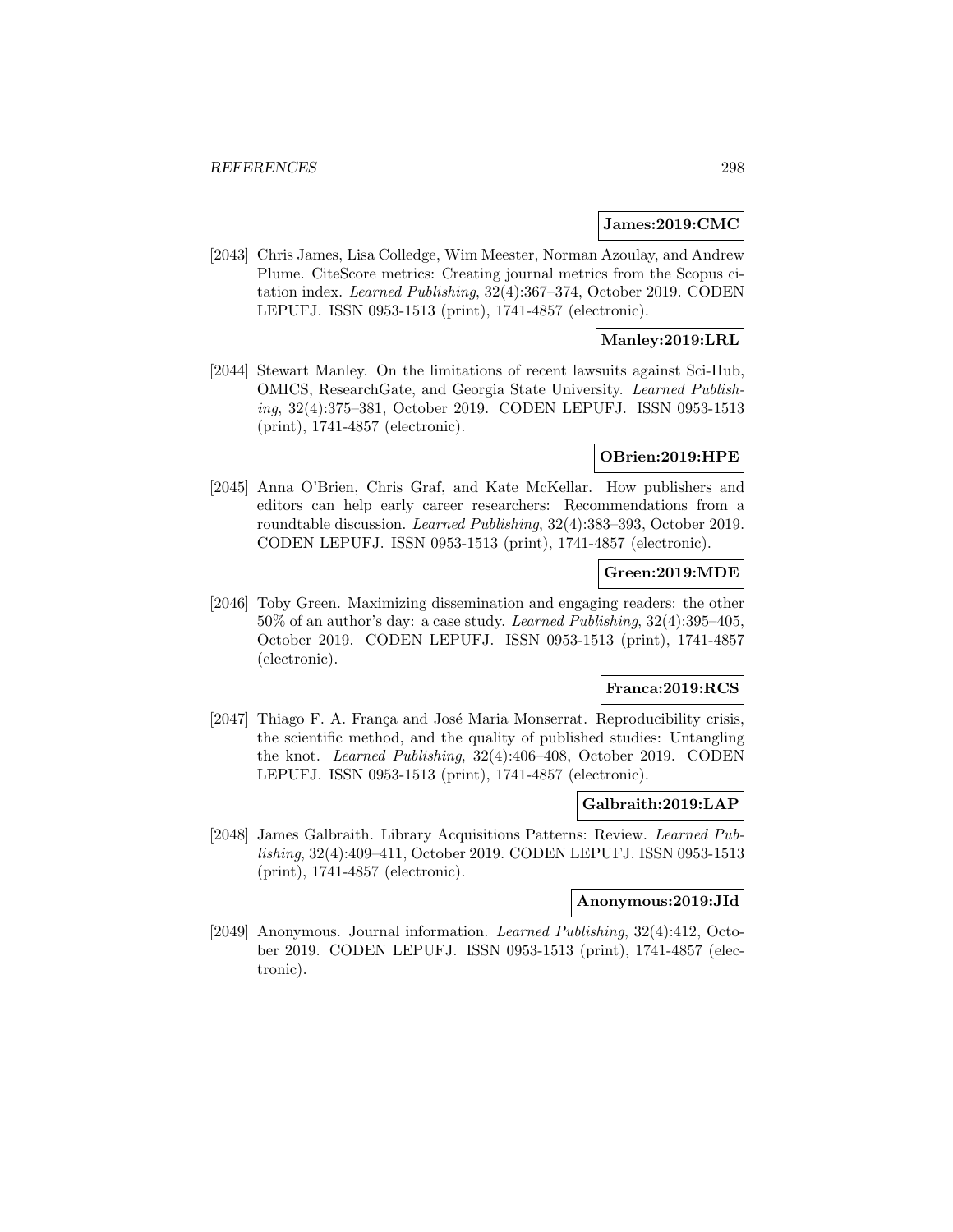### **Anonymous:2020:IIa**

[2050] Anonymous. Issue information. Learned Publishing, 33(1):1, January 2020. CODEN LEPUFJ. ISSN 0953-1513 (print), 1741-4857 (electronic).

### **Conrad:2020:WCC**

[2051] Lettie Y. Conrad, Peter Richardson, and Rebecca Rinehart. Weathering changes and challenges to society publishing. Learned Publishing, 33(1): 2–3, January 2020. CODEN LEPUFJ. ISSN 0953-1513 (print), 1741- 4857 (electronic).

# **Late:2020:RLS**

[2052] Elina Late, Laura Korkeamäki, Janne Pölönen, and Sami Syrjämäki. The role of learned societies in national scholarly publishing. Learned Publishing, 33(1):5–13, January 2020. CODEN LEPUFJ. ISSN 0953- 1513 (print), 1741-4857 (electronic).

### **Wise:2020:HSP**

[2053] Alicia Wise and Lorraine Estelle. How society publishers can accelerate their transition to open access and align with Plan S. Learned Publishing, 33(1):14–27, January 2020. CODEN LEPUFJ. ISSN 0953-1513 (print), 1741-4857 (electronic).

#### **Roscoe:2020:BNS**

[2054] Jonathan Roscoe. Building new societies: Insights and predictions from the 5th Wiley Society Member Survey. Learned Publishing, 33(1):29–36, January 2020. CODEN LEPUFJ. ISSN 0953-1513 (print), 1741-4857 (electronic).

## **Clarke:2020:JPS**

[2055] Michael T. Clarke. The journal publishing services agreement: a guide for societies. Learned Publishing, 33(1):37–41, January 2020. CODEN LEPUFJ. ISSN 0953-1513 (print), 1741-4857 (electronic).

### **Jones:2020:RFI**

[2056] Phill Jones. A report on the future of independent and scholarly publishing webinar by the Scholarly Kitchen. Learned Publishing, 33(1):43–46, January 2020. CODEN LEPUFJ. ISSN 0953-1513 (print), 1741-4857 (electronic).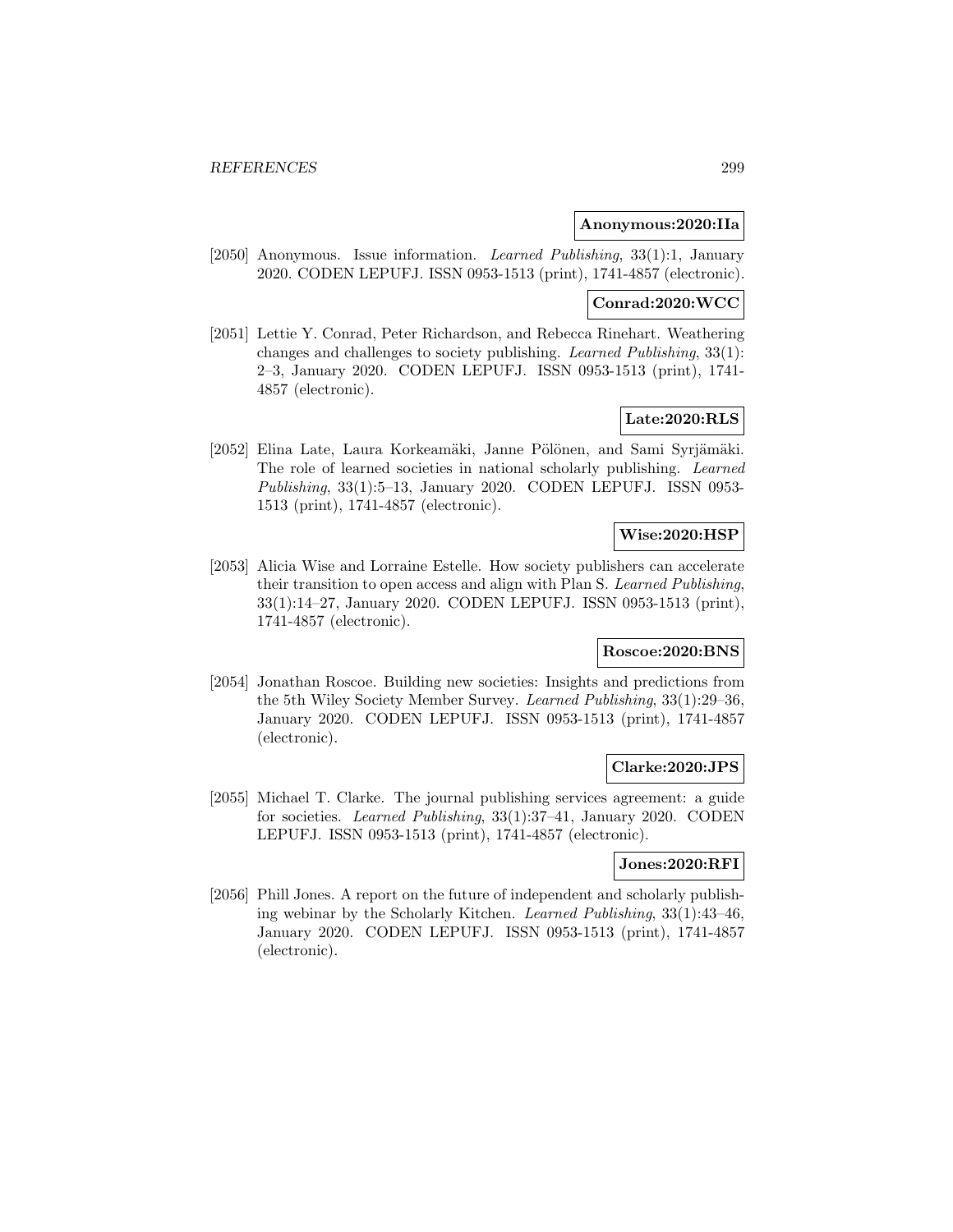### **Anderton:2020:PBI**

[2057] Sophia Anderton. Publishing at the British Institute of Radiology: a case study. Learned Publishing, 33(1):48–51, January 2020. CODEN LEPUFJ. ISSN 0953-1513 (print), 1741-4857 (electronic).

# **Aime:2020:PPB**

[2058] Emilie Aimé, Erika L. Newton, and Catherine Hill. Publishing perspectives from the British Ecological Society: Partnership, community, collaboration, and innovation. Learned Publishing, 33(1):52–56, January 2020. CODEN LEPUFJ. ISSN 0953-1513 (print), 1741-4857 (electronic).

### **Segers:2020:GCS**

[2059] Marc Segers, Brett Rubinstein, Laura FitzGerald, and Alix Vance. Geo-ScienceWorld: a case study in non-profit collaboration to drive sustainability and growth for independent societies. Learned Publishing, 33(1): 57–60, January 2020. CODEN LEPUFJ. ISSN 0953-1513 (print), 1741- 4857 (electronic).

## **Holmes:2020:SPA**

[2060] Edith Holmes. Society publishing: It's all about the community you serve. Learned Publishing, 33(1):61–63, January 2020. CODEN LEPUFJ. ISSN 0953-1513 (print), 1741-4857 (electronic).

# **Vuong:2020:PSP**

[2061] Quan-Hoang Vuong. Plan S, self-publishing, and addressing unreasonable risks of society publishing. Learned Publishing, 33(1):64–68, January 2020. CODEN LEPUFJ. ISSN 0953-1513 (print), 1741-4857 (electronic).

### **Dodenhoff:2020:WVN**

[2062] Richard Dodenhoff. Why I value non-profit society scholarly publishing. Learned Publishing, 33(1):69–70, January 2020. CODEN LEPUFJ. ISSN 0953-1513 (print), 1741-4857 (electronic).

#### **Compton:2020:WEW**

[2063] Dana Compton and Angela Cochran. Worth the effort: Why societies should make room for books. Learned Publishing, 33(1):71–74, January 2020. CODEN LEPUFJ. ISSN 0953-1513 (print), 1741-4857 (electronic).

## **Legge:2020:TSO**

[2064] Malavika Legge. Towards sustainable open access: a society publisher's principles and pilots for transition. Learned Publishing, 33(1):76–82, Jan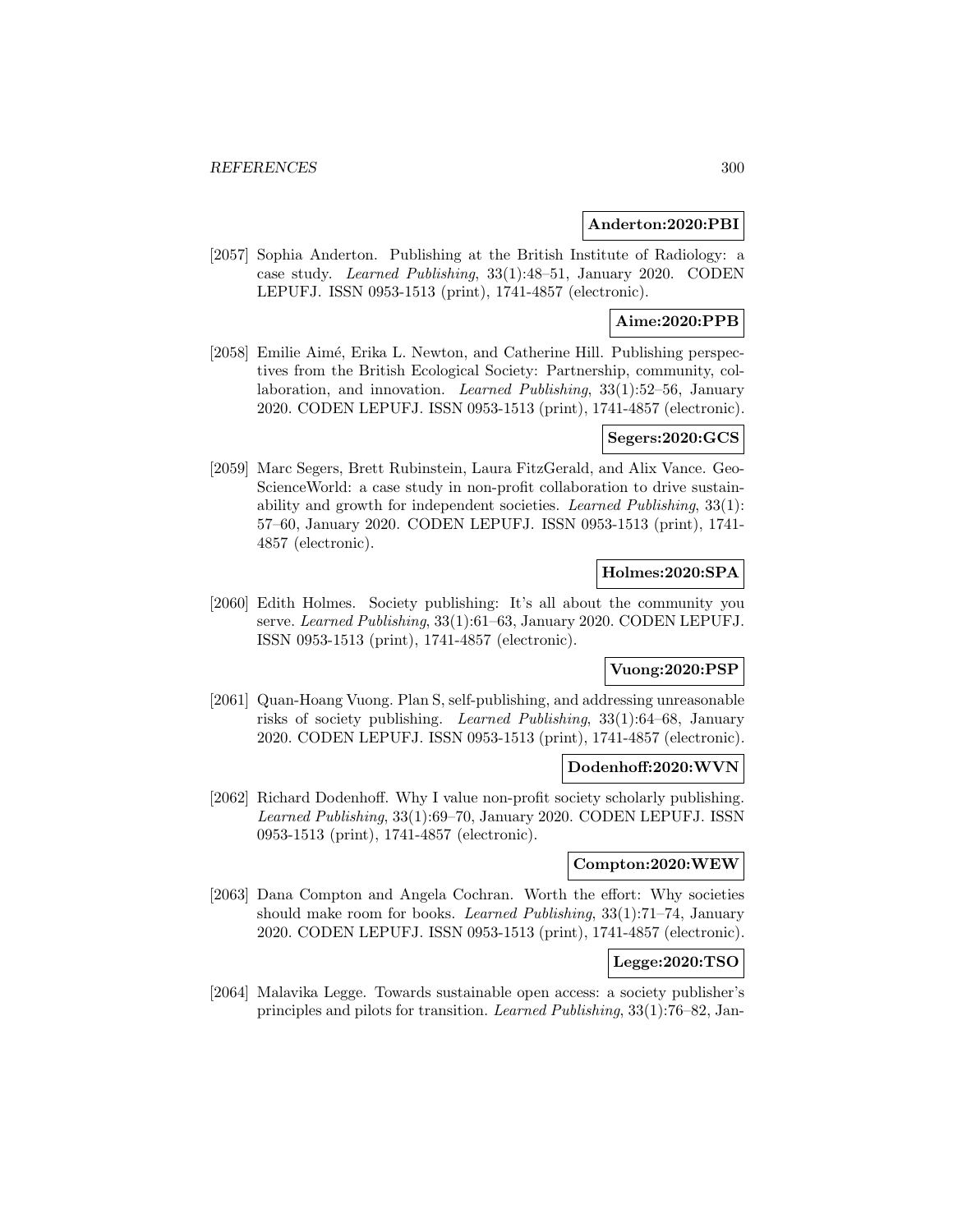uary 2020. CODEN LEPUFJ. ISSN 0953-1513 (print), 1741-4857 (electronic).

#### **Anonymous:2020:TOR**

[2065] Anonymous. Thanking our reviewers, 2019. Learned Publishing, 33(1): 83, January 2020. CODEN LEPUFJ. ISSN 0953-1513 (print), 1741-4857 (electronic).

### **Anonymous:2020:JIa**

[2066] Anonymous. Journal information. Learned Publishing, 33(1):84, January 2020. CODEN LEPUFJ. ISSN 0953-1513 (print), 1741-4857 (electronic).

### **Anonymous:2020:IIb**

[2067] Anonymous. Issue information. Learned Publishing, 33(2):85, April 2020. CODEN LEPUFJ. ISSN 0953-1513 (print), 1741-4857 (electronic).

#### **Smart:2020:FC**

[2068] Pippa Smart. Is filtering censorship? Learned Publishing, 33(2):86– 87, April 2020. CODEN LEPUFJ. ISSN 0953-1513 (print), 1741-4857 (electronic).

## **Salehi:2020:PPO**

[2069] Mohammad Salehi, Mohammad Soltani, Hadis Tamleh, and Shohreh Teimournezhad. Publishing in predatory open access journals: Authors' perspectives. Learned Publishing, 33(2):89–95, April 2020. CODEN LEP-UFJ. ISSN 0953-1513 (print), 1741-4857 (electronic).

## **Repiso:2020:IPO**

[2070] Rafael Repiso, Alicia Moreno-Delgado, and Daniel Torres-Salinas. If PLOS ONE were really 101 different specialized journals: a proposed approach to the evaluation of multidisciplinary megajournals. Learned Publishing, 33(2):96–103, April 2020. CODEN LEPUFJ. ISSN 0953-1513 (print), 1741-4857 (electronic).

# **Anderson:2020:BTA**

[2071] Kent R. Anderson. bioRxiv: Trends and analysis of five years of preprints. Learned Publishing, 33(2):104–109, April 2020. CODEN LEP-UFJ. ISSN 0953-1513 (print), 1741-4857 (electronic).

### **Mohammadi:2020:WSH**

[2072] Ehsan Mohammadi, Nilofar Barahmand, and Mike Thelwall. Who shares health and medical scholarly articles on Facebook? Learned Publishing,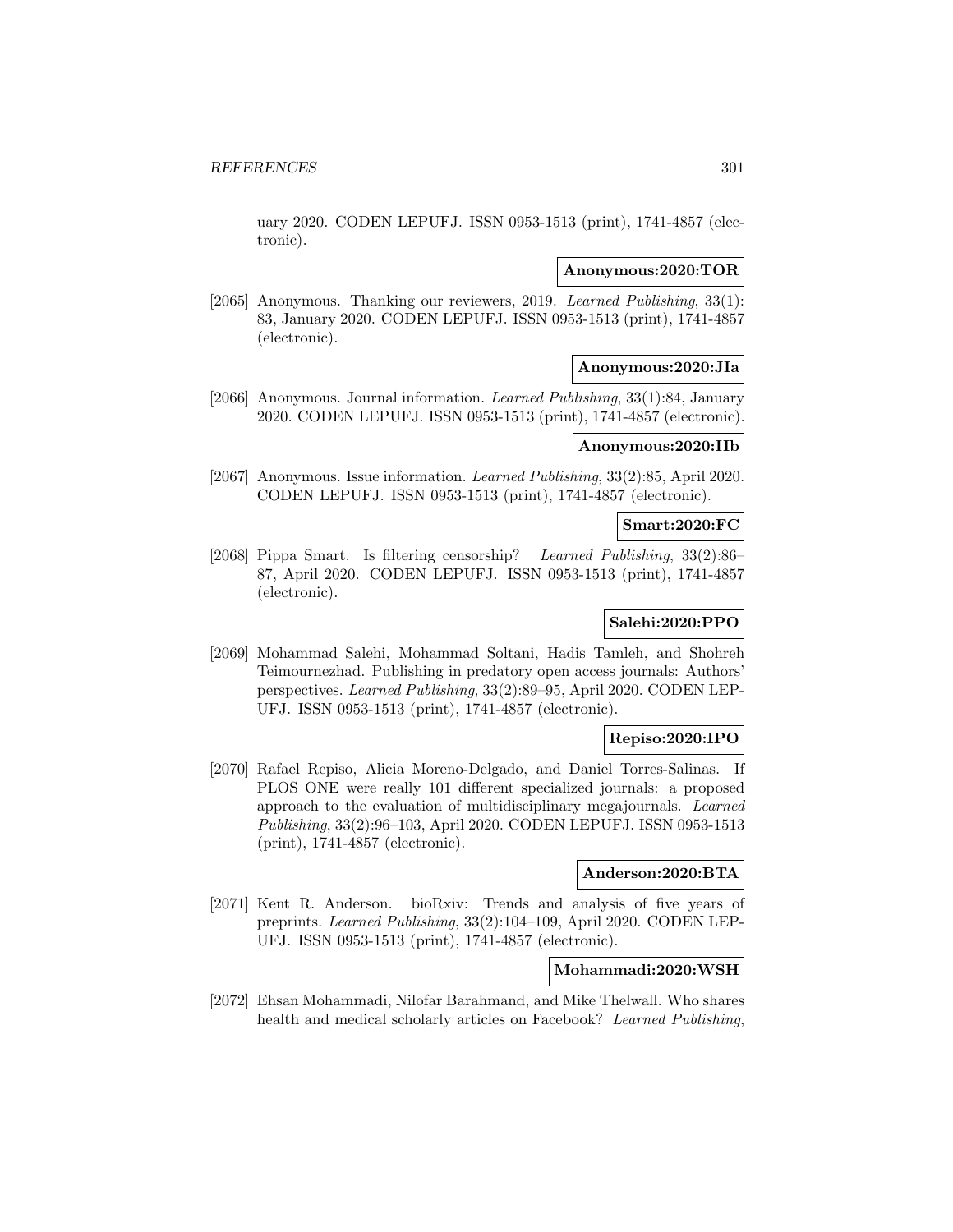33(2):111–118, April 2020. CODEN LEPUFJ. ISSN 0953-1513 (print), 1741-4857 (electronic).

## **Vuong:2020:LRN**

[2073] Quan-Hoang Vuong. The limitations of retraction notices and the heroic acts of authors who correct the scholarly record: an analysis of retractions of papers published from 1975 to 2019. Learned Publishing, 33(2):119– 130, April 2020. CODEN LEPUFJ. ISSN 0953-1513 (print), 1741-4857 (electronic).

### **Nicholas:2020:DSC**

[2074] David Nicholas, Anthony Watkinson, Abdullah Abrizah, Blanca Rodríguez-Bravo, Cherifa Boukacem-Zeghmouri, Jie Xu, Marzena Swigon, and Eti Herman. Does the scholarly communication system satisfy the beliefs and aspirations of new researchers? Summarizing the Harbingers research. Learned Publishing, 33(2):132–141, April 2020. CO-DEN LEPUFJ. ISSN 0953-1513 (print), 1741-4857 (electronic).

## **Jamali:2020:ECR**

[2075] Hamid R. Jamali, David Nicholas, Anthony Watkinson, Abdullah Abrizah, Blanca Rodríguez-Bravo, Cherifa Boukacem-Zeghmouri, Jie Xu, Tatiana Polezhaeva, Eti Herman, and Marzena Swigon. Early career ´ researchers and their authorship and peer review beliefs and practices: an international study. Learned Publishing, 33(2):142–152, April 2020. CODEN LEPUFJ. ISSN 0953-1513 (print), 1741-4857 (electronic).

### **Gaston:2020:FAJ**

[2076] Thomas E. Gaston, Francesca Ounsworth, Tessa Senders, Sarah Ritchie, and Emma Jones. Factors affecting journal submission numbers: Impact factor and peer review reputation. Learned Publishing, 33(2):154–162, April 2020. CODEN LEPUFJ. ISSN 0953-1513 (print), 1741-4857 (electronic).

### **Melero:2020:RAP**

[2077] Remedios Melero and Carolina Navarro-Molina. Researchers' attitudes and perceptions towards data sharing and data reuse in the field of food science and technology. Learned Publishing, 33(2):163–179, April 2020. CODEN LEPUFJ. ISSN 0953-1513 (print), 1741-4857 (electronic).

## **Crow:2020:SOP**

[2078] Raym Crow, Richard Gallagher, and Kamran Naim. Subscribe to Open: a practical approach for converting subscription journals to open access.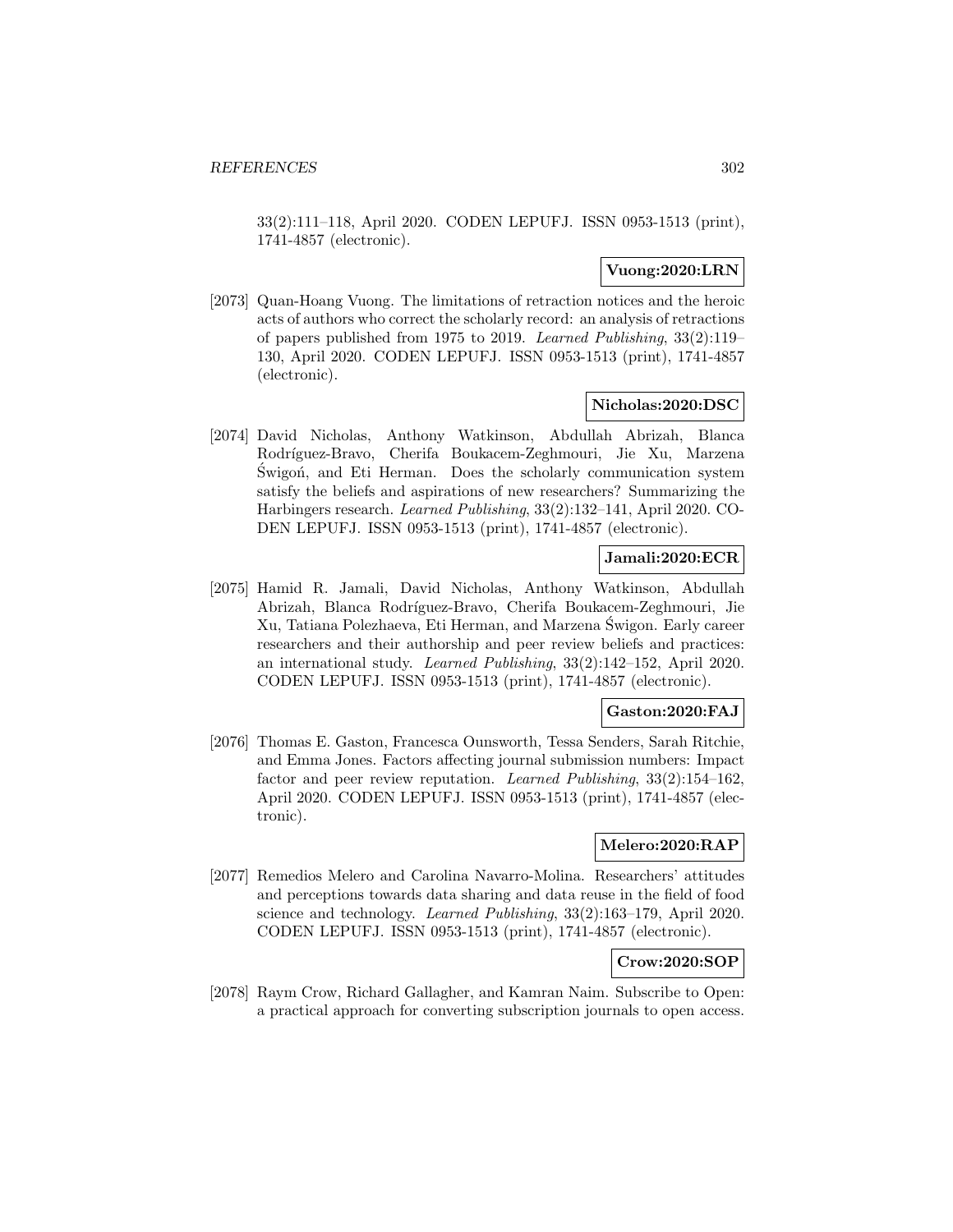Learned Publishing, 33(2):181–185, April 2020. CODEN LEPUFJ. ISSN 0953-1513 (print), 1741-4857 (electronic).

## **Wang:2020:UWP**

[2079] Xiaofeng Wang, Ying Deng, Xuan Lü, Xinlei Zhang, and Lei Yang. The usage of WeChat to promote academic publishing in China: a case study on Chinese Laser Press. Learned Publishing, 33(2):187–191, April 2020. CODEN LEPUFJ. ISSN 0953-1513 (print), 1741-4857 (electronic).

## **Anonymous:2020:JIb**

[2080] Anonymous. Journal information. Learned Publishing, 33(2):192, April 2020. CODEN LEPUFJ. ISSN 0953-1513 (print), 1741-4857 (electronic).

## **Anonymous:2020:IIc**

[2081] Anonymous. Issue information. Learned Publishing, 33(3):193, July 2020. CODEN LEPUFJ. ISSN 0953-1513 (print), 1741-4857 (electronic).

## **Smart:2020:PDP**

[2082] Pippa Smart. Publishing during pandemic: Innovation, collaboration, and change. Learned Publishing, 33(3):194–197, July 2020. CODEN LEPUFJ. ISSN 0953-1513 (print), 1741-4857 (electronic).

# **Nicholas:2020:GQS**

[2083] David Nicholas, Hamid R. Jamali, Eti Herman, Anthony Watkinson, Abdullah Abrizah, Blanca Rodríguez-Bravo, Cherifa Boukacem-Zeghmouri, Jie Xu, Marzena Świgoń, and Tatiana Polezhaeva. A global questionnaire survey of the scholarly communication attitudes and behaviours of early career researchers. Learned Publishing, 33(3):198–211, July 2020. CODEN LEPUFJ. ISSN 0953-1513 (print), 1741-4857 (electronic).

## **Herman:2020:CCL**

[2084] Eti Herman, John Akeroyd, Gaelle Bequet, David Nicholas, and Anthony Watkinson. The changed — and changing — landscape of serials publishing: Review of the literature on emerging models. Learned Publishing, 33(3):213–229, July 2020. CODEN LEPUFJ. ISSN 0953-1513 (print), 1741-4857 (electronic).

## **Wei:2020:MSP**

[2085] Fangfang Wei and Guijie Zhang. Measuring the scientific publications of double first-class universities from mainland China. Learned Publishing, 33(3):230–244, July 2020. CODEN LEPUFJ. ISSN 0953-1513 (print), 1741-4857 (electronic).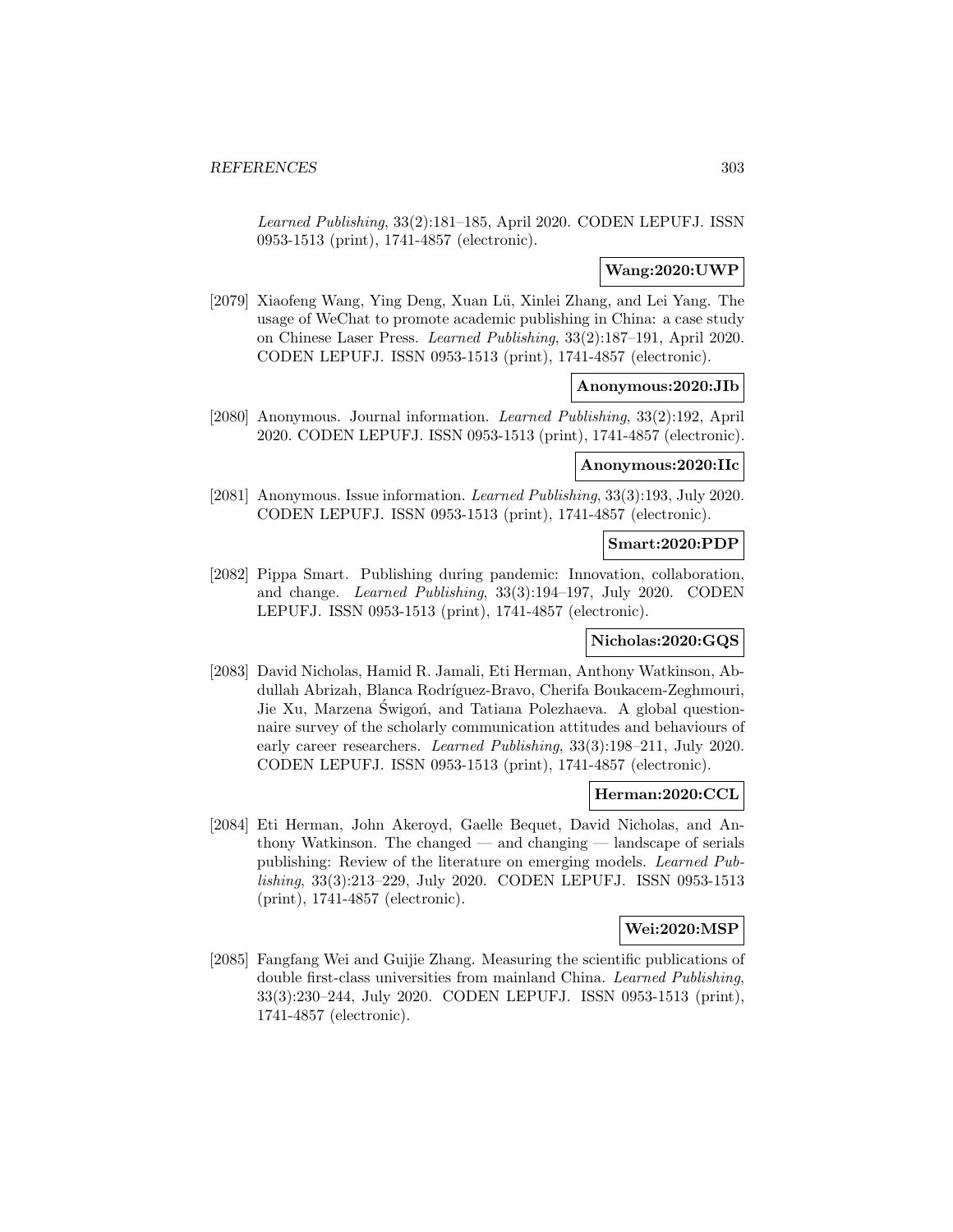# **Xu:2020:CRP**

[2086] Jie Xu, Chen He, Jing Su, Yuanxiang Zeng, Zixian Wang, Fei Fang, and Wenhui Tang. Chinese researchers' perceptions and use of open access journals: Results of an online questionnaire survey. Learned Publishing, 33(3):246–258, July 2020. CODEN LEPUFJ. ISSN 0953-1513 (print), 1741-4857 (electronic).

## **vanSchalkwyk:2020:NDS**

[2087] François van Schalkwyk. Normative drift and self-correction in scholarly book publishing: the case of Makerere University. Learned Publishing, 33(3):259–268, July 2020. CODEN LEPUFJ. ISSN 0953-1513 (print), 1741-4857 (electronic).

### **Marar:2020:ART**

[2088] Sumayyia D. Marar and Muaawia A. Hamza. Attitudes of researchers towards plagiarism: a study on a tertiary care hospital in Riyadh, Saudi Arabia. Learned Publishing, 33(3):270–276, July 2020. CODEN LEP-UFJ. ISSN 0953-1513 (print), 1741-4857 (electronic).

## **Merga:2020:SRA**

[2089] Margaret Merga and Shannon Mason. Sharing research with academia and beyond: Insights from early career researchers in Australia and Japan. Learned Publishing, 33(3):277–286, July 2020. CODEN LEP-UFJ. ISSN 0953-1513 (print), 1741-4857 (electronic).

#### **Downes:2020:TAA**

[2090] Mike Downes. Thousands of Australian academics on the editorial boards of journals run by predatory publishers. Learned Publishing, 33(3):287– 295, July 2020. CODEN LEPUFJ. ISSN 0953-1513 (print), 1741-4857 (electronic).

### **Hodder:2020:SRC**

[2091] Clare Hodder. Selling rights: Changes and challenges for rights professionals. Learned Publishing, 33(3):296–298, July 2020. CODEN LEPUFJ. ISSN 0953-1513 (print), 1741-4857 (electronic).

## **Dylla:2020:CPA**

[2092] H. Frederick Dylla and Jeffrey Salmon. Collaborating for public access to scholarly publications: a case study of the partnership between the US Department of Energy and CHORUS. Learned Publishing, 33(3):300– 306, July 2020. CODEN LEPUFJ. ISSN 0953-1513 (print), 1741-4857 (electronic).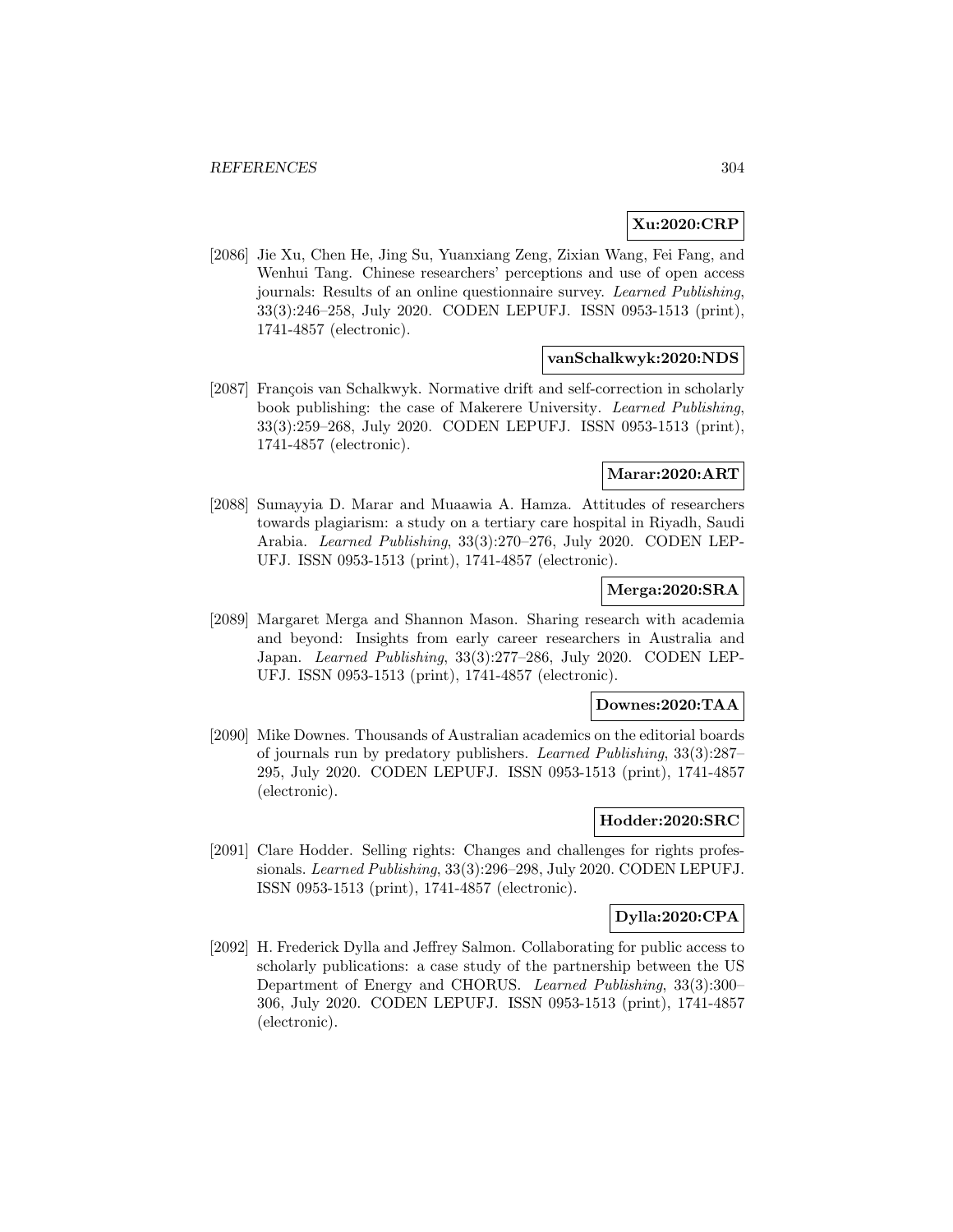#### **Kratochvil:2020:EUJ**

[2093] Jiří Kratochvíl, Lukáš Plch, Martin Sebera, and Eva Koritáková. Evaluation of untrustworthy journals: Transition from formal criteria to a complex view. Learned Publishing, 33(3):308–322, July 2020. CODEN LEPUFJ. ISSN 0953-1513 (print), 1741-4857 (electronic).

# **Lee:2020:FIC**

[2094] Jongwook Lee, Kiduk Yang, and Dong-Geun Oh. Factors influencing the choice of a publication venue in library and information science. Learned Publishing, 33(3):323–332, July 2020. CODEN LEPUFJ. ISSN 0953-1513 (print), 1741-4857 (electronic).

#### **Kosmarski:2020:TCR**

[2095] Artyom Kosmarski and Nikolay Gordiychuk. Token-curated registry in a scholarly journal: Can blockchain support journal communities? Learned Publishing, 33(3):333–339, July 2020. CODEN LEPUFJ. ISSN 0953-1513 (print), 1741-4857 (electronic).

## **Horbach:2020:PRE**

[2096] Serge P. J. M. Horbach, Wytske M. Hepkema, and Willem Halffman. The Platform for Responsible Editorial Policies: an initiative to foster editorial transparency in scholarly publishing. Learned Publishing, 33(3): 340–344, July 2020. CODEN LEPUFJ. ISSN 0953-1513 (print), 1741- 4857 (electronic).

## **Hill:2020:FRO**

[2097] Tom Hill. Four reports on the OA monograph: Review. Learned Publishing, 33(3):345–347, July 2020. CODEN LEPUFJ. ISSN 0953-1513 (print), 1741-4857 (electronic).

#### **Anonymous:2020:IId**

[2098] Anonymous. Issue information. Learned Publishing, 33(3):348, July 2020. CODEN LEPUFJ. ISSN 0953-1513 (print), 1741-4857 (electronic).

#### **Anonymous:2020:IIe**

[2099] Anonymous. Issue information. Learned Publishing, 33(4):349, October 2020. CODEN LEPUFJ. ISSN 0953-1513 (print), 1741-4857 (electronic).

#### **Ainsworth:2020:NCP**

[2100] Megan Ainsworth. The need for change and the problems of change: Continuity and the 'new normal'. Learned Publishing, 33(4):350–351,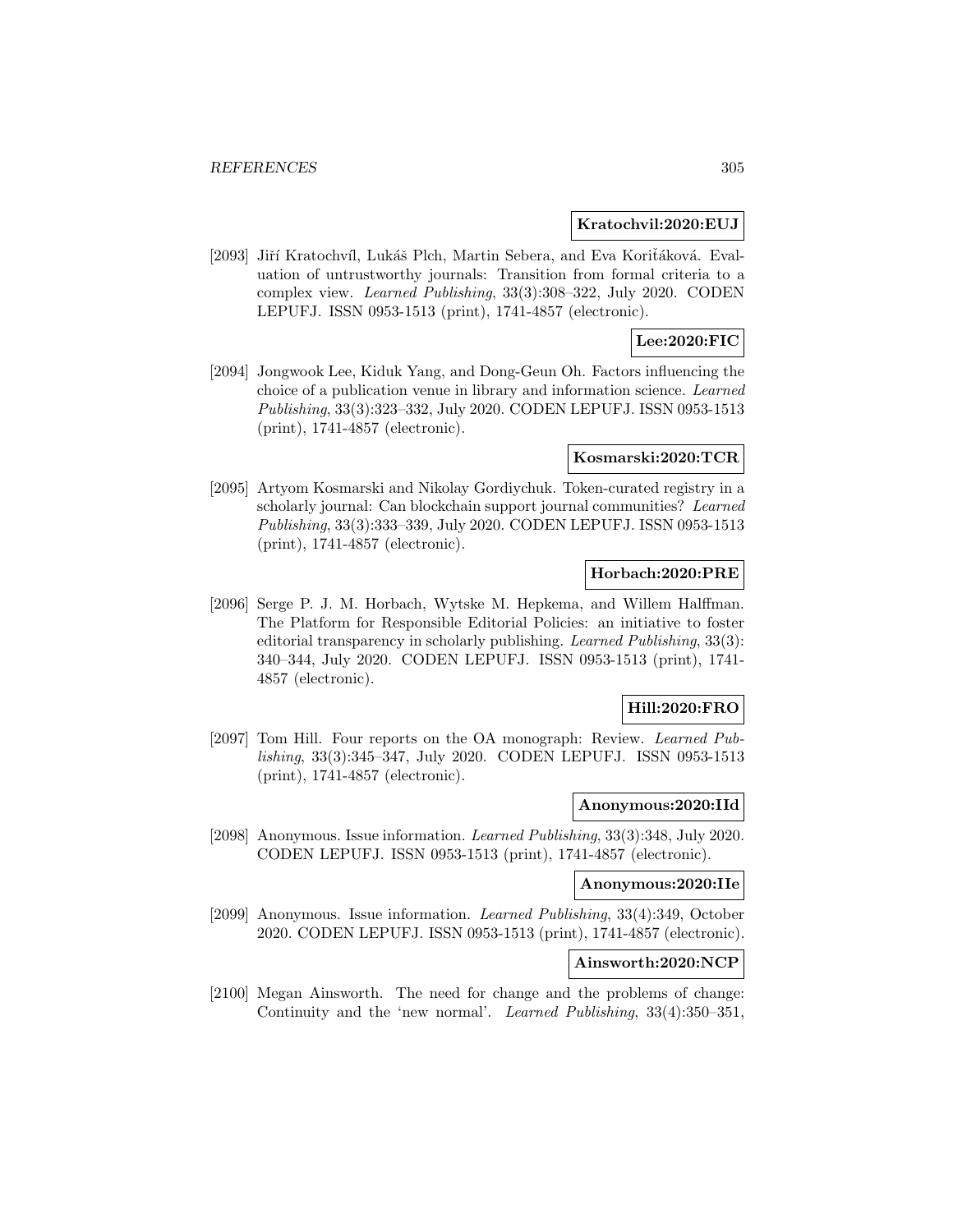October 2020. CODEN LEPUFJ. ISSN 0953-1513 (print), 1741-4857 (electronic).

## **Taylor:2020:EES**

[2101] Simone Taylor, Susan Spilka, Kristen Monahan, Isabel Mulhern, and Jeri Wachter. Evaluating equity in scholarly publishing. Learned Publishing, 33(4):353–367, October 2020. CODEN LEPUFJ. ISSN 0953-1513 (print), 1741-4857 (electronic).

## **Anonymous:2020:Aa**

[2102] Anonymous. Award. Learned Publishing, 33(4):368, October 2020. CO-DEN LEPUFJ. ISSN 0953-1513 (print), 1741-4857 (electronic).

# **Anonymous:2020:Ab**

[2103] Anonymous. Award. Learned Publishing, 33(4):369, October 2020. CO-DEN LEPUFJ. ISSN 0953-1513 (print), 1741-4857 (electronic).

## **Jamali:2020:NCE**

[2104] Hamid R. Jamali, David Nicholas, Eti Herman, Cherifa Boukacem-Zeghmouri, Abdullah Abrizah, Blanca Rodríguez-Bravo, Jie Xu, Marzena Swigon', Tatiana Polezhaeva, and Anthony Watkinson. Na- ´ tional comparisons of early career researchers' scholarly communication attitudes and behaviours. Learned Publishing, 33(4):370–384, October 2020. CODEN LEPUFJ. ISSN 0953-1513 (print), 1741-4857 (electronic).

#### **Helliwell:2020:GAR**

[2105] Jack A. Helliwell, William S. Bolton, Joshua R. Burke, Jim P. Tiernan, David G. Jayne, and Stephen J. Chapman. Global academic response to COVID-19: Cross-sectional study. Learned Publishing, 33(4):385–393, October 2020. CODEN LEPUFJ. ISSN 0953-1513 (print), 1741-4857 (electronic).

# **Zhang:2020:ARP**

[2106] Guijie Zhang and Fangfang Wei. Analysing the research performance of province-level administrative regions in China. Learned Publishing, 33 (4):395–409, October 2020. CODEN LEPUFJ. ISSN 0953-1513 (print), 1741-4857 (electronic).

## **Macan:2020:DAG**

[2107] Bojan Macan, Lea Škorić, and Jelka Petrak. David among Goliaths: Open access publishing in scientific (semi-)periphery. Learned Publishing, 33(4):410–417, October 2020. CODEN LEPUFJ. ISSN 0953-1513 (print), 1741-4857 (electronic).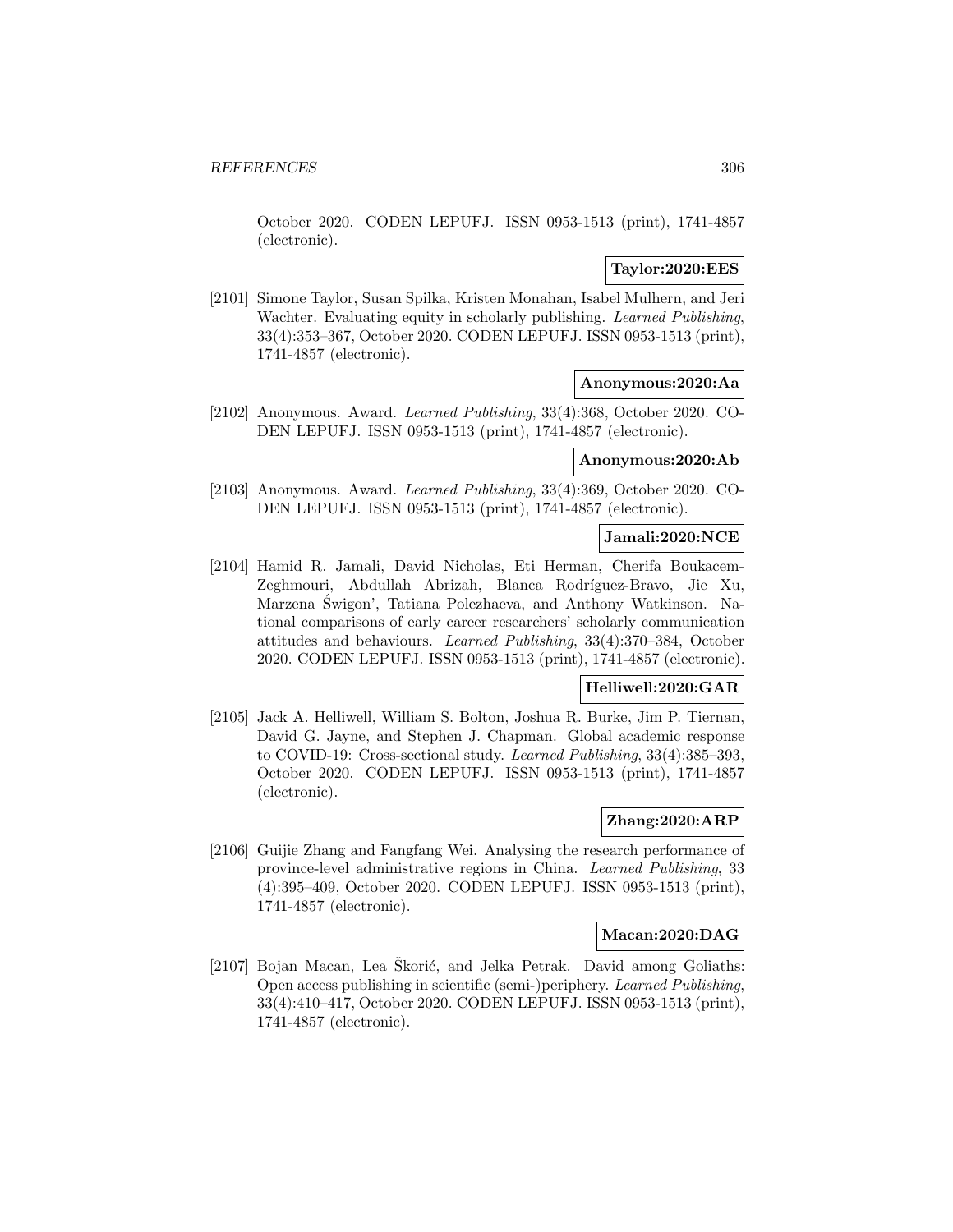## **Trinh:2020:FII**

[2108] Thao-Phuong-Thi Trinh, Trung Tran, Hien-Thu-Thi Le, Tien-Trung Nguyen, and Hiep-Hung Pham. Factors impacting international-indexed publishing among Vietnamese educational researchers. Learned Publishing, 33(4):419–429, October 2020. CODEN LEPUFJ. ISSN 0953-1513 (print), 1741-4857 (electronic).

## **Karaca:2020:PHS**

[2109] Ozan Karaca, S. Ayhan Çalışkan, and Halil İbrahim Durak. The publication of health sciences theses in Turkey: a study of Ege University. Learned Publishing, 33(4):431–436, October 2020. CODEN LEPUFJ. ISSN 0953-1513 (print), 1741-4857 (electronic).

# **Moustafa:2020:RSP**

[2110] Khaled Moustafa. Reforming science publishing. Learned Publishing, 33 (4):437–440, October 2020. CODEN LEPUFJ. ISSN 0953-1513 (print), 1741-4857 (electronic).

## **Downes:2020:WWS**

[2111] Mike Downes. Why we should have listened to Jeffrey Beall from the start. Learned Publishing, 33(4):442–448, October 2020. CODEN LEP-UFJ. ISSN 0953-1513 (print), 1741-4857 (electronic).

### **Baverstock:2020:WSD**

[2112] Alison Baverstock. What significance does Publishing Studies have right now? Learned Publishing, 33(4):449–452, October 2020. CODEN LEP-UFJ. ISSN 0953-1513 (print), 1741-4857 (electronic).

## **Frsb:2020:OBD**

[2113] Sue Thorn Frsb. Obituary: Bernard Donovan, 1927–2020. Learned Publishing, 33(4):454–455, October 2020. CODEN LEPUFJ. ISSN 0953-1513 (print), 1741-4857 (electronic).

#### **Anonymous:2020:IIf**

[2114] Anonymous. Issue information. Learned Publishing, 33(4):456, October 2020. CODEN LEPUFJ. ISSN 0953-1513 (print), 1741-4857 (electronic).

#### **Anonymous:2021:IIa**

[2115] Anonymous. Issue information. Learned Publishing, 34(1):1–3, January 2021. CODEN LEPUFJ. ISSN 0953-1513 (print), 1741-4857 (electronic).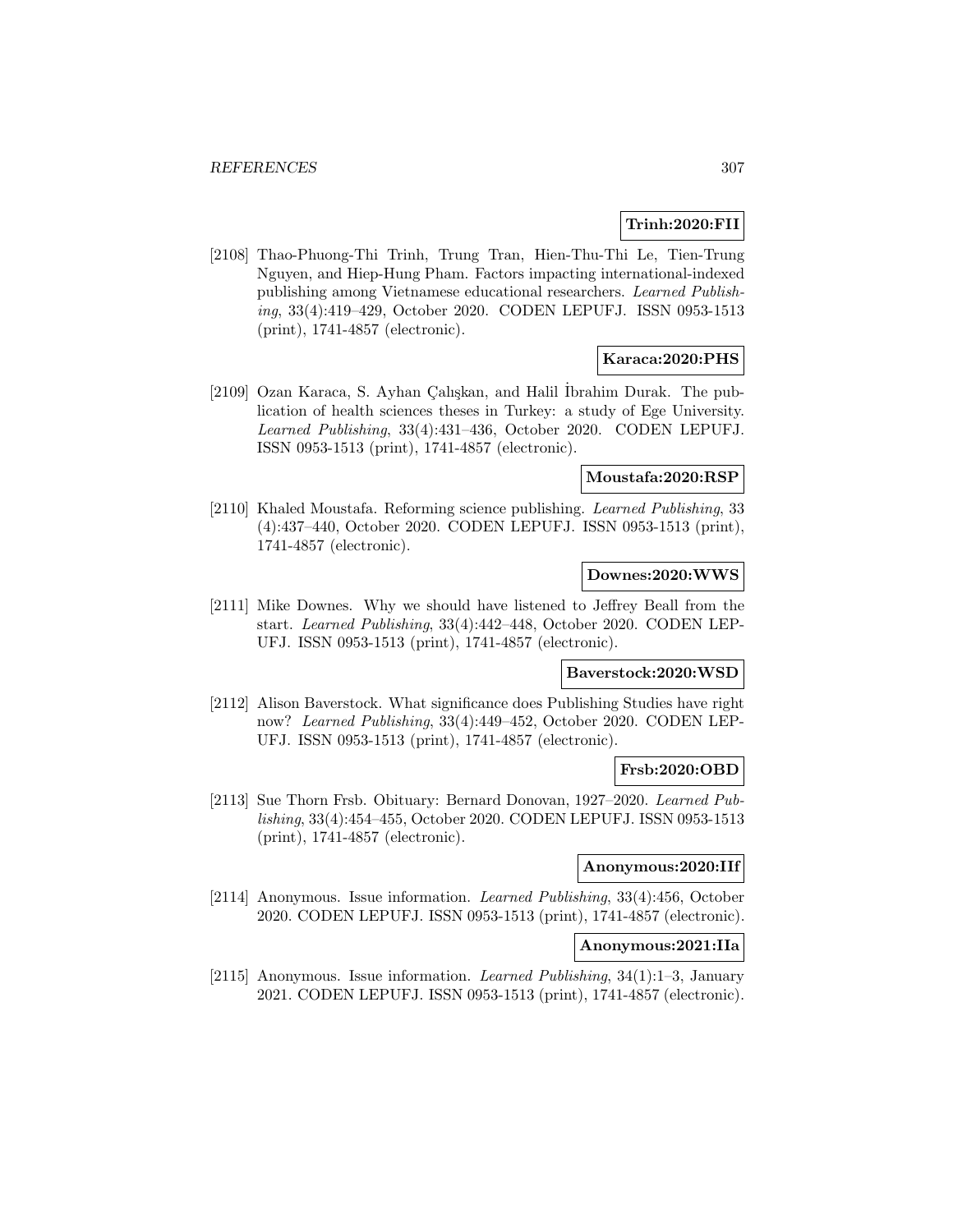### **Conrad:2021:DRO**

[2116] Lettie Y. Conrad. Defining resilience for our industry: Voices of adaptation and reinvention in scholarly publishing. Learned Publishing, 34(1): 4–5, January 2021. CODEN LEPUFJ. ISSN 0953-1513 (print), 1741- 4857 (electronic).

## **Shaw:2021:SSD**

[2117] Lisa Cuevas Shaw. From sensemaking to sensegiving: a discourse analysis of the scholarly communications community's public response to the global pandemic. Learned Publishing, 34(1):6–16, January 2021. CODEN LEPUFJ. ISSN 0953-1513 (print), 1741-4857 (electronic).

#### **Watkinson:2021:UPI**

[2118] Charles Watkinson. University presses and the impact of COVID-19. Learned Publishing, 34(1):17–24, January 2021. CODEN LEPUFJ. ISSN 0953-1513 (print), 1741-4857 (electronic).

## **Brown:2021:BRT**

[2119] Josh Brown, Phill Jones, Alice Meadows, and Fiona Murphy. Building resilience through cooperation: Two case studies. Learned Publishing, 34(1):25–29, January 2021. CODEN LEPUFJ. ISSN 0953-1513 (print), 1741-4857 (electronic).

# **Mower:2021:OEI**

[2120] Allyson Mower. Opportunities for eTextbook innovations and partnerships: a case study of the Marriott Library at the University of Utah. Learned Publishing, 34(1):30–34, January 2021. CODEN LEPUFJ. ISSN 0953-1513 (print), 1741-4857 (electronic).

#### **Iglesias:2021:LRA**

[2121] Violaine Iglesias, Steven Rathgeb Smith, and Dan Gibson. A lesson in resilience: the abrupt digital transformation of society conferences in 2020. Learned Publishing, 34(1):35–42, January 2021. CODEN LEPUFJ. ISSN 0953-1513 (print), 1741-4857 (electronic).

#### **Brinton:2021:ICU**

[2122] Jeremy Brinton. The impact of COVID-19 on the UK publishing industry: Findings and opportunity. Learned Publishing, 34(1):43–48, January 2021. CODEN LEPUFJ. ISSN 0953-1513 (print), 1741-4857 (electronic).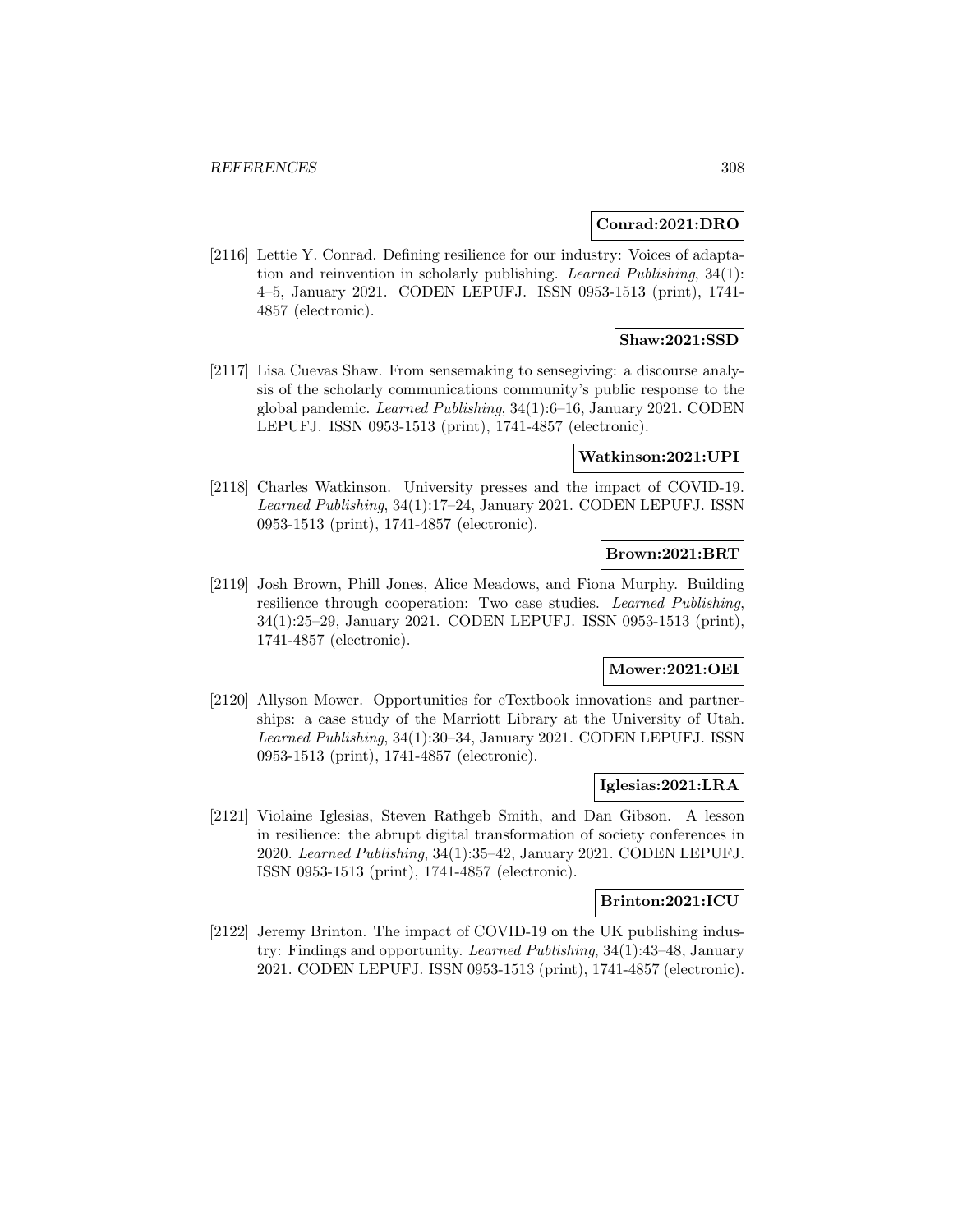### **Mallett:2021:RSP**

[2123] Jonathan J. Mallett. The resilience of scientific publication: From elite ancient academies to open access. Learned Publishing, 34(1):49–56, January 2021. CODEN LEPUFJ. ISSN 0953-1513 (print), 1741-4857 (electronic).

## **Irfanullah:2021:WDR**

[2124] Haseeb Md. Irfanullah. So, what does resilience mean for scholarly publishing? Learned Publishing, 34(1):57–63, January 2021. CODEN LEP-UFJ. ISSN 0953-1513 (print), 1741-4857 (electronic).

## **Kasdorf:2021:WWC**

[2125] Bill Kasdorf. Why we can be resilient: We have technology and open standards to thank. Learned Publishing, 34(1):64–67, January 2021. CO-DEN LEPUFJ. ISSN 0953-1513 (print), 1741-4857 (electronic).

## **OConnor:2021:PDP**

[2126] Niamh O'Connor. Publishing during a pandemic: Resilience and change. Learned Publishing, 34(1):68–70, January 2021. CODEN LEPUFJ. ISSN 0953-1513 (print), 1741-4857 (electronic).

## **Cousijn:2021:WOM**

[2127] Helena Cousijn, Ginny Hendricks, and Alice Meadows. Why openness makes research infrastructure resilient. Learned Publishing, 34(1):71–75, January 2021. CODEN LEPUFJ. ISSN 0953-1513 (print), 1741-4857 (electronic).

#### **Anonymous:2021:TOR**

[2128] Anonymous. Thanking our reviewers 2020. Learned Publishing, 34(1):76– 77, January 2021. CODEN LEPUFJ. ISSN 0953-1513 (print), 1741-4857 (electronic).

## **Anonymous:2021:IIb**

[2129] Anonymous. Issue information. Learned Publishing, 34(2):79–81, April 2021. CODEN LEPUFJ. ISSN 0953-1513 (print), 1741-4857 (electronic).

## **Cao:2021:PSL**

[2130] Xiaoke Cao, Lei Lei, and Ju Wen. Promoting science with linguistic devices: a large-scale study of positive and negative words in academic writing. Learned Publishing, 34(2):82–88, April 2021. CODEN LEPUFJ. ISSN 0953-1513 (print), 1741-4857 (electronic).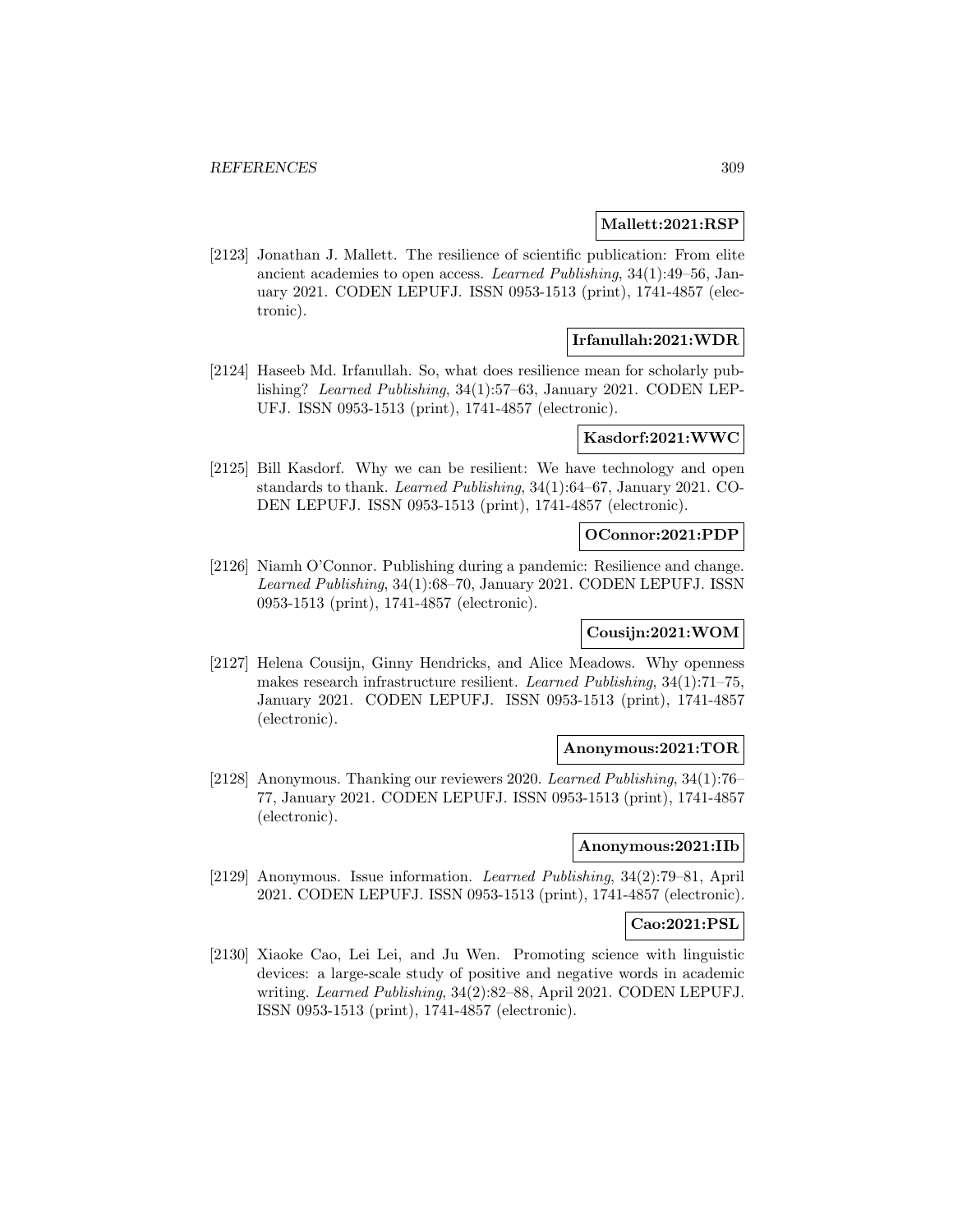## **Mills:2021:PPP**

[2131] D. Mills and K. Inouye. Problematizing 'predatory publishing': a systematic review of factors shaping publishing motives, decisions, and experiences. Learned Publishing, 34(2):89–104, April 2021. CODEN LEPUFJ. ISSN 0953-1513 (print), 1741-4857 (electronic).

# **Wang:2021:CSP**

[2132] Jing Wang, Willem Halffman, and Hub Zwart. The Chinese scientific publication system: Specific features, specific challenges. Learned Publishing, 34(2):105–115, April 2021. CODEN LEPUFJ. ISSN 0953-1513 (print), 1741-4857 (electronic).

## **Zhang:2021:CCC**

[2133] Zhiqiang Zhang and Lei Zheng. Consumer community cognition, brand loyalty, and behaviour intentions within online publishing communities: an empirical study of Epubit in China. Learned Publishing, 34(2):116– 127, April 2021. CODEN LEPUFJ. ISSN 0953-1513 (print), 1741-4857 (electronic).

## **Coates:2021:HOB**

[2134] Adam Coates. How often are basic details of the research process mentioned in social science research papers? Learned Publishing, 34(2):128– 136, April 2021. CODEN LEPUFJ. ISSN 0953-1513 (print), 1741-4857 (electronic).

## **Asai:2021:ARA**

[2135] Sumiko Asai. An analysis of revising article processing charges for open access journals between 2018 and 2020. Learned Publishing, 34(2):137– 143, April 2021. CODEN LEPUFJ. ISSN 0953-1513 (print), 1741-4857 (electronic).

## **Severin:2021:PPR**

[2136] Anna Severin and Joanna Chataway. Purposes of peer review: a qualitative study of stakeholder expectations and perceptions. Learned Publishing, 34(2):144–155, April 2021. CODEN LEPUFJ. ISSN 0953-1513 (print), 1741-4857 (electronic).

## **Plakhotnik:2021:CCC**

[2137] Maria S. Plakhotnik. Communication clarity in calls for papers issued by journal special issues: First impressions matter. Learned Publishing, 34(2):156–163, April 2021. CODEN LEPUFJ. ISSN 0953-1513 (print), 1741-4857 (electronic).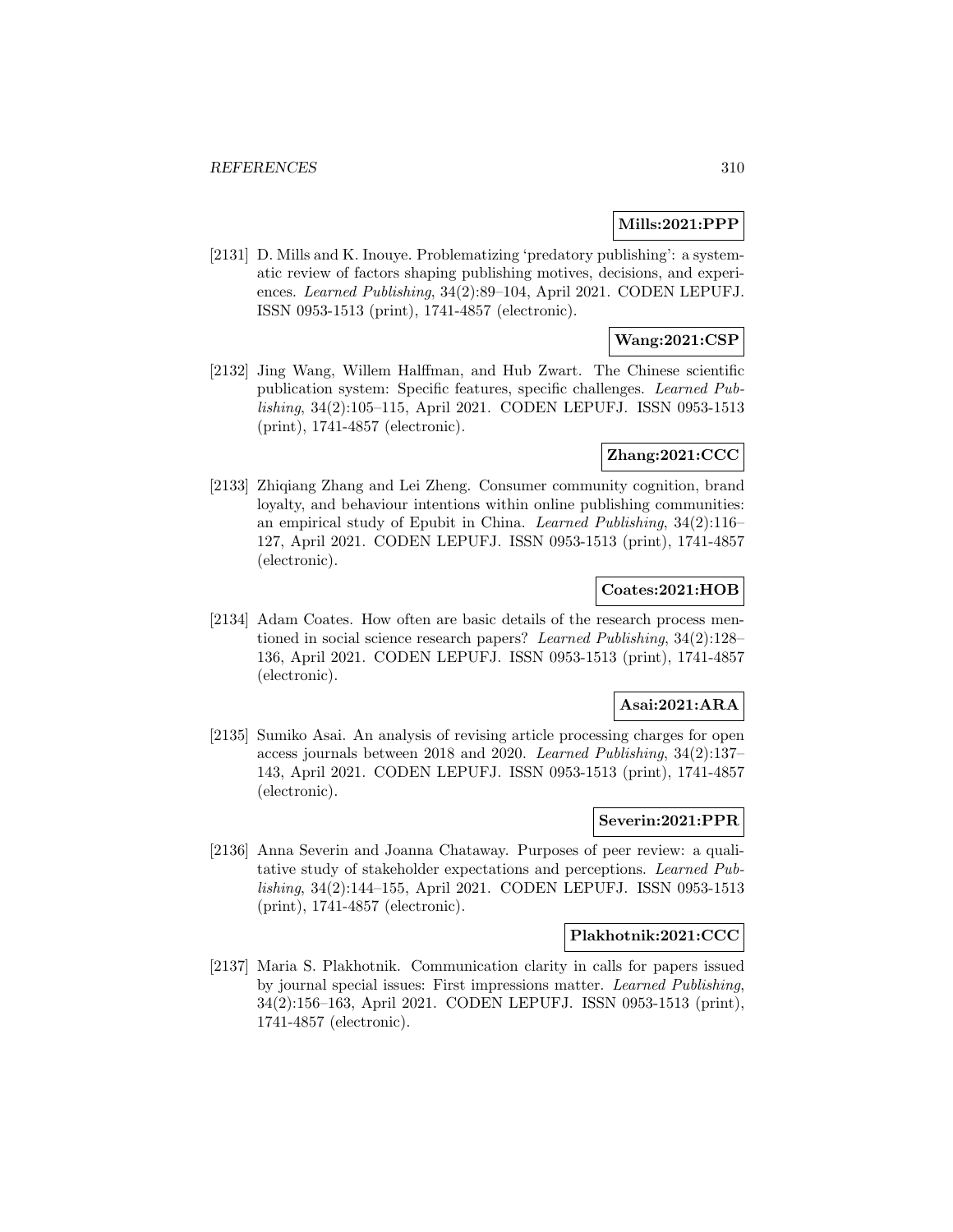## **Ortega:2021:RIT**

[2138] José Luis Ortega. The relationship and incidence of three editorial notices in PubPeer: Errata, expressions of concern, and retractions. Learned Publishing, 34(2):164–174, April 2021. CODEN LEPUFJ. ISSN 0953- 1513 (print), 1741-4857 (electronic).

## **Nguyen:2021:AIP**

[2139] Thi Thu Ha Nguyen, Hiep-Hung Pham, Quan-Hoang Vuong, Quoc-Thai Cao, Viet-Hung Dinh, and Dinh Duc Nguyen. The adoption of international publishing within Vietnamese academia from 1986 to 2020: a review. Learned Publishing, 34(2):175–186, April 2021. CODEN LEP-UFJ. ISSN 0953-1513 (print), 1741-4857 (electronic).

## **Pranic:2021:QRR**

[2140] Shelly M. Pranić, Mario Malički, Stjepan Ljudevit Marušić, Bahar Mehmani, and Ana Marušić. Is the quality of reviews reflected in editors' and authors' satisfaction with peer review? A cross-sectional study in 12 journals across four research fields. Learned Publishing, 34(2):187– 197, April 2021. CODEN LEPUFJ. ISSN 0953-1513 (print), 1741-4857 (electronic).

## **Yoon:2021:EDC**

[2141] JungWon Yoon, EunKyung Chung, Janet Schalk, and Jihyun Kim. Examination of data citation guidelines in style manuals and data repositories. Learned Publishing, 34(2):198–215, April 2021. CODEN LEPUFJ. ISSN 0953-1513 (print), 1741-4857 (electronic).

## **Borrego:2021:TAD**

[2142] Angel Borrego, Lluís Anglada, and Ernest Abadal. Transformative agreements: Do they pave the way to open access? Learned Publishing, 34 (2):216–232, April 2021. CODEN LEPUFJ. ISSN 0953-1513 (print), 1741-4857 (electronic).

# **Gazni:2021:JSC**

[2143] Ali Gazni and Fereshteh Didegah. Journal self-citation trends in 1975– 2017 and the effect on journal impact and article citations. Learned Publishing, 34(2):233–240, April 2021. CODEN LEPUFJ. ISSN 0953- 1513 (print), 1741-4857 (electronic).

## **Nuzzo:2021:PEL**

[2144] James L. Nuzzo. Preliminary evidence that letters to the editor are indexed inconsistently in PubMed and in exercise science and physical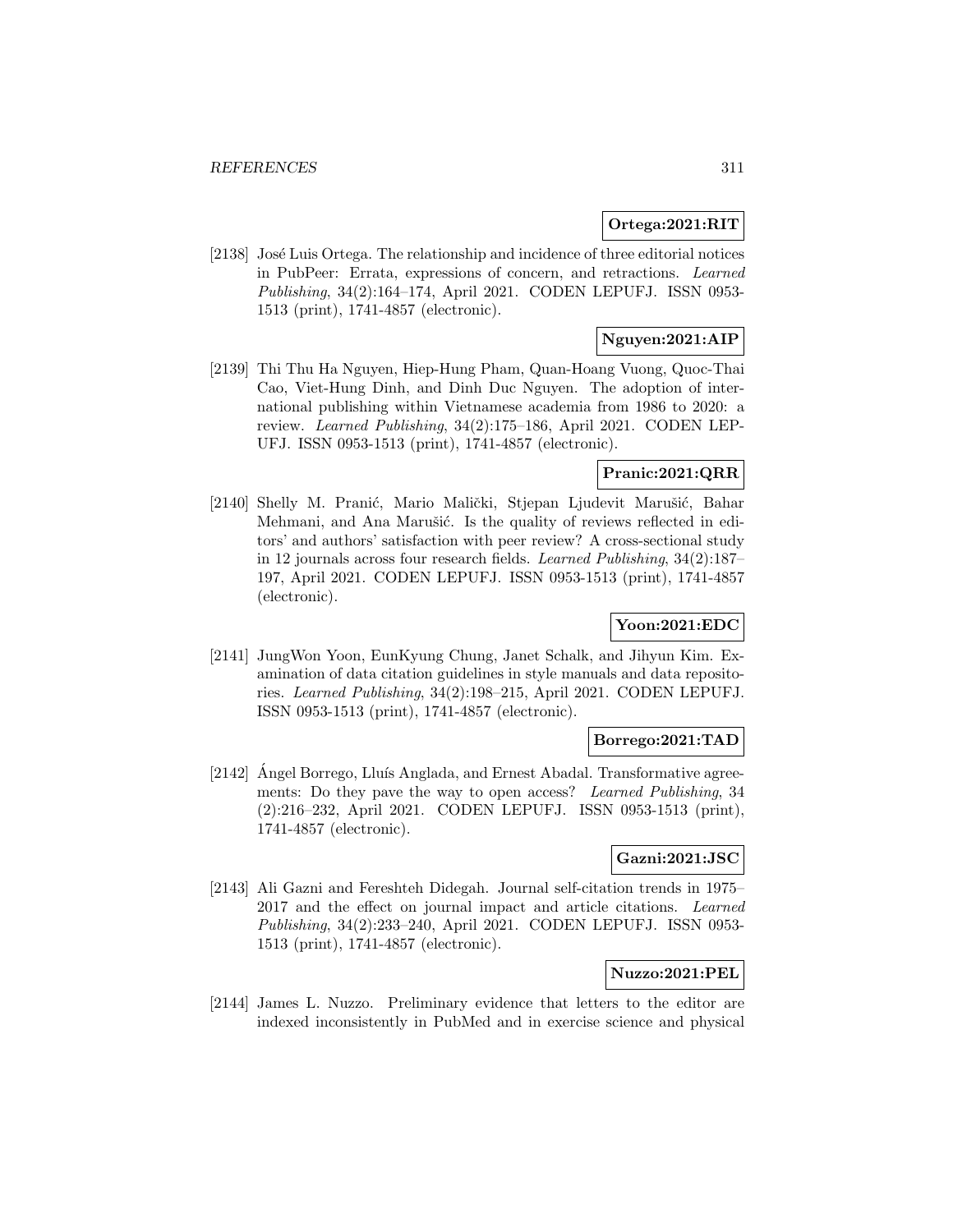therapy journals: Implications and resolutions. Learned Publishing, 34 (2):241–252, April 2021. CODEN LEPUFJ. ISSN 0953-1513 (print), 1741-4857 (electronic).

## **Tarkhanov:2021:CAI**

[2145] I. A. Tarkhanov, D. V. Fomin-Nilov, and M. V. Fomin. Crypto access: Is it possible to use cryptocurrencies in scholarly periodicals? Learned Publishing, 34(2):253–261, April 2021. CODEN LEPUFJ. ISSN 0953- 1513 (print), 1741-4857 (electronic).

### **Mallett:2021:TAJ**

[2146] Jonathan J. Mallett, Debra L. Chin, Iris M. Rush, and Justine R. Smith. The transition of ARVO journals to open access. Learned Publishing, 34(2):262–271, April 2021. CODEN LEPUFJ. ISSN 0953-1513 (print), 1741-4857 (electronic).

### **Staines:2021:MAU**

[2147] Heather Staines. Mission alignment: University presses versus institutional visions. Learned Publishing, 34(2):272–278, April 2021. CODEN LEPUFJ. ISSN 0953-1513 (print), 1741-4857 (electronic).

# **BasirianJahromi:2021:SWA**

[2148] Reza BasirianJahromi and Amrollah Shamsi. Should we add social media account details to authors' affiliations? Learned Publishing, 34(2):279– 281, April 2021. CODEN LEPUFJ. ISSN 0953-1513 (print), 1741-4857 (electronic).

#### **McLeod:2021:SAC**

[2149] Sam McLeod. Should authors cite sources suggested by peer reviewers? Six antidotes for handling potentially coercive reviewer citation suggestions. Learned Publishing, 34(2):282–286, April 2021. CODEN LEPUFJ. ISSN 0953-1513 (print), 1741-4857 (electronic).

## **Hill:2021:PCC**

[2150] Tom Hill. The production, circulation, consumption, and ownership of scientific knowledge: Historical perspectives: Review. Learned Publishing, 34(2):287–289, April 2021. CODEN LEPUFJ. ISSN 0953-1513 (print), 1741-4857 (electronic).

## **Anonymous:2021:IIc**

[2151] Anonymous. Issue information. Learned Publishing, 34(3):291–293, July 2021. CODEN LEPUFJ. ISSN 0953-1513 (print), 1741-4857 (electronic).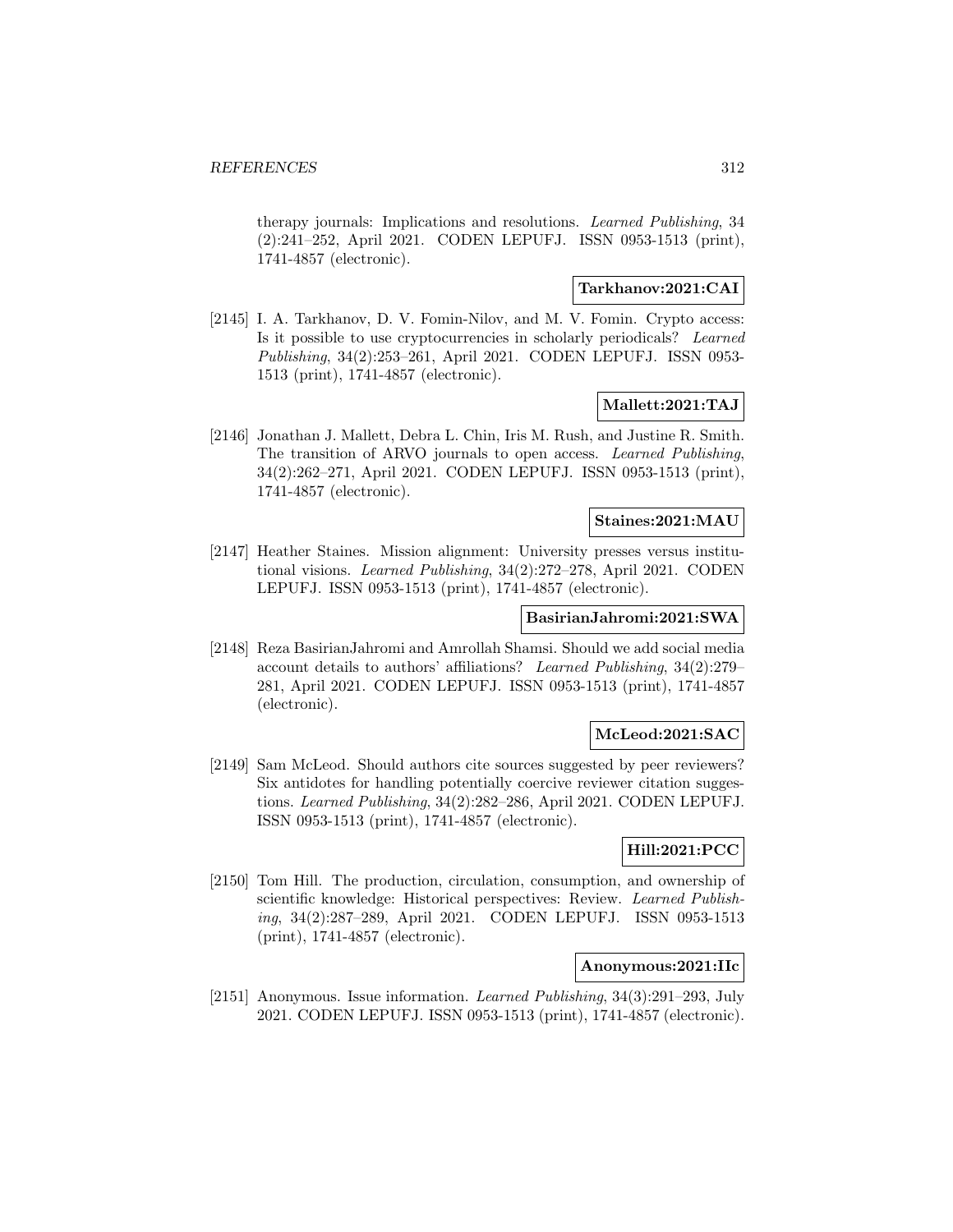#### **Anonymous:2021:IGD**

[2152] Anonymous. Investigating gender differences in journal selection decisions: a survey of academic researchers. Learned Publishing, 34(3):294– 304, July 2021. CODEN LEPUFJ. ISSN 0953-1513 (print), 1741-4857 (electronic).

## **Anonymous:2021:PIV**

[2153] Anonymous. Perspectives on institutional valuing and support for academic and translational outputs in Japan and Australia. Learned Publishing, 34(3):305–314, July 2021. CODEN LEPUFJ. ISSN 0953-1513 (print), 1741-4857 (electronic).

#### **Anonymous:2021:ECB**

[2154] Anonymous. Evaluating the correlation between different impact indicators for library and information science journals: Comparing the journal citation reports and Scopus. Learned Publishing, 34(3):315–330, July 2021. CODEN LEPUFJ. ISSN 0953-1513 (print), 1741-4857 (electronic).

## **Anonymous:2021:PMP**

[2155] Anonymous. Politics matters: the power dynamics behind Chinese English-language humanities and social science journals. Learned Publishing, 34(3):331–338, July 2021. CODEN LEPUFJ. ISSN 0953-1513 (print), 1741-4857 (electronic).

#### **Anonymous:2021:ERI**

[2156] Anonymous. Ethical review and informed consent guidelines of high impact anthropology, business, and education research journals. Learned Publishing, 34(3):339–346, July 2021. CODEN LEPUFJ. ISSN 0953-1513 (print), 1741-4857 (electronic).

## **Anonymous:2021:VCS**

[2157] Anonymous. Visegrád countries' scientific productivity in the European context: a 10-year perspective using Web of Science and Scopus. Learned Publishing, 34(3):347–357, July 2021. CODEN LEPUFJ. ISSN 0953-1513 (print), 1741-4857 (electronic).

#### **Anonymous:2021:CIC**

[2158] Anonymous. Characteristics of Imperial College London's COVID-19 research outputs. Learned Publishing, 34(3):358–369, July 2021. CODEN LEPUFJ. ISSN 0953-1513 (print), 1741-4857 (electronic).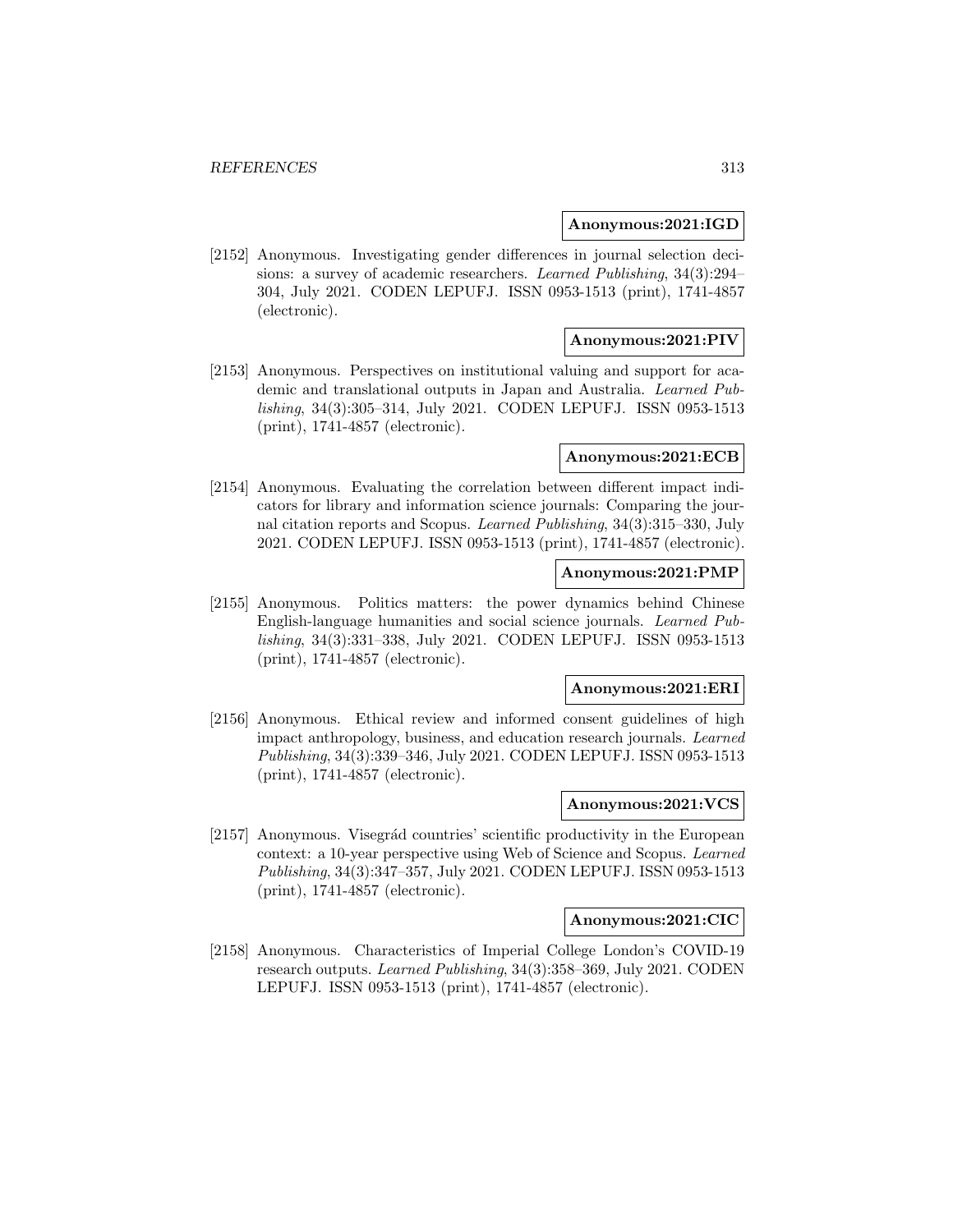#### **Anonymous:2021:STT**

[2159] Anonymous. Standardizing terminology for text recycling in research writing. Learned Publishing, 34(3):370–378, July 2021. CODEN LEP-UFJ. ISSN 0953-1513 (print), 1741-4857 (electronic).

#### **Anonymous:2021:BLB**

[2160] Anonymous. Beall's legacy in the battle against predatory publishers. Learned Publishing, 34(3):379–388, July 2021. CODEN LEPUFJ. ISSN 0953-1513 (print), 1741-4857 (electronic).

# **Anonymous:2021:APB**

[2161] Anonymous. Author preprint behaviour and non-compliance with journal preprint policies: One biomedical journal's experience. Learned Publishing, 34(3):389–395, July 2021. CODEN LEPUFJ. ISSN 0953-1513 (print), 1741-4857 (electronic).

### **Anonymous:2021:FAF**

[2162] Anonymous. Fear of the academic fake? Journal editorials and the amplification of the 'predatory publishing' discourse. Learned Publishing, 34(3):396–406, July 2021. CODEN LEPUFJ. ISSN 0953-1513 (print), 1741-4857 (electronic).

## **Anonymous:2021:KPP**

[2163] Anonymous. Knowledge production on predatory publishing: a systematic review. Learned Publishing, 34(3):407–413, July 2021. CODEN LEPUFJ. ISSN 0953-1513 (print), 1741-4857 (electronic).

## **Anonymous:2021:RIK**

[2164] Anonymous. Research on Industry 4.0 and on key related technologies in Vietnam: a bibliometric analysis using Scopus. Learned Publishing, 34(3):414–428, July 2021. CODEN LEPUFJ. ISSN 0953-1513 (print), 1741-4857 (electronic).

### **Anonymous:2021:ESC**

[2165] Anonymous. Evolution of scientific collaboration on COVID-19: a bibliometric analysis. Learned Publishing, 34(3):429–441, July 2021. CODEN LEPUFJ. ISSN 0953-1513 (print), 1741-4857 (electronic).

#### **Anonymous:2021:OOA**

[2166] Anonymous. Opportunities for open access: Insights from the Wiley Practitioner Survey. Learned Publishing, 34(3):442–449, July 2021. CO-DEN LEPUFJ. ISSN 0953-1513 (print), 1741-4857 (electronic).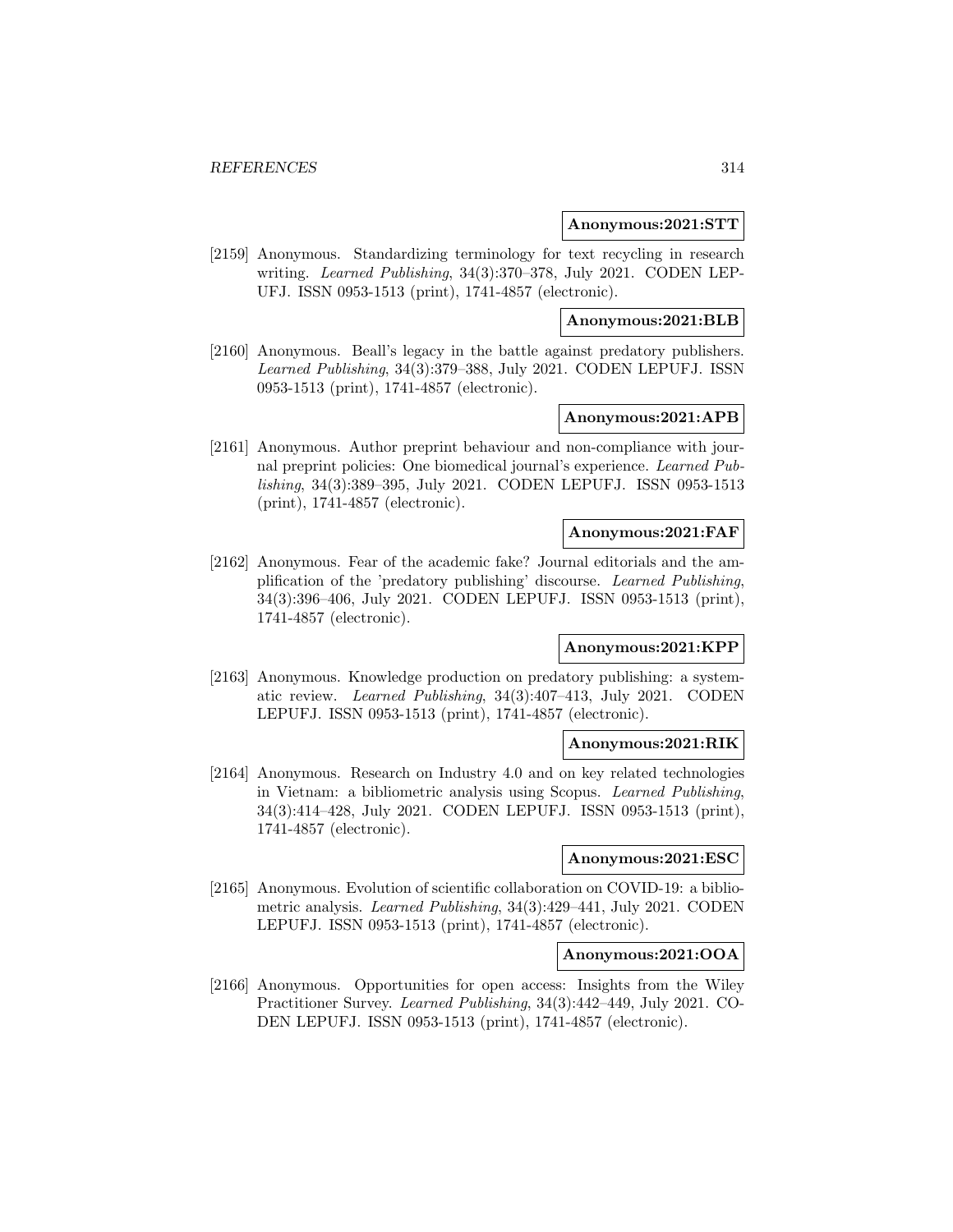### **Anonymous:2021:CRR**

[2167] Anonymous. COVID-19 Rapid Review cross-publisher initiative: What we have learned and what we are going to do next. Learned Publishing, 34(3):450–453, July 2021. CODEN LEPUFJ. ISSN 0953-1513 (print), 1741-4857 (electronic).

## **Anonymous:2021:SNG**

[2168] Anonymous. scite: the next generation of citations. Learned Publishing, 34(3):454–456, July 2021. CODEN LEPUFJ. ISSN 0953-1513 (print), 1741-4857 (electronic).

### **Anonymous:2021:DAG**

[2169] Anonymous. Did anthropause generate a research pause during the pandemic? The experiences of a non-medical journal. Learned Publishing, 34(3):457–460, July 2021. CODEN LEPUFJ. ISSN 0953-1513 (print), 1741-4857 (electronic).

### **Anonymous:2021:IPR**

[2170] Anonymous. Improving peer-review by developing reviewers' feedback literacy. Learned Publishing, 34(3):461–467, July 2021. CODEN LEP-UFJ. ISSN 0953-1513 (print), 1741-4857 (electronic).

#### **Anonymous:2021:RLS**

[2171] Anonymous. Research4Life: Landscape and situation analysis: Review. Learned Publishing, 34(3):468–473, July 2021. CODEN LEPUFJ. ISSN 0953-1513 (print), 1741-4857 (electronic).

#### **Anonymous:2021:IId**

[2172] Anonymous. Issue information. Learned Publishing, 34(4):475–477, October 2021. CODEN LEPUFJ. ISSN 0953-1513 (print), 1741-4857 (electronic).

# **Holt:2021:IDA**

[2173] Jade Holt, Andrew Walker, and Phill Jones. Introducing a data availability policy for journals at IOP Publishing: Measuring the impact on authors and editorial teams. Learned Publishing, 34(4):478–486, October 2021. CODEN LEPUFJ. ISSN 0953-1513 (print), 1741-4857 (electronic).

## **Vuong:2021:AOA**

[2174] Quan-Hoang Vuong, Huyen Thanh T. Nguyen, Manh-Toan Ho, and Minh-Hoang Nguyen. Adopting open access in an emerging country: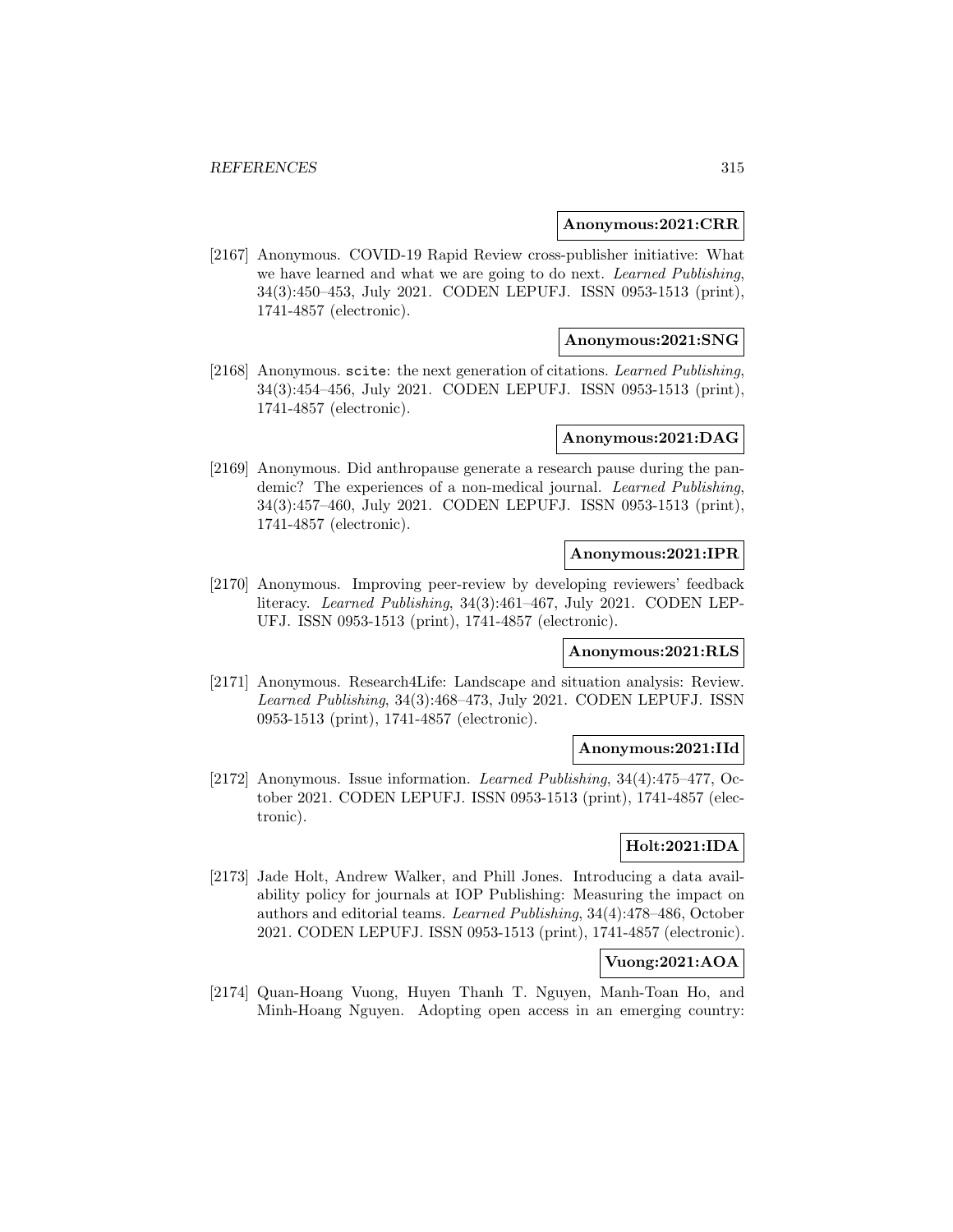Is gender inequality a barrier in humanities and social sciences? Learned Publishing, 34(4):487–498, October 2021. CODEN LEPUFJ. ISSN 0953- 1513 (print), 1741-4857 (electronic).

## **Kim:2021:SDP**

[2175] Youngseek Kim. A study of the determinants of psychologists' data sharing and open data badge adoption. Learned Publishing, 34(4):499– 509, October 2021. CODEN LEPUFJ. ISSN 0953-1513 (print), 1741- 4857 (electronic).

### **Plakhotnik:2021:IBI**

[2176] Maria S. Plakhotnik. Has IMRD become IMRDi in management journals? Implications as an independent structural component of research articles. Learned Publishing, 34(4):510–518, October 2021. CODEN LEP-UFJ. ISSN 0953-1513 (print), 1741-4857 (electronic).

## **Koch:2021:JEJ**

[2177] Tomas Koch and Raf Vanderstraeten. Journal editors and journal indexes: Internationalization pressures in the semi-periphery of the world of science. Learned Publishing, 34(4):519–527, October 2021. CODEN LEPUFJ. ISSN 0953-1513 (print), 1741-4857 (electronic).

## **Chen:2021:PCJ**

[2178] Lu Chen, Min Zhang, Wan Xiong, and Qian Liu. Performance of China's journals indexed in SCIE: an evaluation based on megajournal metrics. Learned Publishing, 34(4):528–536, October 2021. CODEN LEPUFJ. ISSN 0953-1513 (print), 1741-4857 (electronic).

## **Severin:2021:OPR**

[2179] Anna Severin and Joanna Chataway. Overburdening of peer reviewers: a multi-stakeholder perspective on causes and effects. Learned Publishing, 34(4):537–546, October 2021. CODEN LEPUFJ. ISSN 0953-1513 (print), 1741-4857 (electronic).

## **Araujo:2021:CEA**

[2180] Rafael J. Araújo, Geoffrey S. Shideler, and Marcus B. Reamer. Chief editors in aquatic science and communication are more likely to oversee editorial boards from their own regions. Learned Publishing, 34(4):547– 557, October 2021. CODEN LEPUFJ. ISSN 0953-1513 (print), 1741- 4857 (electronic).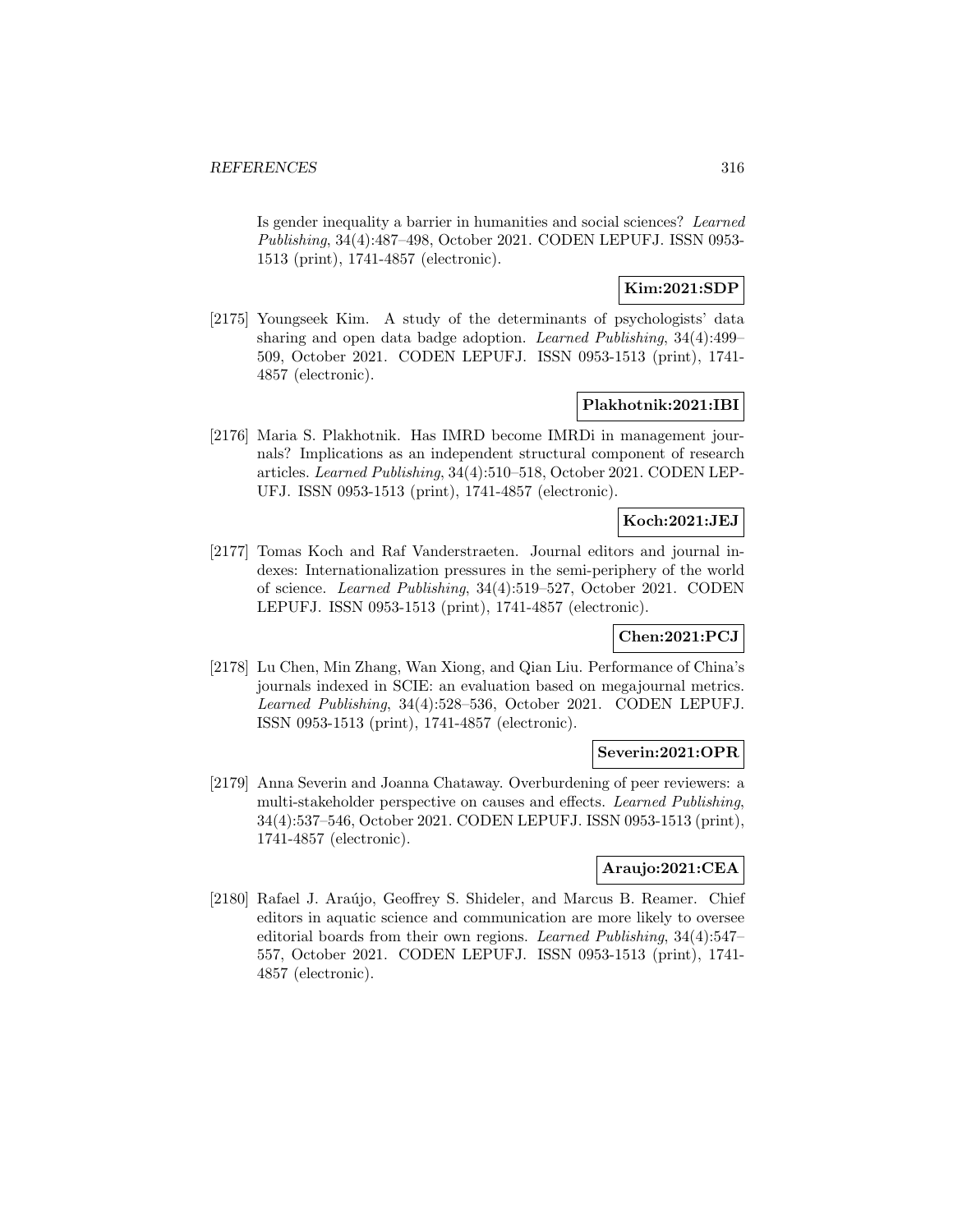### **Urbano:2021:PAC**

[2181] Cristóbal Urbano, Sara Tafalla, Ángel Borrego, and Ernest Abadal. Preprints as an alternative to conference proceedings: a hands-on experience at EDICIC Iberian Meeting 2019. Learned Publishing, 34(4): 558–567, October 2021. CODEN LEPUFJ. ISSN 0953-1513 (print), 1741-4857 (electronic).

## **Khatter:2021:RSP**

[2182] Amandeep Khatter, Michael Naughton, Hajira Dambha-Miller, and Patrick Redmond. Is rapid scientific publication also high quality? Bibliometric analysis of highly disseminated COVID-19 research papers. Learned Publishing, 34(4):568–577, October 2021. CODEN LEPUFJ. ISSN 0953-1513 (print), 1741-4857 (electronic).

## **Zhu:2021:HCB**

[2183] Haoran Zhu. Home country bias in academic publishing: a case study of the New England Journal of Medicine. Learned Publishing, 34(4): 578–584, October 2021. CODEN LEPUFJ. ISSN 0953-1513 (print), 1741-4857 (electronic).

## **Polonen:2021:WUN**

[2184] Janne Pölönen, Sami Syrjämäki, Antti-Jussi Nygård, and Björn Hammarfelt. Who are the users of national open access journals? The case of the Finnish Journal.fi platform. Learned Publishing, 34(4):585–592, October 2021. CODEN LEPUFJ. ISSN 0953-1513 (print), 1741-4857 (electronic).

## **Repiso:2021:PIS**

[2185] Rafael Repiso, Jesús Segarra-Saavedra, Tatiana Hidalgo-Marí, and Victoria Tur-Viñes. The prevalence and impact of special issues in communications journals 2015–2019. Learned Publishing, 34(4):593–601, October 2021. CODEN LEPUFJ. ISSN 0953-1513 (print), 1741-4857 (electronic).

## **Hayes:2021:INI**

[2186] Victoria Hayes, Emma Williams, Kathleen M. Fairfield, Carolyne Falank, Dina McKelvy, and Robert Bing-You. Impact of a new institutional medical journal on professional identity development and academic cultural change: a qualitative study. Learned Publishing, 34(4):602–611, October 2021. CODEN LEPUFJ. ISSN 0953-1513 (print), 1741-4857 (electronic).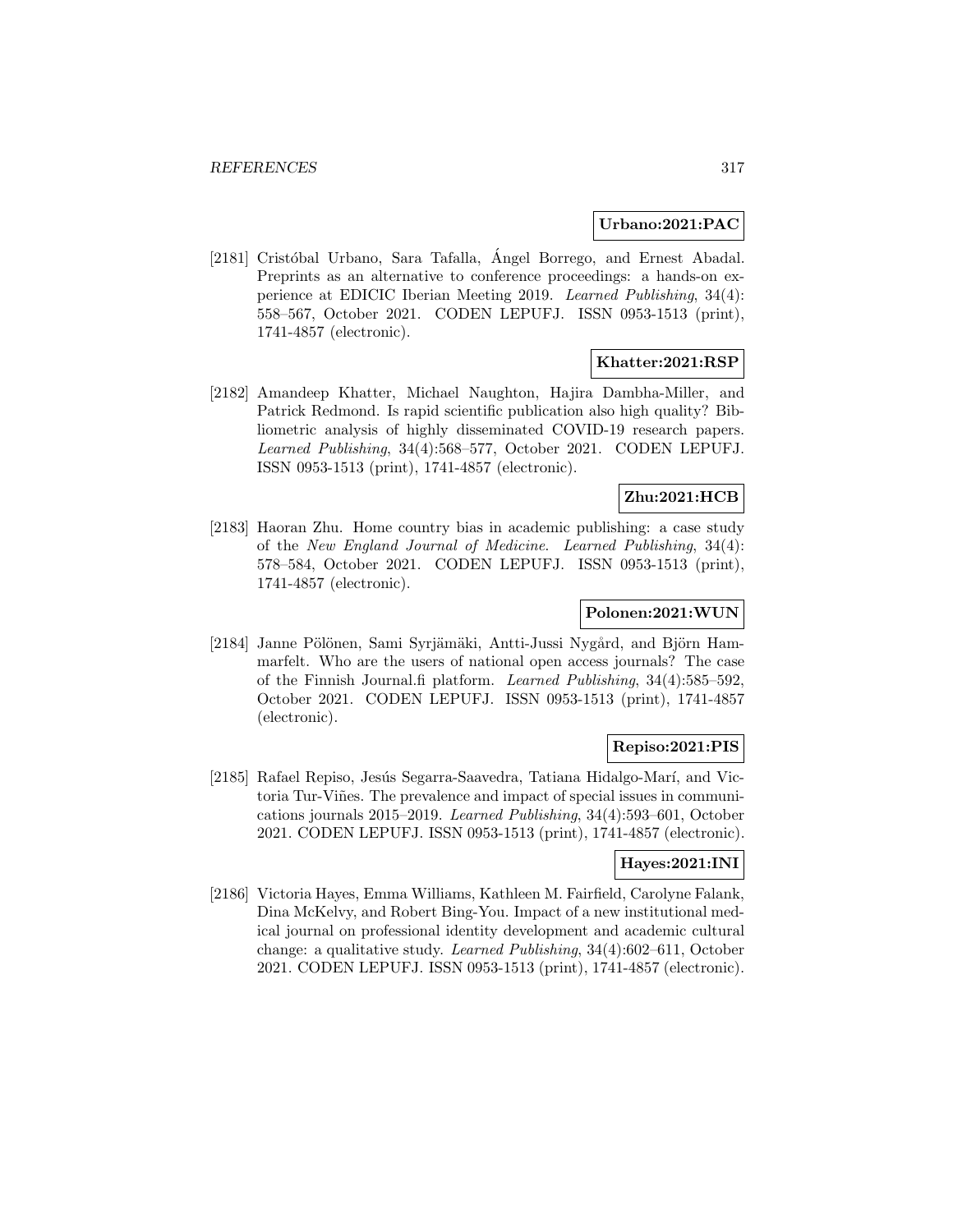### **Ndungu:2021:SJP**

[2187] Miriam Wanjiku Ndungu. Scholarly journal publishing standards, policies and guidelines. Learned Publishing, 34(4):612–621, October 2021. CODEN LEPUFJ. ISSN 0953-1513 (print), 1741-4857 (electronic).

# **Bordignon:2021:PCA**

[2188] Frederique Bordignon, Liana Ermakova, and Marianne Noel. Overpromotion and caution in abstracts of preprints during the COVID-19 crisis. Learned Publishing, 34(4):622–636, October 2021. CODEN LEP-UFJ. ISSN 0953-1513 (print), 1741-4857 (electronic).

### **Krauskopf:2021:APC**

[2189] Erwin Krauskopf. Article processing charge expenditure in Chile: the current situation. Learned Publishing, 34(4):637–646, October 2021. CO-DEN LEPUFJ. ISSN 0953-1513 (print), 1741-4857 (electronic).

## **Ashkenazi:2021:HAA**

[2190] Itamar Ashkenazi and Oded Olsha. Honorific authorship and approval of the ICMJE criteria: a survey with a convenience sample. Learned Publishing, 34(4):647–654, October 2021. CODEN LEPUFJ. ISSN 0953- 1513 (print), 1741-4857 (electronic).

#### **Merga:2021:ALK**

[2191] Margaret K. Merga. The academic labour of knowledge mobilization: What scholarly publishers need to know. Learned Publishing, 34(4):655– 665, October 2021. CODEN LEPUFJ. ISSN 0953-1513 (print), 1741- 4857 (electronic).

#### **Simic:2021:LTO**

[2192] Josip Simić, Matko Marušić, Marijana Gelo, Nikolina Saravanja, Aleksandra Mišak, and Ana Marušić. Long-term outcomes of 2-day training on planning and writing research on publication output of medical professionals: 11-year cohort study. Learned Publishing, 34(4):666–674, October 2021. CODEN LEPUFJ. ISSN 0953-1513 (print), 1741-4857 (electronic).

### **Marshall:2021:ECR**

[2193] Helina Marshall and Maria Fernandes. Early-career researchers shaping publishing strategy. Learned Publishing, 34(4):675–678, October 2021. CODEN LEPUFJ. ISSN 0953-1513 (print), 1741-4857 (electronic).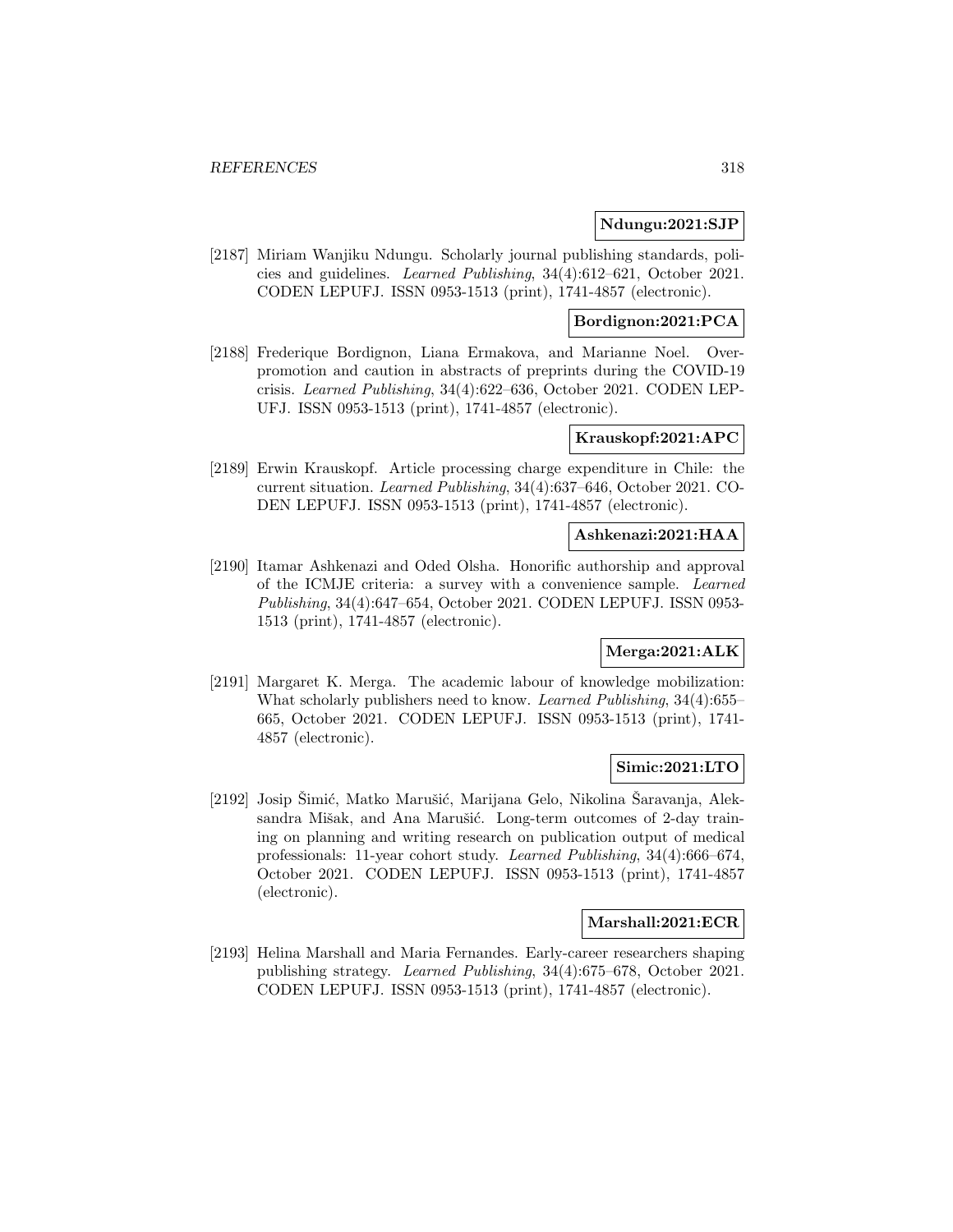### **Helgesson:2021:TFC**

[2194] Gert Helgesson. The two faces of the corresponding author and the need to separate them. Learned Publishing, 34(4):679–681, October 2021. CODEN LEPUFJ. ISSN 0953-1513 (print), 1741-4857 (electronic).

## **Wang:2021:BSJ**

[2195] Yu Wang and Liangbin Zhao. Blockchain for scholarly journal evaluation: Potential and prospects. Learned Publishing, 34(4):682–687, October 2021. CODEN LEPUFJ. ISSN 0953-1513 (print), 1741-4857 (electronic).

## **Moussa:2021:JHC**

[2196] Salim Moussa. Journal hijacking: Challenges and potential solutions. Learned Publishing, 34(4):688–695, October 2021. CODEN LEPUFJ. ISSN 0953-1513 (print), 1741-4857 (electronic).

### **Baveye:2021:OPR**

[2197] Philippe C. Baveye. Objectivity of the peer-review process: Enduring myth, reality, and possible remedies. Learned Publishing, 34(4):696–700, October 2021. CODEN LEPUFJ. ISSN 0953-1513 (print), 1741-4857 (electronic).

## **Anonymous:2021:A**

[2198] Anonymous. Award. Learned Publishing, 34(4):701–702, October 2021. CODEN LEPUFJ. ISSN 0953-1513 (print), 1741-4857 (electronic).

## **Anonymous:2022:IIa**

[2199] Anonymous. Issue information. Learned Publishing, 35(1):1–3, January 2022. CODEN LEPUFJ. ISSN 0953-1513 (print), 1741-4857 (electronic).

#### **Conrad:2022:PFR**

[2200] Lettie Y. Conrad, Richard Delahunty, and Wendy Ding. The promise and the future of research data sharing. Learned Publishing, 35(1):4–6, January 2022. CODEN LEPUFJ. ISSN 0953-1513 (print), 1741-4857 (electronic).

# **Duan:2022:ROD**

[2201] Qingyu Duan, Xiaoguang Wang, and Ningyuan Song. Reuse-oriented data publishing: How to make the shared research data friendlier for researchers. Learned Publishing, 35(1):7–15, January 2022. CODEN LEPUFJ. ISSN 0953-1513 (print), 1741-4857 (electronic).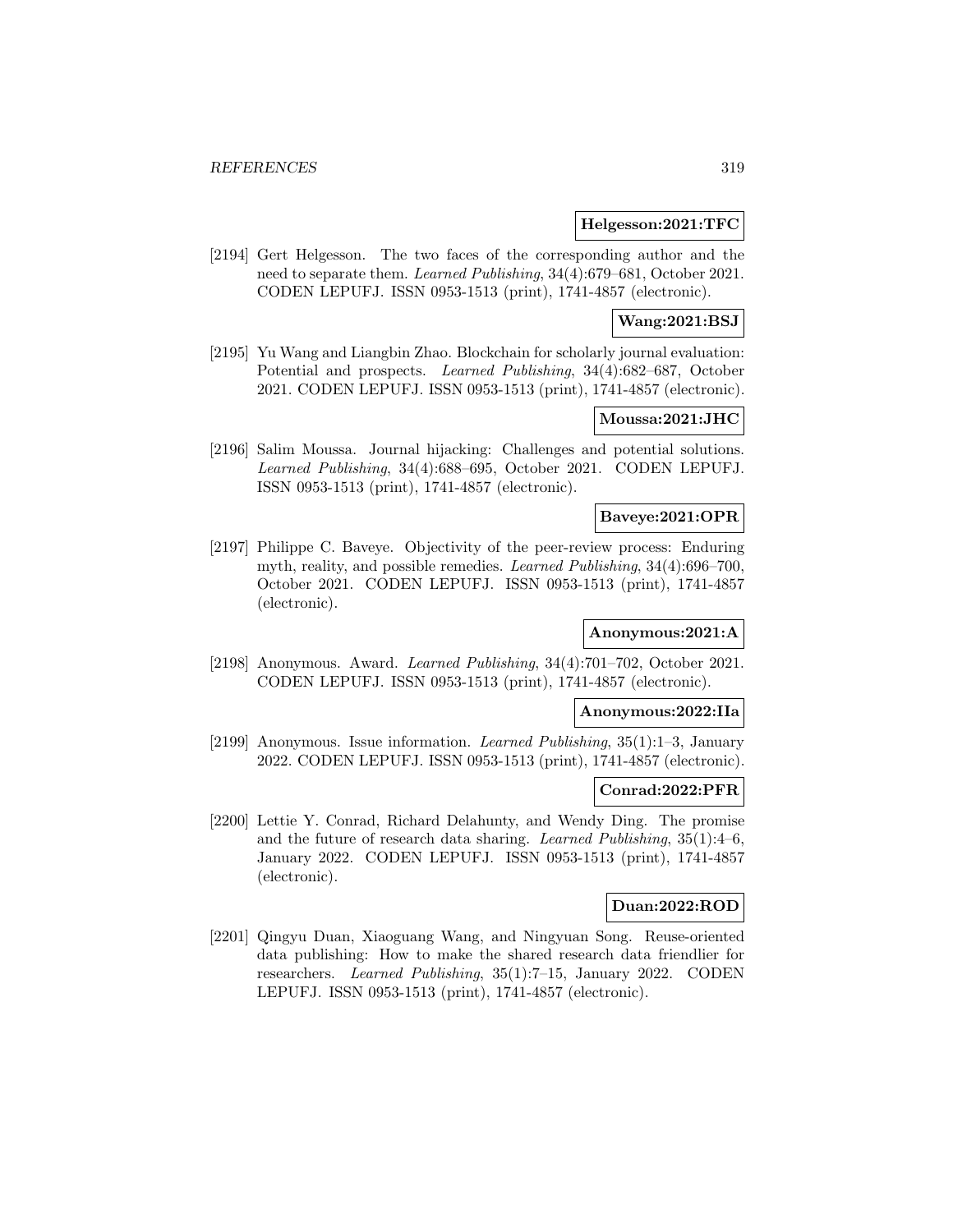### **Herbet:2022:DDS**

[2202] Marie-Emilia Herbet, Jérémie Leonard, Maria Grazia Santangelo, and Lucie Albaret. Dissimulate or disseminate? A survey on the fate of negative results. Learned Publishing, 35(1):16–29, January 2022. CODEN LEPUFJ. ISSN 0953-1513 (print), 1741-4857 (electronic).

## **Wang:2022:RDP**

[2203] Yu Wang, Beibei Chen, Liangbin Zhao, and Yuanxiang Zeng. Research data policies of journals in the Chinese Science Citation Database based on the language, publisher, discipline, access model and metrics. Learned Publishing, 35(1):30–45, January 2022. CODEN LEPUFJ. ISSN 0953- 1513 (print), 1741-4857 (electronic).

# **Li:2022:TFO**

[2204] Chengzan Li, Yuanchun Zhou, Xiaohuan Zheng, Zeyu Zhang, Lulu Jiang, Zongwen Li, Pengyao Wang, Jianhui Li, Songyuan Xu, and Zhanjie Wang. Tracing the footsteps of open research data in China. Learned Publishing, 35(1):46–55, January 2022. CODEN LEPUFJ. ISSN 0953- 1513 (print), 1741-4857 (electronic).

## **Cannon:2022:IOF**

[2205] Matthew Cannon, Andrew Kelly, and Chris Freeman. Implementing an Open & FAIR data sharing policy — a case study in the earth and environmental sciences. Learned Publishing, 35(1):56–66, January 2022. CODEN LEPUFJ. ISSN 0953-1513 (print), 1741-4857 (electronic).

### **Smit:2022:SRD**

[2206] Eefke Smit and Joris van Rossum. STM's Research Data Year: Results, lessons learnt, and next steps. Learned Publishing, 35(1):67–70, January 2022. CODEN LEPUFJ. ISSN 0953-1513 (print), 1741-4857 (electronic).

## **MacFarlane:2022:IED**

[2207] Aki MacFarlane. The importance of effective data sharing and reuse to funders and others supporting research. Learned Publishing, 35(1):71– 74, January 2022. CODEN LEPUFJ. ISSN 0953-1513 (print), 1741-4857 (electronic).

### **Cousijn:2022:BDS**

[2208] Helena Cousijn, Ted Habermann, Elizabeth Krznarich, and Alice Meadows. Beyond data: Sharing related research outputs to make data reusable. Learned Publishing, 35(1):75–80, January 2022. CODEN LEP-UFJ. ISSN 0953-1513 (print), 1741-4857 (electronic).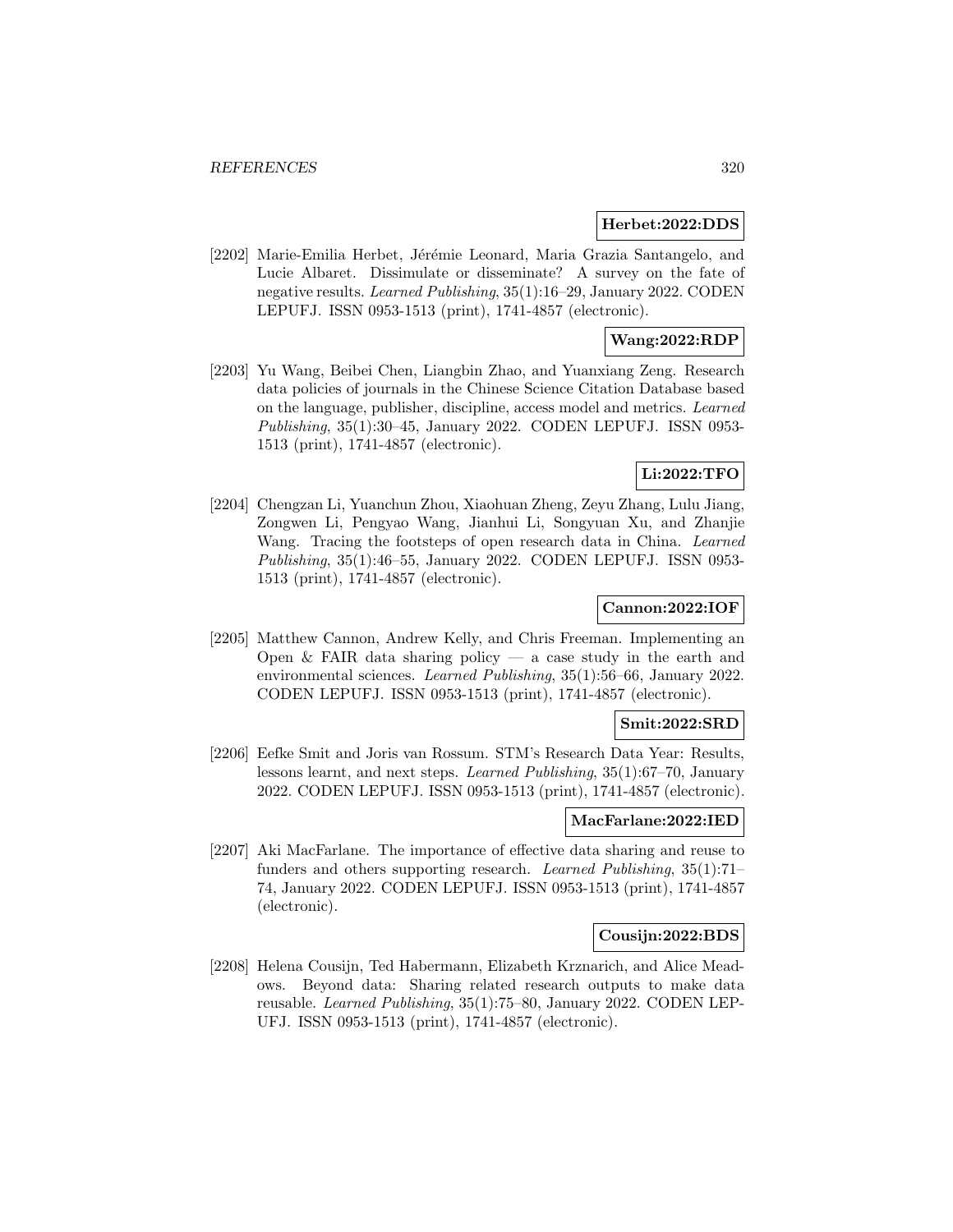### **Manville:2022:ITO**

[2209] Catriona Manville and Grace Melvin. The importance of transparency and openness in research data to drive patient benefit — examples from the United Kingdom. Learned Publishing, 35(1):81–85, January 2022. CODEN LEPUFJ. ISSN 0953-1513 (print), 1741-4857 (electronic).

## **Anonymous:2022:TOR**

[2210] Anonymous. Thanking our reviewers 2021. Learned Publishing, 35(1):86– 87, January 2022. CODEN LEPUFJ. ISSN 0953-1513 (print), 1741-4857 (electronic).

## **Anonymous:2022:IIb**

[2211] Anonymous. Issue information. Learned Publishing, 35(2):89–91, April 2022. CODEN LEPUFJ. ISSN 0953-1513 (print), 1741-4857 (electronic).

### **Zhang:2022:IAC**

[2212] Guijie Zhang, Fangfang Wei, Peixin Wang, and Yikai Liang. Investigating academic conference publications from provincial administrative regions in the mainland of China. Learned Publishing, 35(2):92–104, April 2022. CODEN LEPUFJ. ISSN 0953-1513 (print), 1741-4857 (electronic).

## **Kratochvil:2022:CRT**

[2213] Jiří Kratochvíl, Helga Abrahámová, Marta Fialová, and Martina Stodulková. Citation rules through the eyes of biomedical journal editors. Learned Publishing, 35(2):105–117, April 2022. CODEN LEPUFJ. ISSN 0953-1513 (print), 1741-4857 (electronic).

#### **Feenstra:2022:PPP**

[2214] Ramón A. Feenstra and Emilio Delgado López-Cózar. Philosophers' perceptions of pay to publish and open access in Spain: Books versus journals, more than a financial dilemma. Learned Publishing, 35(2):118–129, April 2022. CODEN LEPUFJ. ISSN 0953-1513 (print), 1741-4857 (electronic).

## **Moed:2022:JBL**

[2215] Henk F. Moed, Carmen Lopez-Illescas, Vicente P. Guerrero-Bote, and Felix de Moya-Anegon. Journals in Beall's list perform as a group less well than other open access journals indexed in Scopus but reveal large differences among publishers. Learned Publishing, 35(2):130–139, April 2022. CODEN LEPUFJ. ISSN 0953-1513 (print), 1741-4857 (electronic).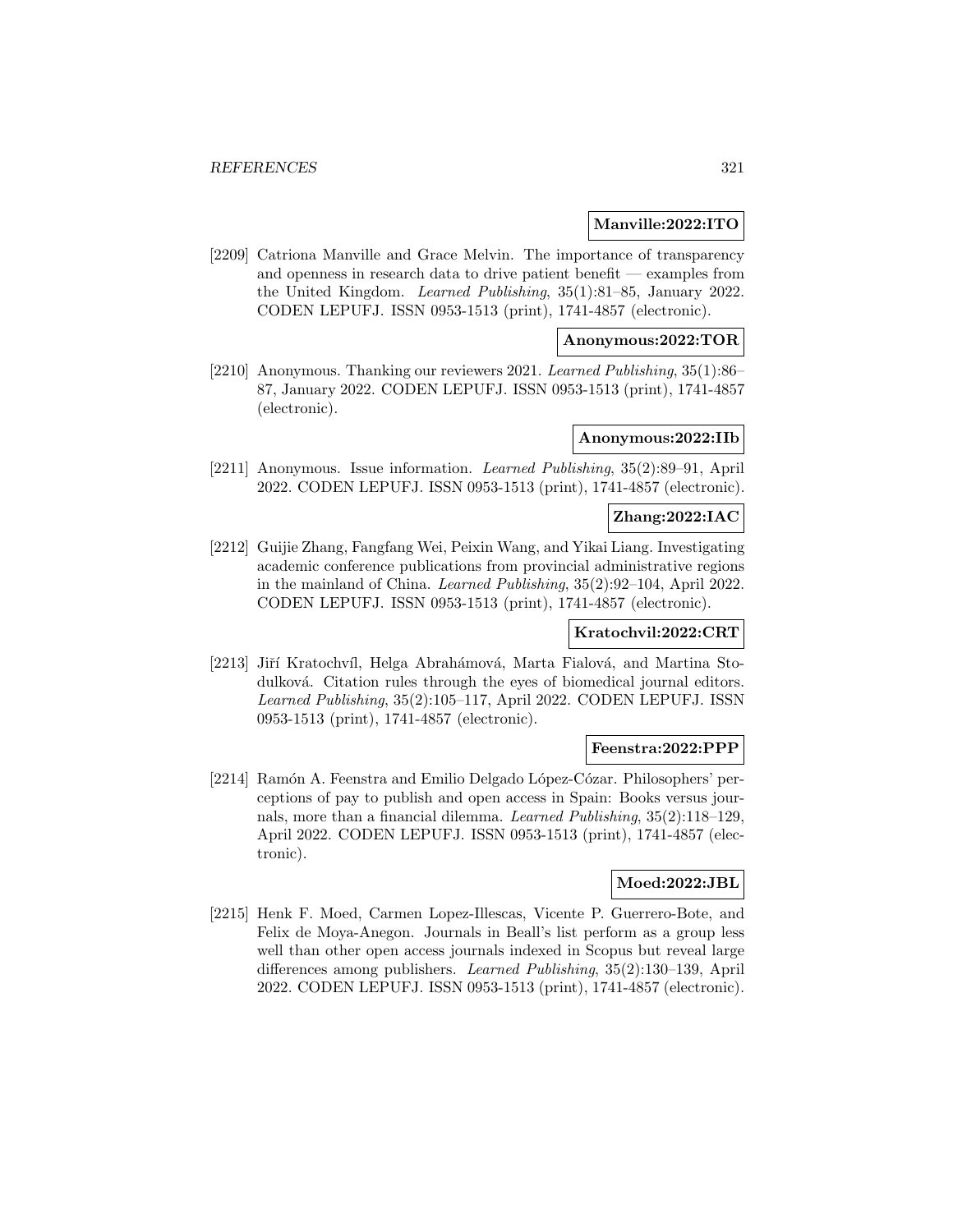### **Coates:2022:AJU**

[2216] Adam Coates. Academic journals' usernames and the threat of fraudulent accounts on social media. Learned Publishing, 35(2):140–148, April 2022. CODEN LEPUFJ. ISSN 0953-1513 (print), 1741-4857 (electronic).

## **Lei:2022:JRR**

[2217] Yan Lei. Is a journal's ranking related to the reviewer's academic impact? (An empirical study based on Publons). Learned Publishing, 35(2):149– 162, April 2022. CODEN LEPUFJ. ISSN 0953-1513 (print), 1741-4857 (electronic).

## **Zhang:2022:CPW**

[2218] Bei Zhang, Jing Sun, Huangqun Zhang, and Chengting Xu. Can promotion on WeChat official accounts improve scholarly journals' academic impact? A micro-level correlation comparison study. Learned Publishing, 35(2):163–174, April 2022. CODEN LEPUFJ. ISSN 0953-1513 (print), 1741-4857 (electronic).

# **Koley:2022:JAE**

[2219] Moumita Koley and Kanchan Lala. Are journal archiving and embargo policies impeding the success of India's open access policy? Learned Publishing, 35(2):175–186, April 2022. CODEN LEPUFJ. ISSN 0953- 1513 (print), 1741-4857 (electronic).

#### **Khelfaoui:2022:ENP**

[2220] Mahdi Khelfaoui and Yves Gingras. Expanding Nature: Product line and brand extensions of a scientific journal. Learned Publishing, 35(2):187– 197, April 2022. CODEN LEPUFJ. ISSN 0953-1513 (print), 1741-4857 (electronic).

### **Jamali:2022:SJP**

[2221] Hamid R. Jamali, Simon Wakeling, and Alireza Abbasi. Scholarly journal publishing in Australia. Learned Publishing, 35(2):198–208, April 2022. CODEN LEPUFJ. ISSN 0953-1513 (print), 1741-4857 (electronic).

#### **Zhang:2022:UPS**

[2222] Mei Zhang. University press selection of e-book vendors for US academic libraries: Why work with X but not Y? Learned Publishing, 35(2):209– 218, April 2022. CODEN LEPUFJ. ISSN 0953-1513 (print), 1741-4857 (electronic).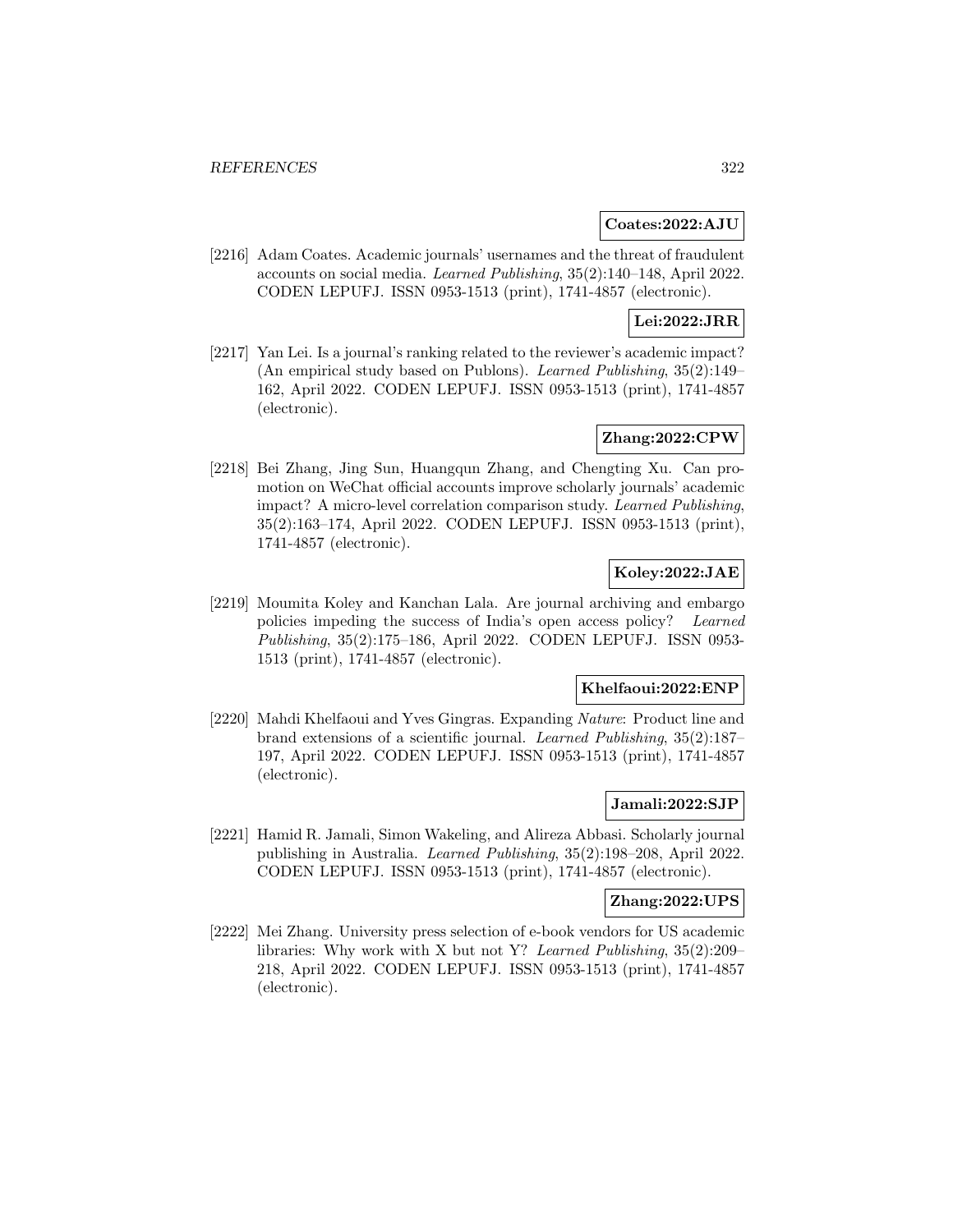### **Jamali:2022:WDJ**

[2223] Hamid R. Jamali, Simon Wakeling, and Alireza Abbasi. Why do journals discontinue? A study of Australian ceased journals. Learned Publishing, 35(2):219–228, April 2022. CODEN LEPUFJ. ISSN 0953-1513 (print), 1741-4857 (electronic).

## **Helgesson:2022:EPT**

[2224] Gert Helgesson, Igor Radun, Jenni Radun, and Gustav Nilsonne. Editors publishing in their own journals: a systematic review of prevalence and a discussion of normative aspects. Learned Publishing, 35(2):229–240, April 2022. CODEN LEPUFJ. ISSN 0953-1513 (print), 1741-4857 (electronic).

## **Fairclough:2022:QMA**

[2225] Ruth Fairclough and Mike Thelwall. Questionnaires mentioned in academic research 1996–2019: Rapid increase but declining citation impact. Learned Publishing, 35(2):241–252, April 2022. CODEN LEPUFJ. ISSN 0953-1513 (print), 1741-4857 (electronic).

## **Yang:2022:DCI**

[2226] Lili Yang, Siyun Xu, Jufang Shao, Panzhi Wang, Xianjun Wang, Qi Qi, and Rongwang Yang. Declaration of conflict of interest in medical researchers: a cross-sectional study from China. *Learned Publishing*, 35 (2):253–260, April 2022. CODEN LEPUFJ. ISSN 0953-1513 (print), 1741-4857 (electronic).

## **Xu:2022:NAE**

[2227] Shaoxiong (Brian) Xu and Guangwei Hu. Non-author entities accountable for retractions: a diachronic and cross-disciplinary exploration of reasons for retraction. Learned Publishing, 35(2):261–270, April 2022. CODEN LEPUFJ. ISSN 0953-1513 (print), 1741-4857 (electronic).

# **Galli:2022:LCT**

[2228] Carlo Galli, Maria Teresa Colangelo, and Stefano Guizzardi. Linguistic changes in the transition from summaries to abstracts: the case of the Journal of Experimental Medicine. Learned Publishing, 35(2):271– 284, April 2022. CODEN LEPUFJ. ISSN 0953-1513 (print), 1741-4857 (electronic).

## **Jorm:2022:PSH**

[2229] Anthony F. Jorm. Publons as a source of high volume, poorly targeted reviewer requests: the need for better standards of practice by publishers.